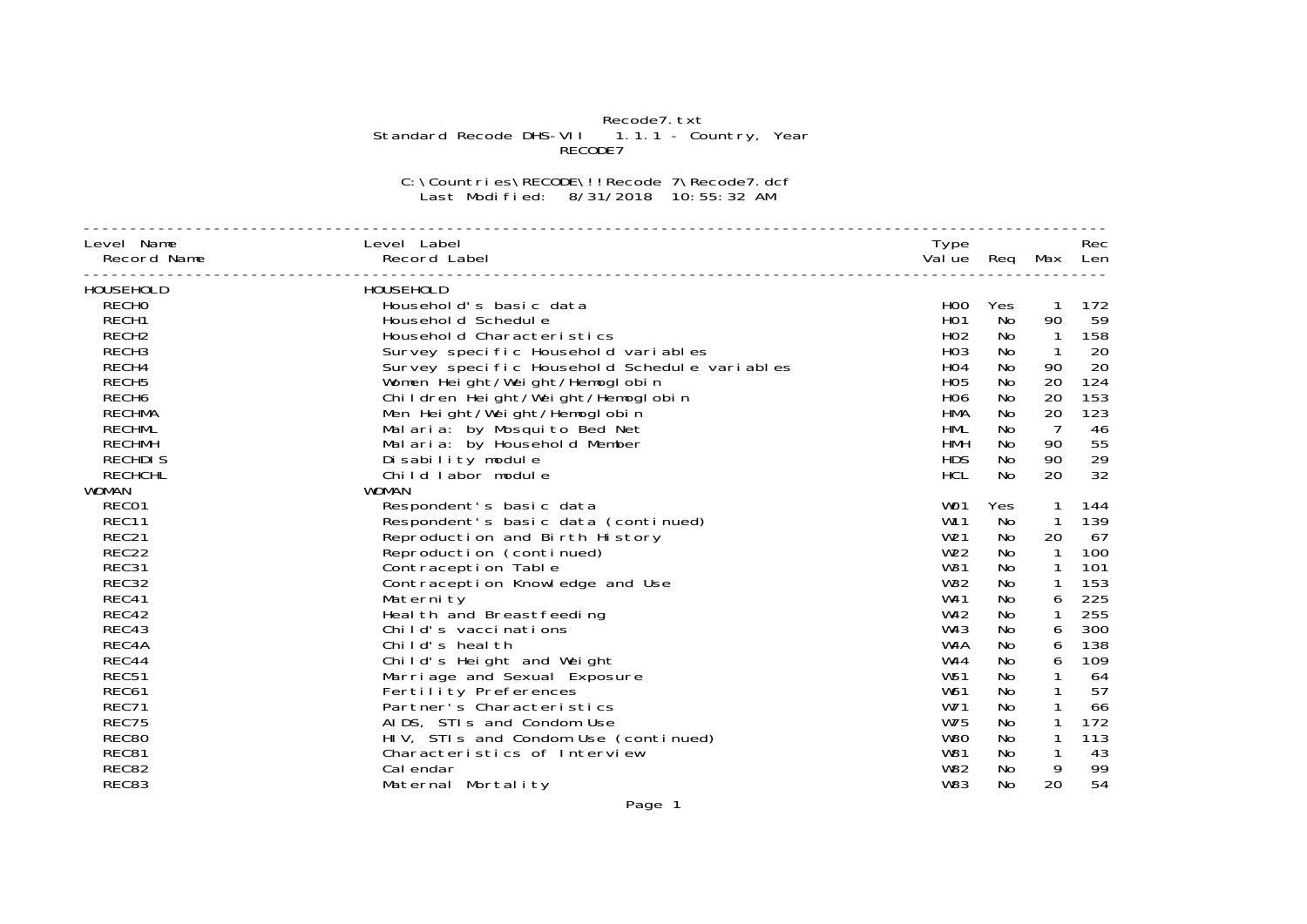|                                                                                                                                                             | Recode7.txt                                                                                                                                                                                                                                                                                                                                                                                                                                                                                                                                                                                                                  |                                       |                                          |                    |              |                                                   |                                                |                       |                                                                             |
|-------------------------------------------------------------------------------------------------------------------------------------------------------------|------------------------------------------------------------------------------------------------------------------------------------------------------------------------------------------------------------------------------------------------------------------------------------------------------------------------------------------------------------------------------------------------------------------------------------------------------------------------------------------------------------------------------------------------------------------------------------------------------------------------------|---------------------------------------|------------------------------------------|--------------------|--------------|---------------------------------------------------|------------------------------------------------|-----------------------|-----------------------------------------------------------------------------|
| REC84<br><b>RECML</b><br><b>RECDV</b><br>RECG1<br>RECG2<br>REC91<br>REC92<br>REC94<br>REC95<br>REC96<br>REC97<br>REC98<br>REC99<br><b>fLevel: HOUSEHOLD</b> | Maternal Mortality (suite)<br><b>W84</b><br>WL <sub>1</sub><br>Malaria<br>Domestic Violence<br>WD1<br>WG1<br>Female Genital Cutting<br>WG <sub>2</sub><br>Female Genital Cutting - roster for daughters<br>W91<br>Country specific variables<br>Country specific Birth History variables<br>W92<br>W94<br>Country specific Maternity variables<br>W95<br>Country specific Health and Vaccination variables<br>W96<br>Country specific Height and weight variables<br>W97<br>Country specific<br><b>W98</b><br>Country specific<br>W99<br>Country specific<br>Record: Household's basic data<br>----------------------------- |                                       |                                          |                    |              |                                                   |                                                |                       | 38<br>86<br>205<br>55<br>26<br>18<br>20<br>19<br>19<br>19<br>18<br>18<br>18 |
|                                                                                                                                                             |                                                                                                                                                                                                                                                                                                                                                                                                                                                                                                                                                                                                                              |                                       |                                          |                    |              |                                                   |                                                |                       |                                                                             |
| I tem Name                                                                                                                                                  | I tem Label<br>-------------------------------                                                                                                                                                                                                                                                                                                                                                                                                                                                                                                                                                                               | Start Len Type Type Occ Dec Char Fill |                                          | Data Item          |              |                                                   |                                                |                       | Dec Zero                                                                    |
| HHI D<br>CASEI D                                                                                                                                            | (id) Case Identification<br>(id) Case Identification<br>(record type)                                                                                                                                                                                                                                                                                                                                                                                                                                                                                                                                                        | 16                                    | 12<br>15<br>$\mathbf{3}$                 | AN<br>AN<br>AN     |              | $\mathbf{1}$                                      | 0<br>$\mathbf 0$<br>$\mathbf 0$                | No<br>No<br>No        | No<br>No<br>No                                                              |
| <b>HV000</b><br>HV001<br>HV002<br>HV003                                                                                                                     | Country code and phase<br>Cluster number<br>Household number<br>Respondent's line number (answering Household q<br>Incomplete household<br>O.<br>1:999                                                                                                                                                                                                                                                                                                                                                                                                                                                                       | 19<br>22<br>28<br>34                  | $\sqrt{3}$<br>$\boldsymbol{6}$<br>6<br>3 | AN<br>N.<br>N<br>N |              | $\mathbf{1}$<br>$\mathbf{1}$<br>1<br>$\mathbf{1}$ | $\mathsf O$<br>$\mathbf 0$<br>0<br>$\Omega$    | No<br>No<br>No<br>No  | No<br>No<br>No<br>No                                                        |
| <b>HV004</b><br><b>HV005</b><br>HV006                                                                                                                       | Ul timate area unit<br>Household sample weight (6 decimals)<br>Month of interview<br>1:12                                                                                                                                                                                                                                                                                                                                                                                                                                                                                                                                    | 37<br>41<br>49                        | 4<br>8<br>$\overline{2}$                 | N<br>N<br>N        |              | 1<br>1<br>1                                       | $\mathbf 0$<br>$\boldsymbol{0}$<br>$\mathbf 0$ | No<br>No<br><b>No</b> | No<br>No<br><b>No</b>                                                       |
| HV007                                                                                                                                                       | Year of interview<br>2015: 2025                                                                                                                                                                                                                                                                                                                                                                                                                                                                                                                                                                                              | 51                                    | 4                                        | N                  | $\mathbf{I}$ | $\mathbf{1}$                                      | 0                                              | No.                   | No                                                                          |
| <b>HV008</b><br>HVOO8A<br>HV009                                                                                                                             | Date of interview (CMC)<br>Date of interview Century Day Code (CDC)<br>Number of household members<br>0:90                                                                                                                                                                                                                                                                                                                                                                                                                                                                                                                   | 55<br>59<br>64                        | $\frac{4}{5}$<br>$\overline{2}$          | N<br>N<br>N        |              | $\mathbf{1}$<br>$\mathbf 1$                       | 0<br>$\mathbf 0$<br>$\Omega$                   | No<br>No<br>No        | No<br>No<br><b>No</b>                                                       |
| HV010                                                                                                                                                       | Number of eligible women in household<br>0:20                                                                                                                                                                                                                                                                                                                                                                                                                                                                                                                                                                                | 66                                    | 2                                        | N                  | $\mathbf{I}$ | 1                                                 | 0                                              | No                    | No                                                                          |
| HV011                                                                                                                                                       | Number of eligible men in household<br>0:20                                                                                                                                                                                                                                                                                                                                                                                                                                                                                                                                                                                  | 68                                    | 2                                        | N                  | $\mathbf{I}$ | 1                                                 | 0                                              | No                    | No                                                                          |
| HV012                                                                                                                                                       | Number of de jure members<br>0:90                                                                                                                                                                                                                                                                                                                                                                                                                                                                                                                                                                                            | 70                                    | 2                                        | N                  |              | 1                                                 | 0                                              | No                    | No                                                                          |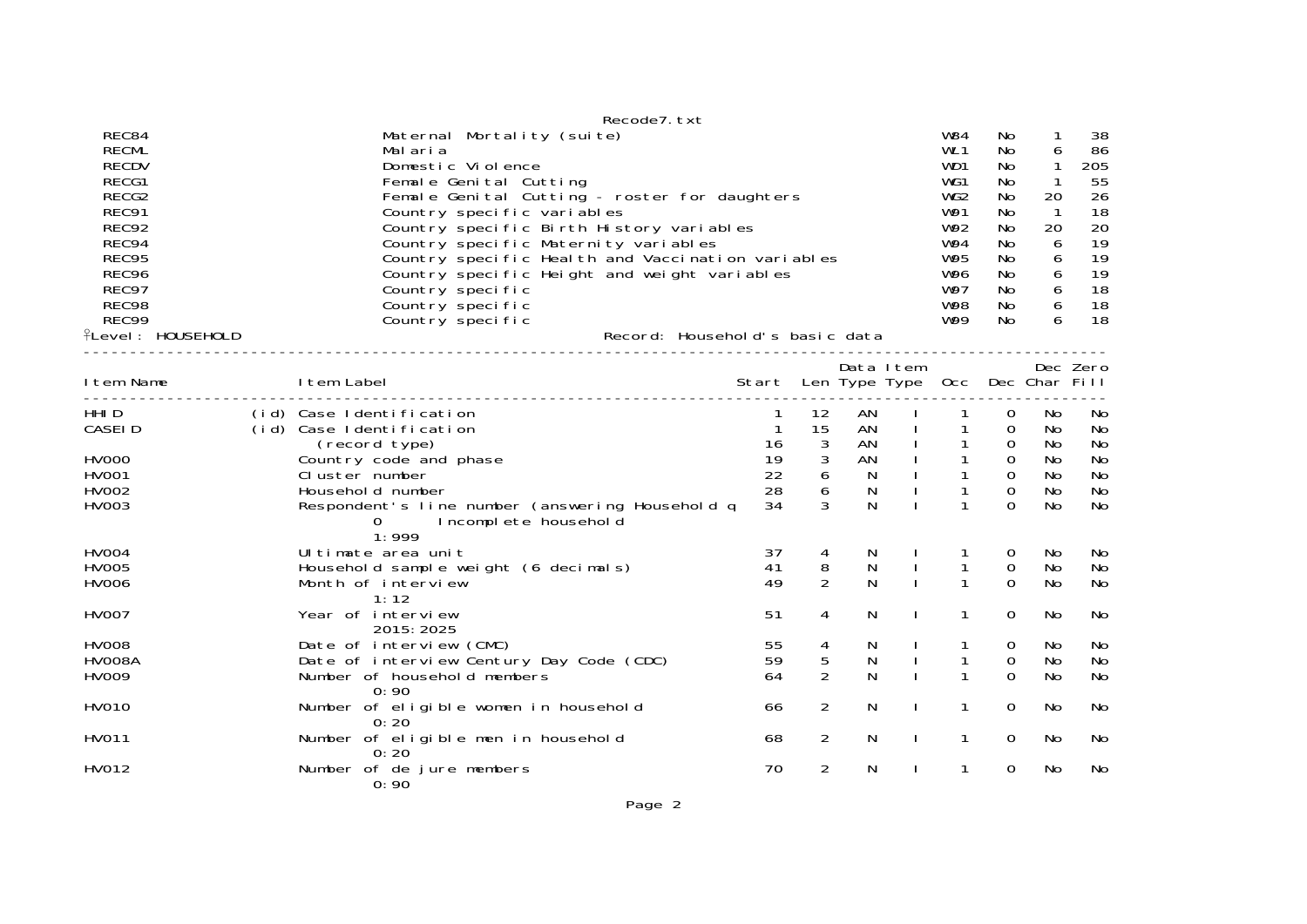|                       | Recode7.txt                                                                                                      |          |                               |                  |              |                   |                          |                 |          |
|-----------------------|------------------------------------------------------------------------------------------------------------------|----------|-------------------------------|------------------|--------------|-------------------|--------------------------|-----------------|----------|
| HV013                 | Number of de facto members<br>0:90                                                                               | 72       | 2                             | N                |              | 1                 | 0                        | No              | No       |
| <b>HV014</b>          | Number of children 5 and under (de jure)<br>0:20                                                                 | 74       | $\overline{2}$                | N                | $\mathbf{I}$ | $\mathbf{1}$      | 0                        | No              | No       |
| <b>HV015</b>          | Result of household interview<br>1<br>Completed                                                                  | 76       | 1                             | N                | $\mathbf{I}$ | 1                 | 0                        | No              | No       |
|                       | 2<br>No Household member/no competent member at home<br>Entire Household absent for extended period of time<br>3 |          |                               |                  |              |                   |                          |                 |          |
|                       | 4<br>Postponed<br>Refused<br>5                                                                                   |          |                               |                  |              |                   |                          |                 |          |
|                       | Dwelling vacant or address not a dwelling<br>6                                                                   |          |                               |                  |              |                   |                          |                 |          |
|                       | Dwelling destroyed<br>8<br>Dwelling not found                                                                    |          |                               |                  |              |                   |                          |                 |          |
| HV016                 | 9<br>Other<br>Day of interview                                                                                   | 77       | $\overline{2}$                | N                | $\mathbf{I}$ | $\mathbf{1}$      | 0                        | No              | No       |
| <b>HV017</b>          | 1:31<br>Number of visits                                                                                         | 79       | 1                             | N                | $\mathbf{I}$ | $\mathbf{1}$      | 0                        | No              | No       |
|                       | 1:8<br>$(m)$ 9<br>Mi ssi ng                                                                                      |          |                               |                  |              |                   |                          |                 |          |
| <b>HV018</b><br>HV019 | Interviewer identification<br>Keyer identification                                                               | 80<br>85 | $\frac{5}{3}$                 | N<br>N           |              | 1<br>$\mathbf{1}$ | 0<br>$\mathsf{O}\xspace$ | No<br><b>No</b> | No<br>No |
| HV020                 | Ever-married sample<br>0 All woman sample                                                                        | 88       | $\mathbf{1}$                  | N                |              | $\mathbf{1}$      | $\Omega$                 | <b>No</b>       | No       |
| HV021                 | 1 Ever married sample<br>Primary sampling unit                                                                   | 89       |                               |                  |              |                   |                          | No              | No       |
| HV022                 | Sample strata for sampling errors                                                                                | 93       | 4<br>$\overline{\mathcal{A}}$ | N<br>$\mathsf N$ |              | $\mathbf{1}$      | 0<br>$\mathsf{O}\xspace$ | No              | No       |
| HV023                 | Stratification used in sample design                                                                             | 97       | $\overline{2}$                | N                |              | $\mathbf{1}$      | $\Omega$                 | <b>No</b>       | No       |
|                       | 0 National<br>$\mathbf{1}$<br>Country specific                                                                   |          |                               |                  |              |                   |                          |                 |          |
| HV024                 | Regi on                                                                                                          | 99       | $\overline{2}$                | N                | $\mathbf{I}$ | 1                 | 0                        | No              | No       |
|                       | Region 1<br>1<br>2<br>Region 2                                                                                   |          |                               |                  |              |                   |                          |                 |          |
|                       | 3<br>Region 3<br>Regi on 4<br>4                                                                                  |          |                               |                  |              |                   |                          |                 |          |
| HV025                 | Type of place of residence<br>Urban<br>1.                                                                        | 101      | $\mathbf{1}$                  | N                | $\mathbf{I}$ | 1                 | 0                        | No              | No       |
|                       | $\mathcal{P}$<br>Rural                                                                                           |          |                               |                  |              |                   |                          |                 |          |
| <b>HV026</b>          | Place of residence<br>Capital, large city<br>0                                                                   | 102      | $\mathbf{1}$                  | N                | $\mathbf{I}$ | $\mathbf{1}$      | 0                        | No              | No       |
|                       | 1<br>Small city<br>$\overline{2}$<br>Town                                                                        |          |                               |                  |              |                   |                          |                 |          |
|                       | Countryside<br>3                                                                                                 |          |                               |                  |              |                   |                          |                 |          |
|                       | $(m)$ 9<br>Mi ssi ng                                                                                             |          |                               |                  |              |                   |                          |                 |          |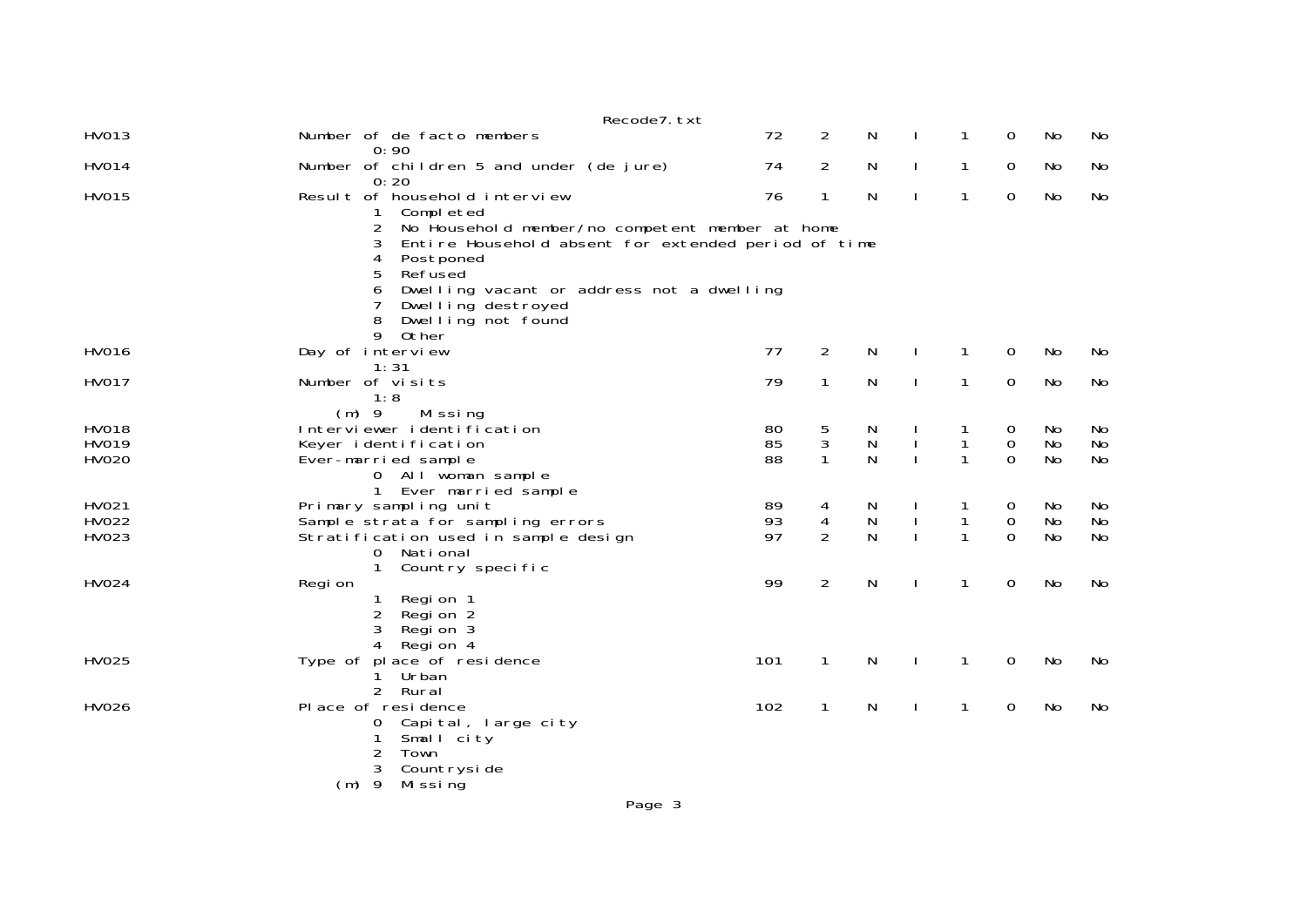|               | Recode7. txt                                                                                                                                                |     |                |   |              |              |             |           |           |
|---------------|-------------------------------------------------------------------------------------------------------------------------------------------------------------|-----|----------------|---|--------------|--------------|-------------|-----------|-----------|
| <b>HV027</b>  | Household selected for male interview<br>0 Not selected<br>1<br>Men's survey                                                                                | 103 | $\mathbf{1}$   | N |              | 1            | $\mathbf 0$ | No        | No        |
| <b>HV028</b>  | 2 Husband's survey<br>Household weight for male subsample (6 decimals                                                                                       | 104 | 8              | N |              |              | 0           | No.       | No        |
| <b>HV030</b>  | Fi el d supervi sor                                                                                                                                         | 112 | 5              | N |              | 1            | $\mathbf 0$ | No        | <b>No</b> |
| HV031         | Field editor                                                                                                                                                | 117 | 5              | N |              | 1            | 0           | No        | No        |
| HV032         | Office editor                                                                                                                                               | 122 | 3              | N |              | 1            | $\mathbf 0$ | No        | No        |
| HV035         | Number of eligible children for height and weig<br>0:20                                                                                                     | 125 | $\overline{2}$ | N |              |              | $\Omega$    | No        | <b>No</b> |
| <b>HV040</b>  | Cluster altitude in meters<br>(m) 9999 Missing                                                                                                              | 127 | 4              | N |              | 1            | 0           | No.       | No        |
| <b>HV041</b>  | Total adults measured<br>0:20                                                                                                                               | 131 | $\overline{2}$ | N | $\mathbf{I}$ | 1            | 0           | No        | No        |
| HV042         | Household selected for hemoglobin<br>0 Not selected<br>$\mathbf{1}$<br>Sel ected                                                                            | 133 | $\mathbf{1}$   | N | $\mathbf{I}$ | 1            | 0           | No        | No        |
| <b>HV044</b>  | Household selected for Domestic Violence module<br>Household not selected<br>0<br>Household selected<br>$\mathbf{1}$<br>Not applicable<br>(na)              | 134 | $\mathbf{1}$   | N |              | $\mathbf{1}$ | 0           | <b>No</b> | No        |
| <b>HVO45A</b> | Language of questionnaire<br>Engl i sh<br>2<br>Language 2<br>3<br>Language 3<br>4<br>Language 4<br>5<br>Language 5<br>6<br>Language 6                       | 135 | 3              | N |              | 1            | 0           | No        | No        |
| <b>HV045B</b> | Language of interview<br>Engl i sh<br>1.<br>2<br>Language 2<br>3<br>Language 3<br>4<br>Language 4<br>5<br>Language 5<br>Language 6<br>6                     | 138 | 3              | N |              | 1            | 0           | <b>No</b> | No        |
| <b>HV045C</b> | Native language of respondent<br>Engl i sh<br>1<br>$\overline{2}$<br>Language 2<br>3<br>Language 3<br>4<br>Language 4<br>5<br>Language 5<br>6<br>Language 6 | 141 | 3              | N | $\mathbf{I}$ | $\mathbf{1}$ | $\mathbf 0$ | <b>No</b> | <b>No</b> |
| <b>HV046</b>  | Translator used                                                                                                                                             | 144 | $\mathbf{1}$   | N |              | 1            | 0           | No        | No        |
|               | Page 4                                                                                                                                                      |     |                |   |              |              |             |           |           |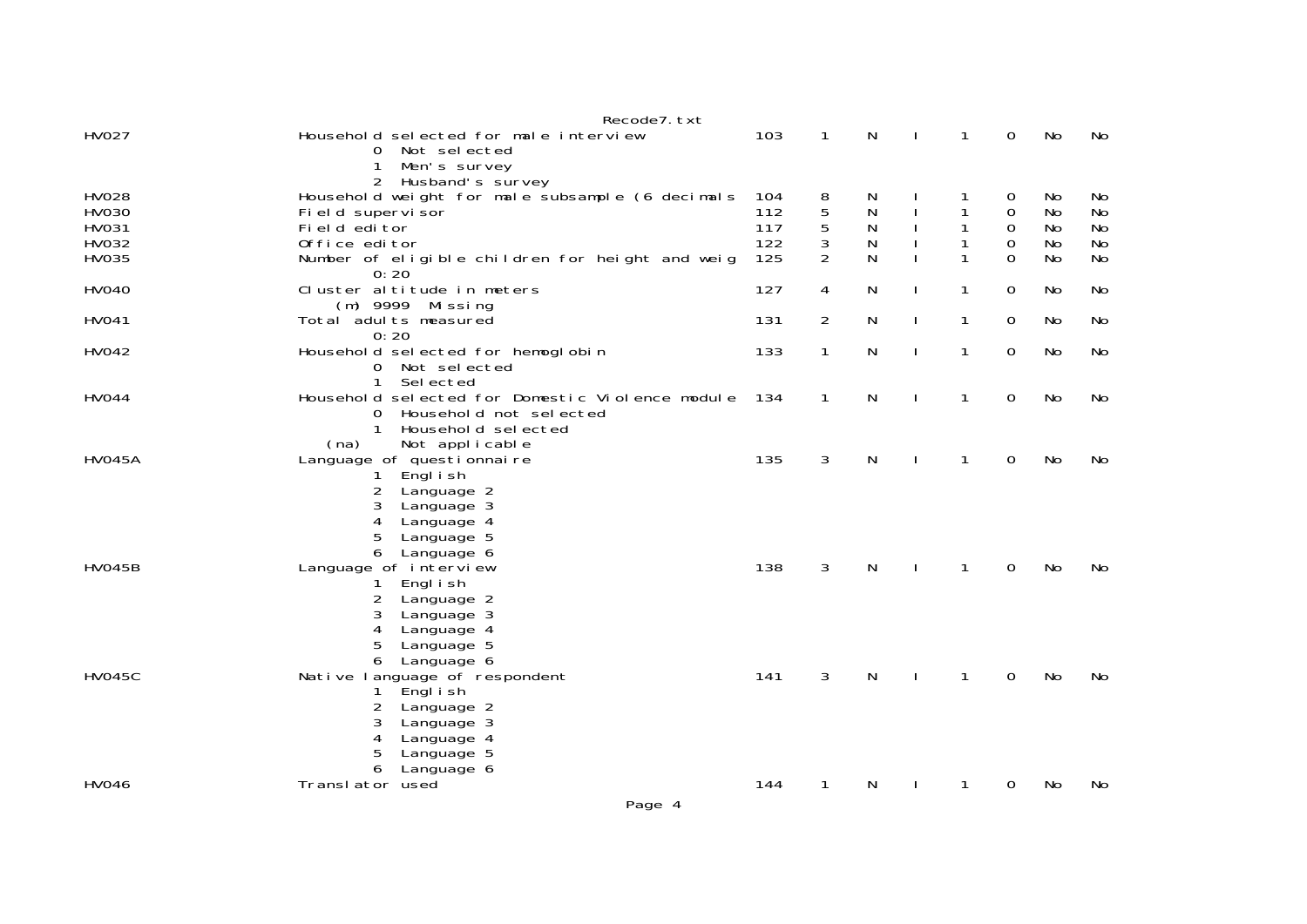|                                                            | Recode7. txt                                                                                                                                                                         |            |                     |                            |                              |              |               |                 |          |
|------------------------------------------------------------|--------------------------------------------------------------------------------------------------------------------------------------------------------------------------------------|------------|---------------------|----------------------------|------------------------------|--------------|---------------|-----------------|----------|
|                                                            | No<br>0<br>Yes                                                                                                                                                                       |            |                     |                            |                              |              |               |                 |          |
| <b>HV801</b>                                               | Time interview started (hhmm - 24 hour clock)<br>500: 2330                                                                                                                           | 145        | 4                   | N                          | $\mathbf{I}$                 | $\mathbf{1}$ | $\Omega$      | <b>No</b>       | No       |
| HV802                                                      | $(m)$ 9999<br>Missing<br>Time interview ended (hhmm - 24 hour clock)<br>500: 2330                                                                                                    | 149        | 4                   | N                          | $\mathbf{I}$                 | $\mathbf{1}$ | 0             | No              | No       |
| HV803                                                      | $(m)$ 9999<br>Missing<br>Length of interview in minutes<br>0:94<br>$95+$<br>95                                                                                                       | 153        | $\overline{2}$      | N                          |                              | $\mathbf{1}$ | $\mathbf 0$   | <b>No</b>       | No       |
| <b>HV804</b>                                               | 96<br>$2+$ visits<br>97<br>Inconsistent<br>$(m)$ 99<br>Missing<br>Number of visits for biomarker<br>1:8                                                                              | 155        | $\mathbf{1}$        | N                          |                              | 1            | $\Omega$      | <b>No</b>       | No       |
| <b>HV807D</b>                                              | $(m)$ 9<br>Mi ssi ng<br>Day of biomarker visit<br>1:31                                                                                                                               | 156        | 2                   | N                          | $\mathbf{I}$                 | $\mathbf{1}$ | 0             | No              | No       |
| <b>HV807M</b>                                              | Month of biomarker visit                                                                                                                                                             | 158        | $\overline{2}$      | N                          | $\mathbf{L}$                 | $\mathbf{1}$ | 0             | No              | No       |
| <b>HV807Y</b>                                              | 1:12<br>Year of biomarker visit<br>2015: 2025                                                                                                                                        | 160        | 4                   | N                          | $\mathbf{I}$                 | 1            | 0             | No              | No       |
| <b>HV807C</b><br><b>HV807A</b><br><b>fLevel: HOUSEHOLD</b> | Date of biomarker (CMC)<br>Date of biomarker Century Day Code (CDC)<br>Record: Household Schedule                                                                                    | 164<br>168 | 4<br>5              | N<br>N                     | $\mathbf{I}$<br>$\mathbf{I}$ | 1<br>1       | 0<br>$\Omega$ | No<br>No        | No<br>No |
| I tem Name                                                 | I tem Label                                                                                                                                                                          | Start      |                     | Data Item<br>Len Type Type |                              | 0cc          |               | Dec Char Fill   | Dec Zero |
| HHI D<br>CASEI D                                           | (id) Case Identification<br>(id) Case Identification                                                                                                                                 | 1<br>1     | 12<br>15            | AN<br>AN                   |                              | 1            | 0<br>0        | No<br><b>No</b> | No<br>No |
| HVI DX                                                     | (record type)<br>Li ne number                                                                                                                                                        | 16<br>19   | 3<br>$\overline{2}$ | AN<br>N                    |                              | 1<br>1       | 0<br>$\Omega$ | No<br>No        | No<br>No |
| HV101                                                      | 1:90<br>Rel ationship to head<br>Head<br>$\overline{c}$<br>Wi fe or husband<br>3<br>Son/daughter<br>Son/daughter-in-law<br>4<br>5<br>Grandchild<br>6<br>Parent<br>7<br>Parent-in-law | 21         | $\overline{2}$      | N                          | $\mathbf{I}$                 | $\mathbf{1}$ | 0             | No              | No       |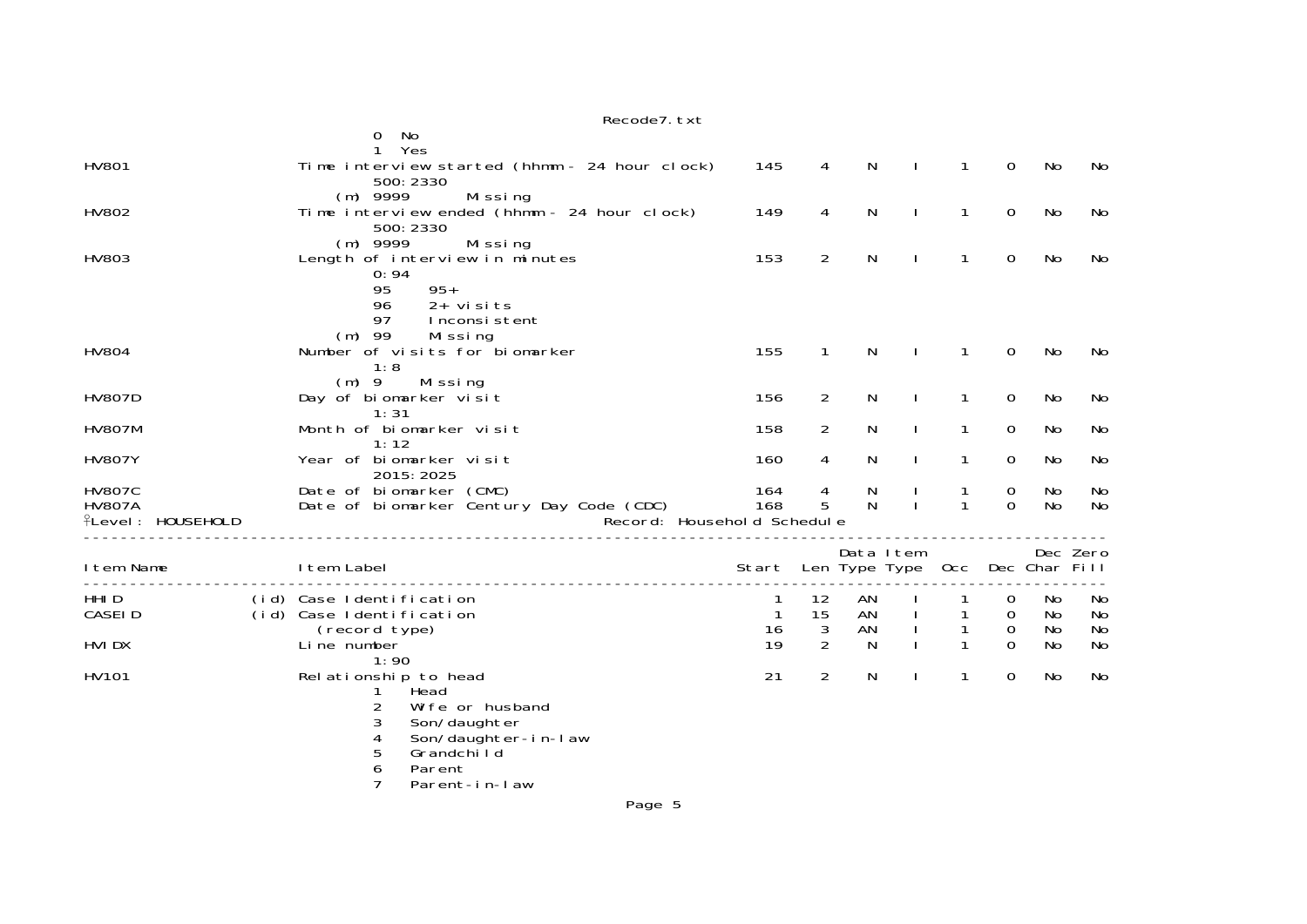|              | Recode7. txt                                                    |    |                |           |              |              |             |           |    |
|--------------|-----------------------------------------------------------------|----|----------------|-----------|--------------|--------------|-------------|-----------|----|
|              | 8<br>Brother/sister                                             |    |                |           |              |              |             |           |    |
|              | 9<br>Co-spouse                                                  |    |                |           |              |              |             |           |    |
|              | 10<br>Other relative                                            |    |                |           |              |              |             |           |    |
|              | 11<br>Adopted/foster child                                      |    |                |           |              |              |             |           |    |
|              | 12<br>Not related                                               |    |                |           |              |              |             |           |    |
|              | 13<br>Ni ece/nephew by blood                                    |    |                |           |              |              |             |           |    |
|              | Ni ece/nephew by marri age<br>14                                |    |                |           |              |              |             |           |    |
|              | 98<br>Don't know                                                |    |                |           |              |              |             |           |    |
| HV102        | (m) 99 Missing                                                  |    |                |           |              | $\mathbf{1}$ | $\mathbf 0$ |           |    |
|              | Usual resident<br>No                                            | 23 | $\mathbf{1}$   | ${\sf N}$ | $\mathbf{I}$ |              |             | No        | No |
|              | 0<br>$\mathbf{1}$<br>Yes                                        |    |                |           |              |              |             |           |    |
|              | $(m)$ 9 Missing                                                 |    |                |           |              |              |             |           |    |
| HV103        | Slept last night                                                | 24 | $\mathbf{1}$   | N         |              | $\mathbf{1}$ | $\mathbf 0$ | <b>No</b> | No |
|              | No<br>$\mathbf 0$                                               |    |                |           |              |              |             |           |    |
|              | $\mathbf{1}$<br>Yes                                             |    |                |           |              |              |             |           |    |
|              | (m) 9 Missing                                                   |    |                |           |              |              |             |           |    |
| HV104        | Sex of household member                                         | 25 | 1              | N         |              | 1            | $\mathbf 0$ | No        | No |
|              | Mal e<br>$\mathbf{1}$                                           |    |                |           |              |              |             |           |    |
|              | 2 Female                                                        |    |                |           |              |              |             |           |    |
|              | (m) 9 Missing                                                   |    |                |           |              |              |             |           |    |
| HV105        | Age of household members                                        | 26 | $\overline{2}$ | ${\sf N}$ |              | $\mathbf{1}$ | $\mathbf 0$ | No        | No |
|              | 0:94                                                            |    |                |           |              |              |             |           |    |
|              | 95<br>$95+$                                                     |    |                |           |              |              |             |           |    |
|              | Don't know<br>98                                                |    |                |           |              |              |             |           |    |
|              | $(m)$ 99<br>Missing                                             |    |                |           |              |              |             |           |    |
| HV106        | Highest educational level attained<br>0 No education, preschool | 28 | $\mathbf{1}$   | N         |              | $\mathbf{1}$ | $\mathbf 0$ | No        | No |
|              | Primary<br>1                                                    |    |                |           |              |              |             |           |    |
|              | $\overline{2}$<br>Secondary                                     |    |                |           |              |              |             |           |    |
|              | 3<br>Hi gher                                                    |    |                |           |              |              |             |           |    |
|              | 8<br>Don't know                                                 |    |                |           |              |              |             |           |    |
|              | $(m)$ 9 Missing                                                 |    |                |           |              |              |             |           |    |
| HV107        | Highest year of education completed                             | 29 | $\overline{2}$ | N         |              | $\mathbf{1}$ | $\mathbf 0$ | No        | No |
|              | 0:20                                                            |    |                |           |              |              |             |           |    |
|              | Don't know<br>98                                                |    |                |           |              |              |             |           |    |
|              | $(m)$ 99<br>Missing                                             |    |                |           |              |              |             |           |    |
|              | Not applicable<br>(na)                                          |    |                |           |              |              |             |           |    |
| <b>HV108</b> | Education completed in single years                             | 31 | $\overline{2}$ | N         |              | 1            | $\mathbf 0$ | No        | No |
|              | 0:25                                                            |    |                |           |              |              |             |           |    |
|              | 97<br>Inconsistent<br>98                                        |    |                |           |              |              |             |           |    |
|              | Don't know                                                      |    |                |           |              |              |             |           |    |
|              | $(m)$ 99<br>Missing                                             |    |                |           |              |              |             |           |    |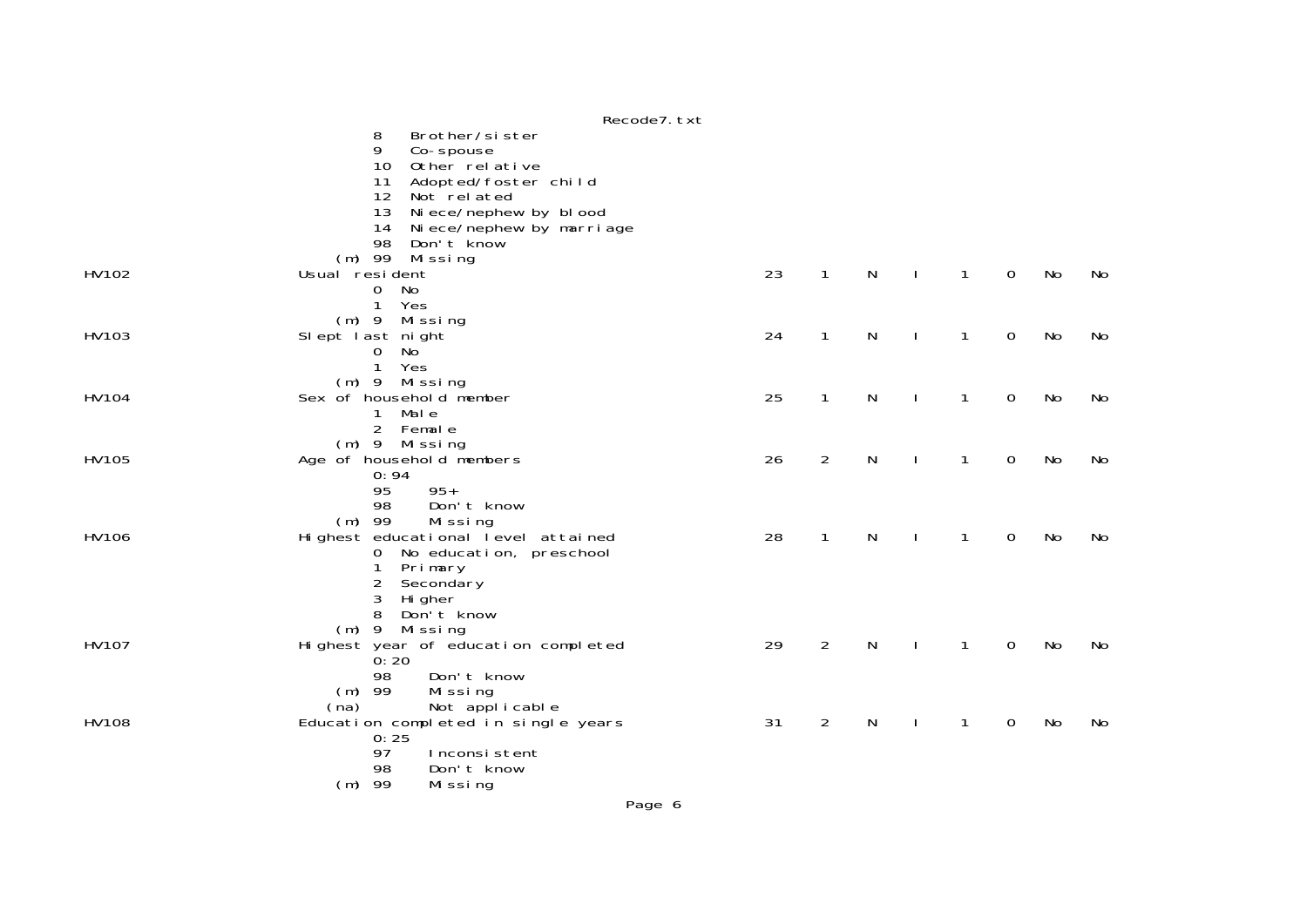|       |                                                                                                                                                                                         | Recode7. txt |    |                |              |              |              |             |    |    |
|-------|-----------------------------------------------------------------------------------------------------------------------------------------------------------------------------------------|--------------|----|----------------|--------------|--------------|--------------|-------------|----|----|
| HV109 | Educational attainment<br>0 No education<br>Incomplete primary<br>1<br>2<br>Complete primary<br>Incomplete secondary<br>3<br>Complete secondary<br>4<br>5<br>Hi gher<br>Don't know<br>8 |              | 33 | $\mathbf{1}$   | N            |              | 1            | 0           | No | No |
| HV110 | Missing<br>$(m)$ 9<br>Member still in school<br>$\mathbf 0$<br>No<br>$\mathbf{1}$<br>Yes<br>$(m)$ 9 Missing                                                                             |              | 34 | $\mathbf{1}$   | $\mathsf{N}$ | $\mathbf{I}$ | $\mathbf{1}$ | $\mathbf 0$ | No | No |
| HV111 | Mother alive<br>0<br>No<br>Yes<br>1<br>8<br>Don't know<br>Mi ssi ng<br>$(m)$ 9<br>Not applicable<br>(na)                                                                                |              | 35 | $\mathbf{1}$   | N            |              | 1            | $\mathbf 0$ | No | No |
| HV112 | Mother's line number<br>Mother not in household<br>$\mathbf{O}$<br>1:90<br>$(m)$ 99<br>Missing<br>Not applicable<br>(na)                                                                |              | 36 | $\overline{2}$ | N            |              | $\mathbf{1}$ | $\mathbf 0$ | No | No |
| HV113 | Father al ive<br>$\mathbf 0$<br>No<br>1<br>Yes<br>Don't know<br>8<br>$(m)$ 9<br>Mi ssi ng<br>Not applicable<br>(na)                                                                     |              | 38 | $\mathbf{1}$   | N            | <sup>1</sup> | 1            | $\mathbf 0$ | No | No |
| HV114 | Father's line number<br>$\Omega$<br>Father not in household<br>1:90<br>$(m)$ 99<br>Missing<br>(na)<br>Not applicable                                                                    |              | 39 | $\overline{2}$ | $\mathsf{N}$ | J.           | 1            | 0           | No | No |
| HV115 | Current marital status<br>Never married<br>$\mathbf 0$<br>1<br>Marri ed<br>Living together<br>2<br>Wi dowed<br>3<br>4<br>Di vorced<br>5<br>Not living together<br>$(m)$ 9<br>Mi ssi ng  |              | 41 | $\mathbf{1}$   | N            |              | 1            | 0           | No | No |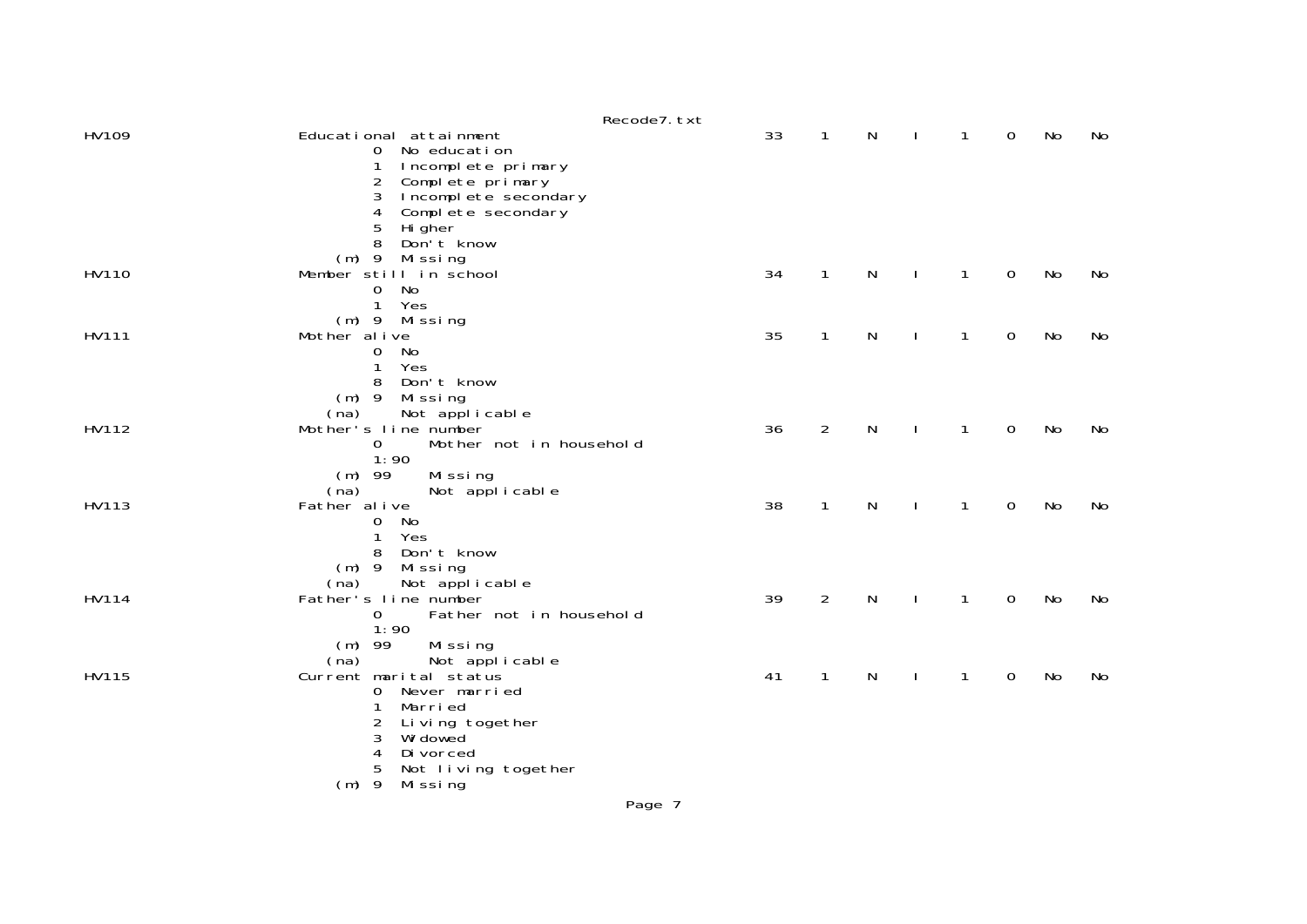|       | Recode7. txt                                                                                        |    |                |   |              |              |          |     |    |
|-------|-----------------------------------------------------------------------------------------------------|----|----------------|---|--------------|--------------|----------|-----|----|
| HV116 | (na)<br>Not applicable<br>Currently, formerly, never married<br>Never married<br>0                  | 42 | $\mathbf{1}$   | N | $\mathbf{I}$ | $\mathbf{1}$ | $\Omega$ | No  | No |
|       | Currently married<br>1<br>2<br>Formerly/ever married<br>$(m)$ 9<br>Missing                          |    |                |   |              |              |          |     |    |
| HV117 | Not applicable<br>(na)<br>Eligibility for female interview<br>0 Not eligible                        | 43 | $\mathbf{1}$   | N | $\mathbf{I}$ | $\mathbf{1}$ | 0        | No  | No |
| HV118 | 1 Eligible<br>Not applicable<br>(na)<br>Eligibility for male interview                              | 44 | 1              | N |              | 1            | 0        | No  | No |
|       | 0 Not eligible<br>1 Eligible<br>(na)<br>Not applicable                                              |    |                |   |              |              |          |     |    |
| HV120 | Children eligibility for height/weight and hemo<br>0 Not eligible<br>1 Eligible                     | 45 | 1              | N |              | 1            | 0        | No  | No |
| HV121 | Not applicable<br>(na)<br>Member attended school during current school ye<br>$\mathbf{O}$<br>No.    | 46 | $\mathbf{1}$   | N | $\mathbf{I}$ | $\mathbf{1}$ | 0        | No  | No |
|       | 1<br>Currently attending<br>Attended at some time<br>$(m)$ 9<br>Mi ssi ng<br>Not applicable<br>(na) |    |                |   |              |              |          |     |    |
| HV122 | Educational level during current school year<br>0 No education, preschool<br>Primary<br>1           | 47 | $\mathbf{1}$   | N | $\mathbf{I}$ | 1            | 0        | No  | No |
|       | $\overline{2}$<br>Secondary<br>3<br>Hi gher<br>8<br>Don't know                                      |    |                |   |              |              |          |     |    |
| HV123 | (m) 9 Missing<br>Grade of education during current school year<br>0:20                              | 48 | $\overline{2}$ | N |              | 1            | $\Omega$ | No  | No |
|       | 98<br>Don't know<br>$(m)$ 99<br>Missing<br>Not applicable<br>(na)                                   |    |                |   |              |              |          |     |    |
| HV124 | Education in single years - current school year<br>0:20<br>97<br>Inconsistent                       | 50 | $\overline{2}$ | N |              | 1            | 0        | No  | No |
| HV125 | 98<br>Don't know<br>$(m)$ 99<br>Missing<br>Member attended school during previous school y          | 52 | 1              | N |              | 1            | 0        | No. | No |
|       | Page 8                                                                                              |    |                |   |              |              |          |     |    |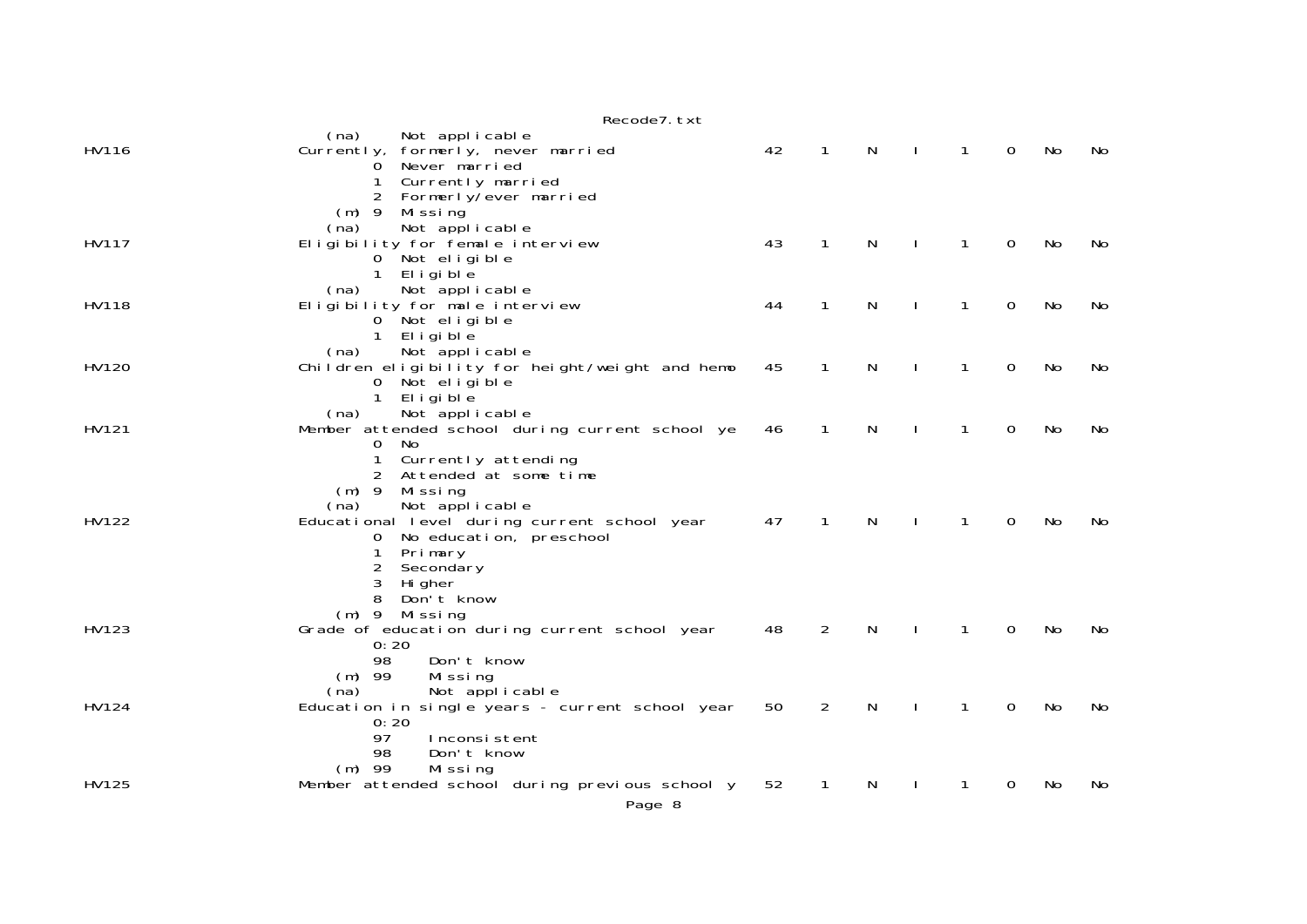|                   | No<br>0<br>1<br>Yes                                                        |                                       |                          |              |              |              |             |    |          |
|-------------------|----------------------------------------------------------------------------|---------------------------------------|--------------------------|--------------|--------------|--------------|-------------|----|----------|
|                   | $(m)$ 9<br>Mi ssi ng                                                       |                                       |                          |              |              |              |             |    |          |
| HV126             | Educational level during previous school year<br>0 No education, preschool | 53                                    | $\overline{\phantom{0}}$ | $\mathsf{N}$ | $\mathbf{I}$ | $\mathbf{1}$ | $\mathbf 0$ | No | No       |
|                   | 1<br>Primary                                                               |                                       |                          |              |              |              |             |    |          |
|                   | 2<br>Secondary                                                             |                                       |                          |              |              |              |             |    |          |
|                   | 3<br>Hi gher                                                               |                                       |                          |              |              |              |             |    |          |
|                   | 8<br>Don't know<br>$(m)$ 9 Missing                                         |                                       |                          |              |              |              |             |    |          |
| HV127             | Grade of education during previous school year                             | 54                                    | $\overline{2}$           | N            | $\mathbf{I}$ | $\mathbf{1}$ | $\mathbf 0$ | No | No       |
|                   | 0:20                                                                       |                                       |                          |              |              |              |             |    |          |
|                   | 98<br>Don't know                                                           |                                       |                          |              |              |              |             |    |          |
|                   | $(m)$ 99<br>Missing<br>(na)                                                |                                       |                          |              |              |              |             |    |          |
| HV128             | Not applicable<br>Education in single years - previous school yea          | 56                                    | $\overline{2}$           | N            |              | 1            | 0           | No | No       |
|                   | 0:20                                                                       |                                       |                          |              |              |              |             |    |          |
|                   | 97<br>Inconsistent                                                         |                                       |                          |              |              |              |             |    |          |
|                   | 98<br>Don't know<br>$(m)$ 99                                               |                                       |                          |              |              |              |             |    |          |
| HV129             | Missing<br>School attendance status                                        | 58                                    | 1                        | N            | $\mathbf{I}$ | 1            | 0           | No | No       |
|                   | Never attended<br>$\overline{0}$                                           |                                       |                          |              |              |              |             |    |          |
|                   | Entered school<br>1                                                        |                                       |                          |              |              |              |             |    |          |
|                   | 2<br>Advanced<br>3<br>Repeating                                            |                                       |                          |              |              |              |             |    |          |
|                   | 4<br>Dropout                                                               |                                       |                          |              |              |              |             |    |          |
|                   | 5<br>Left school 2+ years ago                                              |                                       |                          |              |              |              |             |    |          |
|                   | 8<br>Don't know                                                            |                                       |                          |              |              |              |             |    |          |
|                   | $(m)$ 9<br>Missing<br>Not applicable<br>(na)                               |                                       |                          |              |              |              |             |    |          |
| HV140             | Member has a birth certificate                                             | 59                                    | $\mathbf{1}$             | N            |              | $\mathbf{1}$ | $\mathbf 0$ | No | No       |
|                   | Nei ther certi ficate or registered<br>0                                   |                                       |                          |              |              |              |             |    |          |
|                   | Has certificate                                                            |                                       |                          |              |              |              |             |    |          |
|                   | 2<br>Registered<br>8<br>Don't know                                         |                                       |                          |              |              |              |             |    |          |
|                   | $(m)$ 9<br>Missing                                                         |                                       |                          |              |              |              |             |    |          |
|                   | Not applicable<br>(na)                                                     |                                       |                          |              |              |              |             |    |          |
| ♀Level: HOUSEHOLD |                                                                            | Record: Household Characteristics     |                          |              |              |              |             |    |          |
|                   |                                                                            |                                       |                          | Data Item    |              |              |             |    | Dec Zero |
| Item Name         | I tem Label                                                                | Start Len Type Type Occ Dec Char Fill |                          |              |              |              |             |    |          |
| HHI D             | (id) Case Identification                                                   | 1                                     | 12                       | AN           | $\mathbf{I}$ | 1            | 0           | No | No       |

## Recode7.txt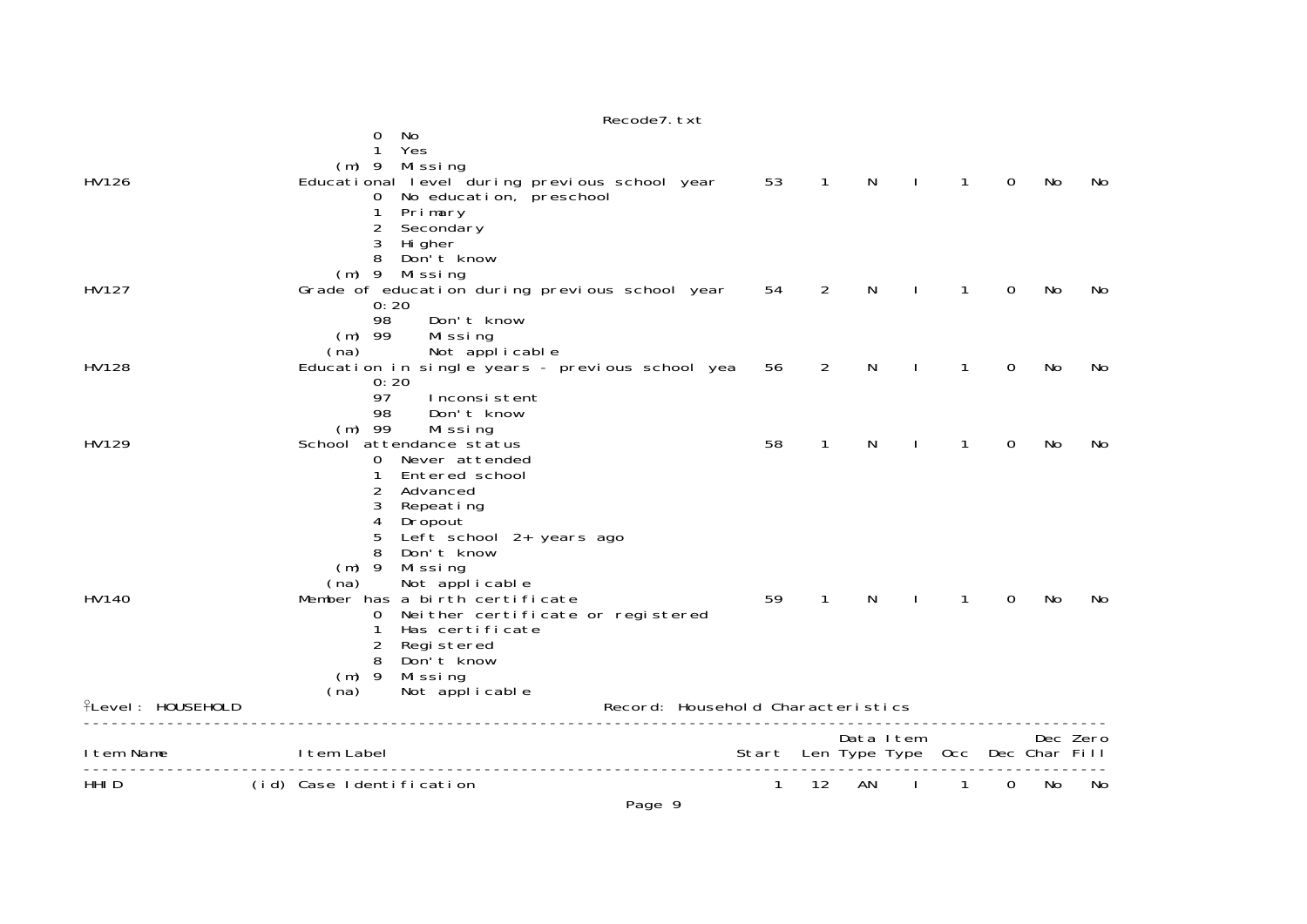|         |                          |                                                      | Recode7. txt |    |    |    |              |              |             |    |     |
|---------|--------------------------|------------------------------------------------------|--------------|----|----|----|--------------|--------------|-------------|----|-----|
| CASEI D | (id) Case Identification |                                                      |              | -1 | 15 | AN |              | 1            | 0           | No | NO. |
|         | (record type)            |                                                      |              | 16 | 3  | AN | $\mathbf{I}$ | $\mathbf{1}$ | $\mathbf 0$ | No | No  |
| HV201   |                          | Source of drinking water                             |              | 19 | 2  | N  | $\mathbf{I}$ | $\mathbf{1}$ | $\Omega$    | No | No  |
|         |                          | 10 PI PED WATER                                      |              |    |    |    |              |              |             |    |     |
|         | 11                       | Piped into dwelling                                  |              |    |    |    |              |              |             |    |     |
|         | 12                       | Piped to yard/plot                                   |              |    |    |    |              |              |             |    |     |
|         | 13                       | Piped to neighbor                                    |              |    |    |    |              |              |             |    |     |
|         | 14                       | Public tap/standpipe                                 |              |    |    |    |              |              |             |    |     |
|         | 20                       | TUBE WELL WATER                                      |              |    |    |    |              |              |             |    |     |
|         | 21                       | Tube well or borehole                                |              |    |    |    |              |              |             |    |     |
|         | 30                       | DUG WELL (OPEN/PROTECTED)                            |              |    |    |    |              |              |             |    |     |
|         | 31                       | Protected well                                       |              |    |    |    |              |              |             |    |     |
|         | 32                       | Unprotected well                                     |              |    |    |    |              |              |             |    |     |
|         | 40                       | SURFACE FROM SPRING                                  |              |    |    |    |              |              |             |    |     |
|         | 41                       | Protected spring                                     |              |    |    |    |              |              |             |    |     |
|         | 42                       | Unprotected spring                                   |              |    |    |    |              |              |             |    |     |
|         | 43                       | River/dam/lake/ponds/stream/canal/irrigation channel |              |    |    |    |              |              |             |    |     |
|         | 51                       | Rai nwater                                           |              |    |    |    |              |              |             |    |     |
|         | 61                       | Tanker truck                                         |              |    |    |    |              |              |             |    |     |
|         | 62                       | Cart with small tank                                 |              |    |    |    |              |              |             |    |     |
|         | 71                       | Bottled water                                        |              |    |    |    |              |              |             |    |     |
|         | 96                       | Other                                                |              |    |    |    |              |              |             |    |     |
|         |                          | (m) 99 Missing                                       |              |    |    |    |              |              |             |    |     |
| HV202   |                          | Source of non-drinking water                         |              | 21 | 2  | N  |              | 1            | 0           | No | No. |
|         |                          | 10 PIPED WATER                                       |              |    |    |    |              |              |             |    |     |
|         | 11                       | Piped into dwelling                                  |              |    |    |    |              |              |             |    |     |
|         | 12                       | Piped to yard/plot                                   |              |    |    |    |              |              |             |    |     |
|         | 13                       | Pi ped to nei ghbor                                  |              |    |    |    |              |              |             |    |     |
|         | 14                       | Public tap/standpipe                                 |              |    |    |    |              |              |             |    |     |
|         | 20                       | TUBE WELL WATER                                      |              |    |    |    |              |              |             |    |     |
|         | 21                       | Tube well or borehole                                |              |    |    |    |              |              |             |    |     |
|         | 30                       | DUG WELL (OPEN/PROTECTED)                            |              |    |    |    |              |              |             |    |     |
|         | 31                       | Protected well                                       |              |    |    |    |              |              |             |    |     |
|         | 32                       | Unprotected well                                     |              |    |    |    |              |              |             |    |     |
|         | 40                       | SURFACE FROM SPRING                                  |              |    |    |    |              |              |             |    |     |
|         | 41                       | Protected spring                                     |              |    |    |    |              |              |             |    |     |
|         | 42                       | Unprotected spring                                   |              |    |    |    |              |              |             |    |     |
|         | 43                       | River/dam/lake/ponds/stream/canal/irrigation channel |              |    |    |    |              |              |             |    |     |
|         | 51                       | Rai nwater                                           |              |    |    |    |              |              |             |    |     |
|         | 61                       | Tanker truck                                         |              |    |    |    |              |              |             |    |     |
|         | 62                       | Cart with small tank                                 |              |    |    |    |              |              |             |    |     |
|         | 71                       | Bottled water                                        |              |    |    |    |              |              |             |    |     |
|         | 96                       | Other                                                |              |    |    |    |              |              |             |    |     |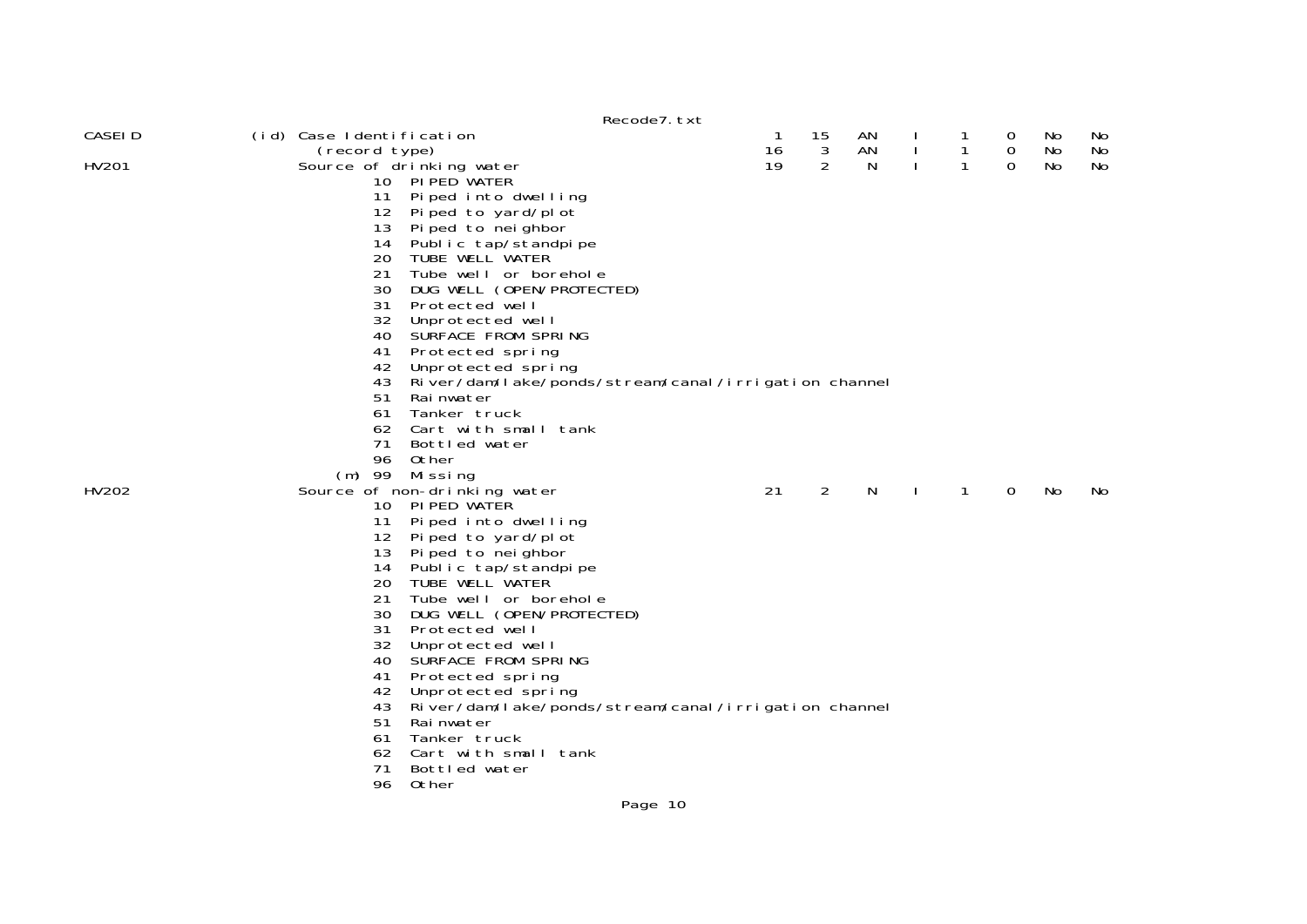|               | n                                                                                                           |    |                |   |              |              |   |           |     |
|---------------|-------------------------------------------------------------------------------------------------------------|----|----------------|---|--------------|--------------|---|-----------|-----|
| <b>HV201A</b> | $(m)$ 99 Missing<br>Water not available for at least a day last two<br>0 No, not interrupted for a full day | 23 | $\overline{1}$ | N | $\mathbf{I}$ | $\mathbf{1}$ | 0 | No        | No  |
|               | Yes, interrupted for a full day or more<br>$\mathbf 1$<br>Don't know<br>8                                   |    |                |   |              |              |   |           |     |
|               | $(m)$ 9<br>Missing<br>Not applicable<br>(na)                                                                |    |                |   |              |              |   |           |     |
| HV204         | Time to get to water source (minutes)<br>0:500                                                              | 24 | 3              | N |              | 1            | 0 | No        | No. |
|               | 996<br>On premises<br>998<br>Don't know                                                                     |    |                |   |              |              |   |           |     |
|               | $(m)$ 999<br>Missing<br>(na)<br>Not applicable                                                              |    |                |   |              |              |   |           |     |
| HV205         | Type of toilet facility<br>10 FLUSH TOI LET                                                                 | 27 | 2              | N |              | 1            | 0 | No        | No. |
|               | Flush to piped sewer system<br>11<br>Flush to septic tank<br>12 <sup>12</sup>                               |    |                |   |              |              |   |           |     |
|               | Flush to pit latrine<br>13                                                                                  |    |                |   |              |              |   |           |     |
|               | Flush to somewhere else<br>14<br>Flush, don't know where<br>15                                              |    |                |   |              |              |   |           |     |
|               | 20<br>PIT TOILET LATRINE<br>21<br>Ventilated Improved Pit latrine (VIP)                                     |    |                |   |              |              |   |           |     |
|               | 22<br>Pit latrine with slab<br>23<br>Pit latrine without slab/open pit                                      |    |                |   |              |              |   |           |     |
|               | 30<br>NO FACILITY                                                                                           |    |                |   |              |              |   |           |     |
|               | 31<br>No facility/bush/field<br>41<br>Composting toilet                                                     |    |                |   |              |              |   |           |     |
|               | 42<br>Bucket toilet<br>43<br>Hanging toilet/latrine                                                         |    |                |   |              |              |   |           |     |
|               | 96<br>Other                                                                                                 |    |                |   |              |              |   |           |     |
| HV206         | $(m)$ 99<br>Missing<br>Has electricity                                                                      | 29 | $\mathbf{1}$   | N |              | $\mathbf{1}$ | 0 | <b>No</b> | No  |
|               | 0<br>No<br>$\mathbf{1}$<br>Yes                                                                              |    |                |   |              |              |   |           |     |
|               | $(m)$ 9<br>Mi ssi ng                                                                                        |    |                |   |              |              |   |           |     |
| HV207         | Has radio<br>0<br>No.                                                                                       | 30 | 1              | N |              | 1            | 0 | No        | No  |
|               | 1<br>Yes<br>(m) 9 Missing                                                                                   |    |                |   |              |              |   |           |     |
| <b>HV208</b>  | Has television                                                                                              | 31 | 1              | N |              | $\mathbf{1}$ | 0 | No        | No  |
|               | 0<br>No<br>Yes<br>1                                                                                         |    |                |   |              |              |   |           |     |
|               | (m) 9 Missing                                                                                               |    |                |   |              |              |   |           |     |

## Recode7.txt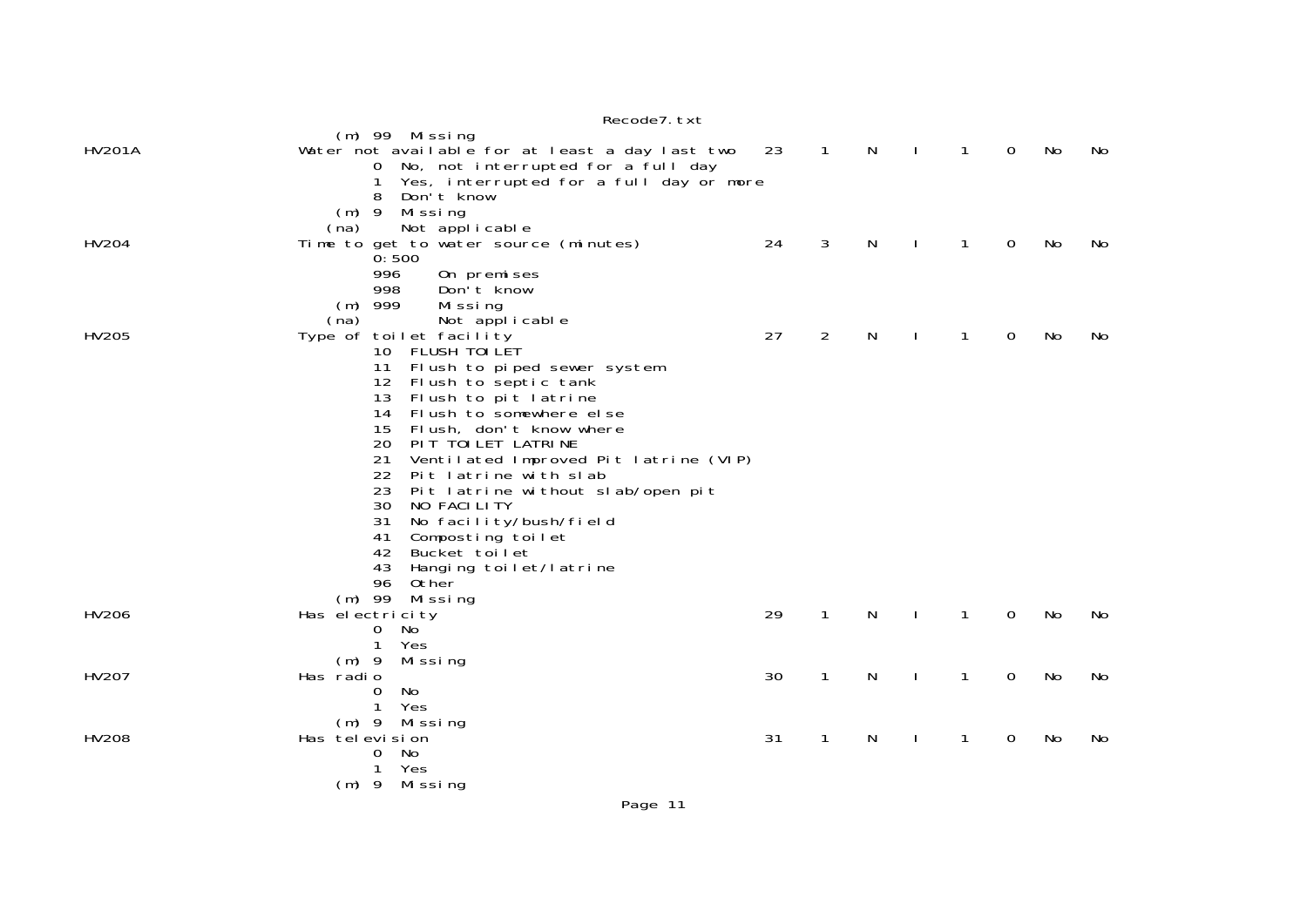|       |                                                                                                 | Recode7. txt |    |                |           |              |              |                     |    |    |
|-------|-------------------------------------------------------------------------------------------------|--------------|----|----------------|-----------|--------------|--------------|---------------------|----|----|
| HV209 | Has refrigerator<br>$0^{\circ}$ No<br>1 Yes                                                     |              | 32 | $\mathbf{1}$   | N         | $\mathbf{I}$ | 1            | $\mathbf 0$         | No | No |
| HV210 | (m) 9 Missing<br>Has bicycle<br>$\overline{0}$<br>No                                            |              | 33 | 1              | N         | $\mathbf{I}$ | 1            | $\mathsf{O}\xspace$ | No | No |
| HV211 | $\mathbf{1}$<br>Yes<br>(m) 9 Missing<br>Has motorcycle/scooter<br>$0$ No<br>$\mathbf{1}$<br>Yes |              | 34 | $\mathbf{1}$   | N         | $\mathbf{I}$ | $\mathbf{1}$ | $\mathsf{O}\xspace$ | No | No |
| HV212 | (m) 9 Missing<br>Has car/truck<br>No<br>0<br>$\mathbf{1}$<br>Yes                                |              | 35 | $\mathbf{1}$   | N         | $\mathbf{I}$ | $\mathbf{1}$ | $\mathbf 0$         | No | No |
| HV213 | $(m)$ 9<br>Missing<br>Main floor material<br>10<br>NATURAL<br>11:19                             |              | 36 | $\overline{2}$ | N         | $\mathbf{I}$ | 1            | $\mathbf 0$         | No | No |
|       | <b>RUDI MENTARY</b><br>20<br>21:29<br><b>FINISHED</b><br>30<br>31:39<br>96<br>0ther             |              |    |                |           |              |              |                     |    |    |
| HV214 | $(m)$ 99<br>Mi ssi ng<br>Main wall material<br>NATURAL<br>10<br>11:19                           |              | 38 | $\overline{2}$ | ${\sf N}$ | $\mathbf{I}$ | $\mathbf{1}$ | $\mathsf{O}\xspace$ | No | No |
|       | <b>RUDI MENTARY</b><br>20<br>21:29<br><b>FINISHED</b><br>30<br>31:39                            |              |    |                |           |              |              |                     |    |    |
| HV215 | 96<br>0ther<br>$(m)$ 99<br>Missing<br>Main roof material<br><b>NATURAL</b>                      |              | 40 | $\overline{2}$ | N         | $\mathbf{I}$ | $\mathbf{1}$ | $\mathbf 0$         | No | No |
|       | 10<br>11:19<br>20<br><b>RUDI MENTARY</b><br>21:29                                               |              |    |                |           |              |              |                     |    |    |
|       | <b>FINISHED</b><br>30<br>31:39<br>96<br>0ther<br>-99                                            |              |    |                |           |              |              |                     |    |    |
|       | (m)<br>Missing                                                                                  | Page 12      |    |                |           |              |              |                     |    |    |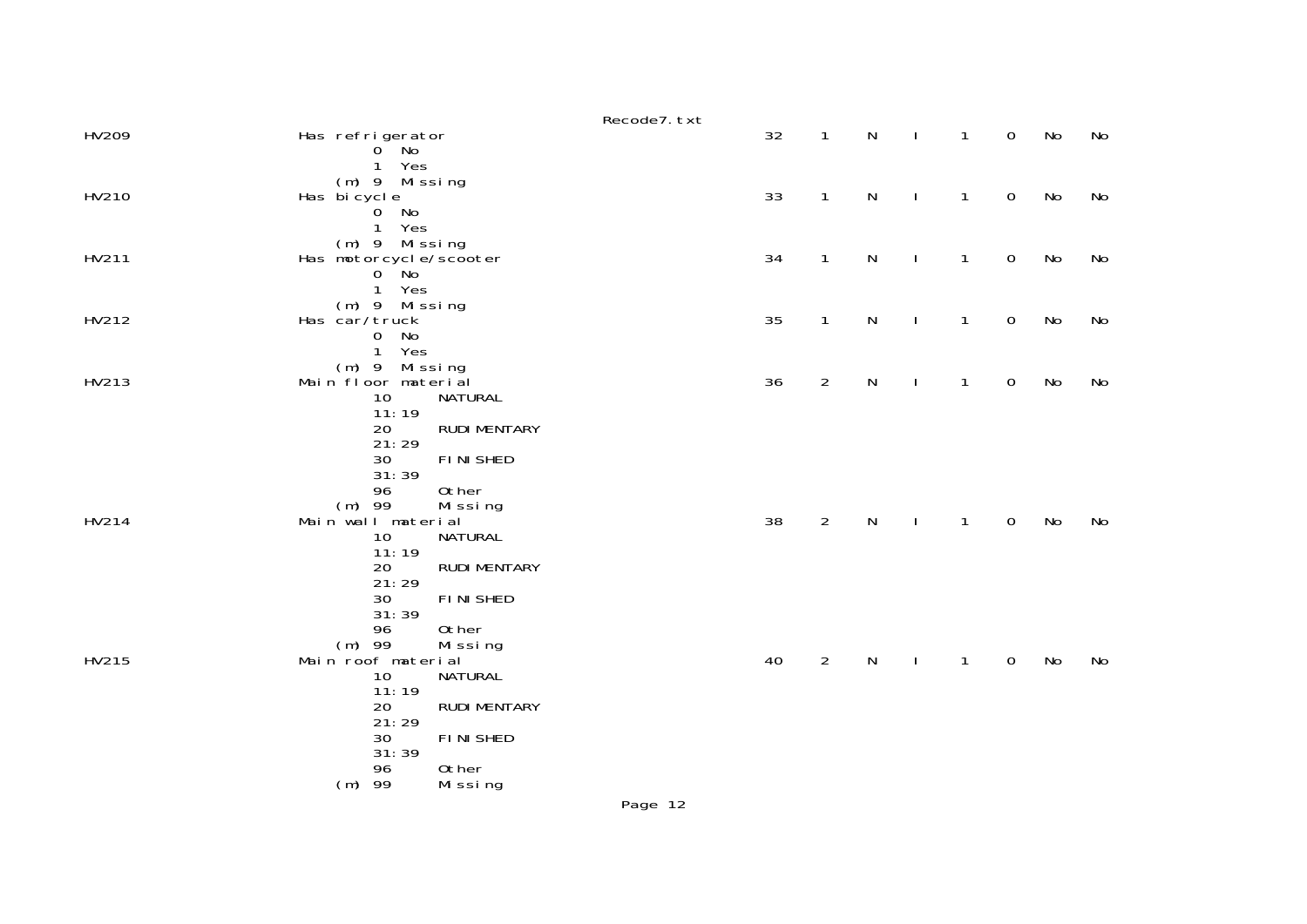|       | Recode7. txt                                                                                                                                                             |    |                |   |              |              |             |    |    |
|-------|--------------------------------------------------------------------------------------------------------------------------------------------------------------------------|----|----------------|---|--------------|--------------|-------------|----|----|
| HV216 | Number of rooms used for sleeping<br>0:24                                                                                                                                | 42 | $\overline{2}$ | N |              | $\mathbf{1}$ | $\mathbf 0$ | No | No |
| HV217 | $(m)$ 99<br>Missing<br>Rel ationship structure<br>0 No adults<br>One adul t<br>1                                                                                         | 44 | $\mathbf{1}$   | N | $\mathbf{I}$ | $\mathbf{1}$ | $\mathbf 0$ | No | No |
|       | 2<br>Two adults, opposite sex<br>3<br>Two adults, same sex<br>Three+ related adults<br>4<br>5<br>Unrel ated adul ts                                                      |    |                |   |              |              |             |    |    |
| HV218 | Line number of head of household<br>1:90                                                                                                                                 | 45 | 2              | N | ı            | $\mathbf{1}$ | $\mathbf 0$ | No | No |
| HV219 | Sex of head of household<br>1 Male<br>2 Female                                                                                                                           | 47 | $\mathbf{1}$   | N | ı            | $\mathbf{1}$ | $\mathbf 0$ | No | No |
| HV220 | (m) 9 Missing<br>Age of head of household<br>0:96<br>97<br>$97+$<br>98<br>Don't know                                                                                     | 48 | $\overline{2}$ | N | ı            | 1            | 0           | No | No |
| HV221 | $(m)$ 99<br>Missing<br>Has telephone (land-line)<br>$0$ No<br>$\mathbf{1}$<br>Yes                                                                                        | 50 | $\mathbf{1}$   | N |              | 1            | $\mathbf 0$ | No | No |
| HV225 | (m) 9 Missing<br>Share toilet with other households<br>No<br>$\mathbf{O}$<br>$\mathbf{1}$<br>Yes                                                                         | 51 | $\mathbf{1}$   | N | ı            | $\mathbf{1}$ | $\mathbf 0$ | No | No |
| HV226 | $(m)$ 9 Missing<br>Type of cooking fuel<br>El ectri ci ty<br>2<br><b>LPG</b><br>3<br>Natural gas<br>4<br>Bi ogas<br>5<br>Kerosene<br>6<br>Coal, lignite<br>7<br>Charcoal | 52 | $\overline{2}$ | N | J.           | $\mathbf{1}$ | $\mathbf 0$ | No | No |
|       | 8<br>Wood<br>9<br>Straw/shrubs/grass<br>10<br>Agricultural crop<br>Animal dung<br>11<br>95<br>No food cooked in house<br>96<br>0ther                                     |    |                |   |              |              |             |    |    |
|       | Page 13                                                                                                                                                                  |    |                |   |              |              |             |    |    |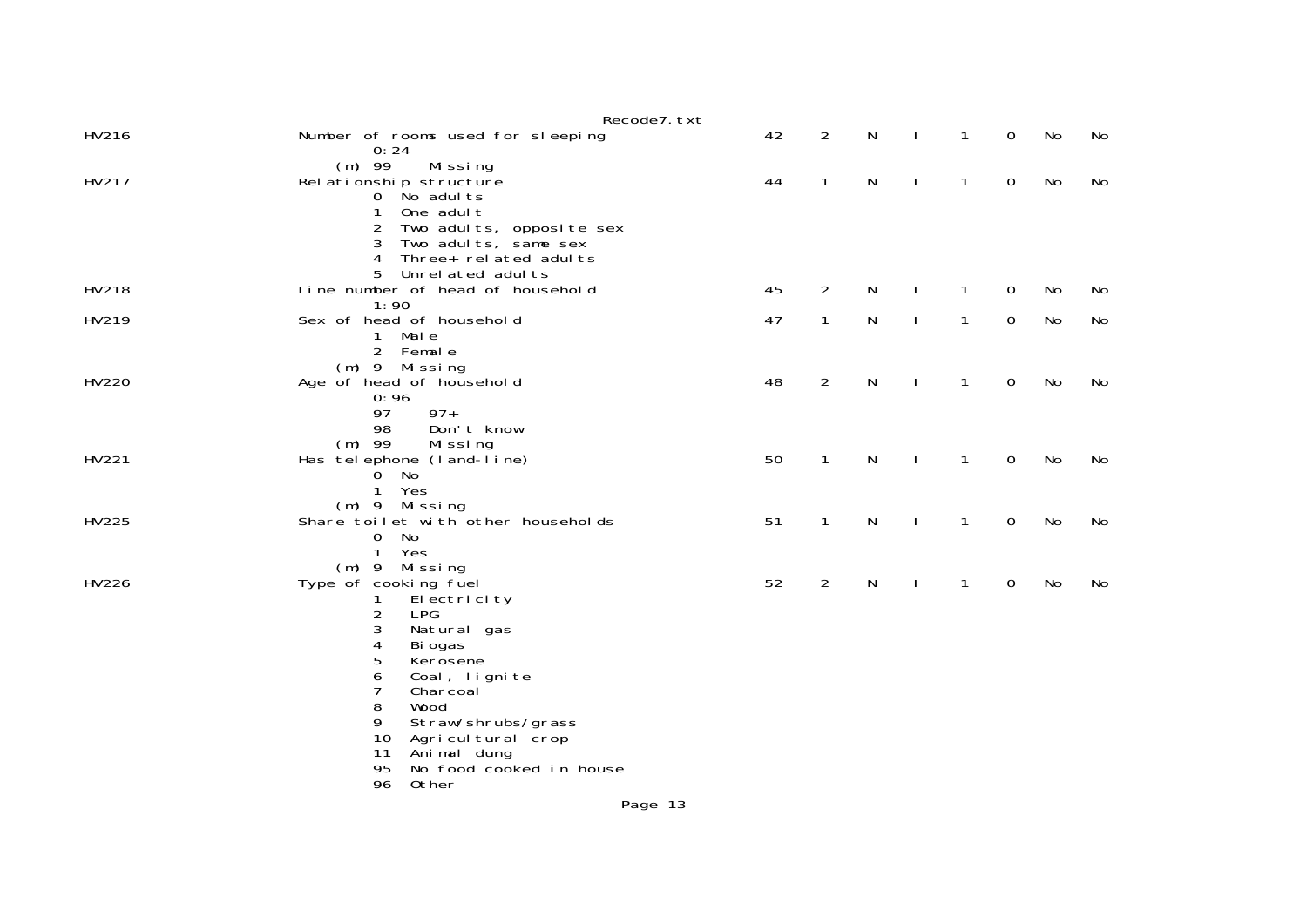|               | Recode7. txt                                                               |    |              |   |              |              |                |    |    |
|---------------|----------------------------------------------------------------------------|----|--------------|---|--------------|--------------|----------------|----|----|
| HV227         | $(m)$ 99 Missing<br>Has mosquito bed net for sleeping                      | 54 | $\mathbf{1}$ | N | $\mathbf{I}$ | $\mathbf{1}$ | $\overline{0}$ | No | No |
|               | 0 No                                                                       |    |              |   |              |              |                |    |    |
|               | 1 Yes<br>$(m)$ 9 Missing                                                   |    |              |   |              |              |                |    |    |
| HV228         | Children under 5 slept under mosquito bed net I                            | 55 | 1            | N |              | 1            | 0              | No | No |
|               | No<br>0<br>All children<br>1                                               |    |              |   |              |              |                |    |    |
|               | 2<br>Some children                                                         |    |              |   |              |              |                |    |    |
|               | 3<br>No net in household<br>(m) 9 Missing                                  |    |              |   |              |              |                |    |    |
|               | Not applicable<br>(na)                                                     |    |              |   |              |              |                |    |    |
| <b>HV230A</b> | Place where household members wash their hands                             | 56 | $\mathbf{1}$ | N |              | $\mathbf{1}$ | $\Omega$       | No | No |
|               | Observed, fixed place<br>2 Observed, mobile place                          |    |              |   |              |              |                |    |    |
|               | Not observed: not in dwelling<br>3                                         |    |              |   |              |              |                |    |    |
|               | Not observed: no permission to see<br>4<br>5<br>Not observed: other reason |    |              |   |              |              |                |    |    |
|               | (m) 9 Missing                                                              | 57 | $\mathbf{1}$ |   |              |              | $\mathbf 0$    |    |    |
| <b>HV230B</b> | Presence of water at hand washing place<br>0 Water not available           |    |              | N | $\mathbf{I}$ | $\mathbf{1}$ |                | No | No |
|               | $\mathbf{1}$<br>Water is available                                         |    |              |   |              |              |                |    |    |
| HV232         | (m) 9 Missing<br>I tems present: Soap or detergent                         | 58 | $\mathbf{1}$ | N |              | 1            | 0              | No | No |
|               | 0 No                                                                       |    |              |   |              |              |                |    |    |
|               | $\mathbf{1}$<br>Yes<br>(m) 9 Missing                                       |    |              |   |              |              |                |    |    |
|               | NotAppl<br>(na)                                                            |    |              |   |              |              |                |    |    |
| <b>HV232B</b> | I tems present: Ash, mud, sand<br>0 No                                     | 59 | $\mathbf{1}$ | N | $\mathbf{I}$ | $\mathbf{1}$ | 0              | No | No |
|               | Yes<br>$\mathbf{1}$                                                        |    |              |   |              |              |                |    |    |
|               | $(m)$ 9<br>Mi ssi ng<br>(na)<br>NotAppl                                    |    |              |   |              |              |                |    |    |
| <b>HV232C</b> | I tems present: CS                                                         | 60 | $\mathbf{1}$ | N |              | 1            | 0              | No | No |
|               | 0 No<br>Yes<br>$\mathbf{1}$                                                |    |              |   |              |              |                |    |    |
|               | $(m)$ 9 Missing                                                            |    |              |   |              |              |                |    |    |
| <b>HV232D</b> | (na)<br>NotAppl<br>I tems present: CS                                      | 61 | 1            | N |              | 1            | 0              | No | No |
|               | No<br>$\overline{0}$                                                       |    |              |   |              |              |                |    |    |
|               | Yes<br>1<br>Missing<br>$(m)$ 9                                             |    |              |   |              |              |                |    |    |
|               | NotAppl<br>(na)                                                            |    |              |   |              |              |                |    |    |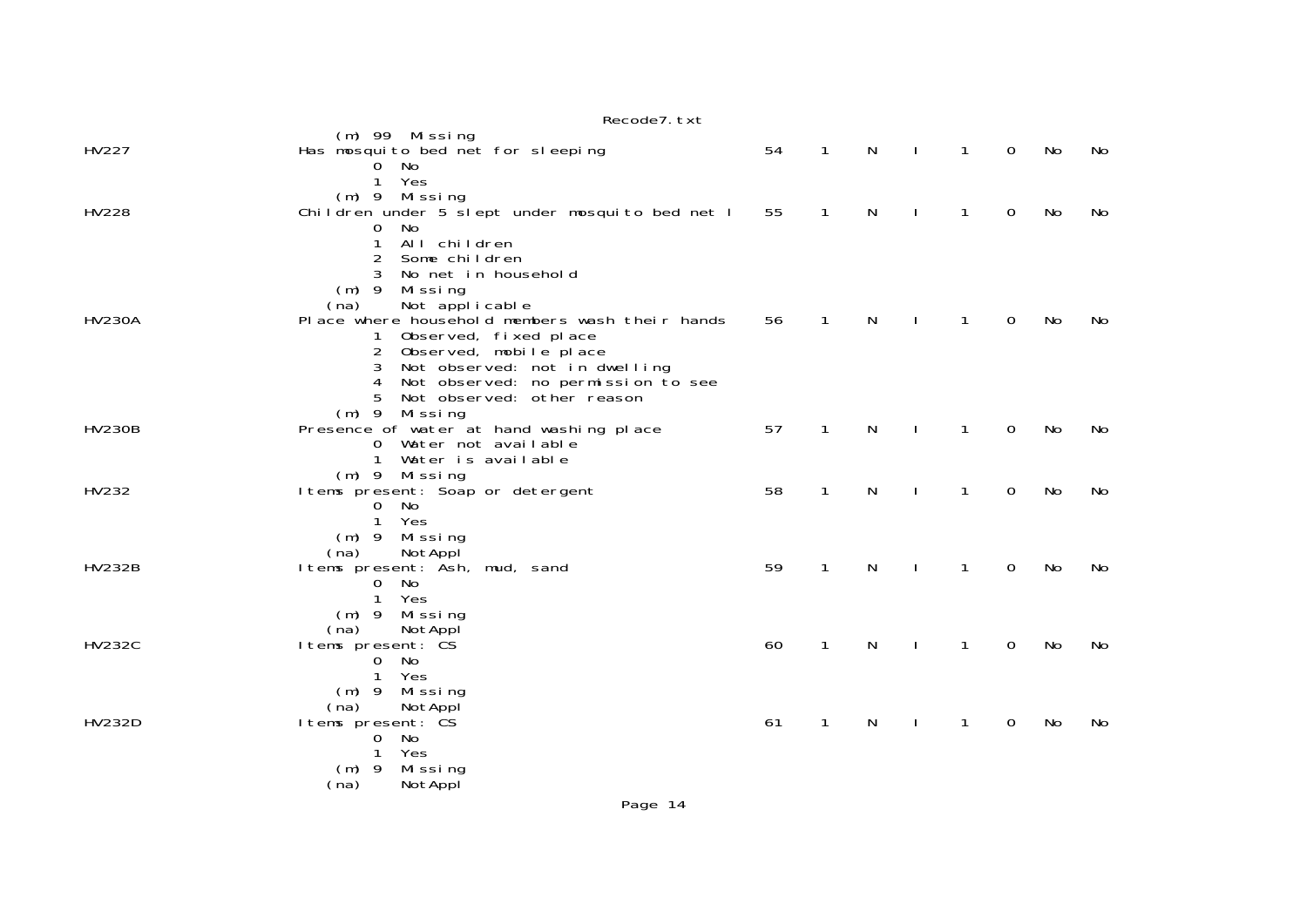|               | Recode7. txt                                                                                                                                                                                  |    |              |   |              |              |    |    |
|---------------|-----------------------------------------------------------------------------------------------------------------------------------------------------------------------------------------------|----|--------------|---|--------------|--------------|----|----|
| <b>HV232E</b> | I tems present: CS<br>0 No<br>1<br>Yes                                                                                                                                                        | 62 | $\mathbf{1}$ | N | $\mathbf{1}$ | $\mathbf{O}$ | No | No |
| <b>HV232Y</b> | $(m)$ 9<br>Missing<br>(na)<br>NotAppl<br>I tems present: None<br>No<br>$\overline{0}$                                                                                                         | 63 | $\mathbf{1}$ | N | 1            | 0            | No | No |
| HV234         | Yes: no cleansing agent observed<br>(m) 9 Missing<br>NotAppl<br>(na)<br>Result of salt test for iodine (PPM)<br>0 PPM (no iodine)<br>0<br>7<br>Below 15 PPM                                   | 64 | 3            | N | 1            | 0            | No | No |
| <b>HV234A</b> | 15<br>15 PPM and above<br>30<br>30 PPM<br>994<br>Salt not tested<br>995<br>No salt in household<br>(m) 999 Missing<br>Result of salt test for iodine<br>0 No i odi ne<br>I odine present<br>1 | 67 | $\mathbf{1}$ | N | 1            | 0            | No | No |
| HV235         | 3<br>No salt in household<br>Salt not tested<br>6<br>(m) 9 Missing<br>Not applicable<br>(na)<br>Location of source for water<br>1 In own dwelling<br>2<br>In own yard/plot<br>3<br>El sewhere | 68 | $\mathbf{1}$ | N | 1            | $\Omega$     | No | No |
| HV236         | (m) 9 Missing<br>(na)<br>Not applicable<br>Person fetching water<br>Aduľt woman<br>$\mathbf{1}$<br>2<br>Adult man<br>3 Female child under 15 years old<br>Male child under 15 years old<br>4  | 69 | $\mathbf{1}$ | N | 1            | 0            | No | No |
| HV237         | Other<br>6<br>$(m)$ 9<br>Missing<br>Not applicable<br>(na)<br>Anything done to water to make safe to drink<br>0 No<br>Yes<br>Don't know<br>8                                                  | 70 | $\mathbf{1}$ | N | $\mathbf{1}$ | 0            | No | No |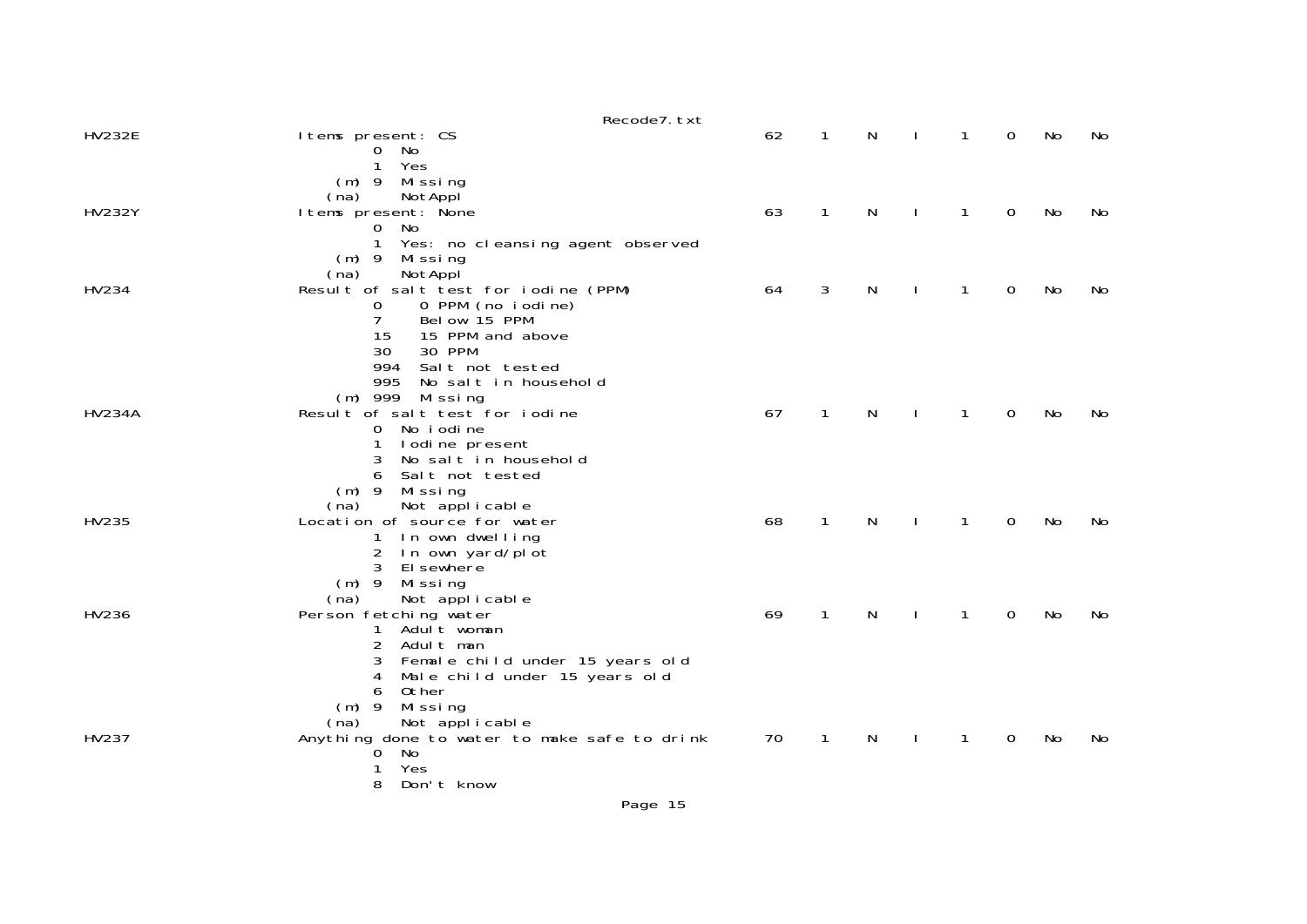|               | Recode7. txt                                                                                                                                                           |    |                |              |              |              |             |    |    |
|---------------|------------------------------------------------------------------------------------------------------------------------------------------------------------------------|----|----------------|--------------|--------------|--------------|-------------|----|----|
| <b>HV237A</b> | (m) 9 Missing<br>Not applicable<br>(na)<br>Water usually treated by: boil<br>$0$ No<br>Yes<br>$\mathbf{1}$<br>Don't know<br>8                                          | 71 | $\overline{1}$ | $\mathsf{N}$ | $\Box$       | $\mathbf{1}$ | $\mathbf 0$ | No | No |
| <b>HV237B</b> | $(m)$ 9<br>Missing<br>Not applicable<br>(na)<br>Water usually treated by: add bleach/chlorine<br>0 No<br>$\mathbf{1}$<br>Yes<br>Don't know<br>8                        | 72 | $\mathbf{1}$   | $\mathsf{N}$ | $\mathbf{I}$ | $\mathbf{1}$ | 0           | No | No |
| <b>HV237C</b> | $(m)$ 9<br>Missing<br>Not applicable<br>(na)<br>Water usually treated by: strain through a clot 73<br>$\overline{0}$<br>- No<br>$\mathbf{1}$<br>Yes<br>8<br>Don't know |    | $\overline{1}$ | N            | $\mathbf{I}$ | $\mathbf{1}$ | 0           | No | No |
| <b>HV237D</b> | $(m)$ 9<br>Missing<br>Not applicable<br>(na)<br>Water usually treated by: use water filter<br>No<br>$\mathbf{O}$<br>1<br>Yes<br>Don't know<br>8                        | 74 | $\mathbf{1}$   | $\mathsf{N}$ | $\mathbf{I}$ | $\mathbf{1}$ | 0           | No | No |
| <b>HV237E</b> | $(m)$ 9<br>Missing<br>Not applicable<br>(na)<br>Water usually treated by: solar disinfection<br>No<br>0<br>1<br>Yes<br>Don't know<br>8                                 | 75 | $\mathbf{1}$   | $\mathsf{N}$ | $\mathbf{I}$ | $\mathbf{1}$ | 0           | No | No |
| <b>HV237F</b> | $(m)$ 9<br>Missing<br>Not applicable<br>(na)<br>Water usually treated by: let it stand and sett<br>No<br>0<br>Yes<br>1<br>Don't know<br>8                              | 76 | $\mathbf{1}$   | $\mathsf{N}$ | $\mathbf{I}$ | $\mathbf{1}$ | 0           | No | No |
| <b>HV237G</b> | $(m)$ 9<br>Mi ssi ng<br>(na)<br>Not applicable<br>Water usually treated by: CS<br><b>No</b><br>0<br>Yes<br>1<br>8<br>Don't know<br>$(m)$ 9<br>Mi ssi ng                | 77 | $\mathbf{1}$   | N            | J.           | $\mathbf{1}$ | 0           | No | No |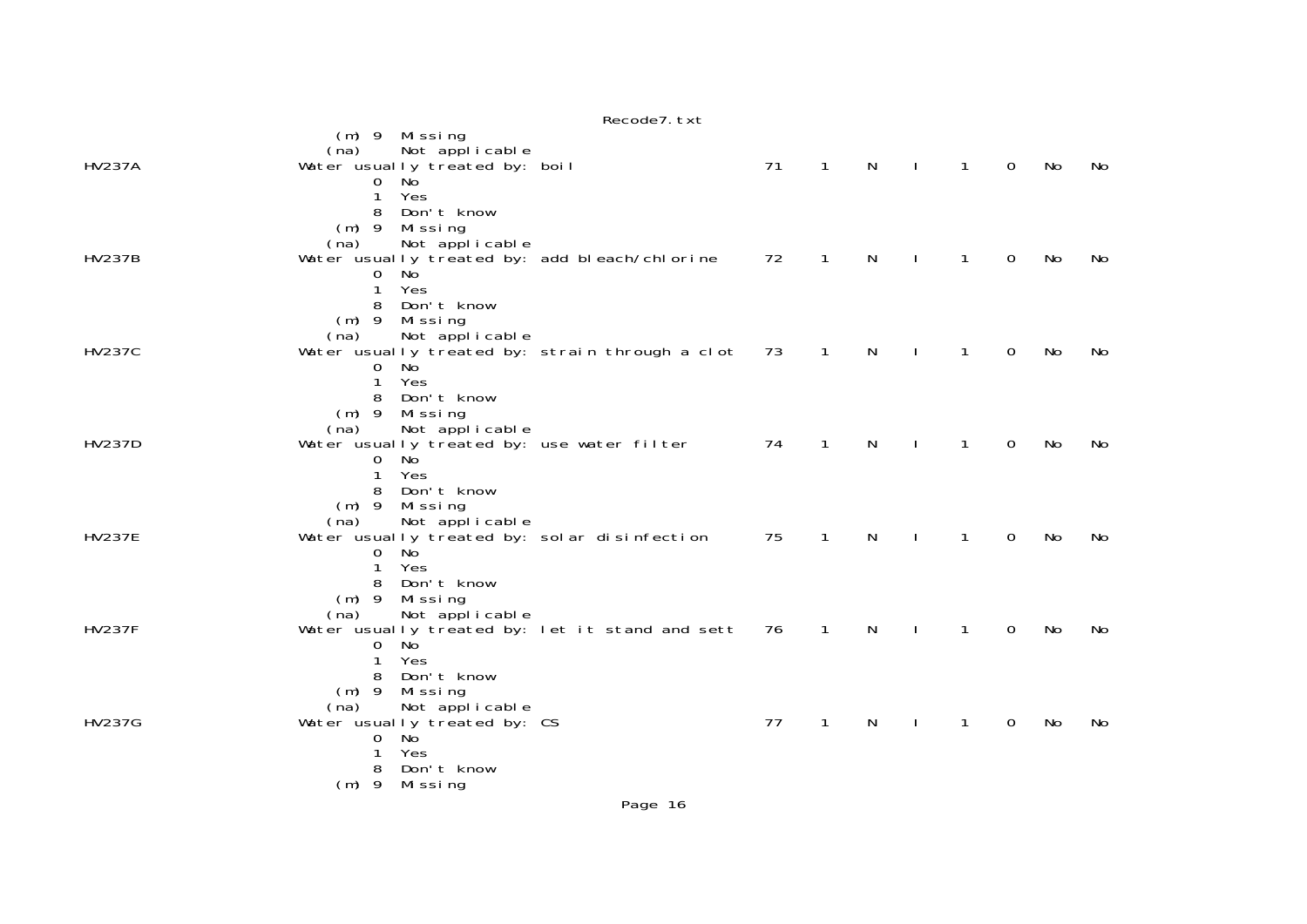|               | Recode7. txt                                                                     |    |                |              |                |              |             |    |    |
|---------------|----------------------------------------------------------------------------------|----|----------------|--------------|----------------|--------------|-------------|----|----|
| <b>HV237H</b> | (na)<br>Not applicable<br>Water usually treated by: CS                           | 78 | $\mathbf{1}$   | N            | $\blacksquare$ | $\mathbf{1}$ | $\mathbf 0$ | No | No |
|               | $0$ No<br>$\mathbf{1}$<br>Yes<br>Don't know<br>8                                 |    |                |              |                |              |             |    |    |
| <b>HV2371</b> | $(m)$ 9 Missing<br>(na)<br>Not applicable<br>Water usually treated by: CS        | 79 | $\mathbf{1}$   | $\mathsf{N}$ | $\mathbf{I}$   | $\mathbf{1}$ | $\mathbf 0$ | No | No |
|               | $0$ No<br>Yes<br>$\mathbf{1}$<br>Don't know<br>8                                 |    |                |              |                |              |             |    |    |
|               | (m) 9 Missing<br>(na)<br>Not applicable                                          |    |                |              |                |              |             |    |    |
| <b>HV237J</b> | Water usually treated by: CS<br>0 No<br>$\mathbf{1}$<br>Yes                      | 80 | $\mathbf{1}$   | N            | $\mathbf{I}$   | $\mathbf{1}$ | $\mathbf 0$ | No | No |
|               | 8 Don't know<br>$(m)$ 9 Missing<br>Not applicable<br>(na)                        |    |                |              |                |              |             |    |    |
| <b>HV237K</b> | Water usually treated by: CS<br><b>No</b><br>0                                   | 81 | $\mathbf{1}$   | $\mathsf{N}$ | $\mathbf{I}$   | $\mathbf{1}$ | $\mathbf 0$ | No | No |
|               | $\mathbf{1}$<br>Yes<br>8 Don't know<br>$(m)$ 9 Missing                           |    |                |              |                |              |             |    |    |
| <b>HV237X</b> | Not applicable<br>(na)<br>Water usually treated by: other<br>$0$ No              | 82 | $\mathbf{1}$   | $\mathsf{N}$ | $\mathbf{I}$   | $\mathbf{1}$ | $\mathbf 0$ | No | No |
|               | Yes<br>$\mathbf{1}$<br>Don't know<br>8                                           |    |                |              |                |              |             |    |    |
|               | (m) 9 Missing<br>(na)<br>Not applicable                                          |    |                |              |                |              |             |    |    |
| <b>HV237Z</b> | Water usually treated by: don't know<br>$0$ No                                   | 83 | $\mathbf{1}$   | $\mathsf{N}$ | $\mathbf{L}$   | $\mathbf{1}$ | $\mathbf 0$ | No | No |
|               | Yes: don't know what is done to water<br>1<br>Don't know<br>8<br>$(m)$ 9 Missing |    |                |              |                |              |             |    |    |
|               | Not applicable<br>(na)                                                           |    |                |              |                |              |             |    |    |
| HV238         | Number of households sharing toilet<br>2:9                                       | 84 | $\overline{2}$ | N            |                | 1            | 0           | No | No |
|               | 95<br>10 or more households<br>98<br>Don't know                                  |    |                |              |                |              |             |    |    |
|               | $(m)$ 99<br>Missing<br>(na)<br>Not applicable                                    |    |                |              |                |              |             |    |    |
|               | Page 17                                                                          |    |                |              |                |              |             |    |    |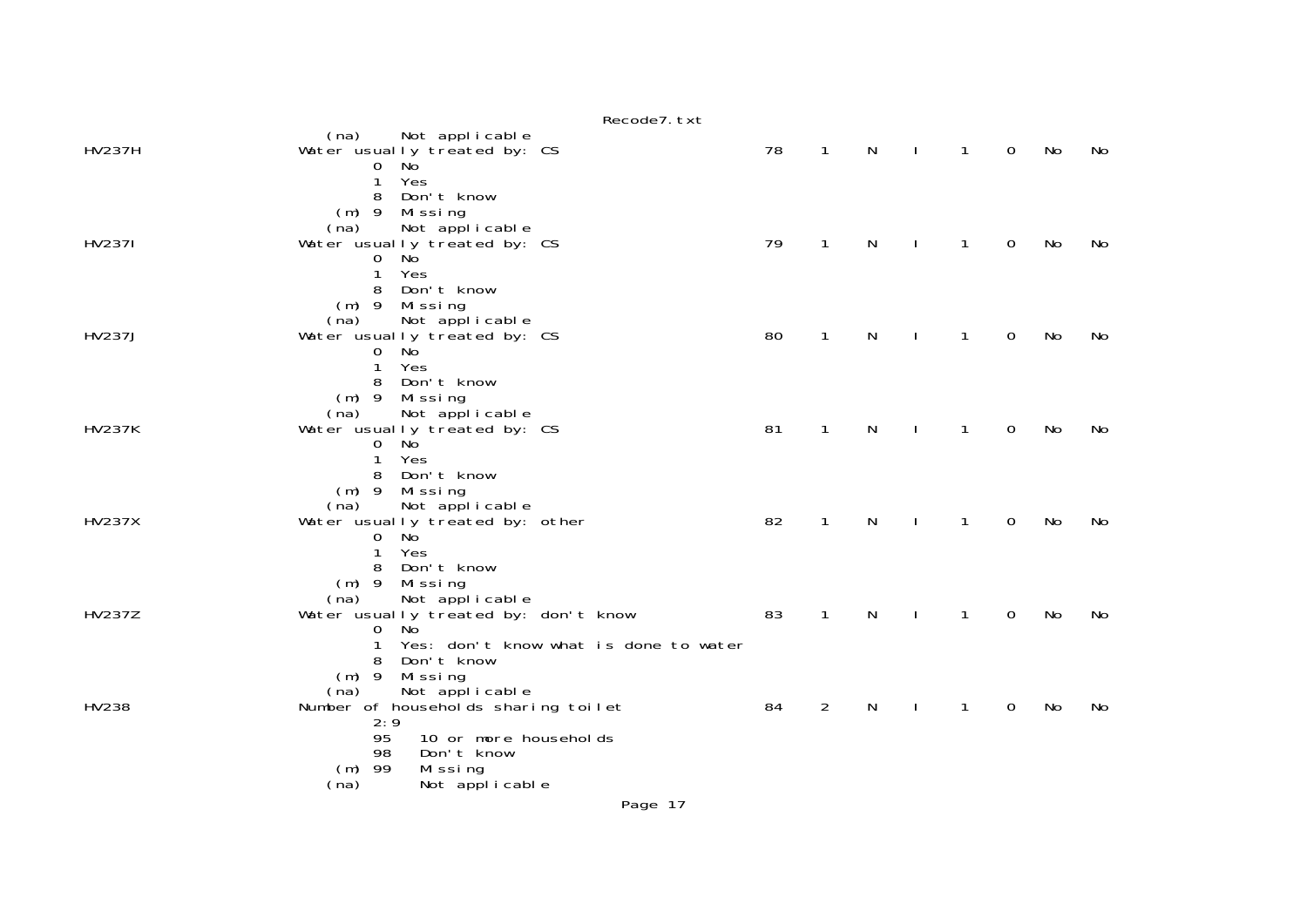|               | Recode7. txt                                                          |    |              |              |              |              |                |     |    |
|---------------|-----------------------------------------------------------------------|----|--------------|--------------|--------------|--------------|----------------|-----|----|
| <b>HV238A</b> | Location of toilet facility<br>1 In own dwelling                      | 86 | $\mathbf{1}$ | N.           | $\mathbf{L}$ | $\mathbf{1}$ | $\overline{0}$ | No. | No |
|               | In own yard/plot<br>$\overline{2}$<br>El sewhere<br>3                 |    |              |              |              |              |                |     |    |
|               | $(m)$ 9 Missing                                                       |    |              |              |              |              |                |     |    |
| HV239         | Not applicable<br>(na)<br>Food cooked on stove or open fire           | 87 | $\mathbf 1$  | N            | $\mathbf{I}$ | $\mathbf{1}$ | 0              | No  | No |
|               | Open fire<br>1                                                        |    |              |              |              |              |                |     |    |
|               | 2 Open stove                                                          |    |              |              |              |              |                |     |    |
|               | Closed stove with chimney<br>Other<br>6                               |    |              |              |              |              |                |     |    |
|               | $(m)$ 9 Missing                                                       |    |              |              |              |              |                |     |    |
|               | Not applicable<br>(na)                                                |    |              |              |              |              |                |     |    |
| HV240         | Household has a chimney, hood or neither                              | 88 | $\mathbf{1}$ | N            | $\mathbf{I}$ | $\mathbf{1}$ | $\mathbf 0$    | No  | No |
|               | Neither chimney or hood<br>0<br>Chi mney<br>1                         |    |              |              |              |              |                |     |    |
|               | Hood<br>2                                                             |    |              |              |              |              |                |     |    |
|               | $(m)$ 9 Missing                                                       |    |              |              |              |              |                |     |    |
| HV241         | Not applicable<br>(na)                                                | 89 | $\mathbf{1}$ | $\mathsf{N}$ | $\mathbf{I}$ | $\mathbf{1}$ | 0              | No  | No |
|               | Food cooked in the house/ separate building/ ou<br>In the house<br>1. |    |              |              |              |              |                |     |    |
|               | 2 In a separate building                                              |    |              |              |              |              |                |     |    |
|               | 3<br>Outdoors                                                         |    |              |              |              |              |                |     |    |
|               | Other<br>6<br>$(m)$ 9 Missing                                         |    |              |              |              |              |                |     |    |
|               | Not applicable<br>(na)                                                |    |              |              |              |              |                |     |    |
| HV242         | Household has separate room used as kitchen                           | 90 | $\mathbf{1}$ | N            |              | 1            | 0              | No  | No |
|               | No<br>0<br>Yes<br>1                                                   |    |              |              |              |              |                |     |    |
|               | $(m)$ 9 Missing                                                       |    |              |              |              |              |                |     |    |
|               | Not applicable<br>(na)                                                |    |              |              |              |              |                |     |    |
| <b>HV243A</b> | Has mobile telephone                                                  | 91 | $\mathbf{1}$ | N            |              | 1            | 0              | No  | No |
|               | $\mathbf 0$<br>No<br>$\mathbf{1}$<br>Yes                              |    |              |              |              |              |                |     |    |
|               | Missing<br>$(m)$ 9                                                    |    |              |              |              |              |                |     |    |
| <b>HV243B</b> | Has watch                                                             | 92 | $\mathbf{1}$ | N            | $\mathbf{I}$ | $\mathbf{1}$ | $\mathbf 0$    | No  | No |
|               | No<br>0<br>Yes<br>$\mathbf 1$                                         |    |              |              |              |              |                |     |    |
|               | Missing<br>$(m)$ 9                                                    |    |              |              |              |              |                |     |    |
| <b>HV243C</b> | Has animal-drawn cart                                                 | 93 | $\mathbf{1}$ | N            |              | 1            | 0              | No  | No |
|               | No<br>0                                                               |    |              |              |              |              |                |     |    |
|               | Yes<br>Missing<br>$(m)$ 9                                             |    |              |              |              |              |                |     |    |
|               |                                                                       |    |              |              |              |              |                |     |    |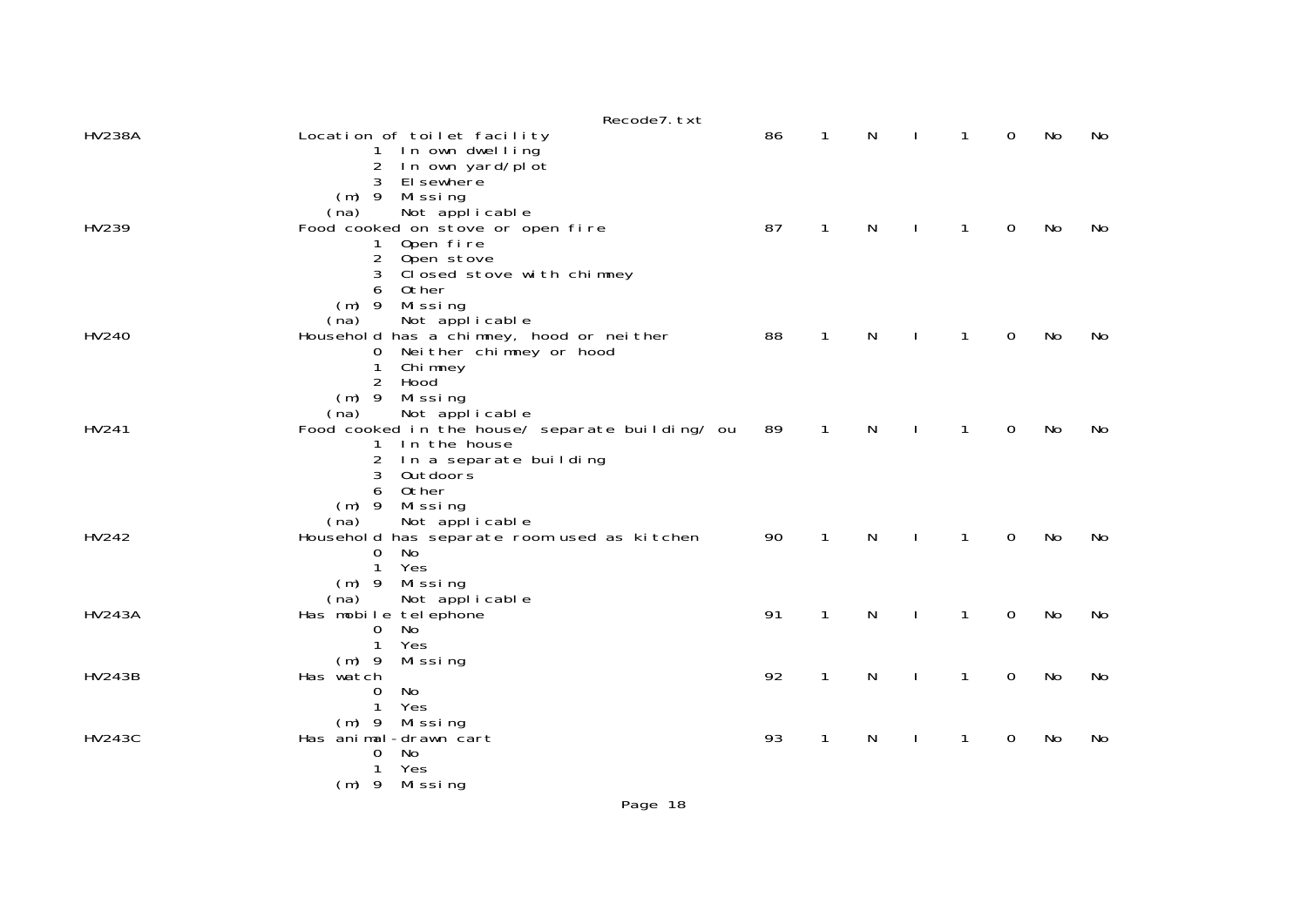|               | Recode7. txt                                                                                                                                           |     |                |              |              |              |                |    |    |
|---------------|--------------------------------------------------------------------------------------------------------------------------------------------------------|-----|----------------|--------------|--------------|--------------|----------------|----|----|
| <b>HV243D</b> | Has boat with a motor<br>No<br>0                                                                                                                       | 94  | $\mathbf{1}$   | $\mathsf{N}$ | $\mathbf{I}$ | $\mathbf{1}$ | $\overline{0}$ | No | No |
| <b>HV243E</b> | $\mathbf 1$<br>Yes<br>(m) 9 Missing<br>Has a computer<br>No<br>0<br>Yes<br>$\mathbf{1}$                                                                | 95  | $\mathbf{1}$   | N            | J.           | $\mathbf{1}$ | 0              | No | No |
| HV244         | $(m)$ 9 Missing<br>Owns land usable for agriculture<br>No<br>$\mathbf 0$<br>$\mathbf{1}$<br>Yes                                                        | 96  | $\mathbf{1}$   | N            | $\mathbf{I}$ | 1            | $\mathbf 0$    | No | No |
| HV245         | $(m)$ 9 Missing<br>Hectares of agricultural land (1 decimal)<br>0:949<br>950<br>95 or more<br>998<br>Unknown                                           | 97  | 3              | N            | J.           | 1            | $\mathbf 0$    | No | No |
| HV246         | $(m)$ 999<br>Missing<br>Not applicable<br>(na)<br>Owns livestock, herds or farm animals<br>0 No<br>$\mathbf{1}$<br>Yes                                 | 100 | $\mathbf{1}$   | N            | J.           | 1            | 0              | No | No |
| <b>HV246A</b> | (m) 9 Missing<br>Owns cattle<br>None<br>0                                                                                                              | 101 | $\overline{2}$ | ${\sf N}$    | $\mathbf{I}$ | $\mathbf{1}$ | $\mathbf 0$    | No | No |
|               | 1:94<br>95<br>95 or more<br>98<br>Unknown<br>$(m)$ 99<br>Missing<br>(na)<br>Not applicable                                                             |     |                |              |              |              |                |    |    |
| <b>HV246B</b> | Owns cows/ bulls<br>0<br>None<br>1:94                                                                                                                  | 103 | $\overline{2}$ | N            | J.           | 1            | 0              | No | No |
|               | 95<br>95 or more<br>98<br>Unknown<br>$(m)$ 99<br>Missing<br>(na)<br>Not applicable                                                                     |     |                |              |              |              |                |    |    |
| <b>HV246C</b> | Owns horses/<br>donkeys/ mules<br>None <sup>7</sup><br>0<br>1:94<br>95<br>95 or more<br>98<br>Unknown<br>$(m)$ 99<br>Missing<br>(na)<br>Not applicable | 105 | $\overline{2}$ | N            |              | $\mathbf{1}$ | $\mathbf 0$    | No | No |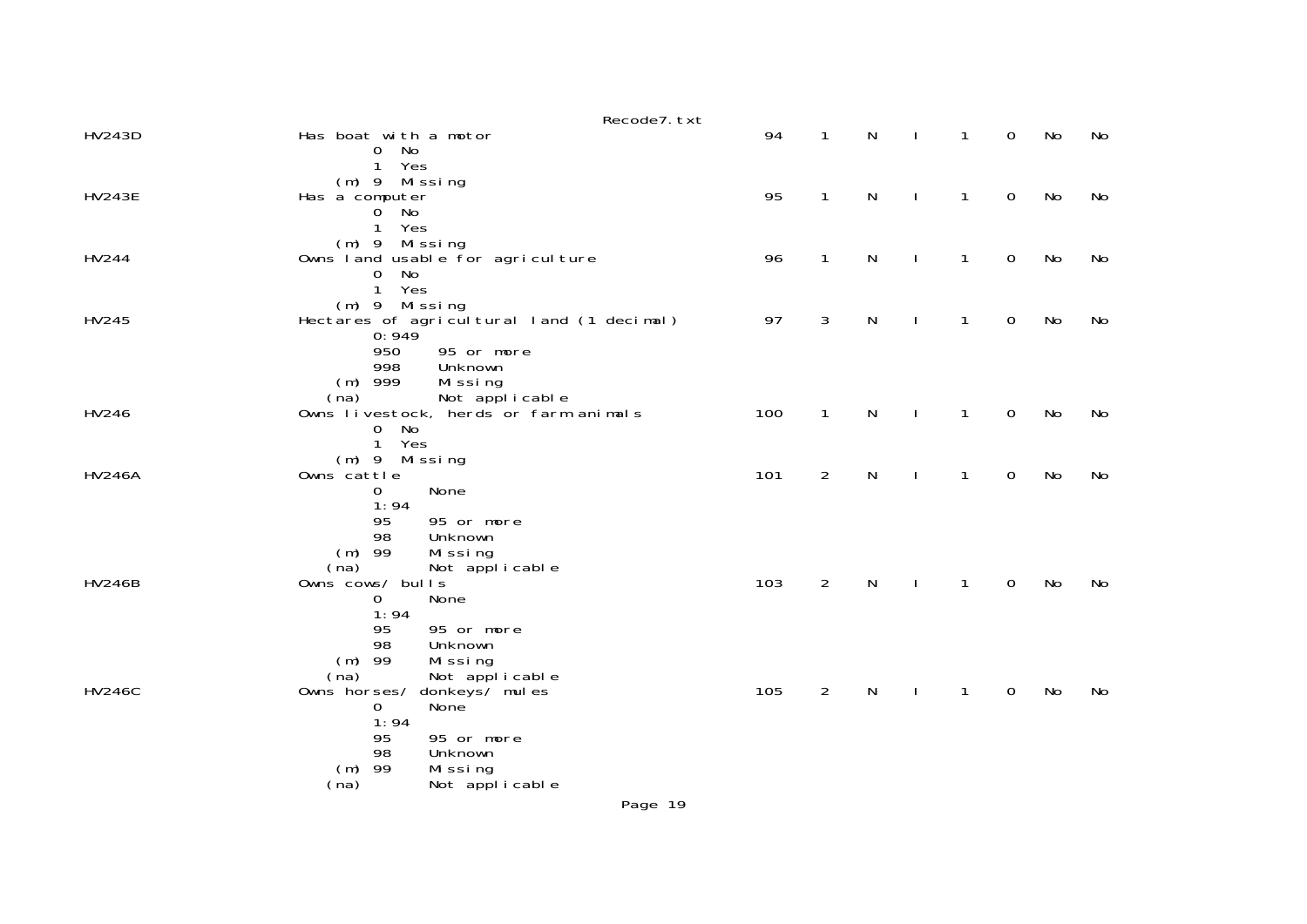|               |                                                                                    |                                                                                     | Recode7. txt |     |                |           |              |              |                     |           |    |
|---------------|------------------------------------------------------------------------------------|-------------------------------------------------------------------------------------|--------------|-----|----------------|-----------|--------------|--------------|---------------------|-----------|----|
| <b>HV246D</b> | Owns goats<br>0                                                                    | None                                                                                |              | 107 | $\overline{2}$ | ${\sf N}$ |              | 1            | $\mathbf 0$         | No        | No |
| <b>HV246E</b> | 1:94<br>95<br>98<br>$(m)$ 99<br>(na)<br>Owns sheep<br>$\overline{0}$<br>1:94<br>95 | 95 or more<br>Unknown<br>Missing<br>Not applicable<br>None<br>95 or more            |              | 109 | $\overline{2}$ | ${\sf N}$ |              | $\mathbf{1}$ | $\mathbf 0$         | <b>No</b> | No |
| <b>HV246F</b> | 98<br>$(m)$ 99<br>(na)<br>Owns chickens/poul try<br>$\mathbf 0$<br>1:94<br>95      | Unknown<br>Missing<br>Not applicable<br>None<br>95 or more                          |              | 111 | $\overline{2}$ | ${\sf N}$ |              | $\mathbf{1}$ | $\mathsf{O}\xspace$ | <b>No</b> | No |
| <b>HV246G</b> | 98<br>$(m)$ 99<br>(na)<br>Owns CS<br>0<br>1:94<br>95                               | Unknown<br>Mi ssi ng<br>Not applicable<br>None<br>95 or more                        |              | 113 | 2              | ${\sf N}$ | $\mathbf{I}$ | $\mathbf{1}$ | $\mathbf 0$         | No        | No |
| <b>HV246H</b> | 98<br>$(m)$ 99<br>(na)<br>Owns CS<br>0<br>1:94                                     | Unknown<br>Mi ssi ng<br>Not applicable<br>None                                      |              | 115 | $\overline{2}$ | ${\sf N}$ |              | $\mathbf{1}$ | $\mathsf{O}\xspace$ | No        | No |
| <b>HV2461</b> | 95<br>98<br>$(m)$ 99<br>(na)<br>Owns CS<br>0<br>1:94<br>95<br>98                   | 95 or more<br>Unknown<br>Missing<br>Not applicable<br>None<br>95 or more<br>Unknown |              | 117 | $\overline{2}$ | N         |              | 1            | 0                   | No        | No |
| <b>HV246J</b> | $(m)$ 99<br>(na)<br>Owns CS                                                        | Mi ssi ng<br>Not applicable                                                         |              | 119 | $\overline{2}$ | N         |              | 1            | 0                   | No        | No |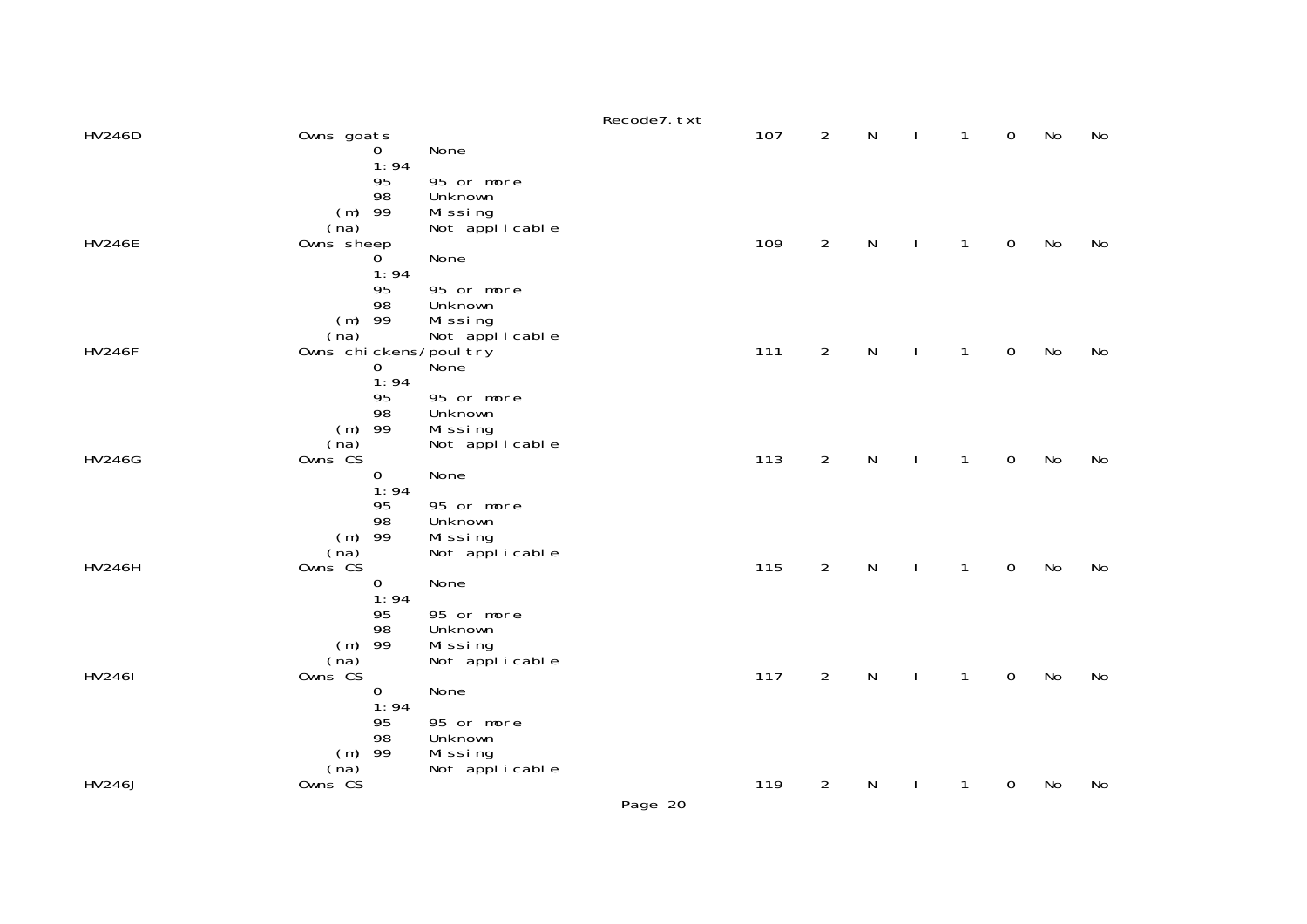|               |                  |                                                              |                                                               | NECOUET. LAL |     |                |   |              |              |             |    |    |
|---------------|------------------|--------------------------------------------------------------|---------------------------------------------------------------|--------------|-----|----------------|---|--------------|--------------|-------------|----|----|
|               |                  | 0                                                            | None                                                          |              |     |                |   |              |              |             |    |    |
| <b>HV246K</b> | (na)<br>Owns CS  | 1:94<br>95<br>98<br>$(m)$ 99                                 | 95 or more<br>Unknown<br>Missing<br>Not applicable            |              | 121 | $\overline{2}$ | N | $\mathbf{I}$ | 1            | 0           | No | No |
|               |                  | $\mathbf 0$                                                  | None                                                          |              |     |                |   |              |              |             |    |    |
|               | (na)             | 1:94<br>95<br>98<br>$(m)$ 99                                 | 95 or more<br>Unknown<br>Missing<br>Not applicable            |              |     |                |   |              |              |             |    |    |
| HV247         | Has bank account |                                                              |                                                               |              | 123 | $\mathbf{1}$   | N |              | 1            | 0           | No | No |
|               |                  | No<br>$\mathbf{O}$<br>Yes<br>$\mathbf{1}$<br>$(m)$ 9 Missing |                                                               |              |     |                |   |              |              |             |    |    |
| HV252         |                  |                                                              | Frequency household members smoke inside the ho 124           |              |     | $\mathbf{1}$   | N |              | 1            | $\mathbf 0$ | No | No |
|               |                  | 0<br>2<br>3<br>4<br>$(m)$ 9 Missing                          | Never<br>Daily<br>Weekly<br>Monthly<br>Less than once a month |              |     |                |   |              |              |             |    |    |
| HV253         |                  |                                                              | Has dwelling been sprayed against mosquitoes in 125           |              |     | $\overline{1}$ | N | $\mathbf{I}$ | $\mathbf{1}$ | $\mathbf 0$ | No | No |
|               | $(m)$ 9<br>(na)  | Ňо<br>0<br>Yes<br>1<br>8                                     | Don't know<br>Missing<br>Not applicable                       |              |     |                |   |              |              |             |    |    |
| <b>HV253A</b> |                  | ່ Noັ<br>$\mathbf{0}$                                        | Dwelling sprayed by: government worker/program                |              | 126 | $\mathbf{1}$   | N |              | $\mathbf{1}$ | 0           | No | No |
|               | $(m)$ 9<br>(na)  | Yes<br>1<br>8                                                | Don't know<br>Missing<br>Not applicable                       |              |     |                |   |              |              |             |    |    |
| <b>HV253B</b> | $(m)$ 9          | 0 No<br>Yes<br>8                                             | Dwelling sprayed by: private company<br>Don't know<br>Missing |              | 127 | 1              | N |              | 1            | 0           | No | No |
| <b>HV253C</b> | (na)             |                                                              | Not applicable<br>Dwelling sprayed by: NGO                    |              | 128 | 1              | N |              | 1            | 0           | No | No |
|               |                  |                                                              |                                                               |              |     |                |   |              |              |             |    |    |

Recode7.txt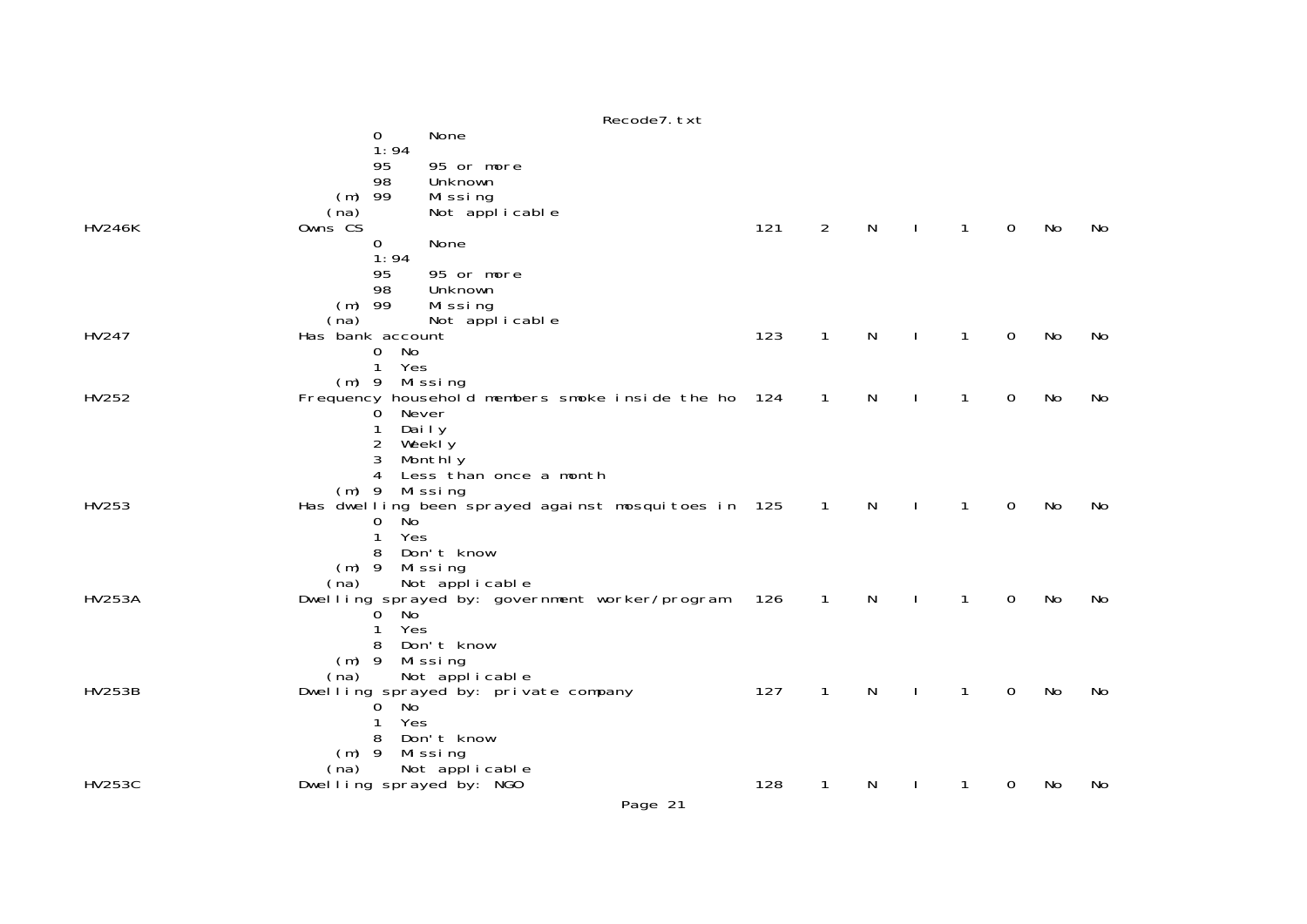Recode7.txtdiscovering the contract of the Northern State of the Northern State of the Northern State of the Northern State of the Northern State of the Northern State of the Northern State of the Northern State of the Northern State 1 Yes 8 Don't know (m) 9 Missing (na) Not applicable HV253D Dwelling sprayed by: CS 129 1 N I 1 0 No No ັ0 Noັ 1 Yes 8 Don't know (m) 9 Missing (na) Not applicable<br>HV253E Dwelling sprayed by: CS HV253E Dwelling sprayed by: CS 130 1 N I 1 0 No No 0 No 1 Yes 8 Don't know (m) 9 Missing (na) Not applicable<br>HV253F Dwelling sprayed by: CS HV253F Dwelling sprayed by: CS 131 1 N I 1 0 No No 0 No 1 Yes 8 Don't know (m) 9 Missing (na) Not applicable HV253G Dwelling sprayed by: CS 132 1 N I 1 0 No No 0 No 1 Yes 8 Don't know (m) 9 Missing (na) Not applicable HV253H Dwelling sprayed by: CS 133 1 N I 1 0 No No o No. 2008. In the North State of the North State of the North State of the North State of the North State of the North State of the North State of the North State of the North State of the North State of the North State o 1 Yes 8 Don't know (m) 9 Missing (na) Not applicable HV253X Dwelling sprayed by: other 134 1 N I 1 O No Nc<br> 0 No 1 Yes 8 Don't know (m) 9 Missing Not applicable HV253Z Dwelling sprayed by: don't know 135 1 N I 1 0 No No 0 No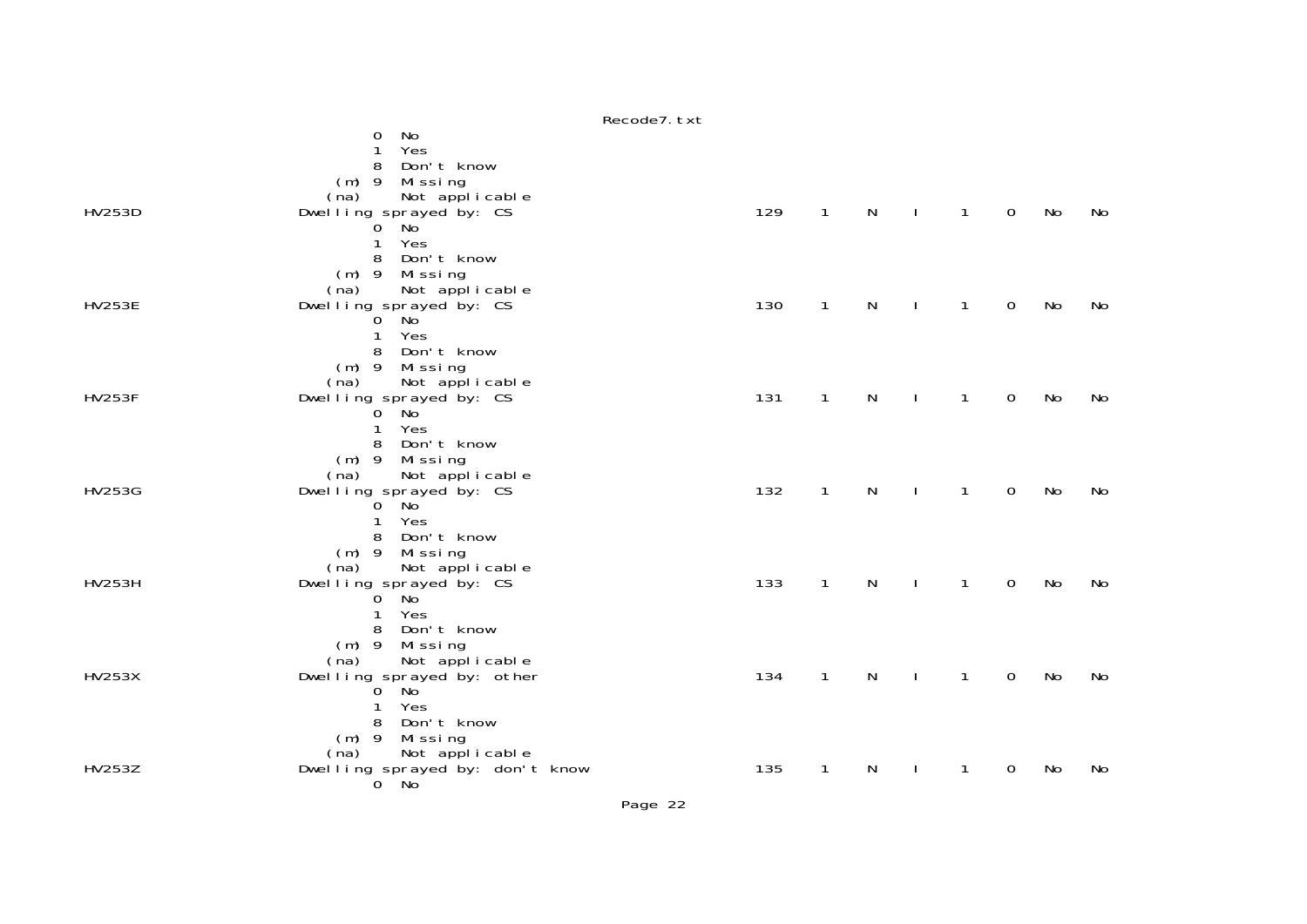|                          |                                                              |                             |                                          | Recode7. txt                                         |                                       |                         |                                                                                                                                                                                                                                                                                                            |              |              |                |           |           |
|--------------------------|--------------------------------------------------------------|-----------------------------|------------------------------------------|------------------------------------------------------|---------------------------------------|-------------------------|------------------------------------------------------------------------------------------------------------------------------------------------------------------------------------------------------------------------------------------------------------------------------------------------------------|--------------|--------------|----------------|-----------|-----------|
|                          |                                                              |                             | Yes: don't know who sprayed the dwelling |                                                      |                                       |                         |                                                                                                                                                                                                                                                                                                            |              |              |                |           |           |
|                          | 8                                                            |                             | Don't know if it was sprayed             |                                                      |                                       |                         |                                                                                                                                                                                                                                                                                                            |              |              |                |           |           |
|                          | $(m)$ 9<br>(na)                                              | Mi ssi ng<br>Not applicable |                                          |                                                      |                                       |                         |                                                                                                                                                                                                                                                                                                            |              |              |                |           |           |
| HV270                    | Weal th index combined                                       |                             |                                          |                                                      | 136                                   | $\mathbf{1}$            | N                                                                                                                                                                                                                                                                                                          |              | $\mathbf{1}$ | $\Omega$       | No        | No        |
|                          |                                                              | Poorest                     |                                          |                                                      |                                       |                         |                                                                                                                                                                                                                                                                                                            |              |              |                |           |           |
|                          | 2                                                            | Poorer                      |                                          |                                                      |                                       |                         |                                                                                                                                                                                                                                                                                                            |              |              |                |           |           |
|                          | 3                                                            | Mi ddl e                    |                                          |                                                      |                                       |                         |                                                                                                                                                                                                                                                                                                            |              |              |                |           |           |
|                          | 4                                                            | Ri cher                     |                                          |                                                      |                                       |                         |                                                                                                                                                                                                                                                                                                            |              |              |                |           |           |
|                          | 5                                                            | Ri chest                    |                                          |                                                      |                                       |                         |                                                                                                                                                                                                                                                                                                            |              |              |                |           |           |
| HV271                    | Weal th index factor score combined (5 decimals) 137         |                             |                                          |                                                      |                                       | $\frac{8}{1}$           | N<br>N                                                                                                                                                                                                                                                                                                     |              |              | 0              | No        | No        |
| <b>HV270A</b>            | Weal th index for urban/rural                                |                             |                                          |                                                      | 145                                   |                         |                                                                                                                                                                                                                                                                                                            | $\mathbf{I}$ |              | $\Omega$       | No        | No        |
|                          | $\mathbf{1}$                                                 | Poorest                     |                                          |                                                      |                                       |                         |                                                                                                                                                                                                                                                                                                            |              |              |                |           |           |
|                          | $\overline{2}$                                               | Poorer                      |                                          |                                                      |                                       |                         |                                                                                                                                                                                                                                                                                                            |              |              |                |           |           |
|                          | 3<br>$\overline{4}$                                          | Mi ddl e<br>Ri cher         |                                          |                                                      |                                       |                         |                                                                                                                                                                                                                                                                                                            |              |              |                |           |           |
|                          |                                                              | 5 Richest                   |                                          |                                                      |                                       |                         |                                                                                                                                                                                                                                                                                                            |              |              |                |           |           |
| <b>HV271A</b>            | Weal th index factor score for urban/rural (5 de 146         |                             |                                          |                                                      |                                       |                         |                                                                                                                                                                                                                                                                                                            |              |              | 0              | No        | No        |
| HML1                     | Number of mosquito bed nets                                  |                             |                                          |                                                      | 154                                   | $\frac{8}{2}$           | N<br>N                                                                                                                                                                                                                                                                                                     | $\mathbf{I}$ |              | $\Omega$       | <b>No</b> | No        |
|                          | 0:97                                                         |                             |                                          |                                                      |                                       |                         |                                                                                                                                                                                                                                                                                                            |              |              |                |           |           |
|                          | 98                                                           | Don't know                  |                                          |                                                      |                                       |                         |                                                                                                                                                                                                                                                                                                            |              |              |                |           |           |
|                          | $(m)$ 99                                                     | Missing                     |                                          |                                                      |                                       |                         |                                                                                                                                                                                                                                                                                                            |              |              |                |           |           |
|                          | (na)                                                         |                             | Not applicable                           |                                                      |                                       |                         |                                                                                                                                                                                                                                                                                                            |              |              |                |           |           |
| HML1A                    | Number of mosquito bed nets with specific infor 156 1<br>0:7 |                             |                                          |                                                      |                                       |                         | N.                                                                                                                                                                                                                                                                                                         | $\mathbf{I}$ | 1            | 0              | No        | No.       |
|                          | (na)                                                         |                             | Not applicable                           |                                                      |                                       |                         |                                                                                                                                                                                                                                                                                                            |              |              |                |           |           |
| HML2                     | Number of children under mosquito bed net previ 157          |                             |                                          |                                                      |                                       | 2                       | N                                                                                                                                                                                                                                                                                                          | $\mathbf{I}$ | $\mathbf{1}$ | 0              | No        | No        |
|                          | 0:50                                                         |                             |                                          |                                                      |                                       |                         |                                                                                                                                                                                                                                                                                                            |              |              |                |           |           |
|                          | $(m)$ 99                                                     | Missing                     |                                          |                                                      |                                       |                         |                                                                                                                                                                                                                                                                                                            |              |              |                |           |           |
|                          | (na)                                                         |                             | Not applicable                           |                                                      |                                       |                         |                                                                                                                                                                                                                                                                                                            |              |              |                |           |           |
| <b>fLevel: HOUSEHOLD</b> |                                                              |                             |                                          | Record: Survey specific Household variables          |                                       |                         |                                                                                                                                                                                                                                                                                                            |              |              |                |           |           |
|                          |                                                              |                             |                                          |                                                      |                                       |                         | Data Item                                                                                                                                                                                                                                                                                                  |              |              |                | Dec Zero  |           |
| I tem Name               | I tem Label                                                  |                             |                                          |                                                      | Start Len Type Type Occ Dec Char Fill |                         |                                                                                                                                                                                                                                                                                                            |              |              |                |           |           |
|                          |                                                              |                             |                                          |                                                      |                                       |                         |                                                                                                                                                                                                                                                                                                            |              |              |                |           |           |
| HHI D                    | (id) Case Identification                                     |                             |                                          |                                                      | -1                                    | 12                      | $\begin{array}{ccccccc}\n & - & - & - & \text{AN} & & & & \text{I} & & & \text{A} \\  & & \text{AN} & & \text{I} & & & \text{I} & & \text{A} \\  & & & \text{AN} & & \text{I} & & & \text{I} & & \text{I} & & \text{I} \\  & & & & & & & \text{I} & & & \text{I} & & \text{I} & & \text{I} \\ \end{array}$ |              |              | $\mathbf{O}$   | No        | No        |
| CASEI D                  | (id) Case Identification                                     |                             |                                          |                                                      | $\overline{1}$                        | 15                      |                                                                                                                                                                                                                                                                                                            |              |              | $\overline{0}$ | No        | No        |
|                          | (record type)                                                |                             |                                          |                                                      | 16                                    | $\overline{\mathbf{3}}$ |                                                                                                                                                                                                                                                                                                            |              |              | $\mathbf 0$    | No        | No        |
| CHLO                     | Number of de-jure children 5-14 for child labor<br>0:99      |                             |                                          |                                                      | 19                                    | $\mathcal{P}$           |                                                                                                                                                                                                                                                                                                            |              |              | $\Omega$       | No        | <b>No</b> |
|                          | (na)                                                         |                             | Not applicable                           |                                                      |                                       |                         |                                                                                                                                                                                                                                                                                                            |              |              |                |           |           |
| <b>fLevel: HOUSEHOLD</b> |                                                              |                             |                                          | Record: Survey specific Household Schedule variables |                                       |                         |                                                                                                                                                                                                                                                                                                            |              |              |                |           |           |
|                          |                                                              |                             |                                          |                                                      |                                       |                         |                                                                                                                                                                                                                                                                                                            |              |              |                |           |           |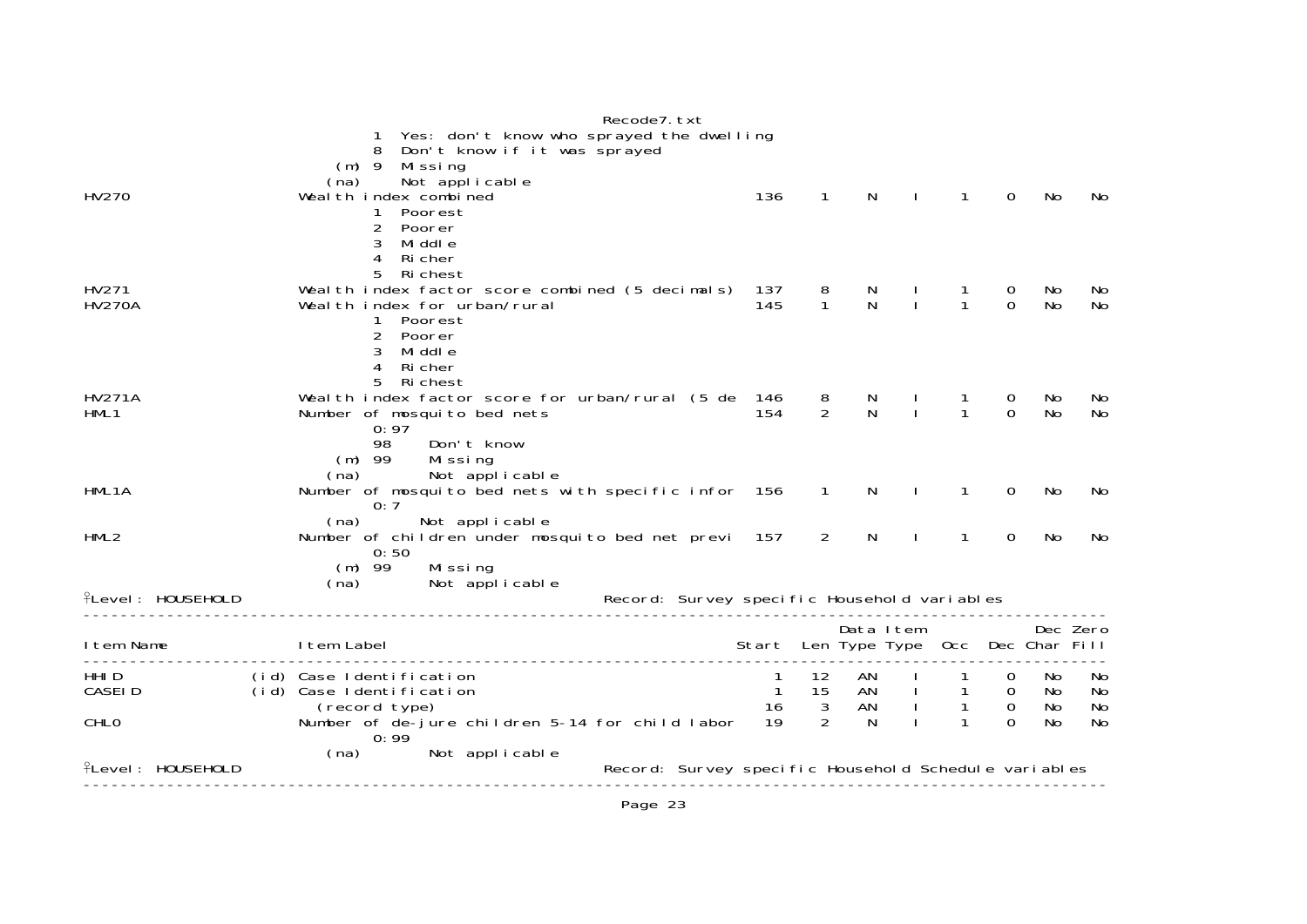|                                      |             |                                                                       |                                                                                                             | Recode7. txt                           |                               |                                 |                     |                                |                        |                                        |                      |                      |
|--------------------------------------|-------------|-----------------------------------------------------------------------|-------------------------------------------------------------------------------------------------------------|----------------------------------------|-------------------------------|---------------------------------|---------------------|--------------------------------|------------------------|----------------------------------------|----------------------|----------------------|
| I tem Name                           | I tem Label |                                                                       |                                                                                                             |                                        | Start                         |                                 |                     | Data I tem<br>Len Type Type    | 0cc                    |                                        | Dec Char Fill        | Dec Zero             |
| HHI D<br><b>CASEID</b>               |             | (id) Case Identification<br>(id) Case Identification                  |                                                                                                             |                                        | $\mathbf{1}$<br>16            | 12<br>15<br>3                   | AN<br>AN<br>AN      |                                | 1<br>$\mathbf{1}$<br>1 | $\Omega$<br>$\mathbf 0$<br>$\mathbf 0$ | No<br>No<br>No       | No<br>No<br>No       |
| I DXH4                               |             | (record type)<br>1:90                                                 | Index to Household Schedule                                                                                 |                                        | 19                            | 2                               | N                   |                                | 1                      | $\Omega$                               | No                   | No                   |
| <b>flevel: HOUSEHOLD</b>             |             |                                                                       |                                                                                                             | Record: Women Height/Weight/Hemoglobin |                               |                                 |                     |                                |                        |                                        |                      |                      |
| I tem Name                           | I tem Label |                                                                       |                                                                                                             |                                        | Start                         |                                 |                     | Data Item<br>Len Type Type Occ |                        |                                        | Dec Char Fill        | Dec Zero             |
| HHI D<br><b>CASEID</b><br><b>HAO</b> |             | (id) Case Identification<br>(id) Case Identification<br>(record type) | __________________<br>Index to Household Schedule                                                           |                                        | 1<br>$\mathbf{1}$<br>16<br>19 | 12<br>15<br>3<br>$\overline{2}$ | AN<br>AN<br>AN<br>N |                                | 1<br>1<br>1            | 0<br>$\overline{0}$<br>0<br>$\Omega$   | No<br>No<br>No<br>No | No<br>No<br>No<br>No |
| HA <sub>1</sub>                      |             | 1:90<br>Woman's age in years                                          |                                                                                                             |                                        | 21                            | 2                               | N                   | $\mathbf{I}$                   | 1                      | $\Omega$                               | No.                  | No                   |
| HA <sub>2</sub>                      | (na)        | 15:49<br>200: 2000<br>9994<br>9995<br>9996<br>$(m)$ 9999              | Woman's weight in kilograms (1 decimal)<br>Not present<br>Refused<br>0ther<br>Missing<br>Not applicable     |                                        | 23                            | 4                               | N                   |                                | 1                      | $\mathbf 0$                            | No                   | No                   |
| HA <sub>3</sub>                      | (na)        | 500: 2200<br>9994<br>9995<br>9996<br>$(m)$ 9999                       | Woman's height in centimeters (1 decimal)<br>Not present<br>Refused<br>0ther<br>Mi ssi ng<br>Not applicable |                                        | 27                            | 4                               | N                   |                                | 1                      | 0                                      | No                   | No                   |
| HA4                                  |             | Height/Age percentile<br>0:9997<br>9998                               | Fl agged cases                                                                                              |                                        | 31                            | 4                               | N                   | $\mathbf{I}$                   | $\mathbf{1}$           | $\mathbf 0$                            | No                   | No                   |
| HA <sub>5</sub>                      | (na)        | $(m)$ 9999<br>$-600:600$<br>9998<br>$(m)$ 9999                        | Mi ssi ng<br>Not applicable<br>Height/Age standard deviation<br>Fl agged cases<br>Mi ssi ng                 |                                        | 35                            | 4                               | N                   |                                | 1                      | 0                                      | No                   | No                   |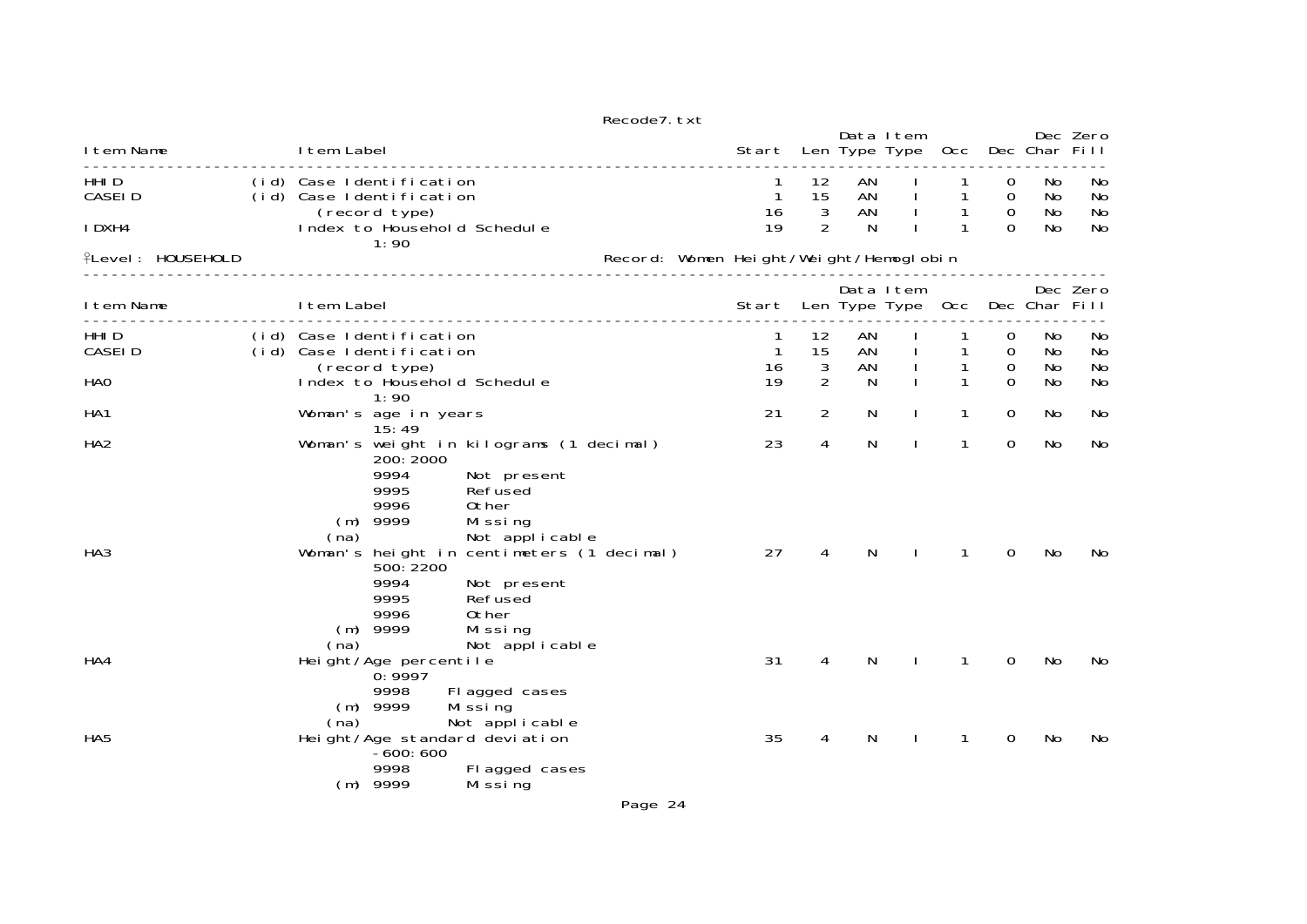|              | Recode7. txt                                                               |    |              |           |   |             |    |     |
|--------------|----------------------------------------------------------------------------|----|--------------|-----------|---|-------------|----|-----|
| HA6          | Not applicable<br>(na)<br>Height/Age percent ref. median                   | 39 | 5            | N         | 1 | 0           | No | No. |
|              | 7500: 12000                                                                |    |              |           |   |             |    |     |
|              | 99998<br>Fl agged cases                                                    |    |              |           |   |             |    |     |
|              | $(m)$ 99999<br>Mi ssi ng                                                   |    |              |           |   |             |    |     |
| <b>HA11</b>  | Not applicable<br>(na)<br>Weight/Height standard deviation (DHS)           | 44 | 4            | N         | 1 | 0           | No | No  |
|              | $-400:600$                                                                 |    |              |           |   |             |    |     |
|              | 9998<br>Fl agged cases                                                     |    |              |           |   |             |    |     |
|              | $(m)$ 9999<br>Mi ssi ng                                                    |    |              |           |   |             |    |     |
| <b>HA12</b>  | Not applicable<br>(na)<br>Weight/Height percent ref. median (DHS)          | 48 | 5            | N         | 1 | 0           | No | No  |
|              | 5500: 25000                                                                |    |              |           |   |             |    |     |
|              | 99998<br>Fl agged cases                                                    |    |              |           |   |             |    |     |
|              | $(m)$ 99999<br>Mi ssi ng                                                   |    |              |           |   |             |    |     |
| HA12A        | Not applicable<br>(na)<br>Weight/Height percent ref. median (Fog)          | 53 | 5            | N         | 1 | 0           | No | No  |
|              | 6000: 30000                                                                |    |              |           |   |             |    |     |
|              | 99998<br>Fl agged cases                                                    |    |              |           |   |             |    |     |
|              | $(m)$ 99999<br>Mi ssi ng                                                   |    |              |           |   |             |    |     |
| <b>HA12B</b> | Not applicable<br>(na)                                                     | 58 | 5            | N         | 1 | 0           | No |     |
|              | Weight/Height percent ref. median (WHO)<br>6000: 30000                     |    |              |           |   |             |    | No  |
|              | 99998<br>Fl agged cases                                                    |    |              |           |   |             |    |     |
|              | $(m)$ 99999<br>Mi ssi ng                                                   |    |              |           |   |             |    |     |
|              | (na)<br>Not applicable                                                     |    |              |           |   |             |    |     |
| HA13         | Result of measurement - height/weight<br>Measured<br>0                     | 63 | 1            | N         | 1 | 0           | No | No  |
|              | 3<br>Not present                                                           |    |              |           |   |             |    |     |
|              | Refused<br>4                                                               |    |              |           |   |             |    |     |
|              | Other<br>6                                                                 |    |              |           |   |             |    |     |
| <b>HA21</b>  | (m) 9 Missing<br>Fieldworker measurer code                                 | 64 | 5            | N         |   | $\sigma$    | No | No  |
| <b>HA32</b>  | Date of birth (CMC)                                                        | 69 | 4            | ${\sf N}$ | 1 | $\mathbf 0$ | No | No  |
| <b>HA33</b>  | Completeness of HA32 information                                           | 73 | $\mathbf{1}$ | N         | 1 | $\Omega$    | No | No  |
|              | 0 Month, year and day                                                      |    |              |           |   |             |    |     |
|              | Month and year - information complete<br>2<br>Month and age - year imputed |    |              |           |   |             |    |     |
|              | 3<br>Year and age - month imputed                                          |    |              |           |   |             |    |     |
|              | Year and age - year ignored<br>4                                           |    |              |           |   |             |    |     |
|              | Year - age/month imputed<br>5                                              |    |              |           |   |             |    |     |
|              | Age - year/month imputed<br>6<br>Month - age/year imputed                  |    |              |           |   |             |    |     |
|              | Page 25                                                                    |    |              |           |   |             |    |     |
|              |                                                                            |    |              |           |   |             |    |     |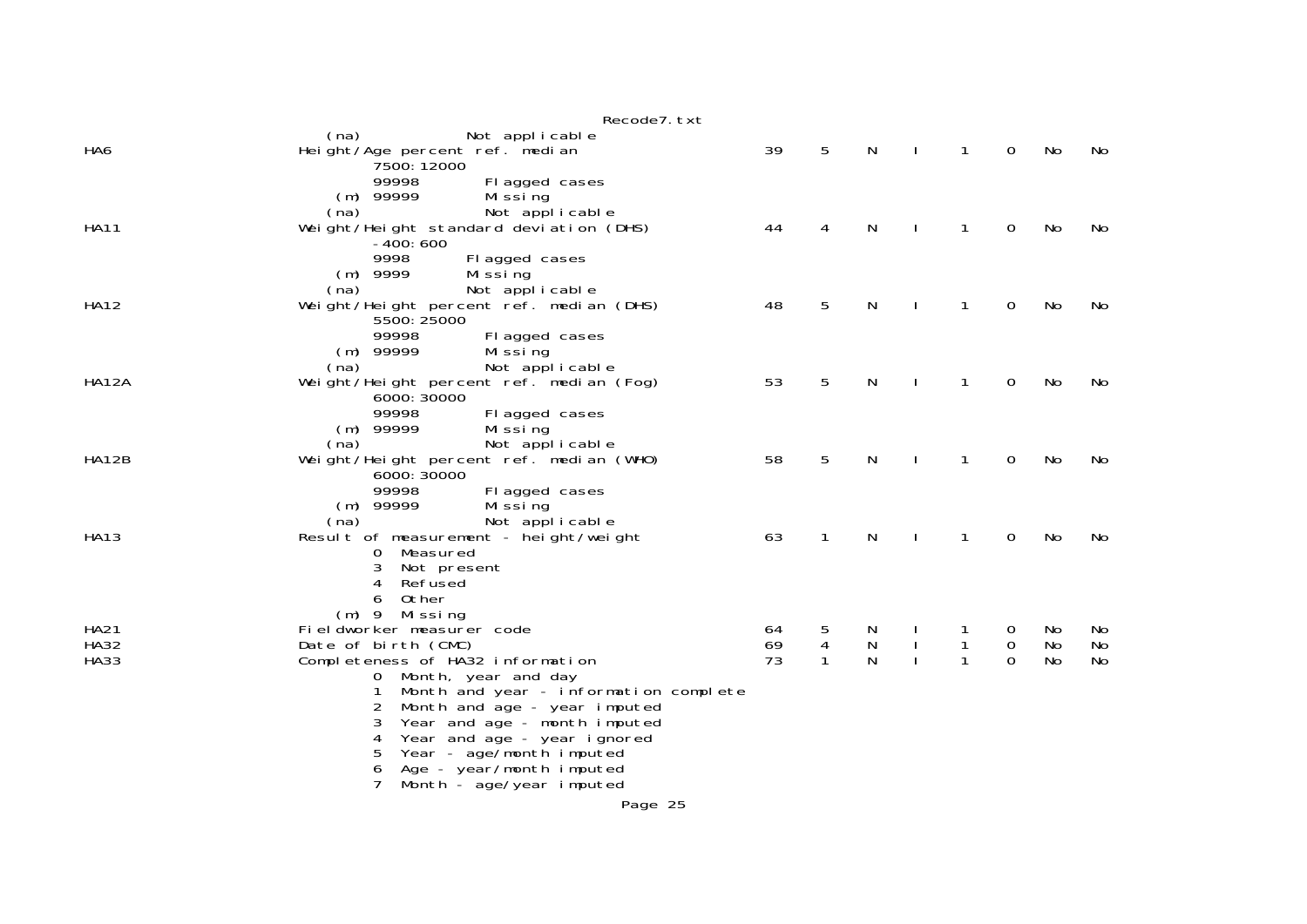|             | Recode7. txt                                                                                                                                                                                                                               |    |                |              |              |              |             |    |    |
|-------------|--------------------------------------------------------------------------------------------------------------------------------------------------------------------------------------------------------------------------------------------|----|----------------|--------------|--------------|--------------|-------------|----|----|
| <b>HA35</b> | 8 None - all imputed<br>Not applicable<br>(na)<br>Smoking (cigarettes in last 24 hours)<br>Doesn't smoke<br>$\Omega$<br>1:79                                                                                                               | 74 | $\overline{2}$ | $\mathsf{N}$ | $\mathbf{I}$ | $\mathbf{1}$ | $\mathbf 0$ | No | No |
| <b>HA40</b> | $80+$<br>80<br>Smokes pipes, cigars, etc<br>94<br>$(m)$ 99<br>Missing<br>Not applicable<br>(na)<br>Body Mass Index<br>1200: 6000<br>9998<br>Fl agged cases                                                                                 | 76 | 4              | $\mathsf{N}$ | $\mathbf{I}$ | $\mathbf{1}$ | 0           | No | No |
| <b>HA41</b> | $(m)$ 9999<br>Mi ssi ng<br>Not applicable<br>(na)<br>Rohrer's index<br>600: 7000<br>9998<br>Fl agged cases                                                                                                                                 | 80 | 4              | N            | <sup>1</sup> | $\mathbf{1}$ | 0           | No | No |
| <b>HA50</b> | $(m)$ 9999<br>Mi ssi ng<br>(na)<br>Not applicable<br>Under age 18<br>1 Under age 18<br>$\overline{2}$<br>Age 18 or older                                                                                                                   | 84 | $\mathbf{1}$   | N            |              | $\mathbf{1}$ | 0           | No | No |
| <b>HA51</b> | $(m)$ 9 Missing<br>Not applicable<br>(na)<br>Line number of parent/caretaker<br>$\overline{O}$<br>Not in household<br>1:50                                                                                                                 | 85 | 2              | N            |              | $\mathbf{1}$ | 0           | No | No |
| <b>HA52</b> | $(m)$ 99<br>Missing<br>(na)<br>Not applicable<br>Read consent statement - hemoglobin<br>1 Granted<br>2 Parent/other responsible refused<br>Respondent refused<br>3                                                                         | 87 | 1              | N            |              | $\mathbf{1}$ | 0           | No | No |
| <b>HA53</b> | Adul t/parent not present<br>4<br>Minor not present<br>5<br>$(m)$ 9<br>Mi ssi ng<br>Not applicable<br>(na)<br>Hemoglobin level (g/dl - 1 decimal)<br>0:900<br>994<br>Not present<br>995<br>Refused<br>996<br>Other<br>$(m)$ 999<br>Missing | 88 | 3              | N            |              | 1            | 0           | No | No |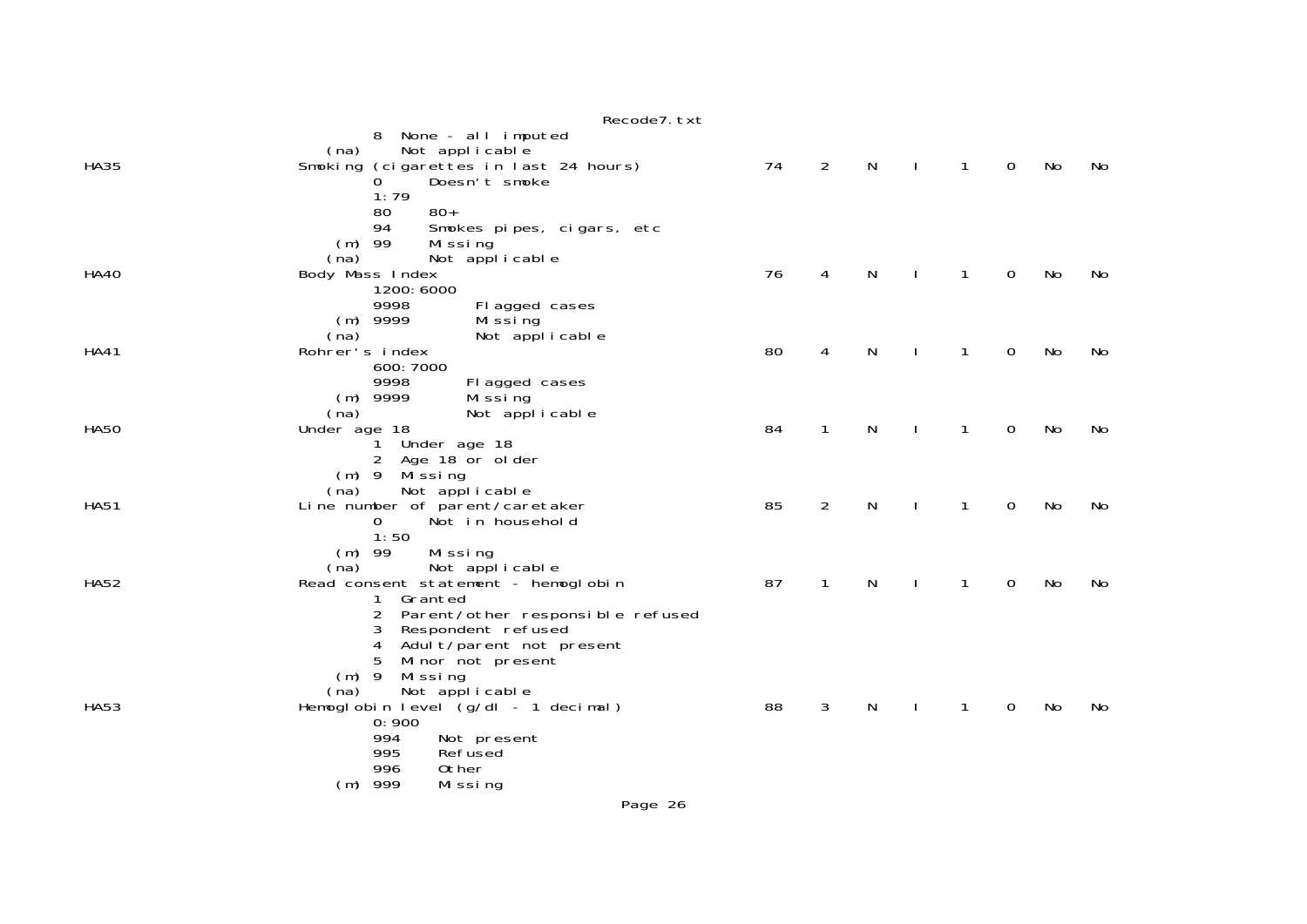|             | Recode7. txt                                                         |    |              |   |    |              |   |    |    |
|-------------|----------------------------------------------------------------------|----|--------------|---|----|--------------|---|----|----|
| <b>HA54</b> | (na)<br>Not applicable<br>Currently pregnant                         | 91 | $\mathbf{1}$ | N |    | 1            | 0 | No | No |
|             | No/don't know<br>0<br>Yes<br>1                                       |    |              |   |    |              |   |    |    |
|             | $(m)$ 9<br>Mi ssi ng<br>Not applicable<br>(na)                       |    |              |   |    |              |   |    |    |
| <b>HA55</b> | Result of measurement - hemoglobin<br>Measured<br>0                  | 92 | $\mathbf{1}$ | N |    | 1            | 0 | No | No |
|             | 3<br>Not present<br>Refused<br>4                                     |    |              |   |    |              |   |    |    |
|             | 0ther<br>6<br>$(m)$ 9<br>Missing                                     |    |              |   |    |              |   |    |    |
|             | Not applicable<br>(na)                                               |    |              |   |    | 1            |   | No |    |
| <b>HA56</b> | Hemoglobin level adjusted for altitude and smok<br>997 Inconsistent  | 93 | 3            | N |    |              | 0 |    | No |
|             | $(m)$ 999<br>Missing<br>(na)<br>Not applicable                       |    |              |   |    |              |   |    |    |
| <b>HA57</b> | Anemia level<br>1.<br>Severe                                         | 96 | 1            | N |    | $\mathbf{1}$ | 0 | No | No |
|             | 2<br>Moderate<br>Mild<br>3                                           |    |              |   |    |              |   |    |    |
|             | Not anemic<br>4<br>$(m)$ 9<br>Mi ssi ng                              |    |              |   |    |              |   |    |    |
| <b>HA58</b> | Not applicable<br>(na)<br>Agrees to referral - anemia                | 97 | $\mathbf{1}$ | N | J. | 1            | 0 | No | No |
|             | No<br>$\mathbf{O}$<br>Yes<br>1                                       |    |              |   |    |              |   |    |    |
|             | $(m)$ 9<br>Missing<br>(na)<br>Not applicable                         |    |              |   |    |              |   |    |    |
| <b>HA60</b> | Marital status<br>Never in union<br>1                                | 98 | $\mathbf{1}$ | N |    | 1            | 0 | No | No |
|             | 2<br>Other<br>(m) 9 Missing                                          |    |              |   |    |              |   |    |    |
| <b>HA61</b> | Not applicable<br>(na)<br>Read consent statement - HIV               | 99 | $\mathbf{1}$ | N |    | 1            | 0 | No | No |
|             | Granted<br>1.<br>Parent/other responsible refused<br>2               |    |              |   |    |              |   |    |    |
|             | Respondent refused<br>3<br>Adult/parent not present<br>4             |    |              |   |    |              |   |    |    |
|             | Minor not present<br>5<br>Sample not tested/lost/not enough DBS<br>6 |    |              |   |    |              |   |    |    |
|             | Mi ssi ng<br>$(m)$ 9<br>Not applicable<br>(na)                       |    |              |   |    |              |   |    |    |
|             |                                                                      |    |              |   |    |              |   |    |    |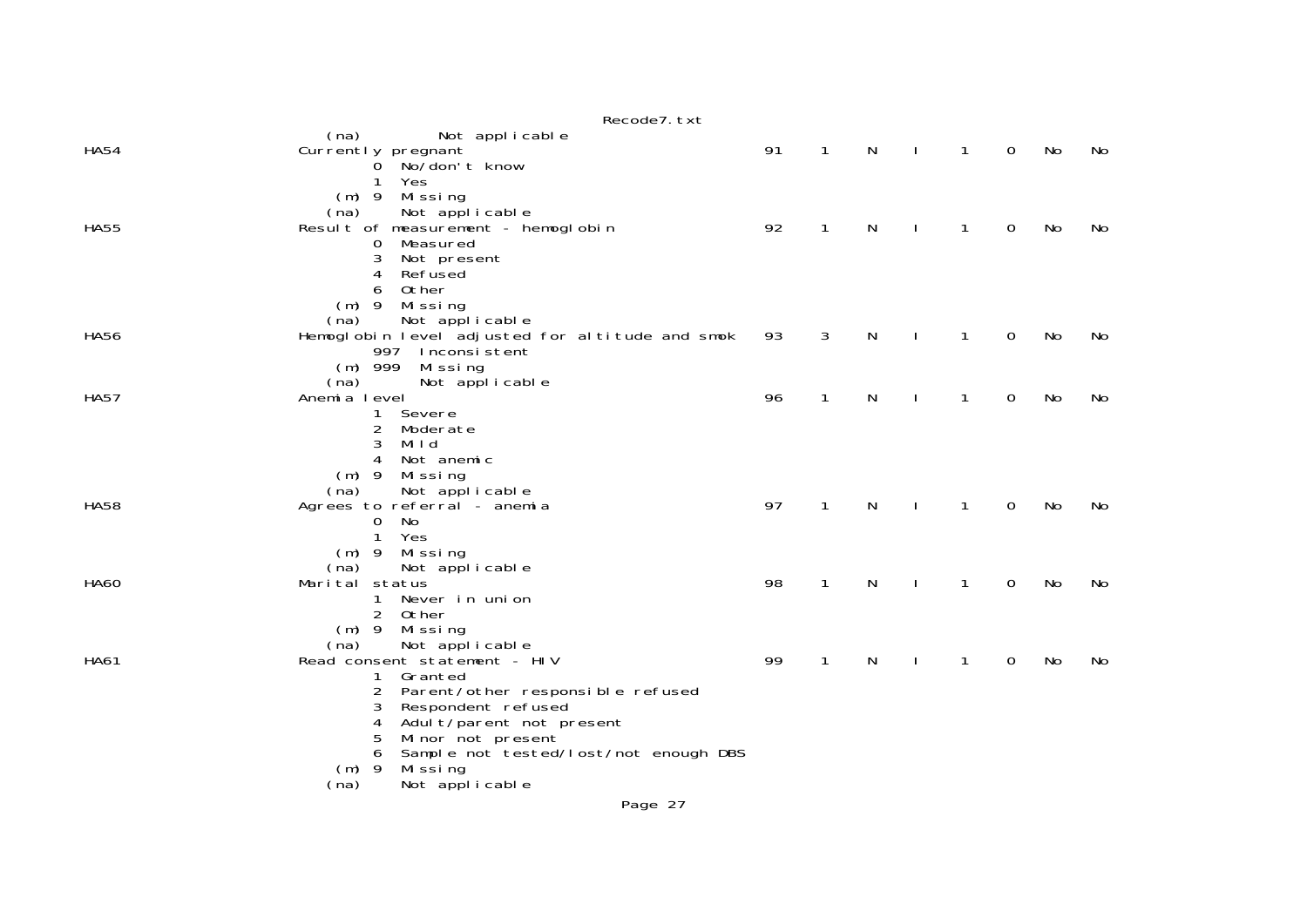|             | Recode7. txt                                                                  |     |                |              |              |                |          |    |     |
|-------------|-------------------------------------------------------------------------------|-----|----------------|--------------|--------------|----------------|----------|----|-----|
| HA62        | Bar code for HIV blood sample                                                 | 100 | 5              | AN           |              | $\overline{1}$ | 0        | No | No  |
|             | 99992 Woman's interview incomplete or woman is not de-facto                   |     |                |              |              |                |          |    |     |
|             | Sample damaged/insufficient/not found in lab<br>99993<br>99994<br>Not present |     |                |              |              |                |          |    |     |
|             | 99995<br>Refused                                                              |     |                |              |              |                |          |    |     |
|             | 99996<br>Other                                                                |     |                |              |              |                |          |    |     |
|             | ?<br>Missing                                                                  |     |                |              |              |                |          |    |     |
| HA63        | Result of measurement - HIV                                                   | 105 | $\mathbf{1}$   | $\mathsf{N}$ |              | $\mathbf{1}$   | $\Omega$ | No | No  |
|             | Blood taken<br>1.                                                             |     |                |              |              |                |          |    |     |
|             | 2<br>Not present<br>3<br>Refused                                              |     |                |              |              |                |          |    |     |
|             | 4<br>Sample not tested/lost/damaged/insufficient                              |     |                |              |              |                |          |    |     |
|             | 5<br>Not enough DBS to complete protocol                                      |     |                |              |              |                |          |    |     |
|             | Other<br>6                                                                    |     |                |              |              |                |          |    |     |
|             | $(m)$ 9<br>Missing                                                            |     |                |              |              |                |          |    |     |
|             | Not applicable<br>(na)                                                        |     |                |              |              |                |          |    |     |
| <b>HA64</b> | Consent for additional tests<br>Granted<br>1                                  | 106 | $\mathbf{1}$   | N            | $\mathbf{I}$ | $\mathbf{1}$   | 0        | No | No. |
|             | 2<br>Parent/other responsible refused                                         |     |                |              |              |                |          |    |     |
|             | Respondent refused<br>3                                                       |     |                |              |              |                |          |    |     |
|             | Sample not tested/lost/not enough DBS                                         |     |                |              |              |                |          |    |     |
|             | $(m)$ 9<br>Missing                                                            |     |                |              |              |                |          |    |     |
|             | Not applicable<br>(na)                                                        |     |                |              |              |                |          |    |     |
| <b>HA65</b> | Result of woman's individual interview                                        | 107 | 1              | N            |              | 1              | $\Omega$ | No | No  |
|             | Completed<br>1<br>2<br>Not at home                                            |     |                |              |              |                |          |    |     |
|             | 3<br>Postponed                                                                |     |                |              |              |                |          |    |     |
|             | Refused<br>4                                                                  |     |                |              |              |                |          |    |     |
|             | Partly completed<br>5                                                         |     |                |              |              |                |          |    |     |
|             | 6<br>Incapaci tated                                                           |     |                |              |              |                |          |    |     |
|             | 7<br>0ther                                                                    |     |                |              |              |                |          |    |     |
|             | Not applicable<br>(na)                                                        |     |                |              |              |                |          |    |     |
| <b>HA66</b> | Woman's highest educational level<br>0 No education                           | 108 | $\mathbf{1}$   | N            |              | $\mathbf{1}$   | 0        | No | No  |
|             | 1<br>Primary                                                                  |     |                |              |              |                |          |    |     |
|             | 2<br>Secondary                                                                |     |                |              |              |                |          |    |     |
|             | 3<br>Hi gher                                                                  |     |                |              |              |                |          |    |     |
|             | 8<br>Don't know                                                               |     |                |              |              |                |          |    |     |
|             | (m) 9 Missing                                                                 |     |                |              |              |                |          |    |     |
| <b>HA67</b> | Woman's highest year of education<br>Don't know<br>98                         | 109 | $\overline{2}$ | N            | $\mathbf{I}$ | 1              | 0        | No | No  |
|             | $(m)$ 99<br>Mi ssi ng                                                         |     |                |              |              |                |          |    |     |
|             | Not applicable<br>(na)                                                        |     |                |              |              |                |          |    |     |
|             |                                                                               |     |                |              |              |                |          |    |     |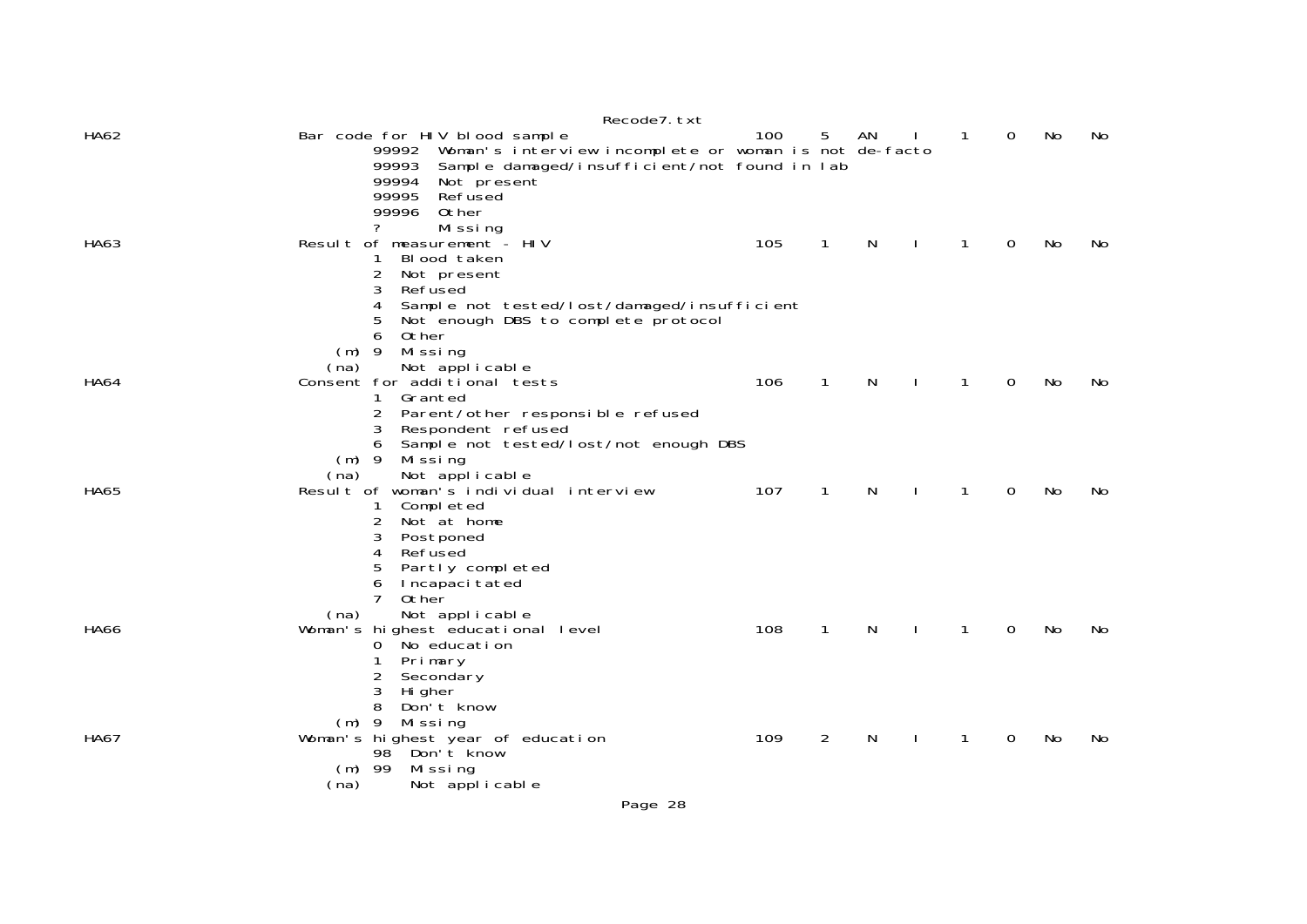|                                                        | Recode7. txt                                                                                                                                                         |              |                     |          |               |                              |               |               |           |
|--------------------------------------------------------|----------------------------------------------------------------------------------------------------------------------------------------------------------------------|--------------|---------------------|----------|---------------|------------------------------|---------------|---------------|-----------|
| <b>HA68</b>                                            | Woman's highest educational level (for prelimin 111 1<br>0 Labels to be populated according to country<br>Don't know<br>8<br>$(m)$ 9 Missing                         |              |                     | N        | -1            | $\mathbf{1}$                 | 0             | No            | No.       |
| <b>HA69</b><br><b>HA70</b><br><b>ILevel: HOUSEHOLD</b> | Not applicable<br>(na)<br>HIV weight (6 decimals)<br>Interviewer that took blood for HIV testing<br>Record: Children Height/Weight/Hemoglobin                        | 112<br>120   | 8<br>$\overline{5}$ | N.<br>N  | $\mathbf{I}$  | $\mathbf{1}$<br>$\mathbf{1}$ | 0<br>$\Omega$ | No.<br>No     | No.<br>No |
|                                                        |                                                                                                                                                                      |              |                     |          | Data Item     |                              |               |               | Dec Zero  |
| I tem Name                                             | I tem Label<br>.                                                                                                                                                     | Start        |                     |          | Len Type Type | 0cc                          |               | Dec Char Fill |           |
| HHI D<br>CASEI D                                       | (id) Case Identification<br>(id) Case Identification                                                                                                                 | $\mathbf{1}$ | 12<br>15            | AN<br>AN |               | 1                            | 0<br>0        | No.<br>No     | No<br>No  |
| HCO                                                    | (record type)<br>Index to Household Schedule                                                                                                                         | 16<br>19     | 3<br>2              | AN<br>N  |               | 1<br>1                       | 0<br>$\Omega$ | No<br>No      | No<br>No  |
| HC <sub>1</sub>                                        | 1:90<br>Child's age in months<br>0:60                                                                                                                                | 21           | $\overline{2}$      | N        |               | 1                            | 0             | No.           | No        |
| HC <sub>1</sub> A                                      | Child's age in days<br>0:2500                                                                                                                                        | 23           | 5                   | N        | J.            | 1                            | 0             | No            | No        |
| HC <sub>2</sub>                                        | Child's weight in kilograms (1 decimal)<br>10: 9990<br>9994<br>Not present<br>9995<br>Refused<br>9996<br>0ther<br>$(m)$ 9999<br>Missing<br>Not applicable<br>(na)    | 28           | 4                   | N        |               | $\mathbf{1}$                 | $\Omega$      | No            | No        |
| HC <sub>3</sub>                                        | Child's height in centimeters (1 decimal)<br>100: 2000<br>9994<br>Not present<br>9995<br>Refused<br>9996<br>0ther<br>$(m)$ 9999<br>Missing<br>Not applicable<br>(na) | 32           | 4                   | N        |               | $\mathbf{1}$                 | 0             | No            | No        |
| HC4                                                    | Height/Age percentile<br>0:9997<br>9998<br>Fl agged cases                                                                                                            | 36           | 4                   | N        |               | $\mathbf{1}$                 | 0             | No            | No        |
| HC <sub>5</sub>                                        | $(m)$ 9999<br>Mi ssi ng<br>Not applicable<br>(na)<br>Height/Age standard deviation<br>$-600:600$<br>9998<br>Fl agged cases                                           | 40           | 4                   | N        |               | 1                            | 0             | No            | No        |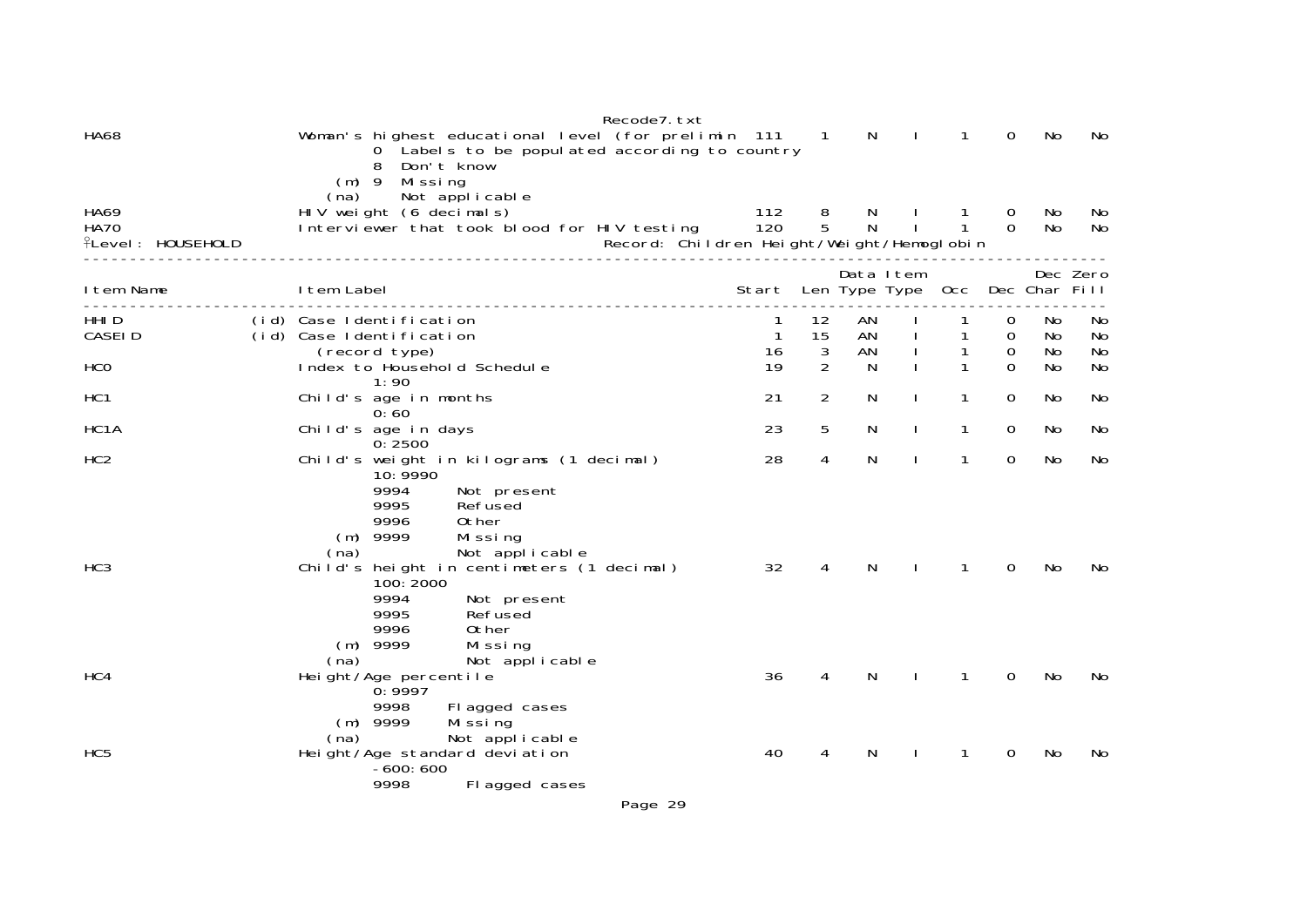|                 | Recode7. txt                                                                               |    |   |   |              |             |    |    |
|-----------------|--------------------------------------------------------------------------------------------|----|---|---|--------------|-------------|----|----|
| HC <sub>6</sub> | (m) 9999<br>Missing<br>Not applicable<br>(na)<br>Height/Age percent of ref. median         | 44 | 5 | N | $\mathbf{1}$ | $\mathbf 0$ | No | No |
|                 | 7500: 15000<br>99998<br>Fl agged cases<br>$(m)$ 99999<br>Mi ssi ng                         |    |   |   |              |             |    |    |
| HC7             | (na)<br>Not applicable<br>Weight/Age percentile<br>0:9997                                  | 49 | 4 | N | 1            | 0           | No | No |
|                 | 9998<br>Fl agged cases<br>$(m)$ 9999<br>Mi ssi ng<br>Not applicable<br>(na)                |    |   |   |              |             |    |    |
| HC <sub>8</sub> | Weight/Age standard deviation<br>$-600:600$<br>9998                                        | 53 | 4 | N | 1            | $\mathbf 0$ | No | No |
|                 | Fl agged cases<br>$(m)$ 9999<br>Mi ssi ng<br>(na)<br>Not applicable                        |    |   |   |              |             |    |    |
| HC <sub>9</sub> | Weight/Age percent of ref. median<br>4000: 19000<br>99998<br>Fl agged cases                | 57 | 5 | N | 1            | 0           | No | No |
| <b>HC10</b>     | $(m)$ 99999<br>Mi ssi ng<br>(na)<br>Not applicable<br>Weight/Height percentile             | 62 | 4 | N | 1            | $\mathbf 0$ | No | No |
|                 | 0:9997<br>9998<br>Fl agged cases<br>$(m)$ 9999<br>Mi ssi ng                                |    |   |   |              |             |    |    |
| <b>HC11</b>     | Not applicable<br>(na)<br>Weight/Height standard deviation<br>$-600:600$                   | 66 | 4 | N | 1            | 0           | No | No |
|                 | 9998<br>Fl agged cases<br>$(m)$ 9999<br>Mi ssi ng<br>Not applicable<br>(na)                |    |   |   |              |             |    |    |
| <b>HC12</b>     | Weight/Height percent of ref. median<br>5500: 19000                                        | 70 | 5 | N | 1            | $\mathbf 0$ | No | No |
|                 | 99998<br>Fl agged cases<br>$(m)$ 99999<br>Missing<br>(na)<br>Not applicable                |    |   |   |              |             |    |    |
| <b>HC13</b>     | Result of measurement - height/weight<br>Measured<br>O<br>3<br>Not present<br>Refused<br>4 | 75 | 1 | N | 1            | 0           | No | No |
|                 | 0ther<br>6<br>$(m)$ 9<br>Mi ssi ng                                                         |    |   |   |              |             |    |    |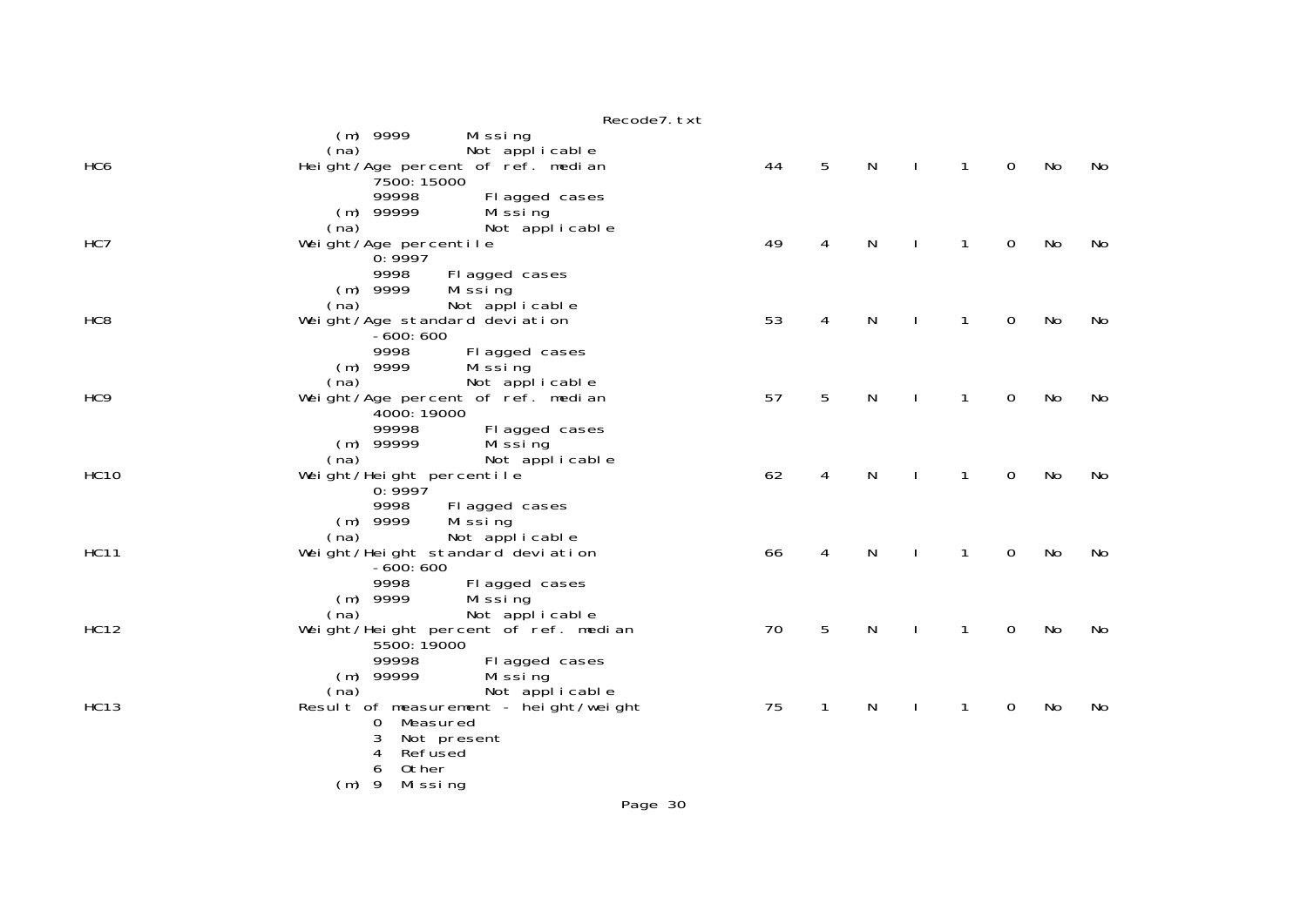|                                           | Recode7. txt                                                                                                                                                                                                                    |                   |                        |                     |              |                   |                              |                |                       |
|-------------------------------------------|---------------------------------------------------------------------------------------------------------------------------------------------------------------------------------------------------------------------------------|-------------------|------------------------|---------------------|--------------|-------------------|------------------------------|----------------|-----------------------|
| <b>HC15</b>                               | Height: lying or standing<br>0 Not measured<br>Lyi ng<br>1                                                                                                                                                                      | 76                | $\mathbf{1}$           | N                   |              | 1                 | $\mathbf 0$                  | No             | No                    |
| <b>HC16</b>                               | $\overline{2}$<br>Standing<br>$(m)$ 9 Missing<br>Not applicable<br>(na)<br>Day of birth<br>1:31<br>97<br>Inconsistent                                                                                                           | 77                | $\overline{2}$         | N                   |              | 1                 | $\mathbf 0$                  | No             | No                    |
| <b>HC17</b>                               | 98<br>Don't know<br>$(m)$ 99<br>Missing<br>Date measured (day)<br>1:31                                                                                                                                                          | 79                | $\overline{2}$         | N                   |              | 1                 | $\mathbf 0$                  | No             | No                    |
| <b>HC18</b>                               | (na)<br>Not applicable<br>Date measured (month)<br>1:12                                                                                                                                                                         | 81                | $\overline{2}$         | ${\sf N}$           | $\mathbf{I}$ | $\mathbf{1}$      | $\mathbf 0$                  | No             | No                    |
| <b>HC19</b>                               | (na)<br>Not applicable<br>Date measured (year)<br>2015: 2025                                                                                                                                                                    | 83                | 4                      | N                   | J.           | $\mathbf{1}$      | 0                            | No             | No                    |
| <b>HC20</b><br><b>HC21</b><br><b>HC27</b> | (na)<br>Not applicable<br>Century Day Code (CDC) of measurement<br>Fi el dworker measurer code<br>Sex                                                                                                                           | 87<br>92<br>97    | 5<br>5<br>$\mathbf{1}$ | N<br>N<br>N         |              | 1<br>1<br>1       | 0<br>$\mathbf 0$<br>$\Omega$ | No<br>No<br>No | No<br>No<br><b>No</b> |
| <b>HC30</b>                               | 1<br>Mal e<br>2 Female<br>$(m)$ 9 Missing<br>Month of birth<br>1:12                                                                                                                                                             | 98                | 2                      | N                   |              | 1                 | 0                            | No             | No                    |
| <b>HC31</b>                               | 97<br>Inconsistent<br>98<br>Don't know<br>$(m)$ 99<br>Missing<br>Not applicable<br>(na)<br>Year of birth<br>2011: 2025<br>9997<br>Inconsistent<br>9998<br>Don't know                                                            | 100               | 4                      | N                   |              | 1                 | 0                            | No             | No                    |
| HC32<br>HC32A<br><b>HC33</b>              | $(m)$ 9999<br>Missing<br>(na)<br>Not applicable<br>Date of birth (CMC)<br>Century Day Code (CDC) of birth<br>Completeness of HC32 information<br>0 Month, year and day<br>Month and year - information complete<br>$\mathbf{1}$ | 104<br>108<br>113 | 4<br>5<br>$\mathbf{1}$ | N<br>${\sf N}$<br>N |              | 1<br>$\mathbf{1}$ | 0<br>0<br>$\Omega$           | No<br>No<br>No | No<br>No<br>No        |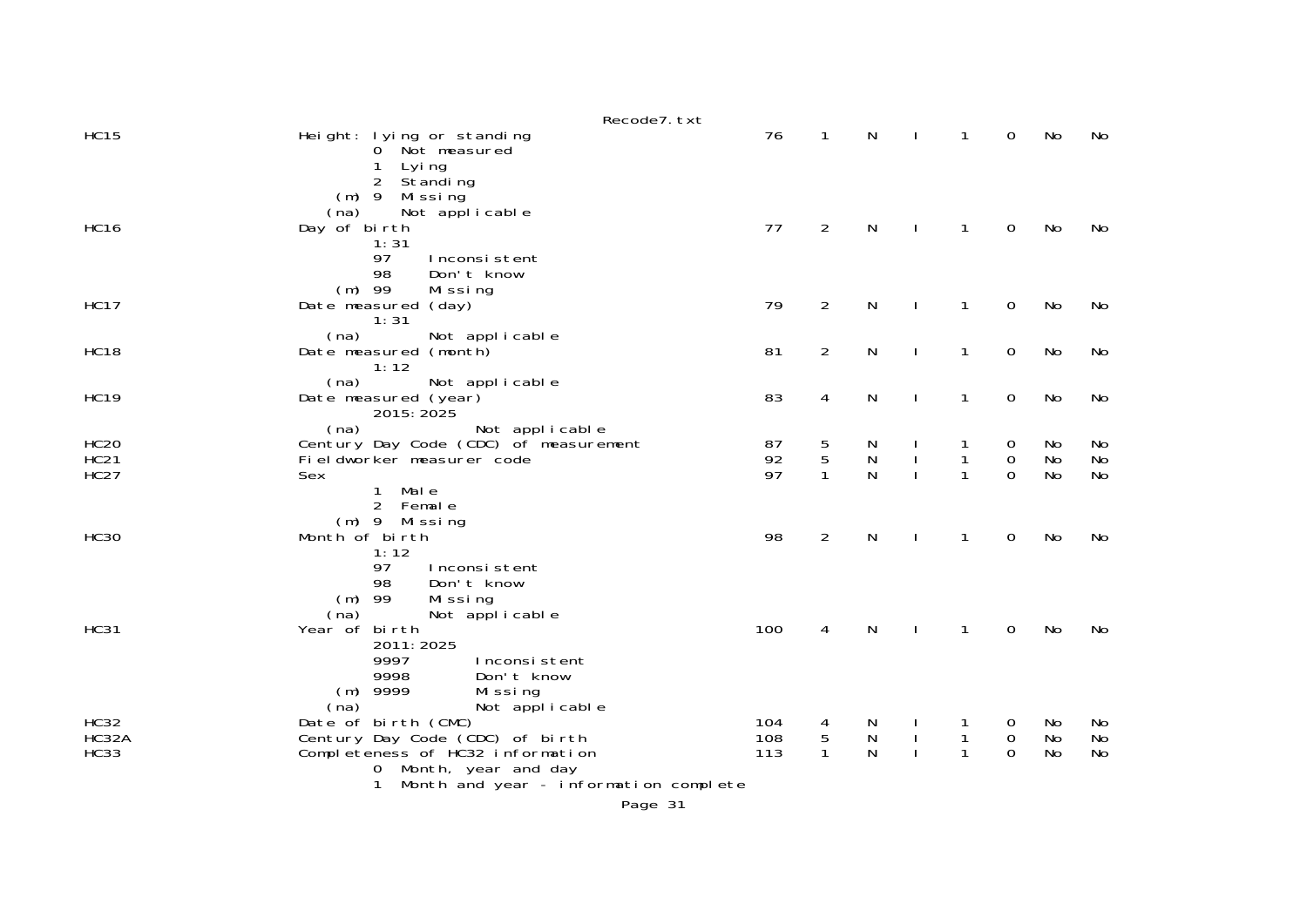|             | Recode7. txt                                                             |     |              |              |              |              |             |    |    |
|-------------|--------------------------------------------------------------------------|-----|--------------|--------------|--------------|--------------|-------------|----|----|
|             | Month and age - year imputed<br>2                                        |     |              |              |              |              |             |    |    |
|             | Year and age - month imputed<br>3                                        |     |              |              |              |              |             |    |    |
|             | Year - age/month imputed<br>5<br>Age - year/month imputed                |     |              |              |              |              |             |    |    |
|             | Month - age/year imputed<br>7                                            |     |              |              |              |              |             |    |    |
|             | None - al l imputed                                                      |     |              |              |              |              |             |    |    |
|             | Not applicable<br>(na)                                                   |     |              | $\mathsf{N}$ |              |              |             |    |    |
| <b>HC51</b> | Line number of parent/caretaker<br>$\Omega$<br>Not in household          | 114 | 2            |              |              | $\mathbf{1}$ | 0           | No | No |
|             | 1:50                                                                     |     |              |              |              |              |             |    |    |
|             | Missing<br>$(m)$ 99                                                      |     |              |              |              |              |             |    |    |
|             | Not applicable<br>(na)                                                   |     |              |              |              |              |             |    |    |
| <b>HC52</b> | Read consent statement - hemoglobin<br>Granted<br>$\mathbf{1}$           | 116 | 1            | N            |              | 1            | 0           | No | No |
|             | $\overline{2}$<br>Refused                                                |     |              |              |              |              |             |    |    |
|             | 3<br>Not present/other                                                   |     |              |              |              |              |             |    |    |
|             | $(m)$ 9<br>Mi ssi ng<br>Not applicable                                   |     |              |              |              |              |             |    |    |
| <b>HC53</b> | (na)<br>Hemoglobin level (g/dl - 1 decimal)                              | 117 | 3            | N            |              | 1            | 0           | No | No |
|             | 10:990                                                                   |     |              |              |              |              |             |    |    |
|             | 994<br>Not present                                                       |     |              |              |              |              |             |    |    |
|             | 995<br>Refused<br>996<br>Other                                           |     |              |              |              |              |             |    |    |
|             | $(m)$ 999<br>Mi ssi ng                                                   |     |              |              |              |              |             |    |    |
|             | Not applicable<br>(na)                                                   |     |              |              |              |              |             |    |    |
| <b>HC55</b> | Result of measurement - hemoglobin                                       | 120 | $\mathbf{1}$ | N            | $\mathbf{I}$ | $\mathbf{1}$ | 0           | No | No |
|             | Measured<br>0<br>Not present/other<br>3                                  |     |              |              |              |              |             |    |    |
|             | Refused<br>4                                                             |     |              |              |              |              |             |    |    |
|             | Other<br>6                                                               |     |              |              |              |              |             |    |    |
|             | (m) 9 Missing                                                            |     |              |              |              |              |             |    |    |
| <b>HC56</b> | Not applicable<br>(na)<br>Hemoglobin level adjusted for altitude (g/dl - | 121 | 3            | N            |              | 1            | $\mathbf 0$ | No | No |
|             | 0:300                                                                    |     |              |              |              |              |             |    |    |
|             | 997<br>Inconsistent                                                      |     |              |              |              |              |             |    |    |
|             | $(m)$ 999<br>Missing<br>(na)<br>Not applicable                           |     |              |              |              |              |             |    |    |
| <b>HC57</b> | Anemia level                                                             | 124 | $\mathbf{1}$ | N            |              | 1            | 0           | No | No |
|             | Severe<br>1.                                                             |     |              |              |              |              |             |    |    |
|             | 2<br>Moderate                                                            |     |              |              |              |              |             |    |    |
|             | 3<br>Mild<br>Not anemic<br>4                                             |     |              |              |              |              |             |    |    |
|             | $(m)$ 9<br>Mi ssi ng                                                     |     |              |              |              |              |             |    |    |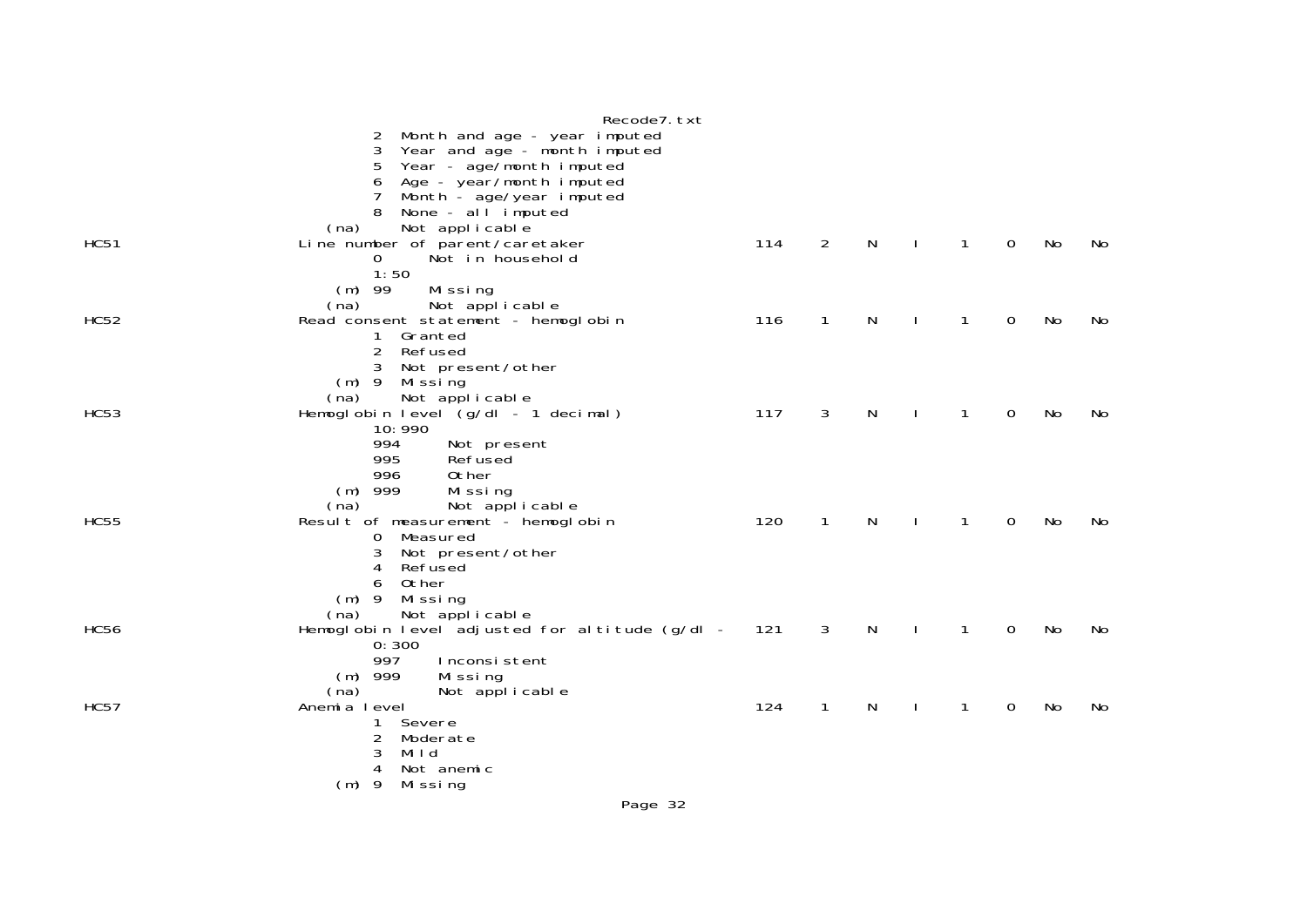|             | Recode7. txt                                                                                                                                                                                                                                                                                  |     |                            |   |              |              |             |    |    |
|-------------|-----------------------------------------------------------------------------------------------------------------------------------------------------------------------------------------------------------------------------------------------------------------------------------------------|-----|----------------------------|---|--------------|--------------|-------------|----|----|
| <b>HC58</b> | (na)<br>Not applicable<br>Agrees to referral - anemia                                                                                                                                                                                                                                         | 125 | $\mathbf{1}$               | N | $\mathbf{I}$ | 1            | 0           | No | No |
| <b>HC60</b> | 0<br>No<br>Yes<br>$\mathbf{1}$<br>(m) 9 Missing<br>Mother's line number (woman's questionnaire)<br>1:50                                                                                                                                                                                       | 126 | 3                          | N |              | 1            | 0           | No | No |
| <b>HC61</b> | 993<br>Mother not de facto<br>994<br>Incomplete woman's interview<br>995<br>Not in household<br>$(m)$ 999<br>Mi ssi ng<br>Not applicable<br>(na)<br>Mother's highest educational level<br>$\overline{0}$<br>No education<br>Primary<br>1<br>2<br>Secondary<br>3<br>Hi gher<br>8<br>Don't know | 129 | $\mathbf 1$                | N |              | $\mathbf{1}$ | 0           | No | No |
| <b>HC62</b> | Missing<br>$(m)$ 9<br>Mother's highest year of education<br>98 Don't know                                                                                                                                                                                                                     | 130 | $\overline{2}$             | N |              | 1            | 0           | No | No |
| <b>HC63</b> | $(m)$ 99<br>Mi ssi ng<br>Not applicable<br>(na)<br>Preceding birth interval (months)<br>$(m)$ 999 Missing                                                                                                                                                                                     | 132 | 3                          | N |              | 1            | 0           | No | No |
| <b>HC64</b> | (na)<br>Not applicable<br>Birth order number<br>1:20                                                                                                                                                                                                                                          | 135 | 2                          | N | $\mathbf{I}$ | 1            | 0           | No | No |
| <b>HC68</b> | $(m)$ 99<br>Mi ssi ng<br>Mother's highest educational level (for prelimi 137<br>0 Labels to be populated according to country<br>8<br>Don't know<br>$(m)$ 9<br>Missing                                                                                                                        |     | $\overline{\phantom{0}}$ 1 | N | $\mathbf{I}$ | 1            | $\mathbf 0$ | No | No |
| <b>HC70</b> | Not applicable<br>(na)<br>Height/Age standard deviation (new WHO)<br>$-600:600$<br>9996<br>Height out of plausible limits                                                                                                                                                                     | 138 | 4                          | N | $\mathbf{I}$ | $\mathbf{1}$ | 0           | No | No |
| <b>HC71</b> | 9997<br>Age in days out of plausible limits<br>9998<br>Flagged cases<br>$(m)$ 9999<br>Mi ssi ng<br>Not applicable<br>(na)<br>Weight/Age standard deviation (new WHO)<br>$-600:500$                                                                                                            | 142 | 4                          | N |              | 1            | 0           | No | No |

Page 33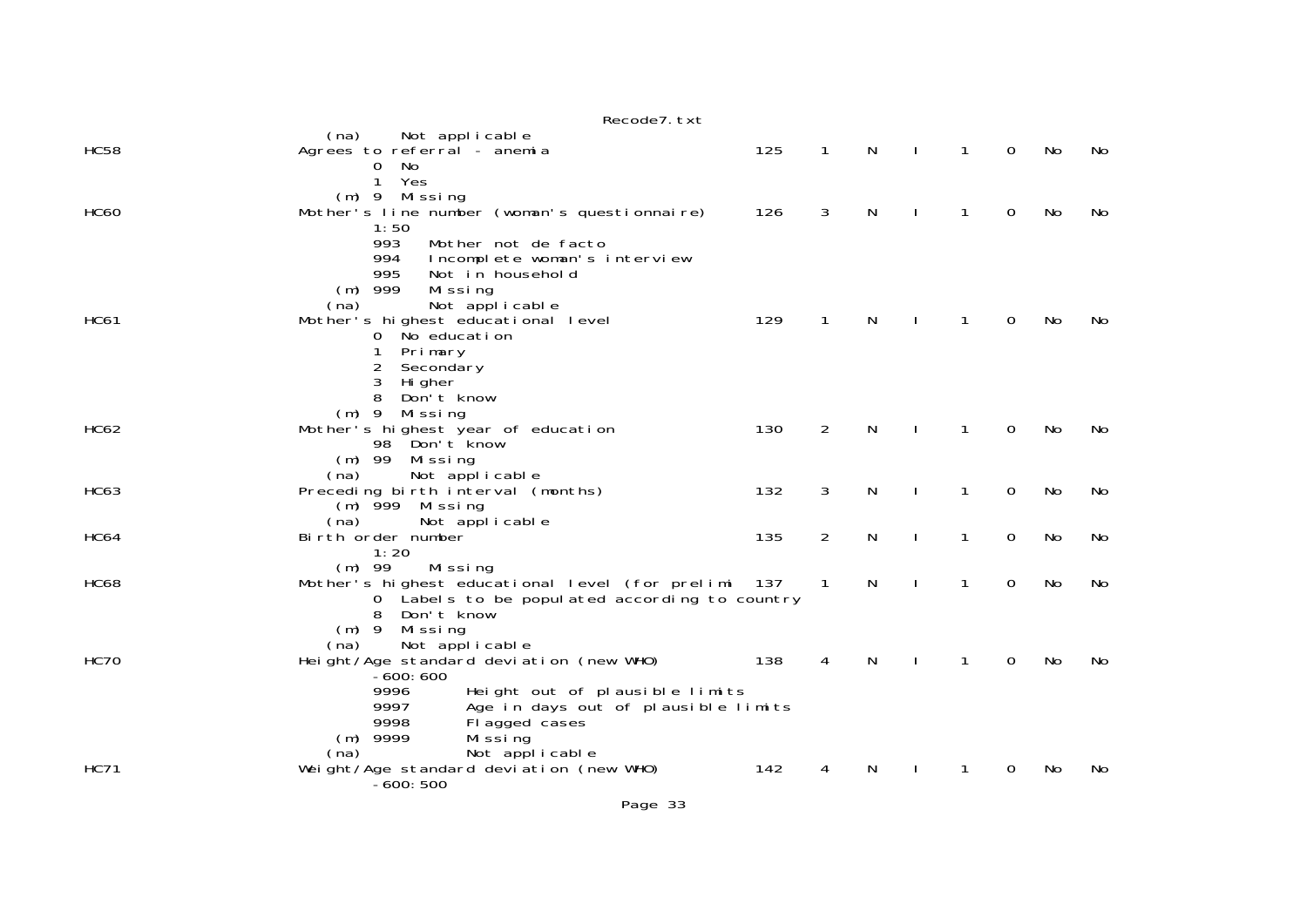|                          |            |            |                          |                                            | Recode7. txt                         |              |                |           |               |   |             |                   |          |
|--------------------------|------------|------------|--------------------------|--------------------------------------------|--------------------------------------|--------------|----------------|-----------|---------------|---|-------------|-------------------|----------|
|                          |            |            | 9996                     | Height out of plausible limits             |                                      |              |                |           |               |   |             |                   |          |
|                          |            |            | 9997                     | Age in days out of plausible limits        |                                      |              |                |           |               |   |             |                   |          |
|                          |            | $(m)$ 9999 | 9998                     | FI agged cases<br>Missing                  |                                      |              |                |           |               |   |             |                   |          |
|                          |            | (na)       |                          | Not applicable                             |                                      |              |                |           |               |   |             |                   |          |
| <b>HC72</b>              |            |            |                          | Weight/Height standard deviation (new WHO) |                                      | 146          | 4              | N         |               | 1 | 0           | No                | No       |
|                          |            |            | $-600:500$               |                                            |                                      |              |                |           |               |   |             |                   |          |
|                          |            |            | 9996                     | Height out of plausible limits             |                                      |              |                |           |               |   |             |                   |          |
|                          |            |            | 9997                     | Age in days out of plausible limits        |                                      |              |                |           |               |   |             |                   |          |
|                          |            | $(m)$ 9999 | 9998                     | Fl agged cases                             |                                      |              |                |           |               |   |             |                   |          |
|                          |            | (na)       |                          | Mi ssi ng<br>Not applicable                |                                      |              |                |           |               |   |             |                   |          |
| <b>HC73</b>              |            |            | $-600:500$               | BMI standard deviation (new WHO)           |                                      | 150          | 4              | N         |               | 1 | 0           | No                | No       |
|                          |            |            | 9996                     | Height out of plausible limits             |                                      |              |                |           |               |   |             |                   |          |
|                          |            |            | 9997                     | Age in days out of plausible limits        |                                      |              |                |           |               |   |             |                   |          |
|                          |            |            | 9998                     | Fl agged cases                             |                                      |              |                |           |               |   |             |                   |          |
|                          |            | $(m)$ 9999 |                          | Mi ssi ng                                  |                                      |              |                |           |               |   |             |                   |          |
| <b>flevel: HOUSEHOLD</b> |            | (na)       |                          | Not applicable                             | Record: Men Height/Weight/Hemoglobin |              |                |           |               |   |             |                   |          |
|                          |            |            |                          |                                            |                                      |              |                |           |               |   |             |                   |          |
|                          |            |            |                          |                                            |                                      |              |                | Data Item |               |   |             |                   | Dec Zero |
| I tem Name               | Item Label |            |                          |                                            |                                      | Start        |                |           | Len Type Type |   |             | Occ Dec Char Fill |          |
| HHI D                    |            |            | (id) Case Identification |                                            |                                      |              | 12             | AN        |               |   | 0           | No                | No       |
| <b>CASEID</b>            |            |            | (id) Case Identification |                                            |                                      | $\mathbf{1}$ | 15             | AN        |               | 1 | $\mathbf 0$ | No                | No       |
|                          |            |            | (record type)            |                                            |                                      | 16           | 3              | AN        |               | 1 | 0           | No                | No       |
| <b>HBO</b>               |            |            | 1:90                     | Index to Household Schedule                |                                      | 19           | $\overline{2}$ | N         |               | 1 | $\Omega$    | No                | No       |
| HB1                      |            |            | Man's age in years       |                                            |                                      | 21           | $\overline{2}$ | N.        |               | 1 | 0           | No.               | No       |
|                          |            |            | 15:69                    |                                            |                                      |              |                |           |               |   |             |                   |          |
| HB <sub>2</sub>          |            |            | 200: 2500                | Man's weight in kilograms (1 decimal)      |                                      | 23           | 4              | N         |               | 1 | $\Omega$    | No.               | No       |
|                          |            |            | 9994                     | Not present                                |                                      |              |                |           |               |   |             |                   |          |
|                          |            |            | 9995                     | Refused                                    |                                      |              |                |           |               |   |             |                   |          |
|                          |            |            | 9996                     | 0ther                                      |                                      |              |                |           |               |   |             |                   |          |
|                          |            | $(m)$ 9999 |                          | Missing                                    |                                      |              |                |           |               |   |             |                   |          |
| HB <sub>3</sub>          |            | (na)       |                          | Not applicable                             |                                      | 27           |                | N         |               |   | 0           | No                | No       |
|                          |            |            | 200: 2500                | Man's height in centimeters (1 decimal)    |                                      |              | 4              |           |               | 1 |             |                   |          |
|                          |            |            | 9994                     | Not present                                |                                      |              |                |           |               |   |             |                   |          |
|                          |            |            | 9995                     | Refused                                    |                                      |              |                |           |               |   |             |                   |          |
|                          |            |            | 9996                     | 0ther                                      |                                      |              |                |           |               |   |             |                   |          |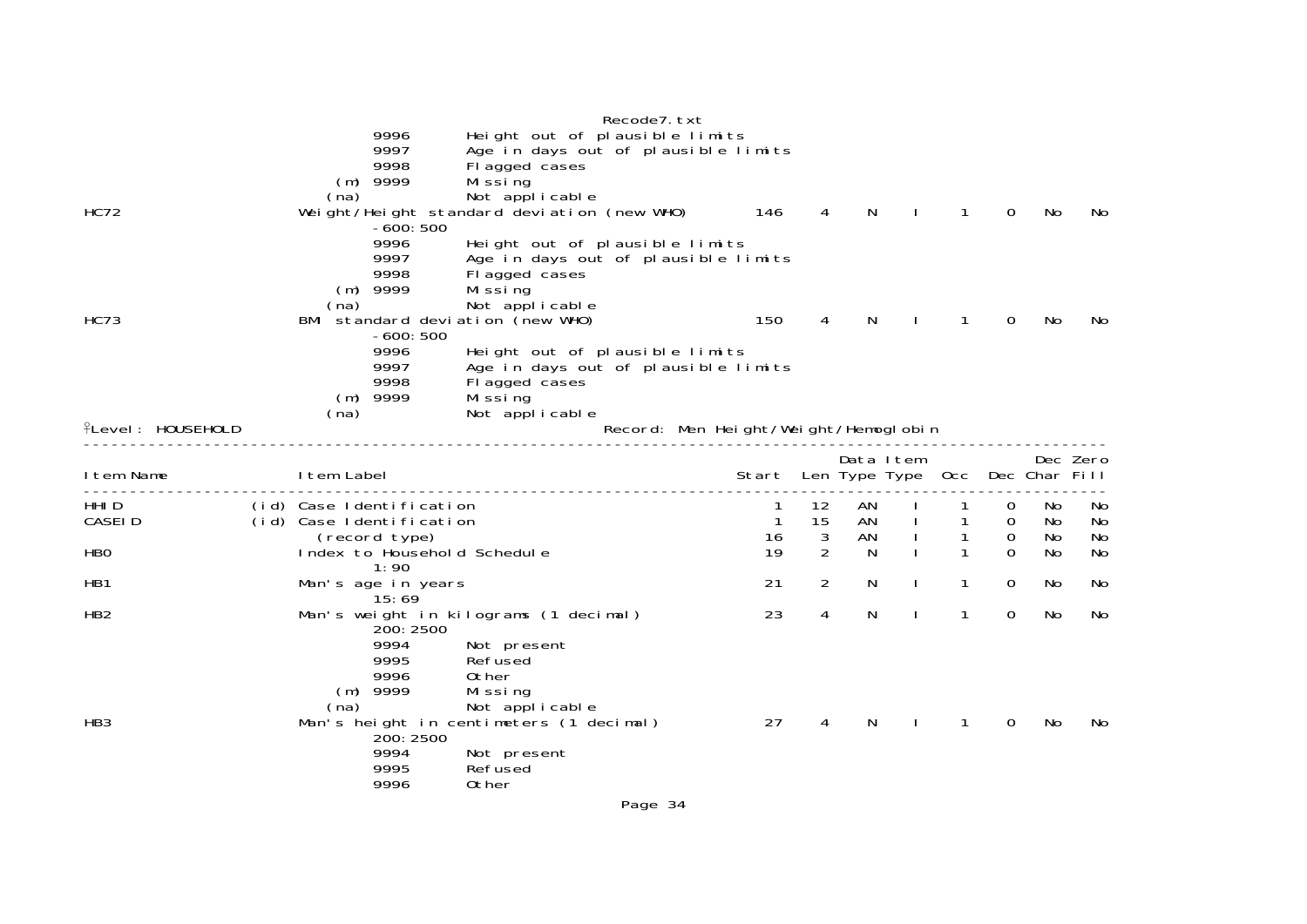|                 | Recode7. txt                                           |    |   |   |              |             |    |    |
|-----------------|--------------------------------------------------------|----|---|---|--------------|-------------|----|----|
|                 | $(m)$ 9999<br>Missing<br>Not applicable<br>(na)        |    |   |   |              |             |    |    |
| HB4             | Height/Age percentile<br>0:9997                        | 31 | 4 | N | $\mathbf{1}$ | $\mathbf 0$ | No | No |
|                 | 9998<br>Fl agged cases<br>$(m)$ 9999<br>Mi ssi ng      |    |   |   |              |             |    |    |
|                 | (na)<br>Not applicable                                 |    |   |   |              |             |    |    |
| HB <sub>5</sub> | Height/Age standard deviation<br>$-600:600$            | 35 | 4 | N | 1            | 0           | No | No |
|                 | 9998<br>Fl agged cases<br>$(m)$ 9999<br>Mi ssi ng      |    |   |   |              |             |    |    |
|                 | Not applicable<br>(na)                                 |    |   |   |              |             |    |    |
| HB6             | Height/Age percent ref. median<br>7500: 12000          | 39 | 5 | N | 1            | 0           | No | No |
|                 | 99998<br>Fl agged cases<br>$(m)$ 99999<br>Mi ssi ng    |    |   |   |              |             |    |    |
|                 | (na)<br>Not applicable                                 |    |   |   |              |             |    |    |
| <b>HB11</b>     | Weight/Height standard deviation (DHS)<br>$-400:600$   | 44 | 4 | N | 1            | 0           | No | No |
|                 | 9998<br>Fl agged cases<br>$(m)$ 9999<br>Mi ssi ng      |    |   |   |              |             |    |    |
| <b>HB12</b>     | Not applicable<br>(na)                                 | 48 | 5 | N | 1            | $\mathbf 0$ | No | No |
|                 | Weight/Height percent ref. median (DHS)<br>5500: 25000 |    |   |   |              |             |    |    |
|                 | 99998<br>Fl agged cases<br>$(m)$ 99999<br>Mi ssi ng    |    |   |   |              |             |    |    |
|                 | (na)<br>Not applicable                                 |    |   |   |              |             |    |    |
| <b>HB12A</b>    | Weight/Height percent ref. median (Fog)<br>6000: 30000 | 53 | 5 | N | 1            | $\Omega$    | No | No |
|                 | 99998<br>Fl agged cases                                |    |   |   |              |             |    |    |
|                 | $(m)$ 99999<br>Mi ssi ng                               |    |   |   |              |             |    |    |
|                 | (na)<br>Not applicable                                 |    |   |   |              |             |    |    |
| HB12B           | Weight/Height percent ref. median (WHO)<br>6000: 30000 | 58 | 5 | N | 1            | 0           | No | No |
|                 | 99998<br>Fl agged cases<br>$(m)$ 99999                 |    |   |   |              |             |    |    |
|                 | Mi ssi ng<br>(na)<br>Not applicable                    |    |   |   |              |             |    |    |
| <b>HB13</b>     | Result of measurement - height/weight                  | 63 | 1 | N | 1            | 0           | No | No |
|                 | Measured<br>0                                          |    |   |   |              |             |    |    |
|                 | 3<br>Not present                                       |    |   |   |              |             |    |    |
|                 | Refused<br>4<br>Other<br>6                             |    |   |   |              |             |    |    |
|                 | $(m)$ 9<br>Missing                                     |    |   |   |              |             |    |    |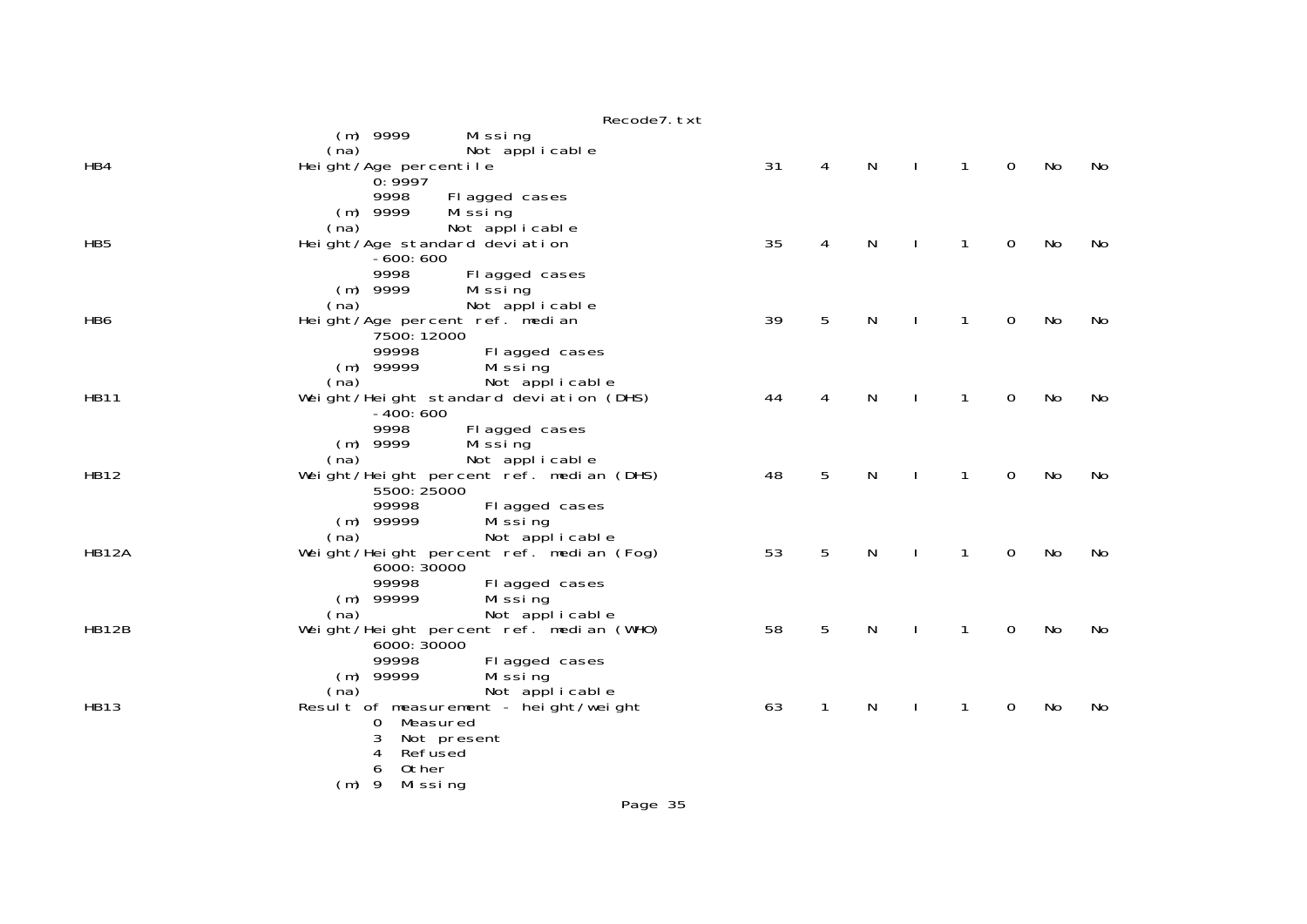|                                           | Recode7. txt                                                                                                                                                                                                                                       |                |                        |             |              |                        |                                           |                |                |
|-------------------------------------------|----------------------------------------------------------------------------------------------------------------------------------------------------------------------------------------------------------------------------------------------------|----------------|------------------------|-------------|--------------|------------------------|-------------------------------------------|----------------|----------------|
| <b>HB21</b><br><b>HB32</b><br><b>HB33</b> | Fieldworker measurer code<br>Date of birth (CMC)<br>Completeness of HB32 information                                                                                                                                                               | 64<br>69<br>73 | 5<br>4<br>$\mathbf{1}$ | N<br>N<br>N |              | 1<br>$\mathbf{1}$<br>1 | $\overline{O}$<br>$\mathbf 0$<br>$\Omega$ | No<br>No<br>No | No<br>No<br>No |
|                                           | Month and year - information complete<br>$\mathbf{1}$<br>$\overline{2}$<br>Month and age - year imputed<br>3<br>Year and age - month imputed<br>Year and age - year ignored<br>4<br>5<br>Year - age/month imputed<br>Age - year/month imputed<br>6 |                |                        |             |              |                        |                                           |                |                |
|                                           | Month - age/year imputed<br>7<br>None - all imputed<br>Not applicable<br>(na)                                                                                                                                                                      |                |                        |             |              |                        |                                           |                |                |
| <b>HB35</b>                               | Smoking (cigarettes in last 24 hours)<br>0<br>Doesn't smoke                                                                                                                                                                                        | 74             | $\overline{2}$         | N           |              | 1                      | 0                                         | No             | No             |
|                                           | 1:79<br>$80+$<br>80<br>94<br>Smokes pipes, cigars, etc<br>$(m)$ 99<br>Missing                                                                                                                                                                      |                |                        |             |              |                        |                                           |                |                |
| <b>HB40</b>                               | (na)<br>Not applicable<br>Body Mass Index<br>9998 Fl agged cases<br>$(m)$ 9999<br>Mi ssi ng                                                                                                                                                        | 76             | 4                      | N           |              | $\mathbf{1}$           | 0                                         | No             | No             |
| HB41                                      | (na)<br>Not applicable<br>Rohrer's index<br>Fl agged cases<br>9998<br>$(m)$ 9999<br>Mi ssi ng                                                                                                                                                      | 80             | 4                      | N           |              | 1                      | 0                                         | No             | No             |
| <b>HB50</b>                               | (na)<br>Not applicable<br>Under age 18<br>1 Under age 18                                                                                                                                                                                           | 84             | $\mathbf{1}$           | N           | <sup>1</sup> | $\mathbf{1}$           | 0                                         | No             | No             |
|                                           | 2 Age 18 or older<br>$(m)$ 9<br>Mi ssi ng<br>Not applicable<br>(na)                                                                                                                                                                                |                |                        |             |              |                        |                                           |                |                |
| <b>HB51</b>                               | Line number of parent/caretaker<br>Not in household<br>$\overline{0}$<br>1:50                                                                                                                                                                      | 85             | 2                      | N           |              | 1                      | 0                                         | No             | No             |
| <b>HB52</b>                               | $(m)$ 99<br>Missing<br>Not applicable<br>(na)<br>Read consent statement - hemoglobin                                                                                                                                                               | 87             | 1                      | N           |              | 1                      | 0                                         | No             | No             |
|                                           | $\mathbf{1}$<br>Granted<br>Parent/other responsible refused<br>2<br>Respondent refused<br>3<br>4<br>Adult/parent not present<br>Minor not present<br>5                                                                                             |                |                        |             |              |                        |                                           |                |                |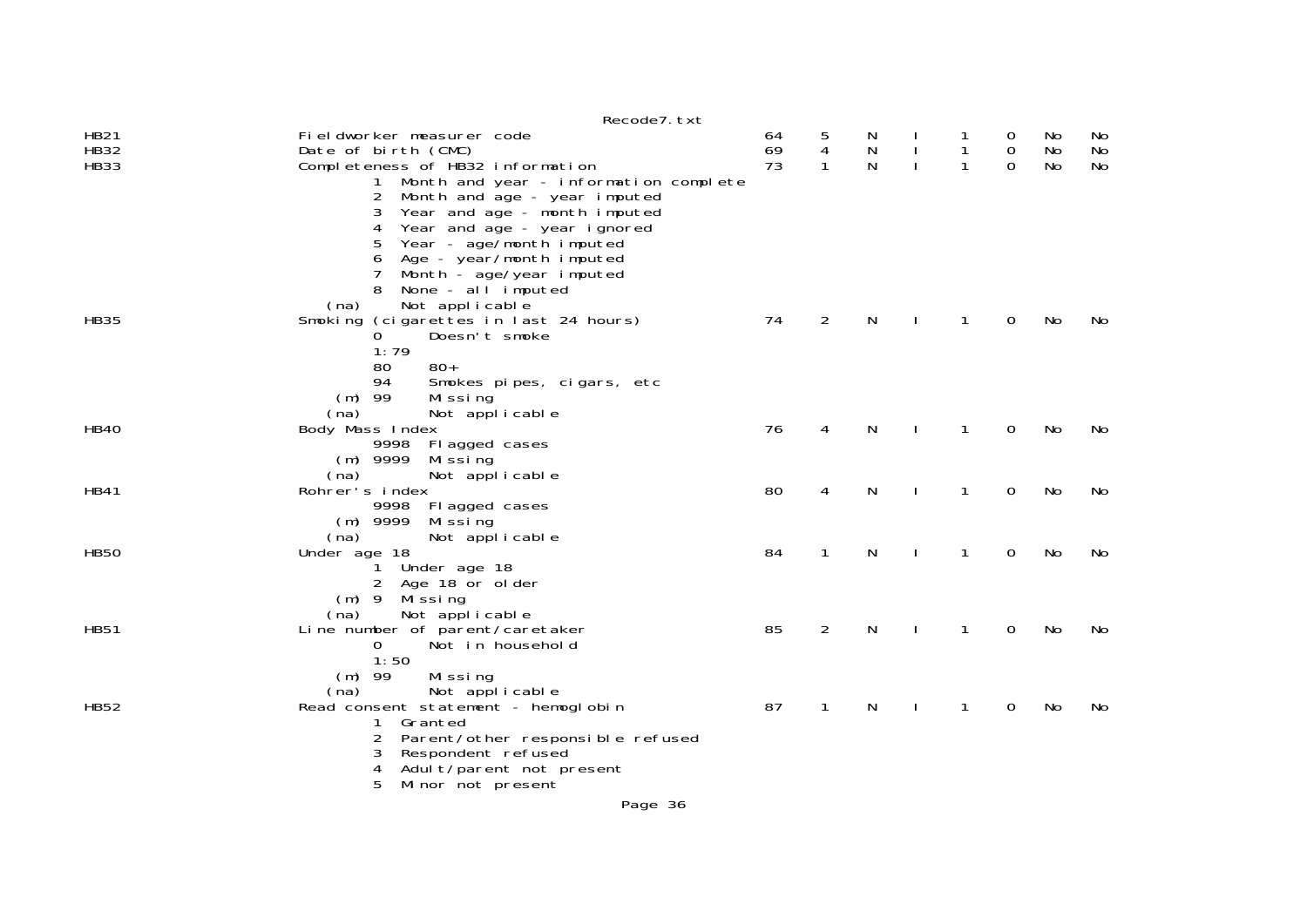|             | Recode7. txt                                         |    |              |   |              |              |             |    |    |
|-------------|------------------------------------------------------|----|--------------|---|--------------|--------------|-------------|----|----|
|             | (m) 9 Missing                                        |    |              |   |              |              |             |    |    |
|             | Not applicable<br>(na)                               |    |              |   |              |              |             |    |    |
| <b>HB53</b> | Hemoglobin level (g/dl - 1 decimal)                  | 88 | 3            | N | $\mathbf{L}$ | $\mathbf{1}$ | $\mathbf 0$ | No | No |
|             | 10:990                                               |    |              |   |              |              |             |    |    |
|             | 994<br>Not present                                   |    |              |   |              |              |             |    |    |
|             | 995<br>Refused                                       |    |              |   |              |              |             |    |    |
|             | 996<br>0ther                                         |    |              |   |              |              |             |    |    |
|             | $(m)$ 999<br>Missing<br>(na)                         |    |              |   |              |              |             |    |    |
| <b>HB55</b> | Not applicable<br>Result of measurement - hemoglobin | 91 | $\mathbf{1}$ | N | $\mathbf{L}$ | $\mathbf{1}$ | $\mathbf 0$ | No | No |
|             | Measured<br>0                                        |    |              |   |              |              |             |    |    |
|             | 3<br>Not present                                     |    |              |   |              |              |             |    |    |
|             | Refused<br>4                                         |    |              |   |              |              |             |    |    |
|             | Other<br>6                                           |    |              |   |              |              |             |    |    |
|             | $(m)$ 9<br>Missing                                   |    |              |   |              |              |             |    |    |
|             | Not applicable<br>(na)                               |    |              |   |              |              |             |    |    |
| <b>HB56</b> | Hemoglobin level adjusted for altitude and smok      | 92 | 3            | N |              | $\mathbf{1}$ | 0           | No | No |
|             | 997 Inconsistent                                     |    |              |   |              |              |             |    |    |
|             | $(m)$ 999<br>Missing                                 |    |              |   |              |              |             |    |    |
|             | (na)<br>Not applicable                               |    |              |   |              |              |             |    |    |
| <b>HB57</b> | Anemia level                                         | 95 | $\mathbf{1}$ | N |              | 1            | 0           | No | No |
|             | 1<br>Severe                                          |    |              |   |              |              |             |    |    |
|             | $\overline{2}$<br>Moderate<br>3<br>Mild              |    |              |   |              |              |             |    |    |
|             | Not anemic<br>4                                      |    |              |   |              |              |             |    |    |
|             | $(m)$ 9<br>Missing                                   |    |              |   |              |              |             |    |    |
|             | (na)<br>Not applicable                               |    |              |   |              |              |             |    |    |
| <b>HB58</b> | Agrees to referral - anemia                          | 96 | 1            | N |              | $\mathbf{1}$ | 0           | No | No |
|             | No<br>$\overline{0}$                                 |    |              |   |              |              |             |    |    |
|             | Yes<br>$\mathbf{1}$                                  |    |              |   |              |              |             |    |    |
|             | $(m)$ 9<br>Missing                                   |    |              |   |              |              |             |    |    |
|             | Not applicable<br>(na)                               |    |              |   |              |              |             |    |    |
| <b>HB60</b> | Marital status                                       | 97 | 1            | N |              | 1            | 0           | No | No |
|             | Never in union<br>1.                                 |    |              |   |              |              |             |    |    |
|             | 2<br>Other                                           |    |              |   |              |              |             |    |    |
|             | $(m)$ 9<br>Mi ssi ng                                 |    |              |   |              |              |             |    |    |
|             | Not applicable<br>(na)                               | 98 |              |   |              |              |             |    |    |
| <b>HB61</b> | Read consent statement - HIV<br>Granted<br>1         |    | $\mathbf{1}$ | N |              | 1            | 0           | No | No |
|             | $\overline{2}$<br>Parent/other responsible refused   |    |              |   |              |              |             |    |    |
|             | Respondent refused<br>3                              |    |              |   |              |              |             |    |    |
|             | Adult/parent not present<br>4                        |    |              |   |              |              |             |    |    |
|             | 5<br>Minor not present                               |    |              |   |              |              |             |    |    |
|             |                                                      |    |              |   |              |              |             |    |    |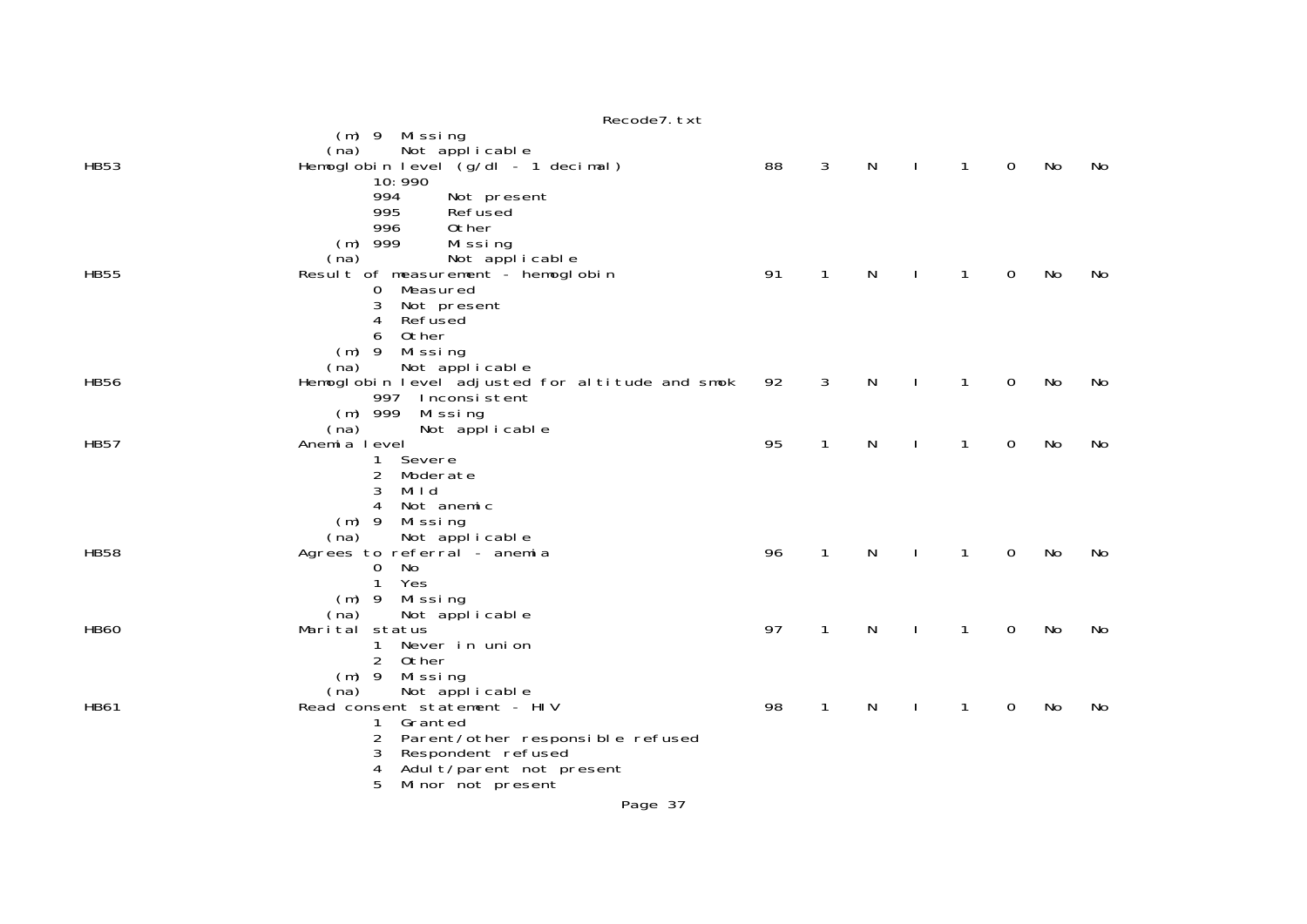|             | Recode7. txt                                                     |     |              |    |              |              |             |    |           |
|-------------|------------------------------------------------------------------|-----|--------------|----|--------------|--------------|-------------|----|-----------|
|             | 6 Sample not tested/lost/not enough DBS                          |     |              |    |              |              |             |    |           |
|             | $(m)$ 9 Missing                                                  |     |              |    |              |              |             |    |           |
| HB62        | Not applicable<br>(na)<br>Bar code for HIV blood sample          | 99  | 5            | AN | $\mathbf{I}$ | 1            | $\mathbf 0$ | No | No.       |
|             | 99992 Man's interview incomplete or man is not de-facto          |     |              |    |              |              |             |    |           |
|             | Sample damaged/insufficient/not found in lab<br>99993            |     |              |    |              |              |             |    |           |
|             | 99994<br>Not present                                             |     |              |    |              |              |             |    |           |
|             | 99995<br>Refused                                                 |     |              |    |              |              |             |    |           |
|             | 99996<br>Other<br>7<br>Missing                                   |     |              |    |              |              |             |    |           |
| <b>HB63</b> | Result of measurement - HIV                                      | 104 | $\mathbf{1}$ | N  |              | 1            | 0           | No | No        |
|             | Blood taken<br>1                                                 |     |              |    |              |              |             |    |           |
|             | 2<br>Not present                                                 |     |              |    |              |              |             |    |           |
|             | 3<br>Refused                                                     |     |              |    |              |              |             |    |           |
|             | 4<br>Sample not tested/lost/damaged/insufficient                 |     |              |    |              |              |             |    |           |
|             | 5<br>Not enough DBS to complete protocol<br>Other<br>6           |     |              |    |              |              |             |    |           |
|             | $(m)$ 9<br>Missing                                               |     |              |    |              |              |             |    |           |
|             | Not applicable<br>(na)                                           |     |              |    |              |              |             |    |           |
| <b>HB64</b> | Consent for additional tests                                     | 105 | 1            | N. |              | 1            | 0           | No | No.       |
|             | 1 Granted                                                        |     |              |    |              |              |             |    |           |
|             | 2<br>Parent/other responsible refused<br>3<br>Respondent refused |     |              |    |              |              |             |    |           |
|             | Adult/parent not present<br>4                                    |     |              |    |              |              |             |    |           |
|             | 5<br>Minor not present                                           |     |              |    |              |              |             |    |           |
|             | $(m)$ 9<br>Missing                                               |     |              |    |              |              |             |    |           |
|             | Not applicable<br>(na)                                           |     |              |    |              |              |             |    |           |
| <b>HB65</b> | Result of man's individual interview                             | 106 | $\mathbf{1}$ | N  | $\mathbf{I}$ | $\mathbf{1}$ | $\Omega$    | No | <b>No</b> |
|             | Completed<br>2<br>Not at home                                    |     |              |    |              |              |             |    |           |
|             | 3<br>Postponed                                                   |     |              |    |              |              |             |    |           |
|             | 4<br>Refused                                                     |     |              |    |              |              |             |    |           |
|             | 5<br>Partly completed                                            |     |              |    |              |              |             |    |           |
|             | Incapaci tated<br>6<br>$\overline{7}$                            |     |              |    |              |              |             |    |           |
|             | Other<br>Not applicable<br>(na)                                  |     |              |    |              |              |             |    |           |
| <b>HB66</b> | Man's highest educational level                                  | 107 | 1            | N. |              | 1            | 0           | No | No.       |
|             | No education<br>0                                                |     |              |    |              |              |             |    |           |
|             | Primary                                                          |     |              |    |              |              |             |    |           |
|             | 2<br>Secondary                                                   |     |              |    |              |              |             |    |           |
|             | 3<br>Hi gher<br>8<br>Don't know                                  |     |              |    |              |              |             |    |           |
|             | $(m)$ 9<br>Mi ssi ng                                             |     |              |    |              |              |             |    |           |
|             |                                                                  |     |              |    |              |              |             |    |           |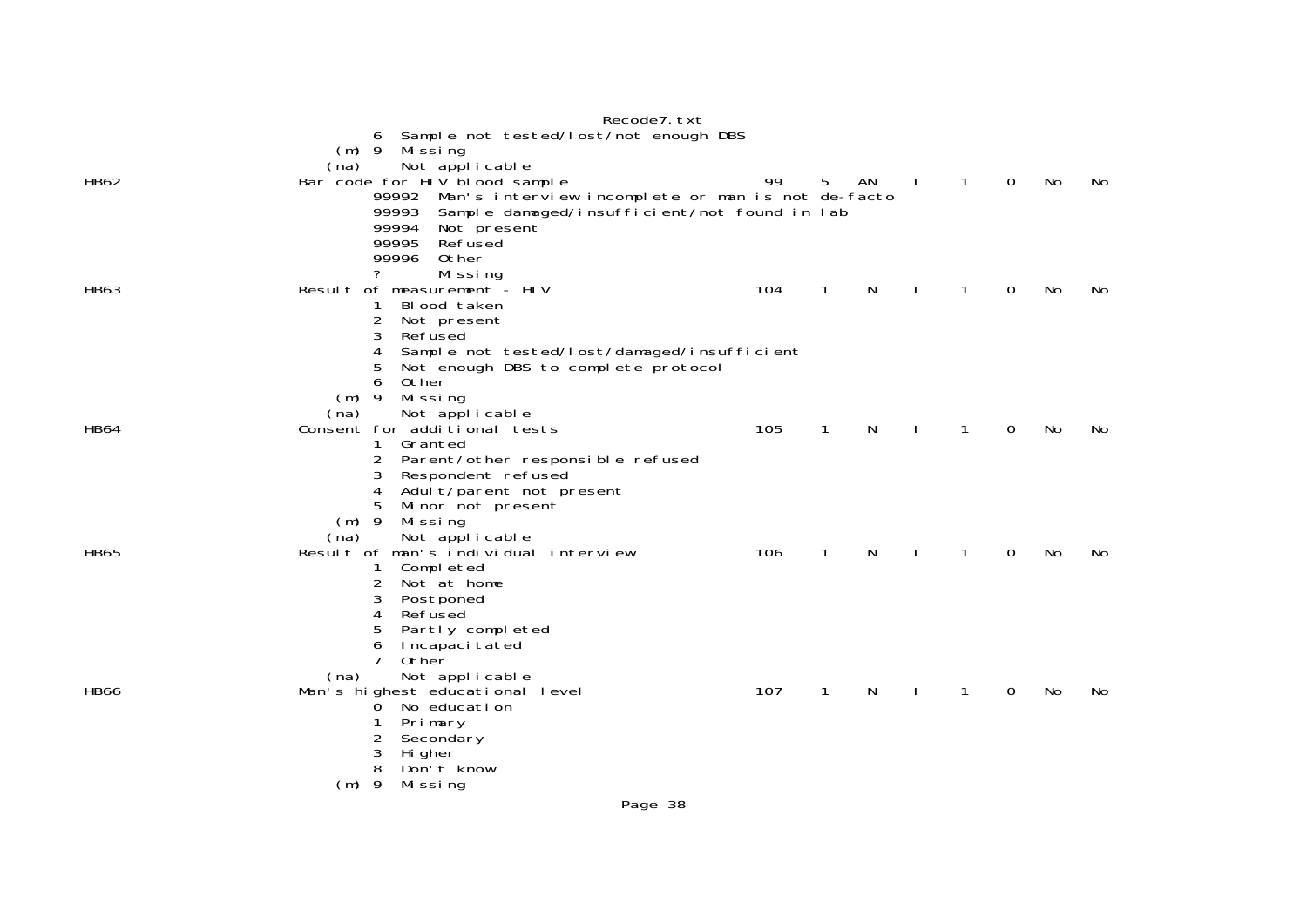|                                                        | Recode7. txt                                                                                                                                                                                                                                   |                                       |                                       |                    |                              |                       |                         |                |                |
|--------------------------------------------------------|------------------------------------------------------------------------------------------------------------------------------------------------------------------------------------------------------------------------------------------------|---------------------------------------|---------------------------------------|--------------------|------------------------------|-----------------------|-------------------------|----------------|----------------|
| <b>HB67</b>                                            | Man's highest year of education<br>98 Don't know                                                                                                                                                                                               | 108                                   | 2                                     | N                  |                              | 1                     | 0                       | No             | No             |
| <b>HB68</b>                                            | $(m)$ 99 Missing<br>Not applicable<br>(na)<br>Man's highest educational level (for preliminar 110 1<br>O Labels to be populated according to country<br>Don't know<br>8<br>$(m)$ 9 Missing                                                     |                                       |                                       | N                  | $\mathbf{I}$                 | $\mathbf{1}$          | 0                       | No             | No             |
| <b>HB69</b><br><b>HB70</b><br><b>flevel: HOUSEHOLD</b> | Not applicable<br>(na)<br>HIV weight (6 decimals)<br>Interviewer that took blood for HIV testing 119<br>Record: Malaria: by Mosquito Bed Net                                                                                                   | 111                                   | $\begin{array}{c} 8 \\ 5 \end{array}$ | N,<br>$\mathsf{N}$ | $-1$ and $-1$                | -1.<br>$\overline{1}$ | $\cup$<br>$\Omega$      | No.<br>No      | No.<br>No      |
| I tem Name                                             | I tem Label                                                                                                                                                                                                                                    | Start Len Type Type Occ Dec Char Fill |                                       |                    | Data Item                    |                       |                         |                | Dec Zero       |
| HHI D<br>CASEI D                                       | (id) Case Identification<br>(id) Case Identification<br>(record type)                                                                                                                                                                          | -1<br>$\mathbf{1}$<br>16              | 12<br>15<br>$\mathbf{3}$              | AN<br>AN<br>AN     | $\mathbf{I}$<br>$\mathbf{I}$ | 1<br>$\mathbf{1}$     | 0<br>0<br>$\mathbf 0$   | No<br>No<br>No | No<br>No<br>No |
| HMLI DX<br>HML3                                        | Mosquito Bed Net Designation Number<br>Net observed by interviewer<br>0 Not seen                                                                                                                                                               | 19<br>21                              | $\overline{2}$<br>1                   | N<br>N             |                              | $\mathbf{1}$          | $\mathbf 0$<br>$\Omega$ | No<br>No       | No<br>No       |
| HML4                                                   | 1<br>Yes, seen<br>(m) 9 Missing<br>Not applicable<br>(na)<br>Months ago net obtained<br>0:36<br>96<br>More than 3 years ago                                                                                                                    | 22                                    | $\overline{2}$                        | N                  |                              | 1                     | 0                       | No             | No             |
| HML5                                                   | Don't know<br>98<br>$(m)$ 99<br>Missing<br>Not applicable<br>(na)<br>Net treated with insecticide when bought<br>$\mathbf 0$<br>No<br>Yes<br>1<br>Don't know<br>8                                                                              | 24                                    | 1                                     | N.                 |                              | 1                     | 0                       | No             | No.            |
| HML6                                                   | $(m)$ 9<br>Mi ssi ng<br>Not applicable<br>(na)<br>Net treatment status<br>Not pretreated<br>0<br>Pretreated, permanent treatment<br>1<br>Pretreated, requiring future treatment<br>2<br>3<br>Not pretreated, came with kit and treated at home | 25                                    | $\mathbf{1}$                          | N                  |                              | 1                     | 0                       | No             | No             |
|                                                        | Pretreated, treatment type not known<br>4<br>Page 39                                                                                                                                                                                           |                                       |                                       |                    |                              |                       |                         |                |                |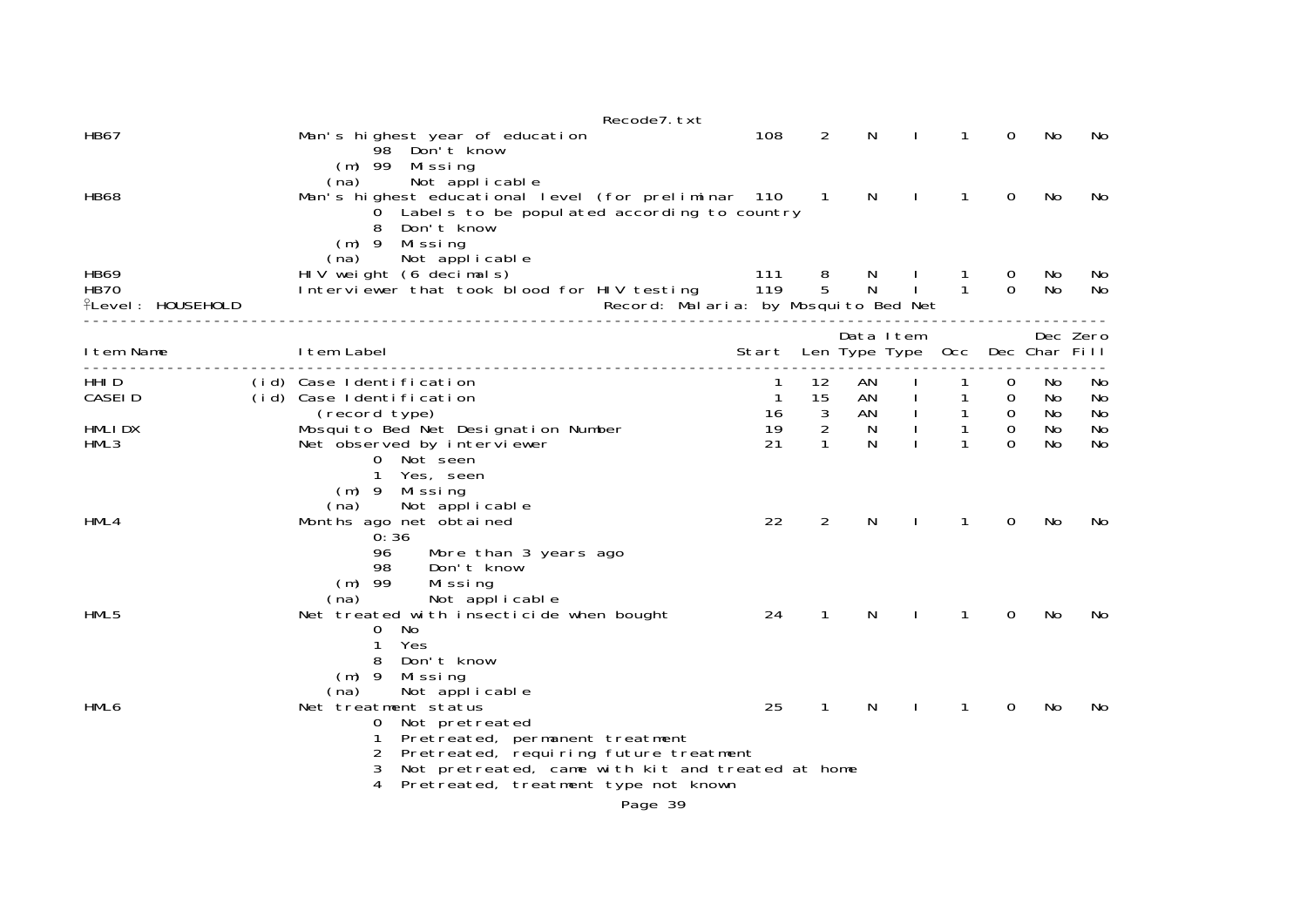| (na)                   |                                                                                                                                                                                                                                                                                                                                                                                                                                                                                                                                                                                                                                                                                                                                                                                                                                                                         |                            |                                                                        |                        |                |                                   |                                      |                      |
|------------------------|-------------------------------------------------------------------------------------------------------------------------------------------------------------------------------------------------------------------------------------------------------------------------------------------------------------------------------------------------------------------------------------------------------------------------------------------------------------------------------------------------------------------------------------------------------------------------------------------------------------------------------------------------------------------------------------------------------------------------------------------------------------------------------------------------------------------------------------------------------------------------|----------------------------|------------------------------------------------------------------------|------------------------|----------------|-----------------------------------|--------------------------------------|----------------------|
| Brand of net           | 26                                                                                                                                                                                                                                                                                                                                                                                                                                                                                                                                                                                                                                                                                                                                                                                                                                                                      | $\overline{2}$             |                                                                        | $\mathbf{I}$           | $\overline{1}$ | $\mathbf 0$                       | No                                   | No                   |
| 10                     |                                                                                                                                                                                                                                                                                                                                                                                                                                                                                                                                                                                                                                                                                                                                                                                                                                                                         |                            |                                                                        |                        |                |                                   |                                      |                      |
|                        |                                                                                                                                                                                                                                                                                                                                                                                                                                                                                                                                                                                                                                                                                                                                                                                                                                                                         |                            |                                                                        |                        |                |                                   |                                      |                      |
|                        |                                                                                                                                                                                                                                                                                                                                                                                                                                                                                                                                                                                                                                                                                                                                                                                                                                                                         |                            |                                                                        |                        |                |                                   |                                      |                      |
|                        |                                                                                                                                                                                                                                                                                                                                                                                                                                                                                                                                                                                                                                                                                                                                                                                                                                                                         |                            |                                                                        |                        |                |                                   |                                      |                      |
|                        |                                                                                                                                                                                                                                                                                                                                                                                                                                                                                                                                                                                                                                                                                                                                                                                                                                                                         |                            |                                                                        |                        |                |                                   |                                      |                      |
|                        |                                                                                                                                                                                                                                                                                                                                                                                                                                                                                                                                                                                                                                                                                                                                                                                                                                                                         |                            |                                                                        |                        |                |                                   |                                      |                      |
|                        |                                                                                                                                                                                                                                                                                                                                                                                                                                                                                                                                                                                                                                                                                                                                                                                                                                                                         |                            |                                                                        |                        |                |                                   |                                      |                      |
|                        |                                                                                                                                                                                                                                                                                                                                                                                                                                                                                                                                                                                                                                                                                                                                                                                                                                                                         |                            |                                                                        |                        |                |                                   |                                      | No                   |
|                        |                                                                                                                                                                                                                                                                                                                                                                                                                                                                                                                                                                                                                                                                                                                                                                                                                                                                         |                            |                                                                        |                        |                |                                   |                                      |                      |
|                        |                                                                                                                                                                                                                                                                                                                                                                                                                                                                                                                                                                                                                                                                                                                                                                                                                                                                         |                            |                                                                        |                        |                |                                   |                                      |                      |
|                        |                                                                                                                                                                                                                                                                                                                                                                                                                                                                                                                                                                                                                                                                                                                                                                                                                                                                         |                            |                                                                        |                        |                |                                   |                                      |                      |
| 8                      |                                                                                                                                                                                                                                                                                                                                                                                                                                                                                                                                                                                                                                                                                                                                                                                                                                                                         |                            |                                                                        |                        |                |                                   |                                      |                      |
| $(m)$ 9                |                                                                                                                                                                                                                                                                                                                                                                                                                                                                                                                                                                                                                                                                                                                                                                                                                                                                         |                            |                                                                        |                        |                |                                   |                                      |                      |
| (na)                   |                                                                                                                                                                                                                                                                                                                                                                                                                                                                                                                                                                                                                                                                                                                                                                                                                                                                         |                            |                                                                        |                        |                |                                   |                                      |                      |
|                        |                                                                                                                                                                                                                                                                                                                                                                                                                                                                                                                                                                                                                                                                                                                                                                                                                                                                         | 2                          | N                                                                      |                        | 1              | 0                                 | No                                   | No                   |
|                        |                                                                                                                                                                                                                                                                                                                                                                                                                                                                                                                                                                                                                                                                                                                                                                                                                                                                         |                            |                                                                        |                        |                |                                   |                                      |                      |
|                        |                                                                                                                                                                                                                                                                                                                                                                                                                                                                                                                                                                                                                                                                                                                                                                                                                                                                         |                            |                                                                        |                        |                |                                   |                                      |                      |
|                        |                                                                                                                                                                                                                                                                                                                                                                                                                                                                                                                                                                                                                                                                                                                                                                                                                                                                         |                            |                                                                        |                        |                |                                   |                                      |                      |
|                        |                                                                                                                                                                                                                                                                                                                                                                                                                                                                                                                                                                                                                                                                                                                                                                                                                                                                         |                            |                                                                        |                        |                |                                   |                                      |                      |
|                        |                                                                                                                                                                                                                                                                                                                                                                                                                                                                                                                                                                                                                                                                                                                                                                                                                                                                         |                            |                                                                        |                        |                |                                   |                                      |                      |
|                        |                                                                                                                                                                                                                                                                                                                                                                                                                                                                                                                                                                                                                                                                                                                                                                                                                                                                         |                            |                                                                        |                        |                |                                   |                                      | No                   |
|                        |                                                                                                                                                                                                                                                                                                                                                                                                                                                                                                                                                                                                                                                                                                                                                                                                                                                                         |                            |                                                                        |                        |                |                                   |                                      |                      |
| $\mathbf{1}$           |                                                                                                                                                                                                                                                                                                                                                                                                                                                                                                                                                                                                                                                                                                                                                                                                                                                                         |                            |                                                                        |                        |                |                                   |                                      |                      |
|                        |                                                                                                                                                                                                                                                                                                                                                                                                                                                                                                                                                                                                                                                                                                                                                                                                                                                                         |                            |                                                                        |                        |                |                                   |                                      |                      |
| Not applicable<br>(na) |                                                                                                                                                                                                                                                                                                                                                                                                                                                                                                                                                                                                                                                                                                                                                                                                                                                                         |                            |                                                                        |                        |                |                                   |                                      |                      |
|                        |                                                                                                                                                                                                                                                                                                                                                                                                                                                                                                                                                                                                                                                                                                                                                                                                                                                                         | 1                          |                                                                        |                        | $\mathbf{1}$   |                                   |                                      | No                   |
|                        |                                                                                                                                                                                                                                                                                                                                                                                                                                                                                                                                                                                                                                                                                                                                                                                                                                                                         |                            |                                                                        |                        |                |                                   |                                      |                      |
|                        |                                                                                                                                                                                                                                                                                                                                                                                                                                                                                                                                                                                                                                                                                                                                                                                                                                                                         |                            |                                                                        |                        |                |                                   |                                      |                      |
|                        |                                                                                                                                                                                                                                                                                                                                                                                                                                                                                                                                                                                                                                                                                                                                                                                                                                                                         |                            |                                                                        |                        |                |                                   |                                      |                      |
|                        |                                                                                                                                                                                                                                                                                                                                                                                                                                                                                                                                                                                                                                                                                                                                                                                                                                                                         |                            |                                                                        |                        |                |                                   |                                      | No.                  |
|                        |                                                                                                                                                                                                                                                                                                                                                                                                                                                                                                                                                                                                                                                                                                                                                                                                                                                                         |                            |                                                                        |                        |                |                                   |                                      |                      |
|                        |                                                                                                                                                                                                                                                                                                                                                                                                                                                                                                                                                                                                                                                                                                                                                                                                                                                                         |                            |                                                                        |                        |                |                                   |                                      |                      |
| 8                      |                                                                                                                                                                                                                                                                                                                                                                                                                                                                                                                                                                                                                                                                                                                                                                                                                                                                         |                            |                                                                        |                        |                |                                   |                                      |                      |
|                        |                                                                                                                                                                                                                                                                                                                                                                                                                                                                                                                                                                                                                                                                                                                                                                                                                                                                         |                            |                                                                        |                        |                |                                   |                                      |                      |
| Not applicable<br>(na) |                                                                                                                                                                                                                                                                                                                                                                                                                                                                                                                                                                                                                                                                                                                                                                                                                                                                         |                            |                                                                        |                        |                |                                   |                                      |                      |
|                        | Other<br>6<br>8<br>Don't know<br>$(m)$ 9<br>Mi ssi ng<br>Not applicable<br>11:19<br><b>Brands</b><br>20<br>Pretreated net<br>21:29<br><b>Brands</b><br>96<br>Other brand<br>98<br>DK brand<br>-99<br>Missing<br>(m)<br>(na)<br>Not applicable<br>Net treated since received<br>No<br>0<br>1<br>Yes<br>2<br>Permanent/LLIN net<br>Not sure<br>Missing<br>Not applicable<br>Time since last re-treatment (months)<br>0:36<br>95<br>25+ months ago<br>96<br>More than 3 years ago<br>Don't know<br>98<br>$(m)$ 99<br>Missing<br>(na)<br>Not applicable<br>Insecticide-Treated Net (ITN)<br>0 No, don't know<br>Yes<br>$(m)$ 9<br>Missing<br>Number of persons who slept under this net<br>0:4<br>5<br>$5+$<br>$(m)$ 9<br>Missing<br>Not applicable<br>(na)<br>Someone slept under this net last night<br>.<br>No<br>0<br>1<br>Yes<br>Not sure (DK)<br>$(m)$ 9<br>Mi ssi ng | 28<br>29<br>31<br>32<br>33 | Long-lasting insecticide treated nets (LLIN)<br>1<br>1<br>$\mathbf{1}$ | N,<br>N<br>N<br>N<br>N |                | 1<br>$\mathbf{1}$<br>$\mathbf{1}$ | $\mathbf 0$<br>0<br>$\mathbf 0$<br>0 | No<br>No<br>No<br>No |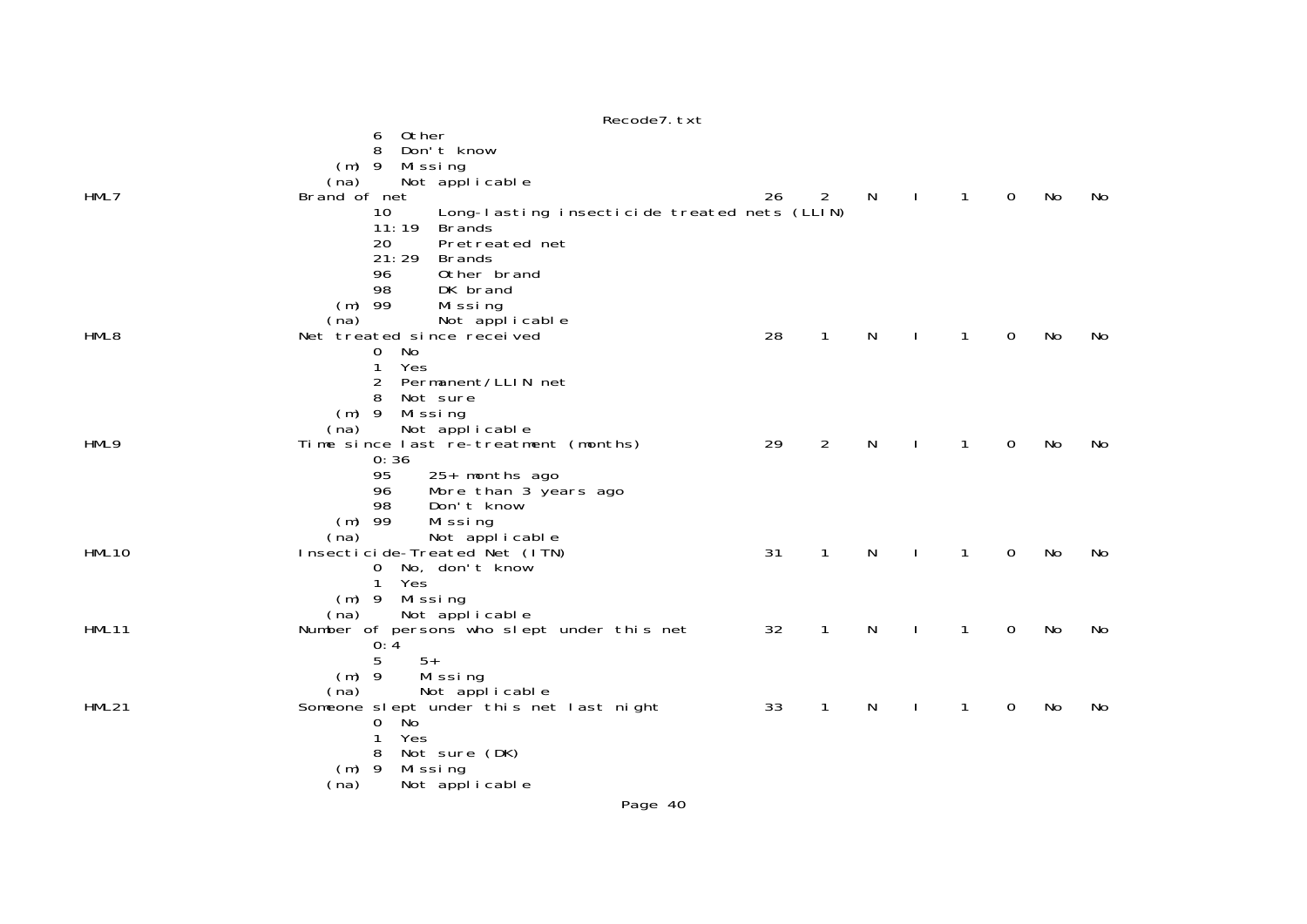| $\overline{2}$<br>Line number of person who slept in this net<br>34<br>N<br>0<br>No<br>1<br>No<br>No one<br>0<br>1:50<br>$(m)$ 99<br>Missing<br>(na)<br>Not applicable<br>36<br>$\overline{2}$<br>N<br>0<br>1<br>No<br>Line number of person who slept in this net<br>No<br>1:50<br>$(m)$ 99<br>Missing<br>Not applicable<br>(na)<br>Line number of person who slept in this net<br>38<br>2<br>N<br>0<br>1<br>No<br>No<br>1:50<br>$(m)$ 99<br>Missing<br>Not applicable<br>(na)<br>$\overline{2}$<br><b>HMLD</b><br>Line number of person who slept in this net<br>40<br>N<br>1<br>0<br>No<br><sup>1</sup><br>No<br>1:50<br>(na)<br>Not applicable<br><b>HMLE</b><br>Line number of person who slept in this net<br>$\overline{2}$<br>0<br>42<br>N<br>$\mathbf{1}$<br>No<br>$\mathbf{I}$<br>No<br>1:50<br>(na)<br>Not applicable<br>N<br>$\mathbf{1}$<br>0<br>Obtained net from campaign, antenatal or immuni<br>44<br>$\mathbf{1}$<br>No<br>J.<br>No<br>0 No<br>Yes, campaign<br>2<br>Yes, antenatal care<br>Yes, immunization visit<br>3<br>$(m)$ 9<br>Missing<br>(na)<br>Not applicable<br>45<br>$\overline{2}$<br>N<br>0<br>No<br>Place where net was obtained<br>1<br>No<br>Government heal th facility<br>10<br>11:19<br>20<br>Private heal th facility<br>21:29<br>30<br>Other sources<br>31<br>Pharmacy<br>32<br>Shop/market<br>CHW<br>33<br>34<br>Religious institution<br>35<br>School<br>96<br>0ther<br>98<br>Don't know<br>$(m)$ 99<br>Missing<br>(na)<br>Not applicable<br><b>ILevel: HOUSEHOLD</b><br>Record: Malaria: by Household Member |              | Recode7. txt |  |  |  |  |
|----------------------------------------------------------------------------------------------------------------------------------------------------------------------------------------------------------------------------------------------------------------------------------------------------------------------------------------------------------------------------------------------------------------------------------------------------------------------------------------------------------------------------------------------------------------------------------------------------------------------------------------------------------------------------------------------------------------------------------------------------------------------------------------------------------------------------------------------------------------------------------------------------------------------------------------------------------------------------------------------------------------------------------------------------------------------------------------------------------------------------------------------------------------------------------------------------------------------------------------------------------------------------------------------------------------------------------------------------------------------------------------------------------------------------------------------------------------------------------------------------------------------------------------------------------|--------------|--------------|--|--|--|--|
|                                                                                                                                                                                                                                                                                                                                                                                                                                                                                                                                                                                                                                                                                                                                                                                                                                                                                                                                                                                                                                                                                                                                                                                                                                                                                                                                                                                                                                                                                                                                                          | <b>HMLA</b>  |              |  |  |  |  |
|                                                                                                                                                                                                                                                                                                                                                                                                                                                                                                                                                                                                                                                                                                                                                                                                                                                                                                                                                                                                                                                                                                                                                                                                                                                                                                                                                                                                                                                                                                                                                          |              |              |  |  |  |  |
|                                                                                                                                                                                                                                                                                                                                                                                                                                                                                                                                                                                                                                                                                                                                                                                                                                                                                                                                                                                                                                                                                                                                                                                                                                                                                                                                                                                                                                                                                                                                                          |              |              |  |  |  |  |
|                                                                                                                                                                                                                                                                                                                                                                                                                                                                                                                                                                                                                                                                                                                                                                                                                                                                                                                                                                                                                                                                                                                                                                                                                                                                                                                                                                                                                                                                                                                                                          | <b>HMLB</b>  |              |  |  |  |  |
|                                                                                                                                                                                                                                                                                                                                                                                                                                                                                                                                                                                                                                                                                                                                                                                                                                                                                                                                                                                                                                                                                                                                                                                                                                                                                                                                                                                                                                                                                                                                                          |              |              |  |  |  |  |
|                                                                                                                                                                                                                                                                                                                                                                                                                                                                                                                                                                                                                                                                                                                                                                                                                                                                                                                                                                                                                                                                                                                                                                                                                                                                                                                                                                                                                                                                                                                                                          |              |              |  |  |  |  |
|                                                                                                                                                                                                                                                                                                                                                                                                                                                                                                                                                                                                                                                                                                                                                                                                                                                                                                                                                                                                                                                                                                                                                                                                                                                                                                                                                                                                                                                                                                                                                          | <b>HMLC</b>  |              |  |  |  |  |
|                                                                                                                                                                                                                                                                                                                                                                                                                                                                                                                                                                                                                                                                                                                                                                                                                                                                                                                                                                                                                                                                                                                                                                                                                                                                                                                                                                                                                                                                                                                                                          |              |              |  |  |  |  |
|                                                                                                                                                                                                                                                                                                                                                                                                                                                                                                                                                                                                                                                                                                                                                                                                                                                                                                                                                                                                                                                                                                                                                                                                                                                                                                                                                                                                                                                                                                                                                          |              |              |  |  |  |  |
|                                                                                                                                                                                                                                                                                                                                                                                                                                                                                                                                                                                                                                                                                                                                                                                                                                                                                                                                                                                                                                                                                                                                                                                                                                                                                                                                                                                                                                                                                                                                                          |              |              |  |  |  |  |
|                                                                                                                                                                                                                                                                                                                                                                                                                                                                                                                                                                                                                                                                                                                                                                                                                                                                                                                                                                                                                                                                                                                                                                                                                                                                                                                                                                                                                                                                                                                                                          |              |              |  |  |  |  |
|                                                                                                                                                                                                                                                                                                                                                                                                                                                                                                                                                                                                                                                                                                                                                                                                                                                                                                                                                                                                                                                                                                                                                                                                                                                                                                                                                                                                                                                                                                                                                          |              |              |  |  |  |  |
|                                                                                                                                                                                                                                                                                                                                                                                                                                                                                                                                                                                                                                                                                                                                                                                                                                                                                                                                                                                                                                                                                                                                                                                                                                                                                                                                                                                                                                                                                                                                                          |              |              |  |  |  |  |
|                                                                                                                                                                                                                                                                                                                                                                                                                                                                                                                                                                                                                                                                                                                                                                                                                                                                                                                                                                                                                                                                                                                                                                                                                                                                                                                                                                                                                                                                                                                                                          | <b>HML22</b> |              |  |  |  |  |
|                                                                                                                                                                                                                                                                                                                                                                                                                                                                                                                                                                                                                                                                                                                                                                                                                                                                                                                                                                                                                                                                                                                                                                                                                                                                                                                                                                                                                                                                                                                                                          |              |              |  |  |  |  |
|                                                                                                                                                                                                                                                                                                                                                                                                                                                                                                                                                                                                                                                                                                                                                                                                                                                                                                                                                                                                                                                                                                                                                                                                                                                                                                                                                                                                                                                                                                                                                          |              |              |  |  |  |  |
|                                                                                                                                                                                                                                                                                                                                                                                                                                                                                                                                                                                                                                                                                                                                                                                                                                                                                                                                                                                                                                                                                                                                                                                                                                                                                                                                                                                                                                                                                                                                                          |              |              |  |  |  |  |
|                                                                                                                                                                                                                                                                                                                                                                                                                                                                                                                                                                                                                                                                                                                                                                                                                                                                                                                                                                                                                                                                                                                                                                                                                                                                                                                                                                                                                                                                                                                                                          |              |              |  |  |  |  |
|                                                                                                                                                                                                                                                                                                                                                                                                                                                                                                                                                                                                                                                                                                                                                                                                                                                                                                                                                                                                                                                                                                                                                                                                                                                                                                                                                                                                                                                                                                                                                          | HML23        |              |  |  |  |  |
|                                                                                                                                                                                                                                                                                                                                                                                                                                                                                                                                                                                                                                                                                                                                                                                                                                                                                                                                                                                                                                                                                                                                                                                                                                                                                                                                                                                                                                                                                                                                                          |              |              |  |  |  |  |
|                                                                                                                                                                                                                                                                                                                                                                                                                                                                                                                                                                                                                                                                                                                                                                                                                                                                                                                                                                                                                                                                                                                                                                                                                                                                                                                                                                                                                                                                                                                                                          |              |              |  |  |  |  |
|                                                                                                                                                                                                                                                                                                                                                                                                                                                                                                                                                                                                                                                                                                                                                                                                                                                                                                                                                                                                                                                                                                                                                                                                                                                                                                                                                                                                                                                                                                                                                          |              |              |  |  |  |  |
|                                                                                                                                                                                                                                                                                                                                                                                                                                                                                                                                                                                                                                                                                                                                                                                                                                                                                                                                                                                                                                                                                                                                                                                                                                                                                                                                                                                                                                                                                                                                                          |              |              |  |  |  |  |
|                                                                                                                                                                                                                                                                                                                                                                                                                                                                                                                                                                                                                                                                                                                                                                                                                                                                                                                                                                                                                                                                                                                                                                                                                                                                                                                                                                                                                                                                                                                                                          |              |              |  |  |  |  |
|                                                                                                                                                                                                                                                                                                                                                                                                                                                                                                                                                                                                                                                                                                                                                                                                                                                                                                                                                                                                                                                                                                                                                                                                                                                                                                                                                                                                                                                                                                                                                          |              |              |  |  |  |  |
|                                                                                                                                                                                                                                                                                                                                                                                                                                                                                                                                                                                                                                                                                                                                                                                                                                                                                                                                                                                                                                                                                                                                                                                                                                                                                                                                                                                                                                                                                                                                                          |              |              |  |  |  |  |
|                                                                                                                                                                                                                                                                                                                                                                                                                                                                                                                                                                                                                                                                                                                                                                                                                                                                                                                                                                                                                                                                                                                                                                                                                                                                                                                                                                                                                                                                                                                                                          |              |              |  |  |  |  |
|                                                                                                                                                                                                                                                                                                                                                                                                                                                                                                                                                                                                                                                                                                                                                                                                                                                                                                                                                                                                                                                                                                                                                                                                                                                                                                                                                                                                                                                                                                                                                          |              |              |  |  |  |  |
|                                                                                                                                                                                                                                                                                                                                                                                                                                                                                                                                                                                                                                                                                                                                                                                                                                                                                                                                                                                                                                                                                                                                                                                                                                                                                                                                                                                                                                                                                                                                                          |              |              |  |  |  |  |
|                                                                                                                                                                                                                                                                                                                                                                                                                                                                                                                                                                                                                                                                                                                                                                                                                                                                                                                                                                                                                                                                                                                                                                                                                                                                                                                                                                                                                                                                                                                                                          |              |              |  |  |  |  |
|                                                                                                                                                                                                                                                                                                                                                                                                                                                                                                                                                                                                                                                                                                                                                                                                                                                                                                                                                                                                                                                                                                                                                                                                                                                                                                                                                                                                                                                                                                                                                          |              |              |  |  |  |  |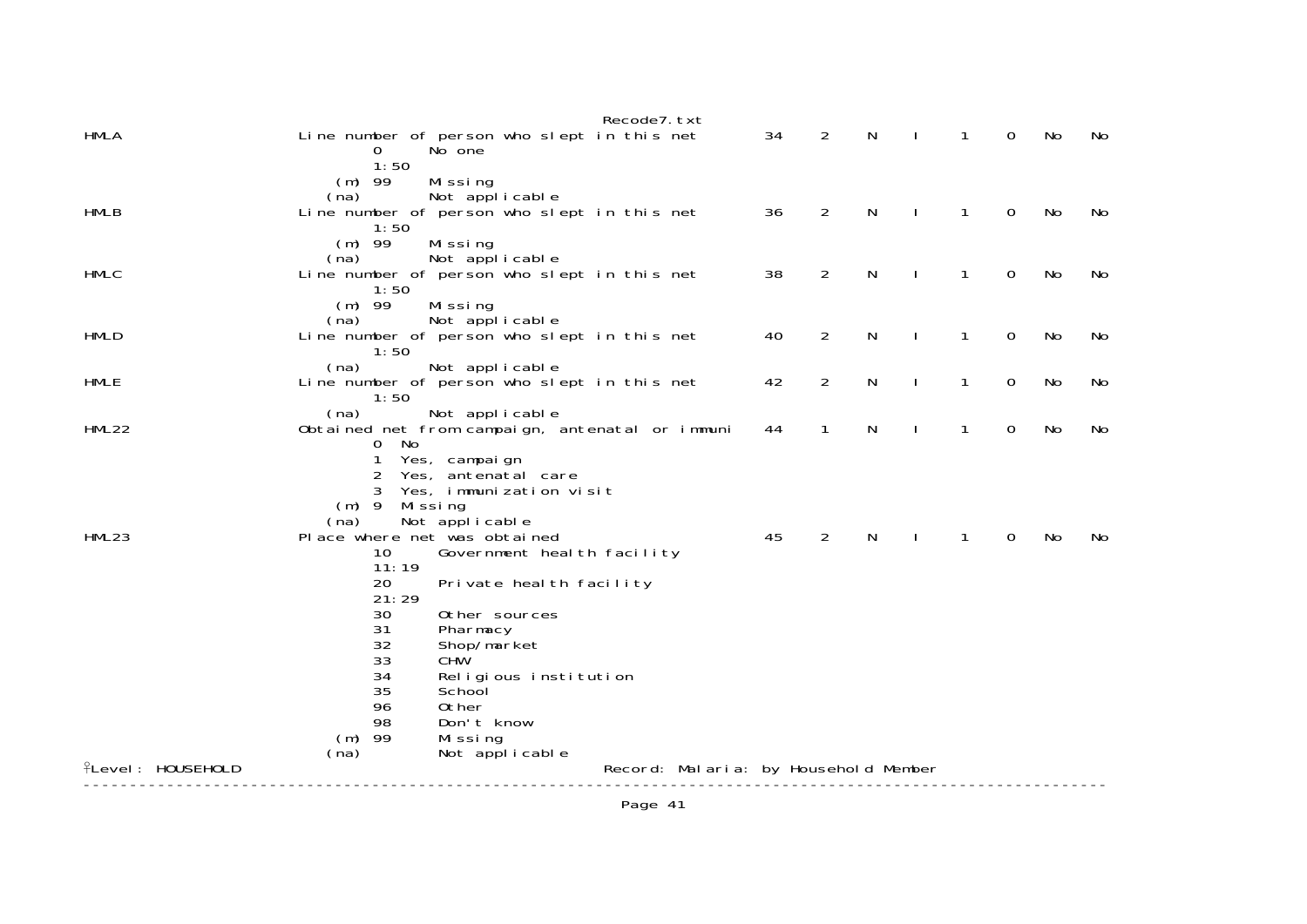|                  |                                                                                                                                                                                                                                                                                                                                                                                                                                                 | Recode7. txt |                        |                   |                            |                   |                    |                |                |
|------------------|-------------------------------------------------------------------------------------------------------------------------------------------------------------------------------------------------------------------------------------------------------------------------------------------------------------------------------------------------------------------------------------------------------------------------------------------------|--------------|------------------------|-------------------|----------------------------|-------------------|--------------------|----------------|----------------|
| I tem Name       | I tem Label                                                                                                                                                                                                                                                                                                                                                                                                                                     |              | Start                  |                   | Data Item<br>Len Type Type | Occ Dec Char Fill |                    |                | Dec Zero       |
| HHI D<br>CASEI D | (id) Case Identification<br>(id) Case Identification<br>(record type)                                                                                                                                                                                                                                                                                                                                                                           |              | 1<br>$\mathbf 1$<br>16 | 12<br>15<br>3     | AN<br>AN<br>AN             | 1                 | 0<br>$\Omega$<br>0 | No<br>No<br>No | No<br>No<br>No |
| HMHI DX          | Index to Household Schedule<br>1:90                                                                                                                                                                                                                                                                                                                                                                                                             |              | 19                     | $\overline{2}$    | N                          |                   | $\Omega$           | No             | No             |
| HML12            | Type of Mosquito Bed Net(s) person slept under<br>0 Did not sleep under a net<br>$\mathbf{1}$<br>Only treated (ITN) nets<br>Both treated (ITN) and untreated nets<br>Only untreated nets<br>3<br>$(m)$ 9 Missing                                                                                                                                                                                                                                |              | 21                     | 1                 | N                          | 1                 | 0                  | No             | No             |
| HML13            | Not applicable<br>(na)<br>Net Designation Number (HMLIDX) for 1st net per<br>Did not sleep under net<br>0<br>1:7                                                                                                                                                                                                                                                                                                                                |              | 22                     | $\mathbf{1}$      | N                          | 1                 | $\mathbf 0$        | No             | No             |
| HML14            | (na)<br>Not applicable<br>Net Designation Number (HMLIDX) for 2nd net per<br>1:7                                                                                                                                                                                                                                                                                                                                                                |              | 23                     | 1                 | N                          | 1                 | 0                  | No.            | No             |
| HML15            | (na)<br>Not applicable<br>Net Designation Number (HMLIDX) for 3rd net per<br>1:7                                                                                                                                                                                                                                                                                                                                                                |              | 24                     | $\mathbf{1}$      | N                          | 1                 | 0                  | No             | No             |
| HML16            | (na)<br>Not applicable<br>Corrected age from Individual file<br>0:96<br>$97+$<br>97<br>Don't know<br>98                                                                                                                                                                                                                                                                                                                                         |              | 25                     | $\overline{2}$    | N                          | 1                 | 0                  | No             | No             |
| HML16A<br>HML17  | $(m)$ 99<br>Missing<br>Age in months (for children)<br>Flag for age from Individual file<br>0 No data from Individual file<br>Month and year - information complete<br>1<br>2<br>Month and age - year imputed<br>Year and age - month imputed<br>3<br>Year and age - year ignored<br>4<br>Year - age/month imputed<br>5<br>Age - year/month imputed<br>6<br>7<br>Month - age/year imputed<br>None - al l imputed<br>8<br>Not applicable<br>(na) |              | 27<br>29               | 2<br>$\mathbf{1}$ | N<br>N                     | 1<br>$\mathbf{1}$ | 0<br>$\Omega$      | No<br>No       | No<br>No       |
| HML18            | Pregnancy status from Individual file                                                                                                                                                                                                                                                                                                                                                                                                           | Page 42      | 30                     | 1                 | N                          |                   | 0                  | No             | No             |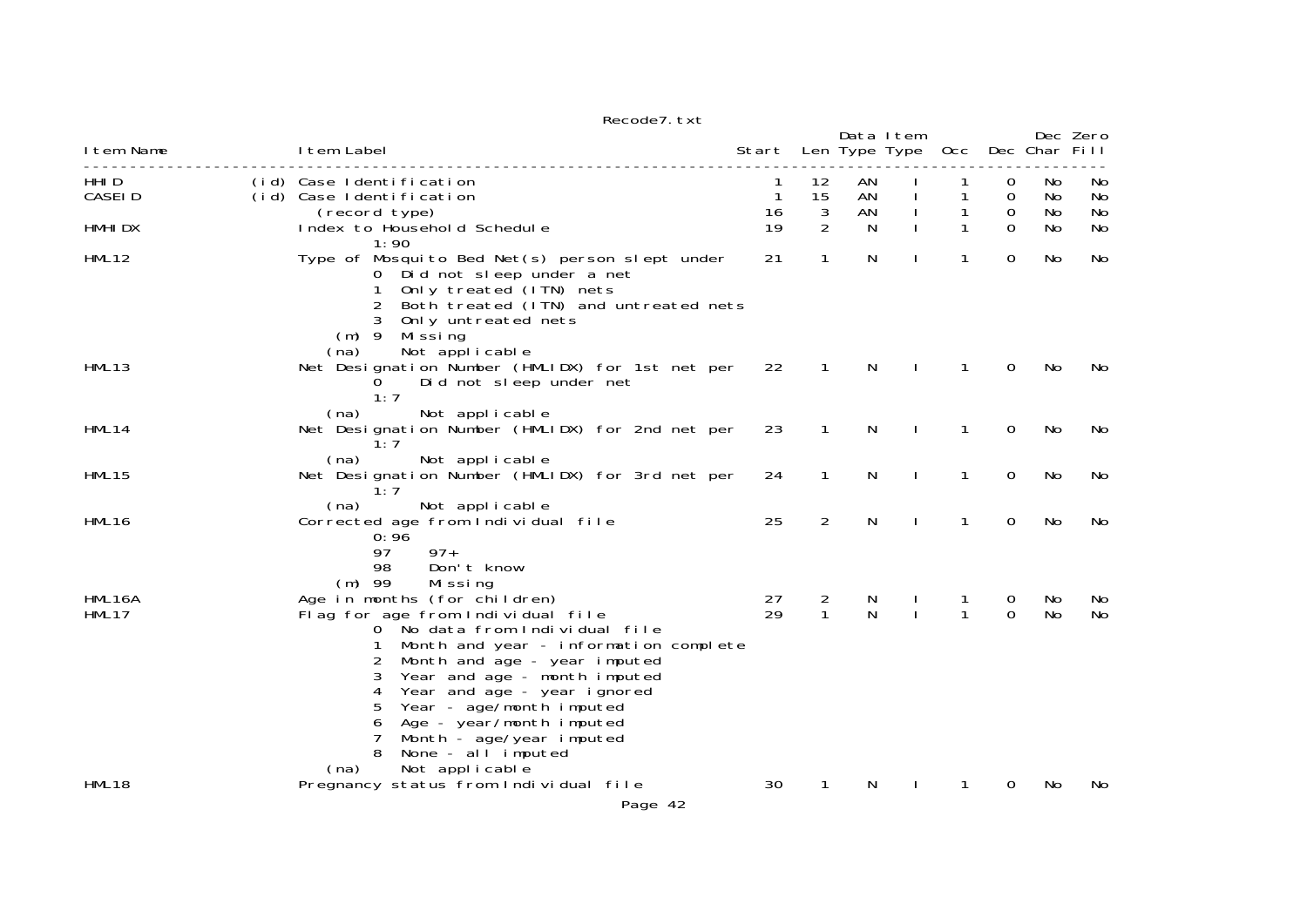|              | Recode7. txt                                                            |    |              |              |              |              |   |    |    |
|--------------|-------------------------------------------------------------------------|----|--------------|--------------|--------------|--------------|---|----|----|
|              | Not pregnant, don't know<br>0                                           |    |              |              |              |              |   |    |    |
|              | Pregnant<br>1                                                           |    |              |              |              |              |   |    |    |
|              | $(m)$ 9<br>Mi ssi ng<br>Not applicable<br>(na)                          |    |              |              |              |              |   |    |    |
| <b>HML19</b> | Person slept under an ever-treated net                                  | 31 | 1            | $\mathsf{N}$ | $\mathbf{I}$ | $\mathbf{1}$ | 0 | No | No |
|              | 0 No                                                                    |    |              |              |              |              |   |    |    |
|              | Yes<br>$\mathbf{1}$                                                     |    |              |              |              |              |   |    |    |
| <b>HML20</b> | Person slept under an LLIN net                                          | 32 | 1            | $\mathsf{N}$ | $\mathbf{I}$ | $\mathbf{1}$ | 0 | No | No |
|              | 0 No                                                                    |    |              |              |              |              |   |    |    |
|              | 1<br>Yes                                                                |    |              |              |              |              |   |    |    |
| HML30        | Line number of parent/caretaker (for malaria te                         | 33 | 2            | $\mathsf{N}$ | $\mathbf{I}$ | $\mathbf{1}$ | 0 | No | No |
|              | Not in household<br>0                                                   |    |              |              |              |              |   |    |    |
|              | 1:50<br>(na)<br>Not applicable                                          |    |              |              |              |              |   |    |    |
| HML31        | Read consent statement for malaria                                      | 35 | 1            | N            |              | 1            | 0 | No | No |
|              | 1 Granted                                                               |    |              |              |              |              |   |    |    |
|              | 2<br>Parent/other responsible refused                                   |    |              |              |              |              |   |    |    |
|              | 3<br>Respondent refused                                                 |    |              |              |              |              |   |    |    |
|              | 4<br>Adul t/parent not present                                          |    |              |              |              |              |   |    |    |
|              | 5<br>Minor not present                                                  |    |              |              |              |              |   |    |    |
|              | $(m)$ 9<br>Missing                                                      |    |              |              |              |              |   |    |    |
| HML32        | Not applicable<br>(na)<br>Final result of malaria from blood smear test | 36 | $\mathbf{1}$ | N            | $\perp$      | $\mathbf{1}$ | 0 | No | No |
|              | 0<br>Negative                                                           |    |              |              |              |              |   |    |    |
|              | Posi ti ve<br>1                                                         |    |              |              |              |              |   |    |    |
|              | Test undetermined<br>6                                                  |    |              |              |              |              |   |    |    |
|              | $\overline{7}$<br>Sample not found in lab database                      |    |              |              |              |              |   |    |    |
|              | $(m)$ 9 Missing                                                         |    |              |              |              |              |   |    |    |
|              | Not applicable<br>(na)                                                  |    |              |              |              |              |   |    |    |
| HML32A       | Presence of species: falciparum (Pf)<br>$\overline{0}$<br>No            | 37 | 1            | N            | $\mathbf{I}$ | $\mathbf{1}$ | 0 | No | No |
|              | $\mathbf{1}$<br>Yes                                                     |    |              |              |              |              |   |    |    |
|              | (m) 9 Missing                                                           |    |              |              |              |              |   |    |    |
|              | Not applicable<br>(na)                                                  |    |              |              |              |              |   |    |    |
| HML32B       | Presence of species: malariae (Pm)                                      | 38 | 1            | N            | $\mathbf{I}$ | $\mathbf{1}$ | 0 | No | No |
|              | 0 No                                                                    |    |              |              |              |              |   |    |    |
|              | $\mathbf{1}$<br>Yes                                                     |    |              |              |              |              |   |    |    |
|              | $(m)$ 9<br>Missing<br>Not applicable<br>(na)                            |    |              |              |              |              |   |    |    |
| HML32C       | Presence of species: ovale (Po)                                         | 39 | 1            | N            |              | 1            | 0 | No | No |
|              | No<br>0                                                                 |    |              |              |              |              |   |    |    |
|              | Yes<br>1                                                                |    |              |              |              |              |   |    |    |
|              | (m) 9 Missing                                                           |    |              |              |              |              |   |    |    |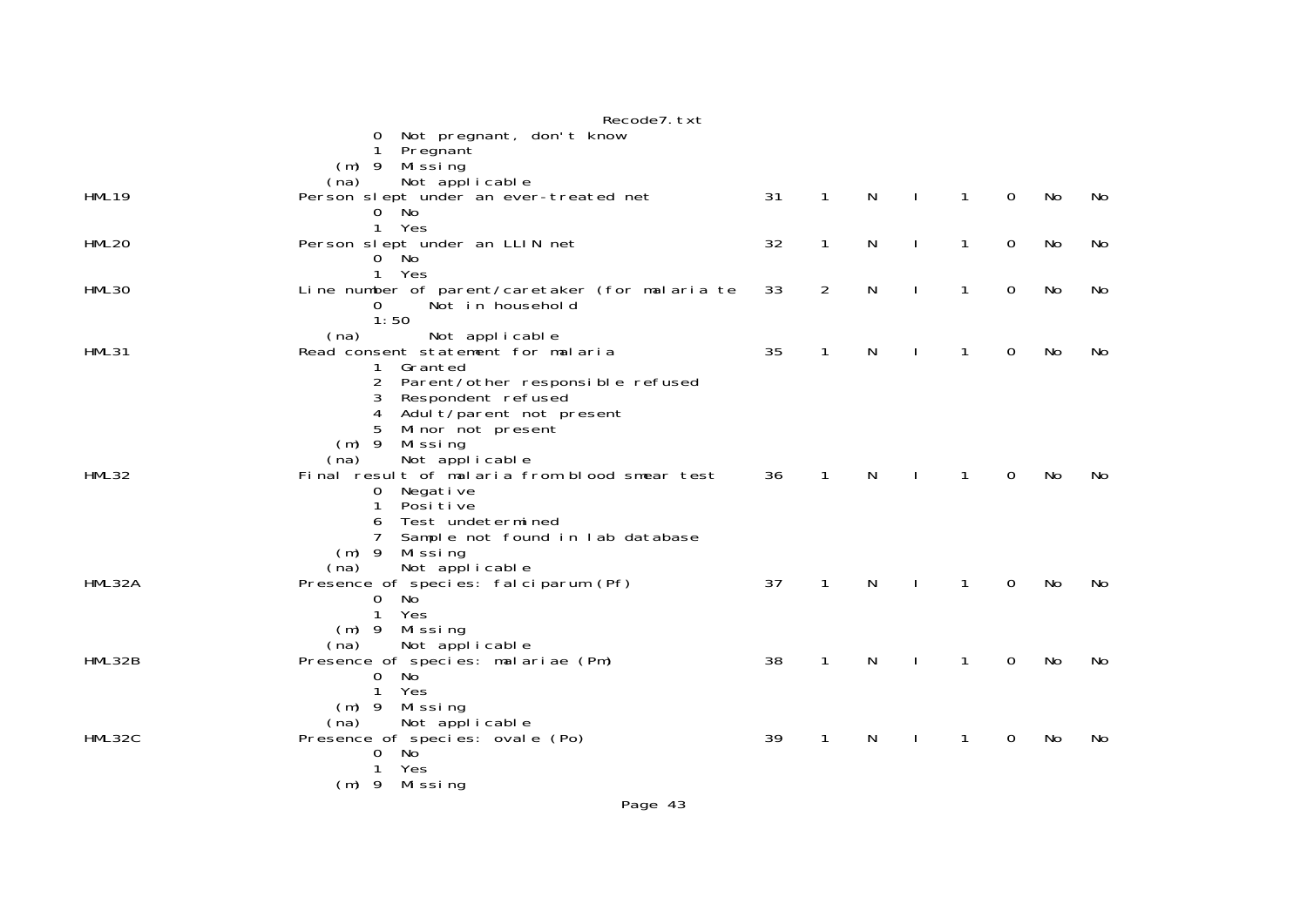|                                   | Recode7. txt                                                                                                                                                                                                           |                                 |                 |              |                |                |                |          |     |
|-----------------------------------|------------------------------------------------------------------------------------------------------------------------------------------------------------------------------------------------------------------------|---------------------------------|-----------------|--------------|----------------|----------------|----------------|----------|-----|
| HML32D                            | (na)<br>Not applicable<br>Presence of species: vivax (Pv)<br>0 No                                                                                                                                                      | 40                              | $\mathbf{1}$    | N            | $\perp$        | $\mathbf{1}$   | $\overline{0}$ | No       | No  |
| HML32E                            | 1 Yes<br>(m) 9 Missing<br>Not applicable<br>(na)<br>Presence of species: CS<br>$\overline{0}$<br>No<br>1 Yes                                                                                                           | 41                              | $\mathbf{1}$    | N            | $\blacksquare$ | $\mathbf{1}$   | $\Omega$       | No       | No. |
| HML32F                            | $(m)$ 9 Missing<br>Not applicable<br>(na)<br>Presence of species: CS<br>$\mathbf{0}$<br>No<br>1 Yes                                                                                                                    | 42                              | $\mathbf{1}$    | N            |                | $\mathbf{1}$   | $\mathbf 0$    | No       | No  |
| HML32G                            | $(m)$ 9 Missing<br>Not applicable<br>(na)<br>Presence of species: CS<br>$0$ No<br>1 Yes                                                                                                                                | 43                              | $\mathbf{1}$    | N            | $\blacksquare$ | $\mathbf{1}$   | $\overline{0}$ | No       | No  |
| HML33                             | (m) 9 Missing<br>(na)<br>Not applicable<br>Result of malaria measurement<br>Measured<br>$\mathbf{0}$<br>3<br>Not present                                                                                               | 44                              | $\mathbf{1}$    | N            | $\mathbf{I}$   | $\mathbf{1}$   | $\mathbf 0$    | No       | No  |
| HML34                             | 4 Refused<br>Other<br>6<br>(m) 9 Missing<br>Not applicable<br>(na)<br>Bar code for blood smear sample<br>99993 Sample damaged/insufficient/not found in lab<br>99994 Not present<br>99995<br>Refused<br>99996<br>Other | 45                              | 5               | AN           | $\mathbf{I}$   | $\overline{1}$ | $\Omega$       | No       | No  |
| <b>HML35</b>                      | ?<br>Missing<br>Result of malaria rapid test<br>Negati ve<br>$\mathbf 0$<br>1 Positive                                                                                                                                 | 50                              | $\mathbf{1}$    | N            | $\mathbf{I}$   | $\mathbf{1}$   | $\overline{0}$ | No       | No  |
| HML36<br><b>flevel: HOUSEHOLD</b> | $(m)$ 9 Missing<br>Not applicable<br>(na)<br>Fieldworker measurer code for malaria                                                                                                                                     | 51<br>Record: Disability module | $5\phantom{.0}$ | $\mathsf{N}$ | $\sim$ 1.      | $\overline{1}$ | $\overline{0}$ | No       | No  |
|                                   |                                                                                                                                                                                                                        |                                 |                 | Data Item    |                |                |                | Dec Zero |     |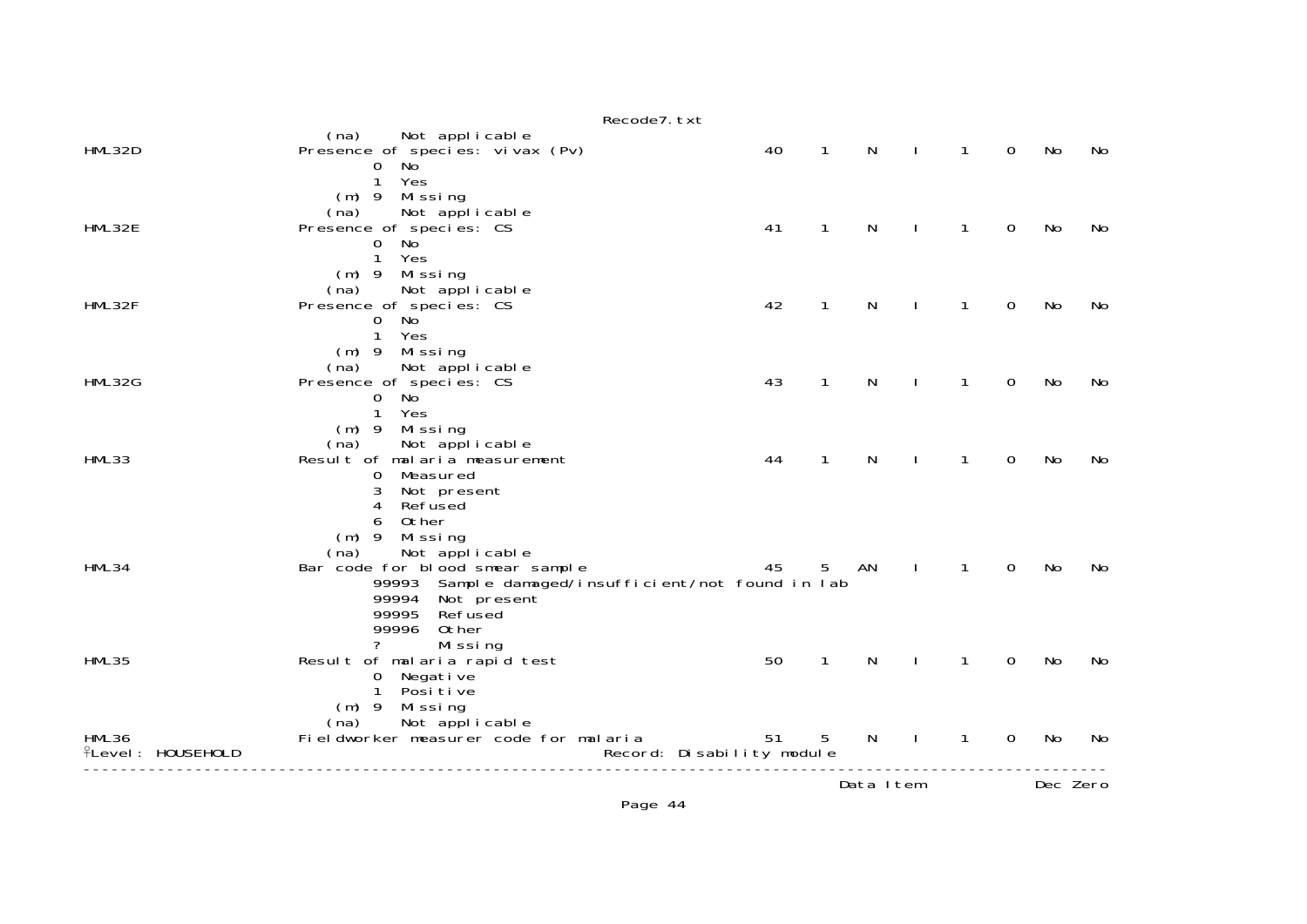|                  |                                                                                                                                                                                                                                                         | Recode7. txt |                         |                          |                |              |        |                                       |                |                |
|------------------|---------------------------------------------------------------------------------------------------------------------------------------------------------------------------------------------------------------------------------------------------------|--------------|-------------------------|--------------------------|----------------|--------------|--------|---------------------------------------|----------------|----------------|
| I tem Name       | I tem Label                                                                                                                                                                                                                                             |              |                         |                          |                |              |        | Start Len Type Type Occ Dec Char Fill |                |                |
| HHI D<br>CASEI D | (id) Case Identification<br>(id) Case Identification<br>(record type)                                                                                                                                                                                   |              | 1<br>$\mathbf{1}$<br>16 | 12<br>15<br>$\mathbf{3}$ | AN<br>AN<br>AN |              | 1<br>1 | 0<br>0<br>0                           | No<br>No<br>No | No<br>No<br>No |
| <b>IDXDIS</b>    | Index to household schedule<br>1:90                                                                                                                                                                                                                     |              | 19                      | 2                        | N              |              | 1      | $\Omega$                              | No             | No             |
| HDI S1           | Wear glasses or contact lenses<br>0 No<br>$\mathbf{1}$<br>Yes<br>$(m)$ 9 Missing                                                                                                                                                                        |              | 21                      | $\mathbf{1}$             | N              |              | 1      | $\Omega$                              | No             | No             |
| HDI S2           | Have difficulty seeing<br>No difficulty seeing<br>$\mathbf{1}$<br>2 Some difficulty<br>A lot of difficulty<br>3<br>4<br>Cannot see at all<br>8<br>Don't know<br>$(m)$ 9 Missing                                                                         |              | 22                      | 1                        | N              |              | 1      | 0                                     | No             | No             |
| HDI S3           | Wear a hearing aid<br>$\overline{0}$<br>No<br>$\mathbf{1}$<br>Yes                                                                                                                                                                                       |              | 23                      | $\mathbf{1}$             | N              |              | 1      | $\Omega$                              | No             | No             |
| HDI S4           | $(m)$ 9 Missing<br>Have difficulty hearing<br>No difficulty hearing<br>$\mathbf{1}$<br>$\overline{2}$<br>Some difficulty<br>A lot of difficulty<br>3<br>4<br>Cannot hear at all<br>8<br>Don't know                                                      |              | 24                      | $\mathbf{1}$             | N              |              | 1      | 0                                     | No             | No             |
| HDI S5           | $(m)$ 9<br>Mi ssi ng<br>Have difficulty communicating using usual langu<br>No difficulty communicating<br>1<br>$\overline{2}$<br>Some difficulty<br>A lot of difficulty<br>3<br>Cannot communicate at all<br>4<br>8<br>Don't know<br>Missing<br>$(m)$ 9 |              | 25                      | $\mathbf{1}$             | N              |              | 1      | $\mathbf 0$                           | No             | No             |
| HDI S6           | Have difficulty remembering or concentrating<br>No difficulty remembering/concentrating<br>1<br>2<br>Some difficulty<br>A lot of difficulty<br>3<br>Cannot remember/concentrate at all<br>4<br>8<br>Don't know<br>- 9<br>Mi ssi ng<br>(m)               |              | 26                      | $\overline{1}$           | N              | $\mathbf{I}$ | 1      | $\mathbf 0$                           | No             | No.            |
|                  |                                                                                                                                                                                                                                                         | Page 45      |                         |                          |                |              |        |                                       |                |                |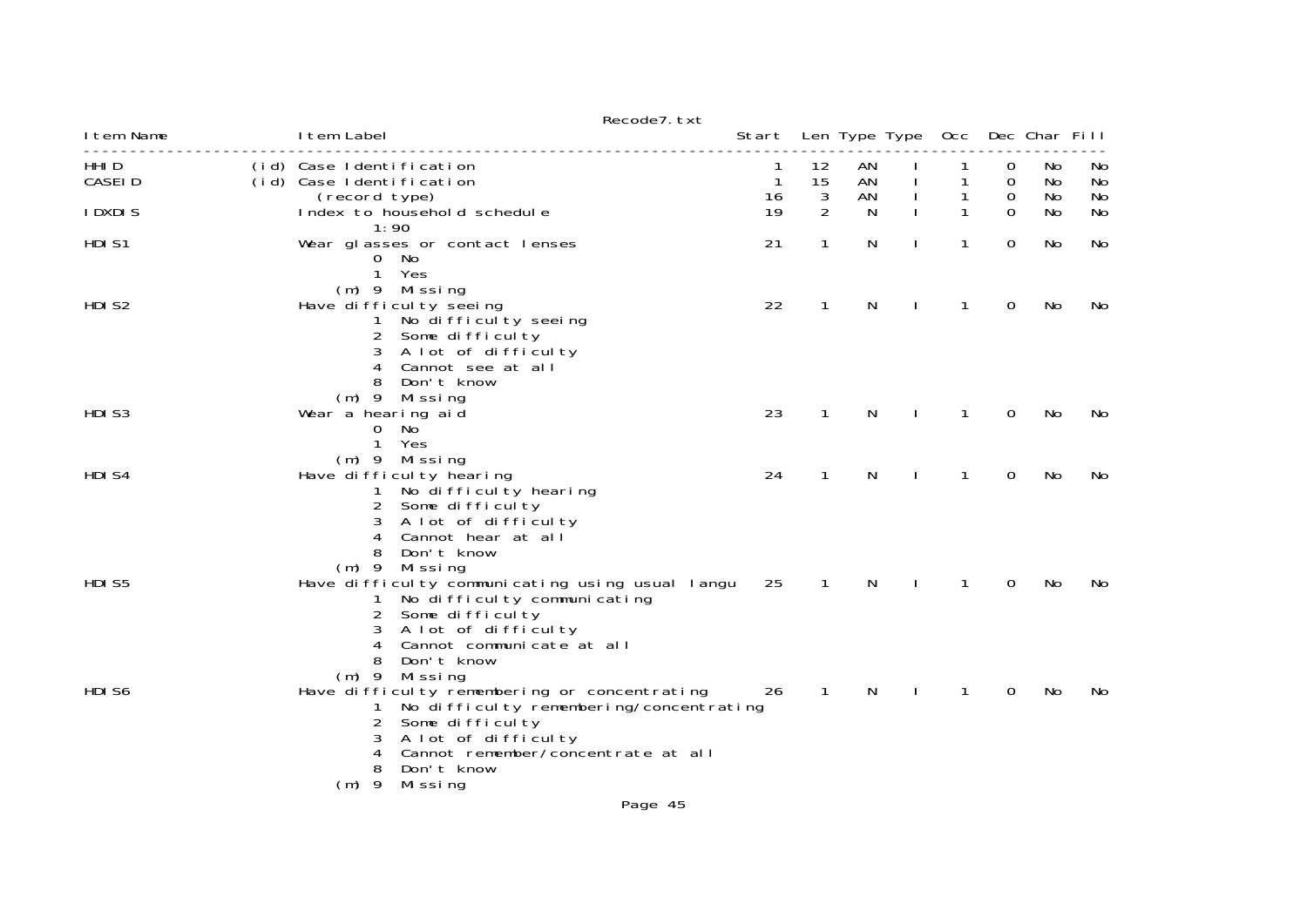| 27<br>HDI S7<br>Have difficulty walking or climbing steps<br>$\mathbf 1$<br>No difficulty walking or climbing<br>$\overline{2}$<br>Some difficulty<br>A lot of difficulty<br>3<br>Cannot walk or climb at all<br>4<br>Don't know<br>$(m)$ 9<br>Mi ssi ng<br>28<br>HDI S8<br>Have difficulty washing all over or dressing<br>$\mathbf{1}$<br>No difficulty washing or dressing<br>1<br>$\overline{2}$<br>Some difficulty<br>A lot of difficulty<br>3<br>Cannot wash or dress at all<br>4<br>Don't know<br>$(m)$ 9<br>Mi ssi ng<br>HDI S9<br>Highest degree of difficulty for any of the imp<br>29<br>$\sqrt{1}$<br>1 No difficulty<br>2<br>Some difficulty<br>A lot of difficulty<br>3<br>Cannot do at all<br>4<br>8<br>Don't know<br>$(m)$ 9<br>Mi ssi ng<br><b>ILevel: HOUSEHOLD</b><br>Record: Child labor module<br>I tem Name<br>I tem Label<br>Start<br>HHI D<br>(id) Case Identification<br>12<br>1<br><b>CASEID</b><br>15<br>(id) Case Identification<br>$\mathbf{1}$<br>3<br>(record type)<br>AN<br>16<br>$\mathcal{P}$<br><b>I DXCHL</b><br>19<br>Index to household schedule<br>1:20<br>CHL <sub>1</sub><br>1<br>Worked for someone outside household<br>21<br>No<br>0<br>Yes, paid<br>2<br>Yes, not paid<br>$(m)$ 9<br>Mi ssi ng<br>Not applicable<br>(na)<br>CHL <sub>2</sub><br>2<br>Hours worked for someone outside household<br>22<br>0:94<br>95<br>$95+$<br>98<br>Don't know<br>$(m)$ 99<br>Missing |                                |  |              |                   |               |                |                 |
|----------------------------------------------------------------------------------------------------------------------------------------------------------------------------------------------------------------------------------------------------------------------------------------------------------------------------------------------------------------------------------------------------------------------------------------------------------------------------------------------------------------------------------------------------------------------------------------------------------------------------------------------------------------------------------------------------------------------------------------------------------------------------------------------------------------------------------------------------------------------------------------------------------------------------------------------------------------------------------------------------------------------------------------------------------------------------------------------------------------------------------------------------------------------------------------------------------------------------------------------------------------------------------------------------------------------------------------------------------------------------------------------------------------------|--------------------------------|--|--------------|-------------------|---------------|----------------|-----------------|
|                                                                                                                                                                                                                                                                                                                                                                                                                                                                                                                                                                                                                                                                                                                                                                                                                                                                                                                                                                                                                                                                                                                                                                                                                                                                                                                                                                                                                      | N                              |  |              | 1                 | 0             | No             | No              |
|                                                                                                                                                                                                                                                                                                                                                                                                                                                                                                                                                                                                                                                                                                                                                                                                                                                                                                                                                                                                                                                                                                                                                                                                                                                                                                                                                                                                                      | N                              |  | $\mathbf{I}$ | $\mathbf{1}$      | 0             | No             | No              |
|                                                                                                                                                                                                                                                                                                                                                                                                                                                                                                                                                                                                                                                                                                                                                                                                                                                                                                                                                                                                                                                                                                                                                                                                                                                                                                                                                                                                                      |                                |  |              |                   |               |                |                 |
|                                                                                                                                                                                                                                                                                                                                                                                                                                                                                                                                                                                                                                                                                                                                                                                                                                                                                                                                                                                                                                                                                                                                                                                                                                                                                                                                                                                                                      | N                              |  |              | 1                 | 0             | No             | No              |
|                                                                                                                                                                                                                                                                                                                                                                                                                                                                                                                                                                                                                                                                                                                                                                                                                                                                                                                                                                                                                                                                                                                                                                                                                                                                                                                                                                                                                      |                                |  |              |                   |               |                |                 |
|                                                                                                                                                                                                                                                                                                                                                                                                                                                                                                                                                                                                                                                                                                                                                                                                                                                                                                                                                                                                                                                                                                                                                                                                                                                                                                                                                                                                                      | Data Item<br>Len Type Type Occ |  |              |                   | Dec Char Fill |                | Dec Zero        |
|                                                                                                                                                                                                                                                                                                                                                                                                                                                                                                                                                                                                                                                                                                                                                                                                                                                                                                                                                                                                                                                                                                                                                                                                                                                                                                                                                                                                                      | AN<br>AN                       |  |              | $\mathbf{1}$<br>1 | 0<br>0<br>0   | No<br>No<br>No | No.<br>No<br>No |
|                                                                                                                                                                                                                                                                                                                                                                                                                                                                                                                                                                                                                                                                                                                                                                                                                                                                                                                                                                                                                                                                                                                                                                                                                                                                                                                                                                                                                      | N                              |  |              | $\mathbf{1}$      | $\Omega$      | No             | No              |
|                                                                                                                                                                                                                                                                                                                                                                                                                                                                                                                                                                                                                                                                                                                                                                                                                                                                                                                                                                                                                                                                                                                                                                                                                                                                                                                                                                                                                      | N                              |  |              | 1                 | $\Omega$      | No             | No              |
| (na)<br>Not applicable                                                                                                                                                                                                                                                                                                                                                                                                                                                                                                                                                                                                                                                                                                                                                                                                                                                                                                                                                                                                                                                                                                                                                                                                                                                                                                                                                                                               | N                              |  |              | 1                 | 0             | No             | No              |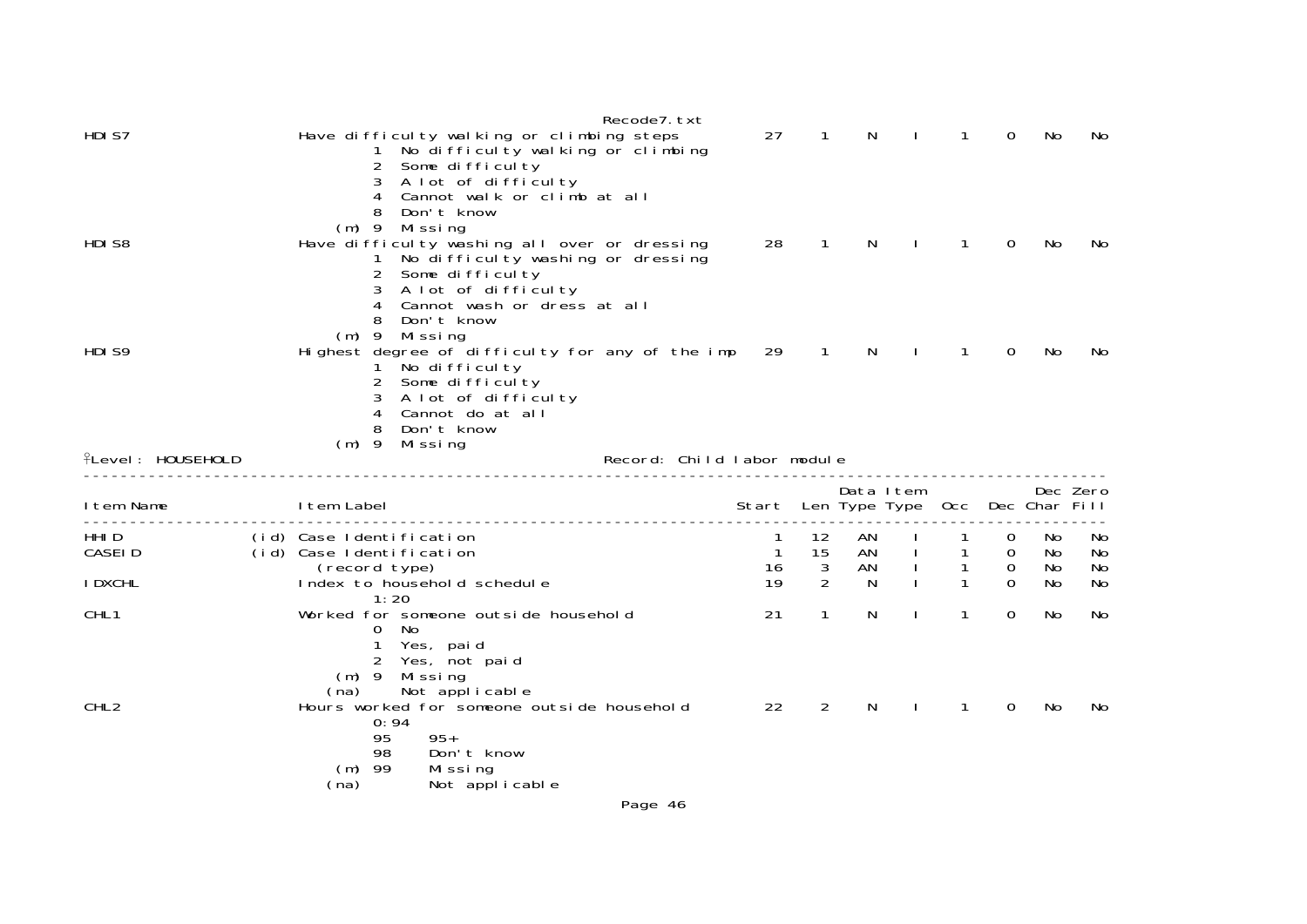|                      | Recode7. txt                                      |                                 |                   |               |              |             |               |          |
|----------------------|---------------------------------------------------|---------------------------------|-------------------|---------------|--------------|-------------|---------------|----------|
| CHL <sub>3</sub>     | Fetched wood or water                             | 24                              | 1                 | N             | 1            | $\mathbf 0$ | No            | No       |
|                      | No<br>O<br>Yes<br>1                               |                                 |                   |               |              |             |               |          |
|                      | Missing<br>$(m)$ 9                                |                                 |                   |               |              |             |               |          |
|                      | Not applicable<br>(na)                            |                                 |                   |               |              |             |               |          |
| CHL4                 | Hours spent fetching wood or water<br>0:94        | 25                              | $\overline{2}$    | N             | 1            | 0           | No            | No       |
|                      | 95<br>$95+$                                       |                                 |                   |               |              |             |               |          |
|                      | 98<br>Don't know<br>$(m)$ 99                      |                                 |                   |               |              |             |               |          |
|                      | Missing<br>(na)<br>Not applicable                 |                                 |                   |               |              |             |               |          |
| CHL <sub>5</sub>     | Worked for a family member                        | 27                              | 1                 | N             |              | 0           | No            | No       |
|                      | No<br>0<br>$\mathbf{1}$<br>Yes                    |                                 |                   |               |              |             |               |          |
|                      | $(m)$ 9 Missing                                   |                                 |                   |               |              |             |               |          |
|                      | Not applicable<br>(na)                            |                                 |                   |               |              |             |               |          |
| CHL6                 | Hours spent working for family member<br>0:94     | 28                              | $\overline{2}$    | N             | 1            | 0           | No            | No       |
|                      | 95<br>$95+$                                       |                                 |                   |               |              |             |               |          |
|                      | 98<br>Don't know<br>$(m)$ 99<br>Missing           |                                 |                   |               |              |             |               |          |
|                      | (na)<br>Not applicable                            |                                 |                   |               |              |             |               |          |
| CHL7                 | Did domestic household work                       | 30                              | 1                 | N             | 1            | $\Omega$    | No            | No       |
|                      | $\mathbf 0$<br>No<br>Yes<br>$\mathbf{1}$          |                                 |                   |               |              |             |               |          |
|                      | $(m)$ 9<br>Mi ssi ng                              |                                 |                   |               |              |             |               |          |
|                      | Not applicable<br>(na)                            |                                 | $\overline{2}$    |               | 1            |             |               |          |
| CHL <sub>8</sub>     | Hours spent doing domestic household work<br>0:94 | 31                              |                   | N             |              | 0           | No            | No       |
|                      | $95+$<br>95                                       |                                 |                   |               |              |             |               |          |
|                      | Don't know<br>98<br>$(m)$ 99<br>Missing           |                                 |                   |               |              |             |               |          |
|                      | (na)<br>Not applicable                            |                                 |                   |               |              |             |               |          |
| <b>fLevel: WOMAN</b> |                                                   | Record: Respondent's basic data |                   |               |              |             |               |          |
|                      |                                                   |                                 |                   | Data Item     |              |             | Dec Zero      |          |
| I tem Name           | I tem Label                                       | Start                           |                   | Len Type Type | 0cc          |             | Dec Char Fill |          |
| HHI <sub>D</sub>     | (id) Case Identification                          | 1                               | 12                | AN            |              | 0           | No            | No       |
| <b>CASEID</b>        | (id) Case Identification                          | $\mathbf{1}$                    | 15                | ΑN            |              | 0           | No            | No       |
| <b>V000</b>          | (record type)<br>Country code and phase           | 16<br>19                        | 3<br>$\mathbf{3}$ | AN<br>AN      | $\mathbf{1}$ | 0<br>0      | No<br>No      | No<br>No |
| V001                 | Cluster number                                    | 22                              | 6                 | N             |              | 0           | No            | No       |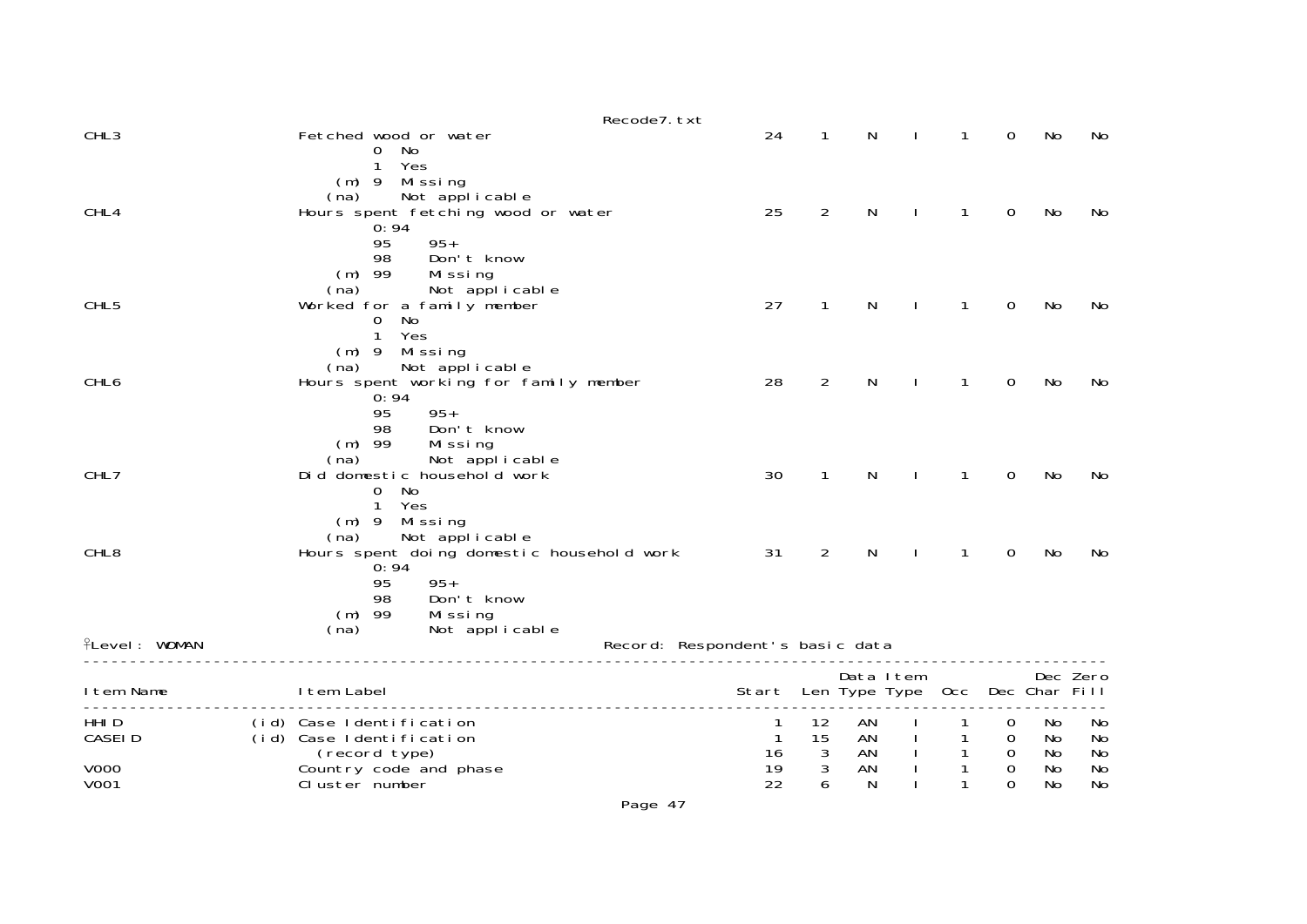|                                             | Recode7. txt                                                                                                                                                                                                                                                                                                        |                            |                          |                       |              |                   |                              |                            |                            |
|---------------------------------------------|---------------------------------------------------------------------------------------------------------------------------------------------------------------------------------------------------------------------------------------------------------------------------------------------------------------------|----------------------------|--------------------------|-----------------------|--------------|-------------------|------------------------------|----------------------------|----------------------------|
| V002<br>V003<br><b>V004</b><br>V005<br>V006 | Household number<br>Respondent's line number<br>Ultimate area unit<br>Women's individual sample weight (6 decimals)<br>Month of interview                                                                                                                                                                           | 28<br>34<br>37<br>41<br>49 | 6<br>3<br>4<br>8<br>2    | N<br>N<br>N<br>N<br>N |              | 1<br>1            | 0<br>0<br>0<br>0<br>$\Omega$ | No<br>No<br>No<br>No<br>No | No<br>No<br>No<br>No<br>No |
| <b>V007</b>                                 | 1:12<br>Year of interview                                                                                                                                                                                                                                                                                           | 51                         | 4                        | N                     | $\mathbf{I}$ | 1                 | 0                            | No.                        | No                         |
| <b>V008</b><br><b>V008A</b><br>V009         | 2015: 2025<br>Date of interview (CMC)<br>Date of interview Century Day Code (CDC)<br>Respondent's month of birth<br>1:12                                                                                                                                                                                            | 55<br>59<br>64             | 4<br>5<br>$\overline{2}$ | N<br>N<br>N           |              | 1<br>1            | 0<br>$\mathbf 0$<br>$\Omega$ | No<br>No<br>No             | No<br>No<br>No             |
| V010                                        | (na)<br>Not applicable<br>Respondent's year of birth<br>1951: 2000                                                                                                                                                                                                                                                  | 66                         | 4                        | N                     | $\mathbf{I}$ | 1                 | 0                            | No                         | No                         |
| V011<br>V012                                | (na)<br>Not applicable<br>Date of birth (CMC)<br>Respondent's current age<br>15:49                                                                                                                                                                                                                                  | 70<br>74                   | 4<br>$\overline{2}$      | N<br>N                | $\mathbf{I}$ | 1<br>$\mathbf{1}$ | 0<br>$\Omega$                | No<br><b>No</b>            | No<br>No                   |
| V013                                        | (na)<br>Not applicable<br>Age in 5-year groups<br>$15 - 19$<br>1.<br>$\overline{2}$<br>$20 - 24$<br>3<br>$25 - 29$<br>4<br>$30 - 34$<br>5<br>$35 - 39$<br>6<br>$40 - 44$<br>$\overline{7}$<br>$45 - 49$                                                                                                             | 76                         | $\mathbf{1}$             | N                     | $\mathbf{I}$ | 1                 | 0                            | No                         | No                         |
| V014                                        | Not applicable<br>(na)<br>Completeness of age information<br>Month and year - information complete<br>Month and age - year imputed<br>2<br>Year and age - month imputed<br>3<br>4<br>Year and age - year ignored<br>Year - age/month imputed<br>5<br>Age - year/month imputed<br>6<br>7<br>Month - age/year imputed | 77                         | $\mathbf{1}$             | N                     |              | 1                 | 0                            | No                         | No                         |
| V015                                        | None - al l imputed<br>Not applicable<br>(na)<br>Result of individual interview<br>Completed<br>1<br>2<br>Not at home<br>3<br>Postponed<br>$D = -2$                                                                                                                                                                 | 78                         | $\mathbf{1}$             | N                     |              | 1                 | 0                            | No                         | No                         |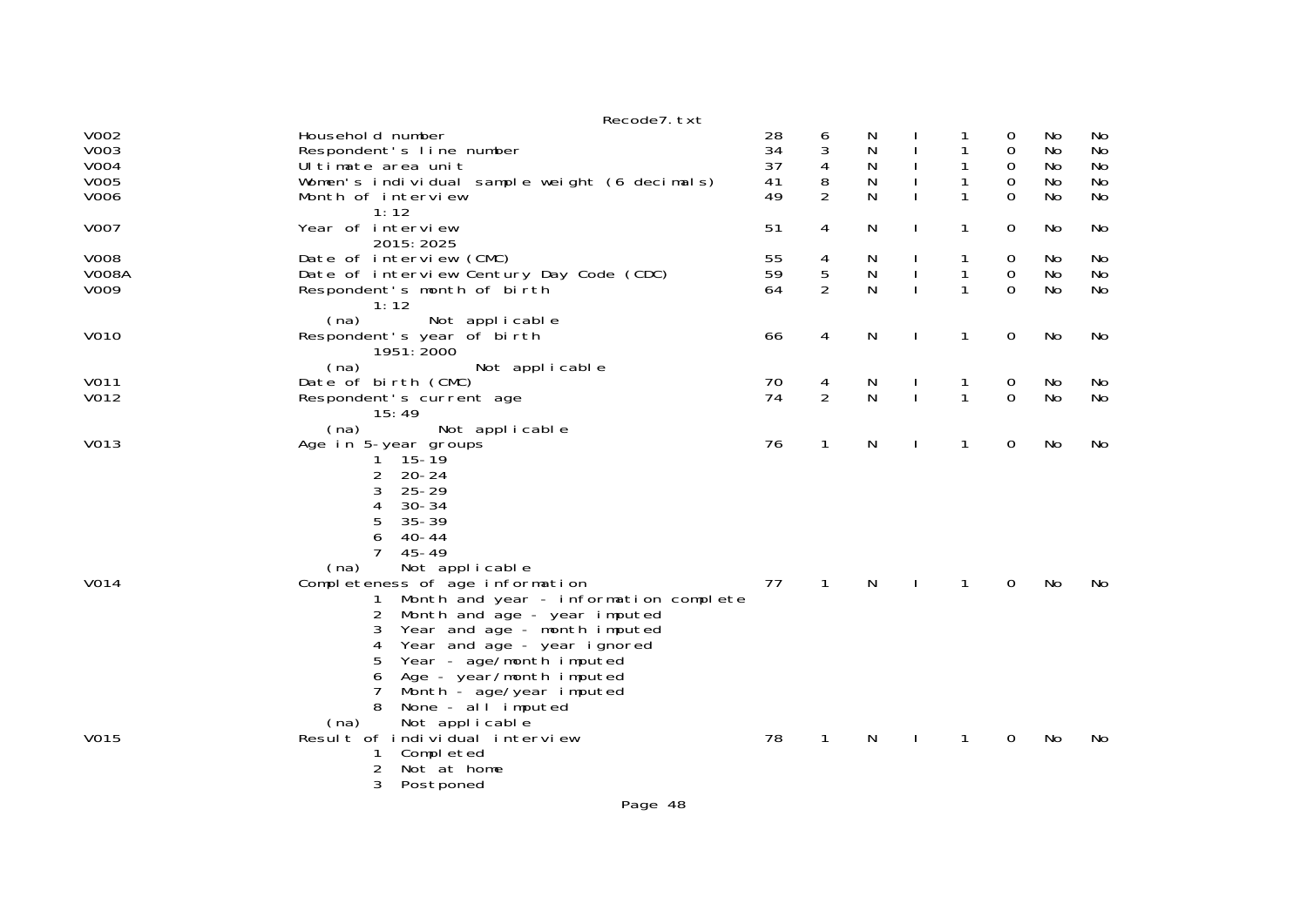|              | Refused<br>4                                |     |                |              |              |              |                  |           |           |
|--------------|---------------------------------------------|-----|----------------|--------------|--------------|--------------|------------------|-----------|-----------|
|              | Partially completed<br>5.                   |     |                |              |              |              |                  |           |           |
|              | Respondent incapacitated                    |     |                |              |              |              |                  |           |           |
|              | $7^{\circ}$<br>0ther                        |     |                |              |              |              |                  |           |           |
| V016         | Day of interview                            | 79  | $\overline{2}$ | $\mathsf{N}$ | $\mathbf{I}$ | $\mathbf{1}$ | $\mathbf 0$      | No        | No        |
|              | 1:31                                        |     |                |              |              |              |                  |           |           |
| V017         | CMC start of calendar                       | 81  | 4              | N            | $\mathbf{I}$ | 1            | 0                | No        | No        |
|              | (na)<br>Not applicable                      |     |                |              |              |              |                  |           |           |
| <b>V018</b>  | Row of month of interview                   | 85  | $\overline{2}$ | N            | $\mathbf{I}$ | $\mathbf{1}$ | 0                | No        | <b>No</b> |
|              | 0<br>No cal endar<br>1:20                   |     |                |              |              |              |                  |           |           |
| V019         | Length of calendar                          | 87  | $\overline{2}$ | N            | $\mathbf{I}$ | $\mathbf{1}$ | $\mathbf 0$      | <b>No</b> | <b>No</b> |
|              | No cal endar<br>$\mathbf 0$                 |     |                |              |              |              |                  |           |           |
|              | 61:80                                       |     |                |              |              |              |                  |           |           |
| <b>V019A</b> | Number of calendar columns                  | 89  | 1              | N            |              | 1            | $\mathbf 0$      | No        | No        |
|              | No cal endar<br>$\Omega$                    |     |                |              |              |              |                  |           |           |
|              | 1:9                                         |     |                |              |              |              |                  |           |           |
|              | (na)<br>Not applicable                      |     |                |              |              |              |                  |           |           |
| <b>V020</b>  | Ever-married sample                         | 90  | $\mathbf{1}$   | N            | <sup>1</sup> | $\mathbf{1}$ | 0                | No        | No        |
|              | 0 All woman sample<br>1 Ever married sample |     |                |              |              |              |                  |           |           |
| V021         | Primary sampling unit                       | 91  | 4              | N            |              |              | 0                | No.       | No        |
| V022         | Sample strata for sampling errors           | 95  | $\overline{4}$ | ${\sf N}$    |              | 1            | $\boldsymbol{0}$ | No        | No        |
| V023         | Stratification used in sample design        | 99  | $\overline{2}$ | N            |              | 1            | $\mathbf{O}$     | No        | No        |
|              | 0 National                                  |     |                |              |              |              |                  |           |           |
|              | $\mathbf{1}$<br>Country specific            |     |                |              |              |              |                  |           |           |
| V024         | Regi on                                     | 101 | $\overline{2}$ | ${\sf N}$    |              | $\mathbf{1}$ | $\mathbf 0$      | No        | <b>No</b> |
|              | Region 1<br>1                               |     |                |              |              |              |                  |           |           |
|              | $\overline{2}$<br>Region 2<br>3<br>Region 3 |     |                |              |              |              |                  |           |           |
|              | 4<br>Region 4                               |     |                |              |              |              |                  |           |           |
| V025         | Type of place of residence                  | 103 | $\mathbf{1}$   | N            |              | 1            | 0                | No        | No        |
|              | Urban<br>1                                  |     |                |              |              |              |                  |           |           |
|              | 2 Rural                                     |     |                |              |              |              |                  |           |           |
| V026         | De facto place of residence                 | 104 | $\mathbf{1}$   | N            | $\mathbf{I}$ | $\mathbf{1}$ | $\mathbf 0$      | No        | No        |
|              | 0 Capital, large city                       |     |                |              |              |              |                  |           |           |
|              | Small city<br>1                             |     |                |              |              |              |                  |           |           |
|              | 2<br>Town<br>Countryside<br>3               |     |                |              |              |              |                  |           |           |
|              | (m) 9 Missing                               |     |                |              |              |              |                  |           |           |
| V027         | Number of visits                            | 105 | $\mathbf{1}$   | N            |              | 1            | 0                | No        | No        |
|              | 1:8                                         |     |                |              |              |              |                  |           |           |
|              | $(m)$ 9<br>Missing                          |     |                |              |              |              |                  |           |           |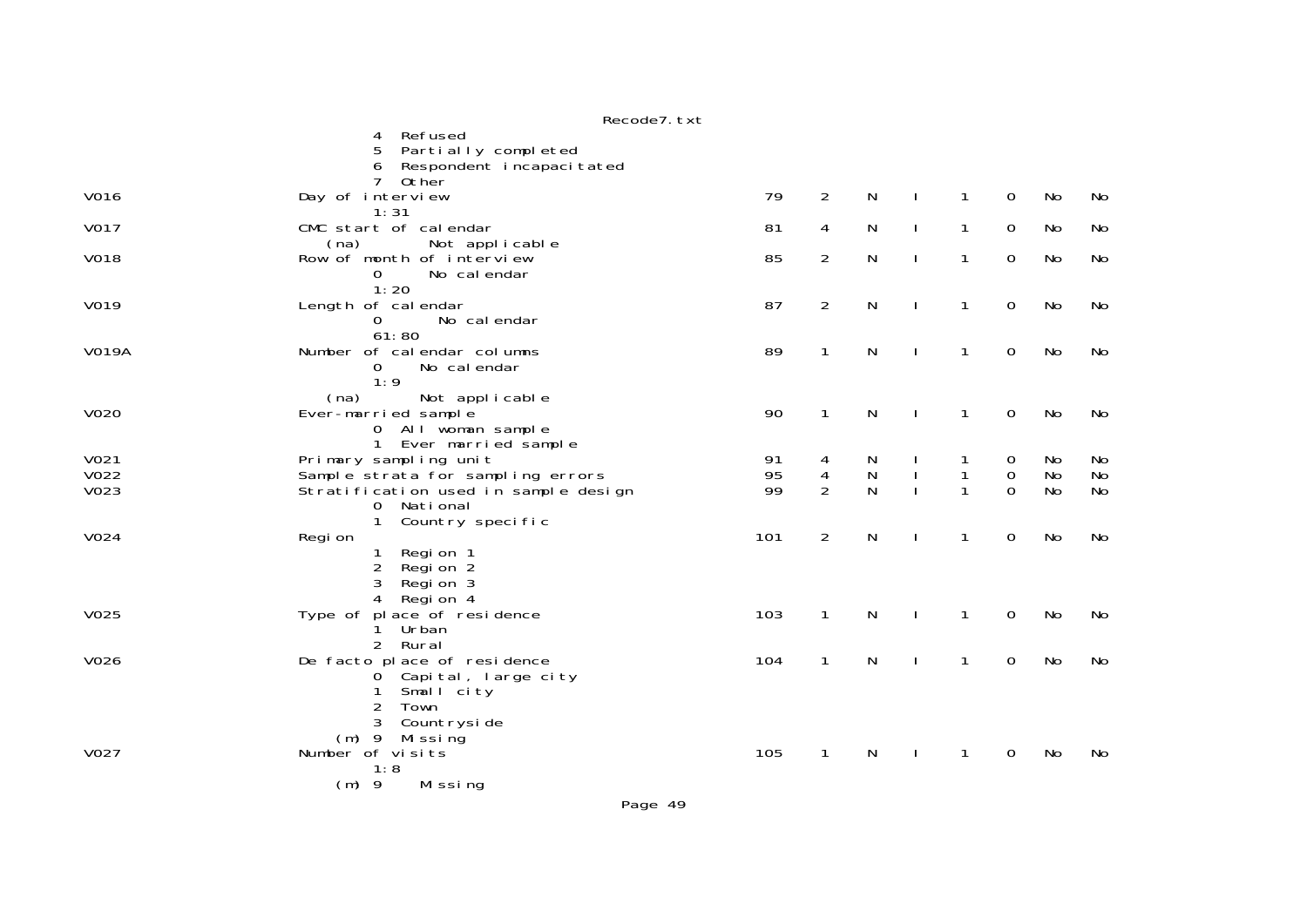|                              | Recode7. txt                                                                                                                                                                                                                           |                          |                               |                  |              |                        |                                 |                      |                             |
|------------------------------|----------------------------------------------------------------------------------------------------------------------------------------------------------------------------------------------------------------------------------------|--------------------------|-------------------------------|------------------|--------------|------------------------|---------------------------------|----------------------|-----------------------------|
| V028<br>V029                 | Interviewer identification<br>Keyer identification<br>$(m)$ 99<br>Missing                                                                                                                                                              | 106<br>111               | $\frac{5}{3}$                 | N<br>N           | J.           | 1<br>1                 | 0<br>0                          | No<br>No             | No<br>No                    |
| V030<br>V031<br>V032<br>V034 | Field supervisor<br>Field editor<br>Office editor<br>Line number of husband                                                                                                                                                            | 114<br>119<br>124<br>127 | 5<br>5<br>3<br>$\overline{2}$ | N<br>N<br>N<br>N |              | 1<br>1<br>$\mathbf{1}$ | 0<br>0<br>$\boldsymbol{0}$<br>0 | No<br>No<br>No<br>No | No<br>No<br><b>No</b><br>No |
|                              | Husband not in household<br>0<br>1:90<br>$(m)$ 99<br>Missing<br>(na)<br>Not applicable                                                                                                                                                 |                          |                               |                  |              |                        |                                 |                      |                             |
| <b>V040</b>                  | Cluster altitude in meters<br>(m) 9999 Missing                                                                                                                                                                                         | 129                      | 4                             | N                |              | 1                      | 0                               | No                   | No                          |
| V042                         | Household selected for hemoglobin<br>0 Not selected<br>$\mathbf{1}$<br>Sel ected                                                                                                                                                       | 133                      | 1                             | N                | $\mathbf{I}$ | $\mathbf{1}$           | 0                               | No                   | No                          |
| <b>V044</b>                  | (na)<br>Not applicable<br>Selected for Domestic Violence module<br>Woman not selected<br>0<br>Woman selected and interviewed<br>$\overline{2}$<br>Woman selected, but privacy not possible<br>3<br>Woman selected, but not interviewed | 134                      | $\mathbf{1}$                  | N                |              | 1                      | 0                               | No                   | No                          |
| <b>V045A</b>                 | Not applicable<br>(na)<br>Language of questionnaire<br>Engl i sh<br>1.<br>$\overline{2}$<br>Language 2<br>3<br>Language 3<br>4<br>Language 4<br>5<br>Language 5<br>6<br>Language 6                                                     | 135                      | 3                             | N                |              | 1                      | 0                               | No                   | No                          |
| <b>V045B</b>                 | Language of interview<br>Engl i sh<br>1.<br>2<br>Language 2<br>3<br>Language 3<br>4<br>Language 4<br>5<br>Language 5<br>6<br>Language 6                                                                                                | 138                      | 3                             | N                |              | 1                      | 0                               | No                   | No                          |
| <b>V045C</b>                 | Native language of respondent<br>Engl i sh<br>2<br>Language 2<br>3<br>Language 3<br>4<br>Language 4<br>5<br>Language 5                                                                                                                 | 141                      | 3                             | N                |              | 1                      | 0                               | No                   | <b>No</b>                   |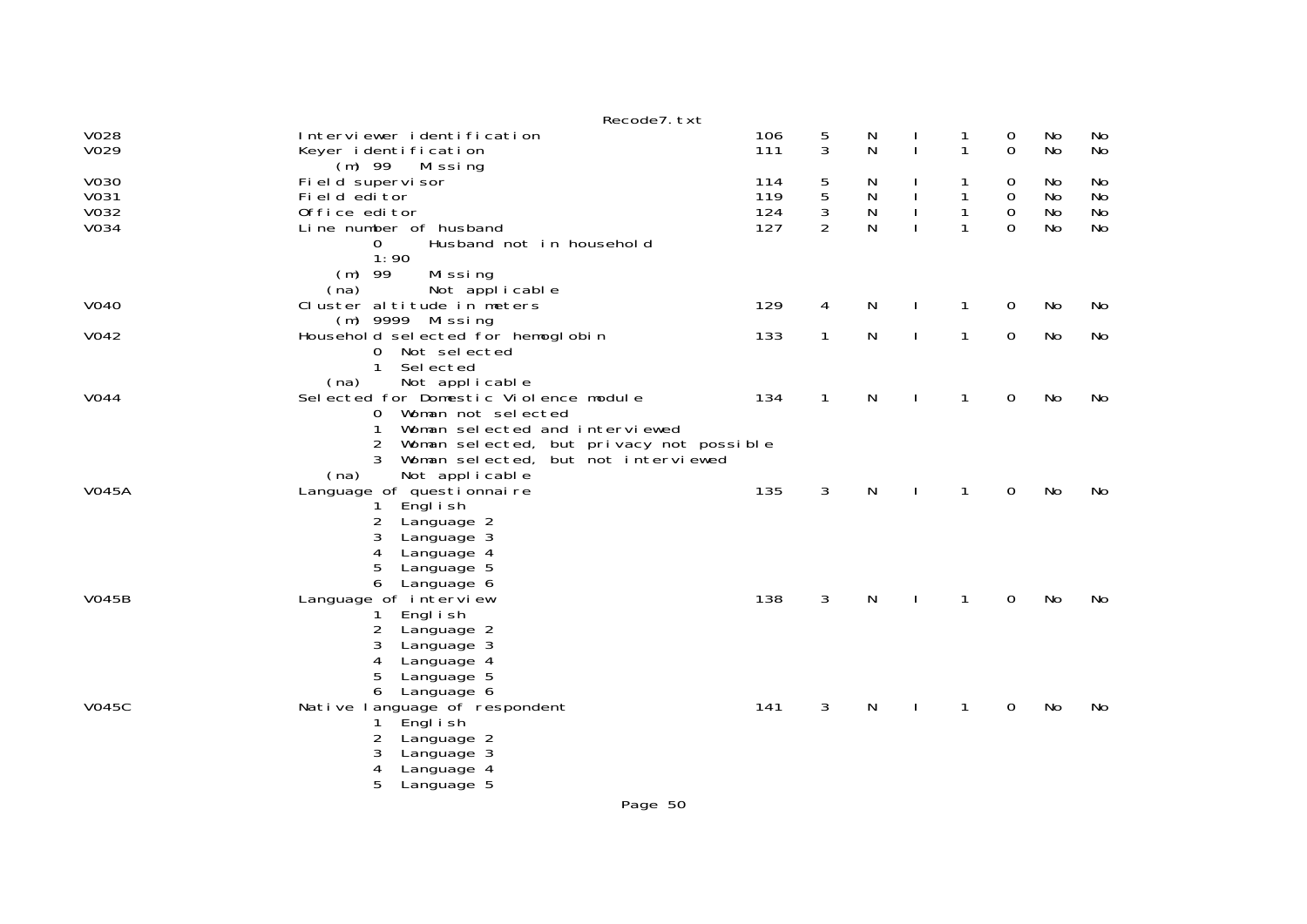|                             |                                                                       |                                                                                                                                     | Recode7. txt |                                             |                        |                            |              |              |                                 |                 |                |
|-----------------------------|-----------------------------------------------------------------------|-------------------------------------------------------------------------------------------------------------------------------------|--------------|---------------------------------------------|------------------------|----------------------------|--------------|--------------|---------------------------------|-----------------|----------------|
| V046                        | Translator used<br>$\mathbf{0}$                                       | 6 Language 6<br>No<br>1 Yes                                                                                                         |              | 144                                         | $\mathbf{1}$           | N                          |              | $\mathbf{1}$ | $\mathsf{O}$                    | No              | No             |
| <b>fLevel: WOMAN</b>        |                                                                       |                                                                                                                                     |              | Record: Respondent's basic data (continued) |                        |                            |              |              |                                 |                 |                |
| I tem Name                  | I tem Label                                                           |                                                                                                                                     |              | Start                                       |                        | Data Item<br>Len Type Type |              | 0cc          |                                 | Dec Char Fill   | Dec Zero       |
| HHI <sub>D</sub><br>CASEI D | (id) Case Identification<br>(id) Case Identification<br>(record type) |                                                                                                                                     |              | 1<br>16                                     | 12<br>15<br>$\sqrt{3}$ | AN<br>AN<br>AN             | I.           | 1            | 0<br>$\mathbf 0$<br>$\mathbf 0$ | No.<br>No<br>No | No<br>No<br>No |
| V101                        | Regi on<br>$\mathbf{1}$<br>4                                          | Region 1<br>2 Region 2<br>3 Region 3<br>Region 4                                                                                    |              | 19                                          | 2                      | N                          |              | $\mathbf{1}$ | $\Omega$                        | No              | <b>No</b>      |
| V102                        |                                                                       | Type of place of residence<br>Urban<br>2 Rural                                                                                      |              | 21                                          | $\mathbf{1}$           | N                          | $\mathbf{I}$ | $\mathbf{1}$ | 0                               | <b>No</b>       | No             |
| V103                        | 0<br>1.<br>$\overline{2}$<br>3                                        | Childhood place of residence<br>Capital, large city<br>Ci ty<br>Town<br>Countryside<br>4 Abroad<br>$(m)$ 9 Missing                  |              | 22                                          | $\mathbf{1}$           | N                          |              | 1            | 0                               | No              | No             |
| V104                        | 95<br>96<br>97<br>98<br>$(m)$ 99                                      | Years lived in place of residence<br>0:90<br>Al ways<br>Vi si tor<br>Inconsistent<br>Don't know<br>Missing                          |              | 23                                          | $\overline{2}$         | N                          |              | 1            | $\mathbf 0$                     | No              | No             |
| V <sub>105</sub>            | 1<br>2<br>3<br>4<br>$(m)$ 9<br>(na)                                   | Type of place of previous residence<br>0 Capital, large city<br>Ci ty<br>Town<br>Countryside<br>Abroad<br>Missing<br>Not applicable |              | 25                                          | $\mathbf{1}$           | N                          |              | 1            | 0                               | No              | No             |
| V105A                       |                                                                       | Region of previous residence                                                                                                        | Page 51      | 26                                          | $\overline{2}$         | N                          |              | 1            | 0                               | No              | No             |
|                             |                                                                       |                                                                                                                                     |              |                                             |                        |                            |              |              |                                 |                 |                |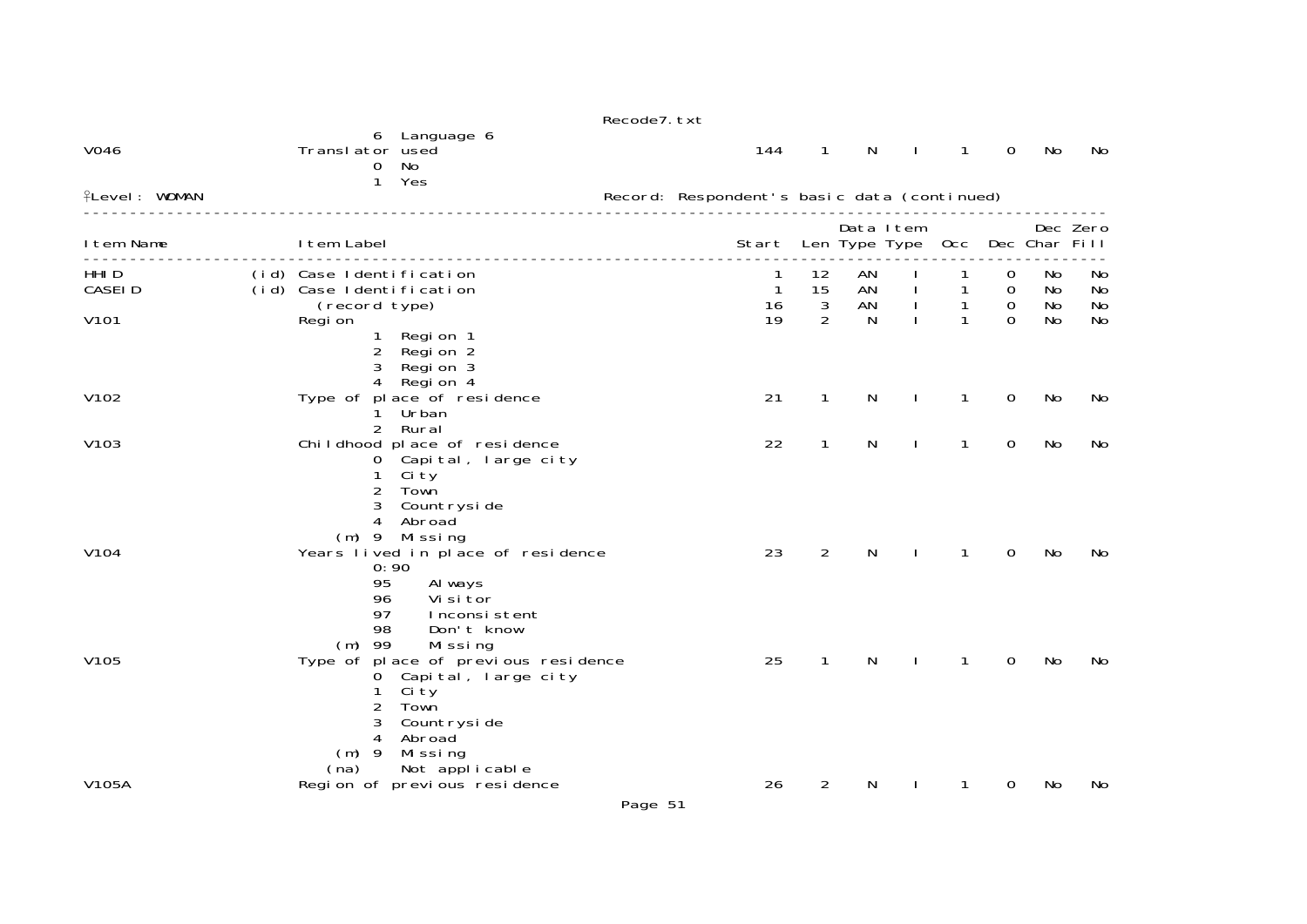|      |          |                 | RECOURT. LAT                                         |    |                |              |              |   |             |    |     |
|------|----------|-----------------|------------------------------------------------------|----|----------------|--------------|--------------|---|-------------|----|-----|
|      |          | 1               | Regi on 1                                            |    |                |              |              |   |             |    |     |
|      |          | 2               | Regi on 2                                            |    |                |              |              |   |             |    |     |
|      |          | 3               | Region 3                                             |    |                |              |              |   |             |    |     |
|      |          | 4               | Region 4                                             |    |                |              |              |   |             |    |     |
|      |          | 96              | Abroad                                               |    |                |              |              |   |             |    |     |
|      | (m)      | 99              | Missing                                              |    |                |              |              |   |             |    |     |
|      | (na)     |                 | Not applicable                                       |    |                |              |              |   |             |    |     |
| V106 |          |                 | Highest educational level                            | 28 | $\mathbf{1}$   | N            | $\mathbf{I}$ | 1 | $\mathbf 0$ | No | No. |
|      |          | 0               | No education                                         |    |                |              |              |   |             |    |     |
|      |          |                 | Primary                                              |    |                |              |              |   |             |    |     |
|      |          | $\overline{c}$  | Secondary                                            |    |                |              |              |   |             |    |     |
|      |          | 3               | Hi gher                                              |    |                |              |              |   |             |    |     |
|      |          |                 | $(m)$ 9 Missing                                      |    |                |              |              |   |             |    |     |
| V107 |          |                 | Highest year of education                            | 29 | $\overline{2}$ | N            |              | 1 | 0           | No | No. |
|      |          | 0.              | No years completed at level V106                     |    |                |              |              |   |             |    |     |
|      |          | 1:15            |                                                      |    |                |              |              |   |             |    |     |
|      | $(m)$ 99 |                 | Missing                                              |    |                |              |              |   |             |    |     |
| V113 | (na)     |                 | Not applicable                                       | 31 | $\overline{2}$ | $\mathsf{N}$ |              | 1 | $\mathbf 0$ | No | No. |
|      |          | 10 <sup>°</sup> | Source of drinking water<br>PI PED WATER             |    |                |              | $\mathbf{I}$ |   |             |    |     |
|      |          | 11              | Piped into dwelling                                  |    |                |              |              |   |             |    |     |
|      |          | 12              | Pi ped to yard/pl ot                                 |    |                |              |              |   |             |    |     |
|      |          | 13              | Pi ped to nei ghbor                                  |    |                |              |              |   |             |    |     |
|      |          | 14              |                                                      |    |                |              |              |   |             |    |     |
|      |          | 20              | Public tap/standpipe<br>TUBE WELL WATER              |    |                |              |              |   |             |    |     |
|      |          | 21              | Tube well or borehole                                |    |                |              |              |   |             |    |     |
|      |          | 30              | DUG WELL (OPEN/PROTECTED)                            |    |                |              |              |   |             |    |     |
|      |          | 31              | Protected well                                       |    |                |              |              |   |             |    |     |
|      |          | 32              | Unprotected well                                     |    |                |              |              |   |             |    |     |
|      |          | 40              | SURFACE FROM SPRING                                  |    |                |              |              |   |             |    |     |
|      |          | 41              | Protected spring                                     |    |                |              |              |   |             |    |     |
|      |          | 42              | Unprotected spring                                   |    |                |              |              |   |             |    |     |
|      |          | 43              | River/dam/lake/ponds/stream/canal/irrigation channel |    |                |              |              |   |             |    |     |
|      |          | 51              | Rai nwater                                           |    |                |              |              |   |             |    |     |
|      |          | 61              | Tanker truck                                         |    |                |              |              |   |             |    |     |
|      |          | 62              | Cart with small tank                                 |    |                |              |              |   |             |    |     |
|      |          | 71              | Bottled water                                        |    |                |              |              |   |             |    |     |
|      |          | 96<br>97        | Other                                                |    |                |              |              |   |             |    |     |
|      |          | $(m)$ 99        | Not a dejure resident                                |    |                |              |              |   |             |    |     |
| V115 |          |                 | Missing<br>Time to get to water source               | 33 | 3              | N            |              | 1 | 0           | No | No  |
|      |          | 0:900           |                                                      |    |                |              |              |   |             |    |     |
|      |          | 996             | On premises                                          |    |                |              |              |   |             |    |     |
|      |          |                 |                                                      |    |                |              |              |   |             |    |     |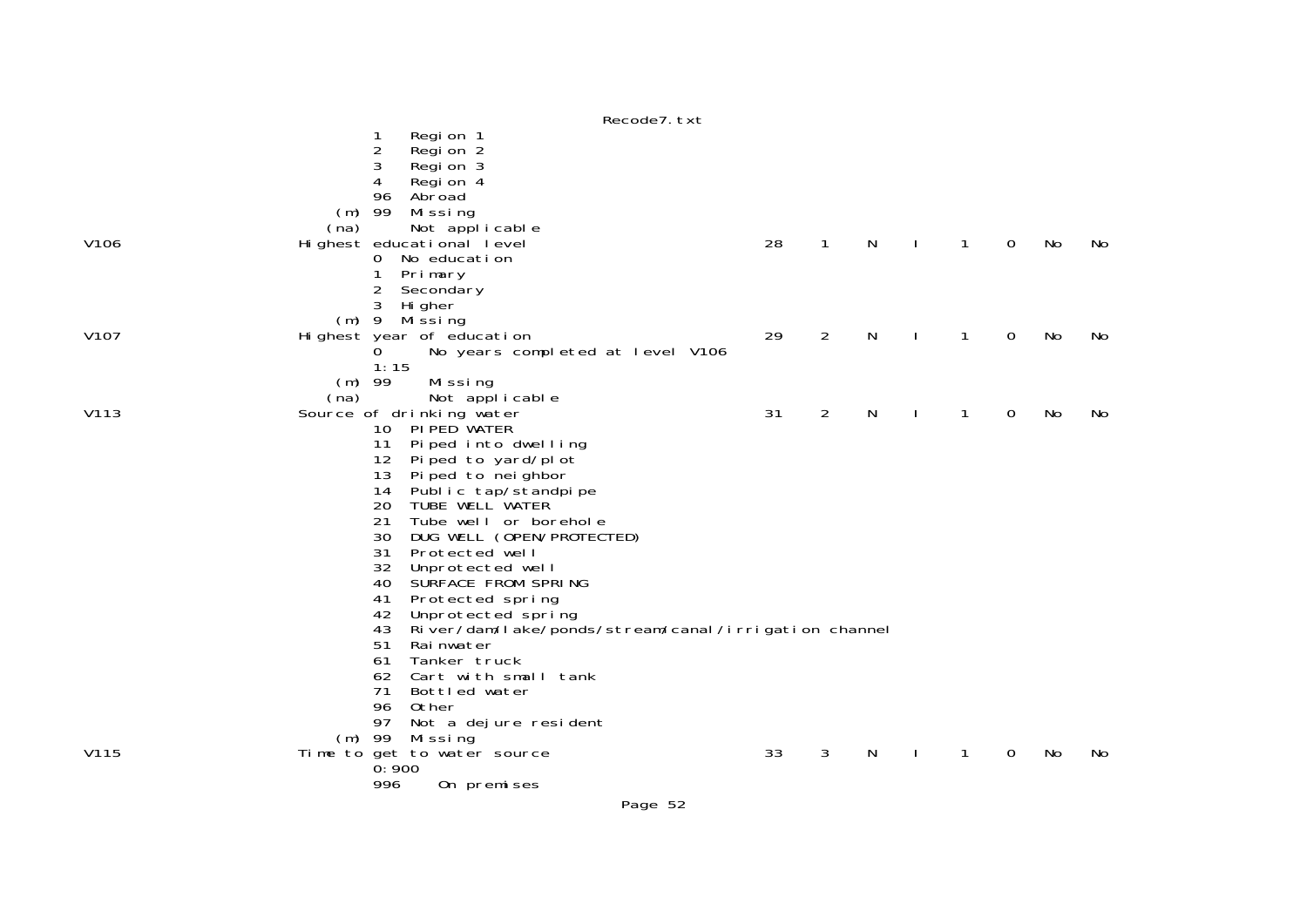|      |         | Recode7. txt                                           |    |                |   |              |              |             |           |    |
|------|---------|--------------------------------------------------------|----|----------------|---|--------------|--------------|-------------|-----------|----|
|      |         | 997<br>Not a dejure resident                           |    |                |   |              |              |             |           |    |
|      |         | 998<br>Don't know<br>$(m)$ 999<br>Missing              |    |                |   |              |              |             |           |    |
|      | (na)    | Not applicable                                         |    |                |   |              |              |             |           |    |
| V116 |         | Type of toilet facility                                | 36 | $\overline{2}$ | N | $\mathbf{I}$ | $\mathbf{1}$ | $\mathbf 0$ | No        | No |
|      |         | 10 FLUSH TOI LET                                       |    |                |   |              |              |             |           |    |
|      |         | 11 Flush to piped sewer system                         |    |                |   |              |              |             |           |    |
|      |         | Flush to septic tank<br>12<br>13 Flush to pit latrine  |    |                |   |              |              |             |           |    |
|      |         | Flush to somewhere else<br>14                          |    |                |   |              |              |             |           |    |
|      |         | Flush, don't know where<br>15                          |    |                |   |              |              |             |           |    |
|      |         | 20<br>PIT TOILET LATRINE                               |    |                |   |              |              |             |           |    |
|      |         | 21<br>Ventilated Improved Pit latrine (VIP)            |    |                |   |              |              |             |           |    |
|      |         | 22<br>Pit latrine with slab<br>23                      |    |                |   |              |              |             |           |    |
|      |         | Pit latrine without slab/open pit<br>30<br>NO FACILITY |    |                |   |              |              |             |           |    |
|      |         | 31<br>No facility/bush/field                           |    |                |   |              |              |             |           |    |
|      |         | 41<br>Composting toilet                                |    |                |   |              |              |             |           |    |
|      |         | 42<br>Bucket toilet                                    |    |                |   |              |              |             |           |    |
|      |         | Hanging toilet/latrine<br>43<br>96 Other               |    |                |   |              |              |             |           |    |
|      |         | 97 Not a dejure resident                               |    |                |   |              |              |             |           |    |
|      |         | $(m)$ 99 Missing                                       |    |                |   |              |              |             |           |    |
| V119 |         | Household has: electricity                             | 38 | $\mathbf{1}$   | N |              | $\mathbf{1}$ | 0           | No        | No |
|      |         | No<br>0                                                |    |                |   |              |              |             |           |    |
|      |         | $\mathbf{1}$<br>Yes<br>7 <sup>7</sup>                  |    |                |   |              |              |             |           |    |
|      |         | Not a dejure resident<br>(m) 9 Missing                 |    |                |   |              |              |             |           |    |
| V120 |         | Household has: radio                                   | 39 | $\mathbf{1}$   | N | $\mathbf{I}$ | $\mathbf{1}$ | 0           | No        | No |
|      |         | No<br>$\mathbf{0}$                                     |    |                |   |              |              |             |           |    |
|      |         | $\mathbf{1}$<br>Yes                                    |    |                |   |              |              |             |           |    |
|      |         | 7<br>Not a dejure resident                             |    |                |   |              |              |             |           |    |
| V121 |         | $(m)$ 9 Missing<br>Household has: tel evision          | 40 | $\mathbf{1}$   | N |              | $\mathbf{1}$ | $\Omega$    | <b>No</b> | No |
|      |         | No<br>0                                                |    |                |   |              |              |             |           |    |
|      |         | 1<br>Yes                                               |    |                |   |              |              |             |           |    |
|      |         | $\overline{7}$<br>Not a dejure resident                |    |                |   |              |              |             |           |    |
|      |         | $(m)$ 9 Missing                                        |    |                |   |              |              |             |           |    |
| V122 |         | Household has: refrigerator<br>$\mathbf{O}$<br>No.     | 41 | 1              | N |              | $\mathbf{1}$ | 0           | No        | No |
|      |         | 1<br>Yes                                               |    |                |   |              |              |             |           |    |
|      |         | $7^{\circ}$<br>Not a dejure resident                   |    |                |   |              |              |             |           |    |
|      | $(m)$ 9 | Mi ssi ng                                              |    |                |   |              |              |             |           |    |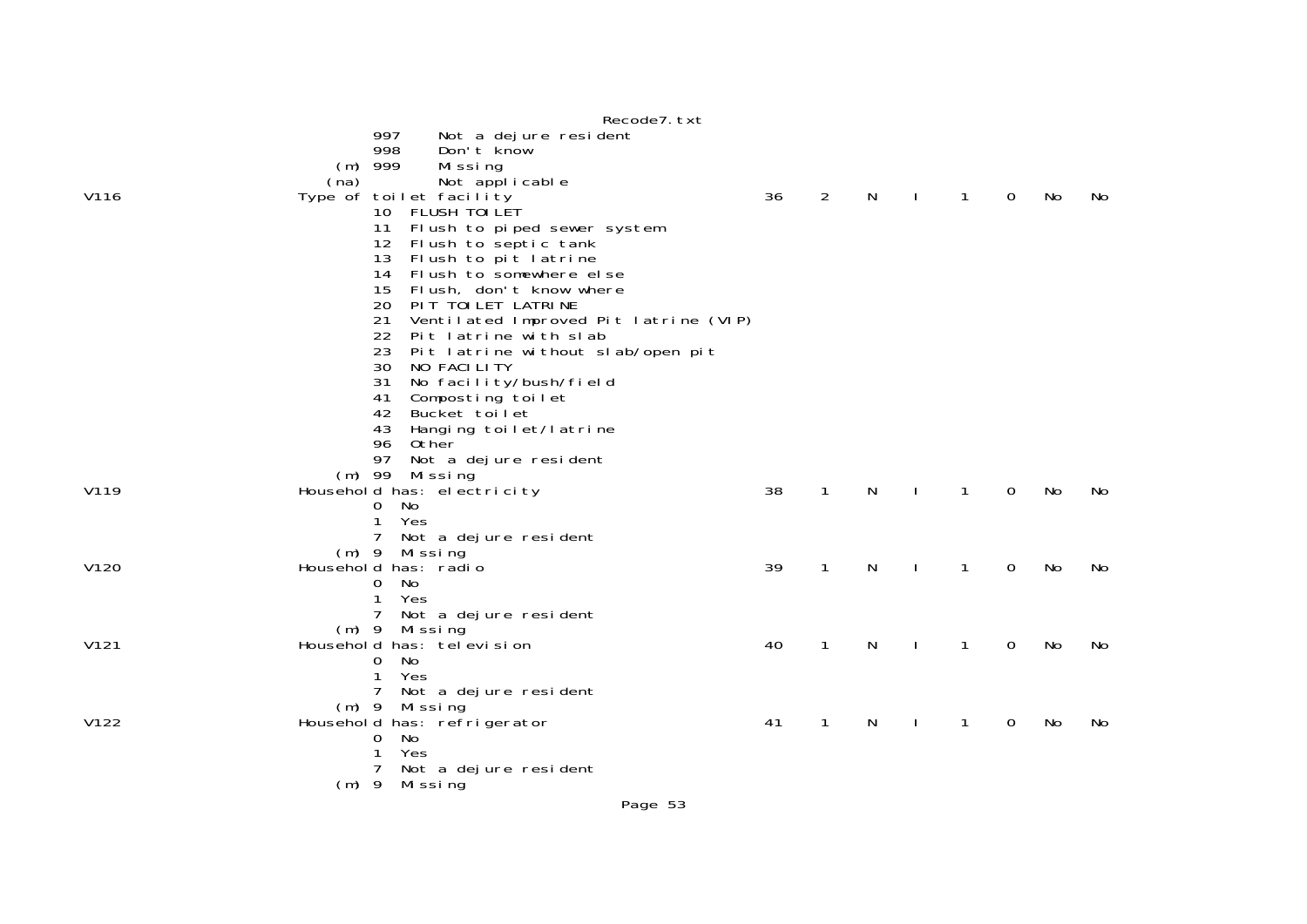|      |                                           |                                   | Recode7. txt |    |                |   |              |              |             |    |    |
|------|-------------------------------------------|-----------------------------------|--------------|----|----------------|---|--------------|--------------|-------------|----|----|
| V123 | Household has: bi cycle<br>0 No           |                                   |              | 42 | $\mathbf{1}$   | N |              | 1            | $\mathbf 0$ | No | No |
|      | Yes<br>1<br>$\overline{7}$                | Not a dejure resident             |              |    |                |   |              |              |             |    |    |
|      | (m) 9 Missing                             |                                   |              |    |                |   |              |              |             |    |    |
| V124 | No<br>0                                   | Household has: motorcycle/scooter |              | 43 | $\mathbf{1}$   | N |              | 1            | $\mathbf 0$ | No | No |
|      | Yes<br>1                                  |                                   |              |    |                |   |              |              |             |    |    |
|      | 7                                         | Not a dejure resident             |              |    |                |   |              |              |             |    |    |
| V125 | (m) 9 Missing<br>Household has: car/truck |                                   |              | 44 | $\mathbf{1}$   | N |              | 1            | 0           | No | No |
|      | No<br>0                                   |                                   |              |    |                |   |              |              |             |    |    |
|      | Yes<br>$\mathbf{1}$<br>7                  | Not a dejure resident             |              |    |                |   |              |              |             |    |    |
|      | Missing<br>$(m)$ 9                        |                                   |              |    |                |   |              |              |             |    |    |
| V127 | Main floor material<br>10                 | <b>NATURAL</b>                    |              | 45 | $\overline{2}$ | N | $\mathbf{I}$ | $\mathbf{1}$ | 0           | No | No |
|      | 11:19                                     |                                   |              |    |                |   |              |              |             |    |    |
|      | 20                                        | <b>RUDI MENTARY</b>               |              |    |                |   |              |              |             |    |    |
|      | 21:29<br>30                               | <b>FINISHED</b>                   |              |    |                |   |              |              |             |    |    |
|      | 31:35                                     |                                   |              |    |                |   |              |              |             |    |    |
|      | 96<br>97                                  | 0ther<br>Not a dejure resident    |              |    |                |   |              |              |             |    |    |
|      | $(m)$ 99                                  | Mi ssi ng                         |              |    |                |   |              |              |             |    |    |
| V128 | Main wall material                        |                                   |              | 47 | $\overline{2}$ | N |              | $\mathbf{1}$ | 0           | No | No |
|      | 10<br>11:19                               | NATURAL                           |              |    |                |   |              |              |             |    |    |
|      | 20                                        | <b>RUDI MENTARY</b>               |              |    |                |   |              |              |             |    |    |
|      | 21:29                                     |                                   |              |    |                |   |              |              |             |    |    |
|      | 30<br>31                                  | <b>FINISHED</b>                   |              |    |                |   |              |              |             |    |    |
|      | 96                                        | 0ther                             |              |    |                |   |              |              |             |    |    |
|      | 97<br>$(m)$ 99                            | Not a dejure resident<br>Missing  |              |    |                |   |              |              |             |    |    |
| V129 | Main roof material                        |                                   |              | 49 | $\overline{2}$ | N |              | 1            | 0           | No | No |
|      | 10<br>11:19                               | NATURAL                           |              |    |                |   |              |              |             |    |    |
|      | 20                                        | <b>RUDI MENTARY</b>               |              |    |                |   |              |              |             |    |    |
|      | 21:29<br>30                               | <b>FINISHED</b>                   |              |    |                |   |              |              |             |    |    |
|      | 31                                        |                                   |              |    |                |   |              |              |             |    |    |
|      | 96                                        | 0ther                             |              |    |                |   |              |              |             |    |    |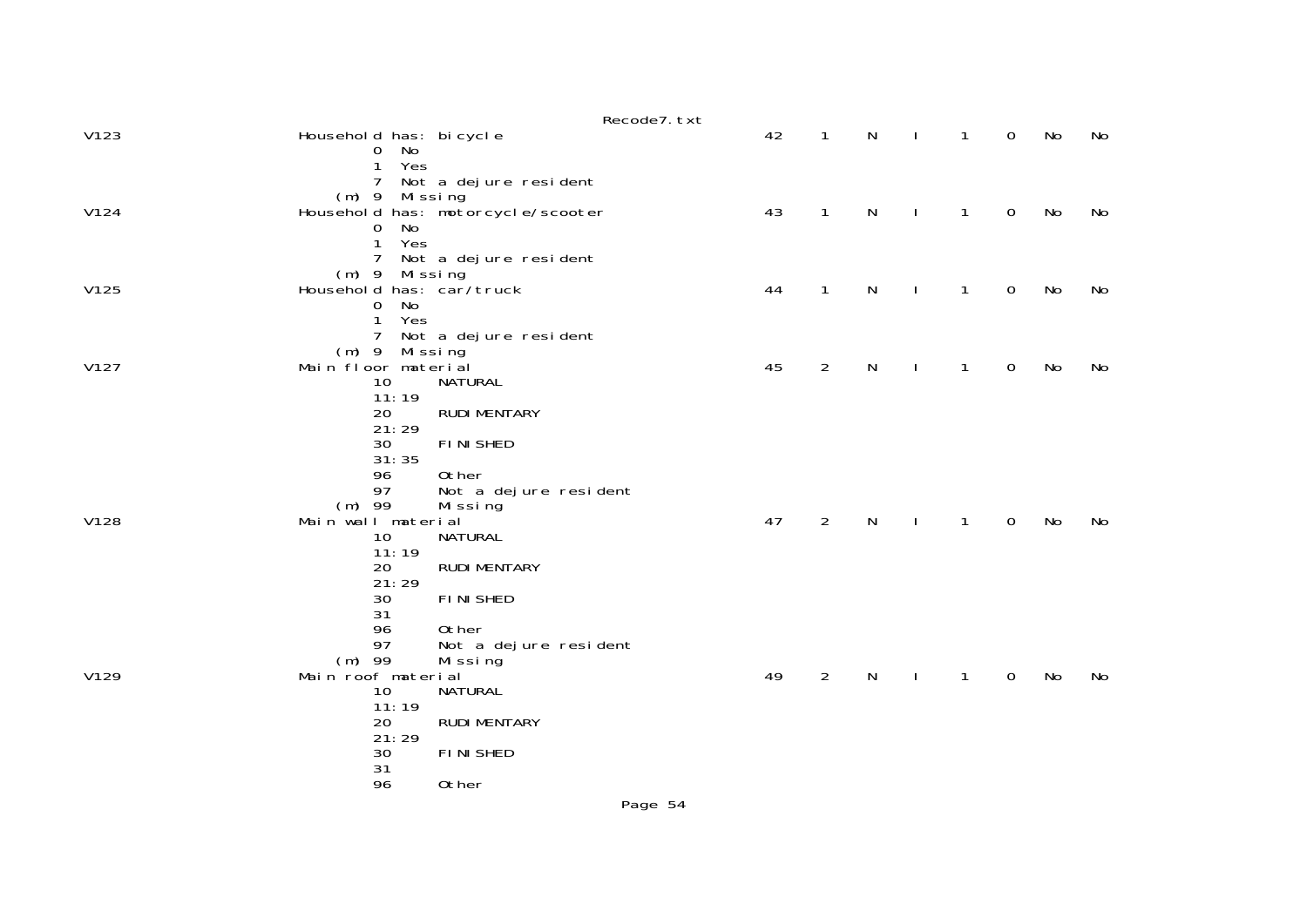|                  | Recode7. txt                                    |    |                |              |              |              |                  |    |           |
|------------------|-------------------------------------------------|----|----------------|--------------|--------------|--------------|------------------|----|-----------|
|                  | 97<br>Not a dejure resident                     |    |                |              |              |              |                  |    |           |
|                  | $(m)$ 99<br>Missing                             |    |                |              |              |              |                  |    |           |
| V130             | Rel i gi on                                     | 51 | 2              | $\mathsf{N}$ | $\mathbf{I}$ | $\mathbf{1}$ | $\mathbf 0$      | No | No        |
|                  | 96<br>Other                                     |    |                |              |              |              |                  |    |           |
|                  | $(m)$ 99<br>Missing                             |    |                |              |              |              |                  |    |           |
| V131             | Ethnicity                                       | 53 | 3              | N            | $\mathbf{I}$ | $\mathbf{1}$ | $\mathbf 0$      | No | No        |
|                  | $(m)$ 999 Missing                               |    |                |              |              |              |                  |    |           |
| V133             | Education in single years                       | 56 | $\overline{2}$ | N            | $\mathbf{I}$ | $\mathbf{1}$ | $\mathbf 0$      | No | No        |
|                  | 0:20                                            |    |                |              |              |              |                  |    |           |
|                  | 97<br>Inconsistent                              |    |                |              |              |              |                  |    |           |
|                  | $(m)$ 99<br>Missing                             |    |                |              |              |              |                  |    |           |
| V134             | De facto place of residence                     | 58 | $\mathbf{1}$   | N            |              | $\mathbf{1}$ | $\mathbf 0$      | No | No        |
|                  | 0 Capital, large city                           |    |                |              |              |              |                  |    |           |
|                  | Small city<br>1                                 |    |                |              |              |              |                  |    |           |
|                  | $\overline{c}$<br>Town                          |    |                |              |              |              |                  |    |           |
|                  | 3<br>Countryside                                |    |                |              |              |              |                  |    |           |
|                  | $(m)$ 9 Missing                                 |    |                |              |              |              |                  |    |           |
| V135             | Usual resident or visitor                       | 59 | $\mathbf{1}$   | N            |              | 1            | 0                | No | No        |
|                  | Usual resident<br>1                             |    |                |              |              |              |                  |    |           |
|                  | $\overline{2}$<br>Vi si tor                     |    |                |              |              |              |                  |    |           |
|                  | $(m)$ 9 Missing                                 |    |                |              |              |              |                  |    |           |
| V136             | Number of household members (listed)            | 60 | $\frac{2}{2}$  | N            |              |              | 0                | No | No        |
| V137             | Number of children 5 and under in household (de | 62 |                | ${\sf N}$    |              |              | $\boldsymbol{0}$ | No | No        |
| V138             | Number of eligible women in household (de facto | 64 | $\overline{2}$ | N            |              | $\mathbf{1}$ | $\mathbf 0$      | No | No        |
| V139             | De jure region of residence                     | 66 | $\mathcal{P}$  | N            |              |              | $\Omega$         | No | <b>No</b> |
|                  | Abroad<br>0                                     |    |                |              |              |              |                  |    |           |
|                  | Regi on 1<br>1                                  |    |                |              |              |              |                  |    |           |
|                  | 2<br>Regi on 2                                  |    |                |              |              |              |                  |    |           |
|                  | 3<br>Region 3                                   |    |                |              |              |              |                  |    |           |
|                  | 4<br>Region 4                                   |    |                |              |              |              |                  |    |           |
|                  | 97<br>Not dejure resident                       |    |                |              |              |              |                  |    |           |
|                  | $(m)$ 99<br>Mi ssi ng                           |    |                |              |              |              |                  |    |           |
| V <sub>140</sub> | De jure type of place of residence              | 68 | $\mathbf{1}$   | N            |              | 1            | 0                | No | No        |
|                  | 0 Abroad                                        |    |                |              |              |              |                  |    |           |
|                  | Urban<br>1                                      |    |                |              |              |              |                  |    |           |
|                  | $\overline{c}$<br>Rural                         |    |                |              |              |              |                  |    |           |
|                  | 7<br>Not a dejure resident                      |    |                |              |              |              |                  |    |           |
|                  | $(m)$ 9<br>Missing                              |    |                |              |              |              |                  |    |           |
| V141             | De jure place of residence                      | 69 | 1              | N            |              | 1            | 0                | No | No        |
|                  | Capital, large city<br>0                        |    |                |              |              |              |                  |    |           |
|                  | Ci ty                                           |    |                |              |              |              |                  |    |           |
|                  | 2<br>Town                                       |    |                |              |              |              |                  |    |           |
|                  | 3<br>Countryside                                |    |                |              |              |              |                  |    |           |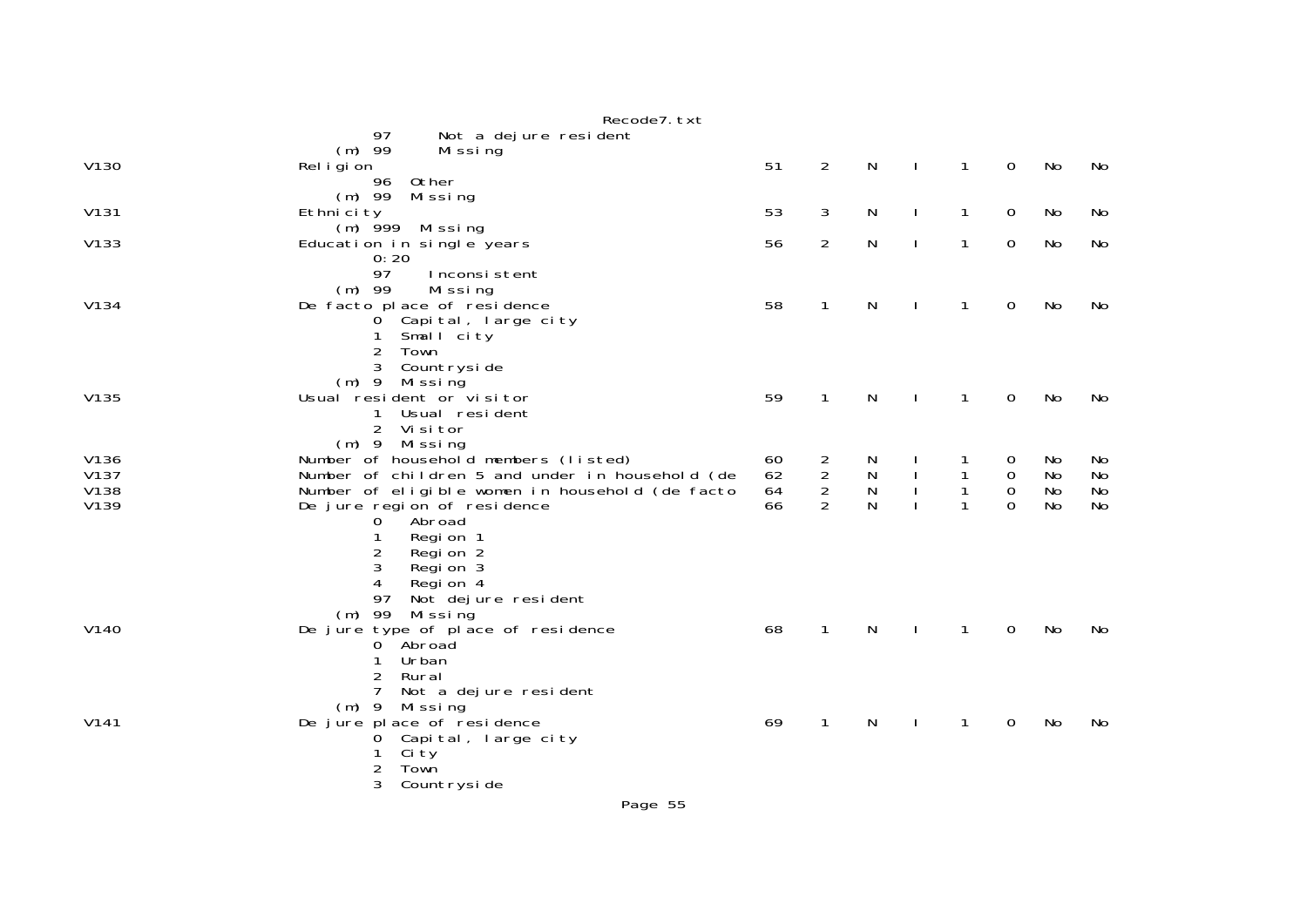|                  |                                                                                                                                                                                                                                                                                                                        | Recode7. txt |                |   |              |              |   |           |    |
|------------------|------------------------------------------------------------------------------------------------------------------------------------------------------------------------------------------------------------------------------------------------------------------------------------------------------------------------|--------------|----------------|---|--------------|--------------|---|-----------|----|
|                  | Abroad<br>4<br>7<br>Not a dejure resident<br>Missing<br>$(m)$ 9                                                                                                                                                                                                                                                        |              |                |   |              |              |   |           |    |
| V149             | Educational attainment<br>No education<br>$\overline{0}$<br>Incomplete primary<br>1<br>$\overline{c}$<br>Complete primary<br>3<br>Incomplete secondary<br>Complete secondary<br>4<br>5<br>Hi gher<br>$(m)$ 9<br>Mi ssi ng                                                                                              | 70           | $\mathbf{1}$   | N | $\mathbf{I}$ | $\mathbf{1}$ | 0 | No        | No |
| V <sub>150</sub> | Rel ationship to household head<br>Head<br>1<br>2<br>Wi fe<br>3<br>Daughter<br>4<br>Daughter-in-law<br>5<br>Granddaughter<br>6<br>Mother<br>7<br>Mother-in-law<br>8<br>Si ster<br>9<br>Co-spouse<br>10<br>Other relative<br>11<br>Adopted/foster child<br>12<br>Not related<br>98<br>Don't know<br>$(m)$ 99<br>Missing | 71           | $\overline{2}$ | N |              | 1            | 0 | No        | No |
| V <sub>151</sub> | Sex of household head<br>1 Male<br>2 Female                                                                                                                                                                                                                                                                            | 73           | $\mathbf{1}$   | N | <sup>1</sup> | $\mathbf{1}$ | 0 | <b>No</b> | No |
| V152             | Age of household head<br>0:96<br>$97+$<br>97<br>98<br>Don't know<br>$(m)$ 99<br>Missing                                                                                                                                                                                                                                | 74           | 2              | N | <sup>1</sup> | $\mathbf{1}$ | 0 | No        | No |
| V153             | Household has: telephone (land-line)<br>No<br>0<br>1<br>Yes<br>7<br>Not a dejure resident<br>$(m)$ 9 Missing                                                                                                                                                                                                           | 76           | $\mathbf{1}$   | N | $\mathbf{I}$ | $\mathbf{1}$ | 0 | No        | No |
| <b>AWFACTT</b>   | woman factor - total<br>AI I                                                                                                                                                                                                                                                                                           | 77           | 5              | N | J.           | 1            | 0 | No        | No |
| <b>AWFACTU</b>   | (na)<br>Not applicable<br>All woman factor - urban/rural<br>Not applicable<br>(na)                                                                                                                                                                                                                                     | 82           | 5              | N | ı            | 1            | 0 | No        | No |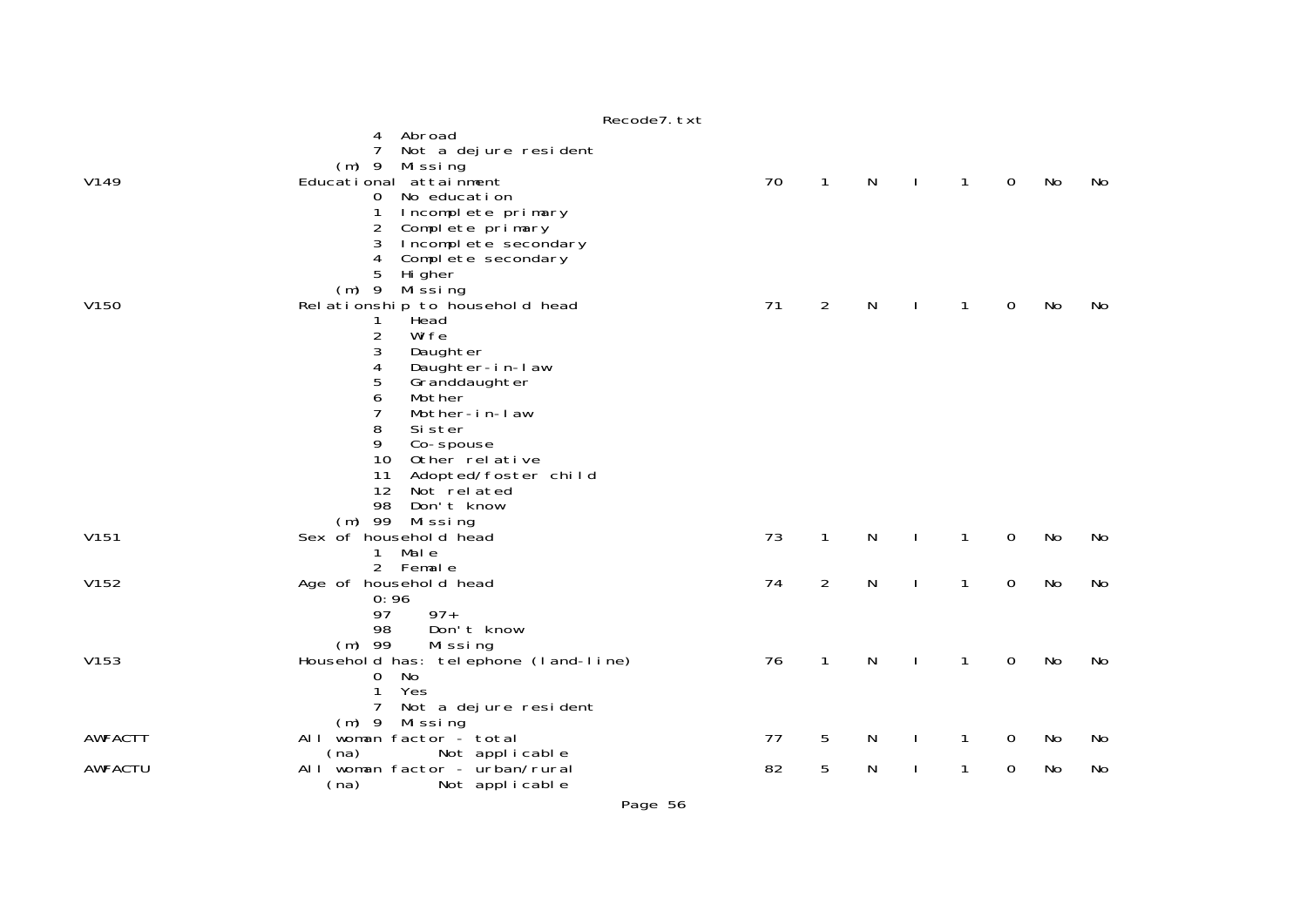|                  | Recode7. txt                                                                                                                                                                                                        |     |              |   |              |          |     |    |
|------------------|---------------------------------------------------------------------------------------------------------------------------------------------------------------------------------------------------------------------|-----|--------------|---|--------------|----------|-----|----|
| <b>AWFACTR</b>   | All woman factor - regional                                                                                                                                                                                         | 87  | 5            | N | 1            | 0        | No  | No |
| <b>AWFACTE</b>   | Not applicable<br>(na)<br>All woman factor - educational<br>Not applicable<br>(na)                                                                                                                                  | 92  | 5            | N | 1            | 0        | No  | No |
| <b>AWFACTW</b>   | All woman factor - wealth index<br>(na)<br>Not applicable                                                                                                                                                           | 97  | 5            | N | 1            | 0        | No. | No |
| V155             | Li teracy<br>$\mathbf 0$<br>Cannot read at all<br>Able to read only parts of sentence<br>Able to read whole sentence<br>3<br>No card with required language<br>Blind/visually impaired<br>4<br>Mi ssi ng<br>$(m)$ 9 | 102 | $\mathbf{1}$ | Ν | $\mathbf{1}$ | 0        | No  | No |
| V156             | Ever participated in a literacy program outside 103<br>No<br>0<br>Yes<br>1<br>(m) 9 Missing<br>Not applicable<br>(na)                                                                                               |     | $\mathbf{1}$ | N | 1            | 0        | No  | No |
| V <sub>157</sub> | Frequency of reading newspaper or magazine<br>Not at all<br>0<br>Less than once a week<br>1<br>At least once a week<br>3<br>Almost every day<br>$(m)$ 9<br>Mi ssi ng<br>Not applicable<br>(na)                      | 104 | 1            | N | 1            | 0        | No  | No |
| V158             | Frequency of listening to radio<br>O Not at all<br>Less than once a week<br>1<br>2<br>At least once a week<br>3<br>Almost every day<br>(m) 9 Missing                                                                | 105 | $\mathbf{1}$ | N | 1            | $\Omega$ | No  | No |
| V159             | Frequency of watching television<br>Not at all<br>0<br>Less than once a week<br>2<br>At least once a week<br>3<br>Almost every day<br>Missing<br>$(m)$ 9                                                            | 106 | $\mathbf{1}$ | N | $\mathbf{1}$ | 0        | No  | No |
| V160             | Toilet facilities shared with other households<br>$\mathbf 0$<br>No<br>Yes<br>Not a dejure resident<br>7<br>$(m)$ 9<br>Mi ssi ng<br>Not applicable<br>(na)                                                          | 107 | $\mathbf{1}$ | N | 1            | 0        | No  | No |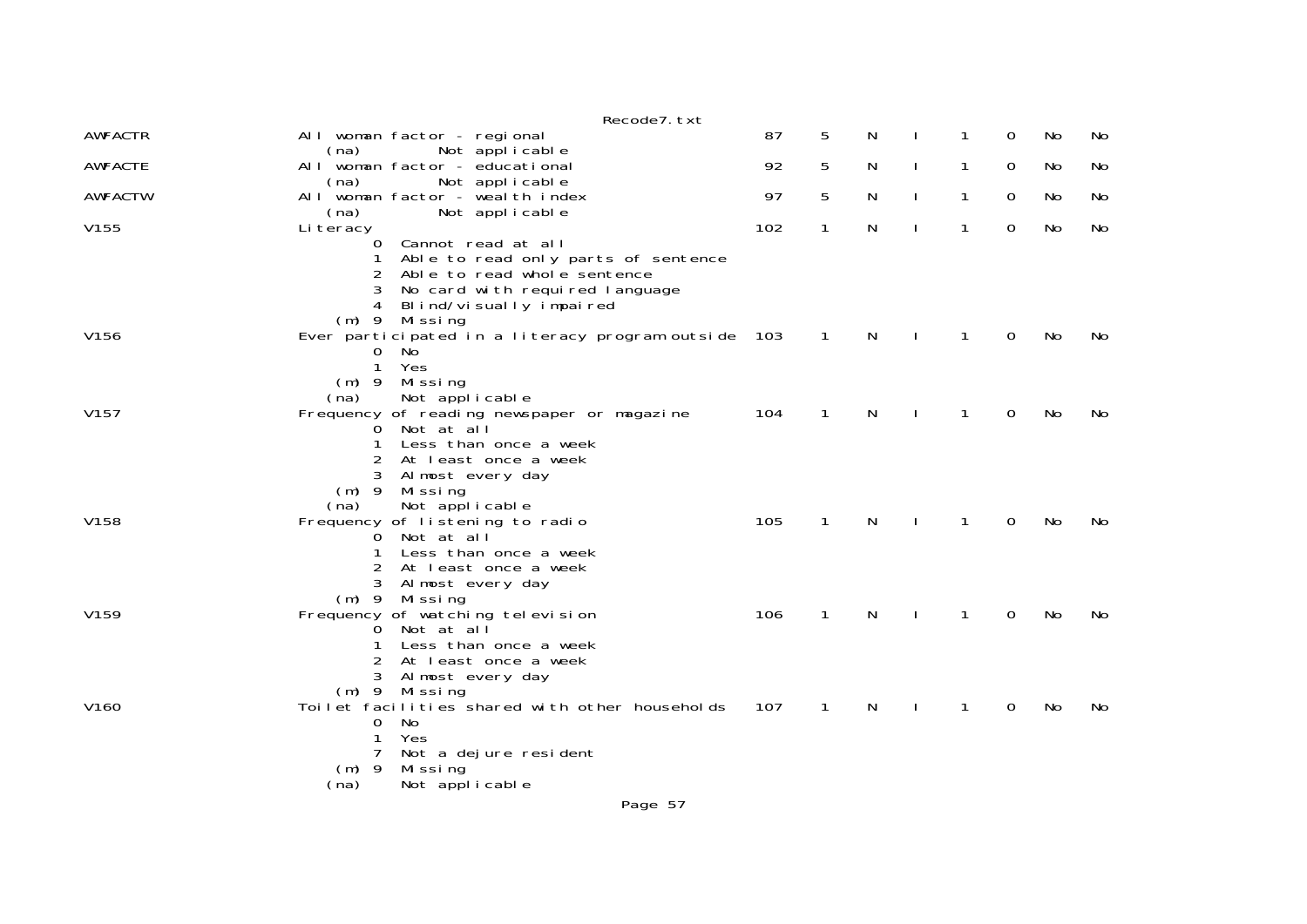|                  | Recode7. txt                                                                                                                                                                                                                                                                                                                                       |     |                |   |              |              |             |    |     |
|------------------|----------------------------------------------------------------------------------------------------------------------------------------------------------------------------------------------------------------------------------------------------------------------------------------------------------------------------------------------------|-----|----------------|---|--------------|--------------|-------------|----|-----|
| V <sub>161</sub> | Type of cooking fuel<br>El ectricity<br>2<br><b>LPG</b><br>3<br>Natural gas<br>4<br>Bi ogas<br>5<br>Kerosene<br>6<br>Coal, lignite<br>7<br>Charcoal<br>8<br>Wood<br>9<br>Straw/shrubs/grass<br>10<br>Agricul tural crop<br>Animal dung<br>11<br>95<br>No food cooked in house<br>96<br>Other<br>97<br>Not a dejure resident<br>$(m)$ 99<br>Missing | 108 | 2              | N |              | 1            | 0           | No | No  |
| V166             | Result of salt test for iodine<br>0 ppm (no iodine)<br>0<br>1:6<br>7<br>7 ppm<br>8:14<br>15<br>15 ppm<br>16:29<br>30<br>30 ppm<br>31:100<br>994<br>Salt not tested<br>995<br>No salt<br>997<br>Not a dejure resident                                                                                                                               | 110 | 3              | N |              | 1            | $\mathbf 0$ | No | No. |
| V167             | $(m)$ 999<br>Missing<br>Number of trips in last 12 months<br>None<br>$\mathbf{O}$<br>1:89<br>90<br>$90+$<br>$(m)$ 99<br>Missing<br>Not applicable<br>(na)                                                                                                                                                                                          | 113 | $\overline{2}$ | N | $\mathbf{I}$ | 1            | $\mathbf 0$ | No | No  |
| V168             | Away for more than one month in last 12 months<br>No<br>$\overline{0}$<br>Yes<br>1<br>Missing<br>$(m)$ 9<br>Not applicable<br>(na)                                                                                                                                                                                                                 | 115 | $\mathbf{1}$   | N | $\mathbf{I}$ | $\mathbf{1}$ | $\mathbf 0$ | No | No  |
| V169A            | Owns a mobile telephone<br>No<br>0<br>Yes<br>$\mathbf{1}$                                                                                                                                                                                                                                                                                          | 116 | 1              | N |              | 1            | 0           | No | No  |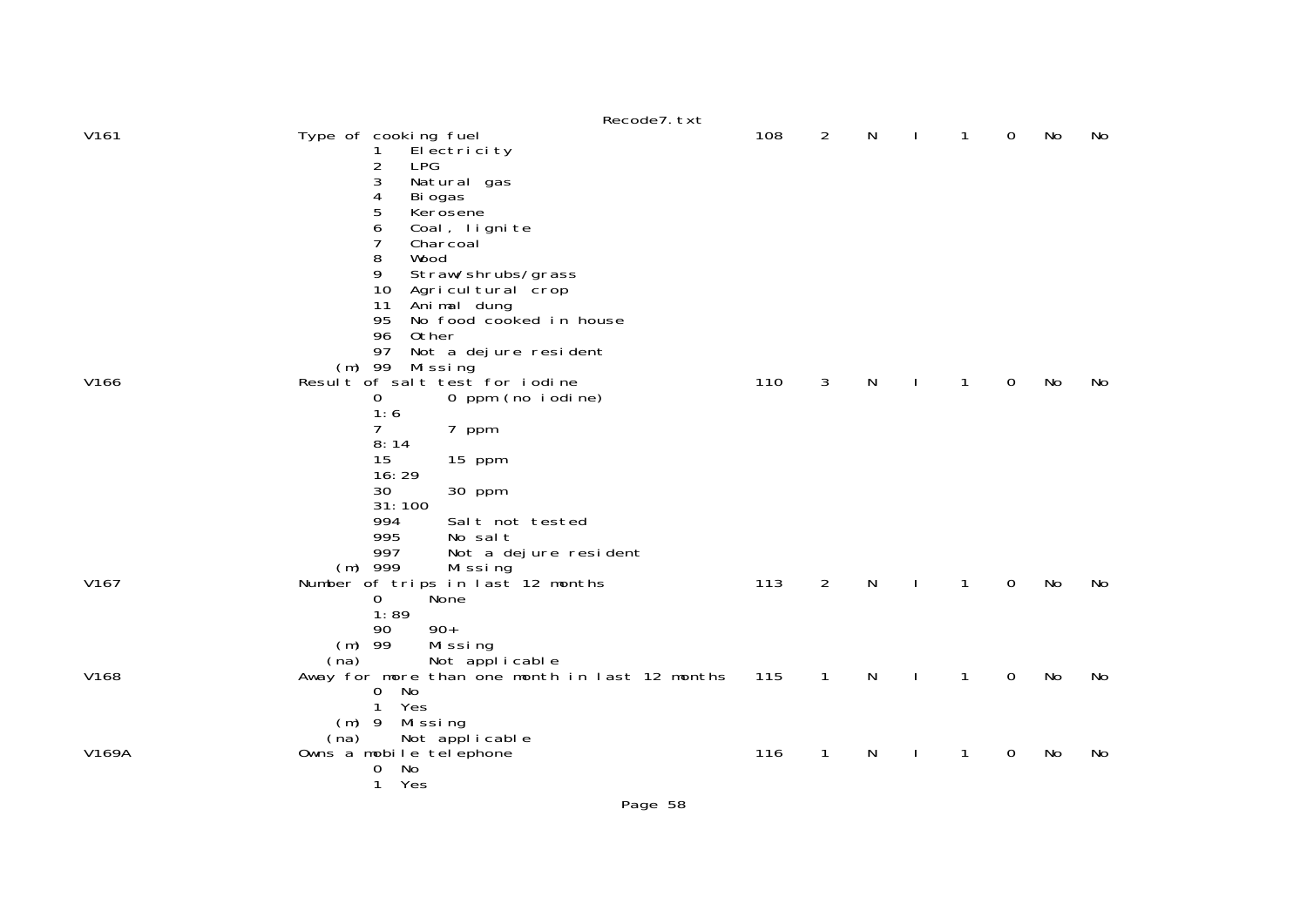|                  | Recode7. txt                                                              |       |                |              |              |              |   |    |    |
|------------------|---------------------------------------------------------------------------|-------|----------------|--------------|--------------|--------------|---|----|----|
|                  | (m) 9 Missing                                                             |       |                |              |              |              |   |    |    |
| V169B            | Use mobile telephone for financial transactions 117                       |       | $\overline{1}$ | N            | $\mathbf{I}$ | $\mathbf{1}$ | 0 | No | No |
|                  | 0<br>No.                                                                  |       |                |              |              |              |   |    |    |
|                  | Yes<br>$\mathbf{1}$                                                       |       |                |              |              |              |   |    |    |
|                  | (m) 9 Missing                                                             |       |                |              |              |              |   |    |    |
| V170             | Has an account in a bank or other financial ins                           | 118   | 1              | N            |              | 1            | 0 | No | No |
|                  | <b>No</b><br>0<br>$\mathbf{1}$<br>Yes                                     |       |                |              |              |              |   |    |    |
|                  | $(m)$ 9 Missing                                                           |       |                |              |              |              |   |    |    |
| V171A            | Use of internet                                                           | 119   | $\mathbf{1}$   | N            | $\mathbf{I}$ | $\mathbf{1}$ | 0 | No | No |
|                  | 0<br>Never                                                                |       |                |              |              |              |   |    |    |
|                  | Yes, last 12 months<br>1                                                  |       |                |              |              |              |   |    |    |
|                  | Yes, before last 12 months                                                |       |                |              |              |              |   |    |    |
|                  | Yes, can't establish when                                                 |       |                |              |              |              |   |    |    |
|                  | $(m)$ 9 Missing                                                           |       |                |              |              |              |   |    |    |
| V171B            | Frequency of using internet last month                                    | 120   | $\mathbf{1}$   | N            | $\perp$      | $\mathbf{1}$ | 0 | No | No |
|                  | Not at all<br>0                                                           |       |                |              |              |              |   |    |    |
|                  | Less than once a week<br>1                                                |       |                |              |              |              |   |    |    |
|                  | At least once a week                                                      |       |                |              |              |              |   |    |    |
|                  | Almost every day<br>3                                                     |       |                |              |              |              |   |    |    |
|                  | $(m)$ 9<br>Mi ssi ng                                                      |       |                |              |              |              |   |    |    |
|                  | Not applicable<br>(na)                                                    |       |                |              |              |              |   |    |    |
| V <sub>190</sub> | Wealth index combined                                                     | 121   | $\mathbf{1}$   | $\mathsf{N}$ | $\mathbf{I}$ | $\mathbf{1}$ | 0 | No | No |
|                  | Poorest<br>$\mathbf{1}$<br>$\overline{2}$<br>Poorer                       |       |                |              |              |              |   |    |    |
|                  | 3<br>Mi ddl e                                                             |       |                |              |              |              |   |    |    |
|                  | 4<br>Ri cher                                                              |       |                |              |              |              |   |    |    |
|                  | Ri chest                                                                  |       |                |              |              |              |   |    |    |
|                  | Not applicable<br>(na)                                                    |       |                |              |              |              |   |    |    |
| V191             | Wealth index factor score combined (5 decimals)                           | 122   | 8              | N            |              | 1            | 0 | No | No |
|                  | Not applicable<br>(na)                                                    |       |                |              |              |              |   |    |    |
| V190A            | Weal th index for urban/rural                                             | 130   | $\mathbf{1}$   | N            |              | $\mathbf{1}$ | 0 | No | No |
|                  | Poorest<br>1                                                              |       |                |              |              |              |   |    |    |
|                  | 2<br>Poorer                                                               |       |                |              |              |              |   |    |    |
|                  | 3<br>Mi ddl e                                                             |       |                |              |              |              |   |    |    |
|                  | 4<br>Ri cher                                                              |       |                |              |              |              |   |    |    |
|                  | Ri chest                                                                  |       |                |              |              |              |   |    |    |
|                  | Not applicable<br>(na)                                                    |       |                | N            |              |              |   |    |    |
| V191A            | Wealth index factor score for urban/rural (5 de<br>Not applicable<br>(na) | - 131 | 8              |              |              | 1            | 0 | No | No |
| <b>ML101</b>     | Type of mosquito bed net(s) slept under last ni                           | 139   | $\mathbf{1}$   | N            |              | $\mathbf{1}$ | 0 | No | No |
|                  | No net<br>0                                                               |       |                |              |              |              |   |    |    |
|                  | Only treated nets<br>1                                                    |       |                |              |              |              |   |    |    |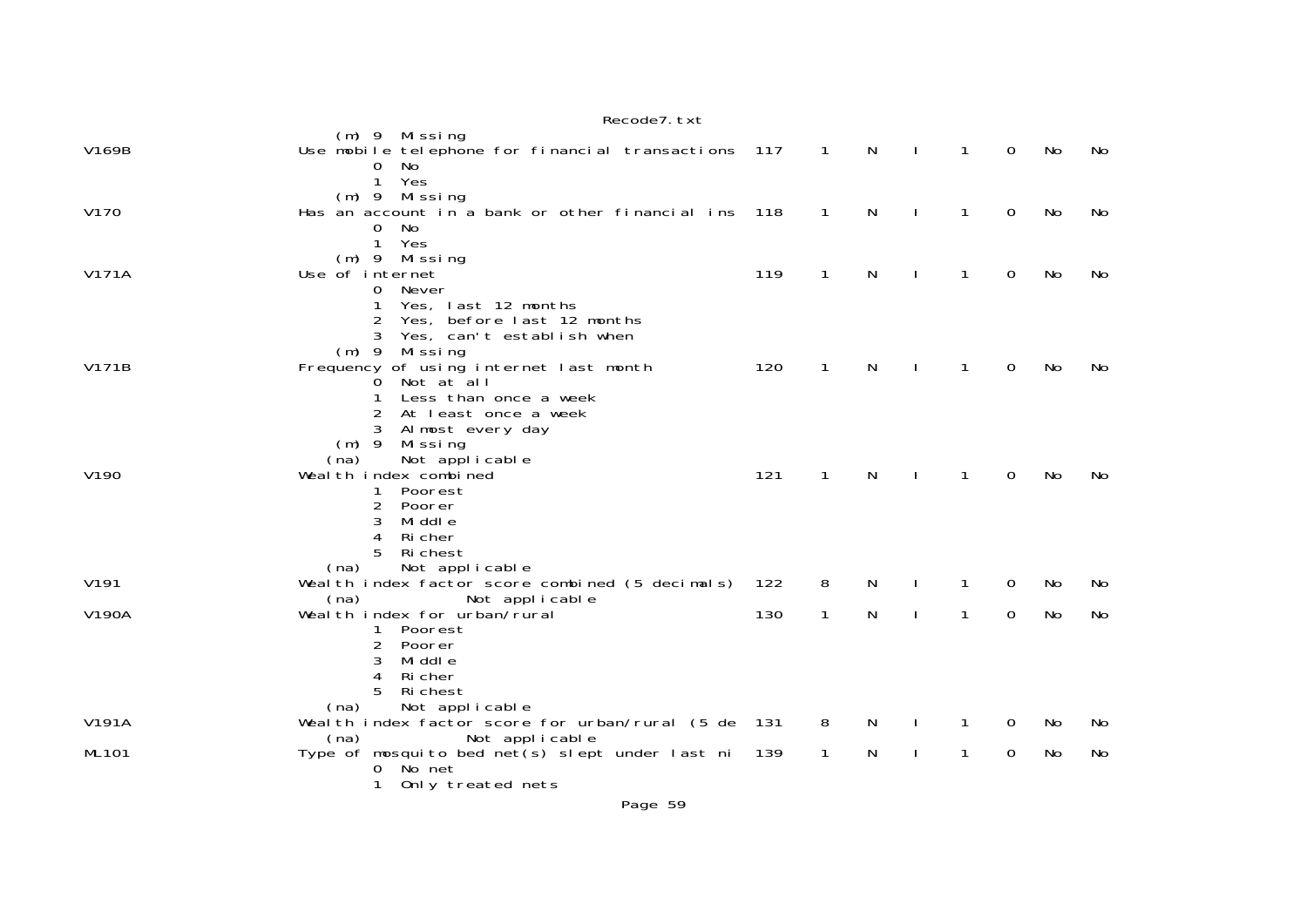|                                   | 2<br>3<br>- 9<br>(m)<br>Missing<br>(na)                                       | Both treated and untreated nets<br>Only untreated nets<br>Not applicable                                   | Recode7. txt |                                        |                        |                             |              |                                   |                       |                |                |
|-----------------------------------|-------------------------------------------------------------------------------|------------------------------------------------------------------------------------------------------------|--------------|----------------------------------------|------------------------|-----------------------------|--------------|-----------------------------------|-----------------------|----------------|----------------|
| <b>fLevel: WOMAN</b>              |                                                                               |                                                                                                            |              | Record: Reproduction and Birth History |                        |                             |              |                                   |                       |                |                |
| I tem Name                        | I tem Label                                                                   |                                                                                                            |              | Start                                  |                        | Data I tem<br>Len Type Type |              | 0cc                               |                       | Dec Char Fill  | Dec Zero       |
| HHI <sub>D</sub><br><b>CASEID</b> | (id) Case Identification<br>(id) Case Identification<br>(record type)         |                                                                                                            |              | $\mathbf{1}$<br>16                     | 12<br>15<br>$\sqrt{3}$ | AN<br>AN<br>AN              |              | 1<br>$\mathbf{1}$<br>$\mathbf{1}$ | 0<br>$\mathbf 0$<br>0 | No<br>No<br>No | No<br>No<br>No |
| <b>BIDX</b>                       | Birth column number<br>1:20                                                   |                                                                                                            |              | 19                                     | $\overline{2}$         | N                           |              | $\mathbf{1}$                      | 0                     | No             | No             |
| <b>BORD</b>                       | Birth order number                                                            |                                                                                                            |              | 21                                     | 2                      | N                           |              | $\mathbf{1}$                      | 0                     | No             | No             |
| B <sub>O</sub>                    | 1:20<br>Child is twin<br>0 Single birth<br>$\overline{2}$<br>3<br>4           | 1st of multiple<br>2nd of multiple<br>3rd of multiple<br>4th of multiple                                   |              | 23                                     | $\mathbf{1}$           | N                           | $\mathbf{I}$ | $\mathbf{1}$                      | $\mathbf 0$           | No             | No             |
| <b>B1</b>                         | Month of birth                                                                | 5 5th of multiple                                                                                          |              | 24                                     | 2                      | N                           |              | 1                                 | 0                     | No             | No             |
| B <sub>2</sub>                    | 1:12<br>Year of birth<br>1960: 2015                                           |                                                                                                            |              | 26                                     | 4                      | N                           |              | $\mathbf{1}$                      | 0                     | No             | No             |
| B <sub>3</sub><br><b>B4</b>       | Date of birth (CMC)<br>Sex of child<br>Mal e<br>1                             |                                                                                                            |              | 30<br>34                               | 4<br>$\mathbf{1}$      | N<br>N                      | $\mathbf{I}$ | 1<br>1                            | 0<br>$\Omega$         | No<br>No       | No<br>No       |
| <b>B5</b>                         | 2 Female<br>Child is alive<br>No<br>0<br>1 Yes                                |                                                                                                            |              | 35                                     | 1                      | N                           | <sup>1</sup> | $\mathbf{1}$                      | $\mathbf 0$           | No             | No             |
| <b>B6</b>                         | Age at death<br>100<br>101<br>102:198<br>199<br>201<br>202: 298<br>299<br>301 | Died on day of birth<br>Days: 1<br>Days: number missing<br>Months: 1<br>Months: number missing<br>Years: 1 | Page 60      | 36                                     | 3                      | N                           | $\mathbf{I}$ | $\mathbf{1}$                      | 0                     | No             | No             |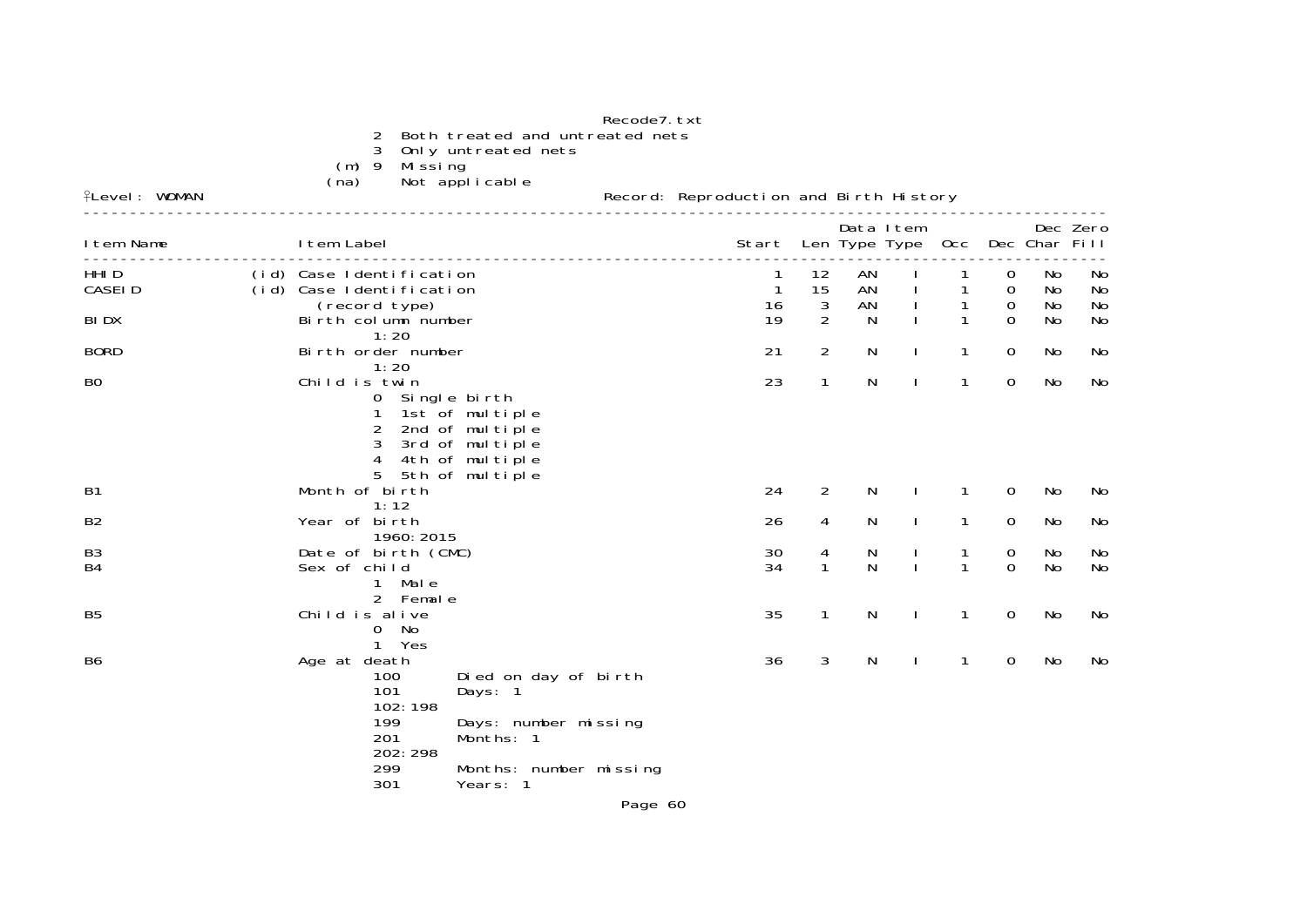|                | n                                                                  |    |                |           |              |              |             |    |    |
|----------------|--------------------------------------------------------------------|----|----------------|-----------|--------------|--------------|-------------|----|----|
|                | 302: 398<br>399<br>Years: number missing                           |    |                |           |              |              |             |    |    |
|                | 997<br>Inconsistent                                                |    |                |           |              |              |             |    |    |
|                | 998<br>Don't know                                                  |    |                |           |              |              |             |    |    |
|                | $(m)$ 999<br>Missing                                               |    |                |           |              |              |             |    |    |
|                | (na)<br>Not applicable                                             |    |                |           |              |              |             |    |    |
| B7             | Age at death (months, imputed)<br>0:420                            | 39 | 3              | N         |              | 1            | 0           | No | No |
|                | (na)<br>Not applicable                                             |    |                |           |              |              |             |    |    |
| B <sub>8</sub> | Current age of child<br>0:40                                       | 42 | $\overline{2}$ | ${\sf N}$ | $\mathbf{I}$ | $\mathbf{1}$ | 0           | No | No |
|                | (na)<br>Not applicable                                             |    |                |           |              |              |             |    |    |
| B <sub>9</sub> | Child lives with whom                                              | 44 | $\mathbf{1}$   | N         | $\mathbf{I}$ | $\mathbf{1}$ | 0           | No | No |
|                | 0 Respondent                                                       |    |                |           |              |              |             |    |    |
|                | Father<br>1<br>2<br>Other relative                                 |    |                |           |              |              |             |    |    |
|                | 3<br>Someone el se                                                 |    |                |           |              |              |             |    |    |
|                | Lives el sewhere<br>4                                              |    |                |           |              |              |             |    |    |
|                | $(m)$ 9<br>Mi ssi ng                                               |    |                |           |              |              |             |    |    |
|                | Not applicable<br>(na)                                             |    |                |           |              |              |             |    |    |
| <b>B10</b>     | Completeness of information<br>Month, year and day<br>$\mathbf{O}$ | 45 | 1              | N         |              | 1            | 0           | No | No |
|                | Month and year - information complete                              |    |                |           |              |              |             |    |    |
|                | Month and age - year imputed<br>$\overline{2}$                     |    |                |           |              |              |             |    |    |
|                | Year and age - month imputed<br>3                                  |    |                |           |              |              |             |    |    |
|                | 4<br>Year and age - year ignored                                   |    |                |           |              |              |             |    |    |
|                | 5<br>Year - age/month imputed                                      |    |                |           |              |              |             |    |    |
|                | Age - year/month imputed<br>6<br>7<br>Month - age/year imputed     |    |                |           |              |              |             |    |    |
|                | None - all $\overline{I}$ imputed<br>8                             |    |                |           |              |              |             |    |    |
| <b>B11</b>     | Preceding birth interval (months)                                  | 46 | 3              | N         |              | 1            | 0           | No | No |
|                | Not applicable<br>(na)                                             |    |                |           |              |              |             |    |    |
| <b>B12</b>     | Succeeding birth interval (months)                                 | 49 | 3              | N         | $\mathbf{I}$ | $\mathbf{1}$ | $\mathbf 0$ | No | No |
| <b>B13</b>     | (na)<br>Not applicable<br>Flag for age at death                    | 52 | 1              | N         | $\mathbf{I}$ | 1            | 0           | No | No |
|                | 0 No flag                                                          |    |                |           |              |              |             |    |    |
|                | > interview<br>1                                                   |    |                |           |              |              |             |    |    |
|                | < breastfeeding<br>2                                               |    |                |           |              |              |             |    |    |
|                | 3<br>< age supplemented                                            |    |                |           |              |              |             |    |    |
|                | 4<br>< first breastfed<br>5<br>< last vaccination                  |    |                |           |              |              |             |    |    |
|                | Outside range                                                      |    |                |           |              |              |             |    |    |
|                | Imputed, units given                                               |    |                |           |              |              |             |    |    |
|                | <b>D.</b> 14                                                       |    |                |           |              |              |             |    |    |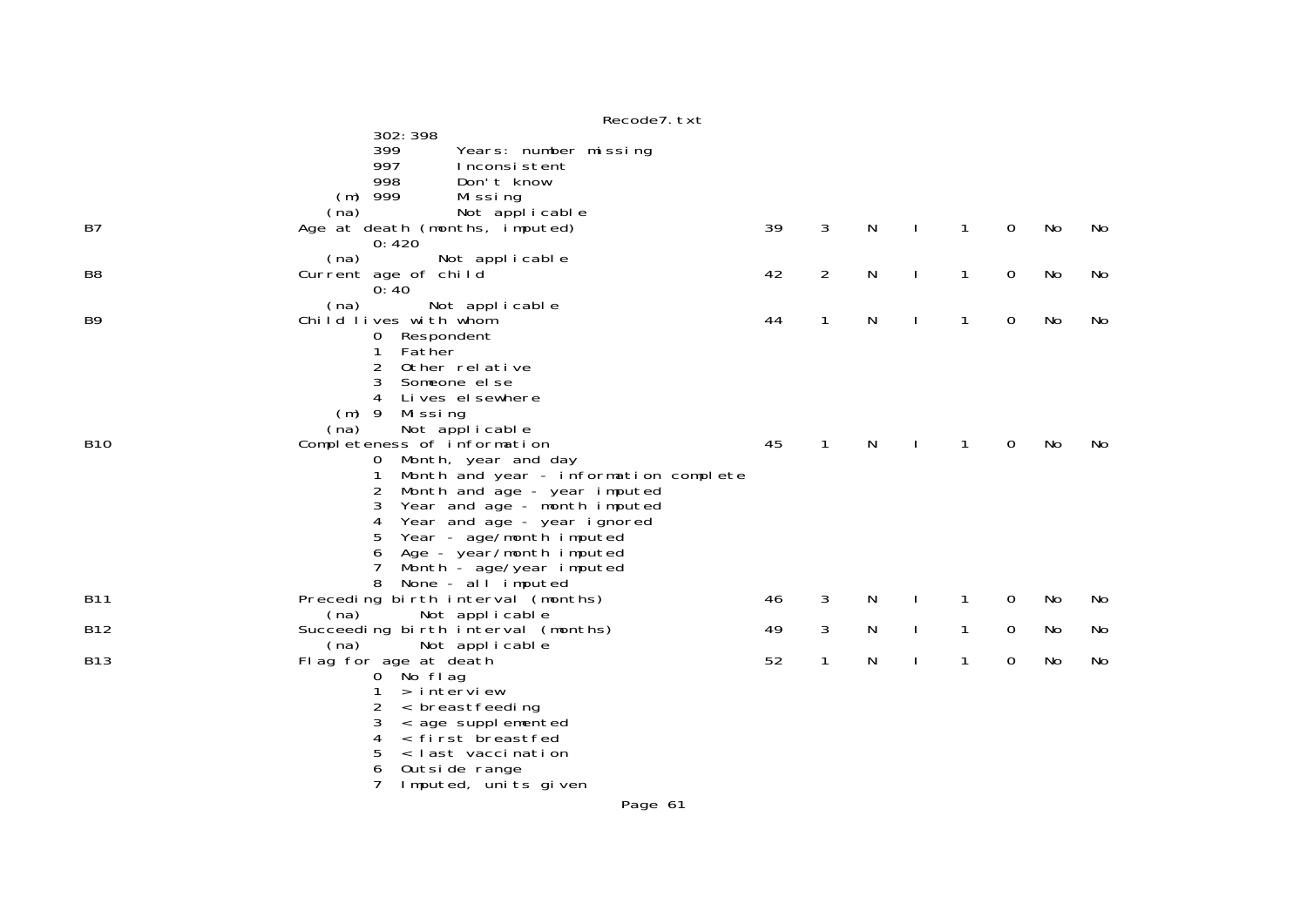|                                        | Recode7. txt                                                                                                                 |                                  |                       |                            |              |              |                                 |                       |                       |
|----------------------------------------|------------------------------------------------------------------------------------------------------------------------------|----------------------------------|-----------------------|----------------------------|--------------|--------------|---------------------------------|-----------------------|-----------------------|
| <b>B15</b>                             | Imputed, no units<br>8<br>Not applicable<br>(na)<br>Live birth between births<br>No<br>0<br>Yes<br>$\mathbf{1}$              | 53                               | $\mathbf 1$           | N                          |              | $\mathbf{1}$ | $\Omega$                        | No                    | No                    |
| <b>B16</b>                             | $(m)$ 9 Missing<br>Not applicable<br>(na)<br>Child's line number in household<br>Not listed in household<br>$\Omega$<br>1:75 | 54                               | $\overline{a}$        | N                          |              | 1            | 0                               | No                    | No                    |
| <b>B17</b>                             | $(m)$ 99<br>Missing<br>Not applicable<br>(na)<br>Day of birth<br>1:31                                                        | 56                               | $\overline{2}$        | N                          |              |              | $\mathbf 0$                     | No                    | No                    |
| <b>B18</b><br><b>B19</b><br><b>B20</b> | Century Day Code of birth (CDC)<br>Current age of child in months (months since bi<br>Duration of pregnancy<br>1:10          | 58<br>63<br>66                   | $\mathbf 5$<br>3<br>2 | N<br>${\sf N}$<br>N        |              | $\mathbf{1}$ | 0<br>$\overline{0}$<br>$\Omega$ | No<br>No<br><b>No</b> | No<br>No<br><b>No</b> |
| <b>ILevel: WOMAN</b>                   | (na)<br>Not applicable                                                                                                       | Record: Reproduction (continued) |                       |                            |              |              |                                 |                       |                       |
| I tem Name                             | I tem Label                                                                                                                  | Start                            |                       | Data Item<br>Len Type Type |              | 0cc          |                                 | Dec Char Fill         | Dec Zero              |
| HHI D<br><b>CASEID</b>                 | (id) Case Identification<br>(id) Case Identification<br>(record type)                                                        | $\mathbf{1}$<br>16               | 12<br>15<br>3         | AN<br>AN<br>AN             |              | 1            | 0<br>0<br>0                     | No<br>No<br>No        | No<br>No<br><b>No</b> |
| V201                                   | Total children ever born<br>0:20                                                                                             | 19                               | $\overline{2}$        | N                          |              |              | $\Omega$                        | No                    | No                    |
| V202                                   | Sons at home                                                                                                                 | 21                               | 2                     | N                          |              | 1            | 0                               | No                    | No                    |
| V203                                   | 0:20<br>Daughters at home                                                                                                    | 23                               | $\overline{2}$        | N                          |              | 1            | 0                               | No                    | No                    |
| V204                                   | 0:20<br>Sons el sewhere                                                                                                      | 25                               | 2                     | N                          | $\mathbf{I}$ | 1            | 0                               | No                    | No                    |
| V205                                   | 0:20<br>Daughters el sewhere                                                                                                 | 27                               | $\overline{2}$        | N                          |              | 1            | 0                               | No                    | No                    |
| V206                                   | 0:20<br>Sons who have died                                                                                                   | 29                               | $\overline{a}$        | N                          |              | 1            | 0                               | No                    | No                    |
| V207                                   | 0:20<br>Daughters who have died                                                                                              | 31                               | $\overline{a}$        | N                          | $\mathbf{I}$ | 1            | 0                               | No                    | No                    |
| V208                                   | 0:20<br>Births in last five years                                                                                            |                                  |                       |                            |              |              |                                 |                       |                       |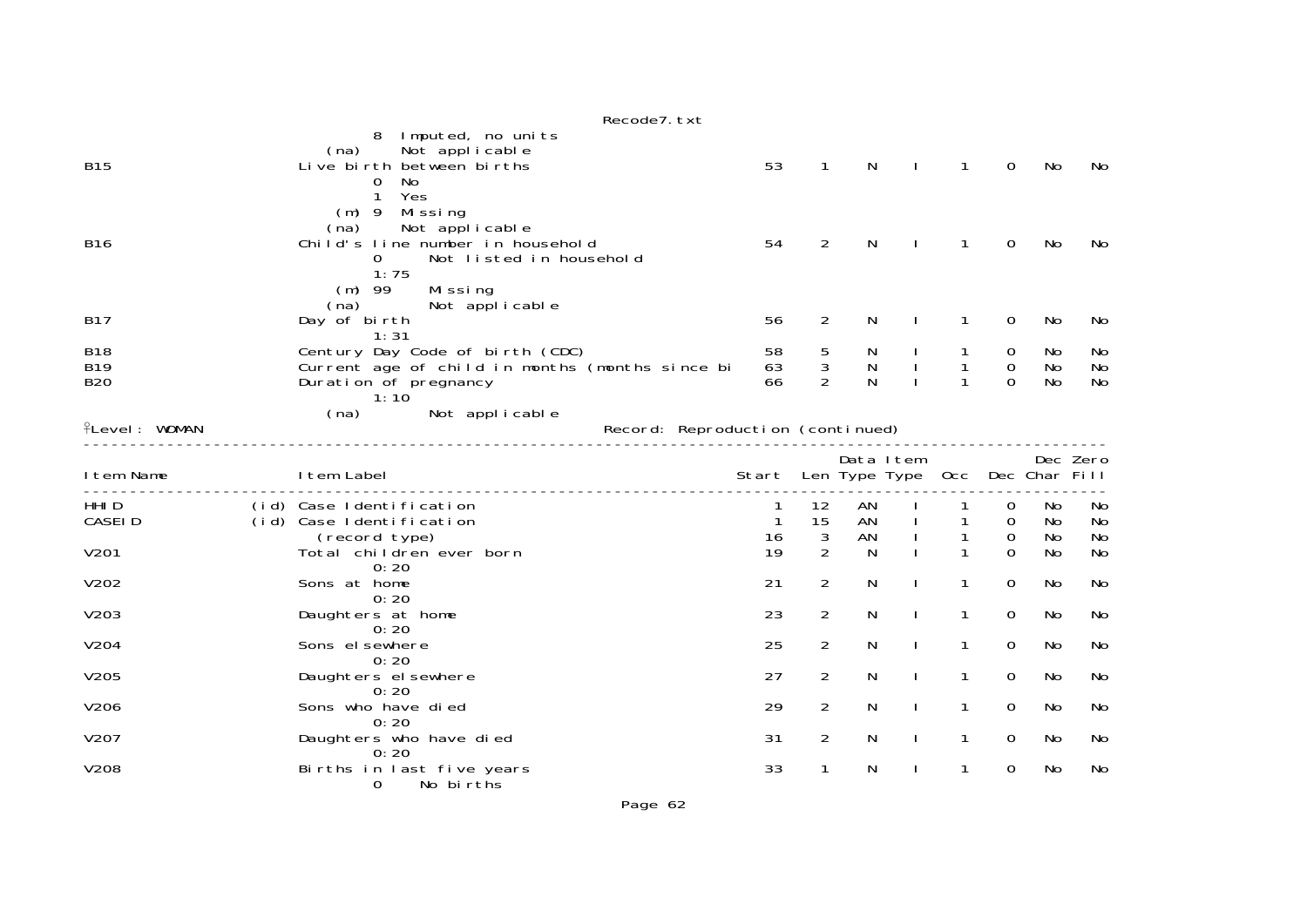|      | Recode7. txt                                                                                                                                                                                                                                                                                                                                                                                                                |    |                |              |              |              |             |    |    |
|------|-----------------------------------------------------------------------------------------------------------------------------------------------------------------------------------------------------------------------------------------------------------------------------------------------------------------------------------------------------------------------------------------------------------------------------|----|----------------|--------------|--------------|--------------|-------------|----|----|
| V209 | 1:6<br>Births in past year<br>No births<br>$\sigma$<br>1:4                                                                                                                                                                                                                                                                                                                                                                  | 34 | $\mathbf{1}$   | N            | $\mathbf{I}$ | $\mathbf{1}$ | $\mathbf 0$ | No | No |
| V210 | Births in month of interview<br>0:4                                                                                                                                                                                                                                                                                                                                                                                         | 35 | $\mathbf{1}$   | N            | $\mathbf{I}$ | $\mathbf{1}$ | $\mathbf 0$ | No | No |
| V211 | Date of first birth (CMC)                                                                                                                                                                                                                                                                                                                                                                                                   | 36 | 4              | N            | $\mathbf{I}$ | 1            | $\mathbf 0$ | No | No |
| V212 | Not applicable<br>(na)<br>Age of respondent at 1st birth<br>10:49                                                                                                                                                                                                                                                                                                                                                           | 40 | $\overline{2}$ | N            | $\mathbf{I}$ | 1            | $\mathbf 0$ | No | No |
| V213 | (na)<br>Not applicable<br>Currently pregnant<br>0 No or unsure<br>Yes<br>1                                                                                                                                                                                                                                                                                                                                                  | 42 | $\mathbf{1}$   | N            | $\mathbf{I}$ | 1            | $\mathbf 0$ | No | No |
| V214 | Duration of current pregnancy                                                                                                                                                                                                                                                                                                                                                                                               | 43 | $\overline{2}$ | $\mathsf{N}$ | $\mathbf{I}$ | $\mathbf{1}$ | $\mathbf 0$ | No | No |
| V215 | 1:10<br>(na)<br>Not applicable<br>Time since last menstrual period<br>100<br>Day of interview<br>101<br>Days: 1<br>102:198<br>199<br>Days: number missing<br>201<br>Weeks: 1<br>202: 298<br>299<br>Weeks: number missing<br>301<br>Months: 1<br>302: 398<br>399<br>Months: number missing<br>401<br>Years: 1<br>402:498<br>499<br>Years: number missing<br>994<br>In menopause/had hysterectomy<br>995<br>Before last birth | 45 | 3              | $\mathsf{N}$ | $\mathbf{I}$ | $\mathbf{1}$ | $\mathbf 0$ | No | No |
| V216 | 996<br>Never menstruated<br>997<br>Inconsistent<br>998<br>Don't know<br>999<br>(m)<br>Missing<br>Not applicable<br>(na)<br>Menstruated in last six weeks<br>No<br>0                                                                                                                                                                                                                                                         | 48 | $\mathbf{1}$   | N            | $\mathbf{I}$ | $\mathbf{1}$ | $\mathbf 0$ | No | No |
|      | $\mathbf{1}$<br>Yes<br>Not applicable<br>(na)                                                                                                                                                                                                                                                                                                                                                                               |    |                |              |              |              |             |    |    |
| V217 | Knowledge of ovulatory cycle                                                                                                                                                                                                                                                                                                                                                                                                | 49 | 1              | N            |              | 1            | 0           | No | No |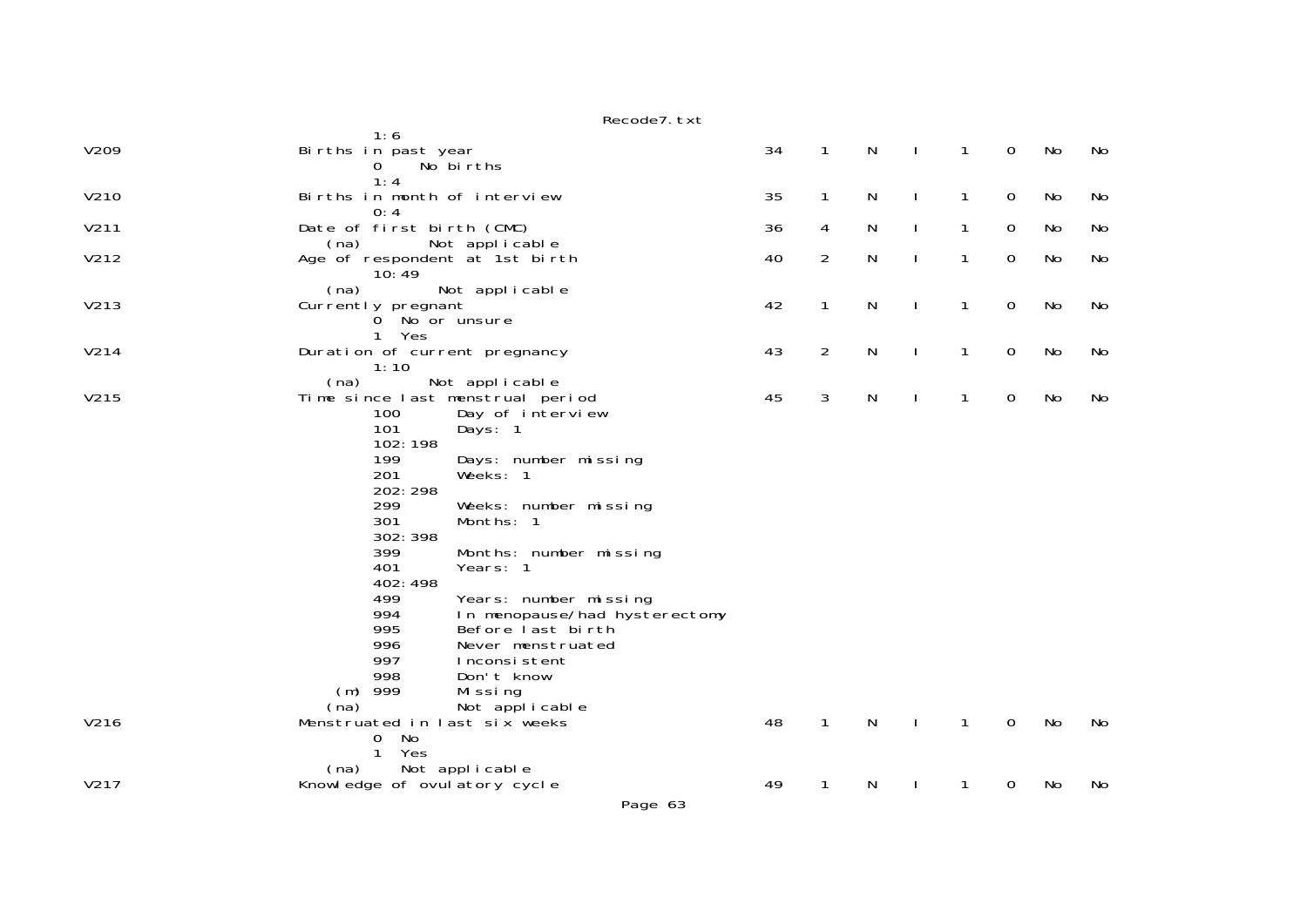|      | Recode7. txt                                                                                                            |    |                |   |              |              |   |     |           |
|------|-------------------------------------------------------------------------------------------------------------------------|----|----------------|---|--------------|--------------|---|-----|-----------|
|      | During her period<br>After period ended<br>2<br>Middle of the cycle<br>3<br>Before period begins<br>4                   |    |                |   |              |              |   |     |           |
|      | 5<br>At any time<br>6<br>0ther                                                                                          |    |                |   |              |              |   |     |           |
|      | Don't know<br>8<br>$(m)$ 9                                                                                              |    |                |   |              |              |   |     |           |
| V218 | Missing<br>Number of living children<br>0:20                                                                            | 50 | 2              | N |              | 1            | 0 | No  | No        |
| V219 | Living children + current pregnancy<br>0:20                                                                             | 52 | $\overline{2}$ | N | $\mathbf{L}$ | $\mathbf{1}$ | 0 | No  | <b>No</b> |
| V220 | Living $chi$ 1 dren + current pregnancy (grouped)<br>0:5                                                                | 54 | 1              | N | $\mathbf{I}$ | 1            | 0 | No  | No        |
| V221 | 6<br>$6+$<br>Marriage to first birth interval (months)<br>0:350                                                         | 55 | 3              | N |              | 1            | 0 | No  | No        |
|      | 996<br>Negative interval<br>Not applicable<br>(na)                                                                      |    |                |   |              |              |   |     |           |
| V222 | Last birth to interview (months)<br>Not applicable<br>(na)                                                              | 58 | 3              | N |              | 1            | 0 | No  | No        |
| V223 | Completeness of current pregnancy information<br>Month - exact date<br>None - date placed<br>8                          | 61 | 1              | N | $\mathbf{I}$ | 1            | 0 | No  | <b>No</b> |
| V224 | Not applicable<br>(na)<br>Entries in birth history<br>0:20                                                              | 62 | $\overline{2}$ | N |              | 1            | 0 | No  | No        |
| V225 | Current pregnancy wanted<br>Then<br>1.<br>$\overline{2}$<br>Later                                                       | 64 | $\mathbf{1}$   | N | $\mathbf{I}$ | $\mathbf{1}$ | 0 | No  | No        |
|      | 3<br>Not at all<br>$(m)$ 9<br>Mi ssi ng<br>Not applicable<br>(na)                                                       |    |                |   |              |              |   |     |           |
| V226 | Time since last period (comp) (months)<br>0:400                                                                         | 65 | 3              | N |              | 1            | 0 | No  | No        |
|      | 994<br>In menopause<br>995<br>Before last birth<br>996<br>Never menstruated<br>997<br>Inconsistent<br>998<br>Don't know |    |                |   |              |              |   |     |           |
|      | $(m)$ 999<br>Missing                                                                                                    |    |                |   |              |              |   |     |           |
| V227 | Not applicable<br>(na)<br>Flag for last period                                                                          | 68 | 1              | N |              | 1            | 0 | No. | No        |
|      | Page 64                                                                                                                 |    |                |   |              |              |   |     |           |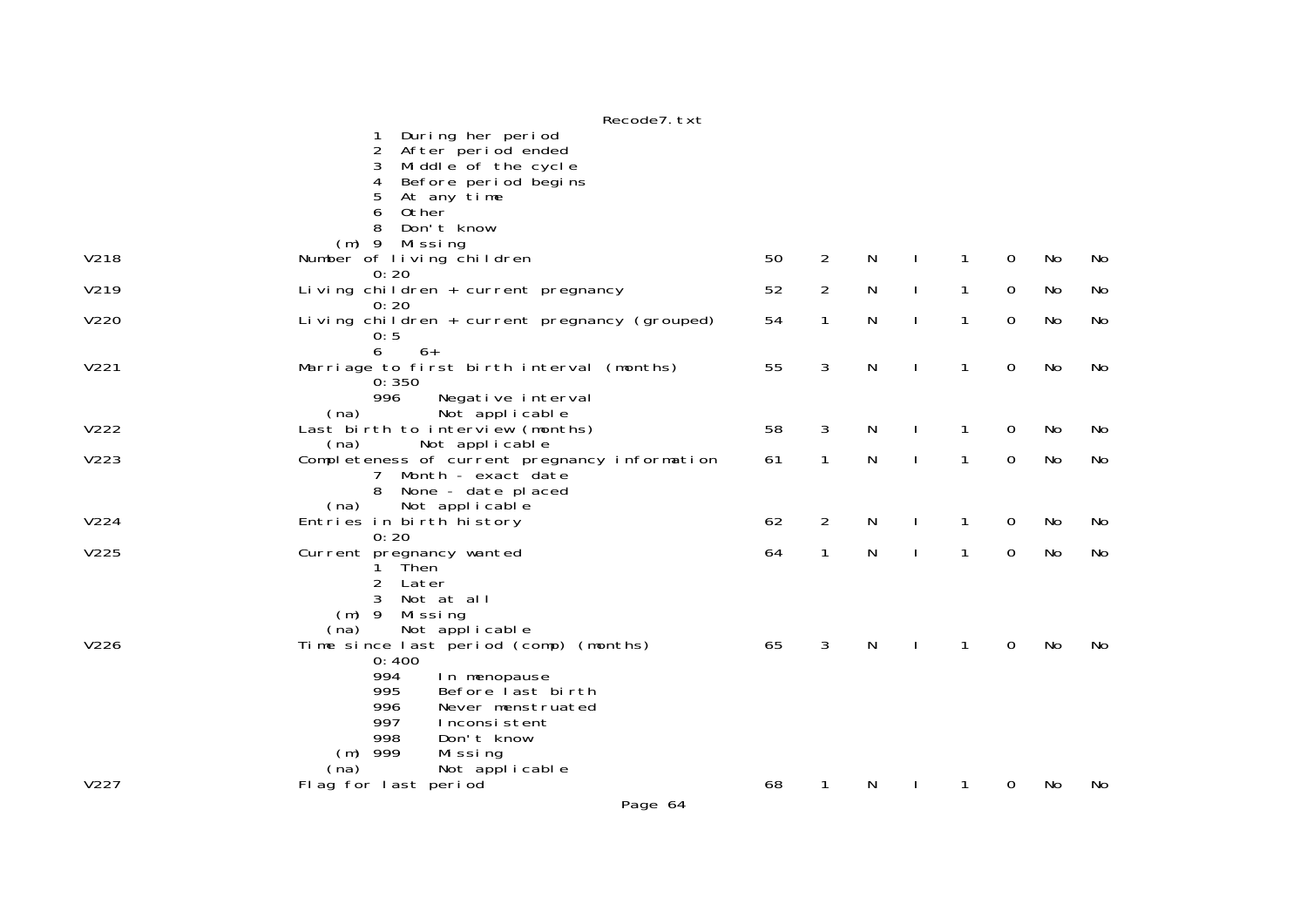|      | $\frac{1}{2}$                                                       |    |                |           |              |              |             |    |    |
|------|---------------------------------------------------------------------|----|----------------|-----------|--------------|--------------|-------------|----|----|
|      | No flag<br>O                                                        |    |                |           |              |              |             |    |    |
|      | $N > i$ nterval since birth                                         |    |                |           |              |              |             |    |    |
|      | 2<br>$N + amen. > interval$                                         |    |                |           |              |              |             |    |    |
|      | 3<br>N, but period not returned                                     |    |                |           |              |              |             |    |    |
|      | 95, but no birth<br>4                                               |    |                |           |              |              |             |    |    |
|      | 95, but period returned<br>5                                        |    |                |           |              |              |             |    |    |
|      | 96, but period returned<br>6                                        |    |                |           |              |              |             |    |    |
|      | N, last period during pregnancy                                     |    |                |           |              |              |             |    |    |
|      | 8<br>96, had children                                               |    |                |           |              |              |             |    |    |
|      | N, period before last birth<br>9                                    |    |                |           |              |              |             |    |    |
|      | Not applicable<br>(na)                                              |    |                |           |              |              |             |    |    |
| V228 | Ever had a terminated pregnancy                                     | 69 | $\mathbf{1}$   | N         |              | $\mathbf{1}$ | $\mathbf 0$ | No | No |
|      | No<br>$\mathbf{O}$                                                  |    |                |           |              |              |             |    |    |
|      | Yes<br>$\mathbf{1}$                                                 |    |                |           |              |              |             |    |    |
|      | (m) 9 Missing                                                       |    |                |           |              |              |             |    |    |
|      | Not applicable<br>(na)                                              |    |                |           |              |              |             |    |    |
| V229 | Month pregnancy ended                                               | 70 | 2              | N         |              | 1            | 0           | No | No |
|      | 1:12                                                                |    |                |           |              |              |             |    |    |
|      | 97<br>Inconsistent                                                  |    |                |           |              |              |             |    |    |
|      | 98<br>Don't know                                                    |    |                |           |              |              |             |    |    |
|      | $(m)$ 99<br>Mi ssi ng                                               |    |                |           |              |              |             |    |    |
|      | (na)<br>Not applicable                                              |    |                |           |              |              |             |    |    |
| V230 | Year pregnancy ended                                                | 72 | 4              | N         |              | 1            | 0           | No | No |
|      | 1960: 2015                                                          |    |                |           |              |              |             |    |    |
|      | 9997<br>Inconsistent                                                |    |                |           |              |              |             |    |    |
|      | 9998<br>Don't know                                                  |    |                |           |              |              |             |    |    |
|      | $(m)$ 9999<br>Missing                                               |    |                |           |              |              |             |    |    |
|      | Not applicable<br>(na)                                              |    |                |           |              |              |             |    |    |
| V231 | CMC pregnancy ended                                                 | 76 | 4              | N         |              | 1            | 0           | No | No |
|      | 800: 1400                                                           |    |                |           |              |              |             |    |    |
|      | 9997<br>Inconsistent<br>9998                                        |    |                |           |              |              |             |    |    |
|      | Don't know                                                          |    |                |           |              |              |             |    |    |
|      | $(m)$ 9999<br>Missing                                               |    |                |           |              |              |             |    |    |
| V232 | (na) Not applicable<br>Completeness of last termination information |    | $\mathbf{1}$   | ${\sf N}$ |              | $\mathbf{1}$ | $\mathbf 0$ | No |    |
|      |                                                                     | 80 |                |           | $\mathbf{I}$ |              |             |    | No |
|      | Month and year<br>1<br>$\overline{2}$<br>From calendar              |    |                |           |              |              |             |    |    |
|      | 5<br>Year                                                           |    |                |           |              |              |             |    |    |
|      | Month<br>7                                                          |    |                |           |              |              |             |    |    |
|      | 8<br>None                                                           |    |                |           |              |              |             |    |    |
|      |                                                                     |    |                |           |              |              |             |    |    |
| V233 | Not applicable<br>(na)<br>Months when pregnancy ended               | 81 | $\overline{2}$ | N         |              | 1            | 0           | No | No |
|      | 0:10                                                                |    |                |           |              |              |             |    |    |
|      |                                                                     |    |                |           |              |              |             |    |    |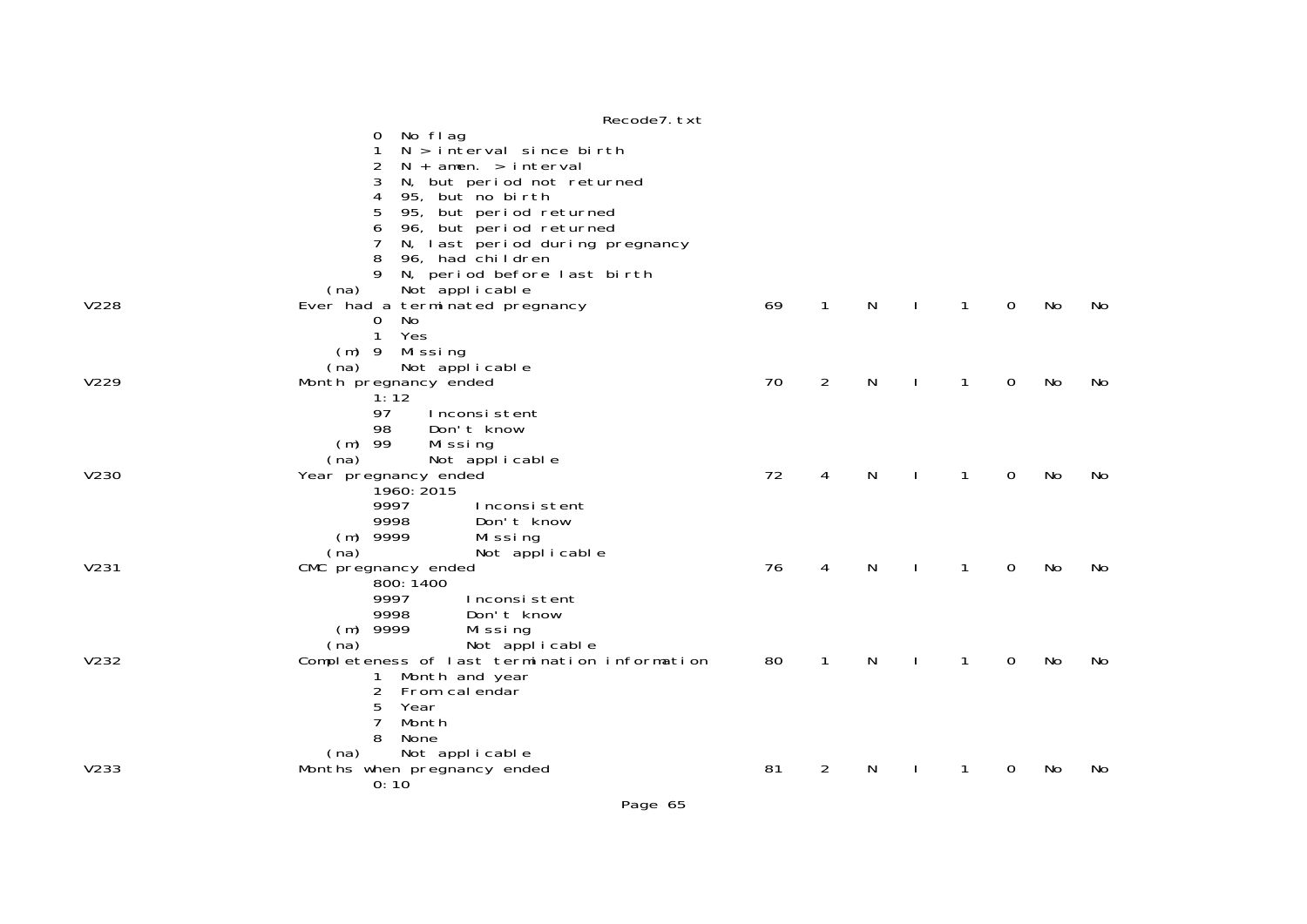|      | Recode7. txt                                                                                                                                                                    |    |                |   |              |              |              |    |    |
|------|---------------------------------------------------------------------------------------------------------------------------------------------------------------------------------|----|----------------|---|--------------|--------------|--------------|----|----|
|      | 97<br>Inconsistent<br>98<br>Don't know<br>$(m)$ 99<br>Mi ssi ng<br>(na)<br>Not applicable                                                                                       |    |                |   |              |              |              |    |    |
| V234 | Other such pregnancies<br>N <sub>o</sub><br>0<br>$\mathbf{1}$<br>Yes<br>$(m)$ 9<br>Missing                                                                                      | 83 | $\mathbf{1}$   | N |              | $\mathbf{1}$ | $\mathbf{O}$ | No | No |
| V235 | Not applicable<br>(na)<br>Index last child prior to maternity-health (cal<br>No prior child<br>$\mathbf{O}$<br>1:7                                                              | 84 | $\overline{2}$ | N |              | 1            | 0            | No | No |
| V237 | (na)<br>Not applicable<br>Birth between last and interview<br>No<br>$\mathbf{O}$<br>$\mathbf{1}$<br>Yes<br>$(m)$ 9<br>Missing                                                   | 86 | $\mathbf{1}$   | N |              | 1            | $\mathbf 0$  | No | No |
| V238 | Not applicable<br>(na)<br>Births in last three years                                                                                                                            | 87 | $\mathbf{1}$   | N |              | 1            | 0            | No | No |
| V239 | 0:4<br>Pregnancies terminated before calendar beginnin<br>No<br>$\overline{0}$<br>Yes<br>$\mathbf{1}$                                                                           | 88 | $\mathbf{1}$   | N | $\mathbf{I}$ | $\mathbf{1}$ | 0            | No | No |
| V240 | Missing<br>$(m)$ 9<br>Not applicable<br>(na)<br>Month of last termination prior to calendar<br>1:12<br>97<br>Inconsistent<br>98<br>Don't know<br>$(m)$ 99<br>Missing            | 89 | $\overline{2}$ | N |              | 1            | 0            | No | No |
| V241 | Not applicable<br>(na)<br>Year of last termination prior to calendar<br>1960: 2010<br>9997<br>Inconsistent<br>9998<br>Don't know<br>$(m)$ 9999<br>Missing                       | 91 | 4              | N |              | 1            | 0            | No | No |
| V242 | Not applicable<br>(na)<br>CMC termination ended prior to calendar<br>800: 1400<br>9997<br>Inconsistent<br>9998<br>Don't know<br>$(m)$ 9999<br>Missing<br>(na)<br>Not applicable | 95 | 4              | N |              | 1            | 0            | No | No |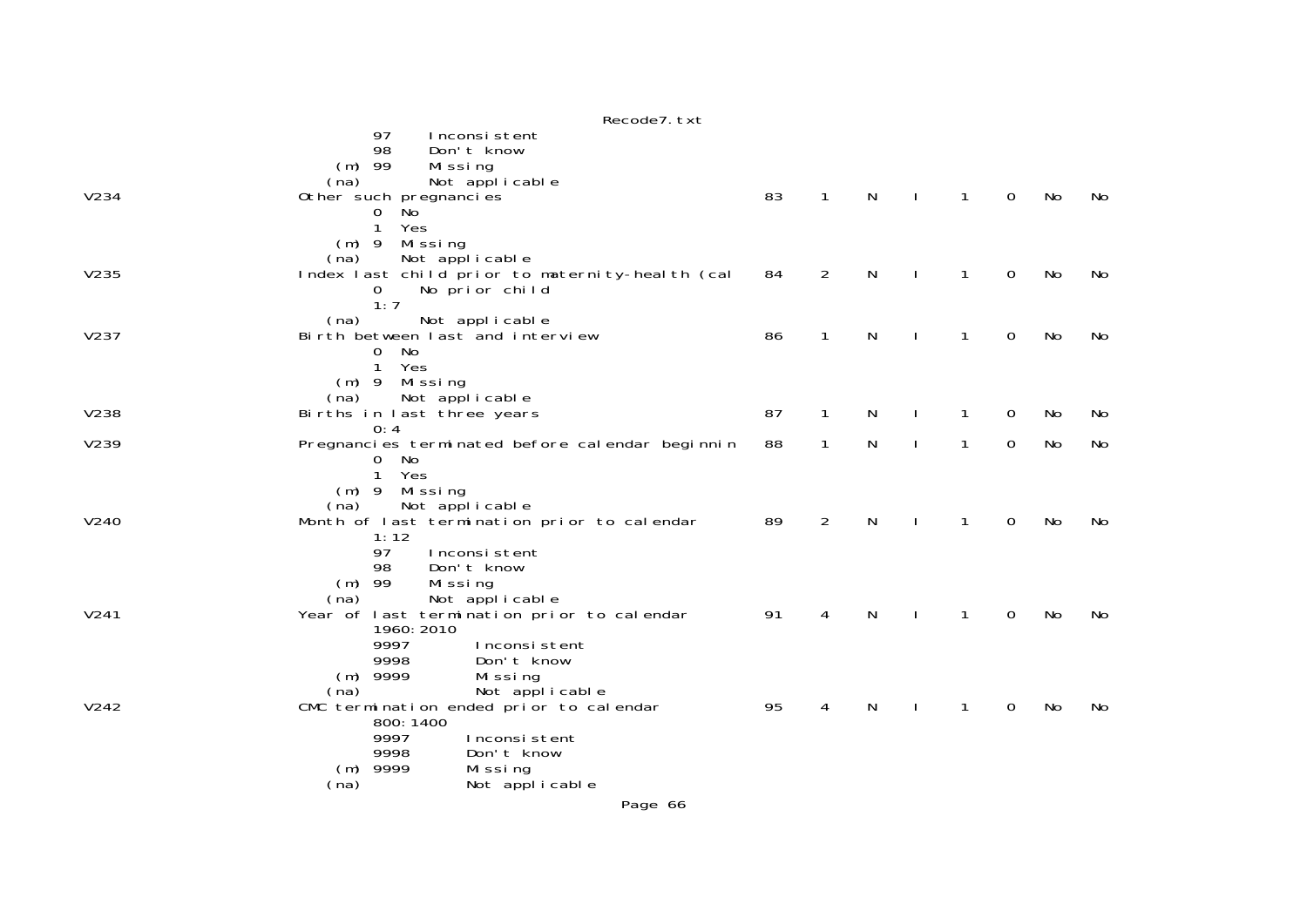|                      | Recode7. txt                                                                                                                                                       |                                       |                          |          |                      |                                  |                                       |                  |                |
|----------------------|--------------------------------------------------------------------------------------------------------------------------------------------------------------------|---------------------------------------|--------------------------|----------|----------------------|----------------------------------|---------------------------------------|------------------|----------------|
| V243                 | Completeness of last termination date prior to<br>Month and year<br>2<br>From calendar<br>5<br>Year<br>7<br>Month                                                  | 99                                    | 1                        | N        |                      | 1                                | 0                                     | No               | No             |
| V244                 | 8<br>None<br>Not applicable<br>(na)<br>Can women get pregnant after birth and before p 100<br>No <sup>'</sup><br>0<br>Yes<br>1<br>Don't know<br>8<br>(m) 9 Missing |                                       | $\sim$ 1                 | N.       | $\mathbf{I}$         | $\mathbf{1}$                     | 0                                     | No               | No             |
| <b>flevel: WOMAN</b> | Record: Contraception Table                                                                                                                                        |                                       |                          |          |                      |                                  |                                       |                  |                |
| I tem Name           | I tem Label                                                                                                                                                        | Start Len Type Type Occ Dec Char Fill |                          |          | Data Item            |                                  |                                       |                  | Dec Zero       |
| HHI D<br>CASEI D     | (id) Case Identification<br>(id) Case Identification<br>(record type)                                                                                              | $\overline{1}$<br>16                  | 12<br>15<br>$\mathbf{3}$ | AN<br>AN | AN I<br>$\mathbf{L}$ | $\overline{1}$<br>$\overline{1}$ | 0<br>$\overline{0}$<br>$\overline{0}$ | No.<br>No<br>No  | No<br>No<br>No |
| V301                 | Knowledge of any method<br>0 Knows no method<br>Knows only folkloric method<br>Knows only traditional method<br>Knows modern method<br>3                           | 19                                    | $\mathbf{1}$             | N        |                      | $\mathbf{1}$                     | $\Omega$                              | No               | No             |
| V302                 | Ever use of any method<br>0 Never used<br>Used only folkloric method<br>2 Used only traditional method<br>Used modern method<br>3                                  | 20                                    | $\mathbf{1}$             | N        |                      | 1                                | $\Omega$                              | No               | No             |
| V302A                | Ever used anything or tried to delay or avoid g<br>No.<br>O.<br>Yes, used outside calendar<br>2 Yes, used in calendar                                              | 21                                    | 1                        | N        |                      | 1                                | 0                                     | No               | No.            |
| REC31_GROUP<br>V304A | I tem created from ISSA Group<br>Type of method<br>1 Modern method<br>2<br>Traditional method<br>3 Folkloric method                                                | 22<br>22                              | 4<br>$\mathbf{1}$        | ΑN<br>N  | J.<br>Sub            | 20<br>$\mathbf{1}$               | 0<br>$\Omega$                         | No.<br><b>No</b> | No<br>No       |
| V304                 | Knows method<br>- No<br>$\mathbf{0}$<br>1<br>Yes<br>Not in contraception table, but as a current method<br>7                                                       | 23                                    | $\mathbf{1}$             | N.       | Sub                  | 1                                | $\Omega$                              | No               | No             |
|                      | Page 67                                                                                                                                                            |                                       |                          |          |                      |                                  |                                       |                  |                |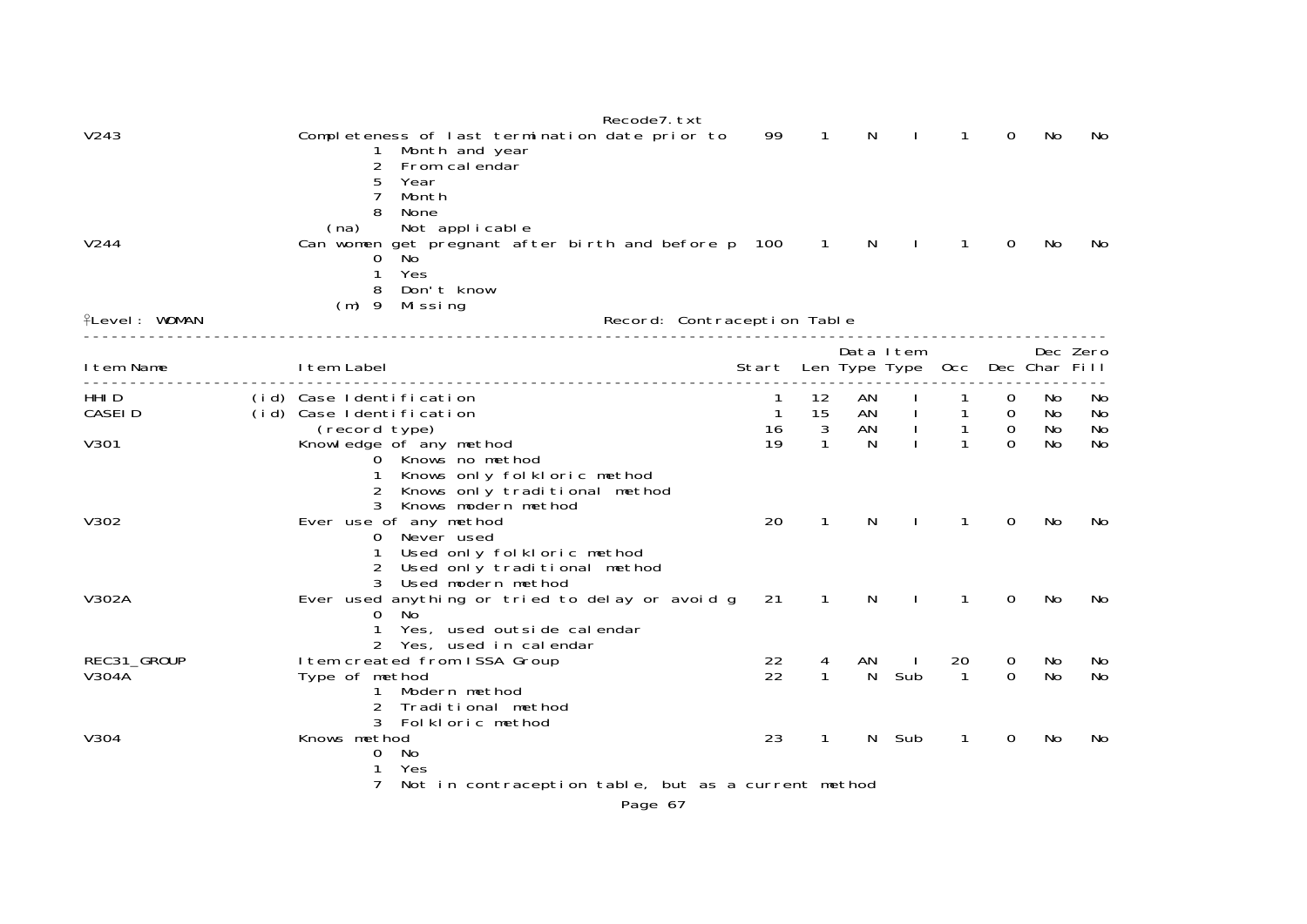|                      |                                                                                                                                                                                                                                                                                                                                                                                  | Recode7. txt                                                                                                                                                                                        |
|----------------------|----------------------------------------------------------------------------------------------------------------------------------------------------------------------------------------------------------------------------------------------------------------------------------------------------------------------------------------------------------------------------------|-----------------------------------------------------------------------------------------------------------------------------------------------------------------------------------------------------|
| V305                 | Not asked<br>8<br>$(m)$ 9 Missing<br>Ever used method<br>No<br>$\mathbf{0}$<br>$\mathbf{1}$<br>Yes                                                                                                                                                                                                                                                                               | N Sub<br>24<br>$\mathbf{1}$<br>0<br>No<br>$\mathbf{1}$<br>No                                                                                                                                        |
| V307                 | (m) 9 Missing<br>Not applicable<br>(na)<br>Method currently used<br>No<br>$\mathbf{O}$<br>$\mathbf{1}$<br>Yes<br>$(m)$ 9 Missing                                                                                                                                                                                                                                                 | 25<br>$\mathbf{1}$<br>N<br>Sub<br>No<br>$\mathbf{1}$<br>0<br>No                                                                                                                                     |
| <b>flevel: WOMAN</b> | Not applicable<br>(na)                                                                                                                                                                                                                                                                                                                                                           | Record: Contraception Knowledge and Use                                                                                                                                                             |
| I tem Name           | I tem Label                                                                                                                                                                                                                                                                                                                                                                      | Data Item<br>Dec Zero<br>Start Len Type Type Occ Dec Char Fill                                                                                                                                      |
| HHI D<br>CASEI D     | (id) Case Identification<br>(id) Case Identification<br>(record type)                                                                                                                                                                                                                                                                                                            | 12<br>AN<br>No<br>0<br>No<br>1<br>15<br>AN I<br>$\overline{1}$<br>No<br>No<br>$\mathbf{1}$<br>$\overline{0}$<br>$\mathbf{3}$<br>$\mathbf{I}$<br>16<br>AN<br>$\mathbf 0$<br>No<br>No<br>$\mathbf{1}$ |
| V310                 | Living children at first use<br>0:20<br>$(m)$ 99<br>Missing                                                                                                                                                                                                                                                                                                                      | $\overline{2}$<br>19<br>$\mathbf{1}$<br>$\Omega$<br>N.<br>No<br>No                                                                                                                                  |
| V311                 | Not applicable<br>(na)<br>Children at first use (grouped)<br>0:3<br>4<br>$4+$<br>5<br>Never used                                                                                                                                                                                                                                                                                 | N<br>21<br>$\mathbf{1}$<br>$\mathbf{1}$<br>$\mathbf 0$<br>No<br>$\mathbf{I}$<br>No                                                                                                                  |
| V312                 | $(m)$ 9<br>Missing<br>Current contraceptive method<br>$\mathbf 0$<br>Not using<br>Pill<br>1<br>$\overline{c}$<br>I UD<br>3<br>I nj ecti ons<br>4<br>Di aphragm<br>5<br>Mal e condom<br>6<br>Female sterilization<br>7<br>Male sterilization<br>8<br>Periodic abstinence<br>9<br>Wi thdrawal<br>10<br>Other traditional<br>Implants/Norplant<br>11<br>Prol onged abstinence<br>12 | 22<br>$\overline{2}$<br>N<br>No<br>1<br>0<br>No                                                                                                                                                     |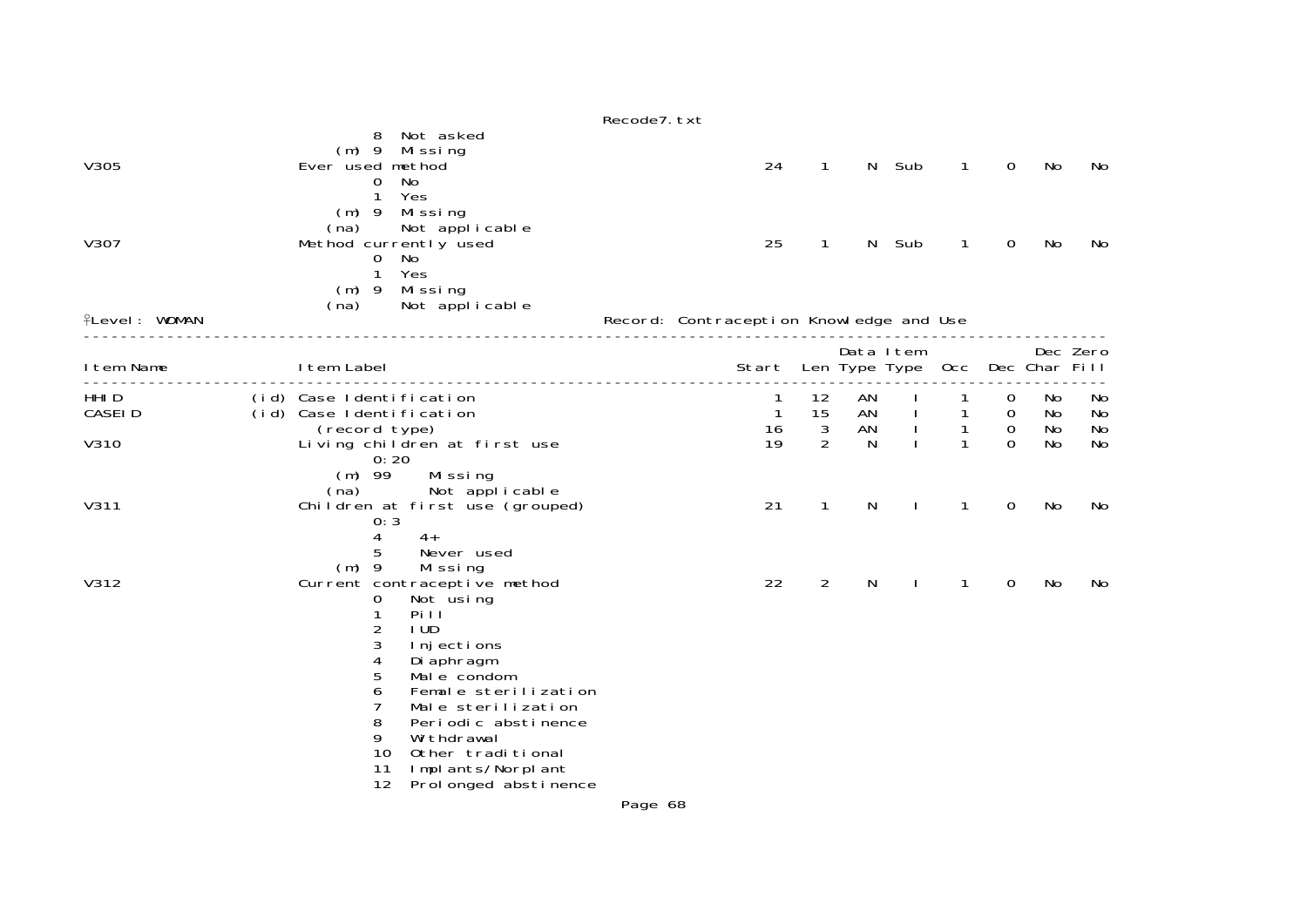|             | Recode7. txt                                                     |    |              |              |              |              |             |    |    |
|-------------|------------------------------------------------------------------|----|--------------|--------------|--------------|--------------|-------------|----|----|
|             | Lactational amenorrhea (LAM)<br>13                               |    |              |              |              |              |             |    |    |
|             | 14 Female condom                                                 |    |              |              |              |              |             |    |    |
|             | 15 Foam or jelly                                                 |    |              |              |              |              |             |    |    |
|             | Emergency contraception<br>16                                    |    |              |              |              |              |             |    |    |
|             | Other modern method<br>17 <sup>2</sup>                           |    |              |              |              |              |             |    |    |
|             | Standard days method (SDM)<br>18                                 |    |              |              |              |              |             |    |    |
|             | Specific method 1<br>19<br>20                                    |    |              |              |              |              |             |    |    |
|             | Specific method 2<br>(m) 99 Missing                              |    |              |              |              |              |             |    |    |
| V313        | Current use by method type                                       | 24 | $\mathbf{1}$ | N            | $\mathbf{I}$ | $\mathbf{1}$ | $\mathbf 0$ | No | No |
|             | 0 No method                                                      |    |              |              |              |              |             |    |    |
|             | Folkloric method<br>1.                                           |    |              |              |              |              |             |    |    |
|             | 2<br>Traditional method                                          |    |              |              |              |              |             |    |    |
|             | Modern method                                                    |    |              |              |              |              |             |    |    |
|             | (m) 9 Missing                                                    |    |              |              |              |              |             |    |    |
| V315        | Month of start of use of method                                  | 25 | 2            | $\mathsf{N}$ | $\mathbf{I}$ | $\mathbf{1}$ | 0           | No | No |
|             | 1:12                                                             |    |              |              |              |              |             |    |    |
| V316        | Not applicable<br>(na)<br>Year of start of use of method         | 27 | 4            | N            | $\mathbf{I}$ | $\mathbf{1}$ | 0           | No | No |
|             | 1960: 2015                                                       |    |              |              |              |              |             |    |    |
|             | Not applicable<br>(na)                                           |    |              |              |              |              |             |    |    |
| V317        | Date of start of use of method (CMC)                             | 31 | 4            | N            | $\mathbf{I}$ | $\mathbf{1}$ | 0           | No | No |
|             | Not applicable<br>(na)                                           |    |              |              |              |              |             |    |    |
| <b>V318</b> | Completeness of information                                      | 35 | 1            | N            | $\mathbf{I}$ | $\mathbf{1}$ | 0           | No | No |
|             | 1 Month and year - information complete                          |    |              |              |              |              |             |    |    |
|             | Year - month imputed, age calculated<br>5.                       |    |              |              |              |              |             |    |    |
|             | $\overline{7}$<br>Month - date placed<br>None - date placed<br>8 |    |              |              |              |              |             |    |    |
|             | From calendar<br>9                                               |    |              |              |              |              |             |    |    |
|             | Not applicable<br>(na)                                           |    |              |              |              |              |             |    |    |
| V319        | Years since sterilization                                        | 36 | $\mathbf{1}$ | N            | $\mathbf{I}$ | $\mathbf{1}$ | 0           | No | No |
|             | < 2<br>1                                                         |    |              |              |              |              |             |    |    |
|             | 2<br>$2 - 3$                                                     |    |              |              |              |              |             |    |    |
|             | 3<br>$4 - 5$                                                     |    |              |              |              |              |             |    |    |
|             | 4<br>$6 - 7$<br>$8 - 9$                                          |    |              |              |              |              |             |    |    |
|             | 5<br>$10+$<br>6                                                  |    |              |              |              |              |             |    |    |
|             | Not applicable<br>(na)                                           |    |              |              |              |              |             |    |    |
| V320        | Age at sterilization                                             | 37 | 1            | N            |              | $\mathbf{1}$ | 0           | No | No |
|             | $25$<br>1                                                        |    |              |              |              |              |             |    |    |
|             | 2<br>$25 - 29$                                                   |    |              |              |              |              |             |    |    |
|             | $30 - 34$<br>3                                                   |    |              |              |              |              |             |    |    |
|             | $35 - 39$<br>4                                                   |    |              |              |              |              |             |    |    |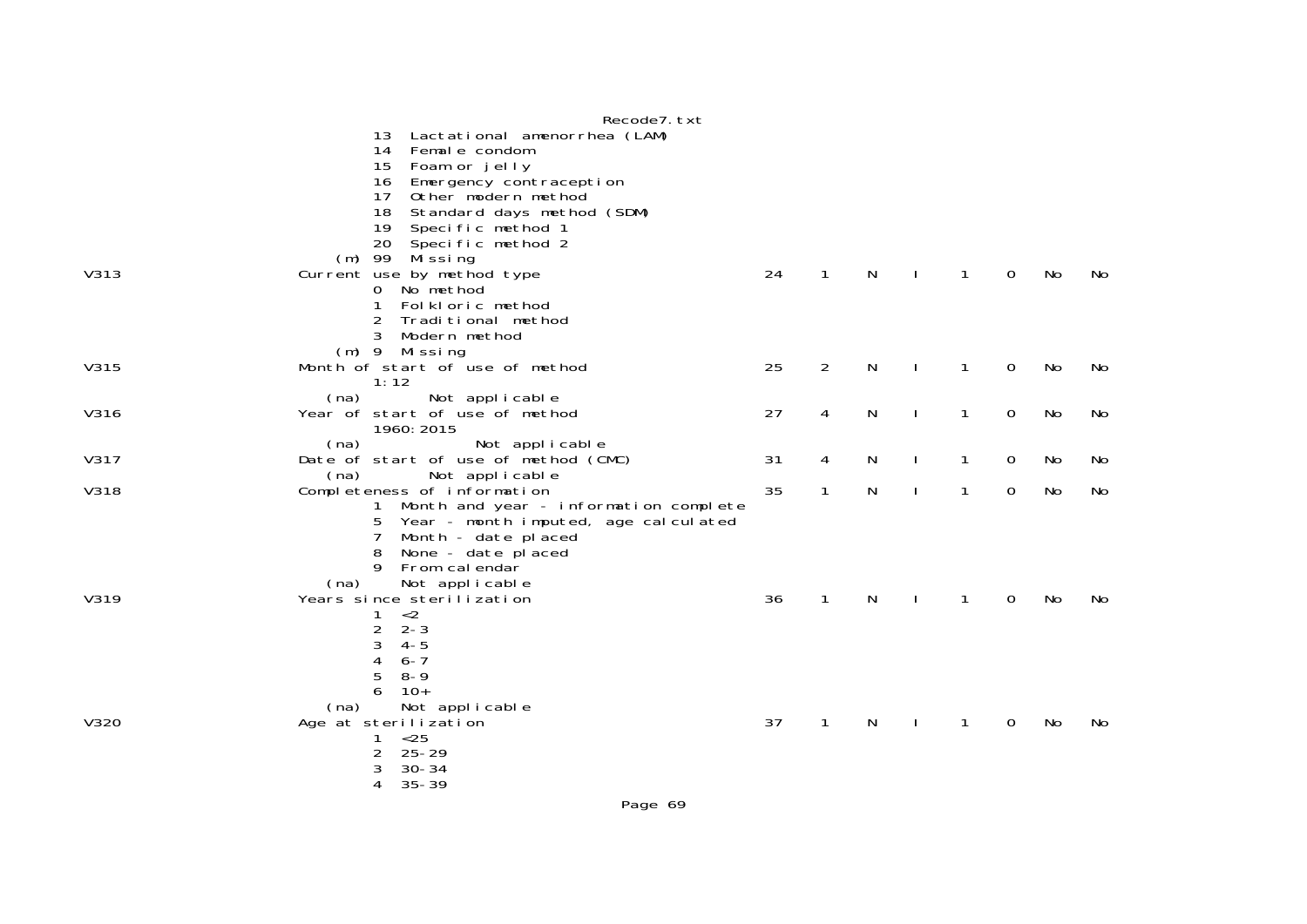|       | Recode7. txt                                                   |    |                |   |              |              |             |           |    |
|-------|----------------------------------------------------------------|----|----------------|---|--------------|--------------|-------------|-----------|----|
|       | $40 - 44$<br>5                                                 |    |                |   |              |              |             |           |    |
|       | $45 - 49$<br>6                                                 |    |                |   |              |              |             |           |    |
|       | Not applicable<br>(na)                                         |    |                |   |              |              |             |           |    |
| V321  | Marital duration at sterilization                              | 38 | $\mathbf{1}$   | N | $\mathbf{I}$ | $\mathbf{1}$ | 0           | No        | No |
|       | Single, before marriage<br>0                                   |    |                |   |              |              |             |           |    |
|       | $0 - 4$<br>1<br>$5 - 9$                                        |    |                |   |              |              |             |           |    |
|       | 2<br>3<br>$10 - 14$                                            |    |                |   |              |              |             |           |    |
|       | 4<br>$15 - 19$                                                 |    |                |   |              |              |             |           |    |
|       | 5<br>$20 - 24$                                                 |    |                |   |              |              |             |           |    |
|       | $25+$<br>6                                                     |    |                |   |              |              |             |           |    |
|       | Not applicable<br>(na)                                         |    |                |   |              |              |             |           |    |
| V322  | Parity at sterilization                                        | 39 | $\mathbf{1}$   | N |              | $\mathbf{1}$ | $\mathbf 0$ | <b>No</b> | No |
|       | 0:4                                                            |    |                |   |              |              |             |           |    |
|       | 5<br>$5+$                                                      |    |                |   |              |              |             |           |    |
| V323  | (na)<br>Not applicable<br>Brand of pill used                   | 40 | $\overline{2}$ | N |              | $\mathbf{1}$ | $\mathbf 0$ | No        | No |
|       | 98<br>Don't know                                               |    |                |   |              |              |             |           |    |
|       | $(m)$ 99<br>Missing                                            |    |                |   |              |              |             |           |    |
|       | (na)<br>Not applicable                                         |    |                |   |              |              |             |           |    |
| V323A | Brand of condom used                                           | 42 | $\overline{2}$ | N |              | $\mathbf{1}$ | 0           | No        | No |
|       | 98<br>Don't know                                               |    |                |   |              |              |             |           |    |
|       | $(m)$ 99<br>Mi ssi ng                                          |    |                |   |              |              |             |           |    |
| V325A | Not applicable<br>(na)<br>Cost of current method (in CURRENCY) | 44 | $\overline{7}$ | N |              | $\mathbf{1}$ | $\mathbf 0$ | No        | No |
|       | 9999995<br>Free                                                |    |                |   |              |              |             |           |    |
|       | 9999998<br>Don't know                                          |    |                |   |              |              |             |           |    |
|       | $(m)$ 9999999<br>Missing                                       |    |                |   |              |              |             |           |    |
|       | Not applicable<br>(na)                                         |    |                |   |              |              |             |           |    |
| V326  | Last source for current users                                  | 51 | 2              | N | ı            | $\mathbf{1}$ | 0           | No        | No |
|       | PUBLIC SECTOR<br>10<br>11:19                                   |    |                |   |              |              |             |           |    |
|       | PRI VATE SECTOR<br>20                                          |    |                |   |              |              |             |           |    |
|       | 21:29                                                          |    |                |   |              |              |             |           |    |
|       | 30<br>OTHER SOURCE                                             |    |                |   |              |              |             |           |    |
|       | 31:39                                                          |    |                |   |              |              |             |           |    |
|       | 0ther<br>96                                                    |    |                |   |              |              |             |           |    |
|       | 98<br>Don't know                                               |    |                |   |              |              |             |           |    |
|       | $(m)$ 99<br>Missing                                            |    |                |   |              |              |             |           |    |
| V327  | Not applicable<br>(na)                                         | 53 | $\mathbf{1}$   | N |              | 1            | 0           | No        | No |
|       | Last source for users by type<br>1 Government clinic/pharmacy  |    |                |   |              |              |             |           |    |
|       | Government home/community delivery<br>2                        |    |                |   |              |              |             |           |    |
|       | Page 70                                                        |    |                |   |              |              |             |           |    |
|       |                                                                |    |                |   |              |              |             |           |    |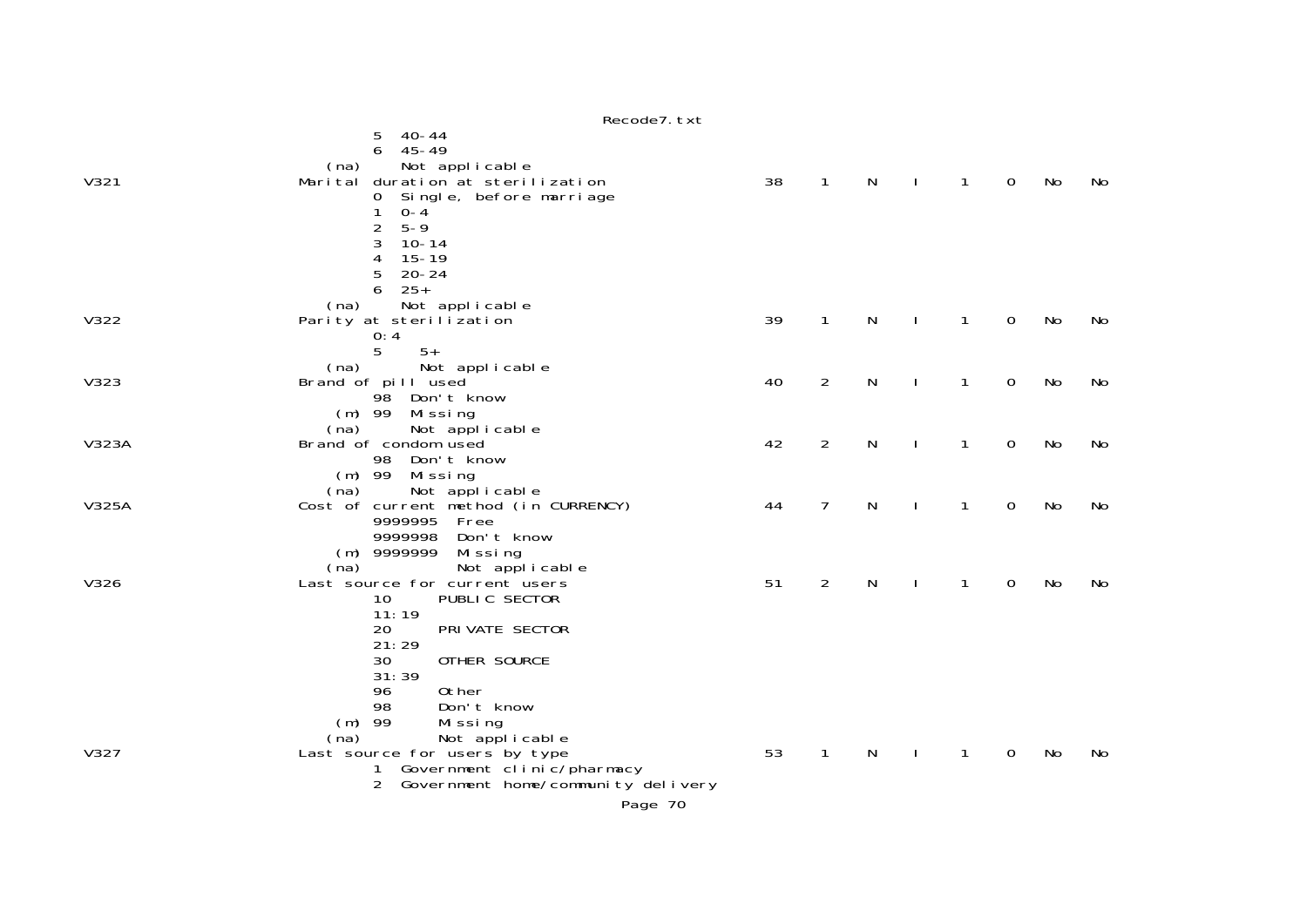|      | n                                        |    |   |   |   |   |    |    |
|------|------------------------------------------|----|---|---|---|---|----|----|
|      | NGO<br>3                                 |    |   |   |   |   |    |    |
|      | Private clinic/delivery<br>4             |    |   |   |   |   |    |    |
|      | 5<br>Pharmacy                            |    |   |   |   |   |    |    |
|      | Shop, church, friend<br>6                |    |   |   |   |   |    |    |
|      | 0ther                                    |    |   |   |   |   |    |    |
|      | 8<br>Don't know                          |    |   |   |   |   |    |    |
|      | $(m)$ 9<br>Mi ssi ng                     |    |   |   |   |   |    |    |
|      | (na)<br>Not applicable                   |    |   |   |   |   |    |    |
| V337 | Months of use of current method          | 54 | 3 | N | 1 | 0 | No | No |
|      | 0:94                                     |    |   |   |   |   |    |    |
|      | 95<br>All calendar {A core}              |    |   |   |   |   |    |    |
|      | 96<br>$96+ {B core}$                     |    |   |   |   |   |    |    |
|      | 997<br>Inconsistent                      |    |   |   |   |   |    |    |
|      | 998<br>Don't know                        |    |   |   |   |   |    |    |
|      | 999                                      |    |   |   |   |   |    |    |
|      | Mi ssi ng<br>(m)                         |    |   |   |   |   |    |    |
|      | (na)<br>Not applicable                   |    |   |   |   |   |    |    |
| V359 | Last method discontinued in last 5 years | 57 | 2 | N | 1 | 0 | No | No |
|      | Pill<br>1                                |    |   |   |   |   |    |    |
|      | 2<br>I UD                                |    |   |   |   |   |    |    |
|      | 3<br>Injections                          |    |   |   |   |   |    |    |
|      | 4<br>Di aphragm                          |    |   |   |   |   |    |    |
|      | 5<br>Male condom                         |    |   |   |   |   |    |    |
|      | 6<br>Female sterilization                |    |   |   |   |   |    |    |
|      | 7<br>Male sterilization                  |    |   |   |   |   |    |    |
|      | 8<br>Periodic abstinence                 |    |   |   |   |   |    |    |
|      | 9<br>Wi thdrawal                         |    |   |   |   |   |    |    |
|      | 10<br>Other traditional                  |    |   |   |   |   |    |    |
|      | 11<br>Implants/Norplant                  |    |   |   |   |   |    |    |
|      | 12 Prol onged abstinence                 |    |   |   |   |   |    |    |
|      | 13<br>Lactational amenorrhea (LAM)       |    |   |   |   |   |    |    |
|      | 14<br>Female condom                      |    |   |   |   |   |    |    |
|      | 15<br>Foam or jelly                      |    |   |   |   |   |    |    |
|      | 16<br>Emergency contraception            |    |   |   |   |   |    |    |
|      | 17 <sup>7</sup><br>Other modern method   |    |   |   |   |   |    |    |
|      | 18<br>Standard days method (SDM)         |    |   |   |   |   |    |    |
|      | 19<br>Specific method 1                  |    |   |   |   |   |    |    |
|      | 20 Specific method 2                     |    |   |   |   |   |    |    |
|      | 99<br>Mi ssi ng<br>(m)                   |    |   |   |   |   |    |    |
|      | (na)<br>Not applicable                   |    |   |   |   |   |    |    |
| V360 | Reason of last discontinuation           | 59 | 2 | N | 1 | 0 | No | No |
|      | 1<br>Became pregnant                     |    |   |   |   |   |    |    |
|      | 2<br>Wanted to become pregnant           |    |   |   |   |   |    |    |
|      | 3<br>Husband di sapproved                |    |   |   |   |   |    |    |
|      |                                          |    |   |   |   |   |    |    |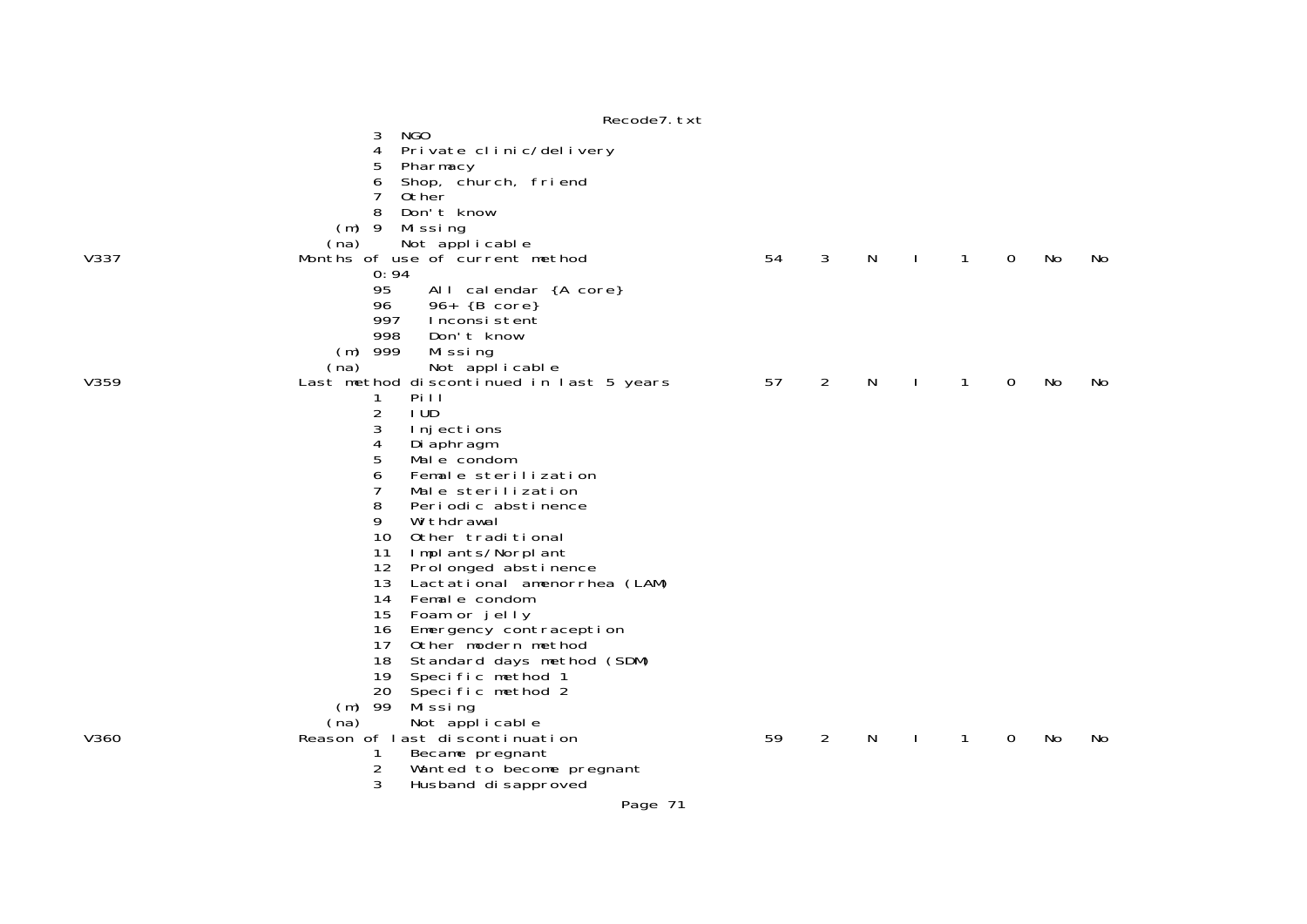|      | Recode7. txt                                                |    |              |   |              |              |   |    |    |
|------|-------------------------------------------------------------|----|--------------|---|--------------|--------------|---|----|----|
|      | Si de effects<br>4<br>5<br>Heal th concerns                 |    |              |   |              |              |   |    |    |
|      | 6<br>Access, availability                                   |    |              |   |              |              |   |    |    |
|      | 7<br>Wanted more effective method                           |    |              |   |              |              |   |    |    |
|      | 8<br>Inconvenient to use                                    |    |              |   |              |              |   |    |    |
|      | 9<br>Infrequent sex, husband away                           |    |              |   |              |              |   |    |    |
|      | 10<br>Cost                                                  |    |              |   |              |              |   |    |    |
|      | 11<br>Fatalistic<br>12<br>Di ffi cul t pregnancy, menopause |    |              |   |              |              |   |    |    |
|      | 13<br>Marital dissolution                                   |    |              |   |              |              |   |    |    |
|      | 14<br>Other                                                 |    |              |   |              |              |   |    |    |
|      | 98<br>Don't know                                            |    |              |   |              |              |   |    |    |
|      | 99<br>(m)<br>Missing                                        |    |              |   |              |              |   |    |    |
|      | Not applicable<br>(na)                                      |    |              |   |              |              |   |    |    |
| V361 | Pattern of use                                              | 61 | $\mathbf{1}$ | N | $\mathbf{I}$ | $\mathbf{1}$ | 0 | No | No |
|      | Currently using<br>1                                        |    |              |   |              |              |   |    |    |
|      | Used since last birth<br>2<br>3<br>Used before last birth   |    |              |   |              |              |   |    |    |
|      | 4<br>Never used                                             |    |              |   |              |              |   |    |    |
| V362 | Intention to use                                            | 62 | $\mathbf{1}$ | N |              | $\mathbf{1}$ | 0 | No | No |
|      | In next 12 months<br>1                                      |    |              |   |              |              |   |    |    |
|      | $\overline{2}$<br>Use later                                 |    |              |   |              |              |   |    |    |
|      | 3<br>Unsure about timing                                    |    |              |   |              |              |   |    |    |
|      | 4<br>Unsure about use                                       |    |              |   |              |              |   |    |    |
|      | 5<br>Does not intend                                        |    |              |   |              |              |   |    |    |
|      | 6<br>Never had sex                                          |    |              |   |              |              |   |    |    |
|      | $(m)$ 9<br>Missing<br>(na)                                  |    |              |   |              |              |   |    |    |
| V363 | Not applicable<br>Preferred future method                   | 63 | 2            | N |              | 1            | 0 | No | No |
|      | Pi I<br>1                                                   |    |              |   |              |              |   |    |    |
|      | 2<br>I UD.                                                  |    |              |   |              |              |   |    |    |
|      | 3<br>I nj ecti ons                                          |    |              |   |              |              |   |    |    |
|      | 4<br>Di aphragm                                             |    |              |   |              |              |   |    |    |
|      | 5<br>Male condom                                            |    |              |   |              |              |   |    |    |
|      | 6<br>Female sterilization                                   |    |              |   |              |              |   |    |    |
|      | 7<br>Male sterilization<br>8                                |    |              |   |              |              |   |    |    |
|      | Periodic abstinence<br>9<br>Wi thdrawal                     |    |              |   |              |              |   |    |    |
|      | 10<br>Other traditional                                     |    |              |   |              |              |   |    |    |
|      | 11<br>Implants/Norplant                                     |    |              |   |              |              |   |    |    |
|      | 12 Prol onged abstinence                                    |    |              |   |              |              |   |    |    |
|      | 13<br>Lactational amenorrhea (LAM)                          |    |              |   |              |              |   |    |    |
|      | 14<br>Female condom                                         |    |              |   |              |              |   |    |    |
|      | <b>D.W. 70</b>                                              |    |              |   |              |              |   |    |    |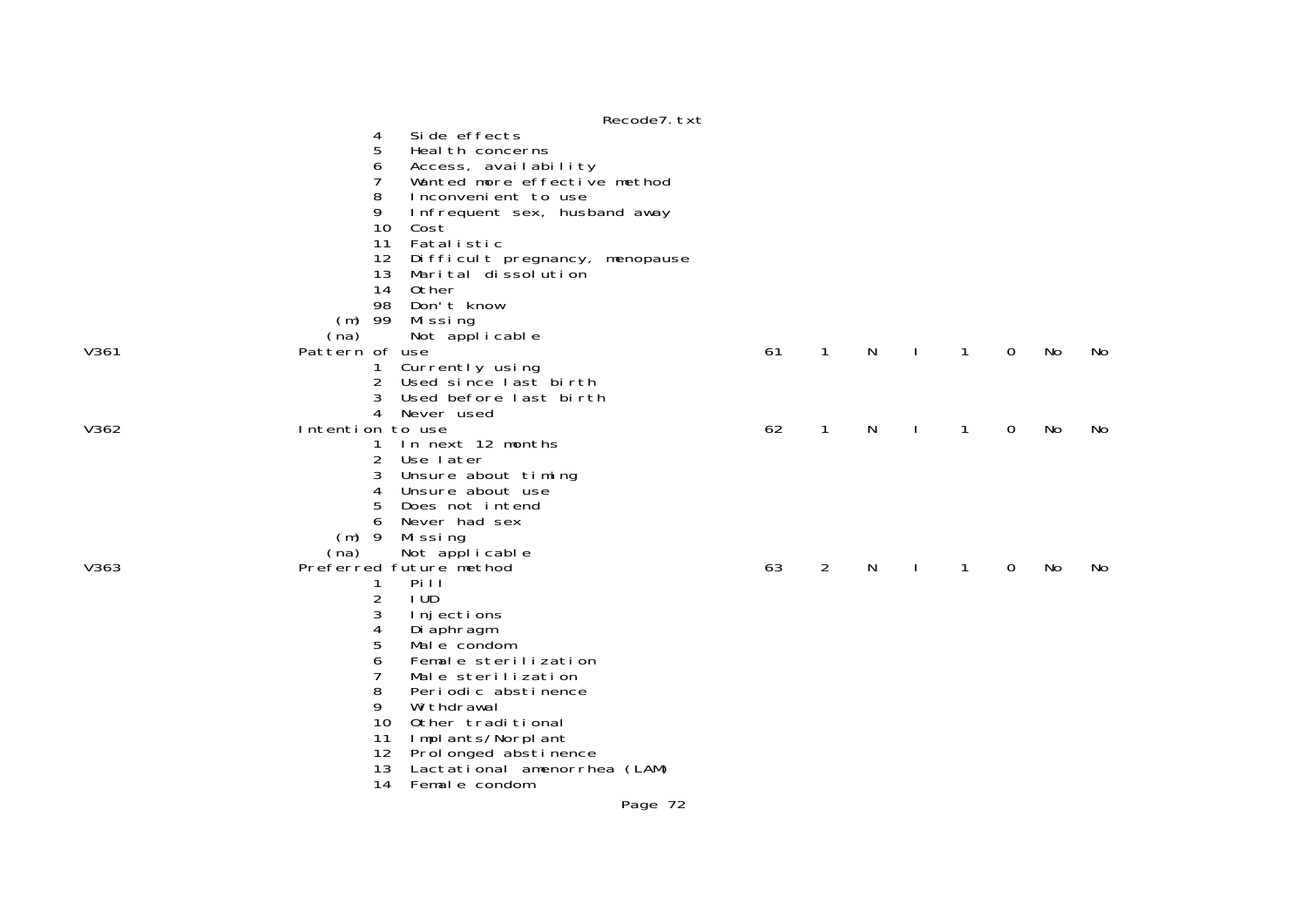|       | Recode7. txt                                                 |    |              |   |   |   |    |    |
|-------|--------------------------------------------------------------|----|--------------|---|---|---|----|----|
|       | Foam or jelly<br>15                                          |    |              |   |   |   |    |    |
|       | Emergency contraception<br>16                                |    |              |   |   |   |    |    |
|       | 17<br>Other modern method                                    |    |              |   |   |   |    |    |
|       | 18<br>Standard days method (SDM)                             |    |              |   |   |   |    |    |
|       | 19<br>Specific method 1                                      |    |              |   |   |   |    |    |
|       | 20<br>Specific method 2                                      |    |              |   |   |   |    |    |
|       | 98<br>Don't know                                             |    |              |   |   |   |    |    |
|       | $(m)$ 99<br>Mi ssi ng                                        |    |              |   |   |   |    |    |
|       | (na)<br>Not applicable                                       |    |              |   |   |   |    |    |
| V364  | Contraceptive use and intention                              | 65 | $\mathbf{1}$ | N | 1 | 0 | No | No |
|       | Using modern method                                          |    |              |   |   |   |    |    |
|       | 2<br>Using traditional method                                |    |              |   |   |   |    |    |
|       | Non-user - intends to use later<br>3                         |    |              |   |   |   |    |    |
|       | 4<br>Does not intend to use                                  |    |              |   |   |   |    |    |
|       | 5<br>Never had sex                                           |    |              |   |   |   |    |    |
| V367  | Wanted last child                                            | 66 | $\mathbf{1}$ | N | 1 | 0 | No | No |
|       | Wanted then<br>1                                             |    |              |   |   |   |    |    |
|       | $\overline{a}$<br>Wanted later                               |    |              |   |   |   |    |    |
|       | 3<br>Wanted no more<br>$(m)$ 9                               |    |              |   |   |   |    |    |
|       | Mi ssi ng<br>Not applicable<br>(na)                          |    |              |   |   |   |    |    |
| V372  | Shown pill<br>package                                        | 67 | $\mathbf{1}$ | N | 1 | 0 | No | No |
|       | Package not seen<br>$\sigma$                                 |    |              |   |   |   |    |    |
|       | $\mathbf 1$<br>Package seen                                  |    |              |   |   |   |    |    |
|       | $(m)$ 9<br>Mi ssi ng                                         |    |              |   |   |   |    |    |
|       | Not applicable<br>(na)                                       |    |              |   |   |   |    |    |
| V372A | Shown condom package                                         | 68 | $\mathbf{1}$ | N | 1 | 0 | No | No |
|       | Package not seen<br>$\overline{0}$                           |    |              |   |   |   |    |    |
|       | $\mathbf{1}$<br>Package seen                                 |    |              |   |   |   |    |    |
|       | $(m)$ 9 Missing                                              |    |              |   |   |   |    |    |
|       | Not applicable<br>(na)                                       |    |              |   |   |   |    |    |
| V375A | Main reason not using a method                               | 69 | 2            | N | 1 | 0 | No | No |
|       | Not married<br>11                                            |    |              |   |   |   |    |    |
|       | 20<br><b>FERTI LI TY-RELATED</b>                             |    |              |   |   |   |    |    |
|       | 21<br>Not having sex                                         |    |              |   |   |   |    |    |
|       | 22<br>Infrequent sex                                         |    |              |   |   |   |    |    |
|       | 23<br>Menopausal, hysterectomy                               |    |              |   |   |   |    |    |
|       | 24<br>Subfecund, infecund<br>25<br>Postpartum, breastfeeding |    |              |   |   |   |    |    |
|       | 26<br>Wants more children                                    |    |              |   |   |   |    |    |
|       | 27<br>Pregnant                                               |    |              |   |   |   |    |    |
|       | 30<br>OPPOSITION TO USE                                      |    |              |   |   |   |    |    |
|       | 31<br>Respondent opposed                                     |    |              |   |   |   |    |    |
|       | Page 73                                                      |    |              |   |   |   |    |    |
|       |                                                              |    |              |   |   |   |    |    |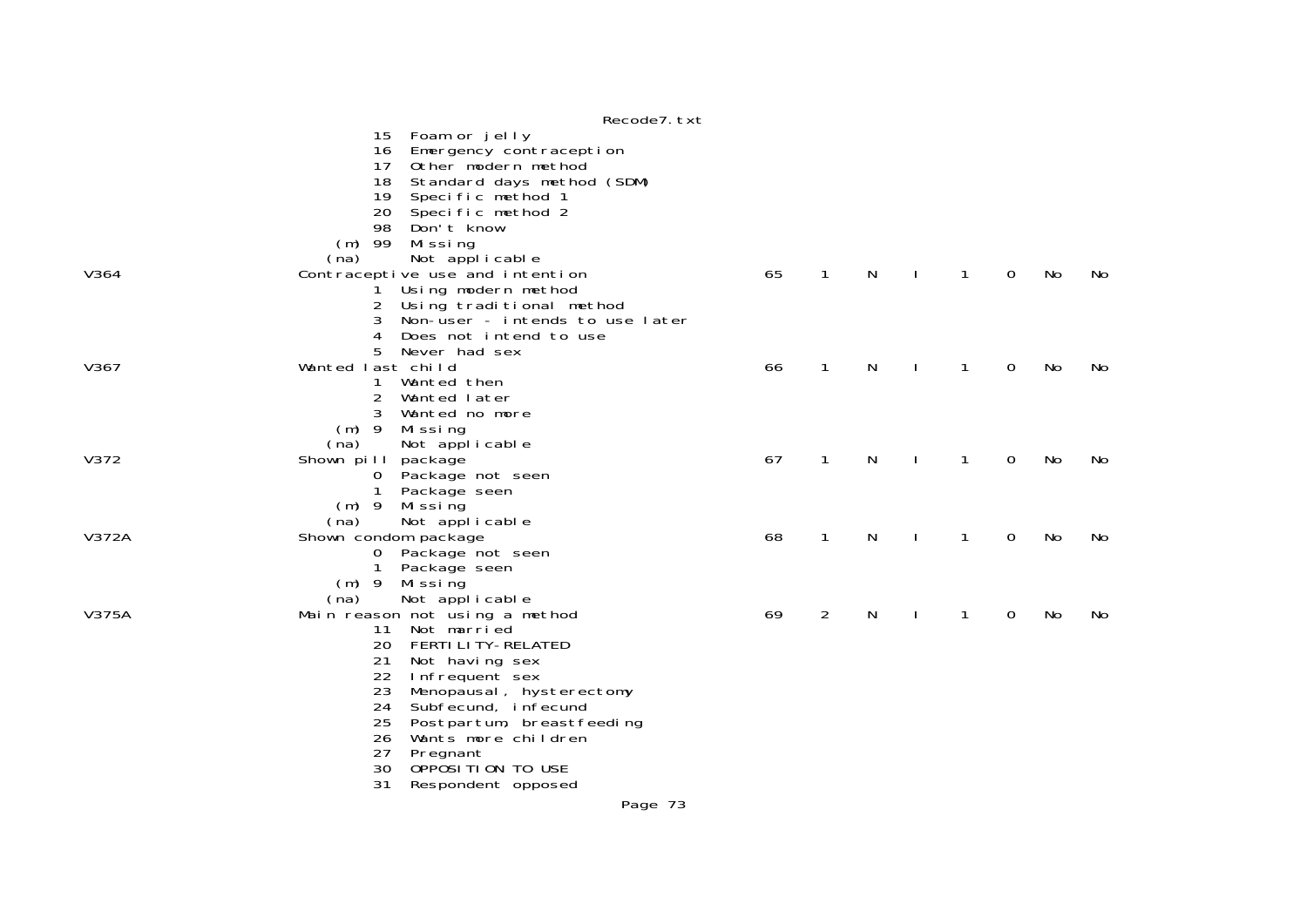32 Husband opposed 33 Others opposed

- 34 Religious prohibition
- 40 LACK OF KNOWLEDGE
- 41 Knows no method
- 42 Knows no source
- 50 METHOD-RELATED
	- 51 Heal th concerns
	- 52 Fears side effects
	- 53 Lack of access
- 54 Cost too much
- 55 Inconvenient to use
	- 56 Interferes with body
	- 96 Other
- 98 Don't know
	- (m) 99 Missing<br>(na) Not appl
		-
- (na) Not applicable<br>Wain reason not to use a metal was not to use a metal was not to use a metal was not to use a metal was not to
	- 11 Not married
- 20 FERTILITY-RELATED
	- 22 Infrequent sex
	- 23 Menopausal, hysterectomy
	- 24 Subfecund, infecund
- 26 Wants more children
- 30 OPPOSITION TO USE
	- 31 Respondent opposed
	- 32 Husband opposed
	- 33 Others opposed
	- 34 Religious prohibition
- 40 LACK OF KNOWLEDGE
	- 41 Knows no method
- 42 Knows no source
	- 50 METHOD-RELATED
- **51** Health concerns
- 52 Fears side effects
	- 53 Lack of access
	- 54 Cost too much
- 55 Inconvenient to use
	- 56 Interferes with body
	- 96 Other
- 98 Don't know
	- (m) 99 Missing
	- (na) Not applicable

## Main reason not to use a method **71 2 N I 1 0 No** No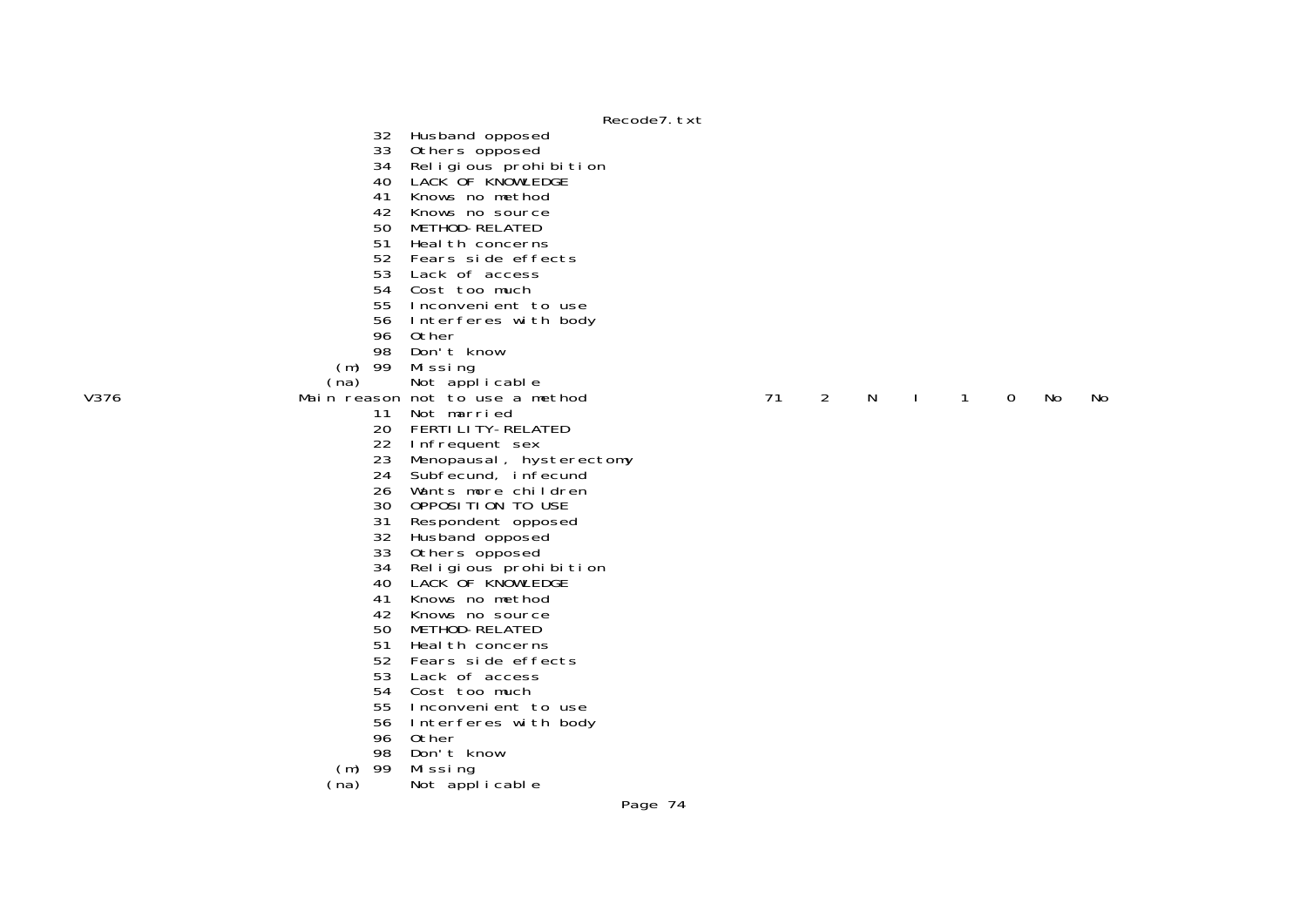|              | Recode7. txt                                                                  |    |              |   |              |             |           |    |
|--------------|-------------------------------------------------------------------------------|----|--------------|---|--------------|-------------|-----------|----|
| V376A        | Would ever use method if married<br>No<br>0                                   | 73 | 1            | N | 1            | 0           | No        | No |
|              | Yes<br>1<br>Don't know<br>8                                                   |    |              |   |              |             |           |    |
|              | $(m)$ 9<br>Mi ssi ng                                                          |    |              |   |              |             |           |    |
| V379         | Not applicable<br>(na)<br>Source known for any method                         | 74 | 2            | N |              | 0           | No        | No |
|              | PUBLIC SECTOR<br>10                                                           |    |              |   |              |             |           |    |
|              | 11:19<br>PRI VATE SECTOR<br>20                                                |    |              |   |              |             |           |    |
|              | 21:29                                                                         |    |              |   |              |             |           |    |
|              | 30<br>OTHER SOURCE<br>31:39                                                   |    |              |   |              |             |           |    |
|              | 0ther<br>96                                                                   |    |              |   |              |             |           |    |
|              | 98<br>Don't know                                                              |    |              |   |              |             |           |    |
|              | $(m)$ 99<br>Missing<br>Not applicable<br>(na)                                 |    |              |   |              |             |           |    |
| V380         | Source known for any method                                                   | 76 | $\mathbf{1}$ | N | 1            | 0           | No        | No |
|              | Government clinic/pharmacy<br>1<br>Government home/community delivery<br>2    |    |              |   |              |             |           |    |
|              | 3<br>NGO.                                                                     |    |              |   |              |             |           |    |
|              | 4<br>Private clinic/delivery                                                  |    |              |   |              |             |           |    |
|              | 5<br>Pharmacy<br>Shop, church, friend<br>6                                    |    |              |   |              |             |           |    |
|              | 7<br>0ther                                                                    |    |              |   |              |             |           |    |
|              | Don't know<br>8<br>$(m)$ 9<br>Missing                                         |    |              |   |              |             |           |    |
|              | Not applicable<br>(na)                                                        |    |              |   |              |             |           |    |
| <b>V384A</b> | Heard family planning on radio last few months                                | 77 | $\mathbf{1}$ | N | $\mathbf{1}$ | $\Omega$    | <b>No</b> | No |
|              | N <sub>O</sub><br>0<br>Yes<br>$\mathbf{1}$                                    |    |              |   |              |             |           |    |
|              | $(m)$ 9 Missing                                                               |    |              |   |              |             |           |    |
| <b>V384B</b> | Heard family planning on TV last few months<br>No <sup>-</sup><br>$\mathbf 0$ | 78 | 1            | N | 1            | 0           | No        | No |
|              | $\mathbf{1}$<br>Yes                                                           |    |              |   |              |             |           |    |
| <b>V384C</b> | (m) 9 Missing                                                                 | 79 |              |   |              | $\mathbf 0$ | No        | No |
|              | Heard family planning in newspaper/magazine las<br>No<br>0                    |    | $\mathbf{1}$ | N | $\mathbf{1}$ |             |           |    |
|              | 1<br>Yes                                                                      |    |              |   |              |             |           |    |
| V384D        | $(m)$ 9 Missing<br>Heard family planning by text messages on mobil            | 80 | 1            | Ν | 1            | 0           | No        | No |
|              | Ňo <sup>'</sup><br>$\mathbf 0$                                                |    |              |   |              |             |           |    |
|              | $\mathbf{1}$<br>Yes                                                           |    |              |   |              |             |           |    |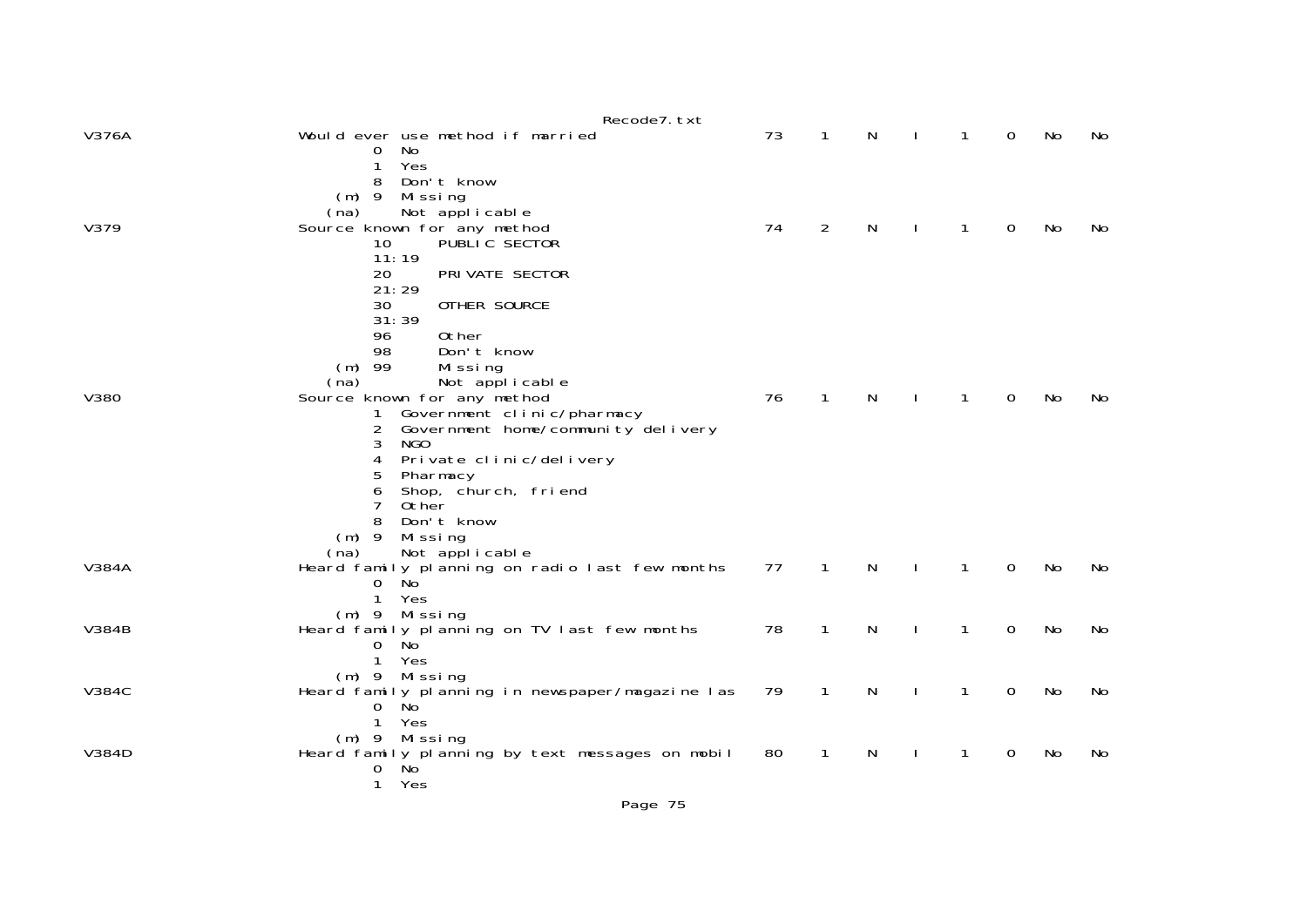|        | Recode7. txt                                                                                                                                    |    |              |              |              |              |             |    |    |
|--------|-------------------------------------------------------------------------------------------------------------------------------------------------|----|--------------|--------------|--------------|--------------|-------------|----|----|
| V393   | $(m)$ 9 Missing<br>Visited by fieldworker in last 12 months<br>No<br>0                                                                          | 81 | $\mathbf{1}$ | N            | $\mathbf{I}$ | $\mathbf{1}$ | 0           | No | No |
| V393A  | Yes<br>(m) 9 Missing<br>Not applicable<br>(na)<br>Did fieldworker talk about family planning<br>$\Omega$<br>No.<br>Yes<br>$\mathbf{1}$          | 82 | $\mathbf{1}$ | N            | $\mathbf{I}$ | $\mathbf{1}$ | 0           | No | No |
| V394   | Missing<br>$(m)$ 9<br>Not applicable<br>(na)<br>Visited health facility last 12 months<br>0<br>No<br>$\mathbf{1}$<br>Yes                        | 83 | 1            | N            |              | 1            | 0           | No | No |
| V395   | $(m)$ 9 Missing<br>Not applicable<br>(na)<br>At health facility, told of family planning<br>No<br>0<br>$\mathbf{1}$<br>Yes                      | 84 | $\mathbf{1}$ | N            | $\mathbf{I}$ | $\mathbf{1}$ | 0           | No | No |
| V3A00A | Missing<br>$(m)$ 9<br>Not applicable<br>(na)<br>Source of family planning for non-users: govern 85<br>No<br>0<br>$\mathbf{1}$<br>Yes            |    | $\mathbf{1}$ | $\mathsf{N}$ | $\mathbf{I}$ | $\mathbf{1}$ | $\mathbf 0$ | No | No |
| V3A00B | $(m)$ 9 Missing<br>Not applicable<br>(na)<br>Source of family planning for non-users: CS pub<br>$\Omega$<br>No<br>Yes<br>$\mathbf{1}$           | 86 | $\mathbf{1}$ | N            | $\mathbf{I}$ | $\mathbf{1}$ | $\mathbf 0$ | No | No |
| V3A00C | $(m)$ 9 Missing<br>Not applicable<br>(na)<br>Source of family planning for non-users: CS pub<br><b>No</b><br>$\mathbf 0$<br>$\mathbf{1}$<br>Yes | 87 | $\mathbf{1}$ | N            |              | 1            | 0           | No | No |
| V3A00D | Missing<br>$(m)$ 9<br>(na)<br>Not applicable<br>Source of family planning for non-users: CS pub 88<br>No<br>0<br>Yes<br>$\mathbf{1}$            |    | $\mathbf{1}$ | N            | $\mathbf{I}$ | $\mathbf{1}$ | 0           | No | No |
| V3A00E | $(m)$ 9 Missing<br>Not applicable<br>(na)<br>Source of family planning for non-users: CS pub 89<br>No<br>$\mathbf{O}$                           |    | $\mathbf{1}$ | N            |              | 1            | 0           | No | No |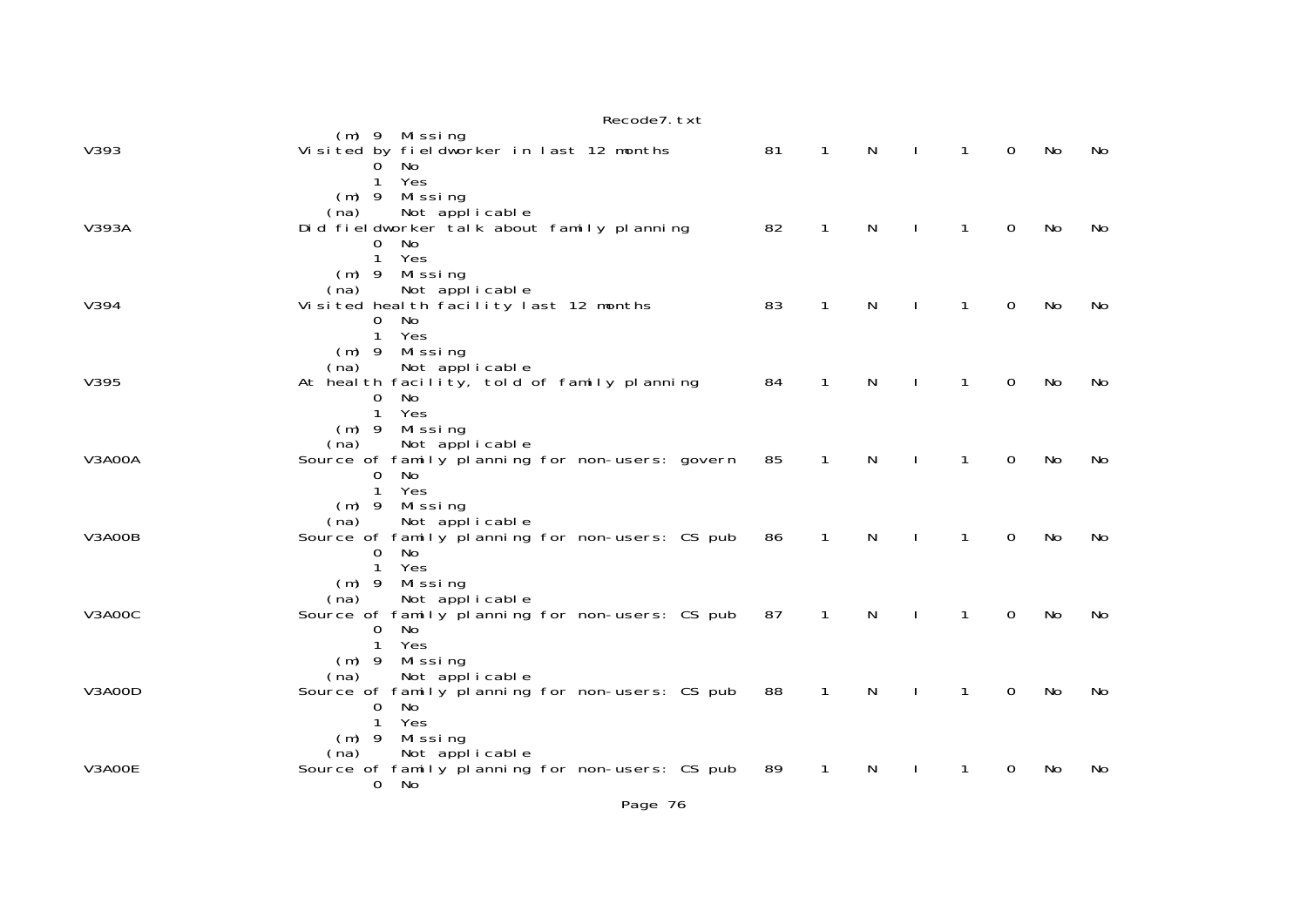|               | Recode7. txt                                                                                                                     |     |
|---------------|----------------------------------------------------------------------------------------------------------------------------------|-----|
|               | Yes<br>1                                                                                                                         |     |
|               | Missing<br>$(m)$ 9                                                                                                               |     |
|               | Not applicable<br>(na)                                                                                                           |     |
| V3A00F        | Source of family planning for non-users: CS pub<br>N<br>0<br>90<br>$\mathbf{1}$<br>$\mathbf{I}$<br>$\mathbf{1}$<br>No            | No. |
|               | No.<br>O                                                                                                                         |     |
|               | Yes<br>$\mathbf{1}$                                                                                                              |     |
|               | $(m)$ 9<br>Mi ssi ng                                                                                                             |     |
|               | Not applicable<br>(na)                                                                                                           |     |
| <b>V3A00G</b> | Source of family planning for non-users: CS pub<br>N<br>91<br>$\mathbf{1}$<br>$\mathbf{I}$<br>$\mathbf{1}$<br>0<br>No            | No  |
|               | 0<br>No.<br>Yes                                                                                                                  |     |
|               | $\mathbf{1}$<br>$(m)$ 9                                                                                                          |     |
|               | Missing<br>Not applicable<br>(na)                                                                                                |     |
| V3A00H        | Source of family planning for non-users: CS pub<br>92<br>$\mathbf{1}$<br>$\mathsf{N}$<br>0<br>$\mathbf{I}$<br>$\mathbf{1}$<br>No | No  |
|               | $\mathbf 0$<br>No.                                                                                                               |     |
|               | 1<br>Yes                                                                                                                         |     |
|               | Missing<br>$(m)$ 9                                                                                                               |     |
|               | Not applicable<br>(na)                                                                                                           |     |
| V3A00I        | Source of family planning for non-users: CS pub<br>93<br>$\mathbf{1}$<br>N<br>0<br>No<br>1                                       | No  |
|               | $\mathbf{O}$<br>No                                                                                                               |     |
|               | Yes<br>$\mathbf{1}$                                                                                                              |     |
|               | Missing<br>$(m)$ 9                                                                                                               |     |
|               | Not applicable<br>(na)                                                                                                           |     |
| <b>V3A00J</b> | Source of family planning for non-users: privat<br>94<br>$\mathbf{1}$<br>N<br>$\mathbf{1}$<br>0<br>No                            | No  |
|               | No<br>0                                                                                                                          |     |
|               | Yes<br>1                                                                                                                         |     |
|               | Missing<br>$(m)$ 9                                                                                                               |     |
| V3A00K        | Not applicable<br>(na)<br>N<br>$\Omega$<br>Source of family planning for non-users: pharma<br>95<br>$\mathbf{1}$<br>1<br>No      | No  |
|               | 0<br>No.                                                                                                                         |     |
|               | Yes<br>1                                                                                                                         |     |
|               | Missing<br>$(m)$ 9                                                                                                               |     |
|               | Not applicable<br>(na)                                                                                                           |     |
| V3A00L        | Source of family planning for non-users: privat<br>96<br>1<br>N<br>0<br>No<br>1                                                  | No  |
|               | No<br>0                                                                                                                          |     |
|               | 1<br>Yes                                                                                                                         |     |
|               | Missing<br>$(m)$ 9                                                                                                               |     |
|               | Not applicable<br>(na)                                                                                                           |     |
| V3A00M        | Source of family planning for non-users: CS pri<br>97<br>N<br>0<br>1<br>1<br>No                                                  | No  |
|               | 0<br>No                                                                                                                          |     |
|               | Yes<br>$\mathbf{1}$                                                                                                              |     |
|               | $(m)$ 9<br>Missing                                                                                                               |     |
|               | Not applicable<br>(na)                                                                                                           |     |
|               | Page 77                                                                                                                          |     |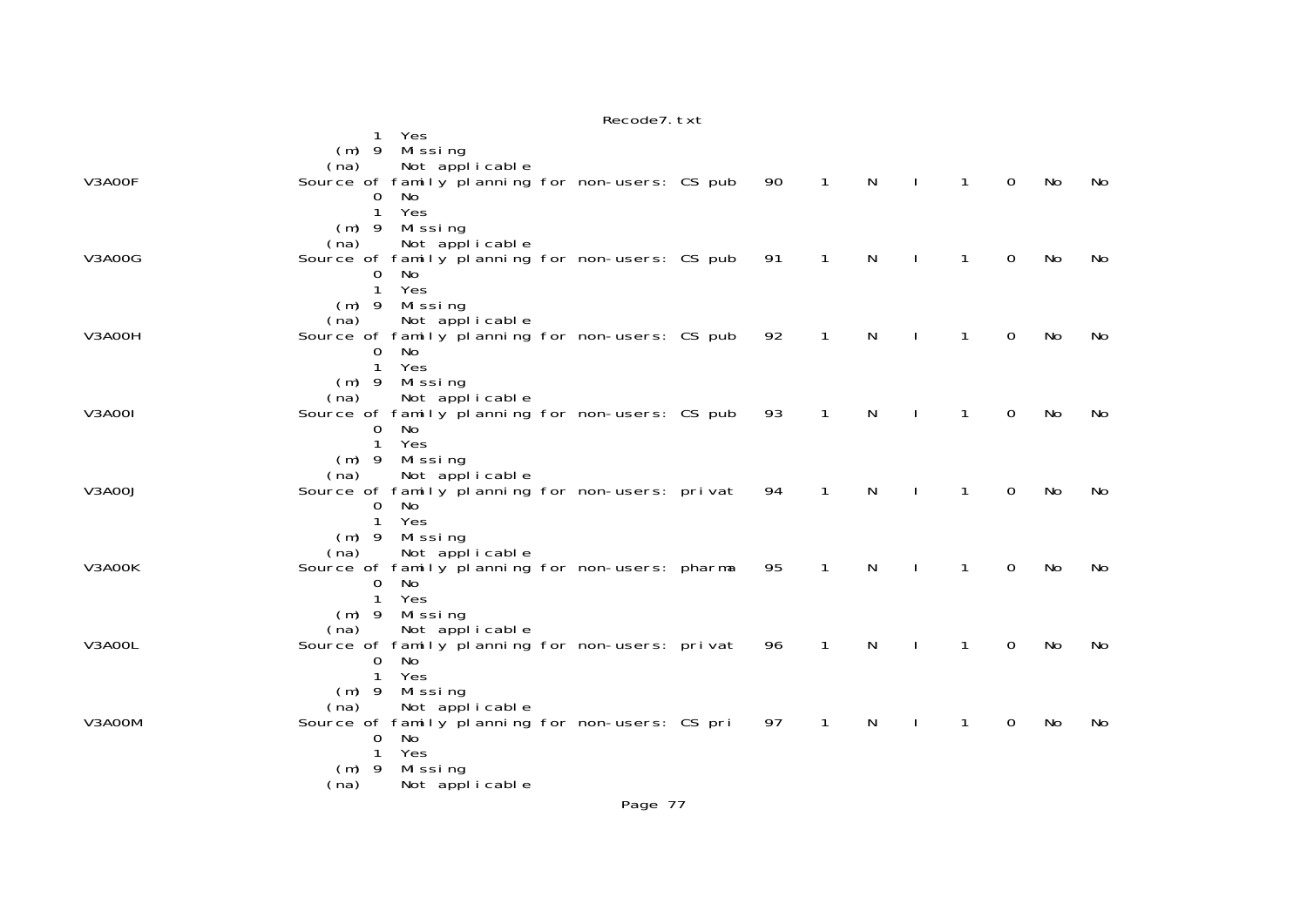|               |                              |                                                                              | Recode7. txt |     |                |   |              |   |    |     |
|---------------|------------------------------|------------------------------------------------------------------------------|--------------|-----|----------------|---|--------------|---|----|-----|
| V3A00N        | O<br>$\mathbf{1}$            | Source of family planning for non-users: CS pri<br>No.<br>Yes                |              | 98  | 1              | N | 1            | 0 | No | No  |
|               | $(m)$ 9<br>(na)              | Missing<br>Not applicable                                                    |              |     |                |   |              |   |    |     |
| V3A000        | 0<br>1                       | Source of family planning for non-users: CS pri<br>No<br>Yes                 |              | 99  | 1              | N | 1            | 0 | No | No  |
| V3A00P        | $(m)$ 9<br>(na)              | Missing<br>Not applicable<br>Source of family planning for non-users: CS pri |              | 100 | 1              | N | 1            | 0 | No | No  |
|               | 0<br>$\mathbf{1}$<br>$(m)$ 9 | No<br>Yes<br>Missing                                                         |              |     |                |   |              |   |    |     |
| V3A000        | (na)                         | Not applicable<br>Source of family planning for non-users: CS pri            |              | 101 | $\mathbf{1}$   | N | 1            | 0 | No | No  |
|               | 0<br>1<br>$(m)$ 9            | No<br>Yes<br>Missing                                                         |              |     |                |   |              |   |    |     |
| V3A00R        | (na)                         | Not applicable<br>Source of family planning for non-users: CS pri<br>No      |              | 102 | 1              | N | $\mathbf{1}$ | 0 | No | No  |
|               | 0<br>1<br>$(m)$ 9            | Yes<br>Missing                                                               |              |     |                |   |              |   |    |     |
| <b>V3A00S</b> | (na)<br>0                    | Not applicable<br>Source of family planning for non-users: CS oth 103<br>No  |              |     | $\mathbf{1}$   | N | 1            | 0 | No | No  |
|               | 1<br>$(m)$ 9                 | Yes<br>Missing                                                               |              |     |                |   |              |   |    |     |
| V3A00T        | (na)<br>0                    | Not applicable<br>Source of family planning for non-users: CS oth 104<br>No  |              |     | $\mathbf{1}$   | N |              | 0 | No | No. |
|               | 1<br>$(m)$ 9<br>(na)         | Yes<br>Missing<br>Not applicable                                             |              |     |                |   |              |   |    |     |
| V3A00U        | 0                            | Source of family planning for non-users: CS oth 105<br>No                    |              |     | $\overline{1}$ | N | 1            | 0 | No | No  |
|               | 1<br>$(m)$ 9<br>(na)         | Yes<br>Missing<br>Not applicable                                             |              |     |                |   |              |   |    |     |
| V3A00V        | 0<br>$\mathbf{1}$            | Source of family planning for non-users: CS oth 106<br>No<br>Yes             |              |     | 1              | N | 1            | 0 | No | No  |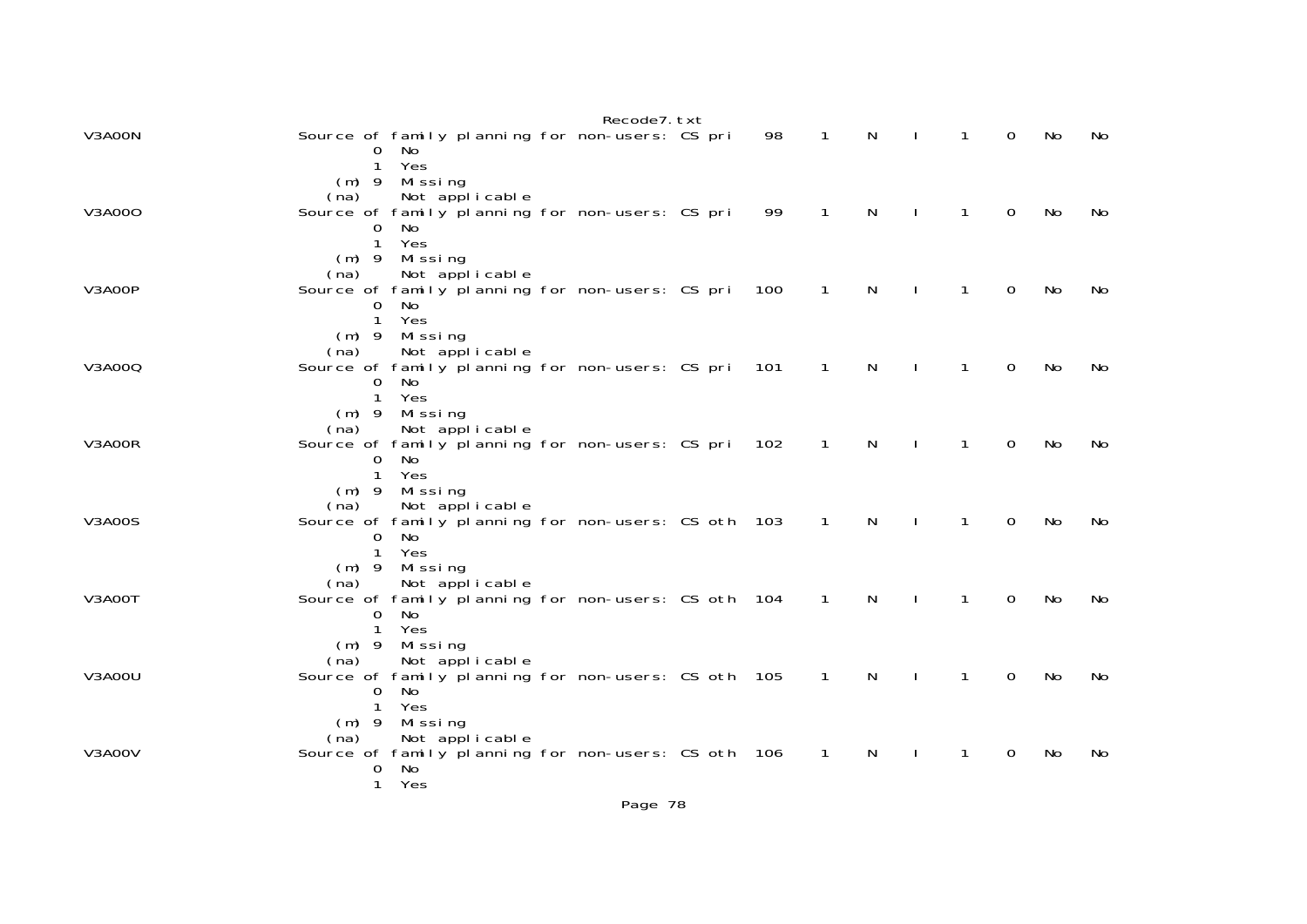|        | NECOURT, IAI                                                                                                                                                         |     |                  |              |              |              |             |           |    |
|--------|----------------------------------------------------------------------------------------------------------------------------------------------------------------------|-----|------------------|--------------|--------------|--------------|-------------|-----------|----|
| V3A00W | $(m)$ 9<br>Missing<br>Not applicable<br>(na)<br>Source of family planning for non-users: CS oth 107<br>$\mathbf 0$<br>No                                             |     | $\blacksquare$ 1 | $\mathsf{N}$ |              | $\mathbf{1}$ | $\Omega$    | No        | No |
| V3A00X | $\mathbf{1}$<br>Yes<br>Missing<br>$(m)$ 9<br>Not applicable<br>(na)<br>Source of family planning for non-users: other<br>No<br>0                                     | 108 | $\mathbf{1}$     | N            |              | 1            | 0           | No        | No |
| V3A00Y | 1<br>Yes<br>$(m)$ 9 Missing<br>Not applicable<br>(na)<br>Source of family planning for non-users: no sou 109<br>No: knows a source<br>0<br>Yes: knows no source<br>1 |     | $\overline{1}$   | N            |              | $\mathbf{1}$ | 0           | No        | No |
| V3A00Z | Missing<br>$(m)$ 9<br>(na)<br>Not applicable<br>Source of family planning for non-users: any so 110<br>$\mathbf 0$<br>No<br>$\mathbf{1}$<br>Yes                      |     | $\mathbf{1}$     | N            |              | $\mathbf{1}$ | 0           | No        | No |
| V3A01  | $(m)$ 9<br>Missing<br>Not applicable<br>(na)<br>Told sterilization would mean no more children<br>No<br>$\mathbf 0$<br>1<br>Yes                                      | 111 | 1                | N            |              | 1            | $\Omega$    | No        | No |
| V3A02  | Don't know<br>8<br>$(m)$ 9<br>Mi ssi ng<br>Not applicable<br>(na)<br>Told about side effects<br>No<br>$\mathbf{O}$<br>$\mathbf{1}$<br>Yes                            | 112 | 1                | N            |              | 1            | $\Omega$    | No        | No |
| V3A03  | Missing<br>$(m)$ 9<br>(na)<br>Not applicable<br>Told about side effects by health or family pla 113<br>No<br>0<br>Yes<br>$\mathbf{1}$                                |     | $\overline{1}$   | N            |              | 1            | 0           | <b>No</b> | No |
| V3A04  | $(m)$ 9<br>Missing<br>Not applicable<br>(na)<br>Told how to deal with side effects<br>No<br>0<br>Yes<br>1<br>Missing<br>$(m)$ 9                                      | 114 | $\mathbf{1}$     | $\mathsf{N}$ | $\mathbf{I}$ | $\mathbf{1}$ | $\mathbf 0$ | No        | No |
|        | Not applicable<br>(na)                                                                                                                                               |     |                  |              |              |              |             |           |    |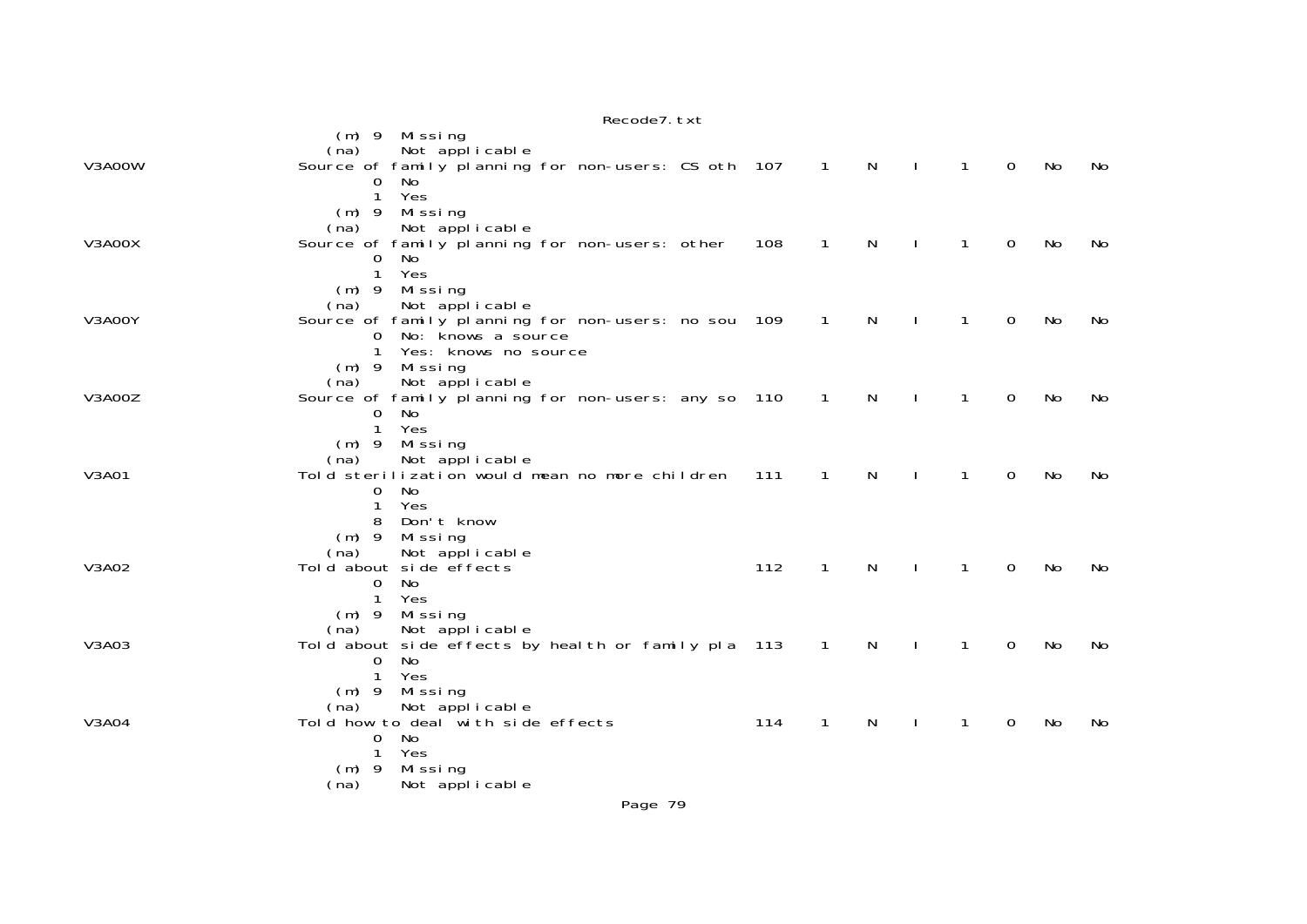|               | Recode7. txt                                                                          |     |                |   |              |              |             |    |    |
|---------------|---------------------------------------------------------------------------------------|-----|----------------|---|--------------|--------------|-------------|----|----|
| V3A05         | Told about other family planning methods<br>No<br>$\mathbf{O}$<br>$\mathbf{1}$<br>Yes | 115 | 1              | N |              | 1            | 0           | No | No |
|               | $(m)$ 9 Missing                                                                       |     |                |   |              |              |             |    |    |
|               | Not applicable<br>(na)                                                                |     |                |   |              |              |             |    |    |
| V3A06         | Told about other family planning methods by hea 116<br>No<br>0                        |     | $\mathbf{1}$   | N |              | 1            | 0           | No | No |
|               | $\mathbf{1}$<br>Yes                                                                   |     |                |   |              |              |             |    |    |
|               | $(m)$ 9 Missing                                                                       |     |                |   |              |              |             |    |    |
|               | Not applicable<br>(na)                                                                |     |                |   |              |              |             |    |    |
| V3A07         | First source for current method<br>10<br>PUBLIC SECTOR                                | 117 | $\overline{2}$ | N |              | 1            | 0           | No | No |
|               | 11:19                                                                                 |     |                |   |              |              |             |    |    |
|               | 20<br>PRI VATE SECTOR                                                                 |     |                |   |              |              |             |    |    |
|               | 21:29<br>OTHER SOURCE<br>30                                                           |     |                |   |              |              |             |    |    |
|               | 31:39                                                                                 |     |                |   |              |              |             |    |    |
|               | 0ther<br>96                                                                           |     |                |   |              |              |             |    |    |
|               | 98<br>Don't know                                                                      |     |                |   |              |              |             |    |    |
|               | $(m)$ 99<br>Missing<br>Not applicable<br>(na)                                         |     |                |   |              |              |             |    |    |
| <b>V3A08A</b> | Reason not using: not married                                                         | 119 | $\mathbf{1}$   | N | $\mathbf{I}$ | $\mathbf{1}$ | $\mathbf 0$ | No | No |
|               | No<br>$\mathbf{0}$                                                                    |     |                |   |              |              |             |    |    |
|               | $\mathbf{1}$<br>Yes                                                                   |     |                |   |              |              |             |    |    |
|               | $(m)$ 9<br>Mi ssi ng<br>(na)<br>Not applicable                                        |     |                |   |              |              |             |    |    |
| <b>V3A08B</b> | Reason not using: not having sex                                                      | 120 | $\mathbf{1}$   | N |              | $\mathbf{1}$ | $\mathbf 0$ | No | No |
|               | No.<br>0                                                                              |     |                |   |              |              |             |    |    |
|               | Yes<br>$\mathbf{1}$                                                                   |     |                |   |              |              |             |    |    |
|               | (m) 9 Missing                                                                         |     |                |   |              |              |             |    |    |
| <b>V3A08C</b> | Not applicable<br>(na)<br>Reason not using: infrequent sex                            | 121 | $\mathbf{1}$   | N |              | 1            | $\mathbf 0$ | No | No |
|               | No<br>$\mathbf 0$                                                                     |     |                |   |              |              |             |    |    |
|               | Yes<br>1                                                                              |     |                |   |              |              |             |    |    |
|               | Missing<br>$(m)$ 9                                                                    |     |                |   |              |              |             |    |    |
| <b>V3A08D</b> | Not applicable<br>(na)<br>Reason not using: menopausal/hysterectomy                   | 122 | 1              | N |              | 1            | $\mathbf 0$ | No | No |
|               | No<br>0                                                                               |     |                |   |              |              |             |    |    |
|               | $\mathbf{1}$<br>Yes                                                                   |     |                |   |              |              |             |    |    |
|               | $(m)$ 9<br>Mi ssi ng                                                                  |     |                |   |              |              |             |    |    |
| <b>V3A08E</b> | Not applicable<br>(na)<br>Reason not using: subfecund/infecund                        | 123 | $\mathbf{1}$   | N |              | 1            | $\mathbf 0$ | No | No |
|               | 0<br>No                                                                               |     |                |   |              |              |             |    |    |
|               |                                                                                       |     |                |   |              |              |             |    |    |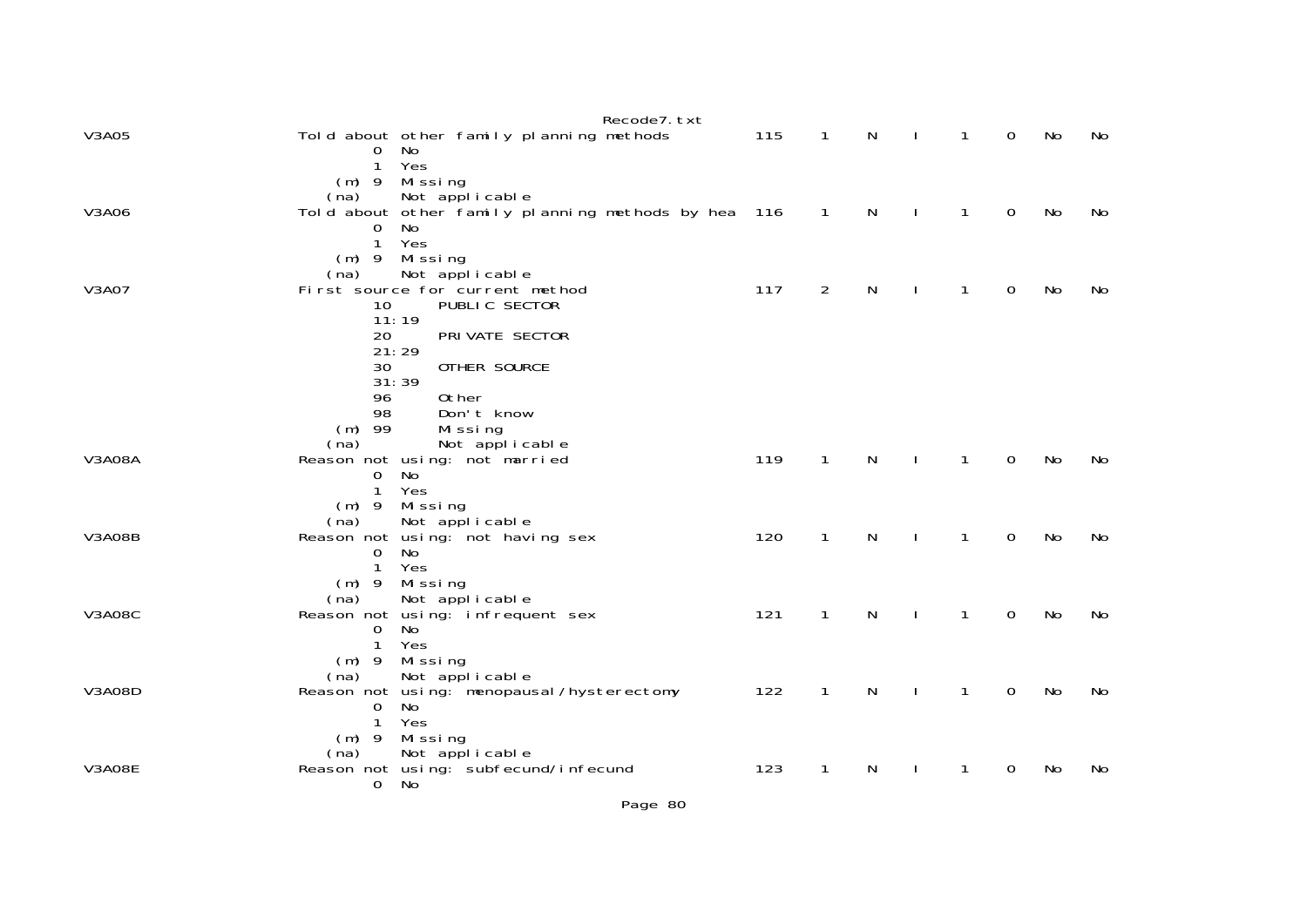|               | $\mathbf{1}$                   | Yes<br>(m) 9 Missing                                       |     |              |              |              |              |                     |           |           |
|---------------|--------------------------------|------------------------------------------------------------|-----|--------------|--------------|--------------|--------------|---------------------|-----------|-----------|
| V3A08F        | (na)                           | Not applicable<br>Reason not using: postpartum amenorrheic | 124 | $\mathbf{1}$ | $\mathsf{N}$ | $\mathbf{I}$ | $\mathbf{1}$ | $\mathbf 0$         | No        | No        |
|               | 0<br>$\mathbf{1}$              | No<br>Yes                                                  |     |              |              |              |              |                     |           |           |
|               | (na)                           | $(m)$ 9 Missing<br>Not applicable                          |     |              |              |              |              |                     |           |           |
| <b>V3A08G</b> | $\mathbf 0$                    | Reason not using: breastfeeding<br>No                      | 125 | $\mathbf{1}$ | $\mathsf{N}$ |              | $\mathbf{1}$ | $\mathbf 0$         | No        | No        |
|               | $\mathbf{1}$                   | Yes<br>$(m)$ 9 Missing                                     |     |              |              |              |              |                     |           |           |
| <b>V3A08H</b> | (na)<br>$\mathbf{O}$           | Not applicable<br>Reason not using: fatalistic<br>No       | 126 | $\mathbf{1}$ | N            | $\mathbf{I}$ | $\mathbf{1}$ | $\mathbf 0$         | No        | No        |
|               | $\mathbf{1}$                   | Yes<br>(m) 9 Missing                                       |     |              |              |              |              |                     |           |           |
| <b>V3A081</b> | (na)                           | Not applicable<br>Reason not using: respondent opposed     | 127 | $\mathbf{1}$ | ${\sf N}$    | $\mathbf{I}$ | $\mathbf{1}$ | $\mathbf 0$         | <b>No</b> | <b>No</b> |
|               | $\overline{0}$<br>$\mathbf{1}$ | No<br>Yes                                                  |     |              |              |              |              |                     |           |           |
|               | (na)                           | $(m)$ 9 Missing<br>Not applicable                          |     |              |              |              |              |                     |           |           |
| V3A08J        | 0                              | Reason not using: husband/partner opposed<br>No            | 128 | $\mathbf{1}$ | N            |              | $\mathbf{1}$ | $\mathbf 0$         | No        | No        |
|               | $\mathbf{1}$                   | Yes<br>$(m)$ 9 Missing                                     |     |              |              |              |              |                     |           |           |
| V3A08K        | (na)                           | Not applicable<br>Reason not using: others opposed         | 129 | 1            | N            |              | $\mathbf{1}$ | $\mathbf 0$         | No        | No        |
|               | 0<br>$\mathbf{1}$              | No<br>Yes                                                  |     |              |              |              |              |                     |           |           |
|               | (na)                           | (m) 9 Missing<br>Not applicable                            |     |              |              |              |              |                     |           |           |
| <b>V3A08L</b> | $\mathbf 0$                    | Reason not using: religious prohibition<br>No              | 130 | $\mathbf{1}$ | $\mathsf{N}$ | $\mathbf{I}$ | $\mathbf{1}$ | $\mathsf{O}\xspace$ | No        | No        |
|               | $\mathbf{1}$<br>$(m)$ 9        | Yes<br>Missing                                             |     |              |              |              |              |                     |           |           |
| <b>V3A08M</b> | (na)<br>0                      | Not applicable<br>Reason not using: knows no method<br>No  | 131 | $\mathbf{1}$ | N            |              | $\mathbf{1}$ | $\mathbf 0$         | No        | No        |
|               | 1<br>$(m)$ 9                   | Yes<br>Missing                                             |     |              |              |              |              |                     |           |           |
|               | (na)                           | Not applicable                                             |     |              |              |              |              |                     |           |           |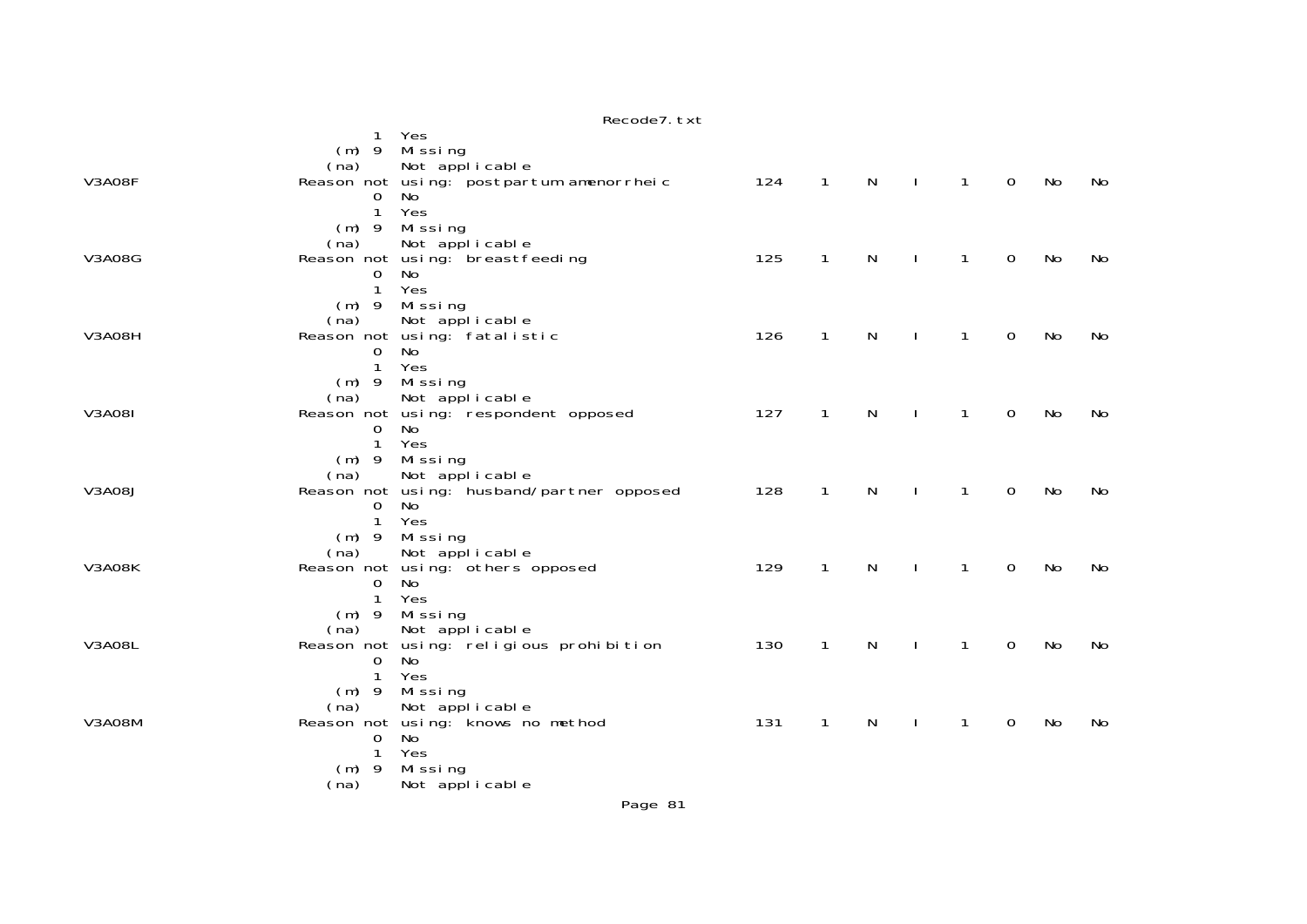|               |                          | Recode7. txt                                        |       |                |              |              |              |                |    |    |
|---------------|--------------------------|-----------------------------------------------------|-------|----------------|--------------|--------------|--------------|----------------|----|----|
| <b>V3A08N</b> |                          | Reason not using: knows no source<br>0 No           | 132   | $\mathbf{1}$   | N            | $\mathbf{L}$ | $\mathbf{1}$ | $\Omega$       | No | No |
|               | $\mathbf{1}$             | Yes                                                 |       |                |              |              |              |                |    |    |
|               |                          | $(m)$ 9 Missing                                     |       |                |              |              |              |                |    |    |
|               | (na)                     | Not applicable                                      |       |                |              |              |              |                |    |    |
| V3A080        |                          | Reason not using: heal th concerns                  | 133   | $\mathbf{1}$   | $\mathsf{N}$ | $\mathbf{I}$ | $\mathbf{1}$ | $\mathbf 0$    | No | No |
|               | $\Omega$<br>$\mathbf{1}$ | No.<br>Yes                                          |       |                |              |              |              |                |    |    |
|               |                          | $(m)$ 9 Missing                                     |       |                |              |              |              |                |    |    |
|               | (na)                     | Not applicable                                      |       |                |              |              |              |                |    |    |
| <b>V3A08P</b> |                          | Reason not using: fear of side effects/heal th c    | - 134 | $\overline{1}$ | N            | $\mathbf{L}$ | $\mathbf{1}$ | $\mathbf 0$    | No | No |
|               | $\overline{0}$           | No                                                  |       |                |              |              |              |                |    |    |
|               | $\mathbf{1}$             | Yes                                                 |       |                |              |              |              |                |    |    |
|               |                          | $(m)$ 9 Missing                                     |       |                |              |              |              |                |    |    |
|               | (na)                     | Not applicable                                      | 135   | $\mathbf{1}$   | $\mathsf{N}$ |              | $\mathbf{1}$ |                |    |    |
| V3A080        | $\Omega$                 | Reason not using: lack of access/too far<br>No.     |       |                |              | $\mathbf{L}$ |              | 0              | No | No |
|               | $\mathbf{1}$             | Yes                                                 |       |                |              |              |              |                |    |    |
|               |                          | $(m)$ 9 Missing                                     |       |                |              |              |              |                |    |    |
|               | (na)                     | Not applicable                                      |       |                |              |              |              |                |    |    |
| <b>V3A08R</b> |                          | Reason not using: costs too much                    | 136   | $\mathbf{1}$   | $\mathsf{N}$ | $\mathbf{I}$ | $\mathbf{1}$ | $\mathbf 0$    | No | No |
|               | $\overline{0}$           | No                                                  |       |                |              |              |              |                |    |    |
|               | $\mathbf{1}$             | Yes                                                 |       |                |              |              |              |                |    |    |
|               | (na)                     | $(m)$ 9 Missing<br>Not applicable                   |       |                |              |              |              |                |    |    |
| <b>V3A08S</b> |                          | Reason not using: inconvenient to use               | 137   | $\mathbf{1}$   | N            |              | 1            | $\Omega$       | No | No |
|               | $\mathsf{O}$             | No                                                  |       |                |              |              |              |                |    |    |
|               | $\mathbf{1}$             | Yes                                                 |       |                |              |              |              |                |    |    |
|               |                          | $(m)$ 9 Missing                                     |       |                |              |              |              |                |    |    |
|               | (na)                     | Not applicable                                      |       |                |              |              |              |                |    |    |
| <b>V3A08T</b> |                          | Reason not using: interferes with bodyâs proc 138   |       | $\mathbf{1}$   | N            |              | 1            | $\Omega$       | No | No |
|               | $\Omega$<br>$\mathbf{1}$ | No.<br>Yes                                          |       |                |              |              |              |                |    |    |
|               |                          | $(m)$ 9 Missing                                     |       |                |              |              |              |                |    |    |
|               | (na)                     | Not applicable                                      |       |                |              |              |              |                |    |    |
| <b>V3A08U</b> |                          | Reason not using: preferred method not availabl 139 |       | $\overline{1}$ | N            | $\mathbf{L}$ | $\mathbf{1}$ | $\overline{0}$ | No | No |
|               | $\mathbf{O}$             | No                                                  |       |                |              |              |              |                |    |    |
|               | $\mathbf{1}$             | Yes                                                 |       |                |              |              |              |                |    |    |
|               |                          | $(m)$ 9 Missing                                     |       |                |              |              |              |                |    |    |
|               | (na)                     | Not applicable                                      |       |                |              |              |              |                |    |    |
| <b>V3A08V</b> | $\mathbf 0$              | Reason not using: no method available<br>No         | 140   | $\mathbf{1}$   | N            | $\mathbf{I}$ | $\mathbf{1}$ | 0              | No | No |
|               | $\mathbf{1}$             | Yes                                                 |       |                |              |              |              |                |    |    |
|               |                          |                                                     |       |                |              |              |              |                |    |    |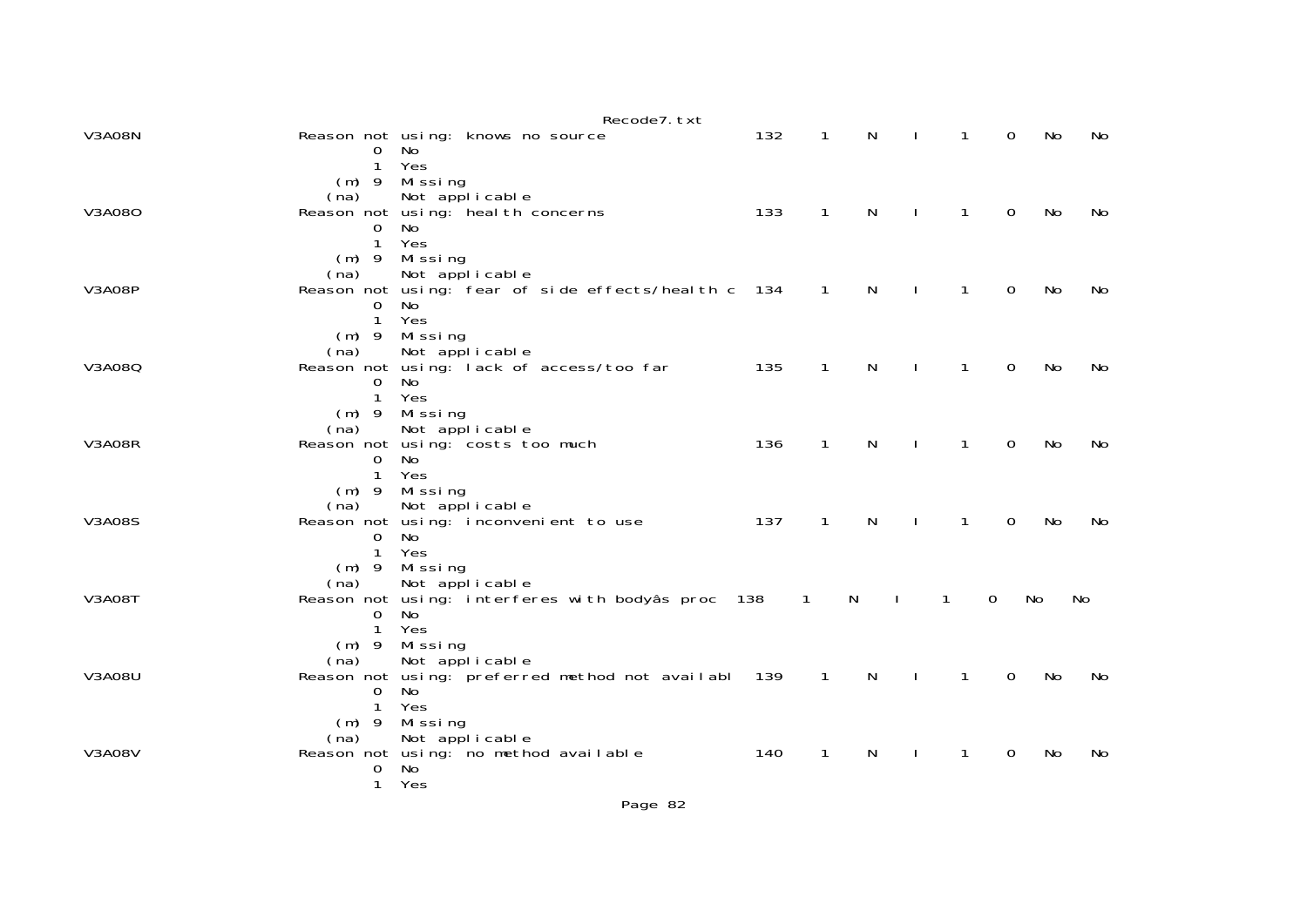|               | Recode7. txt                                                                                                                          |     |              |              |              |                |             |    |    |
|---------------|---------------------------------------------------------------------------------------------------------------------------------------|-----|--------------|--------------|--------------|----------------|-------------|----|----|
| <b>V3A08W</b> | (m) 9 Missing<br>Not applicable<br>(na)<br>Reason not using: CS<br>No<br>$\mathbf{O}$<br>$\mathbf{1}$<br>Yes                          | 141 | $\mathbf{1}$ | N            | $\sim 1$     | $\overline{1}$ | $\mathbf 0$ | No | No |
| V3A08AA       | $(m)$ 9<br>Missing<br>(na)<br>Not applicable<br>Reason not using: CS<br>0<br>No<br>$\mathbf{1}$<br>Yes                                | 142 | $\mathbf{1}$ | N            |              | $\mathbf{1}$   | 0           | No | No |
| V3A08AB       | (m) 9 Missing<br>Not applicable<br>(na)<br>Reason not using: CS<br>No<br>0<br>$\mathbf{1}$<br>Yes                                     | 143 | $\mathbf{1}$ | $\mathsf{N}$ |              | $\mathbf{1}$   | $\mathbf 0$ | No | No |
| V3A08AC       | $(m)$ 9<br>Missing<br>(na)<br>Not applicable<br>Reason not using: CS<br>No<br>0<br>$\mathbf{1}$<br>Yes                                | 144 | $\mathbf{1}$ | N            |              | 1              | $\mathbf 0$ | No | No |
| V3A08AD       | $(m)$ 9<br>Mi ssi ng<br>(na)<br>Not applicable<br>Reason not using: CS<br>No<br>$\mathbf{0}$<br>$\mathbf{1}$<br>Yes                   | 145 | $\mathbf{1}$ | $\mathsf{N}$ | $\mathbf{I}$ | $\mathbf{1}$   | $\mathbf 0$ | No | No |
| <b>V3A08X</b> | (m) 9 Missing<br>(na)<br>Not applicable<br>Reason not using: other<br>No<br>0<br>$\mathbf{1}$<br>Yes                                  | 146 | $\mathbf{1}$ | $\mathsf{N}$ |              | $\mathbf{1}$   | $\mathbf 0$ | No | No |
| <b>V3A08Z</b> | $(m)$ 9<br>Missing<br>Not applicable<br>(na)<br>Reason not using: don't know<br>No<br>$\mathbf{O}$<br>Yes: don't know<br>$\mathbf{1}$ | 147 | $\mathbf{1}$ | N            |              | $\mathbf{1}$   | $\mathbf 0$ | No | No |
| V3A09A        | (m) 9 Missing<br>Not applicable<br>(na)<br>How many pill cycles did get last time<br>1:200<br>998<br>Don't know                       | 148 | 3            | N            |              | $\mathbf{1}$   | $\mathbf 0$ | No | No |
| <b>V3A09B</b> | $(m)$ 999<br>Missing<br>Not applicable<br>(na)<br>How many condoms did get last time                                                  | 151 | 3            | N            | J.           | 1              | 0           | No | No |

Page 83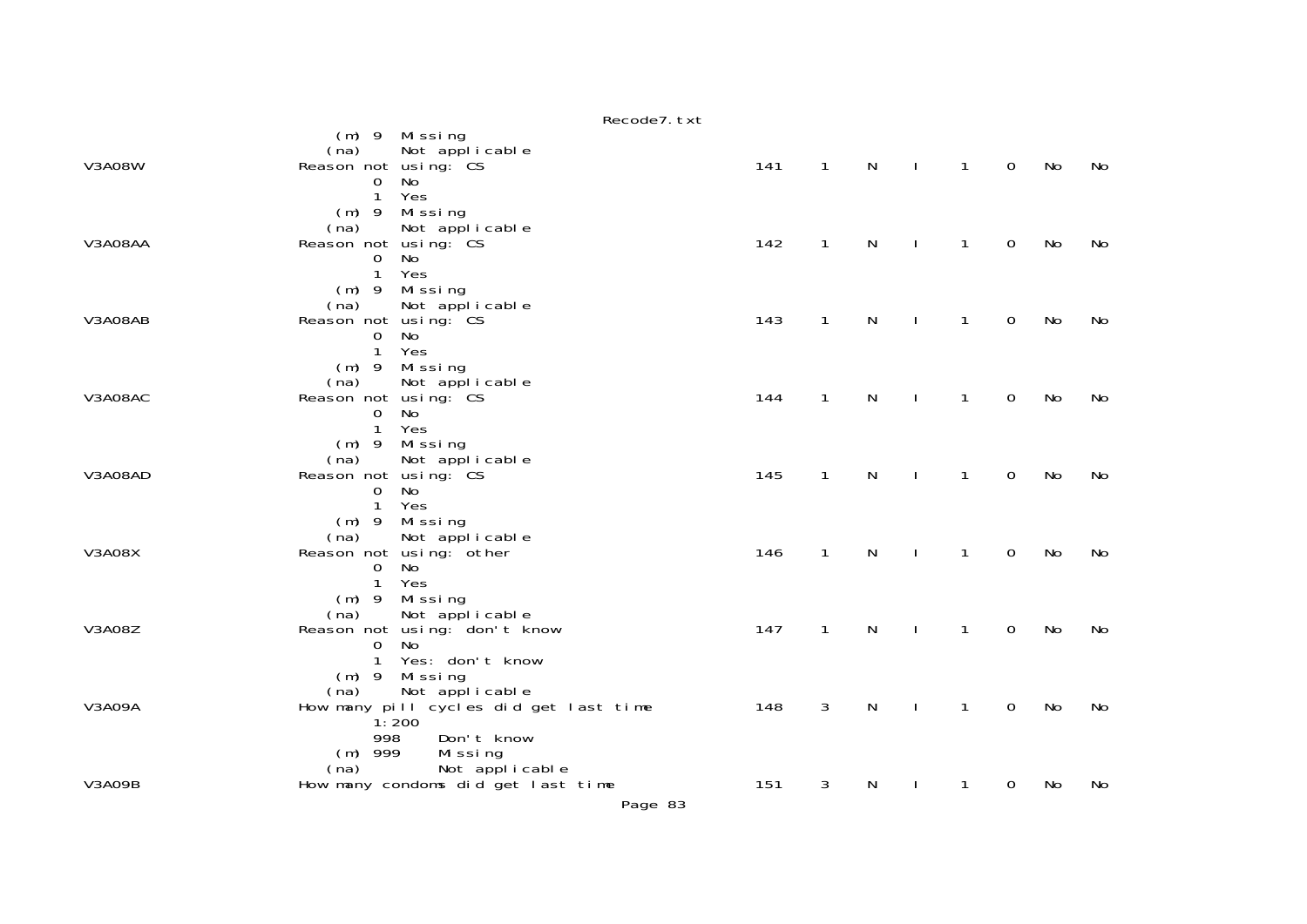| <b>flevel: WOMAN</b>        | 1:200<br>998<br>Don't know<br>$(m)$ 999<br>Missing<br>Not applicable<br>(na)                                                                                                                          | Record: Maternity                     |                |                |              |   |                                 |                |                 |
|-----------------------------|-------------------------------------------------------------------------------------------------------------------------------------------------------------------------------------------------------|---------------------------------------|----------------|----------------|--------------|---|---------------------------------|----------------|-----------------|
| I tem Name                  | I tem Label                                                                                                                                                                                           | Start Len Type Type Occ Dec Char Fill |                | Data Item      |              |   |                                 |                | Dec Zero        |
| HHI <sub>D</sub><br>CASEI D | (id) Case Identification<br>(id) Case Identification                                                                                                                                                  | 1<br>16                               | 12<br>15<br>3  | AN<br>AN<br>AN |              | 1 | 0<br>$\Omega$<br>$\overline{0}$ | No<br>No<br>No | No.<br>No<br>No |
| MI DX                       | (record type)<br>Index to Birth History                                                                                                                                                               | 19                                    | $\mathbf{1}$   | $\mathsf{N}$   | $\mathbf{I}$ |   | $\Omega$                        | No             | No              |
| M1                          | 1:6<br>Number of tetanus injections before birth<br>Received no injection<br>0<br>1:6                                                                                                                 | 20                                    | 1              | N              |              | 1 | 0                               | No.            | No              |
| M <sub>1</sub> A            | 7<br>$7+$<br>Don't know<br>8<br>$(m)$ 9<br>Missing<br>Not applicable<br>(na)<br>Number of tetanus injections before pregnancy 21<br>0<br>Received no injection<br>1:6<br>7<br>$7+$<br>Don't know<br>8 |                                       | $\sqrt{1}$     | N              |              | 1 | 0                               | No.            | No              |
| M <sub>1</sub> B            | $(m)$ 9<br>Missing<br>Not applicable<br>(na)<br>Month of last tetanus injection before pregnanc<br>1:12<br>97<br>Inconsistent                                                                         | 22                                    | $\overline{2}$ | N              |              |   | 0                               | No             | No              |
| M <sub>1</sub> C            | 98<br>Don't know month<br>$(m)$ 99<br>Missing<br>Not applicable<br>(na)<br>Year of last tetanus injection before pregnancy<br>1965: 2010<br>9997<br>Inconsistent                                      | 24                                    | 4              | N              |              |   | 0                               | No             | No              |
| M <sub>1</sub> D            | 9998<br>Don't know year<br>$(m)$ 9999<br>Missing<br>Not applicable<br>(na)<br>Years ago received last tetanus injection befor 28<br>0:40<br>$(m)$ 99<br>Missing                                       |                                       | $\overline{2}$ | N              |              |   | 0                               | No             | No              |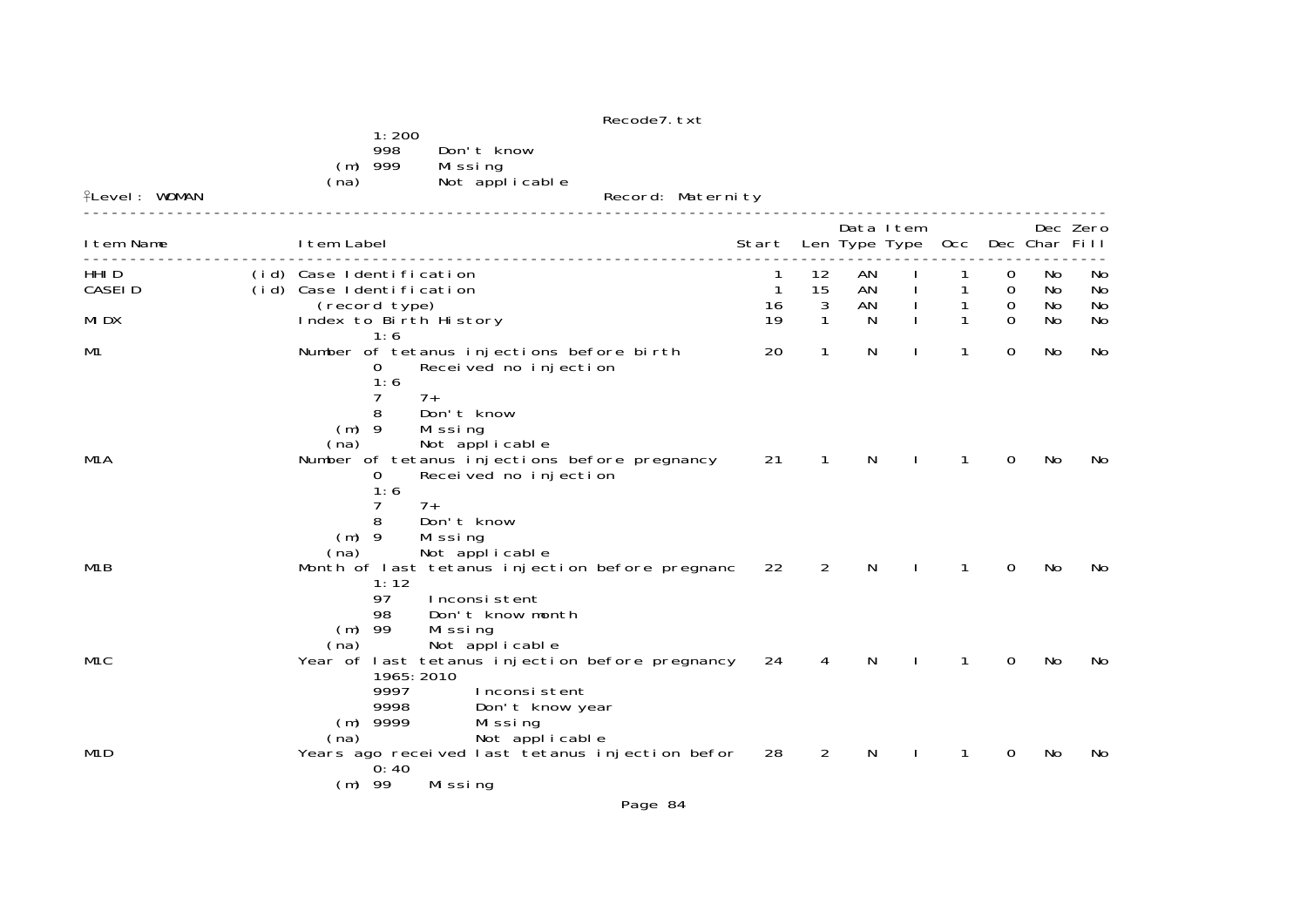|                  | Recode7. txt                                                                                                                  |    |              |              |                |                |                     |    |    |
|------------------|-------------------------------------------------------------------------------------------------------------------------------|----|--------------|--------------|----------------|----------------|---------------------|----|----|
| M <sub>1</sub> E | Not applicable<br>(na)<br>Last tetanus injection before pregnancy (CMC)<br>840: 1500                                          | 30 | 4            | N            | $\mathbf{L}$   | $\mathbf{1}$   | $\mathbf 0$         | No | No |
| M <sub>2</sub> A | 9996<br>Can't be determined<br>Prenatal: doctor<br>No<br>$\overline{0}$<br>Yes<br>$\mathbf{1}$                                | 34 | $\mathbf{1}$ | $\mathsf{N}$ | $\mathbf{I}$   | $\mathbf{1}$   | $\mathbf 0$         | No | No |
| M2B              | (m) 9 Missing<br>Not applicable<br>(na)<br>Prenatal: CS heal th professional<br>0 No<br>Yes<br>$\mathbf{1}$                   | 35 | $\mathbf{1}$ | $\mathsf{N}$ | $\blacksquare$ | $\overline{1}$ | $\mathsf{O}\xspace$ | No | No |
| M <sub>2</sub> C | (m) 9 Missing<br>Not applicable<br>(na)<br>Prenatal: CS heal th professional<br>No<br>$\mathbf 0$<br>Yes<br>$\mathbf{1}$      | 36 | $\mathbf{1}$ | $\mathsf{N}$ | $\mathbf{I}$   | $\mathbf{1}$   | $\mathbf 0$         | No | No |
| M <sub>2</sub> D | $(m)$ 9 Missing<br>Not applicable<br>(na)<br>Prenatal: CS heal th professional<br>$\overline{0}$<br>No<br>Yes<br>$\mathbf{1}$ | 37 | $\mathbf{1}$ | N            | - 1            | $\mathbf{1}$   | $\mathbf 0$         | No | No |
| M <sub>2E</sub>  | (m) 9 Missing<br>(na) Not applicable<br>Prenatal: CS health professional<br><b>No</b><br>$\mathbf{O}$<br>Yes<br>$\mathbf{1}$  | 38 | $\mathbf{1}$ | N            | $\mathbf{I}$   | $\mathbf{1}$   | $\mathbf 0$         | No | No |
| M <sub>2</sub> F | (m) 9 Missing<br>(na) Not applicable<br>Prenatal: CS health professional<br>$\mathbf 0$<br>No<br>$\mathbf{1}$<br>Yes          | 39 | $\mathbf{1}$ | $\mathsf{N}$ | $\sim 1$       | $\mathbf{1}$   | $\mathsf{O}\xspace$ | No | No |
| M <sub>2</sub> G | (m) 9 Missing<br>Not applicable<br>(na)<br>Prenatal: traditional birth attendant<br>No<br>$\mathbf{O}$<br>Yes<br>$\mathbf{1}$ | 40 | $\mathbf{1}$ | $\mathsf{N}$ | $\mathbf{I}$   | $\mathbf{1}$   | $\mathbf 0$         | No | No |
| M <sub>2</sub> H | (m) 9 Missing<br>Not applicable<br>(na)<br>Prenatal: CS other person<br>No<br>$\mathbf{0}$<br>Yes<br>1<br>(m) 9 Missing       | 41 | $\mathbf{1}$ | N            | $\mathbf{I}$   | $\mathbf{1}$   | $\mathbf 0$         | No | No |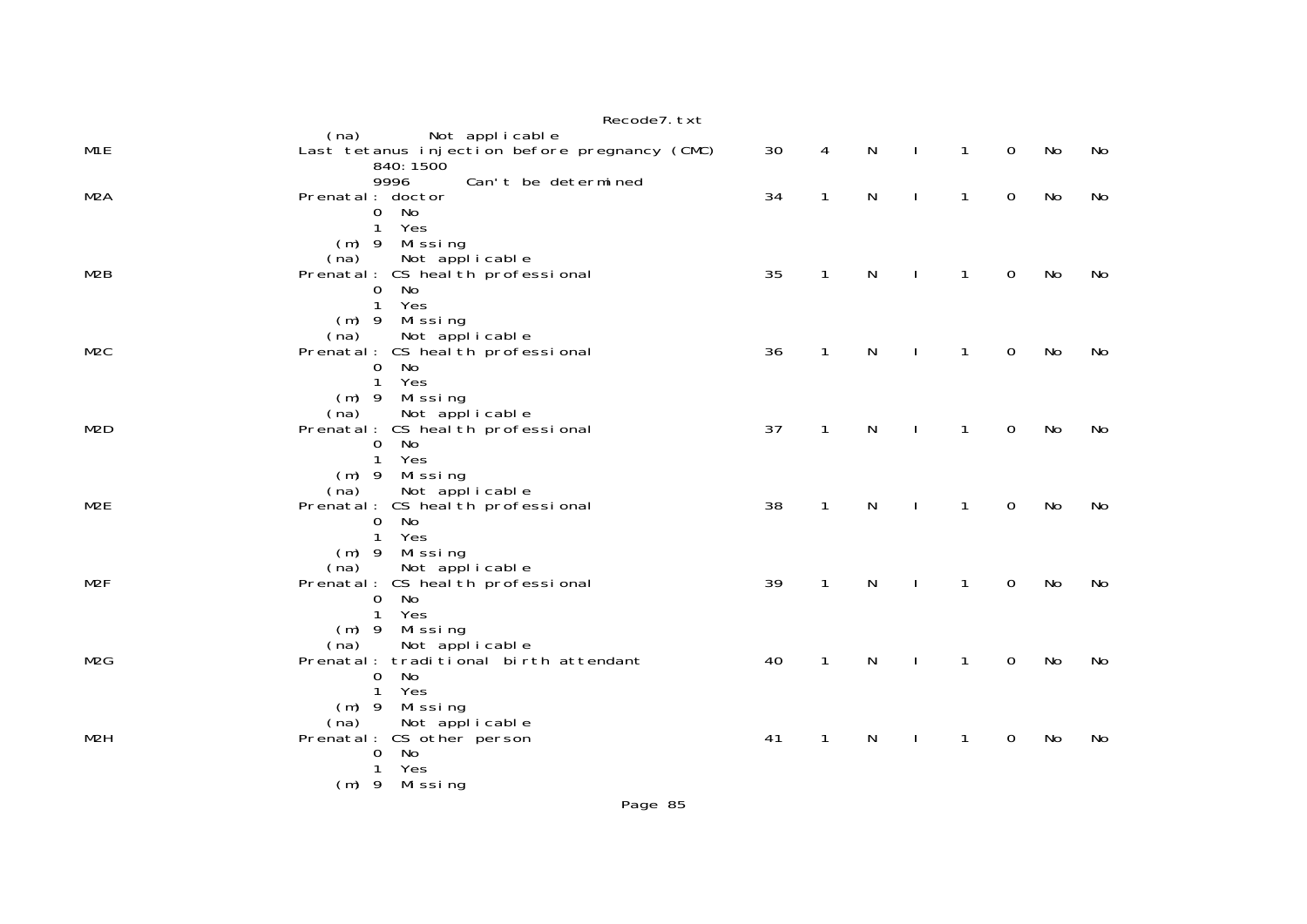|                  | Recode7. txt                                                                                                                   |    |              |              |              |              |                |    |    |
|------------------|--------------------------------------------------------------------------------------------------------------------------------|----|--------------|--------------|--------------|--------------|----------------|----|----|
| M2I              | (na) Not applicable<br>Prenatal: CS other person<br>0 No                                                                       | 42 | $\mathbf{1}$ | $\mathsf{N}$ | $\mathbf{L}$ | $\mathbf{1}$ | $\overline{0}$ | No | No |
| M2J              | 1 Yes<br>(m) 9 Missing<br>(na) Not applicable<br>(na)<br>Prenatal: CS other person<br>No<br>$\mathbf 0$<br>Yes<br>$\mathbf{1}$ | 43 | $\mathbf{1}$ | $\mathsf{N}$ | $\mathbf{I}$ | $\mathbf{1}$ | $\overline{0}$ | No | No |
| M2K              | (m) 9 Missing<br>Not applicable<br>(na)<br>Prenatal: other<br>No<br>$\mathbf 0$<br>Yes<br>$\mathbf{1}$                         | 44 | $\mathbf{1}$ | N            | $\mathbf{I}$ | 1            | $\mathbf 0$    | No | No |
| M <sub>2</sub> L | (m) 9 Missing<br>Not applicable<br>(na)<br>Prenatal: CS other<br>0 No<br>$\mathbf{1}$<br>Yes                                   | 45 | $\mathbf{1}$ | ${\sf N}$    | $\mathbf{I}$ | $\mathbf{1}$ | $\mathbf 0$    | No | No |
| M2M              | (m) 9 Missing<br>(na)<br>Not applicable<br>Prenatal: CS other<br>No<br>$\overline{0}$<br>$\mathbf{1}$<br>Yes                   | 46 | $\mathbf{1}$ | $\mathsf{N}$ | $\mathbf{I}$ | $\mathbf{1}$ | $\mathbf 0$    | No | No |
| M2N              | (m) 9 Missing<br>(na)<br>Not applicable<br>Prenatal: no one<br>0 No: some care<br>$\mathbf{1}$<br>Yes: no care                 | 47 | $\mathbf{1}$ | ${\sf N}$    | $\mathbf{I}$ | $\mathbf{1}$ | $\mathbf 0$    | No | No |
| M3A              | (m) 9 Missing<br>Not applicable<br>(na)<br>Assistance: doctor<br>No<br>$\Omega$<br>Yes<br>$\mathbf{1}$                         | 48 | $\mathbf{1}$ | $\mathsf{N}$ | $\mathbf{I}$ | $\mathbf{1}$ | $\mathbf 0$    | No | No |
| M3B              | $(m)$ 9 Missing<br>(na) Not applicable<br>Assistance: CS health professional<br>No<br>$\mathbf 0$<br>Yes<br>$\mathbf{1}$       | 49 | $\mathbf{1}$ | N            | $\mathbf{I}$ | $\mathbf{1}$ | $\mathbf 0$    | No | No |
| M3C              | (m) 9 Missing<br>(na) Not applicable<br>Assistance: CS health professional<br>0 No                                             | 50 | $\mathbf{1}$ | $\mathsf{N}$ | $\Box$       | $\mathbf{1}$ | $\mathbf 0$    | No | No |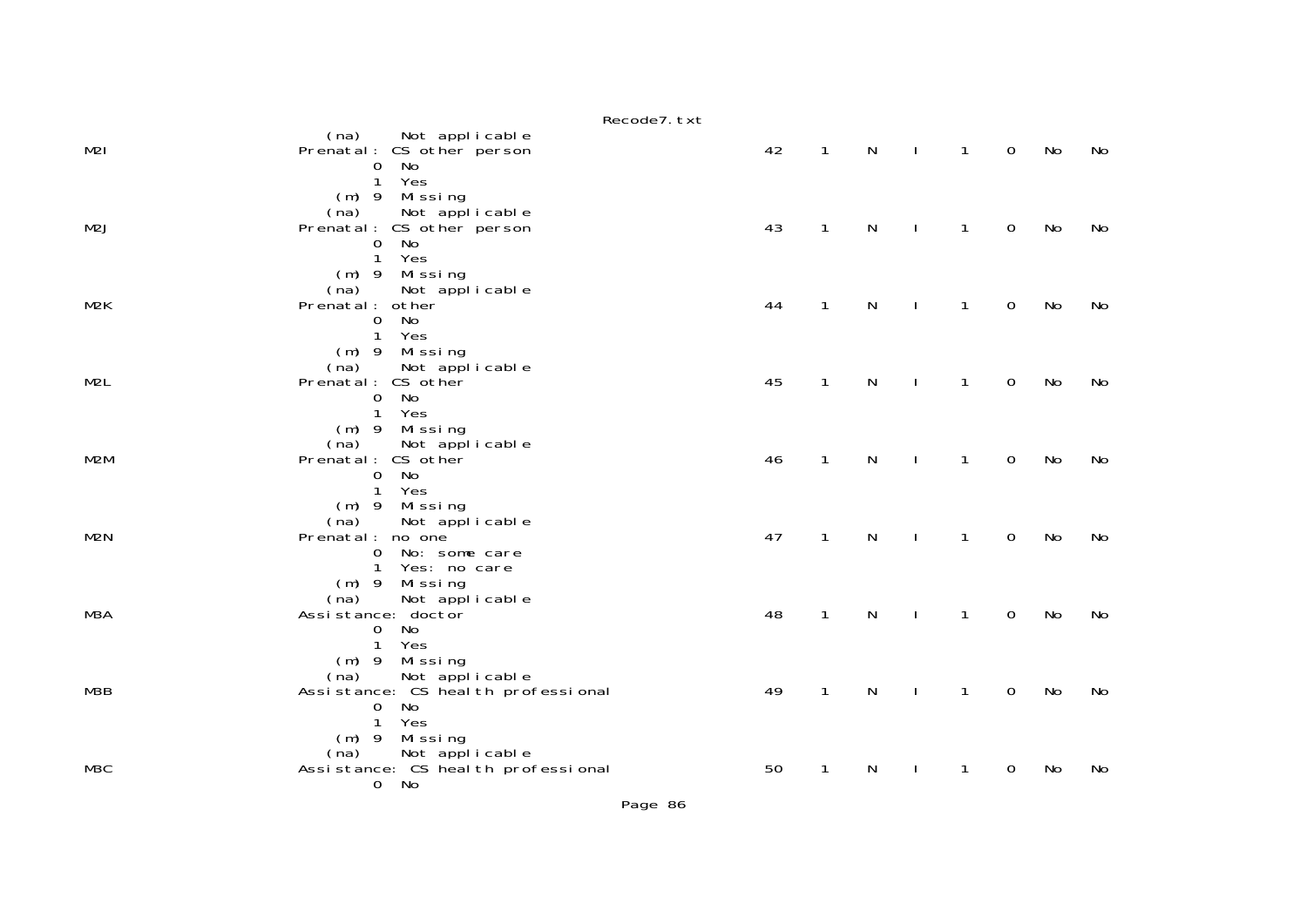| M3D | Yes<br>1<br>(m) 9 Missing<br>(na) Not applicable<br>Assistance: CS health professional<br>$\mathbf 0$<br>No                        | 51 | $\mathbf{1}$ | N            | $\mathbf{I}$ | $\overline{1}$ | $\overline{0}$ | No | No |
|-----|------------------------------------------------------------------------------------------------------------------------------------|----|--------------|--------------|--------------|----------------|----------------|----|----|
| M3E | 1 Yes<br>$(m)$ 9 Missing<br>(na) Not applicable<br>Assistance: CS health professional<br>$\mathbf{O}$<br>No<br>$\mathbf{1}$<br>Yes | 52 | $\mathbf{1}$ | $\mathsf{N}$ |              | $\mathbf{1}$   | $\mathbf 0$    | No | No |
| M3F | (m) 9 Missing<br>Not applicable<br>(na)<br>Assistance: CS heal th professional<br>No<br>$\overline{0}$<br>$\mathbf{1}$<br>Yes      | 53 | $\mathbf{1}$ | N            | $\mathbf{I}$ | $\mathbf{1}$   | $\mathbf 0$    | No | No |
| M3G | (m) 9 Missing<br>Not applicable<br>(na)<br>Assistance: traditional birth attendant<br>No<br>$\overline{0}$<br>1 Yes                | 54 | $\mathbf{1}$ | N            | $\mathbf{I}$ | $\mathbf{1}$   | $\mathbf 0$    | No | No |
| МЗН | $(m)$ 9 Missing<br>Not applicable<br>(na)<br>Assistance: CS other person<br>$\overline{0}$<br>No<br>$\mathbf{1}$<br>Yes            | 55 | $\mathbf{1}$ | $\mathsf{N}$ | $\mathbf{I}$ | $\mathbf{1}$   | $\mathbf 0$    | No | No |
| M31 | (m) 9 Missing<br>Not applicable<br>(na)<br>Assistance: CS other person<br>0 No<br>1<br>Yes                                         | 56 | $\mathbf{1}$ | N            | $\mathbf{I}$ | $\mathbf{1}$   | $\mathbf 0$    | No | No |
| M3J | (m) 9 Missing<br>Not applicable<br>(na)<br>Assistance: CS other person<br>No<br>$\mathbf 0$<br>1 Yes                               | 57 | $\mathbf{1}$ | N            | $\mathbf{I}$ | $\mathbf{1}$   | $\mathbf 0$    | No | No |
| M3K | (m) 9 Missing<br>(na)<br>Not applicable<br>Assistance: other<br>No<br>$\mathbf 0$<br>Yes<br>1<br>Mi ssi ng<br>$(m)$ 9              | 58 | $\mathbf{1}$ | N            |              | $\mathbf{1}$   | $\mathbf 0$    | No | No |
|     | Not applicable<br>(na)                                                                                                             |    |              |              |              |                |                |    |    |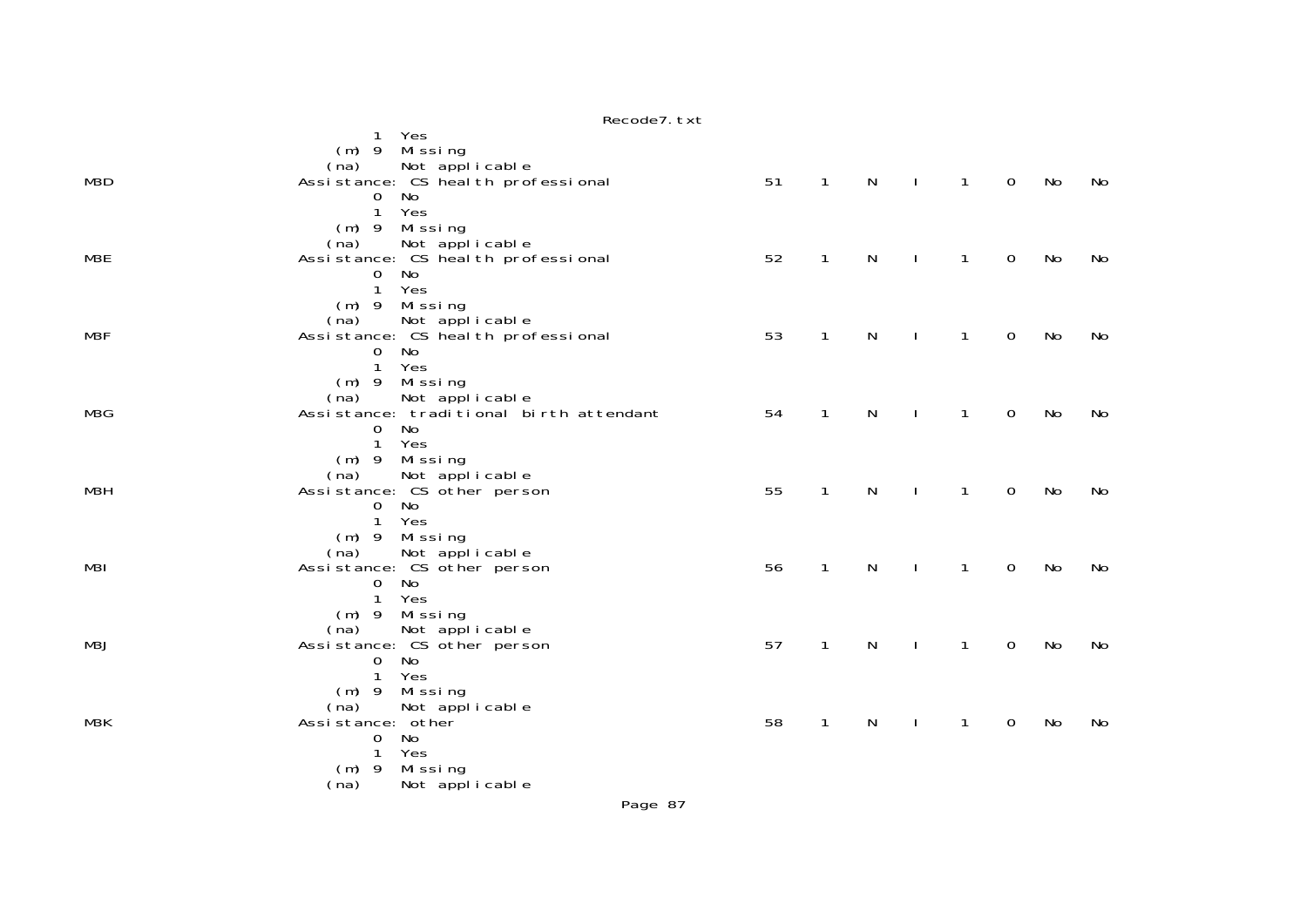|     |                                                                                                                                                                                   | Recode7. txt                                |                |   |              |              |           |           |
|-----|-----------------------------------------------------------------------------------------------------------------------------------------------------------------------------------|---------------------------------------------|----------------|---|--------------|--------------|-----------|-----------|
| M3L | Assistance: CS other<br>No<br>$\overline{0}$                                                                                                                                      | 59                                          | $\mathbf{1}$   | N | 1            | $\mathbf{O}$ | No        | No        |
| МЗМ | Yes<br>1<br>$(m)$ 9<br>Missing<br>(na)<br>Not applicable<br>Assistance: CS other<br>No<br>$\Omega$<br>Yes<br>1                                                                    | 60                                          | 1              | N | 1            | 0            | No        | No        |
| M3N | $(m)$ 9 Missing<br>Not applicable<br>(na)<br>Assistance: no one<br>No: some assistance<br>$\mathbf{O}$<br>1<br>Yes: no assistance                                                 | 61                                          | $\mathbf{1}$   | N | $\mathbf{1}$ | 0            | No        | No        |
| M4  | (m) 9 Missing<br>Not applicable<br>(na)<br>Duration of breastfeeding<br>$0:59$ Months                                                                                             | 62                                          | $\overline{2}$ | N | $\mathbf{1}$ | 0            | No        | No        |
|     | 93<br>94<br>Never breastfed<br>95<br>Still breastfeeding<br>96<br>Breastfed until died<br>97<br>Inconsistent<br>98<br>Don't know<br>$(m)$ 99<br>Missing<br>Not applicable<br>(na) | Ever breastfed, not currently breastfeeding |                |   |              |              |           |           |
| M5  | Months of breastfeeding<br>0:59                                                                                                                                                   | 64                                          | 2              | N | 1            | $\Omega$     | No        | <b>No</b> |
|     | 93<br>94<br>Never breastfed<br>97<br>Inconsistent<br>98<br>Don't know<br>$(m)$ 99<br>Missing<br>Not applicable<br>(na)                                                            | Ever breastfed, not currently breastfeeding |                |   |              |              |           |           |
| M6  | Duration of amenorrhea<br>0:59<br>96<br>Period not returned<br>97<br>Inconsistent<br>98<br>Don't know                                                                             | 66                                          | $\overline{2}$ | N | $\mathbf{1}$ | $\Omega$     | <b>No</b> | No        |
| M7  | $(m)$ 99<br>Missing<br>(na)<br>Not applicable<br>Months of amenorrhea<br>0:59<br>97<br>Inconsistent                                                                               | 68                                          | 2              | N | 1            | 0            | No        | No        |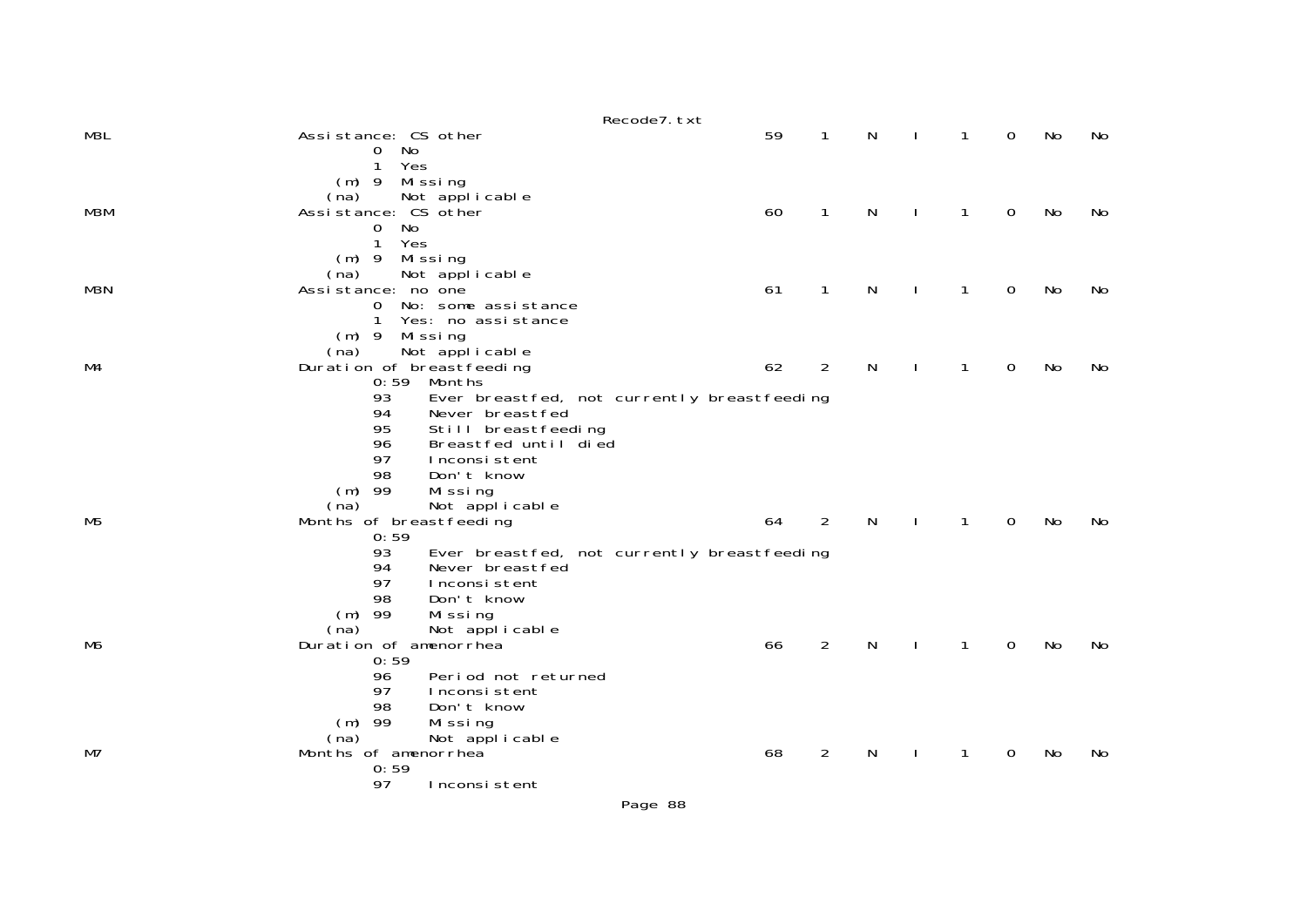|     | Recode7. txt                                                                                                                                            |    |                |   |              |   |    |     |
|-----|---------------------------------------------------------------------------------------------------------------------------------------------------------|----|----------------|---|--------------|---|----|-----|
| M8  | Don't know<br>98<br>$(m)$ 99<br>Missing<br>Not applicable<br>(na)<br>Duration of abstinence<br>0:59                                                     | 70 | $\overline{2}$ | N | 1            | 0 | No | No. |
| M9  | 96<br>Still abstaining<br>97<br>Inconsistent<br>Don't know<br>98<br>$(m)$ 99<br>Missing<br>Not applicable<br>(na)<br>Months of abstinence               | 72 | $\overline{2}$ | N | 1            | 0 | No | No  |
|     | 0:59<br>97<br>Inconsistent<br>98<br>Don't know<br>$(m)$ 99<br>Missing<br>Not applicable<br>(na)                                                         |    |                |   |              |   |    |     |
| M1O | Wanted pregnancy when became pregnant<br>1 Then<br>$\overline{2}$<br>Later<br>3<br>No more<br>$(m)$ 9<br>Mi ssi ng                                      | 74 | $\mathbf 1$    | N | 1            | 0 | No | No. |
| M11 | Not applicable<br>(na)<br>Desired time would have waited<br>101<br>Months: 1<br>102:198<br>199<br>Months: number missing<br>201<br>Years: 1<br>202: 298 | 75 | 3              | N | $\mathbf{1}$ | 0 | No | No  |
| M13 | 299<br>Years: number missing<br>998<br>Don't know<br>$(m)$ 999<br>Missing<br>Not applicable<br>(na)<br>Timing of 1st antenatal check (months)           | 78 | $\overline{2}$ | N | $\mathbf{1}$ | 0 | No | No  |
| M14 | 0:9<br>98<br>Don't know<br>$(m)$ 99<br>Missing<br>Not applicable<br>(na)<br>Number of antenatal visits during pregnancy<br>No antenatal visits<br>0     | 80 | $\overline{2}$ | N |              | 0 | No | No  |
|     | 1:40<br>Don't know<br>98<br>$(m)$ 99<br>Missing<br>Not applicable<br>(na)                                                                               |    |                |   |              |   |    |     |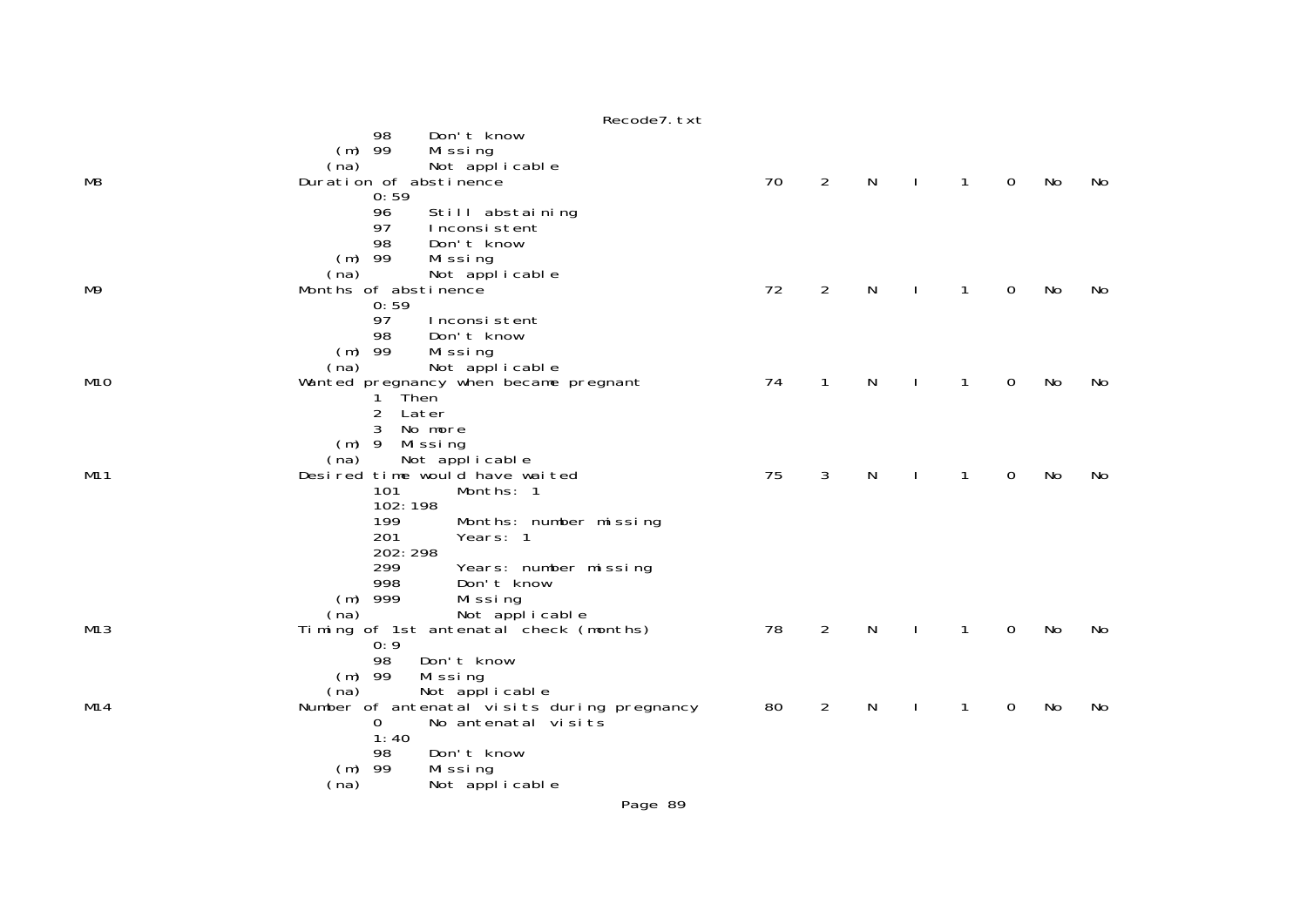|                 |                               | Recode7. txt                                             |    |              |   |              |              |             |           |     |
|-----------------|-------------------------------|----------------------------------------------------------|----|--------------|---|--------------|--------------|-------------|-----------|-----|
| M15             | Place of delivery             |                                                          | 82 | 2            | N |              | 1            | 0           | No        | No. |
|                 | 10                            | <b>HÔME</b>                                              |    |              |   |              |              |             |           |     |
|                 | 11                            | Respondent's home                                        |    |              |   |              |              |             |           |     |
|                 | 12                            | Other home                                               |    |              |   |              |              |             |           |     |
|                 | 13:19<br>20                   | PUBLIC SECTOR                                            |    |              |   |              |              |             |           |     |
|                 | 21                            | Government hospital                                      |    |              |   |              |              |             |           |     |
|                 | 22                            | CS Govt heal th professional                             |    |              |   |              |              |             |           |     |
|                 | 23                            | CS Govt heal th professional                             |    |              |   |              |              |             |           |     |
|                 | 24:25                         | CS Govt heal th professional                             |    |              |   |              |              |             |           |     |
|                 | 26                            | Other public sector                                      |    |              |   |              |              |             |           |     |
|                 | 27:29                         | CS Govt heal th professional                             |    |              |   |              |              |             |           |     |
|                 | 30                            | PRI VATE SECTOR                                          |    |              |   |              |              |             |           |     |
|                 | 31                            | Private hospital/clinic                                  |    |              |   |              |              |             |           |     |
|                 | 32:35                         | CS private heal th facility                              |    |              |   |              |              |             |           |     |
|                 | 36<br>96                      | Other private sector                                     |    |              |   |              |              |             |           |     |
|                 | $(m)$ 99                      | 0ther<br>Missing                                         |    |              |   |              |              |             |           |     |
|                 | (na)                          | Not applicable                                           |    |              |   |              |              |             |           |     |
| M17             | Delivery by caesarean section |                                                          | 84 | $\mathbf{1}$ | N | $\mathbf{I}$ | $\mathbf{1}$ | $\mathbf 0$ | No        | No  |
|                 | $0$ No                        |                                                          |    |              |   |              |              |             |           |     |
|                 | 1<br>Yes                      |                                                          |    |              |   |              |              |             |           |     |
|                 | $(m)$ 9<br>Mi ssi ng          |                                                          |    |              |   |              |              |             |           |     |
|                 | (na)                          | Not applicable                                           |    |              |   |              |              |             |           |     |
| <b>M17A</b>     |                               | Timing on decision for caesarean section                 | 85 | $\mathbf{1}$ | N | $\mathbf{I}$ | $\mathbf{1}$ | 0           | <b>No</b> | No  |
|                 | $\mathbf{1}$                  | Before labor started                                     |    |              |   |              |              |             |           |     |
|                 | $(m)$ 9<br>Mi ssi ng          | 2 After labor started                                    |    |              |   |              |              |             |           |     |
|                 | (na)                          | Not applicable                                           |    |              |   |              |              |             |           |     |
| M18             | Size of child at birth        |                                                          | 86 | 1            | N | $\mathbf{I}$ | 1            | 0           | No        | No  |
|                 | 1                             | Very large                                               |    |              |   |              |              |             |           |     |
|                 | $\overline{2}$                | Larger than average                                      |    |              |   |              |              |             |           |     |
|                 | 3<br>Average                  |                                                          |    |              |   |              |              |             |           |     |
|                 | 4                             | Smaller than average                                     |    |              |   |              |              |             |           |     |
|                 | 5                             | Very small                                               |    |              |   |              |              |             |           |     |
|                 | 8                             | Don't know                                               |    |              |   |              |              |             |           |     |
|                 | $(m)$ 9<br>Missing            |                                                          |    |              |   |              |              |             |           |     |
| M <sub>19</sub> | (na)                          | Not applicable<br>Birth weight in kilograms (3 decimals) | 87 | 4            | N |              | 1            | 0           | No        | No  |
|                 | 500: 9000                     |                                                          |    |              |   |              |              |             |           |     |
|                 | 9996                          | Not weighed at birth                                     |    |              |   |              |              |             |           |     |
|                 | 9998                          | Don't know                                               |    |              |   |              |              |             |           |     |
|                 | $(m)$ 9999                    | Missing                                                  |    |              |   |              |              |             |           |     |
|                 |                               | Page 90                                                  |    |              |   |              |              |             |           |     |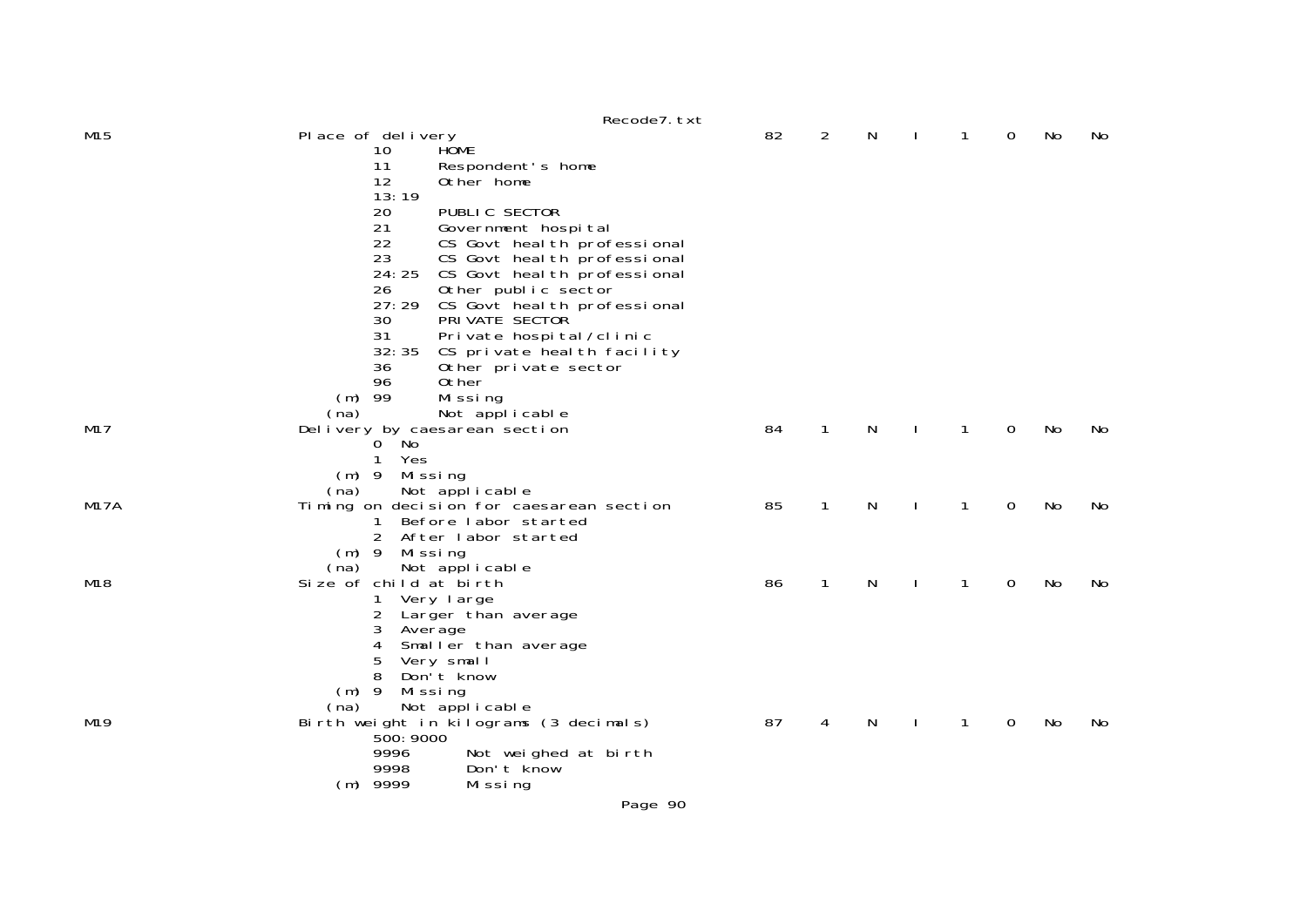|      | Recode7. txt                                                                                                                                                               |    |                |   |              |              |             |    |     |
|------|----------------------------------------------------------------------------------------------------------------------------------------------------------------------------|----|----------------|---|--------------|--------------|-------------|----|-----|
| M19A | Not applicable<br>(na)<br>Weight at birth/recall<br>0 Not weighed                                                                                                          | 91 | $\mathbf{1}$   | N | $\mathbf{I}$ | $\mathbf{1}$ | $\mathbf 0$ | No | No  |
| M27  | $\mathbf{1}$<br>From written card<br>2<br>From mother's recall<br>Don't know<br>8<br>9<br>Special answers<br>Not applicable<br>(na)<br>Flag for breastfeeding<br>0 No flag | 92 | $\mathbf{1}$   | N | $\mathbf{I}$ | $\mathbf{1}$ | 0           | No | No  |
|      | 1<br>> interval<br>2<br>> interval by 1 month<br>3<br>> age at death<br>4 During pregnancy in calendar                                                                     |    |                |   |              |              |             |    |     |
| M28  | (na)<br>Not applicable<br>Flag for amenorrhea<br>0 No flag<br>> interval<br>$\mathbf{1}$                                                                                   | 93 | 1              | N |              | $\mathbf 1$  | 0           | No | No  |
|      | > interval by 1 month<br>2<br>4 During pregnancy in calendar<br>Not applicable<br>(na)                                                                                     |    |                |   |              |              |             |    |     |
| M29  | Flag for abstinence<br>0 No flag<br>> interval<br>$\mathbf{1}$                                                                                                             | 94 | 1              | N |              | $\mathbf{1}$ | 0           | No | No  |
|      | > interval by 1 month<br>2<br>4 During pregnancy in calendar<br>Not applicable<br>(na)                                                                                     |    |                |   |              |              |             |    |     |
| M34  | When child put to breast<br>$\mathbf{O}$<br>Immediately<br>100<br>Within first hour<br>101<br>Hours: 1<br>102:198                                                          | 95 | 3              | N |              | $\mathbf{1}$ | 0           | No | No. |
|      | 199<br>Hours: number missing<br>201<br>Days: 1<br>202: 298<br>299<br>Days: number missing                                                                                  |    |                |   |              |              |             |    |     |
| M35  | $(m)$ 999<br>Mi ssi ng<br>Not applicable<br>(na)<br>Number of times breastfed during previous night<br>0:50                                                                | 98 | $\overline{2}$ | N |              | $\mathbf 1$  | 0           | No | No  |
|      | 96<br>On demand<br>$(m)$ 99<br>Missing<br>Not applicable<br>(na)                                                                                                           |    |                |   |              |              |             |    |     |
|      | Page 91                                                                                                                                                                    |    |                |   |              |              |             |    |     |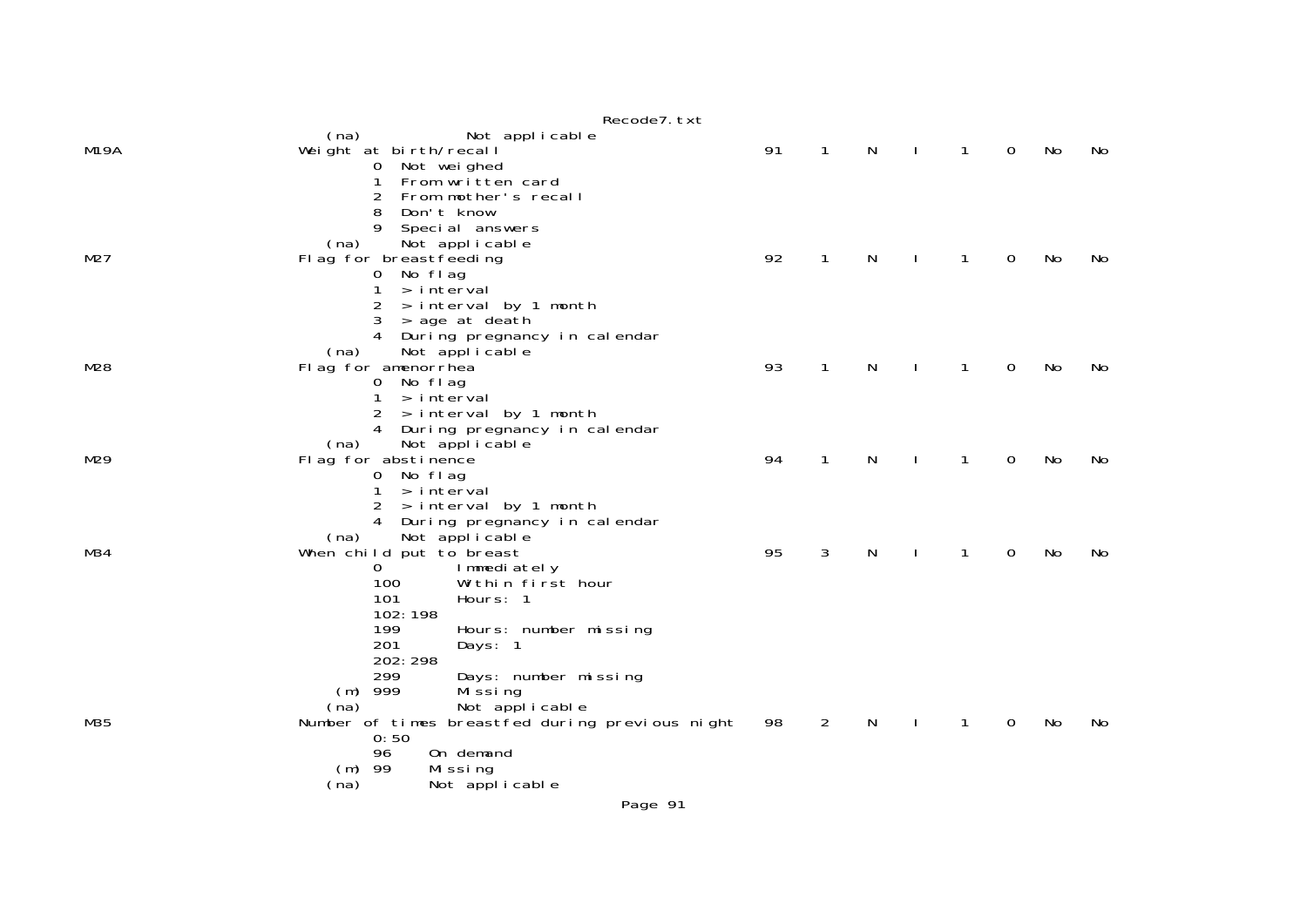|             | Recode7. txt                                                                |     |                |   |              |              |             |    |    |
|-------------|-----------------------------------------------------------------------------|-----|----------------|---|--------------|--------------|-------------|----|----|
| M36         | Number of times breastfed during previous day                               | 100 | $\overline{2}$ | N | $\mathbf{I}$ | $\mathbf{1}$ | $\Omega$    | No | No |
|             | 0:50<br>96<br>On demand                                                     |     |                |   |              |              |             |    |    |
|             | $(m)$ 99<br>Missing                                                         |     |                |   |              |              |             |    |    |
|             | Not applicable<br>(na)                                                      |     |                |   |              |              |             |    |    |
| M38         | Drank from bottle with nipple yesterday/last ni 102                         |     | $\overline{1}$ | N | $\mathbf{I}$ | $\mathbf{1}$ | 0           | No | No |
|             | No<br>0<br>Yes<br>$\mathbf{1}$                                              |     |                |   |              |              |             |    |    |
|             | Don't know<br>8                                                             |     |                |   |              |              |             |    |    |
|             | $(m)$ 9 Missing                                                             |     |                |   |              |              |             |    |    |
|             | Not applicable<br>(na)                                                      |     |                |   |              |              |             |    |    |
| M39A        | Did eat any solid, semi-solid or soft foods yes 103<br>No<br>$\overline{O}$ |     | $\overline{1}$ | N |              | $\mathbf{1}$ | $\mathbf 0$ | No | No |
|             | Yes                                                                         |     |                |   |              |              |             |    |    |
|             | Don't know<br>8                                                             |     |                |   |              |              |             |    |    |
|             | $(m)$ 9 Missing<br>Not applicable<br>(na)                                   |     |                |   |              |              |             |    |    |
| M39         | Number of times ate solid, semi-solid or soft f 104                         |     | $\overline{1}$ | N |              | $\mathbf{1}$ | 0           | No | No |
|             | None<br>0                                                                   |     |                |   |              |              |             |    |    |
|             | 1:6                                                                         |     |                |   |              |              |             |    |    |
|             | 7<br>$7+$<br>8<br>Don't know                                                |     |                |   |              |              |             |    |    |
|             | $(m)$ 9<br>Missing                                                          |     |                |   |              |              |             |    |    |
|             | Not applicable<br>(na)                                                      |     |                |   |              |              |             |    |    |
| <b>M42A</b> | During pregnancy: weighed                                                   | 105 | $\mathbf{1}$   | N |              | $\mathbf{1}$ | 0           | No | No |
|             | $0$ No<br>1<br>Yes                                                          |     |                |   |              |              |             |    |    |
|             | $(m)$ 9 Missing                                                             |     |                |   |              |              |             |    |    |
|             | Not applicable<br>(na)                                                      |     |                |   |              |              |             |    |    |
| M42B        | During pregnancy: height measured<br>Mo ّ<br>0                              | 106 | $\mathbf{1}$   | N |              | 1            | 0           | No | No |
|             | Yes<br>$\mathbf{1}$                                                         |     |                |   |              |              |             |    |    |
|             | (m) 9 Missing                                                               |     |                |   |              |              |             |    |    |
| M42C        | Not applicable<br>(na)                                                      | 107 |                |   | $\mathbf{I}$ |              | $\mathbf 0$ |    |    |
|             | During pregnancy: blood pressure taken<br>$0$ No                            |     | $\mathbf{1}$   | N |              | $\mathbf{1}$ |             | No | No |
|             | Yes<br>1                                                                    |     |                |   |              |              |             |    |    |
|             | Missing<br>$(m)$ 9                                                          |     |                |   |              |              |             |    |    |
| M42D        | Not applicable<br>(na)<br>During pregnancy: urine sample taken              | 108 | 1              | N |              | 1            | 0           | No | No |
|             | Mo ّ<br>0                                                                   |     |                |   |              |              |             |    |    |
|             | Yes<br>1                                                                    |     |                |   |              |              |             |    |    |
|             | $(m)$ 9 Missing                                                             |     |                |   |              |              |             |    |    |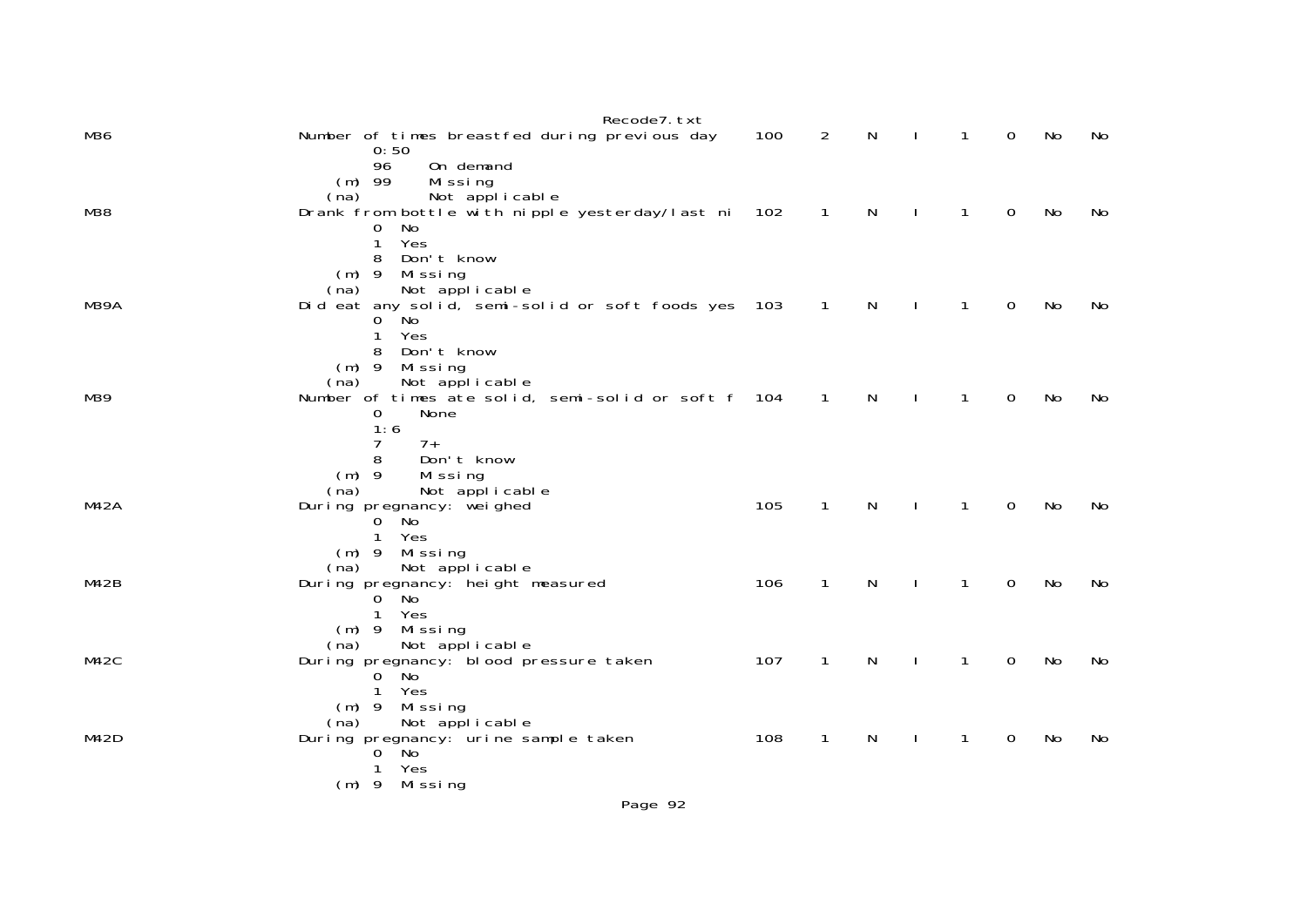|      | Recode7. txt                                                                                                                                              |     |                |              |              |              |   |    |     |
|------|-----------------------------------------------------------------------------------------------------------------------------------------------------------|-----|----------------|--------------|--------------|--------------|---|----|-----|
| M42E | Not applicable<br>(na)<br>During pregnancy: blood sample taken<br>$0$ No                                                                                  | 109 | $\mathbf{1}$   | N            | $\mathbf{I}$ | $\mathbf{1}$ | 0 | No | No  |
| M43  | Yes<br>1<br>$(m)$ 9<br>Missing<br>Not applicable<br>(na)<br>Told about pregnancy complications<br>No<br>0<br>Yes<br>1                                     | 110 | $\mathbf{1}$   | N            | $\mathbf{I}$ | $\mathbf{1}$ | 0 | No | No  |
| M44  | Don't know<br>8<br>$(m)$ 9<br>Missing<br>(na)<br>Not applicable<br>Told where to go for pregnancy complications<br>No<br>0<br>1<br>Yes<br>Don't know<br>8 | 111 | $\mathbf{1}$   | N            | $\mathbf{I}$ | $\mathbf{1}$ | 0 | No | No  |
| M45  | $(m)$ 9<br>Missing<br>Not applicable<br>(na)<br>During pregnancy, given or bought iron tablets/ 112<br>$0$ No<br>Yes<br>$\mathbf{1}$<br>Don't know<br>8   |     | $\mathbf{1}$   | N            | $\mathbf{I}$ | $\mathbf{1}$ | 0 | No | No  |
| M46  | $(m)$ 9<br>Mi ssi ng<br>Not applicable<br>(na)<br>Days tablets or syrup taken<br>Were not taken<br>0<br>1:300<br>998<br>Don't know                        | 113 | 3              | N            | $\mathbf{I}$ | $\mathbf{1}$ | 0 | No | No  |
| M47  | $(m)$ 999<br>Missing<br>Not applicable<br>(na)<br>During pregnancy, had difficulty with daylight<br>$0$ No<br>Yes<br>1<br>Don't know<br>8                 | 116 | $\overline{1}$ | N            | $\mathbf{I}$ | $\mathbf{1}$ | 0 | No | No  |
| M48  | $(m)$ 9<br>Mi ssi ng<br>Not applicable<br>(na)<br>During pregnancy, had difficulty with night bli 117<br>No<br>0<br>Yes<br>1<br>Don't know<br>8           |     | $\overline{1}$ | $\mathsf{N}$ | $\mathbf{I}$ | $\mathbf{1}$ | 0 | No | No  |
| M49A | $(m)$ 9<br>Missing<br>Not applicable<br>(na)<br>During pregnancy took: SP/fansidar for malaria<br>Page 93                                                 | 118 | $\mathbf{1}$   | N            |              | 1            | 0 | No | No. |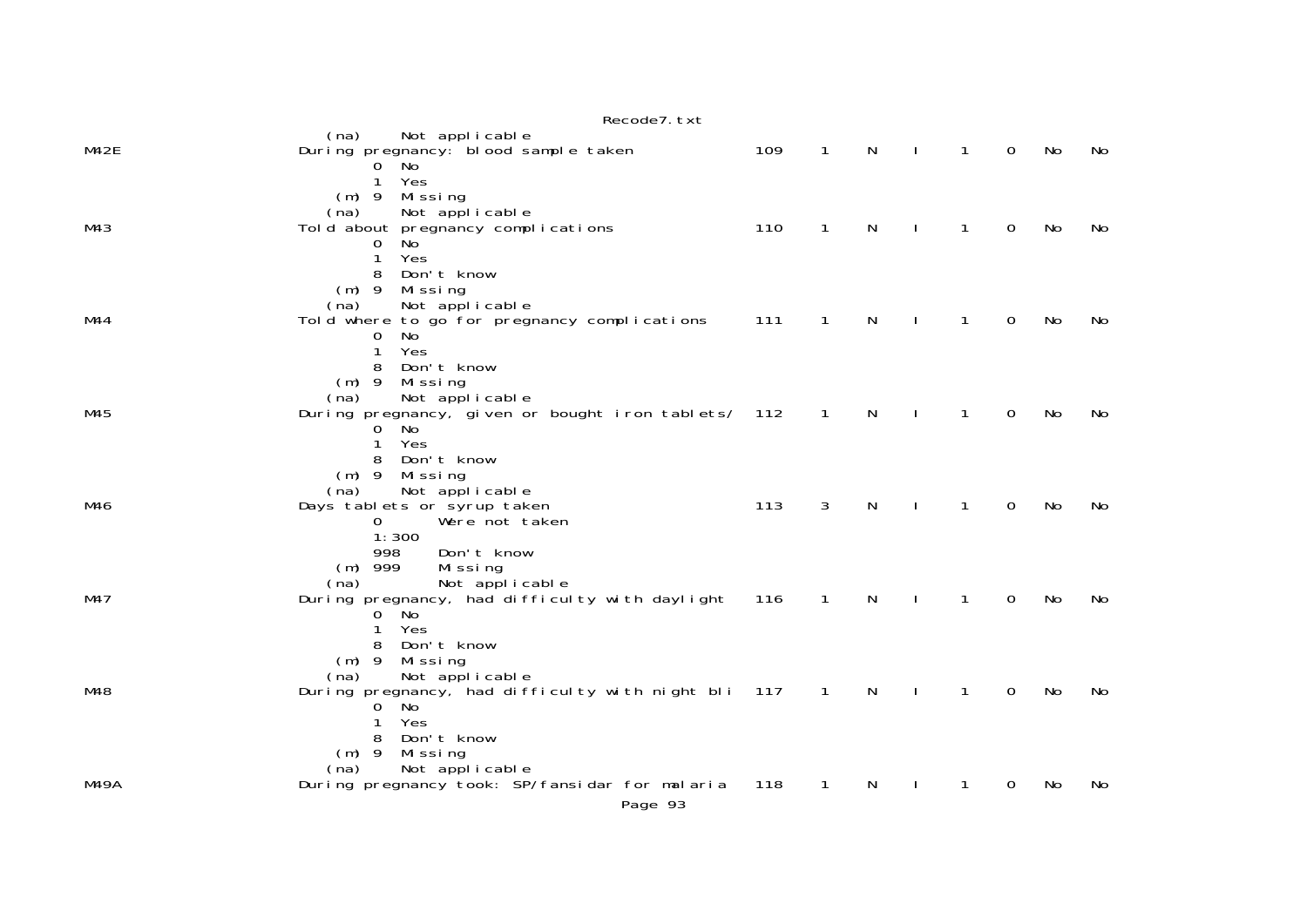|      | No<br>0<br>Yes<br>1<br>Don't know<br>8<br>$(m)$ 9<br>Missing                                                                                       |     |                |              |              |              |             |     |     |
|------|----------------------------------------------------------------------------------------------------------------------------------------------------|-----|----------------|--------------|--------------|--------------|-------------|-----|-----|
| M49B | Not applicable<br>(na)<br>During pregnancy took: chloroquine for malaria 119<br>No<br>O<br>Yes<br>1                                                |     | $\overline{1}$ | N            |              | $\mathbf{1}$ | 0           | No  | No  |
| M49C | Don't know<br>8<br>$(m)$ 9 Missing<br>Not applicable<br>(na)<br>During pregnancy took: CS drug for malaria                                         | 120 | $\overline{1}$ | $\mathsf{N}$ | $\mathbf{I}$ | $\mathbf{1}$ | $\mathbf 0$ | No  | No  |
|      | <b>No</b><br>$\Omega$<br>Yes<br>1<br>Don't know<br>8<br>$(m)$ 9<br>Mi ssi ng<br>Not applicable<br>(na)                                             |     |                |              |              |              |             |     |     |
| M49D | During pregnancy took: CS drug for malaria<br>$0$ No<br>1<br>Yes<br>Don't know<br>8                                                                | 121 | $\mathbf{1}$   | $\mathsf{N}$ | $\mathbf{I}$ | $\mathbf{1}$ | $\mathbf 0$ | No  | No  |
| M49E | $(m)$ 9<br>Missing<br>Not applicable<br>(na)<br>During pregnancy took: CS drug for malaria<br>No<br>0<br>Yes<br>1                                  | 122 | $\mathbf{1}$   | N            |              | $\mathbf{1}$ | 0           | No  | No  |
| M49F | Don't know<br>8<br>$(m)$ 9 Missing<br>Not applicable<br>(na)<br>During pregnancy took: CS drug for malaria<br><b>No</b><br>$\Omega$<br>Yes<br>1    | 123 | $\mathbf{1}$   | N            |              | $\mathbf{1}$ | 0           | No  | No  |
| M49G | Don't know<br>8<br>$(m)$ 9<br>Missing<br>Not applicable<br>(na)<br>During pregnancy took: CS drug for malaria<br>ັNo<br>$\overline{0}$<br>Yes<br>1 | 124 | 1              | N            |              | 1            | 0           | No  | No  |
| M49X | Don't know<br>8<br>$(m)$ 9<br>Missing<br>Not applicable<br>(na)<br>During pregnancy took: other drug for malaria<br>$0$ No                         | 125 | -1             | N            |              | 1            | 0           | No. | No. |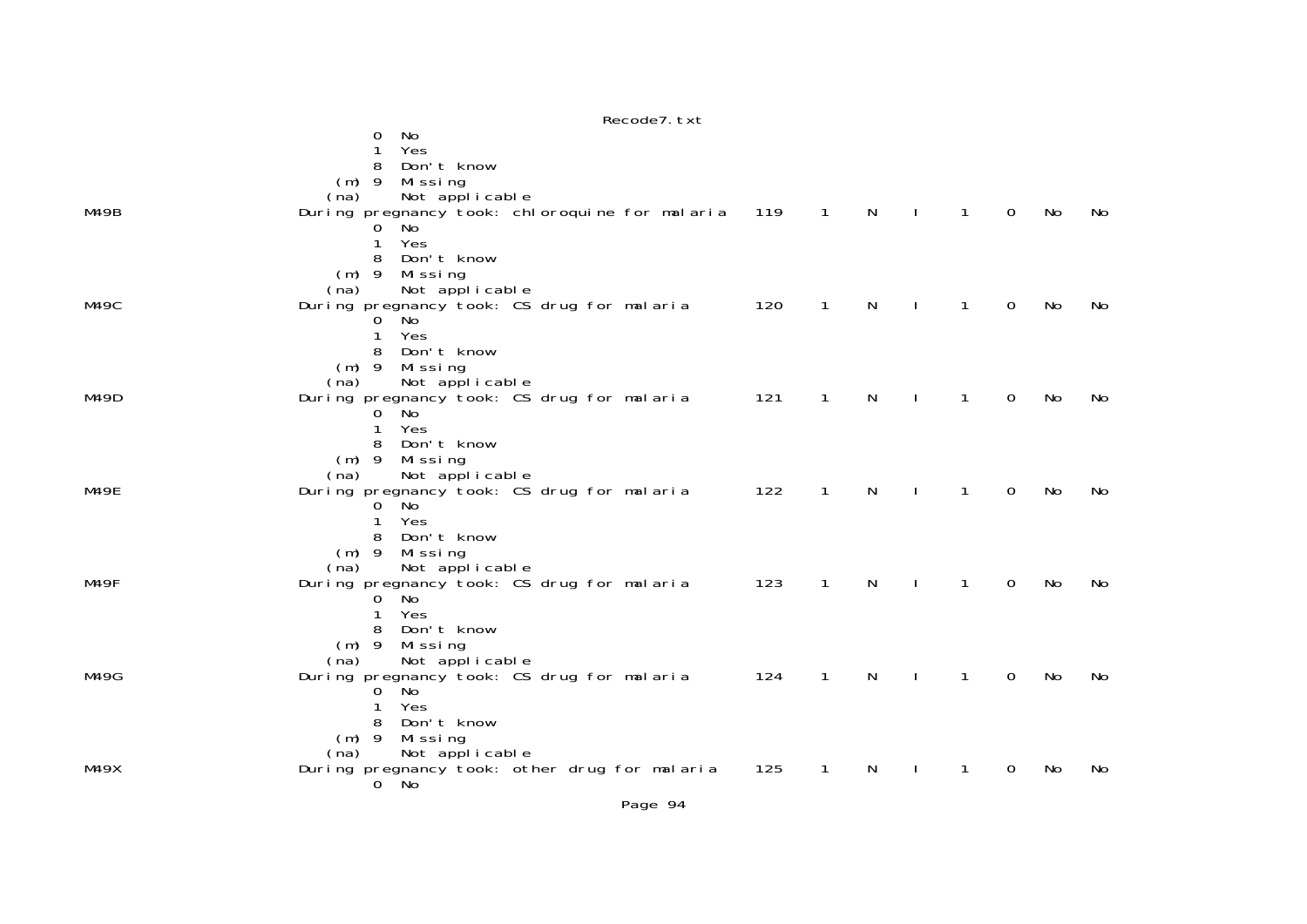|      | Yes<br>8<br>Don't know                                               |     |              |              |                  |              |              |    |     |
|------|----------------------------------------------------------------------|-----|--------------|--------------|------------------|--------------|--------------|----|-----|
|      | Mi ssi ng<br>$(m)$ 9                                                 |     |              |              |                  |              |              |    |     |
|      | Not applicable<br>(na)                                               |     |              |              |                  |              |              |    |     |
| M49Z | During pregnancy took: don't know                                    | 126 | $\mathbf{1}$ | $\mathsf{N}$ | $\sim 1^{\circ}$ | $\mathbf{1}$ | $\mathsf{O}$ | No | No  |
|      | No.<br>0                                                             |     |              |              |                  |              |              |    |     |
|      | 1<br>Yes: don't know which drug taken                                |     |              |              |                  |              |              |    |     |
|      | Don't know                                                           |     |              |              |                  |              |              |    |     |
|      | $(m)$ 9<br>Missing                                                   |     |              |              |                  |              |              |    |     |
| M49Y | Not applicable<br>(na)<br>During pregnancy took: no drug for malaria | 127 | $\mathbf{1}$ | $\mathsf{N}$ |                  | $\mathbf{1}$ | $\mathbf 0$  | No | No  |
|      | $0$ No                                                               |     |              |              | $\mathbf{I}$     |              |              |    |     |
|      | $\mathbf 1$<br>Yes, took no drug                                     |     |              |              |                  |              |              |    |     |
|      | 8<br>Don't know                                                      |     |              |              |                  |              |              |    |     |
|      | $(m)$ 9<br>Missing                                                   |     |              |              |                  |              |              |    |     |
|      | Not applicable<br>(na)                                               |     |              |              |                  |              |              |    |     |
| M54  | Received Vitamin A dose in first 2 months after 128                  |     | $\mathbf{1}$ | N            |                  | $\mathbf{1}$ | $\mathbf 0$  | No | No  |
|      | No<br>0                                                              |     |              |              |                  |              |              |    |     |
|      | Yes<br>1                                                             |     |              |              |                  |              |              |    |     |
|      | Don't know<br>8<br>$(m)$ 9                                           |     |              |              |                  |              |              |    |     |
|      | Missing<br>Not applicable<br>(na)                                    |     |              |              |                  |              |              |    |     |
| M55  | Given child anything other than breast milk                          | 129 | $\mathbf{1}$ | N            |                  | $\mathbf{1}$ | 0            | No | No. |
|      | $\mathbf{O}$<br>No                                                   |     |              |              |                  |              |              |    |     |
|      | $\mathbf{1}$<br>Yes                                                  |     |              |              |                  |              |              |    |     |
|      | $(m)$ 9 Missing                                                      |     |              |              |                  |              |              |    |     |
|      | Not applicable<br>(na)                                               |     |              |              |                  |              |              |    |     |
| M55A | First 3 days, given milk (other than breast mil                      | 130 | 1            | N            |                  | 1            | 0            | No | No  |
|      | 0 No<br>$\mathbf{1}$<br>Yes                                          |     |              |              |                  |              |              |    |     |
|      | (m) 9 Missing                                                        |     |              |              |                  |              |              |    |     |
|      | Not applicable<br>(na)                                               |     |              |              |                  |              |              |    |     |
| M55B | First 3 days, given plain water                                      | 131 | 1            | N            | $\mathbf{I}$     | $\mathbf{1}$ | 0            | No | No  |
|      | 0 No                                                                 |     |              |              |                  |              |              |    |     |
|      | 1<br>Yes                                                             |     |              |              |                  |              |              |    |     |
|      | Missing<br>$(m)$ 9                                                   |     |              |              |                  |              |              |    |     |
|      | Not applicable<br>(na)                                               |     |              |              |                  |              |              |    |     |
| M55C | First 3 days, given sugar/glucose water<br>$\Omega$<br>- No          | 132 | $\mathbf{1}$ | N            |                  | $\mathbf{1}$ | 0            | No | No  |
|      | Yes<br>1                                                             |     |              |              |                  |              |              |    |     |
|      | (m) 9 Missing                                                        |     |              |              |                  |              |              |    |     |
|      | Not applicable<br>(na)                                               |     |              |              |                  |              |              |    |     |
| M55D | First 3 days, given gripe water                                      | 133 | 1            | N            |                  | 1            | 0            | No | No  |
|      |                                                                      |     |              |              |                  |              |              |    |     |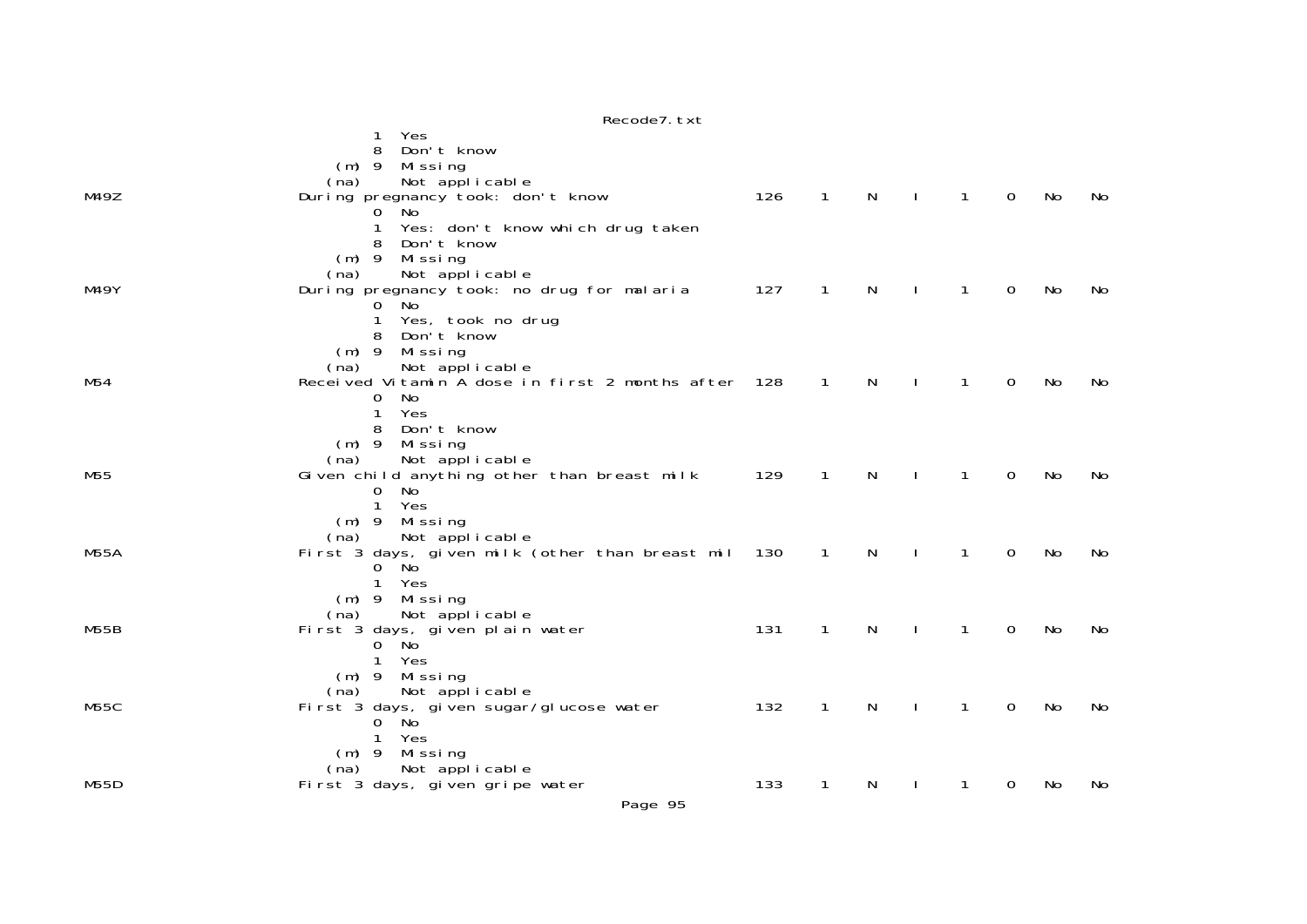|             | Recode7. txt                                                                                                     |     |                |              |              |                |                |    |     |
|-------------|------------------------------------------------------------------------------------------------------------------|-----|----------------|--------------|--------------|----------------|----------------|----|-----|
|             | No<br>0<br>Yes<br>1<br>(m) 9 Missing<br>(na)                                                                     |     |                |              |              |                |                |    |     |
| M55E        | Not applicable<br>First 3 days, given sugar/salt solution<br>0 No<br>Yes<br>$\mathbf{1}$<br>(m) 9 Missing        | 134 | $\overline{1}$ | N            | $\perp$      | $\overline{1}$ | $\mathsf{O}$   | No | No  |
| M55F        | Not applicable<br>(na)<br>First 3 days, given fruit juice<br>$0$ No<br>1<br>Yes<br>(m) 9 Missing                 | 135 | $\overline{1}$ | N            | $\Box$       | $\overline{1}$ | $\overline{0}$ | No | No  |
| M55G        | Not applicable<br>(na)<br>First 3 days, given infant formula<br>$0$ No<br>Yes<br>$\mathbf{1}$<br>$(m)$ 9 Missing | 136 | $\mathbf{1}$   | N            | $\mathbf{I}$ | $\overline{1}$ | $\mathsf{O}$   | No | No  |
| M55H        | Not applicable<br>(na)<br>First 3 days, given tea/infusions<br>$0$ No<br>Yes<br>1<br>$(m)$ 9 Missing             | 137 | $\mathbf{1}$   | N            | $\mathbf{I}$ | $\mathbf{1}$   | $\mathbf 0$    | No | No. |
| M551        | Not applicable<br>(na)<br>First 3 days, given honey<br>$0$ No<br>1 Yes<br>$(m)$ 9 Missing                        | 138 | $\mathbf{1}$   | N            | $\mathbf{I}$ | $\mathbf{1}$   | 0              | No | No  |
| M55J        | Not applicable<br>(na)<br>First 3 days, given coffee<br>$0$ No<br>Yes<br>$\mathbf{1}$<br>$(m)$ 9 Missing         | 139 | $\mathbf{1}$   | $\mathsf{N}$ | $\mathbf{I}$ | $\mathbf{1}$   | 0              | No | No  |
| <b>M55K</b> | Not applicable<br>(na)<br>First 3 days, given country specific<br>$0$ No<br>Yes<br>$\mathbf{1}$<br>(m) 9 Missing | 140 | $\overline{1}$ | $\mathsf{N}$ | $\Box$       | $\overline{1}$ | $\mathbf 0$    | No | No  |
| M55L        | Not applicable<br>(na)<br>First 3 days, given country specific<br>$0$ No<br>1 Yes<br>$(m)$ 9 Missing             | 141 | $\mathbf{1}$   | N            | $\mathbf{I}$ | $\mathbf{1}$   | $\mathbf 0$    | No | No  |

Page 96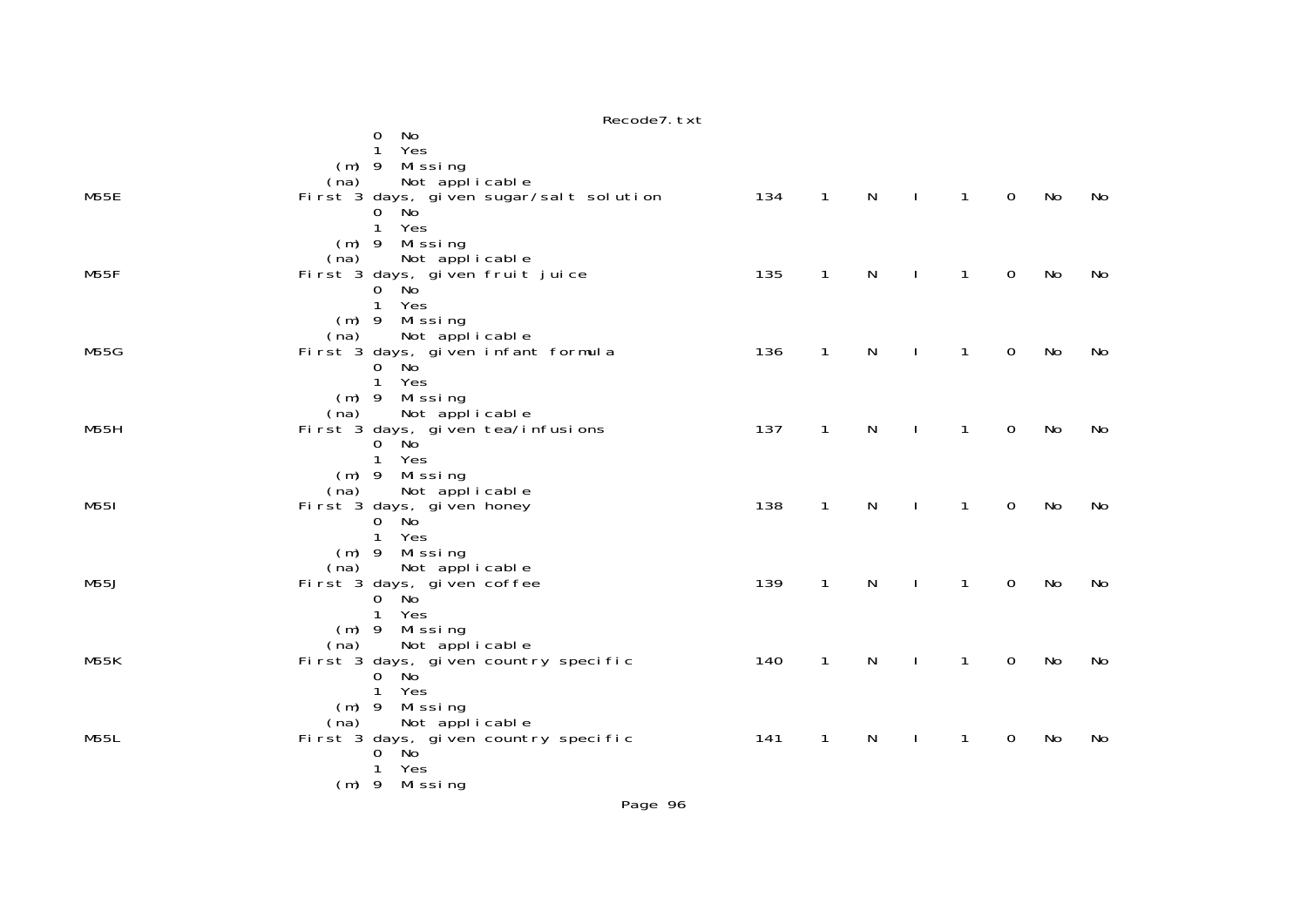|             | Recode7. txt                                                                                                                |     |              |              |              |                |                |    |    |
|-------------|-----------------------------------------------------------------------------------------------------------------------------|-----|--------------|--------------|--------------|----------------|----------------|----|----|
| <b>M55M</b> | (na)<br>Not applicable<br>First 3 days, given country specific<br>0 No<br>Yes<br>$\mathbf{1}$                               | 142 | $\mathbf{1}$ | $\mathsf{N}$ | $\mathbf{I}$ | $\mathbf{1}$   | $\mathbf 0$    | No | No |
| <b>M55N</b> | (m) 9 Missing<br>Not applicable<br>(na)<br>First 3 days, given country specific<br>$0$ No<br>Yes<br>$\mathbf{1}$            | 143 | $\mathbf{1}$ | N            |              | $\mathbf{1}$   | $\Omega$       | No | No |
| M550        | (m) 9 Missing<br>Not applicable<br>(na)<br>First 3 days, given country specific<br>$0$ No<br>1 Yes                          | 144 | $\mathbf{1}$ | N            | $\mathbf{I}$ | $\mathbf{1}$   | $\mathbf 0$    | No | No |
| M55X        | (m) 9 Missing<br>Not applicable<br>(na)<br>First 3 days, given other<br>$0$ No<br>1 Yes                                     | 145 | $\mathbf{1}$ | $\mathsf{N}$ | $\mathbf{I}$ | $\overline{1}$ | $\mathbf 0$    | No | No |
| M55Z        | $(m)$ 9 Missing<br>Not applicable<br>(na)<br>First 3 days, given nothing<br>0 No: given something<br>1 Yes: gi ven nothi ng | 146 | $\mathbf{1}$ | N            |              | $\mathbf{1}$   | $\mathbf 0$    | No | No |
| <b>M57A</b> | $(m)$ 9 Missing<br>Not applicable<br>(na)<br>Antenatal care: respondent's home<br>No<br>$\mathbf 0$<br>$\mathbf{1}$<br>Yes  | 147 | $\mathbf{1}$ | N            |              | $\mathbf{1}$   | $\Omega$       | No | No |
| M57B        | $(m)$ 9 Missing<br>(na)<br>Not applicable<br>Antenatal care: other home<br>No<br>0<br>Yes<br>$\mathbf{1}$                   | 148 | $\mathbf{1}$ | N            |              | $\mathbf{1}$   | $\mathbf 0$    | No | No |
| <b>M57C</b> | (m) 9 Missing<br>(na) Not applicable<br>Antenatal care: CS home<br>No<br>$\mathbf 0$<br>$\mathbf{1}$<br>Yes                 | 149 | $\mathbf{1}$ | ${\sf N}$    | $\mathbf{I}$ | $\mathbf{1}$   | $\mathbf 0$    | No | No |
| <b>M57D</b> | (m) 9 Missing<br>(na) Not applicable<br>Antenatal care: CS home<br>0 No                                                     | 150 | $\mathbf{1}$ | N            |              | $\mathbf{1}$   | $\overline{0}$ | No | No |

Page 97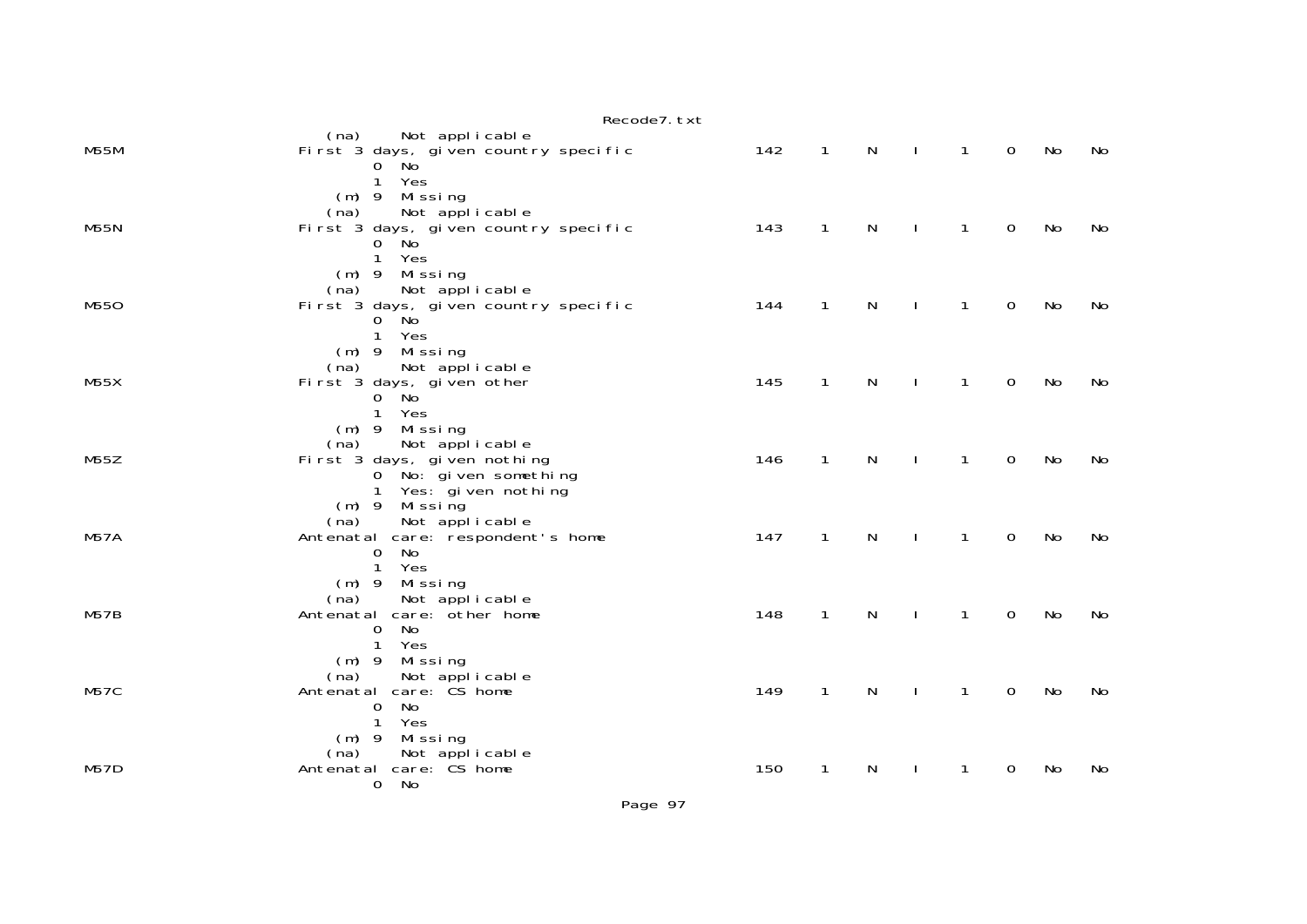|             | INCLUME I. LAL                                                                                                          |     |              |              |              |                |                |    |    |
|-------------|-------------------------------------------------------------------------------------------------------------------------|-----|--------------|--------------|--------------|----------------|----------------|----|----|
|             | 1 Yes<br>$(m)$ 9 Missing<br>Not applicable<br>(na)                                                                      |     |              |              |              |                |                |    |    |
| <b>M57E</b> | Antenatal care: government hospital<br>No<br>$\mathbf 0$<br>1 Yes                                                       | 151 | $\mathbf{1}$ | $\mathsf{N}$ | $\mathbf{I}$ | $\overline{1}$ | $\mathbf 0$    | No | No |
| M57F        | (m) 9 Missing<br>Not applicable<br>(na)<br>Antenatal care: CS public health<br>No<br>$\overline{0}$                     | 152 | $\mathbf{1}$ | $\mathsf{N}$ | $\mathbf{I}$ | $\mathbf{1}$   | $\mathbf 0$    | No | No |
| <b>M57G</b> | Yes<br>$\mathbf{1}$<br>$(m)$ 9 Missing<br>(na) Not applicable<br>Antenatal care: CS public health                       | 153 | $\mathbf{1}$ | $\mathsf{N}$ | $\mathbf{I}$ | $\mathbf{1}$   | $\mathbf 0$    | No | No |
|             | No<br>$\mathbf 0$<br>$\mathbf{1}$<br>Yes<br>$(m)$ 9 Missing<br>Not applicable<br>(na)                                   |     |              |              |              |                |                |    |    |
| <b>M57H</b> | Antenatal care: CS public health<br>0 No<br>1 Yes<br>$(m)$ 9 Missing                                                    | 154 | $\mathbf{1}$ | N            | $\mathbf{I}$ | $\mathbf{1}$   | $\mathbf 0$    | No | No |
| M571        | Not applicable<br>(na)<br>Antenatal care: CS public health<br>$\mathbf 0$<br>No<br>$\mathbf{1}$<br>Yes                  | 155 | $\mathbf{1}$ | N            |              | $\mathbf{1}$   | $\overline{0}$ | No | No |
| M57J        | $(m)$ 9 Missing<br>Not applicable<br>(na)<br>Antenatal care: CS public heal th<br>No<br>$\Omega$                        | 156 | $\mathbf{1}$ | N            | $\mathbf{I}$ | $\mathbf{1}$   | $\mathbf 0$    | No | No |
| <b>M57K</b> | 1 Yes<br>(m) 9 Missing<br>(na) Not applicable<br>Antenatal care: CS public health<br>No<br>$\mathbf 0$                  | 157 | $\mathbf{1}$ | $\mathsf{N}$ | $\sim$ 1     | $\overline{1}$ | $\mathbf 0$    | No | No |
| <b>M57L</b> | Yes<br>$\mathbf{1}$<br>$(m)$ 9 Missing<br>(na) Not applicable<br>Antenatal care: CS public health<br>No<br>$\mathbf{O}$ | 158 | $\mathbf{1}$ | N            |              | $\mathbf{1}$   | $\mathbf 0$    | No | No |
|             | Yes<br>$\mathbf{1}$<br>$(m)$ 9 Missing<br>(na)<br>Not applicable                                                        |     |              |              |              |                |                |    |    |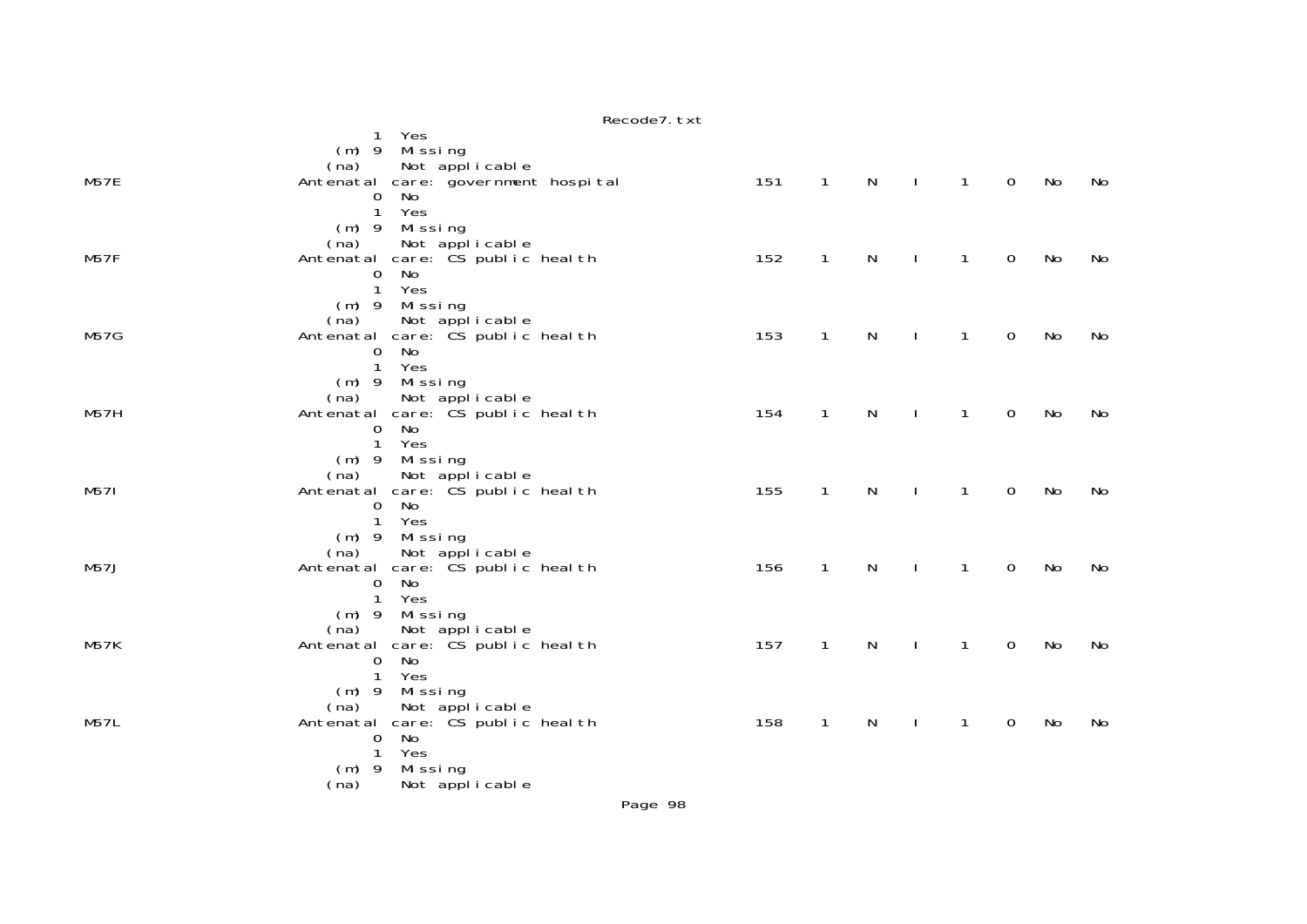|             | Recode7. txt                                                                                                                                        |     |              |              |              |                |                     |    |     |
|-------------|-----------------------------------------------------------------------------------------------------------------------------------------------------|-----|--------------|--------------|--------------|----------------|---------------------|----|-----|
| <b>M57M</b> | Antenatal care: private hospital/clinic<br>0 No<br>$\mathbf{1}$                                                                                     | 159 | $\mathbf{1}$ | N            | $\perp$      | $\mathbf{1}$   | $\Omega$            | No | No  |
| <b>M57N</b> | Yes<br>(m) 9 Missing<br>(na) Not applicable<br>Antenatal care: CS private medical<br><b>No</b><br>$\overline{0}$                                    | 160 | $\mathbf{1}$ | $\mathsf{N}$ | $\perp$      | $\overline{1}$ | $\mathbf 0$         | No | No. |
| M570        | $\mathbf{1}$<br>Yes<br>(m) 9 Missing<br>Not applicable<br>(na)<br>Antenatal care: CS private medical<br>No<br>$\overline{0}$<br>$\mathbf{1}$<br>Yes | 161 | $\mathbf{1}$ | N            | $\perp$      | $\mathbf{1}$   | $\overline{0}$      | No | No  |
| M57P        | (m) 9 Missing<br>(na) Not applicable<br>Antenatal care: CS private medical<br>No<br>$\overline{O}$<br>$\mathbf{1}$<br>Yes                           | 162 | $\mathbf{1}$ | N            | $\sim$ 1     | $\mathbf{1}$   | $\overline{0}$      | No | No  |
| M57Q        | (m) 9 Missing<br>(na) Not applicable<br>Antenatal care: CS private medical<br><b>No</b><br>$\overline{0}$<br>1 Yes                                  | 163 | $\mathbf{1}$ | $\mathsf{N}$ | $\mathbf{I}$ | $\overline{1}$ | $\mathbf 0$         | No | No. |
| M57R        | (m) 9 Missing<br>Not applicable<br>(na)<br>Antenatal care: CS private medical<br>No<br>$\mathbf 0$<br>$\mathbf{1}$<br>Yes                           | 164 | $\mathbf{1}$ | N            | $\sim$ 1     | $\mathbf{1}$   | $\mathbf 0$         | No | No  |
| <b>M57S</b> | (m) 9 Missing<br>(na) Not applicable<br>Antenatal care: CS other<br>No<br>$\mathbf{O}$<br>$\mathbf{1}$<br>Yes                                       | 165 | $\mathbf{1}$ | N            | $\sim$ 1     | $\mathbf{1}$   | $\overline{0}$      | No | No  |
| M57T        | (m) 9 Missing<br>(na) Not applicable<br>Antenatal care: CS other<br>No<br>0<br>1 Yes                                                                | 166 | $\mathbf{1}$ | $\mathsf{N}$ | $\sim$ 1.    | $\overline{1}$ | $\mathsf{O}\xspace$ | No | No  |
| <b>M57U</b> | (m) 9 Missing<br>(na) Not applicable<br>Antenatal care: CS other<br>No<br>0<br>$\mathbf{1}$<br>Yes                                                  | 167 | $\mathbf{1}$ | N            | $\mathbf{I}$ | $\mathbf{1}$   | $\overline{0}$      | No | No  |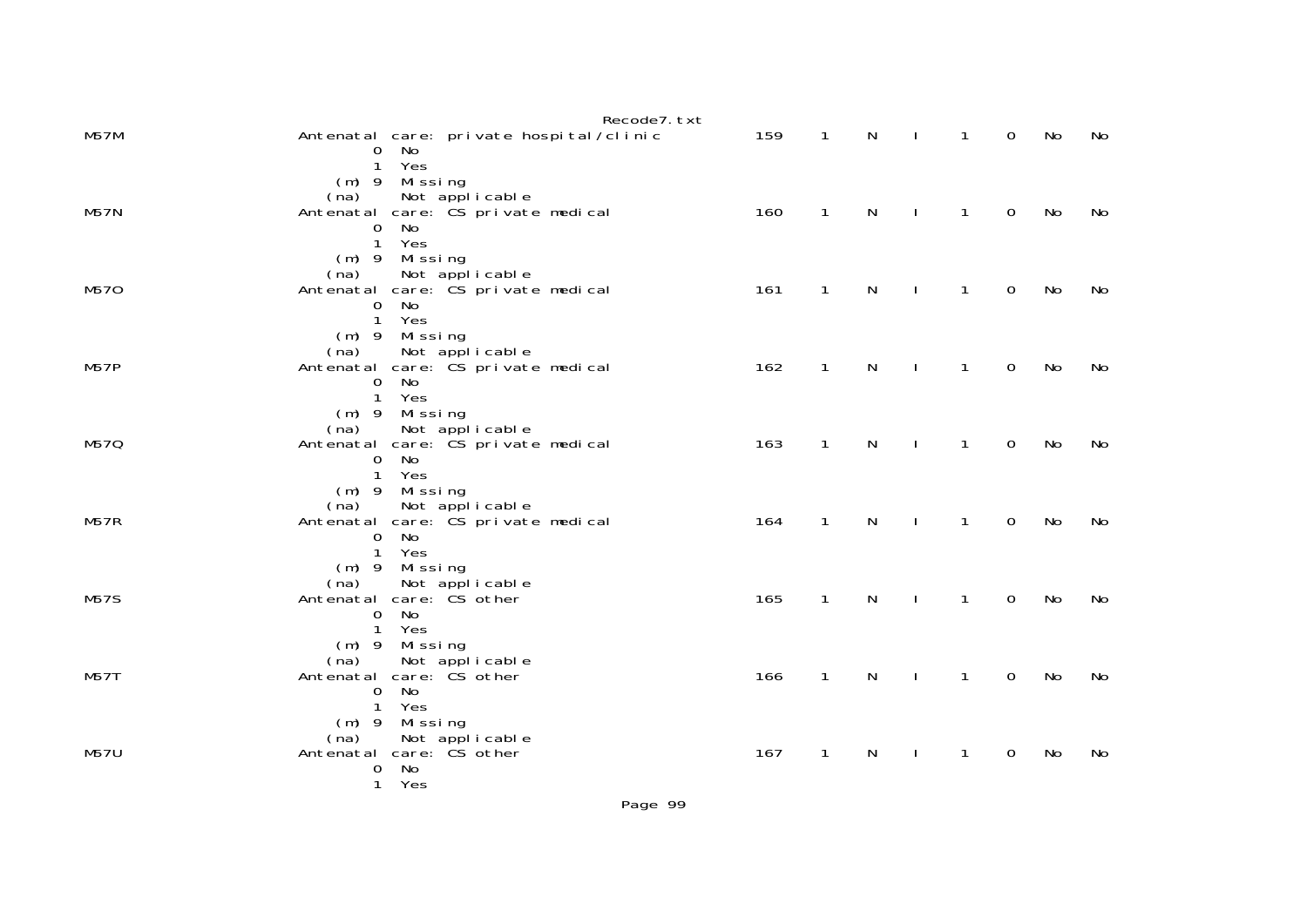Recode7.txt (m) 9 Missing (na) Not applicable M57V Antenatal care: CS other 168 1 N I 1 0 No No 0 No 1 Yes (m) 9 Missing (na) Not applicable<br>M57X Antenatal care: other Antenatal care: other 169 1 N I 1 0 No No 0 No 1 Yes (m) 9 Missing (na) Not applicable<br>M60 M60 Drugs for intestinal paras Drugs for intestinal parasites during pregnancy 170 1 N I 1 0 No No 0 No 1 Yes 8 Don't know(m) 9 Missing<br>(na) Not appl (na) Not applicable<br>M61 Time spent at place of del M61 Time spent at place of delivery 171 3 N I 1 0 No No 100 Hours: 0 101 Hours: 1 102:198 199 Hours: number missing<br>201 Days: 1 Days: 1 202:298 299 Days: number missing  $Weeks: 1$  302:398 399 Weeks: number missing 998 Don't know (m) 999 Missing (na) Not applicable<br>M62 Respondent's health checked before Respondent's health checked before discharge 174 1 N I 1 0 No No 0 No 1 Yes 8 Don't know (m) 9 Missing (na) Not applicable M63 How long before discharging respondent health c 175 3 N I 1 0 No No 100 Zero hours 101:190 201 One day 202:220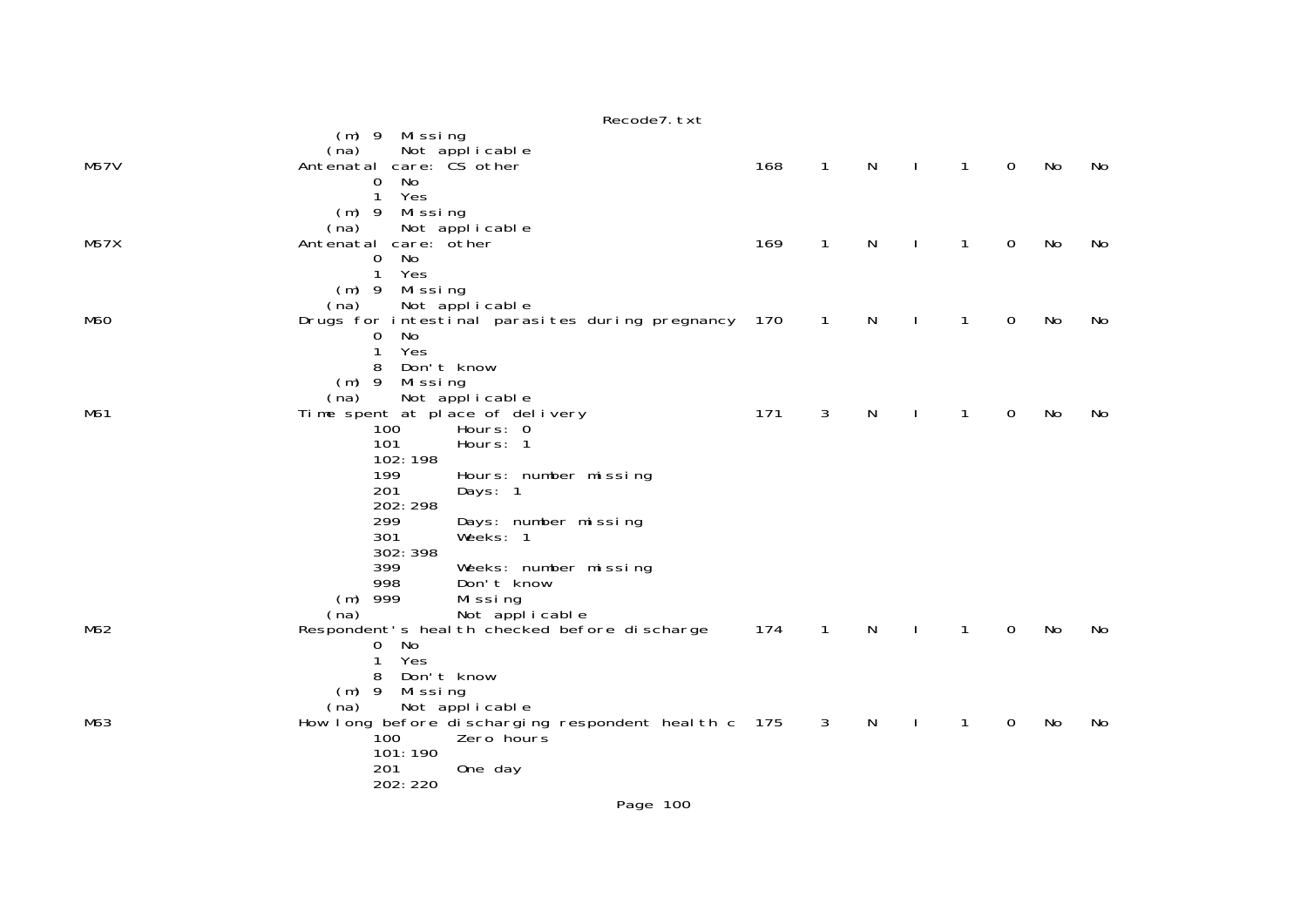|      | Recode7. txt                                                                              |     |                |    |              |                |              |    |    |
|------|-------------------------------------------------------------------------------------------|-----|----------------|----|--------------|----------------|--------------|----|----|
|      | 301<br>One week<br>302: 390                                                               |     |                |    |              |                |              |    |    |
|      | DK<br>998<br>999<br>Missing<br>(m)<br>(na)<br>NotAppl                                     |     |                |    |              |                |              |    |    |
| M64  | Who checked respondent heal th before discharge<br>HEALTH PERSONNEL<br>10                 | 178 | $\overline{2}$ | N  |              | $\mathbf{1}$   | $\mathbf{O}$ | No | No |
|      | 11<br>Doctor<br>12<br>Nurse, midwife                                                      |     |                |    |              |                |              |    |    |
|      | 13<br>Auxiliary midwife<br>20<br>OTHER PERSON                                             |     |                |    |              |                |              |    |    |
|      | 21<br>Traditional birth attendant<br>22<br>Community/village health worker<br>96<br>Other |     |                |    |              |                |              |    |    |
|      | $(m)$ 99 Missing<br>(na)                                                                  |     |                |    |              |                |              |    |    |
| M65A | Not applicable<br>Reason didn't deliver at health facility: cost                          | 180 | $\mathbf{1}$   | N  | $\mathbf{L}$ | $\overline{1}$ | $\mathbf 0$  | No | No |
|      | No<br>$\mathbf{O}$<br>$\mathbf{1}$<br>Yes                                                 |     |                |    |              |                |              |    |    |
|      | Missing<br>$(m)$ 9<br>Not applicable<br>(na)                                              |     |                |    |              |                |              |    |    |
| M65B | Reason didn't deliver at health facility: facil 181<br>0<br>No                            |     | $\mathbf{1}$   | N  |              | $\mathbf{1}$   | $\mathbf 0$  | No | No |
|      | $\mathbf{1}$<br>Yes<br>$(m)$ 9 Missing                                                    |     |                |    |              |                |              |    |    |
| M65C | Not applicable<br>(na)<br>Reason didn't deliver at heal th facility: too f 182            |     | $\overline{1}$ | N  |              | $\mathbf 1$    | $\Omega$     | No | No |
|      | $\overline{0}$<br>No<br>$\mathbf{1}$<br>Yes                                               |     |                |    |              |                |              |    |    |
|      | $(m)$ 9 Missing<br>Not applicable<br>(na)                                                 |     |                |    |              |                |              |    |    |
| M65D | Reason didn't deliver at health facility: don't 183<br>$\overline{0}$<br>No.              |     | $\mathbf{1}$   | N  |              | 1              | $\Omega$     | No | No |
|      | $\mathbf{1}$<br>Yes<br>Missing                                                            |     |                |    |              |                |              |    |    |
|      | $(m)$ 9<br>Not applicable<br>(na)                                                         |     |                |    |              |                |              |    |    |
| M65E | Reason didn't deliver at heal th facility: no fe 184<br>No<br>$\mathbf{0}$                |     | $\overline{1}$ | N  |              | $\mathbf{1}$   | 0            | No | No |
|      | Yes<br>$\mathbf{1}$<br>Missing<br>$(m)$ 9                                                 |     |                |    |              |                |              |    |    |
| M65F | (na) Not applicable<br>Reason didn't deliver at health facility: husba 185                |     | $\overline{1}$ | N. | $\mathbf{I}$ | $\mathbf{1}$   | 0            | No | No |
|      | No<br>$\mathbf{O}$                                                                        |     |                |    |              |                |              |    |    |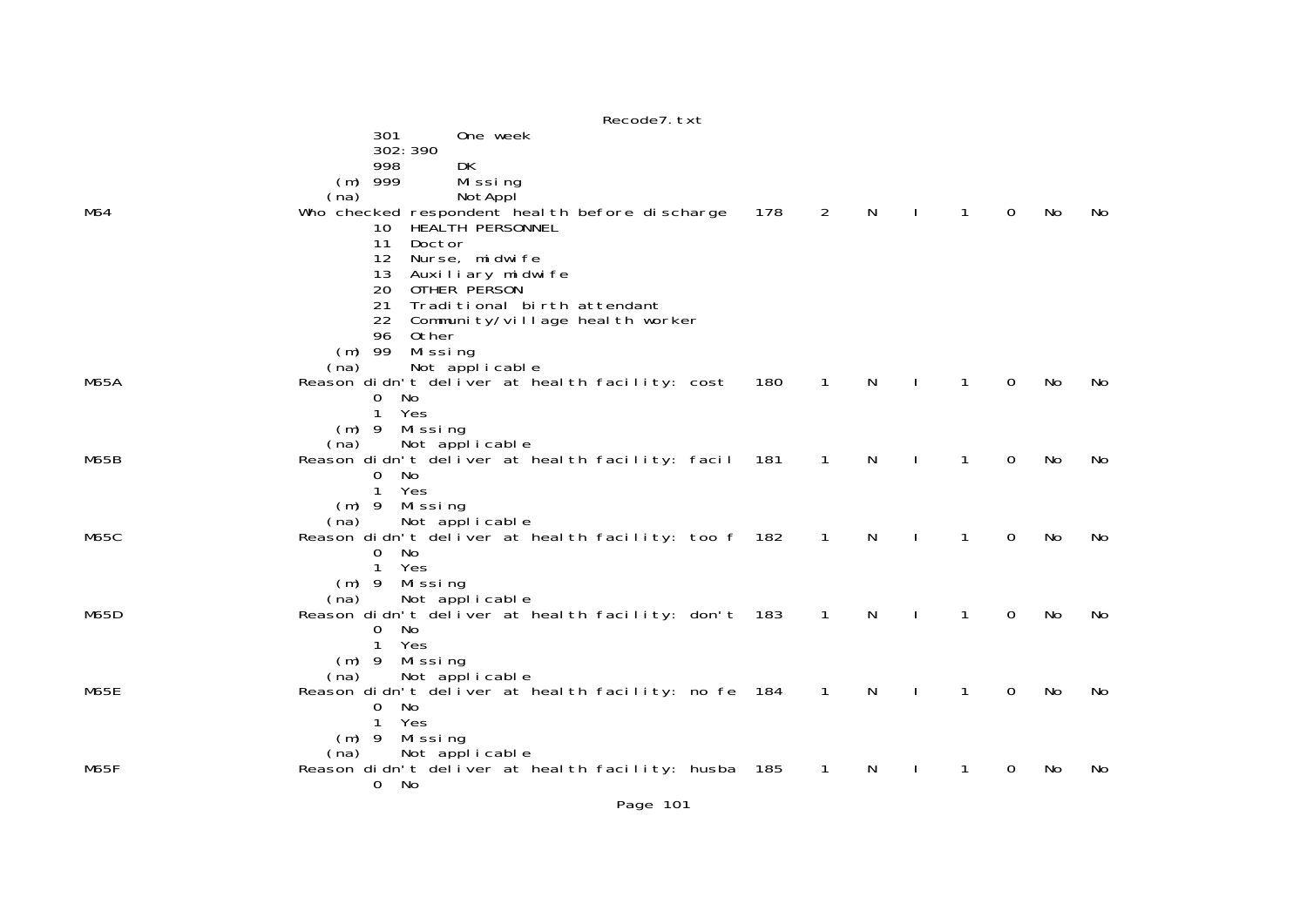|             | Yes<br>Missing<br>$(m)$ 9                                                       |     |                |                |              |              |              |    |     |
|-------------|---------------------------------------------------------------------------------|-----|----------------|----------------|--------------|--------------|--------------|----|-----|
| <b>M65G</b> | Not applicable<br>(na)<br>Reason didn't deliver at health facility: not n 186 1 |     |                | $\overline{N}$ | $\mathbf{I}$ | $\mathbf{1}$ | $\Omega$     | No | No  |
|             | $\overline{0}$<br>No                                                            |     |                |                |              |              |              |    |     |
|             | $\mathbf{1}$<br>Yes<br>$(m)$ 9 Missing                                          |     |                |                |              |              |              |    |     |
| <b>M65H</b> | Not applicable<br>(na)<br>Reason didn't deliver at health facility: not c 187   |     | $\sim$ 1       | N              |              | $\mathbf{1}$ | $\mathbf{0}$ | No | No. |
|             | $\mathbf 0$<br>No                                                               |     |                |                |              |              |              |    |     |
|             | $\mathbf{1}$<br>Yes<br>$(m)$ 9 Missing                                          |     |                |                |              |              |              |    |     |
| M651        | Not applicable<br>(na)<br>Reason didn't deliver at health facility: CS          | 188 | $\mathbf{1}$   | N              |              | $\mathbf{1}$ | $\mathbf 0$  | No | No  |
|             | No<br>0                                                                         |     |                |                |              |              |              |    |     |
|             | $\mathbf{1}$<br>Yes<br>(m) 9 Missing                                            |     |                |                |              |              |              |    |     |
| M65J        | Not applicable<br>(na)<br>Reason didn't deliver at health facility: CS          | 189 | $\overline{1}$ | $\mathsf{N}$   | $\mathbf{I}$ | $\mathbf{1}$ | $\mathbf 0$  | No | No  |
|             | $\mathbf{0}$<br>No                                                              |     |                |                |              |              |              |    |     |
|             | Yes<br>1<br>Missing<br>$(m)$ 9                                                  |     |                |                |              |              |              |    |     |
| <b>M65K</b> | (na)<br>Not applicable<br>Reason didn't deliver at health facility: CS          | 190 | $\mathbf{1}$   | N              |              | $\mathbf{1}$ | 0            | No | No  |
|             | No<br>$\mathbf{O}$<br>Yes<br>$\mathbf{1}$                                       |     |                |                |              |              |              |    |     |
|             | $(m)$ 9 Missing                                                                 |     |                |                |              |              |              |    |     |
| M65L        | Not applicable<br>(na)<br>Reason didn't deliver at heal th facility: CS         | 191 | $\mathbf{1}$   | $\mathsf{N}$   | $\mathbf{I}$ | $\mathbf{1}$ | $\Omega$     | No | No  |
|             | $\overline{0}$<br>No<br>Yes<br>1                                                |     |                |                |              |              |              |    |     |
|             | (m) 9 Missing                                                                   |     |                |                |              |              |              |    |     |
| M65X        | Not applicable<br>(na)<br>Reason didn't deliver at heal th facility: other 192  |     | $\overline{1}$ | N              | $\mathbf{I}$ | $\mathbf{1}$ | 0            | No | No  |
|             | $\mathbf{O}$<br>No<br>Yes<br>$\mathbf{1}$                                       |     |                |                |              |              |              |    |     |
|             | Mi ssi ng<br>$(m)$ 9                                                            |     |                |                |              |              |              |    |     |
| M66         | Not applicable<br>(na)<br>Respondent's health checked after discharge/del 193   |     | $\overline{1}$ | N.             | $\mathbf{I}$ | $\mathbf{1}$ | $\mathbf 0$  | No | No  |
|             | No<br>0<br>Yes<br>1                                                             |     |                |                |              |              |              |    |     |
|             | Don't know<br>8                                                                 |     |                |                |              |              |              |    |     |
|             | $(m)$ 9<br>Missing<br>$\sim$ $\sim$ $\sim$                                      |     |                |                |              |              |              |    |     |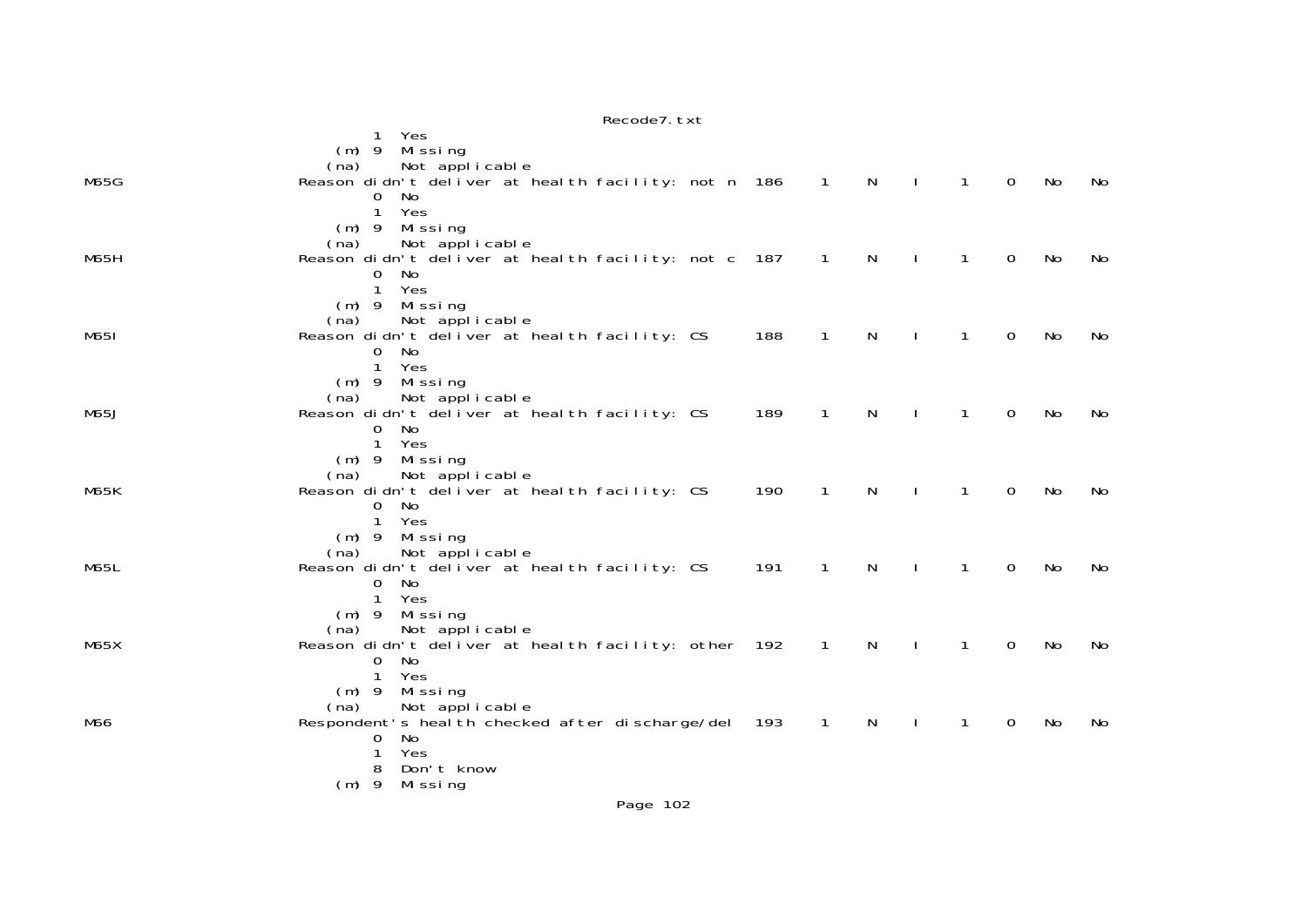|     | Recode7. txt                                                                                                  |     |                |   |   |   |    |     |
|-----|---------------------------------------------------------------------------------------------------------------|-----|----------------|---|---|---|----|-----|
| M67 | Not applicable<br>(na)<br>How long after discharge/delivery at home respo 194<br>100<br>Zero hours<br>101:190 |     | 3              | N | 1 | 0 | No | No  |
|     | 201<br>One day<br>202: 220                                                                                    |     |                |   |   |   |    |     |
|     | 301<br>One week<br>302: 390<br>DK<br>998                                                                      |     |                |   |   |   |    |     |
|     | 999<br>Missing<br>(m)<br>NotAppl<br>(na)                                                                      |     |                |   |   |   |    |     |
| M68 | Who checked respondent heal th after discharge/d 197<br>10<br>HEALTH PERSONNEL<br>11<br>Doctor                |     | 2              | N | 1 | 0 | No | No. |
|     | 12<br>Nurse, midwife<br>13<br>Auxiliary midwife                                                               |     |                |   |   |   |    |     |
|     | 20<br>OTHER PERSON<br>21<br>Traditional birth attendant<br>22 Community/village health worker                 |     |                |   |   |   |    |     |
|     | 96<br>Other<br>$(m)$ 99<br>Mi ssi ng<br>Not applicable<br>(na)                                                |     |                |   |   |   |    |     |
| M69 | Where respondent check after discharge/delivery 199<br>HOME<br>10                                             |     | $\overline{2}$ | N | 1 | 0 | No | No  |
|     | 11<br>Respondent's home<br>12 Other home<br>20<br>PUBLIC SECTOR                                               |     |                |   |   |   |    |     |
|     | 21<br>Government hospital<br>22 Government heal th center                                                     |     |                |   |   |   |    |     |
|     | 23<br>Government heal th post<br>26<br>Other public<br>PRIVATE MEDICAL SECTOR<br>30                           |     |                |   |   |   |    |     |
|     | 31<br>Private hospital, clinic<br>36<br>Other private medical                                                 |     |                |   |   |   |    |     |
|     | 96<br>Other<br>99<br>Missing<br>(m)<br>(na)<br>Not applicable                                                 |     |                |   |   |   |    |     |
| M70 | Baby postnatal check within 2 months<br>No<br>0                                                               | 201 | 1              | N | 1 | 0 | No | No. |
|     | 1<br>Yes<br>8<br>Don't know<br>- 9<br>Mi ssi ng<br>(m)                                                        |     |                |   |   |   |    |     |
|     | Not applicable<br>(na)                                                                                        |     |                |   |   |   |    |     |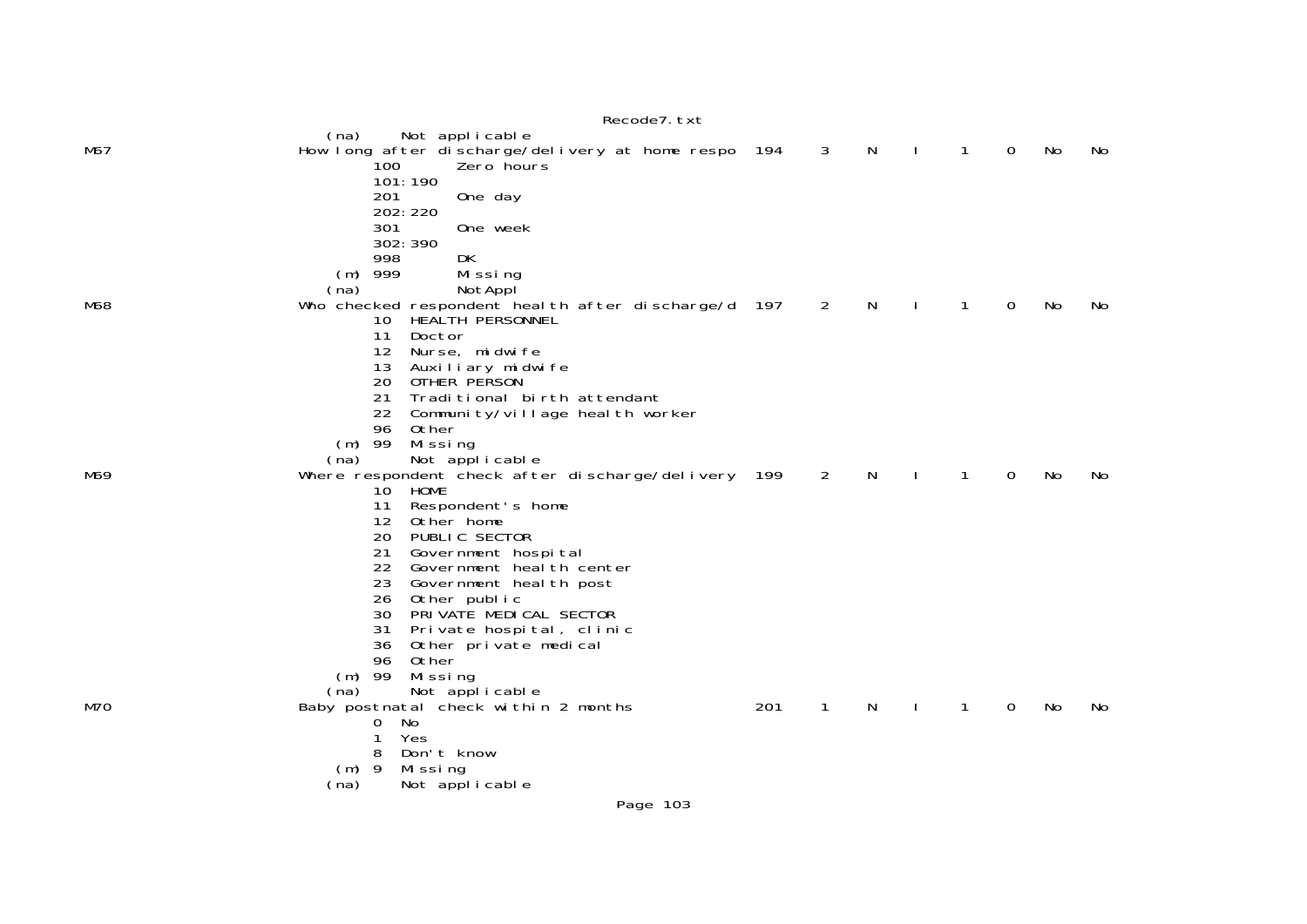| M71 | Recode7. txt<br>Time after delivery postnatal check took place<br>100<br>Immediately/in first hour<br>101 | 202 | 3              | N  | 1 | $\overline{0}$ | No | No  |
|-----|-----------------------------------------------------------------------------------------------------------|-----|----------------|----|---|----------------|----|-----|
|     | Hours: 1<br>102: 198<br>199<br>Hours: number missing                                                      |     |                |    |   |                |    |     |
|     | 201<br>Days: 1<br>202: 298                                                                                |     |                |    |   |                |    |     |
|     | 299<br>Days: number missing<br>301<br>Weeks: 1<br>302: 398                                                |     |                |    |   |                |    |     |
|     | 399<br>Weeks: number missing<br>998<br>Don't know                                                         |     |                |    |   |                |    |     |
|     | 999<br>Mi ssi ng<br>(m)                                                                                   |     |                |    |   |                |    |     |
| M72 | Not applicable<br>(na)<br>Person who performed postnatal checkup                                          | 205 | 2              | N  | 1 | $\overline{0}$ | No | No. |
|     | 10 MEDICAL PERSONNEL<br>11<br>Doctor                                                                      |     |                |    |   |                |    |     |
|     | 12 <sup>2</sup><br>Nurse, midwife<br>13<br>Auxiliary midwife                                              |     |                |    |   |                |    |     |
|     | 20<br>OTHER PERSON<br>21<br>Traditional birth attendant                                                   |     |                |    |   |                |    |     |
|     | 22 Community/village health worker<br>96<br>Other                                                         |     |                |    |   |                |    |     |
|     | $(m)$ 99<br>Mi ssi ng                                                                                     |     |                |    |   |                |    |     |
| M73 | Not applicable<br>(na)<br>Place baby was first checked                                                    | 207 | $\overline{2}$ | N  | 1 | $\overline{0}$ | No | No. |
|     | 10 HOME<br>Respondent's home<br>11                                                                        |     |                |    |   |                |    |     |
|     | 12 <sup>2</sup><br>Other home                                                                             |     |                |    |   |                |    |     |
|     | 20<br>PUBLIC SECTOR<br>21<br>Government hospital                                                          |     |                |    |   |                |    |     |
|     | 22<br>Government heal th center                                                                           |     |                |    |   |                |    |     |
|     | 23<br>Government heal th post<br>26 Other public sector                                                   |     |                |    |   |                |    |     |
|     | PRIVATE SECTOR<br>30                                                                                      |     |                |    |   |                |    |     |
|     | 31<br>Private hospital, clinic                                                                            |     |                |    |   |                |    |     |
|     | 36<br>Other private sector<br>96<br>Other                                                                 |     |                |    |   |                |    |     |
|     | 99<br>Missing<br>(m)                                                                                      |     |                |    |   |                |    |     |
|     | Not applicable<br>(na)                                                                                    |     |                |    |   |                |    |     |
| M74 | Child's heal th checked before discharge<br>0<br>No                                                       | 209 | 1              | N. | 1 | 0              | No | No. |
|     | 1<br>Yes                                                                                                  |     |                |    |   |                |    |     |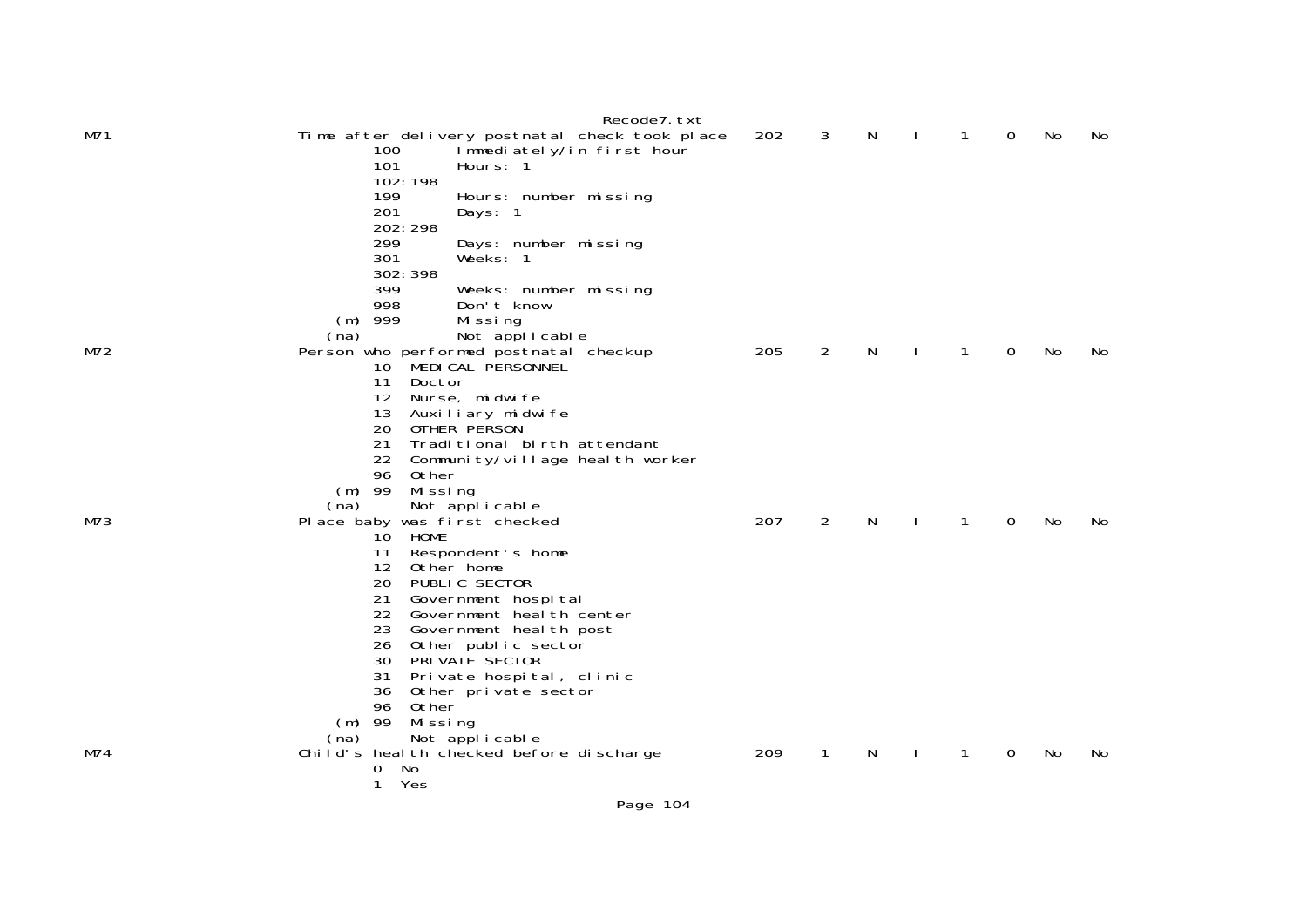|      | Don't know<br>8<br>$(m)$ 9<br>Missing                                                                 |     |                |   |              |              |             |    |    |
|------|-------------------------------------------------------------------------------------------------------|-----|----------------|---|--------------|--------------|-------------|----|----|
|      | Not applicable<br>(na)                                                                                |     |                |   |              |              |             |    |    |
| M75  | How long before discharging child heal th check<br>Zero hours<br>100                                  | 210 | 3              | N | $\mathbf{I}$ | 1            | $\mathbf 0$ | No | No |
|      | 101:190                                                                                               |     |                |   |              |              |             |    |    |
|      | 201<br>One day                                                                                        |     |                |   |              |              |             |    |    |
|      | 202: 220<br>301<br>One week                                                                           |     |                |   |              |              |             |    |    |
|      | 302: 390                                                                                              |     |                |   |              |              |             |    |    |
|      | DK<br>998<br>999<br>Missing<br>(m)                                                                    |     |                |   |              |              |             |    |    |
|      | (na)<br>NotAppl                                                                                       |     |                |   |              |              |             |    |    |
| M76  | Who checked child health before discharge                                                             | 213 | 2              | N |              | 1            | 0           | No | No |
|      | HEALTH PERSONNEL<br>10<br>11<br>Doctor                                                                |     |                |   |              |              |             |    |    |
|      | 12<br>Nurse, midwife                                                                                  |     |                |   |              |              |             |    |    |
|      | 13<br>Auxiliary midwife<br>20<br>OTHER PERSON                                                         |     |                |   |              |              |             |    |    |
|      | 21<br>Traditional birth attendant                                                                     |     |                |   |              |              |             |    |    |
|      | 22<br>Community/village health worker<br>96<br>Other                                                  |     |                |   |              |              |             |    |    |
|      | $(m)$ 99<br>Missing                                                                                   |     |                |   |              |              |             |    |    |
| M77  | (na)<br>Not applicable                                                                                |     |                | N |              | 1            | $\Omega$    | No |    |
|      | Was child put on mother's chest and bare skin a 215<br>No<br>0                                        |     | $\overline{1}$ |   | $\mathbf{I}$ |              |             |    | No |
|      | Put on chest, touching bare skin                                                                      |     |                |   |              |              |             |    |    |
|      | Put on chest, no touching of bare skin<br>2<br>3<br>Put on chest, DK/Missing on touching of bare skin |     |                |   |              |              |             |    |    |
|      | 8<br>Don't know                                                                                       |     |                |   |              |              |             |    |    |
|      | $(m)$ 9<br>Missing<br>Not applicable<br>(na)                                                          |     |                |   |              |              |             |    |    |
| M78A | During first 2 days heal th provider: examine co 216                                                  |     | $\sim$ 1       | N | $\sim$ 1     | $\mathbf{1}$ | $\Omega$    | No | No |
|      | No<br>$\overline{0}$<br>1<br>Yes                                                                      |     |                |   |              |              |             |    |    |
|      | Don't know<br>8                                                                                       |     |                |   |              |              |             |    |    |
|      | $(m)$ 9<br>Missing                                                                                    |     |                |   |              |              |             |    |    |
| M78B | (na)<br>Not applicable<br>During first 2 days heal th provider: measure te 217                        |     | $\overline{1}$ | N |              | 1            | $\mathbf 0$ | No | No |
|      | 0<br>No                                                                                               |     |                |   |              |              |             |    |    |
|      | Yes<br>Don't know<br>8                                                                                |     |                |   |              |              |             |    |    |
|      | $(m)$ 9<br>Mi ssi ng                                                                                  |     |                |   |              |              |             |    |    |
|      |                                                                                                       |     |                |   |              |              |             |    |    |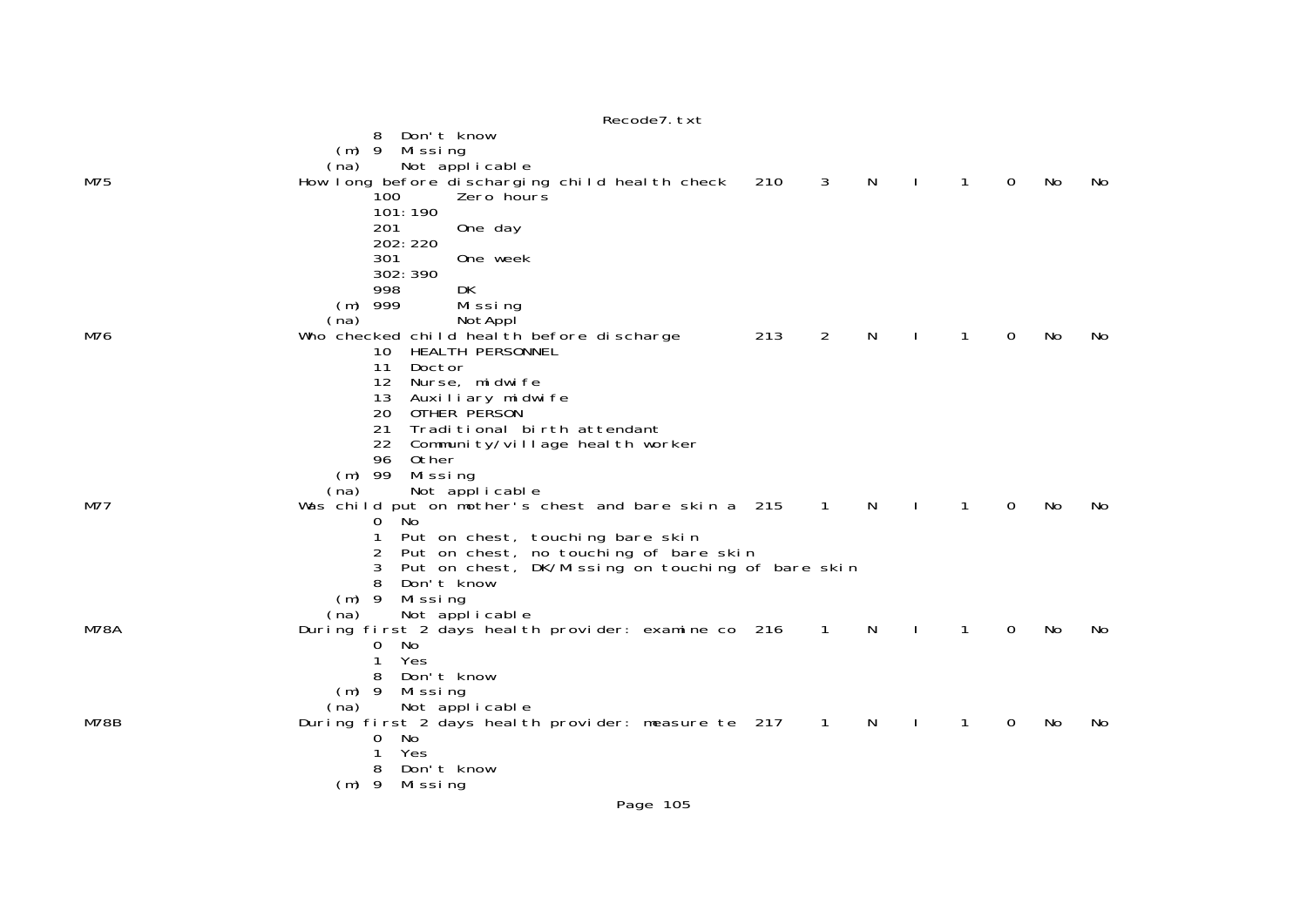|             |                                                                                                                                                                                               | Recode7. txt |     |                |              |              |              |             |    |    |
|-------------|-----------------------------------------------------------------------------------------------------------------------------------------------------------------------------------------------|--------------|-----|----------------|--------------|--------------|--------------|-------------|----|----|
| M78C        | Not applicable<br>(na)<br>During first 2 days heal th provider: counsel on 218<br>No<br>$\mathbf{0}$                                                                                          |              |     | $\overline{1}$ | N            | $\mathbf{I}$ | $\mathbf{1}$ | 0           | No | No |
| M78D        | $\mathbf{1}$<br>Yes<br>Don't know<br>8<br>Missing<br>$(m)$ 9<br>Not applicable<br>(na)<br>During first 2 days heal th provider: counsel on 219<br>No<br>$\overline{0}$<br>Yes<br>$\mathbf{1}$ |              |     | $\overline{1}$ | $\mathsf{N}$ | $\mathbf{I}$ | $\mathbf{1}$ | 0           | No | No |
| M78E        | Don't know<br>8<br>$(m)$ 9<br>Mi ssi ng<br>Not applicable<br>(na)<br>During first 2 days heal th provider: observe br 220<br>No<br>0<br>$\mathbf{1}$<br>Yes                                   |              |     | $\overline{1}$ | $\mathsf{N}$ | $\mathbf{I}$ | $\mathbf{1}$ | 0           | No | No |
| M78F        | Don't know<br>8<br>$(m)$ 9 Missing<br>Not applicable<br>(na)<br>During first 2 days heal th provider: CS<br>No<br>0<br>$\mathbf{1}$<br>Yes<br>Don't know<br>8                                 |              | 221 | $\mathbf{1}$   | $\mathsf{N}$ | $\mathbf{I}$ | $\mathbf{1}$ | $\mathbf 0$ | No | No |
| <b>M78G</b> | $(m)$ 9 Missing<br>Not applicable<br>(na)<br>During first 2 days heal th provider: CS<br>- No<br>0<br>Yes<br>$\mathbf{1}$<br>Don't know<br>8                                                  |              | 222 | $\mathbf{1}$   | N            | $\mathbf{I}$ | $\mathbf{1}$ | 0           | No | No |
| M78H        | $(m)$ 9 Missing<br>(na)<br>Not applicable<br>During first 2 days heal th provider: CS<br>No<br>0<br>Yes<br>1<br>Don't know<br>8                                                               |              | 223 | $\mathbf{1}$   | N            | $\mathbf{I}$ | $\mathbf{1}$ | 0           | No | No |
| M781        | $(m)$ 9<br>Missing<br>Not applicable<br>(na)<br>During first 2 days heal th provider: CS<br>No<br>0<br>Yes<br>$\mathbf{1}$<br>Don't know<br>8<br>$(m)$ 9<br>Mi ssi ng                         |              | 224 | $\mathbf{1}$   | N            |              | 1            | 0           | No | No |
|             | Not applicable<br>(na)                                                                                                                                                                        | Page 106     |     |                |              |              |              |             |    |    |
|             |                                                                                                                                                                                               |              |     |                |              |              |              |             |    |    |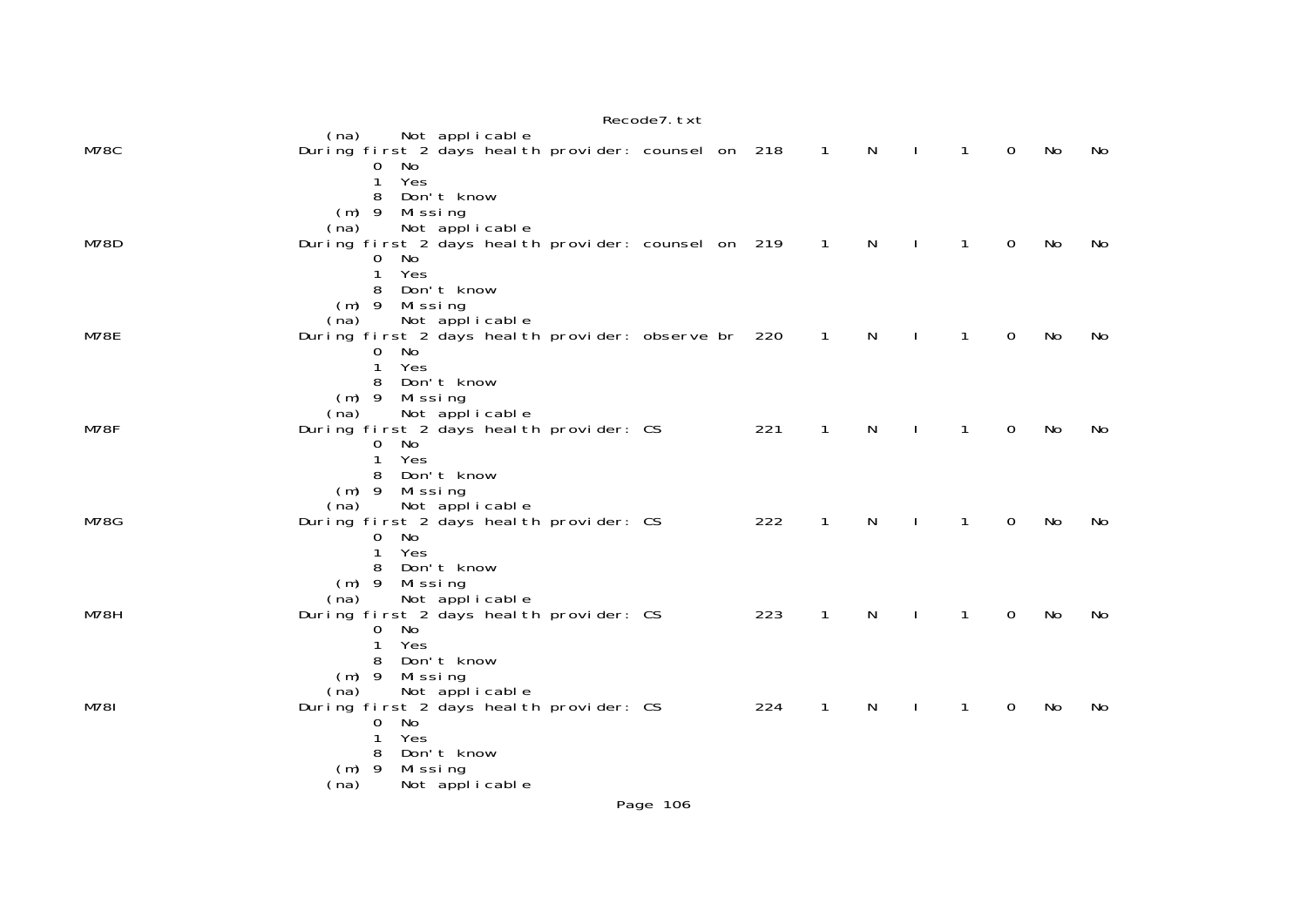|                      |                                                                                                                    | Recode7. txt                          |                          |                |            |              |                    |                |                |
|----------------------|--------------------------------------------------------------------------------------------------------------------|---------------------------------------|--------------------------|----------------|------------|--------------|--------------------|----------------|----------------|
| <b>M78J</b>          | During first 2 days heal th provider: CS<br>No<br>0<br>Yes<br>Don't know<br>8<br>Missing<br>$(m)$ 9                | 225                                   | 1                        | N              |            | 1            | $\overline{0}$     | No             | No             |
| <b>flevel: WOMAN</b> | (na)<br>Not applicable                                                                                             | Record: Heal th and Breastfeeding     |                          |                |            |              |                    |                |                |
| I tem Name           | I tem Label                                                                                                        | Start Len Type Type Occ Dec Char Fill |                          |                | Data I tem |              |                    |                | Dec Zero       |
| HHI D<br>CASEI D     | (id) Case Identification<br>(id) Case Identification<br>(record type)                                              | 1<br>$\mathbf{1}$<br>16               | 12<br>15<br>$\mathbf{3}$ | AN<br>AN<br>AN |            | $\mathbf{1}$ | $\Omega$<br>0<br>0 | No<br>No<br>No | No<br>No<br>No |
| V401                 | Last birth a caesarean section<br>$\mathbf{O}$<br>No<br>Yes<br>1<br>(m) 9 Missing                                  | 19                                    | $\mathbf{1}$             | N              |            | $\mathbf{1}$ | $\Omega$           | No             | <b>No</b>      |
| V404                 | (na)<br>Not applicable<br>Currently breastfeeding<br>No<br>0<br>Yes<br>$\mathbf{1}$                                | 20                                    | $\mathbf{1}$             | N              |            | 1            | 0                  | No             | No             |
| V405                 | Currently amenorrheic<br>No<br>0<br>Yes<br>$\mathbf{1}$                                                            | 21                                    | $\mathbf{1}$             | N              | J.         | $\mathbf{1}$ | 0                  | No             | No             |
| V406                 | Currently abstaining<br>0<br>- No<br>Yes<br>1.                                                                     | 22                                    | $\mathbf{1}$             | N              |            | $\mathbf{1}$ | $\mathbf 0$        | No             | No             |
| V407                 | Number of times breastfed during night<br>0:50<br>96<br>On demand<br>$(m)$ 99<br>Missing<br>Not applicable<br>(na) | 23                                    | $\overline{2}$           | N              |            | $\mathbf{1}$ | $\mathbf 0$        | No             | No             |
| V408                 | Number of times breastfed during day<br>0:50<br>On demand<br>96<br>$(m)$ 99<br>Missing<br>(na)<br>Not applicable   | 25                                    | $\overline{2}$           | N              |            | 1            | $\mathbf 0$        | No             | No             |
| V409                 | Gave child plain water<br>.<br>No<br>0<br>Yes<br>Don't know<br>8<br>(m) 9 Missing                                  | 27                                    | 1                        | N              |            | 1            | 0                  | No             | No             |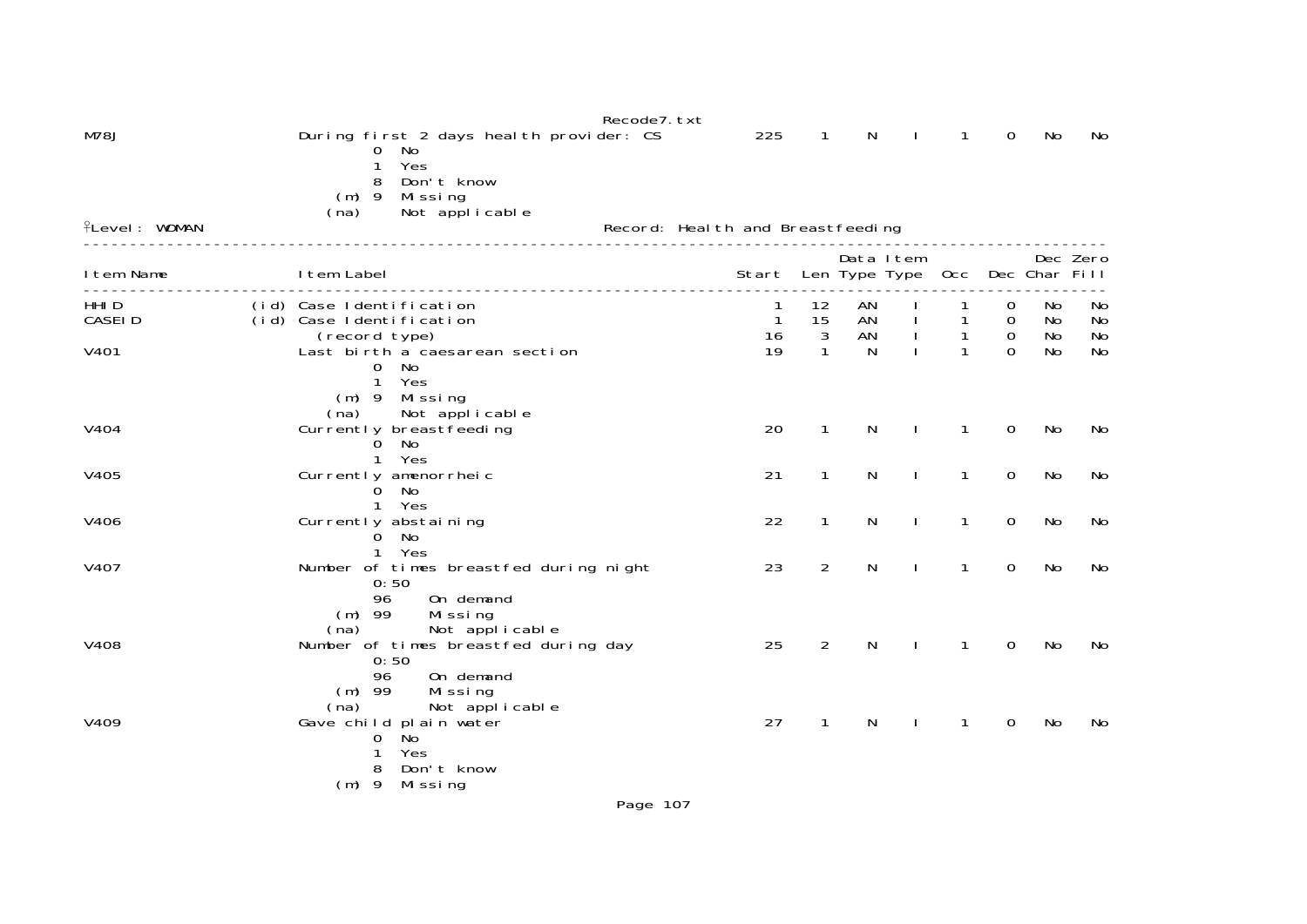|              | Recode7. txt                                                            |    |              |           |              |             |           |    |
|--------------|-------------------------------------------------------------------------|----|--------------|-----------|--------------|-------------|-----------|----|
|              | (na)<br>Not applicable                                                  |    |              |           |              |             |           |    |
| V409A        | Gave child sugar water<br>No<br>0                                       | 28 | $\mathbf{1}$ | N         | $\mathbf{1}$ | $\mathbf 0$ | No        | No |
|              | Yes<br>1                                                                |    |              |           |              |             |           |    |
|              | Don't know<br>8                                                         |    |              |           |              |             |           |    |
|              | $(m)$ 9<br>Mi ssi ng<br>(na)<br>Not applicable                          |    |              |           |              |             |           |    |
| V410         | Gave child juice                                                        | 29 | $\mathbf{1}$ | N         | $\mathbf{1}$ | $\mathbf 0$ | <b>No</b> | No |
|              | Ňо<br>0                                                                 |    |              |           |              |             |           |    |
|              | 1<br>Yes<br>8<br>Don't know                                             |    |              |           |              |             |           |    |
|              | $(m)$ 9<br>Mi ssi ng                                                    |    |              |           |              |             |           |    |
|              | (na)<br>Not applicable                                                  |    |              |           |              |             |           |    |
| <b>V410A</b> | Gave child tea or coffee                                                | 30 | $\mathbf{1}$ | N         | $\mathbf{1}$ | $\mathbf 0$ | <b>No</b> | No |
|              | No<br>0<br>Yes<br>1                                                     |    |              |           |              |             |           |    |
|              | Don't know<br>8                                                         |    |              |           |              |             |           |    |
|              | $(m)$ 9<br>Mi ssi ng                                                    |    |              |           |              |             |           |    |
| V411         | Not applicable<br>(na)<br>Gave child tinned, powdered or fresh milk     | 31 | $\mathbf{1}$ | N         | $\mathbf{1}$ | $\mathbf 0$ | <b>No</b> | No |
|              | No<br>0                                                                 |    |              |           |              |             |           |    |
|              | Yes<br>1                                                                |    |              |           |              |             |           |    |
|              | Don't know<br>8                                                         |    |              |           |              |             |           |    |
|              | Missing<br>$(m)$ 9<br>Not applicable<br>(na)                            |    |              |           |              |             |           |    |
| <b>V411A</b> | Gave child baby formula                                                 | 32 | $\mathbf{1}$ | ${\sf N}$ | $\mathbf{1}$ | $\mathbf 0$ | <b>No</b> | No |
|              | No<br>0                                                                 |    |              |           |              |             |           |    |
|              | Yes<br>1<br>Don't know<br>8                                             |    |              |           |              |             |           |    |
|              | Missing<br>$(m)$ 9                                                      |    |              |           |              |             |           |    |
|              | Not applicable<br>(na)                                                  |    |              |           |              |             |           |    |
| V412         | Gave child fresh milk<br>No<br>0                                        | 33 | $\mathbf{1}$ | N         | $\mathbf{1}$ | $\mathbf 0$ | <b>No</b> | No |
|              | Yes                                                                     |    |              |           |              |             |           |    |
|              | Don't know<br>8                                                         |    |              |           |              |             |           |    |
|              | $(m)$ 9<br>Missing                                                      |    |              |           |              |             |           |    |
| V412A        | Not applicable<br>(na)<br>Gave child fortified baby food (cerelac, etc) | 34 | $\mathbf{1}$ | N         | 1            | 0           | No        | No |
|              | No<br>0                                                                 |    |              |           |              |             |           |    |
|              | Yes<br>1                                                                |    |              |           |              |             |           |    |
|              | Don't know<br>8<br>- 9<br>(m)<br>Missing                                |    |              |           |              |             |           |    |
|              | Not applicable<br>(na)                                                  |    |              |           |              |             |           |    |
|              | <b>P.AOO</b>                                                            |    |              |           |              |             |           |    |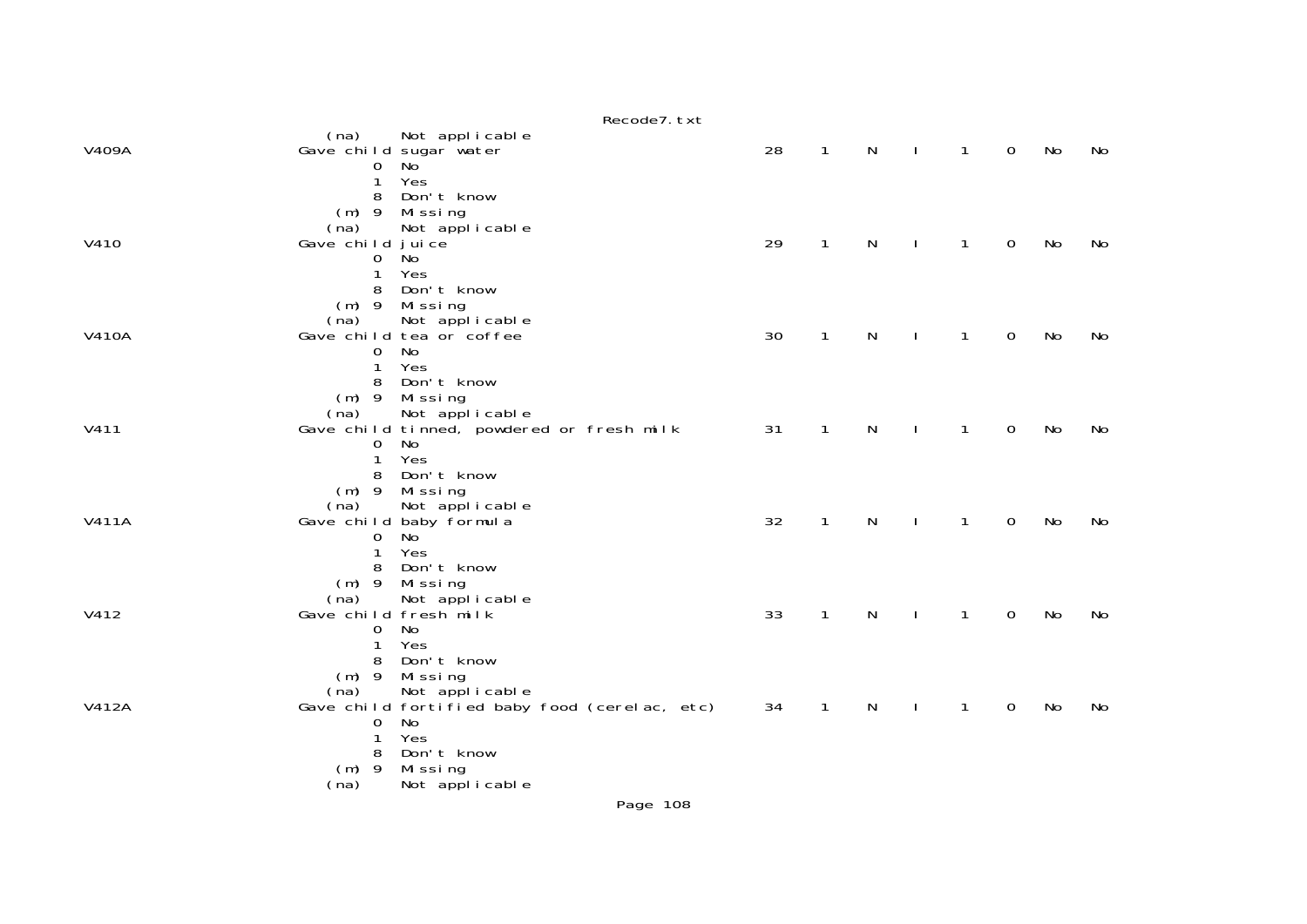|              |                                                                                                                | Recode7. txt |    |              |              |              |              |             |           |    |
|--------------|----------------------------------------------------------------------------------------------------------------|--------------|----|--------------|--------------|--------------|--------------|-------------|-----------|----|
| V412B        | Gave child other porridge/gruel<br>No<br>0                                                                     |              | 35 | $\mathbf{1}$ | N            |              | $\mathbf{1}$ | $\mathbf 0$ | No        | No |
|              | Yes<br>1<br>Don't know<br>8<br>$(m)$ 9<br>Missing<br>Not applicable<br>(na)                                    |              |    |              |              |              |              |             |           |    |
| <b>V412C</b> | Gave child soup/clear broth<br>No<br>0<br>Yes<br>$\mathbf{1}$                                                  |              | 36 | $\mathbf{1}$ | N            | $\mathbf{I}$ | $\mathbf{1}$ | $\mathbf 0$ | No        | No |
|              | Don't know<br>8<br>$(m)$ 9<br>Missing<br>Not applicable<br>(na)                                                |              |    |              |              |              |              |             |           |    |
| V413         | Gave child other liquid<br>No<br>$\mathbf 0$<br>$\mathbf{1}$<br>Yes                                            |              | 37 | $\mathbf{1}$ | N            | $\mathbf{I}$ | $\mathbf{1}$ | $\mathbf 0$ | No        | No |
|              | Don't know<br>8<br>$(m)$ 9<br>Missing<br>Not applicable<br>(na)                                                |              |    |              |              |              |              |             |           |    |
| V413A        | Gave child CS liquid<br>No<br>$\mathbf 0$<br>Yes<br>$\mathbf{1}$                                               |              | 38 | $\mathbf{1}$ | ${\sf N}$    | $\mathbf{I}$ | $\mathbf{1}$ | $\mathsf O$ | <b>No</b> | No |
| V413B        | Don't know<br>8<br>$(m)$ 9<br>Mi ssi ng<br>(na)<br>Not applicable<br>Gave child CS liquid<br>No<br>$\mathbf 0$ |              | 39 | $\mathbf{1}$ | ${\sf N}$    | $\mathbf{I}$ | $\mathbf{1}$ | $\mathsf O$ | No        | No |
|              | Yes<br>$\mathbf{1}$<br>Don't know<br>8<br>(m) 9 Missing                                                        |              |    |              |              |              |              |             |           |    |
| V413C        | (na)<br>Not applicable<br>Gave child CS liquid<br><b>No</b><br>0<br>Yes<br>$\mathbf{1}$                        |              | 40 | $\mathbf{1}$ | $\mathsf{N}$ | $\mathbf{L}$ | $\mathbf{1}$ | $\mathbf 0$ | No        | No |
|              | Don't know<br>8<br>$(m)$ 9 Missing<br>Not applicable<br>(na)                                                   |              |    |              |              |              |              |             |           |    |
| V413D        | Gave child CS liquid<br><b>No</b><br>0<br>Yes<br>1                                                             |              | 41 | $\mathbf{1}$ | N            | $\mathbf{I}$ | $\mathbf{1}$ | $\mathsf O$ | No        | No |
|              | Don't know<br>8<br>$(m)$ 9<br>Missing<br>Not applicable<br>(na)                                                |              |    |              |              |              |              |             |           |    |
| V414A        | Gave child CS foods                                                                                            | Page 109     | 42 | $\mathbf{1}$ | N            |              | 1            | 0           | No        | No |
|              |                                                                                                                |              |    |              |              |              |              |             |           |    |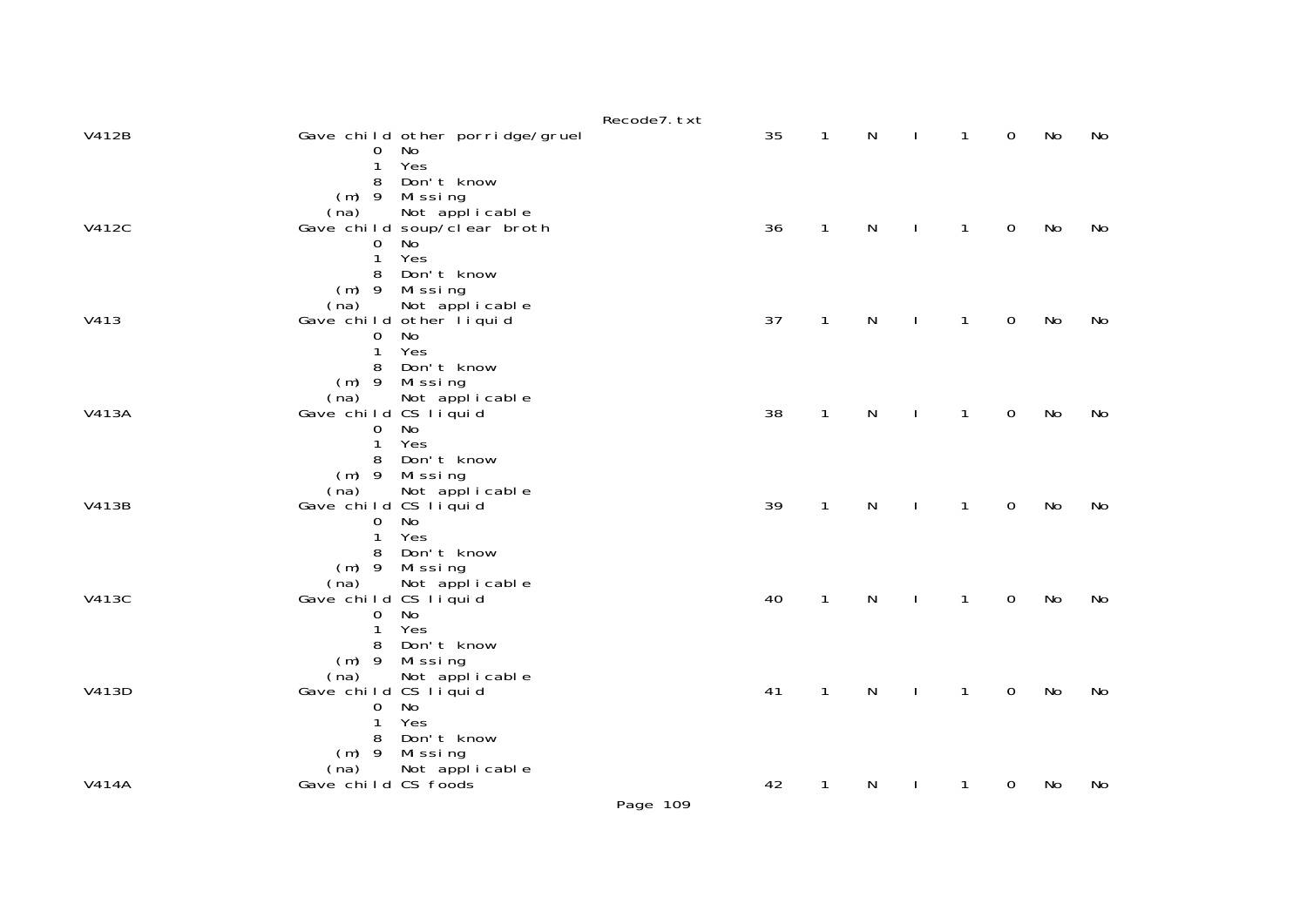|              | $ncou$ $l$ , $l$ $l$                                                      |    |              |              |              |              |             |    |    |
|--------------|---------------------------------------------------------------------------|----|--------------|--------------|--------------|--------------|-------------|----|----|
|              | No<br>0<br>Yes                                                            |    |              |              |              |              |             |    |    |
|              | Don't know<br>8                                                           |    |              |              |              |              |             |    |    |
|              | $(m)$ 9<br>Mi ssi ng                                                      |    |              |              |              |              |             |    |    |
|              | Not applicable<br>(na)                                                    |    |              |              |              |              |             |    |    |
| V414B        | Gave child CS foods<br>No<br>0                                            | 43 | $\mathbf{1}$ | $\mathsf{N}$ | $\perp$      | $\mathbf{1}$ | $\mathbf 0$ | No | No |
|              | Yes<br>1                                                                  |    |              |              |              |              |             |    |    |
|              | Don't know<br>8                                                           |    |              |              |              |              |             |    |    |
|              | $(m)$ 9<br>Missing                                                        |    |              |              |              |              |             |    |    |
|              | Not applicable<br>(na)                                                    |    |              |              |              |              |             |    |    |
| <b>V414C</b> | Gave child CS foods<br>No<br>$\mathbf{O}$                                 | 44 | $\mathbf{1}$ | N            | $\mathbf{I}$ | $\mathbf{1}$ | 0           | No | No |
|              | Yes<br>$\mathbf{1}$                                                       |    |              |              |              |              |             |    |    |
|              | Don't know<br>8                                                           |    |              |              |              |              |             |    |    |
|              | $(m)$ 9<br>Missing                                                        |    |              |              |              |              |             |    |    |
|              | (na)<br>Not applicable                                                    |    |              |              |              |              |             |    |    |
| V414D        | Gave child CS foods<br>No                                                 | 45 | 1            | N            |              | 1            | 0           | No | No |
|              | 0<br>Yes<br>1                                                             |    |              |              |              |              |             |    |    |
|              | Don't know<br>8                                                           |    |              |              |              |              |             |    |    |
|              | $(m)$ 9<br>Missing                                                        |    |              |              |              |              |             |    |    |
|              | Not applicable<br>(na)                                                    |    |              |              |              |              |             |    |    |
| <b>V414E</b> | Gave child bread, noodles, other made from grai<br>No<br>$\Omega$         | 46 | 1            | N            |              | 1            | 0           | No | No |
|              | Yes<br>1                                                                  |    |              |              |              |              |             |    |    |
|              | Don't know<br>8                                                           |    |              |              |              |              |             |    |    |
|              | $(m)$ 9<br>Missing                                                        |    |              |              |              |              |             |    |    |
|              | Not applicable<br>(na)                                                    |    |              |              |              | $\mathbf{1}$ |             |    |    |
| <b>V414F</b> | Gave child potatoes, cassava, or other tubers<br>0<br>No                  | 47 | $\mathbf{1}$ | N            |              |              | 0           | No | No |
|              | Yes<br>1                                                                  |    |              |              |              |              |             |    |    |
|              | Don't know<br>8                                                           |    |              |              |              |              |             |    |    |
|              | Missing<br>$(m)$ 9                                                        |    |              |              |              |              |             |    |    |
| V414G        | Not applicable<br>(na)                                                    | 48 | 1            | N            |              | 1            | 0           | No | No |
|              | Gave child eggs<br>No<br>0                                                |    |              |              |              |              |             |    |    |
|              | Yes<br>1                                                                  |    |              |              |              |              |             |    |    |
|              | Don't know<br>8                                                           |    |              |              |              |              |             |    |    |
|              | Missing<br>$(m)$ 9                                                        |    |              |              |              |              |             |    |    |
| V414H        | Not applicable<br>(na)<br>Gave child meat (beef, pork, lamb, chicken, etc | 49 | $\mathbf{1}$ | N            |              | 1            | 0           | No | No |
|              | No<br>0                                                                   |    |              |              |              |              |             |    |    |
|              |                                                                           |    |              |              |              |              |             |    |    |

Recode7.txt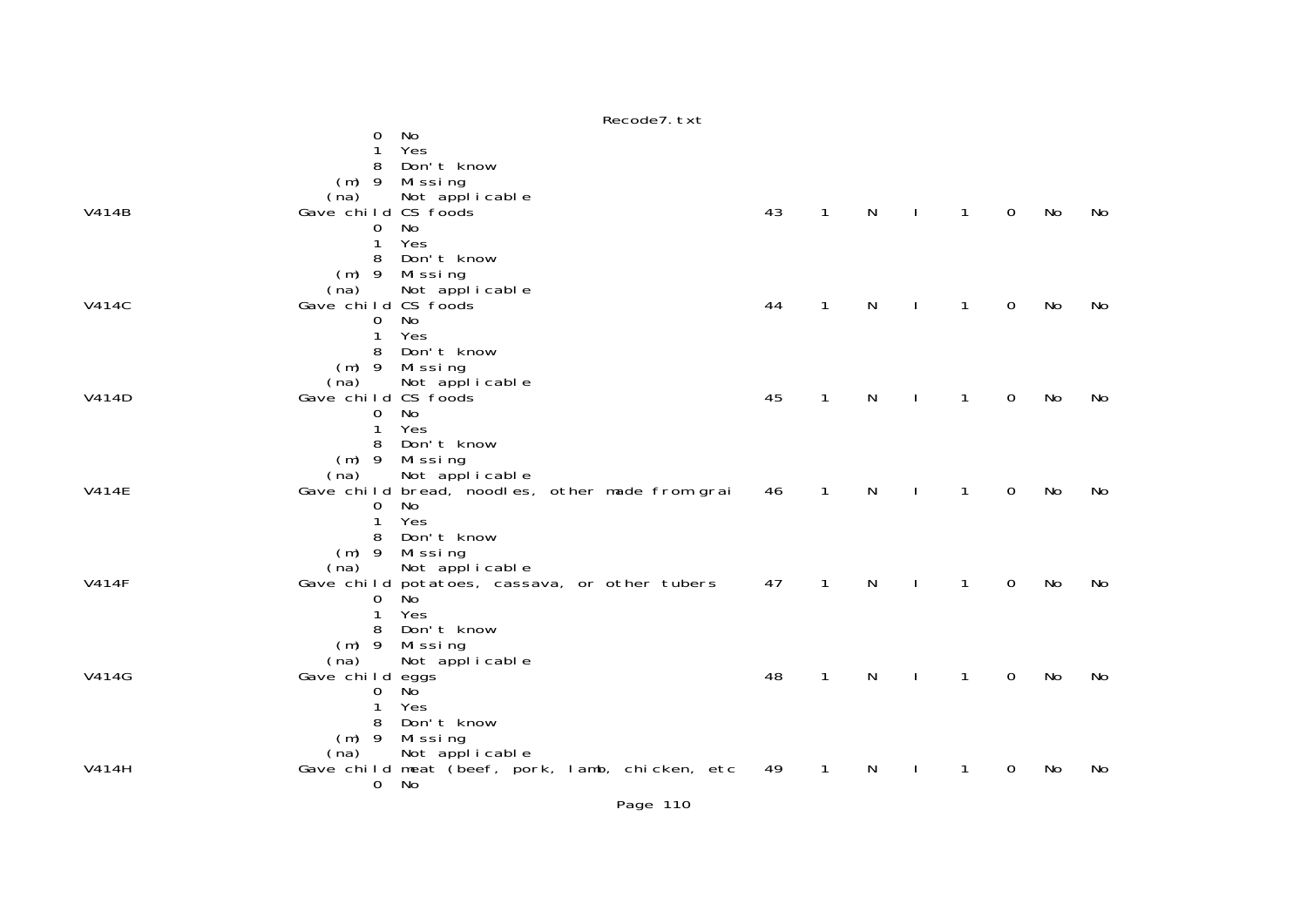|              | Yes<br>1<br>Don't know<br>8<br>Missing<br>$(m)$ 9<br>Not applicable<br>(na)                                                                           |    |                |              |              |                |                |           |    |
|--------------|-------------------------------------------------------------------------------------------------------------------------------------------------------|----|----------------|--------------|--------------|----------------|----------------|-----------|----|
| V4141        | Gave child pumpkin, carrots, squash (yellow or<br>$\mathbf{O}$<br>No<br>Yes<br>$\mathbf{1}$<br>Don't know<br>8<br>Missing<br>$(m)$ 9                  | 50 | $\overline{1}$ | $\mathsf{N}$ | $\pm 1$      | $\overline{1}$ | $\overline{0}$ | No        | No |
| V414J        | Not applicable<br>(na)<br>Gave child any dark green leafy vegetables<br>No<br>0<br>Yes<br>$\mathbf{1}$<br>Don't know<br>8<br>Missing<br>$(m)$ 9       | 51 | $\mathbf{1}$   | $\mathsf{N}$ | $\mathbf{I}$ | $\overline{1}$ | $\overline{0}$ | No        | No |
| <b>V414K</b> | Not applicable<br>(na)<br>Gave child mangoes, papayas, other vitamin A fr<br>No<br>0<br>Yes<br>1<br>Don't know<br>8<br>$(m)$ 9<br>Mi ssi ng           | 52 | $\mathbf{1}$   | ${\sf N}$    |              | $\mathbf{1}$   | $\mathbf 0$    | <b>No</b> | No |
| V414L        | Not applicable<br>(na)<br>Gave child any other fruits<br>$\Omega$<br>No<br>Yes<br>1<br>Don't know<br>8<br>$(m)$ 9<br>Missing                          | 53 | $\mathbf{1}$   | N            |              | $\mathbf{1}$   | $\mathbf 0$    | No        | No |
| V414M        | Not applicable<br>(na)<br>Gave child liver, heart, other organs<br>No<br>$\mathbf{O}$<br>Yes<br>$\mathbf{1}$<br>Don't know<br>8<br>$(m)$ 9<br>Missing | 54 | $\mathbf{1}$   | N            |              | $\mathbf{1}$   | $\overline{0}$ | No        | No |
| V414N        | Not applicable<br>(na)<br>Gave child fish or shell fish<br>No<br>0<br>Yes<br>1<br>Don't know<br>8<br>Mi ssi ng<br>$(m)$ 9                             | 55 | $\mathbf{1}$   | N            | $\mathbf{I}$ | $\mathbf{1}$   | $\Omega$       | No        | No |
| V4140        | Not applicable<br>(na)<br>Gave child food made from beans, peas, lentils,<br>No<br>$\mathbf{O}$<br>$\mathbf{1}$<br>Yes                                | 56 | $\overline{1}$ | $\mathsf{N}$ | $\mathbf{I}$ | $\mathbf{1}$   | $\overline{0}$ | No        | No |

## Recode7.txt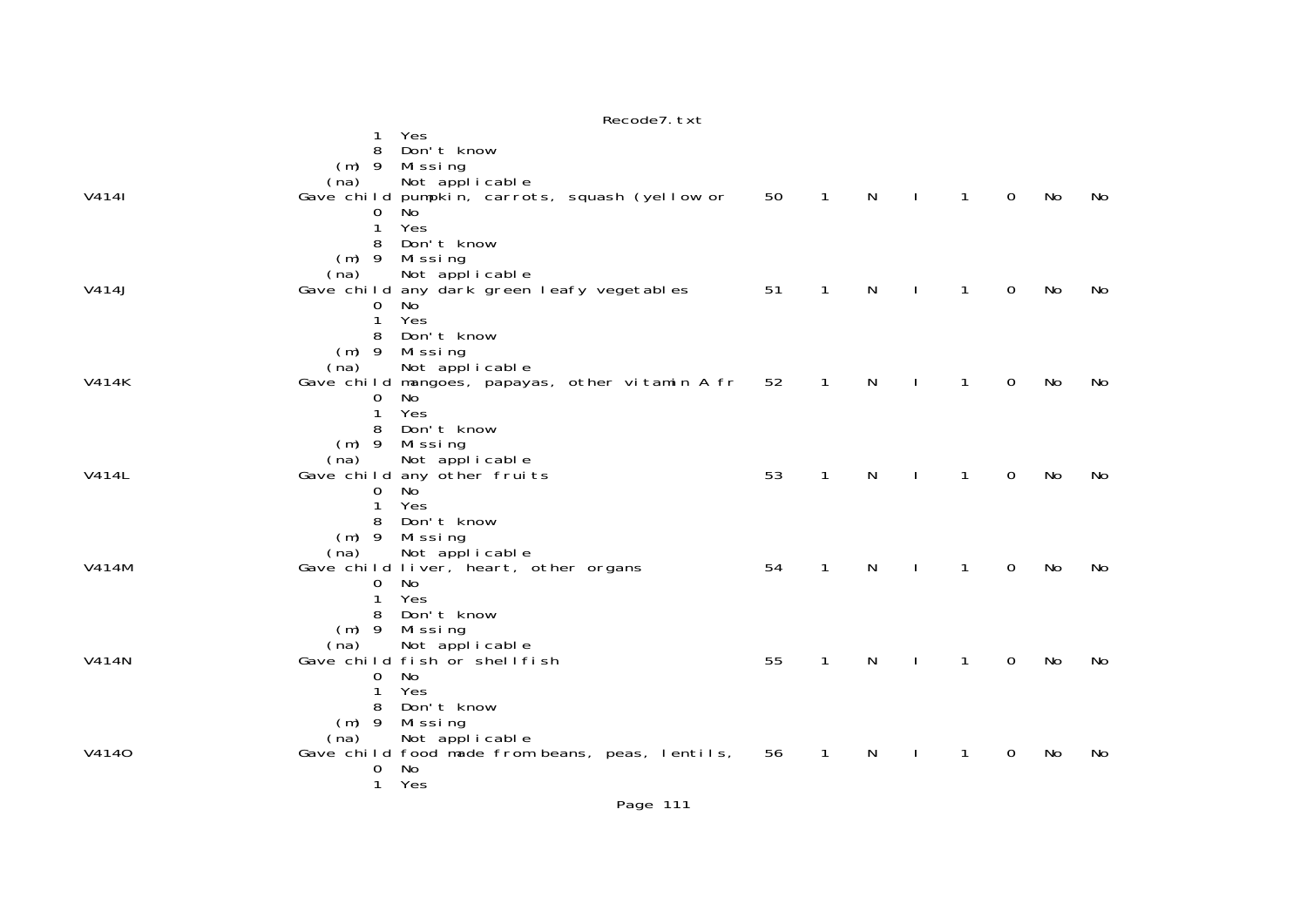|              | Recoue / LXL                                                    |    |              |              |              |              |             |    |    |
|--------------|-----------------------------------------------------------------|----|--------------|--------------|--------------|--------------|-------------|----|----|
|              | Don't know<br>8<br>Missing<br>$(m)$ 9                           |    |              |              |              |              |             |    |    |
|              | Not applicable<br>(na)                                          |    |              |              |              |              |             |    |    |
| <b>V414P</b> | Gave child cheese, yogurt, other milk products                  | 57 | $\mathbf{1}$ | $\mathsf{N}$ | $\mathbf{I}$ | $\mathbf{1}$ | $\mathbf 0$ | No | No |
|              | 0<br>No<br>Yes<br>1                                             |    |              |              |              |              |             |    |    |
|              | Don't know<br>8                                                 |    |              |              |              |              |             |    |    |
|              | (m) 9 Missing                                                   |    |              |              |              |              |             |    |    |
|              | Not applicable<br>(na)                                          |    |              |              |              |              |             |    |    |
| V4140        | Gave child oil, fats, butter, products made of<br>0<br>No       | 58 | 1            | N            |              | $\mathbf{1}$ | 0           | No | No |
|              | Yes<br>1                                                        |    |              |              |              |              |             |    |    |
|              | Don't know<br>8                                                 |    |              |              |              |              |             |    |    |
|              | $(m)$ 9<br>Missing                                              |    |              |              |              |              |             |    |    |
|              | Not applicable<br>(na)                                          |    |              |              |              |              |             |    |    |
| <b>V414R</b> | Gave child chocolates, sweets, candies, pastrie<br>0<br>No.     | 59 | $\mathbf{1}$ | N            |              | 1            | 0           | No | No |
|              | Yes<br>1                                                        |    |              |              |              |              |             |    |    |
|              | Don't know                                                      |    |              |              |              |              |             |    |    |
|              | $(m)$ 9<br>Missing                                              |    |              |              |              |              |             |    |    |
| <b>V414S</b> | (na)<br>Not applicable<br>Gave child other solid-semisolid food | 60 | $\mathbf{1}$ | $\mathsf{N}$ | $\mathbf{I}$ | $\mathbf{1}$ | $\mathbf 0$ | No | No |
|              | No<br>0                                                         |    |              |              |              |              |             |    |    |
|              | Yes<br>1                                                        |    |              |              |              |              |             |    |    |
|              | Don't know<br>8                                                 |    |              |              |              |              |             |    |    |
|              | $(m)$ 9 Missing<br>Not applicable<br>(na)                       |    |              |              |              |              |             |    |    |
| <b>V414T</b> | Gave child CS foods                                             | 61 | $\mathbf{1}$ | $\mathsf{N}$ | $\mathbf{I}$ | $\mathbf{1}$ | 0           | No | No |
|              | No<br>$\mathbf{O}$                                              |    |              |              |              |              |             |    |    |
|              | Yes<br>1                                                        |    |              |              |              |              |             |    |    |
|              | Don't know<br>8<br>$(m)$ 9<br>Mi ssi ng                         |    |              |              |              |              |             |    |    |
|              | (na)<br>Not applicable                                          |    |              |              |              |              |             |    |    |
| V414U        | Gave child CS foods                                             | 62 | $\mathbf{1}$ | N            |              | $\mathbf{1}$ | 0           | No | No |
|              | No<br>0                                                         |    |              |              |              |              |             |    |    |
|              | Yes<br>Don't know<br>8                                          |    |              |              |              |              |             |    |    |
|              | $(m)$ 9<br>Mi ssi ng                                            |    |              |              |              |              |             |    |    |
|              | Not applicable<br>(na)                                          |    |              |              |              |              |             |    |    |
| V414V        | Gave child yogurt                                               | 63 | 1            | N            |              | 1            | 0           | No | No |
|              | No <sup>1</sup><br>0<br>Yes                                     |    |              |              |              |              |             |    |    |
|              | 8<br>Don't know                                                 |    |              |              |              |              |             |    |    |
|              |                                                                 |    |              |              |              |              |             |    |    |

 $p_{0}$ codo $7$  tvt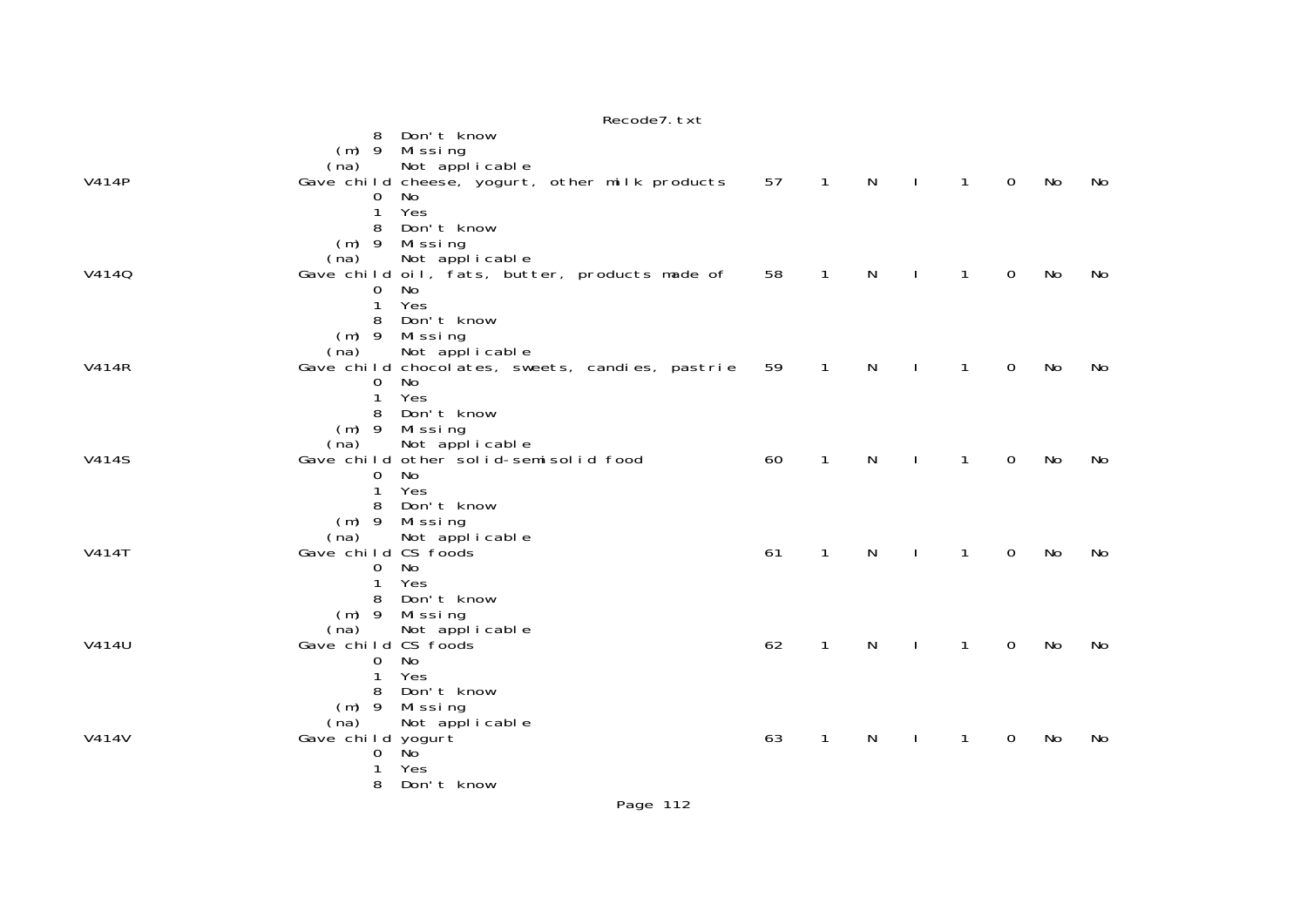|              | Recode7. txt                                                                         |    |              |   |              |              |             |           |           |
|--------------|--------------------------------------------------------------------------------------|----|--------------|---|--------------|--------------|-------------|-----------|-----------|
|              | (m) 9 Missing<br>Not applicable<br>(na)                                              |    |              |   |              |              |             |           |           |
| V414W        | Gave child CS foods<br>No<br>0<br>1                                                  | 64 | $\mathbf{1}$ | N | $\mathbf{I}$ | $\mathbf{1}$ | $\mathbf 0$ | No        | No        |
|              | Yes<br>Don't know<br>8<br>$(m)$ 9<br>Mi ssi ng                                       |    |              |   |              |              |             |           |           |
| V415         | Not applicable<br>(na)<br>Drank from bottle with nipple yesterday/last ni<br>No<br>0 | 65 | $\mathbf{1}$ | N |              | $\mathbf{1}$ | $\mathbf 0$ | No        | No        |
|              | Yes<br>1<br>Don't know<br>8                                                          |    |              |   |              |              |             |           |           |
|              | $(m)$ 9<br>Mi ssi ng<br>(na)<br>Not applicable                                       |    |              |   |              |              |             |           |           |
| V416         | Heard of oral rehydration<br>Never heard of<br>0<br>Used ORS                         | 66 | $\mathbf{1}$ | N | $\mathbf{I}$ | 1            | 0           | <b>No</b> | No        |
|              | Heard of ORS<br>2<br>$(m)$ 9<br>Missing                                              |    |              |   |              |              |             |           |           |
| V417         | Not applicable<br>(na)<br>Entries in pregnancy and postnatal care roster             | 67 | 1            | N |              | 1            | $\mathbf 0$ | No        | No        |
| V418         | 0:6<br>Entries in immunization roster                                                | 68 | $\mathbf{1}$ | N |              | 1            | 0           | No        | No        |
| <b>V418A</b> | 0:6<br>Entries in child health roster                                                | 69 | $\mathbf{1}$ | N |              | 1            | $\mathbf 0$ | No        | No        |
| V419         | 0:6<br>Entries in height/weight roster                                               | 70 | 1            | N |              | $\mathbf{1}$ | $\mathbf 0$ | No        | No        |
| V420         | 0:6<br>Measurer's code<br>$(m)$ 999<br>Missing                                       | 71 | 5            | N | J.           | $\mathbf{1}$ | 0           | No        | <b>No</b> |
|              | (na)<br>Not applicable                                                               |    |              |   |              |              |             |           |           |
| V421         | Assistant measurer's code<br>$(m)$ 999<br>Missing                                    | 76 | 5            | N | <sup>1</sup> | 1            | $\mathbf 0$ | No        | No        |
| V426         | (na)<br>Not applicable<br>When child put to breast<br>0<br>Immediately               | 81 | 3            | N |              | $\mathbf{1}$ | $\mathbf 0$ | No        | No        |
|              | 100<br>Within first hour<br>101<br>Hours: 1                                          |    |              |   |              |              |             |           |           |
|              | 102:198                                                                              |    |              |   |              |              |             |           |           |
|              | 199<br>Hours: number missing<br>201<br>Days: 1<br>202: 298                           |    |              |   |              |              |             |           |           |
|              | 299<br>Days: number missing                                                          |    |              |   |              |              |             |           |           |
|              | Page 113                                                                             |    |              |   |              |              |             |           |           |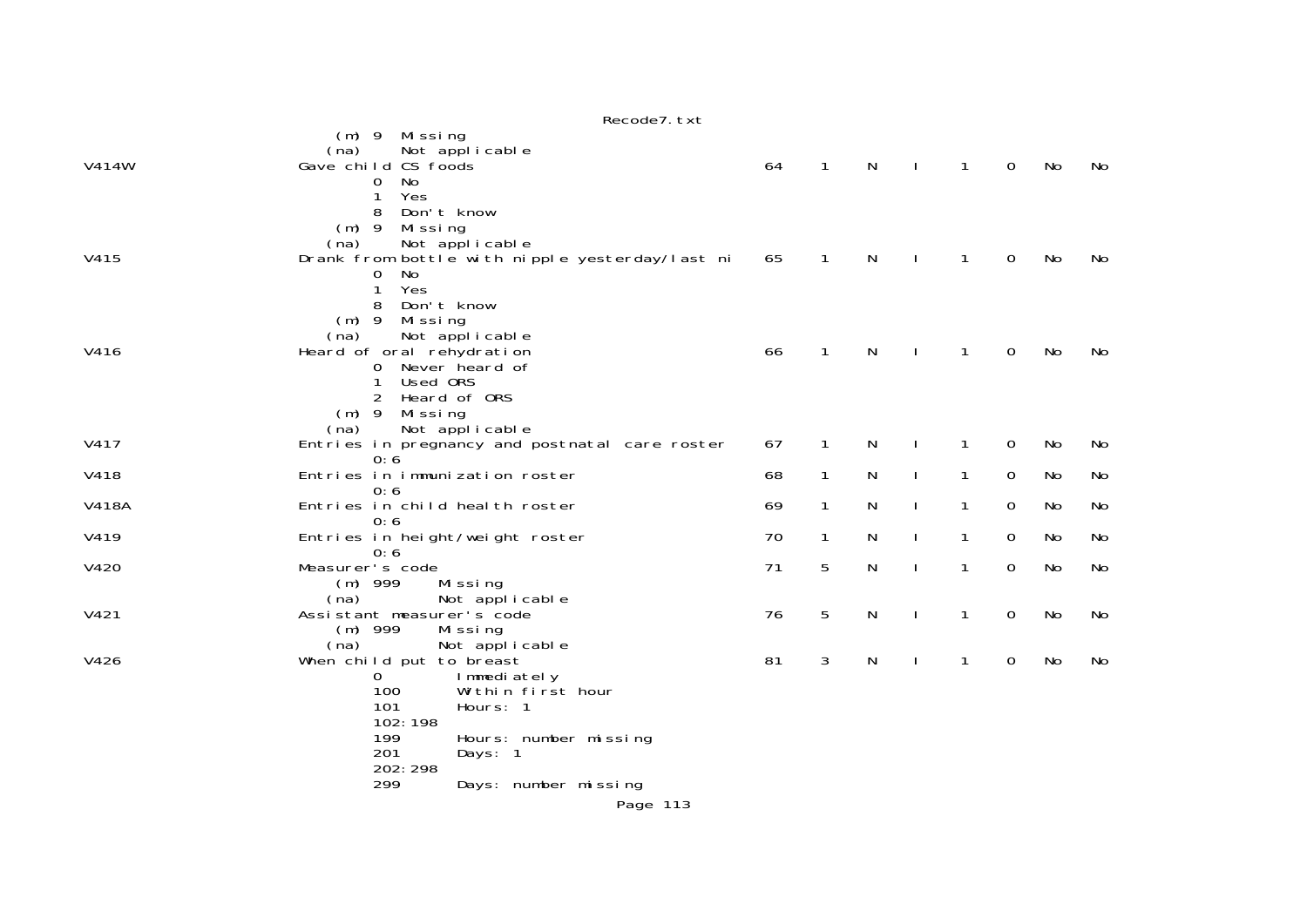|      | Recode7. txt                                                                                                                                              |     |   |   |   |             |    |    |
|------|-----------------------------------------------------------------------------------------------------------------------------------------------------------|-----|---|---|---|-------------|----|----|
| V437 | 999<br>Mi ssi ng<br>(m)<br>Not applicable<br>(na)<br>Respondent's weight in kilograms (1 decimal)<br>200: 2000                                            | 84  | 4 | N | 1 | $\mathbf 0$ | No | No |
|      | 9994<br>Not present<br>9995<br>Refused<br>9996<br>0ther<br>$(m)$ 9999<br>Missing<br>(na)                                                                  |     |   |   |   |             |    |    |
| V438 | Not applicable<br>Respondent's height in centimeters (1 decimal)<br>500: 2500<br>9994<br>Not present                                                      | 88  | 4 | N | 1 | 0           | No | No |
| V439 | 9995<br>Refused<br>9996<br>0ther<br>$(m)$ 9999<br>Missing<br>Not applicable<br>(na)<br>Height/Age percentile<br>0:9990                                    | 92  | 4 | N | 1 | $\mathbf 0$ | No | No |
| V440 | 9998<br>Fl agged cases<br>9999<br>Mi ssi ng<br>(m)<br>(na)<br>Not applicable<br>Height/Age standard deviation<br>$-600:600$                               | 96  | 4 | N | 1 | $\Omega$    | No | No |
| V441 | 9998<br>Fl agged cases<br>$(m)$ 9999<br>Mi ssi ng<br>Not applicable<br>(na)<br>Height/Age percent ref. median<br>7900: 12000                              | 100 | 5 | N | 1 | 0           | No | No |
| V442 | 99998<br>Fl agged cases<br>$(m)$ 99999<br>Mi ssi ng<br>Not applicable<br>(na)<br>Weight/Height percent ref. median (DHS)<br>5000: 24000<br>99998          | 105 | 5 | N | 1 | $\Omega$    | No | No |
| V443 | Fl agged cases<br>$(m)$ 99999<br>Mi ssi ng<br>(na)<br>Not applicable<br>Weight/Height percent ref. median (Fog)<br>6000: 28000<br>99998<br>Fl agged cases | 110 | 5 | N | 1 | 0           | No | No |
| V444 | $(m)$ 99999<br>Mi ssi ng<br>Not applicable<br>(na)<br>Weight/Height percent ref. median (WHO)<br>6000: 29000                                              | 115 | 5 | Ν |   | 0           | No | No |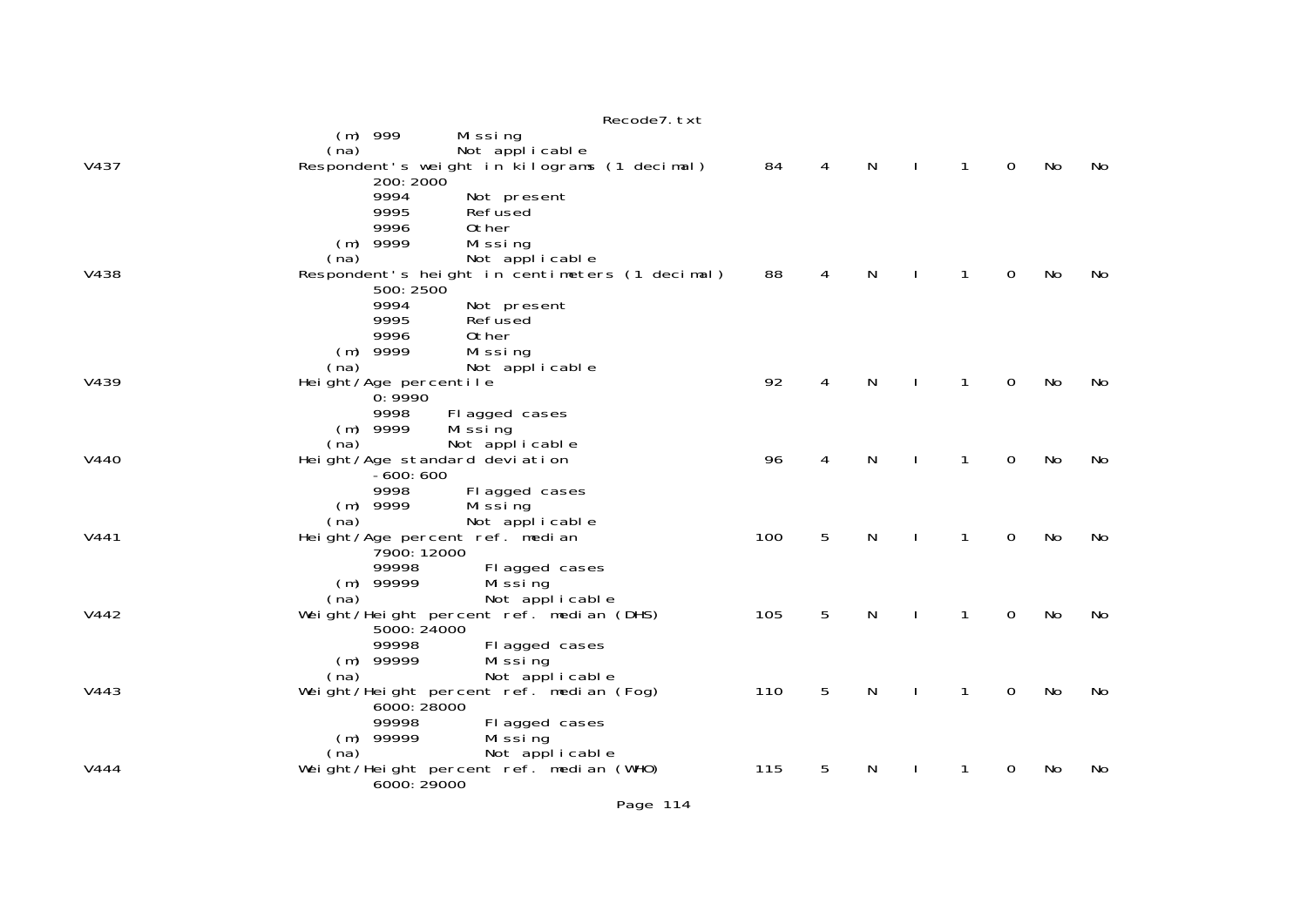|       | Recode7. txt                                             |     |                |   |              |                |    |    |
|-------|----------------------------------------------------------|-----|----------------|---|--------------|----------------|----|----|
|       | 99998<br>Fl agged cases                                  |     |                |   |              |                |    |    |
|       | $(m)$ 99999<br>Mi ssi ng                                 |     |                |   |              |                |    |    |
|       | Not applicable<br>(na)                                   |     |                |   |              |                |    |    |
| V444A | Weight/Height standard deviation (DHS)                   | 120 | 4              | N | $\mathbf{1}$ | $\mathbf 0$    | No | No |
|       | $-400:600$                                               |     |                |   |              |                |    |    |
|       | 9998<br>Fl agged cases                                   |     |                |   |              |                |    |    |
|       | $(m)$ 9999<br>Mi ssi ng                                  |     |                |   |              |                |    |    |
|       | (na)<br>Not applicable                                   |     |                |   |              |                |    |    |
| V445  | Body Mass Index                                          | 124 | 4              | N |              | 0              | No | No |
|       | 1200: 6000                                               |     |                |   |              |                |    |    |
|       | 9998<br>Fl agged cases                                   |     |                |   |              |                |    |    |
|       | $(m)$ 9999<br>Mi ssi ng                                  |     |                |   |              |                |    |    |
|       | Not applicable<br>(na)                                   |     |                |   |              |                |    |    |
| V446  | Rohrer's index                                           | 128 | 4              | N | 1            | 0              | No | No |
|       | 600: 7000                                                |     |                |   |              |                |    |    |
|       | 9998<br>Fl agged cases                                   |     |                |   |              |                |    |    |
|       | $(m)$ 9999<br>Mi ssi ng                                  |     |                |   |              |                |    |    |
|       | Not applicable<br>(na)                                   |     | $\mathbf{1}$   |   |              |                |    |    |
| V447  | Result of measurement - height/weight<br>0<br>Measured   | 132 |                | N | 1            | $\mathbf 0$    | No | No |
|       | 3<br>Not present                                         |     |                |   |              |                |    |    |
|       | Refused<br>4                                             |     |                |   |              |                |    |    |
|       | Other<br>6                                               |     |                |   |              |                |    |    |
|       | No measurement found in household                        |     |                |   |              |                |    |    |
|       | $(m)$ 9<br>Mi ssi ng                                     |     |                |   |              |                |    |    |
|       | Not applicable<br>(na)                                   |     |                |   |              |                |    |    |
| V447A | Women's age in years (from household questionna          | 133 | $\overline{2}$ | N | 1            | $\overline{0}$ | No | No |
|       | 15:49                                                    |     |                |   |              |                |    |    |
| V452A | Under age 18 (from household questionnaire)              | 135 | $\mathbf{1}$   | N | 1            | $\mathbf 0$    | No | No |
|       | Under age 18<br>1                                        |     |                |   |              |                |    |    |
|       | $\overline{2}$<br>Age 18 or older                        |     |                |   |              |                |    |    |
|       | Missing<br>$(m)$ 9                                       |     |                |   |              |                |    |    |
|       | (na)<br>Not applicable                                   |     |                |   |              |                |    |    |
| V452B | Line number of parent/caretaker                          | 136 | 2              | N | 1            | 0              | No | No |
|       | Not in household<br>0                                    |     |                |   |              |                |    |    |
|       | 1:50                                                     |     |                |   |              |                |    |    |
|       | $(m)$ 99<br>Missing                                      |     |                |   |              |                |    |    |
|       | (na)<br>Not applicable                                   |     |                |   |              |                |    |    |
| V452C | Read consent statement - hemoglobin                      | 138 | 1              | N | 1            | $\overline{0}$ | No | No |
|       | 1<br>Granted                                             |     |                |   |              |                |    |    |
|       | 2<br>Parent/other responsible refused                    |     |                |   |              |                |    |    |
|       | Respondent refused<br>3<br>4<br>Adult/parent not present |     |                |   |              |                |    |    |
|       |                                                          |     |                |   |              |                |    |    |
|       | Page 115                                                 |     |                |   |              |                |    |    |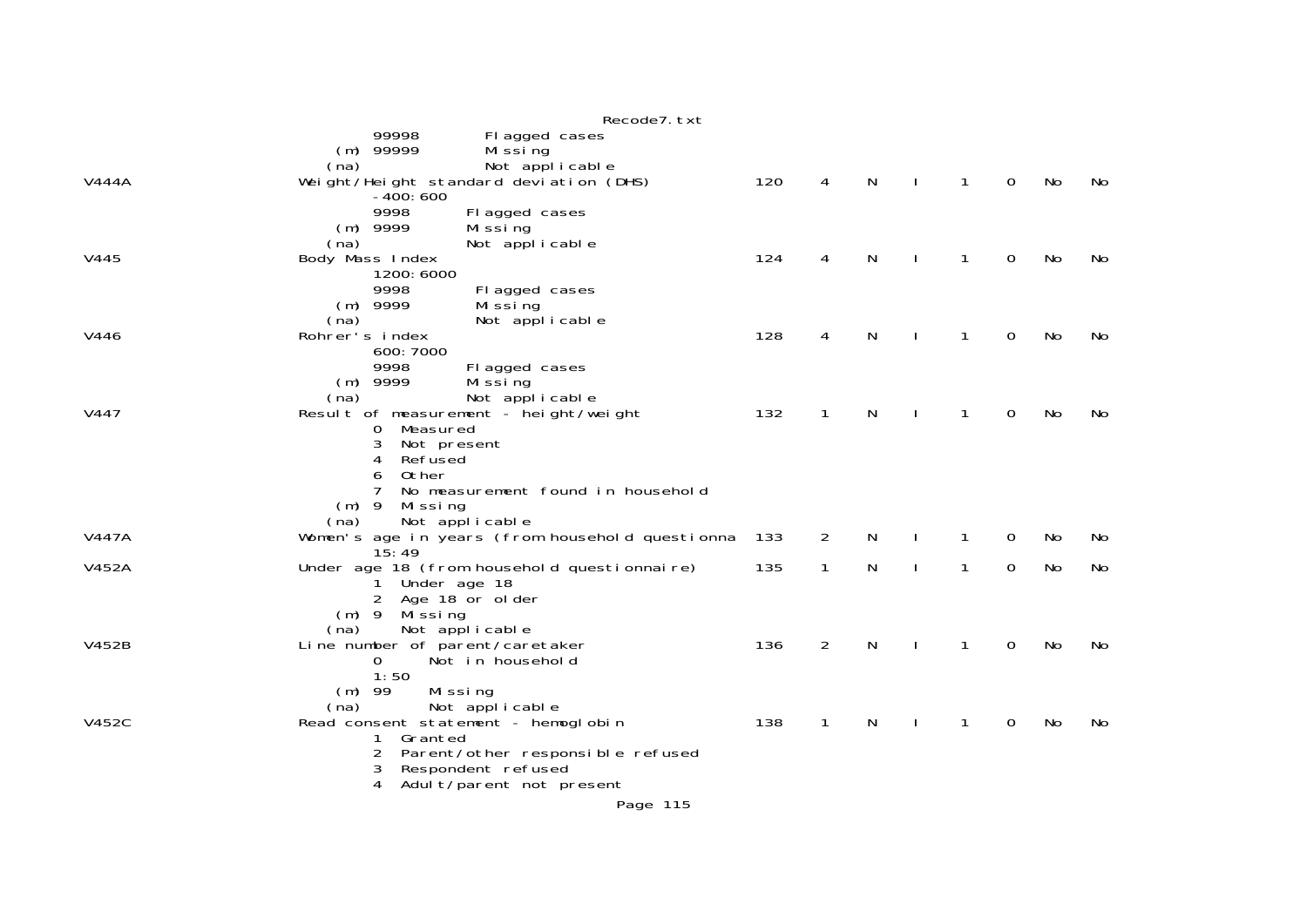|      | Recode7. txt                                                                                                                                                                        |     |              |   |              |              |   |    |    |
|------|-------------------------------------------------------------------------------------------------------------------------------------------------------------------------------------|-----|--------------|---|--------------|--------------|---|----|----|
| V453 | 5 Minor not present<br>(m) 9 Missing<br>Not applicable<br>(na)<br>Hemoglobin level (g/dl - 1 decimal)<br>20: 990                                                                    | 139 | 3            | N | $\mathbf{I}$ | 1            | 0 | No | No |
|      | 994<br>Not present<br>995<br>Refused<br>996<br>Other<br>$(m)$ 999<br>Missing                                                                                                        |     |              |   |              |              |   |    |    |
| V454 | Not applicable<br>(na)<br>Currently pregnant (from household questionnair 142<br>0 No/don't know<br>Yes<br>1<br>$(m)$ 9<br>Missing                                                  |     | $\mathbf{1}$ | N |              | $\mathbf{1}$ | 0 | No | No |
| V455 | Not applicable<br>(na)<br>Result of measurement - hemoglobin<br>Measured<br>$\mathbf 0$<br>3<br>Not present<br>Refused<br>4<br>Other<br>6<br>7<br>No measurement found in household | 143 | $\mathbf{1}$ | N |              | 1            | 0 | No | No |
| V456 | Mi ssi ng<br>$(m)$ 9<br>Hemoglobin level adjusted for altitude and smok<br>(m) 999 Missing<br>Not applicable<br>(na)                                                                | 144 | 3            | N |              | 1            | 0 | No | No |
| V457 | Anemia level<br>Severe<br>1<br>Moderate<br>2<br>3<br>Mild<br>Not anemic<br>4<br>$(m)$ 9<br>Missing<br>Not applicable<br>(na)                                                        | 147 | $\mathbf{1}$ | N | $\mathbf{I}$ | $\mathbf{1}$ | 0 | No | No |
| V458 | Agrees to referral - anemia<br>No<br>0<br>$\mathbf{1}$<br>Yes<br>$(m)$ 9<br>Missing                                                                                                 | 148 | $\mathbf{1}$ | N | $\mathbf{I}$ | 1            | 0 | No | No |
| V459 | Not applicable<br>(na)<br>Have mosquito bed net for sleeping (from househ 149<br>No.<br>$\overline{0}$<br>$\mathbf{1}$<br>Yes<br>Missing<br>$(m)$ 9                                 |     | 1            | N |              | 1            | 0 | No | No |
| V460 | Not applicable<br>(na)<br>Children under 5 slept under mosquito bed net I<br>Page 116                                                                                               | 150 | 1            | N |              |              | 0 | No | No |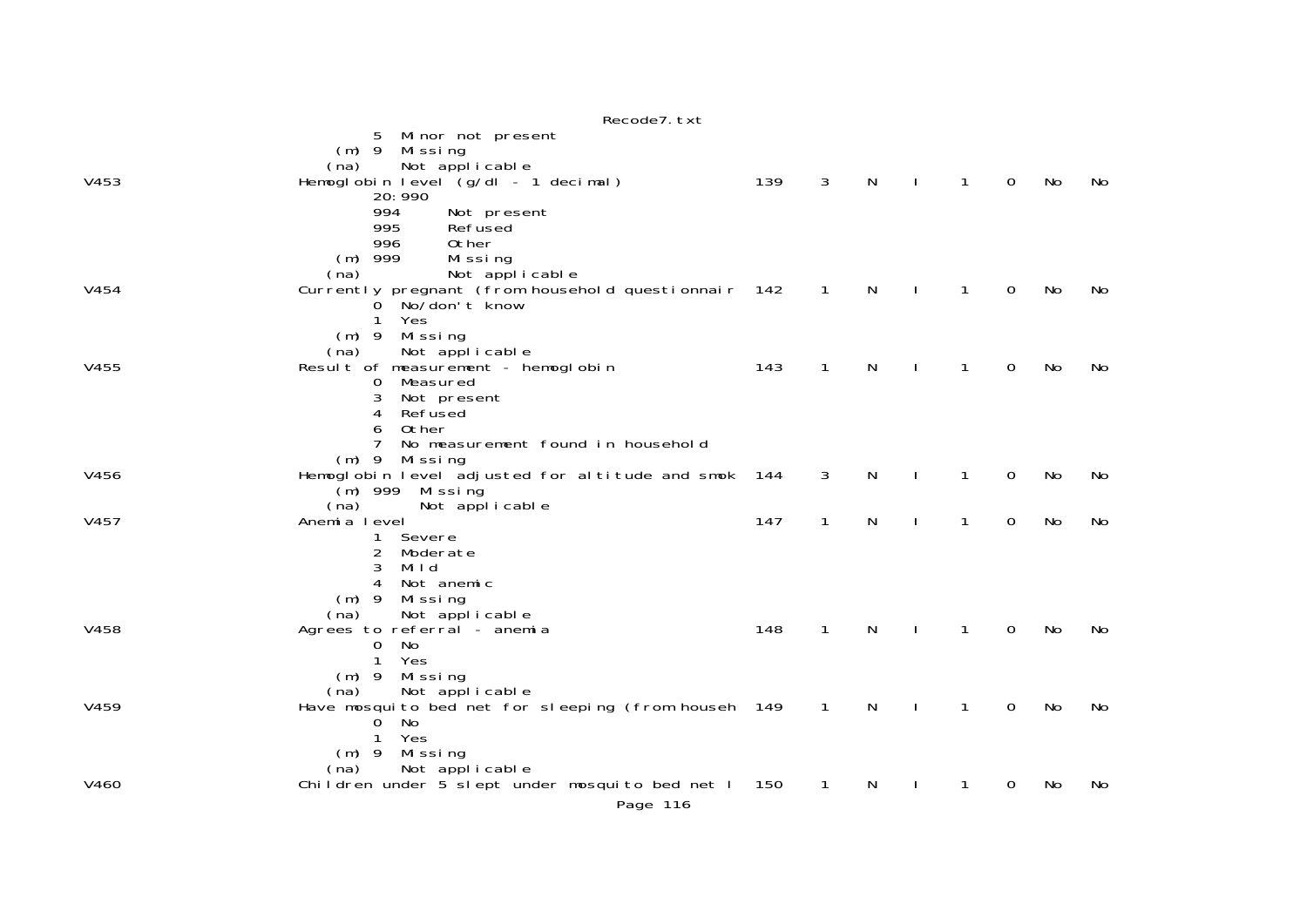|              | Recode7.txt                             |     |                |              |                |              |             |    |    |
|--------------|-----------------------------------------|-----|----------------|--------------|----------------|--------------|-------------|----|----|
|              | No<br>0                                 |     |                |              |                |              |             |    |    |
|              | All children                            |     |                |              |                |              |             |    |    |
|              | 2<br>Some children                      |     |                |              |                |              |             |    |    |
|              | No net in household<br>3                |     |                |              |                |              |             |    |    |
|              | $(m)$ 9<br>Missing                      |     |                |              |                |              |             |    |    |
|              | Not applicable<br>(na)                  |     |                |              |                |              |             |    |    |
| V461         | Respondent slept under mosquito bed net | 151 | $\overline{1}$ | N            | $\blacksquare$ | $\mathbf{1}$ | $\mathbf 0$ | No | No |
|              | No<br>$\overline{0}$                    |     |                |              |                |              |             |    |    |
|              | $\mathbf{1}$<br>Yes                     |     |                |              |                |              |             |    |    |
|              |                                         |     |                |              |                |              |             |    |    |
|              | Missing<br>$(m)$ 9                      |     |                |              |                |              |             |    |    |
|              | Not applicable<br>(na)                  |     |                |              |                |              |             |    |    |
| V462         | Washed hands before preparing last meal | 152 | $\mathbf{1}$   | N            | $\mathbf{I}$   | $\mathbf{1}$ | $\mathbf 0$ | No | No |
|              | No<br>$\mathbf{0}$<br>Yes               |     |                |              |                |              |             |    |    |
|              | $\mathbf{1}$                            |     |                |              |                |              |             |    |    |
|              | $2^{\circ}$<br>Never prepared meal      |     |                |              |                |              |             |    |    |
|              | (m) 9 Missing                           |     |                |              |                |              |             |    |    |
|              | (na)<br>Not applicable                  | 153 |                | $\mathsf{N}$ |                | $\mathbf{1}$ | $\mathbf 0$ | No | No |
| V463A        | Smokes cigarettes                       |     | $\mathbf{1}$   |              | $\mathbf{I}$   |              |             |    |    |
|              | $0^{\degree}$ No<br>$\mathbf{1}$        |     |                |              |                |              |             |    |    |
|              | Yes                                     |     |                |              |                |              |             |    |    |
|              | (m) 9 Missing                           |     |                |              |                |              |             |    |    |
| V463B        | Not applicable<br>(na)                  | 154 | $\mathbf{1}$   | N            |                | $\mathbf{1}$ | $\mathbf 0$ | No |    |
|              | Smokes pipe full of tobacco             |     |                |              | $\mathbf{L}$   |              |             |    | No |
|              | $0$ No<br>Yes<br>$\mathbf{1}$           |     |                |              |                |              |             |    |    |
|              |                                         |     |                |              |                |              |             |    |    |
|              | (m) 9 Missing                           |     |                |              |                |              |             |    |    |
| V463C        | Not applicable<br>(na)<br>Chews tobacco | 155 | $\mathbf{1}$   | N            |                | 1            | $\mathbf 0$ | No | No |
|              | $\mathbf{0}$<br>No                      |     |                |              | $\mathbf{L}$   |              |             |    |    |
|              | Yes<br>$\mathbf{1}$                     |     |                |              |                |              |             |    |    |
|              | (m) 9 Missing                           |     |                |              |                |              |             |    |    |
|              | (na)<br>Not applicable                  |     |                |              |                |              |             |    |    |
| V463D        | Snuffs by nose                          | 156 | $\mathbf{1}$   | N            | $\Box$         | $\mathbf{1}$ | $\mathbf 0$ | No | No |
|              | No<br>O.                                |     |                |              |                |              |             |    |    |
|              | Yes<br>$\mathbf{1}$                     |     |                |              |                |              |             |    |    |
|              | $(m)$ 9<br>Missing                      |     |                |              |                |              |             |    |    |
|              | (na)<br>Not applicable                  |     |                |              |                |              |             |    |    |
| <b>V463E</b> | Smokes kreteks                          | 157 | $\mathbf{1}$   | N            | $\mathbf{L}$   | $\mathbf{1}$ | $\mathbf 0$ | No | No |
|              | No<br>$\mathbf{0}$                      |     |                |              |                |              |             |    |    |
|              | $\mathbf{1}$<br>Yes                     |     |                |              |                |              |             |    |    |
|              | $(m)$ 9 Missing                         |     |                |              |                |              |             |    |    |
|              | Not applicable<br>(na)                  |     |                |              |                |              |             |    |    |
| <b>V463F</b> | Smokes cigars, cheroots or cigarillos   | 158 | $\mathbf{1}$   | N            | $\mathbf{I}$   | 1            | 0           | No | No |
|              |                                         |     |                |              |                |              |             |    |    |
|              | Page 117                                |     |                |              |                |              |             |    |    |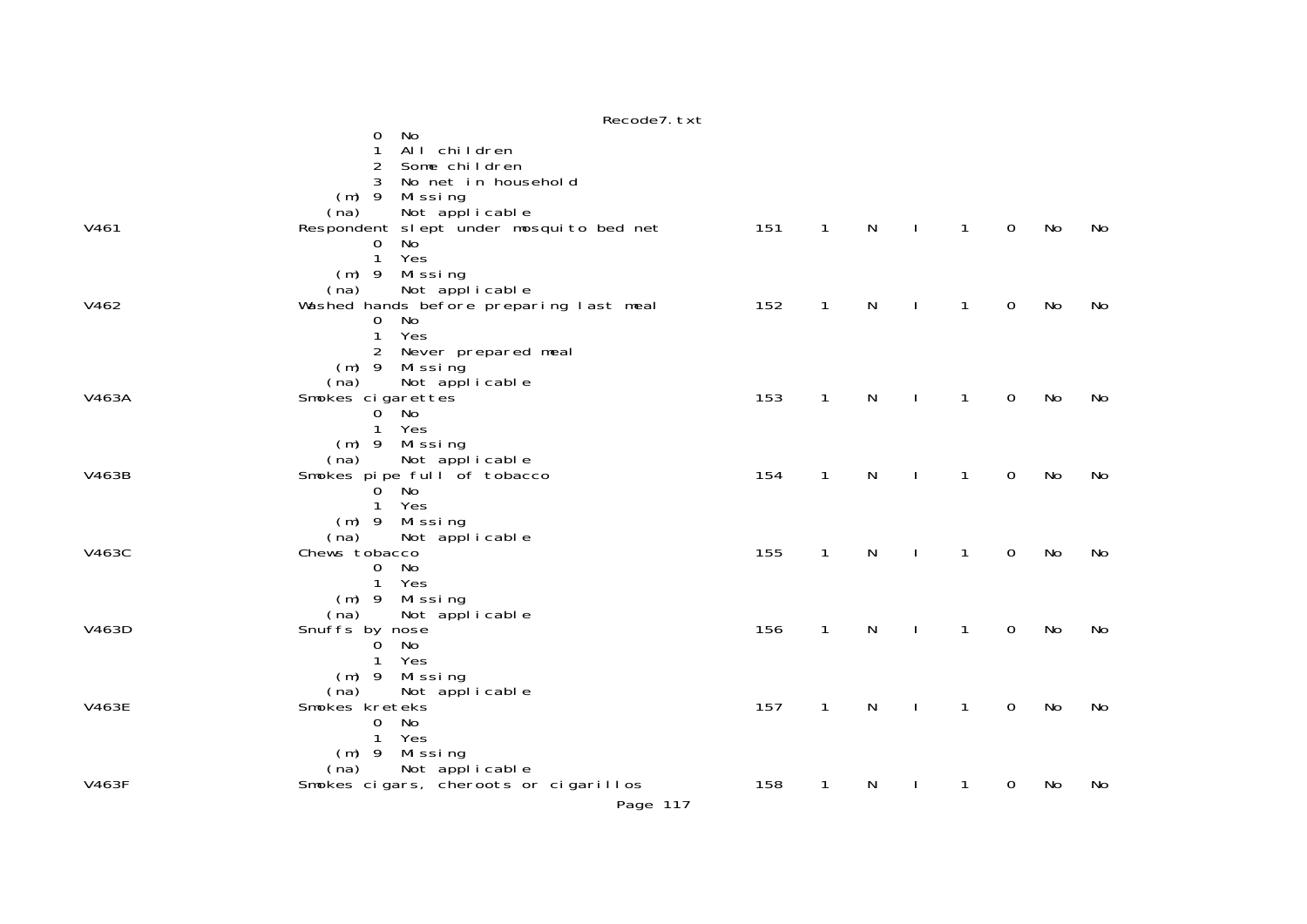|       | Recode7. txt                                               |     |              |              |              |              |                |    |    |
|-------|------------------------------------------------------------|-----|--------------|--------------|--------------|--------------|----------------|----|----|
|       | No<br>0                                                    |     |              |              |              |              |                |    |    |
|       | Yes<br>1                                                   |     |              |              |              |              |                |    |    |
|       | (m) 9 Missing                                              |     |              |              |              |              |                |    |    |
| V463G | Not applicable<br>(na)                                     | 159 | $\mathbf{1}$ | N            |              | $\mathbf{1}$ | $\overline{0}$ | No | No |
|       | Smokes water pipe<br>No<br>$\mathbf 0$                     |     |              |              | $\perp$      |              |                |    |    |
|       | 1 Yes                                                      |     |              |              |              |              |                |    |    |
|       | (m) 9 Missing                                              |     |              |              |              |              |                |    |    |
|       | Not applicable<br>(na)                                     |     |              |              |              |              |                |    |    |
| V463H | Snuff by mouth                                             | 160 | $\mathbf{1}$ | $\mathsf{N}$ | $\sim$ 1     | $\mathbf{1}$ | $\mathbf 0$    | No | No |
|       | 0 No                                                       |     |              |              |              |              |                |    |    |
|       | 1 Yes                                                      |     |              |              |              |              |                |    |    |
|       | (m) 9 Missing                                              |     |              |              |              |              |                |    |    |
|       | Not applicable<br>(na)                                     |     |              | $\mathsf{N}$ |              |              |                |    |    |
| V4631 | Chews betel quid with tobacco<br><b>No</b><br>$\mathbf{O}$ | 161 | $\mathbf{1}$ |              | $\mathbf{I}$ | $\mathbf{1}$ | $\mathbf 0$    | No | No |
|       | 1 Yes                                                      |     |              |              |              |              |                |    |    |
|       | (m) 9 Missing                                              |     |              |              |              |              |                |    |    |
|       | Not applicable<br>(na)                                     |     |              |              |              |              |                |    |    |
| V463J | Smokes/uses country specific                               | 162 | $\mathbf{1}$ | $\mathsf{N}$ | $\mathbf{I}$ | $\mathbf{1}$ | $\mathbf 0$    | No | No |
|       | $\overline{0}$<br>No                                       |     |              |              |              |              |                |    |    |
|       | $\mathbf{1}$<br>Yes                                        |     |              |              |              |              |                |    |    |
|       | $(m)$ 9 Missing                                            |     |              |              |              |              |                |    |    |
| V463K | (na) Not applicable<br>Smokes/uses country specific        | 163 | $\mathbf{1}$ | N            | $\mathbf{I}$ | $\mathbf{1}$ | $\mathbf 0$    | No | No |
|       | No<br>$\mathbf 0$                                          |     |              |              |              |              |                |    |    |
|       | 1 Yes                                                      |     |              |              |              |              |                |    |    |
|       | (m) 9 Missing                                              |     |              |              |              |              |                |    |    |
|       |                                                            |     |              |              |              |              |                |    |    |
| V463L | (na) Not applicable<br>Smokes/uses_country specific        | 164 | $\mathbf{1}$ | $\mathsf{N}$ | $\sim$ 1     | $\mathbf{1}$ | $\mathsf{O}$   | No | No |
|       | 0 No                                                       |     |              |              |              |              |                |    |    |
|       | $\mathbf{1}$<br>Yes                                        |     |              |              |              |              |                |    |    |
|       | (m) 9 Missing<br>(na) Not applicable                       |     |              |              |              |              |                |    |    |
| V463X | Smokes/uses other                                          | 165 | $\mathbf{1}$ | $\mathsf{N}$ | $\mathbf{I}$ | $\mathbf{1}$ | $\mathbf 0$    | No | No |
|       | 0 No                                                       |     |              |              |              |              |                |    |    |
|       | $\mathbf{1}$<br>Yes                                        |     |              |              |              |              |                |    |    |
|       | (m) 9 Missing                                              |     |              |              |              |              |                |    |    |
|       | Not applicable<br>(na)                                     |     |              |              |              |              |                |    |    |
| V463Z | Does not use cigarettes and tobacco                        | 166 | $\mathbf{1}$ | N            | $\mathbf{I}$ | $\mathbf{1}$ | $\overline{0}$ | No | No |
|       | 0 No                                                       |     |              |              |              |              |                |    |    |
|       | Yes, smokes nothing<br>1<br>$(m)$ 9 Missing                |     |              |              |              |              |                |    |    |
|       |                                                            |     |              |              |              |              |                |    |    |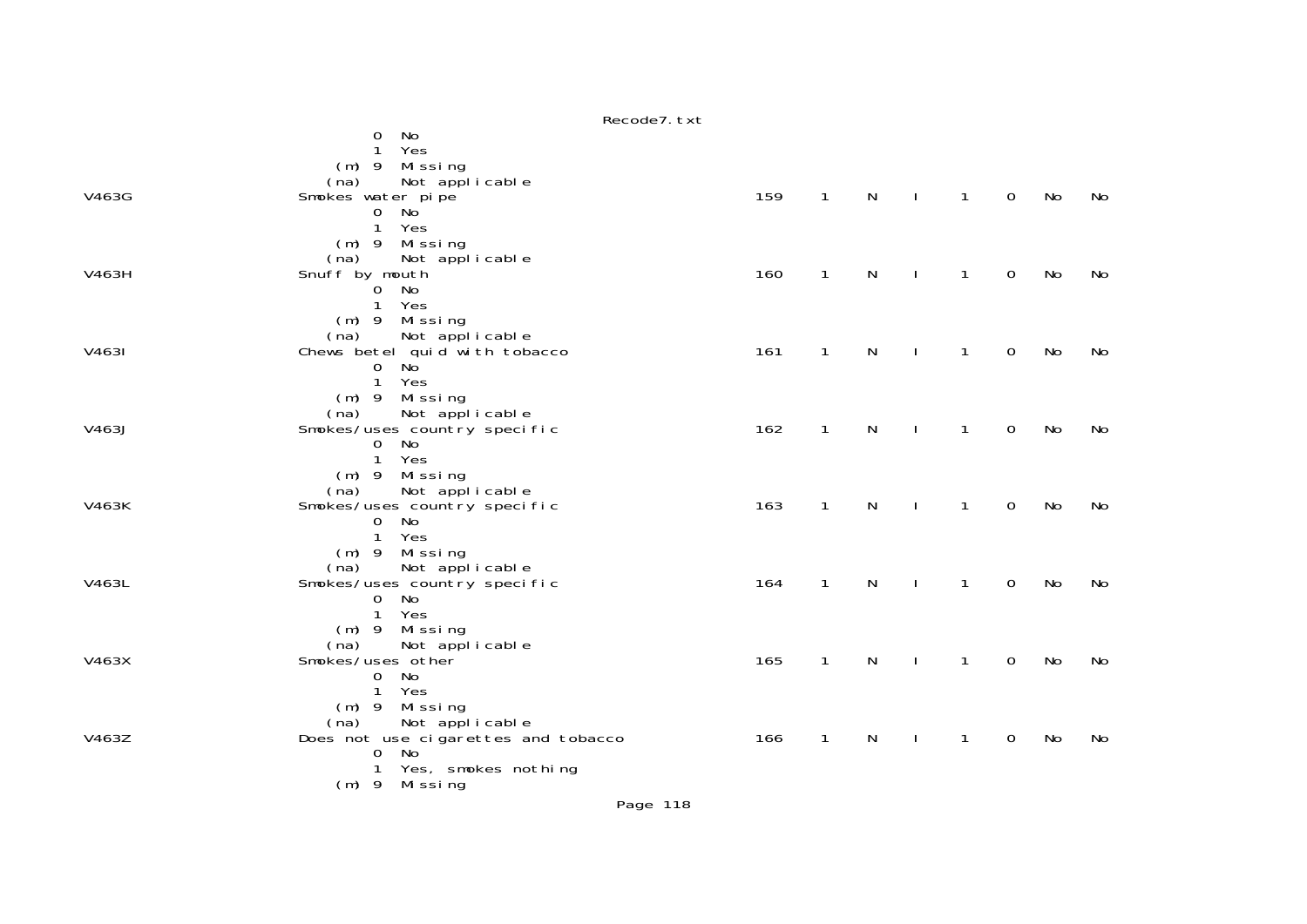|                  | Recode7. txt                                                                |     |              |    |              |              |   |           |    |
|------------------|-----------------------------------------------------------------------------|-----|--------------|----|--------------|--------------|---|-----------|----|
| V463AA           | (na)<br>Not applicable<br>Frequency smokes cigarettes                       | 167 | $\mathbf{1}$ | N  | $\mathbf{I}$ | $\mathbf{1}$ | 0 | No        | No |
|                  | Does not smoke<br>0                                                         |     |              |    |              |              |   |           |    |
|                  | Every day<br>Some days<br>2                                                 |     |              |    |              |              |   |           |    |
|                  | $(m)$ 9<br>Mi ssi ng                                                        |     |              |    |              |              |   |           |    |
|                  | Not applicable<br>(na)                                                      |     |              |    |              |              |   |           |    |
| V463AB           | Frequency currently uses other type of tobacco<br>Does not smoke<br>0       | 168 | 1            | N  |              | $\mathbf{1}$ | 0 | No        | No |
|                  | Every day                                                                   |     |              |    |              |              |   |           |    |
|                  | 2<br>Some days                                                              |     |              |    |              |              |   |           |    |
|                  | $(m)$ 9<br>Missing                                                          |     |              |    |              |              |   |           |    |
| V <sub>464</sub> | Not applicable<br>(na)<br>Number of cigarettes in last 24 hours             | 169 | 2            | N  |              | 1            | 0 | No        | No |
|                  | 0:79                                                                        |     |              |    |              |              |   |           |    |
|                  | $80+$<br>80<br>Don't know<br>98                                             |     |              |    |              |              |   |           |    |
|                  | $(m)$ 99<br>Missing                                                         |     |              |    |              |              |   |           |    |
|                  | (na)<br>Not applicable                                                      |     |              |    |              |              |   |           |    |
| V465             | Disposal of youngest child's stools when not us<br>Used toilet/latrine<br>1 | 171 | 2            | N  |              | $\mathbf{1}$ | 0 | <b>No</b> | No |
|                  | 2<br>Put/rinsed in toilet/latrine                                           |     |              |    |              |              |   |           |    |
|                  | 3<br>Put/rinsed into drain or ditch                                         |     |              |    |              |              |   |           |    |
|                  | Throw into garbage<br>4<br>5<br>Buri ed                                     |     |              |    |              |              |   |           |    |
|                  | 6<br>Rinse away                                                             |     |              |    |              |              |   |           |    |
|                  | 7<br>Use di sposable di apers                                               |     |              |    |              |              |   |           |    |
|                  | 8<br>Use washable diapers<br>9                                              |     |              |    |              |              |   |           |    |
|                  | Left in the open/not disposed of<br>96<br>Other                             |     |              |    |              |              |   |           |    |
|                  | $(m)$ 99<br>Mi ssi ng                                                       |     |              |    |              |              |   |           |    |
|                  | Not applicable<br>(na)                                                      |     |              |    |              | $\mathbf{1}$ | 0 | No        | No |
| V466             | When child is seriously ill, can decide whether 173<br>0<br>No              |     | $\mathbf{1}$ | N  |              |              |   |           |    |
|                  | 1<br>Yes                                                                    |     |              |    |              |              |   |           |    |
|                  | 2<br>Depends                                                                |     |              |    |              |              |   |           |    |
|                  | $(m)$ 9<br>Mi ssi ng<br>Not applicable<br>(na)                              |     |              |    |              |              |   |           |    |
| V467A            | Getting medical help for self: know where to go 174                         |     | $\mathbf{1}$ | N. |              | 1            | 0 | No        | No |
|                  | No problem<br>0                                                             |     |              |    |              |              |   |           |    |
|                  | Big problem<br>2<br>Not a big problem                                       |     |              |    |              |              |   |           |    |
|                  | $(m)$ 9<br>Mi ssi ng                                                        |     |              |    |              |              |   |           |    |
|                  |                                                                             |     |              |    |              |              |   |           |    |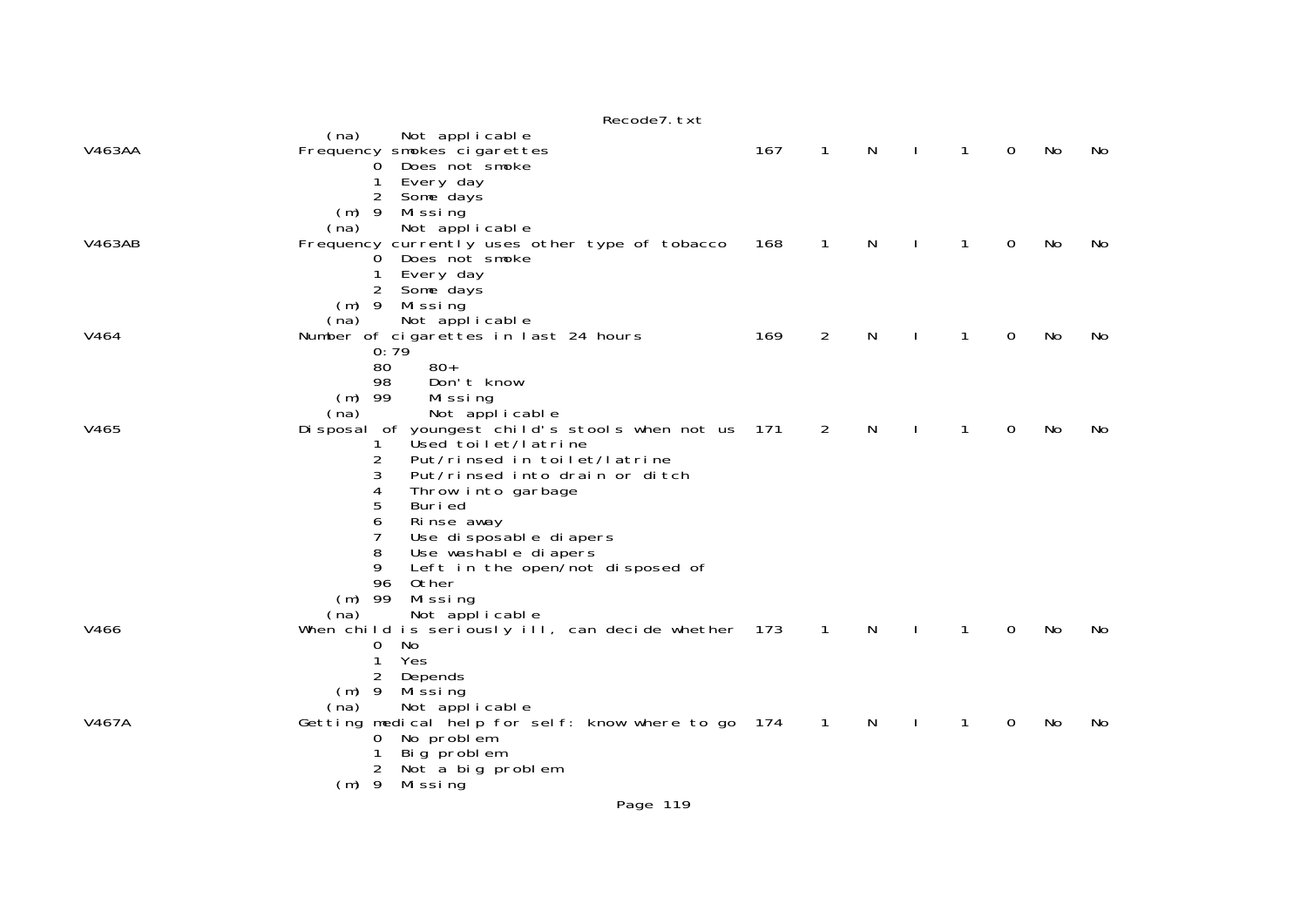|              |                                    |                                                                                                                                                                                       | Recode7. txt |     |                |    |              |              |             |           |           |
|--------------|------------------------------------|---------------------------------------------------------------------------------------------------------------------------------------------------------------------------------------|--------------|-----|----------------|----|--------------|--------------|-------------|-----------|-----------|
| V467B        | (na)                               | Not applicable<br>Getting medical help for self: getting permissi<br>No problem<br>0<br>Big problem                                                                                   |              | 175 | $\mathbf{1}$   | N. | $\mathbf{I}$ | $\mathbf{1}$ | $\mathbf 0$ | No        | No        |
| V467C        | $(m)$ 9<br>(na)                    | $\overline{2}$<br>Not a big problem<br>Mi ssi ng<br>Not applicable<br>Getting medical help for self: getting money ne 176<br>No problem<br>0<br>Big problem<br>2<br>Not a big problem |              |     | 1              | N  |              | 1            | $\Omega$    | No        | No.       |
| V467D        | $(m)$ 9<br>(na)                    | Mi ssi ng<br>Not applicable<br>Getting medical help for self: distance to heal $177$<br>No problem<br>Big problem<br>2                                                                |              |     | 1              | N  |              | 1            | 0           | No        | No        |
| <b>V467E</b> | $(m)$ 9<br>(na)                    | Not a big problem<br>Missing<br>Not applicable<br>Getting medical help for self: having to take t 178<br>No problem<br>Big problem                                                    |              |     | $\mathbf{1}$   | N  |              | 1            | 0           | No        | No        |
| V467F        | $(m)$ 9<br>(na)                    | 2<br>Not a big problem<br>Missing<br>Not applicable<br>Getting medical help for self: not wanting to g 179<br>No problem<br>0<br>Big problem<br>$\overline{2}$<br>Not a big problem   |              |     | $\overline{1}$ | N  |              | 1            | 0           | <b>No</b> | No        |
| V467G        | $(m)$ 9<br>(na)                    | Missing<br>Not applicable<br>Getting medical help for self: concern no femal<br>No problem<br>0<br>Big problem<br>2<br>Not a big problem                                              |              | 180 | $\mathbf{1}$   | N  |              | 1            | 0           | <b>No</b> | <b>No</b> |
| V467H        | $(m)$ 9<br>(na)<br>$(m)$ 9<br>(na) | Missing<br>Not applicable<br>Getting medical help for self: concern no provi<br>No problem<br>0<br>Big problem<br>$\overline{2}$<br>Not a big problem<br>Missing<br>Not applicable    |              | 181 | 1              | N  |              | 1            | 0           | No        | No        |
|              |                                    |                                                                                                                                                                                       |              |     |                |    |              |              |             |           |           |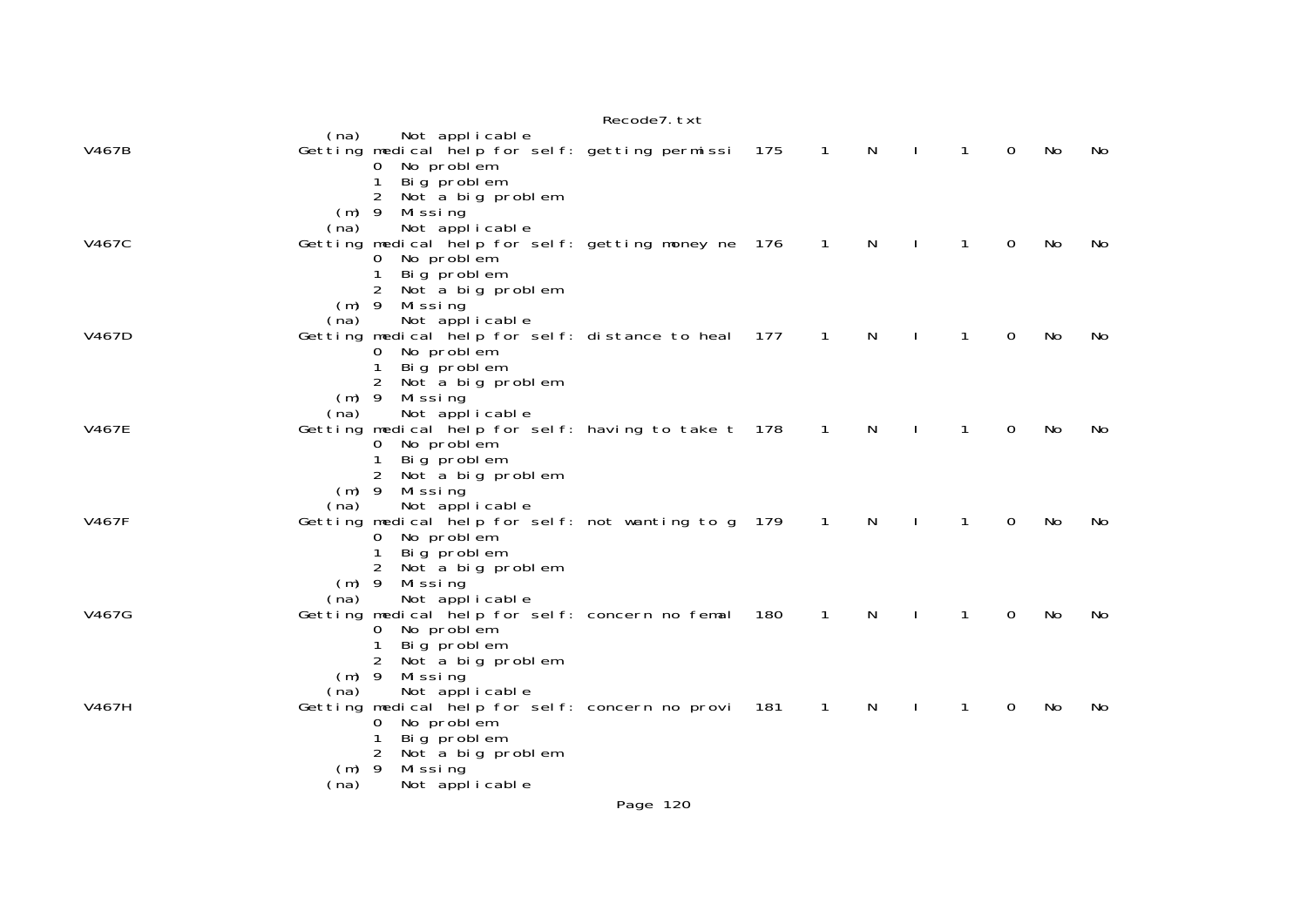|              | Recode7.txt                                                          |     |                            |   |              |              |                |    |     |
|--------------|----------------------------------------------------------------------|-----|----------------------------|---|--------------|--------------|----------------|----|-----|
| V4671        | Getting medical help for self: concern no drugs 182<br>0 No problem  |     | $\overline{\phantom{0}}$ 1 | N | $\mathbf{I}$ | $\mathbf{1}$ | 0              | No | No  |
|              | Big problem<br>$\mathbf{1}$<br>$\overline{2}$<br>Not a big problem   |     |                            |   |              |              |                |    |     |
|              | $(m)$ 9 Missing<br>Not applicable<br>(na)                            |     |                            |   |              |              |                |    |     |
| V467J        | Getting medical help for self: CS<br>0 No problem                    | 183 | $\mathbf{1}$               | N | $\mathbf{I}$ | $\mathbf{1}$ | $\mathbf 0$    | No | No  |
|              | Big problem<br>$\mathbf{1}$<br>2 Not a big problem                   |     |                            |   |              |              |                |    |     |
|              | $(m)$ 9 Missing<br>Not applicable<br>(na)                            |     |                            |   |              |              |                |    |     |
| V467K        | Getting medical help for self: CS<br>0 No problem                    | 184 | $\mathbf{1}$               | N | $\mathbf{I}$ | $\mathbf{1}$ | $\mathbf 0$    | No | No  |
|              | Big problem<br>$\mathbf{1}$                                          |     |                            |   |              |              |                |    |     |
|              | 2 Not a big problem<br>(m) 9 Missing                                 |     |                            |   |              |              |                |    |     |
| V467L        | Not applicable<br>(na)<br>Getting medical help for self: CS          | 185 | $\mathbf{1}$               | N | $\mathbf{L}$ | $\mathbf{1}$ | $\mathbf 0$    | No | No. |
|              | 0 No problem<br>Big problem<br>$\mathbf{1}$                          |     |                            |   |              |              |                |    |     |
|              | 2 Not a big problem<br>$(m)$ 9 Missing                               |     |                            |   |              |              |                |    |     |
| V467M        | (na) Not applicable<br>Getting medical help for self: CS             | 186 | $\mathbf{1}$               | N | $\mathbf{I}$ | $\mathbf{1}$ | $\mathbf 0$    | No | No  |
|              | 0 No problem<br>Big problem<br>$\mathbf{1}$                          |     |                            |   |              |              |                |    |     |
|              | 2 Not a big problem<br>$(m)$ 9 Missing                               |     |                            |   |              |              |                |    |     |
| V468         | Not applicable<br>(na)<br>Record for Last Birth                      | 187 | $\mathbf{1}$               | N | $\mathbf{I}$ | $\mathbf{1}$ | $\mathbf 0$    | No | No  |
|              | 0 See specific questions<br>1 Last birth only                        |     |                            |   |              |              |                |    |     |
|              | 2 All births in last 5 years<br>Not applicable<br>(na)               |     |                            |   |              |              |                |    |     |
| <b>V469E</b> | Times gave child powdered/tinned/fresh milk<br>$\overline{0}$<br>No. | 188 | $\mathbf{1}$               | N | $\mathbf{I}$ | $\mathbf{1}$ | $\mathbf 0$    | No | No  |
|              | 1:6<br>$7\overline{ }$<br>$7+$                                       |     |                            |   |              |              |                |    |     |
|              | 8<br><b>DK</b>                                                       |     |                            |   |              |              |                |    |     |
|              | $(m)$ 9<br>Missing<br>NotAppl<br>(na)                                |     |                            |   |              |              |                |    |     |
| <b>V469F</b> | Times gave child infant formula                                      | 189 | 1                          | N |              | 1            | $\overline{0}$ | No | No  |
|              | Page 121                                                             |     |                            |   |              |              |                |    |     |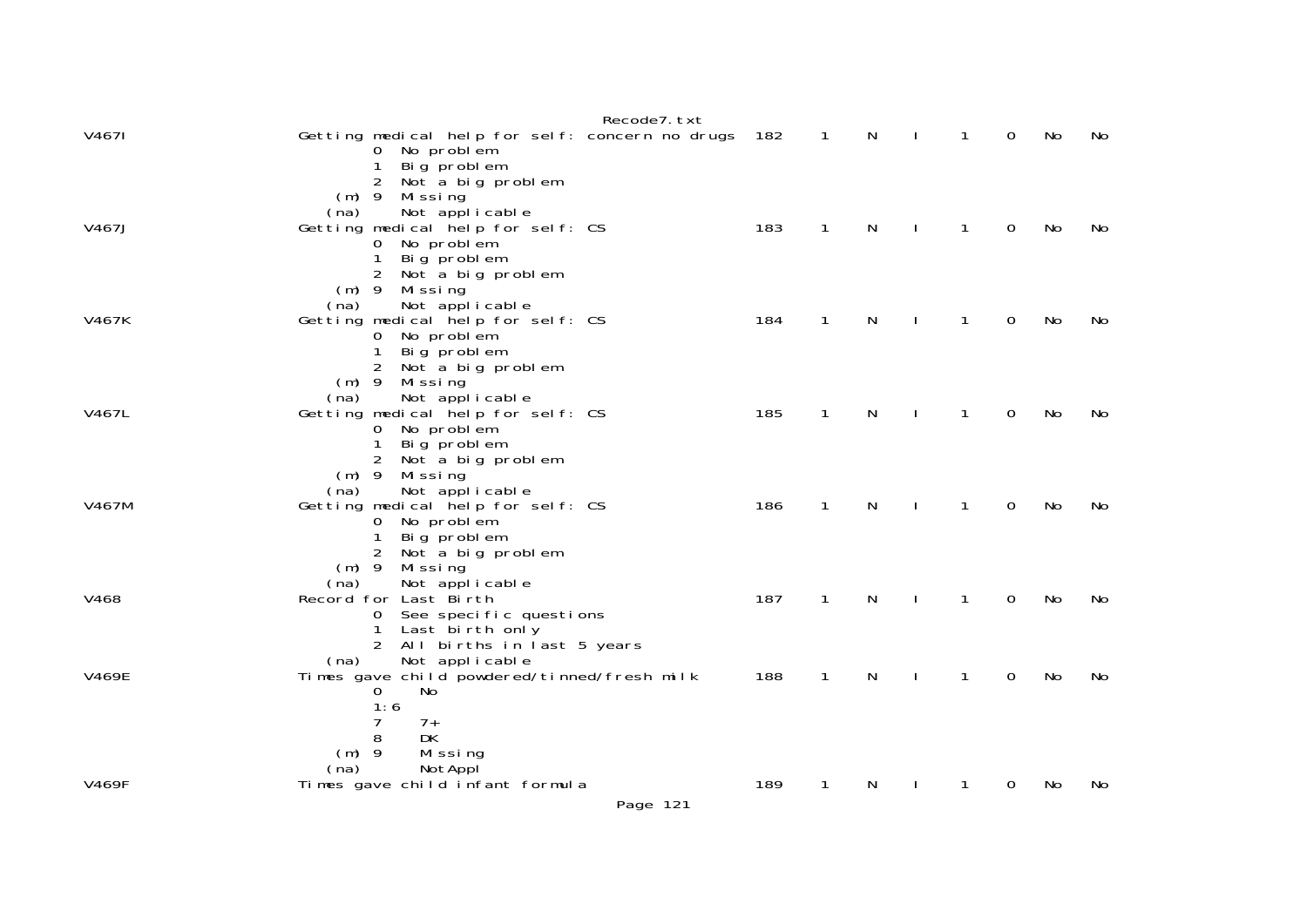|              | Recode7. txt                                                 |     |              |              |              |              |              |    |    |
|--------------|--------------------------------------------------------------|-----|--------------|--------------|--------------|--------------|--------------|----|----|
|              | No<br>0                                                      |     |              |              |              |              |              |    |    |
|              | 1:6                                                          |     |              |              |              |              |              |    |    |
|              | 7<br>$7+$                                                    |     |              |              |              |              |              |    |    |
|              | 8<br>DK                                                      |     |              |              |              |              |              |    |    |
|              | $(m)$ 9<br>Missing                                           |     |              |              |              |              |              |    |    |
|              | NotAppl<br>(na)                                              |     |              |              |              |              |              |    |    |
| V469X        | Times gave child yogurt                                      | 190 | $\mathbf{1}$ | $\mathsf{N}$ | $\mathbf{I}$ | $\mathbf{1}$ | $\mathbf 0$  | No | No |
|              | 0<br>No                                                      |     |              |              |              |              |              |    |    |
|              | 1:6                                                          |     |              |              |              |              |              |    |    |
|              | $\overline{7}$<br>$7+$                                       |     |              |              |              |              |              |    |    |
|              | 8<br>DK                                                      |     |              |              |              |              |              |    |    |
|              | $(m)$ 9<br>Missing                                           |     |              |              |              |              |              |    |    |
| <b>V471A</b> | (na)<br>NotAppl<br>Mother had tinned, powdered or fresh milk | 191 | $\mathbf{1}$ | ${\sf N}$    | $\mathbf{I}$ | $\mathbf{1}$ | $\mathsf{O}$ | No | No |
|              | No<br>$\mathbf{0}$                                           |     |              |              |              |              |              |    |    |
|              | Yes<br>$\mathbf{1}$                                          |     |              |              |              |              |              |    |    |
|              | Don't know<br>8                                              |     |              |              |              |              |              |    |    |
|              | (m) 9 Missing                                                |     |              |              |              |              |              |    |    |
|              | Not applicable<br>(na)                                       |     |              |              |              |              |              |    |    |
| V471B        | Mother had tea or coffee                                     | 192 | $\mathbf{1}$ | $\mathsf{N}$ | $\mathbf{I}$ | 1            | $\mathbf 0$  | No | No |
|              | <b>No</b><br>$\mathbf 0$                                     |     |              |              |              |              |              |    |    |
|              | Yes<br>1                                                     |     |              |              |              |              |              |    |    |
|              | Don't know<br>8                                              |     |              |              |              |              |              |    |    |
|              | (m) 9 Missing                                                |     |              |              |              |              |              |    |    |
|              | Not applicable<br>(na)                                       |     |              |              |              |              |              |    |    |
| V471C        | Mother had any other liquid                                  | 193 | $\mathbf{1}$ | $\mathsf{N}$ | $\mathbf{I}$ | $\mathbf{1}$ | $\mathbf 0$  | No | No |
|              | No<br>$\mathbf 0$<br>Yes<br>1                                |     |              |              |              |              |              |    |    |
|              | Don't know<br>8                                              |     |              |              |              |              |              |    |    |
|              | (m) 9 Missing                                                |     |              |              |              |              |              |    |    |
|              | Not applicable<br>(na)                                       |     |              |              |              |              |              |    |    |
| V471D        | Mother had CS liquid                                         | 194 | $\mathbf{1}$ | $\mathsf{N}$ | $\mathbf{I}$ | 1            | $\mathbf 0$  | No | No |
|              | <b>No</b><br>$\mathbf 0$                                     |     |              |              |              |              |              |    |    |
|              | Yes<br>1                                                     |     |              |              |              |              |              |    |    |
|              | Don't know<br>8                                              |     |              |              |              |              |              |    |    |
|              | $(m)$ 9<br>Missing                                           |     |              |              |              |              |              |    |    |
|              | Not applicable<br>(na)                                       |     |              |              |              |              |              |    |    |
| <b>V471E</b> | Mother had CS liquid                                         | 195 | $\mathbf{1}$ | N            | $\mathbf{I}$ | 1            | $\mathbf 0$  | No | No |
|              | No<br>$\mathbf 0$                                            |     |              |              |              |              |              |    |    |
|              | Yes<br>$\mathbf{1}$                                          |     |              |              |              |              |              |    |    |
|              | Don't know<br>8<br>$(m)$ 9                                   |     |              |              |              |              |              |    |    |
|              | Missing<br>Not applicable<br>(na)                            |     |              |              |              |              |              |    |    |
|              |                                                              |     |              |              |              |              |              |    |    |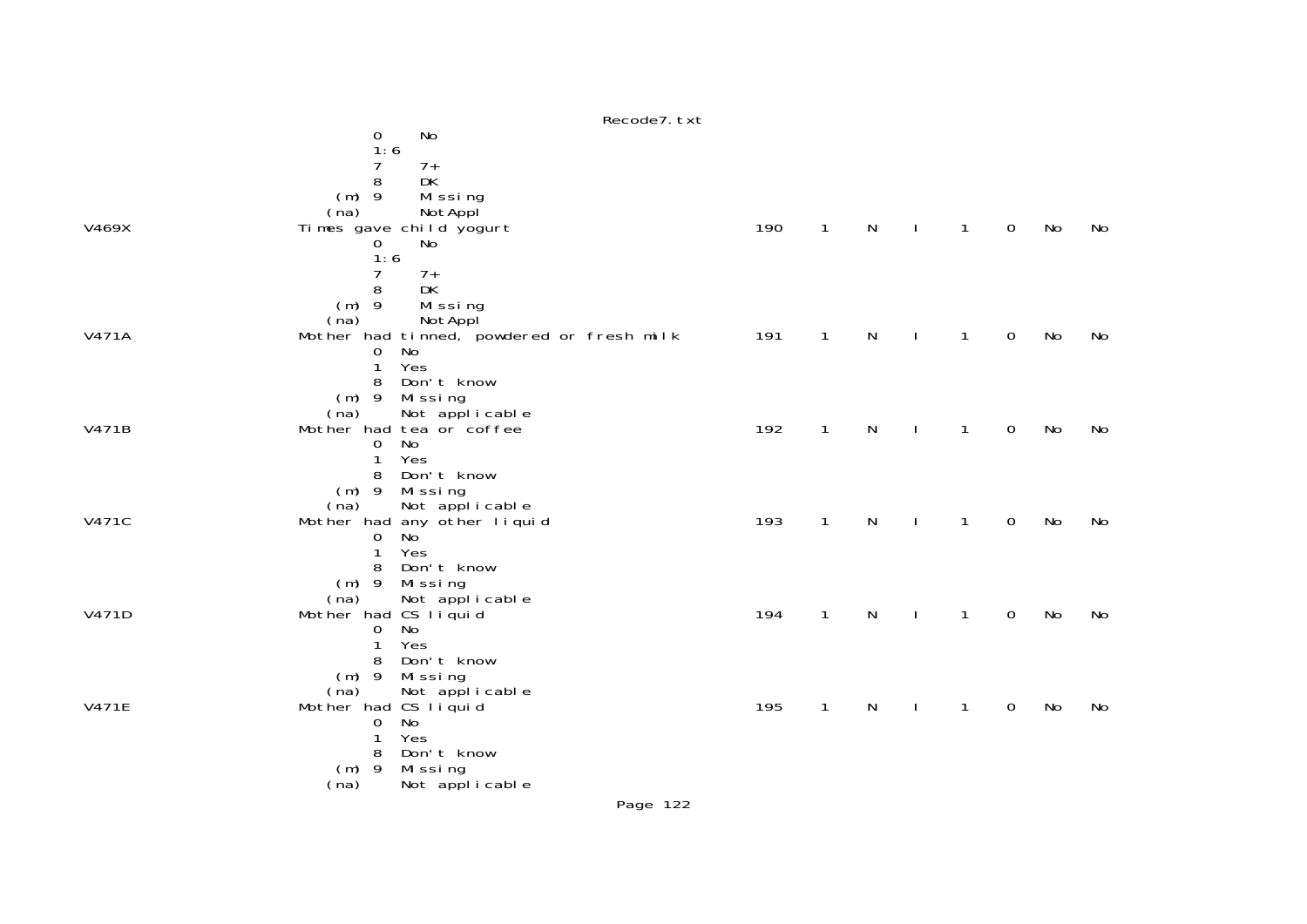|              |                                                                 |                                                                    | Recode7. txt                                              |     |              |              |              |              |             |    |    |
|--------------|-----------------------------------------------------------------|--------------------------------------------------------------------|-----------------------------------------------------------|-----|--------------|--------------|--------------|--------------|-------------|----|----|
| <b>V471F</b> | Mother had CS liquid<br>$\overline{0}$<br>1                     | No<br>Yes                                                          |                                                           | 196 | $\mathbf{1}$ | $\mathsf{N}$ |              | $\mathbf{1}$ | $\Omega$    | No | No |
| V471G        | 8<br>$(m)$ 9<br>(na)<br>Mother had CS liquid<br>0<br>1          | Don't know<br>Missing<br>Not applicable<br>No<br>Yes               |                                                           | 197 | $\mathbf{1}$ | ${\sf N}$    |              | $\mathbf{1}$ | $\mathbf 0$ | No | No |
| V472A        | 8<br>$(m)$ 9<br>(na)<br>Mother had CS foods<br>0<br>1           | Don't know<br>Missing<br>Not applicable<br>No<br>Yes               |                                                           | 198 | $\mathbf{1}$ | N            |              | $\mathbf{1}$ | $\mathbf 0$ | No | No |
| V472B        | 8<br>$(m)$ 9<br>(na)<br>Mother had CS foods<br>0<br>1<br>8      | Don't know<br>Missing<br>Not applicable<br>No<br>Yes<br>Don't know |                                                           | 199 | $\mathbf{1}$ | N            | $\mathbf{I}$ | $\mathbf{1}$ | $\mathbf 0$ | No | No |
| <b>V472C</b> | $(m)$ 9<br>(na)<br>Mother had CS foods<br>$\mathbf 0$<br>1<br>8 | Mi ssi ng<br>Not applicable<br>No<br>Yes<br>Don't know             |                                                           | 200 | $\mathbf{1}$ | ${\sf N}$    | $\mathbf{I}$ | $\mathbf{1}$ | $\mathbf 0$ | No | No |
| V472D        | (na)<br>Mother had CS foods<br>0<br>1<br>8                      | $(m)$ 9 Missing<br>Not applicable<br>No<br>Yes<br>Don't know       |                                                           | 201 | $\mathbf{1}$ | ${\sf N}$    | $\mathbf{I}$ | $\mathbf{1}$ | $\mathbf 0$ | No | No |
| <b>V472E</b> | $(m)$ 9<br>(na)<br>0<br>1<br>8                                  | Missing<br>Not applicable<br>No<br>Yes<br>Don't know               | Mother had bread, noodles, other made from grai           | 202 | $\mathbf{1}$ | N            | $\mathbf{I}$ | $\mathbf{1}$ | $\mathbf 0$ | No | No |
| <b>V472F</b> | $(m)$ 9<br>(na)                                                 | Missing<br>Not applicable                                          | Mother had potatoes, cassava, or other tubers<br>Page 123 | 203 | 1            | N            |              | 1            | 0           | No | No |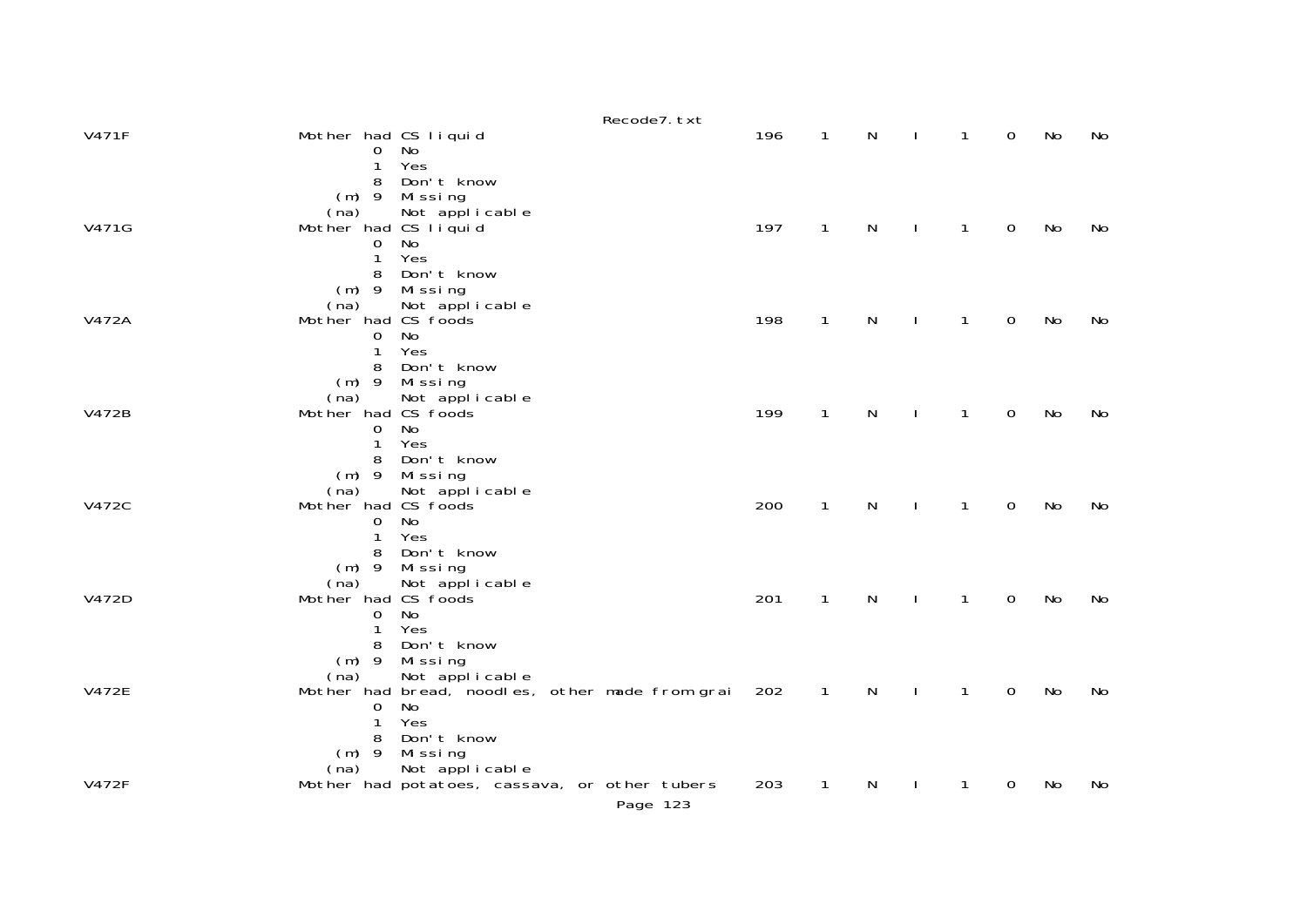|       |                   | Recode7. txt                                        |     |              |   |              |             |    |    |
|-------|-------------------|-----------------------------------------------------|-----|--------------|---|--------------|-------------|----|----|
|       | 0                 | No                                                  |     |              |   |              |             |    |    |
|       | 1                 | Yes                                                 |     |              |   |              |             |    |    |
|       | 8                 | Don't know                                          |     |              |   |              |             |    |    |
|       | $(m)$ 9           | Missing                                             |     |              |   |              |             |    |    |
|       | (na)              | Not applicable                                      |     |              |   |              |             |    |    |
| V472G | Mother had eggs   |                                                     | 204 | $\mathbf{1}$ | N | $\mathbf{1}$ | $\mathbf 0$ | No | No |
|       | $\mathbf 0$       | <b>No</b>                                           |     |              |   |              |             |    |    |
|       | 1                 | Yes                                                 |     |              |   |              |             |    |    |
|       | 8                 | Don't know                                          |     |              |   |              |             |    |    |
|       | $(m)$ 9           | Missing                                             |     |              |   |              |             |    |    |
|       | (na)              | Not applicable                                      |     |              |   |              |             |    |    |
| V472H |                   | Mother had meat (beef, pork, lamb, chicken, etc 205 |     | $\mathbf{1}$ | N | 1            | $\Omega$    | No | No |
|       | 0                 | No                                                  |     |              |   |              |             |    |    |
|       | $\mathbf{1}$      | Yes                                                 |     |              |   |              |             |    |    |
|       | 8                 | Don't know                                          |     |              |   |              |             |    |    |
|       | $(m)$ 9           | Missing                                             |     |              |   |              |             |    |    |
|       | (na)              | Not applicable                                      |     |              |   |              |             |    |    |
| V4721 |                   | Mother had pumpkin, carrots, squash (yellow or      | 206 | $\mathbf{1}$ | N | 1            | $\mathbf 0$ | No | No |
|       | 0                 | N <sub>o</sub><br>Yes                               |     |              |   |              |             |    |    |
|       | $\mathbf{1}$<br>8 | Don't know                                          |     |              |   |              |             |    |    |
|       |                   |                                                     |     |              |   |              |             |    |    |
|       | $(m)$ 9<br>(na)   | Missing<br>Not applicable                           |     |              |   |              |             |    |    |
| V472J |                   | Mother had any dark green leafy vegetables          | 207 | $\mathbf 1$  | N | 1            | $\mathbf 0$ | No | No |
|       | 0                 | No                                                  |     |              |   |              |             |    |    |
|       | $\mathbf{1}$      | Yes                                                 |     |              |   |              |             |    |    |
|       | 8                 | Don't know                                          |     |              |   |              |             |    |    |
|       | $(m)$ 9           | Missing                                             |     |              |   |              |             |    |    |
|       | (na)              | Not applicable                                      |     |              |   |              |             |    |    |
| V472K |                   | Mother had mangoes, papayas, other vitamin A fr 208 |     | $\mathbf{1}$ | N | 1            | $\mathbf 0$ | No | No |
|       | 0                 | No                                                  |     |              |   |              |             |    |    |
|       | $\mathbf{1}$      | Yes                                                 |     |              |   |              |             |    |    |
|       | 8                 | Don't know                                          |     |              |   |              |             |    |    |
|       | $(m)$ 9           | Missing                                             |     |              |   |              |             |    |    |
|       | (na)              | Not applicable                                      |     |              |   |              |             |    |    |
| V472L |                   | Mother had any other fruits                         | 209 | $\mathbf{1}$ | N | 1            | 0           | No | No |
|       | 0                 | No                                                  |     |              |   |              |             |    |    |
|       | 1                 | Yes                                                 |     |              |   |              |             |    |    |
|       | 8                 | Don't know                                          |     |              |   |              |             |    |    |
|       | $(m)$ 9           | Missing                                             |     |              |   |              |             |    |    |
|       | (na)              | Not applicable                                      |     |              |   |              |             |    |    |
| V472M |                   | Mother had liver, heart, other organs               | 210 | 1            | N | 1            | 0           | No | No |
|       | $\mathbf{0}$      | No                                                  |     |              |   |              |             |    |    |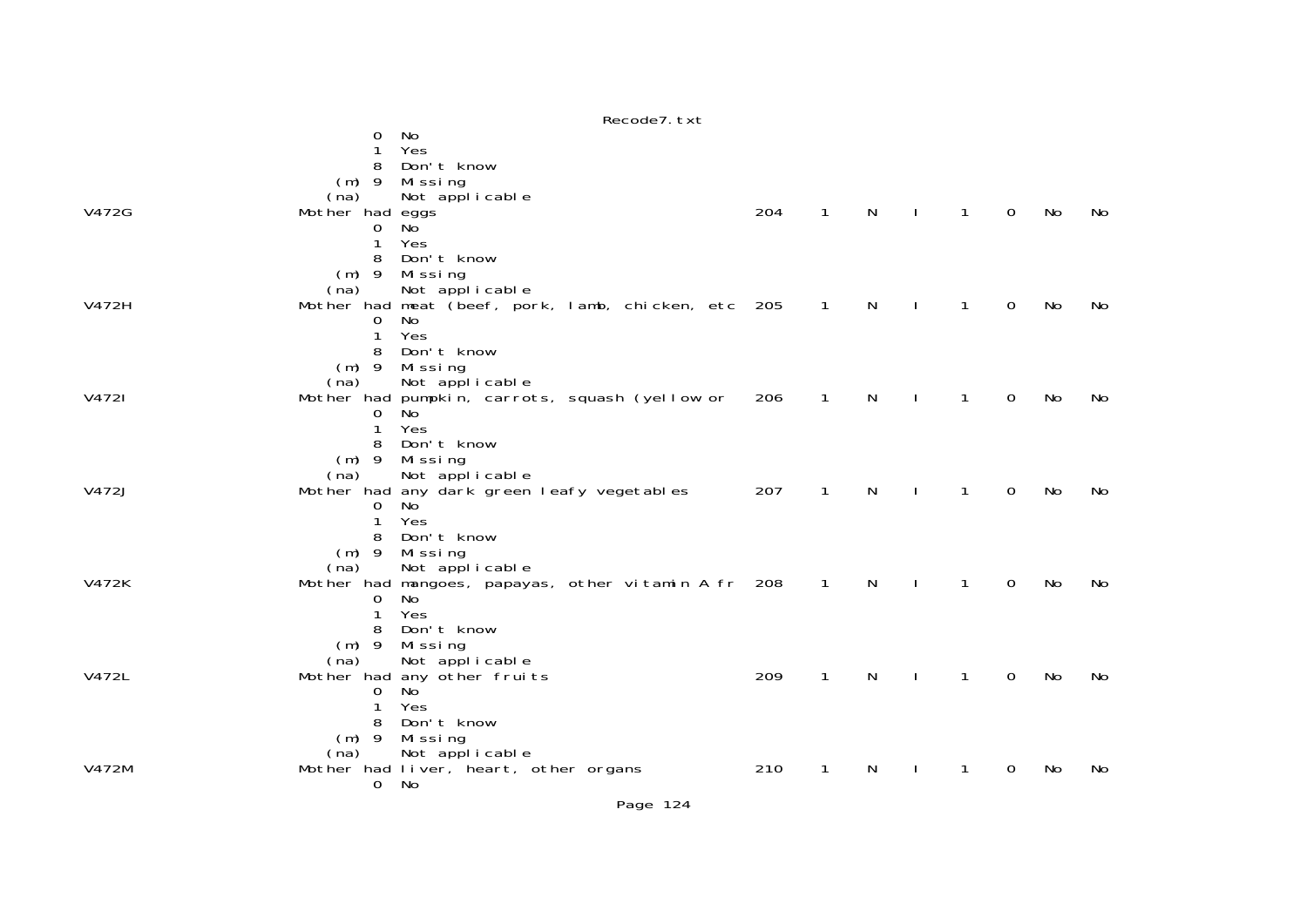|              |                     | Yes                                                 |     |                |              |                |                |                |     |     |
|--------------|---------------------|-----------------------------------------------------|-----|----------------|--------------|----------------|----------------|----------------|-----|-----|
|              | 8                   | Don't know                                          |     |                |              |                |                |                |     |     |
|              | $(m)$ 9             | Mi ssi ng                                           |     |                |              |                |                |                |     |     |
| V472N        | (na)                | Not applicable<br>Mother had fish or shell fish     | 211 | $\mathbf{1}$   | $\mathsf{N}$ | $\Box$         | $\overline{1}$ | $\overline{0}$ | No  | No  |
|              | 0                   | <b>No</b>                                           |     |                |              |                |                |                |     |     |
|              | 1                   | Yes                                                 |     |                |              |                |                |                |     |     |
|              | 8                   | Don't know                                          |     |                |              |                |                |                |     |     |
|              | $(m)$ 9             | Missing                                             |     |                |              |                |                |                |     |     |
|              | (na)                | Not applicable                                      |     |                |              |                |                |                |     |     |
| V4720        |                     | Mother had food made from beans, peas, lentils, 212 |     | $\overline{1}$ | N            | $\mathbf{I}$   | $\overline{1}$ | 0              | No  | No  |
|              | 0                   | No                                                  |     |                |              |                |                |                |     |     |
|              | 1                   | Yes                                                 |     |                |              |                |                |                |     |     |
|              | 8                   | Don't know                                          |     |                |              |                |                |                |     |     |
|              | $(m)$ 9             | Missing                                             |     |                |              |                |                |                |     |     |
|              | (na)                | Not applicable                                      |     |                |              |                |                |                |     |     |
| V472P        |                     | Mother had cheese, yogurt, other milk products      | 213 | $\mathbf{1}$   | N            |                | 1              | $\Omega$       | No  | No. |
|              | 0                   | No                                                  |     |                |              |                |                |                |     |     |
|              | 1<br>8              | Yes<br>Don't know                                   |     |                |              |                |                |                |     |     |
|              |                     | $(m)$ 9 Missing                                     |     |                |              |                |                |                |     |     |
|              | (na)                | Not applicable                                      |     |                |              |                |                |                |     |     |
| V4720        |                     | Mother had oil, fats, butter, products made of      | 214 | $\mathbf{1}$   | N            |                | 1              | $\Omega$       | No  | No  |
|              | 0                   | No                                                  |     |                |              |                |                |                |     |     |
|              | 1                   | Yes                                                 |     |                |              |                |                |                |     |     |
|              | 8                   | Don't know                                          |     |                |              |                |                |                |     |     |
|              | $(m)$ 9             | Missing                                             |     |                |              |                |                |                |     |     |
|              | (na)                | Not applicable                                      |     |                |              |                |                |                |     |     |
| <b>V472R</b> |                     | Mother had chocolates, sweets, candies, pastrie 215 |     | $\overline{1}$ | $\mathsf{N}$ | $\mathbf{I}$   | $\mathbf{1}$   | $\mathbf 0$    | No  | No  |
|              | 0                   | No                                                  |     |                |              |                |                |                |     |     |
|              | 1                   | Yes<br>Don't know                                   |     |                |              |                |                |                |     |     |
|              | 8                   | $(m)$ 9 Missing                                     |     |                |              |                |                |                |     |     |
|              | (na)                | Not applicable                                      |     |                |              |                |                |                |     |     |
| V472S        |                     | Mother had other solid-semisolid food               | 216 | $\mathbf{1}$   | $\mathsf{N}$ | $\blacksquare$ | $\overline{1}$ | $\mathbf 0$    | No. | No  |
|              | 0                   | No                                                  |     |                |              |                |                |                |     |     |
|              | 1                   | Yes                                                 |     |                |              |                |                |                |     |     |
|              | 8                   | Don't know                                          |     |                |              |                |                |                |     |     |
|              | $(m)$ 9             | Missing                                             |     |                |              |                |                |                |     |     |
|              | (na)                | Not applicable                                      |     |                |              |                |                |                |     |     |
| V472T        | Mother had CS foods |                                                     | 217 | $\mathbf{1}$   | N            | $\mathbf{I}$   | $\mathbf{1}$   | $\mathbf 0$    | No  | No  |
|              | 0                   | No                                                  |     |                |              |                |                |                |     |     |
|              | 1                   | Yes                                                 |     |                |              |                |                |                |     |     |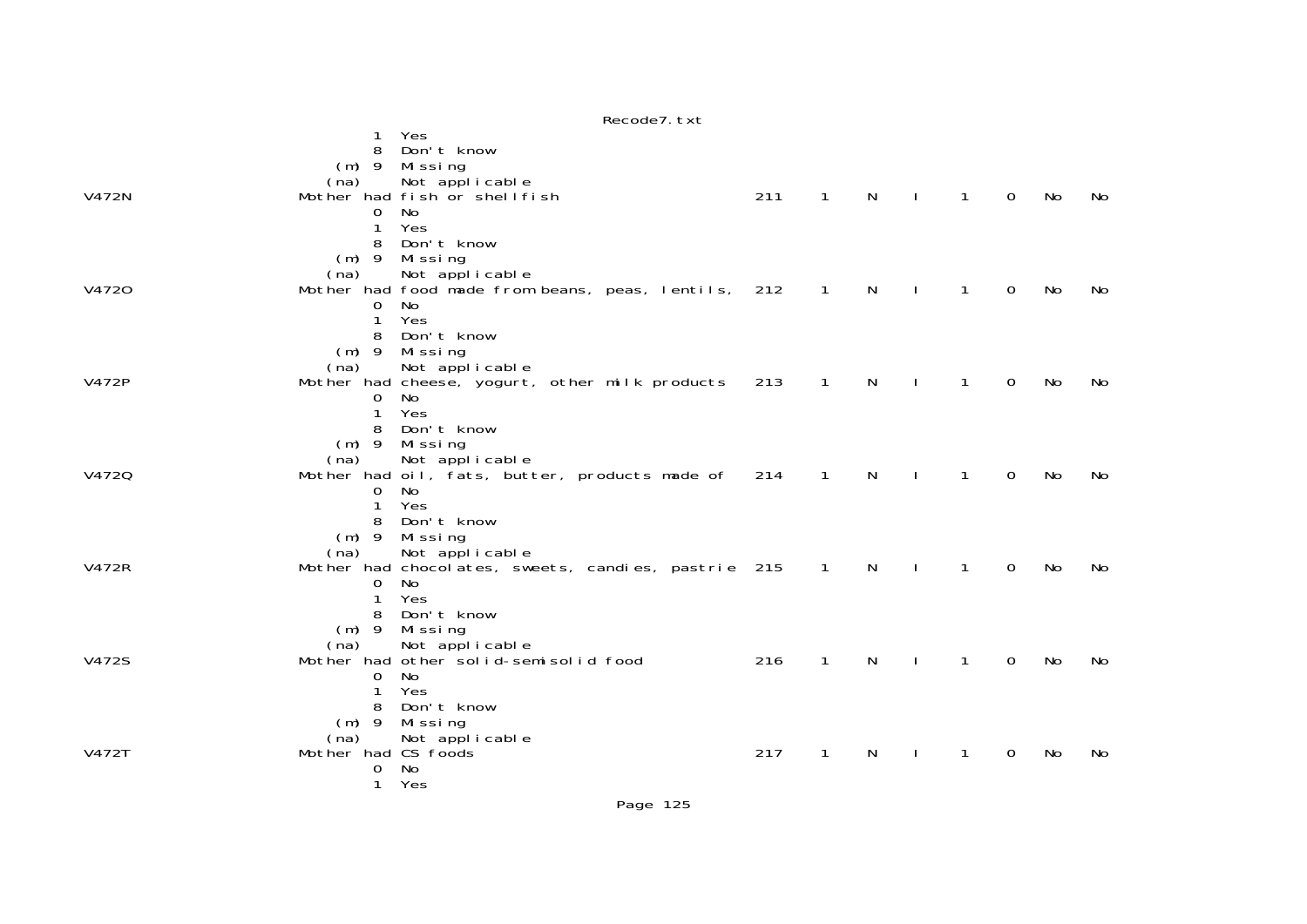|       | Recode7. txt                                                                                                                                                                                                                                                                                                          |     |              |   |              |              |             |    |     |
|-------|-----------------------------------------------------------------------------------------------------------------------------------------------------------------------------------------------------------------------------------------------------------------------------------------------------------------------|-----|--------------|---|--------------|--------------|-------------|----|-----|
|       | Don't know<br>8<br>Missing<br>$(m)$ 9<br>Not applicable<br>(na)                                                                                                                                                                                                                                                       |     |              |   |              |              |             |    |     |
| V472U | Mother had CS foods<br>No<br>0<br>Yes<br>1<br>8<br>Don't know                                                                                                                                                                                                                                                         | 218 | $\mathbf{1}$ | N | $\mathbf{L}$ | $\mathbf{1}$ | $\mathbf 0$ | No | No. |
| V473A | $(m)$ 9<br>Missing<br>Not applicable<br>(na)<br>Read consent statement - HIV<br>Granted<br>$\mathbf{1}$<br>Parent/other responsible refused<br>Respondent refused<br>3<br>Adult/parent not present<br>4                                                                                                               | 219 | 1            | N |              | 1            | 0           | No | No. |
| V473B | 5<br>Minor not present<br>Sample not tested/lost/not enough DBS<br>6<br>$(m)$ 9<br>Mi ssi ng<br>Not applicable<br>(na)<br>Result of measurement - HIV<br>Blood taken<br>$\overline{2}$<br>Not present<br>3<br>Refused<br>Sample not tested/lost/damaged/insufficient<br>4<br>Not enough DBS to complete protocol<br>5 | 220 | $\mathbf{1}$ | N | $\mathbf{I}$ | $\mathbf{1}$ | $\Omega$    | No | No  |
| V474  | Other<br>6<br>$(m)$ 9<br>Missing<br>Not applicable<br>(na)<br>Heard of tubercul osis or TB<br>$\mathbf{O}$<br><b>No</b><br>1<br>Yes                                                                                                                                                                                   | 221 | $\mathbf{1}$ | N |              | $\mathbf{1}$ | 0           | No | No  |
| V474A | $(m)$ 9 Missing<br>Not applicable<br>(na)<br>Tuberculosis spread by: air when coughing or sn 222<br>$\mathbf{O}$<br>No<br>Yes<br>$\mathbf{1}$                                                                                                                                                                         |     | $\mathbf{1}$ | N |              | $\mathbf{1}$ | 0           | No | No  |
| V474B | $(m)$ 9<br>Missing<br>Not applicable<br>(na)<br>Tuberculosis spread by: sharing utensils<br>$\overline{0}$<br>No<br>$\mathbf{1}$<br>Yes                                                                                                                                                                               | 223 | 1            | N |              | 1            | 0           | No | No  |
| V474C | $(m)$ 9 Missing<br>Not applicable<br>(na)<br>Tuberculosis spread by: touching a person with<br>Page 126                                                                                                                                                                                                               | 224 | 1            | N |              | 1            | 0           | No | No  |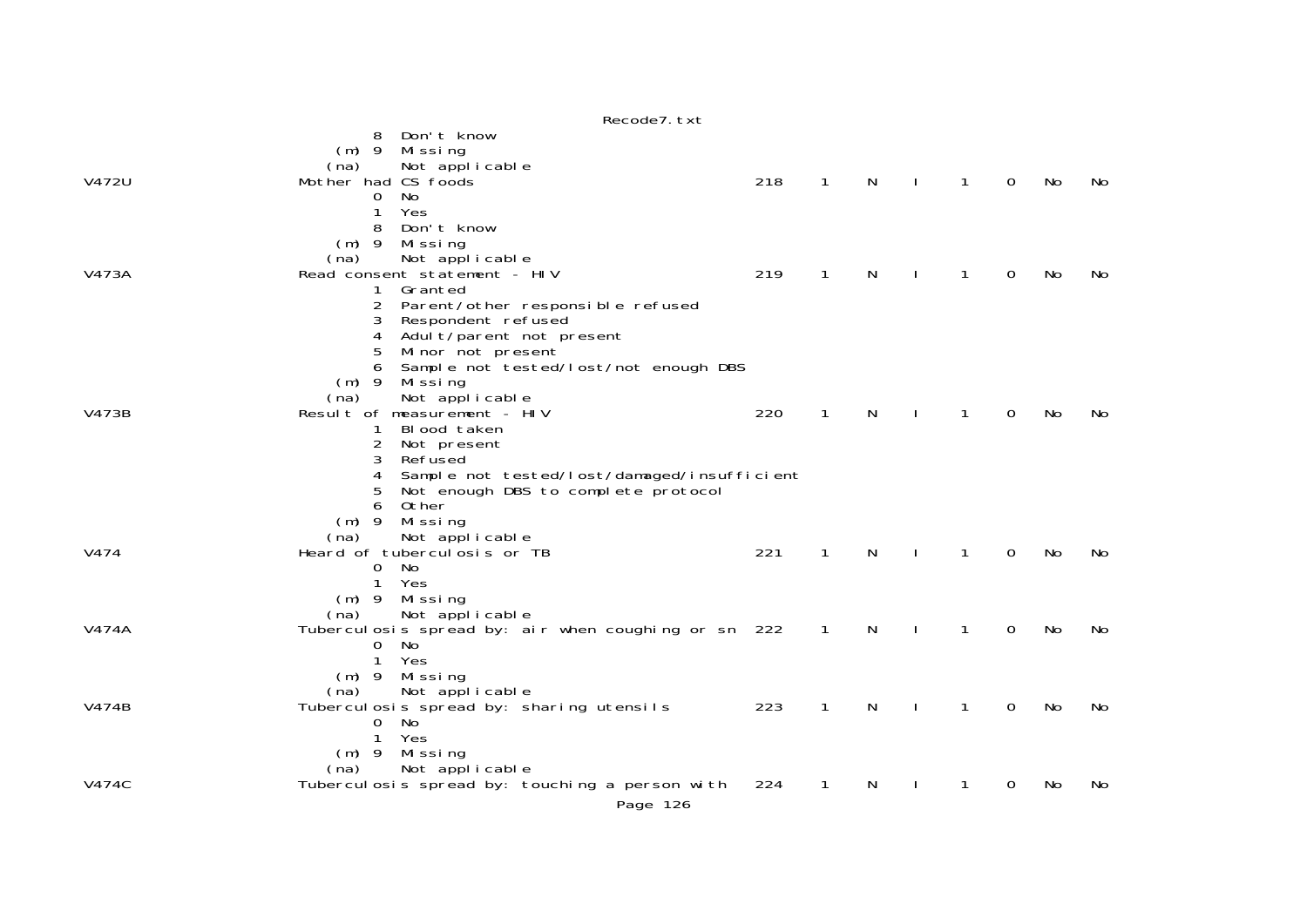|              | Recode7. txt                                                      |     |                |              |              |                |                |    |     |
|--------------|-------------------------------------------------------------------|-----|----------------|--------------|--------------|----------------|----------------|----|-----|
|              | No<br>0                                                           |     |                |              |              |                |                |    |     |
|              | Yes<br>$\mathbf{1}$                                               |     |                |              |              |                |                |    |     |
|              | (m) 9 Missing                                                     |     |                |              |              |                |                |    |     |
|              | Not applicable<br>(na)                                            |     |                |              |              |                |                |    |     |
| V474D        | Tubercul osis spread by: food                                     | 225 | $\mathbf{1}$   | N            | $\mathbf{L}$ | $\mathbf{1}$   | 0              | No | No. |
|              | No<br>0                                                           |     |                |              |              |                |                |    |     |
|              | Yes<br>$\mathbf{1}$                                               |     |                |              |              |                |                |    |     |
|              | (m) 9 Missing                                                     |     |                |              |              |                |                |    |     |
| <b>V474E</b> | Not applicable<br>(na)<br>Tubercul osis spread by: sexual contact | 226 | $\overline{1}$ | $\mathsf{N}$ | $\Box$       | $\overline{1}$ | $\mathbf 0$    | No | No  |
|              | No<br>$\overline{0}$                                              |     |                |              |              |                |                |    |     |
|              | $\mathbf{1}$<br>Yes                                               |     |                |              |              |                |                |    |     |
|              | $(m)$ 9 Missing                                                   |     |                |              |              |                |                |    |     |
|              | Not applicable<br>(na)                                            |     |                |              |              |                |                |    |     |
| <b>V474F</b> | Tubercul osis spread by: mosquito bites                           | 227 | $\mathbf{1}$   | $\mathsf{N}$ | $\mathbf{L}$ | $\mathbf{1}$   | $\mathbf 0$    | No | No  |
|              | No<br>$\mathbf{O}$                                                |     |                |              |              |                |                |    |     |
|              | Yes<br>$\mathbf{1}$                                               |     |                |              |              |                |                |    |     |
|              | $(m)$ 9 Missing                                                   |     |                |              |              |                |                |    |     |
|              | Not applicable<br>(na)                                            |     |                |              |              |                |                |    |     |
| V474G        | Tubercul osis spread by: CS                                       | 228 | $\mathbf{1}$   | N            | $\Box$       | $\mathbf{1}$   | $\overline{0}$ | No | No  |
|              | No<br>$\overline{0}$                                              |     |                |              |              |                |                |    |     |
|              | $\mathbf{1}$<br>Yes                                               |     |                |              |              |                |                |    |     |
|              | $(m)$ 9 Missing                                                   |     |                |              |              |                |                |    |     |
| V474H        | (na) Not applicable<br>Tuberculosis spread by: CS                 | 229 | $\mathbf{1}$   | N            |              |                | $\mathbf 0$    | No |     |
|              | No<br>0                                                           |     |                |              | $\mathbf{I}$ | 1              |                |    | No  |
|              | $\mathbf{1}$<br>Yes                                               |     |                |              |              |                |                |    |     |
|              | $(m)$ 9 Missing                                                   |     |                |              |              |                |                |    |     |
|              | Not applicable<br>(na)                                            |     |                |              |              |                |                |    |     |
| V4741        | Tubercul osis spread by: CS                                       | 230 | $\mathbf{1}$   | $\mathsf{N}$ | $\mathbf{I}$ | $\mathbf{1}$   | $\mathbf 0$    | No | No  |
|              | 0 No                                                              |     |                |              |              |                |                |    |     |
|              | $\mathbf{1}$<br>Yes                                               |     |                |              |              |                |                |    |     |
|              | (m) 9 Missing                                                     |     |                |              |              |                |                |    |     |
|              | (na)<br>Not applicable                                            |     |                |              |              |                |                |    |     |
| V474J        | Tubercul osis spread by: CS                                       | 231 | $\mathbf{1}$   | $\mathsf{N}$ | $\mathbf{I}$ | $\mathbf{1}$   | $\mathbf 0$    | No | No  |
|              | No<br>$\overline{0}$                                              |     |                |              |              |                |                |    |     |
|              | Yes<br>$\mathbf{1}$                                               |     |                |              |              |                |                |    |     |
|              | $(m)$ 9 Missing                                                   |     |                |              |              |                |                |    |     |
|              | Not applicable<br>(na)                                            | 232 |                |              |              |                |                |    |     |
| V474X        | Tubercul osis spread by: other<br>0 No                            |     | $\mathbf{1}$   | N            |              | 1              | 0              | No | No  |
|              | Yes<br>$\mathbf{1}$                                               |     |                |              |              |                |                |    |     |
|              | (m) 9 Missing                                                     |     |                |              |              |                |                |    |     |
|              |                                                                   |     |                |              |              |                |                |    |     |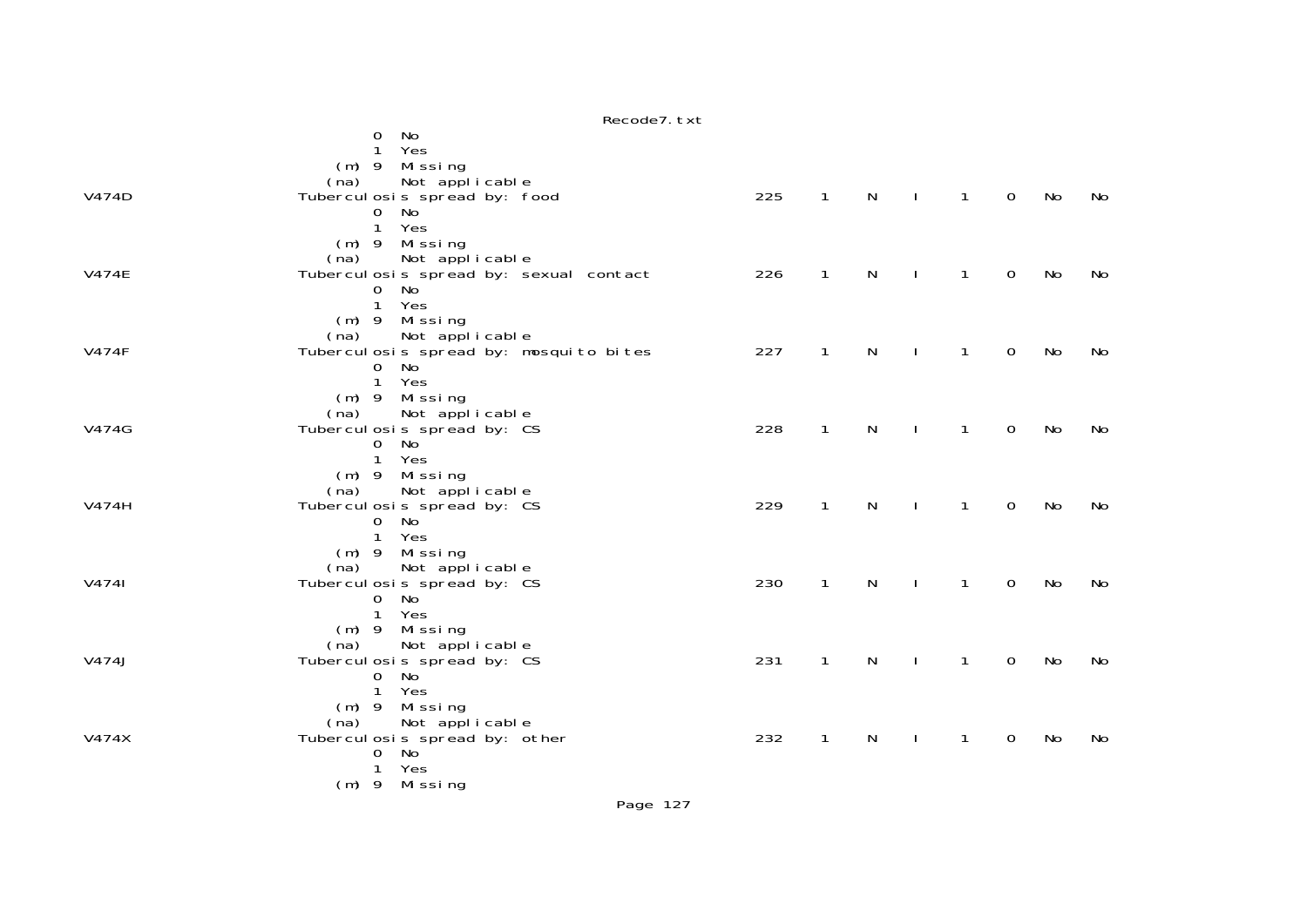|       | Recode7. txt                                                               |     |                |   |              |              |   |    |    |
|-------|----------------------------------------------------------------------------|-----|----------------|---|--------------|--------------|---|----|----|
| V474Z | Not applicable<br>(na)<br>Tubercul osis spread by: don't know              | 233 | $\mathbf{1}$   | N | $\mathbf{I}$ | $\mathbf{1}$ | 0 | No | No |
|       | $\mathbf{O}$<br>No<br>Yes<br>1                                             |     |                |   |              |              |   |    |    |
|       | (m) 9 Missing<br>Not applicable<br>(na)                                    |     |                |   |              |              |   |    |    |
| V475  | Tubercul osis can be cured<br>No<br>0                                      | 234 | $\mathbf{1}$   | N | $\mathbf{I}$ | $\mathbf{1}$ | 0 | No | No |
|       | Yes<br>1<br>Don't know<br>8<br>$(m)$ 9<br>Mi ssi ng                        |     |                |   |              |              |   |    |    |
|       | Not applicable<br>(na)                                                     |     |                |   |              |              |   |    |    |
| V476  | Keep secret when family member gets TB<br>No<br>0                          | 235 | $\mathbf{1}$   | N | $\mathbf{I}$ | $\mathbf{1}$ | 0 | No | No |
|       | Yes, remain a secret<br>1<br>Don't know/not sure/depends                   |     |                |   |              |              |   |    |    |
|       | (m) 9 Missing<br>Not applicable<br>(na)                                    |     |                |   |              |              |   |    |    |
| V477  | Number of injections in last 12 months                                     | 236 | $\overline{2}$ | N | $\mathbf{I}$ | 1            | 0 | No | No |
|       | None<br>0                                                                  |     |                |   |              |              |   |    |    |
|       | 1:89                                                                       |     |                |   |              |              |   |    |    |
|       | $90+$<br>90<br>Don't know<br>98                                            |     |                |   |              |              |   |    |    |
|       | $(m)$ 99<br>Mi ssi ng                                                      |     |                |   |              |              |   |    |    |
|       | Not applicable<br>(na)                                                     |     |                |   |              |              |   |    |    |
| V478  | Number of injections administered by a health w 238                        |     | $\overline{2}$ | N | $\mathbf{I}$ | $\mathbf{1}$ | 0 | No | No |
|       | 0<br>None<br>1:89                                                          |     |                |   |              |              |   |    |    |
|       | 90<br>$90+$                                                                |     |                |   |              |              |   |    |    |
|       | 98<br>Don't know                                                           |     |                |   |              |              |   |    |    |
|       | $(m)$ 99<br>Missing                                                        |     |                |   |              |              |   |    |    |
| V479  | Not applicable<br>(na)<br>Place of injection by heal th worker             | 240 | $\overline{2}$ | N |              | 1            | 0 | No | No |
|       | 10 PUBLIC SECTOR                                                           |     |                |   |              |              |   |    |    |
|       | 11<br>Government hospital                                                  |     |                |   |              |              |   |    |    |
|       | Government heal th center<br>12 <sup>12</sup><br>16 <sup>1</sup>           |     |                |   |              |              |   |    |    |
|       | Other public sector<br>PRIVATE SECTOR<br>20                                |     |                |   |              |              |   |    |    |
|       | 21<br>Private hospital/clinic/doctor                                       |     |                |   |              |              |   |    |    |
|       | 22<br>Dental clinic/office                                                 |     |                |   |              |              |   |    |    |
|       | 23<br>Pharmacy                                                             |     |                |   |              |              |   |    |    |
|       | 24<br>Office or home of nurse/heal th worker<br>26<br>Other private sector |     |                |   |              |              |   |    |    |
|       | Page 128                                                                   |     |                |   |              |              |   |    |    |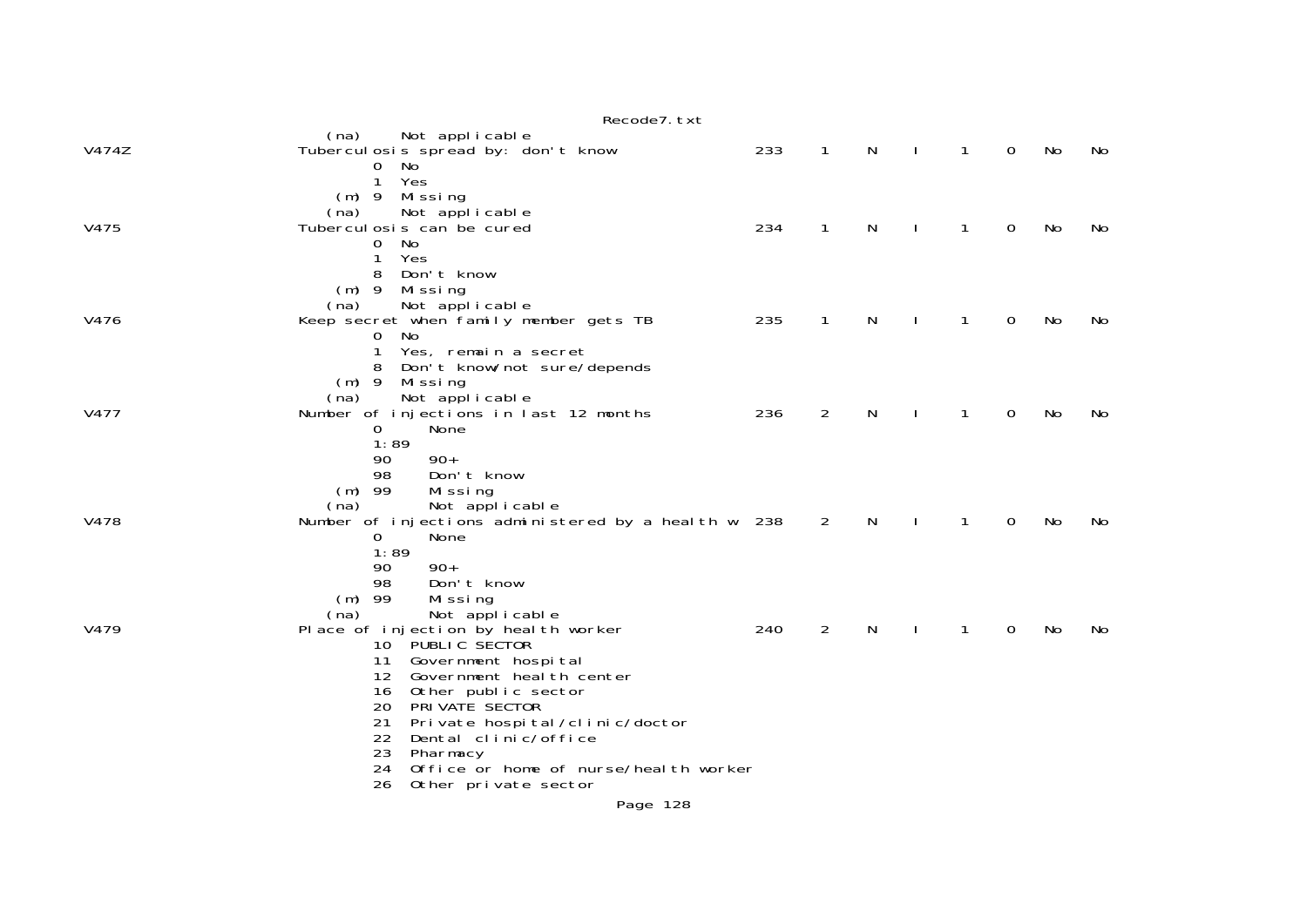|              | Recode7. txt                                                                                                                                                         |     |                |              |              |                |             |    |    |
|--------------|----------------------------------------------------------------------------------------------------------------------------------------------------------------------|-----|----------------|--------------|--------------|----------------|-------------|----|----|
|              | OTHER NON-MEDICAL<br>30<br>31 Respondent's home<br>Other<br>96<br>$(m)$ 99<br>Missing                                                                                |     |                |              |              |                |             |    |    |
| V480         | Not applicable<br>(na)<br>Syringe and needle from new, unopened package<br>0<br>No<br>$\mathbf{1}$<br>Yes                                                            | 242 | $\mathbf{1}$   | $\mathsf{N}$ | $\mathbf{I}$ | $\overline{1}$ | $\mathbf 0$ | No | No |
| V481         | Don't know<br>8<br>Missing<br>$(m)$ 9<br>Not applicable<br>(na)<br>Covered by heal th insurance<br>No<br>$\Omega$                                                    | 243 | $\mathbf{1}$   | N            | $\mathbf{I}$ | $\mathbf{1}$   | $\mathbf 0$ | No | No |
| V481A        | Yes<br>$\mathbf{1}$<br>$(m)$ 9 Missing<br>Not applicable<br>(na)<br>Heal th insurance type: mutual/community organiz 244 1<br>No<br>$\mathbf{O}$                     |     |                | N            | $\sim$ 1.    | $\mathbf{1}$   | 0           | No | No |
| V481B        | $\mathbf{1}$<br>Yes<br>$(m)$ 9 Missing<br>Not applicable<br>(na)<br>Health insurance type: provided by employer<br>No<br>$\overline{0}$                              | 245 | $\mathbf{1}$   | $\mathsf{N}$ | $\mathbf{I}$ | $\mathbf{1}$   | $\mathbf 0$ | No | No |
| <b>V481C</b> | $\mathbf{1}$<br>Yes<br>$(m)$ 9 Missing<br>Not applicable<br>(na)<br>Heal th insurance type: social security<br>$\Omega$<br>No                                        | 246 | $\mathbf{1}$   | N            | $\mathbf{I}$ | $\mathbf{1}$   | $\mathbf 0$ | No | No |
| V481D        | $\mathbf{1}$<br>Yes<br>$(m)$ 9 Missing<br>Not applicable<br>(na)<br>Health insurance type: private/commercially pur 247<br>No<br>$\mathbf{0}$<br>$\mathbf{1}$<br>Yes |     | $\overline{1}$ | $\mathsf{N}$ | $\mathbf{I}$ | $\mathbf{1}$   | $\mathbf 0$ | No | No |
| V481E        | $(m)$ 9 Missing<br>Not applicable<br>(na)<br>Heal th insurance type: CS<br><b>No</b><br>0<br>Yes<br>$\mathbf{1}$                                                     | 248 | $\mathbf{1}$   | N            | $\mathbf{I}$ | $\mathbf{1}$   | $\mathbf 0$ | No | No |
| <b>V481F</b> | $(m)$ 9 Missing<br>Not applicable<br>(na)<br>Health insurance type: CS<br>0 No                                                                                       | 249 | $\mathbf{1}$   | N            | $\mathbf{L}$ | $\mathbf{1}$   | $\mathbf 0$ | No | No |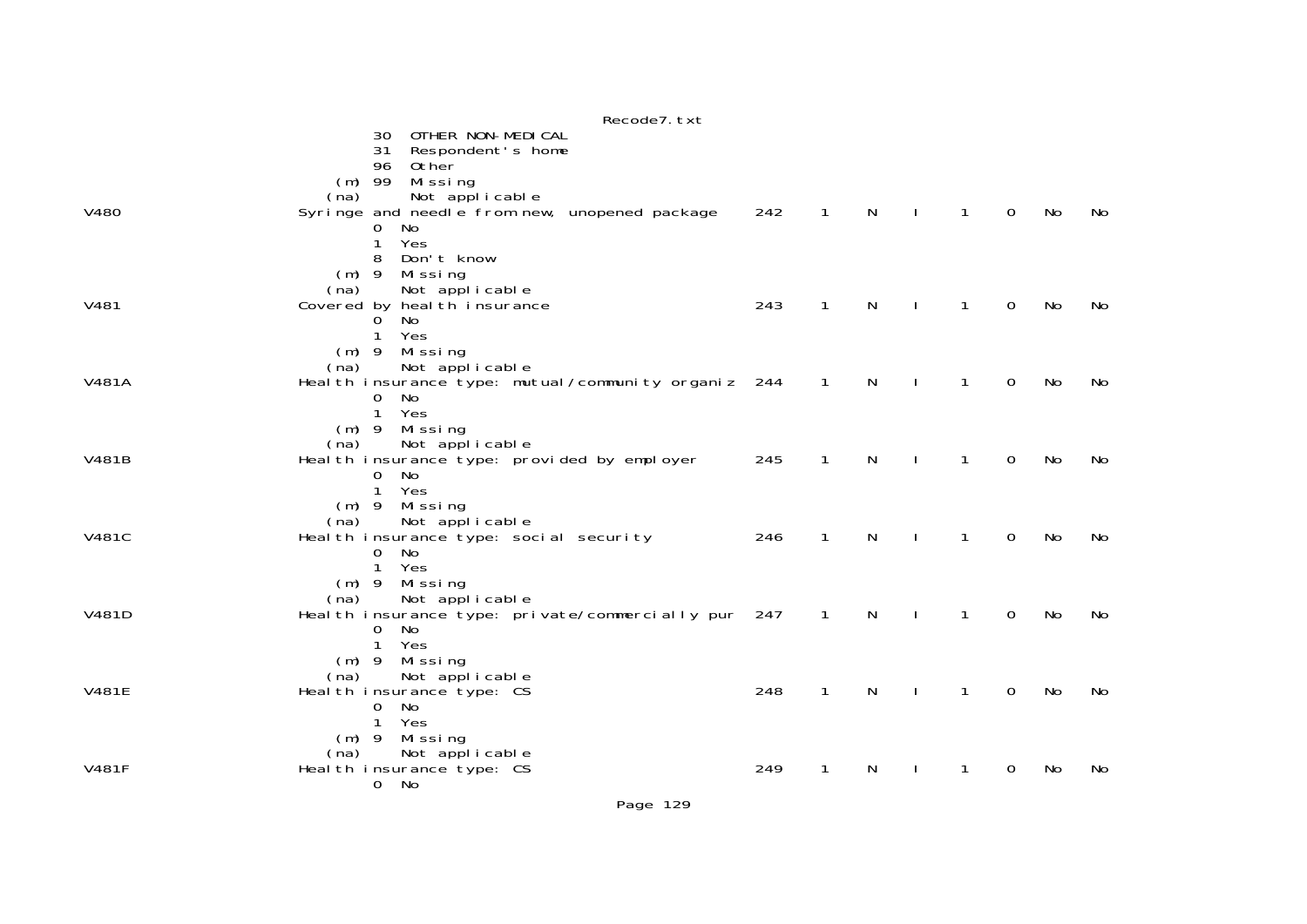|                        | Recode7. txt                                                                                                                                       |                                       |               |                |           |                   |                          |                |                |
|------------------------|----------------------------------------------------------------------------------------------------------------------------------------------------|---------------------------------------|---------------|----------------|-----------|-------------------|--------------------------|----------------|----------------|
| V481G                  | Yes<br>Mi ssi ng<br>$(m)$ 9<br>Not applicable<br>(na)<br>Health insurance type: CS<br>No<br>$\mathbf{0}$<br>$\mathbf{1}$<br>Yes                    | 250                                   | $\mathbf{1}$  | N              |           | $\mathbf{1}$      | $\mathbf 0$              | No             | No             |
| <b>V481H</b>           | $(m)$ 9 Missing<br>Not applicable<br>(na)<br>Heal th insurance type: CS<br>No<br>$\mathbf{0}$<br>$\mathbf{1}$<br>Yes                               | 251                                   | $\mathbf{1}$  | N              |           | 1                 | $\Omega$                 | No             | No             |
| V481X                  | $(m)$ 9 Missing<br>Not applicable<br>(na)<br>Heal th insurance type: other<br>$\mathbf{O}$<br>No<br>$\mathbf{1}$<br>Yes                            | 252                                   | $\mathbf{1}$  | N              |           | 1                 | 0                        | No             | No             |
| V482A                  | $(m)$ 9 Missing<br>Not applicable<br>(na)<br>Arrange care of biological children under age 1<br>$\mathbf{O}$<br>No<br>$\mathbf{1}$<br>Yes          | 253                                   | $\mathbf{1}$  | N              |           | $\mathbf{1}$      | $\overline{0}$           | No             | No             |
| V482B                  | 8<br>Unsure<br>$(m)$ 9<br>Missing<br>Not applicable<br>(na)<br>Primary caregiver of children under age 18<br><b>No</b><br>0<br>$\mathbf{1}$<br>Yes | 254                                   | $\mathbf{1}$  | N              |           | 1                 | $\overline{0}$           | No             | No             |
| <b>V482C</b>           | Missing<br>$(m)$ 9<br>Not applicable<br>(na)<br>Arrange care of non-biological children $<$ 18<br>No<br>0<br>Yes<br>1                              | 255                                   | $\mathbf{1}$  | N              |           | $\mathbf{1}$      | $\mathbf 0$              | No             | No             |
| <b>flevel: WOMAN</b>   | Unsure<br>8<br>$(m)$ 9<br>Mi ssi ng<br>Not applicable<br>(na)<br>Record: Child's vaccinations                                                      |                                       |               |                |           |                   |                          |                |                |
| I tem Name             | I tem Label                                                                                                                                        | Start Len Type Type Occ Dec Char Fill |               |                | Data Item |                   |                          |                | Dec Zero       |
| HHI D<br><b>CASEID</b> | (id) Case Identification<br>(id) Case Identification<br>(record type)                                                                              | $\mathbf{1}$<br>16                    | 12<br>15<br>3 | AN<br>AN<br>AN |           | 1<br>$\mathbf{1}$ | 0<br>0<br>$\overline{0}$ | No<br>No<br>No | No<br>No<br>No |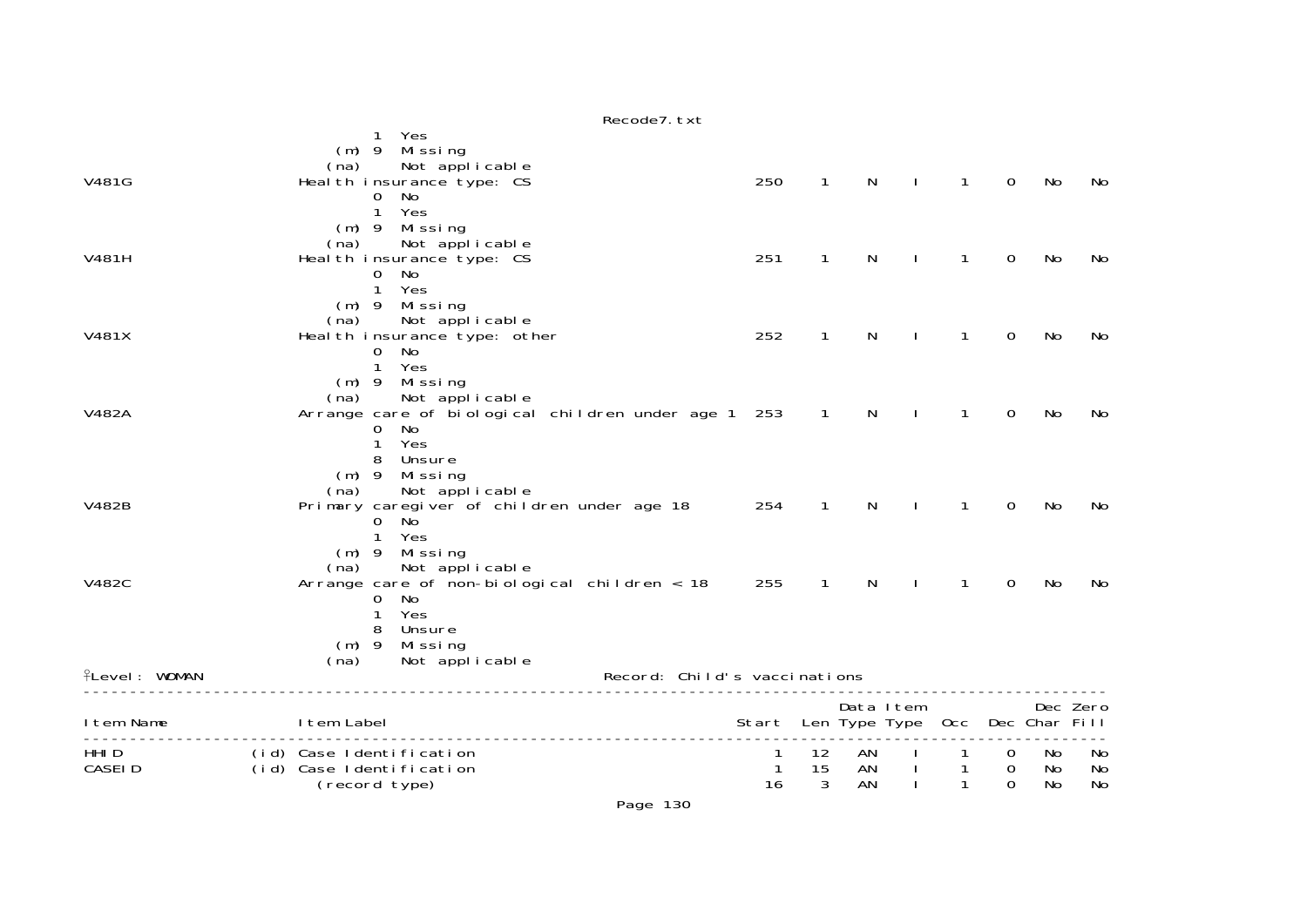|                  |                                                                                                                                                                                                                                                                                                                                                                             | Recode7. txt |    |              |   |              |              |             |           |    |
|------------------|-----------------------------------------------------------------------------------------------------------------------------------------------------------------------------------------------------------------------------------------------------------------------------------------------------------------------------------------------------------------------------|--------------|----|--------------|---|--------------|--------------|-------------|-----------|----|
| HI DX            | Index to birth history<br>1:6                                                                                                                                                                                                                                                                                                                                               |              | 19 | 1            | N |              | 1            | 0           | No        | No |
| H1               | Has heal th card<br>0 No card<br>Yes, seen<br>Yes, not seen<br>2<br>3<br>No longer has card<br>$(m)$ 9<br>Missing                                                                                                                                                                                                                                                           |              | 20 | $\mathbf{1}$ | N | $\mathbf{I}$ | $\mathbf{1}$ | $\mathbf 0$ | No        | No |
| H <sub>1</sub> A | Not applicable<br>(na)<br>Has heal th card and or other vaccination docume<br>Does not have either card or other document<br>O<br>Has only heal th card and was seen<br>1<br>2<br>Has only heal th card and wasn't seen<br>3<br>Has only other document and was seen<br>Has only other document and wasn't seen<br>4<br>5<br>Has card/other document but only card was seen |              | 21 | 2            | N | J.           | $\mathbf{1}$ | $\Omega$    | No        | No |
|                  | Has card/other document but only other document was seen<br>6<br>Has card/other document and both were seen<br>7<br>8<br>Has card/other document and none were seen<br>$(m)$ 99<br>Missing<br>(na)<br>Not applicable                                                                                                                                                        |              |    |              |   |              |              |             |           |    |
| H <sub>2</sub>   | Received BCG<br>0 No<br>Vaccination date on card<br>2<br>Reported by mother<br>Vaccination marked on card<br>3<br>8<br>Don't know<br>$(m)$ 9<br>Mi ssi ng                                                                                                                                                                                                                   |              | 23 | $\mathbf{1}$ | N |              | 1            | 0           | No        | No |
| H <sub>2</sub> D | Not applicable<br>(na)<br>BCG day<br>1:31<br>97<br>Inconsistent<br>98<br>Don't know<br>$(m)$ 99<br>Missing<br>(na)<br>Not applicable                                                                                                                                                                                                                                        |              | 24 | 2            | N | $\mathbf{I}$ | $\mathbf{1}$ | $\Omega$    | No        | No |
| H <sub>2</sub> M | BCG month<br>1:12<br>97<br>Inconsistent<br>98<br>Don't know<br>$(m)$ 99<br>Missing<br>Not applicable<br>(na)                                                                                                                                                                                                                                                                |              | 26 | 2            | N | <sup>1</sup> | 1            | $\Omega$    | <b>No</b> | No |
| H <sub>2</sub> Y | BCG year<br>2015: 2025                                                                                                                                                                                                                                                                                                                                                      |              | 28 | 4            | N |              | 1            | 0           | No        | No |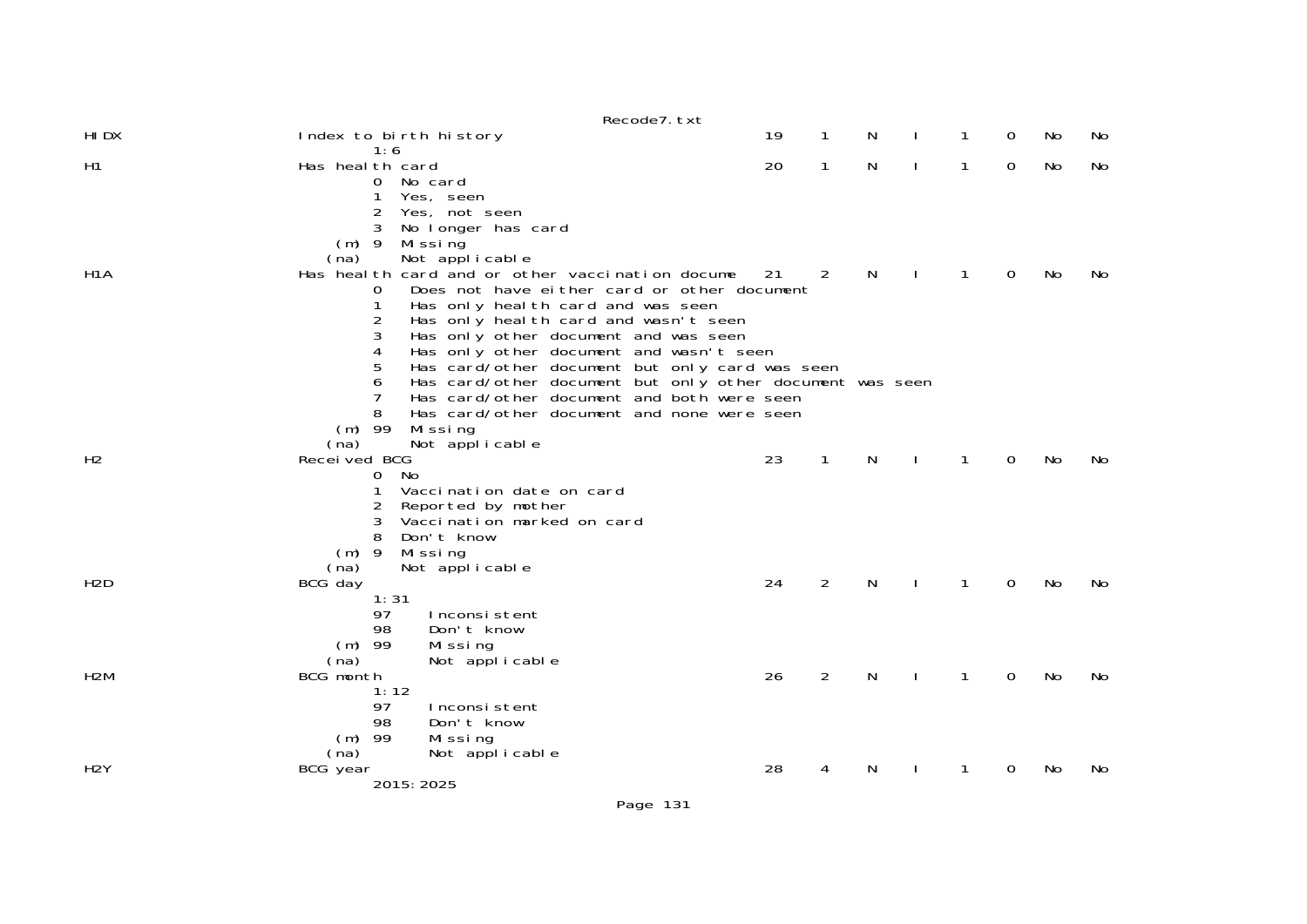|                  | Recode7. txt                                                                                                                                                                                                                           |    |                |   |              |   |           |    |
|------------------|----------------------------------------------------------------------------------------------------------------------------------------------------------------------------------------------------------------------------------------|----|----------------|---|--------------|---|-----------|----|
| H <sub>3</sub>   | 9997<br>Inconsistent<br>9998<br>Don't know<br>$(m)$ 9999<br>Missing<br>Not applicable<br>(na)<br>Received DPT 1<br>No<br>$\overline{0}$<br>1<br>Vaccination date on card<br>2<br>Reported by mother<br>Vaccination marked on card<br>3 | 32 | $\mathbf{1}$   | N | $\mathbf{1}$ | 0 | No        | No |
| H <sub>3</sub> D | 8<br>Don't know<br>$(m)$ 9<br>Missing<br>Not applicable<br>(na)<br>DPT 1 day<br>ີ່ 1: 31<br>97<br>Inconsistent                                                                                                                         | 33 | $\overline{2}$ | N | $\mathbf{1}$ | 0 | No        | No |
| H3M              | 98<br>Don't know<br>$(m)$ 99<br>Missing<br>Not applicable<br>(na)<br>DPT 1 month<br>1:12<br>97<br>Inconsistent                                                                                                                         | 35 | $\overline{2}$ | N | $\mathbf{1}$ | 0 | No        | No |
| H <sub>3</sub> Y | 98<br>Don't know<br>$(m)$ 99<br>Missing<br>(na)<br>Not applicable<br>DPT 1 year<br>2015: 2025<br>9997<br>Inconsistent                                                                                                                  | 37 | 4              | N | 1            | 0 | No        | No |
| H <sub>4</sub>   | 9998<br>Don't know<br>$(m)$ 9999<br>Missing<br>(na)<br>Not applicable<br>Received P0LI0 1<br>No<br>0<br>Vaccination date on card<br>1<br>2<br>Reported by mother                                                                       | 41 | 1              | N | $\mathbf{1}$ | 0 | <b>No</b> | No |
| H4D              | Vaccination marked on card<br>3<br>Don't know<br>8<br>$(m)$ 9<br>Missing<br>Not applicable<br>(na)<br>POLIO <sub>1</sub><br>day<br>1:31<br>97<br>Inconsistent<br>98<br>Don't know<br>$(m)$ 99<br>Missing                               | 42 | $\overline{2}$ | N | $\mathbf{1}$ | 0 | No        | No |

Page 132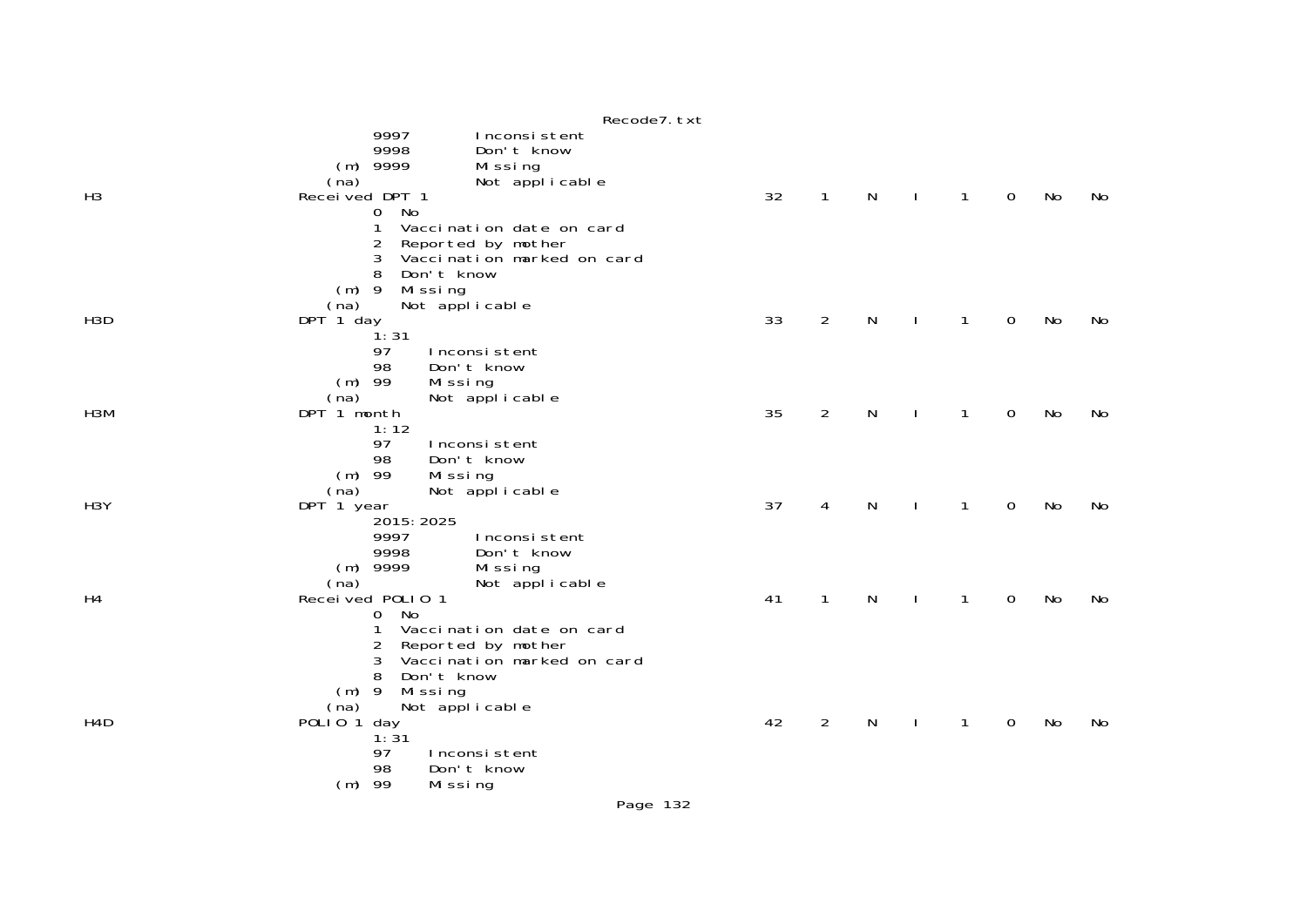|                  | Recode7. txt                                                                   |    |                |           |              |              |                     |    |    |
|------------------|--------------------------------------------------------------------------------|----|----------------|-----------|--------------|--------------|---------------------|----|----|
| H4M              | Not applicable<br>(na)<br>POLIO <sub>1</sub> month                             | 44 | $\overline{2}$ | N         |              | $\mathbf{1}$ | $\mathbf 0$         | No | No |
|                  | 1:12<br>97<br>Inconsistent<br>98<br>Don't know                                 |    |                |           |              |              |                     |    |    |
|                  | 99<br>Missing<br>(m)<br>Not applicable<br>(na)                                 |    |                |           |              |              |                     |    |    |
| H4Y              | POLIO <sub>1</sub><br>year<br>2015: 2025                                       | 46 | 4              | N         |              | 1            | 0                   | No | No |
|                  | 9997<br>Inconsistent<br>9998<br>Don't know                                     |    |                |           |              |              |                     |    |    |
|                  | $(m)$ 9999<br>Missing<br>(na)<br>Not applicable                                |    |                |           |              |              |                     |    |    |
| H <sub>5</sub>   | Received DPT 2<br>No<br>$\overline{0}$                                         | 50 | $\mathbf{1}$   | N         |              | $\mathbf{1}$ | 0                   | No | No |
|                  | 1<br>Vaccination date on card<br>2<br>Reported by mother                       |    |                |           |              |              |                     |    |    |
|                  | 3<br>Vaccination marked on card<br>8<br>Don't know                             |    |                |           |              |              |                     |    |    |
|                  | $(m)$ 9<br>Missing<br>Not applicable<br>(na)                                   |    |                |           |              |              |                     |    |    |
| H <sub>5</sub> D | DPT 2 day<br>ີ່ 1: 31                                                          | 51 | 2              | ${\sf N}$ | $\mathbf{I}$ | $\mathbf{1}$ | $\mathbf 0$         | No | No |
|                  | 97<br>Inconsistent<br>98<br>Don't know                                         |    |                |           |              |              |                     |    |    |
| H <sub>5</sub> M | $(m)$ 99<br>Missing<br>Not applicable<br>(na)                                  | 53 | $\overline{2}$ | ${\sf N}$ |              |              | $\mathsf{O}\xspace$ | No | No |
|                  | DPT 2 month<br>1:12<br>97<br>Inconsistent                                      |    |                |           | $\mathbf{I}$ | $\mathbf{1}$ |                     |    |    |
|                  | 98<br>Don't know<br>$(m)$ 99<br>Missing                                        |    |                |           |              |              |                     |    |    |
| H <sub>5</sub> Y | Not applicable<br>(na)<br>DPT 2 year                                           | 55 | 4              | N         |              | 1            | $\mathbf 0$         | No | No |
|                  | 2015: 2025<br>9997<br>Inconsistent                                             |    |                |           |              |              |                     |    |    |
|                  | 9998<br>Don't know<br>9999<br>Missing<br>(m)                                   |    |                |           |              |              |                     |    |    |
| H <sub>6</sub>   | (na)<br>Not applicable<br>Recei ved P0LI 0 2                                   | 59 | $\mathbf{1}$   | N         |              | 1            | $\mathbf 0$         | No | No |
|                  | No<br>$\mathbf{O}$<br>1<br>Vaccination date on card<br>2<br>Reported by mother |    |                |           |              |              |                     |    |    |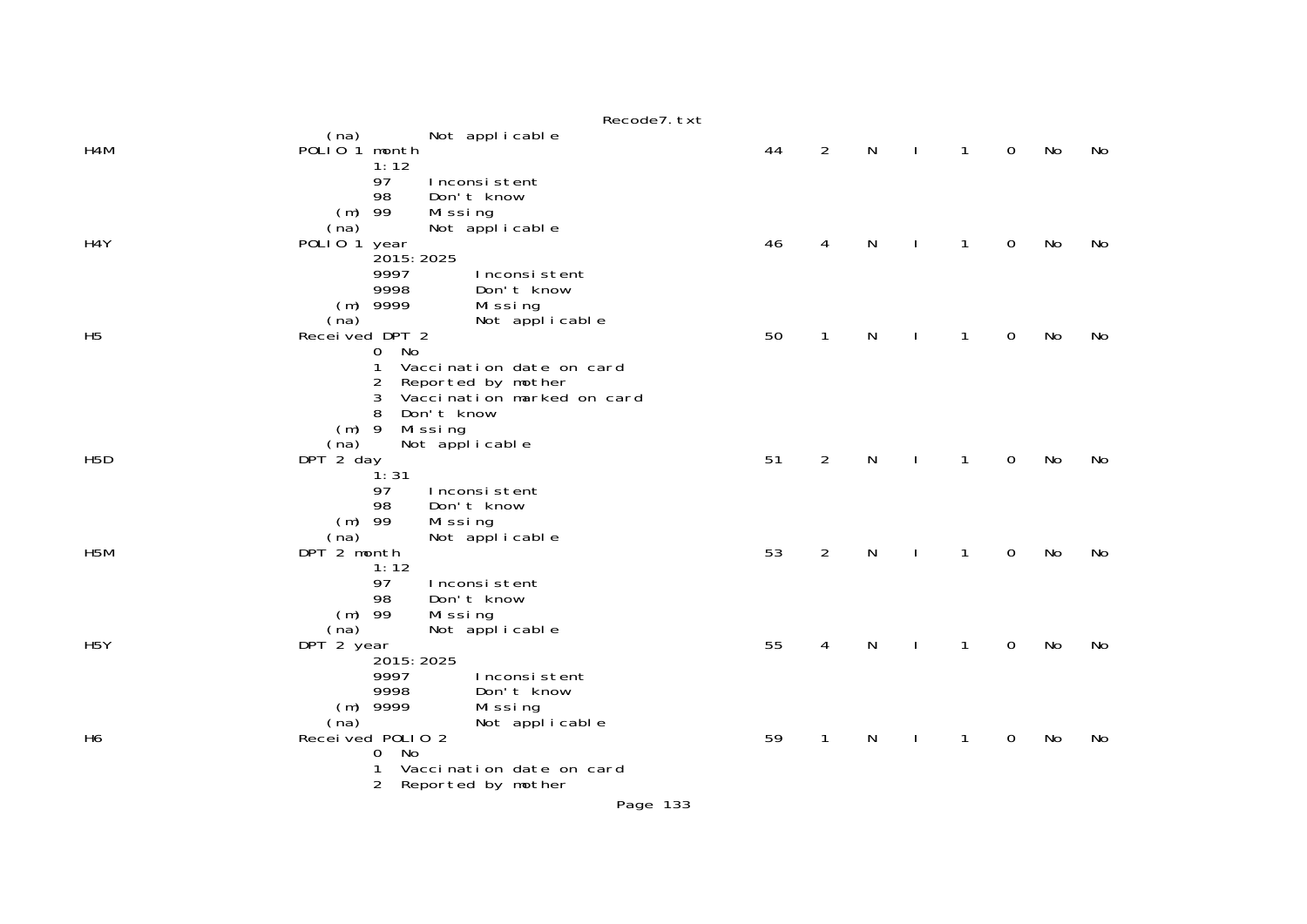|                  | Recode7. txt                                                                                                                                                           |    |                |           |              |              |             |    |    |
|------------------|------------------------------------------------------------------------------------------------------------------------------------------------------------------------|----|----------------|-----------|--------------|--------------|-------------|----|----|
|                  | 3<br>Vaccination marked on card<br>Don't know<br>8<br>Missing<br>$(m)$ 9                                                                                               |    |                |           |              |              |             |    |    |
| H6D              | Not applicable<br>(na)<br>POLIO <sub>2</sub> day                                                                                                                       | 60 | $\overline{2}$ | N         | $\mathbf{I}$ | 1            | $\mathbf 0$ | No | No |
|                  | 1:31<br>97<br>Inconsistent<br>98<br>Don't know<br>$(m)$ 99<br>Missing                                                                                                  |    |                |           |              |              |             |    |    |
| H6M              | Not applicable<br>(na)<br>POLIO <sub>2</sub> month                                                                                                                     | 62 | $\overline{2}$ | N         | $\mathbf{I}$ | 1            | 0           | No | No |
|                  | 1:12<br>97<br>Inconsistent<br>98<br>Don't know<br>$(m)$ 99<br>Missing<br>Not applicable<br>(na)                                                                        |    |                |           |              |              |             |    |    |
| H <sub>6</sub> Y | POLIO 2 year                                                                                                                                                           | 64 | 4              | N         | $\mathbf{I}$ | 1            | 0           | No | No |
|                  | 2015: 2025<br>9997<br>Inconsistent<br>9998<br>Don't know<br>$(m)$ 9999<br>Missing<br>Not applicable<br>(na)                                                            |    |                |           |              |              |             |    |    |
| H7               | Received DPT 3                                                                                                                                                         | 68 | $\mathbf{1}$   | N         |              | 1            | 0           | No | No |
|                  | 0 No<br>Vaccination date on card<br>1<br>Reported by mother<br>2<br>Vaccination marked on card<br>3<br>Don't know<br>8<br>Missing<br>$(m)$ 9<br>Not applicable<br>(na) |    |                |           |              |              |             |    |    |
| H <sub>7</sub> D | DPT 3 day                                                                                                                                                              | 69 | $\overline{2}$ | ${\sf N}$ | $\mathbf{I}$ | $\mathbf{1}$ | $\mathbf 0$ | No | No |
|                  | 1:31<br>97<br>Inconsistent<br>98<br>Don't know<br>$(m)$ 99<br>Missing<br>Not applicable<br>(na)                                                                        |    |                |           |              |              |             |    |    |
| H7M              | DPT 3 month                                                                                                                                                            | 71 | $\overline{2}$ | N         | $\mathbf{I}$ | 1            | $\mathbf 0$ | No | No |
|                  | 1:12<br>97<br>Inconsistent<br>98<br>Don't know<br>$(m)$ 99<br>Missing<br>Not applicable<br>(na)                                                                        |    |                |           |              |              |             |    |    |
| H7Y              | DPT 3 year                                                                                                                                                             | 73 | 4              | N         |              | 1            | 0           | No | No |
|                  | Page 134                                                                                                                                                               |    |                |           |              |              |             |    |    |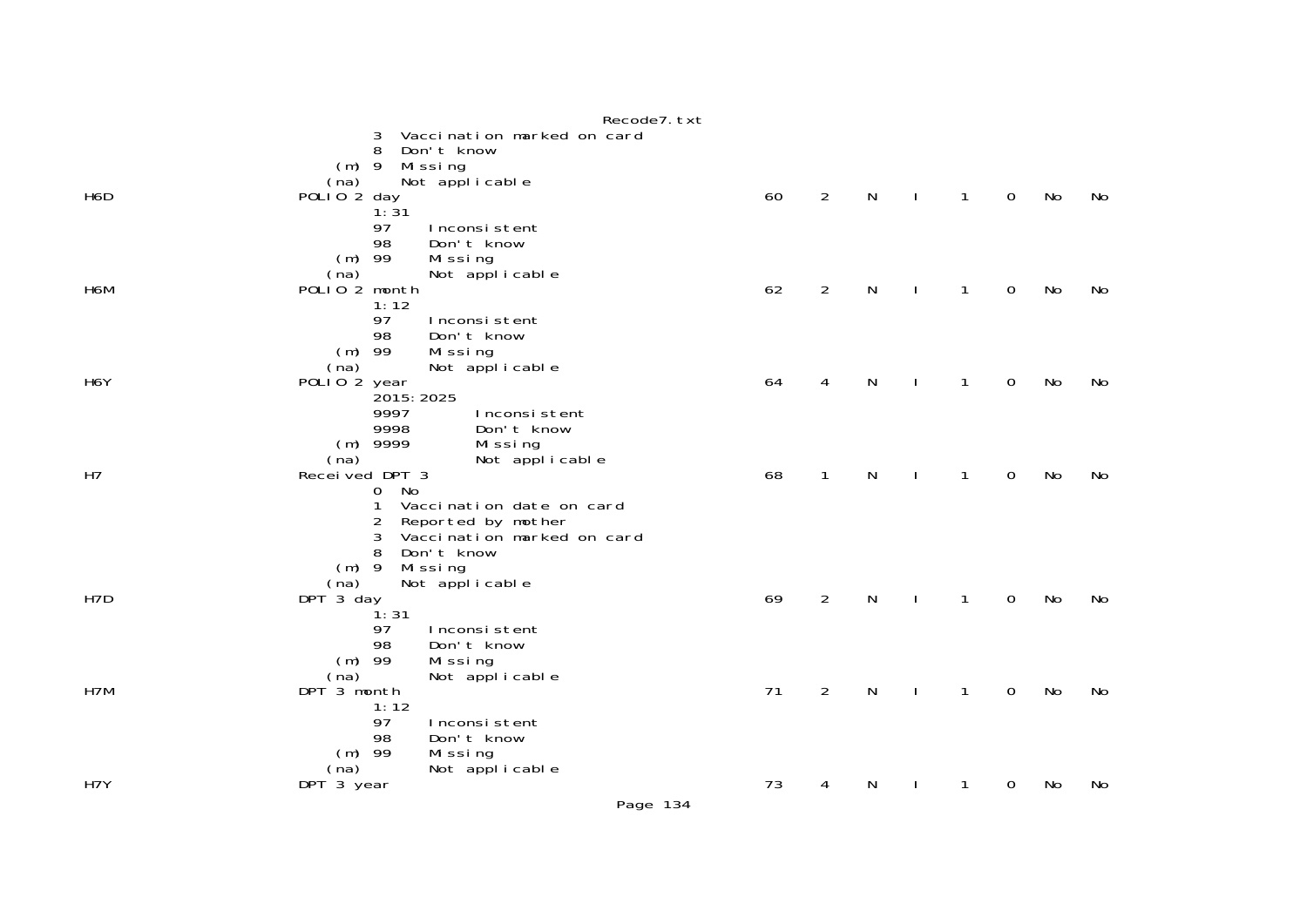|                  | Recode7. txt                                                                                                                                                                             |    |                |   |              |              |             |           |    |
|------------------|------------------------------------------------------------------------------------------------------------------------------------------------------------------------------------------|----|----------------|---|--------------|--------------|-------------|-----------|----|
| H <sub>8</sub>   | 2015: 2025<br>9997<br>Inconsistent<br>9998<br>Don't know<br>$(m)$ 9999<br>Missing<br>(na)<br>Not applicable<br>Received POLIO 3<br>No<br>$\overline{O}$<br>Vaccination date on card<br>1 | 77 | $\mathbf{1}$   | N | $\mathbf{I}$ | $\mathbf{1}$ | $\Omega$    | No        | No |
| H <sub>8</sub> D | Reported by mother<br>2<br>Vaccination marked on card<br>3<br>Don't know<br>8<br>$(m)$ 9<br>Missing<br>(na)<br>Not applicable<br>POLIO 3 day<br>1:31                                     | 78 | $\overline{2}$ | N |              | $\mathbf{1}$ | 0           | <b>No</b> | No |
| H <sub>8</sub> M | 97<br>Inconsistent<br>98<br>Don't know<br>Missing<br>$(m)$ 99<br>(na)<br>Not applicable<br>POLIO 3 month<br>1:12<br>97<br>Inconsistent                                                   | 80 | $\overline{2}$ | N |              | $\mathbf{1}$ | $\mathbf 0$ | No        | No |
| H <sub>8</sub> Y | 98<br>Don't know<br>$(m)$ 99<br>Missing<br>Not applicable<br>(na)<br>POLIO 3 year<br>2015: 2025<br>9997<br>Inconsistent<br>9998<br>Don't know                                            | 82 | 4              | N |              | $\mathbf{1}$ | $\mathbf 0$ | No        | No |
| H <sub>9</sub>   | $(m)$ 9999<br>Missing<br>(na)<br>Not applicable<br>Recei ved MEASLES 1<br>No<br>0<br>Vaccination date on card<br>1<br>Reported by mother<br>2<br>3<br>Vaccination marked on card         | 86 | $\mathbf{1}$   | N | $\mathbf{I}$ | $\mathbf{1}$ | $\mathbf 0$ | No        | No |
| H <sub>9</sub> D | Don't know<br>8<br>Missing<br>$(m)$ 9<br>Not applicable<br>(na)<br>MEASLES 1 day<br>1:31<br>97<br>Inconsistent<br>98<br>Don't know                                                       | 87 | 2              | N |              | $\mathbf{1}$ | 0           | No        | No |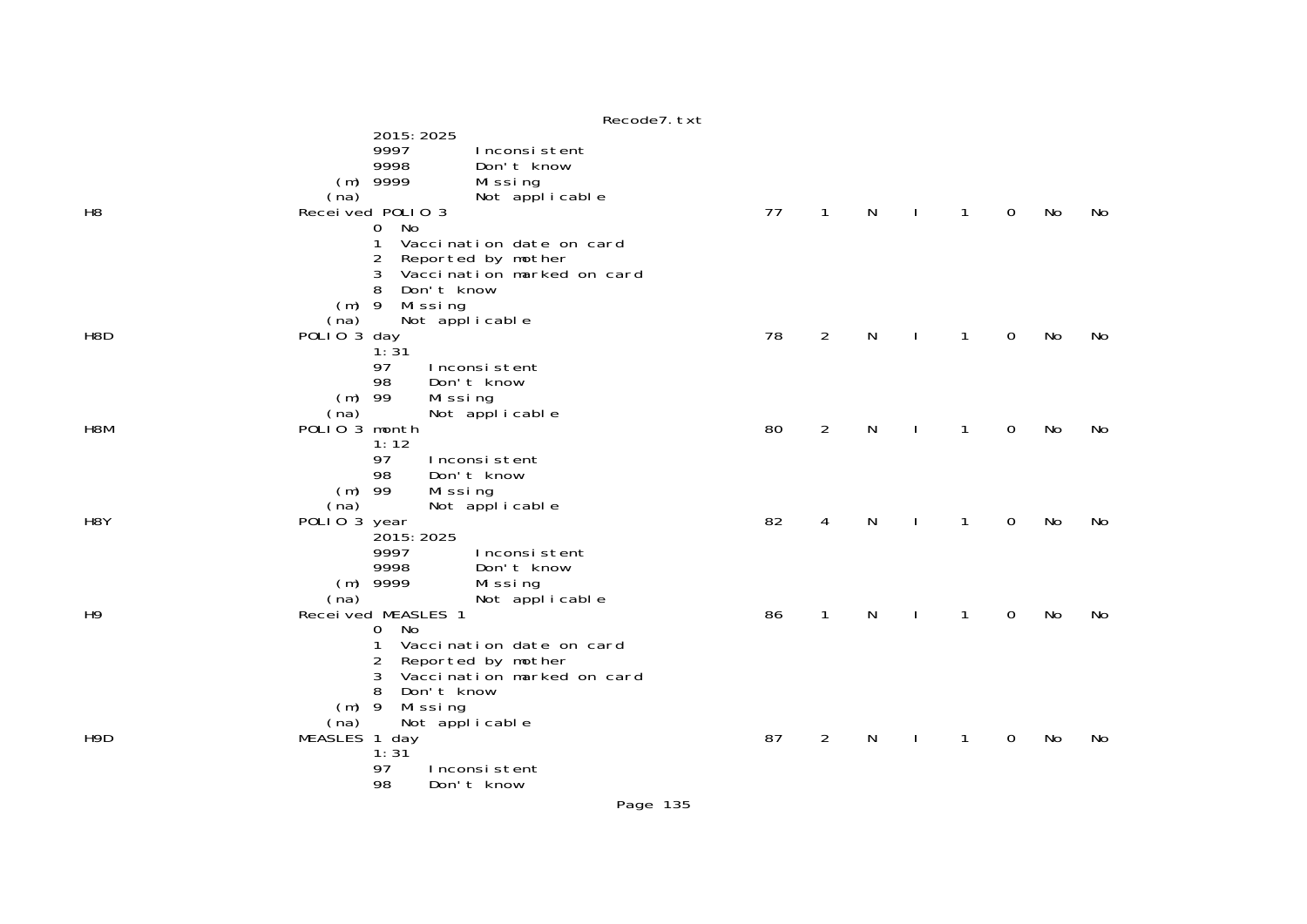|      | Recode7. txt                                                                                                                                                                                |     |                |           |              |              |             |           |    |
|------|---------------------------------------------------------------------------------------------------------------------------------------------------------------------------------------------|-----|----------------|-----------|--------------|--------------|-------------|-----------|----|
| H9M  | $(m)$ 99<br>Missing<br>Not applicable<br>(na)<br>MEASLES 1 month<br>1:12                                                                                                                    | 89  | $\overline{2}$ | N         | $\perp$      | $\mathbf{1}$ | $\mathbf 0$ | No        | No |
| H9Y  | 97<br>Inconsistent<br>98<br>Don't know<br>$(m)$ 99<br>Missing<br>Not applicable<br>(na)<br>MEASLES 1 year<br>2015: 2025                                                                     | 91  | 4              | N         | $\mathbf{I}$ | $\mathbf{1}$ | $\mathbf 0$ | No        | No |
|      | 9997<br>Inconsistent<br>9998<br>Don't know<br>$(m)$ 9999<br>Missing<br>Not applicable<br>(na)                                                                                               |     |                |           |              |              |             |           |    |
| H9A  | Recei ved MEASLES 2<br>0 No<br>$\mathbf{1}$<br>Vaccination date on card<br>$\overline{2}$<br>Reported by mother<br>Vaccination marked on card<br>3<br>Don't know<br>8<br>$(m)$ 9<br>Missing | 95  | $\mathbf{1}$   | N         | $\mathbf{I}$ | $\mathbf{1}$ | $\mathbf 0$ | No        | No |
| H9AD | Not applicable<br>(na)<br>MEASLES 2 day<br>1:31<br>97<br>Inconsistent<br>Don't know<br>98<br>$(m)$ 99<br>Missing                                                                            | 96  | $\overline{2}$ | N         |              | $\mathbf{1}$ | $\mathbf 0$ | No        | No |
| H9AM | Not applicable<br>(na)<br>MEASLES 2 month<br>1:12<br>97<br>Inconsistent<br>Don't know<br>98<br>$(m)$ 99<br>Missing                                                                          | 98  | $\overline{2}$ | N         | $\mathbf{I}$ | $\mathbf{1}$ | $\mathbf 0$ | No        | No |
| H9AY | Not applicable<br>(na)<br>MEASLES 2 year<br>2015: 2025<br>9997<br>Inconsistent<br>9998<br>Don't know                                                                                        | 100 | 4              | N         | $\mathbf{I}$ | $\mathbf{1}$ | $\mathbf 0$ | No        | No |
| HO   | $(m)$ 9999<br>Missing<br>Not applicable<br>(na)<br>Received POLIO 0<br>0 No<br>Vaccination date on card<br>1                                                                                | 104 | $\mathbf{1}$   | ${\sf N}$ |              | $\mathbf{1}$ | $\mathbf 0$ | <b>No</b> | No |

Page 136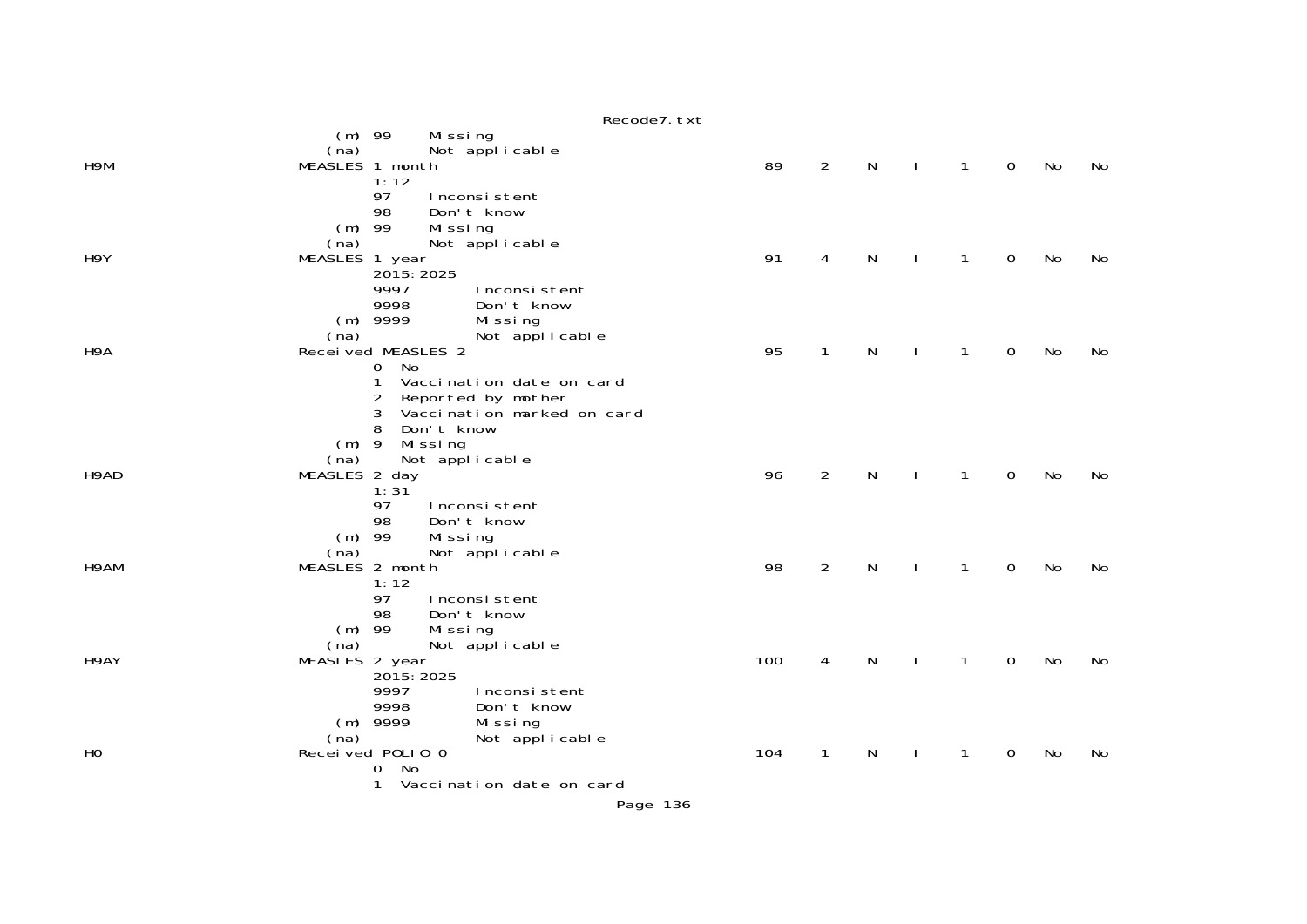|                 | Recode7. txt                                                                                                                                                                                    |     |                |           |   |   |    |    |
|-----------------|-------------------------------------------------------------------------------------------------------------------------------------------------------------------------------------------------|-----|----------------|-----------|---|---|----|----|
|                 | Reported by mother<br>2<br>Vaccination marked on card<br>3<br>Don't know<br>8<br>$(m)$ 9                                                                                                        |     |                |           |   |   |    |    |
| HOD             | Mi ssi ng<br>Not applicable<br>(na)<br>POLIO 0 day<br>1:31<br>97<br>Inconsistent                                                                                                                | 105 | $\overline{2}$ | ${\sf N}$ | 1 | 0 | No | No |
| <b>HOM</b>      | 98<br>Don't know<br>$(m)$ 99<br>Mi ssi ng<br>Not applicable<br>(na)<br>POLIO O month<br>1:12                                                                                                    | 107 | $\overline{2}$ | N         | 1 | 0 | No | No |
| <b>HOY</b>      | 97<br>Inconsistent<br>Don't know<br>98<br>$(m)$ 99<br>Missing<br>Not applicable<br>(na)<br>POLIO 0 year<br>2015: 2025<br>9997<br>Inconsistent                                                   | 109 | 4              | N         | 1 | 0 | No | No |
| H <sub>10</sub> | 9998<br>Don't know<br>$(m)$ 9999<br>Missing<br>Not applicable<br>(na)<br>Ever had vaccination<br>No<br>$\mathbf{O}$<br>$\mathbf{1}$<br>Yes                                                      | 113 | $\mathbf{1}$   | N         | 1 | 0 | No | No |
| H33             | 8<br>Don't know<br>$(m)$ 9<br>Missing<br>Not applicable<br>(na)<br>Received Vitamin A1 (most recent)<br><b>No</b><br>0<br>1<br>Vaccination date on card<br>2<br>Reported by mother              | 114 | $\mathbf{1}$   | N         | 1 | 0 | No | No |
| <b>H33D</b>     | 3<br>Vaccination marked on card<br>8<br>Don't know<br>$(m)$ 9<br>Missing<br>Not applicable<br>(na)<br>Vitamin A1 day<br>1:31<br>97<br>Inconsistent<br>Don't know<br>98<br>$(m)$ 99<br>Mi ssi ng | 115 | $\overline{2}$ | N         | 1 | 0 | No | No |
|                 | Not applicable<br>(na)                                                                                                                                                                          |     |                |           |   |   |    |    |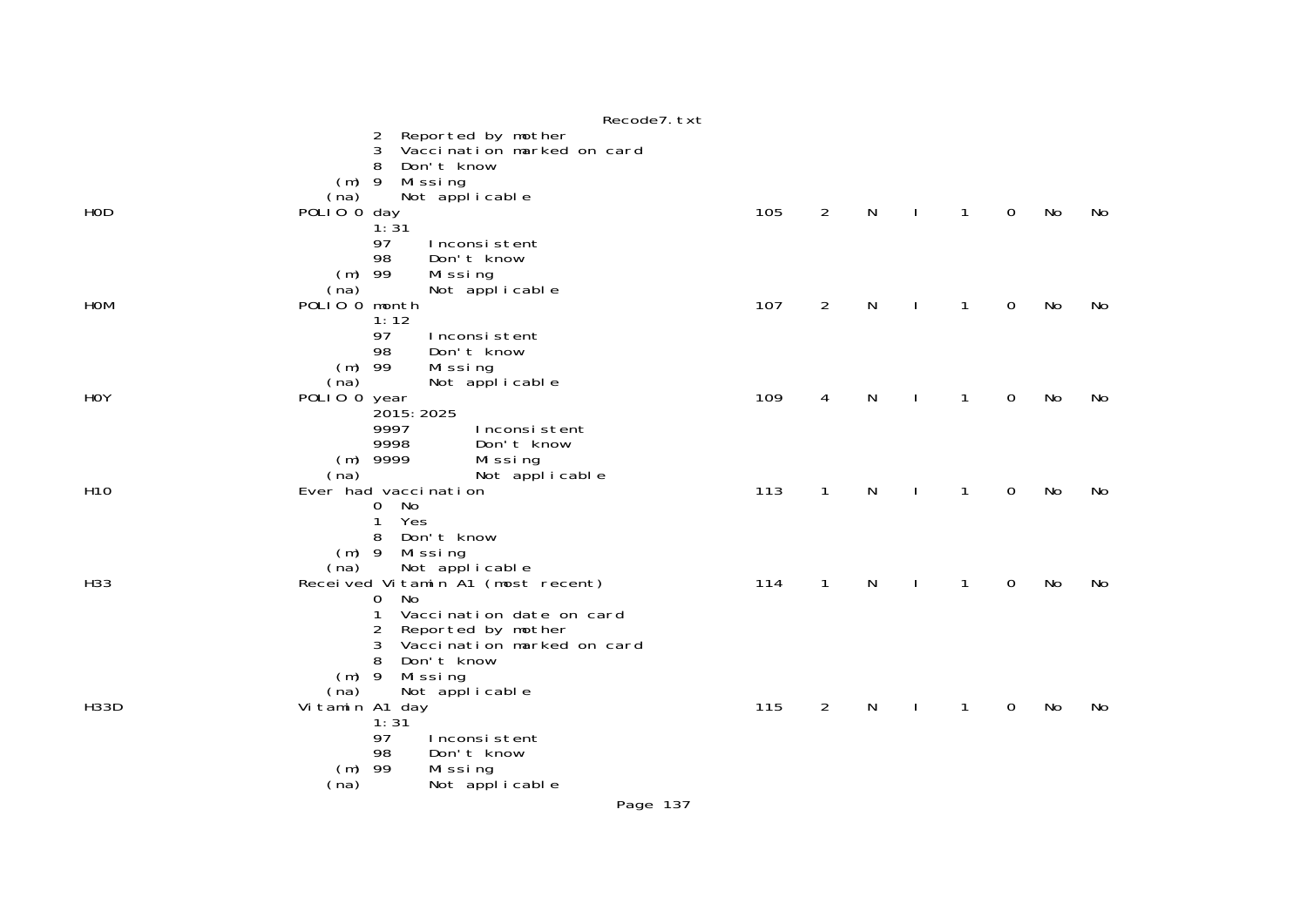|             |                                                            | Recode7. txt |                       |              |              |             |    |    |
|-------------|------------------------------------------------------------|--------------|-----------------------|--------------|--------------|-------------|----|----|
| <b>H33M</b> | Vitamin A1 month                                           |              | 117<br>$\overline{2}$ | N            | 1            | 0           | No | No |
|             | 1:12<br>97<br>Inconsistent                                 |              |                       |              |              |             |    |    |
|             | 98<br>Don't know                                           |              |                       |              |              |             |    |    |
|             | $(m)$ 99<br>Missing                                        |              |                       |              |              |             |    |    |
| <b>H33Y</b> | Not applicable<br>(na)<br>Vitamin A1 year                  |              | 119<br>4              | N            | 1            | 0           | No | No |
|             | 2015: 2025                                                 |              |                       |              |              |             |    |    |
|             | 9997<br>Inconsistent                                       |              |                       |              |              |             |    |    |
|             | 9998<br>Don't know<br>$(m)$ 9999                           |              |                       |              |              |             |    |    |
|             | Missing<br>Not applicable<br>(na)                          |              |                       |              |              |             |    |    |
| H35         | Any vaccinations in last 2 years part of campai            |              | 123<br>$\mathbf{1}$   | N            | $\mathbf{1}$ | 0           | No | No |
|             | 0 No                                                       |              |                       |              |              |             |    |    |
|             | $\mathbf{1}$<br>Yes<br>No vaccination in last 2 years<br>2 |              |                       |              |              |             |    |    |
|             | Don't know<br>8                                            |              |                       |              |              |             |    |    |
|             | $(m)$ 9 Missing                                            |              |                       |              |              |             |    |    |
| <b>H36A</b> | Not applicable<br>(na)<br>Vacci nated during Campaign A    |              | 124<br>$\mathbf{1}$   | $\mathsf{N}$ | $\mathbf{1}$ | $\mathbf 0$ | No | No |
|             | No<br>0                                                    |              |                       |              |              |             |    |    |
|             | Yes<br>1                                                   |              |                       |              |              |             |    |    |
|             | Don't know<br>8                                            |              |                       |              |              |             |    |    |
|             | $(m)$ 9<br>Mi ssi ng<br>Not applicable<br>(na)             |              |                       |              |              |             |    |    |
| <b>H36B</b> | Vacci nated during Campaign B                              |              | 125<br>$\mathbf{1}$   | $\mathsf{N}$ | 1            | $\mathbf 0$ | No | No |
|             | No<br>0                                                    |              |                       |              |              |             |    |    |
|             | Yes<br>1<br>Don't know<br>8                                |              |                       |              |              |             |    |    |
|             | $(m)$ 9<br>Mi ssi ng                                       |              |                       |              |              |             |    |    |
|             | Not applicable<br>(na)                                     |              |                       |              |              |             |    |    |
| <b>H36C</b> | Vacci nated during Campaign C<br>No<br>$\Omega$            |              | 126<br>$\mathbf{1}$   | N            | 1            | 0           | No | No |
|             | 1<br>Yes                                                   |              |                       |              |              |             |    |    |
|             | Don't know<br>8                                            |              |                       |              |              |             |    |    |
|             | $(m)$ 9<br>Mi ssi ng                                       |              |                       |              |              |             |    |    |
| <b>H36D</b> | Not applicable<br>(na)<br>Vaccinated during Campaign D     |              | 127<br>$\mathbf{1}$   | N            | 1            | 0           | No | No |
|             | No<br>0                                                    |              |                       |              |              |             |    |    |
|             | 1<br>Yes                                                   |              |                       |              |              |             |    |    |
|             | Don't know<br>8<br>$(m)$ 9                                 |              |                       |              |              |             |    |    |
|             | Mi ssi ng<br>(na)<br>Not applicable                        |              |                       |              |              |             |    |    |
|             |                                                            |              |                       |              |              |             |    |    |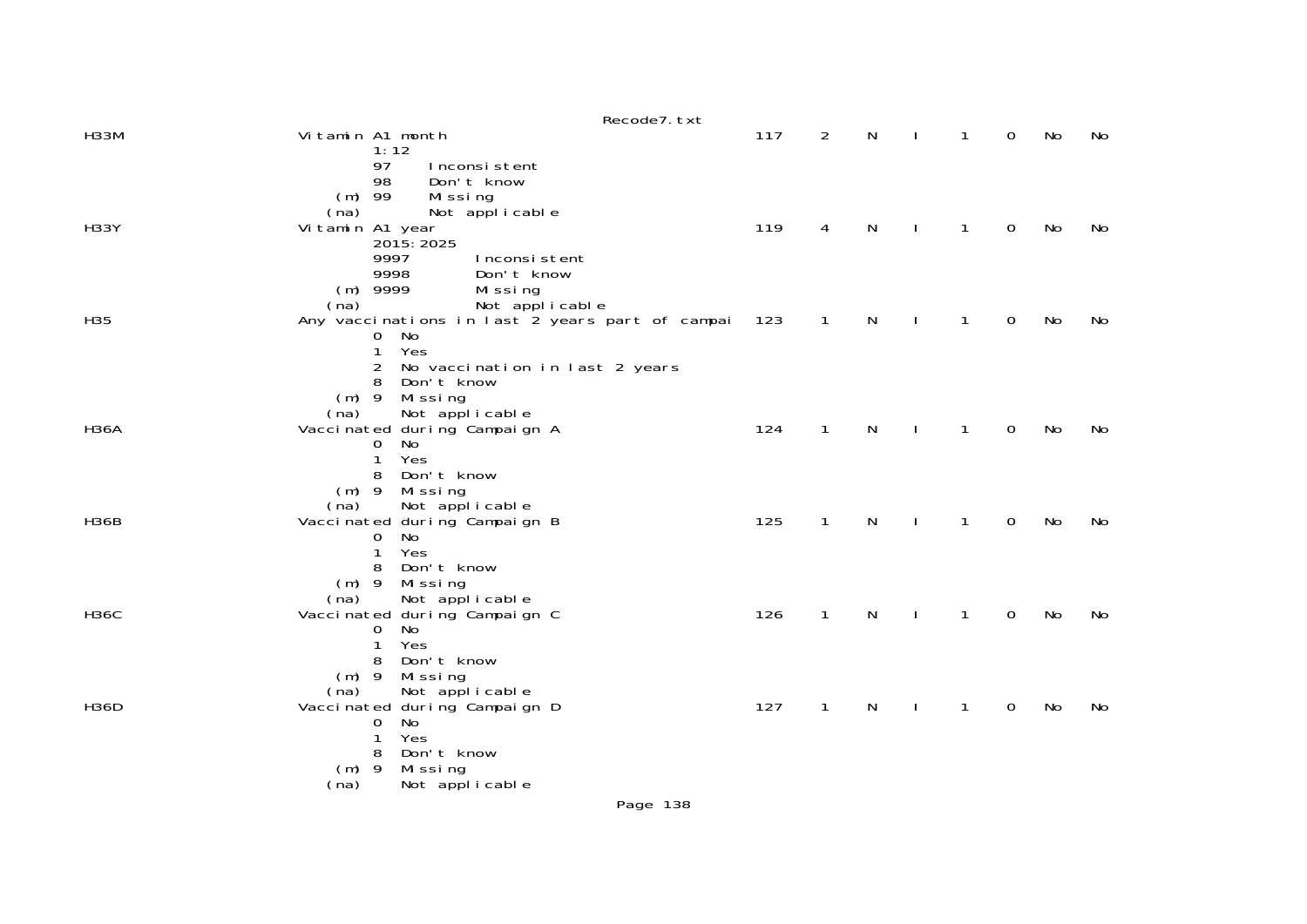|                   | Recode7. txt                                                                                                                                                                |     |              |   |   |          |           |    |
|-------------------|-----------------------------------------------------------------------------------------------------------------------------------------------------------------------------|-----|--------------|---|---|----------|-----------|----|
| <b>H36E</b>       | Vaccinated during Campaign E<br>No<br>0<br>Yes<br>1                                                                                                                         | 128 | $\mathbf{1}$ | N | 1 | 0        | No        | No |
| <b>H36F</b>       | Don't know<br>8<br>$(m)$ 9<br>Missing<br>(na)<br>Not applicable<br>Vacci nated during Campaign F<br>No<br>0                                                                 | 129 | $\mathbf{1}$ | N | 1 | $\Omega$ | <b>No</b> | No |
| H40               | Yes<br>$\mathbf 1$<br>Don't know<br>8<br>$(m)$ 9<br>Missing<br>Not applicable<br>(na)<br>Received Vitamin A2 (2nd most recent)                                              | 130 | $\mathbf{1}$ | N | 1 | 0        | <b>No</b> | No |
|                   | No<br>0<br>1<br>Vaccination date on card<br>Reported by mother<br>2<br>Vaccination marked on card<br>3<br>Don't know                                                        |     |              |   |   |          |           |    |
| H <sub>4</sub> OD | $(m)$ 9<br>Missing<br>(na)<br>Not applicable<br>Vitamin A2 day<br>1:31<br>97<br>Inconsistent                                                                                | 131 | 2            | N | 1 | 0        | No        | No |
| H <sub>4</sub> OM | 98<br>Don't know<br>$(m)$ 99<br>Missing<br>(na)<br>Not applicable<br>Vitamin A2 month<br>1:12<br>97<br>Inconsistent                                                         | 133 | 2            | N | 1 | 0        | No        | No |
| <b>H40Y</b>       | Don't know<br>98<br>$(m)$ 99<br>Missing<br>Not applicable<br>(na)<br>Vitamin A2 year<br>2015: 2025<br>9997<br>Inconsistent                                                  | 135 | 4            | N | 1 | 0        | No        | No |
| <b>H41A</b>       | 9998<br>Don't know<br>$(m)$ 9999<br>Mi ssi ng<br>Not applicable<br>(na)<br>Received vitamin A after most recent in card<br>No<br>$\mathbf 0$<br>Yes<br>1<br>Don't know<br>8 | 139 | $\mathbf{1}$ | N | 1 | 0        | No        | No |
|                   | Mi ssi ng<br>$(m)$ 9                                                                                                                                                        |     |              |   |   |          |           |    |
|                   | Page 139                                                                                                                                                                    |     |              |   |   |          |           |    |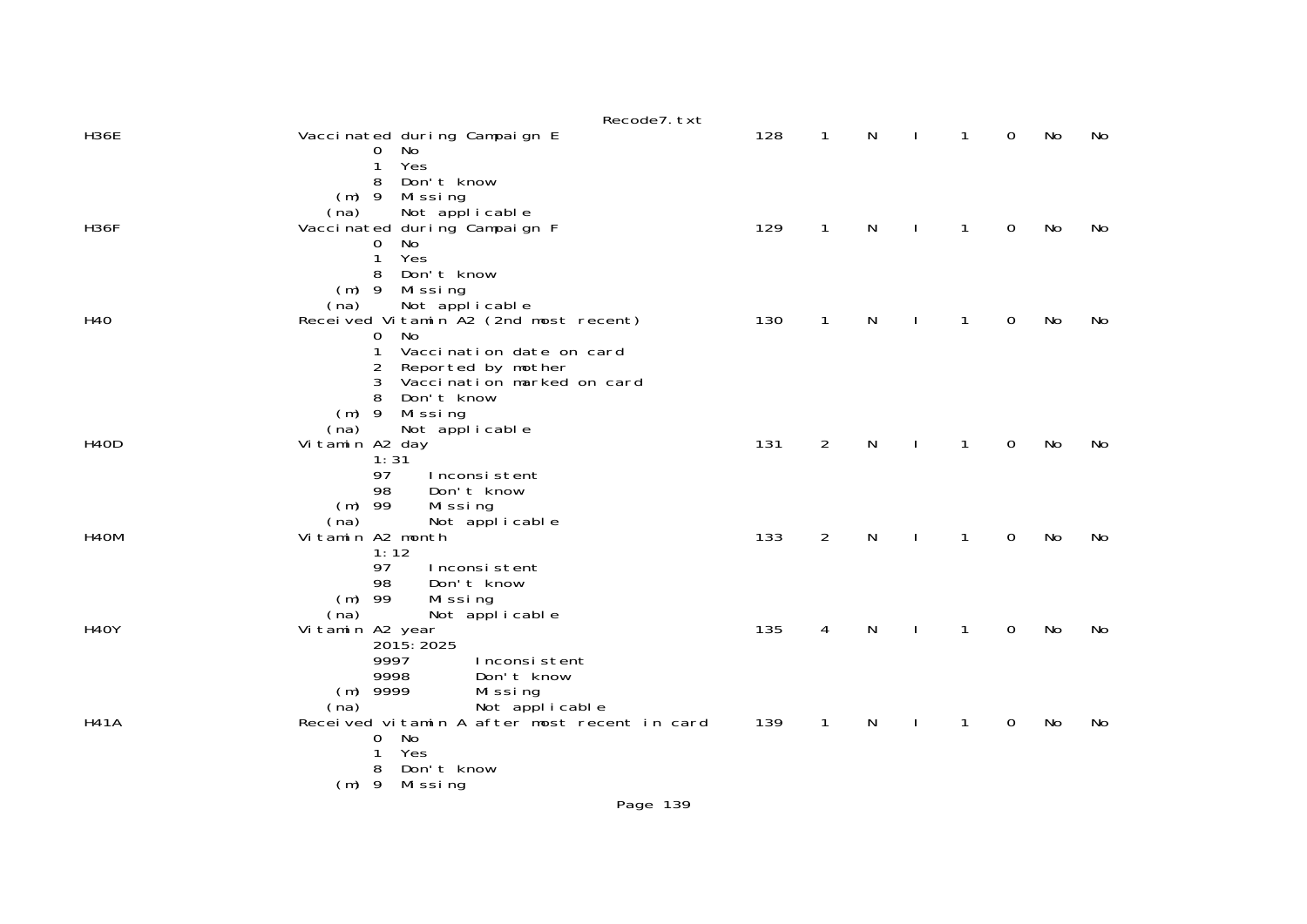|                   | Recode7. txt                                                                                                                                                                                                              |     |                |              |              |              |                |    |    |
|-------------------|---------------------------------------------------------------------------------------------------------------------------------------------------------------------------------------------------------------------------|-----|----------------|--------------|--------------|--------------|----------------|----|----|
| <b>H41B</b>       | (na)<br>Not applicable<br>Ever received Vitamin A dose<br>No<br>0                                                                                                                                                         | 140 | $\mathbf{1}$   | N            |              | $\mathbf{1}$ | $\overline{0}$ | No | No |
| H <sub>50</sub>   | Yes<br>1<br>Don't know<br>8<br>$(m)$ 9<br>Missing<br>Not applicable<br>(na)<br>Received Hepatitis B at birth<br>. No<br>$\mathbf{O}$<br>1<br>Vaccination date on card<br>$\overline{2}$<br>Reported by mother             | 141 | $\mathbf{1}$   | N            |              | $\mathbf{1}$ | $\mathbf 0$    | No | No |
| <b>H50D</b>       | 3<br>Vaccination marked on card<br>8<br>Don't know<br>$(m)$ 9 Missing<br>Not applicable<br>(na)<br>Hepatitis B at birth day<br>1:31<br>97<br>Inconsistent<br>Don't know<br>98                                             | 142 | 2              | $\mathsf{N}$ | $\perp$      | $\mathbf{1}$ | $\mathbf 0$    | No | No |
| H <sub>5</sub> OM | $(m)$ 99<br>Missing<br>Not applicable<br>(na)<br>Hepatitis B at birth month<br>1:12                                                                                                                                       | 144 | $\overline{2}$ | N            | $\perp$      | $\mathbf{1}$ | $\mathbf 0$    | No | No |
| <b>H50Y</b>       | 97<br>Inconsistent<br>98<br>Don't know<br>$(m)$ 99<br>Missing<br>Not applicable<br>(na)<br>Hepatitis B at birth year<br>2015: 2025<br>9997<br>Inconsistent                                                                | 146 | 4              | N            | $\mathbf{I}$ | $\mathbf{1}$ | $\mathbf 0$    | No | No |
| H <sub>51</sub>   | 9998<br>Don't know<br>$(m)$ 9999<br>Missing<br>(na)<br>Not applicable<br>Received Pentavalent 1<br>0 No<br>1<br>Vaccination date on card<br>2<br>Reported by mother<br>Vaccination marked on card<br>3<br>8<br>Don't know | 150 | $\mathbf{1}$   | N            | $\mathbf{I}$ | $\mathbf{1}$ | $\mathbf 0$    | No | No |
| <b>H51D</b>       | $(m)$ 9<br>Missing<br>(na)<br>Not applicable<br>Pentaval ent 1 day<br>1:31                                                                                                                                                | 151 | $\overline{2}$ | N            |              | 1            | 0              | No | No |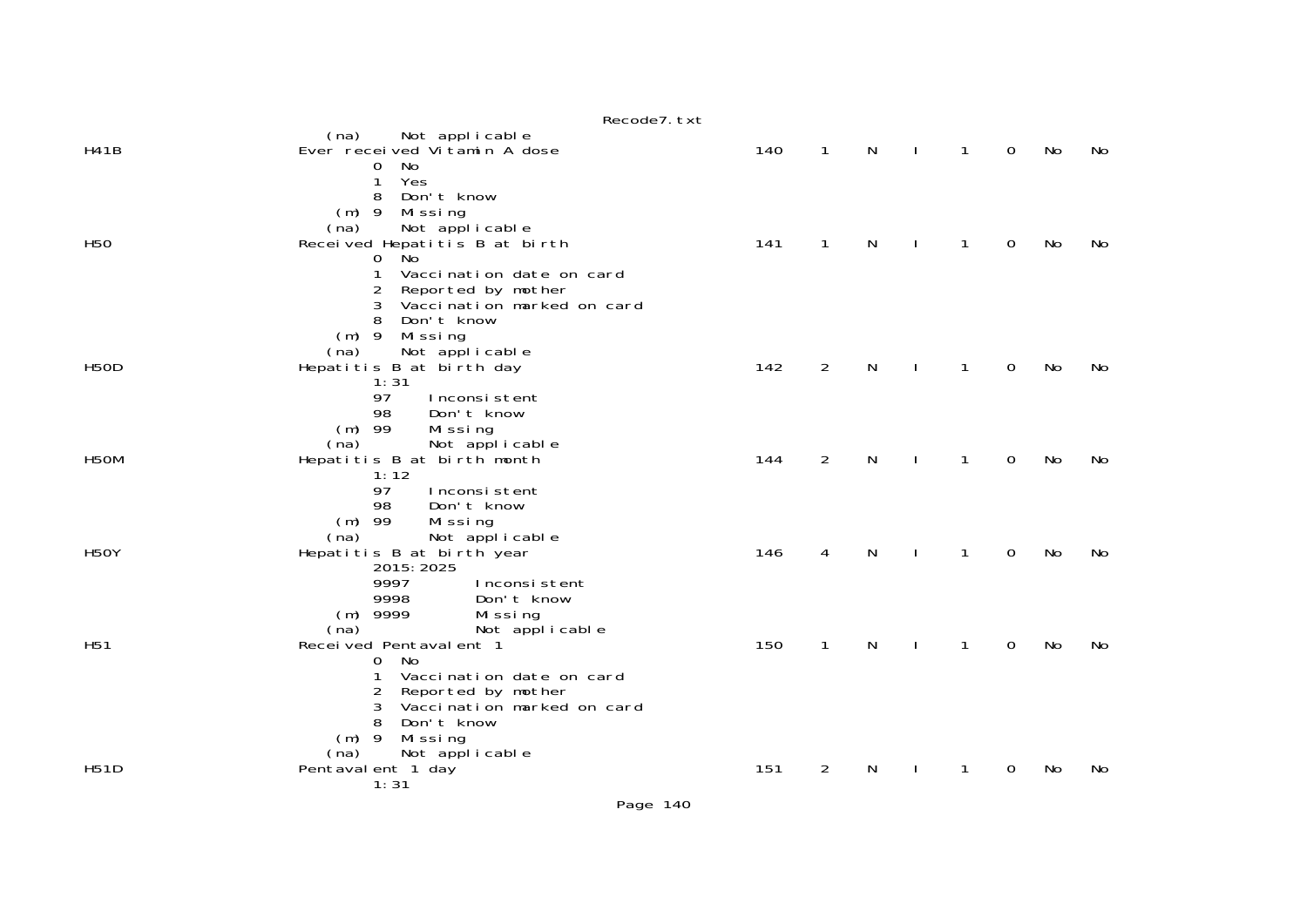|                 | NECOURT. LAL                                       |     |                |   |              |              |             |    |    |
|-----------------|----------------------------------------------------|-----|----------------|---|--------------|--------------|-------------|----|----|
|                 | 97<br>Inconsistent                                 |     |                |   |              |              |             |    |    |
|                 | 98<br>Don't know                                   |     |                |   |              |              |             |    |    |
|                 | $(m)$ 99<br>Mi ssi ng                              |     |                |   |              |              |             |    |    |
| <b>H51M</b>     | (na)<br>Not applicable<br>month<br>Pentaval ent 1  | 153 | $\overline{2}$ | N | $\mathbf{I}$ | $\mathbf{1}$ | $\mathbf 0$ | No | No |
|                 | 1:12                                               |     |                |   |              |              |             |    |    |
|                 | 97<br>Inconsistent                                 |     |                |   |              |              |             |    |    |
|                 | 98<br>Don't know                                   |     |                |   |              |              |             |    |    |
|                 | $(m)$ 99<br>Missing                                |     |                |   |              |              |             |    |    |
|                 | (na)<br>Not applicable                             |     |                |   |              |              |             |    |    |
| <b>H51Y</b>     | Pentaval ent 1 year                                | 155 | 4              | N |              | $\mathbf{1}$ | $\mathbf 0$ | No | No |
|                 | 2015: 2025                                         |     |                |   |              |              |             |    |    |
|                 | 9997<br>Inconsistent<br>9998<br>Don't know         |     |                |   |              |              |             |    |    |
|                 | $(m)$ 9999<br>Missing                              |     |                |   |              |              |             |    |    |
|                 | (na)<br>Not applicable                             |     |                |   |              |              |             |    |    |
| H <sub>52</sub> | Received Pentavalent 2                             | 159 | $\mathbf{1}$   | N |              | 1            | $\mathbf 0$ | No | No |
|                 | 0 No                                               |     |                |   |              |              |             |    |    |
|                 | Vaccination date on card                           |     |                |   |              |              |             |    |    |
|                 | 2<br>Reported by mother                            |     |                |   |              |              |             |    |    |
|                 | Vaccination marked on card<br>3<br>8<br>Don't know |     |                |   |              |              |             |    |    |
|                 | $(m)$ 9<br>Missing                                 |     |                |   |              |              |             |    |    |
|                 | Not applicable<br>(na)                             |     |                |   |              |              |             |    |    |
| <b>H52D</b>     | Pentaval ent 2 day                                 | 160 | $\overline{2}$ | N | $\mathbf{I}$ | 1            | 0           | No | No |
|                 | 1:31                                               |     |                |   |              |              |             |    |    |
|                 | 97<br>Inconsistent                                 |     |                |   |              |              |             |    |    |
|                 | 98<br>Don't know<br>$(m)$ 99                       |     |                |   |              |              |             |    |    |
|                 | Missing<br>(na)<br>Not applicable                  |     |                |   |              |              |             |    |    |
| <b>H52M</b>     | Pentaval ent 2 month                               | 162 | $\overline{2}$ | N |              | $\mathbf{1}$ | 0           | No | No |
|                 | 1:12                                               |     |                |   |              |              |             |    |    |
|                 | 97<br>Inconsistent                                 |     |                |   |              |              |             |    |    |
|                 | Don't know<br>98                                   |     |                |   |              |              |             |    |    |
|                 | $(m)$ 99<br>Missing                                |     |                |   |              |              |             |    |    |
| <b>H52Y</b>     | (na)<br>Not applicable<br>Pentaval ent 2 year      | 164 | 4              | N |              | 1            | 0           | No | No |
|                 | 2015: 2025                                         |     |                |   |              |              |             |    |    |
|                 | 9997<br>Inconsistent                               |     |                |   |              |              |             |    |    |
|                 | 9998<br>Don't know                                 |     |                |   |              |              |             |    |    |
|                 | $(m)$ 9999<br>Missing                              |     |                |   |              |              |             |    |    |
|                 | Not applicable<br>(na)                             |     |                |   |              |              |             |    |    |
| H <sub>53</sub> | Received Pentavalent 3                             | 168 | $\mathbf 1$    | N |              | 1            | 0           | No | No |

Recode7.txt

Page 141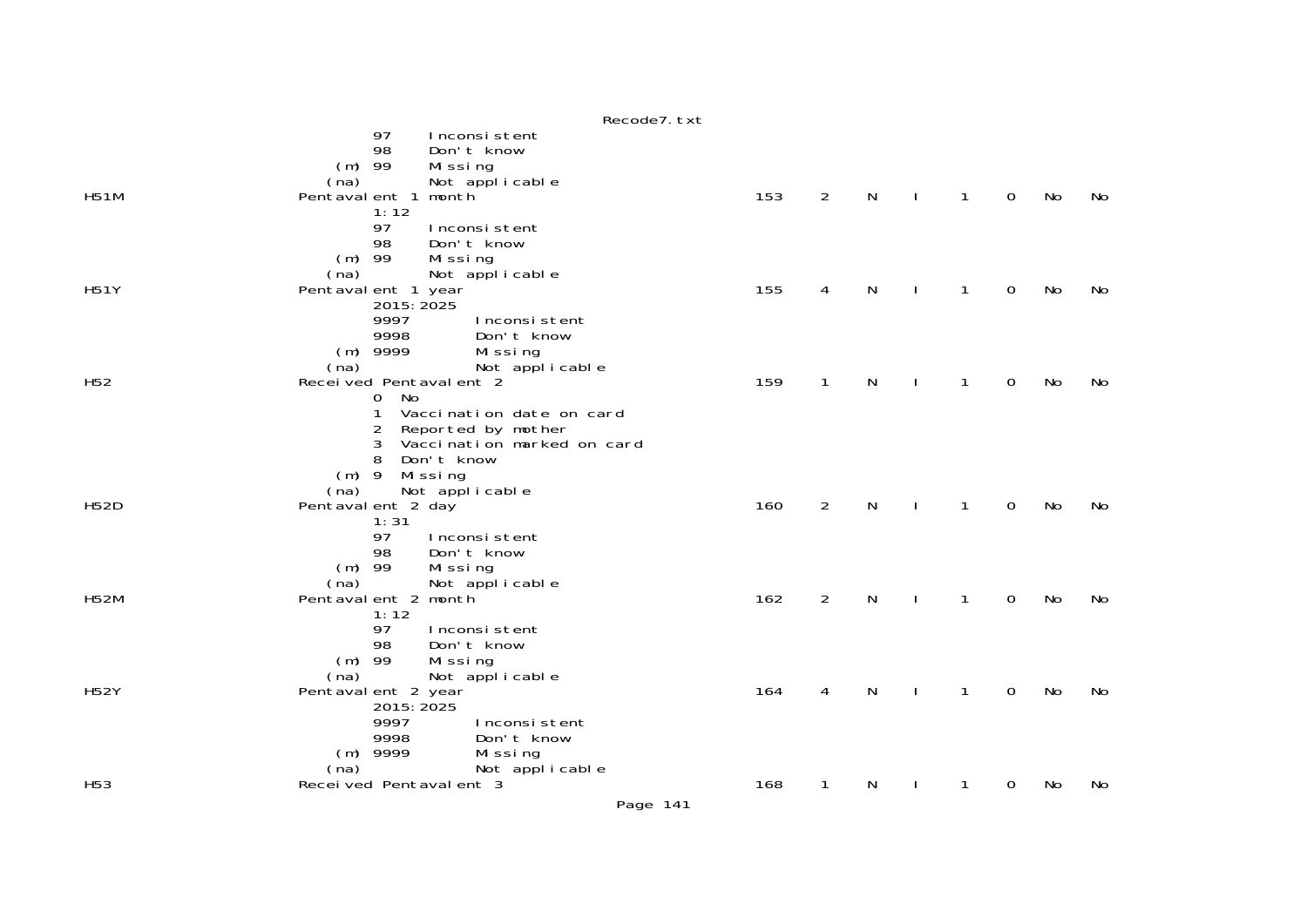|                 | Recode7. txt                                        |     |                |   |              |             |           |    |
|-----------------|-----------------------------------------------------|-----|----------------|---|--------------|-------------|-----------|----|
|                 | No<br>0<br>Vaccination date on card<br>1            |     |                |   |              |             |           |    |
|                 | 2<br>Reported by mother                             |     |                |   |              |             |           |    |
|                 | 3<br>Vaccination marked on card                     |     |                |   |              |             |           |    |
|                 | Don't know<br>8                                     |     |                |   |              |             |           |    |
|                 | $(m)$ 9<br>Missing                                  |     |                |   |              |             |           |    |
| <b>H53D</b>     | Not applicable<br>(na)<br>Pentaval ent 3 day        | 169 | $\overline{2}$ | N | $\mathbf{1}$ | $\mathbf 0$ | <b>No</b> | No |
|                 | 1:31                                                |     |                |   |              |             |           |    |
|                 | 97<br>Inconsistent                                  |     |                |   |              |             |           |    |
|                 | 98<br>Don't know                                    |     |                |   |              |             |           |    |
|                 | $(m)$ 99<br>Missing                                 |     |                |   |              |             |           |    |
|                 | Not applicable<br>(na)                              |     |                |   |              |             |           |    |
| <b>H53M</b>     | Pentaval ent 3 month<br>1:12                        | 171 | $\overline{2}$ | N | 1            | $\mathbf 0$ | No        | No |
|                 | 97<br>Inconsistent                                  |     |                |   |              |             |           |    |
|                 | Don't know<br>98                                    |     |                |   |              |             |           |    |
|                 | $(m)$ 99<br>Missing                                 |     |                |   |              |             |           |    |
|                 | Not applicable<br>(na)                              |     |                |   |              |             |           |    |
| <b>H53Y</b>     | Pentaval ent 3 year                                 | 173 | 4              | N | 1            | $\mathbf 0$ | No        | No |
|                 | 2015: 2025<br>9997<br>Inconsistent                  |     |                |   |              |             |           |    |
|                 | 9998<br>Don't know                                  |     |                |   |              |             |           |    |
|                 | $(m)$ 9999<br>Missing                               |     |                |   |              |             |           |    |
|                 | Not applicable<br>(na)                              |     |                |   |              |             |           |    |
| H <sub>54</sub> | Received Pneumococcal 1                             | 177 | $\mathbf{1}$   | N | 1            | 0           | No        | No |
|                 | <b>No</b><br>0<br>1                                 |     |                |   |              |             |           |    |
|                 | Vaccination date on card<br>2<br>Reported by mother |     |                |   |              |             |           |    |
|                 | Vaccination marked on card<br>3                     |     |                |   |              |             |           |    |
|                 | 8<br>Don't know                                     |     |                |   |              |             |           |    |
|                 | Missing<br>$(m)$ 9                                  |     |                |   |              |             |           |    |
|                 | Not applicable<br>(na)                              |     |                |   |              |             |           |    |
| <b>H54D</b>     | Pneumococcal 1 day<br>1:31                          | 178 | $\overline{2}$ | N | 1            | $\mathbf 0$ | No        | No |
|                 | 97<br>Inconsistent                                  |     |                |   |              |             |           |    |
|                 | 98<br>Don't know                                    |     |                |   |              |             |           |    |
|                 | $(m)$ 99<br>Missing                                 |     |                |   |              |             |           |    |
|                 | Not applicable<br>(na)                              |     |                |   |              |             |           |    |
| <b>H54M</b>     | 1 month<br>Pneumococcal                             | 180 | 2              | N | 1            | 0           | No        | No |
|                 | 1:12<br>97<br>Inconsistent                          |     |                |   |              |             |           |    |
|                 | 98<br>Don't know                                    |     |                |   |              |             |           |    |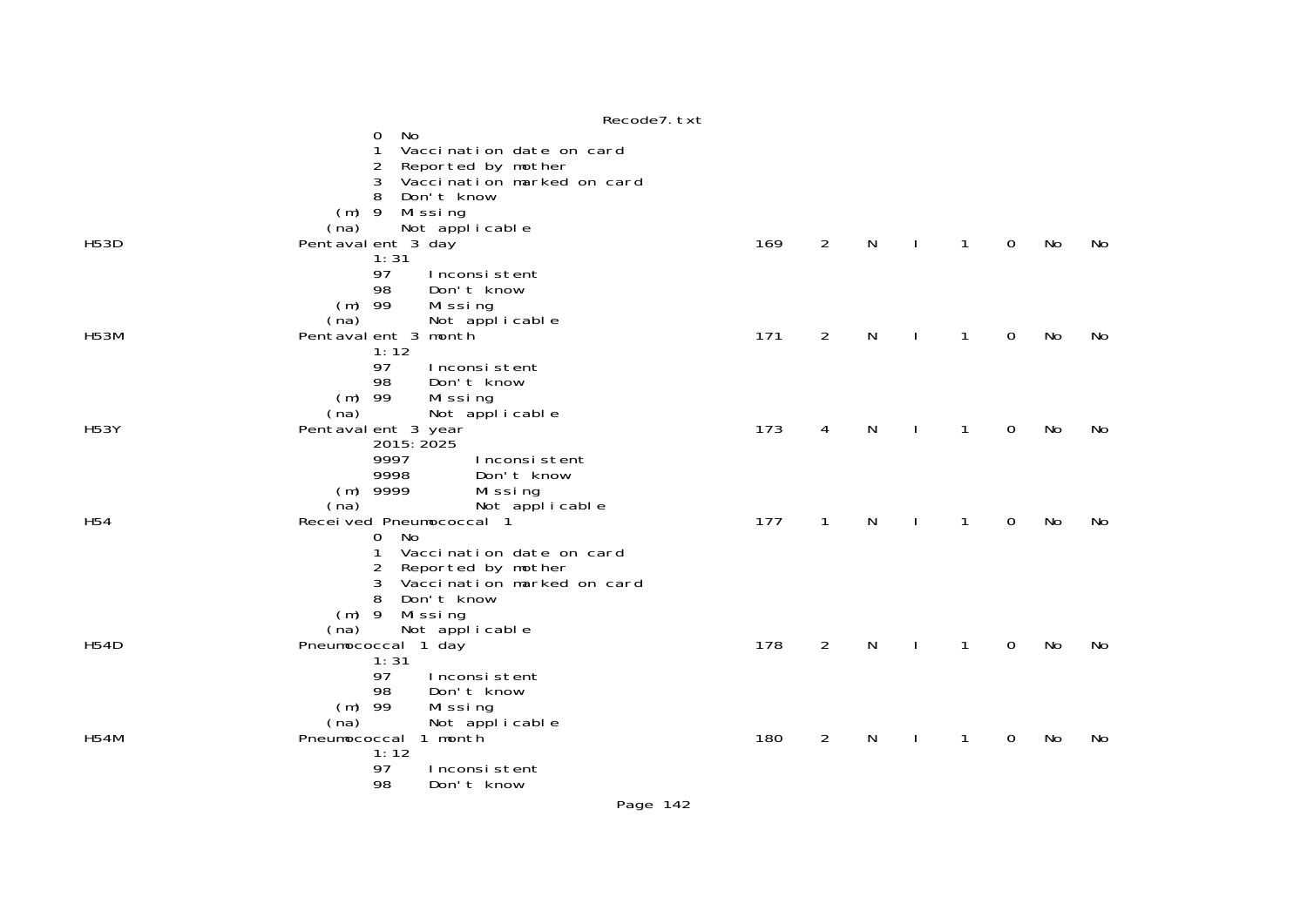|                 | Recode7. txt                                        |     |                |   |              |              |             |           |     |
|-----------------|-----------------------------------------------------|-----|----------------|---|--------------|--------------|-------------|-----------|-----|
|                 | $(m)$ 99<br>Missing                                 |     |                |   |              |              |             |           |     |
| <b>H54Y</b>     | Not applicable<br>(na)                              | 182 | 4              | N | $\perp$      | $\mathbf{1}$ | $\mathbf 0$ | No        | No  |
|                 | Pneumococcal 1 year<br>2015: 2025                   |     |                |   |              |              |             |           |     |
|                 | 9997<br>Inconsistent                                |     |                |   |              |              |             |           |     |
|                 | 9998<br>Don't know                                  |     |                |   |              |              |             |           |     |
|                 | $(m)$ 9999<br>Missing                               |     |                |   |              |              |             |           |     |
|                 | Not applicable<br>(na)                              |     |                | N |              |              |             |           |     |
| H <sub>55</sub> | Received Pneumococcal 2<br><b>No</b><br>$\mathbf 0$ | 186 | $\mathbf{1}$   |   | $\mathbf{I}$ | $\mathbf{1}$ | 0           | No        | No  |
|                 | 1<br>Vaccination date on card                       |     |                |   |              |              |             |           |     |
|                 | 2<br>Reported by mother                             |     |                |   |              |              |             |           |     |
|                 | Vaccination marked on card<br>3                     |     |                |   |              |              |             |           |     |
|                 | Don't know<br>8                                     |     |                |   |              |              |             |           |     |
|                 | $(m)$ 9 Missing                                     |     |                |   |              |              |             |           |     |
| <b>H55D</b>     | Not applicable<br>(na)<br>Pneumococcal 2 day        | 187 | 2              | N | $\mathbf{I}$ | $\mathbf{1}$ | $\mathbf 0$ | No        | No  |
|                 | 1:31                                                |     |                |   |              |              |             |           |     |
|                 | 97<br>Inconsistent                                  |     |                |   |              |              |             |           |     |
|                 | 98<br>Don't know                                    |     |                |   |              |              |             |           |     |
|                 | $(m)$ 99<br>Missing                                 |     |                |   |              |              |             |           |     |
| <b>H55M</b>     | Not applicable<br>(na)<br>Pneumococcal 2 month      | 189 | $\overline{2}$ | N |              | $\mathbf{1}$ | 0           | No        | No  |
|                 | 1:12                                                |     |                |   |              |              |             |           |     |
|                 | 97<br>Inconsistent                                  |     |                |   |              |              |             |           |     |
|                 | 98<br>Don't know                                    |     |                |   |              |              |             |           |     |
|                 | $(m)$ 99<br>Missing                                 |     |                |   |              |              |             |           |     |
| <b>H55Y</b>     | (na)<br>Not applicable<br>Pneumococcal 2 year       | 191 | 4              | N |              | $\mathbf{1}$ | 0           | <b>No</b> | No  |
|                 | 2015: 2025                                          |     |                |   |              |              |             |           |     |
|                 | 9997<br>Inconsistent                                |     |                |   |              |              |             |           |     |
|                 | 9998<br>Don't know                                  |     |                |   |              |              |             |           |     |
|                 | $(m)$ 9999<br>Missing                               |     |                |   |              |              |             |           |     |
| H <sub>56</sub> | (na)<br>Not applicable<br>Recei ved Pneumococcal 3  | 195 | $\mathbf{1}$   | N |              | $\mathbf{1}$ | $\mathbf 0$ | No        | No  |
|                 | No<br>0                                             |     |                |   |              |              |             |           |     |
|                 | 1<br>Vaccination date on card                       |     |                |   |              |              |             |           |     |
|                 | Reported by mother<br>2                             |     |                |   |              |              |             |           |     |
|                 | Vaccination marked on card<br>3                     |     |                |   |              |              |             |           |     |
|                 | Don't know<br>8                                     |     |                |   |              |              |             |           |     |
|                 | $(m)$ 9<br>Missing<br>(na)<br>Not applicable        |     |                |   |              |              |             |           |     |
| <b>H56D</b>     | Pneumococcal 3 day                                  | 196 | 2              | N |              | 1            | 0           | No.       | No. |
|                 | Page 143                                            |     |                |   |              |              |             |           |     |
|                 |                                                     |     |                |   |              |              |             |           |     |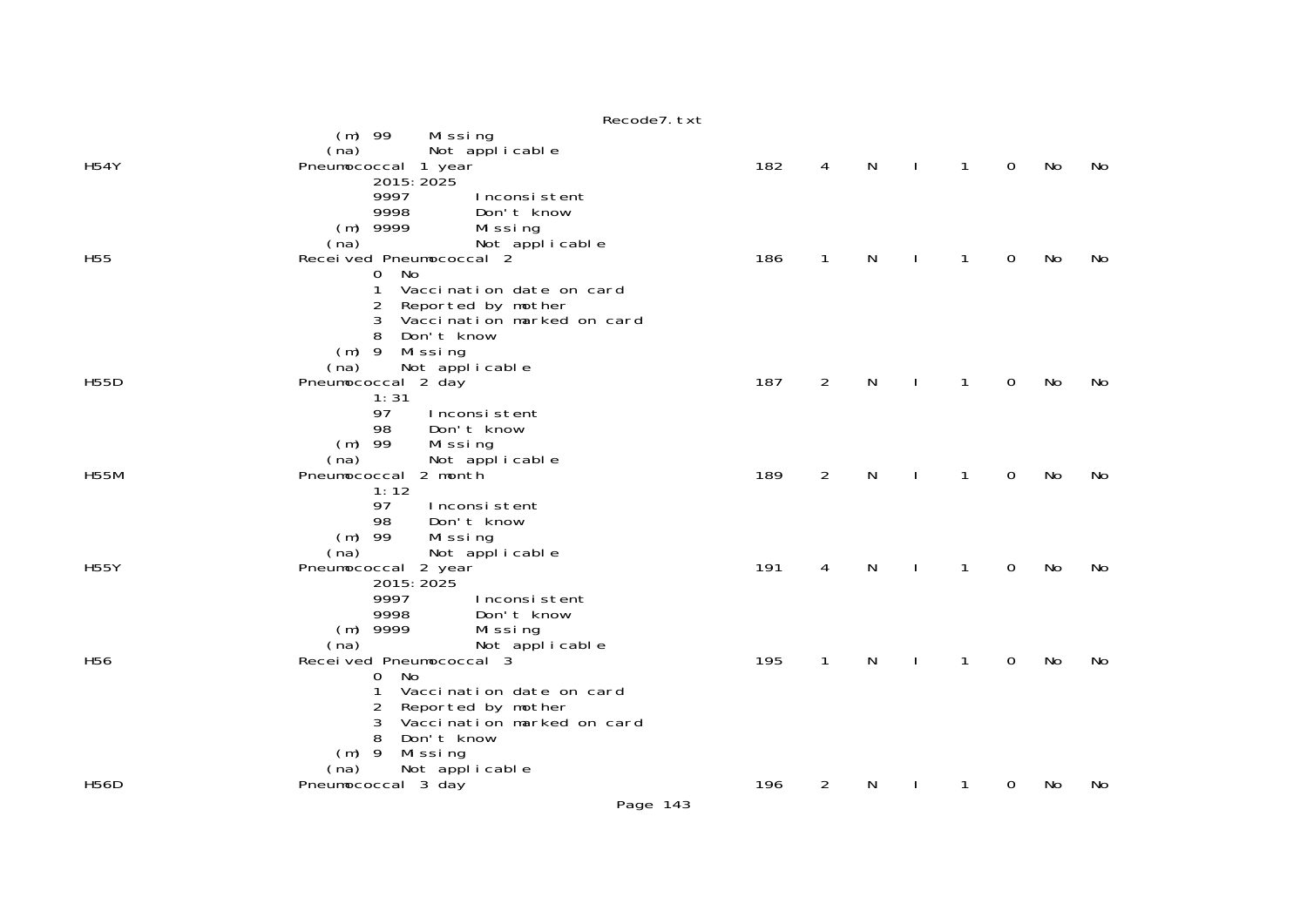|                 | Recode . LXL                                                                                                                                                                      |     |                |   |              |              |             |    |    |
|-----------------|-----------------------------------------------------------------------------------------------------------------------------------------------------------------------------------|-----|----------------|---|--------------|--------------|-------------|----|----|
|                 | 1:31<br>97<br>Inconsistent<br>98<br>Don't know<br>$(m)$ 99<br>Missing                                                                                                             |     |                |   |              |              |             |    |    |
| <b>H56M</b>     | (na) Not applicable<br>Pneumococcal 3 month                                                                                                                                       | 198 | 2              | N | <sup>1</sup> | $\mathbf{1}$ | $\mathbf 0$ | No | No |
|                 | 1:12<br>97<br>Inconsistent<br>98<br>Don't know<br>$(m)$ 99<br>Missing<br>(na)                                                                                                     |     |                |   |              |              |             |    |    |
| <b>H56Y</b>     | Not applicable<br>Pneumococcal 3 year                                                                                                                                             | 200 | 4              | N |              | 1            | $\mathbf 0$ | No | No |
|                 | 2015: 2025<br>9997<br>Inconsistent<br>9998<br>Don't know<br>$(m)$ 9999<br>Missing<br>(na)<br>Not applicable                                                                       |     |                |   |              |              |             |    |    |
| H <sub>57</sub> | Received Rotavirus 1                                                                                                                                                              | 204 | 1              | N |              | 1            | 0           | No | No |
|                 | $\overline{0}$<br>No<br>Vaccination date on card<br>Reported by mother<br>2<br>3<br>Vaccination marked on card<br>Don't know<br>8<br>$(m)$ 9<br>Missing<br>(na)<br>Not applicable |     |                |   |              |              |             |    |    |
| <b>H57D</b>     | Rotavirus 1 day                                                                                                                                                                   | 205 | $\overline{2}$ | N |              | 1            | $\mathbf 0$ | No | No |
|                 | 1:31<br>97<br>Inconsistent<br>98<br>Don't know<br>$(m)$ 99<br>Missing<br>(na)<br>Not applicable                                                                                   |     |                |   |              |              |             |    |    |
| <b>H57M</b>     | Rotavirus 1 month                                                                                                                                                                 | 207 | $\overline{2}$ | N |              | 1            | 0           | No | No |
|                 | 1:12<br>97<br>Inconsistent<br>Don't know<br>98<br>$(m)$ 99<br>Missing<br>Not applicable<br>(na)                                                                                   |     |                |   |              |              |             |    |    |
| <b>H57Y</b>     | Rotavirus 1 year<br>2015: 2025                                                                                                                                                    | 209 | 4              | N |              | 1            | 0           | No | No |
|                 | 9997<br>Inconsistent<br>9998<br>Don't know<br>9999<br>Missing<br>(m)<br>(na)<br>Not applicable                                                                                    |     |                |   |              |              |             |    |    |

 $p_{\alpha \alpha}$ d $q_{\alpha}$ <sup>+</sup>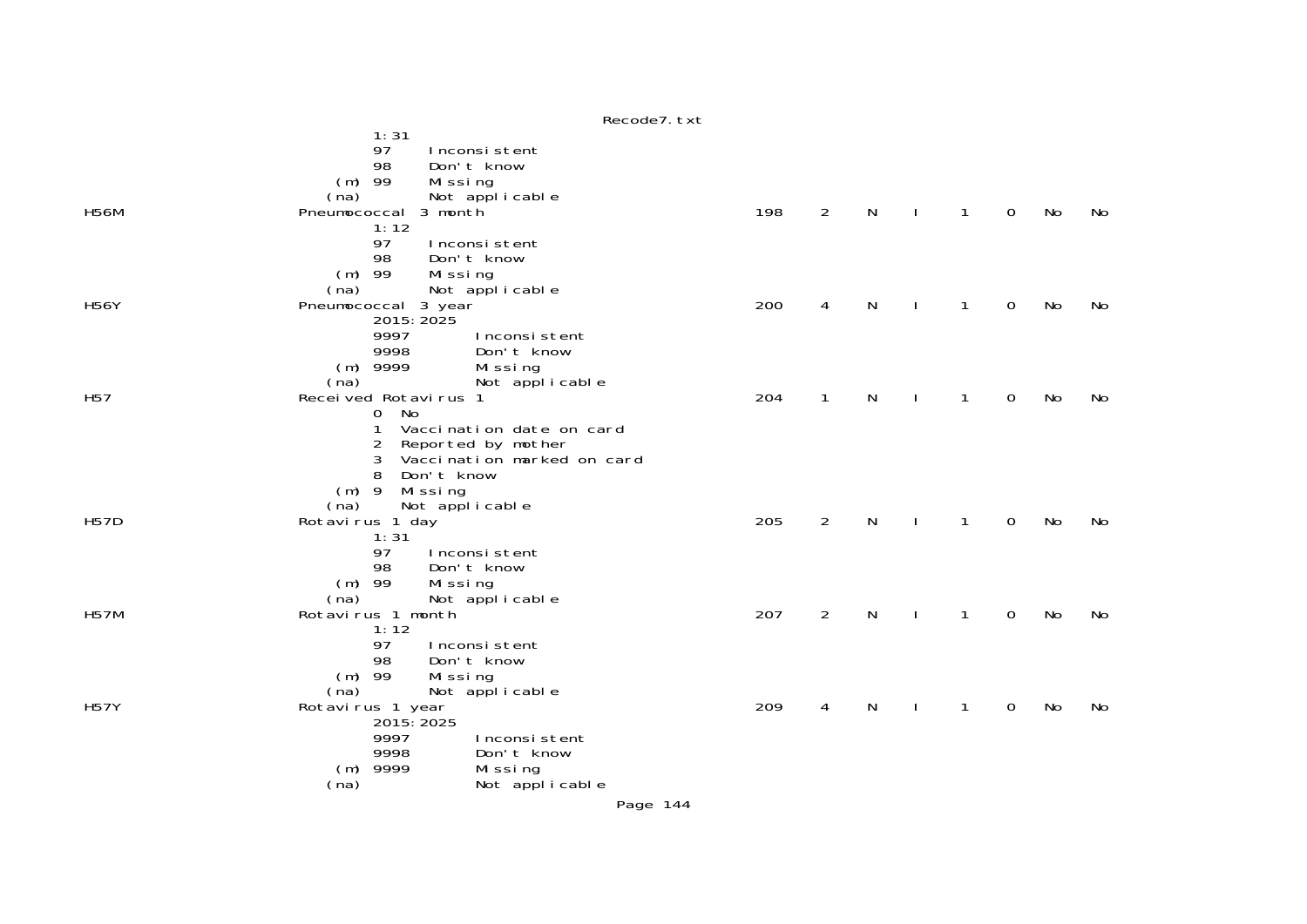|                 |                                                            | Recode7. txt |     |                |   |              |                   |    |
|-----------------|------------------------------------------------------------|--------------|-----|----------------|---|--------------|-------------------|----|
| H <sub>58</sub> | Received Rotavirus 2                                       |              | 213 | $\mathbf{1}$   | N | $\mathbf{1}$ | $\mathbf 0$<br>No | No |
|                 | No<br>$\mathbf{O}$                                         |              |     |                |   |              |                   |    |
|                 | Vaccination date on card<br>1                              |              |     |                |   |              |                   |    |
|                 | Reported by mother<br>2<br>3<br>Vaccination marked on card |              |     |                |   |              |                   |    |
|                 | 8<br>Don't know                                            |              |     |                |   |              |                   |    |
|                 | $(m)$ 9<br>Missing                                         |              |     |                |   |              |                   |    |
|                 | Not applicable<br>(na)                                     |              |     |                |   |              |                   |    |
| <b>H58D</b>     | Rotavirus 2 day                                            |              | 214 | $\overline{2}$ | N | 1            | 0<br>No           | No |
|                 | 1:31                                                       |              |     |                |   |              |                   |    |
|                 | 97<br>Inconsistent                                         |              |     |                |   |              |                   |    |
|                 | 98<br>Don't know<br>$(m)$ 99<br>Missing                    |              |     |                |   |              |                   |    |
|                 | (na)<br>Not applicable                                     |              |     |                |   |              |                   |    |
| <b>H58M</b>     | Rotavirus 2 month                                          |              | 216 | $\overline{2}$ | N | $\mathbf{1}$ | 0<br><b>No</b>    | No |
|                 | 1:12                                                       |              |     |                |   |              |                   |    |
|                 | 97<br>Inconsistent                                         |              |     |                |   |              |                   |    |
|                 | 98<br>Don't know                                           |              |     |                |   |              |                   |    |
|                 | $(m)$ 99<br>Missing                                        |              |     |                |   |              |                   |    |
| <b>H58Y</b>     | Not applicable<br>(na)<br>Rotavirus 2 year                 |              | 218 | 4              | N | $\mathbf{1}$ | $\Omega$<br>No    | No |
|                 | 2015: 2025                                                 |              |     |                |   |              |                   |    |
|                 | 9997<br>Inconsistent                                       |              |     |                |   |              |                   |    |
|                 | 9998<br>Don't know                                         |              |     |                |   |              |                   |    |
|                 | $(m)$ 9999<br>Missing                                      |              |     |                |   |              |                   |    |
|                 | Not applicable<br>(na)                                     |              |     |                |   |              |                   |    |
| H <sub>59</sub> | Received Rotavirus 3<br>No                                 |              | 222 | $\mathbf{1}$   | N | $\mathbf{1}$ | 0<br>No           | No |
|                 | 0<br>Vaccination date on card                              |              |     |                |   |              |                   |    |
|                 | Reported by mother<br>2                                    |              |     |                |   |              |                   |    |
|                 | 3<br>Vaccination marked on card                            |              |     |                |   |              |                   |    |
|                 | 8<br>Don't know                                            |              |     |                |   |              |                   |    |
|                 | $(m)$ 9<br>Missing                                         |              |     |                |   |              |                   |    |
|                 | Not applicable<br>(na)                                     |              |     |                |   |              |                   |    |
| <b>H59D</b>     | Rotavirus 3 day<br>1:31                                    |              | 223 | $\overline{2}$ | N | $\mathbf{1}$ | <b>No</b><br>0    | No |
|                 | 97<br>Inconsistent                                         |              |     |                |   |              |                   |    |
|                 | 98<br>Don't know                                           |              |     |                |   |              |                   |    |
|                 | $(m)$ 99<br>Missing                                        |              |     |                |   |              |                   |    |
|                 | Not applicable<br>(na)                                     |              |     |                |   |              |                   |    |
| <b>H59M</b>     | Rotavirus 3 month                                          |              | 225 | 2              | N | 1            | No<br>0           | No |
|                 | 1:12                                                       |              |     |                |   |              |                   |    |
|                 | 97<br>Inconsistent                                         |              |     |                |   |              |                   |    |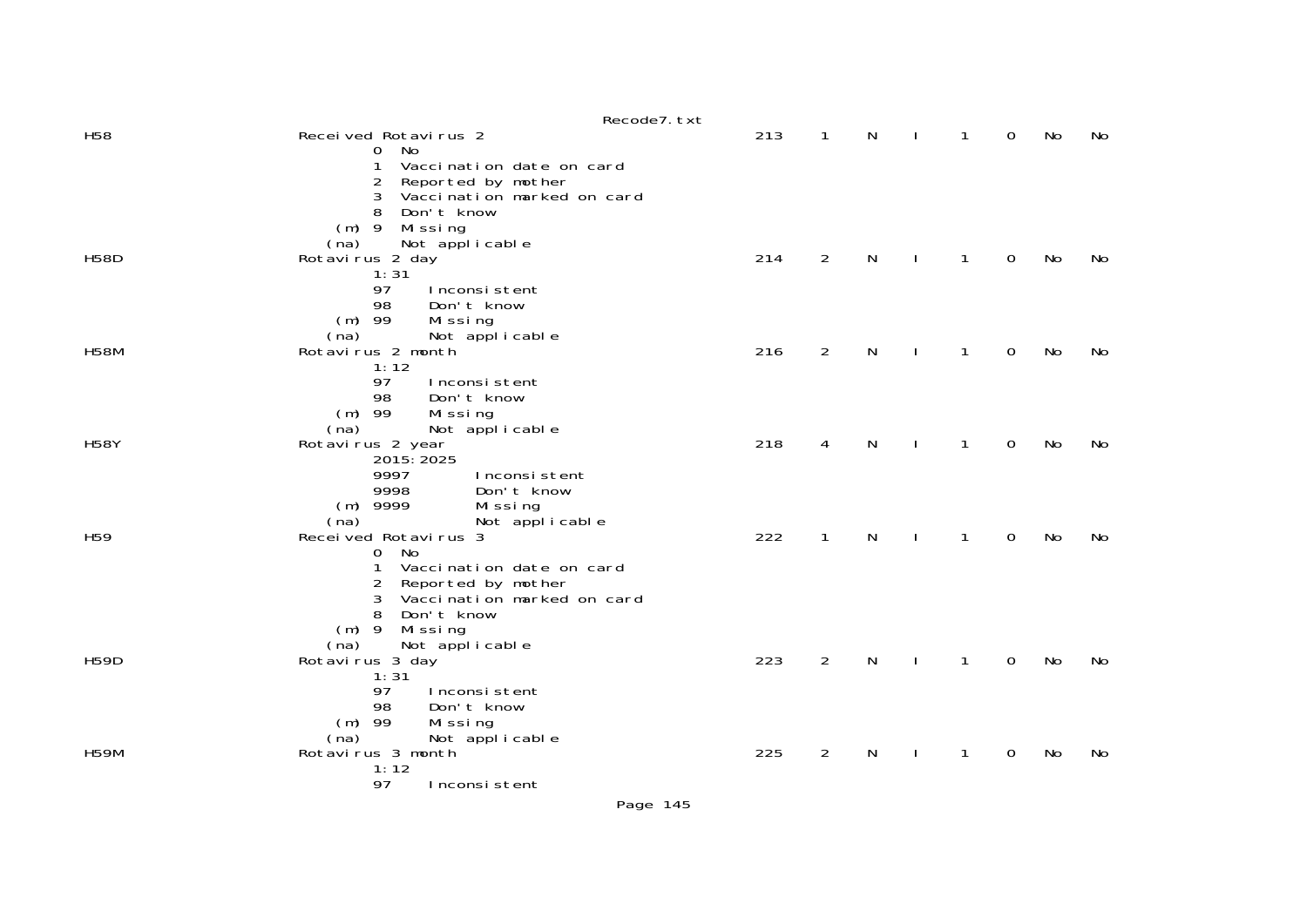|                   | Recode7. txt                                          |     |              |   |              |              |             |           |    |
|-------------------|-------------------------------------------------------|-----|--------------|---|--------------|--------------|-------------|-----------|----|
|                   | Don't know<br>98                                      |     |              |   |              |              |             |           |    |
|                   | $(m)$ 99<br>Missing                                   |     |              |   |              |              |             |           |    |
|                   | Not applicable<br>(na)                                | 227 |              |   |              |              |             |           |    |
| <b>H59Y</b>       | Rotavirus 3 year<br>2015: 2025                        |     | 4            | N | $\mathbf{I}$ | $\mathbf{1}$ | 0           | No        | No |
|                   | 9997<br>Inconsistent                                  |     |              |   |              |              |             |           |    |
|                   | 9998<br>Don't know                                    |     |              |   |              |              |             |           |    |
|                   | $(m)$ 9999<br>Missing                                 |     |              |   |              |              |             |           |    |
|                   | Not applicable<br>(na)                                |     |              |   |              |              |             |           |    |
| H <sub>60</sub>   | Received Polio inactive                               | 231 | $\mathbf{1}$ | N |              | 1            | 0           | No        | No |
|                   | No<br>0<br>1<br>Vaccination date on card              |     |              |   |              |              |             |           |    |
|                   | $\overline{c}$<br>Reported by mother                  |     |              |   |              |              |             |           |    |
|                   | Vaccination marked on card<br>3                       |     |              |   |              |              |             |           |    |
|                   | 8<br>Don't know                                       |     |              |   |              |              |             |           |    |
|                   | $(m)$ 9<br>Missing                                    |     |              |   |              |              |             |           |    |
|                   | Not applicable<br>(na)                                |     | 2            |   |              |              |             |           |    |
| <b>H60D</b>       | Polio inactive day<br>1:31                            | 232 |              | N |              | $\mathbf{1}$ | 0           | No        | No |
|                   | 97<br>Inconsistent                                    |     |              |   |              |              |             |           |    |
|                   | Don't know<br>98                                      |     |              |   |              |              |             |           |    |
|                   | $(m)$ 99<br>Missing                                   |     |              |   |              |              |             |           |    |
|                   | Not applicable<br>(na)                                |     |              |   |              |              |             |           |    |
| H <sub>6</sub> OM | Polio inactive month<br>1:12                          | 234 | 2            | N | $\mathbf{I}$ | $\mathbf{1}$ | $\mathbf 0$ | <b>No</b> | No |
|                   | 97<br>Inconsistent                                    |     |              |   |              |              |             |           |    |
|                   | Don't know<br>98                                      |     |              |   |              |              |             |           |    |
|                   | $(m)$ 99<br>Missing                                   |     |              |   |              |              |             |           |    |
|                   | Not applicable<br>(na)                                |     |              |   |              |              |             |           |    |
| <b>H60Y</b>       | Polio inactive year<br>2015: 2025                     | 236 | 4            | N | $\mathbf{I}$ | $\mathbf{1}$ | $\mathbf 0$ | <b>No</b> | No |
|                   | 9997<br>Inconsistent                                  |     |              |   |              |              |             |           |    |
|                   | 9998<br>Don't know                                    |     |              |   |              |              |             |           |    |
|                   | $(m)$ 9999<br>Missing                                 |     |              |   |              |              |             |           |    |
|                   | Not applicable<br>(na)                                |     |              |   |              |              |             |           |    |
| H61               | Received Hepatitis B 1                                | 240 | $\mathbf{1}$ | N | $\mathbf{I}$ | $\mathbf{1}$ | 0           | <b>No</b> | No |
|                   | <b>No</b><br>0<br>Vaccination date on card<br>1       |     |              |   |              |              |             |           |    |
|                   | 2                                                     |     |              |   |              |              |             |           |    |
|                   | Reported by mother<br>Vaccination marked on card<br>3 |     |              |   |              |              |             |           |    |
|                   | Don't know<br>8                                       |     |              |   |              |              |             |           |    |
|                   | $(m)$ 9<br>Missing                                    |     |              |   |              |              |             |           |    |
|                   | Not applicable<br>(na)                                |     |              |   |              |              |             |           |    |
|                   | Page 146                                              |     |              |   |              |              |             |           |    |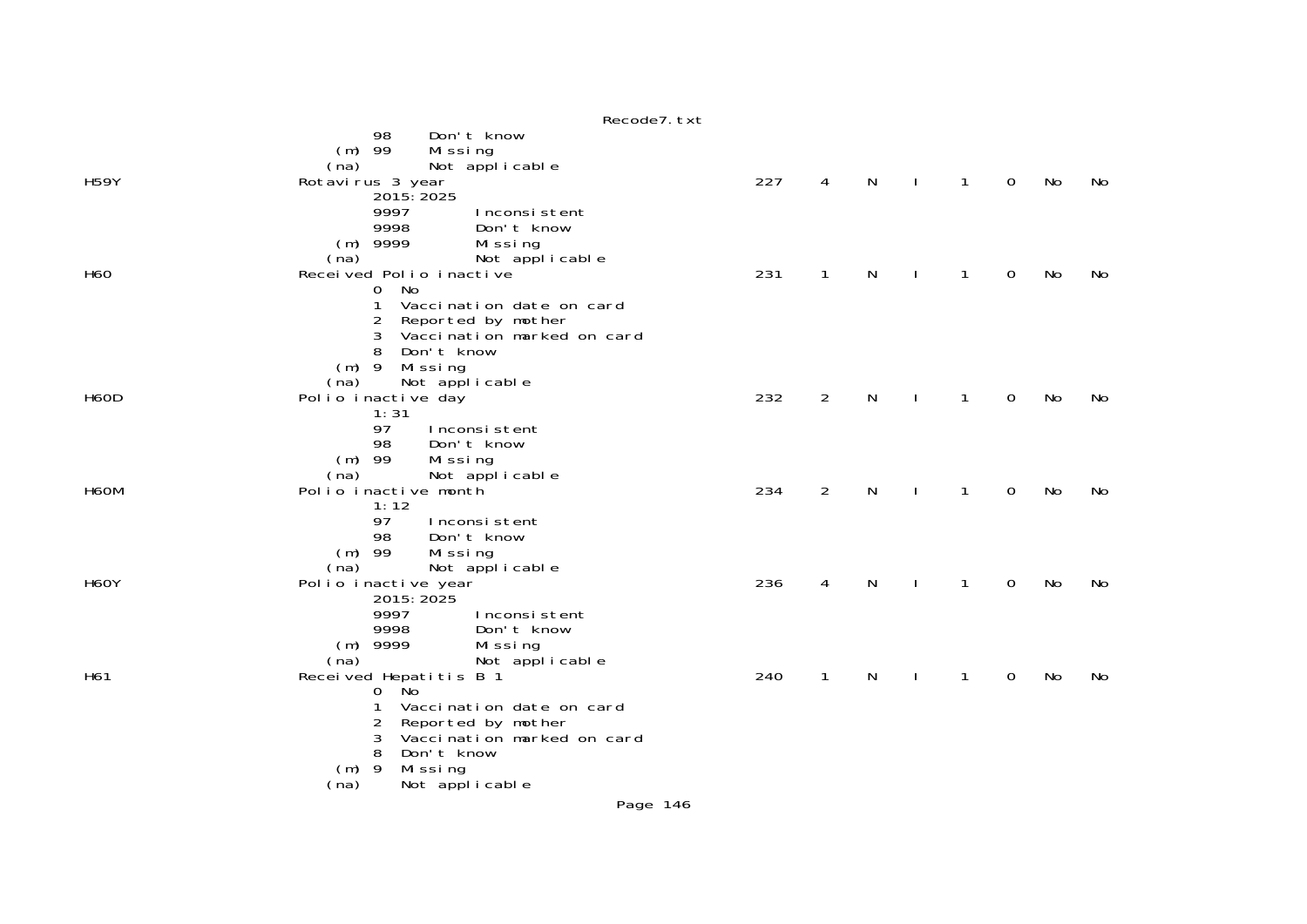|             | Recode7. txt                                                                                                                                                                                |     |                |   |              |                |    |    |
|-------------|---------------------------------------------------------------------------------------------------------------------------------------------------------------------------------------------|-----|----------------|---|--------------|----------------|----|----|
| <b>H61D</b> | Hepatitis B 1 day                                                                                                                                                                           | 241 | $\overline{2}$ | N | $\mathbf{1}$ | $\mathbf 0$    | No | No |
|             | 1:31<br>97<br>Inconsistent<br>98<br>Don't know<br>$(m)$ 99<br>Missing<br>Not applicable<br>(na)                                                                                             |     |                |   |              |                |    |    |
| <b>H61M</b> | month<br>Hepatitis B 1                                                                                                                                                                      | 243 | $\overline{2}$ | N | $\mathbf{1}$ | $\mathbf 0$    | No | No |
|             | 1:12<br>97<br>Inconsistent<br>98<br>Don't know<br>$(m)$ 99<br>Missing                                                                                                                       |     |                |   |              |                |    |    |
| <b>H61Y</b> | Not applicable<br>(na)<br>Hepatitis B 1 year                                                                                                                                                | 245 | 4              | N | 1            | $\Omega$       | No | No |
|             | 2015: 2025<br>9997<br>Inconsistent<br>9998<br>Don't know<br>$(m)$ 9999<br>Missing<br>Not applicable<br>(na)                                                                                 |     |                |   |              |                |    |    |
| H62         | Received Hepatitis B 2                                                                                                                                                                      | 249 | 1              | N | 1            | 0              | No | No |
|             | <b>No</b><br>$\mathbf{O}$<br>1<br>Vaccination date on card<br>2<br>Reported by mother<br>Vaccination marked on card<br>3<br>8<br>Don't know<br>$(m)$ 9<br>Missing<br>Not applicable<br>(na) |     |                |   |              |                |    |    |
| <b>H62D</b> | Hepatitis B 2 day                                                                                                                                                                           | 250 | $\overline{2}$ | N | 1            | $\mathbf 0$    | No | No |
|             | 1:31<br>97<br>Inconsistent<br>Don't know<br>98<br>$(m)$ 99<br>Missing<br>Not applicable<br>(na)                                                                                             |     |                |   |              |                |    |    |
| <b>H62M</b> | Hepatitis B 2 month                                                                                                                                                                         | 252 | $\overline{2}$ | N | 1            | $\mathbf 0$    | No | No |
|             | 1:12<br>97<br>Inconsistent<br>Don't know<br>98<br>$(m)$ 99<br>Missing<br>Not applicable<br>(na)                                                                                             |     |                |   |              |                |    |    |
| <b>H62Y</b> | Hepatitis B 2 year<br>2015: 2025                                                                                                                                                            | 254 | 4              | N | 1            | $\overline{0}$ | No | No |
|             | 9997<br>Inconsistent                                                                                                                                                                        |     |                |   |              |                |    |    |
|             | 9998<br>Don't know<br>$(m)$ 9999<br>Missing                                                                                                                                                 |     |                |   |              |                |    |    |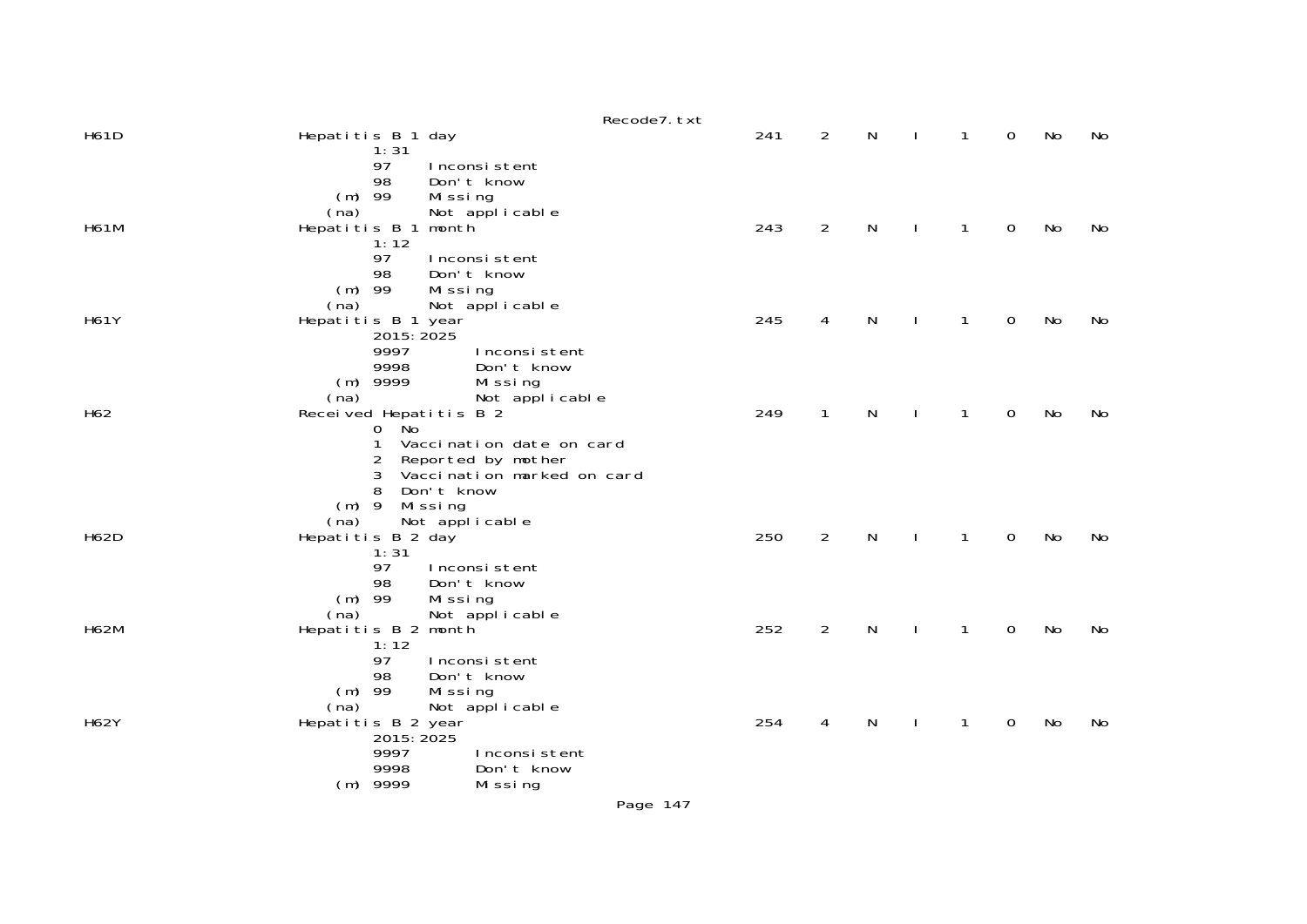|             | Recode7. txt                                                             |     |                |   |              |              |             |           |    |
|-------------|--------------------------------------------------------------------------|-----|----------------|---|--------------|--------------|-------------|-----------|----|
| H63         | (na)<br>Not applicable<br>Received Hepatitis B 3<br>$0$ No               | 258 | $\mathbf{1}$   | N |              | $\mathbf{1}$ | $\Omega$    | <b>No</b> | No |
|             | 1<br>Vaccination date on card<br>2<br>Reported by mother                 |     |                |   |              |              |             |           |    |
|             | Vaccination marked on card<br>3<br>8<br>Don't know<br>$(m)$ 9<br>Missing |     |                |   |              |              |             |           |    |
| <b>H63D</b> | Not applicable<br>(na)<br>Hepatitis B 3 day<br>1:31                      | 259 | $\overline{2}$ | N | $\mathbf{I}$ | $\mathbf{1}$ | $\mathbf 0$ | <b>No</b> | No |
|             | 97<br>Inconsistent                                                       |     |                |   |              |              |             |           |    |
|             | 98<br>Don't know<br>$(m)$ 99<br>Missing<br>(na)<br>Not applicable        |     |                |   |              |              |             |           |    |
| <b>H63M</b> | Hepatitis B 3 month<br>1:12                                              | 261 | $\overline{2}$ | N |              | $\mathbf{1}$ | $\mathbf 0$ | <b>No</b> | No |
|             | 97<br>Inconsistent<br>98<br>Don't know                                   |     |                |   |              |              |             |           |    |
| <b>H63Y</b> | $(m)$ 99<br>Missing<br>Not applicable<br>(na)<br>Hepatitis B 3 year      | 263 | 4              | N |              | $\mathbf{1}$ | $\mathbf 0$ | <b>No</b> | No |
|             | 2015: 2025<br>9997<br>Inconsistent                                       |     |                |   |              |              |             |           |    |
|             | 9998<br>Don't know<br>$(m)$ 9999<br>Missing<br>(na)<br>Not applicable    |     |                |   |              |              |             |           |    |
| H64         | Recei ved Hi B 1<br>- No<br>$\overline{0}$                               | 267 | $\mathbf{1}$   | N |              | $\mathbf{1}$ | $\mathbf 0$ | <b>No</b> | No |
|             | 1<br>Vaccination date on card<br>Reported by mother<br>2                 |     |                |   |              |              |             |           |    |
|             | Vaccination marked on card<br>3<br>8<br>Don't know<br>$(m)$ 9<br>Missing |     |                |   |              |              |             |           |    |
| <b>H64D</b> | Not applicable<br>(na)<br>Hi B 1 day                                     | 268 | $\overline{2}$ | N |              | $\mathbf{1}$ | $\mathbf 0$ | No        | No |
|             | ີ່ 1: 31<br>97<br>Inconsistent<br>98<br>Don't know                       |     |                |   |              |              |             |           |    |
|             | $(m)$ 99<br>Missing<br>Not applicable<br>(na)                            |     |                |   |              |              |             |           |    |
| <b>H64M</b> | Hi B 1 month<br>1:12                                                     | 270 | 2              | N |              | 1            | 0           | No        | No |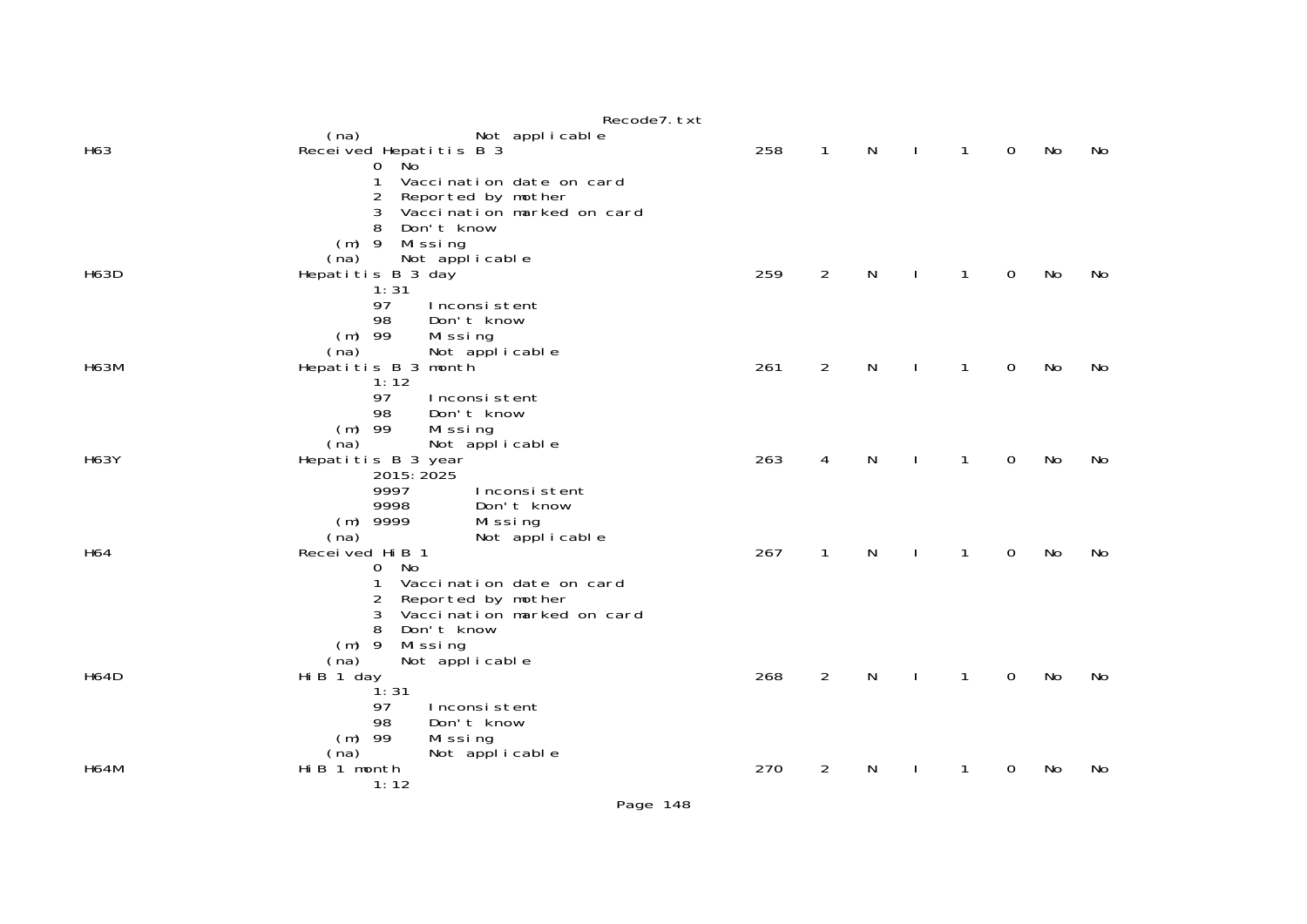|             | Recode7. txt                                                                                                                                                                                                                |     |                |   |              |   |             |    |    |
|-------------|-----------------------------------------------------------------------------------------------------------------------------------------------------------------------------------------------------------------------------|-----|----------------|---|--------------|---|-------------|----|----|
|             | 97<br>Inconsistent<br>98<br>Don't know<br>$(m)$ 99<br>Missing<br>Not applicable<br>(na)                                                                                                                                     |     |                |   |              |   |             |    |    |
| <b>H64Y</b> | Hi B 1 year<br>2015: 2025<br>9997<br>Inconsistent<br>9998<br>Don't know<br>$(m)$ 9999<br>Missing<br>Not applicable<br>(na)                                                                                                  | 272 | 4              | N | J.           | 1 | $\mathbf 0$ | No | No |
| H65         | Received Hi B 2<br><b>No</b><br>$\mathbf{O}$<br>1<br>Vaccination date on card<br>$\overline{2}$<br>Reported by mother<br>Vaccination marked on card<br>3<br>8<br>Don't know<br>$(m)$ 9<br>Missing<br>Not applicable<br>(na) | 276 | $\mathbf{1}$   | N | $\mathbf{I}$ | 1 | 0           | No | No |
| <b>H65D</b> | Hi B 2 day<br>1:31<br>97<br>Inconsistent<br>98<br>Don't know<br>$(m)$ 99<br>Missing<br>Not applicable<br>(na)                                                                                                               | 277 | $\overline{2}$ | N | $\mathbf{I}$ | 1 | 0           | No | No |
| <b>H65M</b> | Hi B 2 month<br>1:12<br>97<br>Inconsistent<br>98<br>Don't know<br>$(m)$ 99<br>Mi ssi ng<br>Not applicable<br>(na)                                                                                                           | 279 | $\overline{2}$ | N | $\mathbf{I}$ | 1 | 0           | No | No |
| <b>H65Y</b> | Hi B 2 year<br>2015: 2025<br>9997<br>Inconsistent<br>9998<br>Don't know<br>$(m)$ 9999<br>Missing<br>Not applicable<br>(na)                                                                                                  | 281 | 4              | N |              | 1 | 0           | No | No |
| H66         | Received Hi B 3<br>No<br>0<br>Vaccination date on card<br>1<br>Reported by mother<br>2<br>Vaccination marked on card<br>3<br>8<br>Don't know<br>$(m)$ 9<br>Missing                                                          | 285 | $\mathbf{1}$   | N |              | 1 | 0           | No | No |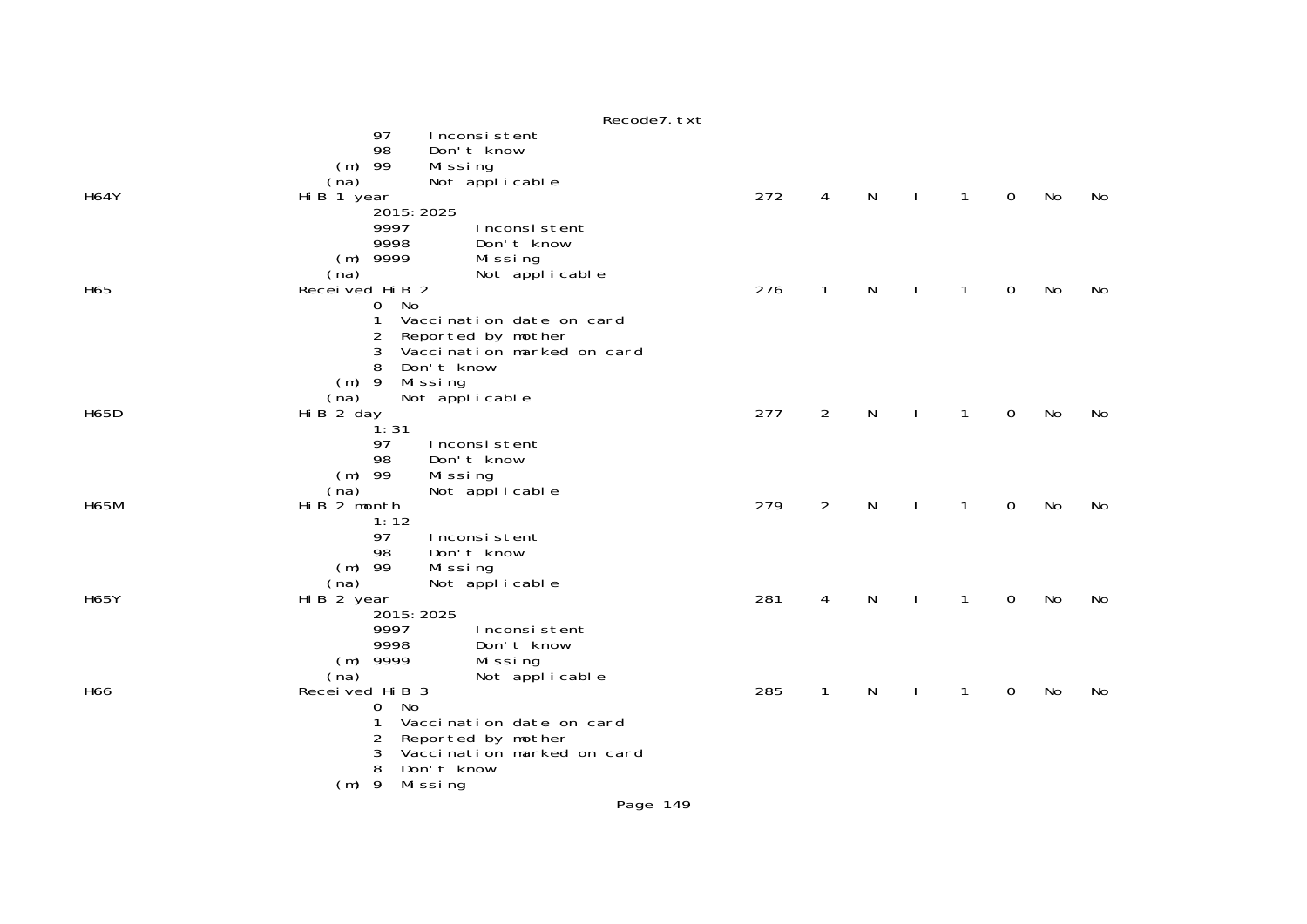|             | Recode7. txt                                                                                                                                                |     |                |   |              |              |             |    |    |
|-------------|-------------------------------------------------------------------------------------------------------------------------------------------------------------|-----|----------------|---|--------------|--------------|-------------|----|----|
| <b>H66D</b> | Not applicable<br>(na)<br>Hi B 3 day<br>1:31                                                                                                                | 286 | $\overline{2}$ | N | $\mathbf{I}$ | $\mathbf{1}$ | 0           | No | No |
| <b>H66M</b> | 97<br>Inconsistent<br>98<br>Don't know<br>$(m)$ 99<br>Missing<br>(na)<br>Not applicable<br>Hi B 3 month<br>1:12                                             | 288 | $\overline{2}$ | N | $\mathbf{I}$ | $\mathbf{1}$ | $\mathbf 0$ | No | No |
| <b>H66Y</b> | 97<br>Inconsistent<br>98<br>Don't know<br>$(m)$ 99<br>Missing<br>(na)<br>Not applicable<br>Hi B 3 year<br>2015: 2025<br>9997<br>Inconsistent                | 290 | 4              | N | $\mathbf{I}$ | $\mathbf{1}$ | $\mathbf 0$ | No | No |
| <b>H80A</b> | 9998<br>Don't know<br>$(m)$ 9999<br>Missing<br>Not applicable<br>(na)<br>In the last 7 days given: LOCAL NAME for multip 294<br>No<br>0<br>1<br>Yes         |     | $\overline{1}$ | N | $\mathbf{I}$ | $\mathbf{1}$ | $\mathbf 0$ | No | No |
| H80B        | Don't know<br>8<br>$(m)$ 9 Missing<br>Not applicable<br>(na)<br>In the last 7 days given: LOCAL NAME ready to u 295<br>No<br>0<br>Yes<br>1                  |     | $\overline{1}$ | N | <sup>1</sup> | 1            | $\mathbf 0$ | No | No |
| H8OC        | Don't know<br>8<br>$(m)$ 9<br>Missing<br>Not applicable<br>(na)<br>In the last 7 days given: LOCAL NAME for ready<br>No<br>0<br>Yes<br>1<br>Don't know<br>8 | 296 | $\mathbf{1}$   | N |              | 1            | $\mathbf 0$ | No | No |
| <b>H80D</b> | Missing<br>$(m)$ 9<br>Not applicable<br>(na)<br>In the last 7 days given: CS<br>No<br>0<br>Yes<br>1<br>Don't know<br>8                                      | 297 | $\mathbf{1}$   | N |              | 1            | 0           | No | No |
|             | $(m)$ 9<br>Missing<br>Not applicable<br>(na)<br>Page 150                                                                                                    |     |                |   |              |              |             |    |    |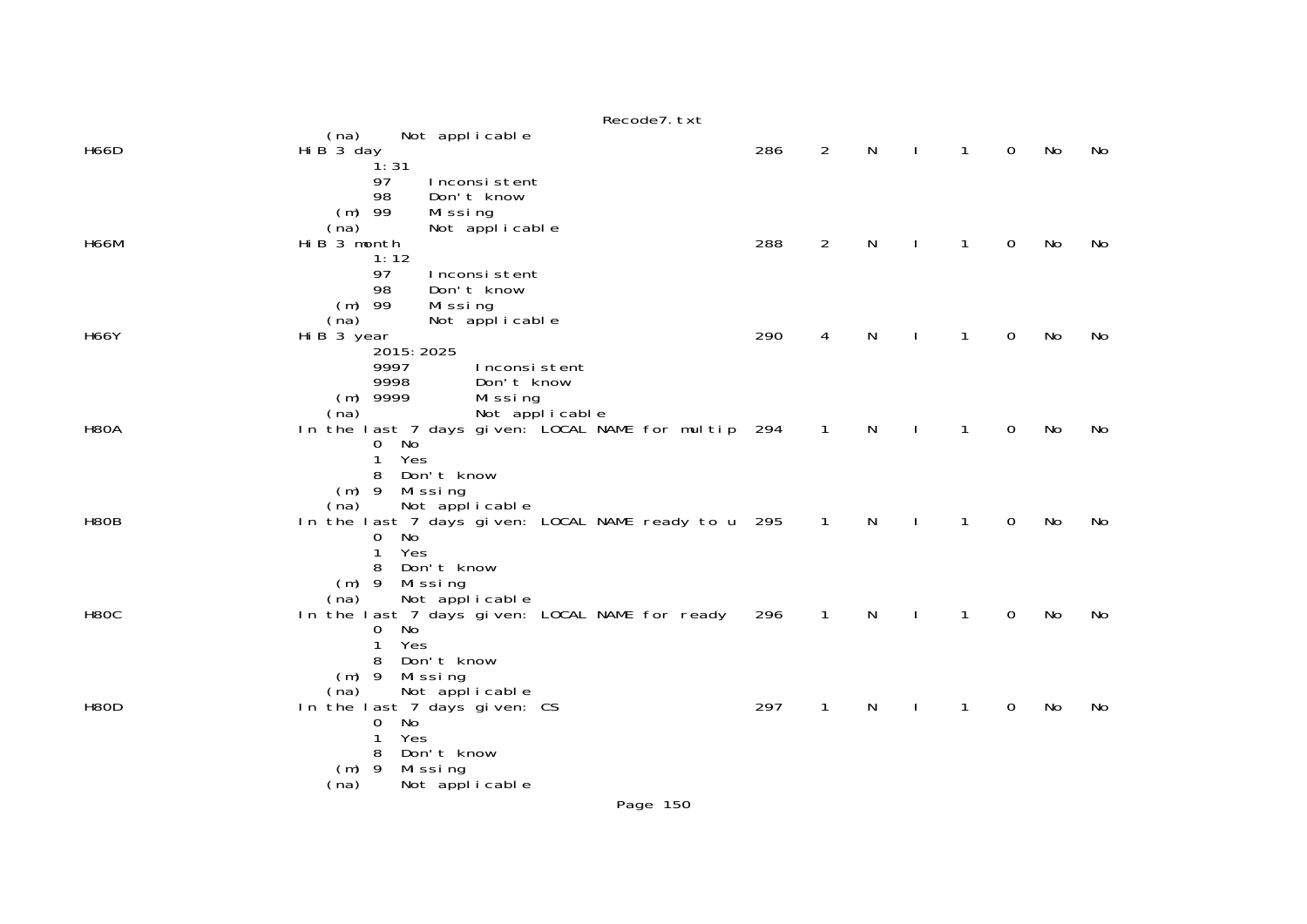| H80E                             | In the last 7 days given: CS<br>No<br>O<br>Yes<br>1                                                                                                            | Recode7. txt | 298                                      | 1                            | N                    |                | 1                                      | 0                       | No                   | No                   |
|----------------------------------|----------------------------------------------------------------------------------------------------------------------------------------------------------------|--------------|------------------------------------------|------------------------------|----------------------|----------------|----------------------------------------|-------------------------|----------------------|----------------------|
| H80F                             | Don't know<br>8<br>$(m)$ 9<br>Mi ssi ng<br>Not applicable<br>(na)<br>In the last 7 days given: CS<br>No<br>0<br>Yes<br>$\mathbf{1}$                            |              | 299                                      | 1                            | N                    |                | 1                                      | 0                       | No                   | No                   |
| <b>H80G</b>                      | 8<br>Don't know<br>(m) 9 Missing<br>Not applicable<br>(na)<br>In the last 7 days given: CS<br>No<br>0<br>Yes<br>1<br>Don't know<br>8                           |              | 300                                      | 1                            | N                    |                | 1                                      | 0                       | No                   | No                   |
| <b>flevel: WOMAN</b>             | (m) 9 Missing<br>Not applicable<br>(na)                                                                                                                        |              | Record: Child's health                   |                              |                      |                |                                        |                         |                      |                      |
| I tem Name                       | I tem Label                                                                                                                                                    |              | Start Len Type Type Occ                  |                              | Data Item            |                |                                        |                         | Dec Char Fill        | Dec Zero             |
| HHI D<br><b>CASEID</b><br>HI DXA | (id) Case Identification<br>(id) Case Identification<br>(record type)<br>Index to birth history                                                                |              | $\mathbf{1}$<br>$\mathbf{1}$<br>16<br>19 | 12<br>15<br>3<br>$\mathbf 1$ | AN<br>AN<br>AN<br>N. |                | 1<br>$\mathbf{1}$<br>1<br>$\mathbf{1}$ | 0<br>0<br>0<br>$\Omega$ | No<br>No<br>No<br>No | No<br>No<br>No<br>No |
| H11                              | 1:6<br>Had di arrhea recently<br>No<br>$\mathbf{0}$                                                                                                            |              | 20                                       | $\mathbf 1$                  | N                    |                | 1                                      | $\Omega$                | No                   | No                   |
| <b>H11B</b>                      | Yes, last 24 hours<br>$\mathbf{1}$<br>Yes, last two weeks<br>2<br>Don't know<br>8<br>(m) 9 Missing<br>Not applicable<br>(na)<br>Blood in the stools<br>No<br>0 |              | 21                                       | $\mathbf{1}$                 | $\mathsf{N}$         | $\blacksquare$ | $\mathbf{1}$                           | $\mathbf 0$             | No                   | No                   |
| <b>H12A</b>                      | Yes<br>1<br>Don't know<br>8<br>$(m)$ 9 Missing<br>Not applicable<br>(na)<br>Di arrhea: government hospi tal<br>No<br>$\mathbf{O}$                              |              | 22                                       | 1                            | N                    | $\mathbf{I}$   | $\mathbf{1}$                           | 0                       | No                   | No                   |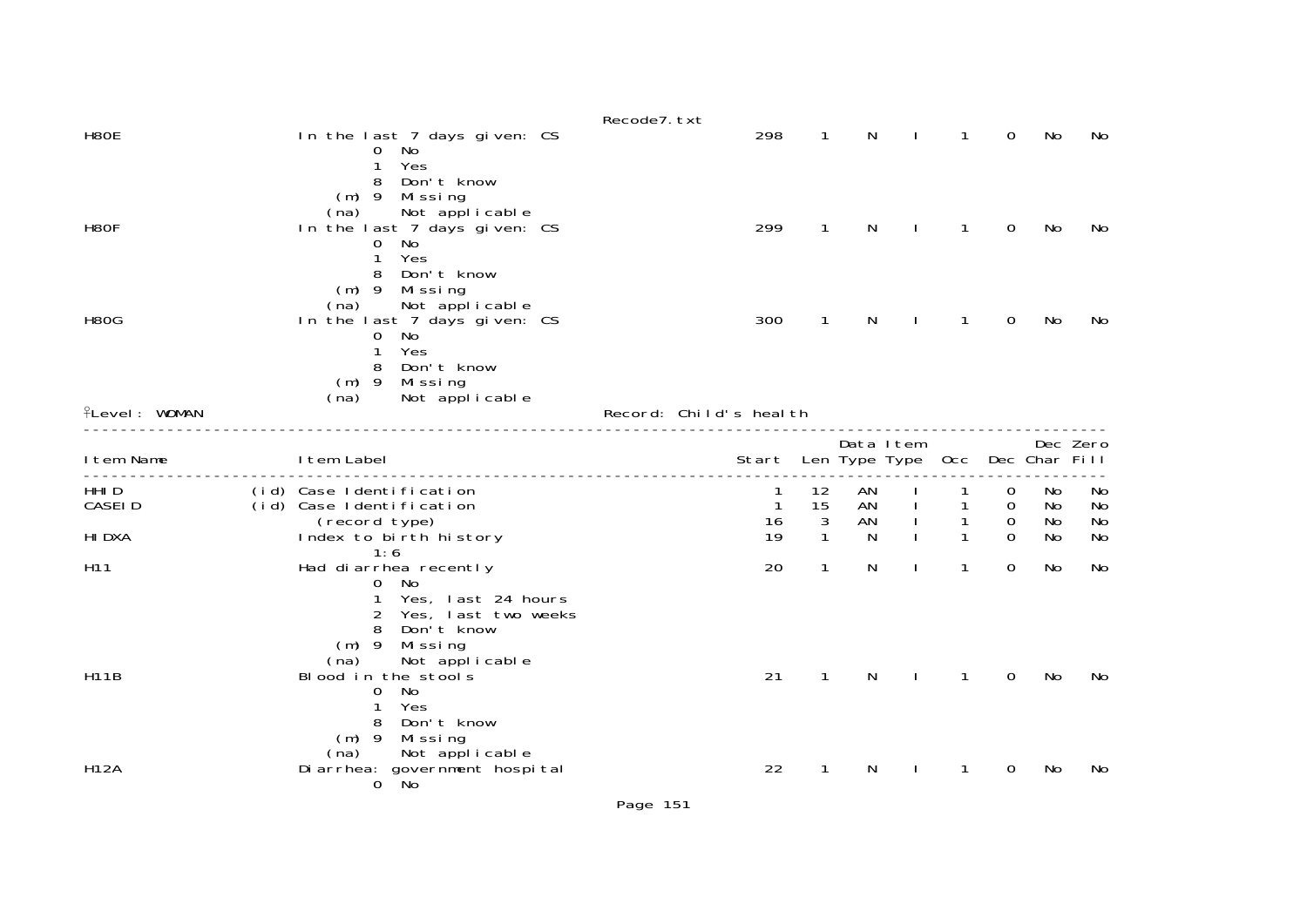|             | Yes<br>$\mathbf{1}$<br>$(m)$ 9 Missing               |    |              |   |              |              |                  |    |    |
|-------------|------------------------------------------------------|----|--------------|---|--------------|--------------|------------------|----|----|
| <b>H12B</b> | (na) Not applicable<br>Diarrhea: CS public sector    | 23 | $\mathbf{1}$ | N | $\mathbf{I}$ | $\mathbf{1}$ | $\mathbf 0$      | No | No |
|             | $0$ No                                               |    |              |   |              |              |                  |    |    |
|             | $\mathbf{1}$<br>Yes                                  |    |              |   |              |              |                  |    |    |
|             | (m) 9 Missing<br>(na) Not applicable                 |    |              |   |              |              |                  |    |    |
| <b>H12C</b> | Diarrhea: CS public sector                           | 24 | $\mathbf{1}$ | N |              | $\mathbf{1}$ | $\mathbf 0$      | No | No |
|             | No <sup>'</sup><br>$\mathbf 0$<br>$\overline{1}$     |    |              |   |              |              |                  |    |    |
|             | Yes<br>$(m)$ 9 Missing                               |    |              |   |              |              |                  |    |    |
|             | (na)<br>Not applicable                               |    |              |   |              |              |                  |    |    |
| H12D        | Diarrhea: CS public sector                           | 25 | $\mathbf{1}$ | N |              | $\mathbf{1}$ | $\mathbf 0$      | No | No |
|             | No<br>$\overline{0}$<br>$\mathbf{1}$<br>Yes          |    |              |   |              |              |                  |    |    |
|             | (m) 9 Missing                                        |    |              |   |              |              |                  |    |    |
|             | (na)<br>Not applicable                               |    |              |   |              |              |                  |    |    |
| <b>H12E</b> | Diarrhea: CS public sector                           | 26 | $\mathbf{1}$ | N | $\mathbf{I}$ | $\mathbf{1}$ | $\mathbf 0$      | No | No |
|             | $0$ No<br>$\mathbf{1}$<br>Yes                        |    |              |   |              |              |                  |    |    |
|             | (m) 9 Missing                                        |    |              |   |              |              |                  |    |    |
|             | Not applicable<br>(na)                               |    |              |   |              |              |                  |    |    |
| <b>H12F</b> | Diarrhea: CS public sector<br>0 No                   | 27 | $\mathbf{1}$ | N |              | $\mathbf{1}$ | $\mathbf 0$      | No | No |
|             | $\mathbf{1}$<br>Yes                                  |    |              |   |              |              |                  |    |    |
|             | $(m)$ 9 Missing                                      |    |              |   |              |              |                  |    |    |
| H12G        | Not applicable<br>(na)<br>Diarrhea: CS public sector | 28 | $\mathbf{1}$ | N |              | $\mathbf{1}$ | $\boldsymbol{0}$ | No | No |
|             | No <sup>'</sup><br>$\mathbf{O}$                      |    |              |   |              |              |                  |    |    |
|             | Yes<br>$\mathbf{1}$                                  |    |              |   |              |              |                  |    |    |
|             | (m) 9 Missing<br>Not applicable<br>(na)              |    |              |   |              |              |                  |    |    |
| <b>H12H</b> | Diarrhea: CS public sector                           | 29 | $\mathbf{1}$ | N | $\mathbf{I}$ | $\mathbf{1}$ | $\mathbf 0$      | No | No |
|             | $0$ No                                               |    |              |   |              |              |                  |    |    |
|             | $\mathbf{1}$<br>Yes                                  |    |              |   |              |              |                  |    |    |
|             | (m) 9 Missing<br>Not applicable<br>(na)              |    |              |   |              |              |                  |    |    |
| H12I        | Diarrhea: CS public sector<br>0 No                   | 30 | $\mathbf{1}$ | N |              | $\mathbf{1}$ | $\mathbf 0$      | No | No |
|             |                                                      |    |              |   |              |              |                  |    |    |
|             | $\mathbf{1}$<br>Yes<br>$(m)$ 9<br>Missing            |    |              |   |              |              |                  |    |    |
|             | (na)<br>Not applicable                               |    |              |   |              |              |                  |    |    |

## Recode7.txt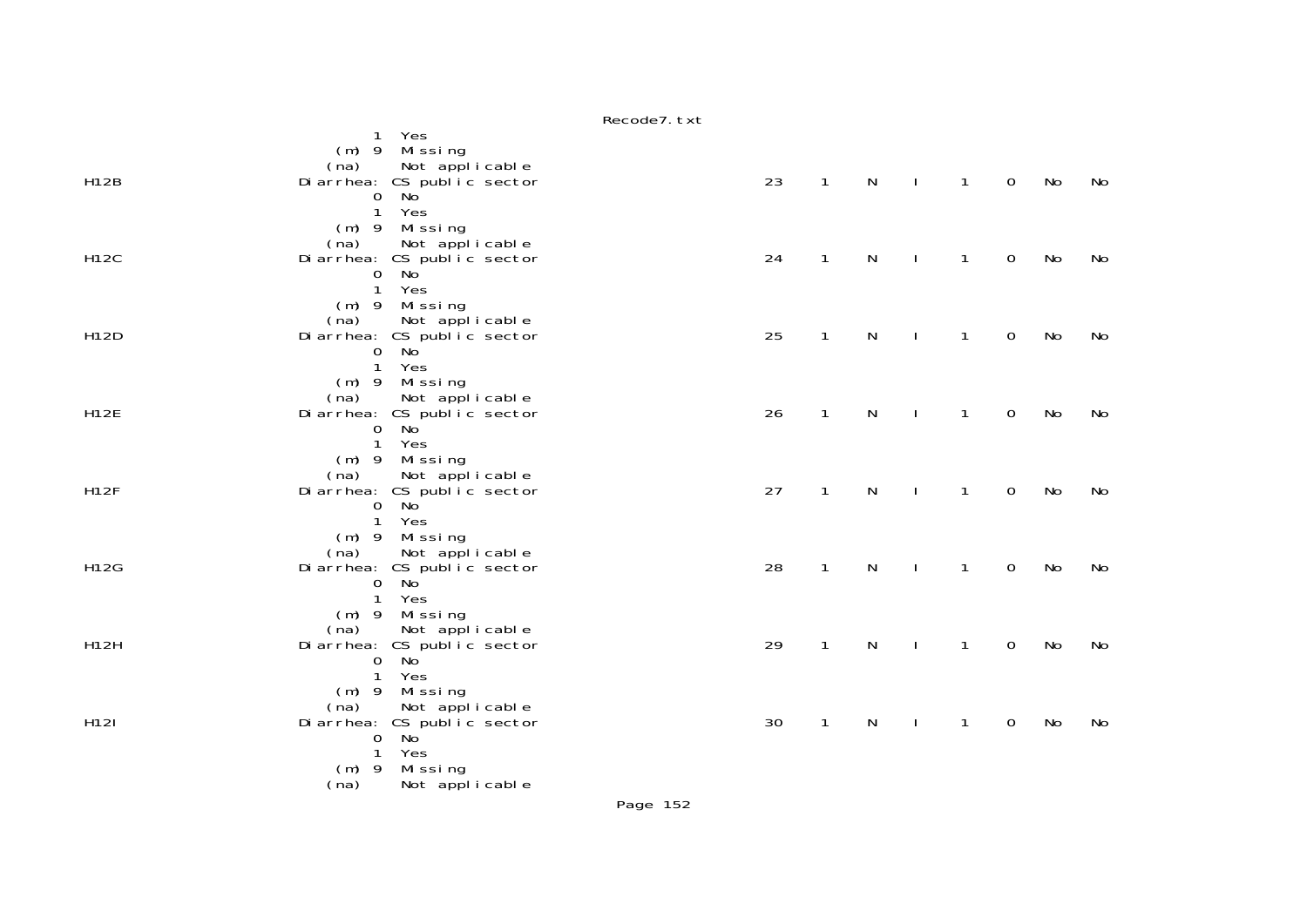| Di arrhea: pri vate hospi tal / clinic<br>$0$ No      | 31                                                                                                                                                                                                                                                                                                                                                                                                                                                                                                           | $\mathbf{1}$   | N                                           | $\perp$      | $\mathbf{1}$                            | $\mathbf 0$                                  | No                                        | No             |
|-------------------------------------------------------|--------------------------------------------------------------------------------------------------------------------------------------------------------------------------------------------------------------------------------------------------------------------------------------------------------------------------------------------------------------------------------------------------------------------------------------------------------------------------------------------------------------|----------------|---------------------------------------------|--------------|-----------------------------------------|----------------------------------------------|-------------------------------------------|----------------|
| (m) 9 Missing                                         |                                                                                                                                                                                                                                                                                                                                                                                                                                                                                                              |                |                                             |              |                                         |                                              |                                           |                |
| Di arrhea: pri vate pharmacy                          | 32                                                                                                                                                                                                                                                                                                                                                                                                                                                                                                           | $\mathbf{1}$   | $\mathsf{N}$                                | $\perp$      | $\mathbf{1}$                            | $\mathbf 0$                                  | No                                        | No             |
| Yes<br>$\mathbf{1}$                                   |                                                                                                                                                                                                                                                                                                                                                                                                                                                                                                              |                |                                             |              |                                         |                                              |                                           |                |
| Not applicable<br>(na)                                |                                                                                                                                                                                                                                                                                                                                                                                                                                                                                                              |                |                                             |              |                                         |                                              |                                           | No             |
| $0$ No                                                |                                                                                                                                                                                                                                                                                                                                                                                                                                                                                                              |                |                                             |              |                                         |                                              |                                           |                |
| $(m)$ 9 Missing                                       |                                                                                                                                                                                                                                                                                                                                                                                                                                                                                                              |                |                                             |              |                                         |                                              |                                           |                |
| Di arrhea: CS pri vate medi cal<br>No<br>$\mathbf{0}$ | 34                                                                                                                                                                                                                                                                                                                                                                                                                                                                                                           | $\mathbf{1}$   | $\mathsf{N}$                                | $\mathbf{I}$ | $\mathbf{1}$                            | $\mathbf 0$                                  | No                                        | No             |
| (m) 9 Missing                                         |                                                                                                                                                                                                                                                                                                                                                                                                                                                                                                              |                |                                             |              |                                         |                                              |                                           |                |
| Di arrhea: CS pri vate medi cal                       | 35                                                                                                                                                                                                                                                                                                                                                                                                                                                                                                           | $\mathbf{1}$   | N                                           | $\perp$      | $\mathbf{1}$                            | $\mathbf 0$                                  | No                                        | No             |
| 1 Yes                                                 |                                                                                                                                                                                                                                                                                                                                                                                                                                                                                                              |                |                                             |              |                                         |                                              |                                           |                |
| Not applicable<br>(na)                                |                                                                                                                                                                                                                                                                                                                                                                                                                                                                                                              |                |                                             |              |                                         |                                              |                                           | No             |
| No <sup>'</sup><br>$\mathbf 0$                        |                                                                                                                                                                                                                                                                                                                                                                                                                                                                                                              |                |                                             |              |                                         |                                              |                                           |                |
| (m) 9 Missing                                         |                                                                                                                                                                                                                                                                                                                                                                                                                                                                                                              |                |                                             |              |                                         |                                              |                                           |                |
| No <sup>'</sup><br>0                                  | 37                                                                                                                                                                                                                                                                                                                                                                                                                                                                                                           | $\mathbf{1}$   | N                                           | $\mathbf{I}$ | $\mathbf{1}$                            | $\mathbf 0$                                  | No                                        | No             |
| (m) 9 Missing                                         |                                                                                                                                                                                                                                                                                                                                                                                                                                                                                                              |                |                                             |              |                                         |                                              |                                           |                |
| Di arrhea: CS pri vate medi cal                       | 38                                                                                                                                                                                                                                                                                                                                                                                                                                                                                                           | $\mathbf{1}$   | $\mathsf{N}$                                | $\sim$ 1     | $\mathbf{1}$                            | $\mathbf 0$                                  | No                                        | No             |
| 1 Yes                                                 |                                                                                                                                                                                                                                                                                                                                                                                                                                                                                                              |                |                                             |              |                                         |                                              |                                           |                |
| Not applicable<br>(na)                                |                                                                                                                                                                                                                                                                                                                                                                                                                                                                                                              |                |                                             |              |                                         |                                              |                                           | No             |
| No <sup>'</sup><br>0<br>$\mathbf{1}$<br>Yes           |                                                                                                                                                                                                                                                                                                                                                                                                                                                                                                              |                |                                             |              |                                         |                                              |                                           |                |
|                                                       | Recode7.txt<br>Yes<br>$\mathbf{1}$<br>Not applicable<br>(na)<br>$0$ No<br>$(m)$ 9 Missing<br>Di arrhea: pri vate doctor<br>$\mathbf{1}$<br>Yes<br>Not applicable<br>(na)<br>$\mathbf{1}$<br>Yes<br>Not applicable<br>(na)<br>No<br>$\Omega$<br>(m) 9 Missing<br>Di arrhea: CS pri vate medi cal<br>$\mathbf{1}$<br>Yes<br>Not applicable<br>(na)<br>Di arrhea: CS pri vate medi cal<br>1 Yes<br>Not applicable<br>(na)<br>No <sup>'</sup><br>$\mathbf 0$<br>(m) 9 Missing<br>Di arrhea: CS pri vate medi cal | 33<br>36<br>39 | $\mathbf 1$<br>$\mathbf{1}$<br>$\mathbf{1}$ | N<br>N<br>N  | $\perp$<br>$\mathbf{I}$<br>$\mathbf{I}$ | $\mathbf{1}$<br>$\mathbf{1}$<br>$\mathbf{1}$ | $\mathbf 0$<br>$\mathbf 0$<br>$\mathbf 0$ | No<br>No<br>No |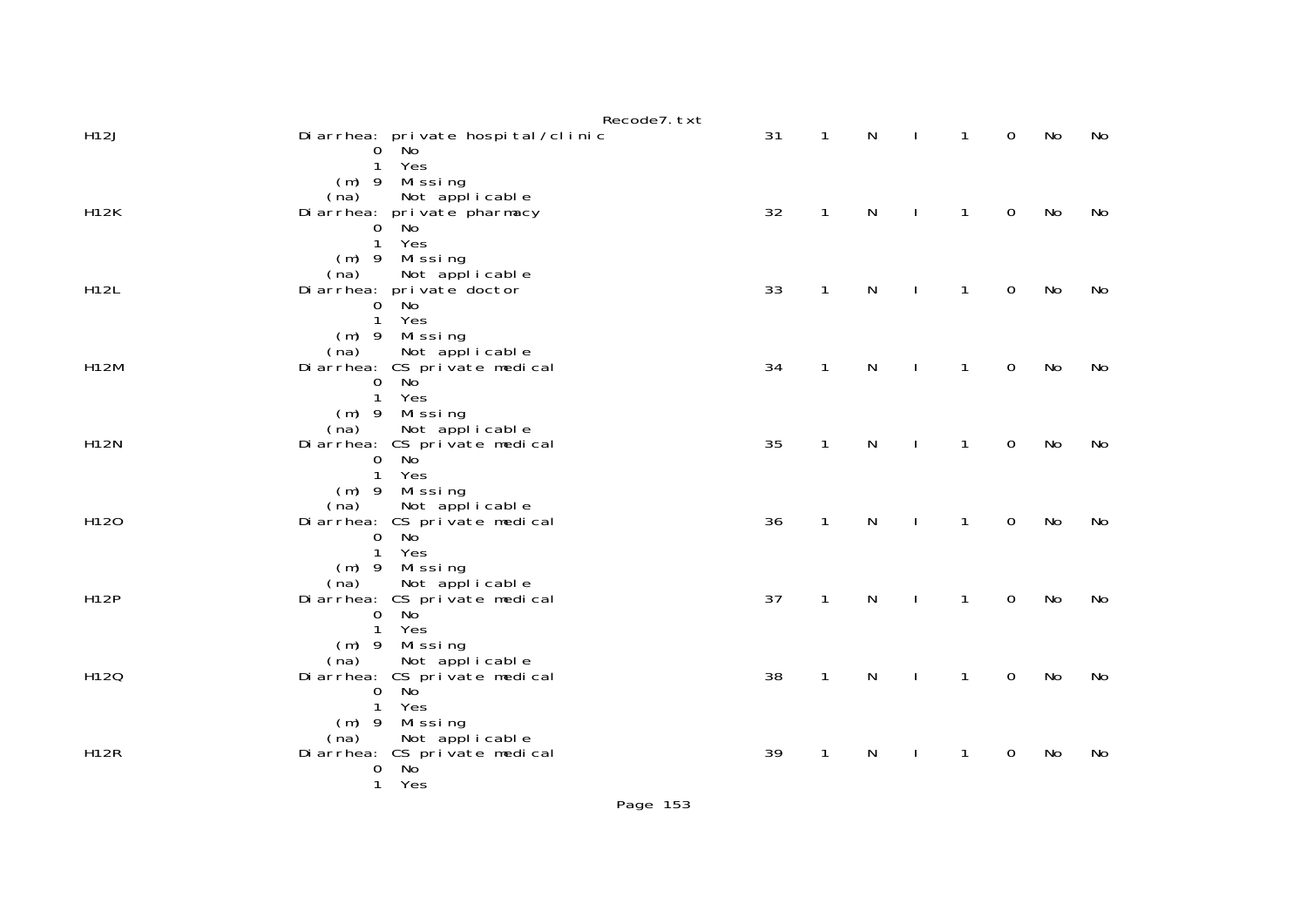Recode7.txt

| <b>H12S</b>     | $(m)$ 9 Missing<br>Not applicable<br>(na)<br>Di arrhea: CS other sector<br>No<br>0                                                              | 40 | $\mathbf{1}$ | N | $\mathbf{I}$ | $\mathbf{1}$ | $\mathbf 0$ | No | No |
|-----------------|-------------------------------------------------------------------------------------------------------------------------------------------------|----|--------------|---|--------------|--------------|-------------|----|----|
| <b>H12T</b>     | $\mathbf{1}$<br>Yes<br>(m) 9 Missing<br>Not applicable<br>(na)<br>Di arrhea: CS other sector<br><b>No</b><br>$\mathbf 0$<br>$\mathbf{1}$<br>Yes | 41 | 1            | N | $\mathbf{I}$ | $\mathbf{1}$ | $\mathbf 0$ | No | No |
| H12U            | $(m)$ 9<br>Missing<br>(na)<br>Not applicable<br>Di arrhea: CS other sector<br>No<br>0<br>Yes<br>$\mathbf{1}$                                    | 42 | $\mathbf{1}$ | N | Ι.           | $\mathbf{1}$ | $\mathbf 0$ | No | No |
| H12V            | $(m)$ 9 Missing<br>Not applicable<br>(na)<br>Di arrhea: CS other sector<br>No<br>$\mathbf{0}$<br>$\mathbf{1}$<br>Yes                            | 43 | $\mathbf{1}$ | N | $\mathbf{I}$ | $\mathbf{1}$ | $\mathbf 0$ | No | No |
| <b>H12W</b>     | Missing<br>$(m)$ 9<br>Not applicable<br>(na)<br>Di arrhea: CS other sector<br>No<br>$\mathbf 0$<br>$\mathbf{1}$<br>Yes                          | 44 | $\mathbf{1}$ | N |              | 1            | 0           | No | No |
| <b>H12X</b>     | $(m)$ 9<br>Mi ssi ng<br>(na)<br>Not applicable<br>Di arrhea: Other<br>No<br>$\mathbf 0$<br>$\mathbf{1}$<br>Yes                                  | 45 | 1            | N |              | 1            | 0           | No | No |
| <b>H12Y</b>     | $(m)$ 9<br>Mi ssi ng<br>Not applicable<br>(na)<br>Di arrhea: no treatment<br>No: received treatment<br>$\mathbf{O}$<br>1<br>Yes: no treatment   | 46 | $\mathbf{1}$ | N | $\mathbf{I}$ | $\mathbf{1}$ | $\mathbf 0$ | No | No |
| H12Z            | $(m)$ 9<br>Missing<br>Not applicable<br>(na)<br>Di arrhea: medi cal treatment<br>No<br>0<br>Yes<br>$\mathbf{1}$                                 | 47 | $\mathbf{1}$ | N | Ι.           | $\mathbf{1}$ | $\mathbf 0$ | No | No |
| H <sub>13</sub> | $(m)$ 9 Missing<br>Not applicable<br>(na)<br>Given oral rehydration                                                                             | 48 | 1            | N | $\mathbf{I}$ | 1            | 0           | No | No |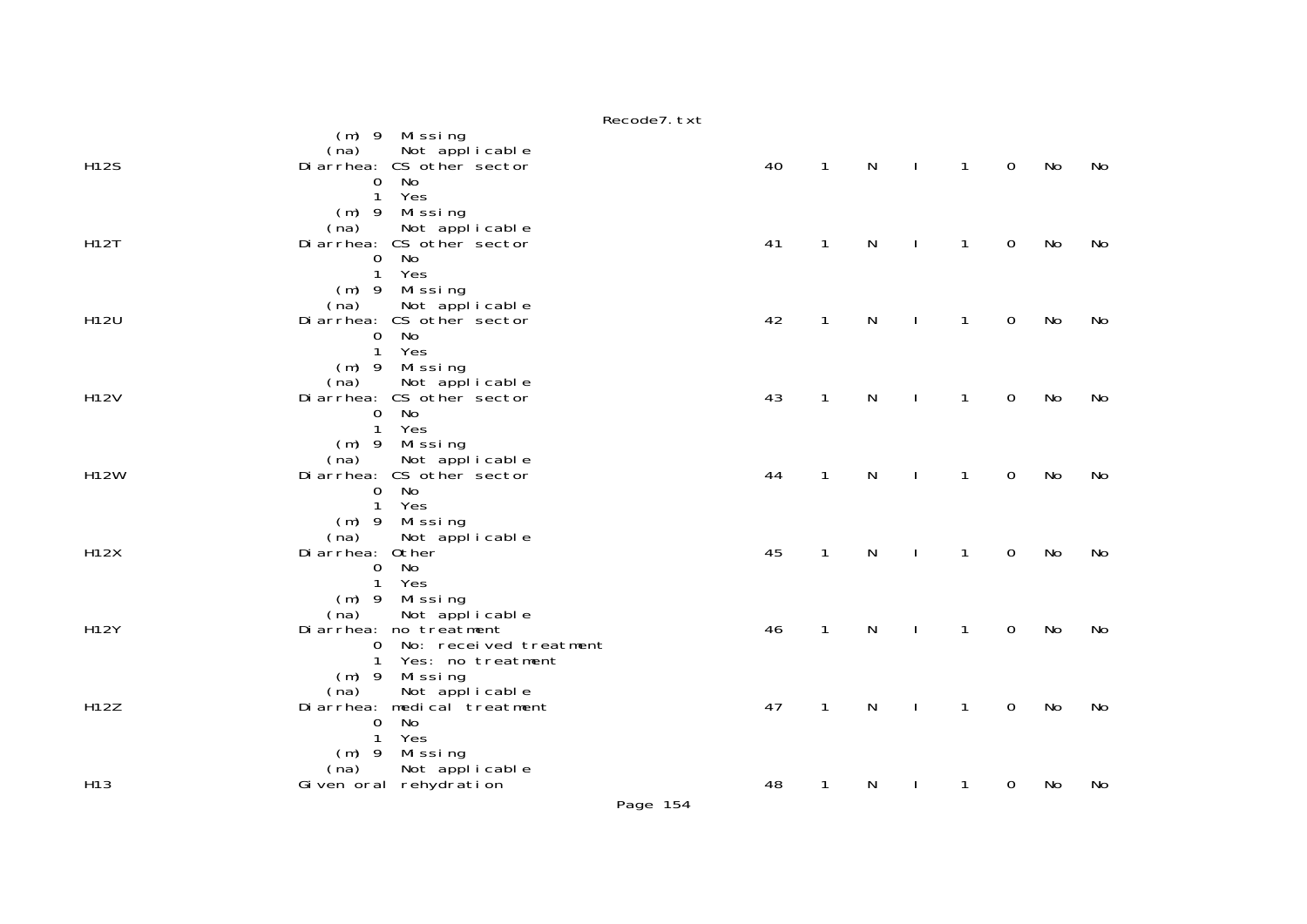|                 | Recode7. txt                                                                                                                                                               |    |              |              |              |              |                |    |    |
|-----------------|----------------------------------------------------------------------------------------------------------------------------------------------------------------------------|----|--------------|--------------|--------------|--------------|----------------|----|----|
|                 | No<br>0<br>Yes: ORS - spontaneous<br>1<br>Yes: ORS - probed<br>2                                                                                                           |    |              |              |              |              |                |    |    |
| <b>H13B</b>     | Don't know<br>8<br>(m) 9 Missing<br>Not applicable<br>(na)<br>Gi ven pre-packaged ORS liquid<br><b>No</b><br>$\Omega$<br>Yes<br>1                                          | 49 | $\mathbf{1}$ | $\mathsf{N}$ |              | $\mathbf{1}$ | $\overline{0}$ | No | No |
| H14             | Don't know<br>8<br>(m) 9 Missing<br>Not applicable<br>(na)<br>Given recommended home solution<br>No<br>$\mathbf{O}$<br>Yes: RHS - spontaneous<br>1                         | 50 | $\mathbf{1}$ | $\mathsf{N}$ | $\mathbf{I}$ | $\mathbf{1}$ | $\mathbf 0$    | No | No |
| H <sub>15</sub> | Yes: RHS - probed<br>2<br>Don't know<br>8<br>(m) 9 Missing<br>Not applicable<br>(na)<br>Given antibiotic pills or syrups<br><b>No</b><br>$\mathbf{O}$<br>1<br>Yes          | 51 | $\mathbf{1}$ | $\mathsf{N}$ |              | $\mathbf{1}$ | $\mathbf 0$    | No | No |
| <b>H15A</b>     | 8 Don't know<br>(m) 9 Missing<br>Not applicable<br>(na)<br>Given antimotility<br>No<br>$\mathbf 0$<br>Yes<br>$\mathbf{1}$<br>Don't know                                    | 52 | $\mathbf{1}$ | $\mathsf{N}$ | $\mathbf{I}$ | $\mathbf{1}$ | $\mathbf 0$    | No | No |
| <b>H15B</b>     | 8<br>(m) 9 Missing<br>Not applicable<br>(na)<br>Given antibiotic injection<br>No<br>$\mathbf{O}$<br>Yes<br>$\mathbf{1}$<br>Don't know<br>8                                 | 53 | $\mathbf{1}$ | $\mathsf{N}$ | J.           | $\mathbf{1}$ | $\mathbf 0$    | No | No |
| <b>H15C</b>     | Missing<br>$(m)$ 9<br>Not applicable<br>(na)<br>Given intravenous (IV)<br><b>No</b><br>0<br>1<br>Yes<br>Don't know<br>8<br>- 9<br>Missing<br>(m)<br>Not applicable<br>(na) | 54 | $\mathbf{1}$ | N            |              | 1            | $\mathbf 0$    | No | No |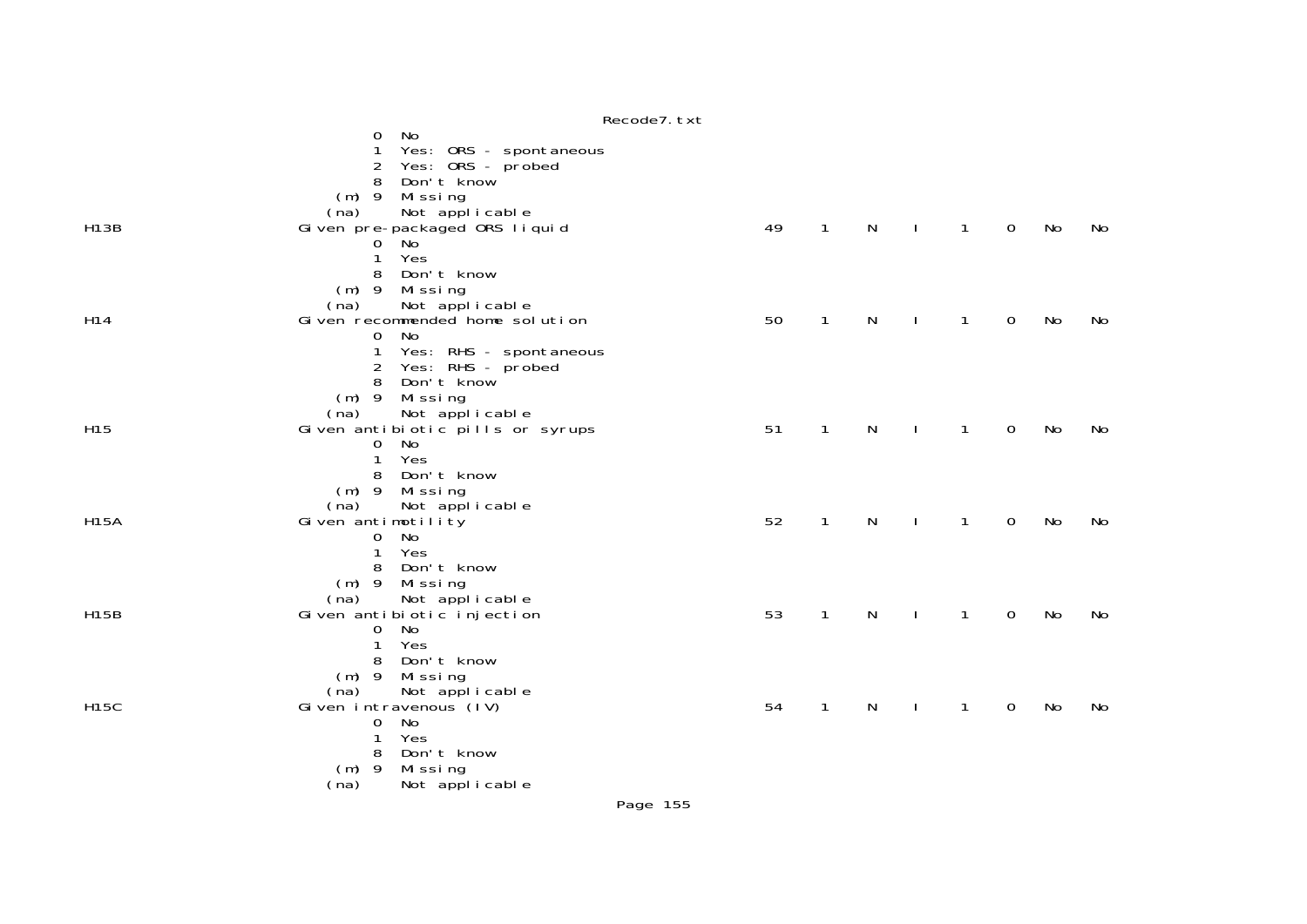| Given home remedy, herbal medicine<br>No<br>0     | 55                                                                                                                                                                                                                                                                                                                                                                                                                                                                    | 1              | N      |                     | $\mathbf{1}$ | $\mathbf 0$ | No                                        | No             |
|---------------------------------------------------|-----------------------------------------------------------------------------------------------------------------------------------------------------------------------------------------------------------------------------------------------------------------------------------------------------------------------------------------------------------------------------------------------------------------------------------------------------------------------|----------------|--------|---------------------|--------------|-------------|-------------------------------------------|----------------|
| Don't know<br>8<br>$(m)$ 9<br>Missing             |                                                                                                                                                                                                                                                                                                                                                                                                                                                                       |                |        |                     |              |             |                                           |                |
| Given zinc                                        | 56                                                                                                                                                                                                                                                                                                                                                                                                                                                                    | 1              | N      |                     | 1            | $\mathbf 0$ | No                                        | No             |
| No<br>0<br>Yes<br>$\mathbf{1}$<br>Don't know<br>8 |                                                                                                                                                                                                                                                                                                                                                                                                                                                                       |                |        |                     |              |             |                                           |                |
| $(m)$ 9<br>Missing                                |                                                                                                                                                                                                                                                                                                                                                                                                                                                                       |                |        |                     |              |             |                                           |                |
| Given other (not antibiotic, antimotility, zinc   | 57                                                                                                                                                                                                                                                                                                                                                                                                                                                                    | $\mathbf{1}$   | N      |                     | 1            | $\mathbf 0$ | No                                        | No             |
| 0                                                 |                                                                                                                                                                                                                                                                                                                                                                                                                                                                       |                |        |                     |              |             |                                           |                |
| Don't know<br>8                                   |                                                                                                                                                                                                                                                                                                                                                                                                                                                                       |                |        |                     |              |             |                                           |                |
|                                                   |                                                                                                                                                                                                                                                                                                                                                                                                                                                                       |                |        |                     |              |             |                                           |                |
| Given unknown pill or syrup                       | 58                                                                                                                                                                                                                                                                                                                                                                                                                                                                    | 1              | N      |                     | 1            | $\mathbf 0$ | No                                        | No             |
| Yes<br>$\mathbf{1}$                               |                                                                                                                                                                                                                                                                                                                                                                                                                                                                       |                |        |                     |              |             |                                           |                |
| Don't know<br>8                                   |                                                                                                                                                                                                                                                                                                                                                                                                                                                                       |                |        |                     |              |             |                                           |                |
| (na)                                              |                                                                                                                                                                                                                                                                                                                                                                                                                                                                       |                |        |                     |              |             |                                           |                |
|                                                   |                                                                                                                                                                                                                                                                                                                                                                                                                                                                       |                |        |                     |              |             |                                           | No             |
| Yes<br>$\mathbf{1}$                               |                                                                                                                                                                                                                                                                                                                                                                                                                                                                       |                |        |                     |              |             |                                           |                |
|                                                   |                                                                                                                                                                                                                                                                                                                                                                                                                                                                       |                |        |                     |              |             |                                           |                |
| Not applicable<br>(na)                            |                                                                                                                                                                                                                                                                                                                                                                                                                                                                       |                |        |                     |              |             |                                           |                |
| No<br>0                                           |                                                                                                                                                                                                                                                                                                                                                                                                                                                                       |                |        |                     |              |             |                                           | No             |
| $\mathbf{1}$                                      |                                                                                                                                                                                                                                                                                                                                                                                                                                                                       |                |        |                     |              |             |                                           |                |
| $(m)$ 9<br>Missing                                |                                                                                                                                                                                                                                                                                                                                                                                                                                                                       |                |        |                     |              |             |                                           |                |
|                                                   |                                                                                                                                                                                                                                                                                                                                                                                                                                                                       | 1              |        |                     | 1            |             |                                           | No             |
| No<br>0                                           |                                                                                                                                                                                                                                                                                                                                                                                                                                                                       |                |        |                     |              |             |                                           |                |
| Don't know<br>8                                   |                                                                                                                                                                                                                                                                                                                                                                                                                                                                       |                |        |                     |              |             |                                           |                |
|                                                   |                                                                                                                                                                                                                                                                                                                                                                                                                                                                       |                |        |                     |              |             |                                           |                |
| Gi ven CS                                         | 62                                                                                                                                                                                                                                                                                                                                                                                                                                                                    | 1              | N      |                     | 1            | $\mathbf 0$ | No                                        | No             |
|                                                   | Recode7. txt<br>Yes<br>$\mathbf{1}$<br>Not applicable<br>(na)<br>Not applicable<br>(na)<br>No<br>Yes<br>$\mathbf{1}$<br>$(m)$ 9<br>Missing<br>Not applicable<br>(na)<br>No<br>0<br>$(m)$ 9<br>Missing<br>Not applicable<br>Given non-antibiotic injection<br>No<br>0<br>Don't know<br>8<br>$(m)$ 9<br>Missing<br>Given unknown injection<br>Yes<br>Don't know<br>8<br>Not applicable<br>(na)<br>Gi ven CS<br>Yes<br>1<br>$(m)$ 9<br>Missing<br>Not applicable<br>(na) | 59<br>60<br>61 | 1<br>1 | ${\sf N}$<br>N<br>N |              | 1<br>1      | $\mathbf 0$<br>$\mathbf 0$<br>$\mathbf 0$ | No<br>No<br>No |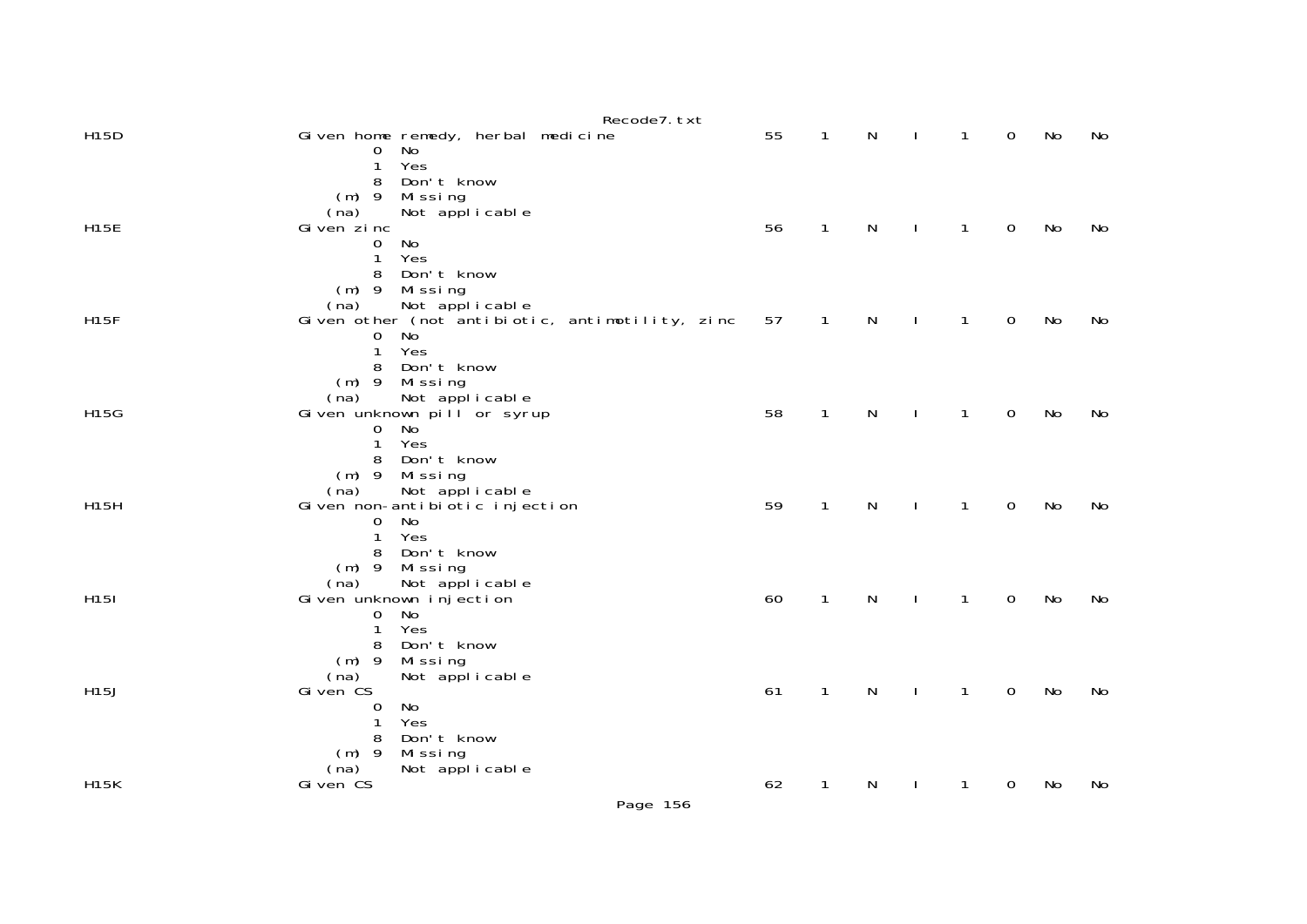|                 | NECOURT. LAL                                       |    |              |              |              |              |             |    |    |
|-----------------|----------------------------------------------------|----|--------------|--------------|--------------|--------------|-------------|----|----|
|                 | No<br>0<br>Yes<br>1                                |    |              |              |              |              |             |    |    |
|                 | Don't know<br>8                                    |    |              |              |              |              |             |    |    |
|                 | $(m)$ 9<br>Missing                                 |    |              |              |              |              |             |    |    |
|                 | Not applicable<br>(na)                             |    |              |              |              |              |             |    |    |
| <b>H15L</b>     | Gi ven CS                                          | 63 | $\mathbf{1}$ | $\mathsf{N}$ | $\sim$ 1     | $\mathbf{1}$ | $\mathbf 0$ | No | No |
|                 | No<br>0<br>Yes                                     |    |              |              |              |              |             |    |    |
|                 | 1<br>Don't know<br>8                               |    |              |              |              |              |             |    |    |
|                 | $(m)$ 9<br>Missing                                 |    |              |              |              |              |             |    |    |
|                 | Not applicable<br>(na)                             |    |              |              |              |              |             |    |    |
| H15M            | Given CS                                           | 64 | $\mathbf{1}$ | $\mathsf{N}$ | $\mathbf{I}$ | $\mathbf{1}$ | $\mathbf 0$ | No | No |
|                 | No<br>0                                            |    |              |              |              |              |             |    |    |
|                 | Yes<br>1                                           |    |              |              |              |              |             |    |    |
|                 | 8<br>Don't know                                    |    |              |              |              |              |             |    |    |
|                 | Missing<br>$(m)$ 9                                 |    |              |              |              |              |             |    |    |
| H <sub>20</sub> | Not applicable<br>(na)<br>Given other treatment    | 65 | $\mathbf{1}$ | N            | $\mathbf{I}$ | $\mathbf{1}$ | $\mathbf 0$ | No | No |
|                 | No<br>$\mathbf 0$                                  |    |              |              |              |              |             |    |    |
|                 | Yes<br>$\mathbf{1}$                                |    |              |              |              |              |             |    |    |
|                 | Don't know<br>8                                    |    |              |              |              |              |             |    |    |
|                 | Missing<br>$(m)$ 9                                 |    |              |              |              |              |             |    |    |
|                 | Not applicable<br>(na)                             |    |              |              |              |              |             |    |    |
| <b>H21A</b>     | Given no treatment                                 | 66 | $\mathbf{1}$ | $\mathsf{N}$ |              | $\mathbf{1}$ | $\mathbf 0$ | No | No |
|                 | 0 No: received treatment<br>Yes: no treatment<br>1 |    |              |              |              |              |             |    |    |
|                 | Don't know<br>8                                    |    |              |              |              |              |             |    |    |
|                 | (m) 9 Missing                                      |    |              |              |              |              |             |    |    |
|                 | Not applicable<br>(na)                             |    |              |              |              |              |             |    |    |
| H <sub>21</sub> | Received any treatment                             | 67 | $\mathbf{1}$ | $\mathsf{N}$ |              | $\mathbf{1}$ | $\mathbf 0$ | No | No |
|                 | Ňo<br>$\overline{0}$                               |    |              |              |              |              |             |    |    |
|                 | $\mathbf{1}$<br>Yes                                |    |              |              |              |              |             |    |    |
|                 | $(m)$ 9<br>Missing                                 |    |              |              |              |              |             |    |    |
| H <sub>22</sub> | (na) Not applicable<br>Had fever in last two weeks | 68 | $\mathbf{1}$ | N            |              | 1            | $\mathbf 0$ | No | No |
|                 | <b>No</b><br>0                                     |    |              |              |              |              |             |    |    |
|                 | Yes<br>1                                           |    |              |              |              |              |             |    |    |
|                 | Don't know<br>8                                    |    |              |              |              |              |             |    |    |
|                 | Missing<br>$(m)$ 9                                 |    |              |              |              |              |             |    |    |
| H31             | (na) Not applicable<br>Had cough in last two weeks | 69 | $\mathbf{1}$ | N            |              | 1            | 0           | No |    |
|                 | No<br>O                                            |    |              |              |              |              |             |    | No |
|                 | Yes, last 24 hours<br>1                            |    |              |              |              |              |             |    |    |
|                 |                                                    |    |              |              |              |              |             |    |    |

Recode7.txt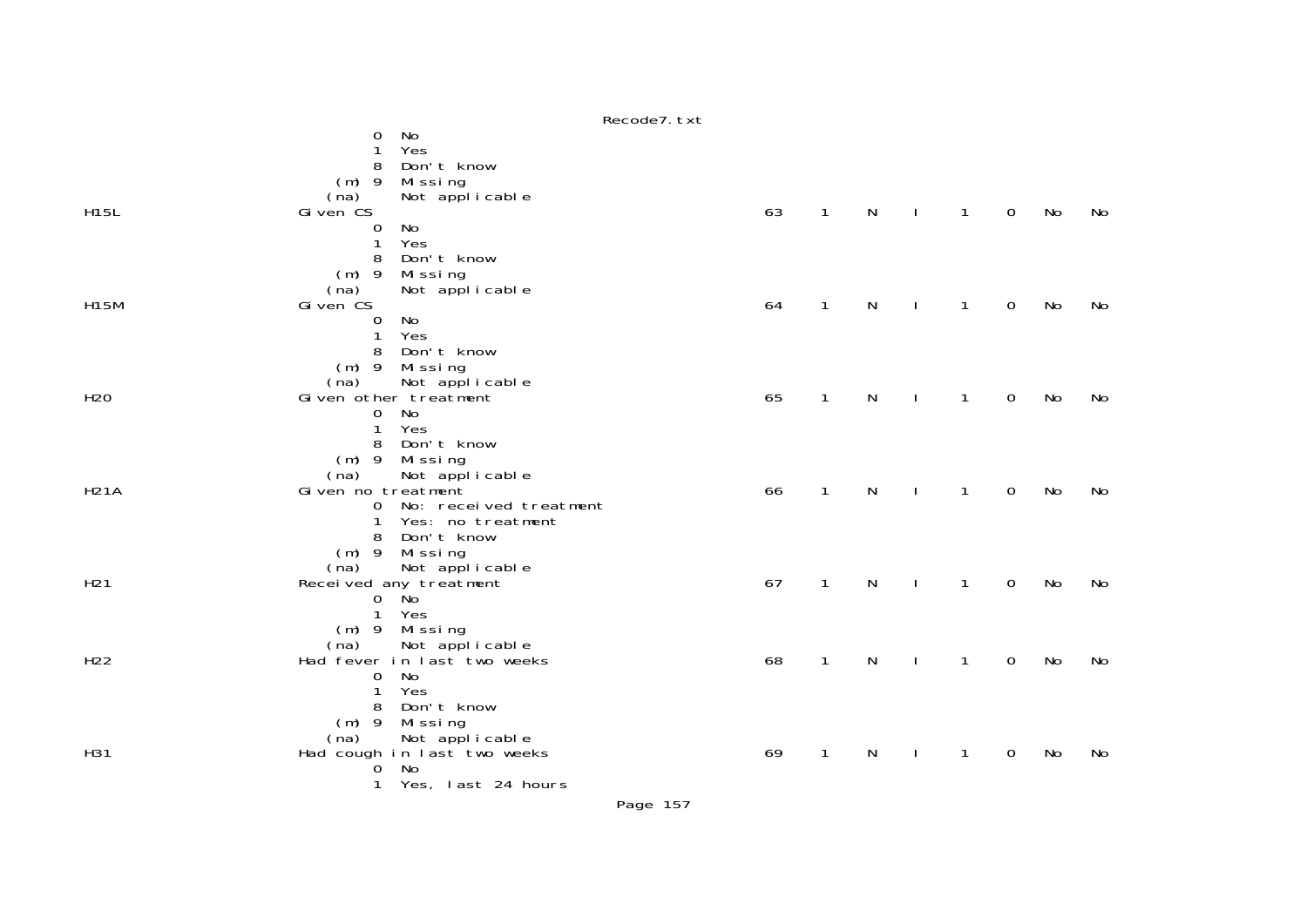|             |                                                                                                                                                                                                                                                                                  | Recode7. txt |    |              |   |              |              |                |    |    |
|-------------|----------------------------------------------------------------------------------------------------------------------------------------------------------------------------------------------------------------------------------------------------------------------------------|--------------|----|--------------|---|--------------|--------------|----------------|----|----|
| <b>H31B</b> | Yes, last two weeks<br>2<br>Don't know<br>8<br>$(m)$ 9<br>Missing<br>Not applicable<br>(na)                                                                                                                                                                                      |              | 70 | $\mathbf{1}$ | N | $\mathbf{I}$ | $\mathbf{1}$ | $\mathbf 0$    |    | No |
|             | Short, rapid breaths<br>No<br>0<br>Yes<br>1<br>Don't know<br>8<br>$(m)$ 9<br>Mi ssi ng                                                                                                                                                                                           |              |    |              |   |              |              |                | No |    |
| <b>H31C</b> | Not applicable<br>(na)<br>Problem in the chest or blocked or running nose<br>Chest only<br>1<br>$\overline{2}$<br>Nose only<br>3<br>Both<br>0ther<br>6<br>8<br>Don't know<br>$(m)$ 9<br>Missing                                                                                  |              | 71 | $\mathbf{1}$ | N | $\mathbf{I}$ | 1            | 0              | No | No |
| <b>H31D</b> | Not applicable<br>(na)<br>Had fever/cough in last 2 weeks: amount offered<br>Nothing to drink<br>0<br>2<br>Much less<br>3<br>Somewhat less<br>4<br>About the same<br>5<br>More<br>8<br>Don't know<br>$(m)$ 9<br>Missing                                                          |              | 72 | 1            | N |              | 1            | 0              | No | No |
| <b>H31E</b> | (na)<br>Not applicable<br>Had fever/cough in last 2 weeks: amount offered<br>Stopped food<br>$\mathbf{O}$<br>Never gave food<br>1<br>2<br>Much less<br>3<br>Somewhat less<br>About the same<br>4<br>5<br>More<br>8<br>Don't know<br>$(m)$ 9<br>Missing<br>Not applicable<br>(na) |              | 73 | $\mathbf{1}$ | N | $\mathbf{I}$ | $\mathbf{1}$ | $\overline{0}$ | No | No |
| <b>H32A</b> | Fever/cough: government hospital<br>No<br>$\overline{0}$<br>$\mathbf{1}$<br>Yes<br>Missing<br>$(m)$ 9<br>Not applicable<br>(na)                                                                                                                                                  |              | 74 | 1            | N |              | 1            | 0              | No | No |
| <b>H32B</b> | Fever/cough: CS public sector                                                                                                                                                                                                                                                    |              | 75 | 1            | N |              | 1            | 0              | No | No |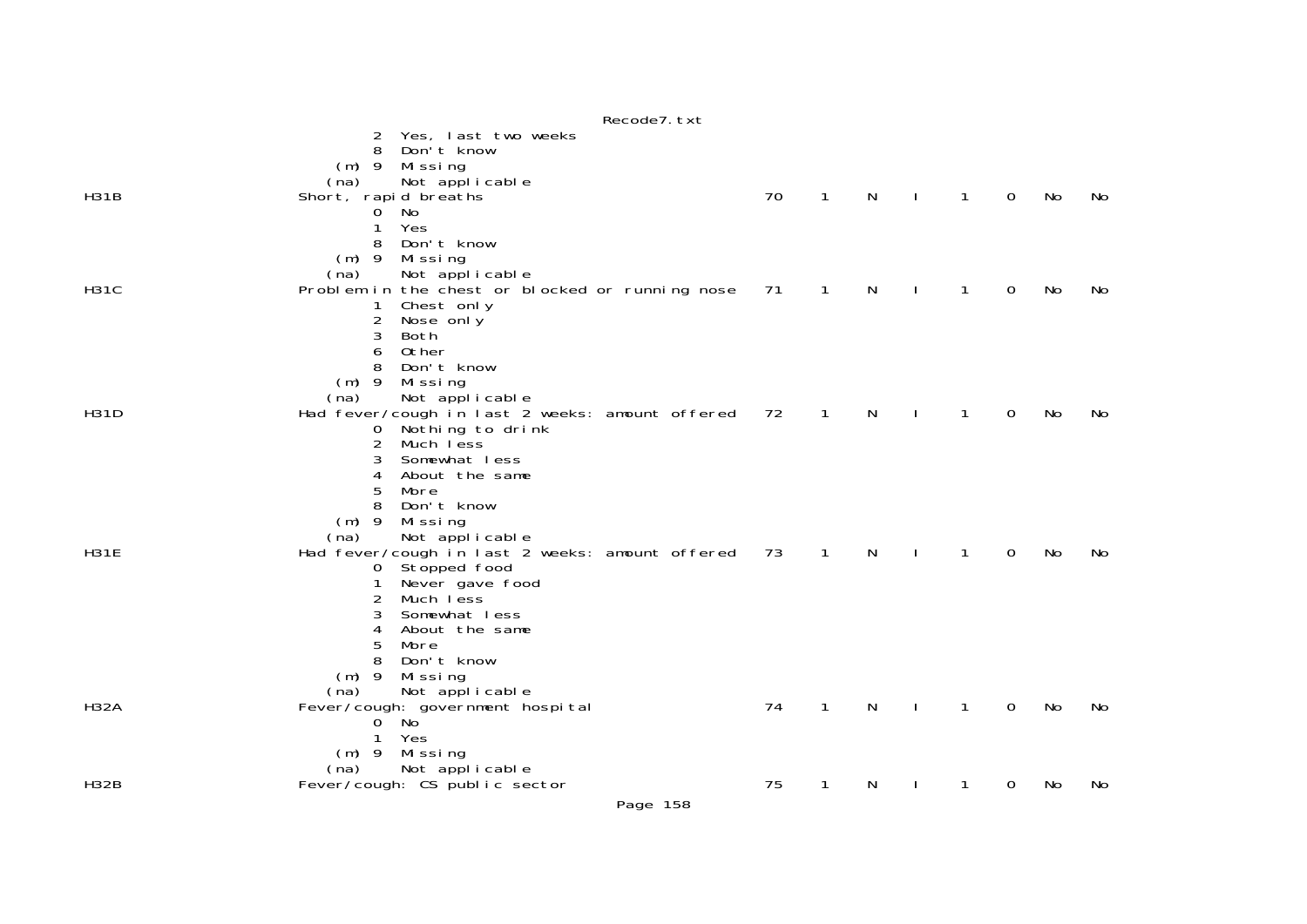|             | Recode7.txt                          |    |              |              |              |                |                |    |    |
|-------------|--------------------------------------|----|--------------|--------------|--------------|----------------|----------------|----|----|
|             | No<br>0                              |    |              |              |              |                |                |    |    |
|             | Yes<br>1                             |    |              |              |              |                |                |    |    |
|             | $(m)$ 9 Missing                      |    |              |              |              |                |                |    |    |
|             | Not applicable<br>(na)               |    |              |              |              |                |                |    |    |
| H32C        | Fever/cough: CS public sector        | 76 | $\mathbf{1}$ | $\mathsf{N}$ | $\mathbf{I}$ | $\overline{1}$ | $\overline{0}$ | No | No |
|             | $0^{\circ}$ No                       |    |              |              |              |                |                |    |    |
|             | $\mathbf{1}$<br>Yes                  |    |              |              |              |                |                |    |    |
|             | $(m)$ 9 Missing                      |    |              |              |              |                |                |    |    |
|             | Not applicable<br>(na)               |    |              |              |              |                |                |    |    |
| H32D        | Fever/cough: CS public sector        | 77 | 1            | N            | $\mathbf{I}$ | 1              | $\mathbf 0$    | No | No |
|             | $0$ No                               |    |              |              |              |                |                |    |    |
|             | 1 Yes                                |    |              |              |              |                |                |    |    |
|             | (m) 9 Missing                        |    |              |              |              |                |                |    |    |
|             | Not applicable<br>(na)               |    |              |              |              |                |                |    |    |
| <b>H32E</b> | Fever/cough: CS public sector        | 78 | $\mathbf{1}$ | N            | $\mathbf{I}$ | $\mathbf{1}$   | $\mathbf 0$    | No | No |
|             | $0^{\circ}$ No                       |    |              |              |              |                |                |    |    |
|             | 1 Yes                                |    |              |              |              |                |                |    |    |
|             | (m) 9 Missing                        |    |              |              |              |                |                |    |    |
|             | Not applicable<br>(na)               |    |              |              |              |                |                |    |    |
| <b>H32F</b> | Fever/cough: CS public sector        | 79 | $\mathbf{1}$ | $\mathsf{N}$ |              | $\mathbf{1}$   | $\mathbf 0$    | No | No |
|             | $0^{\circ}$ No                       |    |              |              |              |                |                |    |    |
|             | 1 Yes                                |    |              |              |              |                |                |    |    |
|             | $(m)$ 9 Missing                      |    |              |              |              |                |                |    |    |
|             | Not applicable<br>(na)               |    |              |              |              |                |                |    |    |
| H32G        | Fever/cough: CS public sector        | 80 | $\mathbf{1}$ | N            | $\mathbf{I}$ | 1              | $\mathbf 0$    | No | No |
|             | $0^{\circ}$ No                       |    |              |              |              |                |                |    |    |
|             | $\mathbf{1}$<br>Yes                  |    |              |              |              |                |                |    |    |
|             | (m) 9 Missing                        |    |              |              |              |                |                |    |    |
|             | Not applicable<br>(na)               |    |              |              |              |                |                |    |    |
| H32H        | Fever/cough: CS public sector        | 81 | $\mathbf{1}$ | $\mathsf{N}$ | $\mathbf{I}$ | $\mathbf{1}$   | $\mathbf 0$    | No | No |
|             | $0^{\circ}$ No                       |    |              |              |              |                |                |    |    |
|             | $\mathbf{1}$<br>Yes                  |    |              |              |              |                |                |    |    |
|             | (m) 9 Missing                        |    |              |              |              |                |                |    |    |
|             | Not applicable<br>(na)               |    |              |              |              |                |                |    |    |
| H321        | Fever/cough: CS public sector        | 82 | $\mathbf{1}$ | $\mathsf{N}$ | $\mathbf{I}$ | $\mathbf{1}$   | $\mathbf 0$    | No | No |
|             | $0^{\circ}$ No                       |    |              |              |              |                |                |    |    |
|             | $\mathbf{1}$<br>Yes                  |    |              |              |              |                |                |    |    |
|             | $(m)$ 9 Missing                      |    |              |              |              |                |                |    |    |
|             | Not applicable<br>(na)               |    |              |              |              |                |                |    |    |
| <b>H32J</b> | Fever/cough: private hospital/clinic | 83 | $\mathbf{1}$ | N            |              | $\mathbf{1}$   | 0              | No | No |
|             | $0^{\circ}$ No                       |    |              |              |              |                |                |    |    |
|             | Yes<br>1                             |    |              |              |              |                |                |    |    |
|             | (m) 9 Missing                        |    |              |              |              |                |                |    |    |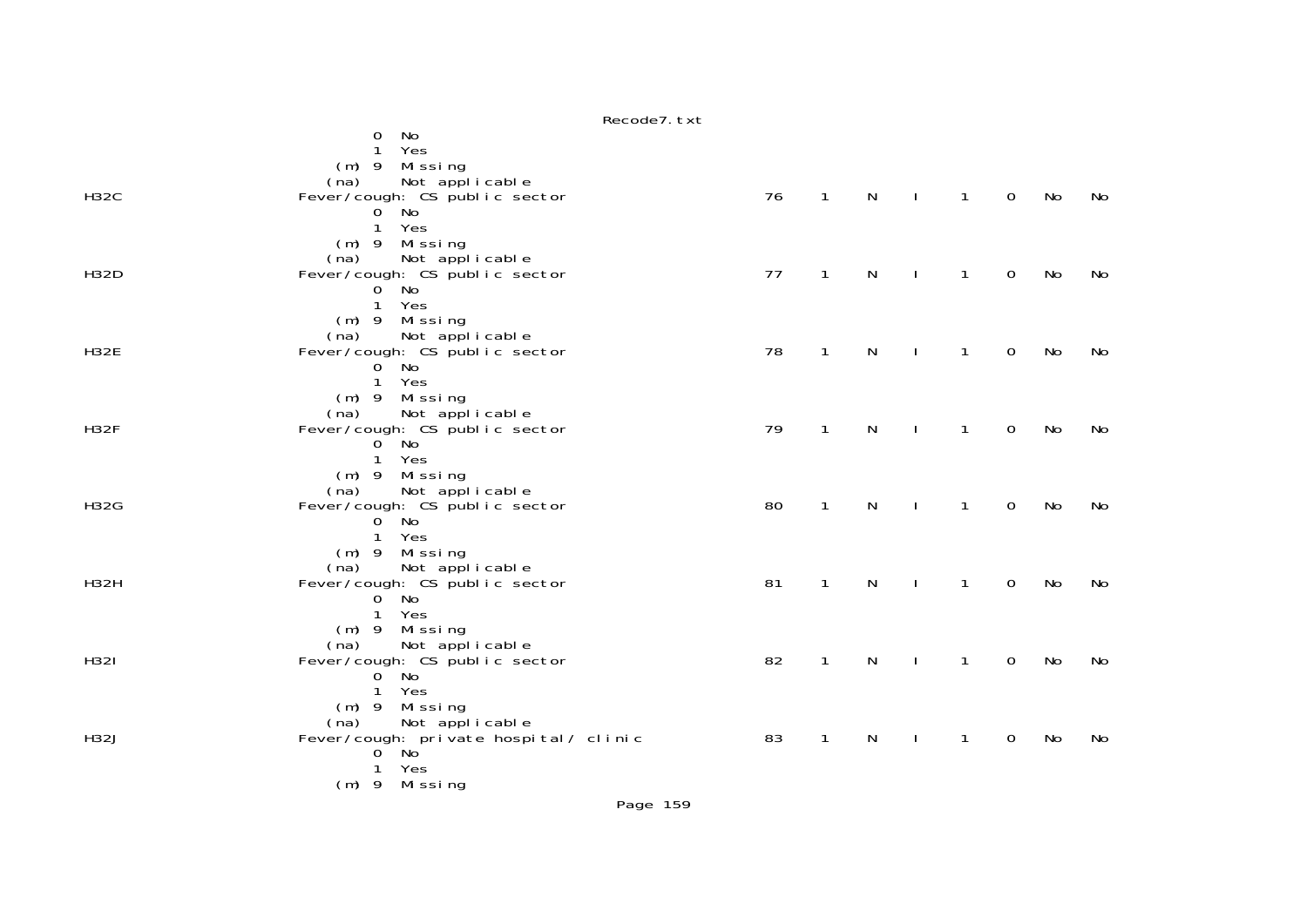|             | Recode7. txt                                                                                                                          |    |              |              |              |              |                |    |    |
|-------------|---------------------------------------------------------------------------------------------------------------------------------------|----|--------------|--------------|--------------|--------------|----------------|----|----|
| <b>H32K</b> | (na) Not applicable<br>Fever/cough: private pharmacy<br>$0$ No                                                                        | 84 | $\mathbf{1}$ | $\mathsf{N}$ | $\mathbf{L}$ | $\mathbf{1}$ | $\mathbf 0$    | No | No |
| <b>H32L</b> | 1 Yes<br>(m) 9 Missing<br>Not applicable<br>(na)<br>Fever/cough: private doctor<br>$0^{\circ}$ No <sup>'</sup><br>$\mathbf{1}$<br>Yes | 85 | $\mathbf{1}$ | $\mathsf{N}$ | $\mathbf{L}$ | $\mathbf{1}$ | $\overline{0}$ | No | No |
| <b>H32M</b> | $(m)$ 9 Missing<br>Not applicable<br>(na)<br>Fever/cough: CS private medical<br>$0$ No<br>Yes<br>$\mathbf{1}$                         | 86 | $\mathbf{1}$ | N            | $\mathbf{I}$ | $\mathbf{1}$ | $\mathsf{O}$   | No | No |
| <b>H32N</b> | $(m)$ 9 Missing<br>Not applicable<br>(na)<br>Fever/cough: CS private medical<br>$0^{\circ}$ No<br>$\mathbf{1}$<br>Yes                 | 87 | $\mathbf{1}$ | $\mathsf{N}$ | $\mathbf{I}$ | $\mathbf{1}$ | $\mathbf 0$    | No | No |
| H320        | (m) 9 Missing<br>Not applicable<br>(na)<br>Fever/cough: CS private medical<br>$0^{\circ}$ No<br>Yes<br>$\mathbf{1}$                   | 88 | $\mathbf{1}$ | $\mathsf{N}$ | $\mathbf{I}$ | $\mathbf{1}$ | $\mathbf 0$    | No | No |
| <b>H32P</b> | $(m)$ 9 Missing<br>Not applicable<br>(na)<br>Fever/cough: CS private medical<br>$0^{\circ}$ No<br>1 Yes                               | 89 | $\mathbf{1}$ | $\mathsf{N}$ | $\mathbf{I}$ | $\mathbf{1}$ | $\mathbf 0$    | No | No |
| H320        | $(m)$ 9 Missing<br>Not applicable<br>(na)<br>Fever/cough: CS private medical<br>$0^{\circ}$ No<br>$\mathbf{1}$<br>Yes                 | 90 | $\mathbf{1}$ | $\mathsf{N}$ | $\mathbf{I}$ | 1            | $\Omega$       | No | No |
| <b>H32R</b> | (m) 9 Missing<br>(na) Not applicable<br>Fever/cough: CS private medical<br>$0^{\circ}$ No<br>Yes<br>$\mathbf{1}$                      | 91 | $\mathbf{1}$ | N            | $\mathbf{I}$ | $\mathbf{1}$ | $\mathbf 0$    | No | No |
| <b>H32S</b> | (m) 9 Missing<br>Not applicable<br>(na)<br>Fever/cough: CS other sector<br>$0^{\circ}$ No                                             | 92 | $\mathbf{1}$ | N            | $\mathbf{L}$ | $\mathbf{1}$ | $\mathbf 0$    | No | No |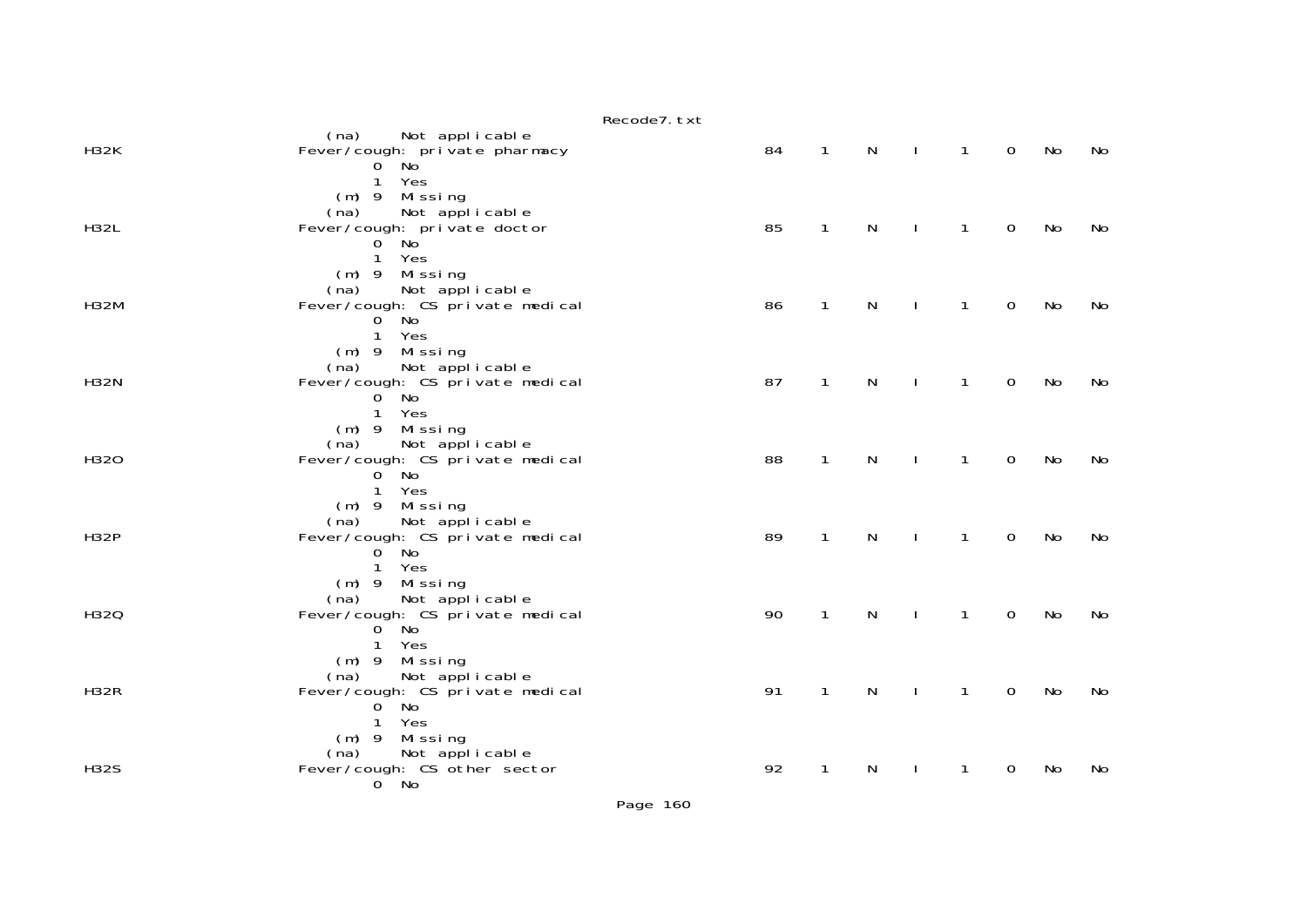|             | Recode7. txt                                                     |     |              |   |              |              |             |    |     |
|-------------|------------------------------------------------------------------|-----|--------------|---|--------------|--------------|-------------|----|-----|
|             | Yes<br>$\mathbf{1}$<br>$(m)$ 9 Missing<br>Not applicable<br>(na) |     |              |   |              |              |             |    |     |
| <b>H32T</b> | Fever/cough: CS other sector                                     | 93  | $\mathbf{1}$ | N |              | $\mathbf{1}$ | $\mathbf 0$ | No | No  |
|             | $0^{\circ}$ No<br>Yes<br>$\mathbf{1}$                            |     |              |   |              |              |             |    |     |
|             | (m) 9 Missing                                                    |     |              |   |              |              |             |    |     |
| <b>H32U</b> | Not applicable<br>(na)                                           | 94  | $\mathbf{1}$ |   |              |              |             |    |     |
|             | Fever/cough: CS other sector<br>$0$ No                           |     |              | N |              | $\mathbf{1}$ | 0           | No | No. |
|             | Yes<br>1                                                         |     |              |   |              |              |             |    |     |
|             | $(m)$ 9<br>Mi ssi ng<br>Not applicable<br>(na)                   |     |              |   |              |              |             |    |     |
| H32V        | Fever/cough: CS other sector                                     | 95  | $\mathbf{1}$ | N | $\mathbf{I}$ | $\mathbf{1}$ | $\mathbf 0$ | No | No  |
|             | $0^{\circ}$ No                                                   |     |              |   |              |              |             |    |     |
|             | Yes<br>$\mathbf{1}$<br>Missing<br>$(m)$ 9                        |     |              |   |              |              |             |    |     |
|             | Not applicable<br>(na)                                           |     |              |   |              |              |             |    |     |
| <b>H32W</b> | Fever/cough: CS other sector<br>$0$ No                           | 96  | $\mathbf{1}$ | N |              | $\mathbf{1}$ | 0           | No | No  |
|             | Yes<br>$\mathbf{1}$                                              |     |              |   |              |              |             |    |     |
|             | $(m)$ 9 Missing                                                  |     |              |   |              |              |             |    |     |
| H32X        | Not applicable<br>(na)<br>Fever/cough: other                     | 97  | $\mathbf{1}$ | N |              | $\mathbf{1}$ | $\mathbf 0$ | No | No  |
|             | $0^{\circ}$ No                                                   |     |              |   |              |              |             |    |     |
|             | Yes<br>$\mathbf{1}$<br>$(m)$ 9                                   |     |              |   |              |              |             |    |     |
|             | Mi ssi ng<br>Not applicable<br>(na)                              |     |              |   |              |              |             |    |     |
| <b>H32Y</b> | Fever/cough: no treatment                                        | 98  | $\mathbf{1}$ | N |              | 1            | 0           | No | No  |
|             | 0 No: received treatment<br>Yes: no treatment<br>$\mathbf{1}$    |     |              |   |              |              |             |    |     |
|             | $(m)$ 9 Missing                                                  |     |              |   |              |              |             |    |     |
|             | Not applicable<br>(na)                                           |     |              |   |              |              |             |    |     |
| H32Z        | Fever/cough: medical treatment<br>$0^{\circ}$ No                 | 99  | $\mathbf{1}$ | N |              | $\mathbf{1}$ | $\mathbf 0$ | No | No  |
|             | Yes<br>$\mathbf{1}$                                              |     |              |   |              |              |             |    |     |
|             | Missing<br>$(m)$ 9                                               |     |              |   |              |              |             |    |     |
| H34         | (na) Not applicable<br>Vitamin A in last 6 months                | 100 | $\mathbf{1}$ | N |              | $\mathbf{1}$ | $\mathbf 0$ | No | No  |
|             | No<br>0                                                          |     |              |   |              |              |             |    |     |
|             | Yes<br>1<br>8<br>Don't know                                      |     |              |   |              |              |             |    |     |
|             | $(m)$ 9<br>Missing                                               |     |              |   |              |              |             |    |     |
|             |                                                                  |     |              |   |              |              |             |    |     |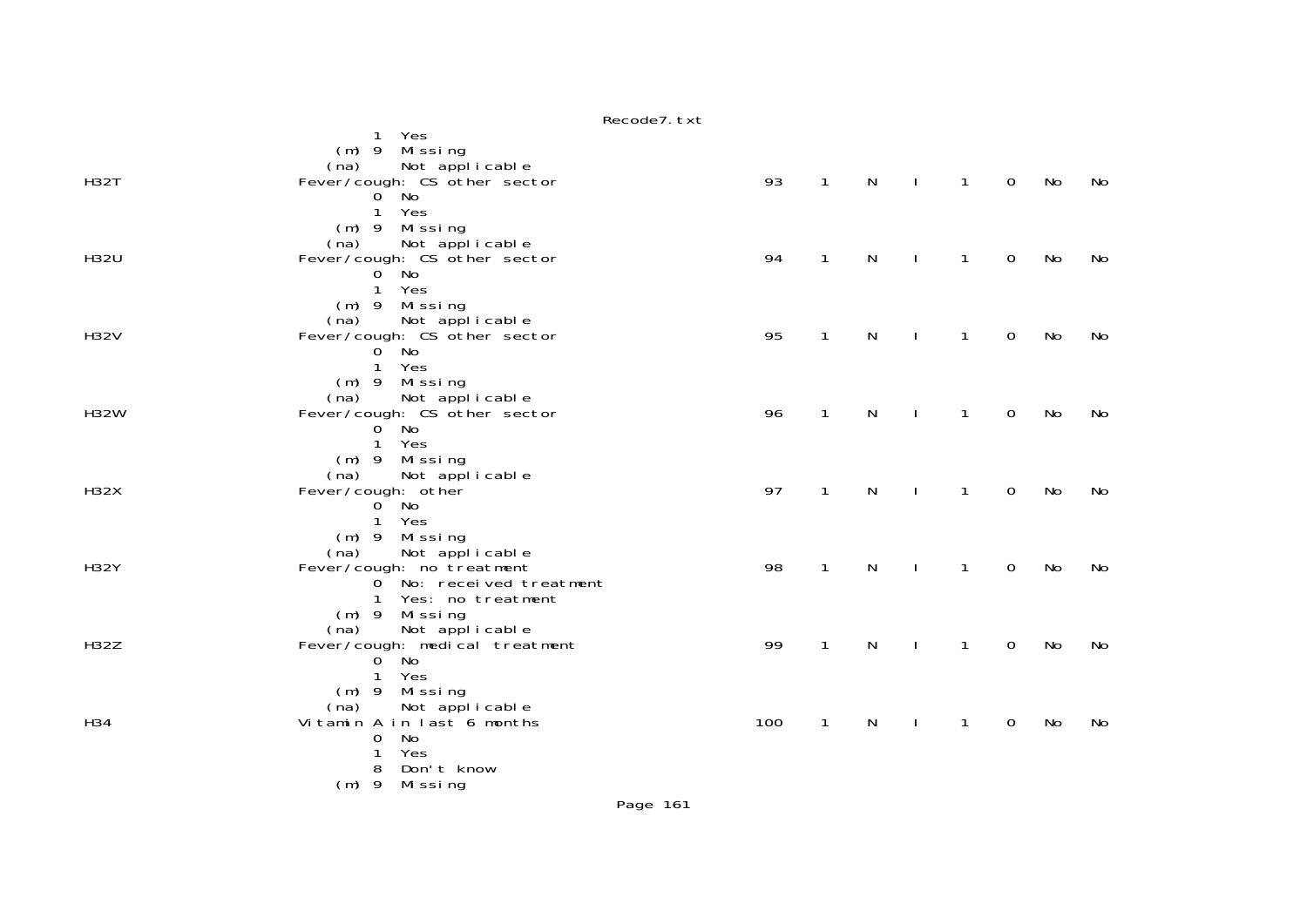|             | Recode7. txt                                                                                                                       |     |              |   |              |              |             |    |    |
|-------------|------------------------------------------------------------------------------------------------------------------------------------|-----|--------------|---|--------------|--------------|-------------|----|----|
| <b>H37A</b> | (na) Not applicable<br>SP/Fansidar taken for fever<br>No<br>$\mathbf{O}$<br>Yes<br>$\mathbf{1}$                                    | 101 | $\mathbf{1}$ | N | $\mathbf{I}$ | 1            | $\Omega$    | No | No |
| <b>H37B</b> | $(m)$ 9 Missing<br>Not applicable<br>(na)<br>Chl oroqui ne taken for fever<br>No<br>$\mathbf{O}$<br>1<br>Yes                       | 102 | $\mathbf{1}$ | N |              | 1            | $\Omega$    | No | No |
| <b>H37C</b> | (m) 9 Missing<br>Not applicable<br>(na)<br>Amodi aqui ne taken for fever<br>No<br>0<br>Yes<br>$\mathbf{1}$                         | 103 | $\mathbf{1}$ | N |              | 1            | $\mathbf 0$ | No | No |
| <b>H37D</b> | (m) 9 Missing<br>Not appl i cable<br>(na)<br>Qui ni ne taken for fever<br>No<br>$\mathbf 0$<br>$\mathbf{1}$<br>Yes                 | 104 | $\mathbf{1}$ | N | $\mathbf{I}$ | 1            | $\mathbf 0$ | No | No |
| H37DA       | (m) 9 Missing<br>Not applicable<br>(na)<br>Quinine injection/IV taken for fever<br>$0^{\circ}$ No<br>Yes<br>$\mathbf{1}$           | 105 | $\mathbf{1}$ | N |              | $\mathbf{1}$ | $\mathbf 0$ | No | No |
| <b>H37E</b> | $(m)$ 9 Missing<br>Not applicable<br>(na)<br>Combination with artemisinin taken for fever<br>No<br>$\Omega$<br>Yes<br>$\mathbf{1}$ | 106 | $\mathbf{1}$ | N |              | 1            | $\mathbf 0$ | No | No |
| H37AA       | $(m)$ 9 Missing<br>(na) Not applicable<br>Artesunate rectal taken for fever<br>No<br>$\mathbf{0}$<br>$\mathbf{1}$<br>Yes           | 107 | $\mathbf{1}$ | N | $\mathbf{I}$ | $\mathbf{1}$ | $\mathbf 0$ | No | No |
| H37AB       | (m) 9 Missing<br>(na)<br>Not applicable<br>Artesunate injection/IV taken for fever<br>No<br>$\Omega$<br>Yes<br>$\mathbf{1}$        | 108 | $\mathbf{1}$ | N |              | 1            | 0           | No | No |
| <b>H37F</b> | (m) 9 Missing<br>Not applicable<br>(na)<br>CS antimalarial taken for fever<br>0 No                                                 | 109 | $\mathbf{1}$ | N | $\mathbf{I}$ | $\mathbf{1}$ | $\Omega$    | No | No |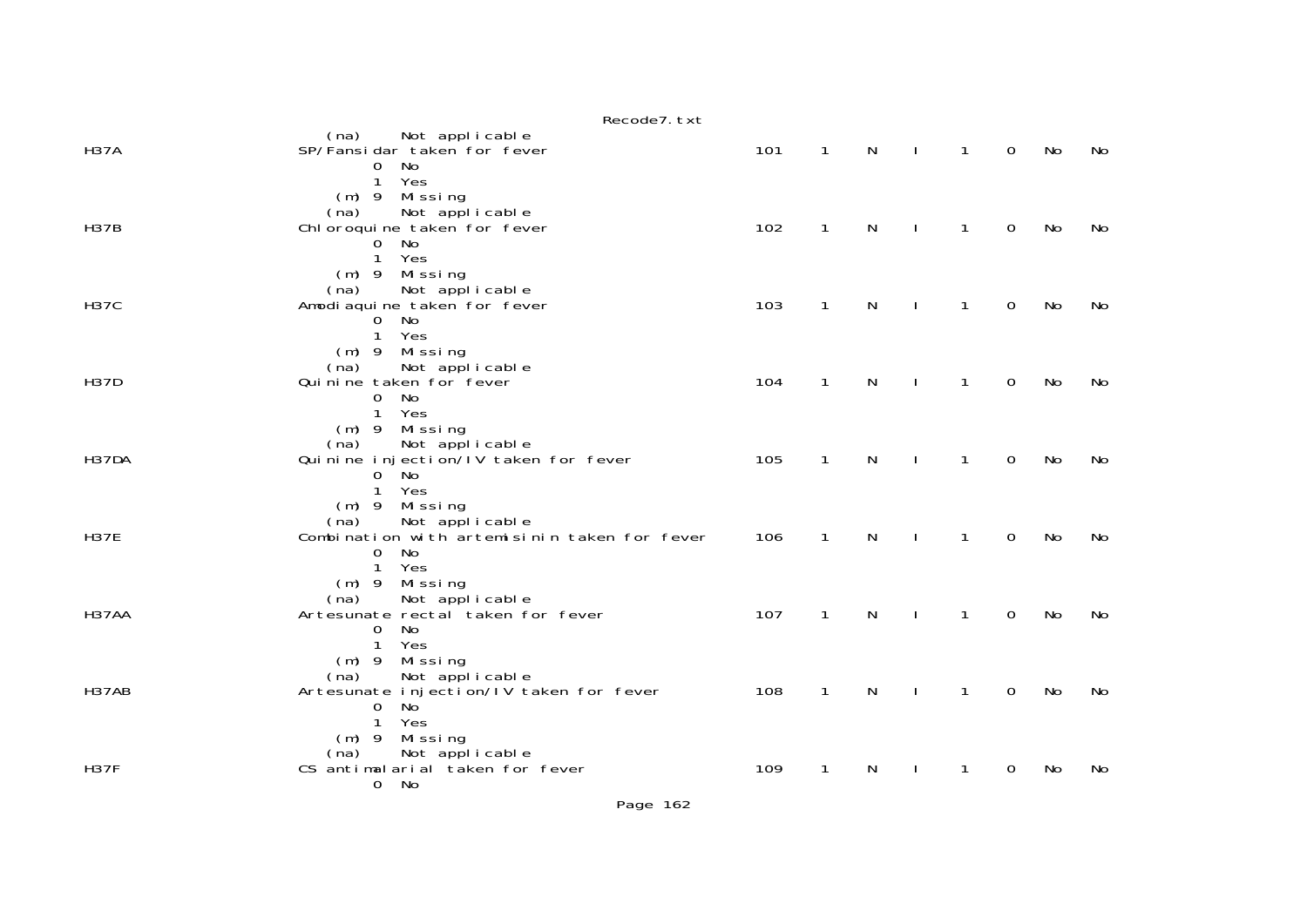|             | Recode7. txt                                                                                                                                  |     |                |              |                  |              |             |    |     |
|-------------|-----------------------------------------------------------------------------------------------------------------------------------------------|-----|----------------|--------------|------------------|--------------|-------------|----|-----|
|             | Yes<br>Missing<br>$(m)$ 9                                                                                                                     |     |                |              |                  |              |             |    |     |
| <b>H37G</b> | (na) Not applicable<br>CS antimalarial taken for fever<br>No<br>$\mathbf{O}$<br>Yes<br>$\mathbf{1}$<br>(m) 9 Missing                          | 110 | $\mathbf{1}$   | $\mathsf{N}$ | $\mathbf{I}$     | $\mathbf{1}$ | $\mathbf 0$ | No | No. |
| <b>H37H</b> | (na) Not applicable<br>Other antimalarial taken for fever<br>$\mathbf 0$<br>No<br>Yes<br>$\mathbf{1}$<br>Missing<br>$(m)$ 9                   | 111 | $\mathbf{1}$   | $\mathsf{N}$ | $\sim 1^{\circ}$ | $\mathbf{1}$ | $\mathbf 0$ | No | No  |
| <b>H371</b> | Not applicable<br>(na)<br>Antibiotic pill/syrup taken for fever<br><b>No</b><br>$\mathbf{O}$<br>$\mathbf{1}$<br>Yes<br>$(m)$ 9 Missing        | 112 | $\mathbf{1}$   | N            |                  | 1            | $\mathbf 0$ | No | No  |
| <b>H37J</b> | Not applicable<br>(na)<br>Antibiotic injection taken for fever<br>$\mathbf 0$<br>No<br>$\mathbf{1}$<br>Yes<br>Mi ssi ng<br>$(m)$ 9            | 113 | $\mathbf{1}$   | N            |                  | 1            | $\mathbf 0$ | No | No  |
| <b>H37K</b> | Not applicable<br>(na)<br>Aspirin taken for fever<br>No<br>$\overline{0}$<br>Yes<br>$\mathbf{1}$<br>$(m)$ 9 Missing<br>Not applicable<br>(na) | 114 | $\mathbf{1}$   | N            |                  | 1            | $\mathbf 0$ | No | No  |
| <b>H37L</b> | Acetaminophen/paracetamol/panadol taken for fev 115<br>No<br>0<br>Yes<br>$\mathbf{1}$<br>$(m)$ 9 Missing<br>Not applicable<br>(na)            |     | $\overline{1}$ | N            |                  | $\mathbf{1}$ | $\mathbf 0$ | No | No  |
| <b>H37M</b> | I buprofen taken for fever<br>No<br>$\Omega$<br>Yes<br>$\mathbf{1}$<br>Missing<br>$(m)$ 9<br>(na)<br>Not applicable                           | 116 | $\mathbf{1}$   | $\mathsf{N}$ | $\mathbf{I}$     | $\mathbf{1}$ | $\mathbf 0$ | No | No  |
| <b>H37N</b> | CS other taken for fever<br>No<br>$\mathbf 0$<br>Yes<br>1<br>Missing<br>$(m)$ 9<br>Not applicable<br>(na)                                     | 117 | $\mathbf{1}$   | N            | J.               | 1            | $\mathbf 0$ | No | No  |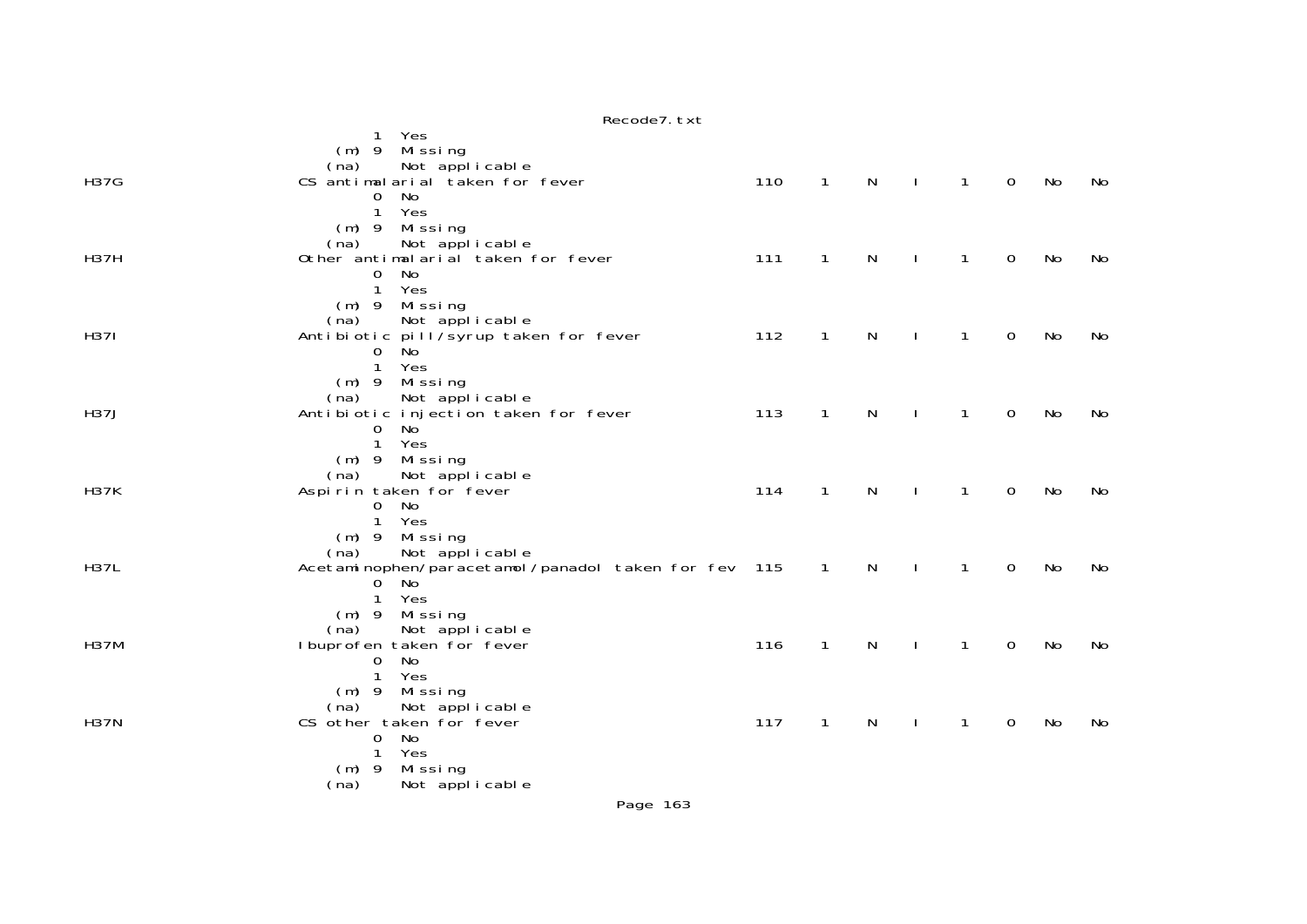|             | Recode7. txt                                                                                |     |                |              |              |   |                |    |    |
|-------------|---------------------------------------------------------------------------------------------|-----|----------------|--------------|--------------|---|----------------|----|----|
| H370        | CS other for fever/cough<br>No<br>0                                                         | 118 | $\mathbf 1$    | N            |              | 1 | $\Omega$       | No | No |
|             | Yes<br>$\mathbf{1}$<br>$(m)$ 9 Missing                                                      |     |                |              |              |   |                |    |    |
| <b>H37P</b> | Not applicable<br>(na)<br>CS other for fever/cough                                          | 119 | $\mathbf{1}$   | N            | $\mathbf{I}$ | 1 | $\overline{0}$ | No | No |
|             | No<br>$\mathsf{O}$<br>$\mathbf{1}$<br>Yes                                                   |     |                |              |              |   |                |    |    |
|             | $(m)$ 9<br>Mi ssi ng<br>Not applicable<br>(na)                                              |     |                |              |              |   |                |    |    |
| <b>H37X</b> | Other taken for fever<br>No<br>0                                                            | 120 | 1              | $\mathsf{N}$ | J.           | 1 | 0              | No | No |
|             | $\mathbf{1}$<br>Yes<br>Missing<br>$(m)$ 9                                                   |     |                |              |              |   |                |    |    |
| <b>H37Y</b> | Not applicable<br>(na)<br>Nothing taken and didn't seek treatment for fev                   | 121 | 1              | N            |              | 1 | 0              | No | No |
|             | No<br>0<br>1<br>Yes, nothing taken                                                          |     |                |              |              |   |                |    |    |
| <b>H37Z</b> | $(m)$ 9<br>Mi ssi ng<br>Not applicable<br>(na)<br>Don't know if or what was taken for fever | 122 |                |              |              | 1 | $\Omega$       |    |    |
|             | No<br>0<br>Yes, don't know<br>1                                                             |     | 1              | N            |              |   |                | No | No |
|             | $(m)$ 9<br>Missing<br>Not applicable<br>(na)                                                |     |                |              |              |   |                |    |    |
| H38         | Diarrhea in last 2 weeks: amount offered to dri<br>Nothing to drink<br>$\mathbf{0}$         | 123 | $\overline{1}$ | $\mathsf{N}$ | J.           | 1 | 0              | No | No |
|             | 2<br>Much less<br>3<br>Somewhat less                                                        |     |                |              |              |   |                |    |    |
|             | 4<br>About the same<br>5<br>More                                                            |     |                |              |              |   |                |    |    |
|             | Don't know<br>8<br>$(m)$ 9<br>Missing                                                       |     |                |              |              |   |                |    |    |
| H39         | Not applicable<br>(na)<br>Diarrhea in last 2 weeks: amount offered to eat 124               |     | $\overline{1}$ | N            |              | 1 | $\Omega$       | No | No |
|             | Stopped food<br>$\sigma$<br>Never gave food                                                 |     |                |              |              |   |                |    |    |
|             | 2<br>Much less<br>3<br>Somewhat less                                                        |     |                |              |              |   |                |    |    |
|             | About the same<br>4<br>5<br>More                                                            |     |                |              |              |   |                |    |    |
|             | 8<br>Don't know<br>$(m)$ 9<br>Missing                                                       |     |                |              |              |   |                |    |    |
|             | Page 164                                                                                    |     |                |              |              |   |                |    |    |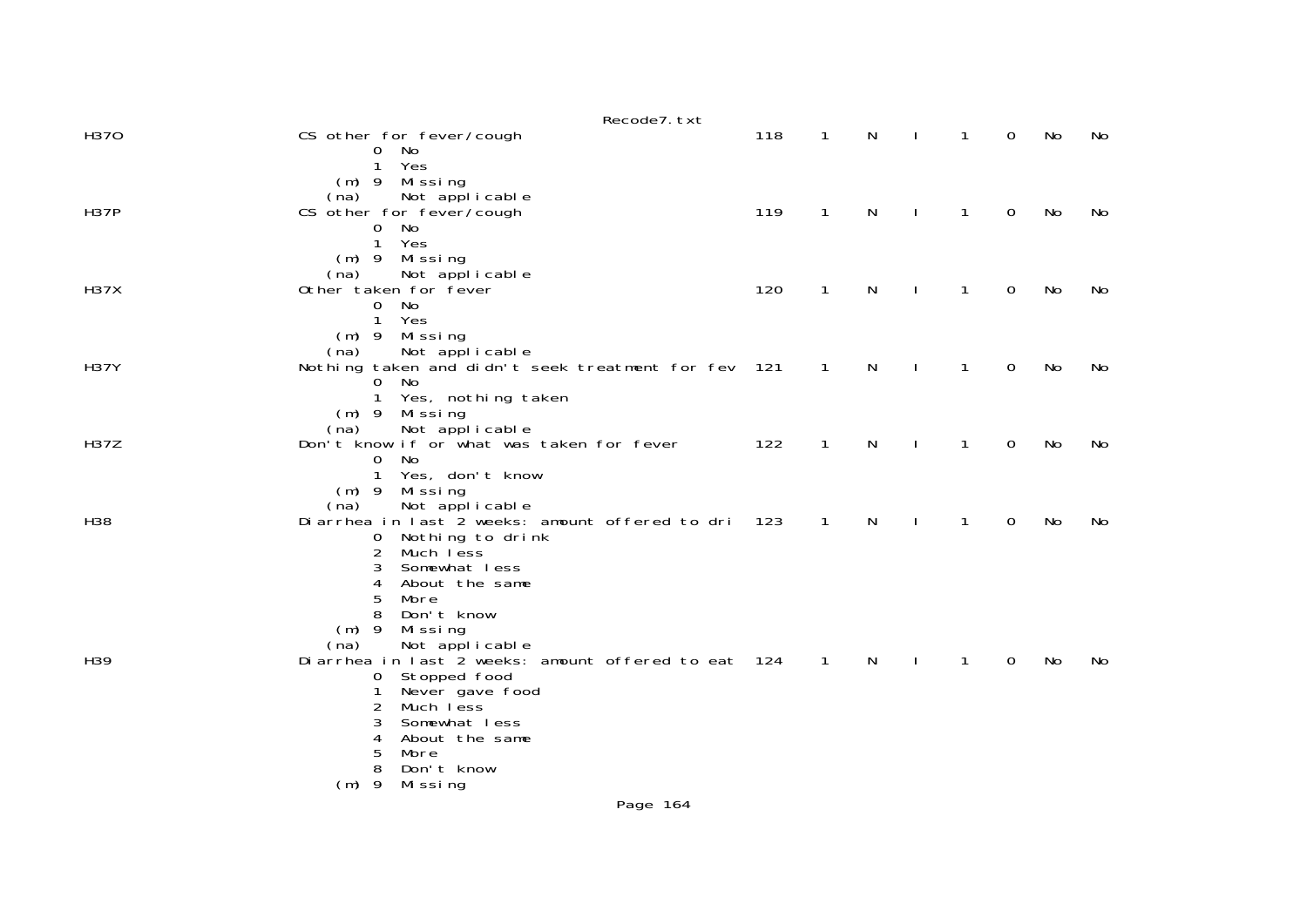|             | Recode7. txt                                                                  |     |                |    |         |              |              |    |     |
|-------------|-------------------------------------------------------------------------------|-----|----------------|----|---------|--------------|--------------|----|-----|
| H42         | Not applicable<br>(na)                                                        |     |                |    |         |              | $\Omega$     |    | No. |
|             | Taking iron pills, sprinkles or syrup<br>No<br>$\overline{0}$                 | 125 | $\mathbf{1}$   | N  | $\perp$ | $\mathbf{1}$ |              | No |     |
|             | Yes<br>$\mathbf{1}$                                                           |     |                |    |         |              |              |    |     |
|             | Don't know<br>8                                                               |     |                |    |         |              |              |    |     |
|             | $(m)$ 9 Missing                                                               |     |                |    |         |              |              |    |     |
| H43         | Not applicable<br>(na)<br>Drugs for intestinal parasites in last 6 months 126 |     | $\overline{1}$ | N  |         | 1            | $\Omega$     | No | No  |
|             | No<br>$\mathbf{O}$                                                            |     |                |    |         |              |              |    |     |
|             | Yes<br>$\mathbf{1}$                                                           |     |                |    |         |              |              |    |     |
|             | Don't know<br>8                                                               |     |                |    |         |              |              |    |     |
|             | $(m)$ 9 Missing<br>Not applicable<br>(na)                                     |     |                |    |         |              |              |    |     |
| <b>H44A</b> | Place first sought treatment for diarrhea                                     | 127 | 2              | N  |         | 1            | $\mathbf{O}$ | No | No  |
|             | 10 PUBLIC SECTOR                                                              |     |                |    |         |              |              |    |     |
|             | Government hospital<br>11                                                     |     |                |    |         |              |              |    |     |
|             | 12<br>CS public<br>13<br>CS public                                            |     |                |    |         |              |              |    |     |
|             | 14<br>CS public                                                               |     |                |    |         |              |              |    |     |
|             | 15<br>CS public                                                               |     |                |    |         |              |              |    |     |
|             | CS public<br>16                                                               |     |                |    |         |              |              |    |     |
|             | PRIVATE SECTOR<br>20<br>Private hospital, clinic<br>21                        |     |                |    |         |              |              |    |     |
|             | 22<br>Pharmacy                                                                |     |                |    |         |              |              |    |     |
|             | 23<br>Pri vate doctor                                                         |     |                |    |         |              |              |    |     |
|             | 24<br>CS private                                                              |     |                |    |         |              |              |    |     |
|             | CS private<br>25<br>26<br>CS private                                          |     |                |    |         |              |              |    |     |
|             | 30<br><b>OTHER</b>                                                            |     |                |    |         |              |              |    |     |
|             | CS other<br>31                                                                |     |                |    |         |              |              |    |     |
|             | 32<br>CS other                                                                |     |                |    |         |              |              |    |     |
|             | 96<br>Other<br>$(m)$ 99                                                       |     |                |    |         |              |              |    |     |
|             | Missing<br>Not applicable<br>(na)                                             |     |                |    |         |              |              |    |     |
| <b>H44B</b> | Days after diarrhea sought advice or treatment                                | 129 | 2              | N  | $\perp$ | $\mathbf{1}$ | $\Omega$     | No | No  |
|             | Same day<br>$\overline{0}$                                                    |     |                |    |         |              |              |    |     |
|             | 1:90                                                                          |     |                |    |         |              |              |    |     |
|             | Don't know<br>98<br>$(m)$ 99<br>Missing                                       |     |                |    |         |              |              |    |     |
|             | Not applicable<br>(na)                                                        |     |                |    |         |              |              |    |     |
| H44C        | Still has diarrhea                                                            | 131 | 1              | N. |         | 1            | 0            | No | No  |
|             | No<br>0                                                                       |     |                |    |         |              |              |    |     |
|             | Yes<br>$\mathbf{1}$                                                           |     |                |    |         |              |              |    |     |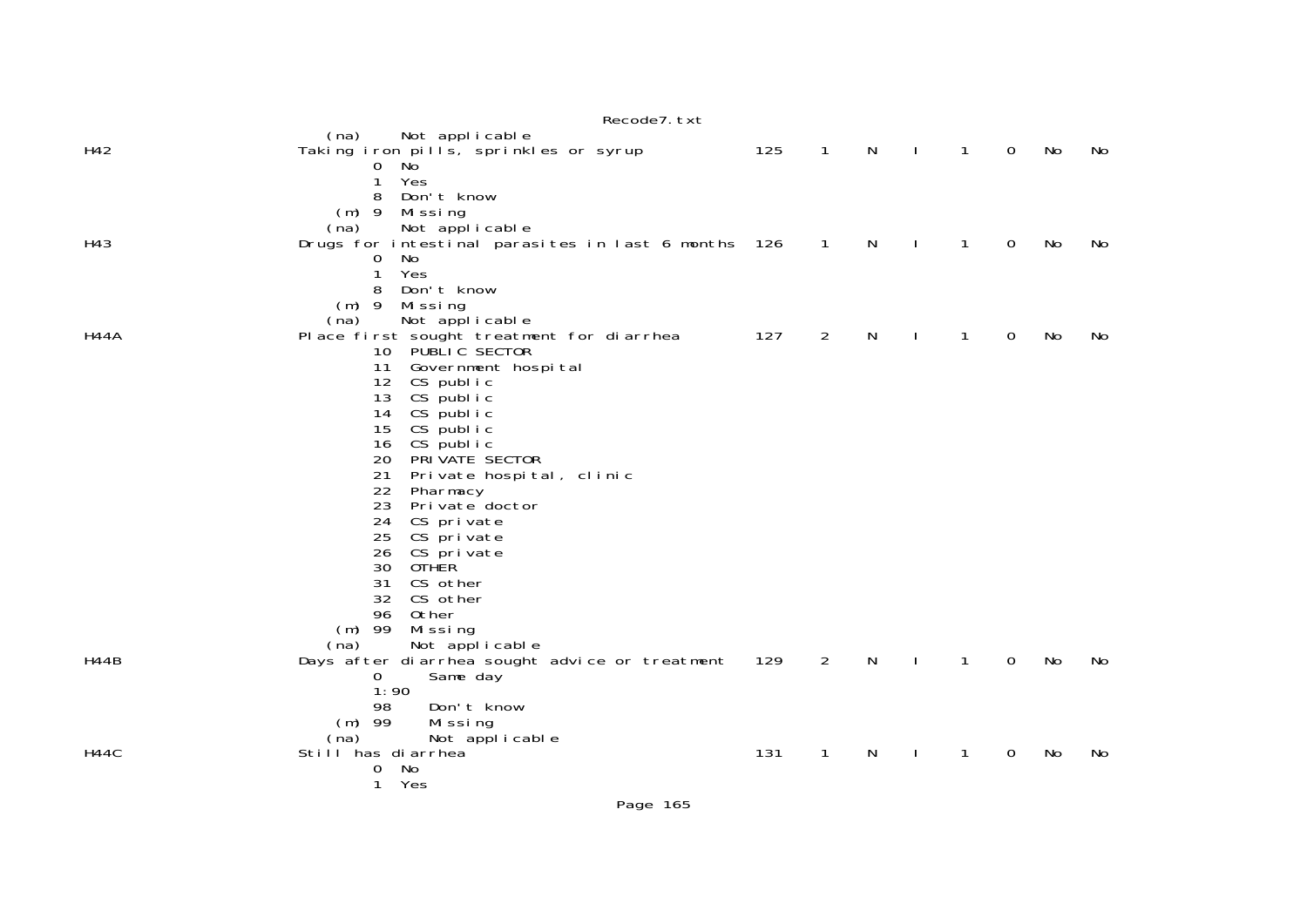|                      | Recode7. txt                                                |     |                |              |              |              |             |    |    |
|----------------------|-------------------------------------------------------------|-----|----------------|--------------|--------------|--------------|-------------|----|----|
|                      | Don't know<br>8                                             |     |                |              |              |              |             |    |    |
|                      | $(m)$ 9 Missing                                             |     |                |              |              |              |             |    |    |
|                      | Not applicable<br>(na)                                      |     |                |              |              |              |             |    |    |
| H45                  | Times zinc was given                                        | 132 | $\overline{2}$ | N            | $\mathbf{I}$ | $\mathbf{1}$ | $\mathbf 0$ | No | No |
|                      | 1:97                                                        |     |                |              |              |              |             |    |    |
|                      | 98<br>Don't know                                            |     |                |              |              |              |             |    |    |
|                      | $(m)$ 99<br>Missing                                         |     |                |              |              |              |             |    |    |
|                      | Not applicable<br>(na)                                      |     | $\overline{2}$ | $\mathsf{N}$ |              |              |             |    |    |
| H46A                 | Place first sought treatment for fever<br>10 PUBLIC SECTOR  | 134 |                |              | $\mathbf{I}$ | $\mathbf{1}$ | $\mathbf 0$ | No | No |
|                      | 11 Government hospital                                      |     |                |              |              |              |             |    |    |
|                      | CS public<br>12                                             |     |                |              |              |              |             |    |    |
|                      | CS public<br>13                                             |     |                |              |              |              |             |    |    |
|                      | CS public<br>14                                             |     |                |              |              |              |             |    |    |
|                      | CS public<br>15                                             |     |                |              |              |              |             |    |    |
|                      | CS public<br>16                                             |     |                |              |              |              |             |    |    |
|                      | 20<br>PRIVATE SECTOR                                        |     |                |              |              |              |             |    |    |
|                      | 21<br>Private hospital, clinic                              |     |                |              |              |              |             |    |    |
|                      | 22<br>Pharmacy                                              |     |                |              |              |              |             |    |    |
|                      | 23<br>Private doctor                                        |     |                |              |              |              |             |    |    |
|                      | 24<br>CS private                                            |     |                |              |              |              |             |    |    |
|                      | 25<br>CS private                                            |     |                |              |              |              |             |    |    |
|                      | CS private<br>26                                            |     |                |              |              |              |             |    |    |
|                      | 30<br><b>OTHER</b>                                          |     |                |              |              |              |             |    |    |
|                      | 31<br>CS other                                              |     |                |              |              |              |             |    |    |
|                      | 32 CS other                                                 |     |                |              |              |              |             |    |    |
|                      | 33<br>CS other                                              |     |                |              |              |              |             |    |    |
|                      | 96<br>Other                                                 |     |                |              |              |              |             |    |    |
|                      | $(m)$ 99<br>Mi ssi ng                                       |     |                |              |              |              |             |    |    |
|                      | Not applicable<br>(na)                                      |     |                |              |              |              |             |    |    |
| H46B                 | Number of days after fever began sought advice              | 136 | $\overline{2}$ | N            | $\mathbf{I}$ | $\mathbf{1}$ | 0           | No | No |
|                      | $\overline{O}$<br>Same day                                  |     |                |              |              |              |             |    |    |
|                      | 1:90                                                        |     |                |              |              |              |             |    |    |
|                      | Don't know<br>98                                            |     |                |              |              |              |             |    |    |
|                      | $(m)$ 99<br>Missing                                         |     |                |              |              |              |             |    |    |
|                      | Not applicable<br>(na)                                      |     |                |              |              |              |             |    |    |
| H47                  | Blood taken from child's finger/heel for testin 138         |     | $\overline{1}$ | N            | $\mathbf{I}$ | $\mathbf{1}$ | $\mathbf 0$ | No | No |
|                      | 0<br>No                                                     |     |                |              |              |              |             |    |    |
|                      | 1<br>Yes                                                    |     |                |              |              |              |             |    |    |
|                      | Don't know<br>8                                             |     |                |              |              |              |             |    |    |
|                      | $(m)$ 9<br>Missing                                          |     |                |              |              |              |             |    |    |
| <b>fLevel: WOMAN</b> | Not applicable<br>(na)<br>Record: Child's Height and Weight |     |                |              |              |              |             |    |    |
|                      |                                                             |     |                |              |              |              |             |    |    |
|                      |                                                             |     |                |              |              |              |             |    |    |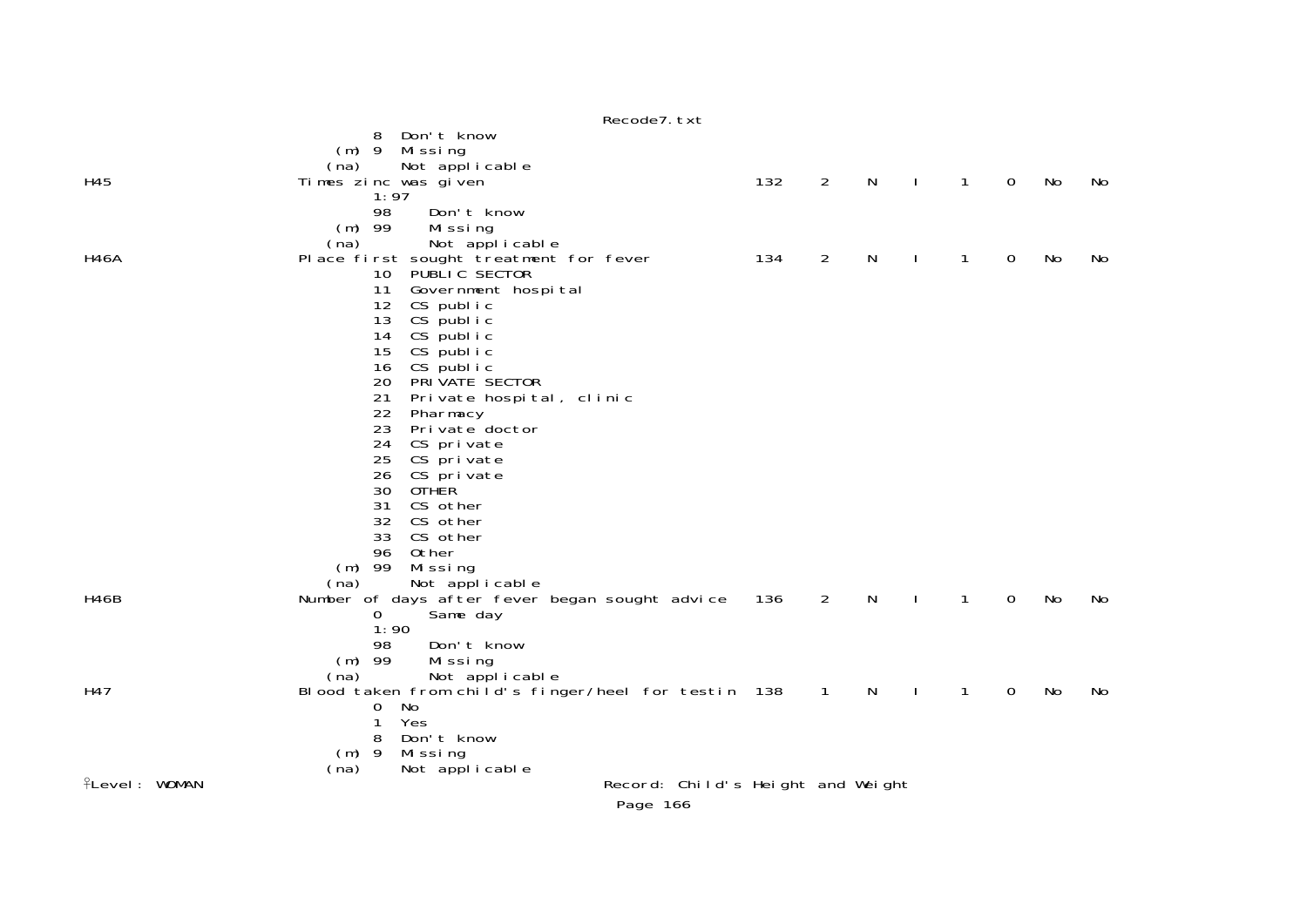| I tem Name       | I tem Label                                                                                                                                                          | Start Len Type Type |                   |          | Data Item |              |               | Occ Dec Char Fill | Dec Zero        |
|------------------|----------------------------------------------------------------------------------------------------------------------------------------------------------------------|---------------------|-------------------|----------|-----------|--------------|---------------|-------------------|-----------------|
| HHI D<br>CASEI D | (id) Case Identification<br>(id) Case Identification                                                                                                                 | 1<br>$\mathbf{1}$   | 12<br>15          | AN<br>AN |           |              | 0<br>0        | No<br>No          | No<br>No        |
| <b>HWI DX</b>    | (record type)<br>Index to Birth History<br>1:6                                                                                                                       | 16<br>19            | 3<br>$\mathbf{1}$ | AN<br>N  |           | 1            | 0<br>$\Omega$ | No<br>No          | <b>No</b><br>No |
| HW1              | Child's age in months<br>(na)<br>Not applicable                                                                                                                      | 20                  | $\overline{2}$    | N        |           | 1            | $\mathbf 0$   | No                | No              |
| HW <sub>2</sub>  | Child's weight in kilograms (1 decimal)<br>10: 9990<br>9994<br>Not present<br>9995<br>Refused<br>9996<br>0ther<br>$(m)$ 9999<br>Missing<br>(na)<br>Not applicable    | 22                  | 4                 | N        |           | $\mathbf{1}$ | $\Omega$      | No                | No              |
| HW3              | Child's height in centimeters (1 decimal)<br>100: 2000<br>9994<br>Not present<br>9995<br>Refused<br>9996<br>Other<br>$(m)$ 9999<br>Missing<br>Not applicable<br>(na) | 26                  | 4                 | N        |           | 1            | 0             | No                | No              |
| HW4              | Height/Age percentile<br>0: 9980<br>9998<br>Fl agged cases<br>9999<br>Mi ssi ng<br>(m)<br>(na)<br>Not applicable                                                     | 30                  | 4                 | N        |           | 1            | 0             | No                | No              |
| HW <sub>5</sub>  | Height/Age standard deviation<br>$-600:600$<br>Fl agged cases<br>9998<br>$(m)$ 9999<br>Mi ssi ng<br>Not applicable<br>(na)                                           | 34                  | 4                 | N        |           | 1            | 0             | No                | No              |
| HW6              | Height/Age percent of ref. median<br>7500: 14000<br>99998<br>Fl agged cases<br>$(m)$ 99999<br>Mi ssi ng<br>(na)<br>Not applicable                                    | 38                  | 5                 | Ν        |           | 1            | 0             | No                | No              |
| HW7              | Weight/Age percentile<br>0:9980<br>9998<br>Fl agged cases                                                                                                            | 43                  | 4                 | N        |           | 1            | 0             | No                | No              |

Recode7.txt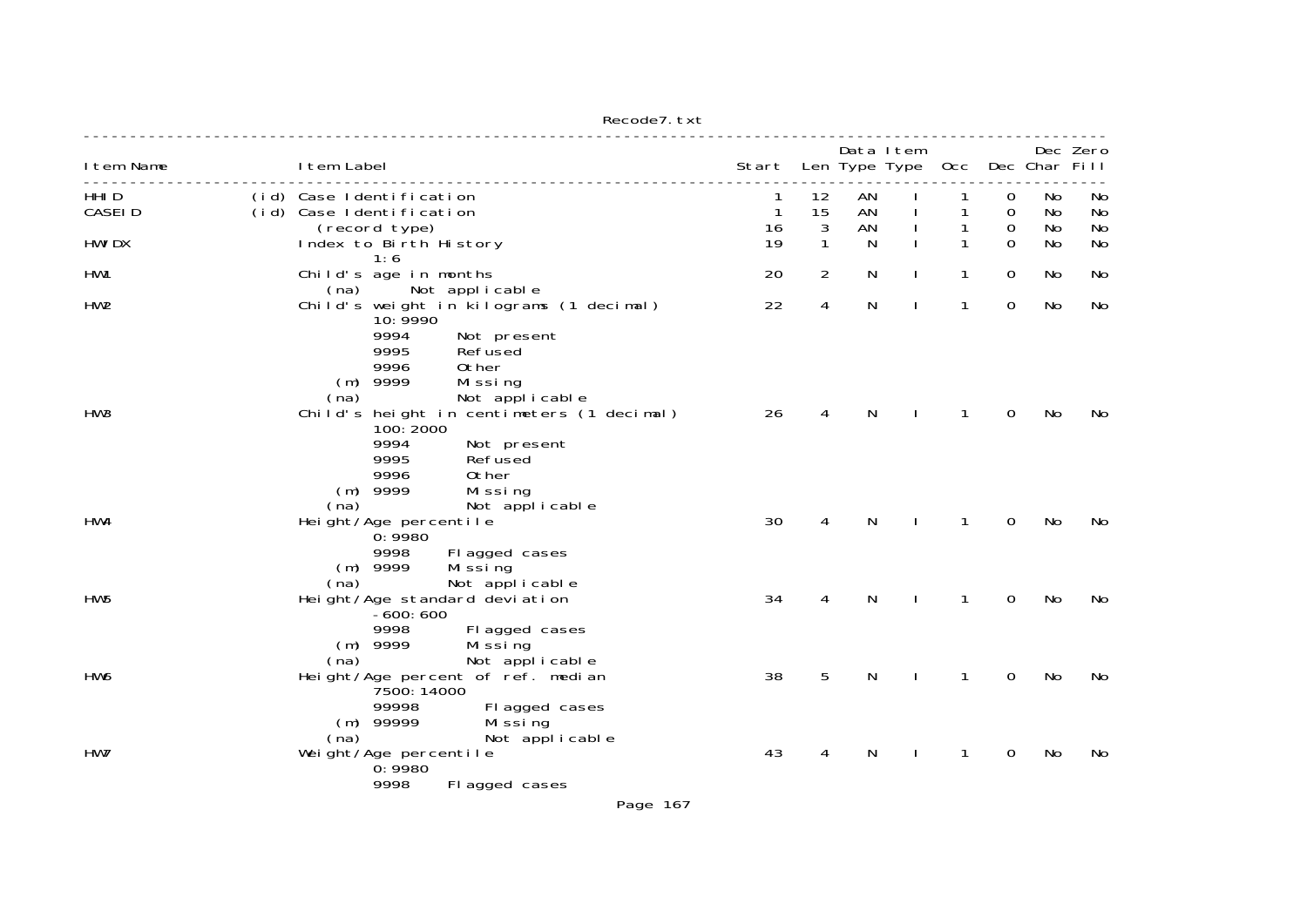|                 | Recode7. txt                                                                                                                                            |    |              |   |              |              |             |    |    |
|-----------------|---------------------------------------------------------------------------------------------------------------------------------------------------------|----|--------------|---|--------------|--------------|-------------|----|----|
| HW <sub>8</sub> | $(m)$ 9999<br>Mi ssi ng<br>Not applicable<br>(na)<br>Weight/Age standard deviation<br>$-550:600$                                                        | 47 | 4            | N | $\mathbf{I}$ | $\mathbf{1}$ | $\mathbf 0$ | No | No |
| HW9             | 9998<br>Fl agged cases<br>$(m)$ 9999<br>Mi ssi ng<br>(na)<br>Not applicable<br>Weight/Age percent of ref. median<br>4000: 19000                         | 51 | 5            | N |              | 1            | 0           | No | No |
| <b>HW10</b>     | 99998<br>Fl agged cases<br>$(m)$ 99999<br>Mi ssi ng<br>Not applicable<br>(na)<br>Weight/Height percentile                                               | 56 | 4            | N |              | 1            | 0           | No | No |
|                 | 0:9980<br>9998<br>Fl agged cases<br>$(m)$ 9999<br>Mi ssi ng<br>(na)<br>Not applicable                                                                   |    |              |   |              |              |             |    |    |
| <b>HW11</b>     | Weight/Height standard deviation<br>$-400:600$<br>9998<br>Fl agged cases<br>$(m)$ 9999<br>Mi ssi ng                                                     | 60 | 4            | N |              | 1            | 0           | No | No |
| <b>HW12</b>     | Not applicable<br>(na)<br>Weight/Height percent of ref. median<br>5500: 19000<br>99998<br>Fl agged cases<br>$(m)$ 99999                                 | 64 | 5            | N |              | 1            | 0           | No | No |
| <b>HW13</b>     | Mi ssi ng<br>(na)<br>Not applicable<br>Result of measurement - height/weight<br>Measured<br>0<br>$\mathbf{1}$<br>Dead<br>2<br>Si ck<br>3<br>Not present | 69 | $\mathbf{1}$ | N | $\mathbf{I}$ | 1            | $\mathbf 0$ | No | No |
|                 | 4<br>Refused<br>5<br>Mother refused<br>Other<br>6<br>7<br>No measurement found in household<br>$(m)$ 9<br>Mi ssi ng                                     |    |              |   |              |              |             |    |    |
| <b>HW15</b>     | Height: lying or standing<br>Not measured<br>0<br>1<br>Lyi ng<br>2<br>Standing<br>9<br>Missing<br>(m)<br>Not applicable<br>(na)                         | 70 | 1            | N |              | 1            | 0           | No | No |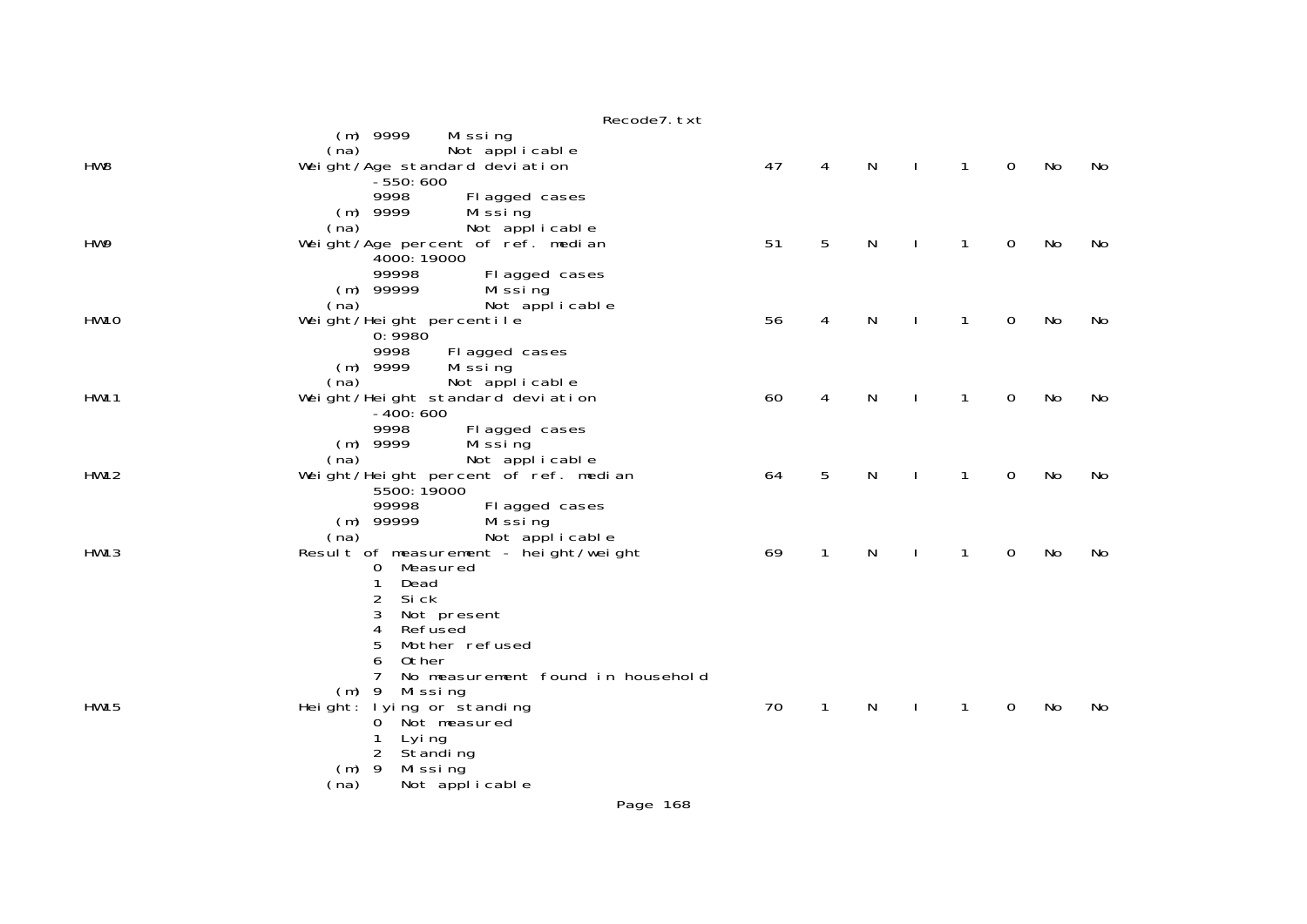|             | Recode7. txt                                                                                                                                                                                       |    |                |   |              |              |                |    |     |
|-------------|----------------------------------------------------------------------------------------------------------------------------------------------------------------------------------------------------|----|----------------|---|--------------|--------------|----------------|----|-----|
| <b>HW16</b> | Day of birth of child<br>1:31                                                                                                                                                                      | 71 | 2              | N |              | $\mathbf{1}$ | $\overline{0}$ | No | No  |
|             | 97<br>Inconsistent<br>98<br>Don't know<br>$(m)$ 99<br>Missing                                                                                                                                      |    |                |   |              |              |                |    |     |
| <b>HW17</b> | (na)<br>Not applicable<br>Date measured (day)<br>1:31                                                                                                                                              | 73 | 2              | N | $\mathbf{I}$ | 1            | $\mathbf 0$    | No | No  |
| <b>HW18</b> | (na)<br>Not applicable<br>Date measured (month)<br>1:12                                                                                                                                            | 75 | $\overline{2}$ | N | ı            | 1            | $\mathbf 0$    | No | No  |
| <b>HW19</b> | Not applicable<br>(na)<br>Date measured (year)<br>2015: 2025                                                                                                                                       | 77 | 4              | N | ı            | $\mathbf{1}$ | $\mathbf 0$    | No | No  |
| <b>HW51</b> | (na)<br>Not applicable<br>Line number of parent/caretaker<br>0<br>Not in household                                                                                                                 | 81 | $\overline{2}$ | N |              | 1            | $\mathbf 0$    | No | No  |
| <b>HW52</b> | 1:50<br>$(m)$ 99<br>Missing<br>(na)<br>Not applicable<br>Read consent statement - hemoglobin<br>Granted<br>$\mathbf{1}$<br>$\overline{2}$<br>Refused<br>Not present/other<br>3                     | 83 | $\mathbf{1}$   | N |              | 1            | 0              | No | No  |
| <b>HW53</b> | (m) 9 Missing<br>Not applicable<br>(na)<br>Hemoglobin level (g/dl - 1 decimal)<br>10:990<br>994<br>Not present                                                                                     | 84 | 3              | N |              | 1            | $\Omega$       | No | No. |
| <b>HW55</b> | 995<br>Refused<br>0ther<br>996<br>$(m)$ 999<br>Missing<br>Not applicable<br>(na)<br>Result of measurement - hemoglobin<br>Measured<br>$\mathbf 0$<br>1<br>Dead<br>Not present<br>3<br>Refused<br>4 | 87 | $\mathbf{1}$   | N | $\mathbf{I}$ | $\mathbf{1}$ | $\Omega$       | No | No  |
| <b>HW56</b> | Other<br>6<br>No measurement found in household<br>7<br>$(m)$ 9<br>Mi ssi ng<br>Not applicable<br>(na)<br>Hemoglobin level adjusted for altitude (g/dl -<br>Page 169                               | 88 | 4              | N |              | 1            | 0              | No | No  |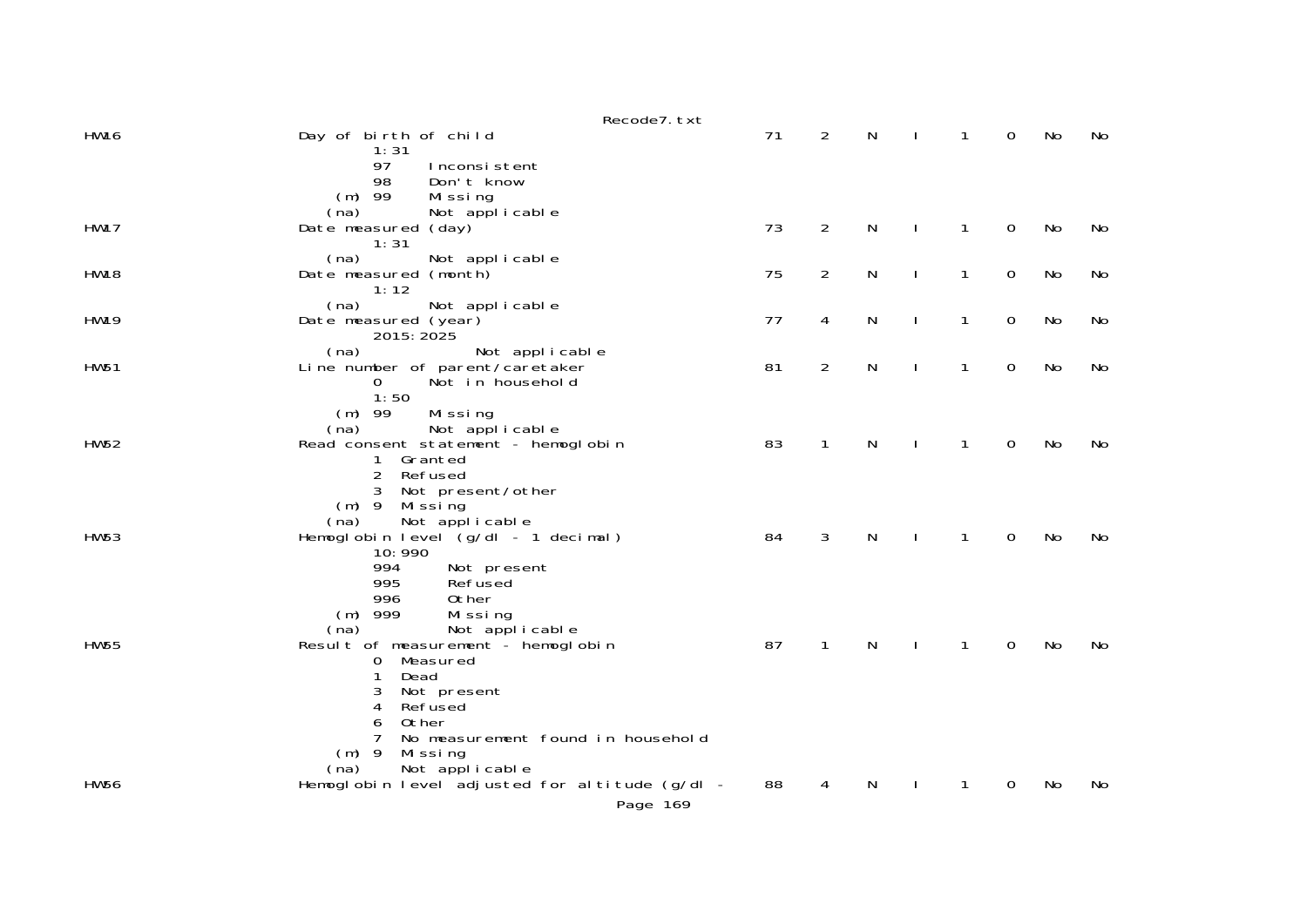|             |                                                                                                                                    | Recode7. txt                                                                                                                                                                                                                 |     |   |   |   |   |    |     |
|-------------|------------------------------------------------------------------------------------------------------------------------------------|------------------------------------------------------------------------------------------------------------------------------------------------------------------------------------------------------------------------------|-----|---|---|---|---|----|-----|
| <b>HW57</b> | 0:300<br>997<br>$(m)$ 9999<br>(na)<br>Anemia level<br>Severe<br>1<br>2<br>Moderate<br>3<br>Mild<br>4<br>Not anemic                 | Inconsistent<br>Mi ssi ng<br>Not applicable                                                                                                                                                                                  | 92  | 1 | N | 1 | 0 | No | No  |
| <b>HW58</b> | $(m)$ 9<br>Missing<br>(na)<br>Agrees to referral - anemia<br>No<br>$\mathbf{0}$<br>1<br>Yes                                        | Not applicable                                                                                                                                                                                                               | 93  | 1 | N | 1 | 0 | No | No  |
| HW70        | $(m)$ 9<br>Missing<br>(na)<br>-600: 600<br>9996                                                                                    | Not applicable<br>Height/Age standard deviation (new WHO)<br>Height out of plausible limits                                                                                                                                  | 94  | 4 | N |   | 0 | No | No. |
| <b>HW71</b> | 9997<br>9998<br>$(m)$ 9999<br>(na)<br>$-600:500$<br>9996<br>9997<br>9998                                                           | Age in days out of plausible limits<br>Flagged cases<br>Mi ssi ng<br>Not applicable<br>Weight/Age standard deviation (new WHO)<br>Height out of plausible limits<br>Age in days out of plausible limits<br>Flagged cases     | 98  | 4 | N |   | 0 | No | No  |
| <b>HW72</b> | $(m)$ 9999<br>(na)<br>$-600:500$                                                                                                   | Mi ssi ng<br>Not applicable<br>Weight/Height standard deviation (new WHO)                                                                                                                                                    | 102 | 4 | N | 1 | 0 | No | No  |
| <b>HW73</b> | 9996<br>9997<br>9998<br>$(m)$ 9999<br>(na)<br>BMI standard deviation (new WHO)<br>$-600:500$<br>9996<br>9997<br>9998<br>$(m)$ 9999 | Height out of plausible limits<br>Age in days out of plausible limits<br>Flagged cases<br>Mi ssi ng<br>Not applicable<br>Height out of plausible limits<br>Age in days out of plausible limits<br>Flagged cases<br>Mi ssi ng | 106 | 4 | N |   | 0 | No | No  |
|             |                                                                                                                                    |                                                                                                                                                                                                                              |     |   |   |   |   |    |     |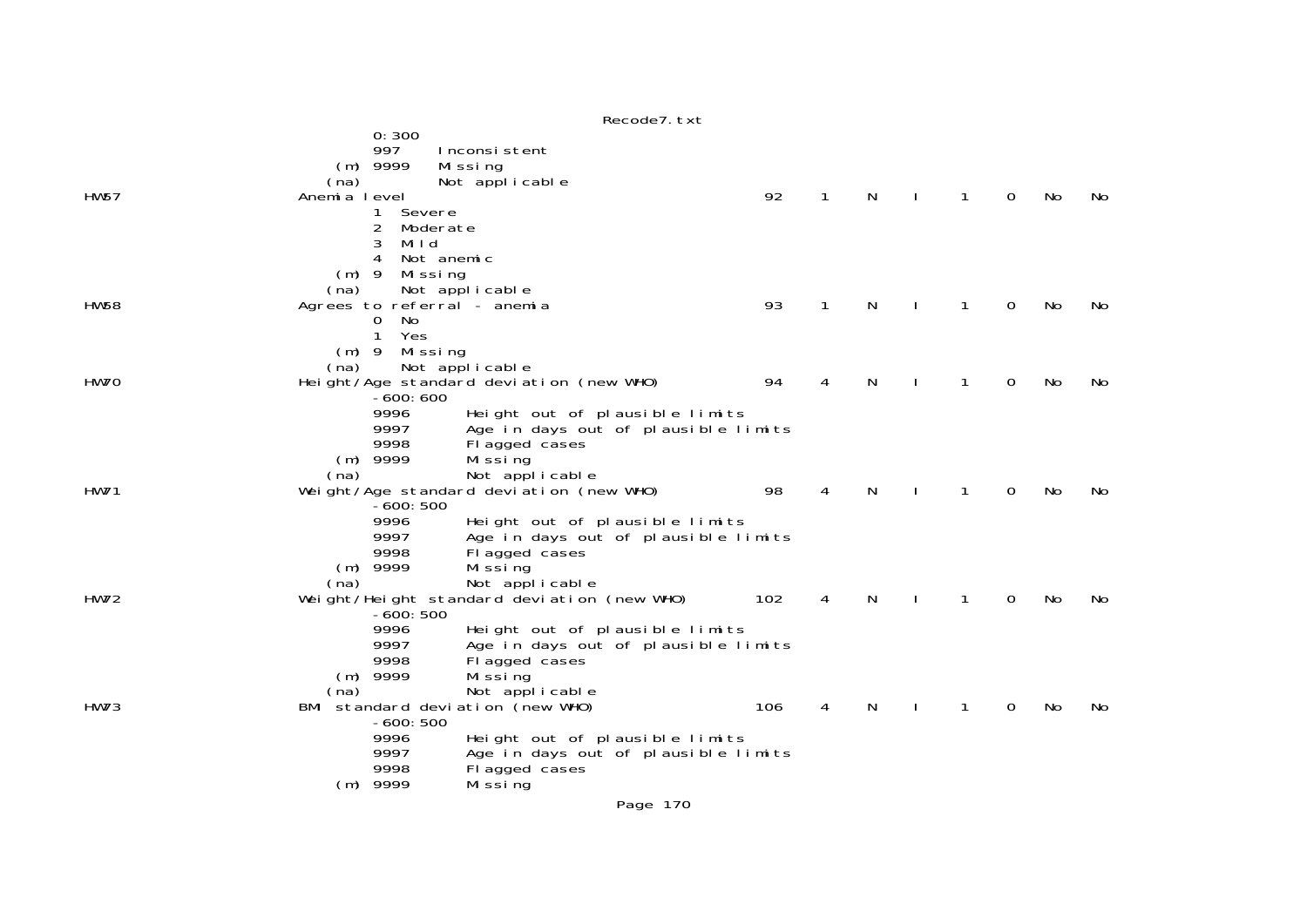|                      |                                                                                                                      | Recode7. txt                                                                  |                                      |               |                |                                 |                              |                                 |                |                |
|----------------------|----------------------------------------------------------------------------------------------------------------------|-------------------------------------------------------------------------------|--------------------------------------|---------------|----------------|---------------------------------|------------------------------|---------------------------------|----------------|----------------|
| <b>flevel: WOMAN</b> | (na)                                                                                                                 | Not applicable                                                                | Record: Marriage and Sexual Exposure |               |                |                                 |                              |                                 |                |                |
|                      |                                                                                                                      |                                                                               |                                      |               |                |                                 |                              |                                 |                |                |
| I tem Name           | I tem Label                                                                                                          |                                                                               | Start                                |               | Data Item      | Len Type Type Occ Dec Char Fill |                              |                                 |                | Dec Zero       |
| HHI D<br>CASEI D     | (id) Case Identification<br>(id) Case Identification<br>(record type)                                                |                                                                               | 1<br>$\mathbf{1}$<br>16              | 12<br>15<br>3 | AN<br>AN<br>AN |                                 | $\mathbf{1}$<br>$\mathbf{1}$ | 0<br>$\mathbf 0$<br>$\mathbf 0$ | No<br>No<br>No | No<br>No<br>No |
| V501                 | Current marital status<br>0 Never in union<br>Marri ed<br>2<br>3<br>Wi dowed<br>4<br>Di vorced<br>5<br>(m) 9 Missing | Living with partner<br>No longer living together/separated                    | 19                                   | $\mathbf{1}$  | N              |                                 | $\mathbf{1}$                 | $\Omega$                        | No             | No             |
| V502                 | Currently/formerly/never in union<br>0 Never in union<br>1<br>$(m)$ 9<br>Mi ssi ng                                   | Currently in union/living with a man<br>2 Formerly in union/living with a man | 20                                   | 1             | N              |                                 |                              | 0                               | No             | No             |
| V503                 | Number of unions<br>Once<br>1<br>$\overline{2}$<br>More than once<br>$(m)$ 9 Missing<br>Not applicable<br>(na)       |                                                                               | 21                                   | 1             | N              |                                 | 1                            | 0                               | No             | No.            |
| V504                 | Living with her<br>$\mathbf{1}$<br>2 Staying el sewhere<br>(m) 9 Missing<br>Not applicable<br>(na)                   | Currently residing with husband/partner                                       | 22                                   | $\mathbf{1}$  | N              |                                 | 1                            | 0                               | No             | No             |
| V505                 | Number of other wives<br>0<br>1:20<br>Don't know<br>98<br>$(m)$ 99<br>Mi ssi ng<br>(na)                              | No other wives<br>Not applicable                                              | 23                                   | 2             | N              |                                 | 1                            | 0                               | No             | No             |
| V506                 | Respondent's rank among wives<br>1:20<br>98<br>Don't know<br>$(m)$ 99<br>Mi ssi ng<br>(na)                           | Not applicable                                                                | 25                                   | 2             | N              |                                 |                              | 0                               | No             | No             |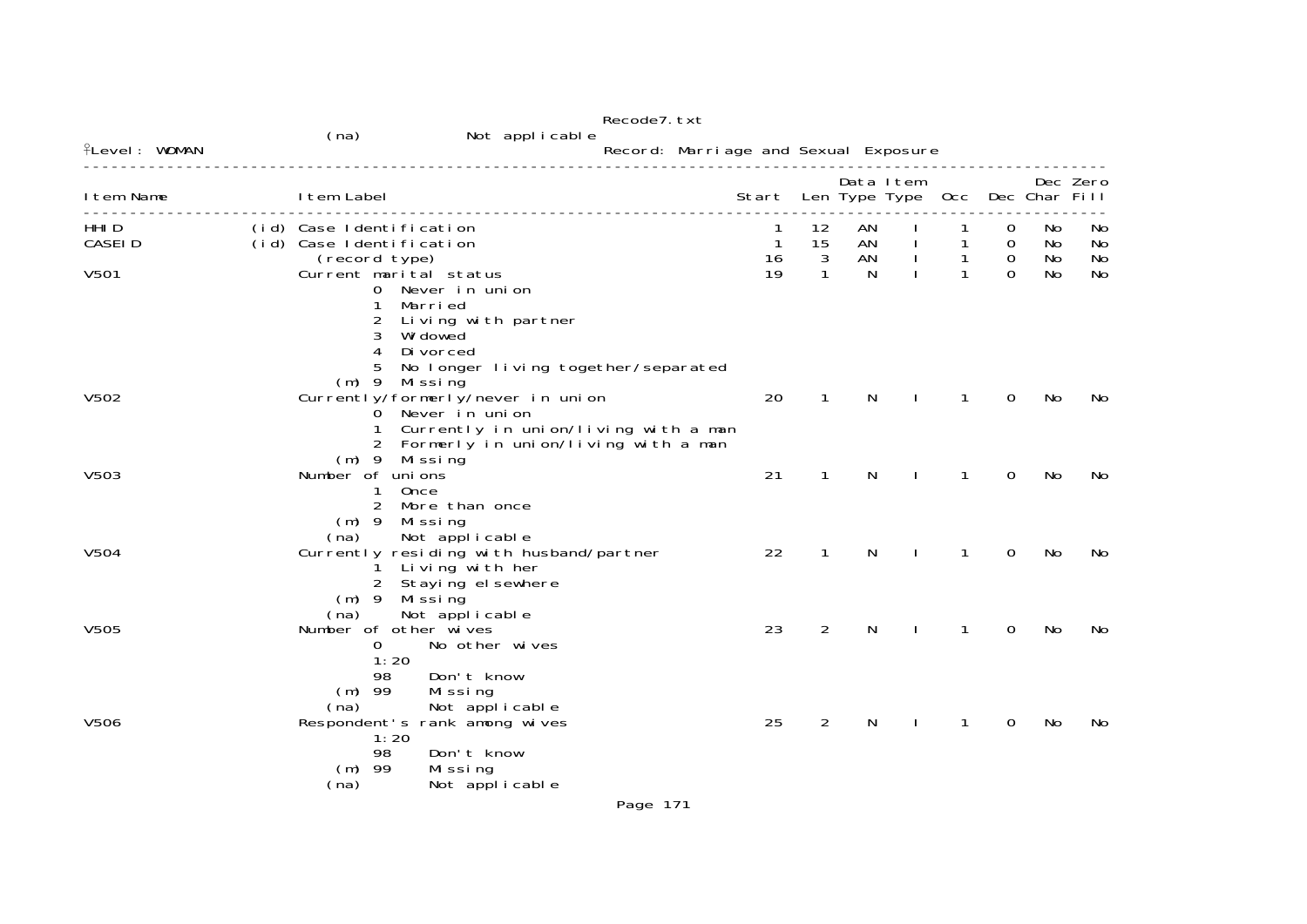|             | Recode7. txt                                                                                                                                                                                                                                                                                 |    |                |   |              |              |             |    |    |
|-------------|----------------------------------------------------------------------------------------------------------------------------------------------------------------------------------------------------------------------------------------------------------------------------------------------|----|----------------|---|--------------|--------------|-------------|----|----|
| V507        | Month of first cohabitation<br>1:12                                                                                                                                                                                                                                                          | 27 | $\overline{2}$ | N |              | 1            | 0           | No | No |
| <b>V508</b> | Not applicable<br>(na)<br>Year of first cohabitation<br>1960: 2015                                                                                                                                                                                                                           | 29 | 4              | N | $\mathbf{I}$ | $\mathbf{1}$ | $\mathbf 0$ | No | No |
| V509        | (na)<br>Not applicable<br>Date of first cohabitation (CMC)<br>(na)<br>Not applicable                                                                                                                                                                                                         | 33 | 4              | N |              | 1            | $\mathbf 0$ | No | No |
| V510        | Completeness of date information in V509<br>Month and year - information complete<br>Month and age - year imputed<br>2<br>Year and age - month imputed<br>3<br>5<br>Year - age/month imputed<br>Age - year/month imputed<br>6<br>7<br>Month - age/year imputed<br>None - all imputed<br>(na) | 37 | 1              | N |              | 1            | $\mathbf 0$ | No | No |
| V511        | Not applicable<br>Age at first cohabitation<br>8:49                                                                                                                                                                                                                                          | 38 | $\overline{2}$ | N |              | 1            | 0           | No | No |
| V512        | (na)<br>Not applicable<br>Years since first cohabitation<br>0:39                                                                                                                                                                                                                             | 40 | $\overline{2}$ | N |              | 1            | $\mathbf 0$ | No | No |
| V513        | (na)<br>Not applicable<br>Cohabitation duration (grouped)<br>Never married<br>0<br>$0 - 4$<br>1<br>$\overline{c}$<br>$5 - 9$<br>3<br>$10 - 14$<br>$15 - 19$<br>4<br>5<br>$20 - 24$<br>6<br>$25 - 29$<br>7<br>$30+$                                                                           | 42 | $\mathbf{1}$   | N |              | 1            | $\mathbf 0$ | No | No |
| V525        | Age at first sex<br>Not had sex<br>0<br>7:49<br>At first union<br>96<br>97<br>Inconsistent<br>98<br>Don't know<br>$(m)$ 99<br>Mi ssi ng                                                                                                                                                      | 43 | $\overline{2}$ | N |              | 1            | 0           | No | No |
| V527        | Time since last sex<br>100<br><1 day ago<br>101<br>Days: 1<br>102:198                                                                                                                                                                                                                        | 45 | 3              | N |              | 1            | 0           | No | No |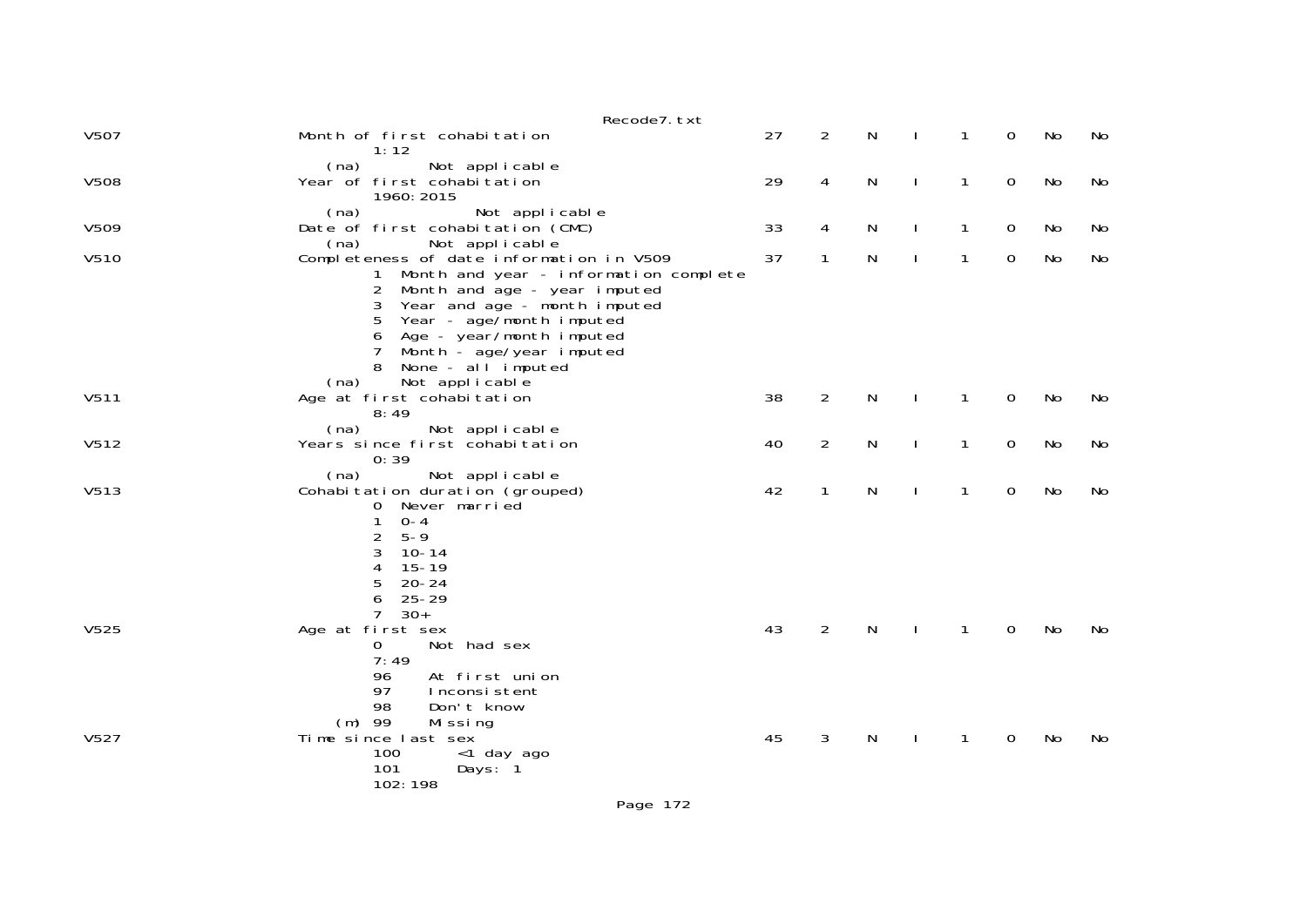|            | Recode7. txt                                                                                                                                                                                                                                                        |                                                                                                                                                                                                                                                                                                                                                                                                                                                                                                                                                                                                                                                                                                                                                                         |                |                                |        |   |        |        |          |
|------------|---------------------------------------------------------------------------------------------------------------------------------------------------------------------------------------------------------------------------------------------------------------------|-------------------------------------------------------------------------------------------------------------------------------------------------------------------------------------------------------------------------------------------------------------------------------------------------------------------------------------------------------------------------------------------------------------------------------------------------------------------------------------------------------------------------------------------------------------------------------------------------------------------------------------------------------------------------------------------------------------------------------------------------------------------------|----------------|--------------------------------|--------|---|--------|--------|----------|
| 199        |                                                                                                                                                                                                                                                                     |                                                                                                                                                                                                                                                                                                                                                                                                                                                                                                                                                                                                                                                                                                                                                                         |                |                                |        |   |        |        |          |
| 201        | Weeks: 1                                                                                                                                                                                                                                                            |                                                                                                                                                                                                                                                                                                                                                                                                                                                                                                                                                                                                                                                                                                                                                                         |                |                                |        |   |        |        |          |
|            |                                                                                                                                                                                                                                                                     |                                                                                                                                                                                                                                                                                                                                                                                                                                                                                                                                                                                                                                                                                                                                                                         |                |                                |        |   |        |        |          |
|            |                                                                                                                                                                                                                                                                     |                                                                                                                                                                                                                                                                                                                                                                                                                                                                                                                                                                                                                                                                                                                                                                         |                |                                |        |   |        |        |          |
|            |                                                                                                                                                                                                                                                                     |                                                                                                                                                                                                                                                                                                                                                                                                                                                                                                                                                                                                                                                                                                                                                                         |                |                                |        |   |        |        |          |
|            |                                                                                                                                                                                                                                                                     |                                                                                                                                                                                                                                                                                                                                                                                                                                                                                                                                                                                                                                                                                                                                                                         |                |                                |        |   |        |        |          |
|            |                                                                                                                                                                                                                                                                     |                                                                                                                                                                                                                                                                                                                                                                                                                                                                                                                                                                                                                                                                                                                                                                         |                |                                |        |   |        |        |          |
|            |                                                                                                                                                                                                                                                                     |                                                                                                                                                                                                                                                                                                                                                                                                                                                                                                                                                                                                                                                                                                                                                                         |                |                                |        |   |        |        |          |
|            |                                                                                                                                                                                                                                                                     |                                                                                                                                                                                                                                                                                                                                                                                                                                                                                                                                                                                                                                                                                                                                                                         |                |                                |        |   |        |        |          |
|            |                                                                                                                                                                                                                                                                     |                                                                                                                                                                                                                                                                                                                                                                                                                                                                                                                                                                                                                                                                                                                                                                         |                |                                |        |   |        |        |          |
|            |                                                                                                                                                                                                                                                                     |                                                                                                                                                                                                                                                                                                                                                                                                                                                                                                                                                                                                                                                                                                                                                                         |                |                                |        |   |        |        |          |
|            |                                                                                                                                                                                                                                                                     |                                                                                                                                                                                                                                                                                                                                                                                                                                                                                                                                                                                                                                                                                                                                                                         |                |                                |        |   |        |        |          |
|            |                                                                                                                                                                                                                                                                     |                                                                                                                                                                                                                                                                                                                                                                                                                                                                                                                                                                                                                                                                                                                                                                         |                |                                |        |   |        |        |          |
|            |                                                                                                                                                                                                                                                                     |                                                                                                                                                                                                                                                                                                                                                                                                                                                                                                                                                                                                                                                                                                                                                                         |                |                                |        |   |        |        |          |
|            |                                                                                                                                                                                                                                                                     |                                                                                                                                                                                                                                                                                                                                                                                                                                                                                                                                                                                                                                                                                                                                                                         |                |                                |        |   |        |        |          |
|            |                                                                                                                                                                                                                                                                     |                                                                                                                                                                                                                                                                                                                                                                                                                                                                                                                                                                                                                                                                                                                                                                         |                |                                |        |   |        |        | No       |
|            |                                                                                                                                                                                                                                                                     |                                                                                                                                                                                                                                                                                                                                                                                                                                                                                                                                                                                                                                                                                                                                                                         |                |                                |        |   |        |        |          |
|            |                                                                                                                                                                                                                                                                     |                                                                                                                                                                                                                                                                                                                                                                                                                                                                                                                                                                                                                                                                                                                                                                         |                |                                |        |   |        |        |          |
|            |                                                                                                                                                                                                                                                                     |                                                                                                                                                                                                                                                                                                                                                                                                                                                                                                                                                                                                                                                                                                                                                                         |                |                                |        |   |        |        |          |
|            |                                                                                                                                                                                                                                                                     |                                                                                                                                                                                                                                                                                                                                                                                                                                                                                                                                                                                                                                                                                                                                                                         |                |                                |        |   |        |        |          |
|            |                                                                                                                                                                                                                                                                     |                                                                                                                                                                                                                                                                                                                                                                                                                                                                                                                                                                                                                                                                                                                                                                         |                |                                |        |   |        |        |          |
| 98         |                                                                                                                                                                                                                                                                     |                                                                                                                                                                                                                                                                                                                                                                                                                                                                                                                                                                                                                                                                                                                                                                         |                |                                |        |   |        |        |          |
| -99<br>(m) |                                                                                                                                                                                                                                                                     |                                                                                                                                                                                                                                                                                                                                                                                                                                                                                                                                                                                                                                                                                                                                                                         |                |                                |        |   |        |        |          |
| (na)       |                                                                                                                                                                                                                                                                     |                                                                                                                                                                                                                                                                                                                                                                                                                                                                                                                                                                                                                                                                                                                                                                         |                |                                |        |   |        |        |          |
|            |                                                                                                                                                                                                                                                                     |                                                                                                                                                                                                                                                                                                                                                                                                                                                                                                                                                                                                                                                                                                                                                                         | 3              | N                              |        | 1 | 0      | No     | No.      |
|            |                                                                                                                                                                                                                                                                     |                                                                                                                                                                                                                                                                                                                                                                                                                                                                                                                                                                                                                                                                                                                                                                         |                |                                |        |   |        |        |          |
|            |                                                                                                                                                                                                                                                                     |                                                                                                                                                                                                                                                                                                                                                                                                                                                                                                                                                                                                                                                                                                                                                                         |                |                                |        |   |        |        |          |
|            |                                                                                                                                                                                                                                                                     |                                                                                                                                                                                                                                                                                                                                                                                                                                                                                                                                                                                                                                                                                                                                                                         |                |                                |        |   |        |        |          |
|            |                                                                                                                                                                                                                                                                     |                                                                                                                                                                                                                                                                                                                                                                                                                                                                                                                                                                                                                                                                                                                                                                         |                |                                |        |   |        |        |          |
|            |                                                                                                                                                                                                                                                                     |                                                                                                                                                                                                                                                                                                                                                                                                                                                                                                                                                                                                                                                                                                                                                                         |                |                                |        |   |        |        |          |
|            |                                                                                                                                                                                                                                                                     |                                                                                                                                                                                                                                                                                                                                                                                                                                                                                                                                                                                                                                                                                                                                                                         |                |                                |        |   |        |        |          |
|            |                                                                                                                                                                                                                                                                     |                                                                                                                                                                                                                                                                                                                                                                                                                                                                                                                                                                                                                                                                                                                                                                         |                |                                |        |   |        |        |          |
|            |                                                                                                                                                                                                                                                                     |                                                                                                                                                                                                                                                                                                                                                                                                                                                                                                                                                                                                                                                                                                                                                                         |                |                                |        |   |        |        | No       |
|            |                                                                                                                                                                                                                                                                     |                                                                                                                                                                                                                                                                                                                                                                                                                                                                                                                                                                                                                                                                                                                                                                         |                |                                |        |   |        |        |          |
|            |                                                                                                                                                                                                                                                                     |                                                                                                                                                                                                                                                                                                                                                                                                                                                                                                                                                                                                                                                                                                                                                                         |                |                                |        |   |        |        |          |
|            |                                                                                                                                                                                                                                                                     |                                                                                                                                                                                                                                                                                                                                                                                                                                                                                                                                                                                                                                                                                                                                                                         |                |                                |        |   |        |        |          |
|            |                                                                                                                                                                                                                                                                     |                                                                                                                                                                                                                                                                                                                                                                                                                                                                                                                                                                                                                                                                                                                                                                         |                |                                |        |   |        |        |          |
|            |                                                                                                                                                                                                                                                                     |                                                                                                                                                                                                                                                                                                                                                                                                                                                                                                                                                                                                                                                                                                                                                                         |                |                                |        |   |        |        |          |
|            |                                                                                                                                                                                                                                                                     |                                                                                                                                                                                                                                                                                                                                                                                                                                                                                                                                                                                                                                                                                                                                                                         |                |                                |        |   |        |        |          |
| 7          |                                                                                                                                                                                                                                                                     |                                                                                                                                                                                                                                                                                                                                                                                                                                                                                                                                                                                                                                                                                                                                                                         |                |                                |        |   |        |        |          |
| 8          |                                                                                                                                                                                                                                                                     |                                                                                                                                                                                                                                                                                                                                                                                                                                                                                                                                                                                                                                                                                                                                                                         |                |                                |        |   |        |        |          |
|            | Page 173                                                                                                                                                                                                                                                            |                                                                                                                                                                                                                                                                                                                                                                                                                                                                                                                                                                                                                                                                                                                                                                         |                |                                |        |   |        |        |          |
|            | 202: 298<br>299<br>301<br>302: 398<br>399<br>401<br>402:498<br>499<br>995<br>996<br>997<br>998<br>999<br>(m)<br>(na)<br>0:30<br>31<br>95<br>96<br>97<br>0:500<br>995<br>996<br>997<br>998<br>999<br>(m)<br>(na)<br>Flag for V529<br>$\mathbf 0$<br>3<br>4<br>5<br>6 | Days: number missing<br>Weeks: number missing<br>Months: 1<br>Months: number missing<br>Years: 1<br>Years: number missing<br>Within last 4 weeks<br>Before last birth<br>Inconsistent<br>Don't know<br>Missing<br>Not applicable<br>Time since last sex (in days)<br>$31 + days$<br>Within last 4 weeks<br>Before last birth<br>Inconsistent<br>Don't know<br>Missing<br>Not applicable<br>Time since last sex (in months)<br>Within last 4 weeks<br>Before last birth<br>Inconsistent<br>Don't know<br>Mi ssi ng<br>Not applicable<br>No flag<br>$N > i$ nterval since birth<br>$N +$ abstinence > interval<br>N, but sex not res.<br>96, but no birth<br>96, but currently pregnant<br>96, but resumed sex<br>N, last sex before pregnancy<br>N, inconsistent 4 weeks | 48<br>50<br>53 | $\overline{2}$<br>$\mathbf{1}$ | N<br>N |   | 1<br>1 | 0<br>0 | No<br>No |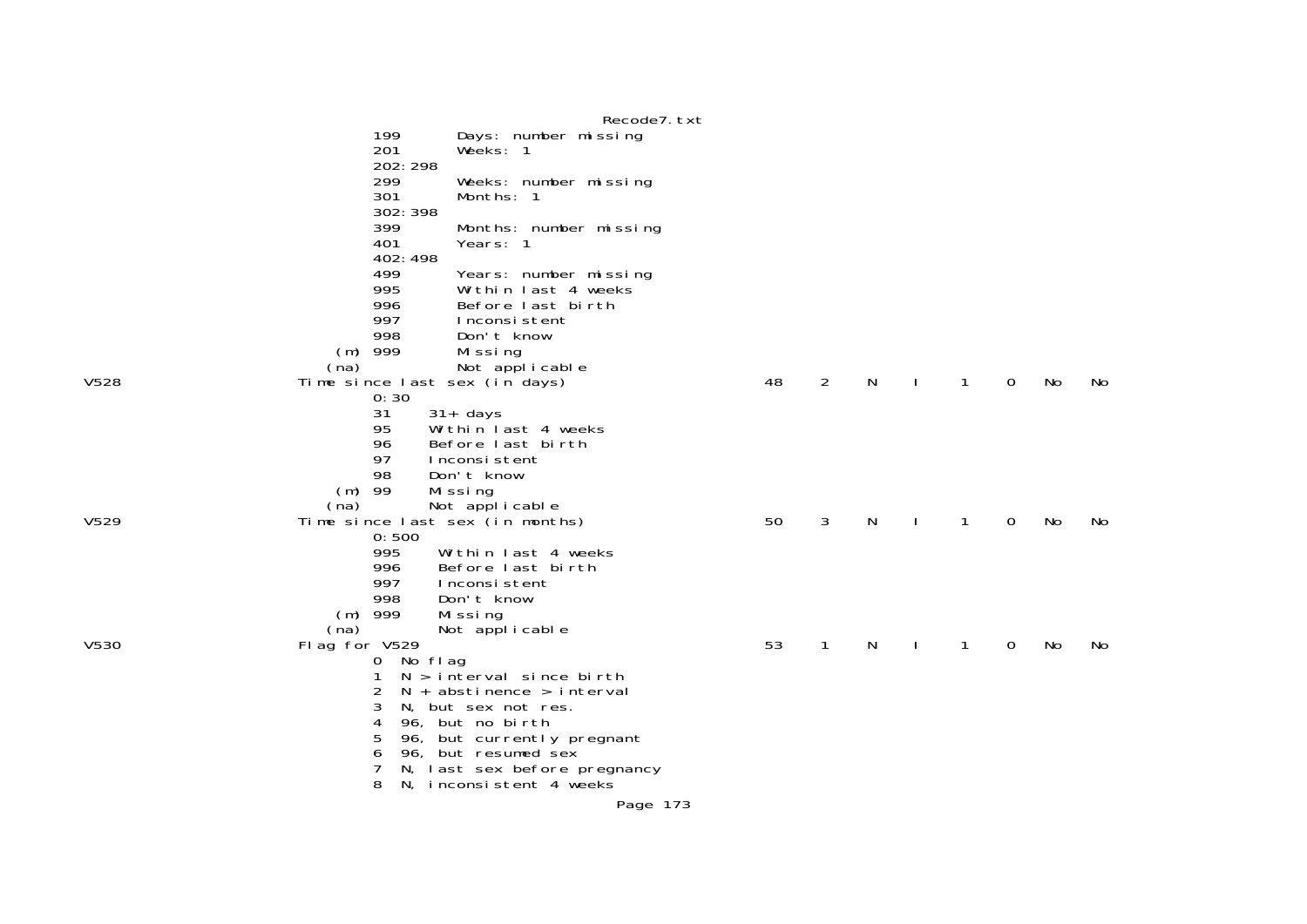|             | Recode7. txt                                            |    |                |              |              |              |             |    |    |
|-------------|---------------------------------------------------------|----|----------------|--------------|--------------|--------------|-------------|----|----|
|             | 9 N, sex before last birth                              |    |                |              |              |              |             |    |    |
|             | (na)<br>Not applicable                                  |    |                |              |              |              |             |    |    |
| V531        | Age at first sex (imputed)                              | 54 | $\overline{2}$ | N            | $\mathbf{I}$ | $\mathbf{1}$ | 0           | No | No |
|             | Not had sex<br>0                                        |    |                |              |              |              |             |    |    |
|             | 7:49                                                    |    |                |              |              |              |             |    |    |
|             | 97<br>Inconsistent                                      |    |                |              |              |              |             |    |    |
|             | 98<br>Don't know                                        |    |                |              |              |              |             |    |    |
|             | $(m)$ 99<br>Missing                                     |    |                |              |              |              |             |    |    |
| V532        | Flag for V531                                           | 56 | 1              | N            |              | 1            | 0           | No | No |
|             | 0 No flag                                               |    |                |              |              |              |             |    |    |
|             | After interview<br>1                                    |    |                |              |              |              |             |    |    |
|             | After conception $>= 1$ year<br>2                       |    |                |              |              |              |             |    |    |
|             | After conception $\langle$ 1 year<br>3                  |    |                |              |              |              |             |    |    |
|             | 4<br>At marriage, but never married                     |    |                |              |              |              |             |    |    |
|             | At marriage, but after conception<br>5                  |    |                |              |              |              |             |    |    |
|             | After marriage<br>6                                     |    |                |              |              |              |             |    |    |
|             | Not applicable<br>(na)                                  |    |                |              |              |              |             |    |    |
| V535        | Ever been married or in union                           | 57 | $\mathbf{1}$   | $\mathsf{N}$ | $\mathbf{I}$ | $\mathbf{1}$ | $\mathbf 0$ | No | No |
|             | No<br>0                                                 |    |                |              |              |              |             |    |    |
|             | $\mathbf{1}$<br>Formerly married                        |    |                |              |              |              |             |    |    |
|             | 2<br>Lived with a man                                   |    |                |              |              |              |             |    |    |
|             | $(m)$ 9<br>Missing                                      |    |                |              |              |              |             |    |    |
|             | Not applicable<br>(na)                                  |    |                |              |              |              |             |    |    |
| V536        | Recent sexual activity                                  | 58 | $\mathbf{1}$   | $\mathsf{N}$ | $\mathbf{I}$ | $\mathbf{1}$ | 0           | No | No |
|             | 0 Never had sex                                         |    |                |              |              |              |             |    |    |
|             | Active in last 4 weeks<br>1                             |    |                |              |              |              |             |    |    |
|             | Not active in last 4 weeks - postpartum abstinence<br>2 |    |                |              |              |              |             |    |    |
|             | Not active in last 4 weeks - not postpartum abstinence  |    |                |              |              |              |             |    |    |
|             | (m) 9 Missing                                           |    |                |              |              |              |             |    |    |
| V537        | Months of abstinence                                    | 59 | 2              | N            | $\mathbf{I}$ | $\mathbf{1}$ | 0           | No | No |
|             | 0:59                                                    |    |                |              |              |              |             |    |    |
|             | $60+$<br>60                                             |    |                |              |              |              |             |    |    |
|             | Before last birth<br>96                                 |    |                |              |              |              |             |    |    |
|             | 97<br>Inconsistent                                      |    |                |              |              |              |             |    |    |
|             | 98<br>Don't know                                        |    |                |              |              |              |             |    |    |
|             | $(m)$ 99<br>Missing                                     |    |                |              |              |              |             |    |    |
|             | Not applicable<br>(na)                                  |    |                |              |              |              |             |    |    |
| <b>V538</b> | How previous marriage or union ended                    | 61 | 1              | N            |              | 1            | 0           | No | No |
|             | Death/wi dowhood<br>1                                   |    |                |              |              |              |             |    |    |
|             | $\overline{2}$<br>Di vorce                              |    |                |              |              |              |             |    |    |
|             | 3<br>Separation                                         |    |                |              |              |              |             |    |    |
|             | $(m)$ 9<br>Mi ssi ng                                    |    |                |              |              |              |             |    |    |
|             | Not applicable<br>(na)                                  |    |                |              |              |              |             |    |    |
|             | Page 174                                                |    |                |              |              |              |             |    |    |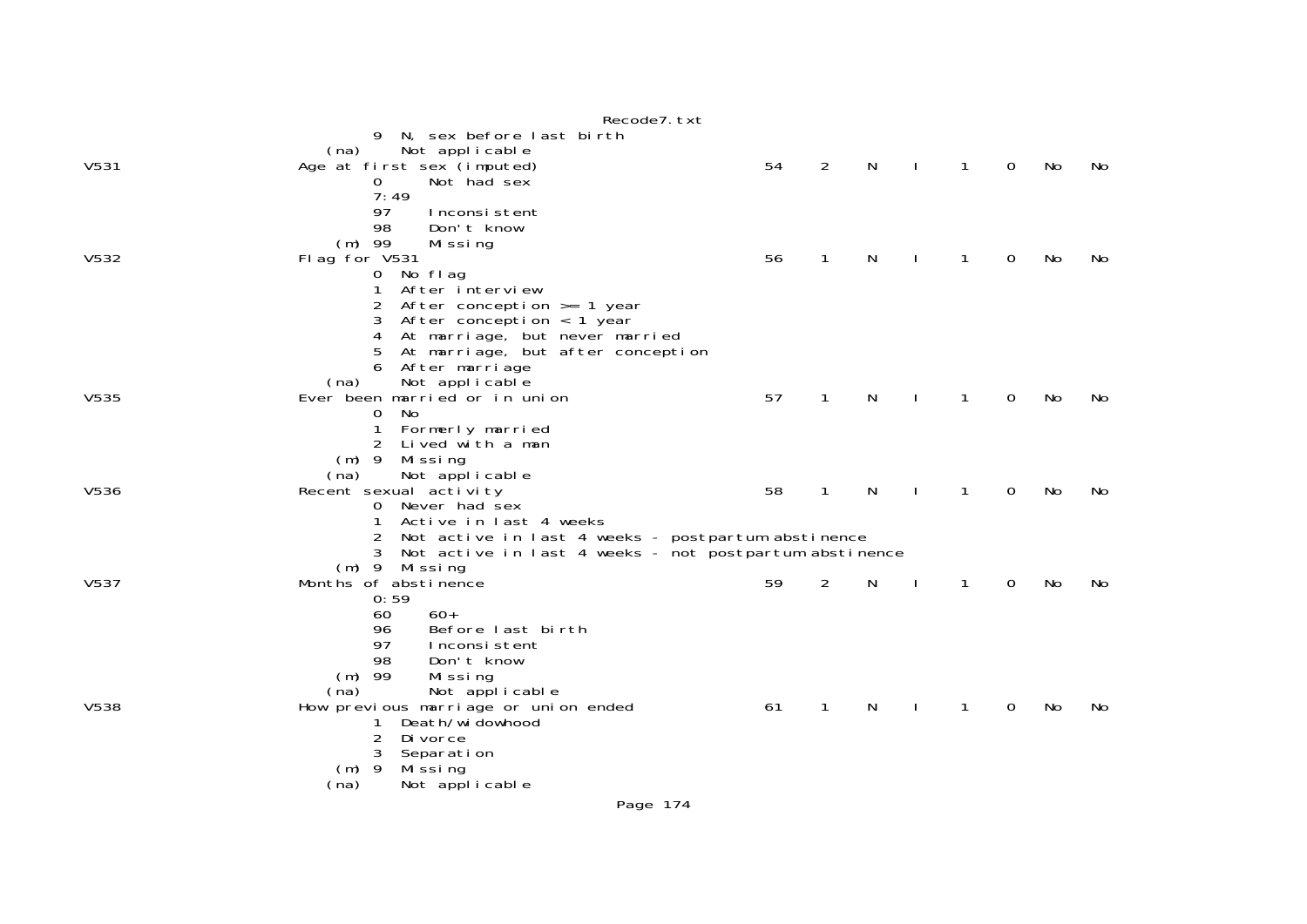|                          | Recode7.txt                                                                                                                                                                                                                                                                                                               |                               |                                          |                                     |                                                              |                                                |                           |                       |
|--------------------------|---------------------------------------------------------------------------------------------------------------------------------------------------------------------------------------------------------------------------------------------------------------------------------------------------------------------------|-------------------------------|------------------------------------------|-------------------------------------|--------------------------------------------------------------|------------------------------------------------|---------------------------|-----------------------|
| V539                     | Person who received most of late husband's prop<br>Respondent<br>1<br>2<br>Other wife<br>Spouse's children<br>3<br>4<br>Spouse's family<br>Other<br>6<br>7<br>No property<br>$(m)$ 9<br>Missing<br>Not applicable<br>(na)                                                                                                 | 62                            | $\mathbf{1}$                             | N                                   | 1                                                            | 0                                              | No                        | No                    |
| V540                     | Respondent received any of late husband's asset<br>0<br>No<br>1<br>Yes<br>$(m)$ 9<br>Mi ssi ng<br>Not applicable<br>(na)                                                                                                                                                                                                  | 63                            | $\mathbf{1}$                             | N                                   | $\mathbf{1}$                                                 | $\Omega$                                       | No                        | No                    |
| V541                     | Intends to wait until marriage to have sex<br>0<br>No<br>$\mathbf{1}$<br>Yes<br>Don't know<br>8<br>$(m)$ 9<br>Missing<br>Not applicable<br>(na)                                                                                                                                                                           | 64                            | 1                                        | N                                   | 1                                                            | 0                                              | No                        | No                    |
| <b>fLevel: WOMAN</b>     |                                                                                                                                                                                                                                                                                                                           | Record: Fertility Preferences |                                          |                                     |                                                              |                                                |                           |                       |
| I tem Name               | I tem Label                                                                                                                                                                                                                                                                                                               | Start                         |                                          | Data Item<br>Len Type Type          | 0cc                                                          |                                                | Dec Zero<br>Dec Char Fill |                       |
| HHI D<br>CASEI D<br>V602 | (id) Case Identification<br>(id) Case Identification<br>(record type)<br>Fertility preference<br>Have another<br>2<br>Undeci ded<br>3                                                                                                                                                                                     | 1<br>$\mathbf{1}$<br>16<br>19 | 12<br>15<br>$\mathbf{3}$<br>$\mathbf{1}$ | AN<br>AN<br>$\mathbf{I}$<br>AN<br>N | $\mathbf{1}$<br>$\mathbf{1}$<br>$\mathbf{1}$<br>$\mathbf{1}$ | 0<br>$\overline{0}$<br>$\mathbf 0$<br>$\Omega$ | No<br>No<br>No<br>No      | NO.<br>No<br>No<br>No |
| V603                     | No more<br>Sterilized (respondent or partner)<br>4<br>Declared infecund<br>5<br>Never had sex<br>6<br>$(m)$ 9<br>Missing<br>Not applicable<br>(na)<br>Preferred waiting time for birth of a/another c<br>100<br>Wanted now<br>101<br>Months: 1<br>102:198<br>199<br>Months: number missing<br>201<br>Years: 1<br>Page 175 | 20                            | 3                                        | N                                   | 1                                                            | 0                                              | No                        | No                    |
|                          |                                                                                                                                                                                                                                                                                                                           |                               |                                          |                                     |                                                              |                                                |                           |                       |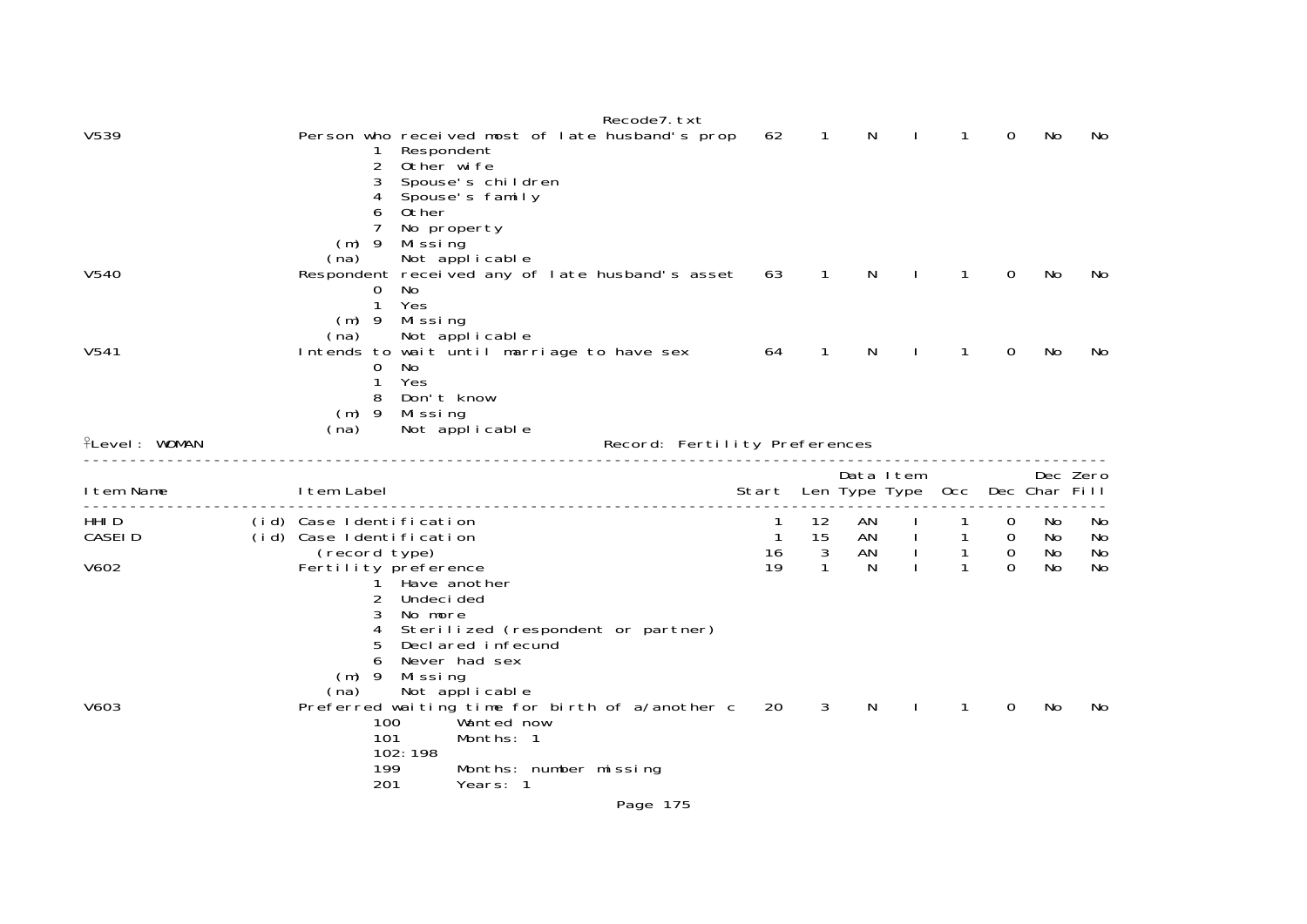|      | Recode7. txt                                                                                                                                                                                                                                                                                           |    |                |   |              |              |             |    |     |
|------|--------------------------------------------------------------------------------------------------------------------------------------------------------------------------------------------------------------------------------------------------------------------------------------------------------|----|----------------|---|--------------|--------------|-------------|----|-----|
|      | 202: 298<br>299<br>Years: number missing<br>993<br>After marriage<br>994<br>Soon, now<br>996<br>Other, non-numeric<br>997<br>Inconsistent<br>998<br>Don't know<br>$(m)$ 999<br>Missing<br>Not applicable<br>(na)                                                                                       |    |                |   |              |              |             |    |     |
| V604 | Preferred waiting time for birth of a/another c<br><12 months<br>0<br>1<br>1 year<br>2<br>2 years<br>3<br>3 years<br>4<br>4 years<br>5<br>5 years<br>6<br>$6+$ years<br>Non-numeric<br>8<br>Don't know<br>$(m)$ 9<br>Missing<br>Not applicable<br>(na)                                                 | 23 | $\mathbf{1}$   | N |              | 1            | $\mathbf 0$ | No | No. |
| V605 | Desire for more children<br>Wants within 2 years<br>1<br>2<br>Wants after 2+ years<br>3<br>Wants, unsure timing<br>4<br>Undeci ded<br>5<br>Wants no more<br>6<br>Sterilized (respondent or partner)<br>7<br>Decl ared infecund<br>8<br>Never had sex<br>$(m)$ 9<br>Mi ssi ng<br>Not applicable<br>(na) | 24 | $\mathbf{1}$   | N | <sup>1</sup> | $\mathbf{1}$ | 0           | No | No  |
| V613 | I deal number of children<br>0:50<br>96<br>Non-numeric response<br>98<br>Don't know<br>$(m)$ 99<br>Missing                                                                                                                                                                                             | 25 | $\overline{2}$ | N |              | 1            | $\mathbf 0$ | No | No  |
| V614 | I deal number of children (grouped)<br>0:5<br>6<br>$6+$<br>Non-numeric response                                                                                                                                                                                                                        | 27 | $\mathbf{1}$   | N |              | 1            | 0           | No | No  |
| V616 | Time for future birth<br>100<br>Wanted now                                                                                                                                                                                                                                                             | 28 | 3              | N |              | 1            | $\mathbf 0$ | No | No  |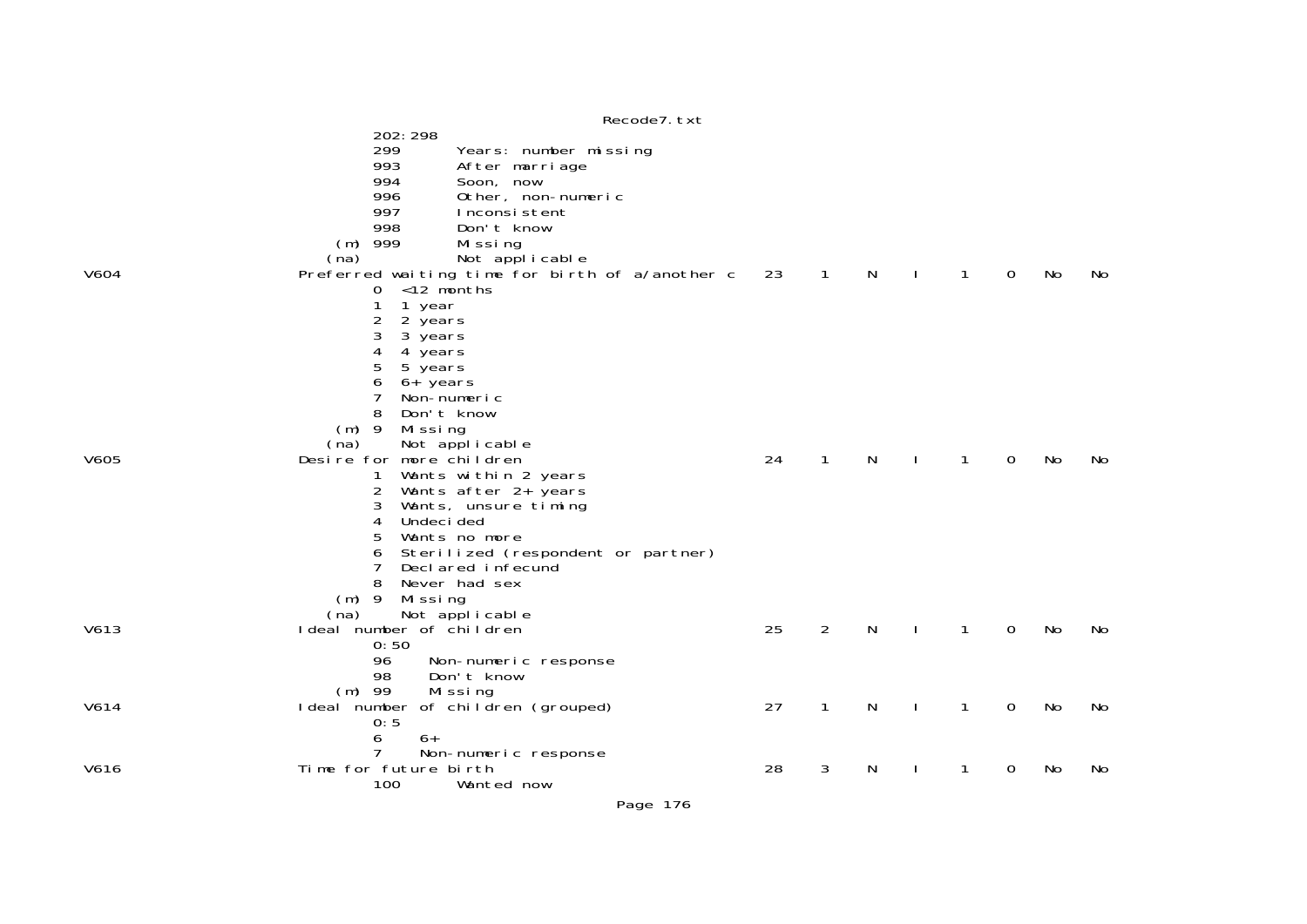|      |                                                      | Recode7. txt                           |    |                |   |              |              |             |    |     |
|------|------------------------------------------------------|----------------------------------------|----|----------------|---|--------------|--------------|-------------|----|-----|
|      | 101                                                  | Months: 1                              |    |                |   |              |              |             |    |     |
|      | 102:198                                              |                                        |    |                |   |              |              |             |    |     |
|      | 199                                                  | Months: number missing                 |    |                |   |              |              |             |    |     |
|      | 201                                                  | Years: 1                               |    |                |   |              |              |             |    |     |
|      | 202: 298                                             |                                        |    |                |   |              |              |             |    |     |
|      | 299                                                  | Years: number missing                  |    |                |   |              |              |             |    |     |
|      | 993                                                  | After marriage                         |    |                |   |              |              |             |    |     |
|      | 994                                                  | Soon/now                               |    |                |   |              |              |             |    |     |
|      | 995                                                  | Can't get pregnant                     |    |                |   |              |              |             |    |     |
|      | 996                                                  | 0ther                                  |    |                |   |              |              |             |    |     |
|      | 998                                                  | Don't know                             |    |                |   |              |              |             |    |     |
|      | $(m)$ 999                                            | Missing                                |    |                |   |              |              |             |    |     |
|      |                                                      |                                        |    |                |   |              |              |             |    |     |
| V621 | (na) Not applicable<br>Husband's desire for children |                                        | 31 | $\mathbf 1$    | N |              | $\mathbf{1}$ | $\Omega$    | No | No. |
|      | 1                                                    | Both want same                         |    |                |   |              |              |             |    |     |
|      | 2                                                    | Husband wants more                     |    |                |   |              |              |             |    |     |
|      | 3                                                    | Husband wants fewer                    |    |                |   |              |              |             |    |     |
|      | 8                                                    | Don't know                             |    |                |   |              |              |             |    |     |
|      | $(m)$ 9<br>Missing                                   |                                        |    |                |   |              |              |             |    |     |
|      | (na)                                                 | Not applicable                         |    |                |   |              |              |             |    |     |
| V623 | Exposure                                             |                                        | 32 | $\mathbf{1}$   | N | $\mathbf{I}$ | $\mathbf{1}$ | $\mathbf 0$ | No | No  |
|      | Fecund<br>0                                          |                                        |    |                |   |              |              |             |    |     |
|      | $\mathbf{1}$<br>Pregnant                             |                                        |    |                |   |              |              |             |    |     |
|      | 2                                                    | Postpartum amenorrheic                 |    |                |   |              |              |             |    |     |
|      | 3                                                    | Infecund, menopausal                   |    |                |   |              |              |             |    |     |
|      | $(m)$ 9<br>Missing                                   |                                        |    |                |   |              |              |             |    |     |
|      | (na)                                                 | Not applicable                         |    |                |   |              |              |             |    |     |
| V624 | Unmet need                                           |                                        | 33 | $\overline{2}$ | N | $\mathbf{I}$ | $\mathbf{1}$ | 0           | No | No  |
|      | 0                                                    | Never had sex                          |    |                |   |              |              |             |    |     |
|      | 1                                                    | Unmet need for spacing                 |    |                |   |              |              |             |    |     |
|      | 2                                                    | Unmet need for limiting                |    |                |   |              |              |             |    |     |
|      | 3                                                    | Using for spacing                      |    |                |   |              |              |             |    |     |
|      | 4                                                    | Using for limiting                     |    |                |   |              |              |             |    |     |
|      | 5                                                    | Spacing failure                        |    |                |   |              |              |             |    |     |
|      | 6                                                    | Limiting failure                       |    |                |   |              |              |             |    |     |
|      | 7                                                    | No unmet need                          |    |                |   |              |              |             |    |     |
|      | 8                                                    | Not married and no sex in last 30 days |    |                |   |              |              |             |    |     |
|      | 9                                                    | Infecund, menopausal                   |    |                |   |              |              |             |    |     |
|      | $(m)$ 99<br>Missing                                  |                                        |    |                |   |              |              |             |    |     |
|      | (na)                                                 | Not applicable                         |    |                |   |              |              |             |    |     |
| V625 | Exposure (definition 2)                              |                                        | 35 | $\mathbf{1}$   | N | $\mathbf{I}$ | 1            | $\mathbf 0$ | No | No  |
|      | 0 Fecund                                             |                                        |    |                |   |              |              |             |    |     |
|      | 1<br>Pregnant                                        |                                        |    |                |   |              |              |             |    |     |
|      |                                                      |                                        |    |                |   |              |              |             |    |     |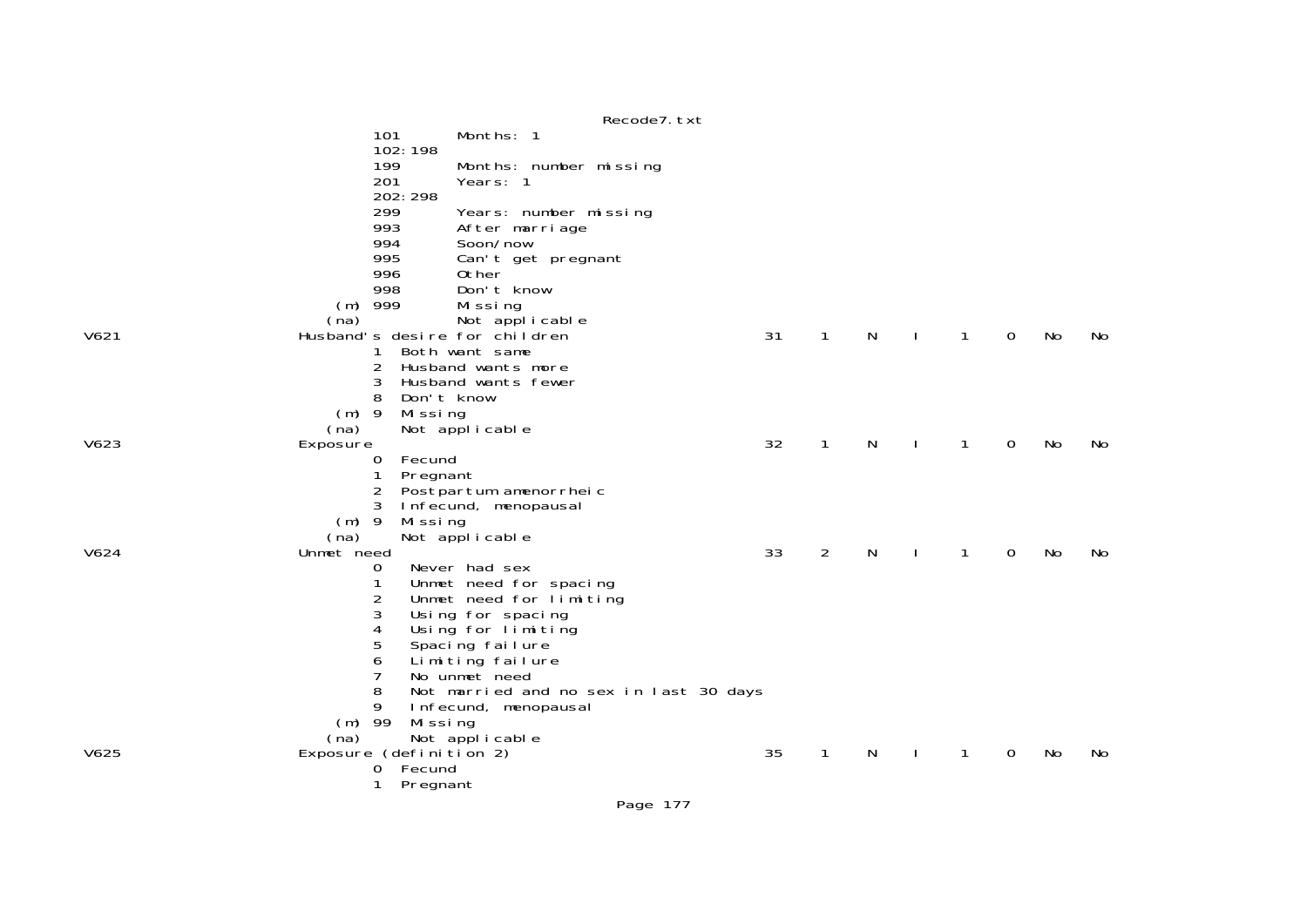|       | Recode / . txt                                 |    |                |    |              |             |     |     |
|-------|------------------------------------------------|----|----------------|----|--------------|-------------|-----|-----|
|       | Postpartum amenorrheic<br>2                    |    |                |    |              |             |     |     |
|       | 3<br>Infecund, menopausal                      |    |                |    |              |             |     |     |
|       | $(m)$ 9<br>Mi ssi ng                           |    |                |    |              |             |     |     |
|       | Not applicable<br>(na)                         |    |                |    |              |             |     |     |
| V626  | Unmet need (definition 2)                      | 36 | 2              | N  | $\mathbf{1}$ | $\mathbf 0$ | No  | No. |
|       | Never had sex<br>$\mathbf{O}$                  |    |                |    |              |             |     |     |
|       | 1<br>Unmet need for spacing                    |    |                |    |              |             |     |     |
|       | $\overline{2}$<br>Unmet need for limiting      |    |                |    |              |             |     |     |
|       | 3<br>Using for spacing                         |    |                |    |              |             |     |     |
|       | Using for limiting<br>4                        |    |                |    |              |             |     |     |
|       | 5<br>Spacing failure                           |    |                |    |              |             |     |     |
|       | Limiting failure<br>6                          |    |                |    |              |             |     |     |
|       | 7<br>No unmet need                             |    |                |    |              |             |     |     |
|       | 8<br>Not married and no sex in last 30 days    |    |                |    |              |             |     |     |
|       | 9<br>Infecund, menopausal                      |    |                |    |              |             |     |     |
|       | $(m)$ 99<br>Mi ssi ng                          |    |                |    |              |             |     |     |
|       | (na)<br>Not applicable                         |    |                |    |              |             |     |     |
| V625A | Exposure to need for contraception (definition | 38 | $\mathbf{1}$   | N. | 1            | $\mathbf 0$ | No  | No. |
|       | 0 Fecund                                       |    |                |    |              |             |     |     |
|       | $\mathbf{1}$<br>Pregnant                       |    |                |    |              |             |     |     |
|       | Postpartum amenorrheic<br>2                    |    |                |    |              |             |     |     |
|       | 3<br>Infecund, menopausal                      |    |                |    |              |             |     |     |
|       | $(m)$ 9<br>Mi ssi ng                           |    |                |    |              |             |     |     |
|       | Not applicable<br>(na)                         |    |                |    |              |             |     |     |
| V626A | Unmet need for contraception (definition 3)    | 39 | $\overline{2}$ | N  | 1            | $\mathbf 0$ | No  | No. |
|       | Never had sex<br>0                             |    |                |    |              |             |     |     |
|       | 1<br>Unmet need for spacing                    |    |                |    |              |             |     |     |
|       | Unmet need for limiting<br>2                   |    |                |    |              |             |     |     |
|       | 3<br>Using for spacing                         |    |                |    |              |             |     |     |
|       | Using for limiting<br>4                        |    |                |    |              |             |     |     |
|       | 7<br>No unmet need                             |    |                |    |              |             |     |     |
|       | 8<br>Not married and no sex in last 30 days    |    |                |    |              |             |     |     |
|       | 9<br>Infecund, menopausal                      |    |                |    |              |             |     |     |
|       | $(m)$ 99<br>Missing                            |    |                |    |              |             |     |     |
|       | Not applicable<br>(na)                         |    |                |    |              |             |     |     |
| V627  | I deal number of boys                          | 41 | 2              | N  | 1            | 0           | No. | No. |
|       | 0:30                                           |    |                |    |              |             |     |     |
|       | 0ther<br>96                                    |    |                |    |              |             |     |     |
|       | 98<br>Don't know                               |    |                |    |              |             |     |     |
|       | $(m)$ 99<br>Mi ssi ng                          |    |                |    |              |             |     |     |
| V628  | I deal number of girls                         | 43 | 2              | N. | 1            | $\Omega$    | No  | No. |
|       | 0:30                                           |    |                |    |              |             |     |     |
|       | 96<br>0ther                                    |    |                |    |              |             |     |     |

## $P^{\text{e}}$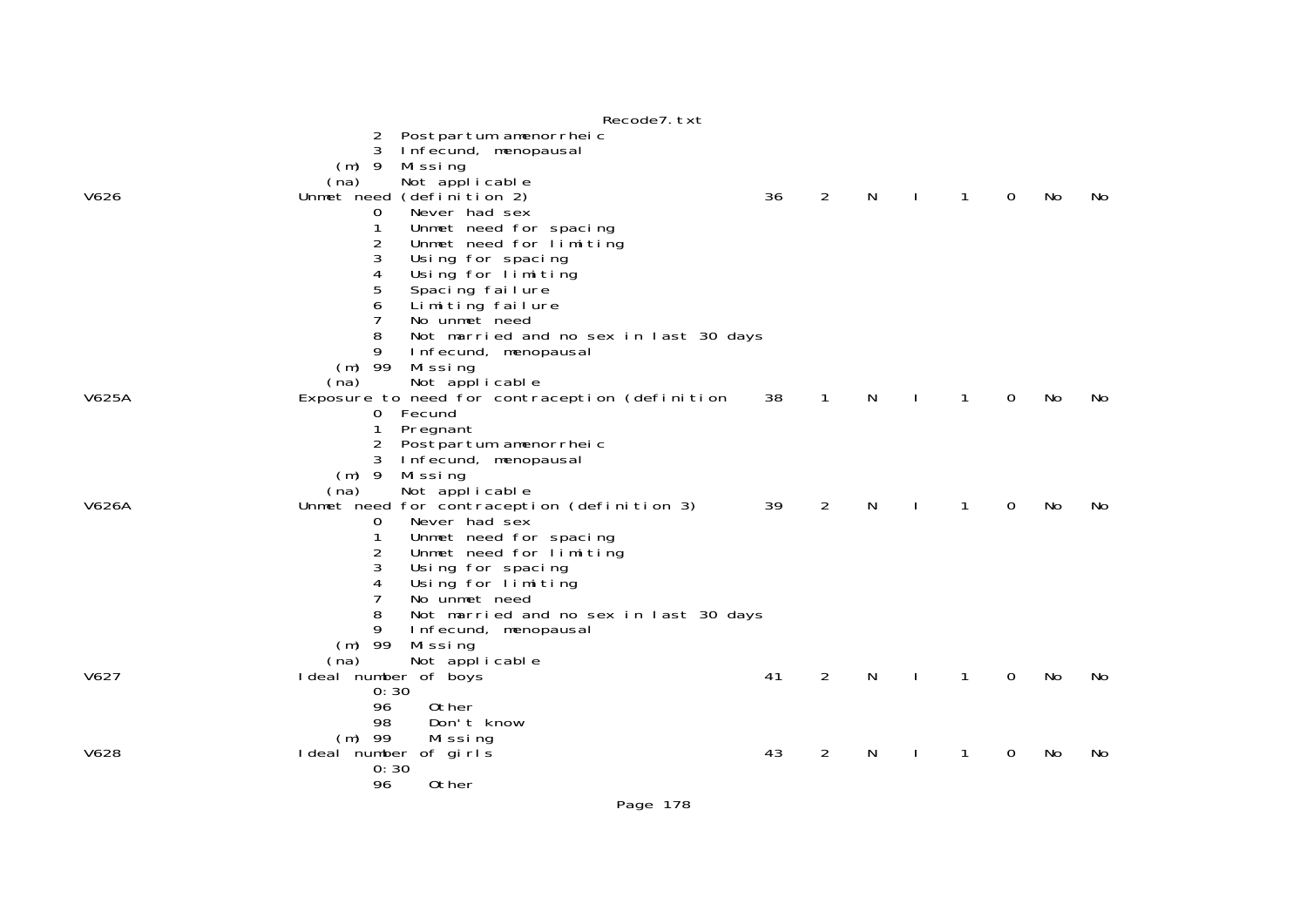|              | Recode7. txt                                                         |    |                |              |                |                |             |    |    |
|--------------|----------------------------------------------------------------------|----|----------------|--------------|----------------|----------------|-------------|----|----|
|              | 98<br>Don't know                                                     |    |                |              |                |                |             |    |    |
|              | $(m)$ 99<br>Missing                                                  |    |                |              |                |                |             |    |    |
| V629         | I deal number of either sex                                          | 45 | $\overline{2}$ | $\mathsf{N}$ | $\blacksquare$ | $\mathbf{1}$   | $\mathbf 0$ | No | No |
|              | 0:30                                                                 |    |                |              |                |                |             |    |    |
|              | 96<br>Other<br>98<br>Don't know                                      |    |                |              |                |                |             |    |    |
|              | $(m)$ 99<br>Missing                                                  |    |                |              |                |                |             |    |    |
| V631         | Problem if became pregnant                                           | 47 | $\mathbf{1}$   | N            |                | 1              | 0           | No | No |
|              | Big problem<br>$\mathbf{1}$                                          |    |                |              |                |                |             |    |    |
|              | $\overline{2}$<br>Small problem                                      |    |                |              |                |                |             |    |    |
|              | 3<br>No problem                                                      |    |                |              |                |                |             |    |    |
|              | Says she can't get pregnant/not having sex<br>4                      |    |                |              |                |                |             |    |    |
|              | Mi ssi ng<br>$(m)$ 9                                                 |    |                |              |                |                |             |    |    |
|              | Not applicable<br>(na)                                               |    |                |              |                |                |             |    |    |
| V632         | Decision maker for using contraception                               | 48 | $\mathbf{1}$   | N            | $\mathbf{I}$   | $\mathbf{1}$   | $\mathbf 0$ | No | No |
|              | Mainly respondent<br>$\mathbf{1}$                                    |    |                |              |                |                |             |    |    |
|              | $\overline{2}$<br>Mainly husband, partner<br>3<br>Joint decision     |    |                |              |                |                |             |    |    |
|              | Other<br>6                                                           |    |                |              |                |                |             |    |    |
|              | $(m)$ 9<br>Mi ssi ng                                                 |    |                |              |                |                |             |    |    |
|              | Not applicable<br>(na)                                               |    |                |              |                |                |             |    |    |
| V632A        | Decision maker for not using contraception                           | 49 | $\mathbf{1}$   | $\mathsf{N}$ | $\Box$         | $\overline{1}$ | $\mathbf 0$ | No | No |
|              | Mainly respondent<br>$\mathbf{1}$                                    |    |                |              |                |                |             |    |    |
|              | Mainly husband, partner<br>$2^{\circ}$                               |    |                |              |                |                |             |    |    |
|              | Joint decision<br>3                                                  |    |                |              |                |                |             |    |    |
|              | 0ther<br>6                                                           |    |                |              |                |                |             |    |    |
|              | $(m)$ 9<br>Missing                                                   |    |                |              |                |                |             |    |    |
| V633A        | Not applicable<br>(na)<br>Reason for not having sex: husband has STI | 50 | $\mathbf{1}$   | N            | $\mathbf{I}$   | $\mathbf{1}$   | $\mathbf 0$ | No | No |
|              | No<br>$\mathbf 0$                                                    |    |                |              |                |                |             |    |    |
|              | 1<br>Yes                                                             |    |                |              |                |                |             |    |    |
|              | Don't know<br>8                                                      |    |                |              |                |                |             |    |    |
|              | $(m)$ 9 Missing                                                      |    |                |              |                |                |             |    |    |
| <b>V633B</b> | Reason for not having sex: husband has other wo                      | 51 | $\mathbf{1}$   | N            | $\mathbf{I}$   | $\mathbf{1}$   | 0           | No | No |
|              | No<br>$\mathbf{0}$                                                   |    |                |              |                |                |             |    |    |
|              | $\mathbf{1}$<br>Yes                                                  |    |                |              |                |                |             |    |    |
|              | Don't know<br>8                                                      |    |                |              |                |                |             |    |    |
| <b>V633C</b> | Missing<br>$(m)$ 9<br>Reason for not having sex: recent birth        | 52 | $\mathbf{1}$   |              | $\mathbf{I}$   | 1              | 0           | No | No |
|              | No<br>$\mathbf 0$                                                    |    |                | N            |                |                |             |    |    |
|              | Yes<br>1                                                             |    |                |              |                |                |             |    |    |
|              | 8<br>Don't know                                                      |    |                |              |                |                |             |    |    |
|              | $(m)$ 9<br>Mi ssi ng                                                 |    |                |              |                |                |             |    |    |
|              |                                                                      |    |                |              |                |                |             |    |    |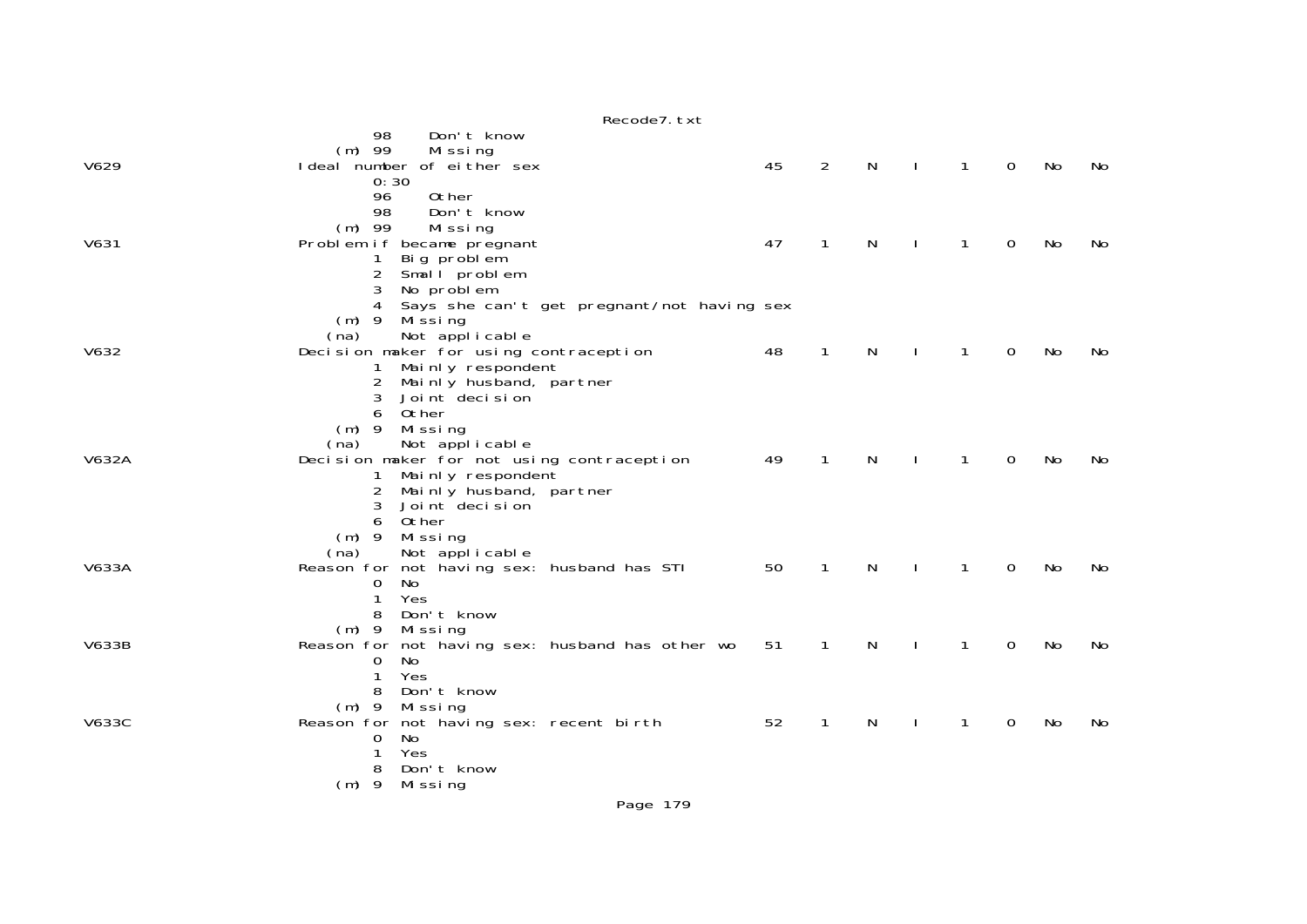|                                |                                                                       |                                                                                                         | Recode7. txt                      |                                       |                          |            |              |                                                |                                                          |                      |                      |
|--------------------------------|-----------------------------------------------------------------------|---------------------------------------------------------------------------------------------------------|-----------------------------------|---------------------------------------|--------------------------|------------|--------------|------------------------------------------------|----------------------------------------------------------|----------------------|----------------------|
| V633D                          | $\Omega$<br>1                                                         | Reason for not having sex: tired, not in mood<br>No<br>Yes                                              |                                   | 53                                    | 1                        | N          |              |                                                | 0                                                        | No                   | No                   |
| <b>V633E</b>                   | 8<br>$(m)$ 9<br>$\mathbf{O}$<br>1<br>8                                | Don't know<br>Mi ssi ng<br>Reason for not having sex: CS<br>No<br>Yes<br>Don't know                     |                                   | 54                                    | $\mathbf{1}$             | N          |              | $\mathbf{1}$                                   | $\mathbf 0$                                              | No                   | No                   |
| <b>V633F</b>                   | (na)<br>0<br>1<br>8                                                   | (m) 9 Missing<br>Not applicable<br>Reason for not having sex: CS<br>No<br>Yes<br>Don't know             |                                   | 55                                    | $\mathbf{1}$             | N          | $\mathbf{L}$ | $\mathbf{1}$                                   | $\mathbf 0$                                              | No                   | No                   |
| V633G                          | $(m)$ 9<br>(na)<br>0<br>1<br>8                                        | Mi ssi ng<br>Not applicable<br>Reason for not having sex: CS<br>No<br>Yes<br>Don't know                 |                                   | 56                                    | $\mathbf{1}$             | N          |              | 1                                              | 0                                                        | No                   | No                   |
| V634                           | $(m)$ 9<br>(na)<br>0<br>1<br>8                                        | Missing<br>Not applicable<br>Husband knows that respondent is using contrace<br>No<br>Yes<br>Don't know |                                   | 57                                    | $\overline{1}$           | N          | $\mathbf{I}$ | $\mathbf{1}$                                   | 0                                                        | No                   | No                   |
| <b>flevel: WOMAN</b>           | $(m)$ 9<br>(na)                                                       | Mi ssi ng<br>Not applicable                                                                             | Record: Partner's Characteristics |                                       |                          |            |              |                                                |                                                          |                      |                      |
| I tem Name                     | I tem Label                                                           |                                                                                                         |                                   | Start Len Type Type Occ Dec Char Fill |                          | Data I tem |              |                                                |                                                          |                      | Dec Zero             |
| HHI D<br><b>CASEID</b><br>V701 | (id) Case Identification<br>(id) Case Identification<br>(record type) | Husband/partner's education level<br>0 No education<br>Primary<br>2 Secondary                           |                                   | -1<br>$\overline{1}$<br>16<br>19      | 12<br>15<br>$\mathbf{3}$ | AN<br>N    | AN I<br>AN I | $\mathbf{1}$<br>$\overline{1}$<br>$\mathbf{1}$ | $\overline{O}$<br>$\mathbf 0$<br>$\mathbf 0$<br>$\Omega$ | No<br>No<br>No<br>No | No<br>No<br>No<br>No |
|                                | 3<br>8                                                                | Hi gher<br>Don't know                                                                                   |                                   |                                       |                          |            |              |                                                |                                                          |                      |                      |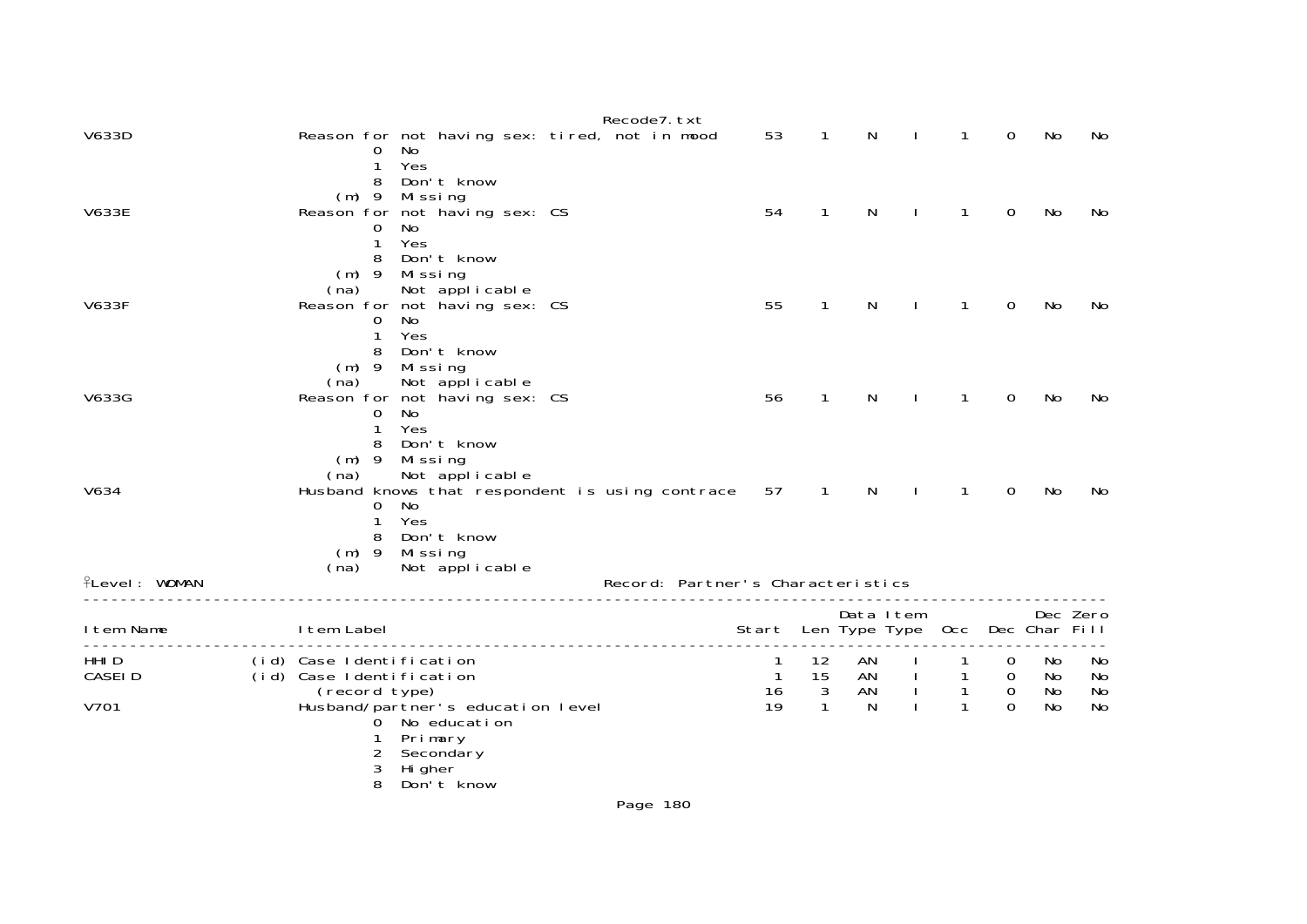|              | Recode7. txt                                                                                        |    |                |              |                  |                |             |           |    |
|--------------|-----------------------------------------------------------------------------------------------------|----|----------------|--------------|------------------|----------------|-------------|-----------|----|
|              | $(m)$ 9 Missing<br>Not applicable<br>(na)                                                           |    |                |              |                  |                |             |           |    |
| V702         | Husband/partner's highest year of education (at<br>No years completed at level V701<br>O.<br>1:15   | 20 | $\overline{2}$ | $\mathsf{N}$ | $\sim 1^{\circ}$ | $\overline{1}$ | $\mathbf 0$ | No        | No |
|              | Don't know<br>98<br>$(m)$ 99<br>Missing                                                             |    |                |              |                  |                |             |           |    |
| V704         | (na)<br>Not applicable<br>Husband/partner's occupation                                              | 22 | 5              | N            | $\mathbf{I}$     | $\mathbf{1}$   | 0           | No        | No |
|              | Not working and didn't work in last 12 months<br>0<br>99998<br>Don't know<br>$(m)$ 99999<br>Missing |    |                |              |                  |                |             |           |    |
|              | Not applicable<br>(na)                                                                              |    |                |              |                  |                |             |           |    |
| <b>V704A</b> | Husband/partner worked in last 7 days/12 months<br>Didn't work last 12 months<br>0                  | 27 | $\overline{1}$ | N            | $\mathbf{I}$     | $\mathbf{1}$   | 0           | No        | No |
|              | Worked last 7 days<br>1<br>Worked last 12 months<br>2                                               |    |                |              |                  |                |             |           |    |
|              | 8<br>Don't know                                                                                     |    |                |              |                  |                |             |           |    |
|              | $(m)$ 9<br>Mi ssi ng<br>(na)<br>Not applicable                                                      |    |                |              |                  |                |             |           |    |
| V705         | Husband/partner's occupation (grouped)                                                              | 28 | 2              | N            |                  | 1              | 0           | No        | No |
|              | Did not work<br>0<br>Professional / technical / managerial                                          |    |                |              |                  |                |             |           |    |
|              | 2<br>CI eri cal<br>3<br>Sal es                                                                      |    |                |              |                  |                |             |           |    |
|              | 4<br>Agricultural - self employed                                                                   |    |                |              |                  |                |             |           |    |
|              | Agricultural - employee<br>5                                                                        |    |                |              |                  |                |             |           |    |
|              | Household and domestic<br>6<br>7<br>Services                                                        |    |                |              |                  |                |             |           |    |
|              | 8<br>Skilled manual                                                                                 |    |                |              |                  |                |             |           |    |
|              | 9<br>Unskilled manual                                                                               |    |                |              |                  |                |             |           |    |
|              | 98<br>Don't know<br>$(m)$ 99<br>Missing                                                             |    |                |              |                  |                |             |           |    |
|              | (na)<br>Not applicable                                                                              |    |                |              |                  |                |             |           |    |
| V714         | Respondent currently working                                                                        | 30 | $\mathbf{1}$   | N            | $\mathbf{I}$     | $\mathbf{1}$   | 0           | <b>No</b> | No |
|              | No<br>0<br>$\mathbf{1}$<br>Yes                                                                      |    |                |              |                  |                |             |           |    |
|              | $(m)$ 9 Missing                                                                                     |    |                |              |                  |                |             |           |    |
| <b>V714A</b> | Respondent has a job, but currently absent                                                          | 31 | 1              | N.           |                  | 1              | 0           | No        | No |
|              | 0<br>No.<br>1<br>Yes                                                                                |    |                |              |                  |                |             |           |    |
|              | $(m)$ 9<br>Missing                                                                                  |    |                |              |                  |                |             |           |    |
|              | (na)<br>Not applicable                                                                              |    |                |              |                  |                |             |           |    |
|              | Page 181                                                                                            |    |                |              |                  |                |             |           |    |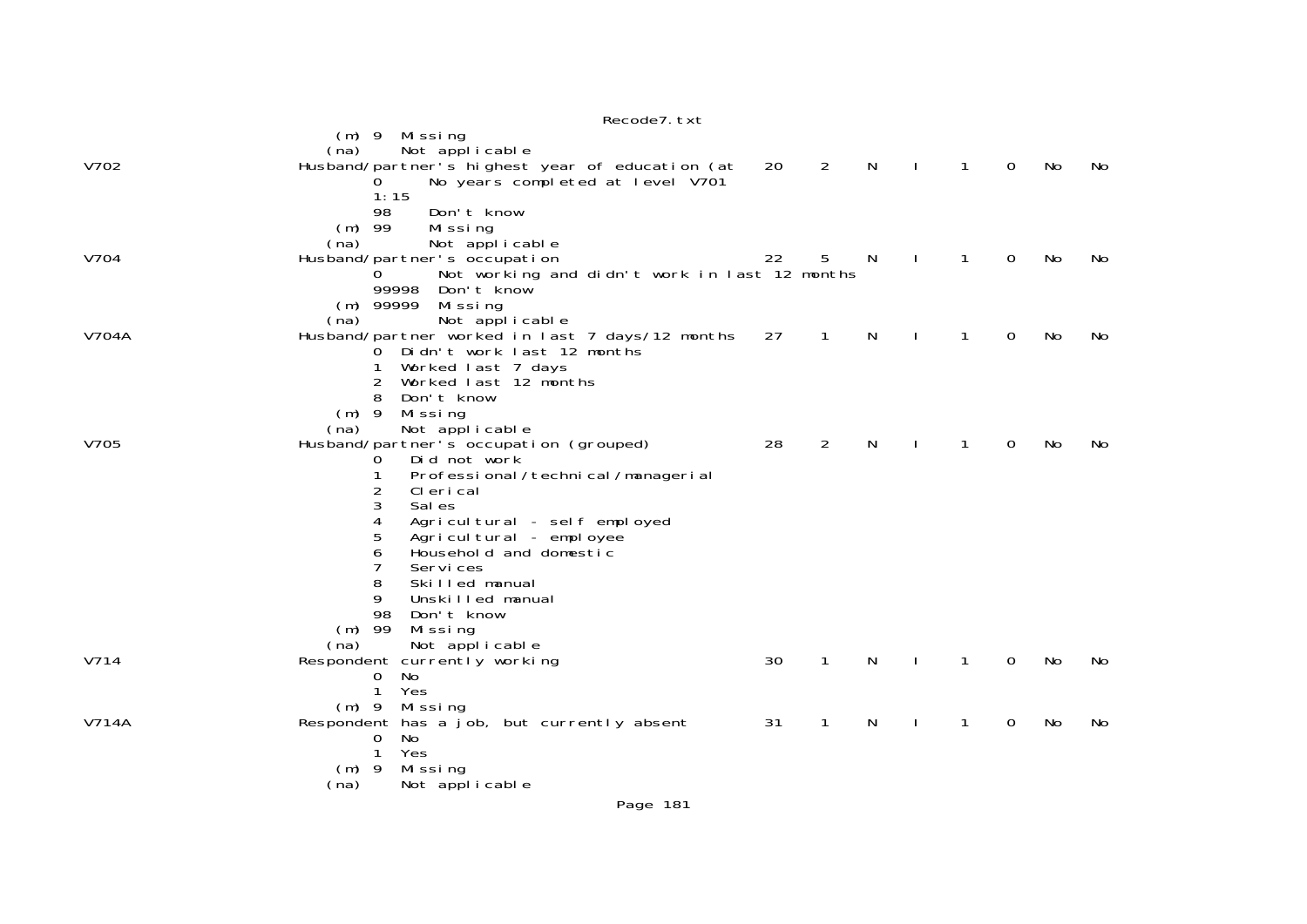| V715 | Recode7. txt<br>Husband/partner's total number of years of educ<br>0:20                                                                                                                                                                                                                                                                                | 32 | $\overline{2}$ | $\mathsf{N}$ | 1            | $\Omega$ | No | No |
|------|--------------------------------------------------------------------------------------------------------------------------------------------------------------------------------------------------------------------------------------------------------------------------------------------------------------------------------------------------------|----|----------------|--------------|--------------|----------|----|----|
|      | 97<br>Inconsistent<br>98<br>Don't know<br>$(m)$ 99<br>Missing<br>Not applicable<br>(na)                                                                                                                                                                                                                                                                |    |                |              |              |          |    |    |
| V716 | Respondent's occupation<br>Not working and didn't work in last 12 months<br>0<br>99998<br>Don't know<br>Missing<br>(m) 99999                                                                                                                                                                                                                           | 34 | 5              | N            | $\mathbf{1}$ | 0        | No | No |
| V717 | Respondent's occupation (grouped)<br>Not working<br>0<br>Professional / technical / managerial<br>1<br>2<br>CI eri cal<br>3<br>Sal es<br>4<br>Agricultural - self employed<br>5<br>Agricultural - employee<br>6<br>Household and domestic<br>7<br>Servi ces<br>8<br>Skilled manual<br>9<br>Unskilled manual<br>98<br>Don't know<br>$(m)$ 99<br>Missing | 39 | 2              | N            | 1            | 0        | No | No |
| V719 | (na)<br>Not applicable<br>Respondent works for family, others, self<br>For family member<br>1<br>For someone else<br>$\overline{2}$<br>3<br>Self-employed<br>$(m)$ 9<br>Mi ssi ng<br>Not applicable<br>(na)                                                                                                                                            | 41 | 1              | N            | 1            | 0        | No | No |
| V721 | Respondent works at home or away<br>At home<br>1<br>$\overline{2}$<br>Away<br>$(m)$ 9<br>Missing<br>Not applicable<br>(na)                                                                                                                                                                                                                             | 42 | 1              | N            | 1            | 0        | No | No |
| V729 | Husband/partner's educational attainment<br>No education<br>0<br>Incomplete primary<br>2<br>Complete primary<br>3<br>Incomplete secondary<br>4<br>Complete secondary<br>5<br>Hi gher<br>8<br>Don't know                                                                                                                                                | 43 | 1              | N            | 1            | 0        | No | No |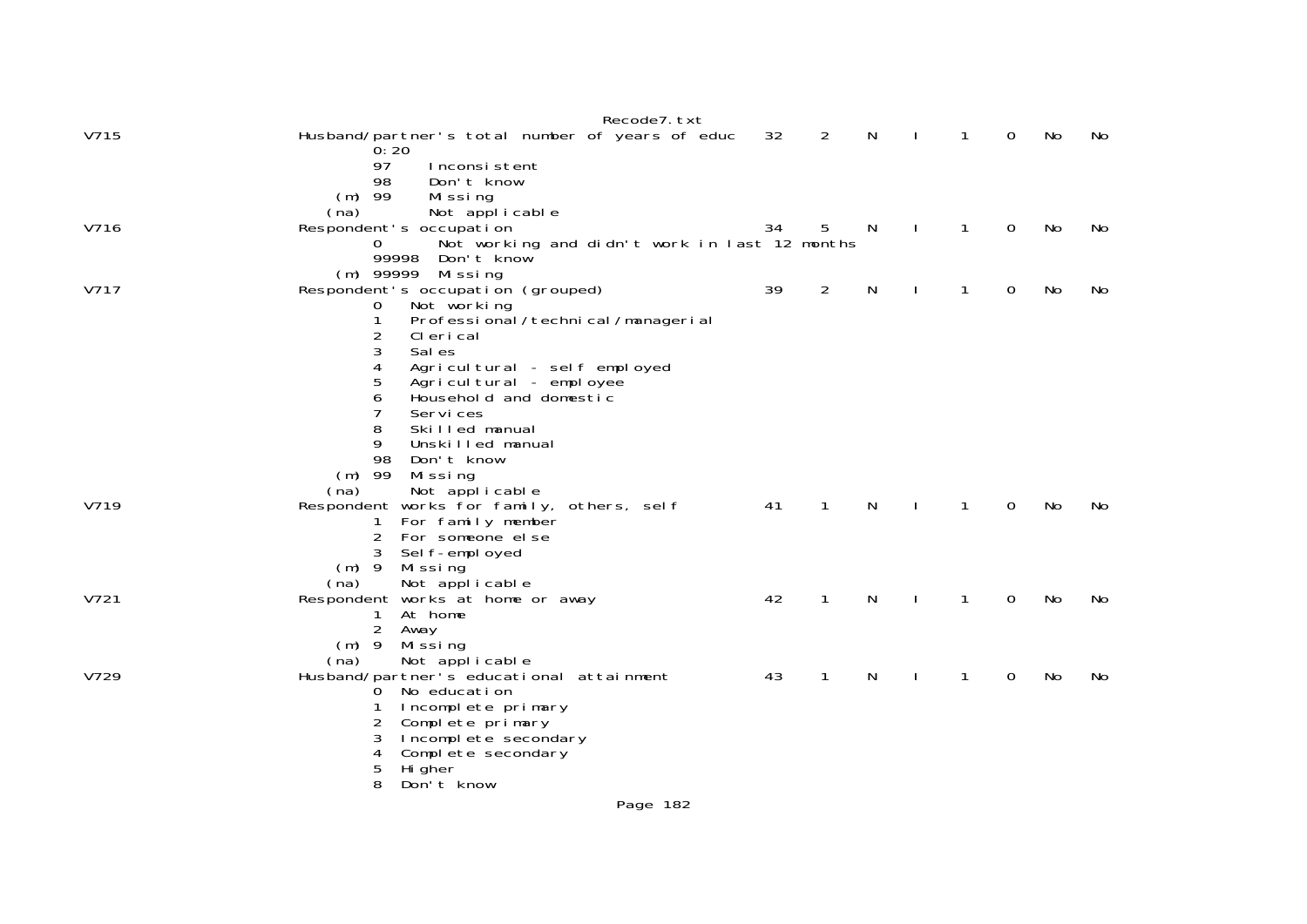|      | Recode7. txt                                                                                                                                                                                            |    |              |              |              |              |             |    |    |
|------|---------------------------------------------------------------------------------------------------------------------------------------------------------------------------------------------------------|----|--------------|--------------|--------------|--------------|-------------|----|----|
| V730 | (m) 9 Missing<br>Not applicable<br>(na)<br>Husband/partner's age<br>15:95<br>$96+$<br>96                                                                                                                | 44 | 2            | $\mathsf{N}$ | $\mathbf{I}$ | $\mathbf{1}$ | $\mathbf 0$ | No | No |
| V731 | 97<br>98<br>Don't know<br>$(m)$ 99<br>Missing<br>Not applicable<br>(na)<br>Respondent worked in last 12 months<br>- No<br>$\mathbf{0}$<br>1<br>In the past year<br>Currently working<br>2               | 46 | $\mathbf{1}$ | $\mathsf{N}$ | $\mathbf{I}$ | $\mathbf{1}$ | $\mathbf 0$ | No | No |
| V732 | Have a job, but on leave last 7 days<br>$(m)$ 9<br>Missing<br>(na)<br>Not applicable<br>Respondent employed all year/seasonal<br>All year<br>1<br>$\overline{2}$<br>Seasonal<br>3<br>Occasi onal        | 47 | $\mathbf{1}$ | N            |              | $\mathbf{1}$ | $\mathbf 0$ | No | No |
| V739 | $(m)$ 9 Missing<br>Not applicable<br>(na)<br>Person who usually decides how to spend respond<br>Respondent al one<br>Respondent and husband/partner<br>2<br>3<br>Respondent and other person            | 48 | $\mathbf{1}$ | N            | $\mathbf{I}$ | $\mathbf{1}$ | $\mathbf 0$ | No | No |
| V740 | 4<br>Husband/partner alone<br>Someone el se<br>$(m)$ 9<br>Mi ssi ng<br>Not applicable<br>(na)<br>Type of land where respondent works<br>0 Own land<br>Family land<br>Someone el se's land<br>3          | 49 | $\mathbf{1}$ | N            |              | 1            | 0           | No | No |
| V741 | Rented land<br>8<br>Don't know<br>$(m)$ 9<br>Mi ssi ng<br>Not applicable<br>(na)<br>Type of earnings from respondent's work<br>Not paid<br>0<br>Cash only<br>1<br>Cash and in-kind<br>3<br>In-kind only | 50 | 1            | N            |              | 1            | $\mathbf 0$ | No | No |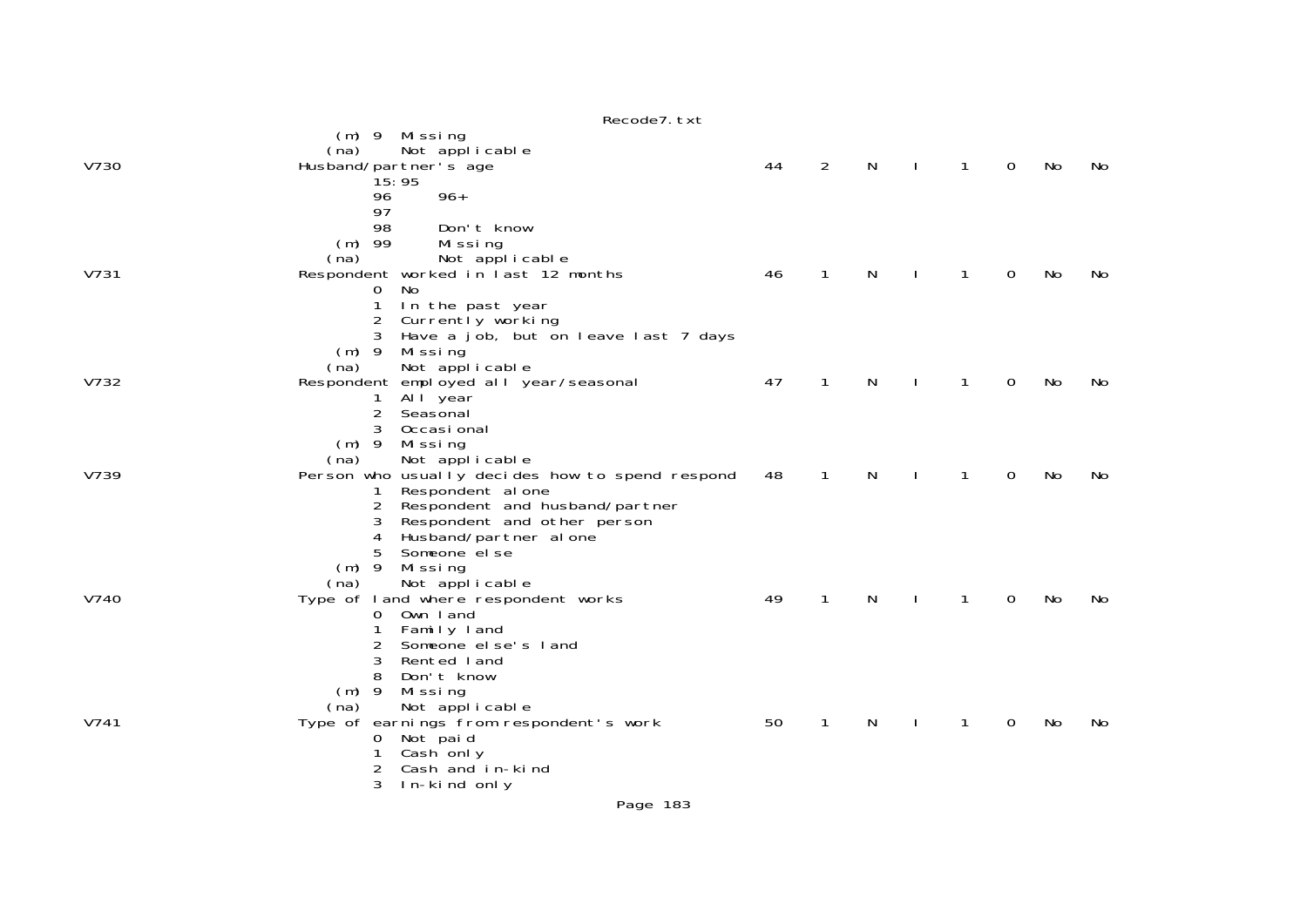|              | $(m)$ 9<br>(na) | Missing<br>Not applicable                                            |    |              |   |             |                |    |     |
|--------------|-----------------|----------------------------------------------------------------------|----|--------------|---|-------------|----------------|----|-----|
| V743A        |                 | Person who usually decides on respondent's heal<br>Respondent al one | 51 | $\mathbf{1}$ | N | 1           | $\overline{0}$ | No | No. |
|              | 2               | Respondent and husband/partner                                       |    |              |   |             |                |    |     |
|              |                 | Respondent and other person                                          |    |              |   |             |                |    |     |
|              | 4               | Husband/partner al one                                               |    |              |   |             |                |    |     |
|              | 5               | Someone el se                                                        |    |              |   |             |                |    |     |
|              | 6               | Other                                                                |    |              |   |             |                |    |     |
| V743B        | $(m)$ 9         | Missing<br>Person who usually decides on large household p           | 52 | 1            | N |             | 0              | No | No  |
|              | 1.              | Respondent al one                                                    |    |              |   |             |                |    |     |
|              | 2               | Respondent and husband/partner                                       |    |              |   |             |                |    |     |
|              |                 | Respondent and other person                                          |    |              |   |             |                |    |     |
|              | 4               | Husband/partner alone                                                |    |              |   |             |                |    |     |
|              | 5               | Someone el se                                                        |    |              |   |             |                |    |     |
|              | 6               | Other                                                                |    |              |   |             |                |    |     |
|              | $(m)$ 9         | Missing                                                              |    |              |   |             |                |    |     |
| V743C        |                 | Person who usually decides on household purchas                      | 53 | 1            | N | 1           | $\Omega$       | No | No. |
|              |                 | Respondent al one                                                    |    |              |   |             |                |    |     |
|              | 2               | Respondent and husband/partner                                       |    |              |   |             |                |    |     |
|              |                 | Respondent and other person                                          |    |              |   |             |                |    |     |
|              | 5               | Husband/partner al one<br>Someone el se                              |    |              |   |             |                |    |     |
|              | 6               | 0ther                                                                |    |              |   |             |                |    |     |
|              | $(m)$ 9         | Missing                                                              |    |              |   |             |                |    |     |
| V743D        |                 | Person who usually decides on visits to family                       | 54 | 1            | N | 1           | 0              | No | No. |
|              | 1               | Respondent al one                                                    |    |              |   |             |                |    |     |
|              |                 | Respondent and husband/partner                                       |    |              |   |             |                |    |     |
|              | 3               | Respondent and other person                                          |    |              |   |             |                |    |     |
|              | 4               | Husband/partner al one                                               |    |              |   |             |                |    |     |
|              | 5               | Someone el se                                                        |    |              |   |             |                |    |     |
|              | 6               | Other                                                                |    |              |   |             |                |    |     |
|              | $(m)$ 9         | Missing                                                              |    |              |   |             |                |    |     |
| <b>V743E</b> |                 | Person who usually decides on food to be cooked                      | 55 | $\mathbf{1}$ | N | $\mathbf 1$ | 0              | No | No. |
|              |                 | Respondent al one                                                    |    |              |   |             |                |    |     |
|              | 2               | Respondent and husband/partner                                       |    |              |   |             |                |    |     |
|              | 3<br>4          | Respondent and other person<br>Husband/partner alone                 |    |              |   |             |                |    |     |
|              | 5               | Someone el se                                                        |    |              |   |             |                |    |     |
|              | 6               | Other                                                                |    |              |   |             |                |    |     |
|              | $(m)$ 9         | Missing                                                              |    |              |   |             |                |    |     |
| V743F        |                 | Person who usually decides what to do with mone                      | 56 | 1            | N |             | 0              | No | No  |
|              |                 | Page 184                                                             |    |              |   |             |                |    |     |
|              |                 |                                                                      |    |              |   |             |                |    |     |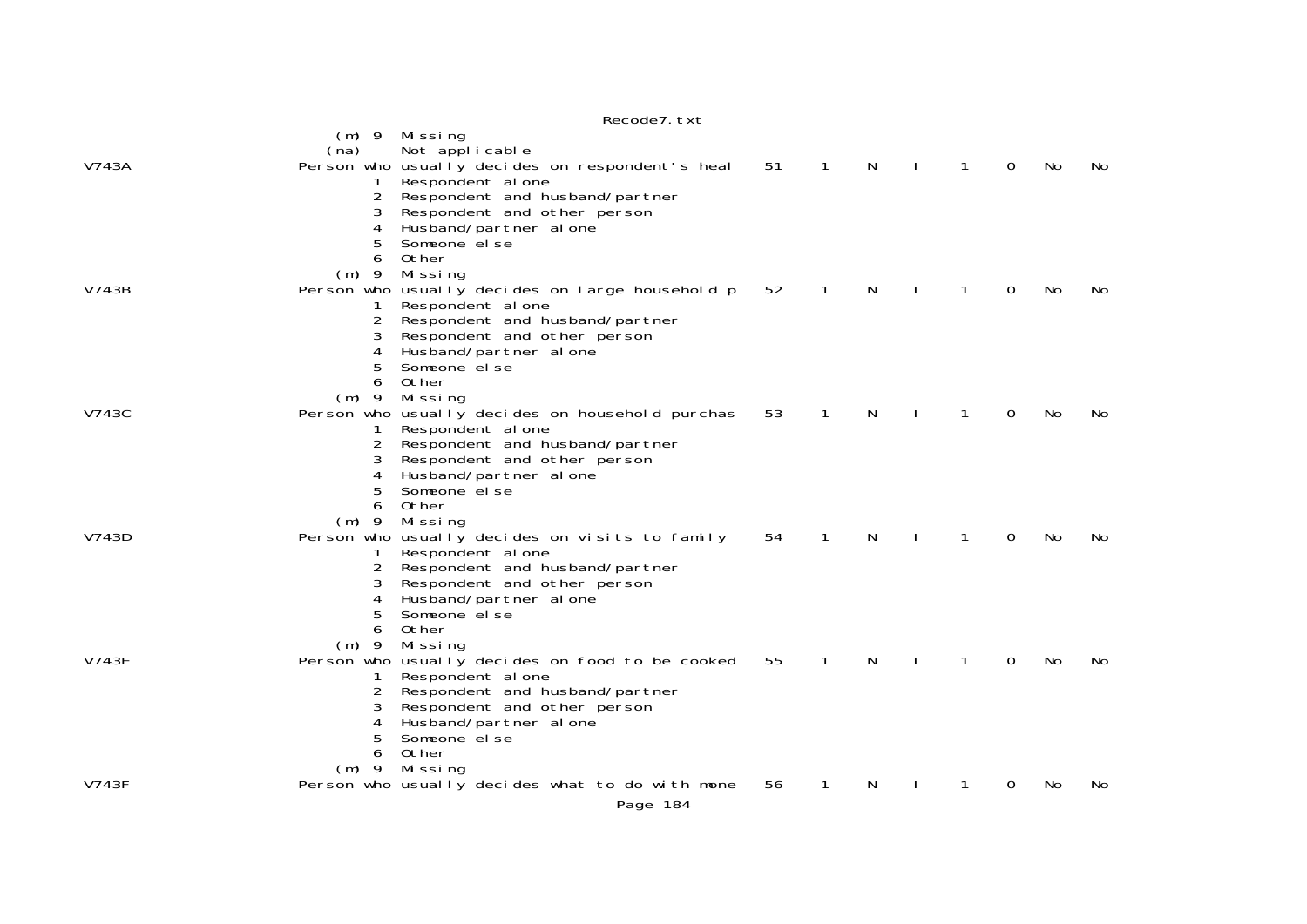|              | Recode7. txt                                                                                                                                                   |    |              |   |              |              |   |    |     |
|--------------|----------------------------------------------------------------------------------------------------------------------------------------------------------------|----|--------------|---|--------------|--------------|---|----|-----|
|              | Respondent al one<br>Respondent and husband/partner<br>$\overline{2}$<br>Respondent and other person<br>3<br>Husband/partner al one<br>4<br>Someone el se<br>5 |    |              |   |              |              |   |    |     |
|              | Other<br>6<br>7<br>Husband/partner has no earnings                                                                                                             |    |              |   |              |              |   |    |     |
| V744A        | $(m)$ 9<br>Missing<br>Beating justified if wife goes out without tell<br>No<br>0<br>Yes<br>1                                                                   | 57 | $\mathbf{1}$ | N | $\mathbf{I}$ | $\mathbf{1}$ | 0 | No | No. |
|              | Don't know<br>8<br>$(m)$ 9 Missing<br>Not applicable<br>(na)                                                                                                   |    |              |   |              |              |   |    |     |
| V744B        | Beating justified if wife neglects the children<br>- No<br>0.<br>Yes<br>1                                                                                      | 58 | $\mathbf{1}$ | N | $\mathbf{I}$ | $\mathbf{1}$ | 0 | No | No  |
| <b>V744C</b> | Don't know<br>8<br>$(m)$ 9 Missing<br>Not applicable<br>(na)<br>Beating justified if wife argues with husband                                                  | 59 | $\mathbf{1}$ |   |              | 1            | 0 | No | No  |
|              | No<br>0<br>Yes<br>1<br>Don't know<br>8                                                                                                                         |    |              | N |              |              |   |    |     |
| V744D        | $(m)$ 9<br>Missing<br>Not applicable<br>(na)<br>Beating justified if wife refuses to have sex w<br>No<br>0                                                     | 60 | 1            | N |              | 1            | 0 | No | No  |
|              | Yes<br>1<br>Don't know<br>8<br>$(m)$ 9<br>Missing                                                                                                              |    |              |   |              |              |   |    |     |
| <b>V744E</b> | Not applicable<br>(na)<br>Beating justified if wife burns the food<br>No<br>$\Omega$<br>Yes<br>1                                                               | 61 | 1            | N |              | 1            | 0 | No | No  |
|              | Don't know<br>8<br>$(m)$ 9<br>Missing<br>Not applicable<br>(na)                                                                                                |    |              |   |              |              |   |    |     |
| V745A        | Owns a house alone or jointly<br>Does not own<br>$\mathbf{0}$<br>Al one only<br>1<br>Jointly only<br>2                                                         | 62 | $\mathbf{1}$ | N |              | 1            | 0 | No | No  |
|              | 3<br>Both alone and jointly                                                                                                                                    |    |              |   |              |              |   |    |     |
|              | Page 185                                                                                                                                                       |    |              |   |              |              |   |    |     |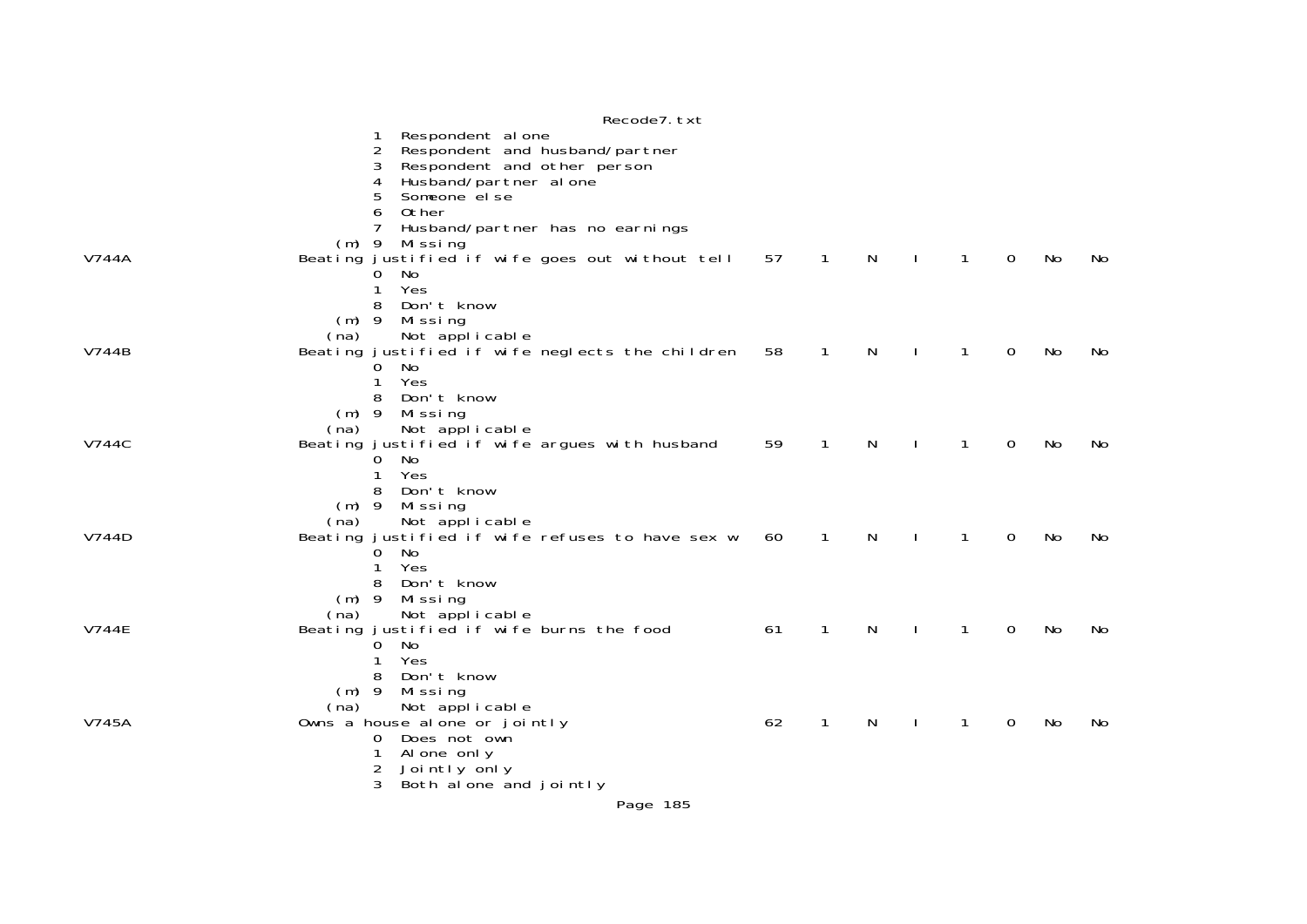|                          |                                                                       | Recoue / LXL                                                                                                                                                                                                                                                                  |                                       |                                          |                     |              |                                |                                                           |                       |                      |
|--------------------------|-----------------------------------------------------------------------|-------------------------------------------------------------------------------------------------------------------------------------------------------------------------------------------------------------------------------------------------------------------------------|---------------------------------------|------------------------------------------|---------------------|--------------|--------------------------------|-----------------------------------------------------------|-----------------------|----------------------|
| V745B                    | (m) 9 Missing<br>(na)<br>$\mathbf{O}$<br>1<br>2                       | Not applicable<br>Owns land alone or jointly<br>Does not own<br>Al one only<br>Jointly only                                                                                                                                                                                   | 63                                    | $\mathbf{1}$                             | N.                  |              | 1                              | $\mathbf 0$                                               | No                    | No                   |
| V745C                    | 3<br>$(m)$ 9<br>(na)<br>0<br>1<br>3                                   | Both alone and jointly<br>Missing<br>Not applicable<br>Title deed on house own by respondent<br>Does not have a title deed<br>Has a title deed and respondent on title<br>Has a title deed but respondent not on title<br>Has a title deed, don't know if respondent on title | 64                                    | $\mathbf{1}$                             | <sup>N</sup>        |              | 1                              | 0                                                         | No                    | No.                  |
| V745D                    | $(m)$ 9<br>(na)<br>$\mathbf 0$                                        | Don't know if has a title deed<br>Missing<br>Not applicable<br>Title deed on land own by respondent<br>Does not have a title deed<br>Has a title deed and respondent on title<br>Has a title deed but respondent not on title                                                 | 65                                    | $\overline{1}$                           | <b>N</b>            | $\mathbf{I}$ | $\mathbf{1}$                   | 0                                                         | No                    | No.                  |
| V746                     | $(m)$ 9<br>(na)<br>$\mathbf{1}$<br>3                                  | Has a title deed, don't know if respondent on title<br>Don't know if has a title deed<br>Missing<br>Not applicable<br>Respondent earns more than husband/partner 66<br>More than him<br>Less than him<br>About the same                                                       |                                       | $\mathbf{1}$                             | N                   |              | 1                              | 0                                                         | No                    | No                   |
| <b>flevel: WOMAN</b>     | 4<br>8<br>$(m)$ 9<br>(na)                                             | Husband/partner doesn't bring in money<br>Don't know<br>Missing<br>Not applicable                                                                                                                                                                                             | Record: AIDS, STIs and Condom Use     |                                          |                     |              |                                |                                                           |                       |                      |
| I tem Name               | I tem Label                                                           |                                                                                                                                                                                                                                                                               | Start Len Type Type Occ Dec Char Fill |                                          | Data Item           |              |                                |                                                           |                       | Dec Zero             |
| HHI D<br>CASEI D<br>V750 | (id) Case Identification<br>(id) Case Identification<br>(record type) | Ever heard of a Sexually Transmitted Infection                                                                                                                                                                                                                                | 1<br>$\overline{1}$<br>16<br>19       | 12<br>15<br>$\mathbf{3}$<br>$\mathbf{1}$ | AN<br>AN<br>AN<br>N | $\sim 100$   | $\overline{1}$<br>$\mathbf{1}$ | $\mathbf{O}$<br>$\overline{0}$<br>$\mathbf 0$<br>$\Omega$ | No<br>No.<br>No<br>No | No<br>No<br>No<br>No |
|                          | $\mathbf{O}$<br>No                                                    |                                                                                                                                                                                                                                                                               |                                       |                                          |                     |              |                                |                                                           |                       |                      |

 $p_{0}$ codo $7$  tvt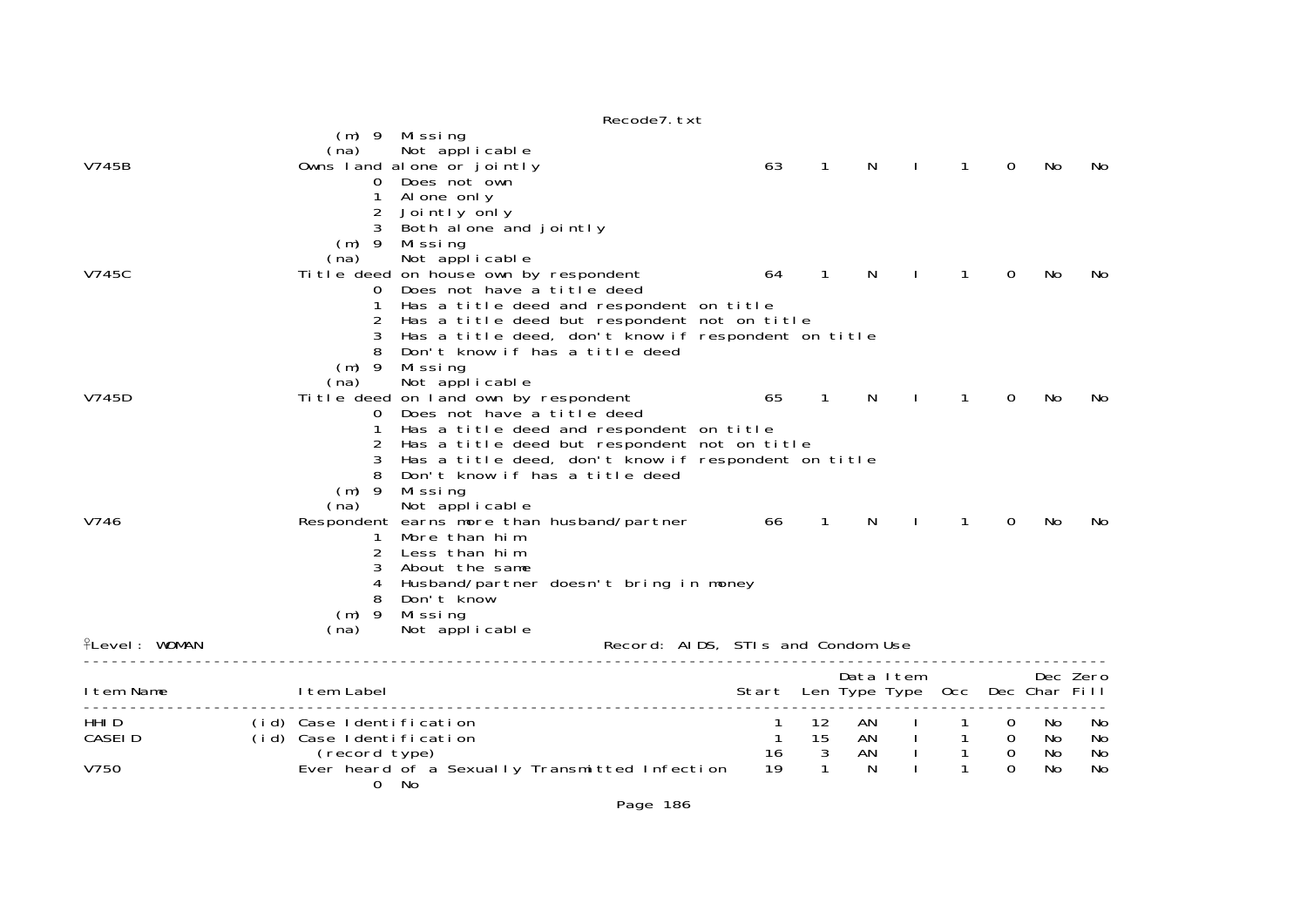|               | Recode7. txt                                                             |    |                |   |              |                |             |    |    |
|---------------|--------------------------------------------------------------------------|----|----------------|---|--------------|----------------|-------------|----|----|
|               | Yes<br>1                                                                 |    |                |   |              |                |             |    |    |
|               | Don't know<br>8                                                          |    |                |   |              |                |             |    |    |
|               | $(m)$ 9<br>Mi ssi ng                                                     |    |                |   |              |                |             |    |    |
| V751          | Ever heard of AIDS                                                       | 20 | $\mathbf{1}$   | N | $\mathbf{L}$ | $\mathbf{1}$   | $\mathbf 0$ | No | No |
|               | No<br>0                                                                  |    |                |   |              |                |             |    |    |
|               | Yes<br>$\mathbf{1}$                                                      |    |                |   |              |                |             |    |    |
|               | $(m)$ 9 Missing                                                          |    |                |   |              |                |             |    |    |
| <b>V754BP</b> | Reduce risk of getting HIV: do not have sex at                           | 21 | $\mathbf{1}$   | N | $\mathbf{I}$ | $\mathbf{1}$   | $\mathbf 0$ | No | No |
|               | No<br>0                                                                  |    |                |   |              |                |             |    |    |
|               | Yes<br>$\mathbf{1}$                                                      |    |                |   |              |                |             |    |    |
|               | Don't know<br>8                                                          |    |                |   |              |                |             |    |    |
|               | $(m)$ 9 Missing                                                          |    |                |   |              |                |             |    |    |
|               | Not applicable<br>(na)                                                   |    |                |   |              |                |             |    |    |
| <b>V754CP</b> | Reduce risk of getting HIV: always use condoms                           | 22 | $\overline{1}$ | N | $\Box$       | $\overline{1}$ | $\mathbf 0$ | No | No |
|               | $\mathbf{O}$<br>No                                                       |    |                |   |              |                |             |    |    |
|               | $\mathbf{1}$<br>Yes                                                      |    |                |   |              |                |             |    |    |
|               | Don't know<br>8                                                          |    |                |   |              |                |             |    |    |
|               | $(m)$ 9 Missing                                                          |    |                |   |              |                |             |    |    |
| V754DP        | Not applicable<br>(na)<br>Reduce risk of getting HIV: have 1 sex partner | 23 | $\overline{1}$ | N | $\mathbf{L}$ | $\mathbf{1}$   | $\mathbf 0$ | No | No |
|               | No<br>0                                                                  |    |                |   |              |                |             |    |    |
|               | Yes<br>$\mathbf{1}$                                                      |    |                |   |              |                |             |    |    |
|               | Don't know<br>8                                                          |    |                |   |              |                |             |    |    |
|               | $(m)$ 9 Missing                                                          |    |                |   |              |                |             |    |    |
|               | Not applicable<br>(na)                                                   |    |                |   |              |                |             |    |    |
| <b>V754JP</b> | Can get HIV from mosquito bites                                          | 24 | $\mathbf{1}$   | N | $\mathbf{I}$ | $\mathbf{1}$   | $\mathsf O$ | No | No |
|               | No<br>0                                                                  |    |                |   |              |                |             |    |    |
|               | Yes<br>$\mathbf{1}$                                                      |    |                |   |              |                |             |    |    |
|               | Don't know<br>8                                                          |    |                |   |              |                |             |    |    |
|               | $(m)$ 9 Missing                                                          |    |                |   |              |                |             |    |    |
|               | Not applicable<br>(na)                                                   |    |                |   |              |                |             |    |    |
| <b>V754WP</b> | Can get HIV by sharing food with person who has                          | 25 | $\overline{1}$ | N | $\mathbf{I}$ | 1              | $\mathbf 0$ | No | No |
|               | No<br>0                                                                  |    |                |   |              |                |             |    |    |
|               | Yes<br>1                                                                 |    |                |   |              |                |             |    |    |
|               | Don't know<br>8                                                          |    |                |   |              |                |             |    |    |
|               | $(m)$ 9<br>Missing                                                       |    |                |   |              |                |             |    |    |
|               | (na)<br>Not applicable                                                   |    |                |   |              |                |             |    |    |
| V756          | A heal thy looking person can have HIV                                   | 26 | $\mathbf{1}$   | N |              | 1              | $\mathbf 0$ | No | No |
|               | No<br>O                                                                  |    |                |   |              |                |             |    |    |
|               | Yes<br>1                                                                 |    |                |   |              |                |             |    |    |
|               | Don't know<br>8                                                          |    |                |   |              |                |             |    |    |
|               | $(m)$ 9<br>Mi ssi ng                                                     |    |                |   |              |                |             |    |    |
|               | (na)<br>Not applicable                                                   |    |                |   |              |                |             |    |    |
|               | Page 187                                                                 |    |                |   |              |                |             |    |    |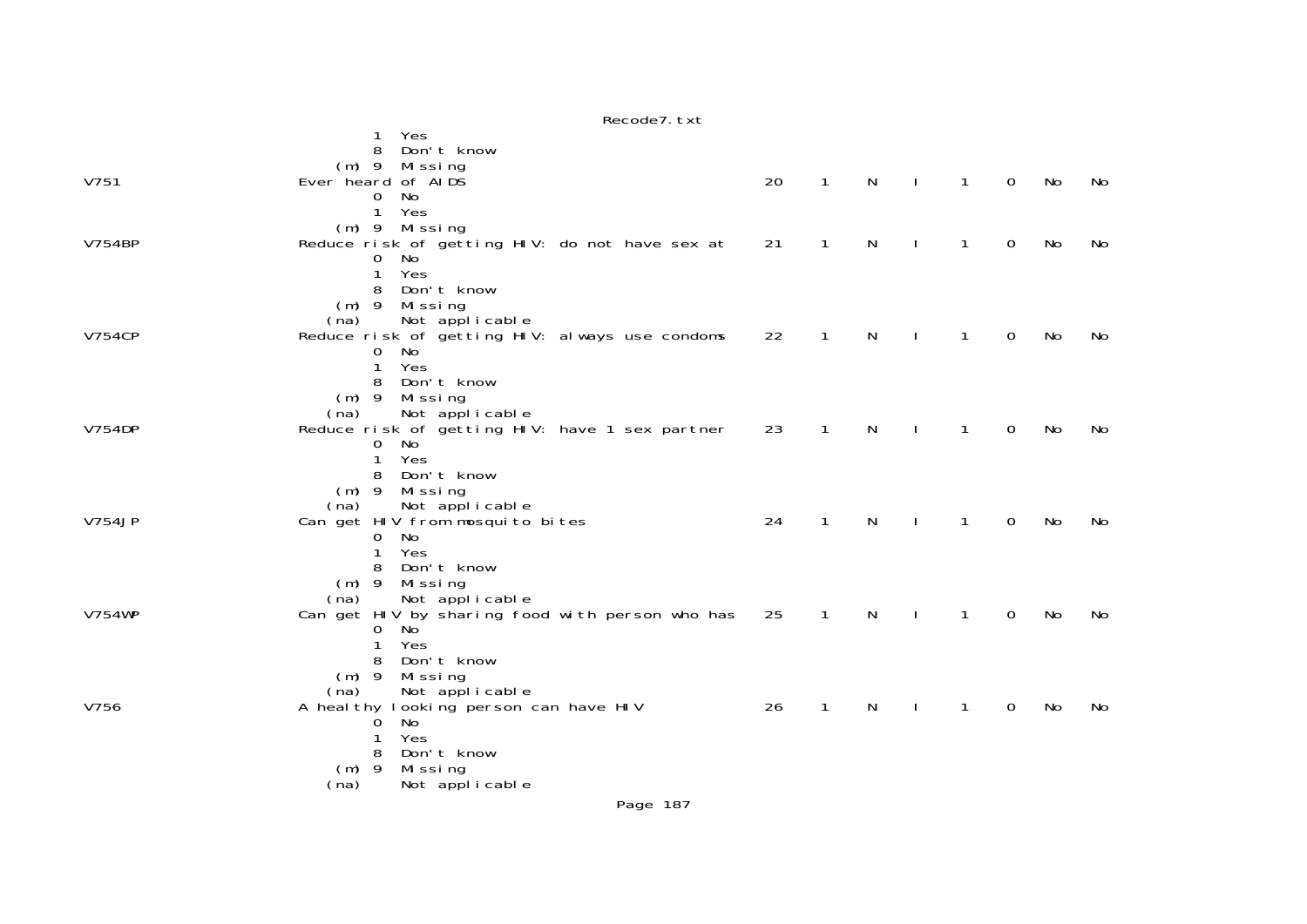|               | Recode7. txt                                                                                   |    |                |   |              |                |             |    |    |
|---------------|------------------------------------------------------------------------------------------------|----|----------------|---|--------------|----------------|-------------|----|----|
| V761          | Condom used during last sex with most recent pa<br>$\overline{0}$<br>No<br>$\mathbf{1}$<br>Yes | 27 | $\overline{1}$ | N | $\mathbf{I}$ | $\mathbf{1}$   | 0           | No | No |
|               | Don't know<br>8<br>$(m)$ 9<br>Missing<br>Not applicable<br>(na)                                |    |                |   |              |                |             |    |    |
| V761B         | Condom used during last sex with 2nd to most re<br>No<br>0<br>Yes<br>1<br>Don't know<br>8      | 28 | $\mathbf{1}$   | N | $\mathbf{I}$ | $\overline{1}$ | $\mathbf 0$ | No | No |
|               | $(m)$ 9<br>Missing<br>Not applicable<br>(na)                                                   |    |                |   |              |                |             |    |    |
| V761C         | Condom used during last sex with 3rd to most re<br>$\Omega$<br>No<br>Yes<br>1                  | 29 | $\mathbf{1}$   | N |              | $\mathbf{1}$   | 0           | No | No |
|               | Don't know<br>8<br>Missing<br>$(m)$ 9                                                          |    |                |   |              |                |             |    |    |
| V762          | Not applicable<br>(na)<br>Source of condoms used for last sex                                  | 30 | $\overline{2}$ | N |              | 1              | 0           | No | No |
|               | <b>PUBLIC</b><br>10<br>11:19<br>PRI VATE MEDI CAL                                              |    |                |   |              |                |             |    |    |
|               | 20<br>21:29                                                                                    |    |                |   |              |                |             |    |    |
|               | 30<br>OTHER PRIVATE<br>31:39                                                                   |    |                |   |              |                |             |    |    |
|               | 96<br><b>OTHER</b><br>97                                                                       |    |                |   |              |                |             |    |    |
|               | 98<br><b>DK</b><br>$(m)$ 99<br>Missing<br>(na)<br>NotAppl                                      |    |                |   |              |                |             |    |    |
| V762A         | Brand of condom used for last sex<br>98<br>Don't know<br>$(m)$ 99<br>Missing                   | 32 | $\overline{2}$ | N |              | 1              | 0           | No | No |
|               | Not applicable<br>(na)                                                                         |    |                |   |              |                |             |    |    |
| <b>V762AA</b> | Source for condoms: government hospital<br>0<br>No<br>Yes<br>$\mathbf 1$<br>Missing<br>$(m)$ 9 | 34 | $\mathbf{1}$   | N | $\mathbf{I}$ | $\mathbf{1}$   | 0           | No | No |
|               | Not applicable<br>(na)                                                                         |    |                |   |              |                |             |    |    |
| <b>V762AB</b> | Source for condoms: CS public<br>No<br>0<br>Yes<br>1<br>$(m)$ 9 Missing                        | 35 | $\mathbf{1}$   | N |              | 1              | 0           | No | No |
|               |                                                                                                |    |                |   |              |                |             |    |    |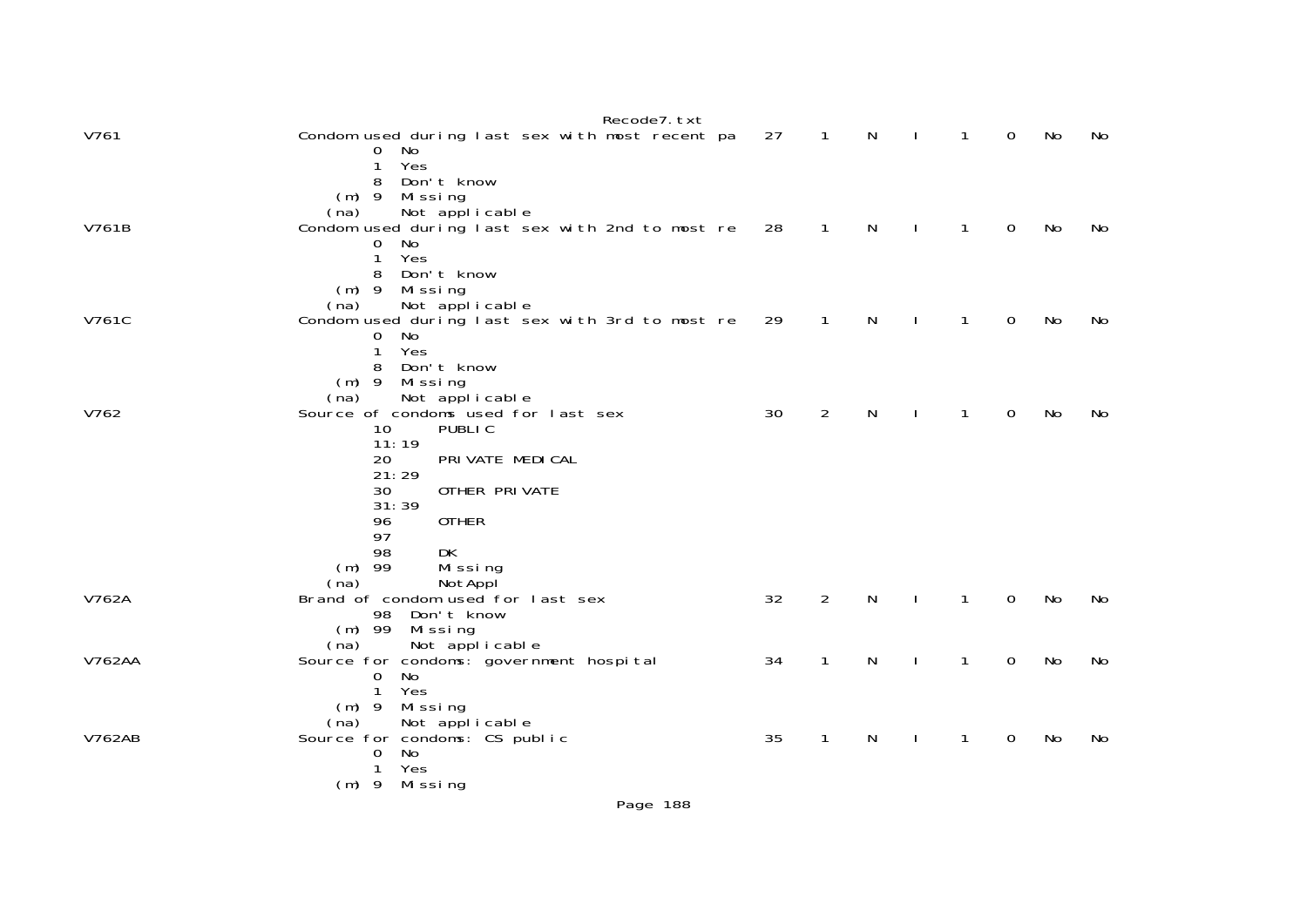|               |                                                                  |                                              | Recode7. txt                                |    |              |              |              |              |             |    |    |
|---------------|------------------------------------------------------------------|----------------------------------------------|---------------------------------------------|----|--------------|--------------|--------------|--------------|-------------|----|----|
| <b>V762AC</b> | (na) Not applicable<br>Source for condoms: CS public<br>0        |                                              |                                             | 36 | $\mathbf{1}$ | N            | $\mathbf{I}$ | $\mathbf{1}$ | $\mathbf 0$ | No | No |
|               | $\mathbf{1}$<br>(na)                                             | No<br>Yes<br>(m) 9 Missing<br>Not applicable |                                             |    |              |              |              |              |             |    |    |
| <b>V762AD</b> | Source for condoms: CS public<br>$\Omega$<br>$\mathbf{1}$        | No<br>Yes                                    |                                             | 37 | 1            | $\mathsf{N}$ |              | $\mathbf{1}$ | $\mathbf 0$ | No | No |
| <b>V762AE</b> | $(m)$ 9<br>(na)<br>Source for condoms: CS public                 | Missing<br>Not applicable                    |                                             | 38 | $\mathbf{1}$ | N            |              | 1            | $\mathbf 0$ | No | No |
|               | 0<br>$\mathbf{1}$                                                | No<br>Yes<br>(m) 9 Missing                   |                                             |    |              |              |              |              |             |    |    |
| <b>V762AF</b> | (na)<br>Source for condoms: CS public<br>$\Omega$                | Not applicable<br>No.                        |                                             | 39 | $\mathbf{1}$ | $\mathsf{N}$ | $\mathbf{I}$ | $\mathbf{1}$ | $\mathbf 0$ | No | No |
| <b>V762AG</b> | $\mathbf{1}$<br>$(m)$ 9<br>(na)<br>Source for condoms: CS public | Yes<br>Mi ssi ng<br>Not applicable           |                                             | 40 | $\mathbf{1}$ | ${\sf N}$    | $\mathbf{I}$ | $\mathbf{1}$ | $\mathbf 0$ | No | No |
|               | 0<br>$\mathbf{1}$                                                | No<br>Yes<br>$(m)$ 9 Missing                 |                                             |    |              |              |              |              |             |    |    |
| <b>V762AH</b> | (na)<br>Source for condoms: CS public<br>$\Omega$<br>1           | Not applicable<br>No<br>Yes                  |                                             | 41 | $\mathbf{1}$ | N            |              | $\mathbf{1}$ | $\mathbf 0$ | No | No |
| <b>V762AI</b> | $(m)$ 9<br>(na) Not applicable<br>Source for condoms: CS public  | Mi ssi ng                                    |                                             | 42 | 1            | N            |              | 1            | $\mathbf 0$ | No | No |
|               | $\Omega$<br>$\mathbf{1}$                                         | No<br>Yes<br>(m) 9 Missing                   |                                             |    |              |              |              |              |             |    |    |
| <b>V762AJ</b> | (na)<br>$\Omega$                                                 | Not applicable<br>No                         | Source for condoms: private hospital/clinic | 43 | $\mathbf{1}$ | $\mathsf{N}$ | $\mathbf{I}$ | $\mathbf{1}$ | $\mathbf 0$ | No | No |
| <b>V762AK</b> | 1<br>$(m)$ 9<br>(na)                                             | Yes<br>Missing<br>Not applicable             |                                             |    |              |              |              |              |             | No |    |
|               | Source for condoms: pharmacy<br>0                                | No                                           |                                             | 44 | 1            | N            |              | 1.           | 0           |    | No |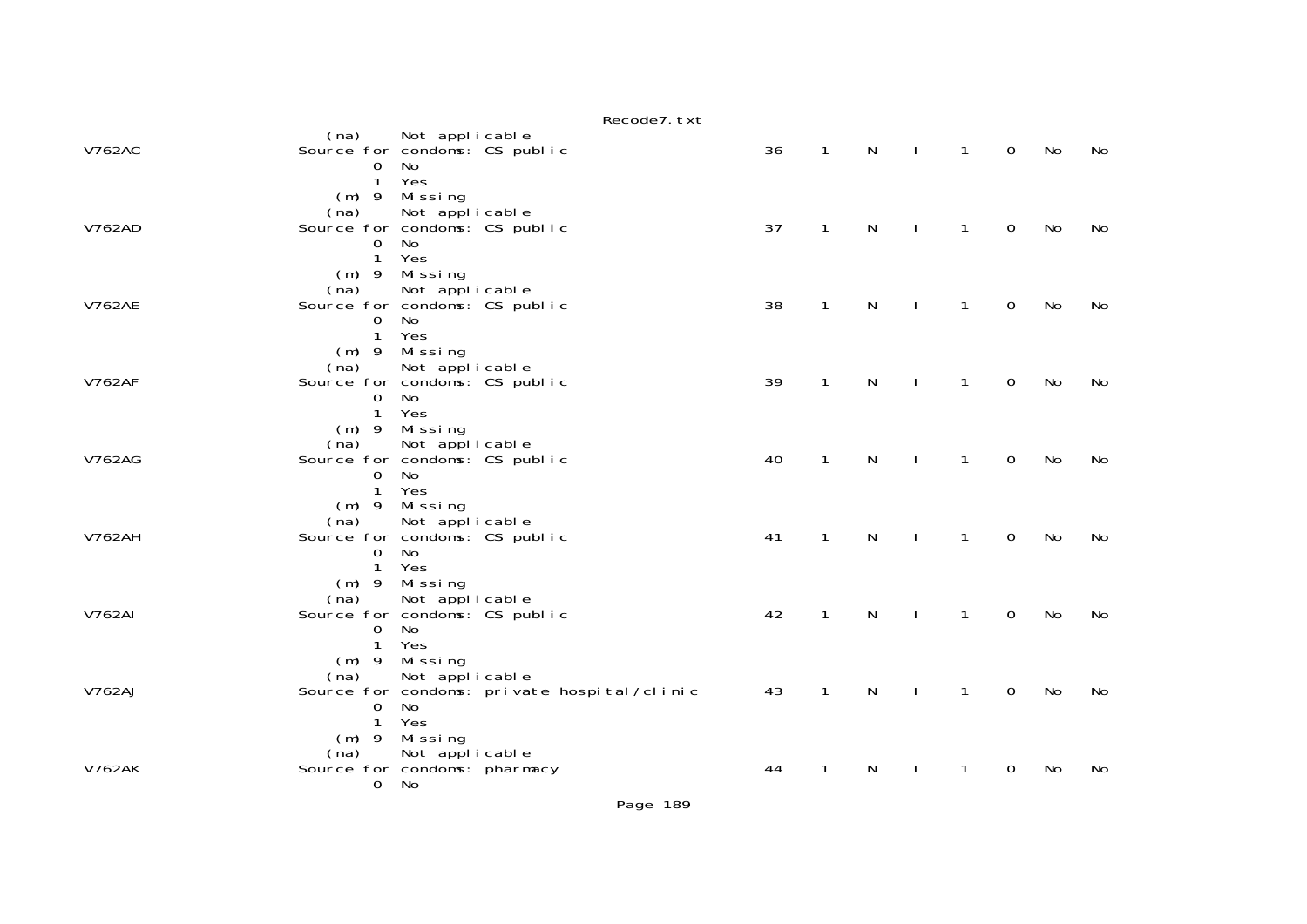|               | n                                                            |    |              |   |              |              |              |    |    |
|---------------|--------------------------------------------------------------|----|--------------|---|--------------|--------------|--------------|----|----|
|               | 1 Yes<br>(m) 9 Missing                                       |    |              |   |              |              |              |    |    |
| <b>V762AL</b> | Not applicable<br>(na)<br>Source for condoms: private doctor | 45 | $\mathbf{1}$ | N | $\mathbf{I}$ | $\mathbf{1}$ | $\mathsf{O}$ | No | No |
|               | No<br>0                                                      |    |              |   |              |              |              |    |    |
|               | 1 Yes<br>(m) 9 Missing                                       |    |              |   |              |              |              |    |    |
|               | Not applicable<br>(na)                                       |    |              |   |              |              |              |    |    |
| <b>V762AM</b> | Source for condoms: CS private<br>No<br>$\mathbf 0$          | 46 | $\mathbf{1}$ | N |              | $\mathbf{1}$ | $\mathbf 0$  | No | No |
|               | Yes<br>$\mathbf{1}$                                          |    |              |   |              |              |              |    |    |
|               | (m) 9 Missing<br>(na)<br>Not applicable                      |    |              |   |              |              |              |    |    |
| <b>V762AN</b> | Source for condoms: CS private<br>No<br>$\mathbf 0$          | 47 | $\mathbf{1}$ | N | $\mathbf{I}$ | $\mathbf{1}$ | $\mathbf 0$  | No | No |
|               | $\mathbf{1}$<br>Yes                                          |    |              |   |              |              |              |    |    |
|               | (m) 9 Missing<br>(na)<br>Not applicable                      |    |              |   |              |              |              |    |    |
| V762A0        | Source for condoms: CS private                               | 48 | $\mathbf{1}$ | N |              | 1            | $\mathbf 0$  | No | No |
|               | No<br>$\mathbf 0$<br>$\mathbf{1}$<br>Yes                     |    |              |   |              |              |              |    |    |
|               | (m) 9 Missing<br>Not applicable<br>(na)                      |    |              |   |              |              |              |    |    |
| <b>V762AP</b> | Source for condoms: CS private                               | 49 | $\mathbf{1}$ | N |              | $\mathbf{1}$ | 0            | No | No |
|               | <b>No</b><br>$\Omega$<br>Yes<br>$\mathbf{1}$                 |    |              |   |              |              |              |    |    |
|               | $(m)$ 9 Missing                                              |    |              |   |              |              |              |    |    |
| V762AQ        | (na)<br>Not applicable<br>Source for condoms: CS private     | 50 | $\mathbf{1}$ | N |              | $\mathbf{1}$ | $\mathbf 0$  | No | No |
|               | No<br>$\mathbf 0$<br>1 Yes                                   |    |              |   |              |              |              |    |    |
|               | (m) 9 Missing                                                |    |              |   |              |              |              |    |    |
| <b>V762AR</b> | Not applicable<br>(na)<br>Source for condoms: CS private     | 51 | $\mathbf{1}$ | N | $\mathbf{I}$ | $\mathbf{1}$ | $\mathbf 0$  | No | No |
|               | No<br>$\overline{0}$                                         |    |              |   |              |              |              |    |    |
|               | Yes<br>$\mathbf{1}$<br>$(m)$ 9 Missing                       |    |              |   |              |              |              |    |    |
| <b>V762AS</b> | Not applicable<br>(na)<br>Source for condoms: CS other       | 52 | $\mathbf{1}$ | N |              | 1            | $\mathbf 0$  | No |    |
|               | <b>No</b><br>0                                               |    |              |   |              |              |              |    | No |
|               | Yes<br>1<br>$(m)$ 9 Missing                                  |    |              |   |              |              |              |    |    |
|               | (na)<br>Not applicable                                       |    |              |   |              |              |              |    |    |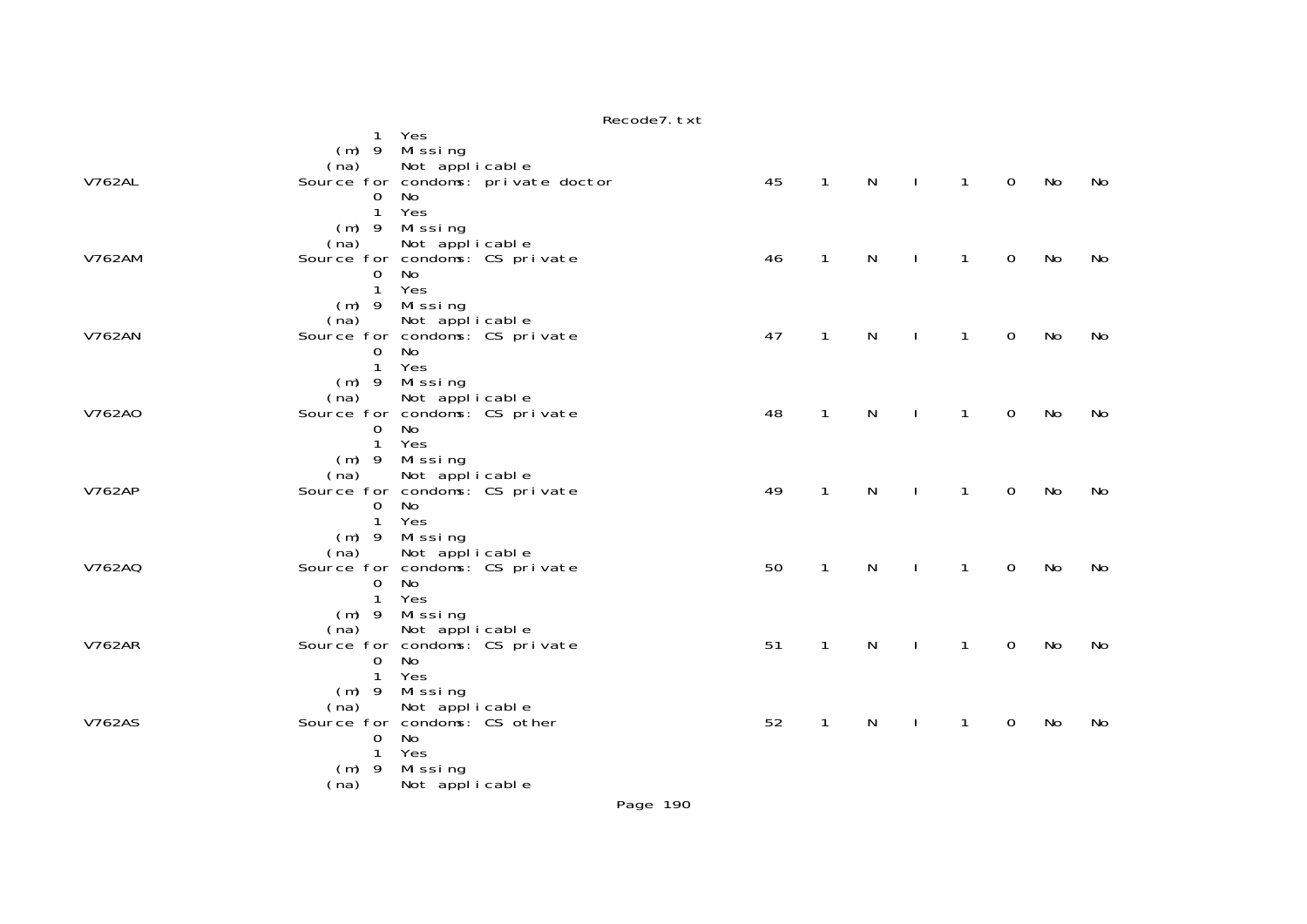|               | Recode7. txt                                                                                                                                                         |    |              |              |              |                |                |    |    |
|---------------|----------------------------------------------------------------------------------------------------------------------------------------------------------------------|----|--------------|--------------|--------------|----------------|----------------|----|----|
| <b>V762AT</b> | Source for condoms: CS other<br>No.<br>0<br>Yes<br>1                                                                                                                 | 53 | $\mathbf{1}$ | N            |              | $\overline{1}$ | $\overline{0}$ | No | No |
| <b>V762AU</b> | $(m)$ 9 Missing<br>(na) Not applicable<br>Source for condoms: CS other<br><b>No</b><br>0<br>$\mathbf{1}$<br>Yes                                                      | 54 | $\mathbf{1}$ | N            |              | $\mathbf{1}$   | $\mathsf{O}$   | No | No |
| <b>V762AV</b> | (m) 9 Missing<br>(na) Not applicable<br>Source for condoms: CS other<br>No<br>$\mathbf 0$<br>1<br>Yes                                                                | 55 | $\mathbf{1}$ | $\mathsf{N}$ | $\mathbf{I}$ | $\mathbf{1}$   | $\mathbf 0$    | No | No |
| <b>V762AW</b> | (m) 9 Missing<br>(na) Not applicable<br>Source for condoms: CS other<br>No<br>$\overline{0}$<br>Yes<br>$\mathbf{1}$                                                  | 56 | $\mathbf{1}$ | N            | $\mathbf{L}$ | $\mathbf{1}$   | $\mathbf 0$    | No | No |
| <b>V762AX</b> | $(m)$ 9 Missing<br>Not applicable<br>(na)<br>Source for condoms: other<br>No<br>$\Omega$<br>Yes<br>$\mathbf{1}$                                                      | 57 | $\mathbf{1}$ | N            |              | $\mathbf{1}$   | $\mathbf 0$    | No | No |
| V762AZ        | $(m)$ 9 Missing<br>Not applicable<br>(na)<br>Don't know any source for condoms<br>No: source known<br>$\overline{0}$<br>1<br>Yes: no source known<br>$(m)$ 9 Missing | 58 | $\mathbf{1}$ | $\mathsf{N}$ | $\mathbf{I}$ | $\mathbf{1}$   | $\mathbf 0$    | No | No |
| V762BA        | Not applicable<br>(na)<br>Source for female condoms: government hospital<br>No<br>0<br>Yes<br>$\mathbf{1}$<br>$(m)$ 9 Missing                                        | 59 | $\mathbf{1}$ | N            | $\mathbf{I}$ | $\mathbf{1}$   | $\mathbf 0$    | No | No |
| V762BB        | Not applicable<br>(na)<br>Source for female condoms: CS public<br>No<br>$\mathbf 0$<br>$\mathbf{1}$<br>Yes<br>$(m)$ 9<br>Missing                                     | 60 | $\mathbf{1}$ | $\mathsf{N}$ | $\mathbf{L}$ | $\overline{1}$ | $\mathbf 0$    | No | No |
| V762BC        | Not applicable<br>(na)<br>Source for female condoms: CS public<br>No<br>0<br>Yes<br>$\mathbf{1}$                                                                     | 61 | $\mathbf{1}$ | N            |              | $\mathbf{1}$   | $\mathbf{O}$   | No | No |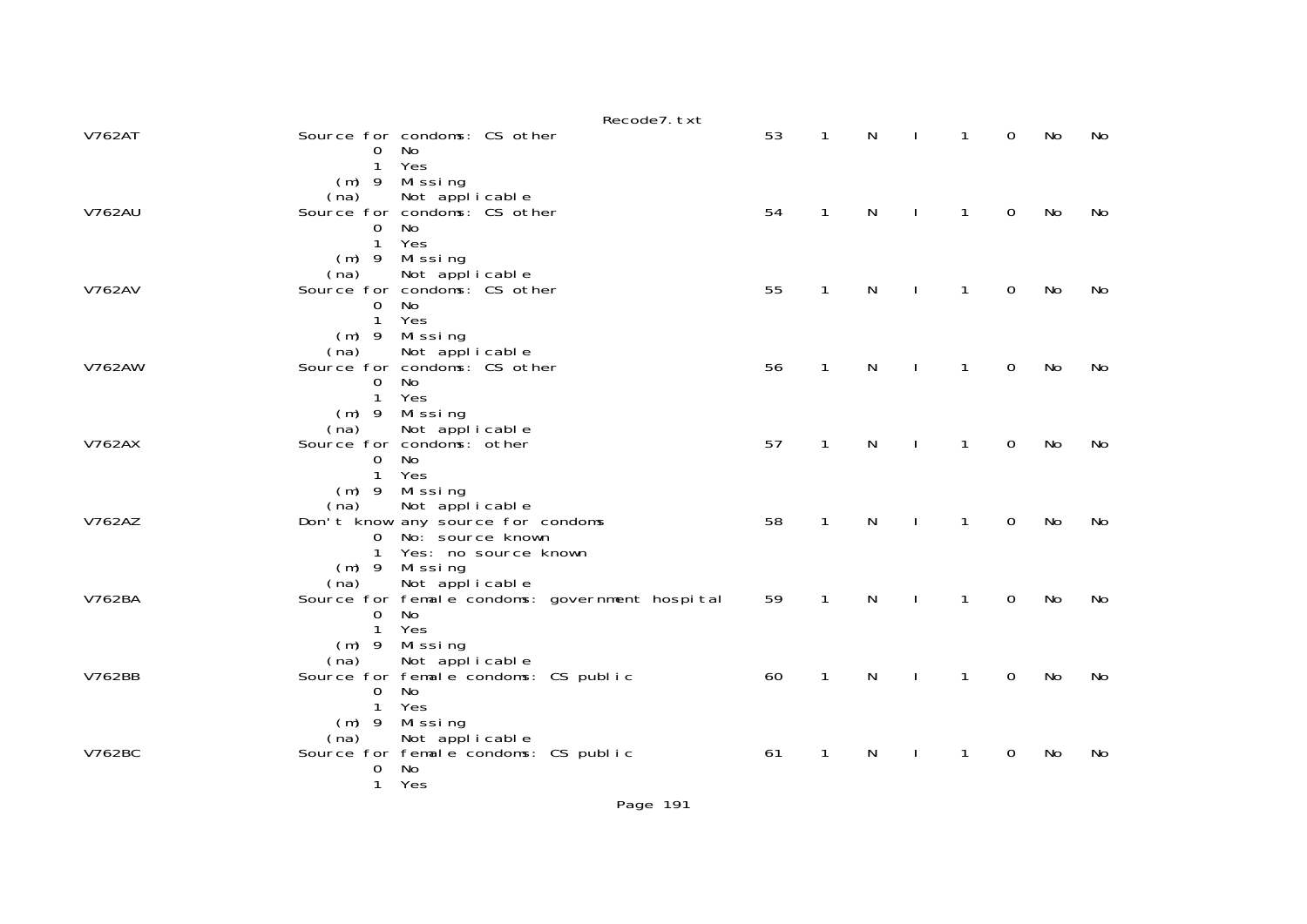|               | Recode7. txt                                                                                                                             |    |              |              |                |                |                |    |    |
|---------------|------------------------------------------------------------------------------------------------------------------------------------------|----|--------------|--------------|----------------|----------------|----------------|----|----|
|               | $(m)$ 9 Missing<br>Not applicable<br>(na)                                                                                                |    |              |              |                |                |                |    |    |
| V762BD        | Source for female condoms: CS public<br>No<br>0<br>$\mathbf{1}$<br>Yes<br>$(m)$ 9 Missing                                                | 62 | $\mathbf{1}$ | $\mathsf{N}$ | $\sim 1$       | $\overline{1}$ | $\overline{0}$ | No | No |
| <b>V762BE</b> | Not applicable<br>(na)<br>Source for female condoms: CS public<br>0 No<br>1 Yes                                                          | 63 | $\mathbf{1}$ | $\mathsf{N}$ | $\blacksquare$ | $\overline{1}$ | $\mathbf 0$    | No | No |
| <b>V762BF</b> | (m) 9 Missing<br>Not applicable<br>(na)<br>Source for female condoms: CS public<br>No<br>$\mathbf{O}$<br>$\mathbf{1}$<br>Yes             | 64 | $\mathbf{1}$ | $\mathsf{N}$ | $\mathbf{I}$   | $\mathbf{1}$   | $\mathbf 0$    | No | No |
| V762BG        | $(m)$ 9 Missing<br>Not applicable<br>(na)<br>Source for female condoms: CS public<br>$\mathbf{O}$<br>No<br>1 Yes                         | 65 | $\mathbf{1}$ | $\mathsf{N}$ | $\mathbf{I}$   | $\mathbf{1}$   | $\mathbf 0$    | No | No |
| <b>V762BH</b> | $(m)$ 9 Missing<br>Not applicable<br>(na)<br>Source for female condoms: CS public<br>$\Omega$<br>No<br>$\mathbf{1}$<br>Yes               | 66 | $\mathbf{1}$ | N            | $\perp$        | $\mathbf{1}$   | $\mathsf{O}$   | No | No |
| V762BI        | $(m)$ 9 Missing<br>Not applicable<br>(na)<br>Source for female condoms: CS public<br>No<br>$\Omega$<br>$\mathbf{1}$<br>Yes               | 67 | $\mathbf{1}$ | N            | $\mathbb{R}^n$ | $\overline{1}$ | $\mathsf{O}$   | No | No |
| V762BJ        | (m) 9 Missing<br>Not applicable<br>(na)<br>Source for female condoms: private hospital/cli<br>$\mathbf{O}$<br>No.<br>$\mathbf{1}$<br>Yes | 68 | $\mathbf{1}$ | N            | J.             | $\mathbf{1}$   | $\Omega$       | No | No |
| <b>V762BK</b> | $(m)$ 9 Missing<br>Not applicable<br>(na)<br>Source for female condoms: pharmacy<br>No<br>0<br>$\mathbf{1}$<br>Yes                       | 69 | $\mathbf{1}$ | $\mathsf{N}$ | $\mathbf{L}$   | $\mathbf{1}$   | $\mathbf 0$    | No | No |
| V762BL        | (m) 9 Missing<br>Not applicable<br>(na)<br>Source for female condoms: private doctor<br>Page 192                                         | 70 | $\mathbf{1}$ | N            | $\mathbf{I}$   | $\mathbf{1}$   | 0              | No | No |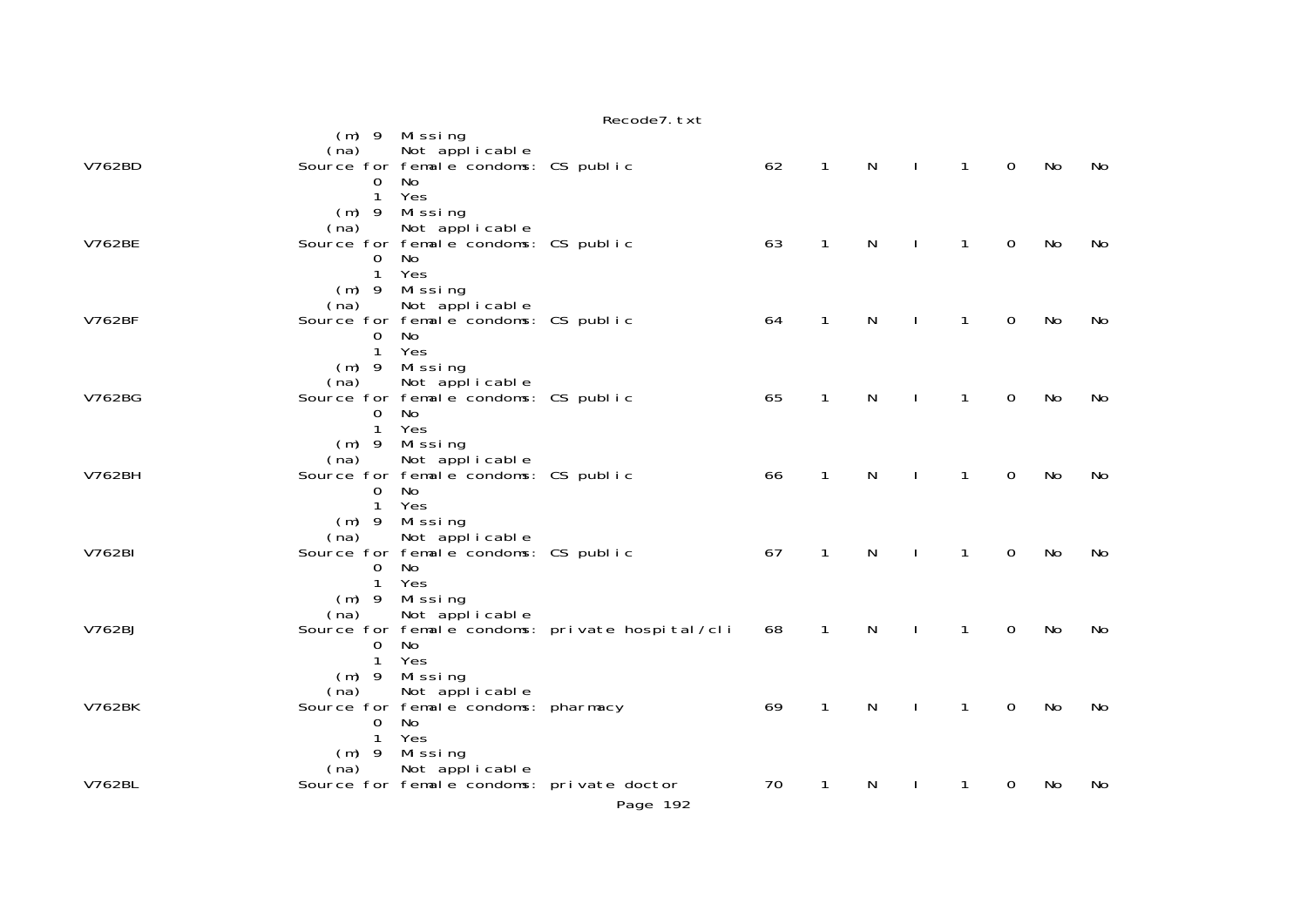|               |                             |                                                         | RECOURT. LAL |    |              |                              |              |             |    |    |
|---------------|-----------------------------|---------------------------------------------------------|--------------|----|--------------|------------------------------|--------------|-------------|----|----|
|               | 0                           | No                                                      |              |    |              |                              |              |             |    |    |
|               | 1<br>$(m)$ 9                | Yes<br>Missing                                          |              |    |              |                              |              |             |    |    |
|               | (na)                        | Not applicable                                          |              |    |              |                              |              |             |    |    |
| <b>V762BM</b> |                             | Source for female condoms: CS private                   |              | 71 | $\mathbf{1}$ | $\mathsf{N}$<br>$\mathbf{I}$ | $\mathbf{1}$ | $\mathbf 0$ | No | No |
|               | $\mathbf 0$<br>$\mathbf{1}$ | No<br>Yes                                               |              |    |              |                              |              |             |    |    |
|               |                             | $(m)$ 9 Missing                                         |              |    |              |                              |              |             |    |    |
|               | (na)                        | Not applicable                                          |              |    |              |                              |              |             |    |    |
| <b>V762BN</b> | $\Omega$                    | Source for female condoms: CS private<br>No             |              | 72 | $\mathbf{1}$ | $\mathsf{N}$<br>$\mathbf{I}$ | $\mathbf{1}$ | $\mathbf 0$ | No | No |
|               | $\mathbf{1}$                | Yes                                                     |              |    |              |                              |              |             |    |    |
|               | $(m)$ 9                     | Missing                                                 |              |    |              |                              |              |             |    |    |
|               | (na)                        | Not applicable                                          |              |    |              |                              |              |             |    |    |
| V762B0        | 0                           | Source for female condoms: CS private<br>No             |              | 73 | $\mathbf{1}$ | N<br>$\mathbf{I}$            | 1            | 0           | No | No |
|               | $\mathbf{1}$                | Yes                                                     |              |    |              |                              |              |             |    |    |
|               |                             | $(m)$ 9 Missing                                         |              |    |              |                              |              |             |    |    |
| V762BP        | (na)                        | Not applicable<br>Source for female condoms: CS private |              | 74 | $\mathbf{1}$ | $\mathsf{N}$<br>$\mathbf{I}$ | $\mathbf{1}$ | $\mathbf 0$ | No | No |
|               | $\mathbf{O}$                | No                                                      |              |    |              |                              |              |             |    |    |
|               | $\mathbf{1}$                | Yes                                                     |              |    |              |                              |              |             |    |    |
|               | (na)                        | $(m)$ 9 Missing<br>Not applicable                       |              |    |              |                              |              |             |    |    |
| V762BQ        |                             | Source for female condoms: CS private                   |              | 75 | $\mathbf{1}$ | N                            | $\mathbf{1}$ | 0           | No | No |
|               | $\Omega$                    | No                                                      |              |    |              |                              |              |             |    |    |
|               | $\mathbf{1}$                | Yes<br>$(m)$ 9 Missing                                  |              |    |              |                              |              |             |    |    |
|               | (na)                        | Not applicable                                          |              |    |              |                              |              |             |    |    |
| <b>V762BR</b> |                             | Source for female condoms: CS private                   |              | 76 | $\mathbf{1}$ | N<br>$\mathbf{I}$            | 1            | 0           | No | No |
|               | $\mathbf 0$<br>$\mathbf{1}$ | No<br>Yes                                               |              |    |              |                              |              |             |    |    |
|               |                             | $(m)$ 9 Missing                                         |              |    |              |                              |              |             |    |    |
|               | (na)                        | Not applicable                                          |              |    |              |                              |              |             |    |    |
| V762BS        | $\mathbf{O}$                | Source for female condoms: CS other<br>No               |              | 77 | $\mathbf{1}$ | $\mathsf{N}$<br>$\mathbf{I}$ | $\mathbf{1}$ | $\mathbf 0$ | No | No |
|               | $\mathbf{1}$                | Yes                                                     |              |    |              |                              |              |             |    |    |
|               | $(m)$ 9                     | Mi ssi ng                                               |              |    |              |                              |              |             |    |    |
| <b>V762BT</b> | (na)                        | Not applicable<br>Source for female condoms: CS other   |              | 78 | $\mathbf{1}$ | N                            | $\mathbf{1}$ | 0           | No | No |
|               | 0                           | No                                                      |              |    |              | $\mathbf{I}$                 |              |             |    |    |
|               | $\mathbf{1}$                | Yes                                                     |              |    |              |                              |              |             |    |    |
|               |                             | $(m)$ 9 Missing                                         |              |    |              |                              |              |             |    |    |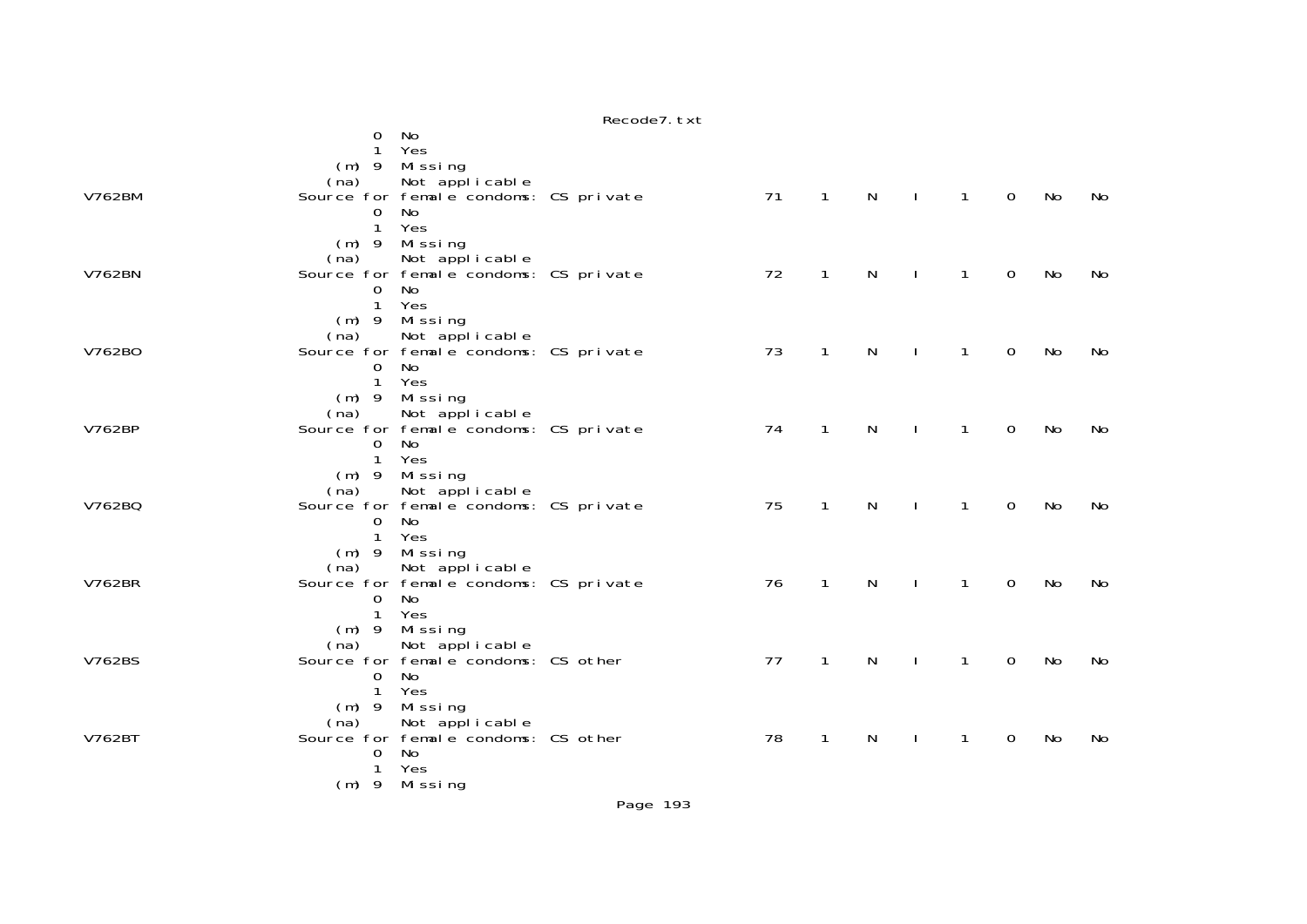|               | Recode7. txt                                                                                                                                                      |    |              |   |              |              |              |    |    |
|---------------|-------------------------------------------------------------------------------------------------------------------------------------------------------------------|----|--------------|---|--------------|--------------|--------------|----|----|
| V762BU        | Not applicable<br>(na)<br>Source for femal e condoms: CS other<br>No.<br>$\mathbf{0}$<br>Yes<br>$\mathbf{1}$                                                      | 79 | $\mathbf{1}$ | N | $\mathbf{L}$ | $\mathbf{1}$ | $\mathsf{O}$ | No | No |
| V762BV        | (m) 9 Missing<br>Not applicable<br>(na)<br>Source for female condoms: CS other<br>$\overline{O}$<br>No.<br>$\mathbf{1}$<br>Yes                                    | 80 | $\mathbf{1}$ | N |              | $\mathbf{1}$ | $\mathbf 0$  | No | No |
| <b>V762BW</b> | (m) 9 Missing<br>Not applicable<br>(na)<br>Source for female condoms: CS other<br>No<br>$\overline{0}$<br>$\mathbf{1}$<br>Yes                                     | 81 | 1            | N |              | $\mathbf{1}$ | $\mathbf 0$  | No | No |
| V762BX        | $(m)$ 9 Missing<br>Not applicable<br>(na)<br>Source for female condoms: other<br>No<br>$\Omega$<br>1 Yes                                                          | 82 | $\mathbf{1}$ | N | $\mathbf{I}$ | 1            | 0            | No | No |
| V762BZ        | $(m)$ 9 Missing<br>Not applicable<br>(na)<br>Don't know any source for female condoms<br>No: source known<br>$\mathbf{0}$<br>$\mathbf{1}$<br>Yes: no source known | 83 | $\mathbf{1}$ | N | $\mathbf{I}$ | $\mathbf{1}$ | $\mathbf 0$  | No | No |
| V763A         | (m) 9 Missing<br>Not applicable<br>(na)<br>Had any STI in last 12 months<br>No<br>0<br>Yes<br>1                                                                   | 84 | $\mathbf{1}$ | N | $\mathbf{I}$ | $\mathbf{1}$ | $\mathbf 0$  | No | No |
| V763B         | 8 Don't know<br>$(m)$ 9<br>Missing<br>Not applicable<br>(na)<br>Had genital sore/ulcer in last 12 months<br>No<br>0<br>$\mathbf{1}$<br>Yes<br>8 Don't know        | 85 | $\mathbf{1}$ | N |              | $\mathbf{1}$ | $\Omega$     | No | No |
| V763C         | $(m)$ 9<br>Missing<br>Not applicable<br>(na)<br>Had genital discharge in last 12 months<br>No<br>0<br>Yes<br>$\mathbf{1}$<br>Don't know<br>8<br>(m) 9 Missing     | 86 | $\mathbf{1}$ | N |              | $\mathbf{1}$ | $\mathbf 0$  | No | No |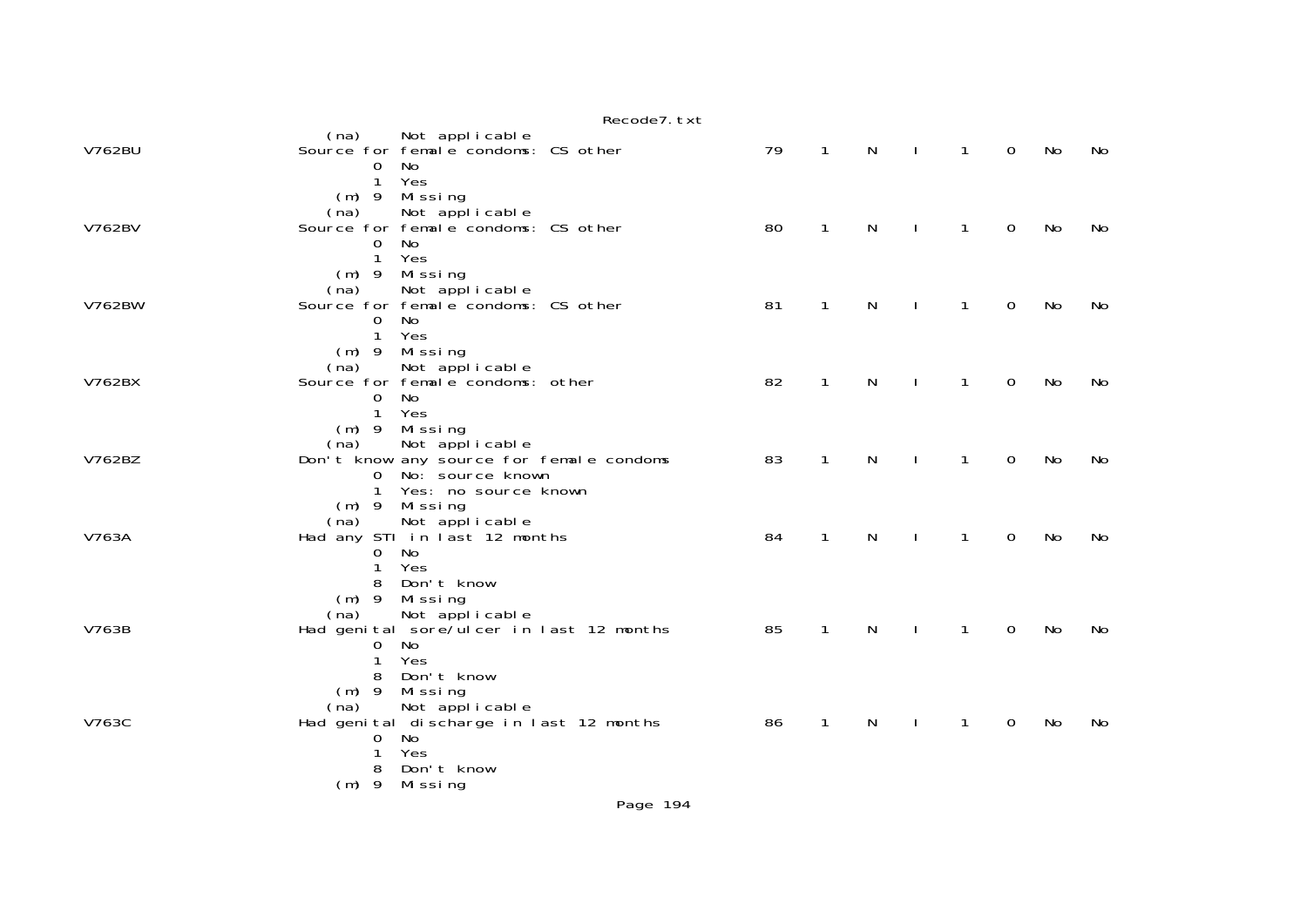|       | Recode7. txt                                                                                                                                                                                                                                                                                            |    |                |   |              |              |             |           |    |
|-------|---------------------------------------------------------------------------------------------------------------------------------------------------------------------------------------------------------------------------------------------------------------------------------------------------------|----|----------------|---|--------------|--------------|-------------|-----------|----|
| V763D | (na) Not applicable<br>Had CS STI in last 12 months<br>No<br>0<br>Yes<br>1                                                                                                                                                                                                                              | 87 | $\mathbf{1}$   | N | $\mathbf{I}$ | $\mathbf{1}$ | $\mathbf 0$ | No        | No |
| V763E | Don't know<br>8<br>$(m)$ 9<br>Mi ssi ng<br>(na)<br>Not applicable<br>Had CS STI in last 12 months<br>No<br>0<br>Yes<br>1<br>Don't know<br>8                                                                                                                                                             | 88 | $\mathbf{1}$   | N |              | 1            | 0           | No        | No |
| V763F | $(m)$ 9<br>Missing<br>(na)<br>Not applicable<br>Had CS STI in last 12 months<br>No<br>0<br>Yes<br>1<br>Don't know                                                                                                                                                                                       | 89 | $\mathbf{1}$   | N |              | 1            | $\Omega$    | No        | No |
| V763G | 8<br>$(m)$ 9<br>Missing<br>Not applicable<br>(na)<br>Had CS STI in last 12 months<br>No<br>0<br>Yes<br>1<br>8<br>Don't know                                                                                                                                                                             | 90 | $\mathbf{1}$   | N |              | 1            | 0           | No        | No |
| V766A | $(m)$ 9<br>Mi ssi ng<br>Not applicable<br>(na)<br>Number of sex partners, excluding spouse, in la<br>0:97<br>98<br>Don't know                                                                                                                                                                           | 91 | 2              | N |              | $\mathbf{1}$ | 0           | <b>No</b> | No |
| V766B | $(m)$ 99<br>Missing<br>Number of sex partners, including spouse, in la<br>0:94                                                                                                                                                                                                                          | 93 | 2              | N |              | 1            | 0           | No        | No |
| V767A | 95<br>$95+$<br>98<br>Don't know<br>$(m)$ 99<br>Missing<br>Relationship with most recent sex partner<br>Spouse<br>1<br>Boyfriend not living with respondent<br>2<br>3<br>Other friend<br>Casual acquaintance<br>4<br>5<br>Rel ative<br>6<br>Commercial sex worker<br>7<br>Live-in partner<br>96<br>Other | 95 | $\overline{2}$ | N |              | 1            | $\mathbf 0$ | No        | No |
|       |                                                                                                                                                                                                                                                                                                         |    |                |   |              |              |             |           |    |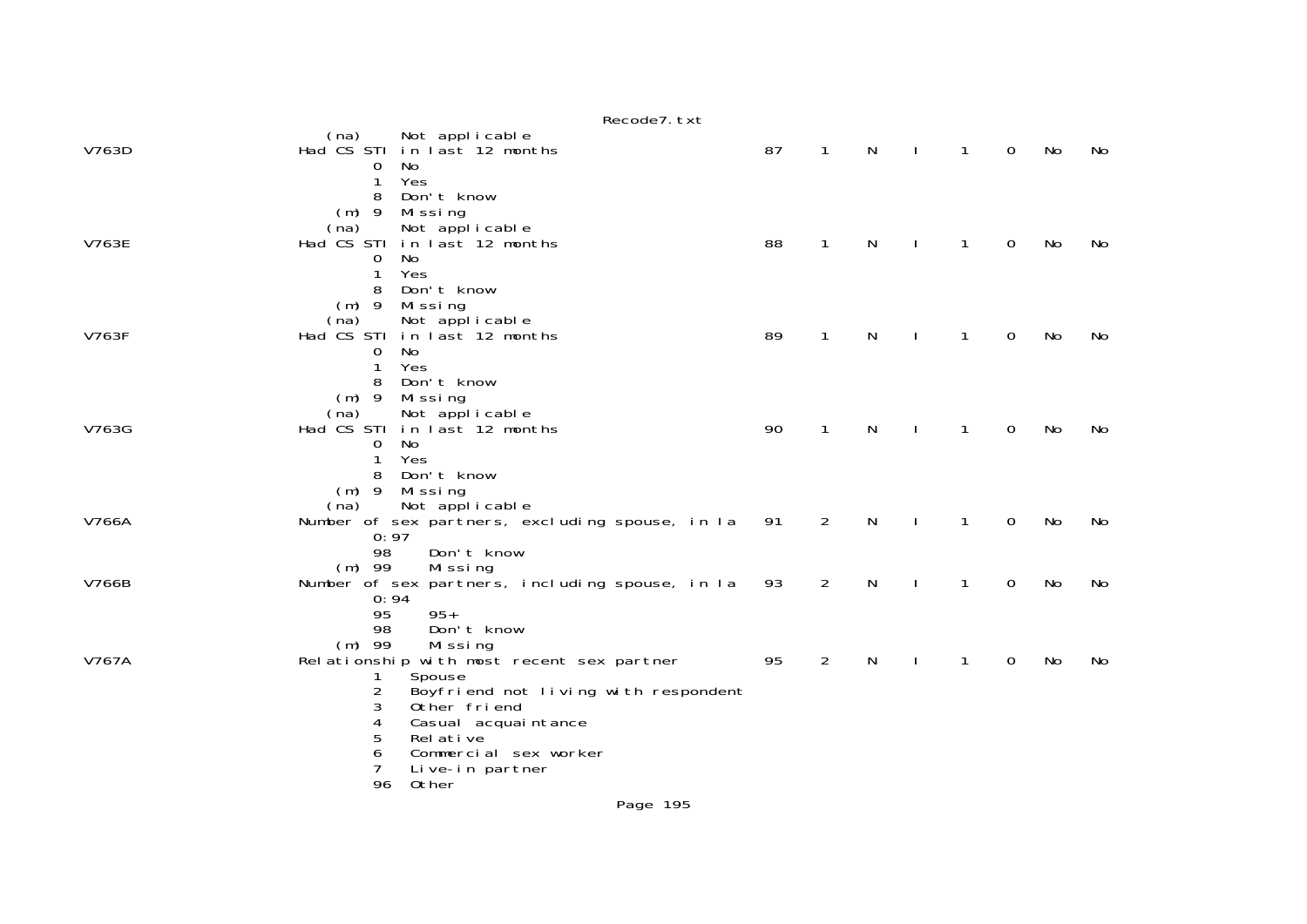|       | Recode7. txt                                    |     |                |    |              |              |                |    |     |
|-------|-------------------------------------------------|-----|----------------|----|--------------|--------------|----------------|----|-----|
|       | $(m)$ 99 Missing                                |     |                |    |              |              |                |    |     |
|       | Not applicable<br>(na)                          |     |                |    |              |              |                |    |     |
| V767B | Relationship with 2nd to most recent sex partne | 97  | $\overline{2}$ | N  | $\mathbf{I}$ | 1            | $\overline{O}$ | No | No. |
|       | Spouse<br>Ŧ                                     |     |                |    |              |              |                |    |     |
|       | 2<br>Boyfriend not living with respondent       |     |                |    |              |              |                |    |     |
|       | Other friend<br>3                               |     |                |    |              |              |                |    |     |
|       | Casual acquaintance<br>4                        |     |                |    |              |              |                |    |     |
|       | 5<br>Rel ative<br>6<br>Commercial sex worker    |     |                |    |              |              |                |    |     |
|       | 7<br>Live-in partner                            |     |                |    |              |              |                |    |     |
|       | 96<br>Other                                     |     |                |    |              |              |                |    |     |
|       | $(m)$ 99<br>Missing                             |     |                |    |              |              |                |    |     |
|       | (na)<br>Not applicable                          |     |                |    |              |              |                |    |     |
| V767C | Relationship with 3rd to most recent sex partne | 99  | $\overline{2}$ | N  |              | 1            | 0              | No | No. |
|       | Spouse<br>1                                     |     |                |    |              |              |                |    |     |
|       | 2<br>Boyfriend not living with respondent       |     |                |    |              |              |                |    |     |
|       | Other friend<br>3                               |     |                |    |              |              |                |    |     |
|       | 4<br>Casual acquaintance                        |     |                |    |              |              |                |    |     |
|       | 5<br>Rel ative<br>6                             |     |                |    |              |              |                |    |     |
|       | Commercial sex worker<br>7<br>Live-in partner   |     |                |    |              |              |                |    |     |
|       | 96<br>Other                                     |     |                |    |              |              |                |    |     |
|       | $(m)$ 99<br>Mi ssi ng                           |     |                |    |              |              |                |    |     |
|       | Not applicable<br>(na)                          |     |                |    |              |              |                |    |     |
| V768A | Length of time knows last partner               | 101 | 3              | N  | J.           | $\mathbf{1}$ | $\mathbf 0$    | No | No  |
|       | 101<br>One day                                  |     |                |    |              |              |                |    |     |
|       | 102:200                                         |     |                |    |              |              |                |    |     |
|       | 201<br>One month                                |     |                |    |              |              |                |    |     |
|       | 202: 300<br>301                                 |     |                |    |              |              |                |    |     |
|       | One year<br>302: 399                            |     |                |    |              |              |                |    |     |
|       | $(m)$ 999<br>Missing                            |     |                |    |              |              |                |    |     |
|       | NotAppl<br>(na)                                 |     |                |    |              |              |                |    |     |
| V768B | Length of time knows other partner (1)          | 104 | 3              | N. |              | 1            | 0              | No | No. |
|       | 101<br>One day                                  |     |                |    |              |              |                |    |     |
|       | 102:200                                         |     |                |    |              |              |                |    |     |
|       | 201<br>One month                                |     |                |    |              |              |                |    |     |
|       | 202: 300                                        |     |                |    |              |              |                |    |     |
|       | 301<br>One year<br>302: 399                     |     |                |    |              |              |                |    |     |
|       | $(m)$ 999<br>Missing                            |     |                |    |              |              |                |    |     |
|       | NotAppl<br>(na)                                 |     |                |    |              |              |                |    |     |
| V768C | Length of time knows other partner (2)          | 107 | 3              | N. |              |              | 0              | No | No. |
|       | Page 196                                        |     |                |    |              |              |                |    |     |
|       |                                                 |     |                |    |              |              |                |    |     |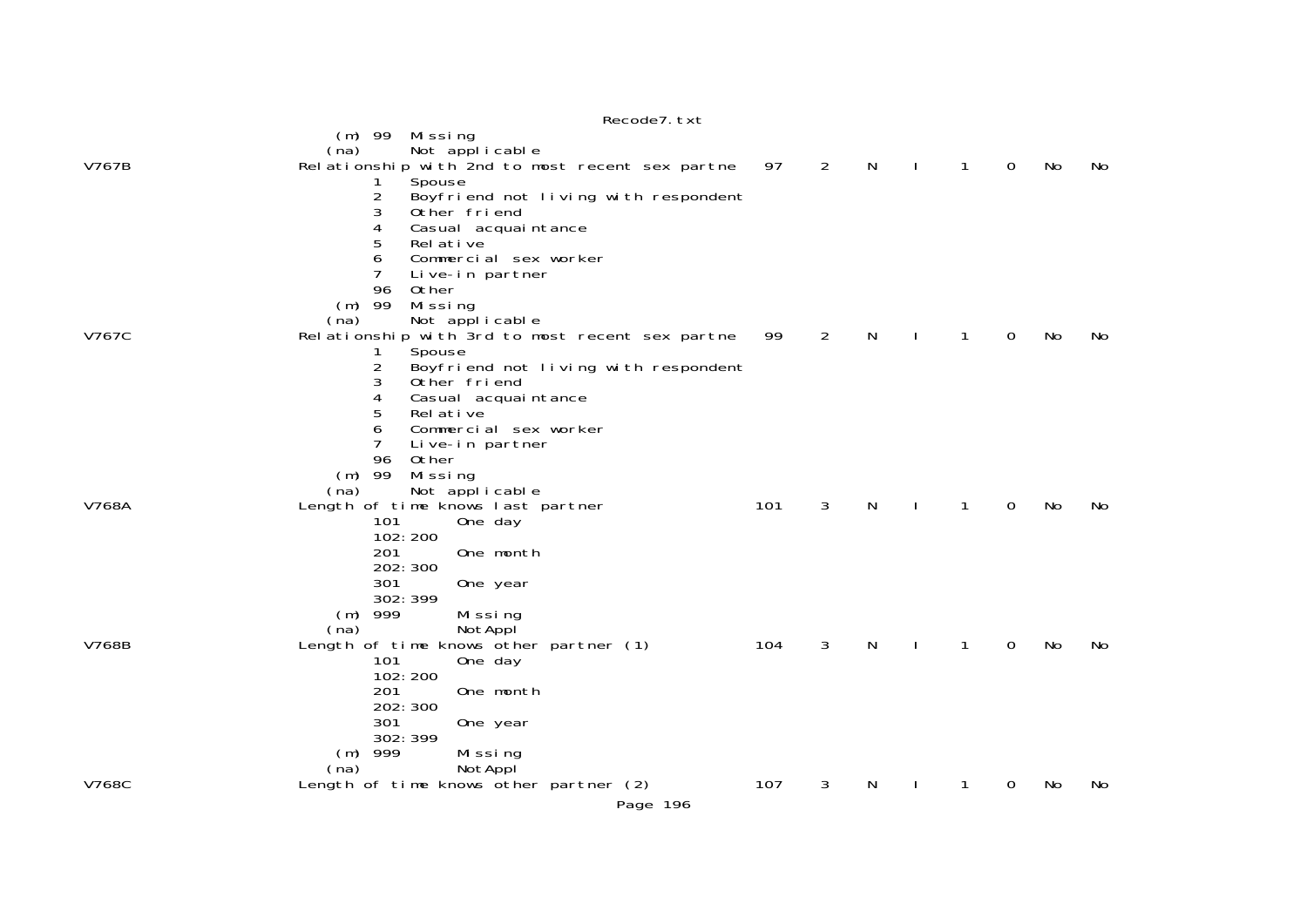|              | Recode7. txt                                                             |     |              |   |                              |             |    |    |
|--------------|--------------------------------------------------------------------------|-----|--------------|---|------------------------------|-------------|----|----|
|              | 101<br>One day                                                           |     |              |   |                              |             |    |    |
|              | 102:200<br>201<br>One month                                              |     |              |   |                              |             |    |    |
|              | 202: 300                                                                 |     |              |   |                              |             |    |    |
|              | 301<br>One year<br>302: 399                                              |     |              |   |                              |             |    |    |
|              | 999<br>Missing<br>(m)                                                    |     |              |   |                              |             |    |    |
|              | NotAppl<br>(na)                                                          |     |              |   |                              |             |    |    |
| V769         | Can get a condom<br>No<br>0                                              | 110 | $\mathbf{1}$ | N | $\mathbf{1}$<br>$\mathbf{L}$ | $\mathbf 0$ | No | No |
|              | Yes<br>1                                                                 |     |              |   |                              |             |    |    |
|              | Don't know<br>8                                                          |     |              |   |                              |             |    |    |
|              | $(m)$ 9<br>Missing<br>(na)<br>Not applicable                             |     |              |   |                              |             |    |    |
| V769A        | Can get a female condom                                                  | 111 | $\mathbf{1}$ | N | 1                            | $\mathbf 0$ | No | No |
|              | No<br>$\Omega$                                                           |     |              |   |                              |             |    |    |
|              | Yes<br>Don't know<br>8                                                   |     |              |   |                              |             |    |    |
|              | $(m)$ 9<br>Missing                                                       |     |              |   |                              |             |    |    |
| V770         | Not applicable<br>(na)<br>Sought advice/treatment for last STI infection | 112 | $\mathbf{1}$ | N | 1                            | 0           | No | No |
|              | No<br>0                                                                  |     |              |   |                              |             |    |    |
|              | Yes<br>$\mathbf{1}$                                                      |     |              |   |                              |             |    |    |
|              | Missing<br>$(m)$ 9<br>Not applicable<br>(na)                             |     |              |   |                              |             |    |    |
| <b>V770A</b> | Sought STI<br>advice/treatment from: government ho 113                   |     | $\mathbf{1}$ | N | 1                            | $\mathbf 0$ | No | No |
|              | <b>No</b><br>$\Omega$<br>Yes<br>$\mathbf{1}$                             |     |              |   |                              |             |    |    |
|              | Missing<br>$(m)$ 9                                                       |     |              |   |                              |             |    |    |
|              | (na)<br>Not applicable                                                   |     |              |   |                              |             |    |    |
| <b>V770B</b> | advice/treatment from: CS public<br>Sought STI<br>No<br>0                | 114 | $\mathbf{1}$ | N | $\mathbf{1}$                 | 0           | No | No |
|              | Yes<br>$\mathbf{1}$                                                      |     |              |   |                              |             |    |    |
|              | $(m)$ 9<br>Missing                                                       |     |              |   |                              |             |    |    |
| <b>V770C</b> | Not applicable<br>(na)<br>advice/treatment from: CS public<br>Sought STI | 115 | $\mathbf{1}$ | N | $\mathbf{1}$<br>$\mathbf{I}$ | $\mathbf 0$ | No | No |
|              | No<br>$\overline{0}$                                                     |     |              |   |                              |             |    |    |
|              | Yes<br>$\mathbf{1}$<br>Missing<br>$(m)$ 9                                |     |              |   |                              |             |    |    |
|              | (na)<br>Not applicable                                                   |     |              |   |                              |             |    |    |
| <b>V770D</b> | advice/treatment from: CS public<br>Sought STI                           | 116 | $\mathbf{1}$ | N | 1                            | 0           | No | No |
|              | No<br>0<br>Yes<br>$\mathbf{1}$                                           |     |              |   |                              |             |    |    |
|              |                                                                          |     |              |   |                              |             |    |    |

Page 197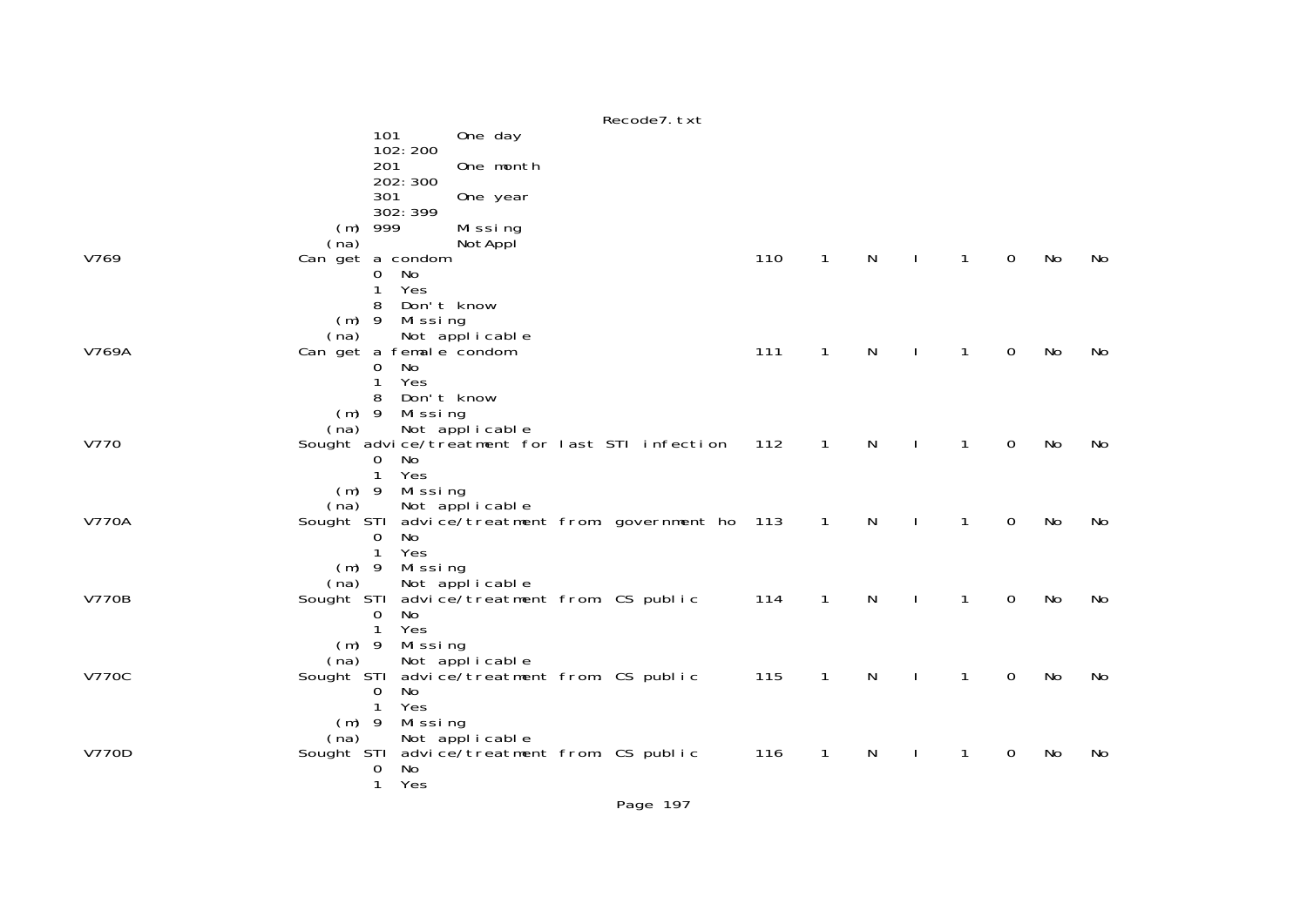|              |                                                           |                                                                                              | Recode7. txt |     |                |              |              |                |                |           |           |
|--------------|-----------------------------------------------------------|----------------------------------------------------------------------------------------------|--------------|-----|----------------|--------------|--------------|----------------|----------------|-----------|-----------|
|              | $(m)$ 9<br>(na)                                           | Missing<br>Not applicable                                                                    |              |     |                |              |              |                |                |           |           |
| <b>V770E</b> | Sought STI<br>0<br>$\mathbf{1}$<br>$(m)$ 9                | advice/treatment from: CS public<br>No.<br>Yes<br>Missing                                    |              | 117 | $\overline{1}$ | $\mathsf{N}$ | $\mathbf{L}$ | $\overline{1}$ | $\overline{0}$ | No        | No        |
| <b>V770F</b> | (na)<br>Sought STI<br>0<br>$\mathbf{1}$                   | Not applicable<br>advice/treatment from: CS public<br>No<br>Yes                              |              | 118 | $\mathbf{1}$   | $\mathsf{N}$ | $\perp$      | $\mathbf{1}$   | $\overline{0}$ | No        | <b>No</b> |
| <b>V770G</b> | $(m)$ 9<br>(na)<br>0<br>$\mathbf{1}$                      | Missing<br>Not applicable<br>Sought STI advice/treatment from: CS public<br>No<br>Yes        |              | 119 | $\mathbf{1}$   | $\mathsf{N}$ | $\mathbf{I}$ | $\mathbf{1}$   | 0              | No        | No        |
| <b>V770H</b> | $(m)$ 9<br>(na)<br>0<br>$\mathbf{1}$                      | Missing<br>Not applicable<br>Sought STI advice/treatment from: CS public<br>No<br>Yes        |              | 120 | $\mathbf{1}$   | N            |              | $\mathbf{1}$   | $\Omega$       | <b>No</b> | No        |
| <b>V7701</b> | $(m)$ 9<br>(na)<br>0<br>$\mathbf{1}$                      | Missing<br>Not applicable<br>Sought STI advice/treatment from: CS public<br><b>No</b><br>Yes |              | 121 | 1              | N            |              | 1              | 0              | No        | No        |
| V770J        | $(m)$ 9<br>(na)<br>Sought STI<br>0<br>$\mathbf{1}$        | Missing<br>Not applicable<br>advice/treatment from: CS public<br>No<br>Yes                   |              | 122 | $\mathbf{1}$   | $\mathsf{N}$ |              | 1              | $\overline{0}$ | No        | No        |
| <b>V770K</b> | $(m)$ 9<br>(na)<br>Sought STI<br>$\Omega$<br>$\mathbf{1}$ | Missing<br>Not applicable<br>advice/treatment from: private hospi<br><b>No</b><br>Yes        |              | 123 | $\mathbf{1}$   | N            |              | 1              | $\Omega$       | No        | No        |
| <b>V770L</b> | $(m)$ 9<br>(na)<br>O<br>$\mathbf{1}$                      | Missing<br>Not applicable<br>Sought STI advice/treatment from: CS private<br>No<br>Yes       |              | 124 | $\mathbf{1}$   | N            |              | 1              | $\overline{0}$ | No        | <b>No</b> |
| <b>V770M</b> | $(m)$ 9<br>(na)                                           | Missing<br>Not applicable<br>Sought STI advice/treatment from: CS private                    | Page 198     | 125 | 1              | N            |              | 1              | 0              | No        | No        |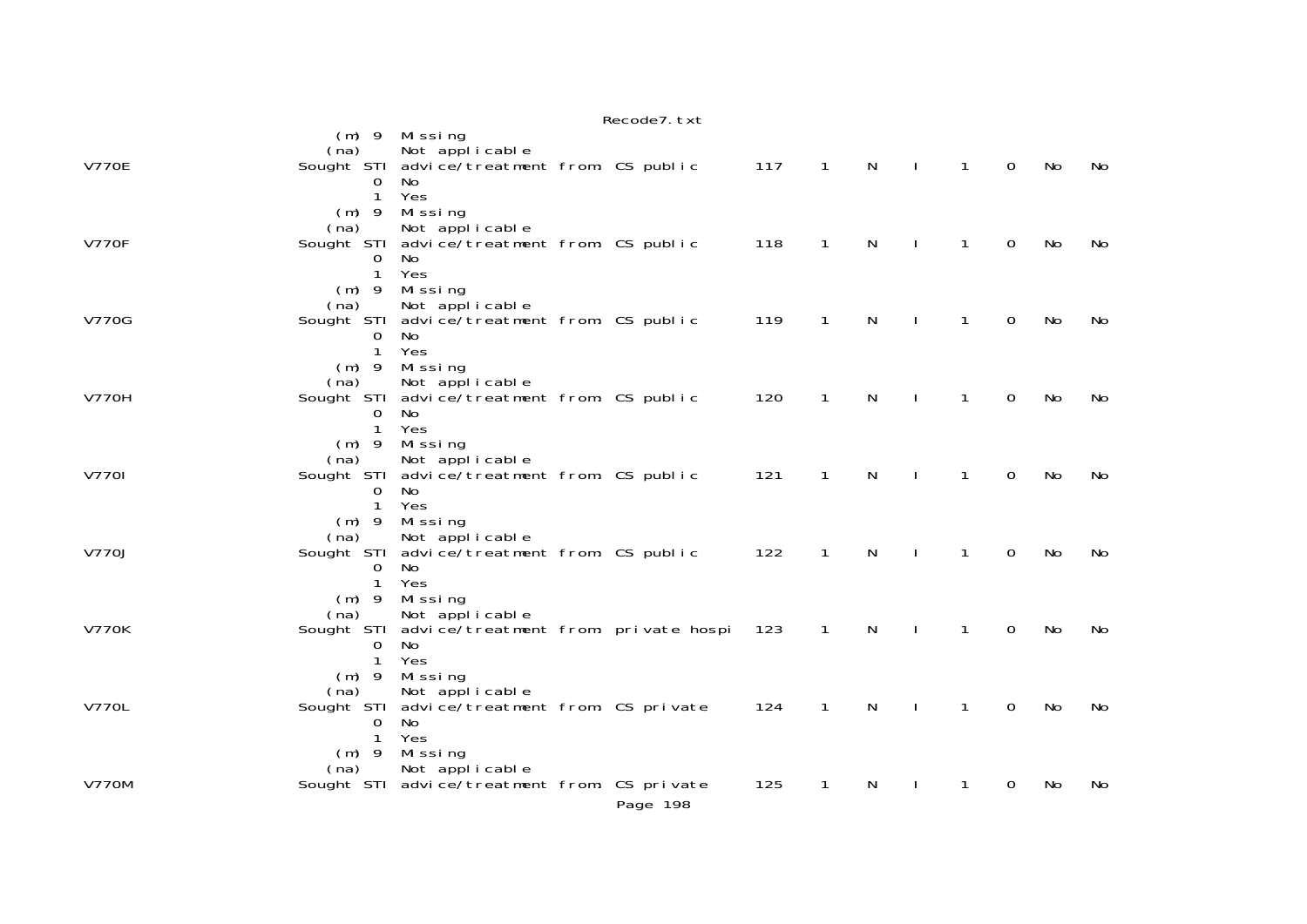|              |                         |                                                              | Recode7. txt |     |              |              |              |              |             |           |    |
|--------------|-------------------------|--------------------------------------------------------------|--------------|-----|--------------|--------------|--------------|--------------|-------------|-----------|----|
|              | 0                       | No                                                           |              |     |              |              |              |              |             |           |    |
|              | 1                       | Yes                                                          |              |     |              |              |              |              |             |           |    |
|              | $(m)$ 9                 | Missing                                                      |              |     |              |              |              |              |             |           |    |
|              | (na)                    | Not applicable                                               |              |     |              |              |              |              |             |           |    |
| <b>V770N</b> | Sought STI              | advice/treatment from: CS private                            |              | 126 | $\mathbf{1}$ | N            |              | 1            | $\mathbf 0$ | No        | No |
|              | $\Omega$                | <b>No</b>                                                    |              |     |              |              |              |              |             |           |    |
|              | $\mathbf{1}$            | Yes                                                          |              |     |              |              |              |              |             |           |    |
|              | $(m)$ 9                 | Missing                                                      |              |     |              |              |              |              |             |           |    |
|              | (na)                    | Not applicable                                               |              |     |              |              |              |              |             |           |    |
| V7700        | Sought STI              | advice/treatment from: CS private                            |              | 127 | $\mathbf{1}$ | N            |              | 1            | $\Omega$    | No        | No |
|              | 0<br>$\mathbf{1}$       | No<br>Yes                                                    |              |     |              |              |              |              |             |           |    |
|              | $(m)$ 9                 | Missing                                                      |              |     |              |              |              |              |             |           |    |
|              | (na)                    | Not applicable                                               |              |     |              |              |              |              |             |           |    |
| <b>V770P</b> | Sought STI              | advice/treatment from: CS private                            |              | 128 | 1            | N            |              | 1            | 0           | No        | No |
|              | 0                       | No.                                                          |              |     |              |              |              |              |             |           |    |
|              | $\mathbf 1$             | Yes                                                          |              |     |              |              |              |              |             |           |    |
|              | $(m)$ 9                 | Missing                                                      |              |     |              |              |              |              |             |           |    |
|              | (na)                    | Not applicable                                               |              |     |              |              |              |              |             |           |    |
| V7700        | Sought STI              | advice/treatment from: CS private                            |              | 129 | $\mathbf{1}$ | N            | $\mathbf{I}$ | $\mathbf{1}$ | $\mathbf 0$ | No        | No |
|              | 0                       | No                                                           |              |     |              |              |              |              |             |           |    |
|              | $\mathbf{1}$<br>$(m)$ 9 | Yes                                                          |              |     |              |              |              |              |             |           |    |
|              | (na)                    | Missing<br>Not applicable                                    |              |     |              |              |              |              |             |           |    |
| <b>V770R</b> | Sought STI              | advice/treatment from: CS private                            |              | 130 | $\mathbf{1}$ | $\mathsf{N}$ | $\mathbf{L}$ | $\mathbf{1}$ | 0           | <b>No</b> | No |
|              | 0                       | No                                                           |              |     |              |              |              |              |             |           |    |
|              | $\mathbf 1$             | Yes                                                          |              |     |              |              |              |              |             |           |    |
|              | $(m)$ 9                 | Missing                                                      |              |     |              |              |              |              |             |           |    |
|              | (na)                    | Not applicable                                               |              |     |              |              |              |              |             |           |    |
| <b>V770S</b> |                         | Sought STI advice/treatment from: CS private                 |              | 131 | 1            | N            |              | 1            | 0           | No        | No |
|              | 0                       | No                                                           |              |     |              |              |              |              |             |           |    |
|              | $\mathbf{1}$            | Yes                                                          |              |     |              |              |              |              |             |           |    |
|              | $(m)$ 9                 | Missing                                                      |              |     |              |              |              |              |             |           |    |
| <b>V770T</b> | (na)                    | Not applicable<br>Sought STI advice/treatment from: CS other |              | 132 | $\mathbf{1}$ | N            |              | 1            | $\Omega$    | <b>No</b> | No |
|              | 0                       | No.                                                          |              |     |              |              |              |              |             |           |    |
|              | $\mathbf{1}$            | Yes                                                          |              |     |              |              |              |              |             |           |    |
|              | $(m)$ 9                 | Missing                                                      |              |     |              |              |              |              |             |           |    |
|              | (na)                    | Not applicable                                               |              |     |              |              |              |              |             |           |    |
| V770U        | Sought STI              | advice/treatment from: CS other                              |              | 133 | 1            | N            |              | 1            | 0           | No        | No |
|              | 0                       | No                                                           |              |     |              |              |              |              |             |           |    |
|              | 1                       | Yes                                                          |              |     |              |              |              |              |             |           |    |
|              | - 9<br>(m)              | Missing                                                      |              |     |              |              |              |              |             |           |    |
|              |                         |                                                              | Page 199     |     |              |              |              |              |             |           |    |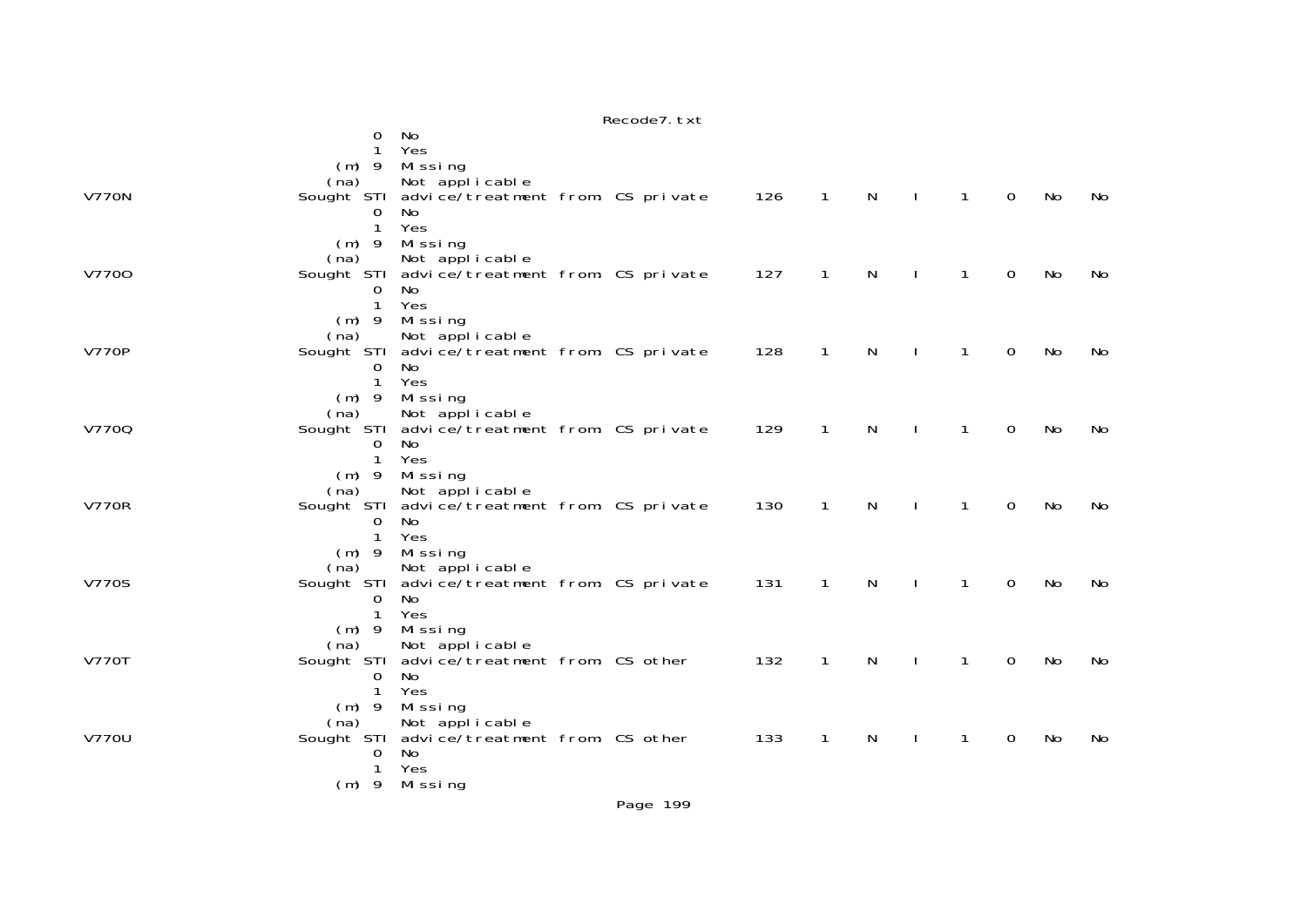|              | Recode7. txt                                                                                                                                               |     |                |              |                |                |             |           |    |
|--------------|------------------------------------------------------------------------------------------------------------------------------------------------------------|-----|----------------|--------------|----------------|----------------|-------------|-----------|----|
| <b>V770V</b> | Not applicable<br>(na)<br>Sought STI advice/treatment from: CS other<br>No<br>$\Omega$                                                                     | 134 | $\overline{1}$ | $\mathsf{N}$ | $\mathbf{I}$   | $\mathbf{1}$   | $\Omega$    | No        | No |
| <b>V770W</b> | Yes<br>$\mathbf{1}$<br>$(m)$ 9 Missing<br>Not applicable<br>(na)<br>Sought STI advice/treatment from: CS other<br>$\mathbf 0$<br>No<br>Yes<br>$\mathbf{1}$ | 135 | $\mathbf{1}$   | N            |                | $\mathbf{1}$   | $\mathbf 0$ | No        | No |
| <b>V770X</b> | $(m)$ 9<br>Missing<br>(na)<br>Not applicable<br>Sought STI advice/treatment from: other<br>No<br>$\mathbf 0$<br>$\mathbf{1}$<br>Yes                        | 136 | $\mathbf{1}$   | N            |                | 1              | $\Omega$    | No        | No |
| <b>V774A</b> | (m) 9 Missing<br>Not applicable<br>(na)<br>HIV transmitted during pregnancy<br>No<br>0<br>1<br>Yes                                                         | 137 | $\mathbf{1}$   | N            | $\mathbf{I}$   | $\mathbf{1}$   | $\mathbf 0$ | No        | No |
| V774B        | 8 Don't know<br>$(m)$ 9 Missing<br>Not applicable<br>(na)<br>HIV transmitted during delivery<br>No<br>$\mathbf{O}$<br>Yes<br>$\mathbf{1}$                  | 138 | $\mathbf{1}$   | N            | $\blacksquare$ | $\overline{1}$ | $\mathbf 0$ | No        | No |
| V774C        | Don't know<br>8<br>$(m)$ 9 Missing<br>Not applicable<br>(na)<br>HIV transmitted by breastfeeding<br>No<br>$\mathbf 0$<br>$\mathbf{1}$<br>Yes               | 139 | $\mathbf{1}$   | N            | $\mathbf{I}$   | $\overline{1}$ | $\mathbf 0$ | No        | No |
| V775         | Don't know<br>8<br>$(m)$ 9 Missing<br>Not applicable<br>(na)<br>Knows someone who has, or is suspected of havin 140<br>No<br>$\mathbf{O}$<br>Yes<br>1      |     | $\overline{1}$ | $\mathsf{N}$ | $\sim$ 1       | $\overline{1}$ | $\mathbf 0$ | No        | No |
| V777         | Don't know<br>8<br>$(m)$ 9<br>Missing<br>Not applicable<br>(na)<br>Would want HIV infection in family to remain se 141<br>No<br>0<br>Yes<br>$\mathbf{1}$   |     | $\mathbf{1}$   | N            |                | $\mathbf{1}$   | 0           | <b>No</b> | No |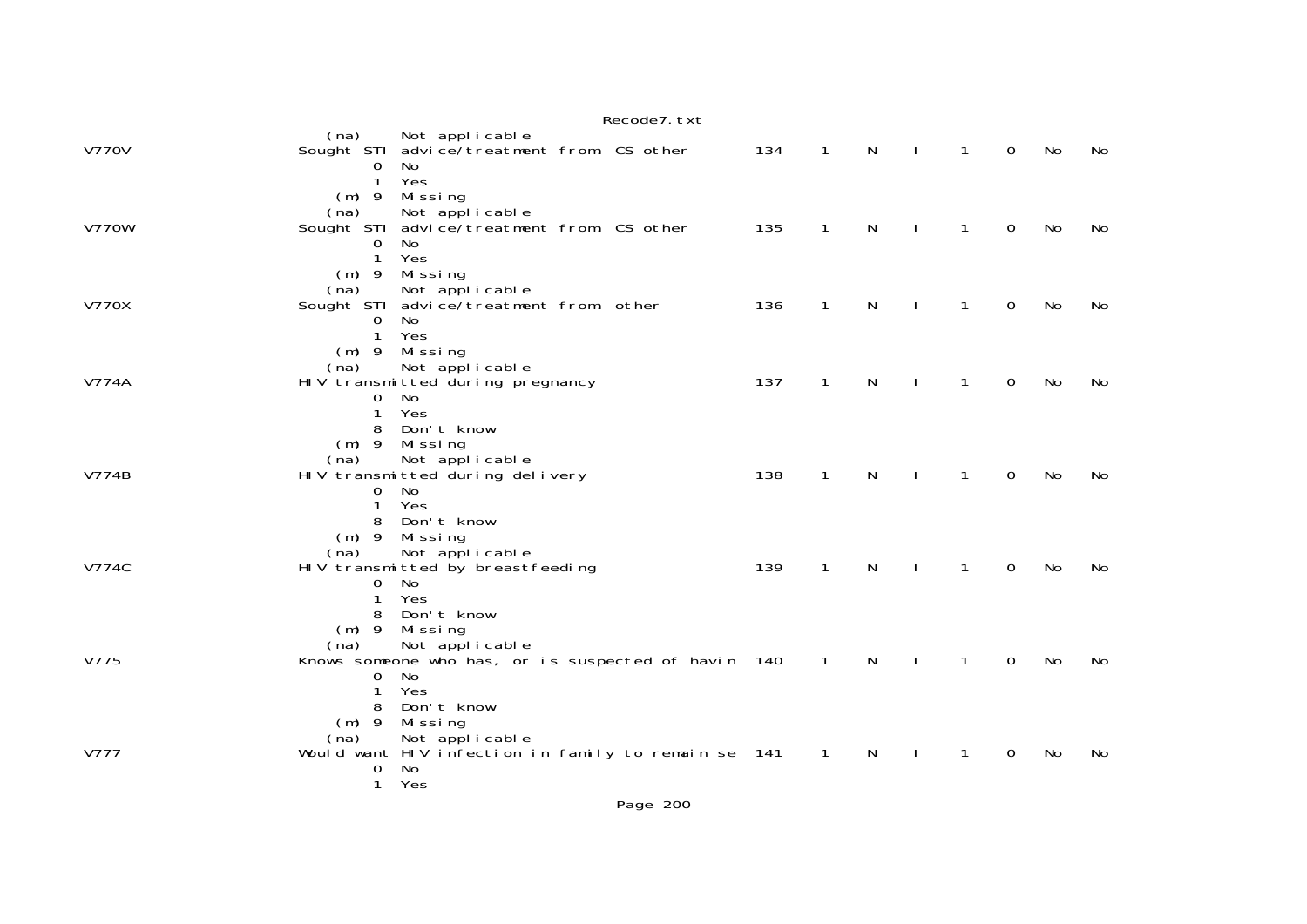|              | Recode7. txt                                                       |     |                            |              |                |              |             |    |    |
|--------------|--------------------------------------------------------------------|-----|----------------------------|--------------|----------------|--------------|-------------|----|----|
|              | Don't know<br>8                                                    |     |                            |              |                |              |             |    |    |
|              | Mi ssi ng<br>$(m)$ 9                                               |     |                            |              |                |              |             |    |    |
|              | Not applicable<br>(na)                                             |     |                            |              |                |              |             |    |    |
| <b>V777A</b> | Would be ashamed if someone in the family had H 142<br>0 Di sagree |     | $\overline{\phantom{1}}$ 1 | $\mathsf{N}$ | $\mathbf{I}$   | $\mathbf{1}$ | $\mathbf 0$ | No | No |
|              | Agree<br>1                                                         |     |                            |              |                |              |             |    |    |
|              | Don't know/not sure/depends                                        |     |                            |              |                |              |             |    |    |
|              | Missing<br>$(m)$ 9                                                 |     |                            |              |                |              |             |    |    |
|              | Not applicable<br>(na)                                             |     |                            |              |                |              |             |    |    |
| V778         | Willing to care for relative with AIDS                             | 143 | $\mathbf{1}$               | N            | $\mathbf{I}$   | $\mathbf{1}$ | 0           | No | No |
|              | No<br>0<br>1<br>Yes                                                |     |                            |              |                |              |             |    |    |
|              | Don't know<br>8                                                    |     |                            |              |                |              |             |    |    |
|              | $(m)$ 9 Missing                                                    |     |                            |              |                |              |             |    |    |
|              | Not applicable<br>(na)                                             |     |                            |              |                |              |             |    |    |
| V779         | A female teacher infected with HIV, but is not                     | 144 | $\mathbf{1}$               | N            | $\mathbf{I}$   | $\mathbf{1}$ | $\mathbf 0$ | No | No |
|              | $\mathbf{O}$<br>No                                                 |     |                            |              |                |              |             |    |    |
|              | $\mathbf{1}$<br>Yes<br>Don't know<br>8                             |     |                            |              |                |              |             |    |    |
|              | (m) 9 Missing                                                      |     |                            |              |                |              |             |    |    |
|              | Not applicable<br>(na)                                             |     |                            |              |                |              |             |    |    |
| V780         | Children should be taught about condoms to avoi 145                |     | $\overline{1}$             | N            | $\blacksquare$ | $\mathbf{1}$ | 0           | No | No |
|              | No<br>$\mathbf{O}$                                                 |     |                            |              |                |              |             |    |    |
|              | 1<br>Yes                                                           |     |                            |              |                |              |             |    |    |
|              | Don't know<br>8<br>$(m)$ 9 Missing                                 |     |                            |              |                |              |             |    |    |
|              | Not applicable<br>(na)                                             |     |                            |              |                |              |             |    |    |
| V781         | Ever been tested for HIV                                           | 146 | $\mathbf{1}$               | N            | $\mathbf{I}$   | $\mathbf{1}$ | $\mathbf 0$ | No | No |
|              | No<br>$\mathbf{O}$                                                 |     |                            |              |                |              |             |    |    |
|              | 1<br>Yes                                                           |     |                            |              |                |              |             |    |    |
|              | Mi ssi ng<br>$(m)$ 9                                               |     |                            |              |                |              |             |    |    |
| V783         | Not applicable<br>(na)<br>Know a place to get HIV test             | 147 | 1                          | N            | $\mathbf{I}$   | $\mathbf{1}$ | 0           | No | No |
|              | 0 No                                                               |     |                            |              |                |              |             |    |    |
|              | Yes<br>1                                                           |     |                            |              |                |              |             |    |    |
|              | $(m)$ 9<br>Missing                                                 |     |                            |              |                |              |             |    |    |
|              | Not applicable<br>(na)                                             |     |                            |              |                |              |             |    |    |
| V784A        | Place for HIV test: government hospital<br>No                      | 148 | 1                          | N            |                | $\mathbf{1}$ | 0           | No | No |
|              | 0<br>Yes<br>$\mathbf{1}$                                           |     |                            |              |                |              |             |    |    |
|              | Missing<br>$(m)$ 9                                                 |     |                            |              |                |              |             |    |    |
|              | Not applicable<br>(na)                                             |     |                            |              |                |              |             |    |    |
| <b>V784B</b> | Place for HIV test: CS public                                      | 149 | 1                          | N            | $\mathbf{I}$   | 1            | 0           | No | No |
|              |                                                                    |     |                            |              |                |              |             |    |    |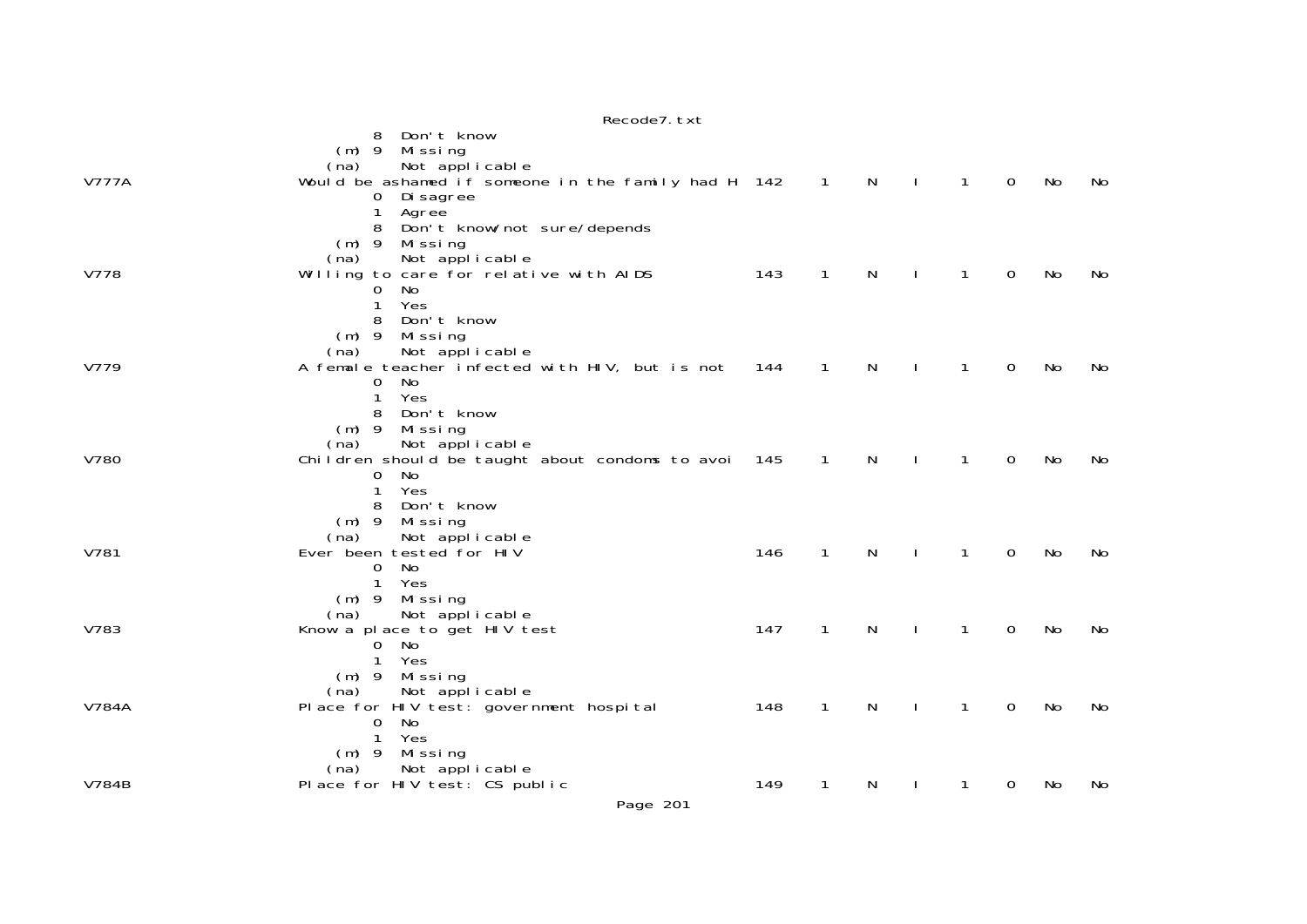|              | No<br>0<br>Yes<br>$\mathbf{1}$                          |     |              |              |                |                |                |    |    |
|--------------|---------------------------------------------------------|-----|--------------|--------------|----------------|----------------|----------------|----|----|
|              | (m) 9 Missing                                           |     |              |              |                |                |                |    |    |
| <b>V784C</b> | Not applicable<br>(na)<br>Place for HIV test: CS public | 150 | $\mathbf{1}$ | $\mathsf{N}$ | $\sim$ 1.      | $\sim$ 1       | $\overline{0}$ | No | No |
|              | 0 No                                                    |     |              |              |                |                |                |    |    |
|              | 1 Yes<br>(m) 9 Missing                                  |     |              |              |                |                |                |    |    |
|              | Not applicable<br>(na)                                  |     |              |              |                |                |                |    |    |
| V784D        | Place for HIV test: CS public<br>0 No                   | 151 | $\mathbf{1}$ | N            | $\mathbf{I}$   | $\mathbf{1}$   | $\mathbf 0$    | No | No |
|              | 1 Yes                                                   |     |              |              |                |                |                |    |    |
|              | $(m)$ 9 Missing<br>(na)                                 |     |              |              |                |                |                |    |    |
| <b>V784E</b> | Not applicable<br>Place for HIV test: CS public         | 152 | $\mathbf{1}$ | N            | $\mathbf{I}$   | $\mathbf{1}$   | $\overline{0}$ | No | No |
|              | No<br>$\mathbf 0$<br>1 Yes                              |     |              |              |                |                |                |    |    |
|              | $(m)$ 9 Missing                                         |     |              |              |                |                |                |    |    |
| <b>V784F</b> | (na) Not applicable<br>Place for HIV test: CS public    | 153 | $\mathbf{1}$ | $\mathsf{N}$ | $\sim$ 1       | $\overline{1}$ | $\overline{0}$ | No | No |
|              | 0 No                                                    |     |              |              |                |                |                |    |    |
|              | 1 Yes<br>$(m)$ 9 Missing                                |     |              |              |                |                |                |    |    |
|              | (na) Not applicable                                     |     |              |              |                |                |                |    |    |
| V784G        | Place for HIV test: CS public<br>No<br>$\mathbf{0}$     | 154 | $\mathbf{1}$ | N            | $\perp$        | $\mathbf{1}$   | $\mathbf 0$    | No | No |
|              | 1 Yes                                                   |     |              |              |                |                |                |    |    |
|              | (m) 9 Missing<br>(na) Not applicable                    |     |              |              |                |                |                |    |    |
| V784H        | Place for HIV test: CS public                           | 155 | $\mathbf{1}$ | N            | $\mathbf{L}$   | $\mathbf{1}$   | $\overline{0}$ | No | No |
|              | 0 No<br>1 Yes                                           |     |              |              |                |                |                |    |    |
|              | $(m)$ 9 Missing                                         |     |              |              |                |                |                |    |    |
| V7841        | (na) Not applicable<br>Place for HIV test: CS public    | 156 | $\mathbf{1}$ | $\mathsf{N}$ | $\blacksquare$ | $\mathbf{1}$   | $\overline{0}$ | No | No |
|              | 0 No<br>1 Yes                                           |     |              |              |                |                |                |    |    |
|              | (m) 9 Missing                                           |     |              |              |                |                |                |    |    |
| V784J        | (na) Not applicable<br>Place for HIV test: CS public    | 157 | $\mathbf{1}$ | N            | $\mathbf{L}$   | $\mathbf{1}$   | $\overline{0}$ | No | No |
|              | No<br>$\Omega$                                          |     |              |              |                |                |                |    |    |
|              | 1 Yes<br>$(m)$ 9 Missing                                |     |              |              |                |                |                |    |    |
|              |                                                         |     |              |              |                |                |                |    |    |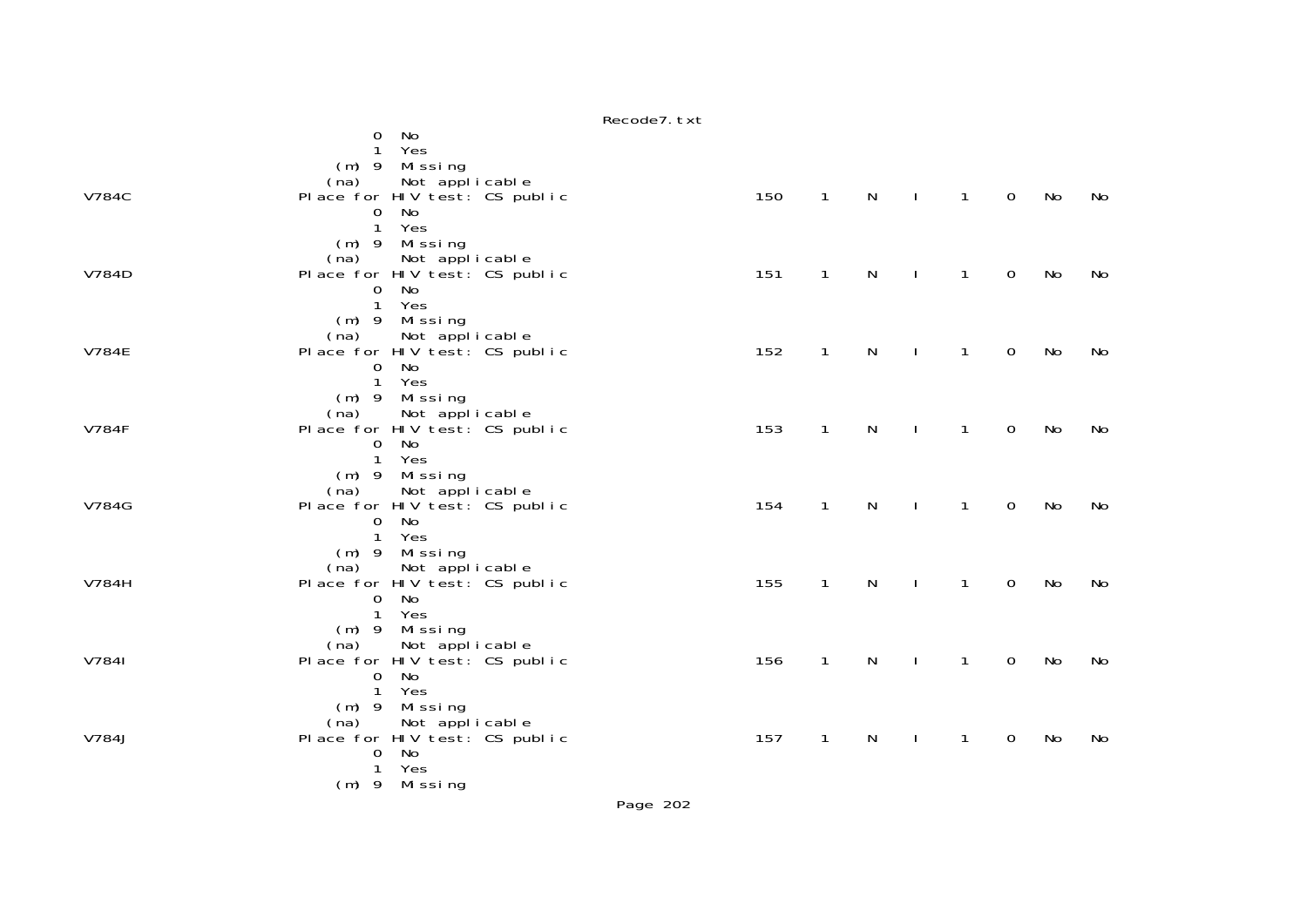|              | Recode7. txt                                                                                                                                 |     |                |              |              |                |                |    |     |
|--------------|----------------------------------------------------------------------------------------------------------------------------------------------|-----|----------------|--------------|--------------|----------------|----------------|----|-----|
| V784K        | (na)<br>Not applicable<br>Place for HIV test: private hospital/clinic/doc 158<br>$\mathbf{O}$<br>No                                          |     | $\overline{1}$ | $\mathbb N$  | $\sim$ 1.    | $\sim$ 1       | $\mathsf{O}$   | No | No  |
| V784L        | Yes<br>$\mathbf{1}$<br>(m) 9 Missing<br>Not applicable<br>(na)<br>Place for HIV test: CS private<br>$\mathbf 0$<br>No<br>$\mathbf{1}$<br>Yes | 159 | $\mathbf{1}$   | N            | $\mathbf{I}$ | $\overline{1}$ | $\mathbf 0$    | No | No  |
| V784M        | $(m)$ 9 Missing<br>Not applicable<br>(na)<br>Place for HIV test: CS private<br>No<br>$\overline{0}$<br>1 Yes                                 | 160 | $\mathbf{1}$   | N            | $\Box$       | $\mathbf{1}$   | $\mathbf 0$    | No | No  |
| V784N        | (m) 9 Missing<br>Not applicable<br>(na)<br>Place for HIV test: CS private<br>0 No<br>1 Yes                                                   | 161 | $\mathbf{1}$   | $\mathsf{N}$ | $\sim 1$     | $\overline{1}$ | $\mathbf 0$    | No | No  |
| V7840        | $(m)$ 9 Missing<br>(na)<br>Not applicable<br>Place for HIV test: CS private<br>No<br>$\mathbf{0}$<br>1 Yes                                   | 162 | $\mathbf{1}$   | $\mathsf{N}$ | $\Box$       | $\mathbf{1}$   | $\overline{0}$ | No | No  |
| <b>V784P</b> | (m) 9 Missing<br>Not applicable<br>(na)<br>Place for HIV test: CS private<br>No<br>$\mathbf 0$<br>$\mathbf{1}$<br>Yes                        | 163 | $\mathbf{1}$   | N            | $\mathbf{I}$ | $\overline{1}$ | $\mathbf 0$    | No | No  |
| V7840        | $(m)$ 9 Missing<br>(na) Not applicable<br>Place for HIV test: CS private<br>No<br>$\mathbf 0$<br>Yes<br>$\mathbf{1}$                         | 164 | $\mathbf{1}$   | N            | $\mathbf{L}$ | $\mathbf{1}$   | $\overline{0}$ | No | No  |
| <b>V784R</b> | $(m)$ 9 Missing<br>Not applicable<br>(na)<br>Place for HIV test: CS private<br>0 No<br>$\mathbf{1}$<br>Yes                                   | 165 | $\mathbf{1}$   | $\mathsf{N}$ | $\mathbf{I}$ | $\mathbf{1}$   | $\mathbf 0$    | No | No. |
| <b>V784S</b> | $(m)$ 9 Missing<br>Not applicable<br>(na)<br>Place for HIV test: CS private<br>0 No                                                          | 166 | $\mathbf{1}$   | N            | $\mathbf{L}$ | $\mathbf{1}$   | $\mathbf 0$    | No | No  |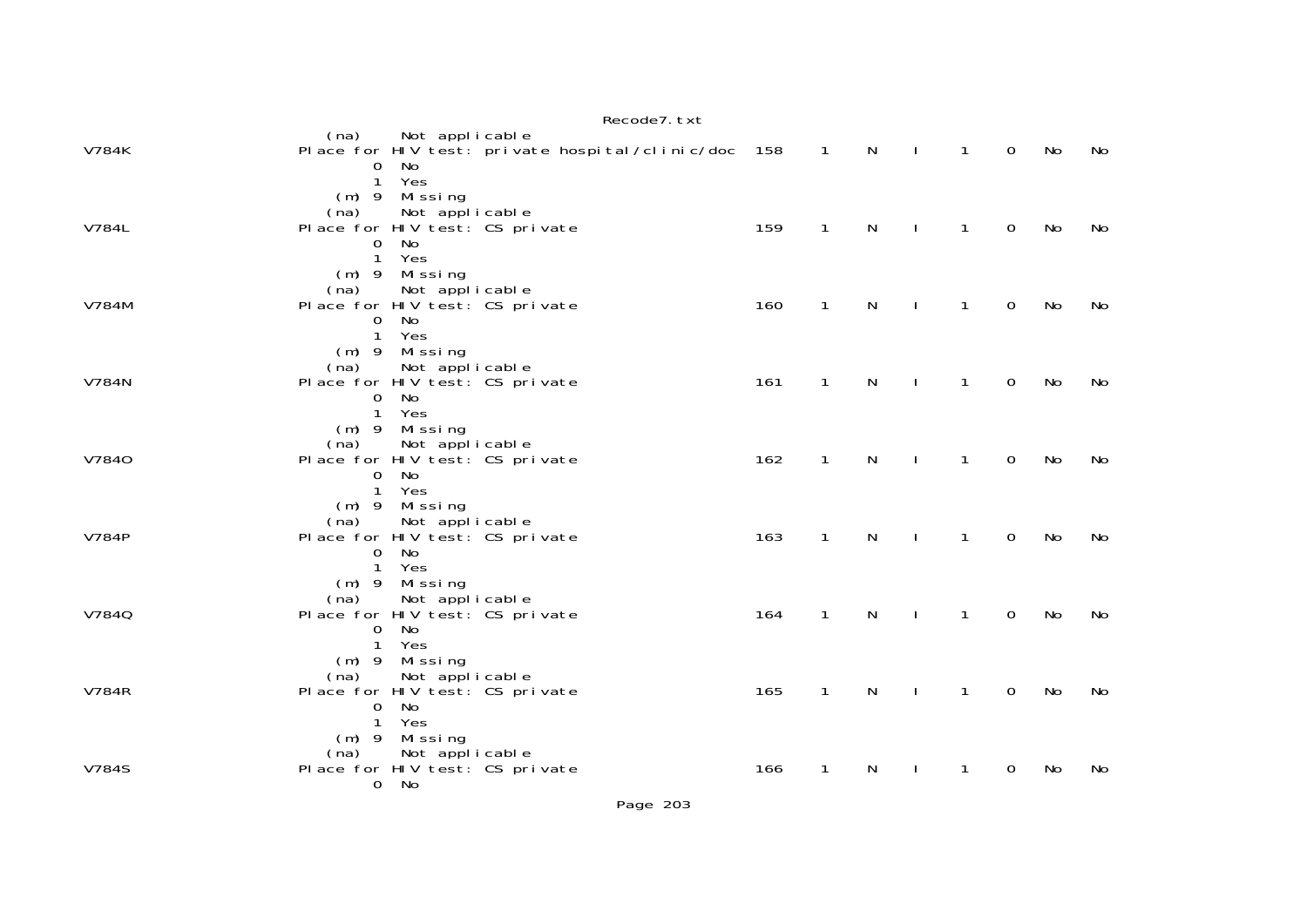|                                       |                                                                                                                                                                       | Recode7. txt                                 |                                        |                     |              |                                   |                                        |                      |                      |
|---------------------------------------|-----------------------------------------------------------------------------------------------------------------------------------------------------------------------|----------------------------------------------|----------------------------------------|---------------------|--------------|-----------------------------------|----------------------------------------|----------------------|----------------------|
| <b>V784T</b>                          | Yes<br>$(m)$ 9 Missing<br>(na) Not applicable<br>Place for HIV test: CS other<br>No<br>$\mathbf{O}$<br>$\mathbf{1}$<br>Yes<br>$(m)$ 9 Missing                         | 167                                          | $\mathbf{1}$                           | N                   | $\mathbf{I}$ | $\mathbf{1}$                      | $\mathbf 0$                            | No                   | No.                  |
| V784U                                 | Not applicable<br>(na)<br>Place for HIV test: CS other<br>No<br>$\mathbf{0}$<br>1 Yes                                                                                 | 168                                          | $\mathbf{1}$                           | N                   |              | $\mathbf{1}$                      | $\Omega$                               | No                   | No                   |
| V784V                                 | $(m)$ 9 Missing<br>Not applicable<br>(na)<br>Place for HIV test: CS other<br>$\mathbf 0$<br>No<br>1<br>Yes                                                            | 169                                          | $\mathbf{1}$                           | N                   |              | $\mathbf{1}$                      | $\mathbf 0$                            | No                   | No                   |
| V784X                                 | $(m)$ 9 Missing<br>Not applicable<br>(na)<br>Place for HIV test: other<br>No<br>0<br>$\mathbf{1}$<br>Yes                                                              | 170                                          | $\mathbf{1}$                           | N                   |              | 1                                 | $\mathbf{O}$                           | No                   | No                   |
| V785                                  | $(m)$ 9 Missing<br>Not applicable<br>(na)<br>Heard about other STIs<br>No<br>$\mathbf{0}$<br>$\mathbf{1}$<br>Yes                                                      | 171                                          | $\mathbf{1}$                           | N                   |              | $\mathbf{1}$                      | $\mathbf 0$                            | No                   | No                   |
| V791A                                 | Mi ssi ng<br>$(m)$ 9<br>Not applicable<br>(na)<br>Last 12 months had sex in return for gifts, cas 172<br>$\mathbf{O}$<br>No<br>Yes<br>$\mathbf{1}$<br>$(m)$ 9 Missing |                                              | $\overline{1}$                         | N                   |              | 1                                 | $\mathbf{O}$                           | No                   | No                   |
| <b>flevel: WOMAN</b>                  | Not applicable<br>(na)                                                                                                                                                | Record: HIV, STIs and Condom Use (continued) |                                        |                     |              |                                   |                                        |                      |                      |
| I tem Name                            | I tem Label                                                                                                                                                           | Start Len Type Type Occ Dec Char Fill        |                                        | Data I tem          |              |                                   |                                        |                      | Dec Zero             |
| HHI D<br><b>CASEID</b><br><b>V820</b> | (id) Case Identification<br>(id) Case Identification<br>(record type)<br>Condom used at first sex<br>0 No                                                             | $\mathbf{1}$<br>16<br>19                     | 12<br>15<br>$\sqrt{3}$<br>$\mathbf{1}$ | AN<br>AN<br>AN<br>N |              | $\mathbf{1}$<br>$\mathbf{1}$<br>1 | 0<br>0<br>$\boldsymbol{0}$<br>$\Omega$ | No<br>No<br>No<br>No | No<br>No<br>No<br>No |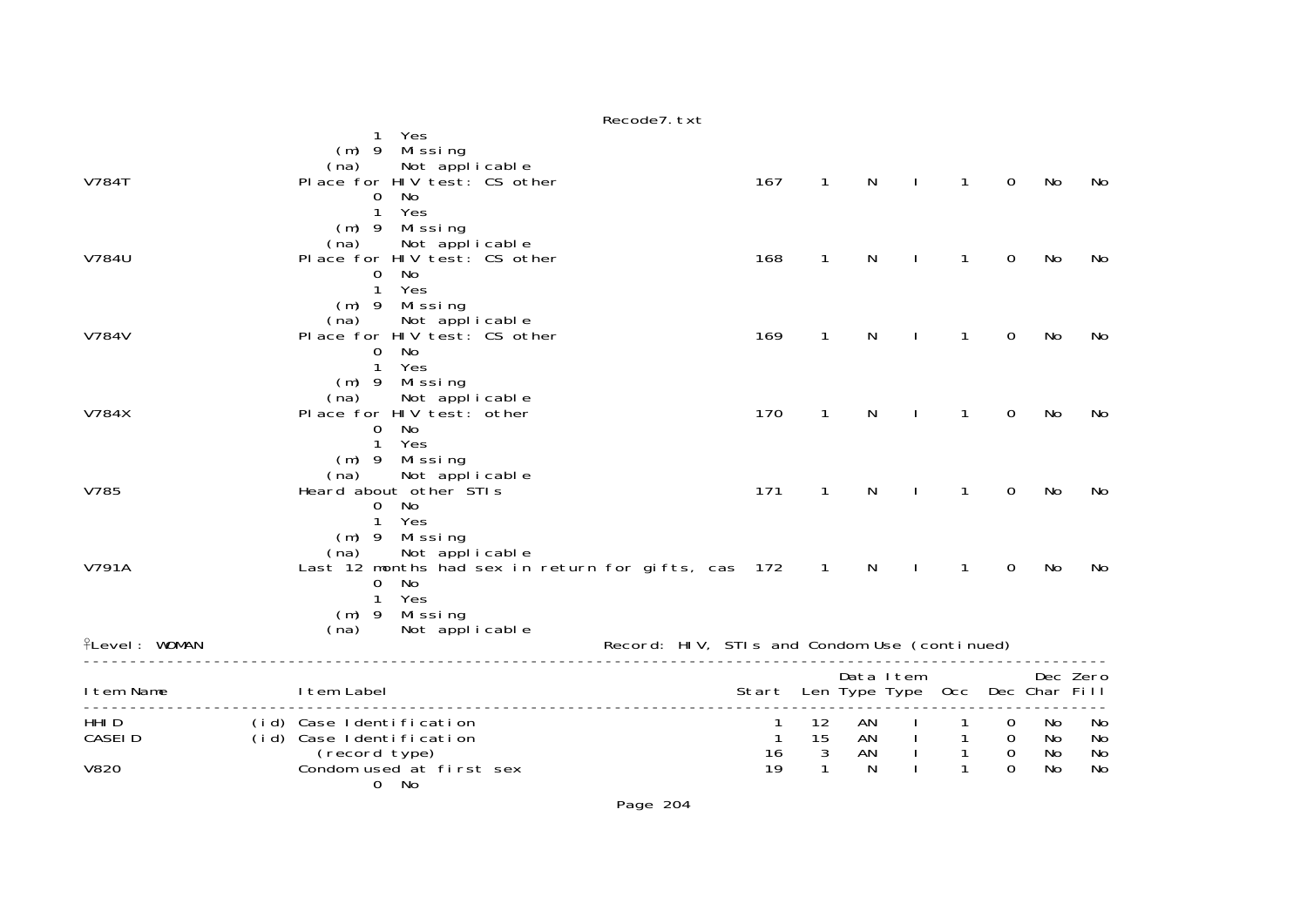|              | Yes<br>1                                        |    |              |   |              |                |    |     |
|--------------|-------------------------------------------------|----|--------------|---|--------------|----------------|----|-----|
|              | 8<br>Don't know                                 |    |              |   |              |                |    |     |
|              | $(m)$ 9<br>Mi ssi ng                            |    |              |   |              |                |    |     |
|              | Not applicable<br>(na)                          |    |              |   |              |                |    |     |
| <b>V821A</b> |                                                 | 20 | 1            | N |              | $\overline{0}$ | No | No. |
|              | Most recent sex partner younger, the same age o |    |              |   | 1            |                |    |     |
|              | Younger                                         |    |              |   |              |                |    |     |
|              | 2<br>About the same age                         |    |              |   |              |                |    |     |
|              | Less than 10 years older                        |    |              |   |              |                |    |     |
|              | 10 or more years older<br>4                     |    |              |   |              |                |    |     |
|              | Older, don't know difference                    |    |              |   |              |                |    |     |
|              | 8<br>Don't know                                 |    |              |   |              |                |    |     |
|              | $(m)$ 9<br>Missing                              |    |              |   |              |                |    |     |
|              | Not applicable<br>(na)                          |    |              |   |              |                |    |     |
| V821B        | 2nd to most recent sex partner younger, the sam | 21 | 1            | N | 1            | 0              | No | No. |
|              | Younger                                         |    |              |   |              |                |    |     |
|              | About the same age<br>2                         |    |              |   |              |                |    |     |
|              | 3<br>Less than 10 years older                   |    |              |   |              |                |    |     |
|              | 10 or more years older<br>4                     |    |              |   |              |                |    |     |
|              | Older, don't know difference<br>5               |    |              |   |              |                |    |     |
|              | 8<br>Don't know                                 |    |              |   |              |                |    |     |
|              |                                                 |    |              |   |              |                |    |     |
|              | $(m)$ 9<br>Missing                              |    |              |   |              |                |    |     |
|              | (na)<br>Not applicable                          |    |              |   |              |                |    |     |
| <b>V821C</b> | 3rd to most recent sex partner younger, the sam | 22 | 1            | N |              | 0              | No | No. |
|              | 1 Younger                                       |    |              |   |              |                |    |     |
|              | 2<br>About the same age                         |    |              |   |              |                |    |     |
|              | Less than 10 years older<br>3                   |    |              |   |              |                |    |     |
|              | 4<br>10 or more years older                     |    |              |   |              |                |    |     |
|              | Older, don't know difference<br>5               |    |              |   |              |                |    |     |
|              | 8<br>Don't know                                 |    |              |   |              |                |    |     |
|              | $(m)$ 9<br>Missing                              |    |              |   |              |                |    |     |
|              | (na)<br>Not applicable                          |    |              |   |              |                |    |     |
| V822         | Wife justified asking husband to use condom if  | 23 | $\mathbf{1}$ | N | $\mathbf{1}$ | $\mathbf 0$    | No | No  |
|              | No<br>0                                         |    |              |   |              |                |    |     |
|              | Yes                                             |    |              |   |              |                |    |     |
|              | 8<br>Don't know                                 |    |              |   |              |                |    |     |
|              | $(m)$ 9<br>Mi ssi ng                            |    |              |   |              |                |    |     |
|              | (na)<br>Not applicable                          |    |              |   |              |                |    |     |
| <b>V823</b>  | Can get HIV by witchcraft or supernatural means | 24 | 1            | N | 1            | 0              | No | No  |
|              | 0<br>- No                                       |    |              |   |              |                |    |     |
|              | Yes                                             |    |              |   |              |                |    |     |
|              | Don't know<br>8                                 |    |              |   |              |                |    |     |
|              | - 9                                             |    |              |   |              |                |    |     |
|              | Missing<br>(m)                                  |    |              |   |              |                |    |     |
|              | Not applicable<br>(na)                          |    |              |   |              |                |    |     |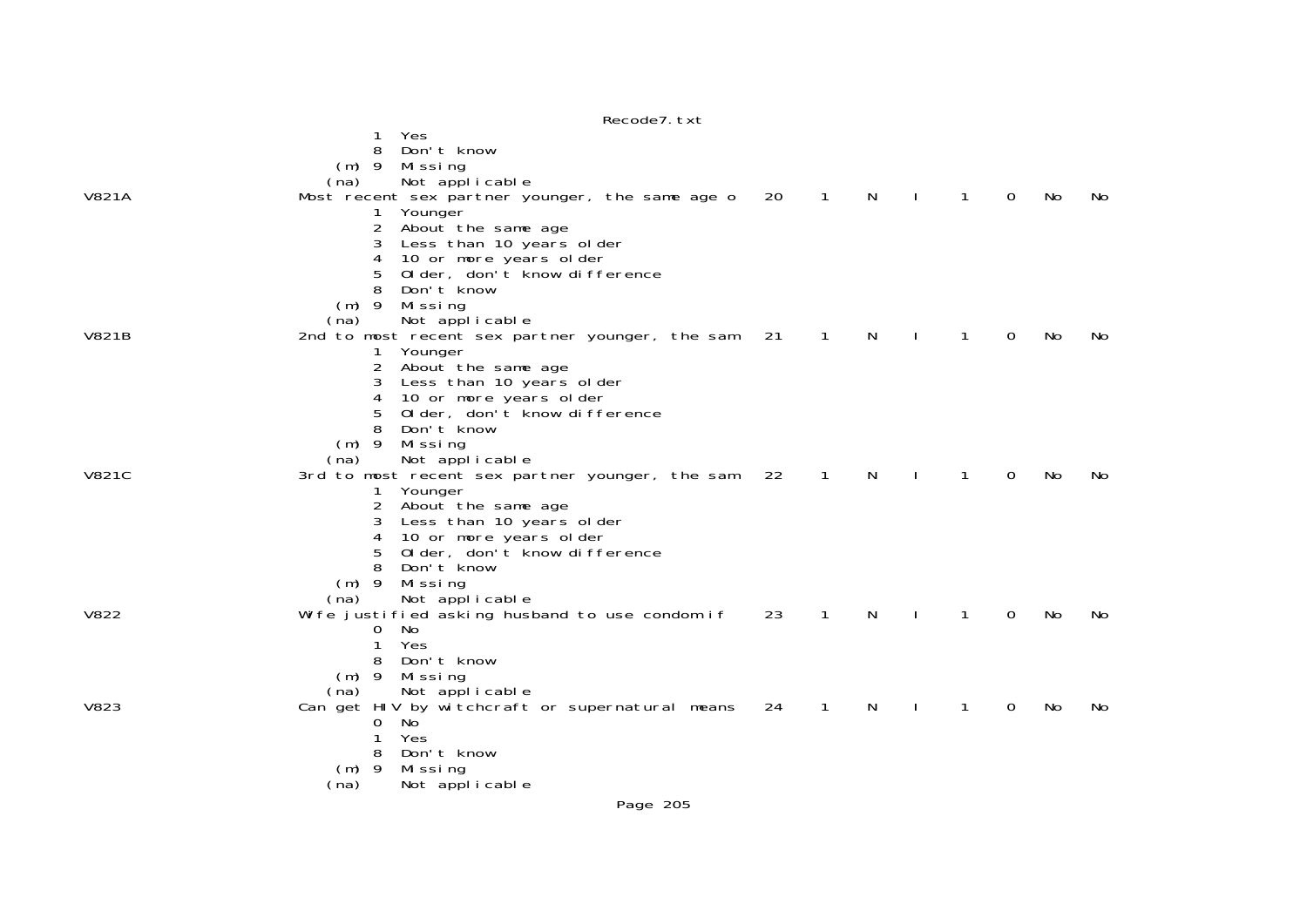| <b>V824</b>  | Recode7. txt<br>Drugs to avoid HIV transmission to baby during<br>0 No                                                                                                                                                                                           | 25 | $\mathbf{1}$   | N | $\mathbf{I}$ | $\mathbf{1}$ | $\mathbf 0$ | No | No |
|--------------|------------------------------------------------------------------------------------------------------------------------------------------------------------------------------------------------------------------------------------------------------------------|----|----------------|---|--------------|--------------|-------------|----|----|
| V825         | Yes<br>$\mathbf{1}$<br>Don't know<br>8<br>Missing<br>$(m)$ 9<br>Not applicable<br>(na)<br>Would buy vegetables from vendor with HIV<br>No<br>0<br>Yes<br>1                                                                                                       | 26 | 1              | N |              | 1            | 0           | No | No |
| V826         | Don't know<br>$(m)$ 9<br>Missing<br>(na)<br>Not applicable<br>Last time tested for HIV<br>Less than 12 months<br>1<br>2<br>12-23 months<br>2 years or more<br>3                                                                                                  | 27 | 1              | N |              | 1            | 0           | No | No |
| <b>V826A</b> | (m) 9 Missing<br>Not applicable<br>(na)<br>Months ago most recent HIV test<br>0:24<br>95<br>Two or more years<br>Don't know<br>98                                                                                                                                | 28 | $\overline{2}$ | N |              | 1            | 0           | No | No |
| <b>V827</b>  | $(m)$ 99<br>Missing<br>Not applicable<br>(na)<br>Last HIV test: on your own, offered or required<br>1 Asked for the test<br>$\overline{2}$<br>Offered and accepted<br>Requi red<br>3                                                                             | 30 | $\mathbf{1}$   | N |              | $\mathbf{1}$ | 0           | No | No |
| <b>V828</b>  | Mi ssi ng<br>$(m)$ 9<br>Not applicable<br>(na)<br>Received result from last HIV test<br>0 No<br>$\mathbf{1}$<br>Yes                                                                                                                                              | 31 | $\mathbf{1}$   | N |              | 1            | 0           | No | No |
| V829         | $(m)$ 9 Missing<br>Not applicable<br>(na)<br>Place where last HIV test was taken<br>10 PUBLIC SECTOR<br>11<br>Government hospital<br>12 CS public sector<br>CS public sector<br>13<br>CS public sector<br>14<br>CS public sector<br>15<br>CS public sector<br>16 | 32 | $\overline{2}$ | N |              | 1            | 0           | No | No |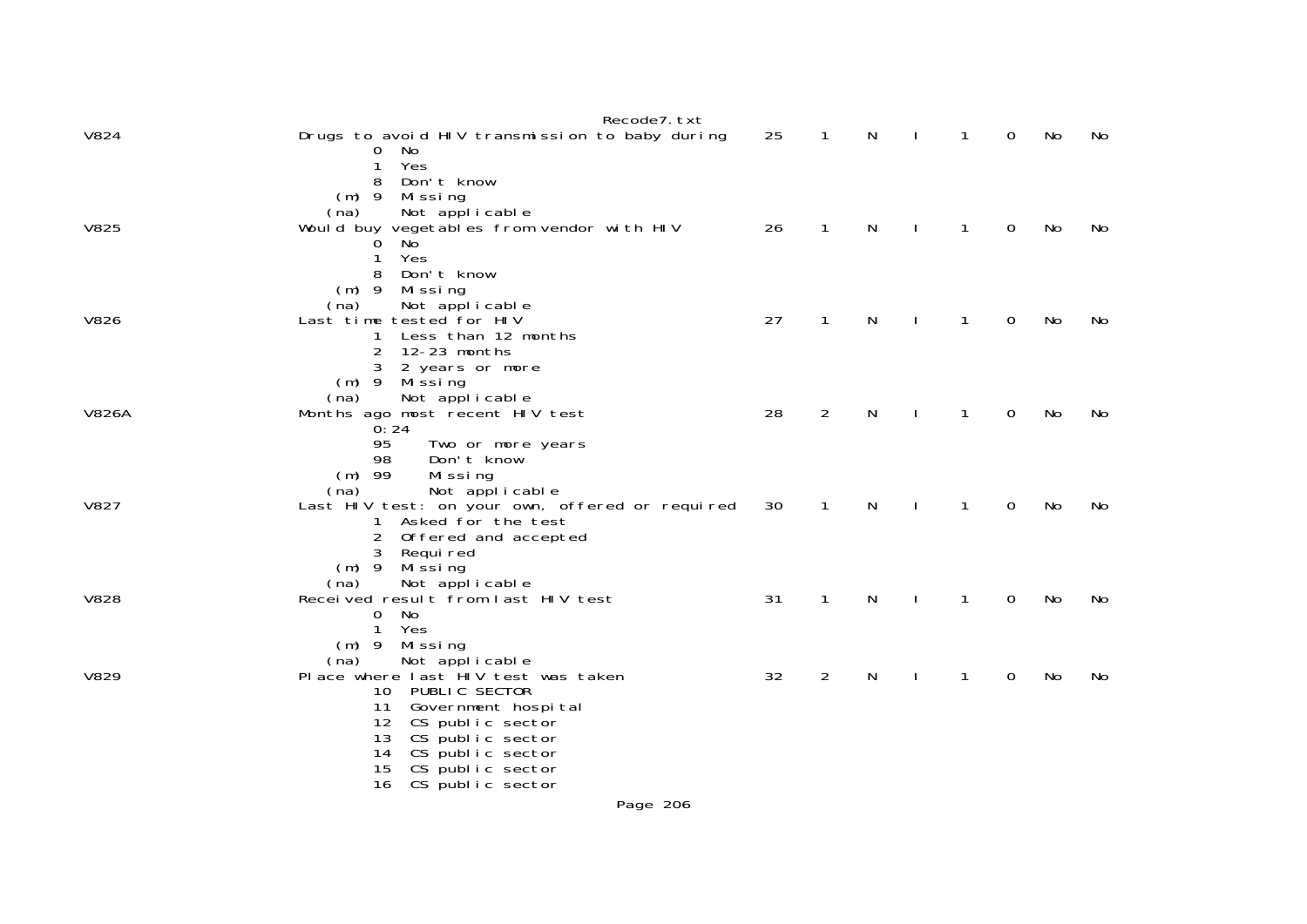|              |                                                                                                                                                                                                                   | Recode7. txt                                                            |    |              |    |              |              |             |    |     |
|--------------|-------------------------------------------------------------------------------------------------------------------------------------------------------------------------------------------------------------------|-------------------------------------------------------------------------|----|--------------|----|--------------|--------------|-------------|----|-----|
|              | CS public sector<br>17<br>20 PRIVATE SECTOR<br>21<br>22 CS Private sector<br>23<br>Pharmacy<br>24<br>CS Private sector<br>25<br>CS Private sector<br>26 CS Private sector<br>96<br>Other<br>$(m)$ 99<br>Mi ssi ng | Private hospital, clinic or doctor                                      |    |              |    |              |              |             |    |     |
|              | Not applicable<br>(na)                                                                                                                                                                                            |                                                                         |    |              |    |              |              |             |    |     |
| <b>V830</b>  | Age of first sex partner<br>10:94<br>$95+$<br>95<br>98<br>Don't know                                                                                                                                              |                                                                         | 34 | 2            | N. | $\mathbf{I}$ | 1            | $\Omega$    | No | No. |
|              | $(m)$ 99<br>Missing                                                                                                                                                                                               |                                                                         |    |              |    |              |              |             |    |     |
| <b>V831</b>  | (na)<br>Not applicable<br>First sex partner younger, same age or older<br>Younger<br>1                                                                                                                            |                                                                         | 36 | $\mathbf{1}$ | N. | $\mathbf{I}$ | 1            | $\mathbf 0$ | No | No  |
|              | 2<br>About the same age<br>3<br>4<br>10 or more years older<br>5<br>8<br>Don't know<br>$(m)$ 9<br>Missing                                                                                                         | Less than 10 years older<br>Older, don't know difference                |    |              |    |              |              |             |    |     |
| <b>V832B</b> | Not applicable<br>(na)                                                                                                                                                                                            | Time since last sex with 2nd to most recent par                         | 37 | $\mathbf{3}$ | N  | $\mathbf{I}$ | $\mathbf{1}$ | $\Omega$    | No | No  |
|              | 100<br><1 day ago<br>101<br>Days: 1<br>102:160<br>199<br>201<br>Weeks: 1<br>202: 210<br>299<br>301<br>Months: 1<br>302: 312<br>399<br>401<br>Years: 1                                                             | Days: number missing<br>Weeks: number missing<br>Months: number missing |    |              |    |              |              |             |    |     |
|              | 995<br>996<br>997                                                                                                                                                                                                 | Within last 4 weeks<br>Before last birth<br>Inconsistent                |    |              |    |              |              |             |    |     |
|              | 998<br>Don't know                                                                                                                                                                                                 |                                                                         |    |              |    |              |              |             |    |     |
|              | $(m)$ 999<br>Mi ssi ng                                                                                                                                                                                            | <b>D. 007</b>                                                           |    |              |    |              |              |             |    |     |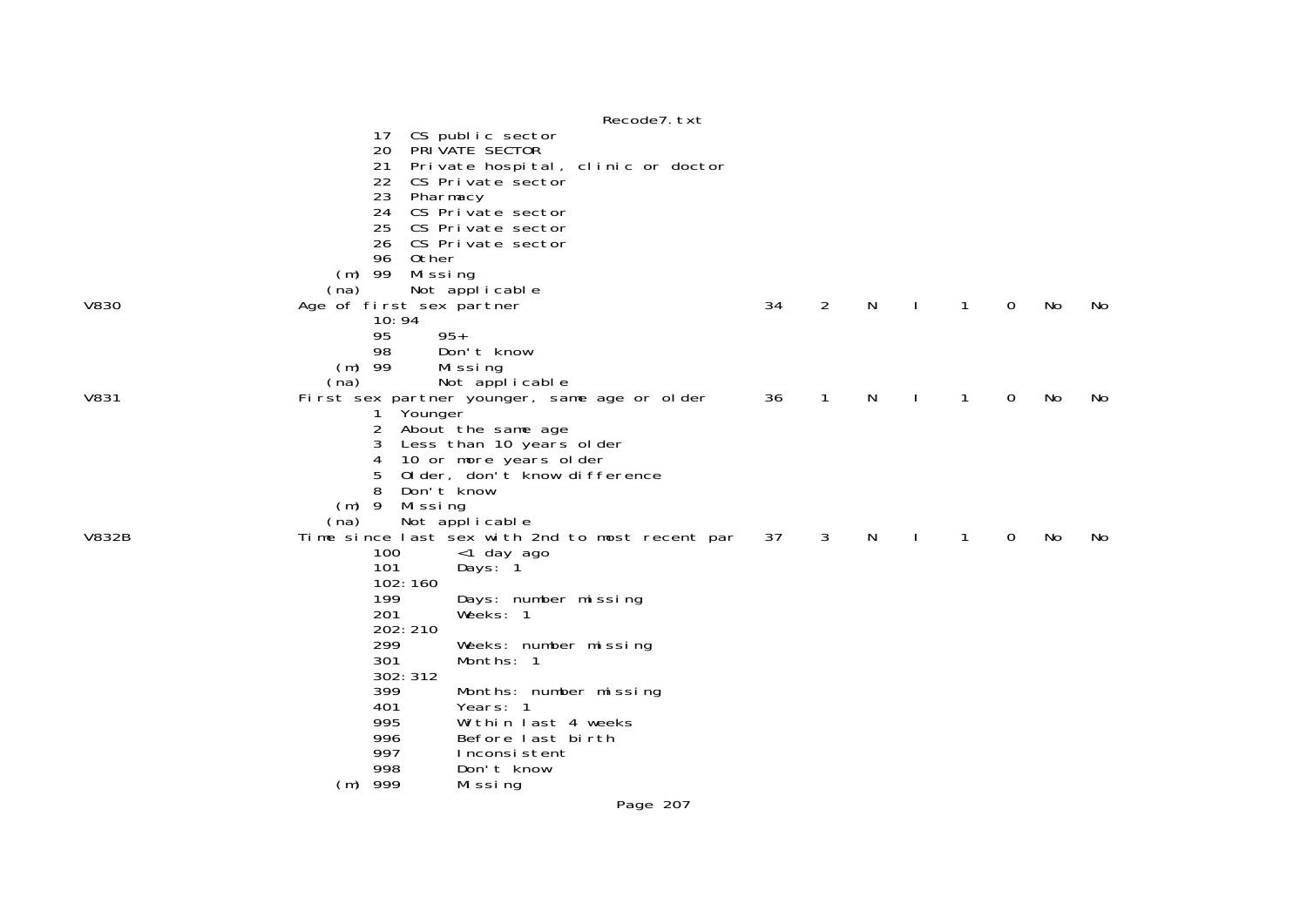|              |                                        | Recode7. txt                                                      |    |              |    |              |              |    |     |
|--------------|----------------------------------------|-------------------------------------------------------------------|----|--------------|----|--------------|--------------|----|-----|
| <b>V832C</b> | (na)                                   | Not applicable<br>Time since last sex with 3rd to most recent par | 40 | 3            | N  | 1            | $\mathbf{O}$ | No | No. |
|              | 100                                    | <1 day ago                                                        |    |              |    |              |              |    |     |
|              | 101                                    | Days: 1                                                           |    |              |    |              |              |    |     |
|              | 102:160                                |                                                                   |    |              |    |              |              |    |     |
|              | 199<br>201                             | Days: number missing<br>Weeks: 1                                  |    |              |    |              |              |    |     |
|              | 202: 210                               |                                                                   |    |              |    |              |              |    |     |
|              | 299                                    | Weeks: number missing                                             |    |              |    |              |              |    |     |
|              | 301                                    | Months: 1                                                         |    |              |    |              |              |    |     |
|              | 302: 312                               |                                                                   |    |              |    |              |              |    |     |
|              | 399                                    | Months: number missing                                            |    |              |    |              |              |    |     |
|              | 401<br>995                             | Years: 1<br>Within last 4 weeks                                   |    |              |    |              |              |    |     |
|              | 996                                    | Before last birth                                                 |    |              |    |              |              |    |     |
|              | 997                                    | Inconsistent                                                      |    |              |    |              |              |    |     |
|              | 998                                    | Don't know                                                        |    |              |    |              |              |    |     |
|              | $(m)$ 999                              | Mi ssi ng                                                         |    |              |    |              |              |    |     |
|              | (na)                                   | Not applicable                                                    |    |              |    |              |              |    |     |
| <b>V833A</b> | No<br>$\mathbf{O}$                     | Used condom every time had sex with most recent                   | 43 | 1            | N  | 1            | $\Omega$     | No | No  |
|              | Yes<br>1                               |                                                                   |    |              |    |              |              |    |     |
|              | Mi ssi ng<br>$(m)$ 9                   |                                                                   |    |              |    |              |              |    |     |
|              | (na)                                   | Not applicable                                                    |    |              |    |              |              |    |     |
| <b>V833B</b> |                                        | Used condom every time had sex with 2nd to most                   | 44 | 1            | N. | 1            | $\Omega$     | No | No  |
|              | 0<br>No                                |                                                                   |    |              |    |              |              |    |     |
|              | $\mathbf{1}$<br>Yes<br>$(m)$ 9 Missing |                                                                   |    |              |    |              |              |    |     |
|              | (na)                                   | Not applicable                                                    |    |              |    |              |              |    |     |
| <b>V833C</b> |                                        | Used condom every time had sex with 3rd to most                   | 45 | $\mathbf{1}$ | N  | 1            | 0            | No | No  |
|              | No<br>0                                |                                                                   |    |              |    |              |              |    |     |
|              | 1<br>Yes                               |                                                                   |    |              |    |              |              |    |     |
|              | Missing<br>$(m)$ 9                     |                                                                   |    |              |    |              |              |    |     |
| <b>V834A</b> | (na)<br>Age of most recent partner     | Not applicable                                                    | 46 | 2            | N  | $\mathbf{1}$ | $\Omega$     | No | No  |
|              | 10:94                                  |                                                                   |    |              |    |              |              |    |     |
|              | 95                                     | $95+$                                                             |    |              |    |              |              |    |     |
|              | 98                                     | Don't know                                                        |    |              |    |              |              |    |     |
|              | 99<br>(m)                              | Missing                                                           |    |              |    |              |              |    |     |
|              | (na)                                   | Not applicable                                                    |    |              |    |              |              |    |     |
| <b>V834B</b> | 10:94                                  | Age of 2nd to most recent partner                                 | 48 | 2            | N  | 1            | 0            | No | No  |
|              | 95                                     | $95+$                                                             |    |              |    |              |              |    |     |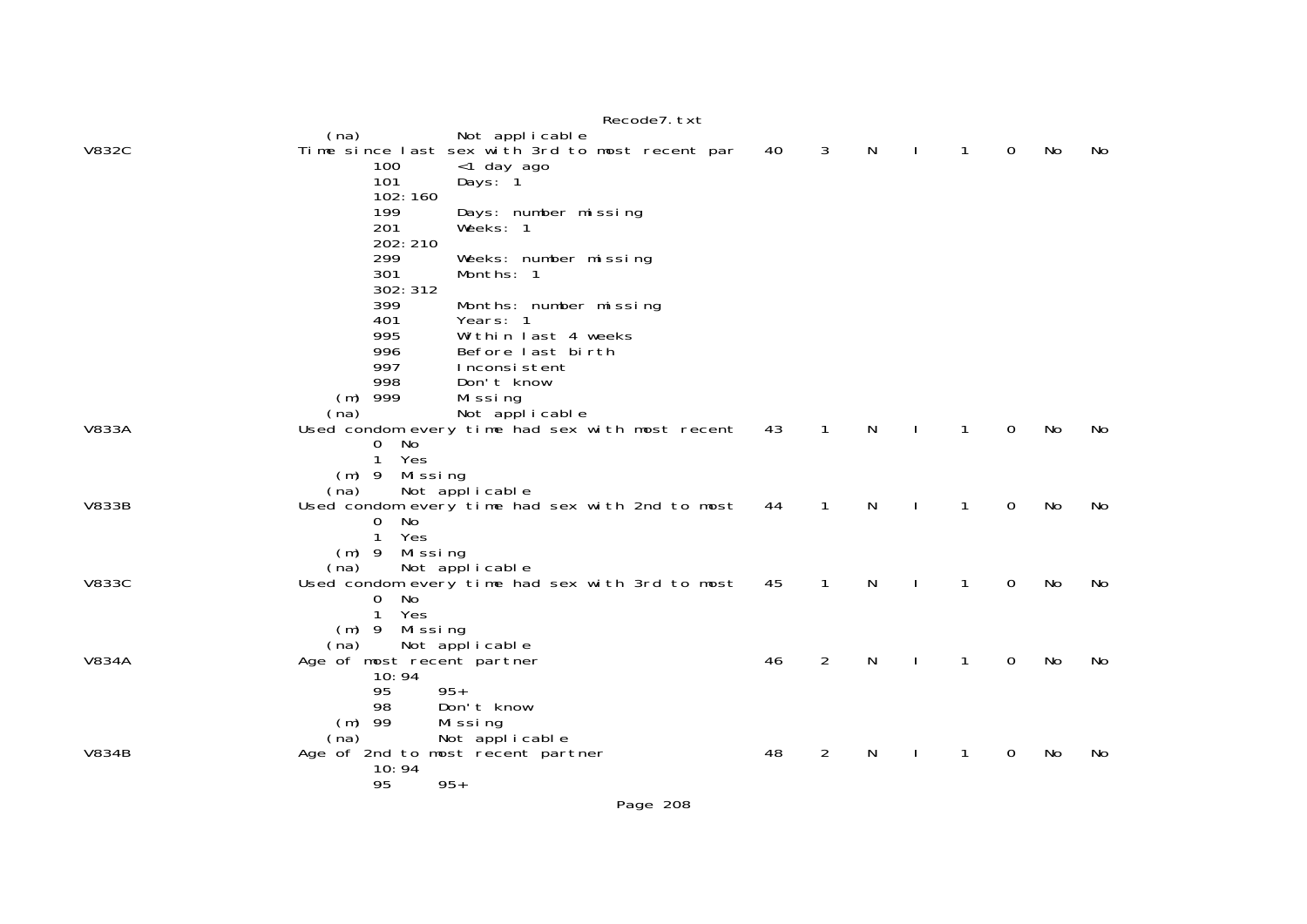|              | Recode7. txt                                                              |    |              |   |              |   |           |    |
|--------------|---------------------------------------------------------------------------|----|--------------|---|--------------|---|-----------|----|
|              | 98<br>Don't know<br>$(m)$ 99<br>Missing                                   |    |              |   |              |   |           |    |
| <b>V834C</b> | Not applicable<br>(na)<br>Age of 3rd to most recent partner               | 50 | 2            | N | $\mathbf{1}$ | 0 | No        | No |
|              | 10:94                                                                     |    |              |   |              |   |           |    |
|              | $95+$<br>95<br>Don't know<br>98                                           |    |              |   |              |   |           |    |
|              | $(m)$ 99<br>Missing<br>Not applicable<br>(na)                             |    |              |   |              |   |           |    |
| <b>V835A</b> | Alcohol consumption at last sex with most recen                           | 52 | $\mathbf{1}$ | N | $\mathbf{1}$ | 0 | No        | No |
|              | No<br>0<br>1<br>Respondent drunk only                                     |    |              |   |              |   |           |    |
|              | 2<br>Partner drunk only<br>3<br>Both drunk                                |    |              |   |              |   |           |    |
|              | Nei ther drunk but consumed al cohol<br>4                                 |    |              |   |              |   |           |    |
|              | $(m)$ 9<br>Missing<br>Not applicable<br>(na)                              |    |              |   |              |   |           |    |
| <b>V835B</b> | Alcohol consumption at last sex with 2nd to mos<br>No<br>0                | 53 | 1            | N | 1            | 0 | No        | No |
|              | 1<br>Respondent drunk only                                                |    |              |   |              |   |           |    |
|              | 2<br>Partner drunk only<br>3<br>Both drunk                                |    |              |   |              |   |           |    |
|              | Nei ther drunk but consumed al cohol<br>4<br>$(m)$ 9<br>Mi ssi ng         |    |              |   |              |   |           |    |
|              | Not applicable<br>(na)                                                    |    |              |   |              |   |           |    |
| <b>V835C</b> | Alcohol consumption at last sex with 3rd to mos<br>0<br>No                | 54 | 1            | N | $\mathbf 1$  | 0 | No        | No |
|              | Respondent drunk only<br>1                                                |    |              |   |              |   |           |    |
|              | 2<br>Partner drunk only<br>3<br>Both drunk                                |    |              |   |              |   |           |    |
|              | Nei ther drunk but consumed al cohol<br>4<br>$(m)$ 9<br>Missing           |    |              |   |              |   |           |    |
|              | Not applicable<br>(na)                                                    |    |              |   |              |   |           |    |
| <b>V836</b>  | Total lifetime number of sex partners<br>1:94                             | 55 | 2            | N | $\mathbf{1}$ | 0 | No        | No |
|              | $95+$<br>95<br>Don't know<br>98                                           |    |              |   |              |   |           |    |
|              | $(m)$ 99<br>Missing                                                       |    |              |   |              |   |           |    |
| <b>V837</b>  | Not applicable<br>(na)<br>Heard of drugs to help HIV infected people live | 57 | $\mathbf{1}$ | N | $\mathbf{1}$ | 0 | <b>No</b> | No |
|              | No<br>0<br>Yes                                                            |    |              |   |              |   |           |    |
|              | 8<br>Don't know                                                           |    |              |   |              |   |           |    |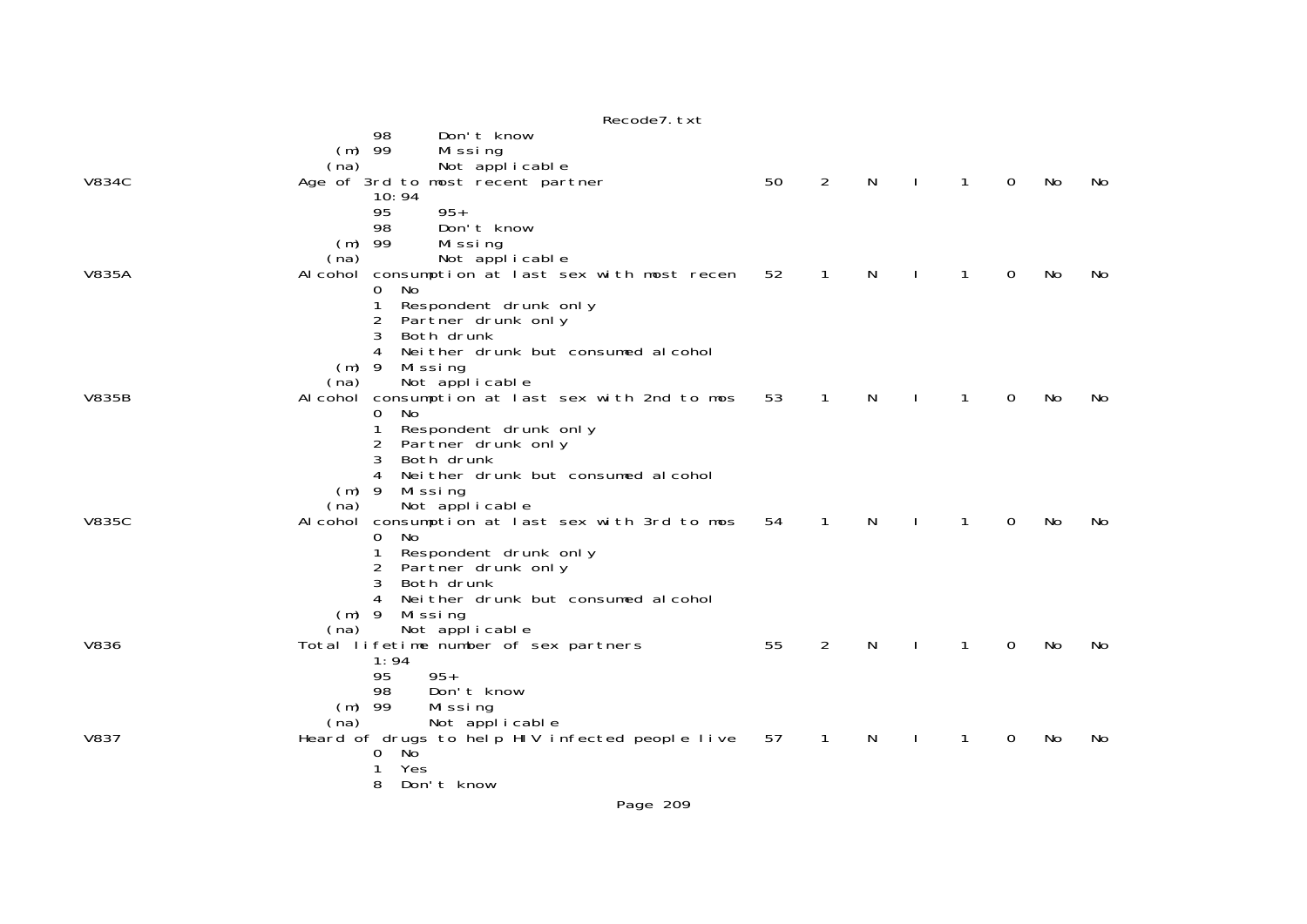|              | INCLUME I. LAL                                                                                                                                               |    |              |   |              |              |   |    |    |
|--------------|--------------------------------------------------------------------------------------------------------------------------------------------------------------|----|--------------|---|--------------|--------------|---|----|----|
| <b>V838A</b> | $(m)$ 9 Missing<br>Not applicable<br>(na)<br>During antenatal visit talked about: HIV transm<br>No<br>0<br>Yes                                               | 58 | $\mathbf{1}$ | N |              | $\mathbf{1}$ | 0 | No | No |
| <b>V838B</b> | Don't know<br>8<br>$(m)$ 9<br>Missing<br>Not applicable<br>(na)<br>During antenatal visit talked about: things to<br>No<br>$\Omega$<br>Yes<br>$\mathbf{1}$   | 59 | $\mathbf{1}$ | N |              | $\mathbf{1}$ | 0 | No | No |
| <b>V838C</b> | Don't know<br>8<br>$(m)$ 9<br>Missing<br>Not applicable<br>(na)<br>During antenatal visit talked about: getting te<br>No<br>O<br>Yes<br>1<br>Don't know<br>8 | 60 | $\mathbf{1}$ | N |              | 1            | 0 | No | No |
| <b>V839</b>  | $(m)$ 9 Missing<br>Not applicable<br>(na)<br>Offered HIV test as part of antenatal visit<br>No.<br>$\Omega$<br>1<br>Yes                                      | 61 | $\mathbf{1}$ | N | $\mathbf{I}$ | $\mathbf{1}$ | 0 | No | No |
| <b>V839A</b> | Missing<br>$(m)$ 9<br>Not applicable<br>(na)<br>Offered HIV test between the time went for deli<br>$\mathbf{O}$<br>No<br>Yes<br>$\mathbf{1}$                 | 62 | $\mathbf{1}$ | N |              | $\mathbf{1}$ | 0 | No | No |
| <b>V840</b>  | $(m)$ 9<br>Missing<br>Not applicable<br>(na)<br>Tested for HIV as part of antenatal visit<br>$\mathbf 0$<br>No<br>Yes<br>1                                   | 63 | $\mathbf{1}$ | N |              | $\mathbf{1}$ | 0 | No | No |
| <b>V840A</b> | Missing<br>$(m)$ 9<br>Not applicable<br>(na)<br>Tested for HIV between the time went for delive<br>No<br>0<br>Yes<br>1                                       | 64 | $\mathbf{1}$ | N |              | $\mathbf{1}$ | 0 | No | No |
| V841         | Missing<br>$(m)$ 9<br>Not applicable<br>(na)<br>Got results of HIV test as part of antenatal vi<br>No<br>$\mathbf{O}$<br>Yes<br>1                            | 65 | $\mathbf{1}$ | N |              | 1            | 0 | No | No |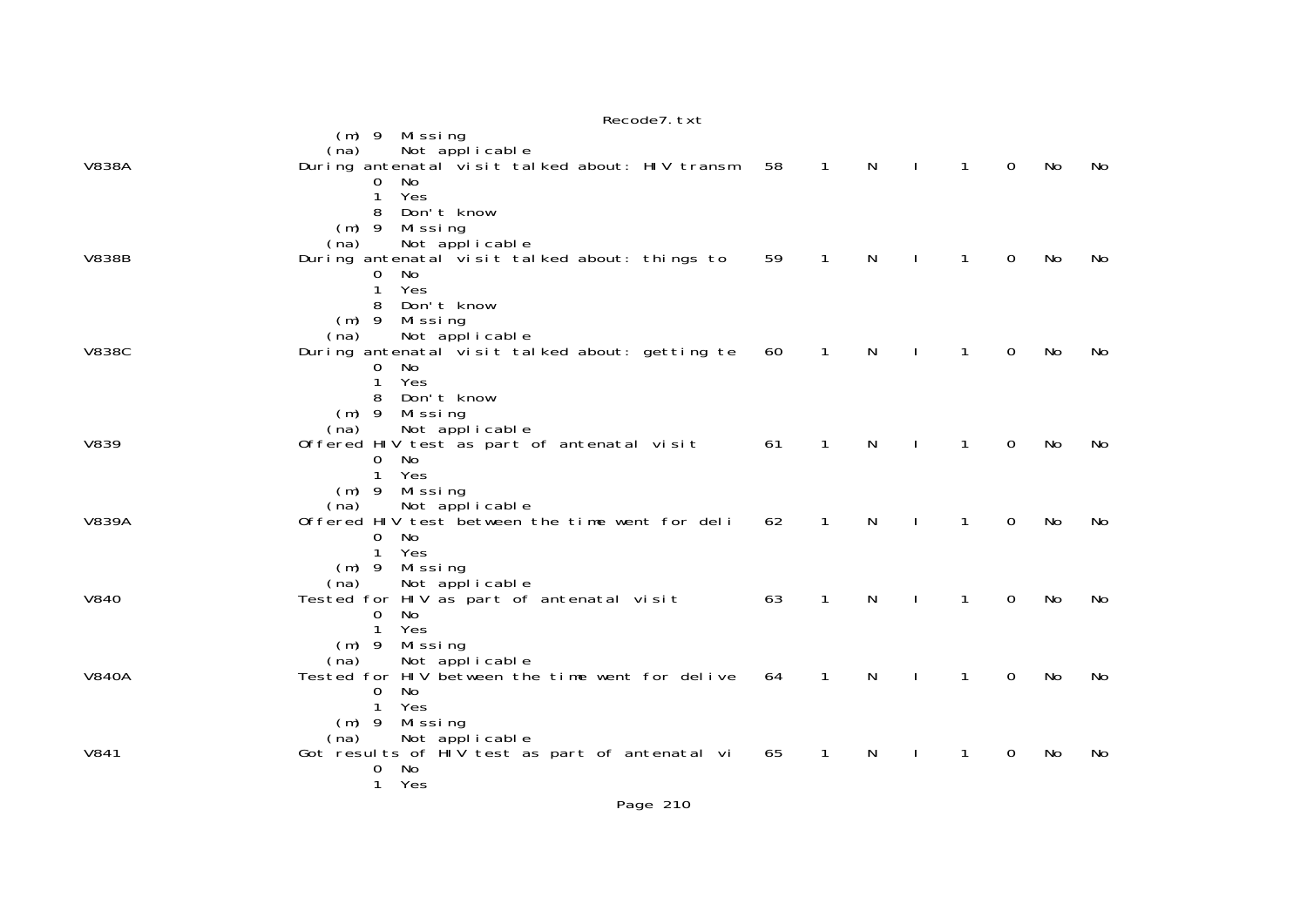|             | Recode7. txt                                                           |    |                |   |              |              |   |     |     |
|-------------|------------------------------------------------------------------------|----|----------------|---|--------------|--------------|---|-----|-----|
|             | (m) 9 Missing                                                          |    |                |   |              |              |   |     |     |
|             | Not applicable<br>(na)                                                 |    |                |   |              |              |   |     |     |
| V841A       | Got results of HIV test when tested before baby                        | 66 | $\overline{1}$ | N | $\Box$       | $\mathbf{1}$ | 0 | No  | No  |
|             | 0<br>No.                                                               |    |                |   |              |              |   |     |     |
|             | $\mathbf{1}$<br>Yes                                                    |    |                |   |              |              |   |     |     |
|             | (m) 9 Missing                                                          |    |                |   |              |              |   |     |     |
| V842        | Not applicable<br>(na)                                                 | 67 | 2              | N | $\mathbf{I}$ | $\mathbf{1}$ | 0 | No  | No  |
|             | Place were HIV test was taken as part of antena<br>PUBLIC SECTOR<br>10 |    |                |   |              |              |   |     |     |
|             | Government hospital<br>11                                              |    |                |   |              |              |   |     |     |
|             | 12<br>CS public sector                                                 |    |                |   |              |              |   |     |     |
|             | 13<br>CS public sector                                                 |    |                |   |              |              |   |     |     |
|             | CS public sector<br>14                                                 |    |                |   |              |              |   |     |     |
|             | 15<br>CS public sector                                                 |    |                |   |              |              |   |     |     |
|             | CS public sector<br>16                                                 |    |                |   |              |              |   |     |     |
|             | CS public sector<br>17                                                 |    |                |   |              |              |   |     |     |
|             | 20<br>PRIVATE SECTOR                                                   |    |                |   |              |              |   |     |     |
|             | 21<br>Private hospital, clinic or doctor                               |    |                |   |              |              |   |     |     |
|             | 22<br>CS Private sector                                                |    |                |   |              |              |   |     |     |
|             | 23<br>Pharmacy                                                         |    |                |   |              |              |   |     |     |
|             | 24<br>CS Private sector<br>25<br>CS Private sector                     |    |                |   |              |              |   |     |     |
|             | 26<br>CS Private sector                                                |    |                |   |              |              |   |     |     |
|             | 96<br>Other                                                            |    |                |   |              |              |   |     |     |
|             | $(m)$ 99<br>Missing                                                    |    |                |   |              |              |   |     |     |
|             | Not applicable<br>(na)                                                 |    |                |   |              |              |   |     |     |
| V843        | Tested for HIV since antenatal visit test                              | 69 | 1              | N |              | 1            | 0 | No  | No  |
|             | $\mathbf 0$<br>No                                                      |    |                |   |              |              |   |     |     |
|             | $\mathbf{1}$<br>Yes                                                    |    |                |   |              |              |   |     |     |
|             | Missing<br>$(m)$ 9                                                     |    |                |   |              |              |   |     |     |
|             | Not applicable<br>(na)                                                 |    |                |   |              |              |   |     |     |
| <b>V844</b> | Knows someone denied heal th services for having                       | 70 | $\mathbf{1}$   | N | $\mathbf{I}$ | $\mathbf{1}$ | 0 | No  | No  |
|             | No<br>0                                                                |    |                |   |              |              |   |     |     |
|             | Yes<br>1<br>Don't know anyone with HIV<br>8                            |    |                |   |              |              |   |     |     |
|             | Missing<br>$(m)$ 9                                                     |    |                |   |              |              |   |     |     |
|             | Not applicable<br>(na)                                                 |    |                |   |              |              |   |     |     |
| <b>V845</b> | Knows someone denied social events for having,                         | 71 | $\mathbf{1}$   | N |              | 1            | 0 | No  | No  |
|             | No<br>0                                                                |    |                |   |              |              |   |     |     |
|             | $\mathbf{1}$<br>Yes                                                    |    |                |   |              |              |   |     |     |
|             | Missing<br>$(m)$ 9                                                     |    |                |   |              |              |   |     |     |
|             | Not applicable<br>(na)                                                 |    |                |   |              |              |   |     |     |
| <b>V846</b> | Knows someone verbally abused for having, or su                        | 72 | $\mathbf{1}$   | N |              | 1            | 0 | No. | No. |
|             | Page 211                                                               |    |                |   |              |              |   |     |     |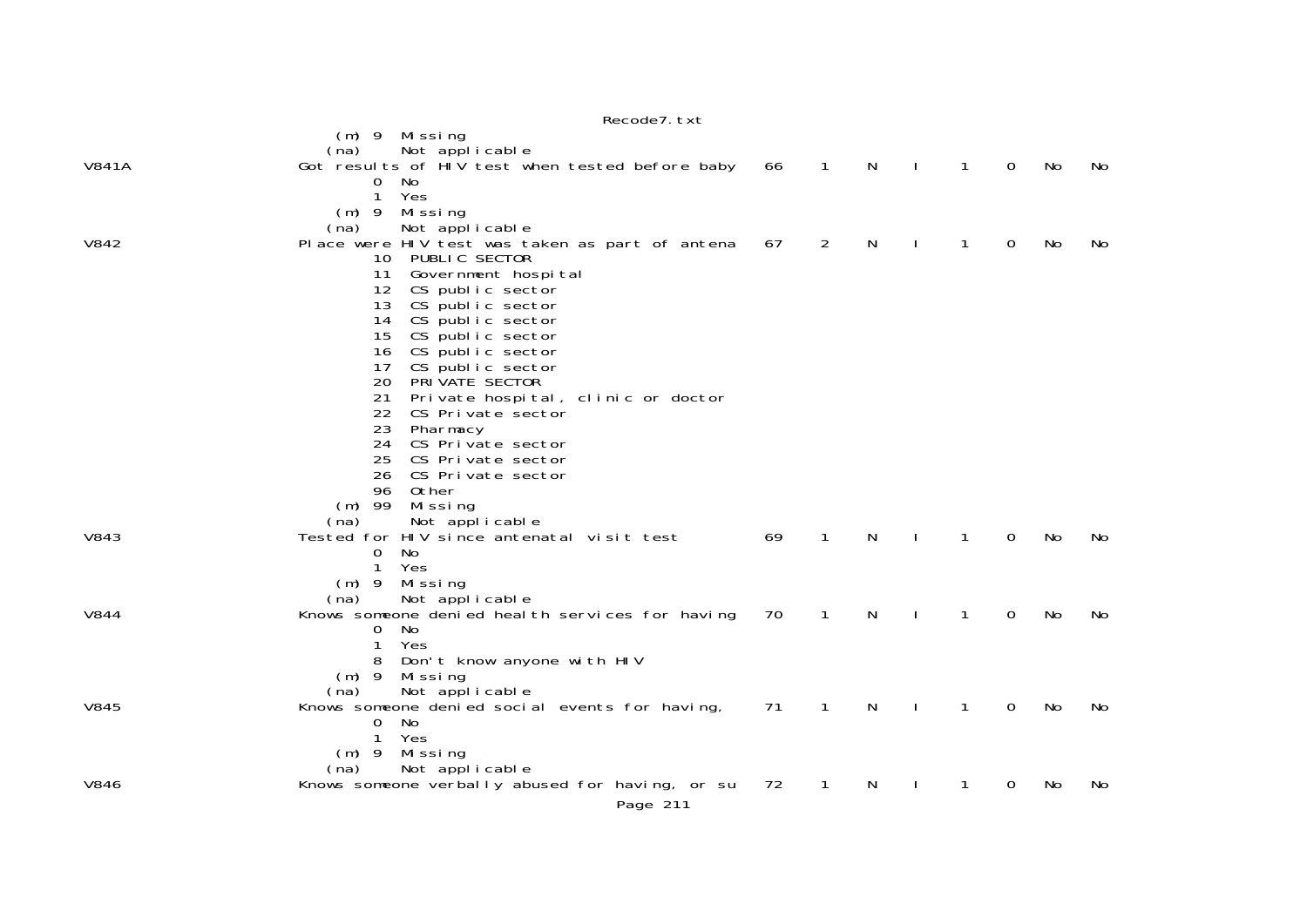|--|

|       | 0<br>No<br>1<br>Yes<br>$(m)$ 9<br>Missing<br>Not applicable<br>(na)                                                                                      |    |   |   |   |          |    |     |
|-------|----------------------------------------------------------------------------------------------------------------------------------------------------------|----|---|---|---|----------|----|-----|
| V847  | People with HIV should be ashamed of themselves<br>Di sagree<br>O<br>1<br>Agree<br>Don't know/no opinion<br>8                                            | 73 | 1 | N | 1 | $\Omega$ | No | No. |
| V848  | $(m)$ 9<br>Missing<br>Not applicable<br>(na)<br>People with HIV should be blamed for bringing d<br>Di sagree<br>0<br>Agree<br>8<br>Don't know/no opinion | 74 | 1 | N | 1 | 0        | No | No. |
| V849  | $(m)$ 9<br>Missing<br>Not applicable<br>(na)<br>Children 12-14 should be taught to wait for sex<br>No<br>0<br>Yes<br>1<br>Don't know/depends<br>8        | 75 | 1 | N | 1 | $\Omega$ | No | No  |
| V850A | $(m)$ 9<br>Missing<br>Not applicable<br>(na)<br>Respondent can refuse sex<br>No<br>0<br>1<br>Yes<br>8<br>Don't know/not sure/depends                     | 76 | 1 | N | 1 | 0        | No | No  |
| V850B | $(m)$ 9<br>Missing<br>Not applicable<br>(na)<br>Respondent can ask partner to use a condom<br>No.<br>0<br>1<br>Yes<br>Don't know/not sure/depends<br>8   | 77 | 1 | N | 1 | 0        | No | No  |
| V851A | $(m)$ 9<br>Missing<br>Not applicable<br>(na)<br>Young men should wait for sex until marriage<br>No<br>0<br>Yes<br>Don't know/not sure/depends<br>8       | 78 | 1 | N | 1 | 0        | No | No  |
| V851B | $(m)$ 9<br>Missing<br>Not applicable<br>(na)<br>men wait for sex until marriage<br>Most young<br>No.<br>0<br>1<br>Yes                                    | 79 | 1 | N | 1 | 0        | No | No  |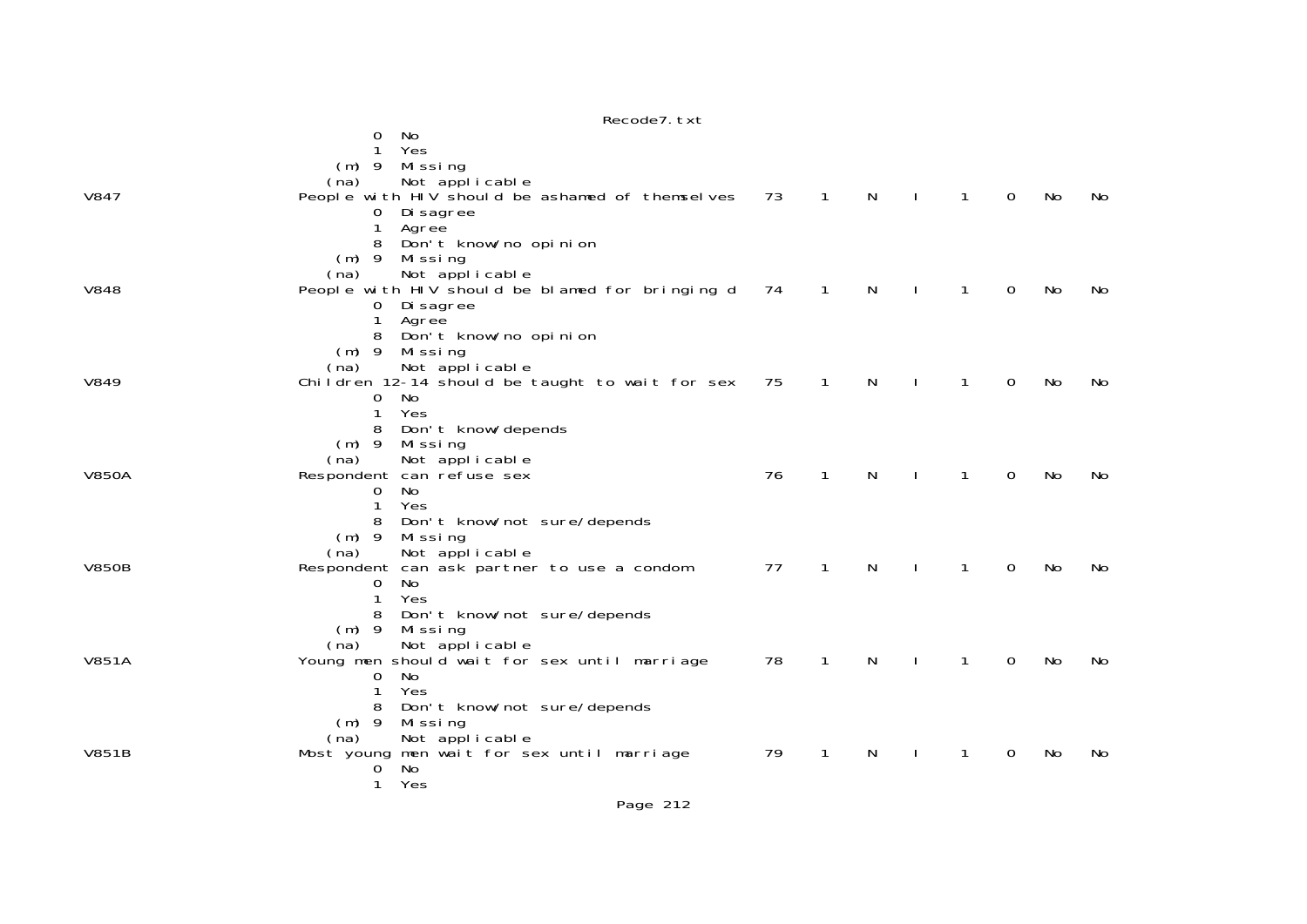|              | Recode7. txt                                                                                                                                                                                   |    |              |   |              |              |             |     |     |
|--------------|------------------------------------------------------------------------------------------------------------------------------------------------------------------------------------------------|----|--------------|---|--------------|--------------|-------------|-----|-----|
| <b>V851C</b> | Don't know/not sure/depends<br>8<br>$(m)$ 9<br>Missing<br>Not applicable<br>(na)<br>Unmarried sexually active men should only havin<br>0<br>No<br>1<br>Yes                                     | 80 | $\mathbf{1}$ | N | $\mathbf{L}$ | $\mathbf{1}$ | $\mathbf 0$ | No  | No  |
| V851D        | Don't know/not sure/depends<br>8<br>$(m)$ 9<br>Mi ssi ng<br>Not applicable<br>(na)<br>Most unmarried sexually active men have only on<br>0<br>No.<br>1<br>Yes                                  | 81 | $\mathbf{1}$ | N |              | 1            | $\mathbf 0$ | No  | No. |
| <b>V851E</b> | Don't know/not sure/depends<br>$(m)$ 9<br>Missing<br>Not applicable<br>(na)<br>Married men should only have sex with their wiv<br>No<br>0<br>Yes<br>1                                          | 82 | 1            | N |              | 1            | 0           | No  | No. |
| <b>V851F</b> | Don't know/not sure/depends<br>Missing<br>$(m)$ 9<br>Not applicable<br>(na)<br>Most married men only have sex with their wives<br>0<br>No<br>$\mathbf{1}$<br>Yes                               | 83 | 1            | N |              | 1            | 0           | No. | No. |
| <b>V851G</b> | Don't know/not sure/depends<br>8<br>Missing<br>$(m)$ 9<br>Not applicable<br>(na)<br>Young women should wait for sex until marriage<br>No<br>0<br>Yes<br>1                                      | 84 | 1            | N |              | 1            | 0           | No  | No  |
| <b>V851H</b> | Don't know/not sure/depends<br>8<br>$(m)$ 9<br>Missing<br>Not applicable<br>(na)<br>Most young women wait for sex until marriage<br>No<br>0<br>Yes                                             | 85 | 1            | N |              | 1            | 0           | No  | No. |
| V8511        | Don't know/not sure/depends<br>8<br>$(m)$ 9<br>Missing<br>Not applicable<br>(na)<br>Unmarried sexually active women should have onl<br>No<br>0<br>1<br>Yes<br>8<br>Don't know/not sure/depends | 86 | 1            | N |              | 1            | 0           | No  | No. |
|              | Page 213                                                                                                                                                                                       |    |              |   |              |              |             |     |     |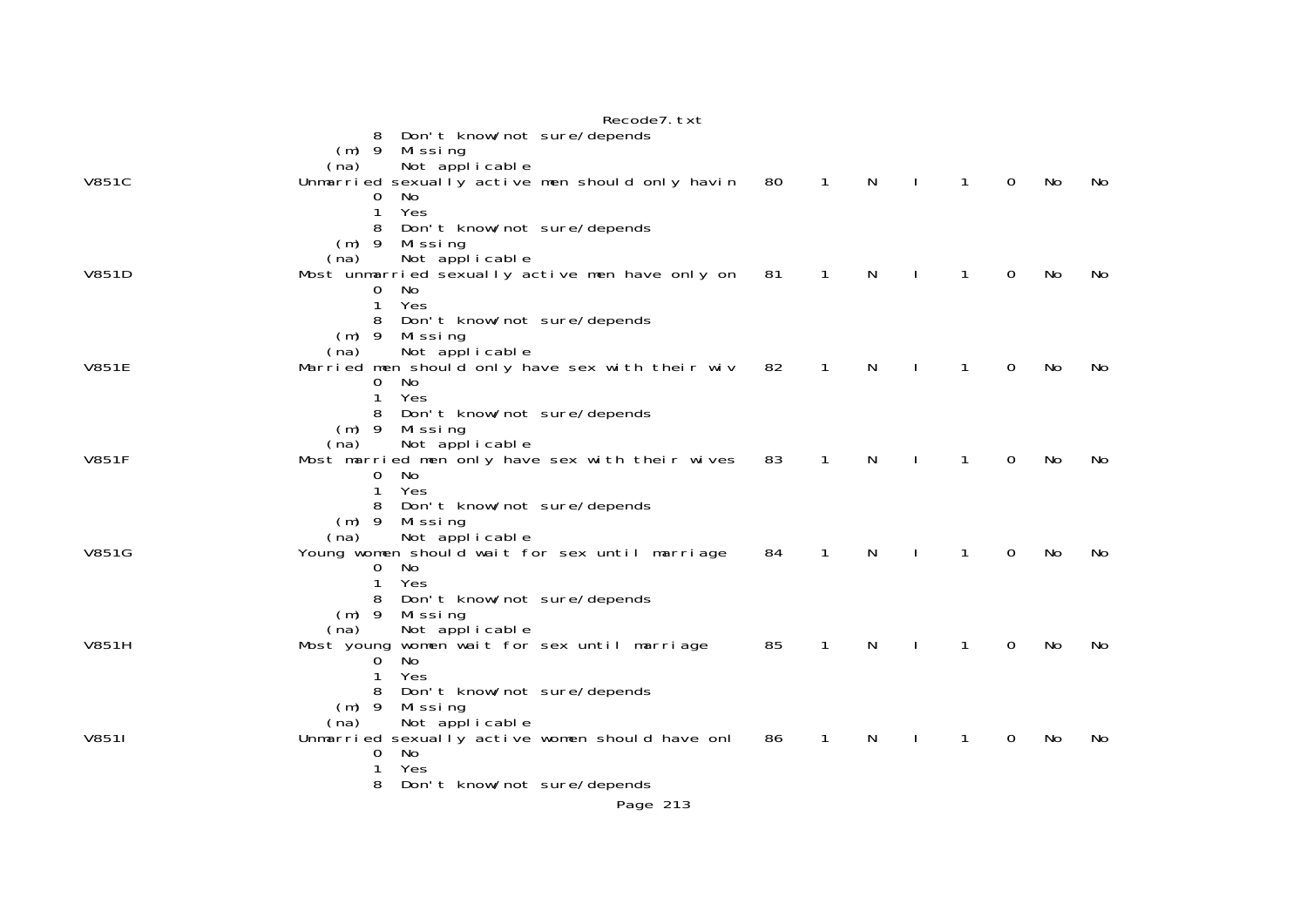|              | Recode7. txt                                                                                                                                                                                                                                                                                                                                                                                                                                                            |    |                |    |              |              |             |    |     |
|--------------|-------------------------------------------------------------------------------------------------------------------------------------------------------------------------------------------------------------------------------------------------------------------------------------------------------------------------------------------------------------------------------------------------------------------------------------------------------------------------|----|----------------|----|--------------|--------------|-------------|----|-----|
| V851J        | (m) 9 Missing<br>Not applicable<br>(na)<br>Most unmarried sexually active women have only<br>No<br>0<br>1<br>Yes                                                                                                                                                                                                                                                                                                                                                        | 87 | $\overline{1}$ | N  | $\mathbf{I}$ | $\mathbf{1}$ | $\mathbf 0$ | No | No  |
| <b>V851K</b> | Don't know/not sure/depends<br>8<br>(m) 9 Missing<br>Not applicable<br>(na)<br>Married women should only have sex with their h<br>No<br>0<br>Yes<br>$\mathbf{1}$<br>8<br>Don't know/not sure/depends                                                                                                                                                                                                                                                                    | 88 | $\mathbf{1}$   | N  |              | 1            | 0           | No | No  |
| V851L        | $(m)$ 9<br>Missing<br>Not applicable<br>(na)<br>Most married women only have sex with their hus<br>0<br>No.<br>Yes<br>$\mathbf{1}$<br>8<br>Don't know/not sure/depends                                                                                                                                                                                                                                                                                                  | 89 | $\mathbf{1}$   | N  |              | 1            | 0           | No | No  |
| <b>V852A</b> | $(m)$ 9<br>Mi ssi ng<br>Not applicable<br>(na)<br>How long ago first had sex with most recent par<br>101<br>Days: 1<br>102:198<br>199<br>Days: number missing                                                                                                                                                                                                                                                                                                           | 90 | 3              | N. |              | 1            | 0           | No | No  |
| <b>V852B</b> | 201<br>Weeks: 1<br>202: 298<br>299<br>Weeks: number missing<br>301<br>Months: 1<br>302: 398<br>399<br>Months: number missing<br>401<br>Years: 1<br>402: 498<br>499<br>Years: number missing<br>$(m)$ 999<br>Missing<br>Not applicable<br>(na)<br>How long ago first had sex with 2nd most recent<br>10 <sup>1</sup><br>Days: 1<br>102:198<br>199<br>Days: number missing<br>201<br>Weeks: 1<br>202: 298<br>299<br>Weeks: number missing<br>301<br>Months: 1<br>Page 214 | 93 | 3              | N  |              | 1            | 0           | No | No. |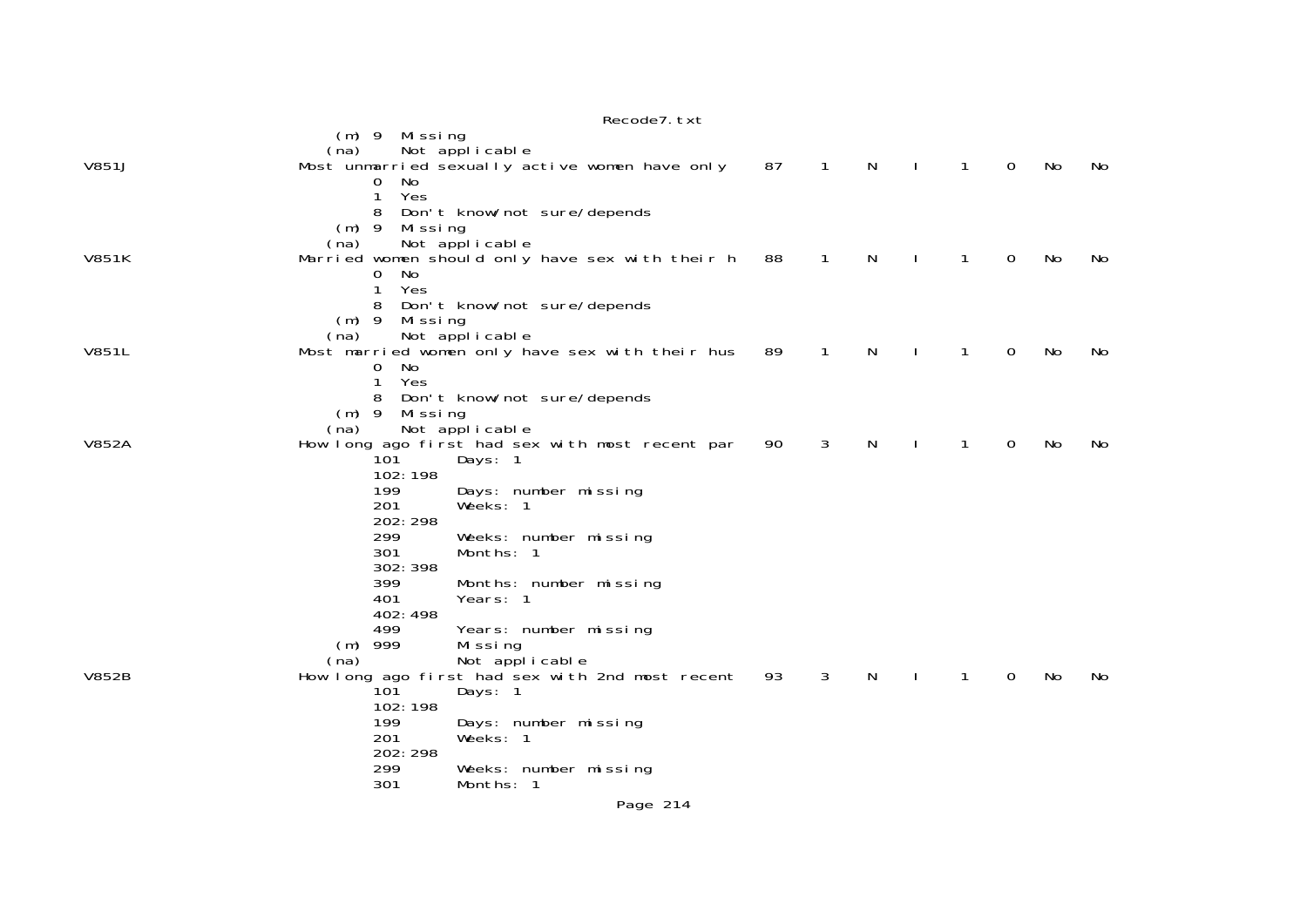|              | Recode7. txt                                                                             |       |                |   |   |          |           |     |
|--------------|------------------------------------------------------------------------------------------|-------|----------------|---|---|----------|-----------|-----|
|              | 302: 398<br>399<br>Months: number missing<br>401<br>Years: 1<br>402:498                  |       |                |   |   |          |           |     |
|              | 499<br>Years: number missing<br>999<br>Missing<br>(m)<br>Not applicable<br>(na)          |       |                |   |   |          |           |     |
| V852C        | How long ago first had sex with 3rd most recent<br>10 <sup>1</sup><br>Days: 1<br>102:198 | 96    | 3              | N | 1 | 0        | No        | No  |
|              | 199<br>Days: number missing<br>201<br>Weeks: 1<br>202: 298                               |       |                |   |   |          |           |     |
|              | 299<br>Weeks: number missing<br>301<br>Months: 1<br>302: 398                             |       |                |   |   |          |           |     |
|              | 399<br>Months: number missing<br>401<br>Years: 1<br>402:498                              |       |                |   |   |          |           |     |
|              | 499<br>Years: number missing<br>$(m)$ 999<br>Mi ssi ng<br>Not applicable<br>(na)         |       |                |   |   |          |           |     |
| <b>V853A</b> | Times in last 12 months had sex with most recen                                          | 99    | $\overline{2}$ | N | 1 | $\Omega$ | <b>No</b> | No  |
|              | 1:94<br>95<br>$95+$<br>Don't know<br>98<br>-99<br>(m)<br>Missing                         |       |                |   |   |          |           |     |
| V853B        | Not applicable<br>(na)<br>Times in last 12 months had sex with 2nd most r 101            |       | 2              | N | 1 | $\Omega$ | No        | No  |
|              | 1:94<br>$95+$<br>95<br>98<br>Don't know                                                  |       |                |   |   |          |           |     |
|              | -99<br>Mi ssi ng<br>(m)<br>Not applicable<br>(na)                                        |       |                |   |   |          |           |     |
| V853C        | Times in last 12 months had sex with 3rd most r<br>1:94                                  | - 103 | 2              | N | 1 | 0        | <b>No</b> | No. |
|              | $95+$<br>95<br>98<br>Don't know<br>$(m)$ 99<br>Mi ssi ng                                 |       |                |   |   |          |           |     |
|              | Not applicable<br>(na)                                                                   |       |                |   |   |          |           |     |
| V854A        | Point concurrent sexual partners<br>No<br>0                                              | 105   | 1              | N |   | 0        | No        | No  |
|              | 1<br>Yes                                                                                 |       |                |   |   |          |           |     |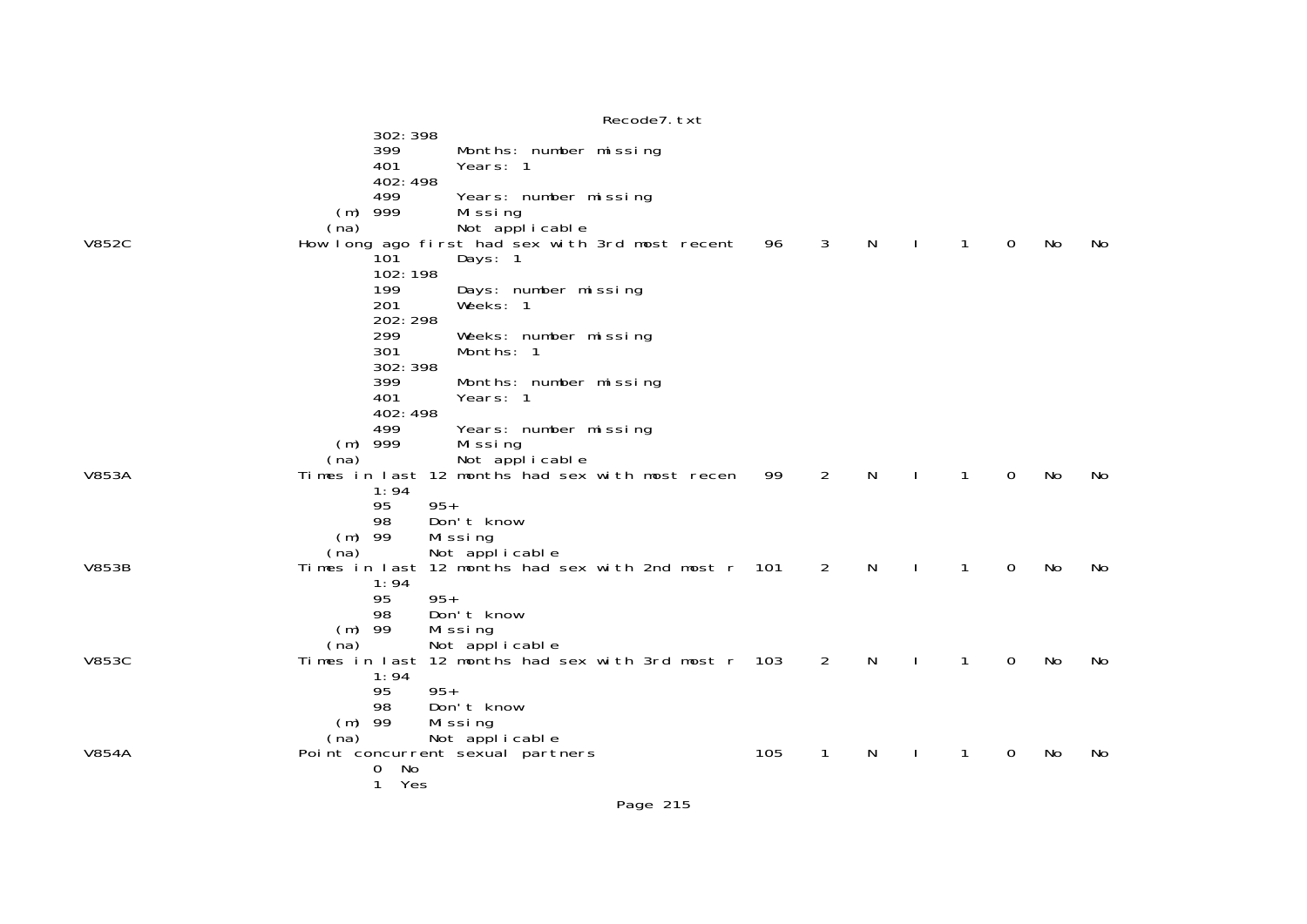|              | Recode / LXL                                                                                                                                                  |     |                |    |              |              |          |    |     |
|--------------|---------------------------------------------------------------------------------------------------------------------------------------------------------------|-----|----------------|----|--------------|--------------|----------|----|-----|
| <b>V854B</b> | (m) 9 Missing<br>Cumulative concurrent sexual partners<br>0<br>No                                                                                             | 106 | 1              | N  |              | 1            | 0        | No | No  |
| <b>V855</b>  | $\mathbf{1}$<br>Yes<br>$(m)$ 9 Missing<br>Received counseling after tested for AIDS durin 107<br>$\mathbf{O}$<br>No.                                          |     | $\mathbf{1}$   | N  |              | $\mathbf{1}$ | 0        | No | No  |
| V856         | $\mathbf{1}$<br>Yes<br>Don't know<br>8<br>$(m)$ 9<br>Missing<br>Knowledge and use of HIV test kits                                                            | 108 | $\mathbf 1$    | N  |              | 1            | 0        | No | No  |
|              | Never heard of HIV test kits<br>$\Omega$<br>Has tested with HIV test kits<br>Knows test kits but never tested with them<br>Knows test kits un-known if tested |     |                |    |              |              |          |    |     |
| <b>V857A</b> | Missing<br>$(m)$ 9<br>Children with HIV should be allowed to attend s<br>$\Omega$<br>No<br>Yes<br>1<br>Don't know/not sure/depends<br>$(m)$ 9<br>Missing      | 109 | 1              | N. |              | 1            | 0        | No | No  |
| <b>V857B</b> | Not applicable<br>(na)<br>People hesitate to take HIV test because reacti<br>No<br>0<br>1<br>Yes<br>Don't know/not sure/depends<br>$(m)$ 9<br>Missing         | 110 | 1              | N  |              | 1            | 0        | No | No  |
| <b>V857C</b> | Not applicable<br>(na)<br>People talk badly about people with or believed 111<br>No<br>O<br>Yes<br>1<br>Don't know/not sure/depends<br>$(m)$ 9<br>Missing     |     | $\mathbf{1}$   | N  |              | 1            | 0        | No | No  |
| <b>V857D</b> | Not applicable<br>(na)<br>People with or believed to have HIV lose respec 112<br>No<br>0<br>Yes<br>Don't know/not sure/depends<br>8                           |     | $\overline{1}$ | N  | $\mathbf{I}$ | $\mathbf{1}$ | $\Omega$ | No | No. |
| <b>V858</b>  | $(m)$ 9<br>Missing<br>Not applicable<br>(na)<br>Would be afraid to get HIV from contact with sa 113<br>No<br>0<br>1<br>Yes                                    |     | $\overline{1}$ | N  |              | $\mathbf{1}$ | $\Omega$ | No | No  |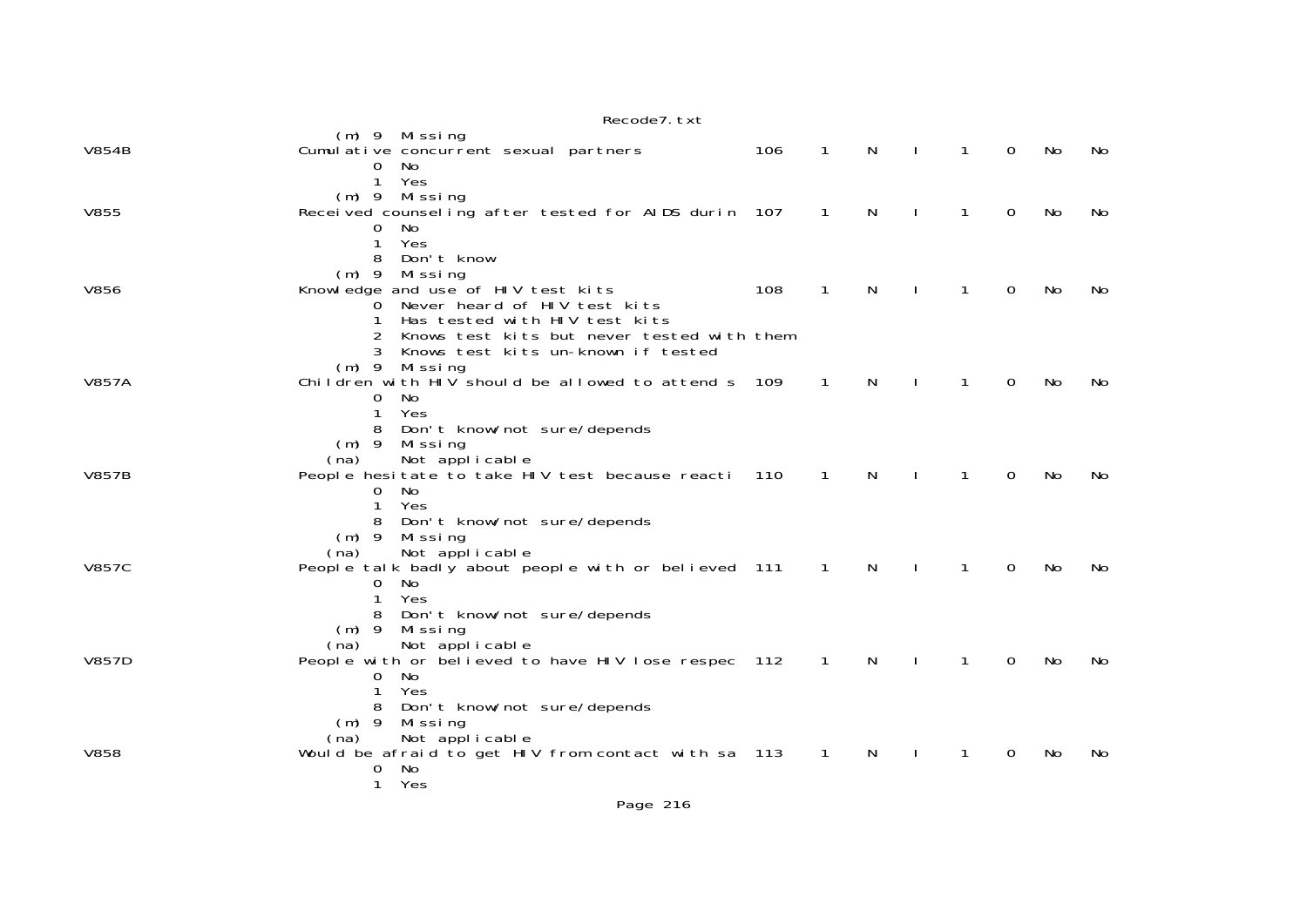|                            |                                                                       |                                                                                           | Recode7. txt                                            |                                       |                    |                |              |                   |               |                |                |
|----------------------------|-----------------------------------------------------------------------|-------------------------------------------------------------------------------------------|---------------------------------------------------------|---------------------------------------|--------------------|----------------|--------------|-------------------|---------------|----------------|----------------|
|                            | 2<br>8<br>$(m)$ 9                                                     | Says she has HIV<br>Don't know/not sure/depends<br>Missing                                |                                                         |                                       |                    |                |              |                   |               |                |                |
| <b>fLevel: WOMAN</b>       | (na)                                                                  | Not applicable                                                                            | Record: Characteristics of Interview                    |                                       |                    |                |              |                   |               |                |                |
| I tem Name                 | I tem Label                                                           |                                                                                           |                                                         | Start Len Type Type Occ Dec Char Fill |                    | Data I tem     |              |                   |               |                | Dec Zero       |
| HHI D<br>CASEI D           | (id) Case Identification<br>(id) Case Identification<br>(record type) |                                                                                           |                                                         | $\mathbf{1}$<br>16                    | 12<br>15<br>3      | AN<br>AN<br>AN |              | $\mathbf{1}$<br>1 | 0<br>0<br>0   | No<br>No<br>No | No<br>No<br>No |
| V801                       |                                                                       | 500: 2330                                                                                 | Time interview started (hhmm - 24 hour clock)           | 19                                    | 4                  | N              |              | 1                 | $\Omega$      | No             | No             |
| V802                       | $(m)$ 9999                                                            | Missing<br>500: 2330                                                                      | Time interview ended (hhmm - 24 hour clock)             | 23                                    | 4                  | N              |              | $\mathbf{1}$      | $\mathbf 0$   | No             | No             |
| V803                       | $(m)$ 9999<br>95<br>96<br>97                                          | Missing<br>Length of interview in minutes<br>0:94<br>$95+$<br>$2+$ visits<br>Inconsistent |                                                         | 27                                    | 2                  | N              | <sup>1</sup> | $\mathbf{1}$      | $\mathbf 0$   | No             | No             |
| V804                       | $(m)$ 99<br>Number of visits<br>1:8                                   | Mi ssi ng                                                                                 |                                                         | 29                                    | $\mathbf{1}$       | N              | $\mathbf{I}$ | 1                 | 0             | No             | No             |
| <b>V805</b><br><b>V806</b> | $(m)$ 9                                                               | Missing<br>Interviewer identification<br>Keyer identification                             |                                                         | 30<br>35                              | 5<br>$\mathcal{P}$ | N<br>N         | $\mathbf{I}$ | 1<br>$\mathbf{1}$ | 0<br>$\Omega$ | No<br>No       | No<br>No       |
| V811                       | 0<br>1                                                                | (m) 99 Missing<br><b>No</b><br>Yes - listening<br>Yes - not listening                     | Presence of children $\langle$ 10 for 'Wife beating jus | 37                                    | 1                  | N              |              | $\mathbf{1}$      | 0             | No             | No             |
| V812                       | 0<br>1                                                                | (m) 9 Missing<br>No.<br>Yes - listening<br>2 Yes - not listening<br>$(m)$ 9 Missing       | Presence of husband for 'Wife beating justified         | 38                                    | $\overline{1}$     | N              | $\mathbf{I}$ | 1                 | 0             | No             | No             |
| <b>V813</b>                | $\overline{0}$<br>1                                                   | - No<br>Yes - listening                                                                   | Presence of other males for 'Wife beating justi         | 39                                    | $\mathbf{1}$       | N              |              | 1                 | 0             | No             | No             |
|                            |                                                                       |                                                                                           | Page 217                                                |                                       |                    |                |              |                   |               |                |                |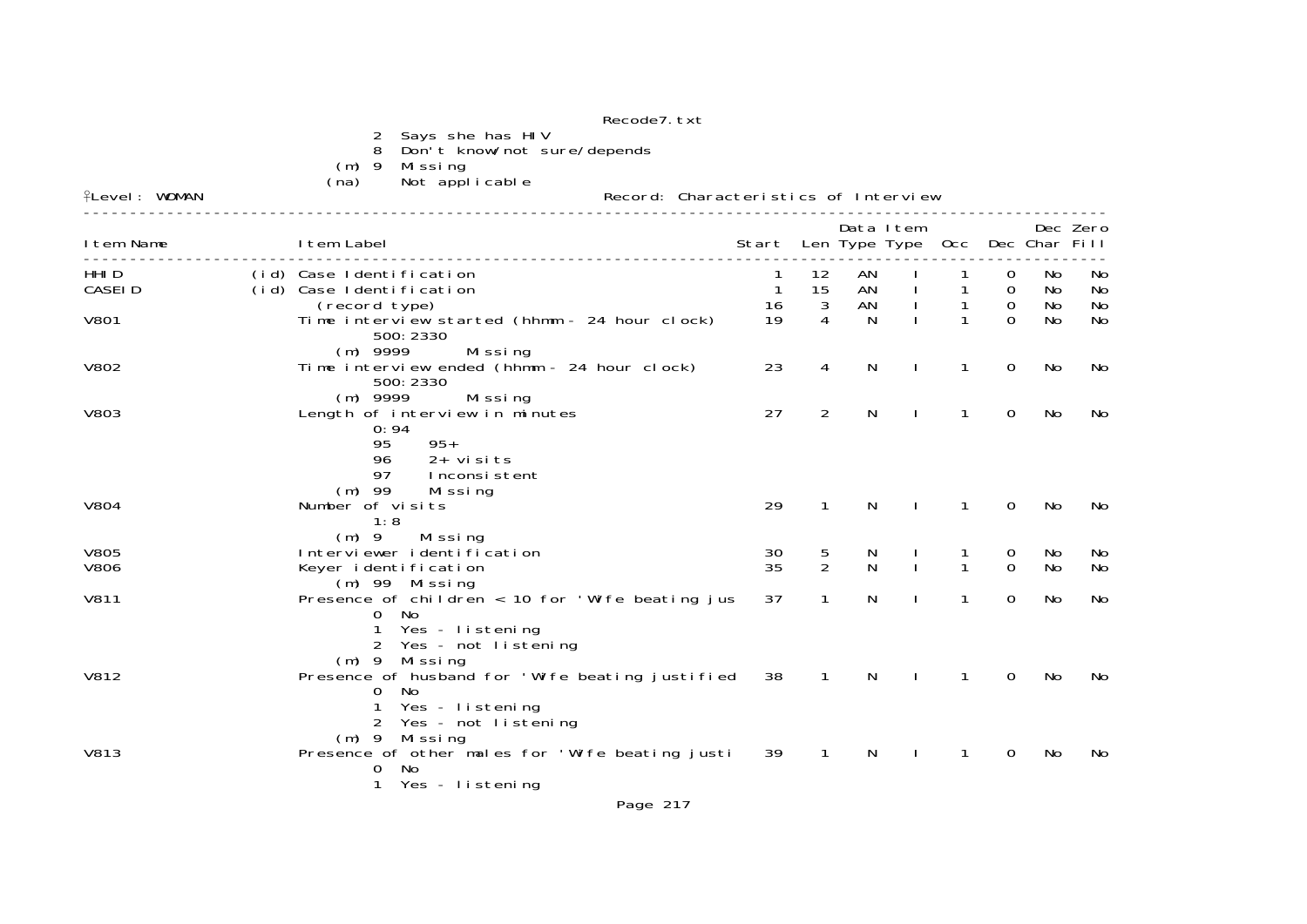|                      |                                           |                                                                                           | Recode7. txt      |                                       |                            |              |                              |                              |                               |           |           |
|----------------------|-------------------------------------------|-------------------------------------------------------------------------------------------|-------------------|---------------------------------------|----------------------------|--------------|------------------------------|------------------------------|-------------------------------|-----------|-----------|
|                      |                                           | 2 Yes - not listening<br>(m) 9 Missing                                                    |                   |                                       |                            |              |                              |                              |                               |           |           |
| V814                 |                                           | Presence of other females for 'Wife beating jus<br>No                                     |                   | 40                                    | $\overline{1}$             | N            | $\mathbf{I}$                 | $\mathbf{1}$                 | $\mathbf 0$                   | No        | No        |
|                      | 0<br>1                                    | Yes - listening                                                                           |                   |                                       |                            |              |                              |                              |                               |           |           |
|                      |                                           | 2 Yes - not listening                                                                     |                   |                                       |                            |              |                              |                              |                               |           |           |
| <b>V815A</b>         |                                           | (m) 9 Missing<br>Presence of children $\langle 10 \text{ during sexual activi} t \rangle$ |                   | 41                                    | $\overline{\phantom{1}}$ 1 | $\mathsf{N}$ | $\Box$                       | $\mathbf{1}$                 | $\mathbf 0$                   | No        | No        |
|                      | 0                                         | No.                                                                                       |                   |                                       |                            |              |                              |                              |                               |           |           |
|                      | $\mathbf{1}$                              | Yes<br>$(m)$ 9 Missing                                                                    |                   |                                       |                            |              |                              |                              |                               |           |           |
| <b>V815B</b>         |                                           | Presence of male adults during sexual activity                                            |                   | 42                                    | $\overline{1}$             | N            |                              | $\mathbf{1}$                 | 0                             | No        | No        |
|                      | 0<br>$\mathbf{1}$                         | No<br>Yes                                                                                 |                   |                                       |                            |              |                              |                              |                               |           |           |
|                      |                                           | $(m)$ 9 Missing                                                                           |                   |                                       |                            |              |                              |                              |                               |           |           |
| <b>V815C</b>         |                                           | Presence of female adults during sexual activit                                           |                   | 43                                    | $\mathbf 1$                | N.           |                              | 1                            | 0                             | No.       | No        |
|                      | 0<br>$\mathbf{1}$                         | No<br>Yes                                                                                 |                   |                                       |                            |              |                              |                              |                               |           |           |
|                      |                                           | $(m)$ 9 Missing                                                                           |                   |                                       |                            |              |                              |                              |                               |           |           |
| <b>flevel: WOMAN</b> |                                           |                                                                                           | Record: Cal endar |                                       |                            |              |                              |                              |                               |           |           |
|                      |                                           |                                                                                           |                   |                                       |                            | Data Item    |                              |                              |                               |           | Dec Zero  |
| I tem Name           | I tem Label                               |                                                                                           |                   | Start Len Type Type Occ Dec Char Fill |                            |              |                              |                              |                               |           |           |
| HHI <sub>D</sub>     | (id) Case Identification                  |                                                                                           |                   | 1                                     | 12                         | AN           |                              |                              | 0                             | No.       | No.       |
| <b>CASEID</b>        | (id) Case Identification<br>(record type) |                                                                                           |                   | $\mathbf{1}$<br>16                    | 15<br>3                    | AN<br>AN     | $\mathbf{I}$<br>$\mathbf{L}$ | $\mathbf{1}$<br>$\mathbf{1}$ | $\overline{0}$<br>$\mathbf 0$ | No.<br>No | No<br>No  |
| <b>VCOL</b>          |                                           | Calendar column number                                                                    |                   | 19                                    | $\mathbf{1}$               | N            |                              | $\mathbf{1}$                 | $\Omega$                      | No.       | <b>No</b> |
|                      | 2                                         | 1 Pregnancies and contraception<br>Reason for discontinuation                             |                   |                                       |                            |              |                              |                              |                               |           |           |
|                      | 3                                         | Marriage and unions                                                                       |                   |                                       |                            |              |                              |                              |                               |           |           |
|                      | 4                                         | Moves and communities                                                                     |                   |                                       |                            |              |                              |                              |                               |           |           |
|                      | 5<br>6                                    | Source of method<br>Country specific                                                      |                   |                                       |                            |              |                              |                              |                               |           |           |
|                      | 7                                         | Country specific                                                                          |                   |                                       |                            |              |                              |                              |                               |           |           |
|                      | 8<br>9                                    | Country specific<br>Country specific                                                      |                   |                                       |                            |              |                              |                              |                               |           |           |
| <b>VCAL</b>          | Cal endar                                 |                                                                                           |                   | 20                                    | 80                         | AN           | Ι.                           | $\mathbf{1}$                 | $\Omega$                      | No        | No        |
| $(VCAL_VS1)$         |                                           | Calendar (Column 1)                                                                       |                   |                                       |                            |              |                              |                              |                               |           |           |
|                      | B<br>P                                    |                                                                                           |                   |                                       |                            |              |                              |                              |                               |           |           |
|                      |                                           |                                                                                           |                   |                                       |                            |              |                              |                              |                               |           |           |
|                      | $\mathbf 0$                               |                                                                                           |                   |                                       |                            |              |                              |                              |                               |           |           |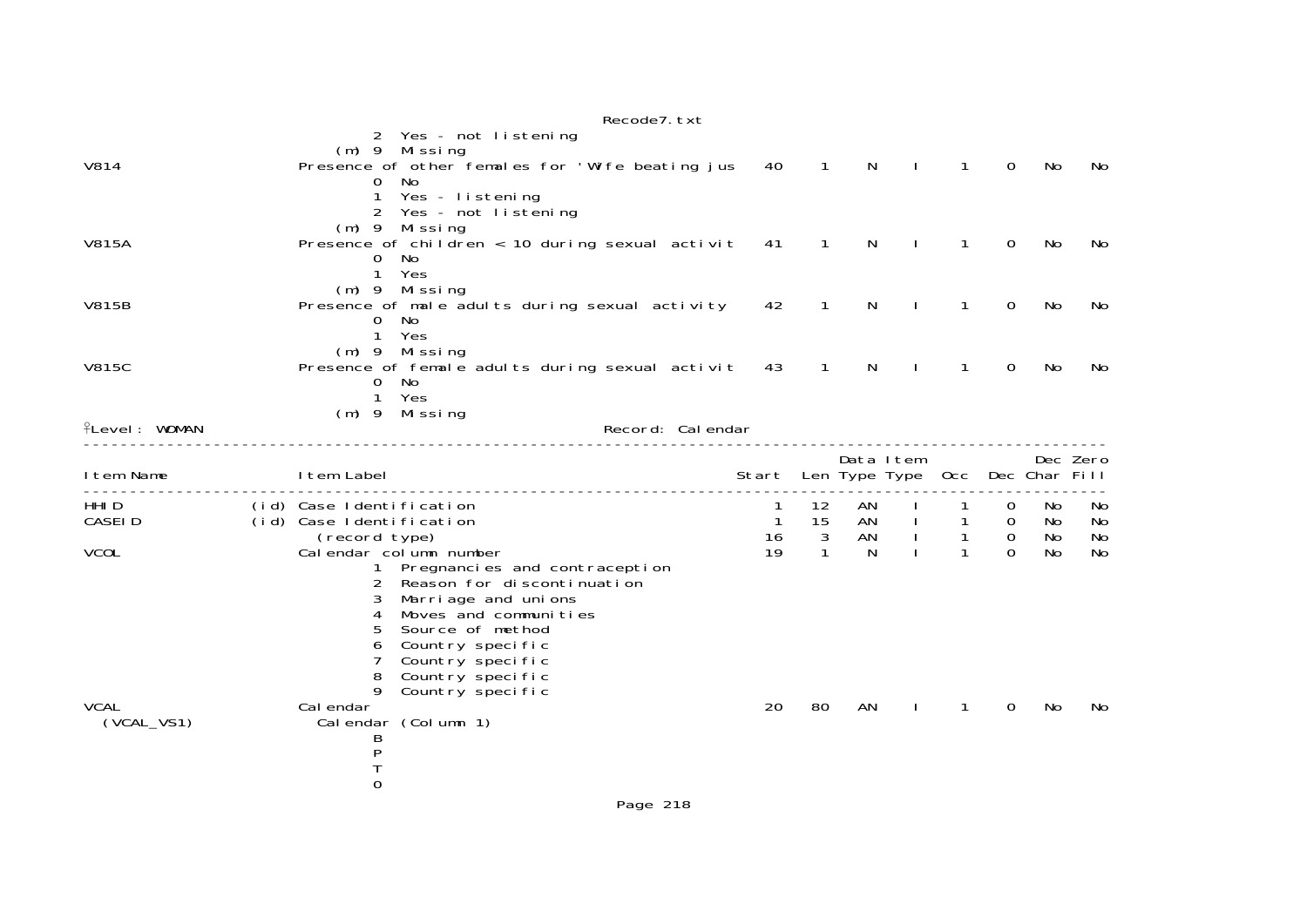

Page 219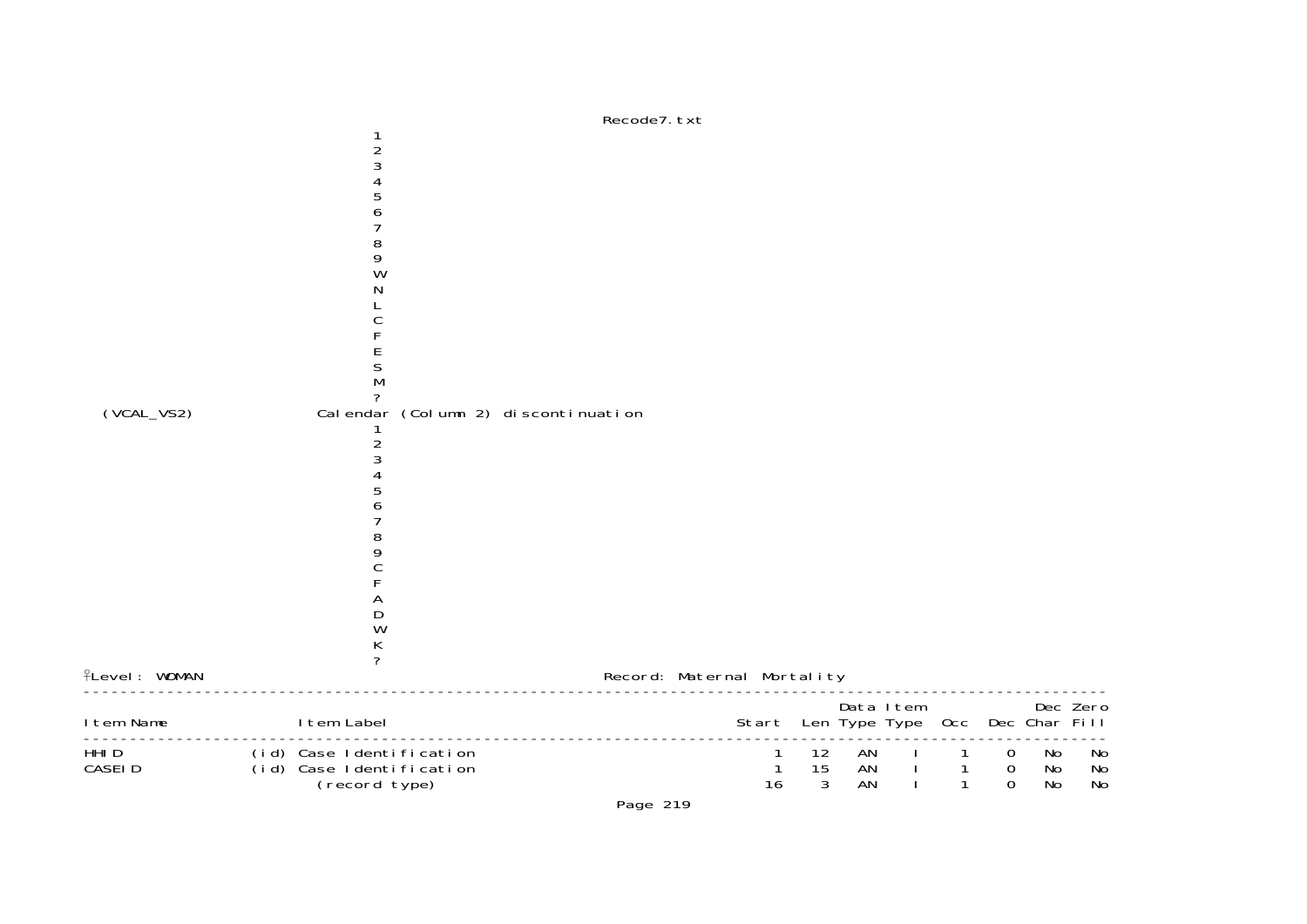|                 |                                                                                                                                        | Recode7. txt |    |                |           |              |             |    |    |
|-----------------|----------------------------------------------------------------------------------------------------------------------------------------|--------------|----|----------------|-----------|--------------|-------------|----|----|
| <b>MMIDX</b>    | Index to Maternal Mortality<br>1:20                                                                                                    |              | 19 | $\overline{2}$ | N         | $\mathbf{1}$ | 0           | No | No |
| MM1             | Sex of sibling<br>Male<br>1<br>$\overline{2}$<br>Female                                                                                |              | 21 | $\mathbf{1}$   | ${\sf N}$ | $\mathbf{1}$ | $\mathbf 0$ | No | No |
| MM2             | Don't know<br>8<br>(m) 9 Missing<br>Survival status of sibling<br>0 Dead<br>Al i ve<br>1                                               |              | 22 | $\mathbf{1}$   | ${\sf N}$ | $\mathbf{1}$ | $\mathbf 0$ | No | No |
| MM3             | Don't know<br>8<br>$(m)$ 9 Missing<br>Not applicable<br>(na)<br>Sibling's current age<br>0:95<br>96<br>$96+$<br>98<br>Don't know       |              | 23 | $\overline{2}$ | N         | 1            | $\mathbf 0$ | No | No |
|                 | $(m)$ 99<br>Missing<br>Not applicable<br>(na)                                                                                          |              |    |                |           |              |             |    |    |
| MM4             | Sibling's date of birth (CMC)                                                                                                          |              | 25 | 4              | N         | 1            | $\mathbf 0$ | No | No |
| MM <sub>5</sub> | Not applicable<br>(na)<br>Sibling's marital status<br>Never married<br>0<br>Ever married<br>1                                          |              | 29 | 1              | ${\sf N}$ | $\mathbf{1}$ | $\mathbf 0$ | No | No |
| MM6             | Don't know<br>8<br>Missing<br>$(m)$ 9<br>Not applicable<br>(na)<br>Years since sibling died<br>0:95<br>$96+$<br>96                     |              | 30 | $\overline{2}$ | N         | $\mathbf{1}$ | $\mathbf 0$ | No | No |
| MM7             | 98<br>Don't know<br>$(m)$ 99<br>Missing<br>Not applicable<br>(na)<br>Sibling's age at death<br>0:95<br>96<br>$96+$<br>98<br>Don't know |              | 32 | $\overline{2}$ | N         | 1            | 0           | No | No |
| MM <sub>8</sub> | $(m)$ 99<br>Missing<br>Not applicable<br>(na)<br>Date of death of sibling (CMC)<br>(na)                                                |              | 34 | 4              | N         | 1            | 0           | No | No |
| MM9             | Not applicable<br>Si bling's death and pregnancy<br>0<br>Never pregnant                                                                |              | 38 | $\overline{2}$ | N         | 1            | $\mathbf 0$ | No | No |

Page 220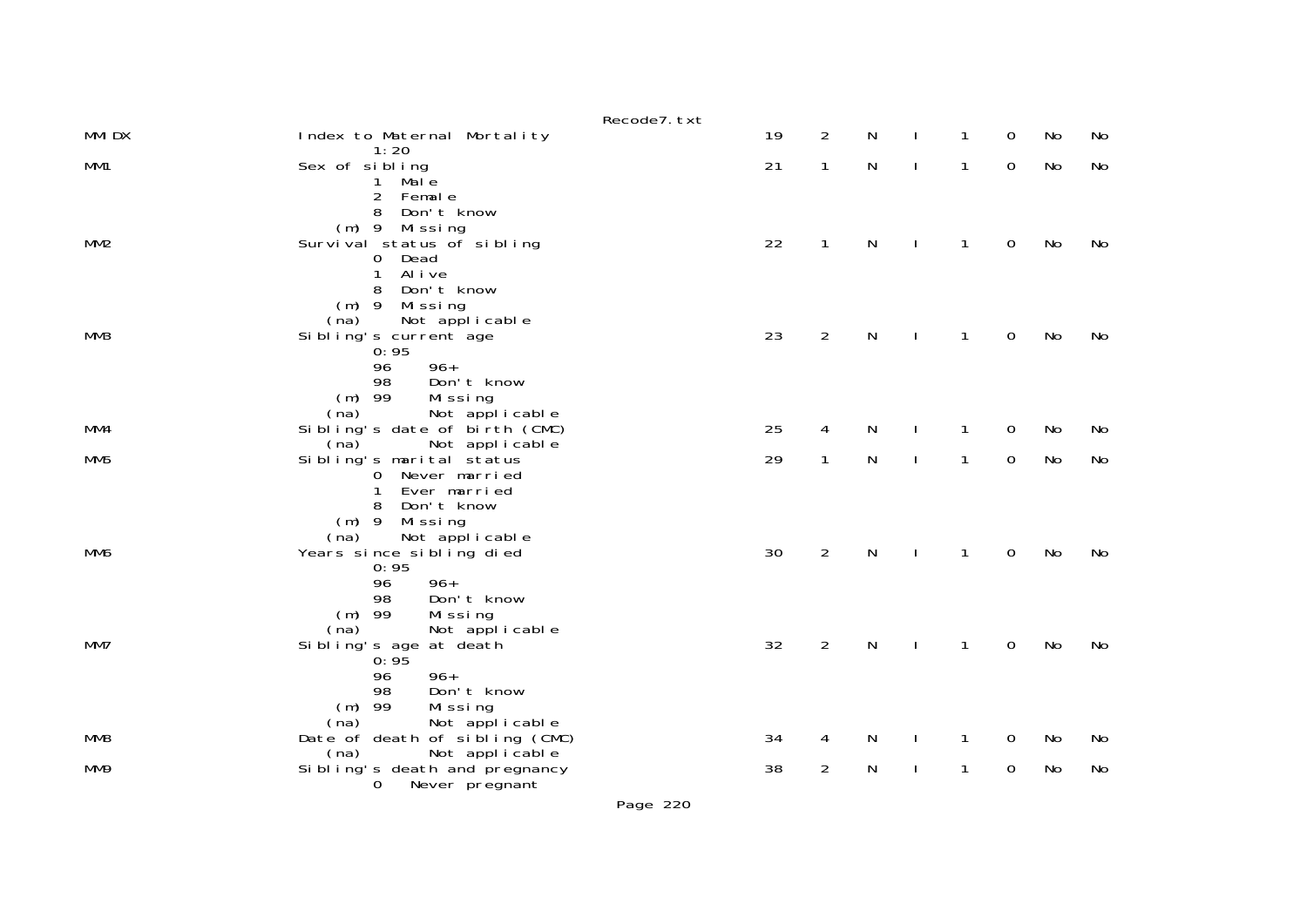|                  | Recode7. txt                                                              |    |                |   |              |              |   |    |    |
|------------------|---------------------------------------------------------------------------|----|----------------|---|--------------|--------------|---|----|----|
|                  | Death not related                                                         |    |                |   |              |              |   |    |    |
|                  | $\overline{2}$<br>Died while pregnant                                     |    |                |   |              |              |   |    |    |
|                  | 3<br>Di ed during del i very                                              |    |                |   |              |              |   |    |    |
|                  | 4<br>Since delivery                                                       |    |                |   |              |              |   |    |    |
|                  | 6 weeks after delivery<br>5                                               |    |                |   |              |              |   |    |    |
|                  | 6<br>2 months after delivery                                              |    |                |   |              |              |   |    |    |
|                  | 98<br>Don't know<br>$(m)$ 99<br>Missing                                   |    |                |   |              |              |   |    |    |
|                  | Not applicable<br>(na)                                                    |    |                |   |              |              |   |    |    |
| MM <sub>10</sub> | Death and a pregnancy are related                                         | 40 | $\mathbf 1$    | N | J.           | $\mathbf{1}$ | 0 | No | No |
|                  | No<br>0                                                                   |    |                |   |              |              |   |    |    |
|                  | Yes<br>1                                                                  |    |                |   |              |              |   |    |    |
|                  | Don't know<br>8                                                           |    |                |   |              |              |   |    |    |
|                  | $(m)$ 9<br>Mi ssi ng                                                      |    |                |   |              |              |   |    |    |
|                  | (na)<br>Not applicable                                                    |    |                |   |              |              |   |    |    |
| <b>MM11</b>      | Cause of death sibling                                                    | 41 | $\overline{2}$ | N |              | 1            | 0 | No | No |
|                  | Country specific<br>$\overline{0}$                                        |    |                |   |              |              |   |    |    |
|                  | $(m)$ 99 Missing                                                          |    |                |   |              |              |   |    |    |
| MM12             | Not applicable<br>(na)<br>Amount of time between sibling's delivery and d | 43 | 3              | N | J.           | $\mathbf{1}$ | 0 | No | No |
|                  | 100<br>Same day                                                           |    |                |   |              |              |   |    |    |
|                  | 101<br>Days: 1                                                            |    |                |   |              |              |   |    |    |
|                  | 102:198                                                                   |    |                |   |              |              |   |    |    |
|                  | 199<br>Days: number missing                                               |    |                |   |              |              |   |    |    |
|                  | 201<br>Months: 1                                                          |    |                |   |              |              |   |    |    |
|                  | 202: 298                                                                  |    |                |   |              |              |   |    |    |
|                  | 299<br>Months: number missing                                             |    |                |   |              |              |   |    |    |
|                  | 301<br>Years: 1                                                           |    |                |   |              |              |   |    |    |
|                  | 302: 398<br>399                                                           |    |                |   |              |              |   |    |    |
|                  | Years: number missing<br>997<br>Inconsistent                              |    |                |   |              |              |   |    |    |
|                  | 998<br>Don't know                                                         |    |                |   |              |              |   |    |    |
|                  | $(m)$ 999<br>Missing                                                      |    |                |   |              |              |   |    |    |
|                  | (na)<br>Not applicable                                                    |    |                |   |              |              |   |    |    |
| MM13             | Place of sibling's death                                                  | 46 | $\overline{2}$ | N |              | $\mathbf{1}$ | 0 | No | No |
|                  | Country specific<br>$\mathbf{0}$                                          |    |                |   |              |              |   |    |    |
|                  | $(m)$ 99<br>Mi ssi ng                                                     |    |                |   |              |              |   |    |    |
|                  | (na)<br>Not applicable                                                    |    |                |   |              |              |   |    |    |
| MM14             | Number of sibling's children                                              | 48 | $\overline{2}$ | N | <sup>1</sup> | $\mathbf{1}$ | 0 | No | No |
|                  | 0:24                                                                      |    |                |   |              |              |   |    |    |
|                  | $(m)$ 99<br>Missing<br>Not applicable<br>(na)                             |    |                |   |              |              |   |    |    |
| <b>MM15</b>      | Sibling's year of death                                                   | 50 | 4              | N |              | 1            | 0 | No | No |
|                  |                                                                           |    |                |   |              |              |   |    |    |
|                  | Page 221                                                                  |    |                |   |              |              |   |    |    |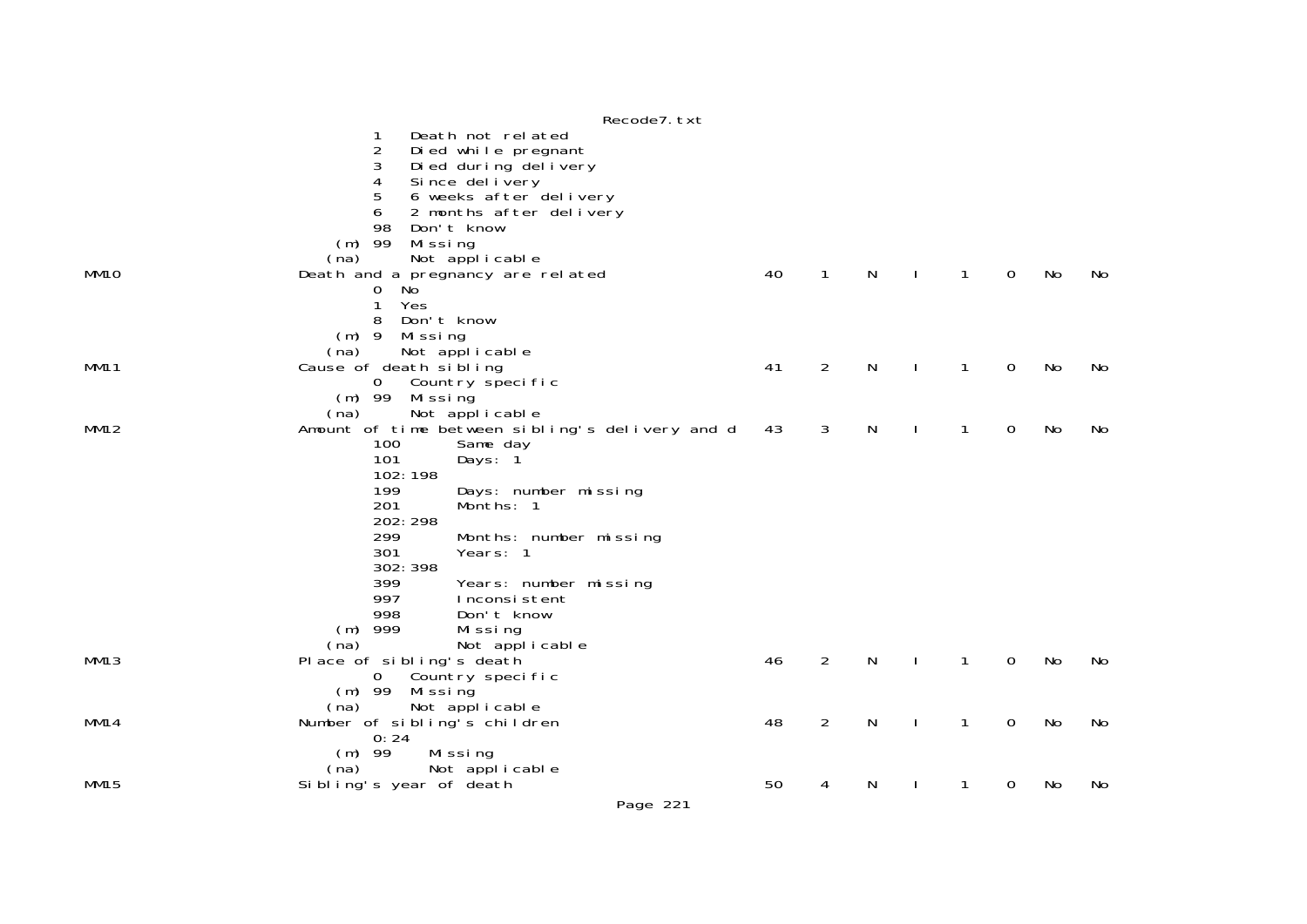|                                     | Recode7. txt<br>1920: 2010                                                                                                                                                                                                                                |                                       |                    |              |                |                                  |                            |          |          |
|-------------------------------------|-----------------------------------------------------------------------------------------------------------------------------------------------------------------------------------------------------------------------------------------------------------|---------------------------------------|--------------------|--------------|----------------|----------------------------------|----------------------------|----------|----------|
| <b>MM16</b><br><b>fLevel: WOMAN</b> | 9998<br>Don't know<br>$(m)$ 9999<br>Missing<br>Not applicable<br>(na)<br>Sibling's death due to violence or accident<br>0 No<br>Vi ol ence<br>1<br>Acci dent<br>2<br>$(m)$ 9<br>Mi ssi ng<br>Not applicable<br>(na)<br>Record: Maternal Mortality (suite) | 54                                    | $\mathbf{1}$       | N            |                | $\mathbf{1}$                     | $\Omega$                   | No       | No       |
|                                     |                                                                                                                                                                                                                                                           |                                       |                    |              | Data Item      |                                  |                            |          | Dec Zero |
| I tem Name                          | I tem Label                                                                                                                                                                                                                                               | Start Len Type Type Occ Dec Char Fill |                    |              |                |                                  |                            |          |          |
| HHI <sub>D</sub>                    | (id) Case Identification                                                                                                                                                                                                                                  | $\overline{1}$                        | 12                 | AN           |                | $\mathbf{1}$                     | $\overline{0}$             | No       | No       |
| <b>CASEID</b>                       | (id) Case Identification<br>(record type)                                                                                                                                                                                                                 | $\overline{1}$<br>16                  | 15<br>$\mathbf{3}$ |              | AN I<br>AN I   | $\overline{1}$<br>$\overline{1}$ | $\mathbf 0$<br>$\mathbf 0$ | No<br>No | No<br>No |
| MMC1                                | Number of siblings of respondent                                                                                                                                                                                                                          | 19                                    | 2                  | <sup>N</sup> |                | $\mathbf{1}$                     | $\Omega$                   | No       | No       |
|                                     | 0:20<br>$(m)$ 99<br>Missing                                                                                                                                                                                                                               |                                       |                    |              |                |                                  |                            |          |          |
| MMC <sub>2</sub>                    | Number of siblings born before respondent's bir                                                                                                                                                                                                           | 21                                    | 2                  | N            | $\mathbf{I}$   | $\mathbf{1}$                     | $\mathbf 0$                | No       | No       |
| MMC3                                | 0:20<br>$(m)$ 99<br>Missing<br>(na)<br>Not applicable<br>Sister's reporting<br>Respondent reported<br>$\overline{0}$<br>1:90                                                                                                                              | 23                                    | $\overline{2}$     | N            |                | 1                                | $\Omega$                   | No       | No       |
|                                     | Missing<br>$(m)$ 99                                                                                                                                                                                                                                       |                                       |                    |              |                |                                  |                            |          |          |
| REC84_GROUP                         | Not applicable<br>(na)<br>Sister's line number variable group                                                                                                                                                                                             | 25                                    | $\overline{2}$     | AN           | $\Box$         | 6                                | 0                          | No       | No       |
| MMC4                                | Sister's line number from Household Schedule                                                                                                                                                                                                              | 25                                    | 2                  | N            | Sub            | $\mathbf{1}$                     | $\Omega$                   | No       | No       |
| MMC <sub>5</sub>                    | 0:90<br>$(m)$ 99<br>Missing<br>Not applicable<br>(na)<br>Cut off age for Maternal Mortality collection (37<br>10 10 years<br>12 years<br>12 <sup>°</sup><br>13<br>13 years<br>15<br>15 years<br>Not applicable<br>(na)                                    |                                       | 2                  | $\mathsf{N}$ | $\blacksquare$ | $\mathbf{1}$                     | $\mathbf 0$                | No       | No       |
| <b>flevel: WOMAN</b>                | Record: Malaria                                                                                                                                                                                                                                           |                                       |                    |              |                |                                  |                            |          |          |
|                                     |                                                                                                                                                                                                                                                           |                                       |                    |              |                |                                  |                            |          |          |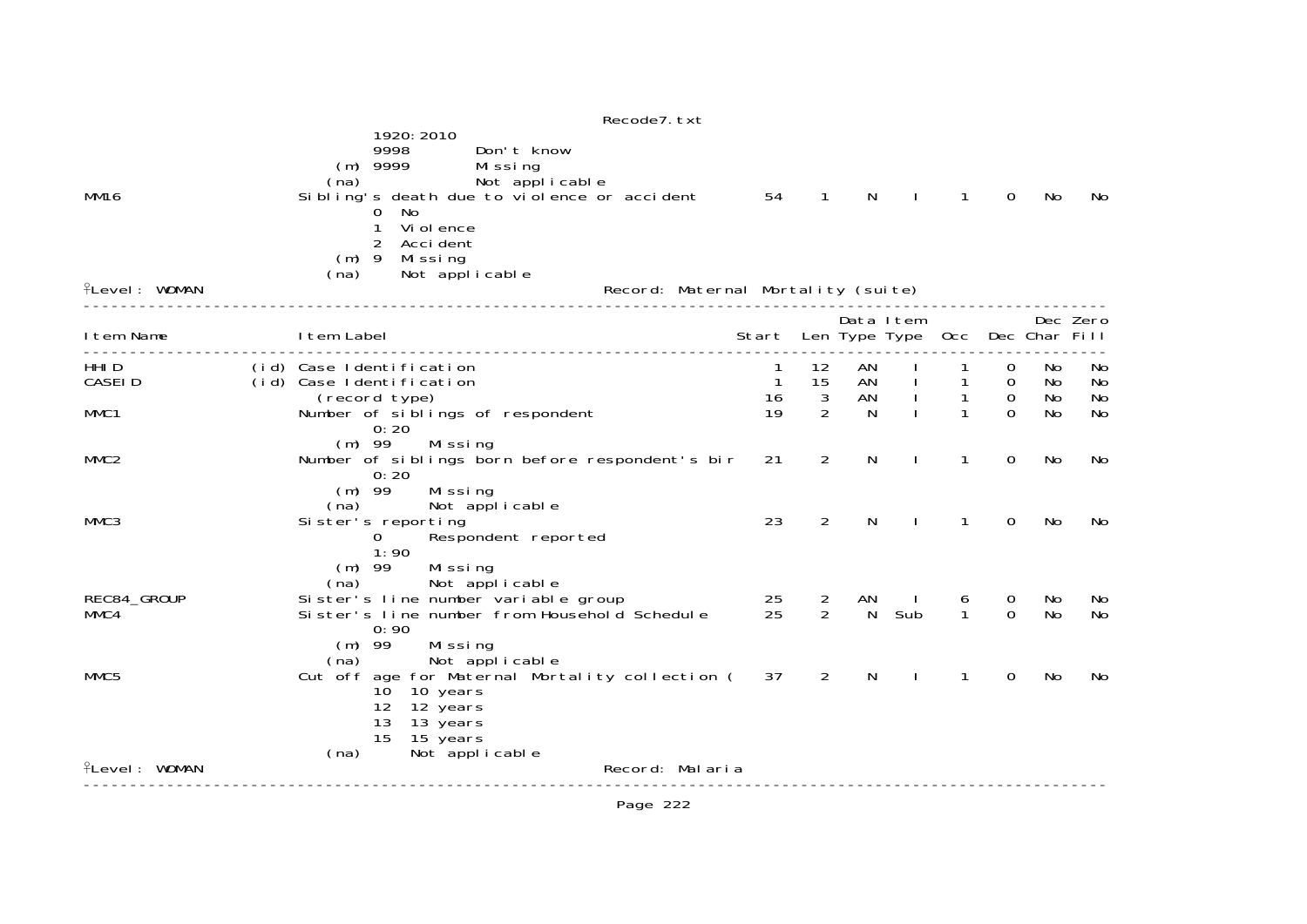| I tem Name         | I tem Label                                                                                                                                                                                            | Start Len Type Type Occ |               | Data I tem     |              |              |             | Dec Char Fill   | Dec Zero       |
|--------------------|--------------------------------------------------------------------------------------------------------------------------------------------------------------------------------------------------------|-------------------------|---------------|----------------|--------------|--------------|-------------|-----------------|----------------|
| HHI D<br>CASEI D   | (id) Case Identification<br>(id) Case Identification<br>(record type)                                                                                                                                  | 1<br>$\mathbf{1}$<br>16 | 12<br>15<br>3 | AN<br>AN<br>AN |              | 1            | 0<br>0<br>0 | No<br>No.<br>No | No<br>No<br>No |
| I DXML             | Index to Birth History<br>1:6                                                                                                                                                                          | 19                      | 1             | N              |              |              | $\Omega$    | No              | No             |
| MLO                | Type of mosquito bed net(s) child slept under I<br>0 No net<br>Only treated nets<br>1<br>Both treated and untreated nets<br>2<br>Only untreated nets<br>$(m)$ 9<br>Mi ssi ng<br>Not applicable<br>(na) | 20                      | 1             | N              |              | 1            | 0           | No              | No             |
| ML <sub>1</sub>    | Number of times took fansidar during pregnancy<br>0:97<br>98<br>Don't know<br>$(m)$ 99<br>Missing<br>(na)<br>Not applicable                                                                            | 21                      | 2             | N              |              | 1            | $\mathbf 0$ | No              | No             |
| ML2                | Source of antimalarial during pregnancy<br>1 Antenatal visit<br>Another facility visit<br>Other source<br>6<br>$(m)$ 9<br>Mi ssi ng<br>(na)<br>Not applicable                                          | 23                      | $\mathbf{1}$  | N              |              | 1            | 0           | No              | No             |
| <b>ML11</b>        | Child has fever/cough now<br>No.<br>$\Omega$<br>Yes, fever only<br>1<br>2<br>Yes, cough only<br>Both fever and cough<br>3<br>8<br>Don't know<br>$(m)$ 9<br>Missing<br>Not applicable<br>(na)           | 24                      | $\mathbf{1}$  | N              | $\mathbf{L}$ | $\mathbf{1}$ | 0           | No              | No             |
| ML <sub>12</sub>   | Child has had convulsions in last 2 weeks<br>No<br>0<br>Yes<br>1<br>Don't know<br>8<br>$(m)$ 9<br>Missing<br>Not applicable<br>(na)                                                                    | 25                      | $\mathbf{1}$  | N              | $\mathbf{I}$ | $\mathbf{1}$ | 0           | No              | No             |
| ML <sub>13</sub> A | Fansidar taken for fever<br>No<br>0<br>1<br>Yes                                                                                                                                                        | 26                      | 1             | N              |              | 1            | 0           | No              | No             |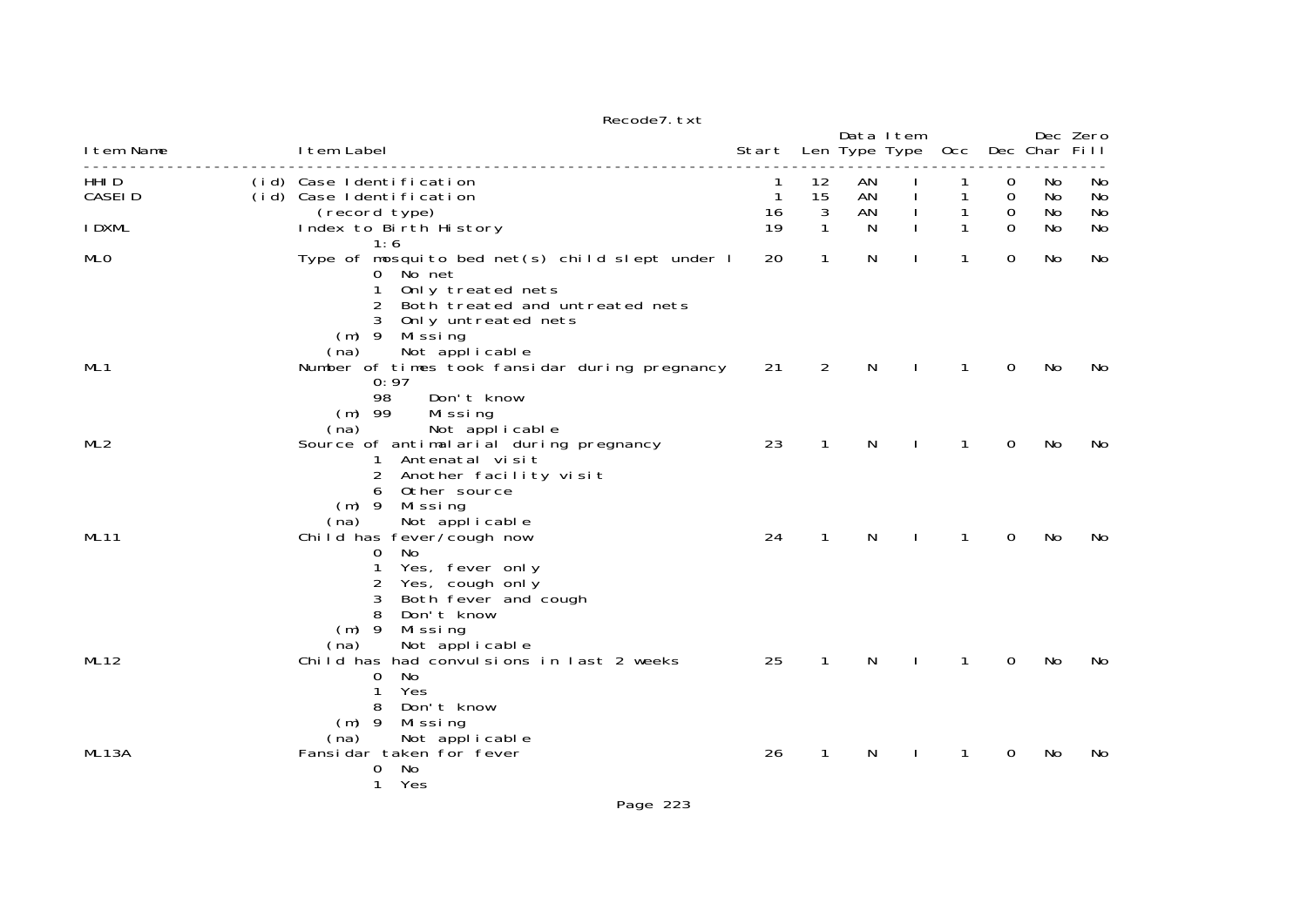|        | $(m)$ 9 Missing<br>Not applicable<br>(na)                              |    |              |              |              |              |                |    |    |
|--------|------------------------------------------------------------------------|----|--------------|--------------|--------------|--------------|----------------|----|----|
| ML13B  | Chl oroqui ne taken for fever                                          | 27 | $\mathbf{1}$ | $\mathsf{N}$ | $\mathbf{I}$ | $\mathbf{1}$ | $\mathbf 0$    | No | No |
|        | No<br>0                                                                |    |              |              |              |              |                |    |    |
|        | Yes<br>$\mathbf{1}$                                                    |    |              |              |              |              |                |    |    |
|        | $(m)$ 9 Missing                                                        |    |              |              |              |              |                |    |    |
|        | Not applicable<br>(na)                                                 |    |              |              |              |              |                |    |    |
| ML13C  | Amodi aqui ne taken for fever<br>No<br>$\mathbf 0$                     | 28 | $\mathbf{1}$ | $\mathsf{N}$ | $\mathbf{L}$ | $\mathbf{1}$ | $\overline{0}$ | No | No |
|        | 1<br>Yes                                                               |    |              |              |              |              |                |    |    |
|        | $(m)$ 9 Missing                                                        |    |              |              |              |              |                |    |    |
|        | (na)<br>Not applicable                                                 |    |              |              |              |              |                |    |    |
| ML13D  | Qui ni ne taken for fever                                              | 29 | $\mathbf{1}$ | N            |              | 1            | $\mathbf 0$    | No | No |
|        | 0 No                                                                   |    |              |              |              |              |                |    |    |
|        | $\mathbf{1}$<br>Yes                                                    |    |              |              |              |              |                |    |    |
|        | $(m)$ 9 Missing<br>Not applicable<br>(na)                              |    |              |              |              |              |                |    |    |
| ML13DA | Qui ni ne i nj ecti on/IV taken for fever                              | 30 | $\mathbf{1}$ | N            | $\mathbf{I}$ | $\mathbf{1}$ | $\mathbf 0$    | No | No |
|        | $0$ No                                                                 |    |              |              |              |              |                |    |    |
|        | Yes<br>$\mathbf{1}$                                                    |    |              |              |              |              |                |    |    |
|        | $(m)$ 9 Missing                                                        |    |              |              |              |              |                |    |    |
| ML13E  | Not applicable<br>(na)<br>Combination with artemisinin taken for fever | 31 | $\mathbf{1}$ | $\mathsf{N}$ | $\mathbf{I}$ | $\mathbf{1}$ | $\mathbf 0$    | No | No |
|        | No<br>$\mathbf 0$                                                      |    |              |              |              |              |                |    |    |
|        | $\mathbf{1}$<br>Yes                                                    |    |              |              |              |              |                |    |    |
|        | Missing<br>$(m)$ 9                                                     |    |              |              |              |              |                |    |    |
|        | Not applicable<br>(na)                                                 |    |              |              |              |              |                |    |    |
| ML13AA | Artesunate rectal taken for fever                                      | 32 | $\mathbf{1}$ | $\mathsf{N}$ | $\mathbf{I}$ | $\mathbf{1}$ | $\mathbf 0$    | No | No |
|        | No<br>$\Omega$<br>Yes<br>$\mathbf{1}$                                  |    |              |              |              |              |                |    |    |
|        | (m) 9 Missing                                                          |    |              |              |              |              |                |    |    |
|        | Not applicable<br>(na)                                                 |    |              |              |              |              |                |    |    |
| ML13AB | Artesunate injection/IV taken for fever                                | 33 | $\mathbf{1}$ | $\mathsf{N}$ | $\mathbf{I}$ | $\mathbf{1}$ | $\mathbf 0$    | No | No |
|        | $\mathbf 0$<br>No                                                      |    |              |              |              |              |                |    |    |
|        | $\mathbf{1}$<br>Yes                                                    |    |              |              |              |              |                |    |    |
|        | $(m)$ 9 Missing<br>Not applicable<br>(na)                              |    |              |              |              |              |                |    |    |
| ML13F  | CS antimalarial taken for fever                                        | 34 | $\mathbf{1}$ | N            |              | 1            | 0              | No | No |
|        | <b>No</b><br>$\mathbf 0$                                               |    |              |              |              |              |                |    |    |
|        | $\mathbf{1}$<br>Yes                                                    |    |              |              |              |              |                |    |    |
|        | (m) 9 Missing                                                          |    |              |              |              |              |                |    |    |
| ML13G  | Not applicable<br>(na)<br>CS antimalarial taken for fever              | 35 | 1            | N            |              | 1            | 0              | No | No |
|        |                                                                        |    |              |              |              |              |                |    |    |
|        | Page 224                                                               |    |              |              |              |              |                |    |    |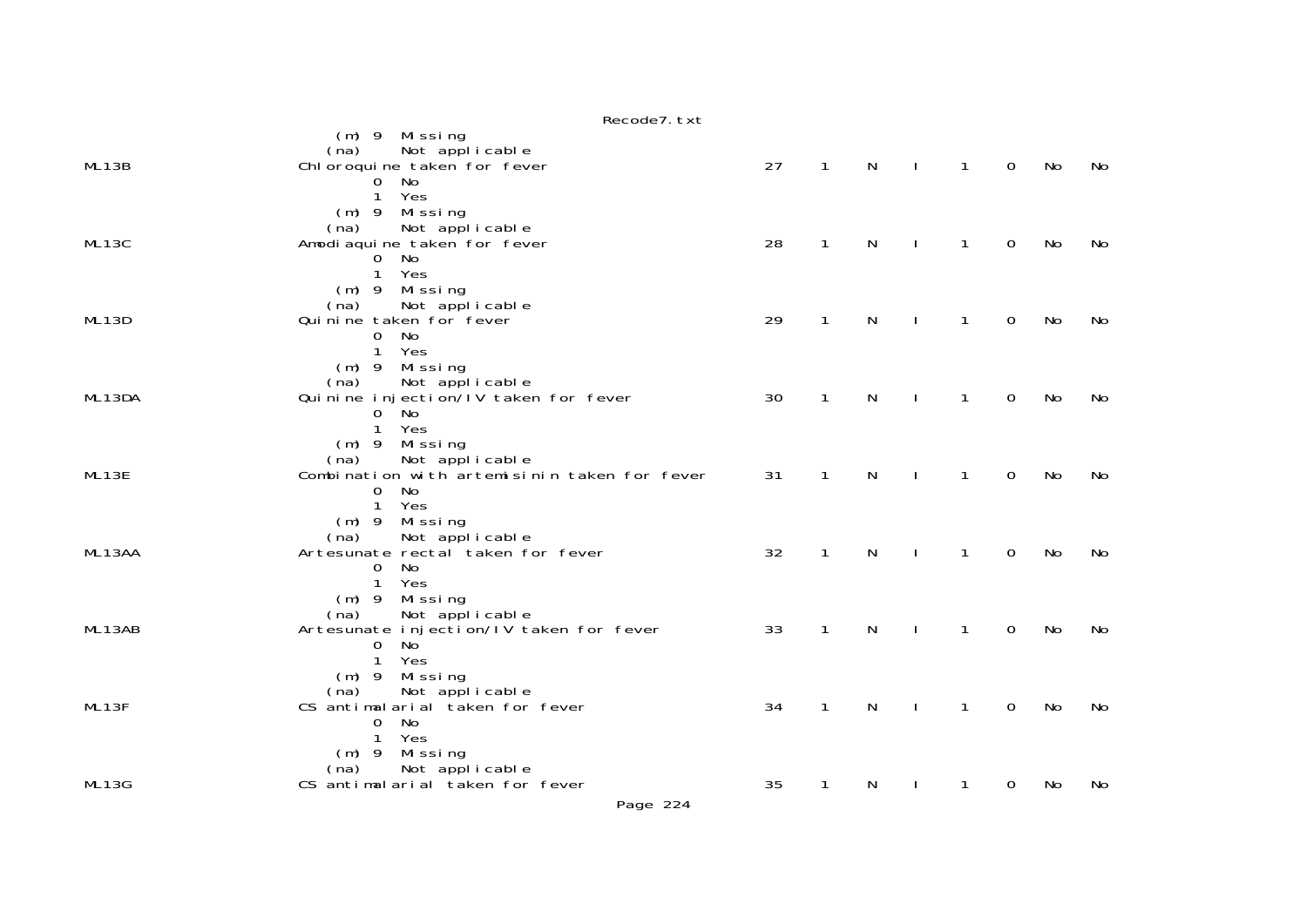|              | Recode7. txt                                    |    |              |              |              |              |             |    |    |
|--------------|-------------------------------------------------|----|--------------|--------------|--------------|--------------|-------------|----|----|
|              | No<br>0                                         |    |              |              |              |              |             |    |    |
|              | Yes<br>1                                        |    |              |              |              |              |             |    |    |
|              | Missing<br>$(m)$ 9                              |    |              |              |              |              |             |    |    |
|              | Not applicable<br>(na)                          |    |              |              |              |              |             |    |    |
| ML13H        | Other antimalarial taken for fever              | 36 | $\mathbf{1}$ | N            | $\mathbf{I}$ | $\mathbf{1}$ | 0           | No | No |
|              | No<br>$\Omega$                                  |    |              |              |              |              |             |    |    |
|              | Yes<br>$\mathbf{1}$                             |    |              |              |              |              |             |    |    |
|              | $(m)$ 9 Missing                                 |    |              |              |              |              |             |    |    |
|              | Not applicable<br>(na)                          |    |              |              |              |              |             |    |    |
| <b>ML131</b> | Antibiotic pill/syrup taken for fever           | 37 | $\mathbf{1}$ | $\mathsf{N}$ | $\mathbf{I}$ | $\mathbf{1}$ | $\mathbf 0$ | No | No |
|              | <b>No</b><br>$\mathbf 0$<br>$\mathbf{1}$<br>Yes |    |              |              |              |              |             |    |    |
|              | Missing<br>$(m)$ 9                              |    |              |              |              |              |             |    |    |
|              | Not applicable<br>(na)                          |    |              |              |              |              |             |    |    |
| ML13J        | Antibiotic injection taken for fever            | 38 | $\mathbf{1}$ | N            | $\mathbf{I}$ | 1            | 0           | No | No |
|              | No<br>$\mathbf{O}$                              |    |              |              |              |              |             |    |    |
|              | $\mathbf{1}$<br>Yes                             |    |              |              |              |              |             |    |    |
|              | (m) 9 Missing                                   |    |              |              |              |              |             |    |    |
|              | Not applicable<br>(na)                          |    |              |              |              |              |             |    |    |
| ML13K        | Aspirin taken for fever                         | 39 | $\mathbf{1}$ | N            | $\mathbf{I}$ | $\mathbf{1}$ | $\mathbf 0$ | No | No |
|              | No<br>$\mathbf{0}$                              |    |              |              |              |              |             |    |    |
|              | $\mathbf{1}$<br>Yes                             |    |              |              |              |              |             |    |    |
|              | (m) 9 Missing                                   |    |              |              |              |              |             |    |    |
|              | Not applicable<br>(na)                          |    |              |              |              |              |             |    |    |
| ML13L        | Acetaminophen/paracetamol/panadol taken for fev | 40 | 1            | N            |              | 1            | 0           | No | No |
|              | No<br>$\mathbf 0$<br>Yes                        |    |              |              |              |              |             |    |    |
|              | $\mathbf{1}$<br>$(m)$ 9 Missing                 |    |              |              |              |              |             |    |    |
|              | (na)<br>Not applicable                          |    |              |              |              |              |             |    |    |
| ML13M        | I buprofen taken for fever                      | 41 | $\mathbf{1}$ | $\mathsf{N}$ | $\mathbf{I}$ | $\mathbf{1}$ | 0           | No | No |
|              | No<br>$\mathbf 0$                               |    |              |              |              |              |             |    |    |
|              | $\mathbf{1}$<br>Yes                             |    |              |              |              |              |             |    |    |
|              | (m) 9 Missing                                   |    |              |              |              |              |             |    |    |
|              | (na) Not applicable<br>CS other taken for fever |    |              |              |              |              |             |    |    |
| ML13N        |                                                 | 42 | $\mathbf{1}$ | N            | $\mathbf{I}$ | $\mathbf{1}$ | 0           | No | No |
|              | No<br>$\mathbf{O}$                              |    |              |              |              |              |             |    |    |
|              | Yes<br>1                                        |    |              |              |              |              |             |    |    |
|              | Missing<br>$(m)$ 9                              |    |              |              |              |              |             |    |    |
|              | Not applicable<br>(na)                          |    |              |              |              |              |             |    |    |
| ML130        | CS other taken for fever                        | 43 | 1            | N            |              | 1            | 0           | No | No |
|              | No<br>$\mathbf{O}$<br>Yes<br>1                  |    |              |              |              |              |             |    |    |
|              | $(m)$ 9 Missing                                 |    |              |              |              |              |             |    |    |
|              |                                                 |    |              |              |              |              |             |    |    |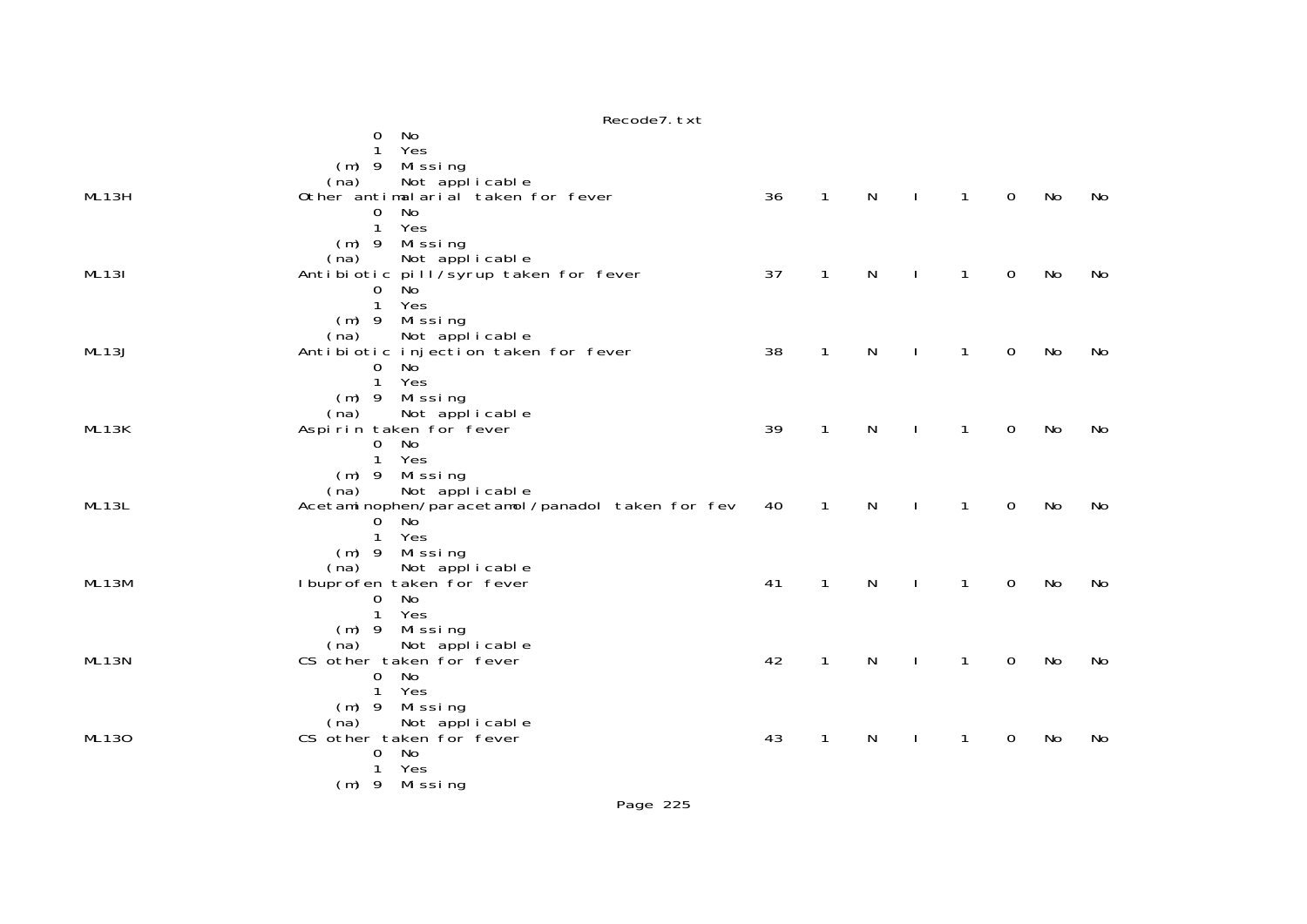|       | Recode7. txt                                                                                                                          |    |              |           |              |              |             |    |     |
|-------|---------------------------------------------------------------------------------------------------------------------------------------|----|--------------|-----------|--------------|--------------|-------------|----|-----|
| ML13P | (na) Not applicable<br>CS other taken for fever<br>No<br>$\overline{0}$<br>Yes<br>1                                                   | 44 | $\mathbf{1}$ | N         |              | 1            | $\Omega$    | No | No. |
| ML13X | $(m)$ 9 Missing<br>Not applicable<br>(na)<br>Other taken for fever<br>No<br>$\mathbf{O}$<br>$\mathbf{1}$<br>Yes                       | 45 | $\mathbf 1$  | N         |              | 1            | $\Omega$    | No | No. |
| ML13Y | Missing<br>$(m)$ 9<br>Not applicable<br>(na)<br>Nothing taken and didn't seek treatment for fev<br>No<br>0<br>Yes, nothing taken<br>1 | 46 | 1            | N         |              | 1            | 0           | No | No  |
| ML13Z | $(m)$ 9 Missing<br>Not applicable<br>(na)<br>Don't know if or what was taken for fever<br><b>No</b><br>0<br>Yes, don't know<br>1      | 47 | $\mathbf{1}$ | ${\sf N}$ |              | $\mathbf{1}$ | 0           | No | No  |
| ML14A | $(m)$ 9 Missing<br>Not applicable<br>(na)<br>Injection given for fever/convulsion<br>ັNo<br>$\overline{0}$<br>Yes<br>$\mathbf{1}$     | 48 | $\mathbf{1}$ | N         | $\mathbf{I}$ | $\mathbf{1}$ | $\Omega$    | No | No  |
| ML14B | $(m)$ 9 Missing<br>Not applicable<br>(na)<br>Supposi tory given for fever/convul sion<br>$0$ No<br>Yes<br>1                           | 49 | $\mathbf{1}$ | N         |              | 1            | $\Omega$    | No | No  |
| ML14Y | $(m)$ 9 Missing<br>Not applicable<br>(na)<br>No suppository or injection given for fever/con<br>$\mathbf 0$<br>No<br>1<br>Yes         | 50 | $\mathbf{1}$ | N         |              | 1            | $\mathbf 0$ | No | No  |
| ML14Z | $(m)$ 9<br>Missing<br>Not applicable<br>(na)<br>Don't know if suppository or injection given fo<br>0<br>No<br>Yes<br>$\mathbf{1}$     | 51 | $\mathbf{1}$ | N         |              | 1            | 0           | No | No  |
| ML15A | $(m)$ 9<br>Missing<br>Not applicable<br>(na)<br>Timing of start of fansidar<br>0 Same day as fever/cough                              | 52 | 1            | N         |              | 1            | $\mathbf 0$ | No | No  |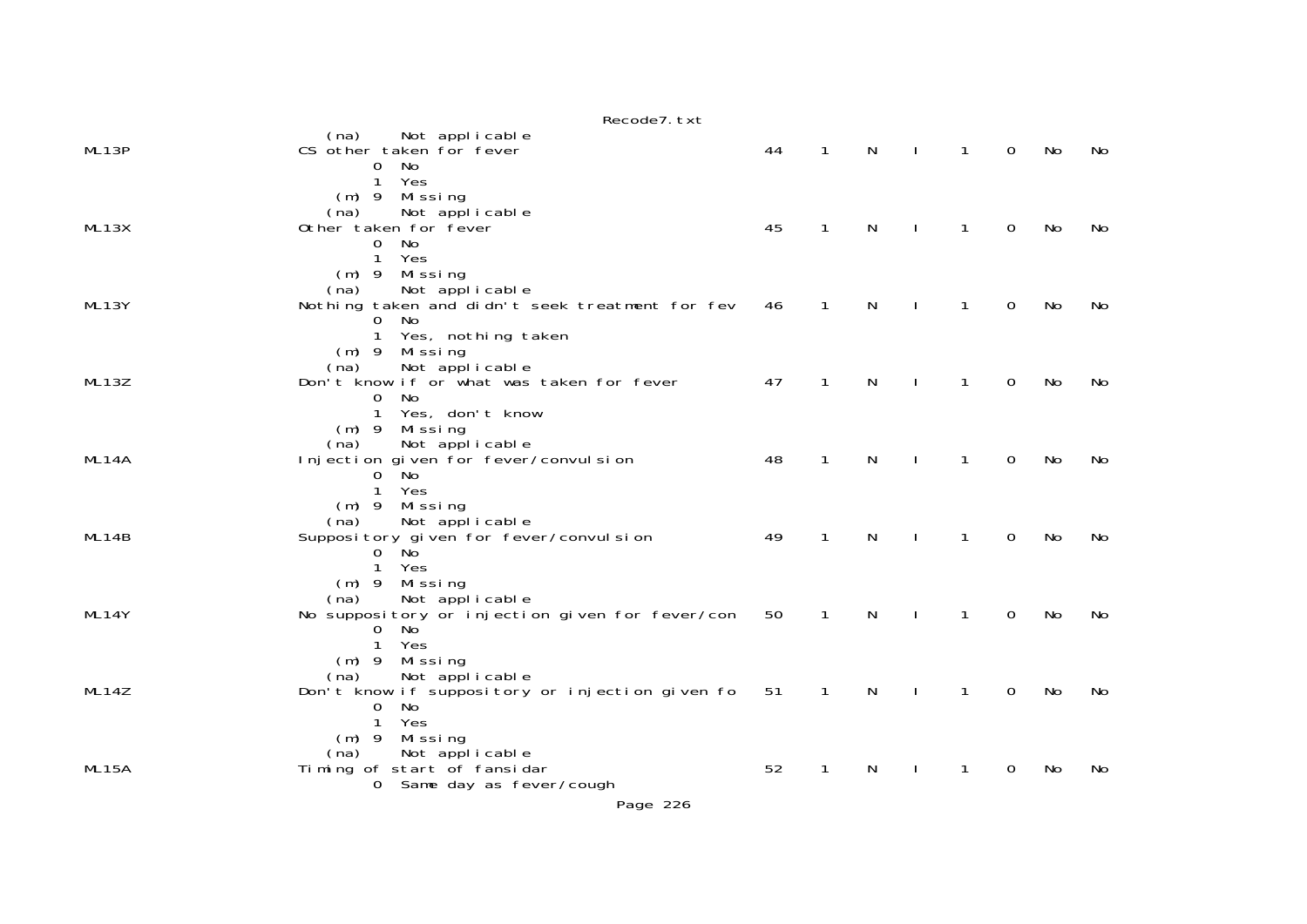|       | Next day<br>1<br>2 days after<br>2<br>3 days after<br>3<br>4<br>4+ days after<br>Don't know<br>8<br>$(m)$ 9<br>Missing                                     |    |              |   |              |              |             |    |    |
|-------|------------------------------------------------------------------------------------------------------------------------------------------------------------|----|--------------|---|--------------|--------------|-------------|----|----|
| ML15B | Not applicable<br>(na)<br>Number of days child took fansidar<br>1:6                                                                                        | 53 | $\mathbf{1}$ | N |              | $\mathbf{1}$ | $\mathbf 0$ | No | No |
|       | $\overline{7}$<br>$7+$ days<br>8<br>Don't know<br>$(m)$ 9<br>Missing                                                                                       |    |              |   |              |              |             |    |    |
| ML15C | Not applicable<br>(na)<br>First source for fansidar<br>0 Other source<br>1<br>At home                                                                      | 54 | $\mathbf{1}$ | N |              | 1            | 0           | No | No |
|       | Don't know<br>8<br>$(m)$ 9<br>Missing<br>Not applicable<br>(na)                                                                                            |    |              |   |              |              |             |    |    |
| ML16A | Timing of start of chloroquine<br>0 Same day as fever/cough<br>Next day<br>2<br>2 days after<br>3<br>3 days after<br>4+ days after<br>4<br>8<br>Don't know | 55 | $\mathbf{1}$ | N |              | $\mathbf{1}$ | 0           | No | No |
|       | $(m)$ 9<br>Missing<br>Not applicable<br>(na)                                                                                                               |    |              |   |              |              |             |    |    |
| ML16B | Number of days child took chloroquine<br>1:6<br>7<br>7+ days                                                                                               | 56 | 1            | N |              | 1            | 0           | No | No |
| ML16C | 8<br>Don't know<br>$(m)$ 9<br>Missing<br>(na)<br>Not applicable<br>First source for chloroquine<br>Other source<br>$\Omega$<br>At home<br>1                | 57 | $\mathbf{1}$ | N | J.           | 1            | $\mathbf 0$ | No | No |
| ML17A | 8<br>Don't know<br>$(m)$ 9<br>Missing<br>Not applicable<br>(na)<br>Timing of start of amodiaquine<br>Same day as fever/cough<br>0<br>Next day<br>1         | 58 | $\mathbf{1}$ | N | $\mathbf{I}$ | 1            | 0           | No | No |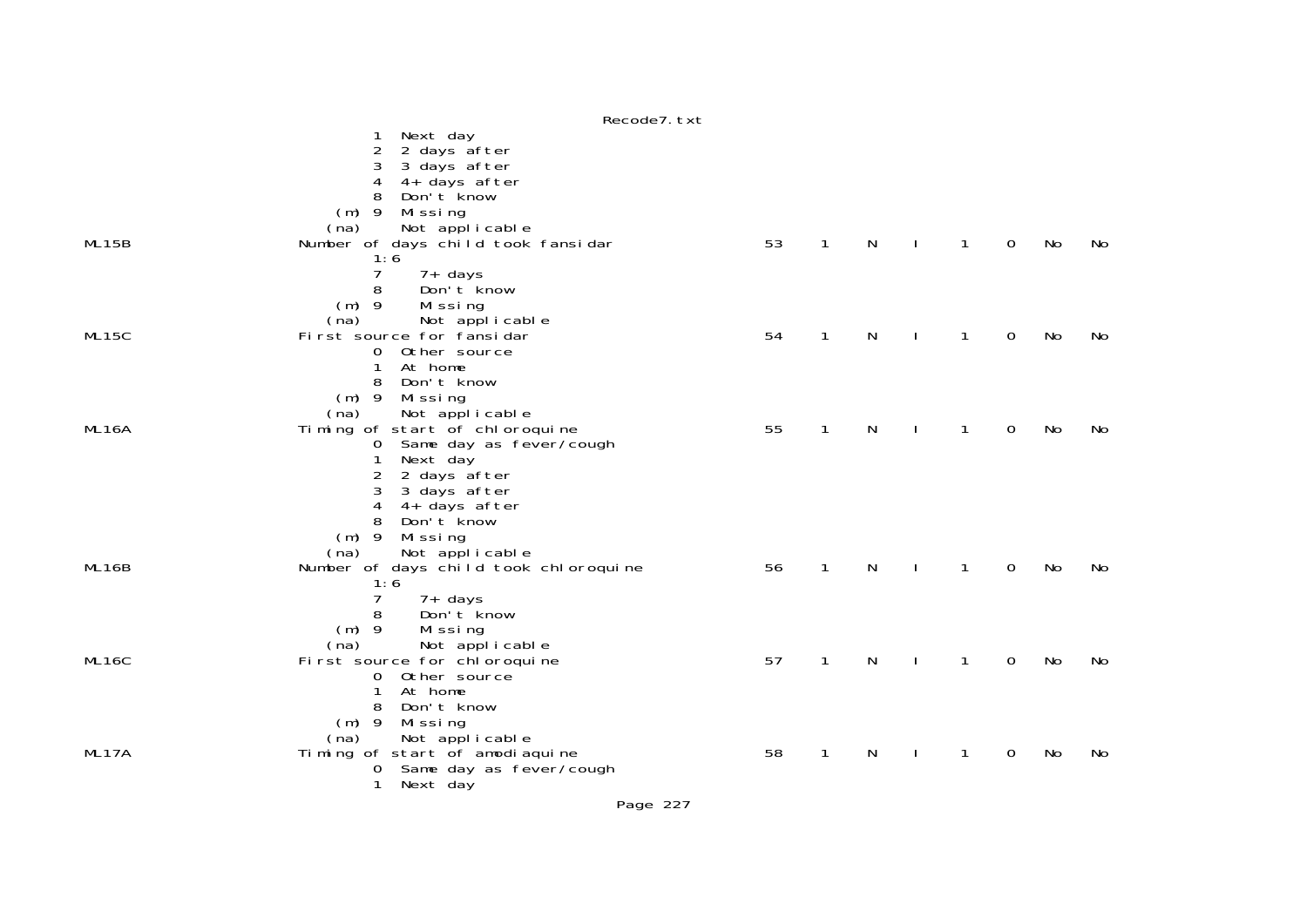|       | Recode7. txt                                    |    |              |   |              |              |             |    |    |
|-------|-------------------------------------------------|----|--------------|---|--------------|--------------|-------------|----|----|
|       | 2 days after<br>2                               |    |              |   |              |              |             |    |    |
|       | 3<br>3 days after                               |    |              |   |              |              |             |    |    |
|       | 4<br>4+ days after                              |    |              |   |              |              |             |    |    |
|       | 8<br>Don't know                                 |    |              |   |              |              |             |    |    |
|       |                                                 |    |              |   |              |              |             |    |    |
|       | $(m)$ 9<br>Missing                              |    |              |   |              |              |             |    |    |
|       | Not applicable<br>(na)                          |    |              |   |              |              |             |    |    |
| ML17B | Number of days child took amodiaquine           | 59 | $\mathbf{1}$ | N | J.           | 1            | 0           | No | No |
|       | 1:6                                             |    |              |   |              |              |             |    |    |
|       | 7<br>$7+$ days                                  |    |              |   |              |              |             |    |    |
|       | 8<br>Don't know                                 |    |              |   |              |              |             |    |    |
|       | $(m)$ 9<br>Missing                              |    |              |   |              |              |             |    |    |
|       | (na)<br>Not applicable                          |    |              |   |              |              |             |    |    |
|       |                                                 |    |              |   |              |              |             |    |    |
| ML17C | First source for amodiaquine                    | 60 | $\mathbf{1}$ | N |              | $\mathbf{1}$ | 0           | No | No |
|       | 0 Other source                                  |    |              |   |              |              |             |    |    |
|       | 1<br>At home                                    |    |              |   |              |              |             |    |    |
|       | 8<br>Don't know                                 |    |              |   |              |              |             |    |    |
|       | $(m)$ 9<br>Missing                              |    |              |   |              |              |             |    |    |
|       | Not applicable<br>(na)                          |    |              |   |              |              |             |    |    |
| ML18A | Timing of start of quinine                      | 61 | $\mathbf{1}$ | N |              | $\mathbf{1}$ | 0           | No | No |
|       | 0 Same day as fever/cough                       |    |              |   |              |              |             |    |    |
|       | 1<br>Next day                                   |    |              |   |              |              |             |    |    |
|       | 2<br>2 days after                               |    |              |   |              |              |             |    |    |
|       | 3<br>3 days after                               |    |              |   |              |              |             |    |    |
|       | 4+ days after<br>4                              |    |              |   |              |              |             |    |    |
|       | 8<br>Don't know                                 |    |              |   |              |              |             |    |    |
|       |                                                 |    |              |   |              |              |             |    |    |
|       | $(m)$ 9<br>Missing                              |    |              |   |              |              |             |    |    |
|       | Not applicable<br>(na)                          |    |              |   |              |              |             |    |    |
| ML18B | Number of days child took quinine               | 62 | $\mathbf{1}$ | N | $\mathbf{I}$ | $\mathbf{1}$ | $\mathbf 0$ | No | No |
|       | 1:6                                             |    |              |   |              |              |             |    |    |
|       | 7<br>7+ days                                    |    |              |   |              |              |             |    |    |
|       | 8<br>Don't know                                 |    |              |   |              |              |             |    |    |
|       | $(m)$ 9<br>Missing                              |    |              |   |              |              |             |    |    |
|       | Not applicable<br>(na)                          |    |              |   |              |              |             |    |    |
| ML18C | First source for quinine                        | 63 | $\mathbf{1}$ | N | $\mathbf{I}$ | $\mathbf{1}$ | 0           | No | No |
|       | 0 Other source                                  |    |              |   |              |              |             |    |    |
|       | $\mathbf{1}$<br>At home                         |    |              |   |              |              |             |    |    |
|       | 8<br>Don't know                                 |    |              |   |              |              |             |    |    |
|       |                                                 |    |              |   |              |              |             |    |    |
|       | $(m)$ 9<br>Missing                              |    |              |   |              |              |             |    |    |
|       | Not applicable<br>(na)                          |    |              |   |              |              |             |    |    |
| ML19A | For fever/convulsion: consulted traditional hea | 64 | $\mathbf{1}$ | N |              | 1            | 0           | No | No |
|       | No<br>0                                         |    |              |   |              |              |             |    |    |
|       | Yes<br>1                                        |    |              |   |              |              |             |    |    |
|       | (m) 9 Missing                                   |    |              |   |              |              |             |    |    |
|       |                                                 |    |              |   |              |              |             |    |    |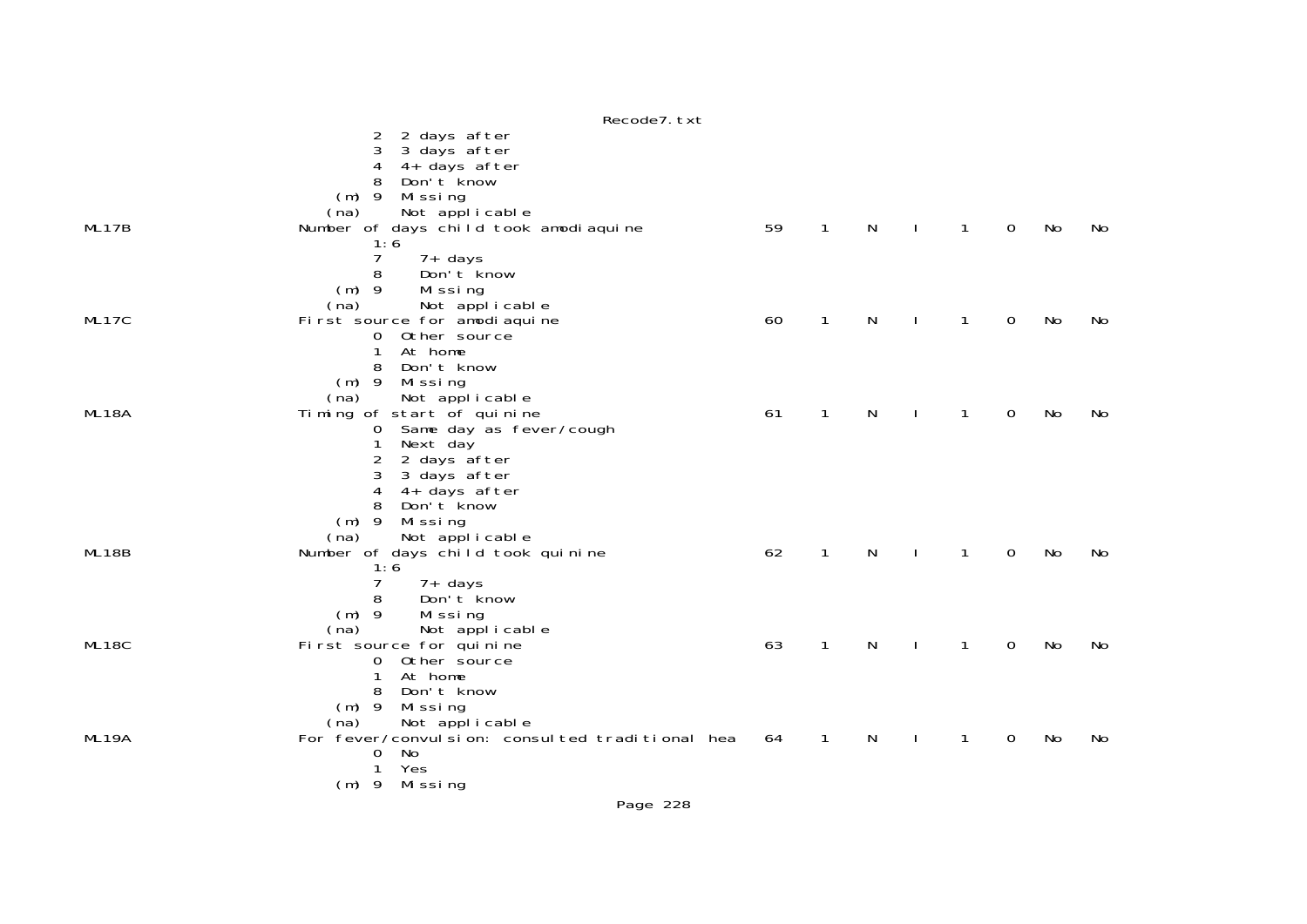|                    | Recode7. txt                                                                                                                             |    |              |              |              |              |             |    |     |
|--------------------|------------------------------------------------------------------------------------------------------------------------------------------|----|--------------|--------------|--------------|--------------|-------------|----|-----|
| ML19B              | Not applicable<br>(na)<br>For fever/convul si on: gave tepid sponging<br>No<br>0<br>$\mathbf{1}$<br>Yes                                  | 65 | $\mathbf{1}$ | N            |              | $\mathbf{1}$ | $\Omega$    | No | No. |
| ML19C              | (m) 9 Missing<br>Not applicable<br>(na)<br>For fever/convul si on: gave herbs<br>No<br>0<br>$\mathbf{1}$<br>Yes                          | 66 | $\mathbf{1}$ | $\mathsf{N}$ |              | $\mathbf{1}$ | $\mathbf 0$ | No | No  |
| ML19D              | $(m)$ 9 Missing<br>Not applicable<br>(na)<br>For fever/convul si on: CS<br>No<br>0<br>Yes<br>$\mathbf{1}$                                | 67 | 1            | N            |              | $\mathbf{1}$ | $\mathbf 0$ | No | No  |
| ML19E              | (m) 9 Missing<br>Not applicable<br>(na)<br>For fever/convul si on: CS<br>No<br>$\overline{0}$<br>Yes<br>$\mathbf{1}$                     | 68 | $\mathbf{1}$ | N            | $\mathbf{I}$ | $\mathbf{1}$ | $\mathbf 0$ | No | No  |
| ML19F              | (m) 9 Missing<br>Not applicable<br>(na)<br>For fever/convul si on: CS<br>No<br>$\mathbf{O}$<br>Yes<br>$\mathbf{1}$                       | 69 | $\mathbf{1}$ | N            | $\mathbf{I}$ | $\mathbf{1}$ | $\mathbf 0$ | No | No  |
| ML19X              | $(m)$ 9 Missing<br>Not applicable<br>(na)<br>For fever/convul si on: other<br>No<br>$\mathbf 0$<br>Yes<br>$\mathbf{1}$                   | 70 | $\mathbf{1}$ | N            |              | $\mathbf{1}$ | $\Omega$    | No | No  |
| ML19Y              | $(m)$ 9 Missing<br>Not applicable<br>(na)<br>For fever/convul si on: gave/did nothing<br>No<br>$\mathbf 0$<br>1<br>Yes                   | 71 | $\mathbf{1}$ | $\mathsf{N}$ |              | $\mathbf{1}$ | $\mathbf 0$ | No | No  |
| ML19Z              | $(m)$ 9 Missing<br>Not applicable<br>(na)<br>For fever/convulsion: don't know if something e<br>No<br>$\mathbf 0$<br>$\mathbf{1}$<br>Yes | 72 | $\mathbf{1}$ | N            |              | 1            | $\mathbf 0$ | No | No  |
| ML <sub>20</sub> A | $(m)$ 9 Missing<br>Not applicable<br>(na)<br>Timing of start of combination with artemisinin<br>0 Same day as fever/cough                | 73 | $\mathbf{1}$ | N            |              | 1            | $\mathbf 0$ | No | No  |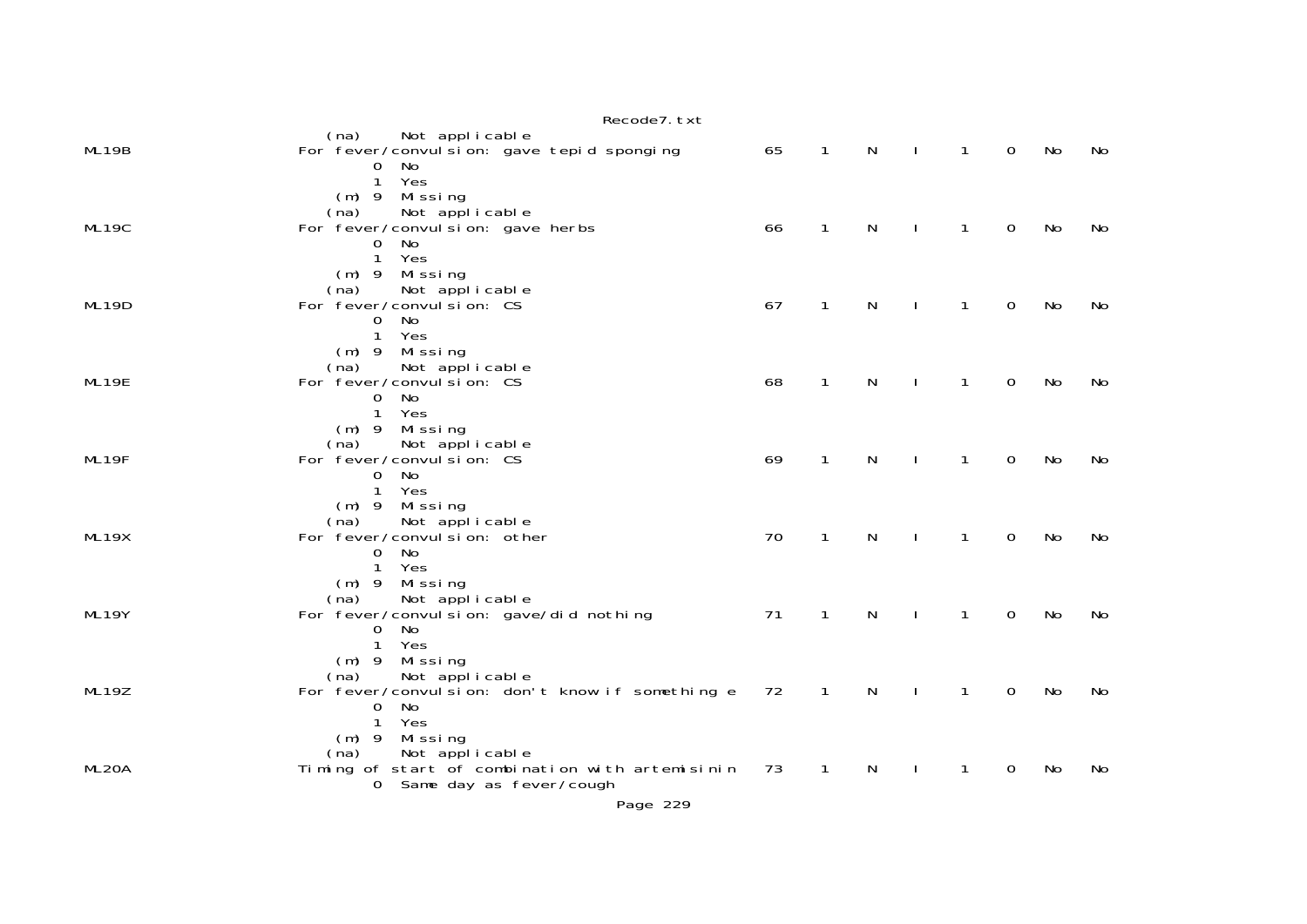1 Next day 2 2 days after 3 3 days after 4 4+ days after 8 Don't know (m) 9 Missing (na) Not applicable<br>ML2OB Number of days child took Number of days child took combination with arte 74 1 N I 1 0 No No 1:6 7 7+ days<br>8 Don't kr 8 Don't know (m) 9 Missing (na) Not applicable<br>ML20C First source for combination First source for combination with artemisinin 75 1 N I 1 0 No No 0 Other source 1 At home 8 Don't know (m) 9 Missing (na) Not applicable<br>MI21A Timing of start of CS anti Timing of start of CS antimalarial use 76 1 N I 1 0 No No 0 Same day as fever/cough 1 Next day 2 2 days after 3 3 days after 4 4+ days after 8 Don't know (m) 9 Missing (na) Not applicable<br>Munber of days child took ML21B Number of days child took CS antimalarial 77 1 N I 1 0 No No 1:6  $7 - 7 + \text{davs}$  8 Don't know (m) 9 Missing (na) Not applicable<br>First source for CS antimala First source for CS antimalarial 78 1 N I 1 0 No No 0 Other source 1 At home 8 Don't know (m) 9 Missing (na) Not applicable<br>MI22A Timing of start of CS anti Timing of start of CS antimalarial use  $\begin{array}{ccccccccc} 79 & 1 & N & I & 1 & 0 & No & No \end{array}$  0 Same day as fever/cough 1 Next day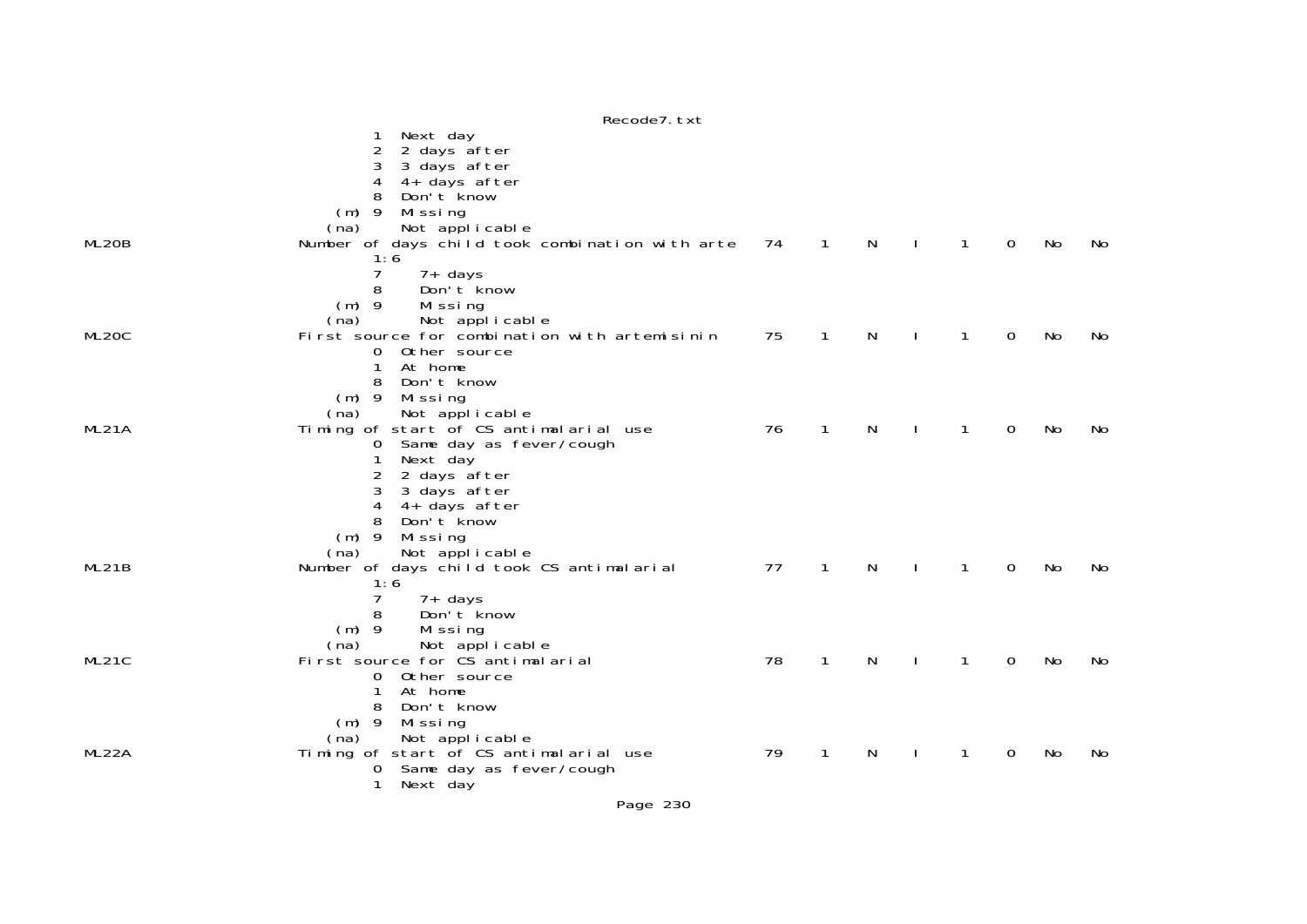|       | Recode7. txt                                  |    |              |    |              |              |    |     |
|-------|-----------------------------------------------|----|--------------|----|--------------|--------------|----|-----|
|       | 2 days after<br>2                             |    |              |    |              |              |    |     |
|       | 3 days after<br>3                             |    |              |    |              |              |    |     |
|       | 4+ days after<br>4                            |    |              |    |              |              |    |     |
|       | 8<br>Don't know                               |    |              |    |              |              |    |     |
|       | $(m)$ 9 Missing                               |    |              |    |              |              |    |     |
|       | Not applicable<br>(na)                        |    |              |    |              |              |    |     |
| ML22B | Number of days child took CS antimalarial     | 80 | $\mathbf{1}$ | N  | $\mathbf{1}$ | $\mathbf{0}$ | No | No  |
|       | 1:6                                           |    |              |    |              |              |    |     |
|       | 7<br>$7+$ days                                |    |              |    |              |              |    |     |
|       | 8<br>Don't know                               |    |              |    |              |              |    |     |
|       | $(m)$ 9<br>Missing                            |    |              |    |              |              |    |     |
|       | Not applicable<br>(na)                        |    |              |    |              |              |    |     |
| ML22C | First source for CS antimal arial             | 81 | $\mathbf{1}$ | N  | $\mathbf{1}$ | 0            | No | No  |
|       | 0<br>Other source                             |    |              |    |              |              |    |     |
|       | 1<br>At home                                  |    |              |    |              |              |    |     |
|       | 8<br>Don't know                               |    |              |    |              |              |    |     |
|       | $(m)$ 9<br>Missing                            |    |              |    |              |              |    |     |
|       | Not applicable<br>(na)                        |    |              |    |              |              |    |     |
| ML23A | Timing of start of other anti-malarial use    | 82 | 1            | N  | 1            | 0            | No | No  |
|       | Same day as fever/cough<br>0                  |    |              |    |              |              |    |     |
|       | Next day<br>1                                 |    |              |    |              |              |    |     |
|       | 2 days after<br>2                             |    |              |    |              |              |    |     |
|       | 3<br>3 days after                             |    |              |    |              |              |    |     |
|       | 4+ days after<br>4<br>Don't know<br>8         |    |              |    |              |              |    |     |
|       | $(m)$ 9<br>Missing                            |    |              |    |              |              |    |     |
|       | Not applicable<br>(na)                        |    |              |    |              |              |    |     |
| ML23B | Number of days child took other anti-malarial | 83 | $\mathbf{1}$ | N  | $\mathbf{1}$ | 0            | No | No  |
|       | 1:6                                           |    |              |    |              |              |    |     |
|       | 7<br>7+ days                                  |    |              |    |              |              |    |     |
|       | 8<br>Don't know                               |    |              |    |              |              |    |     |
|       | $(m)$ 9<br>Missing                            |    |              |    |              |              |    |     |
|       | Not applicable<br>(na)                        |    |              |    |              |              |    |     |
| ML23C | First source for other anti-malarial          | 84 | $\mathbf{1}$ | N  | 1            | 0            | No | No  |
|       | 0 Other source                                |    |              |    |              |              |    |     |
|       | At home<br>1                                  |    |              |    |              |              |    |     |
|       | 8<br>Don't know                               |    |              |    |              |              |    |     |
|       | (m) 9 Missing                                 |    |              |    |              |              |    |     |
|       | Not applicable<br>(na)                        |    |              |    |              |              |    |     |
| ML24C | First source for antibiotic pill/syrup        | 85 | 1            | N. | 1            | 0            | No | No. |
|       | Other source<br>0                             |    |              |    |              |              |    |     |
|       | At home                                       |    |              |    |              |              |    |     |
|       | Don't know<br>8                               |    |              |    |              |              |    |     |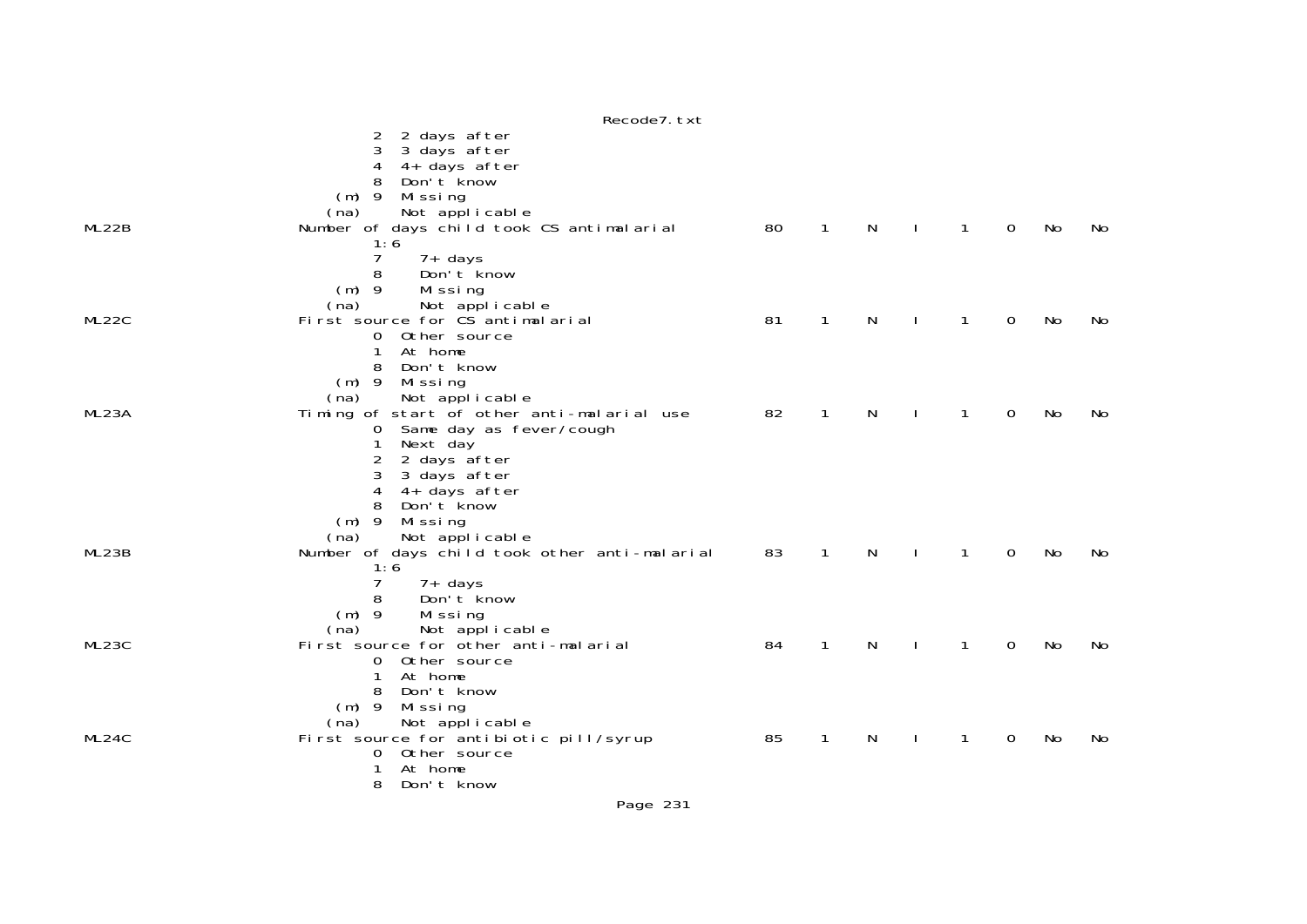|                               | (m) 9 Missing                                                                                                                                                                                                                     | Recode7. txt                          |                                |                |              |                |                                 |                 |                |
|-------------------------------|-----------------------------------------------------------------------------------------------------------------------------------------------------------------------------------------------------------------------------------|---------------------------------------|--------------------------------|----------------|--------------|----------------|---------------------------------|-----------------|----------------|
| ML25A<br><b>flevel: WOMAN</b> | Not applicable<br>(na)<br>Timing of start of artesunate<br>Same day as fever/cough<br>0<br>Next day<br>2<br>2 days after<br>3<br>3 days after<br>4<br>4+ days after<br>Don't know<br>$(m)$ 9<br>Missing<br>Not applicable<br>(na) | 86<br>Record: Domestic Violence       | $\mathbf 1$                    | N              |              | 1              | 0                               | No              | No             |
|                               |                                                                                                                                                                                                                                   |                                       |                                |                |              |                |                                 |                 |                |
| I tem Name                    | I tem Label<br>.                                                                                                                                                                                                                  | Start Len Type Type Occ Dec Char Fill |                                | Data Item      |              |                |                                 |                 | Dec Zero       |
| HHI D<br><b>CASEID</b>        | (id) Case Identification<br>(id) Case Identification<br>(record type)                                                                                                                                                             | 1<br>$\overline{1}$<br>16             | 12<br>15<br>$\overline{3}$     | AN<br>AN<br>AN |              | $\mathbf{1}$   | 0<br>0<br>$\overline{0}$        | No<br>No<br>No. | No<br>No<br>No |
| D <sub>005</sub><br>D101A     | Weight for Domestic Violence (6 decimals)<br>Husband/partner jealous if respondent talks wit<br>No<br>0<br>Yes<br>Don't know<br>8<br>Mi ssi ng<br>$(m)$ 9<br>Not applicable<br>(na)                                               | 19<br>27                              | $\overline{8}$<br>$\mathbf{1}$ | N<br>N         |              | $\overline{1}$ | $\mathsf{O}\xspace$<br>$\Omega$ | No<br><b>No</b> | No<br>No       |
| D101B                         | Husband/partner accuses respondent of unfaithfu<br>No<br>0<br>Yes<br>Don't know<br>8<br>$(m)$ 9<br>Missing<br>Not applicable<br>(na)                                                                                              | 28                                    | $\mathbf{1}$                   | N              |              | 1              | 0                               | No              | No             |
| D101C                         | Husband/partner does not permit respondent to m<br>No<br>0<br>Yes<br>Don't know<br>8<br>$(m)$ 9<br>Missing<br>(na)<br>Not applicable                                                                                              | 29                                    | $\overline{1}$                 | N              | $\mathbf{I}$ | $\mathbf{1}$   | 0                               | No              | No             |
| D101D                         | Husband/partner tries to limit respondent's con<br>No<br>0<br>Yes<br>Don't know<br>8<br>$(m)$ 9<br>Missing                                                                                                                        | 30<br>$\sim$ $\sim$                   | $\overline{1}$                 | N              |              | 1              | 0                               | No              | No             |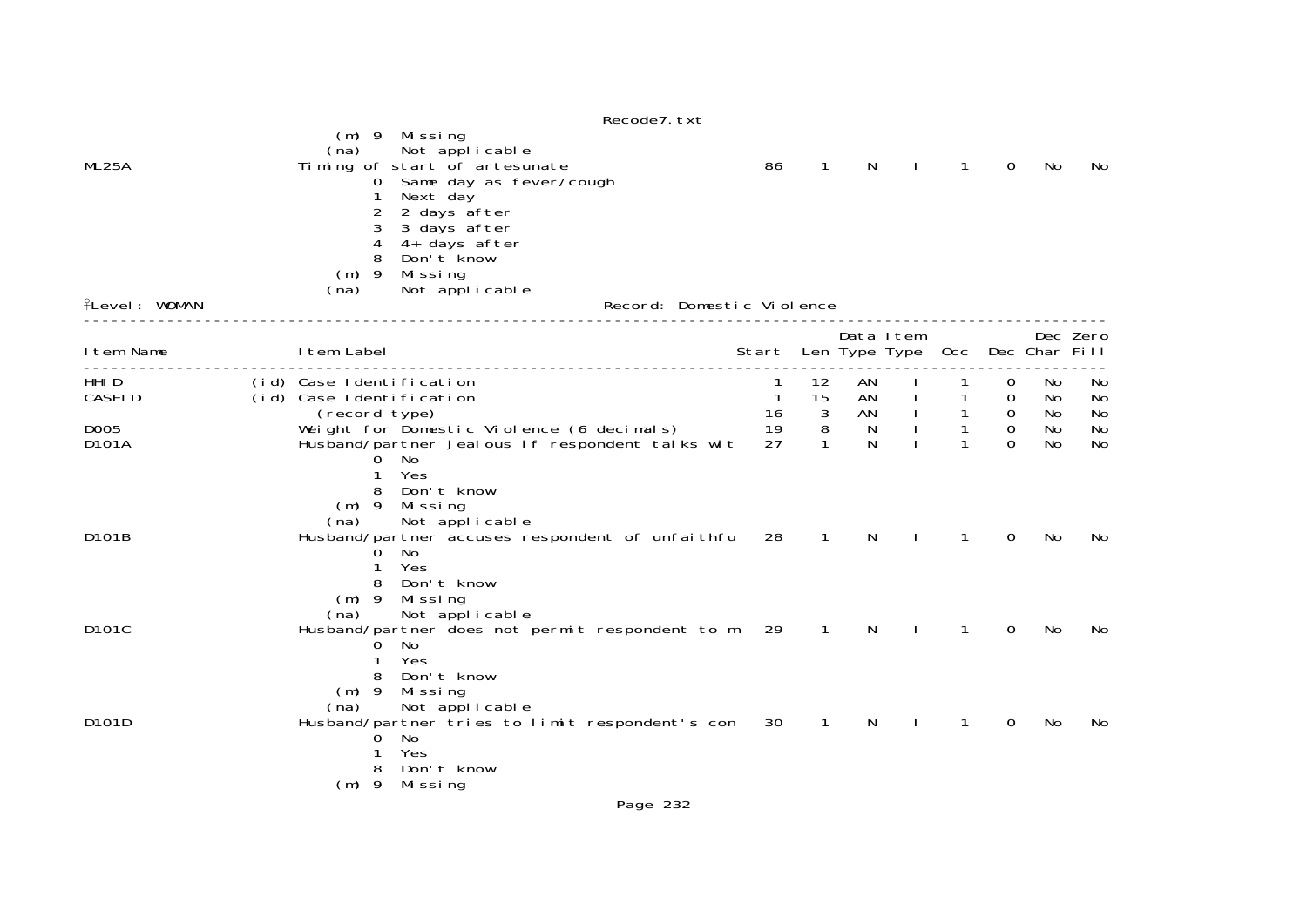|       | Recoue / LXL                                                                                                                                         |    |                |              |              |              |             |    |    |
|-------|------------------------------------------------------------------------------------------------------------------------------------------------------|----|----------------|--------------|--------------|--------------|-------------|----|----|
| D101E | Not applicable<br>(na)<br>Husband/partner insists on knowing where respon<br>No<br>Yes<br>1                                                          | 31 | $\mathbf{1}$   | N            | $\mathbf{I}$ | $\mathbf{1}$ | $\mathbf 0$ | No | No |
| D101F | Don't know<br>8<br>$(m)$ 9<br>Mi ssi ng<br>Not applicable<br>(na)<br>Husband/partner doesn't trust respondent with m<br>No<br>Yes<br>1               | 32 | $\mathbf{1}$   | N            |              | 1            | 0           | No | No |
| D101G | Don't know<br>8<br>$(m)$ 9<br>Mi ssi ng<br>Not applicable<br>(na)<br>CS control<br><i>i</i> ssue<br>No<br>0<br>1<br>Yes                              | 33 | $\mathbf{1}$   | $\mathsf{N}$ | $\mathbf{I}$ | $\mathbf{1}$ | $\mathbf 0$ | No | No |
| D101H | 8<br>Don't know<br>$(m)$ 9<br>Missing<br>Not applicable<br>(na)<br>CS control<br>i ssue<br>No<br>0<br>Yes<br>1                                       | 34 | $\mathbf{1}$   | $\mathsf{N}$ | $\mathbf{I}$ | $\mathbf{1}$ | 0           | No | No |
| D1011 | Don't know<br>8<br>$(m)$ 9<br>Missing<br>(na)<br>Not applicable<br>CS control<br>i ssue<br>No<br>0<br>Yes<br>1                                       | 35 | $\mathbf{1}$   | N            |              | 1            | 0           | No | No |
| D101J | 8<br>Don't know<br>$(m)$ 9<br>Missing<br>(na)<br>Not applicable<br>CS control issue<br>No<br>0<br>Yes                                                | 36 | 1              | N            |              | 1            | 0           | No | No |
| D102  | Don't know<br>8<br>$(m)$ 9<br>Missing<br>Not applicable<br>(na)<br>Number of control issues answered 'Yes'<br>(D101x)<br>0:15<br>$(m)$ 99<br>Missing | 37 | $\overline{2}$ | N            |              | 1            | 0           | No | No |
| D103A | Not applicable<br>(na)<br>Ever been humiliated by husband/partner<br>0 Never                                                                         | 39 | $\mathbf{1}$   | N            |              | 1            | 0           | No | No |

 $p_{0}$ codo $7$  tvt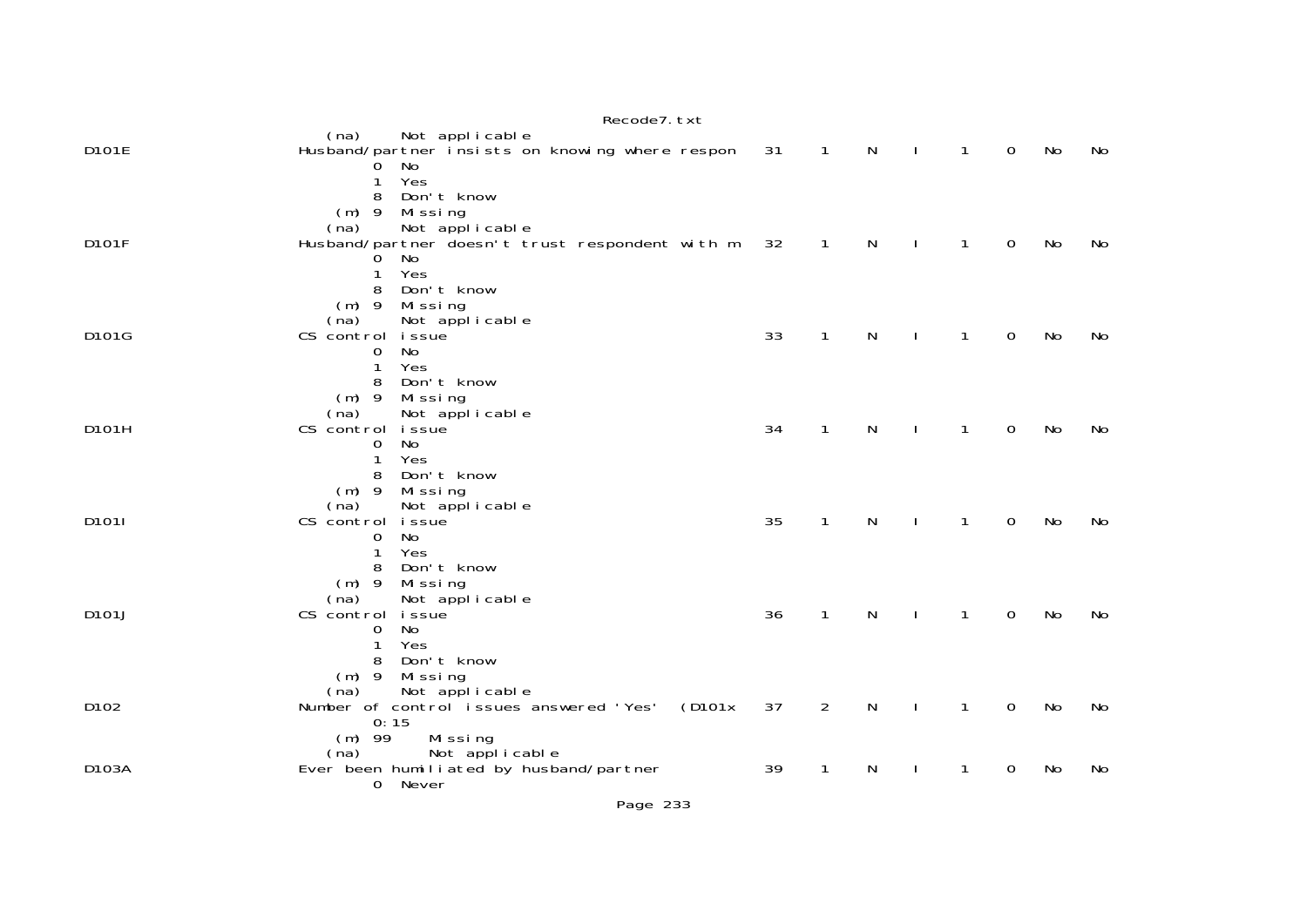| Recode7. txt                                                                                                               |     |     |
|----------------------------------------------------------------------------------------------------------------------------|-----|-----|
| <b>Often</b>                                                                                                               |     |     |
| $\overline{2}$<br>Sometimes                                                                                                |     |     |
| Yes, but not in the last 12 months<br>3                                                                                    |     |     |
| Yes, but frequency in last 12 months missing                                                                               |     |     |
| $(m)$ 9<br>Missing                                                                                                         |     |     |
| Not applicable<br>(na)                                                                                                     |     |     |
| Ever been threatened with harm by husband/partn<br>D103B<br>40<br>$\mathbf{1}$<br>N<br>$\mathbf{1}$<br>$\Omega$<br>$\perp$ | No  | No. |
| Never<br>0                                                                                                                 |     |     |
| 1<br>Often<br>Sometimes                                                                                                    |     |     |
| 2<br>Yes, but not in the last 12 months<br>3                                                                               |     |     |
| Yes, but frequency in last 12 months missing                                                                               |     |     |
| $(m)$ 9<br>Missing                                                                                                         |     |     |
| Not applicable<br>(na)                                                                                                     |     |     |
| D <sub>103</sub> C<br>Ever been insulted or made to feel bad by husba 41<br>$\overline{1}$<br>N.<br>$\overline{0}$<br>1    | No. | No. |
| Never<br>0                                                                                                                 |     |     |
| <b>Often</b><br>1                                                                                                          |     |     |
| 2<br>Sometimes                                                                                                             |     |     |
| 3<br>Yes, but not in the last 12 months                                                                                    |     |     |
| Yes, but frequency in last 12 months missing<br>4                                                                          |     |     |
| $(m)$ 9<br>Mi ssi ng                                                                                                       |     |     |
| Not applicable<br>(na)                                                                                                     |     |     |
| D103D<br>Ever CS emotional abuse by husband/partner<br>42<br>$\mathbf{1}$<br>N<br>1<br>0                                   | No  | No. |
| 0 Never<br>Often<br>1                                                                                                      |     |     |
| $\overline{c}$<br>Sometimes                                                                                                |     |     |
| 3<br>Yes, but not in the last 12 months                                                                                    |     |     |
| Yes, but frequency in last 12 months missing<br>4                                                                          |     |     |
| $(m)$ 9<br>Missing                                                                                                         |     |     |
| Not applicable<br>(na)                                                                                                     |     |     |
| Ever CS emotional abuse by husband/partner<br>43<br>$\overline{1}$<br>D103E<br>N.<br>1<br>$\mathbf 0$<br>$\mathbf{I}$      | No. | No. |
| 0 Never                                                                                                                    |     |     |
| Often<br>1                                                                                                                 |     |     |
| Sometimes                                                                                                                  |     |     |
| Yes, but not in the last 12 months                                                                                         |     |     |
| Yes, but frequency in last 12 months missing<br>4                                                                          |     |     |
| $(m)$ 9<br>Mi ssi ng<br>Not applicable<br>(na)                                                                             |     |     |
| D103F<br>Ever CS emotional abuse by husband/partner<br>44<br>$\mathbf{1}$<br>N<br>1<br>$\mathbf 0$                         | No  | No. |
| Never<br>0                                                                                                                 |     |     |
| <b>Often</b><br>1                                                                                                          |     |     |
| 2<br>Sometimes                                                                                                             |     |     |
| 3<br>Yes, but not in the last 12 months                                                                                    |     |     |
| Page 234                                                                                                                   |     |     |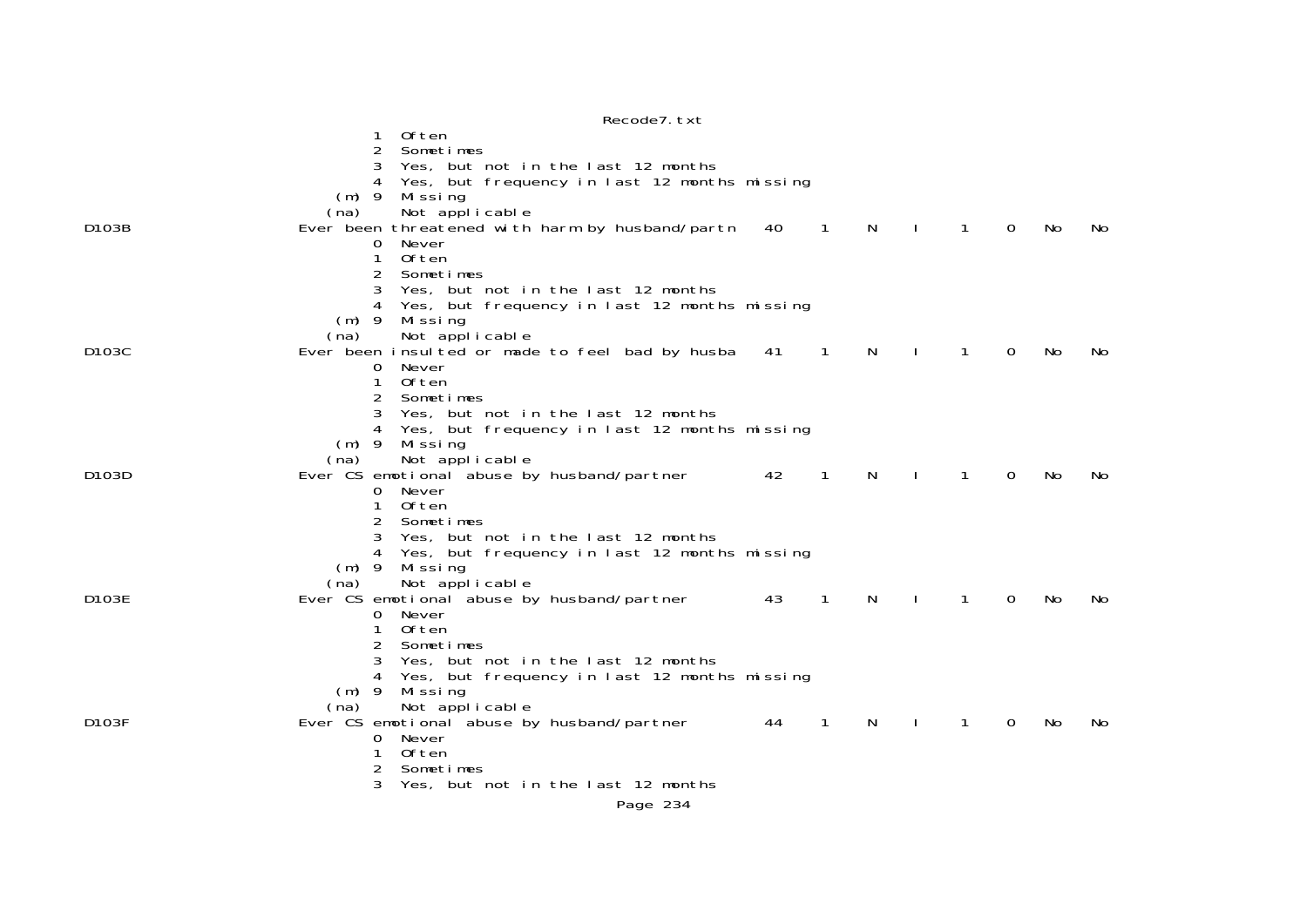|                    |              |                                                 |                                    | Recode7. txt                                    |    |                |    |              |              |          |     |     |
|--------------------|--------------|-------------------------------------------------|------------------------------------|-------------------------------------------------|----|----------------|----|--------------|--------------|----------|-----|-----|
|                    |              |                                                 |                                    | 4 Yes, but frequency in last 12 months missing  |    |                |    |              |              |          |     |     |
|                    |              | $(m)$ 9 Missing                                 |                                    |                                                 |    |                |    |              |              |          |     |     |
|                    | (na)         | Not applicable                                  |                                    |                                                 |    |                |    |              |              |          |     |     |
| D104               |              |                                                 |                                    | Experienced any emotional violence (D103x serie | 45 | $\overline{1}$ | N  | $\mathbf{I}$ | $\mathbf{1}$ | 0        | No  | No. |
|                    | 0            | No.                                             |                                    |                                                 |    |                |    |              |              |          |     |     |
|                    | 1            | Yes                                             |                                    |                                                 |    |                |    |              |              |          |     |     |
|                    | $(m)$ 9      | Missing                                         |                                    |                                                 |    |                |    |              |              |          |     |     |
|                    | (na)         | Not applicable                                  |                                    |                                                 |    |                |    |              |              |          |     |     |
| D105A              |              |                                                 |                                    | Ever been pushed, shook or had something thrown | 46 | $\mathbf{1}$   | N  |              | $\mathbf{1}$ | $\Omega$ | No  | No. |
|                    | 0            | Never                                           |                                    |                                                 |    |                |    |              |              |          |     |     |
|                    | $\mathbf{1}$ | Often                                           |                                    |                                                 |    |                |    |              |              |          |     |     |
|                    | 2            | Sometimes                                       |                                    |                                                 |    |                |    |              |              |          |     |     |
|                    | 3            |                                                 | Yes, but not in the last 12 months |                                                 |    |                |    |              |              |          |     |     |
|                    |              |                                                 |                                    | Yes, but frequency in last 12 months missing    |    |                |    |              |              |          |     |     |
|                    | $(m)$ 9      | Missing                                         |                                    |                                                 |    |                |    |              |              |          |     |     |
|                    | (na)         | Not applicable                                  |                                    |                                                 |    |                |    |              |              |          |     |     |
| D <sub>105</sub> B |              | Ever been slapped by husband/partner            |                                    |                                                 | 47 | $\mathbf{1}$   | N. |              | $\mathbf{1}$ | $\Omega$ | No. | No. |
|                    | 0            | Never                                           |                                    |                                                 |    |                |    |              |              |          |     |     |
|                    | 1            | 0ften                                           |                                    |                                                 |    |                |    |              |              |          |     |     |
|                    | 2            | Sometimes                                       |                                    |                                                 |    |                |    |              |              |          |     |     |
|                    | 3            |                                                 | Yes, but not in the last 12 months |                                                 |    |                |    |              |              |          |     |     |
|                    |              |                                                 |                                    | Yes, but frequency in last 12 months missing    |    |                |    |              |              |          |     |     |
|                    | $(m)$ 9      | Missing                                         |                                    |                                                 |    |                |    |              |              |          |     |     |
|                    | (na)         | Not applicable                                  |                                    |                                                 |    |                |    |              |              |          |     |     |
| D105C              |              |                                                 |                                    | Ever been punched with fist or hit by something | 48 | 1              | N. |              | 1            | $\Omega$ | No  | No. |
|                    | 0            | Never                                           |                                    |                                                 |    |                |    |              |              |          |     |     |
|                    | 1            | Often                                           |                                    |                                                 |    |                |    |              |              |          |     |     |
|                    | 2            | Sometimes                                       |                                    |                                                 |    |                |    |              |              |          |     |     |
|                    |              |                                                 | Yes, but not in the last 12 months |                                                 |    |                |    |              |              |          |     |     |
|                    | 4            |                                                 |                                    | Yes, but frequency in last 12 months missing    |    |                |    |              |              |          |     |     |
|                    | $(m)$ 9      | Missing                                         |                                    |                                                 |    |                |    |              |              |          |     |     |
|                    | (na)         | Not applicable                                  |                                    |                                                 |    |                |    |              |              |          |     |     |
| D105D              |              | Ever been kicked or dragged by husband/partner  |                                    |                                                 | 49 | $\mathbf{1}$   | N  |              | 1            | 0        | No  | No. |
|                    | $\mathbf{O}$ | Never                                           |                                    |                                                 |    |                |    |              |              |          |     |     |
|                    | 1            | Often                                           |                                    |                                                 |    |                |    |              |              |          |     |     |
|                    | 2            | Sometimes                                       |                                    |                                                 |    |                |    |              |              |          |     |     |
|                    | 3            |                                                 | Yes, but not in the last 12 months |                                                 |    |                |    |              |              |          |     |     |
|                    | 4            |                                                 |                                    | Yes, but frequency in last 12 months missing    |    |                |    |              |              |          |     |     |
|                    | $(m)$ 9      | Missing                                         |                                    |                                                 |    |                |    |              |              |          |     |     |
|                    | (na)         | Not applicable                                  |                                    |                                                 |    |                |    |              |              |          |     |     |
| D105E              |              | Ever been strangled or burnt by husband/partner |                                    |                                                 | 50 | $\mathbf{1}$   | N. |              | 1            | 0        | No  | No. |
|                    | 0            | Never                                           |                                    |                                                 |    |                |    |              |              |          |     |     |
|                    | 1            | 0ften                                           |                                    |                                                 |    |                |    |              |              |          |     |     |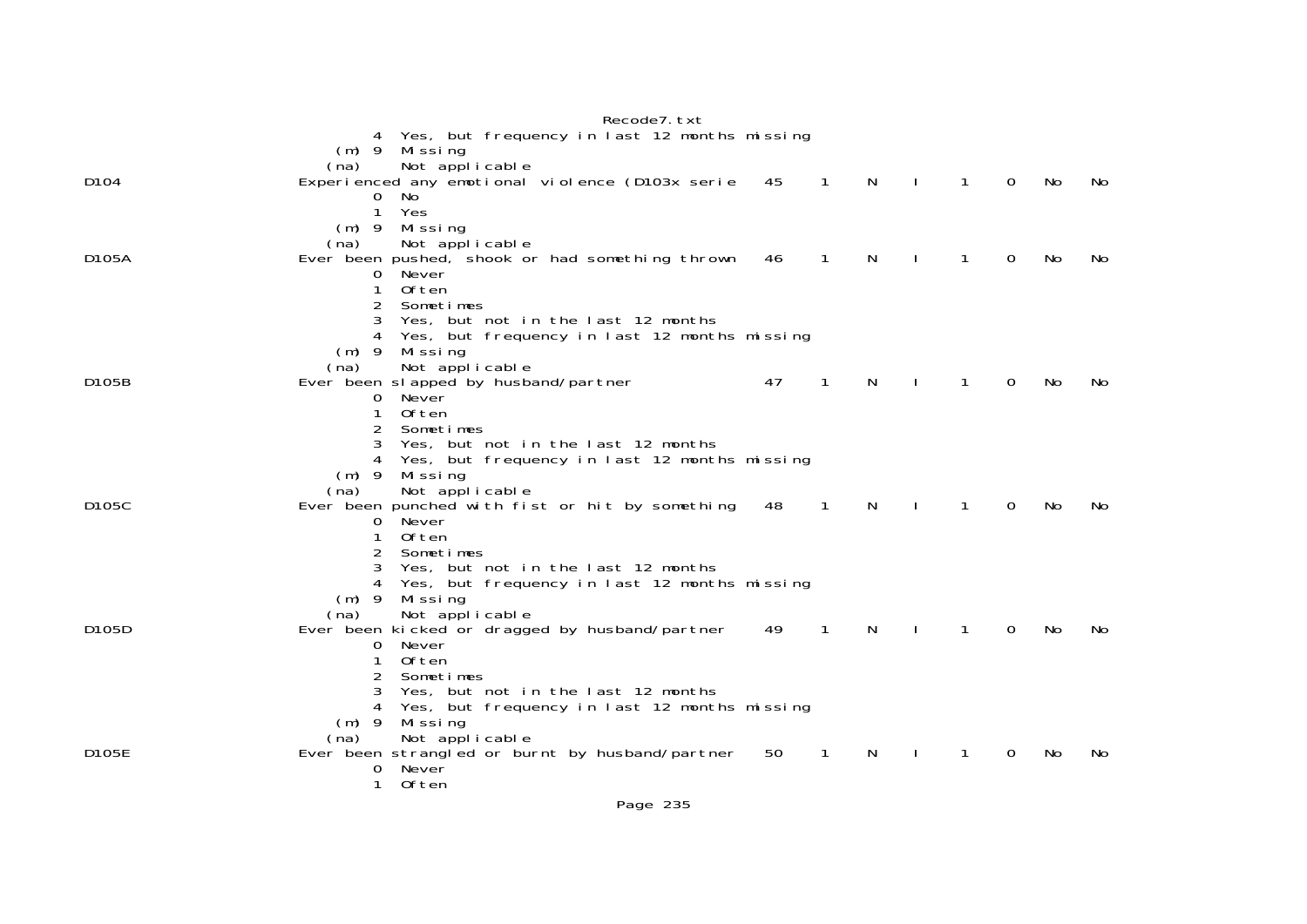|                    | Recode7. txt                                                                                                                               |
|--------------------|--------------------------------------------------------------------------------------------------------------------------------------------|
|                    | Sometimes<br>2                                                                                                                             |
|                    | 3<br>Yes, but not in the last 12 months                                                                                                    |
|                    | Yes, but frequency in last 12 months missing<br>4                                                                                          |
|                    | $(m)$ 9<br>Mi ssi ng                                                                                                                       |
|                    | Not applicable<br>(na)                                                                                                                     |
| D105F              | Ever been threatened with knife/gun or other we<br>51<br>$\mathbf{1}$<br>N<br>$\mathbf{1}$<br>$\mathbf 0$<br>No.<br>No.                    |
|                    | 0<br>Never                                                                                                                                 |
|                    | 1<br>Often                                                                                                                                 |
|                    | 2<br>Sometimes                                                                                                                             |
|                    | 3<br>Yes, but not in the last 12 months                                                                                                    |
|                    | Yes, but frequency in last 12 months missing<br>4                                                                                          |
|                    | $(m)$ 9<br>Missing                                                                                                                         |
|                    | Not applicable<br>(na)                                                                                                                     |
| D105G              | Ever CS physical violence by husband/partner<br>52<br>$\mathbf{1}$<br><b>N</b><br>$\mathbf{1}$<br>$\mathbf 0$<br>$\mathbf{I}$<br>No<br>No. |
|                    | Never<br>0                                                                                                                                 |
|                    | <b>Often</b><br>1                                                                                                                          |
|                    | Sometimes                                                                                                                                  |
|                    | Yes, but not in the last 12 months                                                                                                         |
|                    | Yes, but frequency in last 12 months missing<br>4                                                                                          |
|                    | Missing<br>$(m)$ 9                                                                                                                         |
|                    | Not applicable<br>(na)                                                                                                                     |
| D105H              | Ever been physically forced into unwanted sex b<br>53<br>N<br>$\mathbf 0$<br>1<br>1<br>No<br>No.                                           |
|                    | Never<br>0<br><b>Often</b><br>$\mathbf{1}$                                                                                                 |
|                    | 2<br>Sometimes                                                                                                                             |
|                    | 3<br>Yes, but not in the last 12 months                                                                                                    |
|                    | Yes, but frequency in last 12 months missing<br>4                                                                                          |
|                    | $(m)$ 9<br>Mi ssi ng                                                                                                                       |
|                    | (na)<br>Not applicable                                                                                                                     |
| D1051              | Ever been forced into other unwanted sexual act<br>54<br>$\mathbf{1}$<br><sup>N</sup><br>1<br>$\mathbf 0$<br>No.<br>No.                    |
|                    | Never<br>0                                                                                                                                 |
|                    | <b>Often</b><br>$\mathbf{1}$                                                                                                               |
|                    | 2<br>Sometimes                                                                                                                             |
|                    | Yes, but not in the last 12 months<br>3                                                                                                    |
|                    | Yes, but frequency in last 12 months missing<br>4                                                                                          |
|                    | $(m)$ 9<br>Missing                                                                                                                         |
|                    | Not applicable<br>(na)                                                                                                                     |
| D <sub>105</sub> J | Ever had arm twisted or hair pulled by husband/<br>55<br>$\overline{1}$<br>N<br>$\overline{0}$<br>1<br>No.<br>No.                          |
|                    | Never<br>0                                                                                                                                 |
|                    | <b>Often</b><br>1                                                                                                                          |
|                    | Sometimes<br>2                                                                                                                             |
|                    | 3<br>Yes, but not in the last 12 months                                                                                                    |
|                    | 4<br>Yes, but frequency in last 12 months missing                                                                                          |
|                    | Page 236                                                                                                                                   |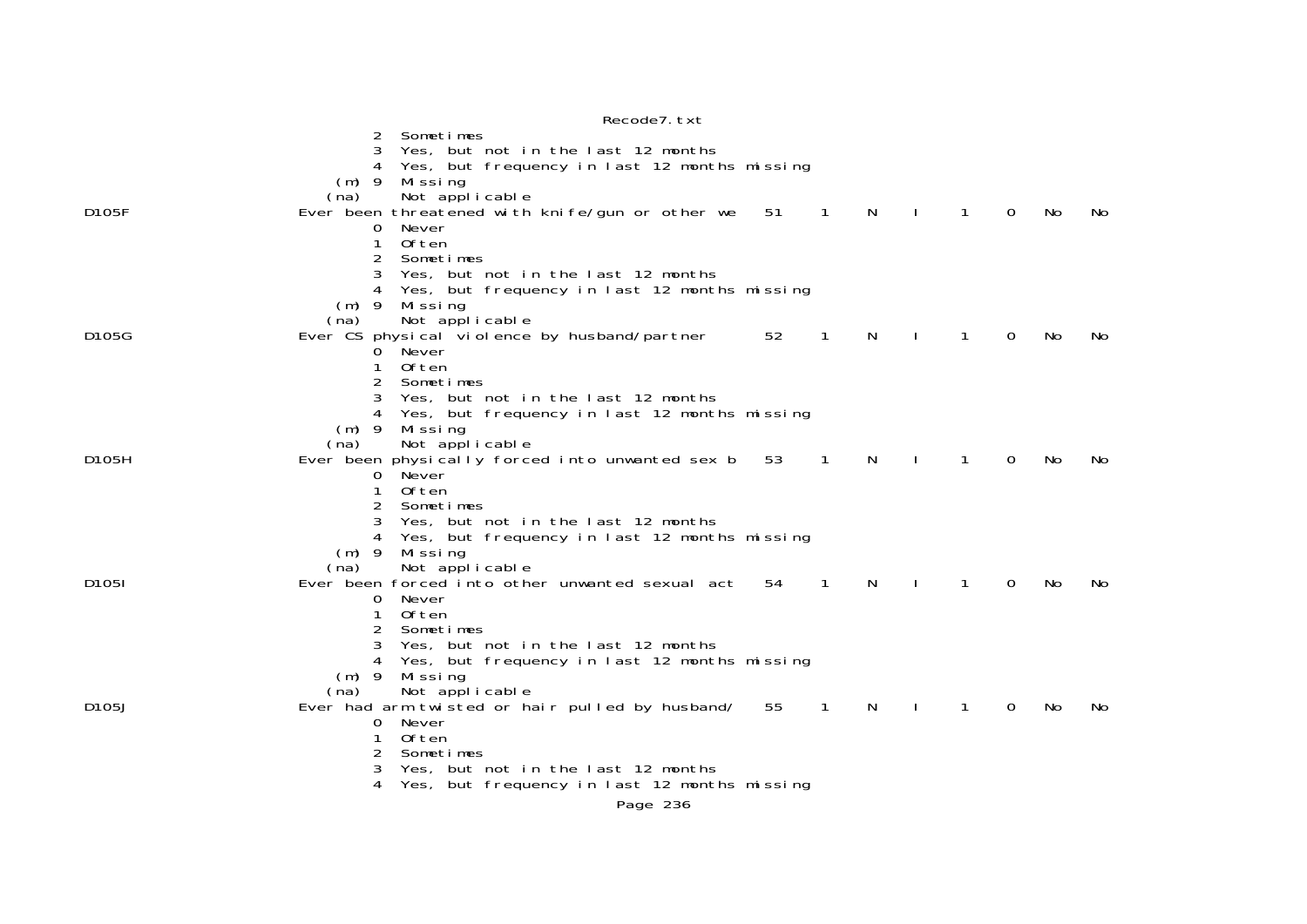|                  | Recode7. txt                                                                            |                |              |                     |              |              |                |    |     |
|------------------|-----------------------------------------------------------------------------------------|----------------|--------------|---------------------|--------------|--------------|----------------|----|-----|
|                  | (m) 9 Missing                                                                           |                |              |                     |              |              |                |    |     |
|                  | Not applicable<br>(na)                                                                  |                |              |                     |              |              |                |    |     |
| D105K            | Ever been physically forced to perform sexual a 56<br>Never                             | $\overline{1}$ |              | N<br>$\blacksquare$ |              | $\mathbf{1}$ | $\overline{0}$ | No | No  |
|                  | $\overline{0}$<br><b>Often</b><br>1                                                     |                |              |                     |              |              |                |    |     |
|                  | 2<br>Sometimes                                                                          |                |              |                     |              |              |                |    |     |
|                  | Yes, but not in the last 12 months<br>3                                                 |                |              |                     |              |              |                |    |     |
|                  | Yes, but frequency in last 12 months missing                                            |                |              |                     |              |              |                |    |     |
|                  | $(m)$ 9<br>Missing<br>(na)                                                              |                |              |                     |              |              |                |    |     |
| D105L            | Not applicable<br>Ever CS physical violence by husband/partner                          | 57             | $\mathbf{1}$ | $\mathsf{N}$        |              | 1            | $\mathbf 0$    | No | No. |
|                  | Never<br>0                                                                              |                |              |                     |              |              |                |    |     |
|                  | 0ften<br>1                                                                              |                |              |                     |              |              |                |    |     |
|                  | 2<br>Sometimes                                                                          |                |              |                     |              |              |                |    |     |
|                  | 3<br>Yes, but not in the last 12 months<br>Yes, but frequency in last 12 months missing |                |              |                     |              |              |                |    |     |
|                  | $(m)$ 9<br>Missing                                                                      |                |              |                     |              |              |                |    |     |
|                  | Not applicable<br>(na)                                                                  |                |              |                     |              |              |                |    |     |
| D105M            | Ever CS physical violence by husband/partner                                            | 58             | $\mathbf{1}$ | N                   | $\mathbf{I}$ | 1            | 0              | No | No. |
|                  | Never<br>0                                                                              |                |              |                     |              |              |                |    |     |
|                  | 0ften<br>1<br>2<br>Sometimes                                                            |                |              |                     |              |              |                |    |     |
|                  | Yes, but not in the last 12 months<br>3                                                 |                |              |                     |              |              |                |    |     |
|                  | Yes, but frequency in last 12 months missing                                            |                |              |                     |              |              |                |    |     |
|                  | $(m)$ 9<br>Missing                                                                      |                |              |                     |              |              |                |    |     |
| D105N            | Not applicable<br>(na)<br>Ever CS physical violence by husband/partner                  |                | 1            | N                   |              | 1            | 0              | No | No. |
|                  | Never<br>0                                                                              | 59             |              |                     |              |              |                |    |     |
|                  | <b>Often</b>                                                                            |                |              |                     |              |              |                |    |     |
|                  | 2<br>Sometimes                                                                          |                |              |                     |              |              |                |    |     |
|                  | Yes, but not in the last 12 months<br>3                                                 |                |              |                     |              |              |                |    |     |
|                  | Yes, but frequency in last 12 months missing<br>$(m)$ 9<br>Missing                      |                |              |                     |              |              |                |    |     |
|                  | Not applicable<br>(na)                                                                  |                |              |                     |              |              |                |    |     |
| D <sub>106</sub> | Experienced any less severe violence (D105A-C, J                                        | 60             | 1            | N                   |              | 1            | $\Omega$       | No | No. |
|                  | No<br>0                                                                                 |                |              |                     |              |              |                |    |     |
|                  | Yes<br>1<br>Missing<br>$(m)$ 9                                                          |                |              |                     |              |              |                |    |     |
|                  | Not applicable<br>(na)                                                                  |                |              |                     |              |              |                |    |     |
| D <sub>107</sub> | Experienced any severe violence (D105D-F) by hu                                         | 61             | 1            | N                   |              | 1            | 0              | No | No. |
|                  | $\mathbf{0}$<br>No.                                                                     |                |              |                     |              |              |                |    |     |
|                  | 1<br>Yes<br>$(m)$ 9                                                                     |                |              |                     |              |              |                |    |     |
|                  | Mi ssi ng                                                                               |                |              |                     |              |              |                |    |     |
|                  | Page 237                                                                                |                |              |                     |              |              |                |    |     |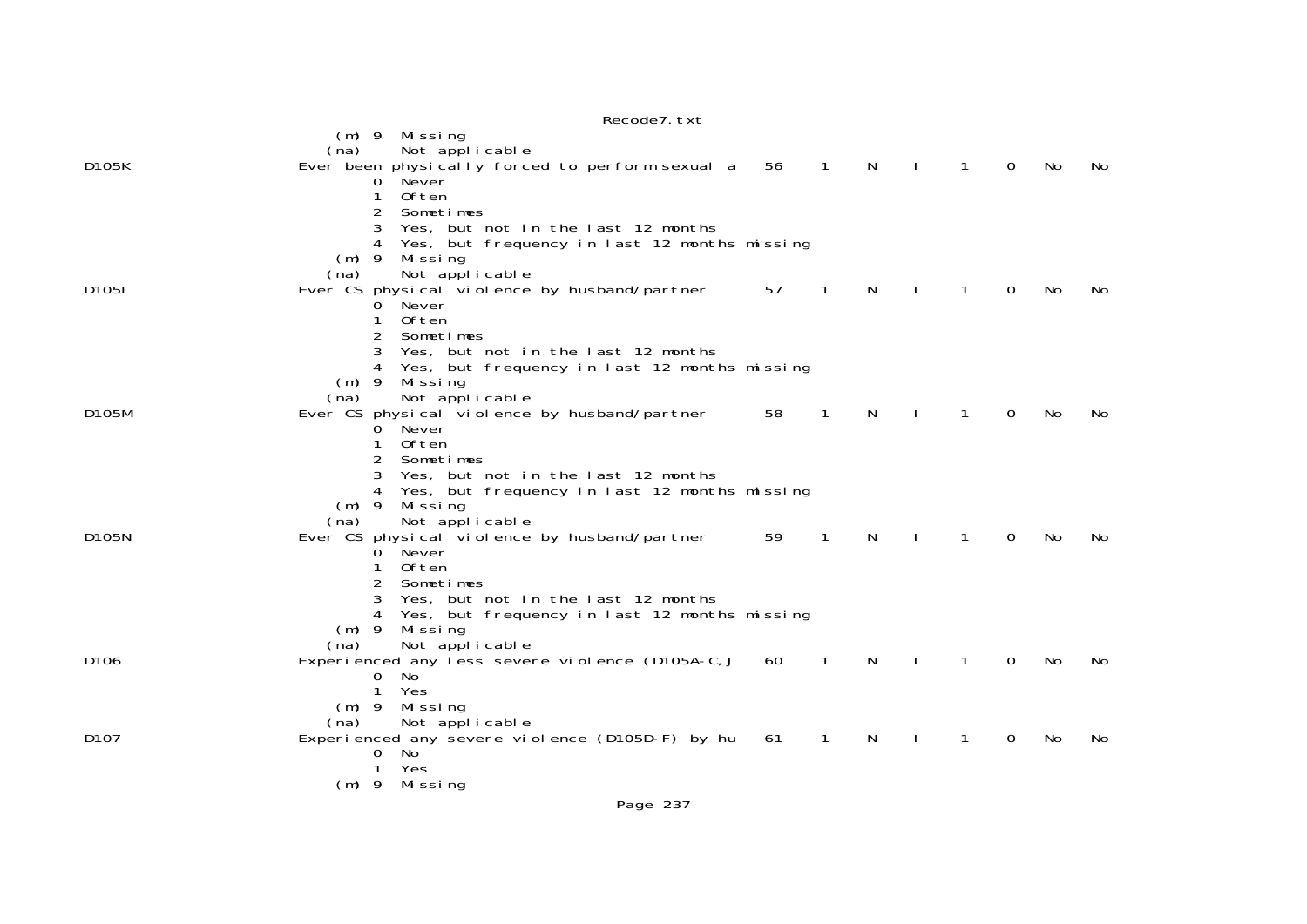|       | Recode7. txt                                                                                                           |    |              |   |              |              |             |           |    |
|-------|------------------------------------------------------------------------------------------------------------------------|----|--------------|---|--------------|--------------|-------------|-----------|----|
| D108  | (na)<br>Not applicable<br>Experienced any sexual violence (D105H-I, K) by<br>$\mathbf{O}$<br>No                        | 62 | $\mathbf{1}$ | N | $\mathbf{I}$ | $\mathbf{1}$ | $\mathbf 0$ | No        | No |
| D109  | Yes<br>$\mathbf{1}$<br>Missing<br>$(m)$ 9<br>Not applicable<br>(na)<br>Timing of first event (from D105 series) in yea | 63 | 2            | N |              | $\mathbf{1}$ | 0           | No        | No |
|       | 0:94<br>95<br>Before union<br>After separation/divorce<br>96<br>Don't know<br>98<br>$(m)$ 99<br>Missing                |    |              |   |              |              |             |           |    |
| D110A | Not applicable<br>(na)<br>Ever had bruises because of husband/partner's a                                              | 65 | $\mathbf{1}$ | N | $\perp$      | $\mathbf{1}$ | $\mathbf 0$ | No        | No |
|       | 0 No<br>Yes<br>$\mathbf{1}$<br>Missing<br>$(m)$ 9                                                                      |    |              |   |              |              |             |           |    |
| D110B | Not applicable<br>(na)<br>Ever had eye injuries, sprains, dislocations or<br>0 No                                      | 66 | $\mathbf{1}$ | N |              | $\mathbf{1}$ | 0           | No        | No |
|       | $\mathbf{1}$<br>Yes<br>$(m)$ 9<br>Missing<br>Not applicable<br>(na)                                                    |    |              |   |              |              |             |           |    |
| D110C | Ever went to heal th facility because of husband<br>No<br>0<br>Yes<br>$\mathbf{1}$                                     | 67 | $\mathbf{1}$ | N |              | $\mathbf{1}$ | 0           | <b>No</b> | No |
| D110D | $(m)$ 9<br>Missing<br>Not applicable<br>(na)<br>Ever had wounds, broken bones, broken teeth or                         | 68 | 1            | N |              | 1            | 0           | No        | No |
|       | No<br>0<br>$\mathbf{1}$<br>Yes<br>Missing<br>$(m)$ 9                                                                   |    |              |   |              |              |             |           |    |
| D110E | Not applicable<br>(na)<br>CS because of husband/partner's actions<br>No<br>0                                           | 69 | 1            | N |              | 1            | 0           | No        | No |
|       | 1<br>Yes<br>Missing<br>$(m)$ 9<br>Not applicable<br>(na)                                                               |    |              |   |              |              |             |           |    |
| D110F | CS because of husband/partner's actions<br>No<br>$\mathbf{0}$<br>$\mathbf{1}$<br>Yes                                   | 70 | 1            | N |              | $\mathbf{1}$ | 0           | No        | No |
|       | $(m)$ 9<br>Missing<br>Not applicable<br>(na)                                                                           |    |              |   |              |              |             |           |    |
|       | Page 238                                                                                                               |    |              |   |              |              |             |           |    |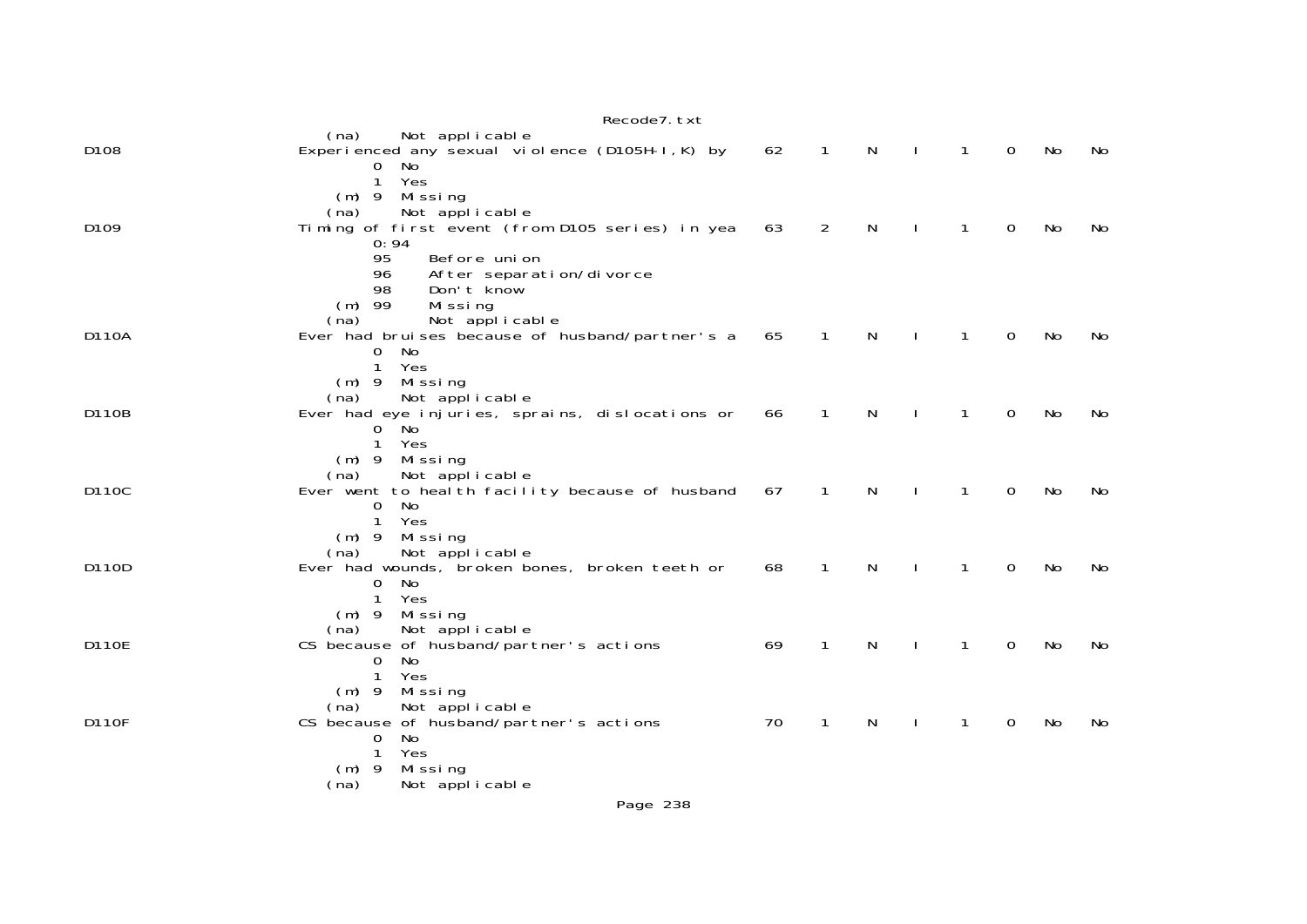|       | Recode7. txt                                                              |    |              |              |              |              |   |    |    |
|-------|---------------------------------------------------------------------------|----|--------------|--------------|--------------|--------------|---|----|----|
| D110G | CS because of husband/partner's actions<br>No<br>$\mathbf{0}$             | 71 | $\mathbf{1}$ | N            | $\mathbf{I}$ | $\mathbf{1}$ | 0 | No | No |
|       | $\mathbf{1}$<br>Yes<br>Missing<br>$(m)$ 9                                 |    |              |              |              |              |   |    |    |
| D110H | Not applicable<br>(na)                                                    | 72 | $\mathbf{1}$ | $\mathsf{N}$ | $\mathbf{I}$ | $\mathbf{1}$ | 0 | No | No |
|       | CS because of husband/partner's actions<br>0<br>No                        |    |              |              |              |              |   |    |    |
|       | $\mathbf{1}$<br>Yes<br>$(m)$ 9 Missing                                    |    |              |              |              |              |   |    |    |
| D111  | Not applicable<br>(na)<br>Experienced any of listed husband/partner's act | 73 | $\mathbf{1}$ | N            |              | $\mathbf{1}$ | 0 | No | No |
|       | 0<br>No                                                                   |    |              |              |              |              |   |    |    |
|       | Yes<br>$\mathbf{1}$<br>$(m)$ 9 Missing                                    |    |              |              |              |              |   |    |    |
| D112  | Not applicable<br>(na)<br>Respondent ever physically hurt husband/partner | 74 | $\mathbf{1}$ | N            |              | $\mathbf{1}$ | 0 | No | No |
|       | No<br>0                                                                   |    |              |              |              |              |   |    |    |
|       | $\mathbf{1}$<br>Yes<br>Missing<br>$(m)$ 9                                 |    |              |              |              |              |   |    |    |
| D112A | Not applicable<br>(na)<br>Frequency of physically hurting husband/partner | 75 | 1            | N            |              | $\mathbf{1}$ | 0 | No | No |
|       | Not at all in last 12 months<br>$\mathbf{O}$                              |    |              |              |              |              |   |    |    |
|       | Often<br>1<br>2<br>Sometimes                                              |    |              |              |              |              |   |    |    |
|       | Don't know<br>8<br>Missing<br>$(m)$ 9                                     |    |              |              |              |              |   |    |    |
|       | Not applicable<br>(na)                                                    |    |              |              |              |              |   |    |    |
| D113  | Husband/partner drinks al cohol<br>No<br>0                                | 76 | $\mathbf{1}$ | N            |              | $\mathbf{1}$ | 0 | No | No |
|       | Yes<br>1<br>$(m)$ 9 Missing                                               |    |              |              |              |              |   |    |    |
|       | Not applicable<br>(na)                                                    |    |              |              |              |              |   |    |    |
| D114  | Frequency of husband/partner being drunk<br>Never<br>0                    | 77 | $\mathbf{1}$ | $\mathsf{N}$ |              | $\mathbf{1}$ | 0 | No | No |
|       | 0ften<br>1<br>2<br>Sometimes                                              |    |              |              |              |              |   |    |    |
|       | $(m)$ 9<br>Mi ssi ng                                                      |    |              |              |              |              |   |    |    |
| D115B | Not applicable<br>(na)<br>Mother: Person who has ever physically hurt res | 78 | $\mathbf{1}$ | N            |              | $\mathbf{1}$ | 0 | No | No |
|       | No<br>$\mathbf 0$<br>1<br>Yes                                             |    |              |              |              |              |   |    |    |
|       | Missing<br>$(m)$ 9                                                        |    |              |              |              |              |   |    |    |
|       | Not applicable<br>(na)<br>Page 239                                        |    |              |              |              |              |   |    |    |
|       |                                                                           |    |              |              |              |              |   |    |    |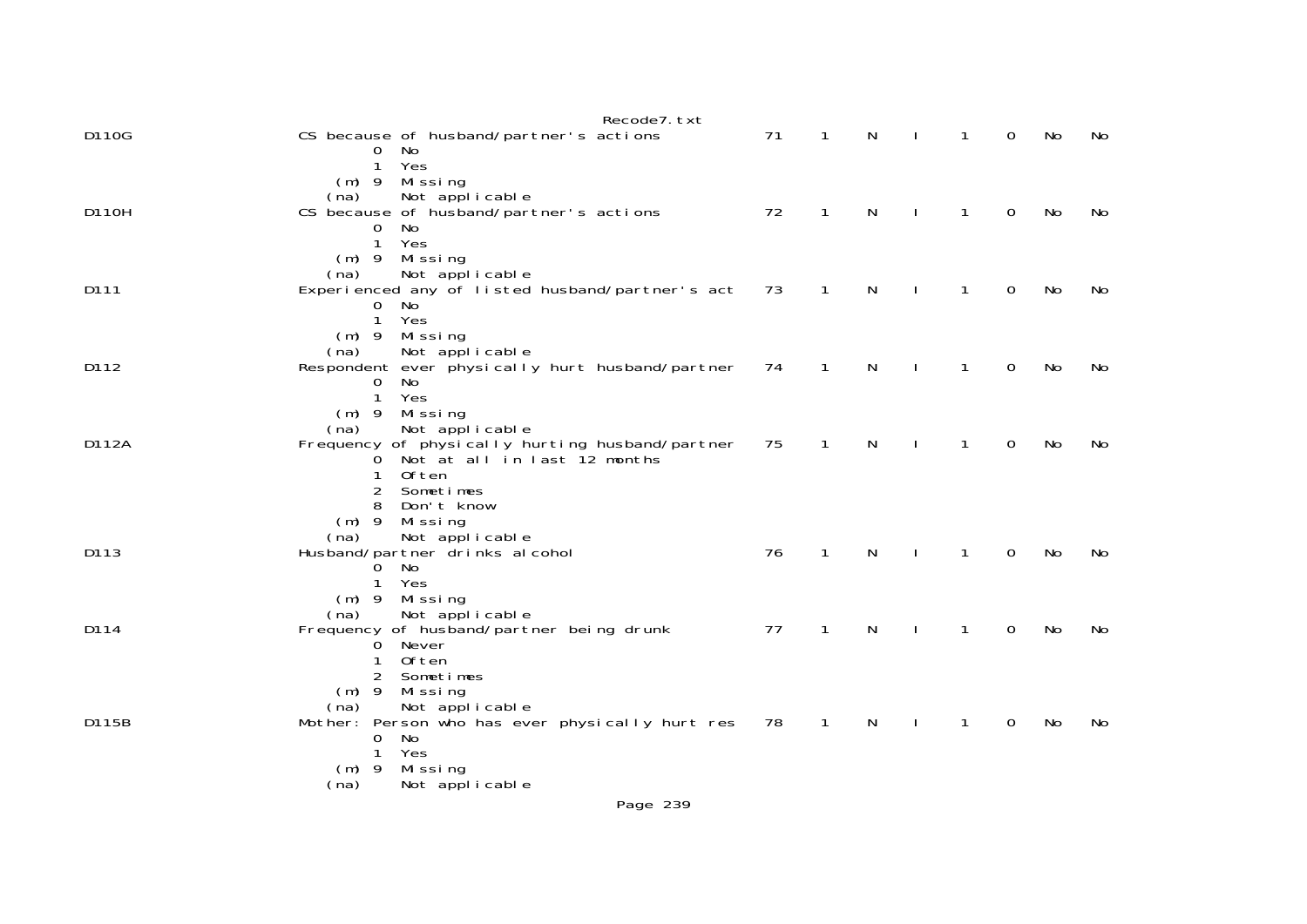|       | Recode7. txt                                               |    |                |              |              |              |             |    |     |
|-------|------------------------------------------------------------|----|----------------|--------------|--------------|--------------|-------------|----|-----|
| D115C | Father: Person who has ever physically hurt res<br>No<br>0 | 79 | $\overline{1}$ | $\mathsf{N}$ | $\mathbf{I}$ | $\mathbf{1}$ | $\Omega$    | No | No  |
|       | Yes<br>$\mathbf{1}$                                        |    |                |              |              |              |             |    |     |
|       | Missing<br>$(m)$ 9<br>Not applicable<br>(na)               |    |                |              |              |              |             |    |     |
| D115D | Daughter/Son: Person who has ever physically hu            | 80 | $\mathbf{1}$   | N            |              | $\mathbf{1}$ | $\Omega$    | No | No. |
|       | 0 No                                                       |    |                |              |              |              |             |    |     |
|       | Yes<br>$\mathbf{1}$                                        |    |                |              |              |              |             |    |     |
|       | $(m)$ 9 Missing<br>Not applicable<br>(na)                  |    |                |              |              |              |             |    |     |
| D115E | Son: Person who has ever physically hurt respon            | 81 | $\mathbf{1}$   | N            |              | 1            | 0           | No | No  |
|       | $\mathbf{O}$<br>No.                                        |    |                |              |              |              |             |    |     |
|       | $\mathbf{1}$<br>Yes                                        |    |                |              |              |              |             |    |     |
|       | $(m)$ 9 Missing<br>Not applicable<br>(na)                  |    |                |              |              |              |             |    |     |
| D115F | Sister/brother: Person who has ever physically             | 82 | $\overline{1}$ | $\mathsf{N}$ |              | $\mathbf{1}$ | 0           | No | No  |
|       | $\Omega$<br>No.                                            |    |                |              |              |              |             |    |     |
|       | $\mathbf{1}$<br>Yes                                        |    |                |              |              |              |             |    |     |
|       | $(m)$ 9 Missing<br>Not applicable<br>(na)                  |    |                |              |              |              |             |    |     |
| D115G | Other relative: Person who has ever physically             | 83 | $\mathbf{1}$   | $\mathsf{N}$ | $\mathbf{I}$ | $\mathbf{1}$ | $\Omega$    | No | No  |
|       | No.<br>$\mathbf{O}$                                        |    |                |              |              |              |             |    |     |
|       | Yes<br>$\mathbf{1}$                                        |    |                |              |              |              |             |    |     |
|       | $(m)$ 9 Missing<br>Not applicable<br>(na)                  |    |                |              |              |              |             |    |     |
| D115H | Other female family: Person who has ever physic            | 84 | $\mathbf{1}$   | N            |              | 1            | $\Omega$    | No | No. |
|       | $\Omega$<br>No                                             |    |                |              |              |              |             |    |     |
|       | Yes<br>1                                                   |    |                |              |              |              |             |    |     |
|       | Missing<br>$(m)$ 9<br>Not applicable<br>(na)               |    |                |              |              |              |             |    |     |
| D1151 | Other male family: Person who has ever physical            | 85 | 1              | N            |              | 1            | 0           | No | No  |
|       | No.<br>0                                                   |    |                |              |              |              |             |    |     |
|       | $\mathbf{1}$<br>Yes                                        |    |                |              |              |              |             |    |     |
|       | Mi ssi ng<br>$(m)$ 9<br>Not applicable<br>(na)             |    |                |              |              |              |             |    |     |
| D115J | Former partner: Person who has ever physically             | 86 | $\overline{1}$ | $\mathsf{N}$ | $\mathbf{I}$ | $\mathbf{1}$ | $\mathbf 0$ | No | No  |
|       | No<br>0                                                    |    |                |              |              |              |             |    |     |
|       | Yes<br>Missing<br>$(m)$ 9                                  |    |                |              |              |              |             |    |     |
|       | Not applicable<br>(na)                                     |    |                |              |              |              |             |    |     |
| D115K | Current boyfriend: Person who has ever physical            | 87 | $\mathbf{1}$   | N            |              | $\mathbf{1}$ | 0           | No | No  |
|       | $\sim$ No<br>0                                             |    |                |              |              |              |             |    |     |
|       | Yes<br>1                                                   |    |                |              |              |              |             |    |     |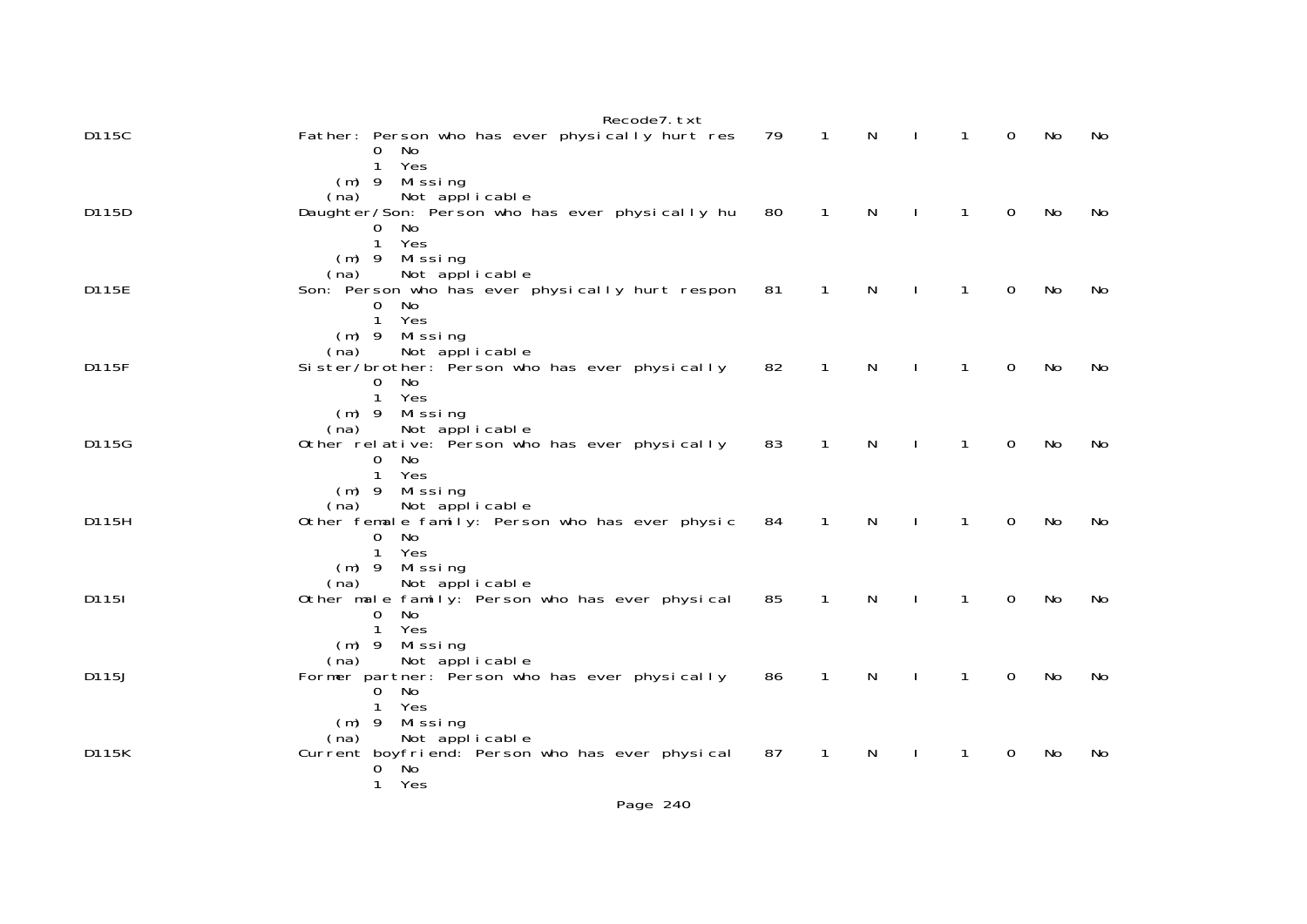|       | Recode7. txt                                                                                                                                  |    |                |              |              |              |             |    |     |
|-------|-----------------------------------------------------------------------------------------------------------------------------------------------|----|----------------|--------------|--------------|--------------|-------------|----|-----|
|       | $(m)$ 9 Missing<br>Not applicable<br>(na)                                                                                                     |    |                |              |              |              |             |    |     |
| D115L | Former boyfriend: Person who has ever physicall<br>No.<br>$\Omega$<br>Yes<br>1<br>$(m)$ 9<br>Mi ssi ng<br>Not applicable<br>(na)              | 88 | $\overline{1}$ | $\mathsf{N}$ | $\perp$      | $\mathbf{1}$ | $\mathbf 0$ | No | No  |
| D115M | Step-mother: Person who has ever physically hur<br>0<br>No.<br>$\mathbf{1}$<br>Yes<br>Missing<br>$(m)$ 9                                      | 89 | $\mathbf{1}$   | $\mathsf{N}$ | $\mathbf{I}$ | $\mathbf{1}$ | $\mathbf 0$ | No | No  |
| D115N | Not applicable<br>(na)<br>Step-father: Person who has ever physically hur<br>$\mathbf{O}$<br>No.<br>$\mathbf{1}$<br>Yes<br>Missing<br>$(m)$ 9 | 90 | $\mathbf{1}$   | N            |              | $\mathbf{1}$ | $\Omega$    | No | No  |
| D1150 | Not applicable<br>(na)<br>Mother-in-law: Person who has ever physically h<br>No<br>0<br>$\mathbf{1}$<br>Yes<br>$(m)$ 9 Missing                | 91 | $\mathbf{1}$   | N            |              | $\mathbf{1}$ | 0           | No | No  |
| D115P | Not applicable<br>(na)<br>Father-in-law: Person who has ever physically h<br>No<br>0<br>Yes<br>$\mathbf{1}$<br>$(m)$ 9 Missing                | 92 | $\mathbf{1}$   | N            |              | $\mathbf{1}$ | $\Omega$    | No | No  |
| D1150 | Not applicable<br>(na)<br>Other in-law: Person who has ever physically hu<br>$\Omega$<br><b>No</b><br>Yes<br>$\mathbf{1}$<br>(m) 9 Missing    | 93 | 1              | N            |              | 1            | $\Omega$    | No | No  |
| D115R | Not applicable<br>(na)<br>Other male in-law: Person who has ever physical<br>$\Omega$<br>No<br>$\mathbf{1}$<br>Yes<br>Missing<br>$(m)$ 9      | 94 | 1              | N            |              | $\mathbf 1$  | $\Omega$    | No | No  |
| D115S | Not applicable<br>(na)<br>Female friend: Person who has ever physically h<br>No<br>0<br>Yes<br>$\mathbf{1}$<br>Missing<br>$(m)$ 9             | 95 | 1              | N            |              | 1            | 0           | No | No  |
| D115T | Not applicable<br>(na)<br>Male friend: Person who has ever physically hur<br>Page 241                                                         | 96 | 1              | N            |              |              | 0           | No | No. |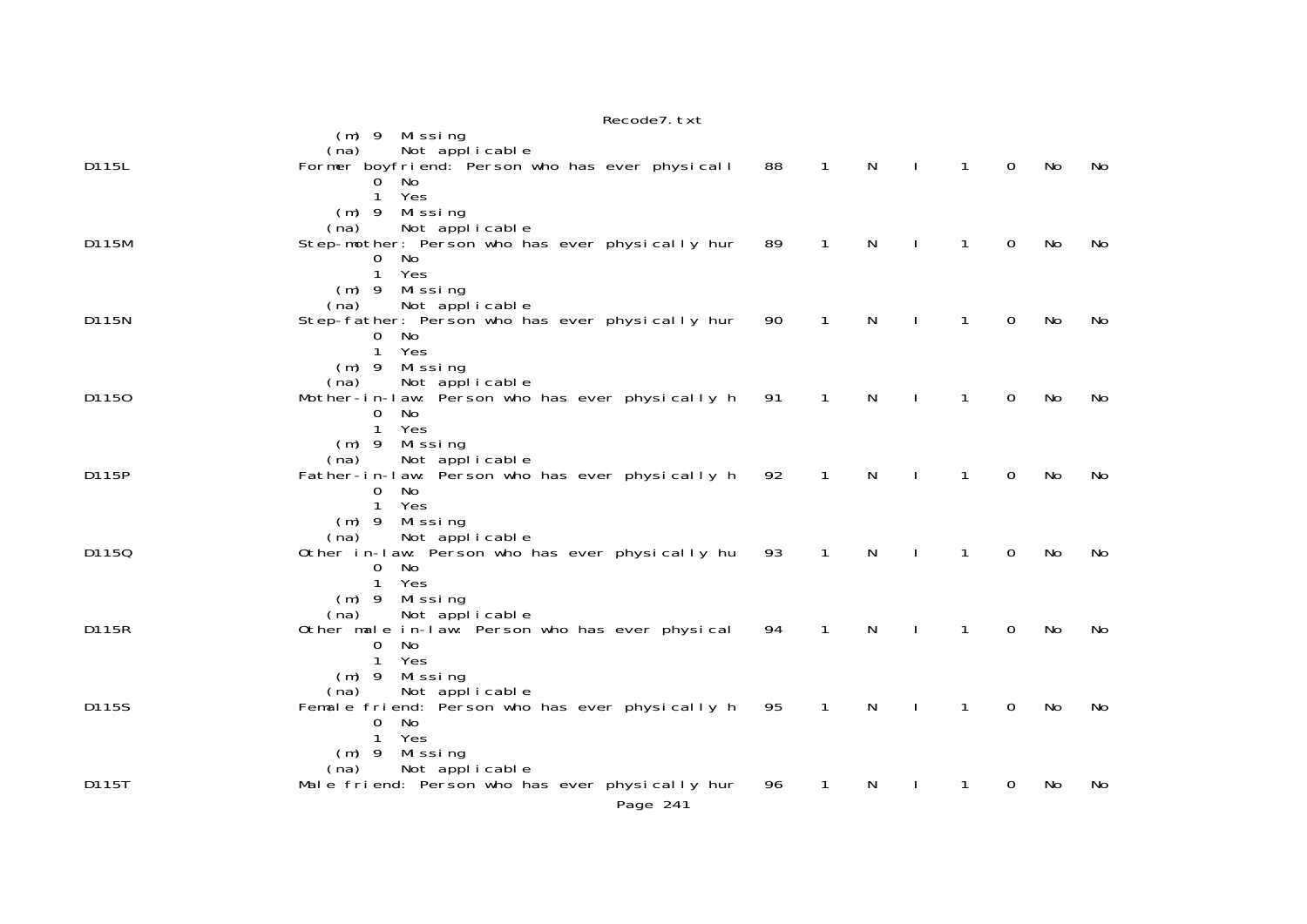|               | No<br>0<br>1<br>Yes<br>$(m)$ 9<br>Missing                                                                                       |     |                |              |                |              |          |           |     |
|---------------|---------------------------------------------------------------------------------------------------------------------------------|-----|----------------|--------------|----------------|--------------|----------|-----------|-----|
| D115U         | Not applicable<br>(na)<br>Neighbor: Person who has ever physically hurt r 97 1                                                  |     |                | $\mathsf{N}$ | $\blacksquare$ | $\mathbf{1}$ | $\Omega$ | No        | No. |
|               | No.<br>0<br>1<br>Yes<br>$(m)$ 9<br>Missing                                                                                      |     |                |              |                |              |          |           |     |
| D115V         | Not applicable<br>(na)<br>Teacher: Person who has ever physically hurt re 98<br>No.<br>0                                        |     | $\mathbf{1}$   | N            |                | $\mathbf{1}$ | $\Omega$ | No        | No. |
|               | Yes<br>$\mathbf{1}$<br>$(m)$ 9<br>Missing<br>Not applicable<br>(na)                                                             |     |                |              |                |              |          |           |     |
| D115W         | Employer: Person who has ever physically hurt r<br>$\Omega$<br>No<br>$\mathbf{1}$<br>Yes                                        | 99  | $\mathbf{1}$   | N            |                | 1            | $\Omega$ | No        | No. |
| D115X         | $(m)$ 9<br>Missing<br>Not applicable<br>(na)<br>Other: Person who has ever physically hurt resp 100                             |     | $\overline{1}$ | N            | $\mathbf{L}$   | 1            | $\Omega$ | No        | No. |
|               | No.<br>0<br>$\mathbf{1}$<br>Yes<br>$(m)$ 9                                                                                      |     |                |              |                |              |          |           |     |
| D115Y         | Missing<br>Not applicable<br>(na)<br>No person other than husband/partner ever physi<br>Someone physically hurt respondent<br>0 | 101 | 1              | N            |                | $\mathbf{1}$ | $\Omega$ | No        | No. |
|               | None of these people ever physically hurt respondent<br>No response to question<br>6<br>$(m)$ 9<br>Mi ssi ng                    |     |                |              |                |              |          |           |     |
| <b>D115XA</b> | Not applicable<br>(na)<br>Stranger: Person who has ever physically hurt r 102<br>0<br>No                                        |     | $\sqrt{1}$     | N            |                | 1            | $\Omega$ | <b>No</b> | No. |
|               | Yes<br>1<br>$(m)$ 9<br>Missing<br>Not applicable<br>(na)                                                                        |     |                |              |                |              |          |           |     |
| D115XB        | Other female in-law/family: Person who has ever 103<br>0<br>No.<br>Yes<br>1                                                     |     | $\overline{1}$ | <sup>N</sup> |                | 1            | 0        | No        | No. |
| <b>D115XC</b> | $(m)$ 9<br>Missing<br>Not applicable<br>(na)<br>Other male in-law/family: Person who has ever p 104                             |     | $\mathbf{1}$   | N            | $\mathbf{I}$   | $\mathbf{1}$ | $\Omega$ | No        | No. |
|               | 0<br>No<br>$\mathbf 1$<br>Yes                                                                                                   |     |                |              |                |              |          |           |     |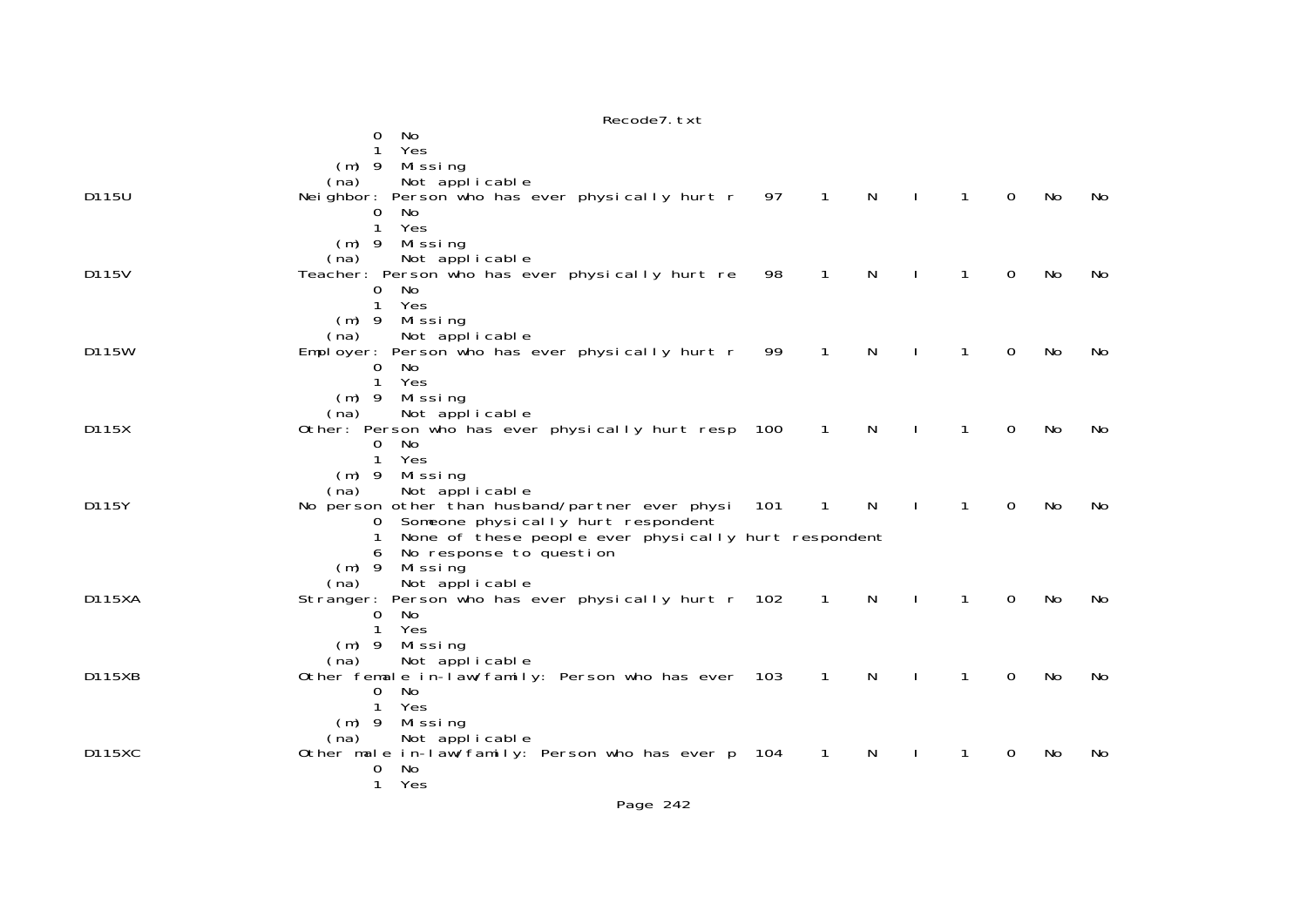|               | Recode7. txt                                                                                                                                        |     |                |              |              |                |             |     |           |
|---------------|-----------------------------------------------------------------------------------------------------------------------------------------------------|-----|----------------|--------------|--------------|----------------|-------------|-----|-----------|
| D115XD        | (m) 9 Missing<br>Not applicable<br>(na)<br>Friend: Person who has ever physically hurt res 105<br>No<br>0<br>$\mathbf{1}$<br>Yes                    |     | $\overline{1}$ | $\mathsf{N}$ | $\sim$ 1     | $\overline{1}$ | $\mathbf 0$ | No  | No        |
| <b>D115XE</b> | Missing<br>$(m)$ 9<br>Not applicable<br>(na)<br>Police: Person who has ever physically hurt res 106<br>No<br>0<br>Yes<br>$\mathbf{1}$               |     | $\overline{1}$ | N            | $\mathbf{L}$ | $\mathbf{1}$   | $\mathbf 0$ | No  | No        |
| <b>D115XF</b> | Missing<br>$(m)$ 9<br>Not applicable<br>(na)<br>Religious leader: Person who has ever physicall 107<br>No<br>0<br>$\mathbf{1}$<br>Yes               |     | $\mathbf 1$    | N            |              | $\mathbf{1}$   | $\Omega$    | No  | No        |
| D115XG        | Missing<br>$(m)$ 9<br>Not applicable<br>(na)<br>Lawyer: Person who has ever physically hurt res 108<br>No<br>0<br>Yes<br>1                          |     | $\overline{1}$ | N            |              | $\mathbf{1}$   | 0           | No  | No.       |
| D115XH        | Missing<br>$(m)$ 9<br>Not applicable<br>(na)<br>Doctor: Person who has ever physically hurt res 109<br>No<br>0<br>Yes<br>$\mathbf{1}$               |     | $\overline{1}$ | N            |              | 1              | 0           | No  | No        |
| D115XI        | $(m)$ 9<br>Missing<br>Not applicable<br>(na)<br>CS: Person who has ever physically hurt respond 110<br>$\Omega$<br><b>No</b><br>$\mathbf{1}$<br>Yes |     | $\overline{1}$ | N            |              | 1              | 0           | No  | No        |
| D115XJ        | $(m)$ 9<br>Missing<br>Not applicable<br>(na)<br>CS: Person who has ever physically hurt respond 111<br>No.<br>0<br>$\mathbf{1}$<br>Yes              |     | $\mathbf{1}$   | N            |              | 1              | 0           | No  | <b>No</b> |
| <b>D115XK</b> | $(m)$ 9<br>Missing<br>Not applicable<br>(na)<br>CS: Person who has ever physically hurt respond 112<br>No.<br>0<br>$\mathbf{1}$<br>Yes              |     | $\overline{1}$ | N            |              | 1              | 0           | No  | No        |
| D116          | $(m)$ 9<br>Missing<br>Not applicable<br>(na)<br>Person who hurt respondent most often<br>Page 243                                                   | 113 | 2              | N            |              | 1              | 0           | No. | No        |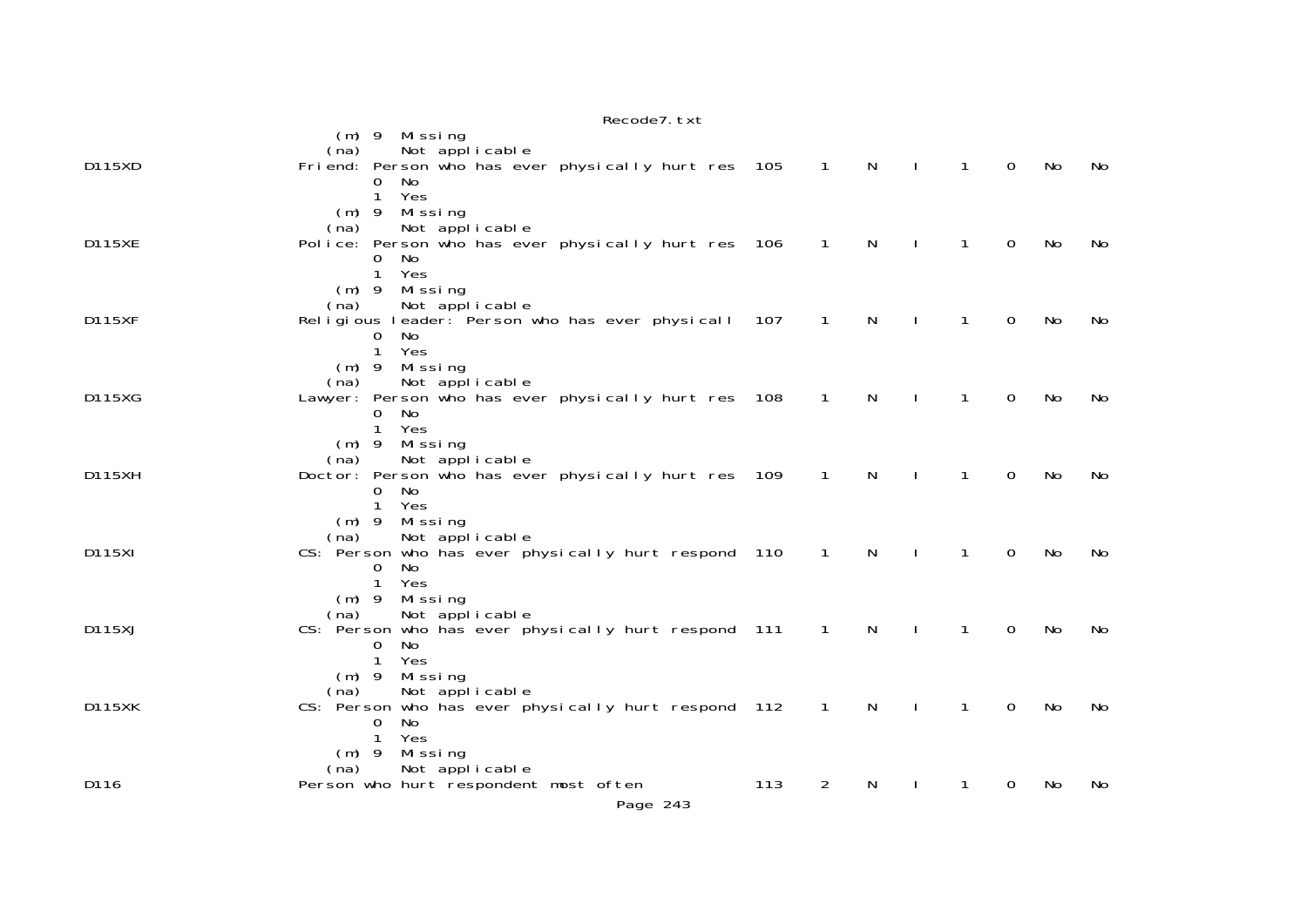0 No one else ever physically hurt respondent

- 1 BLANK (Husband/partner skipped for this question)
- Mother
- 3 Father
- 4 Daughter
- 5 Son
- 6 Sister
	- 7 Brother
- 8 Other female relatives
	- 9 Other male relatives
	-
	- 10 Former partner<br>11 Current boyfrie
	- 11 Current boyfriend<br>12 Former boyfriend 12 Former boyfriend<br>13 Step-mother
	-
	- 13 Step-mother<br>14 Step-father
	- 14 Step-father<br>15 Mother-in-la Mother-in-law
	- 16 Father-in-law
	-
	- 17 Other female in-laws
	- 18 Other male in-laws
- 19 Female friend, acquaintance
	- 20 Male friend, acquaintance<br>21 Meighbor
	- 21 Neighbor<br>22 Teacher
	- **Teacher**
- 23 Employer
	- $24:26$ CS<sup>'</sup>
	- 27 Stranger<br>28 Other fer
- 28 Other female relative/in-law
- 29 Other male relative/in-law
	- 30 Friend
- 31 Police
	- 32:35 CS
	- 95 No response (D115Y=6)
	- 0ther
- (m) 99 Missing
	-

- (na) Not applicable<br>Frequency of being hit in last Frequency of being hit in last 12 months by oth  $115$  1 N I 1 0 No No  $\alpha$  Not at all 1 Often 2 Sometimes (m) 9 Missing (na) Not applicable D118A Husband/partner: Person who hurt respondent dur 116 1 N I 1 0 No No
- 0 No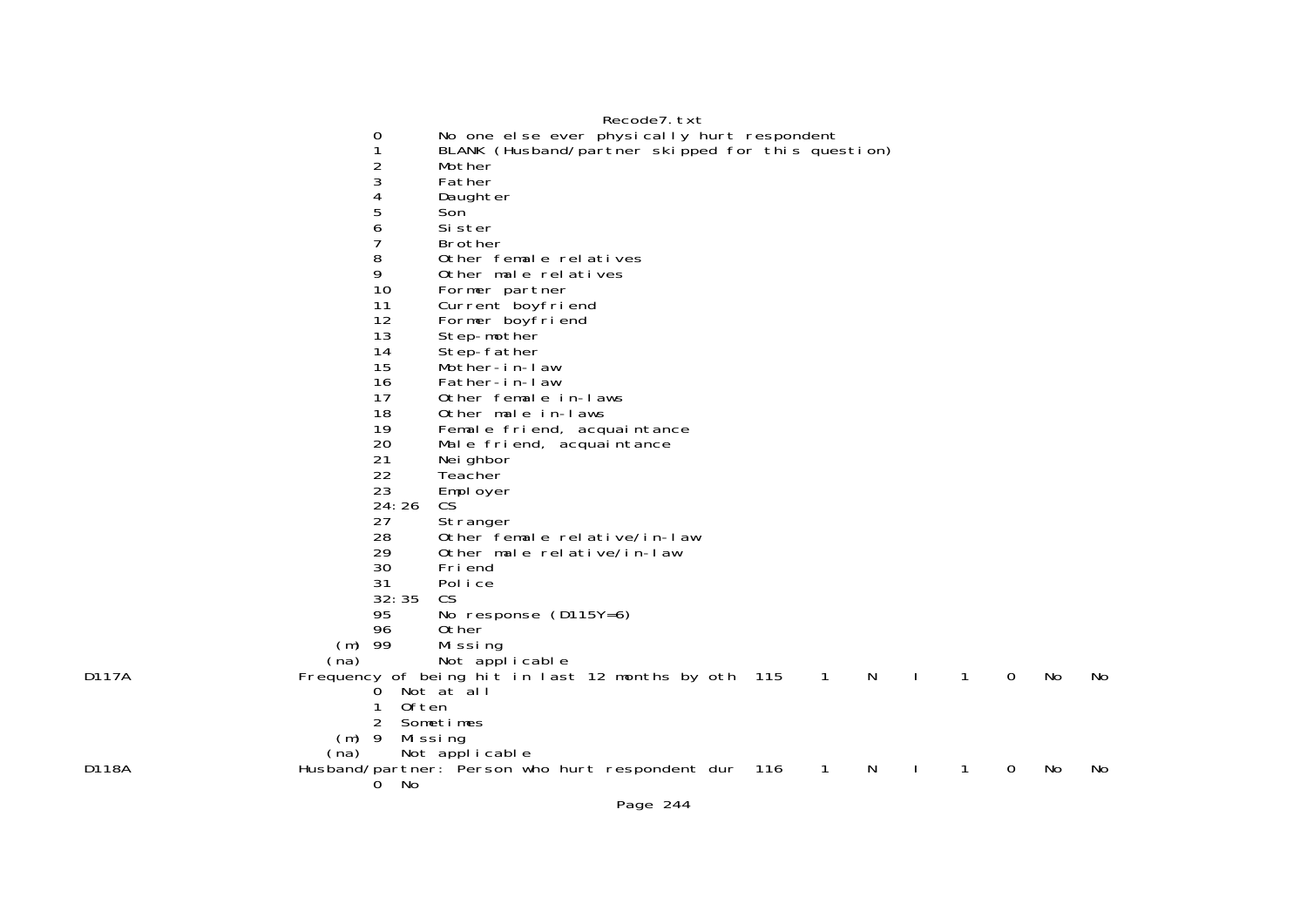|       | Yes<br>1<br>Missing<br>$(m)$ 9                                   |     |                |              |              |              |             |    |    |
|-------|------------------------------------------------------------------|-----|----------------|--------------|--------------|--------------|-------------|----|----|
|       | Not applicable<br>(na)                                           |     |                |              |              |              |             |    |    |
| D118B | Mother: Person who hurt respondent during a pre 117              |     | $\overline{1}$ | N            | $\mathbf{I}$ | $\mathbf{1}$ | $\mathbf 0$ | No | No |
|       | $\mathbf{O}$<br>No                                               |     |                |              |              |              |             |    |    |
|       | Yes<br>1<br>Missing<br>$(m)$ 9                                   |     |                |              |              |              |             |    |    |
|       | Not applicable<br>(na)                                           |     |                |              |              |              |             |    |    |
| D118C | Father/step-father: Person who hurt respondent                   | 118 | $\mathbf{1}$   | N            |              | $\mathbf{1}$ | 0           | No | No |
|       | 0 No                                                             |     |                |              |              |              |             |    |    |
|       | $\mathbf{1}$<br>Yes<br>$(m)$ 9 Missing                           |     |                |              |              |              |             |    |    |
|       | Not applicable<br>(na)                                           |     |                |              |              |              |             |    |    |
| D118D | Daughter/son: Person who hurt respondent during 119              |     | $\overline{1}$ | N            |              | 1            | 0           | No | No |
|       | No<br>0                                                          |     |                |              |              |              |             |    |    |
|       | $\mathbf{1}$<br>Yes<br>(m) 9 Missing                             |     |                |              |              |              |             |    |    |
|       | Not applicable<br>(na)                                           |     |                |              |              |              |             |    |    |
| D118E | Son alone: Person who hurt respondent during a                   | 120 | $\mathbf{1}$   | $\mathsf{N}$ |              | $\mathbf{1}$ | 0           | No | No |
|       | 0<br>No                                                          |     |                |              |              |              |             |    |    |
|       | 1<br>Yes<br>$(m)$ 9<br>Missing                                   |     |                |              |              |              |             |    |    |
|       | Not applicable<br>(na)                                           |     |                |              |              |              |             |    |    |
| D118F | Sister/brother: Person who hurt respondent duri 121              |     | $\mathbf{1}$   | N            | $\mathbf{I}$ | $\mathbf{1}$ | 0           | No | No |
|       | $\mathbf{O}$<br>No<br>Yes<br>$\mathbf 1$                         |     |                |              |              |              |             |    |    |
|       | $(m)$ 9 Missing                                                  |     |                |              |              |              |             |    |    |
|       | Not applicable<br>(na)                                           |     |                |              |              |              |             |    |    |
| D118G | Other relative: Person who hurt respondent duri 122              |     | $\overline{1}$ | N            |              | $\mathbf{1}$ | 0           | No | No |
|       | $\overline{0}$<br>No<br>1<br>Yes                                 |     |                |              |              |              |             |    |    |
|       | Missing<br>$(m)$ 9                                               |     |                |              |              |              |             |    |    |
|       | Not applicable<br>(na)                                           |     |                |              |              |              |             |    |    |
| D118H | Other female family: Person who hurt respondent 123              |     | $\overline{1}$ | N            |              | 1            | 0           | No | No |
|       | 0<br>No<br>1<br>Yes                                              |     |                |              |              |              |             |    |    |
|       | Missing<br>$(m)$ 9                                               |     |                |              |              |              |             |    |    |
|       | Not applicable<br>(na)                                           |     |                |              |              |              |             |    |    |
| D118I | Other male family: Person who hurt respondent d 124 1<br>0<br>No |     |                | $\mathsf{N}$ | $\mathbf{I}$ | $\mathbf{1}$ | 0           | No | No |
|       | Yes<br>1                                                         |     |                |              |              |              |             |    |    |
|       | Missing<br>$(m)$ 9                                               |     |                |              |              |              |             |    |    |
|       | (na)<br>Not applicable                                           |     |                |              |              |              |             |    |    |
|       | $D = 22$                                                         |     |                |              |              |              |             |    |    |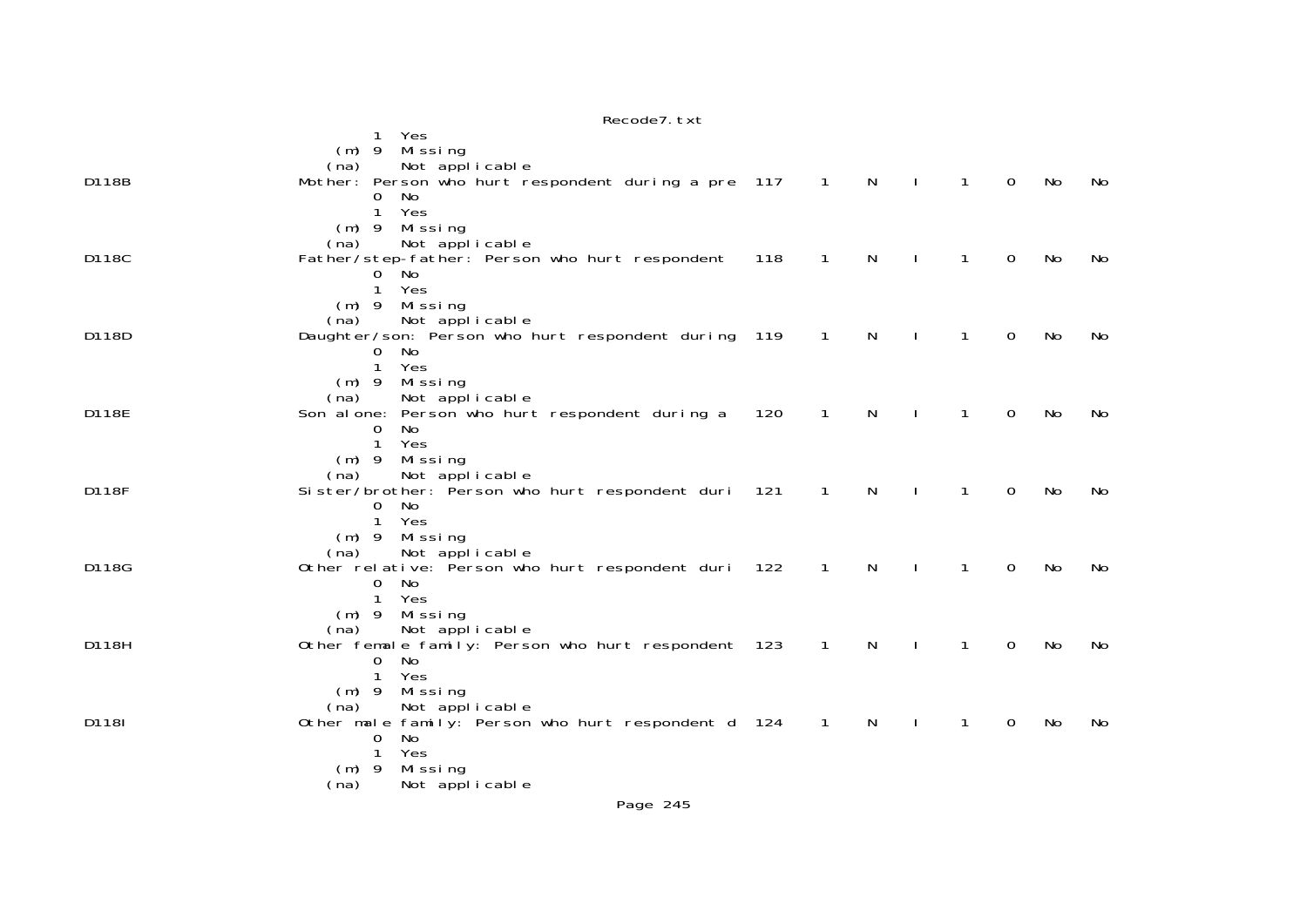|       | Recode7. txt                                                    |     |                            |              |              |              |          |    |     |
|-------|-----------------------------------------------------------------|-----|----------------------------|--------------|--------------|--------------|----------|----|-----|
| D118J | Former husband/partner: Person who hurt respond 125<br>0<br>No. |     | $\sim$ 1                   | $\mathsf{N}$ | $\perp$      | $\mathbf{1}$ | $\Omega$ | No | No  |
|       | $\mathbf{1}$<br>Yes                                             |     |                            |              |              |              |          |    |     |
|       | Missing<br>$(m)$ 9<br>Not applicable<br>(na)                    |     |                            |              |              |              |          |    |     |
| D118K | Current boyfriend: Person who hurt respondent d 126             |     | $\overline{\phantom{0}}$ 1 | $\mathsf{N}$ | $\mathbf{L}$ | $\mathbf{1}$ | $\Omega$ | No | No. |
|       | $0$ No                                                          |     |                            |              |              |              |          |    |     |
|       | Yes<br>1                                                        |     |                            |              |              |              |          |    |     |
|       | $(m)$ 9 Missing<br>Not applicable<br>(na)                       |     |                            |              |              |              |          |    |     |
| D118L | Former boyfriend: Person who hurt respondent du 127             |     | $\overline{1}$             | N            |              | $\mathbf{1}$ | 0        | No | No  |
|       | No.<br>0                                                        |     |                            |              |              |              |          |    |     |
|       | Yes<br>1                                                        |     |                            |              |              |              |          |    |     |
|       | Missing<br>$(m)$ 9<br>(na)<br>Not applicable                    |     |                            |              |              |              |          |    |     |
| D118M | Step-mother: Person who hurt respondent during                  | 128 | $\overline{1}$             | $\mathsf{N}$ | $\mathbf{I}$ | $\mathbf{1}$ | 0        | No | No  |
|       | $\Omega$<br>No.                                                 |     |                            |              |              |              |          |    |     |
|       | Yes<br>1                                                        |     |                            |              |              |              |          |    |     |
|       | $(m)$ 9<br>Mi ssi ng<br>Not applicable<br>(na)                  |     |                            |              |              |              |          |    |     |
| D118N | Step-father: Person who hurt respondent during                  | 129 | $\mathbf{1}$               | $\mathsf{N}$ | $\mathbf{I}$ | $\mathbf{1}$ | $\Omega$ | No | No  |
|       | No<br>0                                                         |     |                            |              |              |              |          |    |     |
|       | $\mathbf{1}$<br>Yes                                             |     |                            |              |              |              |          |    |     |
|       | $(m)$ 9 Missing<br>Not applicable<br>(na)                       |     |                            |              |              |              |          |    |     |
| D1180 | Mother-in-law: Person who hurt respondent durin 130             |     | $\overline{1}$             | $\mathsf{N}$ |              | 1            | $\Omega$ | No | No  |
|       | No<br>0                                                         |     |                            |              |              |              |          |    |     |
|       | Yes<br>1<br>$(m)$ 9<br>Missing                                  |     |                            |              |              |              |          |    |     |
|       | Not applicable<br>(na)                                          |     |                            |              |              |              |          |    |     |
| D118P | Father-in-law: Person who hurt respondent durin 131             |     | $\overline{1}$             | N            |              | 1            | $\Omega$ | No | No  |
|       | No.<br>0                                                        |     |                            |              |              |              |          |    |     |
|       | $\mathbf{1}$<br>Yes<br>Mi ssi ng<br>$(m)$ 9                     |     |                            |              |              |              |          |    |     |
|       | Not applicable<br>(na)                                          |     |                            |              |              |              |          |    |     |
| D1180 | Other in-law: Person who hurt respondent during 132             |     | $\overline{1}$             | $\mathsf{N}$ | $\mathbf{I}$ | $\mathbf{1}$ | 0        | No | No  |
|       | 0<br>No                                                         |     |                            |              |              |              |          |    |     |
|       | Yes<br>Missing<br>$(m)$ 9                                       |     |                            |              |              |              |          |    |     |
|       | Not applicable<br>(na)                                          |     |                            |              |              |              |          |    |     |
| D118R | Other female/male in-law: Person who hurt respo 133             |     | $\overline{1}$             | N            |              | $\mathbf{1}$ | $\Omega$ | No | No  |
|       | No<br>0<br>Yes<br>1                                             |     |                            |              |              |              |          |    |     |
|       |                                                                 |     |                            |              |              |              |          |    |     |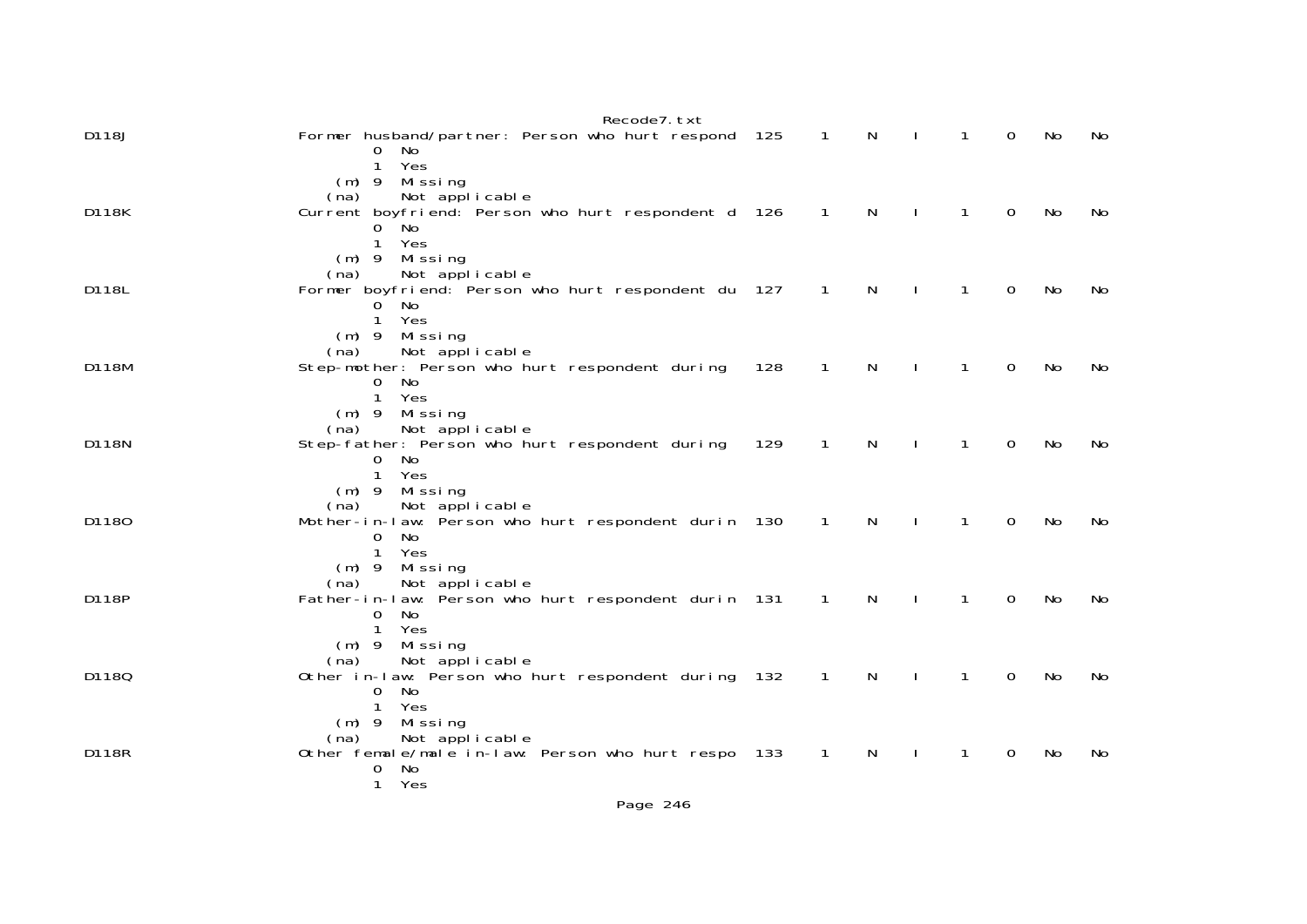|               | RECOURT. LAT                                                                                                                                                                                    |     |                |   |              |              |          |           |     |
|---------------|-------------------------------------------------------------------------------------------------------------------------------------------------------------------------------------------------|-----|----------------|---|--------------|--------------|----------|-----------|-----|
| D118S         | $(m)$ 9<br>Missing<br>Not applicable<br>(na)<br>Female friend: Person who hurt respondent durin 134<br>0<br>No<br>Yes<br>1                                                                      |     | $\sqrt{1}$     | N |              | $\mathbf{1}$ | $\Omega$ | No        | No  |
| D118T         | Missing<br>$(m)$ 9<br>Not applicable<br>(na)<br>Male friend: Person who hurt respondent during<br>No.<br>0<br>$\mathbf{1}$<br>Yes                                                               | 135 | 1              | N |              | 1            | 0        | No        | No  |
| D118U         | Missing<br>$(m)$ 9<br>Not applicable<br>(na)<br>Neighbor: Person who hurt respondent during a p 136<br>No.<br>O<br>$\mathbf{1}$<br>Yes                                                          |     | $\overline{1}$ | N |              | 1            | 0        | No        | No  |
| D118V         | $(m)$ 9<br>Missing<br>Not applicable<br>(na)<br>Teacher: Person who hurt respondent during a pr 137<br>No<br>0<br>$\mathbf{1}$<br>Yes                                                           |     | $\overline{1}$ | N | $\perp$      | 1            | 0        | No        | No. |
| D118W         | Missing<br>$(m)$ 9<br>Not applicable<br>(na)<br>Employer: Person who hurt respondent during a p 138<br>No<br>0<br>$\mathbf{1}$<br>Yes                                                           |     | $\mathbf{1}$   | N | $\mathbf{I}$ | $\mathbf{1}$ | 0        | No        | No  |
| D118X         | Missing<br>$(m)$ 9<br>Not applicable<br>(na)<br>Other: Person who hurt respondent during a preg 139<br>No<br>0<br>Yes<br>1                                                                      |     | $\mathbf{1}$   | N |              | 1            | $\Omega$ | <b>No</b> | No  |
| D118Y         | $(m)$ 9<br>Missing<br>Not applicable<br>(na)<br>Respondent was not hurt by anyone during a preg 140<br>Someone hurt respondent during pregnancy<br>0<br>No one hurt respondent during pregnancy |     | $\mathbf{1}$   | N |              | 1            | 0        | No        | No  |
| <b>D118XA</b> | Missing<br>$(m)$ 9<br>Not applicable<br>(na)<br>Person who hurt respondent during a p 141<br>Stranger:<br>No<br>$\overline{0}$<br>$\mathbf{1}$<br>Yes                                           |     | $\mathbf{1}$   | N |              | 1            | 0        | No        | No. |
| D118XB        | Missing<br>$(m)$ 9<br>Not applicable<br>(na)<br>Other female in-law/family: Person who hurt res 142<br>Page 247                                                                                 |     | 1              | N |              |              | 0        | No        | No. |

 $p_{0}$ codo $7$  tvt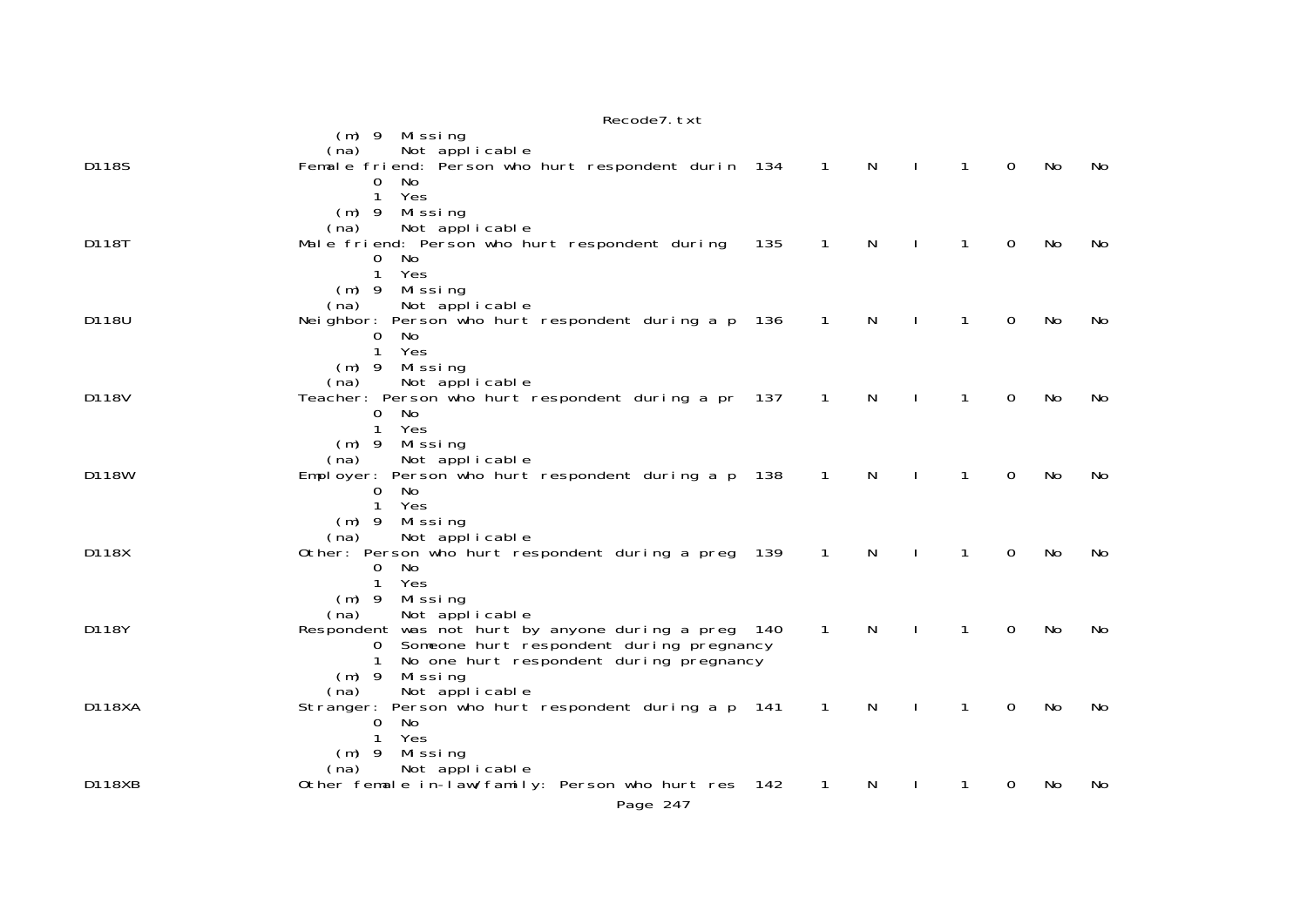|               | Recode7. txt                                                                  |                |              |              |              |                |           |     |
|---------------|-------------------------------------------------------------------------------|----------------|--------------|--------------|--------------|----------------|-----------|-----|
|               | No<br>0                                                                       |                |              |              |              |                |           |     |
|               | Yes                                                                           |                |              |              |              |                |           |     |
|               | Missing<br>$(m)$ 9                                                            |                |              |              |              |                |           |     |
|               | Not applicable<br>(na)                                                        |                |              |              |              |                |           |     |
| <b>D118XC</b> | Other male in-law/family: Person who hurt respo 143                           | $\overline{1}$ | $\mathsf{N}$ |              | $\mathbf{1}$ | $\overline{0}$ | No        | No. |
|               | 0<br>No<br>Yes<br>$\mathbf{1}$                                                |                |              |              |              |                |           |     |
|               | $(m)$ 9<br>Missing                                                            |                |              |              |              |                |           |     |
|               | Not applicable<br>(na)                                                        |                |              |              |              |                |           |     |
| D118XD        | Friend: Person who hurt respondent during a pre 144                           | $\mathbf{1}$   | $\mathsf{N}$ |              | 1            | $\overline{0}$ | <b>No</b> | No  |
|               | 0<br>No                                                                       |                |              |              |              |                |           |     |
|               | 1<br>Yes                                                                      |                |              |              |              |                |           |     |
|               | Missing<br>$(m)$ 9                                                            |                |              |              |              |                |           |     |
|               | Not applicable<br>(na)                                                        |                |              |              |              |                |           |     |
| <b>D118XE</b> | Police: Person who hurt respondent during a pre 145                           | $\mathbf{1}$   | N            |              | 1            | 0              | No        | No  |
|               | No<br>0<br>$\mathbf{1}$                                                       |                |              |              |              |                |           |     |
|               | Yes<br>Missing<br>$(m)$ 9                                                     |                |              |              |              |                |           |     |
|               | Not applicable<br>(na)                                                        |                |              |              |              |                |           |     |
| <b>D118XF</b> | Religious leader: Person who hurt respondent du 146                           | $\mathbf{1}$   | $\mathsf{N}$ |              | 1            | 0              | No        | No  |
|               | No<br>0                                                                       |                |              |              |              |                |           |     |
|               | $\mathbf{1}$<br>Yes                                                           |                |              |              |              |                |           |     |
|               | Missing<br>$(m)$ 9                                                            |                |              |              |              |                |           |     |
|               | Not applicable<br>(na)                                                        |                |              |              |              |                |           |     |
| D118XG        | Lawyer: Person who hurt respondent during a pre 147                           | $\mathbf{1}$   | $\mathsf{N}$ |              | 1            | 0              | No        | No  |
|               | 0<br>No<br>$\mathbf{1}$<br>Yes                                                |                |              |              |              |                |           |     |
|               | $(m)$ 9<br>Missing                                                            |                |              |              |              |                |           |     |
|               | Not applicable<br>(na)                                                        |                |              |              |              |                |           |     |
| <b>D118XH</b> | Doctor: Person who hurt respondent during a pre 148                           | $\overline{1}$ | $\mathsf{N}$ | $\mathbf{I}$ | $\mathbf{1}$ | $\overline{0}$ | No        | No  |
|               | 0<br>No                                                                       |                |              |              |              |                |           |     |
|               | 1<br>Yes                                                                      |                |              |              |              |                |           |     |
|               | $(m)$ 9<br>Missing                                                            |                |              |              |              |                |           |     |
| D118XI        | Not applicable<br>(na)<br>CS: Person who hurt respondent during a pregnan 149 | $\mathbf{1}$   | N            |              | 1            | $\Omega$       | No        | No  |
|               | No<br>0                                                                       |                |              |              |              |                |           |     |
|               | $\mathbf{1}$<br>Yes                                                           |                |              |              |              |                |           |     |
|               | Missing<br>$(m)$ 9                                                            |                |              |              |              |                |           |     |
|               | Not applicable<br>(na)                                                        |                |              |              |              |                |           |     |
| D118XJ        | CS: Person who hurt respondent during a pregnan 150                           | $\mathbf{1}$   | N            |              | 1            | 0              | No        | No  |
|               | No<br>0                                                                       |                |              |              |              |                |           |     |
|               | $\mathbf{1}$<br>Yes                                                           |                |              |              |              |                |           |     |
|               | $(m)$ 9<br>Missing                                                            |                |              |              |              |                |           |     |
|               | Page 248                                                                      |                |              |              |              |                |           |     |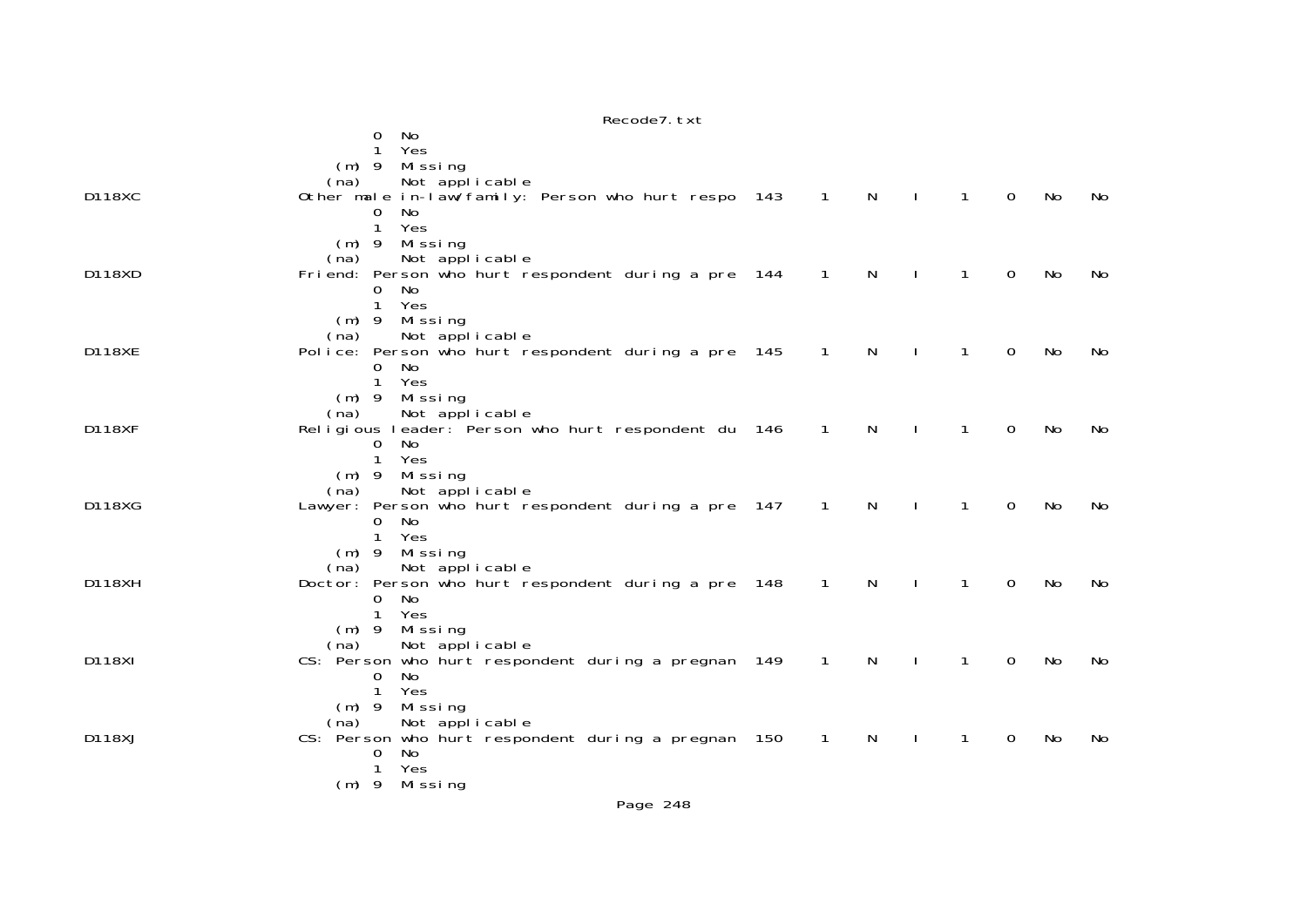|               | Recode7. txt                                                                                                         |     |                |              |              |                |             |    |     |
|---------------|----------------------------------------------------------------------------------------------------------------------|-----|----------------|--------------|--------------|----------------|-------------|----|-----|
| <b>D118XK</b> | Not applicable<br>(na)<br>CS: Person who hurt respondent during a pregnan 151 1<br>No.<br>$\Omega$                   |     |                | N            | $\Box$       | $\overline{1}$ | $\Omega$    | No | No. |
|               | Yes<br>$\mathbf{1}$<br>$(m)$ 9 Missing<br>Not applicable<br>(na)                                                     |     |                |              |              |                |             |    |     |
| D119A         | Husband/partner: Person respondent went to seek 152<br>No<br>0<br>Yes<br>1                                           |     | $\sqrt{1}$     | N.           | $\mathbf{I}$ | $\overline{1}$ | $\Omega$    | No | No. |
| D119B         | Missing<br>$(m)$ 9<br>Not applicable<br>(na)<br>Mother: Person respondent went to seek help                          | 153 | $\mathbf{1}$   | N            | $\mathbf{I}$ | $\mathbf{1}$   | $\Omega$    | No | No. |
|               | No<br>0<br>Yes<br>$\mathbf{1}$<br>$(m)$ 9 Missing                                                                    |     |                |              |              |                |             |    |     |
| D119C         | Not applicable<br>(na)<br>Father: Person respondent went to seek help<br>No<br>0                                     | 154 | $\mathbf{1}$   | $\mathsf{N}$ | $\sim 1$     | $\overline{1}$ | $\mathbf 0$ | No | No  |
| D119D         | Yes<br>$\mathbf{1}$<br>Missing<br>$(m)$ 9<br>Not applicable<br>(na)<br>Daughter: Person respondent went to seek help | 155 | $\mathbf{1}$   | N            |              | $\mathbf{1}$   | $\mathbf 0$ | No | No. |
|               | $\mathbf{O}$<br>- No<br>$\mathbf{1}$<br>Yes<br>$(m)$ 9 Missing                                                       |     |                |              |              |                |             |    |     |
| D119E         | Not applicable<br>(na)<br>Son: Person respondent went to seek help<br>No<br>$\Omega$                                 | 156 | $\mathbf{1}$   | N            |              | $\mathbf{1}$   | $\mathbf 0$ | No | No  |
| D119F         | Yes<br>1<br>$(m)$ 9 Missing<br>Not applicable<br>(na)<br>Sister: Person respondent went to seek help                 | 157 | $\mathbf{1}$   | $\mathsf{N}$ |              | $\mathbf{1}$   | $\mathbf 0$ | No | No. |
|               | No<br>$\Omega$<br>Yes<br>$\mathbf{1}$<br>$(m)$ 9 Missing                                                             |     |                |              |              |                |             |    |     |
| D119G         | Not applicable<br>(na)<br>Brother: Person respondent went to seek help<br>No<br>0                                    | 158 | $\mathbf{1}$   | $\mathsf{N}$ | $\mathbf{I}$ | $\mathbf{1}$   | $\mathbf 0$ | No | No  |
|               | Yes<br>1<br>$(m)$ 9 Missing<br>Not applicable<br>(na)                                                                |     |                |              |              |                |             |    |     |
| D119H         | Own family: Person respondent went to seek help 159<br>$0$ No                                                        |     | $\overline{1}$ | N            | $\mathbf{L}$ | $\mathbf{1}$   | $\mathbf 0$ | No | No  |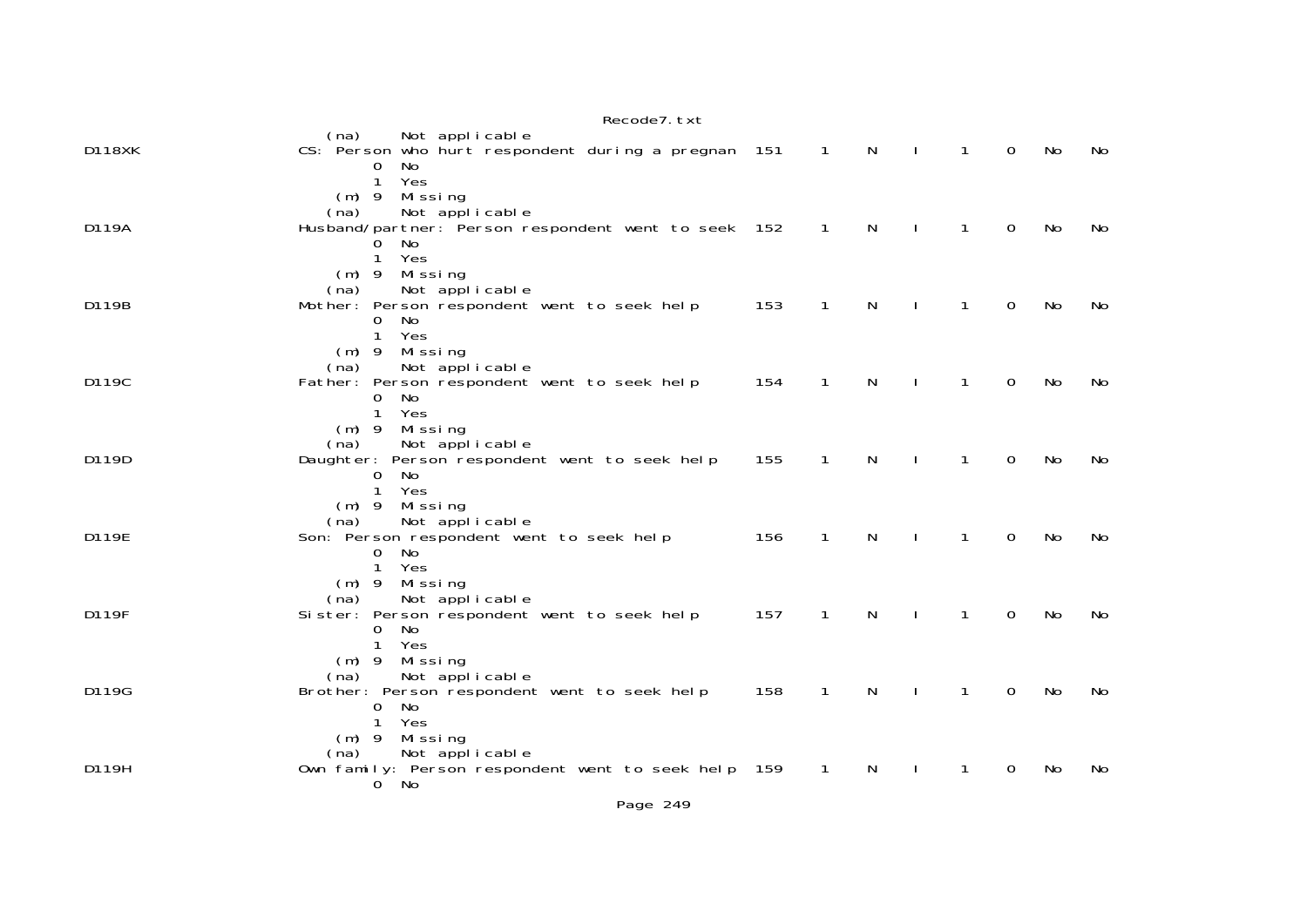|       | Recode7. txt                                                                  |     |                            |              |                |              |             |           |    |
|-------|-------------------------------------------------------------------------------|-----|----------------------------|--------------|----------------|--------------|-------------|-----------|----|
|       | Yes<br>1.                                                                     |     |                            |              |                |              |             |           |    |
|       | Missing<br>$(m)$ 9                                                            |     |                            |              |                |              |             |           |    |
|       | Not applicable<br>(na)                                                        |     |                            |              |                |              |             |           |    |
| D119I | Husband/partner family: Person respondent went<br>No                          | 160 | $\overline{1}$             | $\mathsf{N}$ | $\mathbf{I}$   | $\mathbf{1}$ | $\mathbf 0$ | No        | No |
|       | Yes<br>1                                                                      |     |                            |              |                |              |             |           |    |
|       | $(m)$ 9<br>Missing                                                            |     |                            |              |                |              |             |           |    |
|       | Not applicable<br>(na)                                                        |     |                            |              |                |              |             |           |    |
| D119J | Current/former husband/partner: Person responde 161                           |     | $\overline{1}$             | $\mathsf{N}$ | $\mathbf{I}$   | $\mathbf{1}$ | $\mathbf 0$ | No        | No |
|       | No<br>$\overline{0}$                                                          |     |                            |              |                |              |             |           |    |
|       | $\mathbf{1}$<br>Yes                                                           |     |                            |              |                |              |             |           |    |
|       | Missing<br>$(m)$ 9<br>(na)                                                    |     |                            |              |                |              |             |           |    |
| D119K | Not applicable<br>Current/former boyfriend: Person respondent wen 162         |     | $\overline{\phantom{0}}$ 1 | $\mathsf{N}$ | $\blacksquare$ | $\mathbf{1}$ | $\mathbf 0$ | No        | No |
|       | $\mathbf 0$<br>No                                                             |     |                            |              |                |              |             |           |    |
|       | $\mathbf{1}$<br>Yes                                                           |     |                            |              |                |              |             |           |    |
|       | Missing<br>$(m)$ 9                                                            |     |                            |              |                |              |             |           |    |
|       | Not applicable<br>(na)                                                        |     |                            |              |                |              |             |           |    |
| D119L | Former boyfriend alone: Person respondent went                                | 163 | $\mathbf{1}$               | N            | $\mathbf{I}$   | $\mathbf{1}$ | 0           | No        | No |
|       | $\overline{0}$<br>No<br>1                                                     |     |                            |              |                |              |             |           |    |
|       | Yes<br>Missing<br>$(m)$ 9                                                     |     |                            |              |                |              |             |           |    |
|       | Not applicable<br>(na)                                                        |     |                            |              |                |              |             |           |    |
| D119M | Step-mother: Person respondent went to seek hel 164                           |     | $\mathbf{1}$               | N            |                | $\mathbf{1}$ | $\Omega$    | No        | No |
|       | No<br>0                                                                       |     |                            |              |                |              |             |           |    |
|       | Yes<br>$\mathbf{1}$                                                           |     |                            |              |                |              |             |           |    |
|       | Missing<br>$(m)$ 9                                                            |     |                            |              |                |              |             |           |    |
|       | Not applicable<br>(na)                                                        |     |                            |              |                |              |             |           |    |
| D119N | Step-father: Person respondent went to seek hel<br>0 No                       | 165 | $\mathbf{1}$               | N            |                | 1            | $\Omega$    | <b>No</b> | No |
|       | Yes<br>1                                                                      |     |                            |              |                |              |             |           |    |
|       | $(m)$ 9<br>Missing                                                            |     |                            |              |                |              |             |           |    |
|       | Not applicable<br>(na)                                                        |     |                            |              |                |              |             |           |    |
| D1190 | Mother-in-law: Person respondent went to seek h 166                           |     | $\overline{1}$             | N            |                | 1            | 0           | No        | No |
|       | 0<br>No                                                                       |     |                            |              |                |              |             |           |    |
|       | 1<br>Yes                                                                      |     |                            |              |                |              |             |           |    |
|       | Missing<br>$(m)$ 9                                                            |     |                            |              |                |              |             |           |    |
| D119P | Not applicable<br>(na)<br>Father-in-law: Person respondent went to seek h 167 |     | $\overline{\phantom{0}}$ 1 | N            |                | $\mathbf{1}$ | $\Omega$    | No        | No |
|       | $\mathbf 0$<br>No                                                             |     |                            |              |                |              |             |           |    |
|       | Yes<br>$\mathbf{1}$                                                           |     |                            |              |                |              |             |           |    |
|       | Missing<br>$(m)$ 9                                                            |     |                            |              |                |              |             |           |    |
|       | Not applicable<br>(na)                                                        |     |                            |              |                |              |             |           |    |
|       | Page 250                                                                      |     |                            |              |                |              |             |           |    |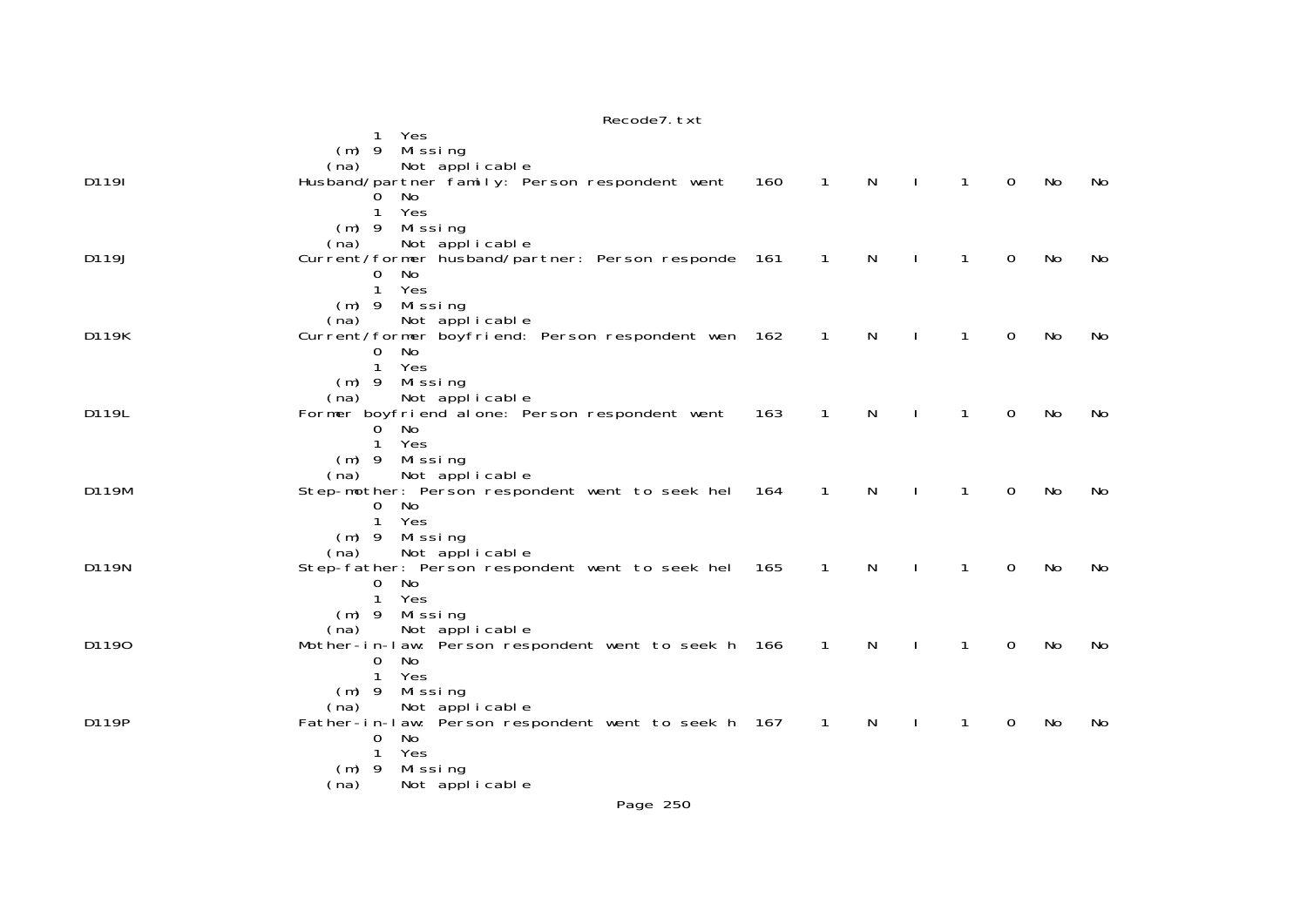|       | Recode7. txt                                                                    |     |                |              |                |              |             |     |     |
|-------|---------------------------------------------------------------------------------|-----|----------------|--------------|----------------|--------------|-------------|-----|-----|
| D1190 | Other female in-law: Person respondent went to<br>0 No                          | 168 | $\overline{1}$ | $\mathsf{N}$ | $\blacksquare$ | $\mathbf{1}$ | $\Omega$    | No  | No  |
|       | $\mathbf{1}$<br>Yes<br>$(m)$ 9 Missing                                          |     |                |              |                |              |             |     |     |
| D119R | Not applicable<br>(na)<br>Other male in-law: Person respondent went to se 169 1 |     |                | $\mathsf{N}$ | $\mathbf{I}$   | $\mathbf{1}$ | $\Omega$    | No  | No. |
|       | $\mathbf 0$<br>No                                                               |     |                |              |                |              |             |     |     |
|       | Yes<br>$\mathbf{1}$<br>$(m)$ 9 Missing                                          |     |                |              |                |              |             |     |     |
| D119S | Not applicable<br>(na)<br>Female friend: Person respondent went to seek h 170   |     | $\sqrt{1}$     | N.           | $\mathbf{I}$   | $\mathbf{1}$ | $\Omega$    | No. | No. |
|       | $\Omega$<br>No.<br>$\mathbf{1}$<br>Yes                                          |     |                |              |                |              |             |     |     |
|       | $(m)$ 9 Missing                                                                 |     |                |              |                |              |             |     |     |
| D119T | Not applicable<br>(na)<br>Male friend: Person respondent went to seek hel 171   |     | $\overline{1}$ | $\mathsf{N}$ | $\mathbf{I}$   | $\mathbf{1}$ | $\Omega$    | No  | No  |
|       | $0$ No<br>Yes<br>$\mathbf{1}$                                                   |     |                |              |                |              |             |     |     |
|       | $(m)$ 9 Missing                                                                 |     |                |              |                |              |             |     |     |
| D119U | Not applicable<br>(na)<br>Neighbor: Person respondent went to seek help         | 172 | $\overline{1}$ | $\mathsf{N}$ | $\blacksquare$ | $\mathbf{1}$ | $\mathbf 0$ | No  | No  |
|       | $\mathbf{0}$<br>- No<br>Yes<br>$\mathbf{1}$                                     |     |                |              |                |              |             |     |     |
|       | $(m)$ 9 Missing<br>Not applicable<br>(na)                                       |     |                |              |                |              |             |     |     |
| D119V | Teacher: Person respondent went to seek help                                    | 173 | $\overline{1}$ | $\mathsf{N}$ | $\mathbf{L}$   | $\mathbf{1}$ | 0           | No  | No. |
|       | 0 No<br>Yes<br>$\mathbf{1}$                                                     |     |                |              |                |              |             |     |     |
|       | $(m)$ 9 Missing<br>Not applicable<br>(na)                                       |     |                |              |                |              |             |     |     |
| D119W | Employer: Person respondent went to seek help                                   | 174 | $\mathbf{1}$   | N            |                | $\mathbf{1}$ | $\Omega$    | No  | No. |
|       | $\overline{0}$<br>No<br>Yes<br>$\mathbf{1}$                                     |     |                |              |                |              |             |     |     |
|       | $(m)$ 9 Missing<br>Not applicable<br>(na)                                       |     |                |              |                |              |             |     |     |
| D119X | Other: Person respondent went to seek help<br>No<br>0                           | 175 | $\overline{1}$ | $\mathsf{N}$ | $\perp$        | $\mathbf{1}$ | $\Omega$    | No  | No. |
|       | Yes<br>$\mathbf{1}$                                                             |     |                |              |                |              |             |     |     |
|       | Mi ssi ng<br>$(m)$ 9<br>Not applicable<br>(na)                                  |     |                |              |                |              |             |     |     |
| D119Y | Respondent did not seek help from anyone<br>Sought help from someone<br>0       | 176 | $\mathbf{1}$   | $\mathsf{N}$ | $\mathbf{I}$   | $\mathbf{1}$ | 0           | No  | No  |
|       | No help was sought<br>$\mathbf{1}$                                              |     |                |              |                |              |             |     |     |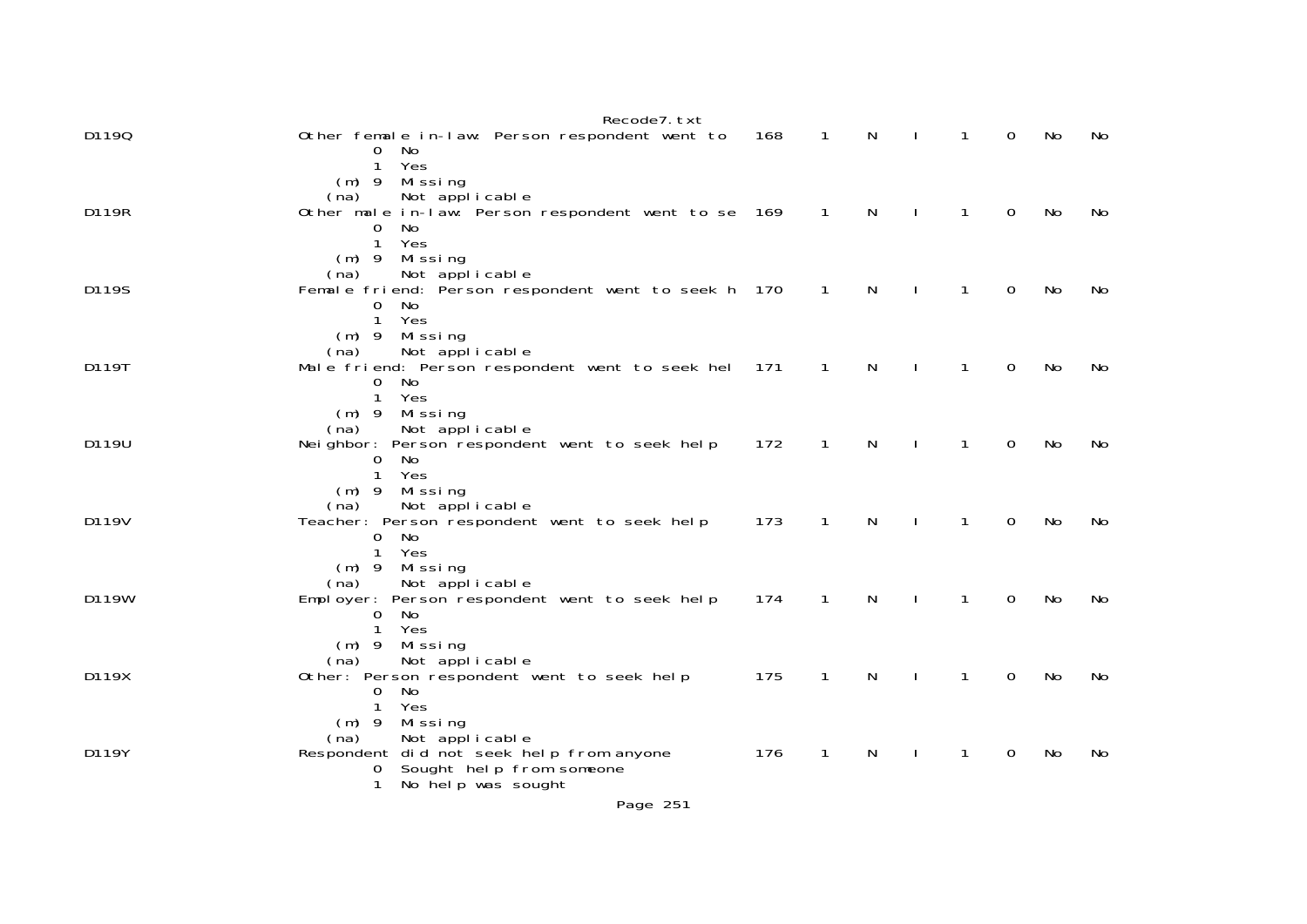|               | Recode7. txt                                                                                                                                 |     |                |              |              |                |                |    |     |
|---------------|----------------------------------------------------------------------------------------------------------------------------------------------|-----|----------------|--------------|--------------|----------------|----------------|----|-----|
|               | $(m)$ 9 Missing<br>Not applicable<br>(na)                                                                                                    |     |                |              |              |                |                |    |     |
| D119XA        | Stranger: Person respondent went to seek help<br>No<br>0<br>$\mathbf{1}$<br>Yes<br>$(m)$ 9 Missing                                           | 177 | $\overline{1}$ | $\mathsf{N}$ | $\mathbf{I}$ | $\overline{1}$ | $\overline{0}$ | No | No  |
| D119XB        | Not applicable<br>(na)<br>Soci al service organization: Person respondent<br>No<br>$\mathbf{O}$<br>Yes<br>$\mathbf{1}$<br>Missing<br>$(m)$ 9 | 178 | $\mathbf{1}$   | $\mathsf{N}$ | $\mathbf{I}$ | $\mathbf{1}$   | 0              | No | No  |
| D119XC        | Not applicable<br>(na)<br>CS: Person respondent went to seek help<br>No<br>0<br>$\mathbf{1}$<br>Yes                                          | 179 | $\mathbf{1}$   | N            | $\mathbf{I}$ | $\mathbf{1}$   | 0              | No | No  |
| D119XD        | $(m)$ 9<br>Mi ssi ng<br>Not applicable<br>(na)<br>Friend: Person respondent went to seek help<br>0<br>No<br>Yes<br>$\mathbf{1}$              | 180 | $\mathbf{1}$   | N            |              | $\mathbf{1}$   | 0              | No | No. |
| <b>D119XE</b> | $(m)$ 9 Missing<br>Not applicable<br>(na)<br>Police: Person respondent went to seek help<br>$\Omega$<br>No<br>Yes<br>$\mathbf{1}$            | 181 | 1              | N            |              | $\mathbf{1}$   | 0              | No | No  |
| <b>D119XF</b> | $(m)$ 9 Missing<br>Not applicable<br>(na)<br>Religious leader: Person respondent went to see 182<br>$\mathbf 0$<br>No.<br>1<br>Yes           |     | $\mathbf{1}$   | N            | $\mathbf{I}$ | $\mathbf{1}$   | 0              | No | No  |
| D119XG        | Missing<br>$(m)$ 9<br>Not applicable<br>(na)<br>Lawyer: Person respondent went to seek help<br>No<br>$\mathbf{0}$<br>$\mathbf{1}$<br>Yes     | 183 | $\mathbf{1}$   | N            |              | $\mathbf{1}$   | $\Omega$       | No | No  |
| D119XH        | Missing<br>$(m)$ 9<br>Not applicable<br>(na)<br>Doctor: Person respondent went to seek help<br>No<br>0<br>$\mathbf{1}$<br>Yes                | 184 | 1              | N            | $\mathbf{I}$ | 1              | 0              | No | No  |
| D119XI        | Missing<br>$(m)$ 9<br>Not applicable<br>(na)<br>CS: Person respondent went to seek help<br>Page 252                                          | 185 | 1              | N            |              | 1              | 0              | No | No  |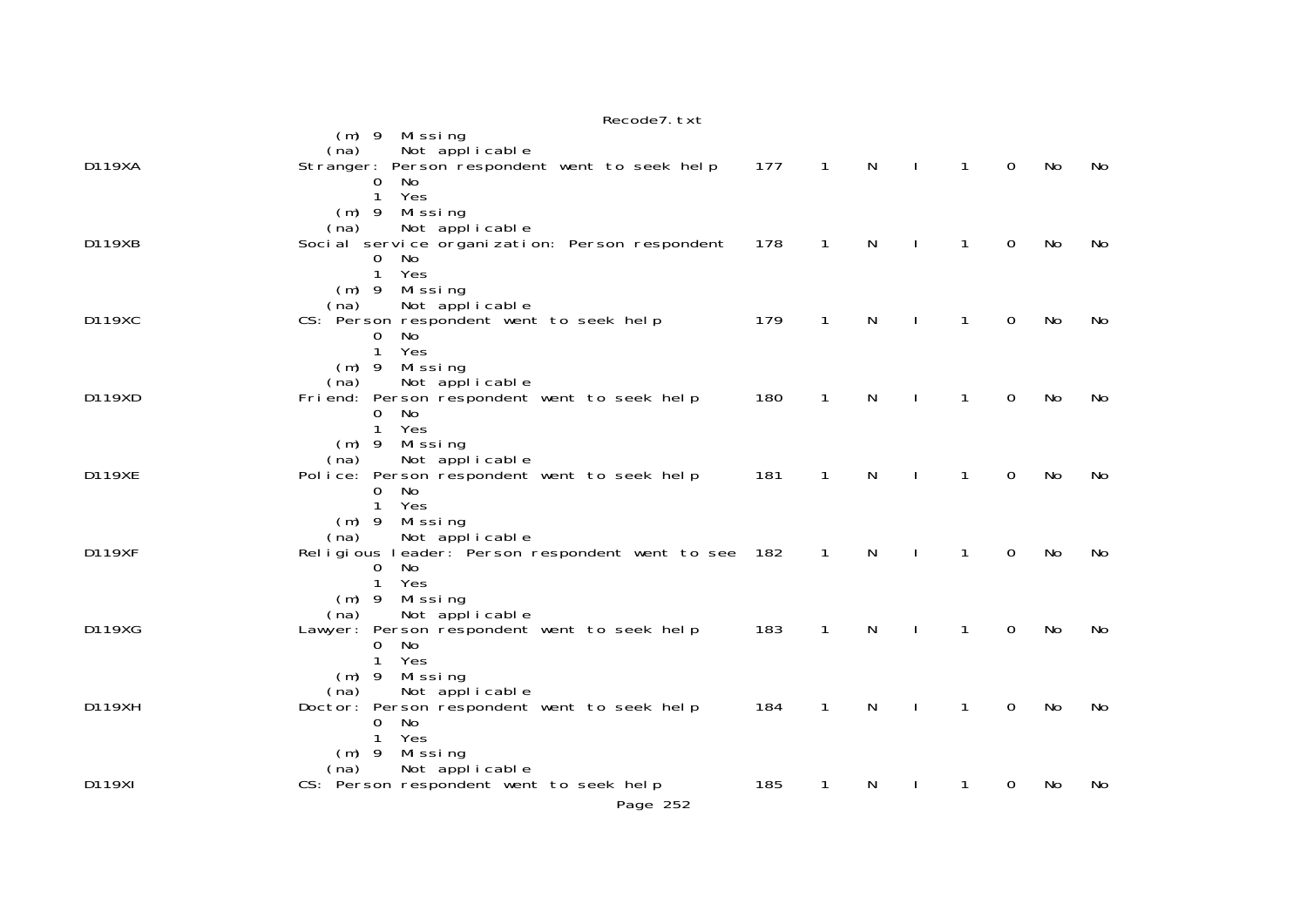|               | No<br>0                                             |     |                |   |              |              |          |    |     |
|---------------|-----------------------------------------------------|-----|----------------|---|--------------|--------------|----------|----|-----|
|               | Yes                                                 |     |                |   |              |              |          |    |     |
|               | Mi ssi ng<br>$(m)$ 9                                |     |                |   |              |              |          |    |     |
|               | Not applicable<br>(na)                              |     |                |   |              |              |          |    |     |
| D119XJ        | CS: Person respondent went to seek help             | 186 | $\mathbf{1}$   | N | $\mathbf{I}$ | $\mathbf{1}$ | 0        | No | No. |
|               | No<br>0                                             |     |                |   |              |              |          |    |     |
|               | 1<br>Yes                                            |     |                |   |              |              |          |    |     |
|               | Missing<br>$(m)$ 9                                  |     |                |   |              |              |          |    |     |
|               | Not applicable<br>(na)                              |     |                |   |              |              |          |    |     |
| <b>D119XK</b> | CS: Person respondent went to seek help             | 187 | 1              | N |              | 1            | 0        | No | No  |
|               | No<br>0                                             |     |                |   |              |              |          |    |     |
|               | $\mathbf{1}$<br>Yes                                 |     |                |   |              |              |          |    |     |
|               | $(m)$ 9<br>Missing                                  |     |                |   |              |              |          |    |     |
|               | Not applicable<br>(na)                              |     |                |   |              |              |          |    |     |
| D120          | Main reason never sought help                       | 188 | 2              | N |              | 1            | 0        | No | No  |
|               | Don't know where to go to<br>1                      |     |                |   |              |              |          |    |     |
|               | 2<br>No use                                         |     |                |   |              |              |          |    |     |
|               | 3<br>Part of life                                   |     |                |   |              |              |          |    |     |
|               | Afraid of divorce<br>4                              |     |                |   |              |              |          |    |     |
|               | 5<br>Afraid of further beatings                     |     |                |   |              |              |          |    |     |
|               | Afraid of getting the person in trouble<br>6        |     |                |   |              |              |          |    |     |
|               | 7<br>Embarrassed                                    |     |                |   |              |              |          |    |     |
|               | 8<br>Don't want to disgrace family                  |     |                |   |              |              |          |    |     |
|               | 9<br>No money                                       |     |                |   |              |              |          |    |     |
|               | 96<br>0ther                                         |     |                |   |              |              |          |    |     |
|               | $(m)$ 99<br>Missing                                 |     |                |   |              |              |          |    |     |
|               | Not applicable<br>(na)                              |     |                |   |              |              |          |    |     |
| D121          | Respondent's father ever beat her mother            | 190 | 1              | N |              | 1            | $\Omega$ | No | No  |
|               | No<br>0                                             |     |                |   |              |              |          |    |     |
|               | 1<br>Yes                                            |     |                |   |              |              |          |    |     |
|               | Don't know<br>8                                     |     |                |   |              |              |          |    |     |
|               | $(m)$ 9<br>Missing                                  |     |                |   |              |              |          |    |     |
|               | Not applicable<br>(na)                              |     |                |   |              |              |          |    |     |
| D122A         | Interview interrupted: husband's presence           | 191 | $\mathbf{1}$   | N |              | $\mathbf{1}$ | 0        | No | No  |
|               | No<br>0                                             |     |                |   |              |              |          |    |     |
|               | Yes, once<br>1                                      |     |                |   |              |              |          |    |     |
|               | Yes, more than once<br>2                            |     |                |   |              |              |          |    |     |
|               | $(m)$ 9<br>Missing                                  |     |                |   |              |              |          |    |     |
|               | Not applicable<br>(na)                              |     |                |   |              |              |          |    |     |
| D122B         | Interview interrupted: other adult male's prese 192 |     | $\overline{1}$ | N | $\mathbf{I}$ | 1            | 0        | No | No  |
|               | No<br>0                                             |     |                |   |              |              |          |    |     |
|               | Yes, once<br>2                                      |     |                |   |              |              |          |    |     |
|               | Yes, more than once                                 |     |                |   |              |              |          |    |     |

Recode7.txt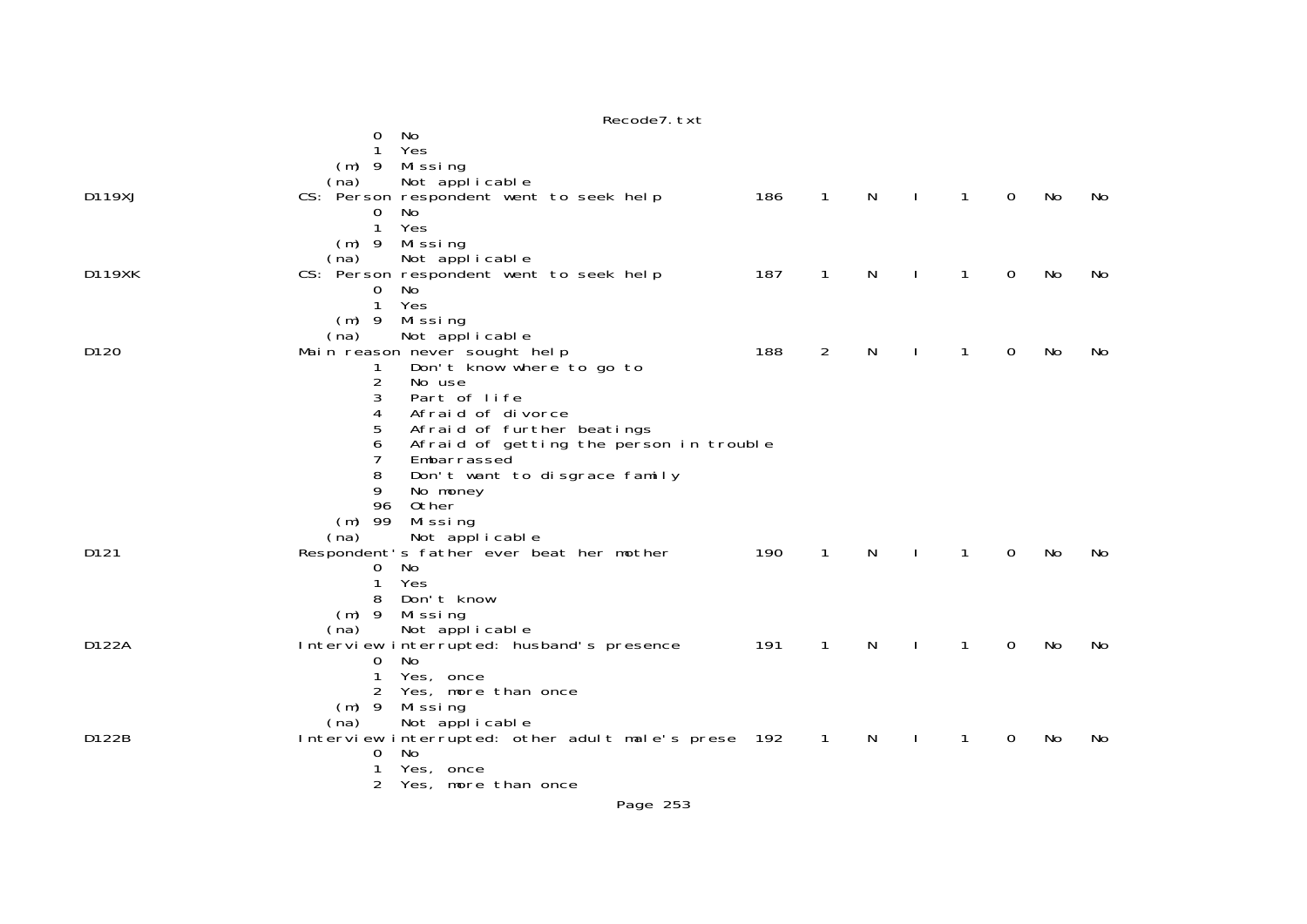|       | Recode7. txt                                                                                                                                                                                                                                                                                                                                           |     |                |   |              |   |                |    |     |
|-------|--------------------------------------------------------------------------------------------------------------------------------------------------------------------------------------------------------------------------------------------------------------------------------------------------------------------------------------------------------|-----|----------------|---|--------------|---|----------------|----|-----|
|       | (m) 9 Missing<br>Not applicable<br>(na)                                                                                                                                                                                                                                                                                                                |     |                |   |              |   |                |    |     |
| D122C | Interview interrupted: adult female's presence<br>No.<br>0<br>1<br>Yes, once<br>Yes, more than once<br>$\overline{2}$<br>$(m)$ 9<br>Mi ssi ng                                                                                                                                                                                                          | 193 | $\overline{1}$ | N | $\mathbf{I}$ | 1 | $\overline{0}$ | No | No  |
| D123  | Not applicable<br>(na)<br>First sex was wanted or forced<br>Wanted<br>1<br>2<br>Forced<br>Refused to answer/no response<br>6                                                                                                                                                                                                                           | 194 | $\mathbf{1}$   | N | $\mathbf{I}$ | 1 | 0              | No | No  |
| D124  | (m) 9 Missing<br>Not applicable<br>(na)<br>Ever forced to have sex by anyone other than hu 195<br>No.<br>0<br>Yes<br>1<br>Refused to answer/no response<br>6                                                                                                                                                                                           |     | $\overline{1}$ | N |              | 1 | 0              | No | No. |
| D125  | (m) 9 Missing<br>Not applicable<br>(na)<br>Ever forced to perform unwanted sexual acts<br>0<br>No<br>1<br>Yes<br>Refused to answer/no response<br>6                                                                                                                                                                                                    | 196 | 1              | N |              | 1 | $\Omega$       | No | No  |
| D126  | $(m)$ 9<br>Mi ssi ng<br>Not applicable<br>(na)<br>Age at first forced sexual act<br>5:49<br>98<br>Don't know                                                                                                                                                                                                                                           | 197 | 2              | N |              | 1 | 0              | No | No  |
| D127  | $(m)$ 99<br>Missing<br>Not applicable<br>(na)<br>Person who forced respondent into first sexual<br>Current husband/partner<br>1<br>2<br>Former husband/partner<br>Current/former boyfriend<br>3<br>4<br>Father/step father<br>5<br>Brother/step brother<br>6<br>Other relative<br>7<br>$ln-l$ aw<br>8<br>Own friend/acquaintance<br>9<br>Family friend | 199 | $\overline{2}$ | N |              | 1 | 0              | No | No  |
|       | 10<br>Teacher<br>11<br>Employer/someone at work                                                                                                                                                                                                                                                                                                        |     |                |   |              |   |                |    |     |
|       | Page 254                                                                                                                                                                                                                                                                                                                                               |     |                |   |              |   |                |    |     |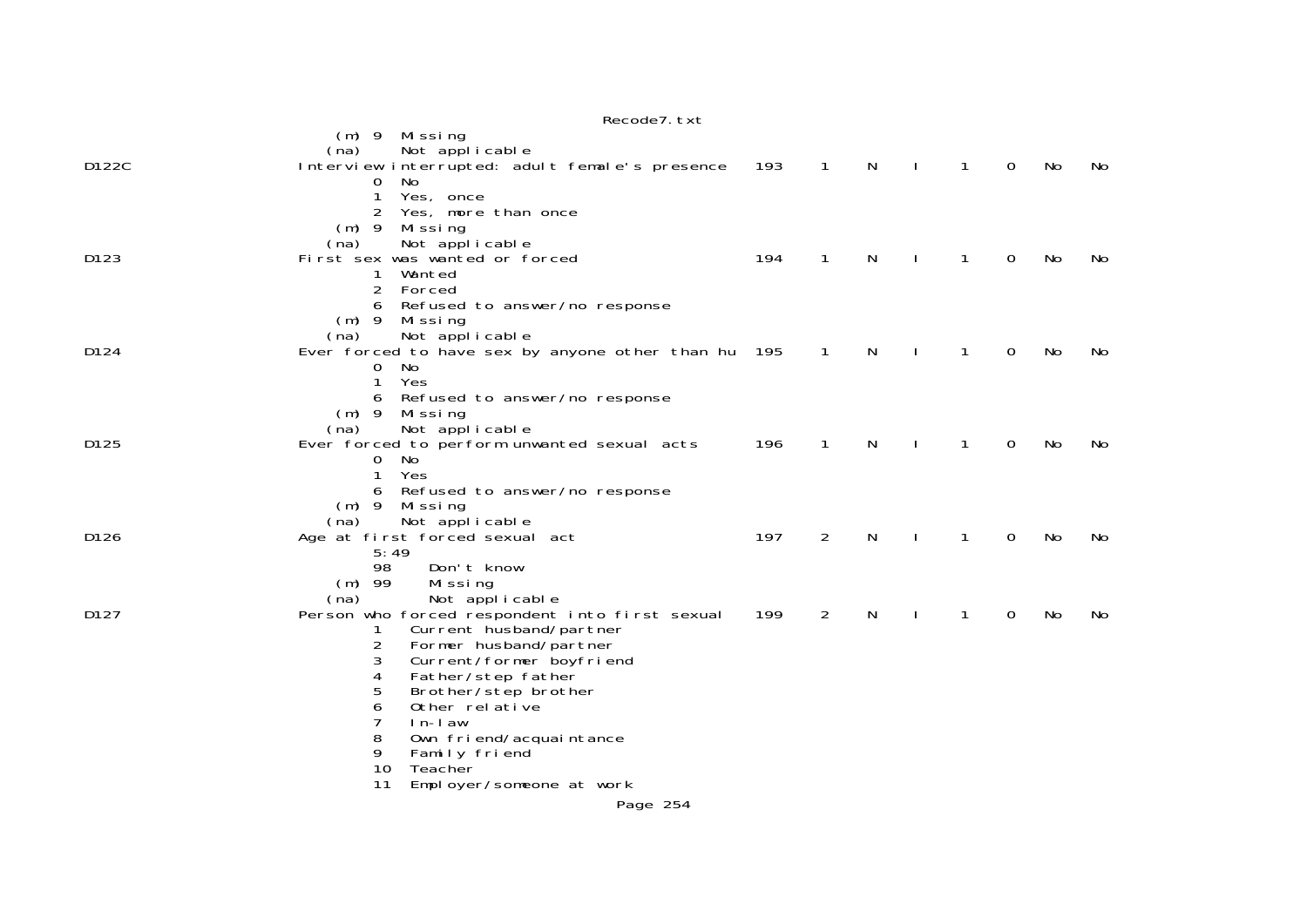|                      | Recode7. txt                                                                           |     |                          |    |   |              |     |     |
|----------------------|----------------------------------------------------------------------------------------|-----|--------------------------|----|---|--------------|-----|-----|
|                      | Police/soldier<br>12 <sup>2</sup>                                                      |     |                          |    |   |              |     |     |
|                      | 13 Priest/religious leader<br>Stranger<br>14                                           |     |                          |    |   |              |     |     |
|                      | 96 Other                                                                               |     |                          |    |   |              |     |     |
|                      | $(m)$ 99 Missing                                                                       |     |                          |    |   |              |     |     |
|                      | Not applicable<br>(na)                                                                 | 201 |                          |    |   |              |     |     |
| D <sub>128</sub>     | Ever told anyone else about violence<br>$\mathbf{O}$<br>No                             |     | 1                        | N  | 1 | $\Omega$     | No  | No. |
|                      | 1<br>Yes                                                                               |     |                          |    |   |              |     |     |
|                      | (m) 9 Missing                                                                          |     |                          |    |   |              |     |     |
|                      | Not applicable<br>(na)                                                                 |     |                          |    |   |              |     |     |
| D129                 | Respondent afraid of husband/partner most of th 202                                    |     | $\overline{\phantom{1}}$ | N  | 1 | $\Omega$     | No  | No  |
|                      | Never afraid<br>$\overline{0}$<br>Most of the time afraid<br>1                         |     |                          |    |   |              |     |     |
|                      | $\overline{2}$<br>Sometimes afraid                                                     |     |                          |    |   |              |     |     |
|                      | $(m)$ 9<br>Mi ssi ng                                                                   |     |                          |    |   |              |     |     |
|                      | Not applicable<br>(na)                                                                 |     |                          |    |   |              |     |     |
| D130A                | Previous husband: ever hit, slap, kick or physi 203                                    |     | $\sqrt{1}$               | N. | 1 | $\Omega$     | No. | No. |
|                      | Never<br>$\mathbf{0}$<br>0-11 months ago<br>1                                          |     |                          |    |   |              |     |     |
|                      | 12+ months ago<br>2                                                                    |     |                          |    |   |              |     |     |
|                      | Yes, but don't remember when<br>3                                                      |     |                          |    |   |              |     |     |
|                      | Yes, but frequency in last 12 months missing<br>4                                      |     |                          |    |   |              |     |     |
|                      | $(m)$ 9<br>Missing                                                                     |     |                          |    |   |              |     |     |
|                      | Not applicable<br>(na)                                                                 |     |                          |    |   |              |     |     |
| D130B                | Previous husband: physically forced to have sex 204 1<br>0 Never                       |     |                          | N. | 1 | $\mathbf{O}$ | No  | No. |
|                      | 0-11 months ago                                                                        |     |                          |    |   |              |     |     |
|                      | 12+ months ago<br>2                                                                    |     |                          |    |   |              |     |     |
|                      | Yes, but don't remember when                                                           |     |                          |    |   |              |     |     |
|                      | Yes, but frequency in last 12 months missing                                           |     |                          |    |   |              |     |     |
|                      | $(m)$ 9<br>Missing<br>Not applicable<br>(na)                                           |     |                          |    |   |              |     |     |
| D <sub>130</sub> C   | Previous husband: humiliate, threaten to hurt, 205                                     |     | $\overline{\phantom{1}}$ | N. | 1 | $\Omega$     | No  | No. |
|                      | Never<br>0                                                                             |     |                          |    |   |              |     |     |
|                      | 0-11 months ago                                                                        |     |                          |    |   |              |     |     |
|                      | 12+ months ago<br>2                                                                    |     |                          |    |   |              |     |     |
|                      | 3<br>Yes, but don't remember when<br>Yes, but frequency in last 12 months missing<br>4 |     |                          |    |   |              |     |     |
|                      | $(m)$ 9<br>Missing                                                                     |     |                          |    |   |              |     |     |
|                      | Not applicable<br>(na)                                                                 |     |                          |    |   |              |     |     |
| <b>ILevel: WOMAN</b> | Record: Female Genital Cutting                                                         |     |                          |    |   |              |     |     |
|                      |                                                                                        |     |                          |    |   |              |     |     |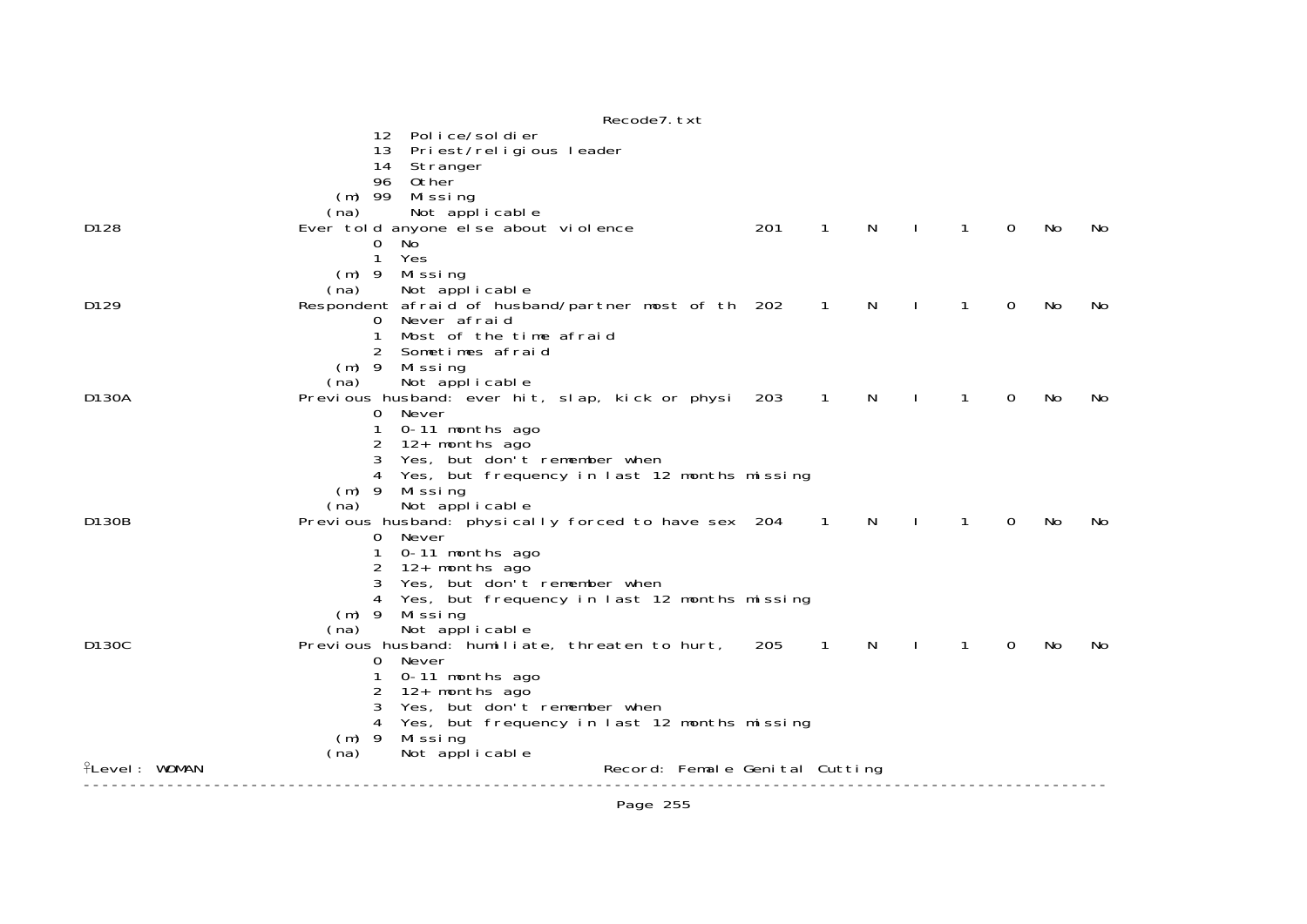| I tem Name                        | I tem Label                                                                                                                                 | Start                   |                          | Data I tem     | Len Type Type | 0cc          |                       | Dec Char Fill  | Dec Zero       |
|-----------------------------------|---------------------------------------------------------------------------------------------------------------------------------------------|-------------------------|--------------------------|----------------|---------------|--------------|-----------------------|----------------|----------------|
| HHI <sub>D</sub><br><b>CASEID</b> | (id) Case Identification<br>(id) Case Identification<br>(record type)                                                                       | 1<br>$\mathbf{1}$<br>16 | 12<br>15<br>$\mathbf{3}$ | AN<br>AN<br>AN |               | 1            | 0<br>0<br>$\mathbf 0$ | No<br>No<br>No | No<br>No<br>No |
| G100                              | Ever heard of female circumcision<br>No.<br>0<br>$\mathbf{1}$<br>Yes<br>$(m)$ 9 Missing                                                     | 19                      | 1                        | N              |               |              | $\Omega$              | No             | <b>No</b>      |
| G101                              | Not applicable<br>(na)<br>Ever heard of genital cutting (probed)<br>No.<br>$\mathbf{O}$<br>$\mathbf{1}$<br>Yes<br>$(m)$ 9<br>Mi ssi ng      | 20                      | $\mathbf{1}$             | N              |               | $\mathbf{1}$ | $\mathbf 0$           | No             | No             |
| G102                              | Not applicable<br>(na)<br>Respondent ci rcumci sed<br>No<br>0<br>Yes<br>$\mathbf{1}$<br>$(m)$ 9 Missing                                     | 21                      | $\mathbf{1}$             | N              |               | 1            | $\mathbf 0$           | No             | No             |
| G103                              | Not applicable<br>(na)<br>Flesh removed from genital area<br>No<br>0<br>1<br>Yes<br>Don't know<br>8<br>$(m)$ 9<br>Missing                   | 22                      | 1                        | N              |               | 1            | $\overline{0}$        | No             | No             |
| G104                              | (na)<br>Not applicable<br>Genital area just nicked without removing any f<br>No<br>0<br>Yes<br>1<br>Don't know<br>8<br>$(m)$ 9<br>Mi ssi ng | 23                      | $\overline{1}$           | N              |               | $\mathbf{1}$ | $\mathbf 0$           | No             | No             |
| G105                              | Not applicable<br>(na)<br>Genital area sewn closed<br>No<br>0<br>Yes<br>1<br>8<br>Don't know<br>$(m)$ 9<br>Mi ssi ng                        | 24                      | $\mathbf{1}$             | N              | $\mathbf{I}$  | $\mathbf{1}$ | $\mathbf 0$           | No             | No             |
| G106                              | Not applicable<br>(na)<br>Age at circumcision (in years)<br>0:49<br>95<br>During infancy<br>98<br>Don't know                                | 25                      | $\overline{2}$           | N              |               | 1            | $\overline{0}$        | No             | No             |

Recode7.txt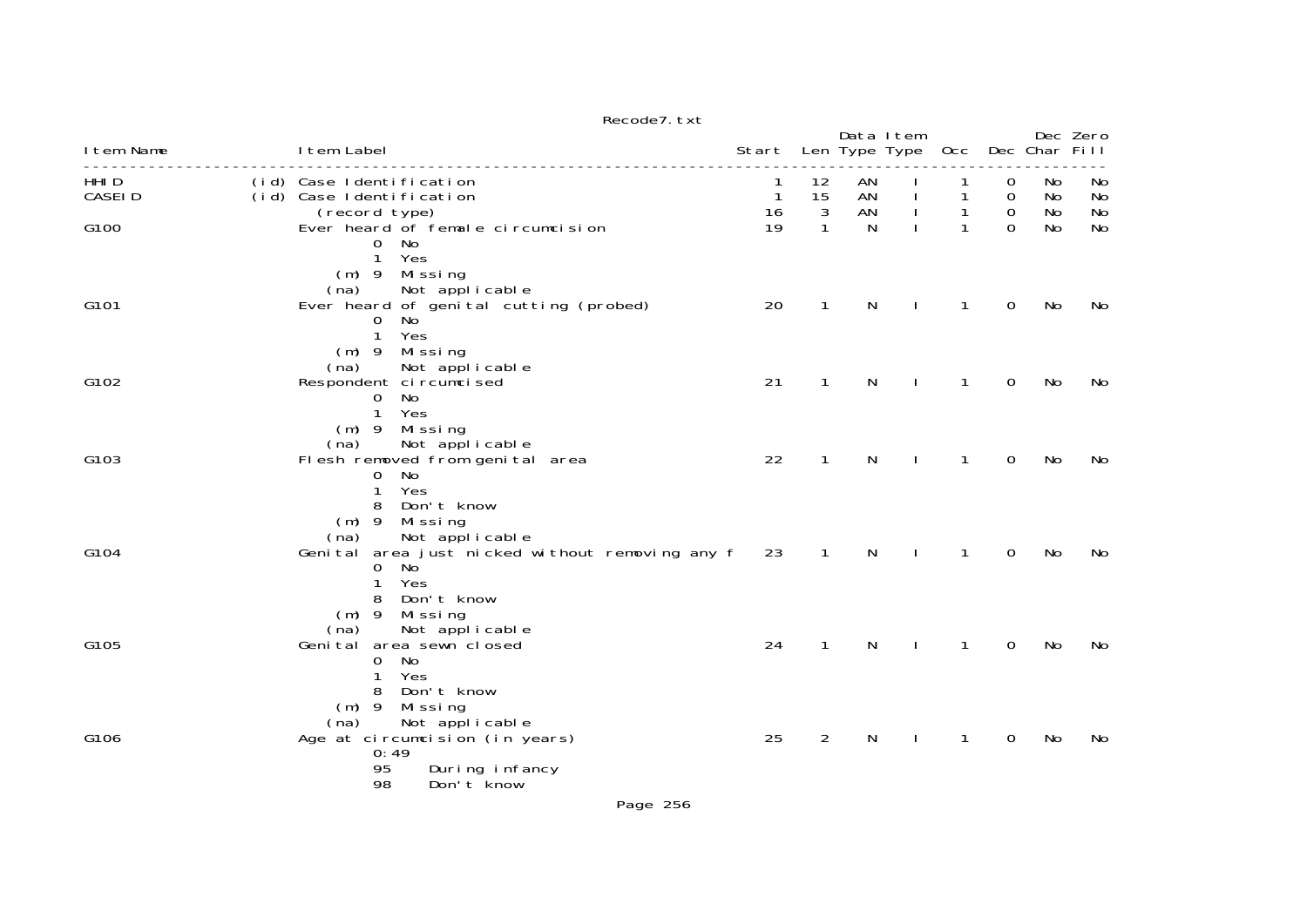|      | 1000001.001                                                          |    |                |   |   |             |    |           |
|------|----------------------------------------------------------------------|----|----------------|---|---|-------------|----|-----------|
|      | $(m)$ 99<br>Mi ssi ng<br>Not applicable<br>(na)                      |    |                |   |   |             |    |           |
| G107 | Person who performed circumcision                                    | 27 | $\overline{2}$ | N | 1 | 0           | No | No        |
|      | 10 HEALTH PROFESSIONAL<br>11<br>Doctor                               |    |                |   |   |             |    |           |
|      | $12 \overline{ }$<br>Trained nurse/midwife                           |    |                |   |   |             |    |           |
|      | Other heal th professional<br>16                                     |    |                |   |   |             |    |           |
|      | 20<br>TRADI TI ONAL<br>21<br>Traditional "circumciser"               |    |                |   |   |             |    |           |
|      | 22<br>Traditional birth attendant                                    |    |                |   |   |             |    |           |
|      | 26<br>Other traditional                                              |    |                |   |   |             |    |           |
|      | 98<br>Don't know                                                     |    |                |   |   |             |    |           |
|      | $(m)$ 99<br>Missing<br>Not applicable<br>(na)                        |    |                |   |   |             |    |           |
| G108 | Number of daughters circumcised                                      | 29 | $\overline{2}$ | N |   | $\mathbf 0$ | No | No        |
|      | No daughter circumcised<br>0                                         |    |                |   |   |             |    |           |
|      | 1:20                                                                 |    |                |   |   |             |    |           |
|      | $(m)$ 99<br>Missing<br>Not applicable<br>(na)                        |    |                |   |   |             |    |           |
| G109 | Line number of daughter most recently circumcis                      | 31 | 2              | N | 1 | $\mathbf 0$ | No | <b>No</b> |
|      | 1:24                                                                 |    |                |   |   |             |    |           |
|      | $(m)$ 99<br>Missing<br>Not applicable<br>(na)                        |    |                |   |   |             |    |           |
| G110 | Flesh removed from genital area of daughter                          | 33 | 1              | N |   | 0           | No | No        |
|      | No<br>$\Omega$                                                       |    |                |   |   |             |    |           |
|      | Yes<br>1                                                             |    |                |   |   |             |    |           |
|      | Don't know<br>8<br>$(m)$ 9 Missing                                   |    |                |   |   |             |    |           |
|      | Not applicable<br>(na)                                               |    |                |   |   |             |    |           |
| G111 | Genital area of daughter just nicked without re                      | 34 | $\overline{1}$ | N | 1 | $\mathbf 0$ | No | No        |
|      | No<br>0<br>Yes<br>1                                                  |    |                |   |   |             |    |           |
|      | Don't know<br>8                                                      |    |                |   |   |             |    |           |
|      | Missing<br>$(m)$ 9                                                   |    |                |   |   |             |    |           |
|      | Not applicable<br>(na)                                               |    |                |   |   |             |    |           |
| G112 | Genital area of daughter sewn closed<br>No<br>0                      | 35 | 1              | N | 1 | $\mathbf 0$ | No | No        |
|      | Yes                                                                  |    |                |   |   |             |    |           |
|      | Don't know<br>8                                                      |    |                |   |   |             |    |           |
|      | Missing<br>$(m)$ 9                                                   |    |                |   |   |             |    |           |
| G113 | Not applicable<br>(na)<br>Age of daughter at circumcision (in years) | 36 | $\overline{2}$ | N |   | 0           | No | No        |
|      | 0:40                                                                 |    |                |   |   |             |    |           |
|      |                                                                      |    |                |   |   |             |    |           |

## Recode7.txt

Page 257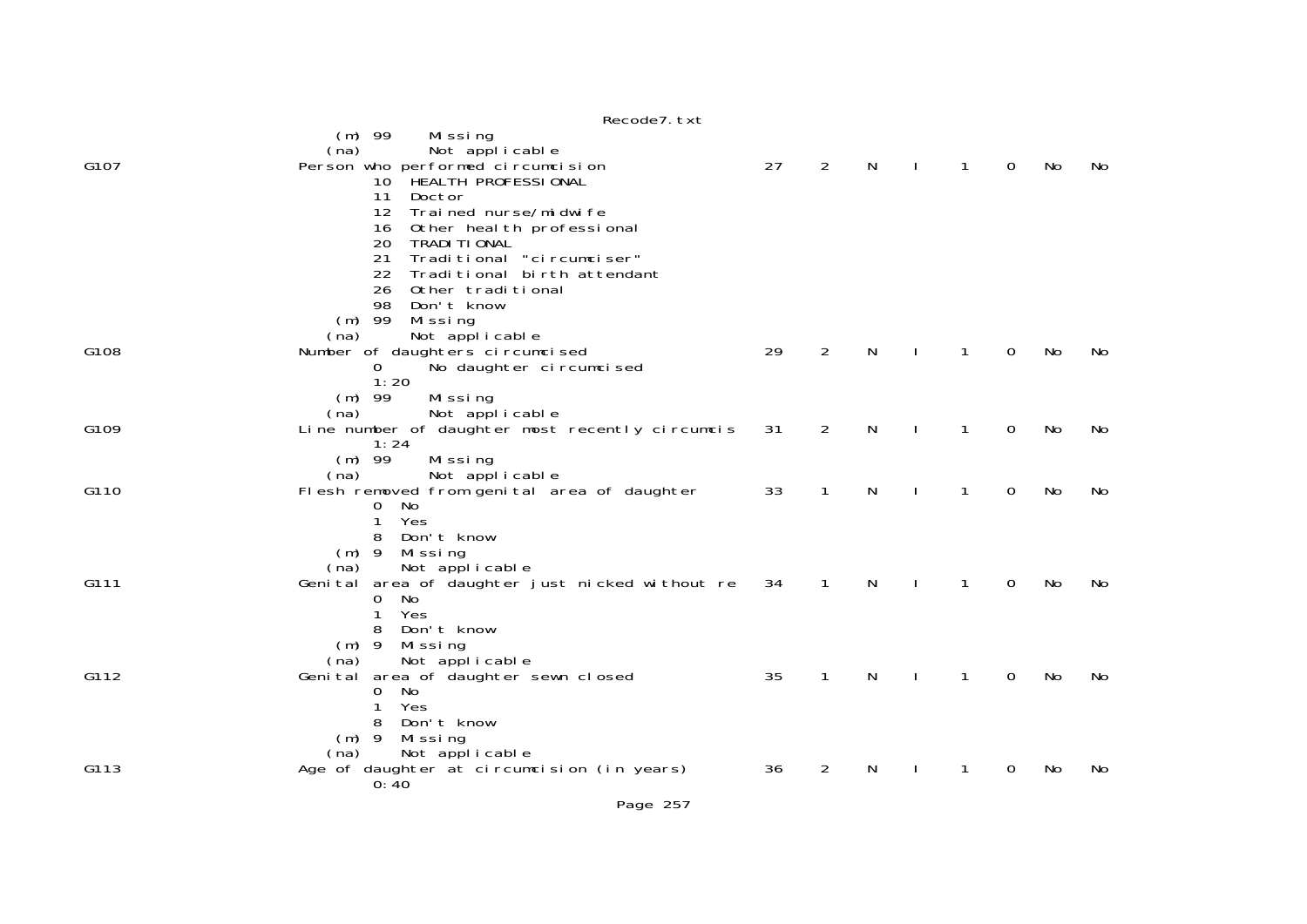|       | 11000007.LA                                                             |    |                |   |              |              |   |    |    |
|-------|-------------------------------------------------------------------------|----|----------------|---|--------------|--------------|---|----|----|
|       | 95<br>During infancy<br>98<br>Don't know                                |    |                |   |              |              |   |    |    |
|       | $(m)$ 99<br>Missing<br>Not applicable<br>(na)                           |    |                |   |              |              |   |    |    |
| G114  | Person who performed circumcision of daughter<br>10 HEALTH PROFESSIONAL | 38 | $\overline{2}$ | N | $\mathbf{I}$ | $\mathbf{1}$ | 0 | No | No |
|       | 11<br>Doctor<br>Trai ned nurse/mi dwi fe<br>12                          |    |                |   |              |              |   |    |    |
|       | 16<br>Other heal th professional                                        |    |                |   |              |              |   |    |    |
|       | 20<br>TRADI TI ONAL<br>Traditional "circumciser"<br>21                  |    |                |   |              |              |   |    |    |
|       | 22<br>Traditional birth attendant                                       |    |                |   |              |              |   |    |    |
|       | 26<br>Other traditional<br>98<br>Don't know                             |    |                |   |              |              |   |    |    |
|       | Missing<br>$(m)$ 99<br>(na)                                             |    |                |   |              |              |   |    |    |
| G115  | Not applicable<br>Any daughter not circumcised                          | 40 | $\mathbf{1}$   | N |              | $\mathbf{1}$ | 0 | No | No |
|       | 0 No: all circumcised<br>Yes                                            |    |                |   |              |              |   |    |    |
|       | Don't know<br>8                                                         |    |                |   |              |              |   |    |    |
|       | (m) 9 Missing<br>Not applicable<br>(na)                                 |    |                |   |              |              |   |    |    |
| G116  | Intends to have daughter(s) circumcised in futu                         | 41 | $\mathbf{1}$   | N |              | $\mathbf{1}$ | 0 | No | No |
|       | 0<br>No<br>1<br>Yes                                                     |    |                |   |              |              |   |    |    |
|       | Don't know<br>8<br>$(m)$ 9<br>Mi ssi ng                                 |    |                |   |              |              |   |    |    |
|       | Not applicable<br>(na)                                                  |    |                |   |              |              |   |    |    |
| G117A | Cleanliness/hygiene: Female circumcision benefi<br>No<br>0              | 42 | $\mathbf 1$    | N |              | 1            | 0 | No | No |
|       | 1<br>Yes<br>(m) 9 Missing                                               |    |                |   |              |              |   |    |    |
|       | Not applicable<br>(na)                                                  |    |                |   |              |              |   |    |    |
| G117B | Social acceptance: Female circumcision benefit<br><b>No</b><br>0        | 43 | $\mathbf{1}$   | N |              | $\mathbf{1}$ | 0 | No | No |
|       | 1<br>Yes                                                                |    |                |   |              |              |   |    |    |
|       | Mi ssi ng<br>$(m)$ 9<br>Not applicable<br>(na)                          |    |                |   |              |              |   |    |    |
| G117C | Better marriage prospects: Female circumcision<br>0<br>No.              | 44 | $\mathbf{1}$   | N | $\mathbf{I}$ | $\mathbf{1}$ | 0 | No | No |
|       | Yes<br>1                                                                |    |                |   |              |              |   |    |    |
|       | Missing<br>$(m)$ 9<br>Not applicable<br>(na)                            |    |                |   |              |              |   |    |    |
|       |                                                                         |    |                |   |              |              |   |    |    |

Recode7.txt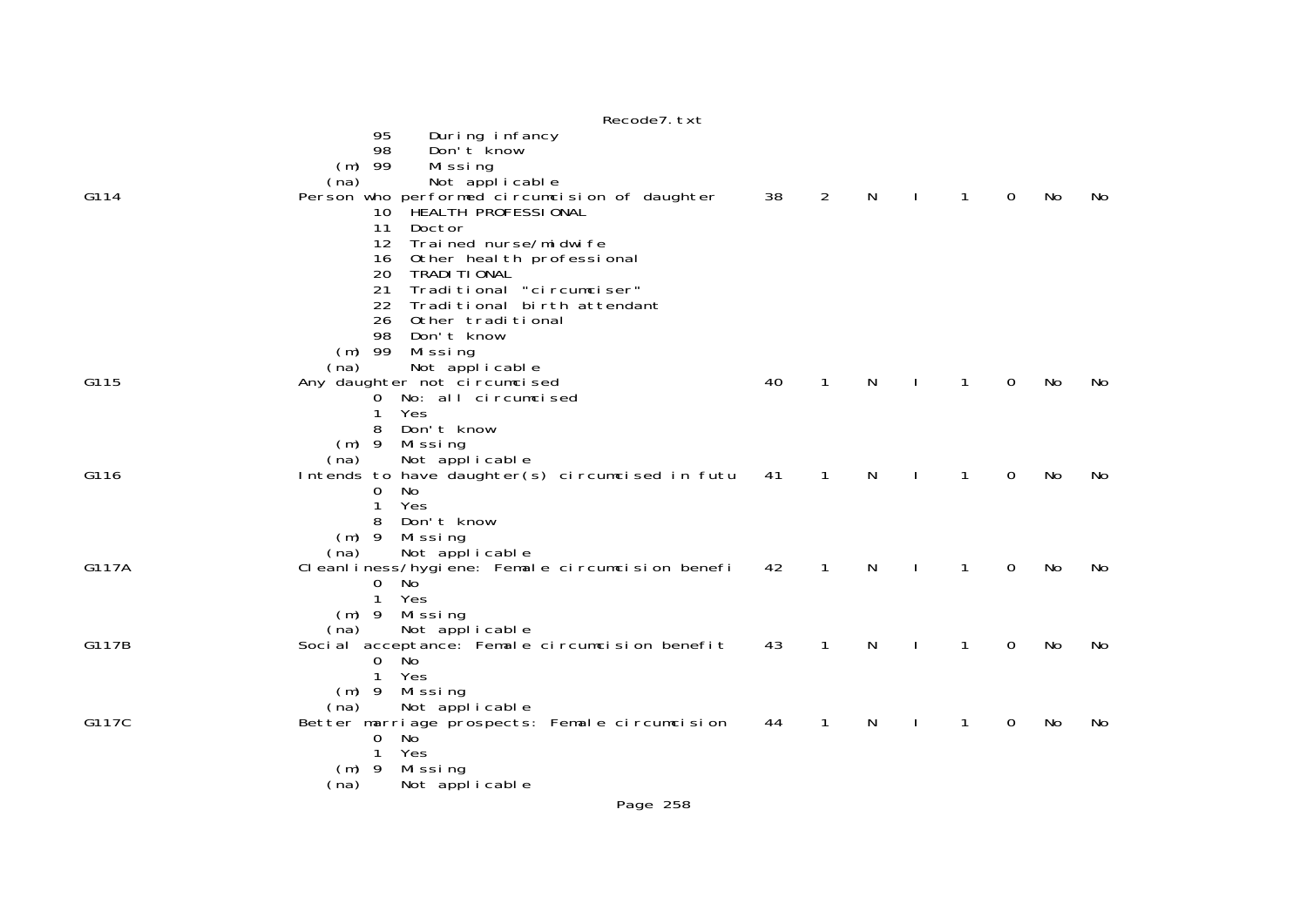|       | Recode7. txt                                                                        |    |              |   |              |              |             |    |     |
|-------|-------------------------------------------------------------------------------------|----|--------------|---|--------------|--------------|-------------|----|-----|
| G117D | Virginity/prevent premarital sex: Female circum<br>$0$ No                           | 45 | $\mathbf{1}$ | N |              | 1            | 0           | No | No  |
|       | $\mathbf{1}$<br>Yes<br>$(m)$ 9 Missing                                              |    |              |   |              |              |             |    |     |
| G117E | Not applicable<br>(na)<br>Greater sexual pleasure for men: Female circumc<br>$0$ No | 46 | $\mathbf{1}$ | N |              | $\mathbf{1}$ | $\mathbf 0$ | No | No  |
|       | $\mathbf{1}$<br>Yes<br>$(m)$ 9 Missing                                              |    |              |   |              |              |             |    |     |
| G117F | (na) Not applicable<br>Religious approval: Female circumcision benefit              | 47 | $\mathbf{1}$ | N |              | $\mathbf{1}$ | 0           | No | No  |
|       | No<br>$\mathbf 0$<br>$\mathbf{1}$<br>Yes                                            |    |              |   |              |              |             |    |     |
| G117G | $(m)$ 9 Missing<br>(na) Not applicable<br>CS: Female circumcision benefit           |    | $\mathbf{1}$ |   |              |              | $\mathbf 0$ |    |     |
|       | No<br>$\overline{0}$<br>$\mathbf{1}$<br>Yes                                         | 48 |              | N |              | $\mathbf{1}$ |             | No | No  |
|       | (m) 9 Missing                                                                       |    |              |   |              |              |             |    |     |
| G117H | (na) Not applicable<br>CS: Female circumcision benefit<br>No<br>$\overline{O}$      | 49 | $\mathbf{1}$ | N |              | $\mathbf{1}$ | $\mathbf 0$ | No | No  |
|       | Yes<br>$\mathbf{1}$<br>(m) 9 Missing                                                |    |              |   |              |              |             |    |     |
| G1171 | Not applicable<br>(na)<br>CS: Female circumcision benefit                           | 50 | $\mathbf{1}$ | N |              | $\mathbf{1}$ | $\mathbf 0$ | No | No. |
|       | No<br>$\mathbf 0$<br>Yes<br>$\mathbf{1}$<br>$(m)$ 9 Missing                         |    |              |   |              |              |             |    |     |
| G117J | Not applicable<br>(na)<br>CS: Female circumcision benefit                           | 51 | $\mathbf{1}$ | N |              | $\mathbf{1}$ | $\mathbf 0$ | No | No  |
|       | No<br>$\mathbf{O}$<br>$\mathbf{1}$<br>Yes                                           |    |              |   |              |              |             |    |     |
|       | (m) 9 Missing<br>Not applicable<br>(na)                                             |    |              |   |              |              |             |    |     |
| G117X | Other: Female circumcision benefit<br>No<br>$\overline{0}$                          | 52 | $\mathbf{1}$ | N | $\mathbf{I}$ | $\mathbf{1}$ | $\mathbf 0$ | No | No  |
|       | 1<br>Yes<br>Missing<br>$(m)$ 9                                                      |    |              |   |              |              |             |    |     |
| G117Y | Not applicable<br>(na)<br>No benefit from female circumcision<br>No<br>0            | 53 | $\mathbf{1}$ | N |              | 1            | 0           | No | No  |
|       | Yes<br>$\mathbf{1}$                                                                 |    |              |   |              |              |             |    |     |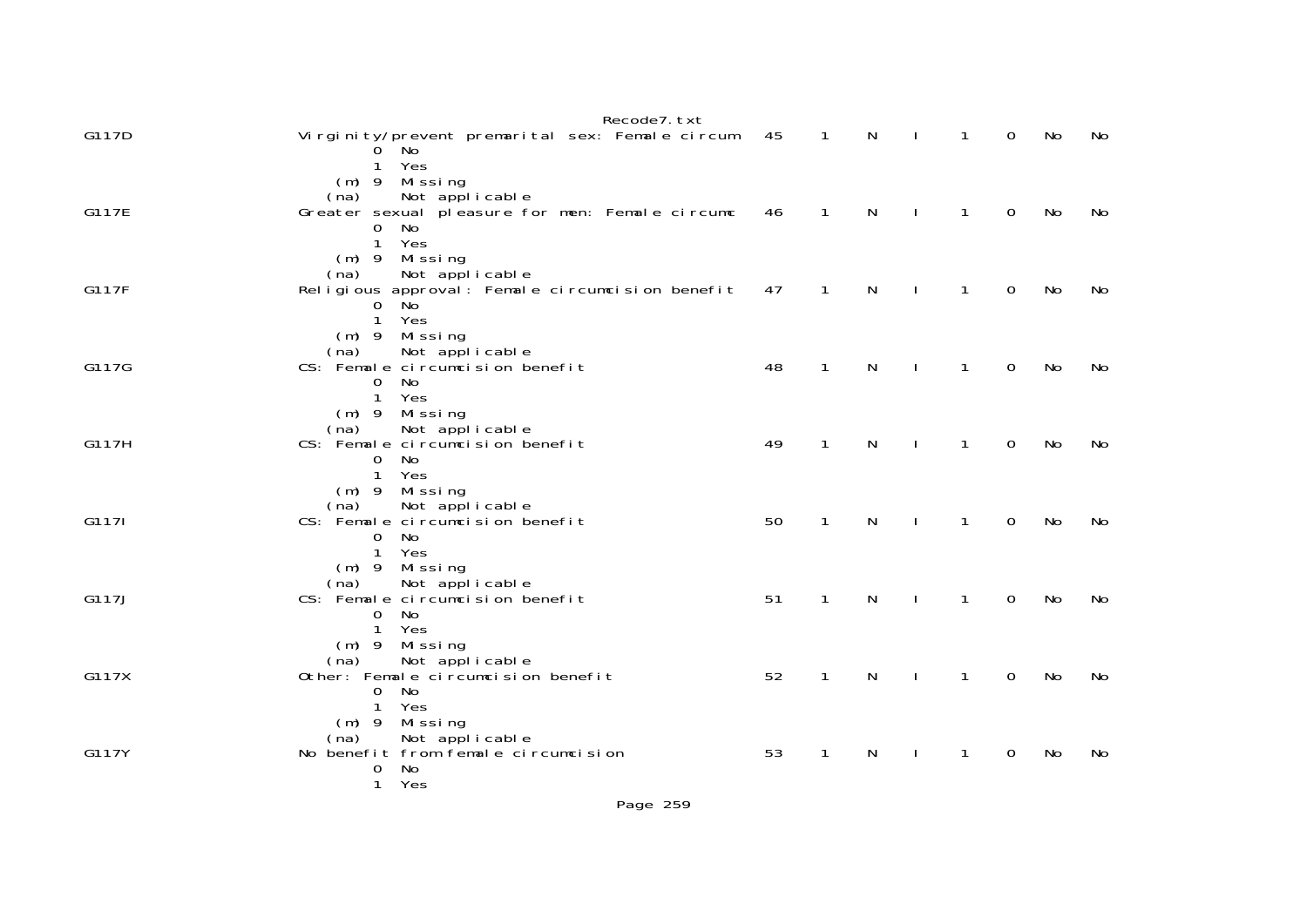|                      | Recode7. txt                                                                                                                                                                                                                                     |                                      |                          |                |                                 |                     |                                       |                |                |
|----------------------|--------------------------------------------------------------------------------------------------------------------------------------------------------------------------------------------------------------------------------------------------|--------------------------------------|--------------------------|----------------|---------------------------------|---------------------|---------------------------------------|----------------|----------------|
| G118                 | (m) 9 Missing<br>Not applicable<br>(na)<br>Female circumcision required by religion                                                                                                                                                              | 54                                   | $\mathbf{1}$             | N              | $\mathbf{I}$                    | $\mathbf{1}$        | $\mathbf 0$                           | No             | No             |
| G119                 | No<br>$\overline{0}$<br>Yes<br>1<br>Don't know<br>8<br>$(m)$ 9<br>Mi ssi ng<br>Not applicable<br>(na)<br>Female circumcision: continue or be stopped<br>Conti nued<br>1<br>2<br>Stopped<br>3<br>Depends<br>Don't know<br>8<br>$(m)$ 9<br>Missing | 55                                   | $\mathbf{1}$             | N              | $\perp$                         | $\mathbf{1}$        | 0                                     | No             | No             |
| <b>fLevel: WOMAN</b> | Not applicable<br>(na)<br>Record: Female Genital Cutting - roster for daughters                                                                                                                                                                  |                                      |                          |                |                                 |                     |                                       |                |                |
| I tem Name           | I tem Label                                                                                                                                                                                                                                      | Start                                |                          | Data Item      | Len Type Type Occ Dec Char Fill |                     |                                       |                | Dec Zero       |
| HHI D<br>CASEI D     | (id) Case Identification<br>(id) Case Identification<br>(record type)                                                                                                                                                                            | $\mathbf{1}$<br>$\overline{1}$<br>16 | 12<br>15<br>$\mathbf{3}$ | AN<br>AN<br>AN | $\frac{1}{1}$                   | 1<br>$\overline{1}$ | 0<br>$\overline{0}$<br>$\overline{0}$ | No<br>No<br>No | No<br>No<br>No |
| <b>GIDX</b><br>G121  | Daughter's index to birth history<br>Is daughter circumcised<br>0 No                                                                                                                                                                             | 19<br>21                             | 2<br>$\mathbf{1}$        | N<br>N         |                                 | $\mathbf{1}$<br>1   | $\mathbf 0$<br>$\Omega$               | No<br>No       | No<br>No       |
| G122                 | Yes<br>$\mathbf{1}$<br>(m) 9 Missing<br>Daughter's age at circumcision<br>0:40<br>97<br>Inconsistent                                                                                                                                             | 22                                   | $\overline{2}$           | N              |                                 | 1                   | 0                                     | No             | No             |
| G123                 | 98<br>DK<br>$(m)$ 99<br>Missing<br>Not applicable<br>(na)<br>Was daughter genital area sewn closed<br>$0$ No<br>$\mathbf{1}$<br>Yes                                                                                                              | 24                                   | $\mathbf{1}$             | N              |                                 | 1                   | 0                                     | No             | No             |
| G124                 | $(m)$ 9 Missing<br>Who performed daughter's circumcision<br>10 HEALTH PROFESSIONAL<br>11<br>Doctor<br>12<br>Trained nurse/midwife<br>Other heal th professional<br>16                                                                            | 25                                   | 2                        | N              | $\mathbf{I}$                    | 1                   | 0                                     | No             | No             |
|                      | Page 260                                                                                                                                                                                                                                         |                                      |                          |                |                                 |                     |                                       |                |                |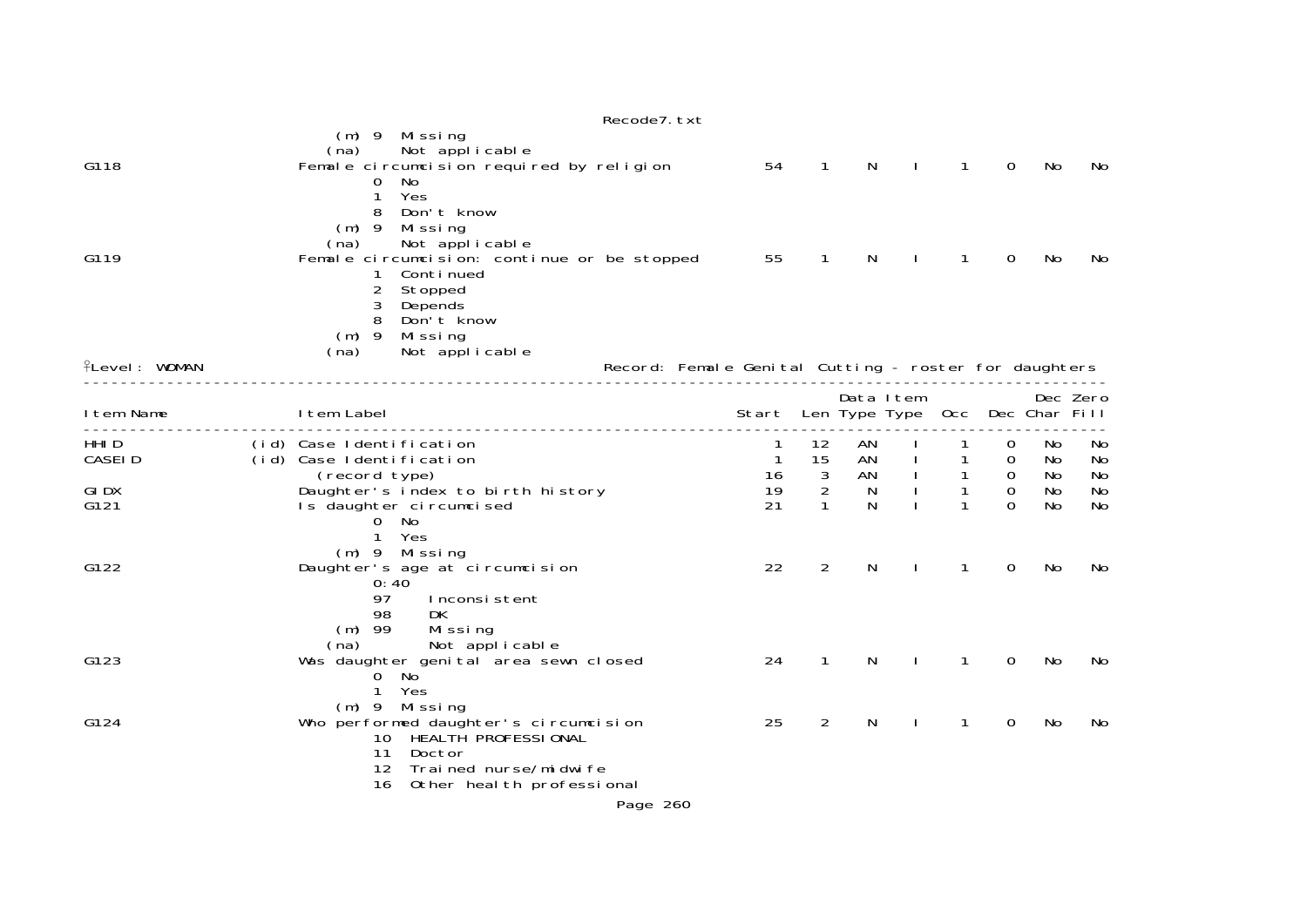Recode7.txt 20 TRADITIONAL 21 Traditional "circumciser" 22 Traditional birth attendant26 Other traditional 98 Don't know (m) 99 Missing flevel: WOMAN (na) Not applicable Level: WOMAN Record: Country specific variables -------------------------------------------------------------------------------------------------------------- Data Item Dec Zero Item Name Item Label Start Len Type Type Occ Dec Char Fill --------------------------------------------------------------------------------------------------------------1 12 AN I 1 0 No No HHID (id) Case Identification 1 12 AN I 1 0 No No CASEID (id) Case Identification<br>CASEID (id) Case Identification 1 15 AN I 1 0 No No No<br>(record type) 16 3 AN I 1 0 No No (record type) 16 3 AN I 1 0 No No Level: WOMAN Record: Country specific Birth History variables -------------------------------------------------------------------------------------------------------------- Data Item Dec Zero Item Name Item Label Start Len Type Type Occ Dec Char Fill --------------------------------------------------------------------------------------------------------------HHID (id) Case Identification 1 12 AN I 1 1 0 No No CASEID  $\left(\text{id}\right)$  Case Identification<br>1 1 15 (record type)<br>1 15 Index to Birth History (record type) 16 3 AN I 1 0 No No IDX92 Index to Birth History 19 2 N I 1 0 No No 1:20 Level: WOMAN Record: Country specific Maternity variables -------------------------------------------------------------------------------------------------------------- Data Item Dec Zero Item Name Item Label Start Len Type Type Occ Dec Char Fill -------------------------------------------------------------------------------------------------------------- HHID (id) Case Identification 1 12 AN I 1 0 No No CASEID (id) Case Identification 1 15 AN I 1 0 No No (record type) 16 3 AN I 1 0 No No IDX94 Index to Birth History<br>
Index to Birth History 19 1 N I 1 0 No No No 1:6 Level: WOMAN Record: Country specific Health and Vaccination variables -------------------------------------------------------------------------------------------------------------- Data Item Dec Zero Item Name Item Label Start Len Type Type Occ Dec Char Fill -------------------------------------------------------------------------------------------------------------ed<br>The time that the same of the same of the same of the same of the same of the same of the same of the same of <br>HHID the same of the same of the same of the same of the same of the same of the same of the same of the sam CASEID (id) Case Identification 1 15 AN I 1 0 No No (record type) 16 3 AN I 1 0 No No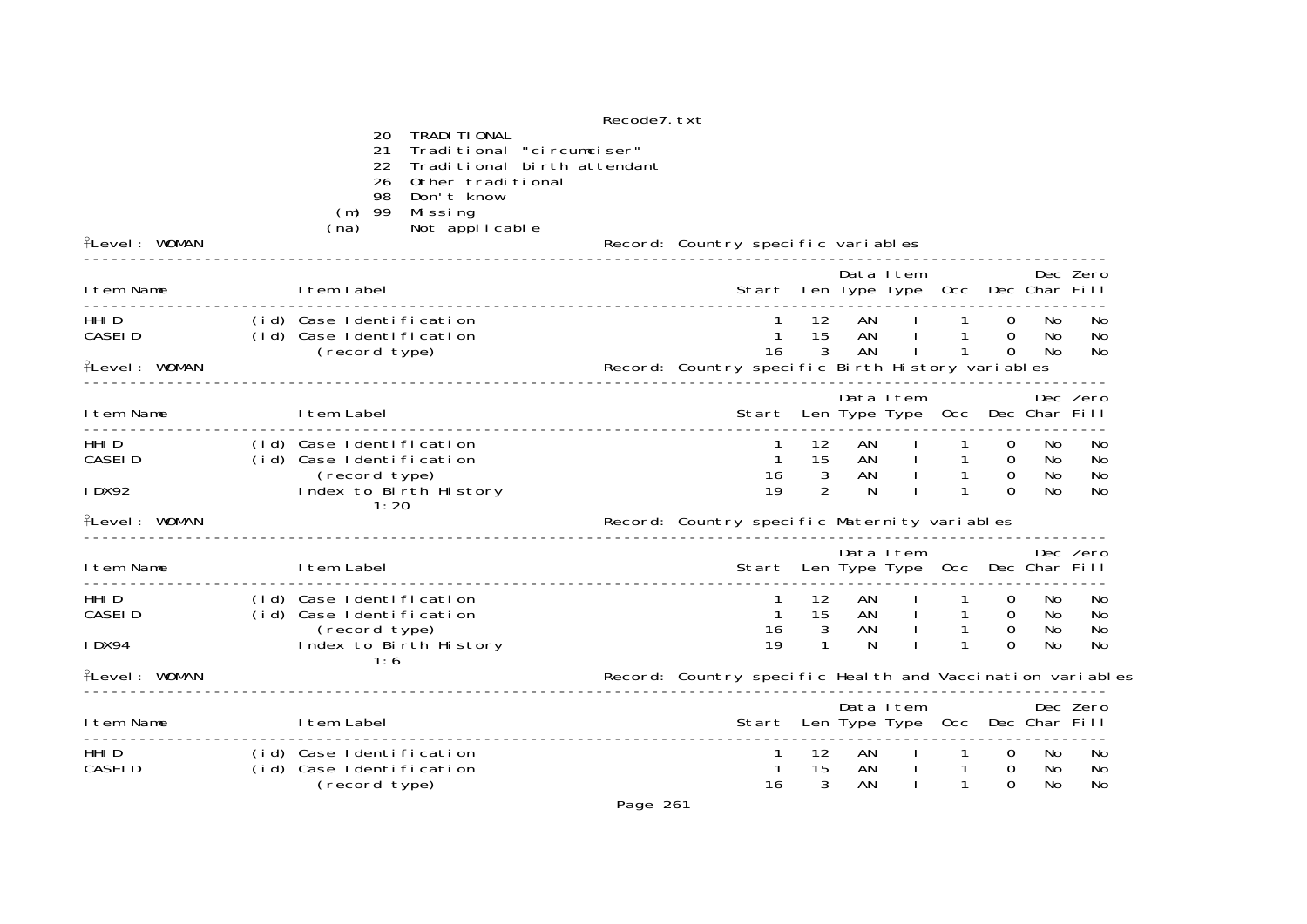| <b>IDX95</b>                                        | Index to Birth History<br>1:6                                         |                                           | Recode7. txt | 19                                                               |                                          | N                              |                                                 | 1                                            | 0                                              | No                    | No                   |
|-----------------------------------------------------|-----------------------------------------------------------------------|-------------------------------------------|--------------|------------------------------------------------------------------|------------------------------------------|--------------------------------|-------------------------------------------------|----------------------------------------------|------------------------------------------------|-----------------------|----------------------|
| <b>flevel: WOMAN</b>                                |                                                                       |                                           |              | Record: Country specific Height and weight variables             |                                          |                                |                                                 |                                              |                                                |                       |                      |
| I tem Name                                          | I tem Label                                                           |                                           |              | Start                                                            |                                          |                                | Data Item                                       | Len Type Type Occ Dec Char Fill              |                                                |                       | Dec Zero             |
| HHI D<br>CASEI D<br>IDX96                           | (id) Case Identification<br>(id) Case Identification<br>(record type) |                                           |              |                                                                  | 12<br>15<br>3<br>16<br>19<br>$\mathbf 1$ | AN<br>AN<br>AN<br><sup>N</sup> |                                                 | $\overline{1}$<br>$\mathbf{1}$               | 0<br>$\mathbf 0$<br>$\overline{0}$<br>$\Omega$ | No.<br>No<br>No<br>No | No<br>No<br>No<br>No |
| <b>ILevel: WOMAN</b>                                | Index to Birth History<br>1:6                                         |                                           |              | Record: Country specific                                         |                                          |                                |                                                 |                                              |                                                |                       |                      |
| I tem Name                                          | I tem Label                                                           |                                           |              |                                                                  |                                          |                                | Data Item                                       | Start Len Type Type Occ Dec Char Fill        |                                                |                       | Dec Zero             |
| HHI D<br>CASEI D<br><b>fLevel: WOMAN</b>            | (id) Case Identification<br>(id) Case Identification<br>(record type) |                                           |              | Record: Country specific                                         | 12<br>15<br>3<br>16                      | AN<br>AN                       | AN                                              | $\mathbf{1}$<br>$\mathbf{1}$<br>1            | $\overline{0}$<br>$\mathbf 0$<br>$\Omega$      | No<br>No<br>No.       | No<br>No<br>No       |
| I tem Name                                          | I tem Label                                                           |                                           |              |                                                                  |                                          |                                | Data Item                                       | Start Len Type Type Occ Dec Char Fill        |                                                |                       | Dec Zero             |
| HHI <sub>D</sub><br>CASEI D<br><b>fLevel: WOMAN</b> | (id) Case Identification<br>(id) Case Identification<br>(record type) |                                           |              | Record: Country specific                                         | 12<br>15<br>3<br>16                      | AN<br>AN<br>AN                 |                                                 | $\mathbf{1}$<br>$\mathbf{1}$<br>$\mathbf{1}$ | $\overline{0}$<br>$\overline{0}$<br>$\Omega$   | No.<br>No<br>No.      | – No<br>No<br>No     |
| I tem Name                                          | I tem Label                                                           |                                           |              |                                                                  |                                          |                                | Data Item                                       | Start Len Type Type Occ Dec Char Fill        |                                                |                       | Dec Zero             |
| HHI <sub>D</sub><br>CASEI D                         | (id) Case Identification<br>(id) Case Identification<br>(record type) |                                           |              |                                                                  | 12<br>15<br>$\mathbf{1}$<br>3<br>16      | AN<br>AN<br>AN                 |                                                 | $\mathbf{1}$<br>$\mathbf{1}$                 | $\Omega$<br>$\overline{0}$<br>$\Omega$         | No<br>No<br>No.       | No<br>No<br>No       |
| Relation Name                                       | <b>Primary</b>                                                        | Linked by                                 |              | Secondary                                                        |                                          |                                |                                                 | Linked by                                    |                                                |                       |                      |
| <b>PERSONS</b>                                      | RECH1                                                                 | (occ)<br>HVI DX<br>HVI DX<br><b>HVIDX</b> |              | RECH4<br>RECH <sub>5</sub><br>RECH <sub>6</sub><br><b>RECHMA</b> |                                          |                                | (occ)<br><b>HAO</b><br><b>HCO</b><br><b>HBO</b> |                                              |                                                |                       |                      |

Page 262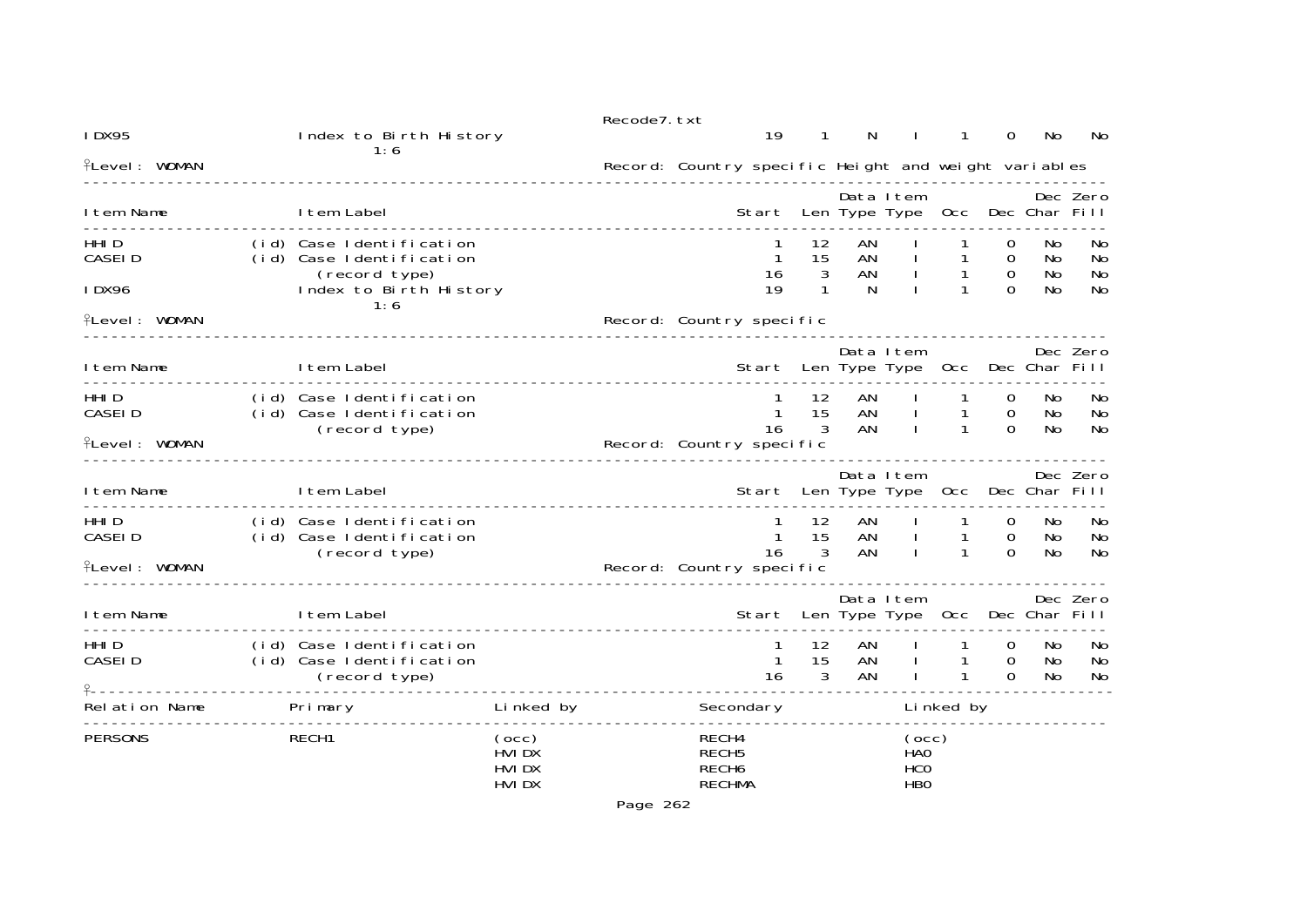|           |                   |        | Recode7.txt   |               |
|-----------|-------------------|--------|---------------|---------------|
|           |                   | HVI DX | <b>RECHMH</b> | HMHI DX       |
| CHI LD5   | REC41             | MI DX  | REC43         | HI DX         |
|           |                   | MI DX  | REC4A         | HI DXA        |
|           |                   | MI DX  | REC44         | <b>HWI DX</b> |
|           |                   | MI DX  | REC21         | <b>BIDX</b>   |
|           |                   | MI DX  | REC92         | I DX92        |
|           |                   | MI DX  | REC94         | IDX94         |
|           |                   | MI DX  | REC95         | I DX95        |
| ALLCHI LD | REC <sub>21</sub> | BI DX  | REC41         | MI DX         |
|           |                   | BI DX  | REC43         | HI DX         |
|           |                   | BI DX  | REC4A         | HI DXA        |
|           |                   | BI DX  | REC44         | HWI DX        |
|           |                   | BI DX  | REC92         | I DX92        |
|           |                   | BI DX  | REC94         | I DX94        |
|           |                   | BI DX  | REC95         | <b>DX95</b>   |
|           |                   |        |               |               |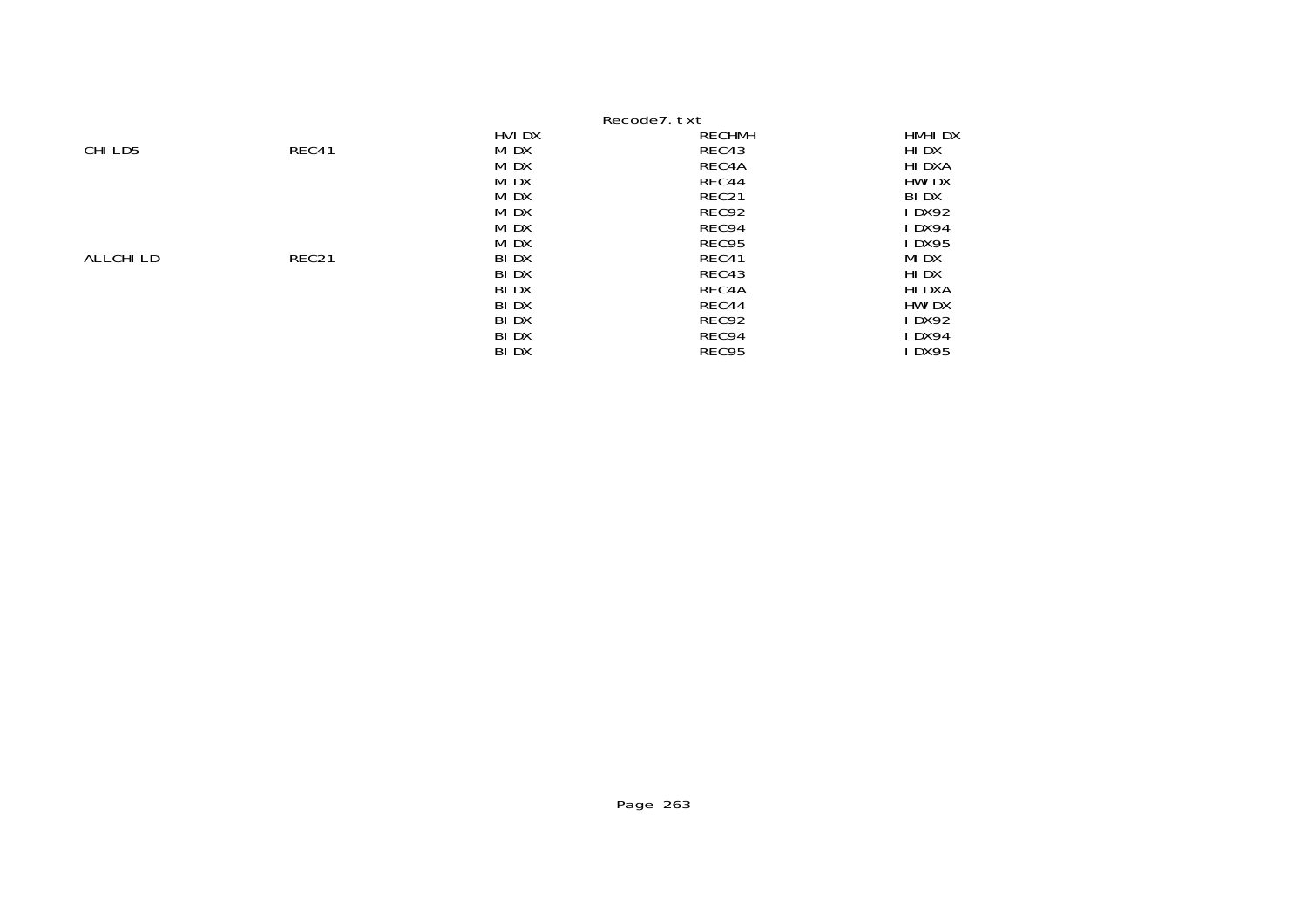## MRecode7.txt<br>Male Recode DHS-VII 1.1.1 - Country, Year<br>MRECODE7

## C:\Countries\RECODE\!!Recode 7\MRecode7.dcf Last Modified: 8/31/2018 10:54:58 AM

| Level Name<br>Record Name                                                                                                                                                              | Level Label<br>Record Label                                                                                                                                                                                                                                                                                                                                                                                                                                           |                            |                                                      |                                                    | Type<br>Val ue                                                                                               | Req                                                                                                           |                                                                                                                                                                                  | Rec<br>Max Len                                                                             |
|----------------------------------------------------------------------------------------------------------------------------------------------------------------------------------------|-----------------------------------------------------------------------------------------------------------------------------------------------------------------------------------------------------------------------------------------------------------------------------------------------------------------------------------------------------------------------------------------------------------------------------------------------------------------------|----------------------------|------------------------------------------------------|----------------------------------------------------|--------------------------------------------------------------------------------------------------------------|---------------------------------------------------------------------------------------------------------------|----------------------------------------------------------------------------------------------------------------------------------------------------------------------------------|--------------------------------------------------------------------------------------------|
| MAN<br>MRECO1<br>MREC11<br>MREC22<br>MREC31<br>MREC32<br>MREC41<br>MREC51<br>MREC61<br>MREC71<br>MREC75<br>MREC80<br><b>MRECGC</b><br>MREC91<br>MREC92<br>MREC93<br><b>fLevel: MAN</b> | MAN<br>Respondent's basic data<br>Respondent's basic data (continued)<br>Reproduction<br>Contraception Table<br>Contraception Knowledge and Use<br>Tuberculosis and other Health Issues<br>Marriage and Sexual Exposure<br>Fertility Preferences<br>Empl oyment<br>AIDS, STIs and Condom Use<br>AIDS, STIs and Condom Use (continued)<br>Female Genital Cutting<br>Survey specific variables<br>Survey specific<br>Survey specific<br>Record: Respondent's basic data |                            |                                                      |                                                    | MO1<br>M11<br>M22<br>M31<br>M32<br>M41<br>M51<br>M61<br>M71<br>M75<br><b>M80</b><br>MG1<br>M91<br>M92<br>M93 | Yes<br><b>No</b><br>No<br>No<br>No<br>No<br><b>No</b><br>No<br>No<br>No<br><b>No</b><br>No<br>No<br>No<br>No. | $\mathbf{1}$<br>$\mathbf{1}$<br>$\mathbf{1}$<br>$\mathbf{1}$<br>$\mathbf{1}$<br>1<br>1<br>$\mathbf{1}$<br>$\mathbf{1}$<br>$\mathbf{1}$<br>$\mathbf{1}$<br>$\mathbf{1}$<br>6<br>6 | 178<br>80<br>50<br>100<br>47<br>147<br>56<br>49<br>52<br>177<br>92<br>34<br>18<br>18<br>18 |
| I tem Name                                                                                                                                                                             | I tem Label                                                                                                                                                                                                                                                                                                                                                                                                                                                           | Start                      |                                                      | Data Item                                          | Len Type Type Occ Dec Char Fill                                                                              |                                                                                                               |                                                                                                                                                                                  | Dec Zero                                                                                   |
| <b>MCASEID</b><br><b>MV000</b><br><b>MV001</b><br>MVOO <sub>2</sub><br>MVOO3                                                                                                           | (id) Case Identification<br>(record type)<br>Country code and phase<br>Cluster number<br>Household number<br>Respondent's line number                                                                                                                                                                                                                                                                                                                                 | 16<br>19<br>22<br>28<br>34 | 15<br>$\mathbf{3}$<br>3<br>$6\overline{6}$<br>6<br>3 | AN<br>AN<br>AN<br>N.<br>$\mathsf{N}$<br>$\ddot{N}$ | $\mathbf{1}$<br>$\mathbf{1}$<br>1                                                                            | $\overline{0}$<br>$\Omega$<br>$\mathbf 0$<br>$\mathbf 0$<br>$\mathbf 0$<br>$\Omega$                           | No<br>No<br>No<br>No<br>No<br>No                                                                                                                                                 | No<br>No<br>No<br>No<br>No<br>No                                                           |
| <b>MV004</b><br><b>MV005</b><br><b>MV006</b>                                                                                                                                           | 1:90<br>Ul timate area unit<br>Men's sample weight (6 decimals)<br>Month of interview                                                                                                                                                                                                                                                                                                                                                                                 | 37<br>41<br>49             | 4<br>8<br>2                                          | N<br>N<br>N                                        | 1                                                                                                            | $\mathbf 0$<br>0<br>$\Omega$                                                                                  | No<br>No<br>No                                                                                                                                                                   | No<br>No<br>No                                                                             |
| <b>MV007</b><br>MVOO8                                                                                                                                                                  | 1:12<br>Year of interview<br>2010: 2016<br>Date of interview (CMC)<br>1320: 1400                                                                                                                                                                                                                                                                                                                                                                                      | 51<br>55                   | 4<br>4                                               | N<br>N                                             | 1<br>1                                                                                                       | $\Omega$<br>$\Omega$                                                                                          | No<br>No                                                                                                                                                                         | No<br>No                                                                                   |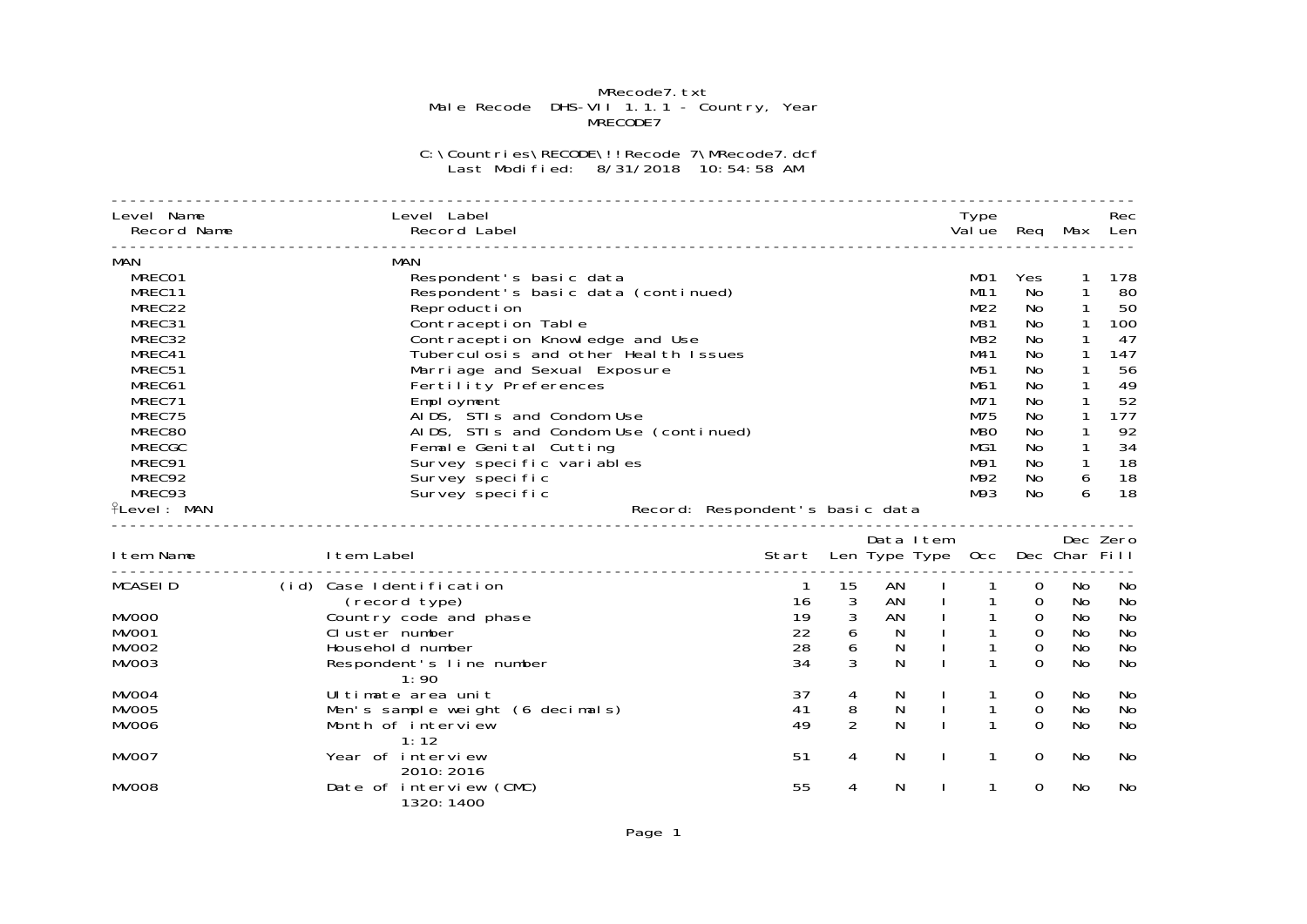|                 | MRecode7. txt                                                                                                                         |          |                |              |              |              |                  |          |          |
|-----------------|---------------------------------------------------------------------------------------------------------------------------------------|----------|----------------|--------------|--------------|--------------|------------------|----------|----------|
| MV008A<br>MVOO9 | Date of interview Century Day Code (CDC)<br>Month of birth<br>1:12                                                                    | 59<br>64 | $\frac{5}{2}$  | N<br>N       | $\mathbf{I}$ | 1<br>1       | 0<br>$\mathbf 0$ | No<br>No | No<br>No |
| <b>MV010</b>    | (na)<br>Not applicable<br>Year of birth<br>1950: 2000                                                                                 | 66       | $\overline{4}$ | $\mathsf{N}$ | J.           | $\mathbf{1}$ | $\mathbf 0$      | No       | No       |
| <b>MVO11</b>    | (na)<br>Not applicable<br>Date of birth (CMC)<br>600: 1200                                                                            | 70       | 4              | $\mathsf{N}$ | $\mathbf{I}$ | 1            | $\mathbf 0$      | No       | No       |
| MV012           | Not applicable<br>(na)<br>Current age<br>15:64                                                                                        | 74       | $\overline{2}$ | $\mathsf{N}$ | $\mathbf{I}$ | $\mathbf{1}$ | $\mathbf 0$      | No       | No       |
| MV013           | (na)<br>Not applicable<br>Age in 5-year groups<br>$15 - 19$<br>1<br>2<br>$20 - 24$                                                    | 76       | $\overline{2}$ | $\mathsf{N}$ | $\mathbf{I}$ | $\mathbf{1}$ | $\mathbf 0$      | No       | No       |
|                 | 3<br>$25 - 29$<br>$30 - 34$<br>4<br>5<br>$35 - 39$<br>6<br>$40 - 44$                                                                  |          |                |              |              |              |                  |          |          |
|                 | 7<br>$45 - 49$<br>8<br>$50 - 54$<br>9<br>$55 - 59$                                                                                    |          |                |              |              |              |                  |          |          |
| MVO14           | 10<br>$60 - 64$<br>Not applicable<br>(na)<br>Completeness of age information<br>Month and year - information complete<br>$\mathbf{1}$ | 78       | $\mathbf{1}$   | N            | $\mathbf{I}$ | $\mathbf{1}$ | 0                | No       | No       |
|                 | 2<br>Month and age - year imputed<br>Year and age - month imputed<br>3<br>Year and age - year ignored<br>4                            |          |                |              |              |              |                  |          |          |
|                 | 5<br>Year - age/month imputed<br>6<br>Age - year/month imputed<br>7<br>Month - age/year imputed<br>8<br>None - all $i$ nputed         |          |                |              |              |              |                  |          |          |
| <b>MV015</b>    | Not applicable<br>(na)<br>Result of interview<br>Completed<br>1                                                                       | 79       | $\mathbf{1}$   | ${\sf N}$    | $\mathbf{I}$ | $\mathbf{1}$ | $\mathbf 0$      | No       | No       |
|                 | $\overline{2}$<br>Not at home<br>3<br>Postponed<br>4<br>Refused                                                                       |          |                |              |              |              |                  |          |          |
|                 | 5<br>Partly completed<br>6<br>Incapaci tated<br>7<br>0ther                                                                            |          |                |              |              |              |                  |          |          |
| MV016           | $(m)$ 9<br>Missing<br>Day of interview<br>1:31                                                                                        | 80       | $\overline{2}$ | N            |              | 1            | 0                | No       | No       |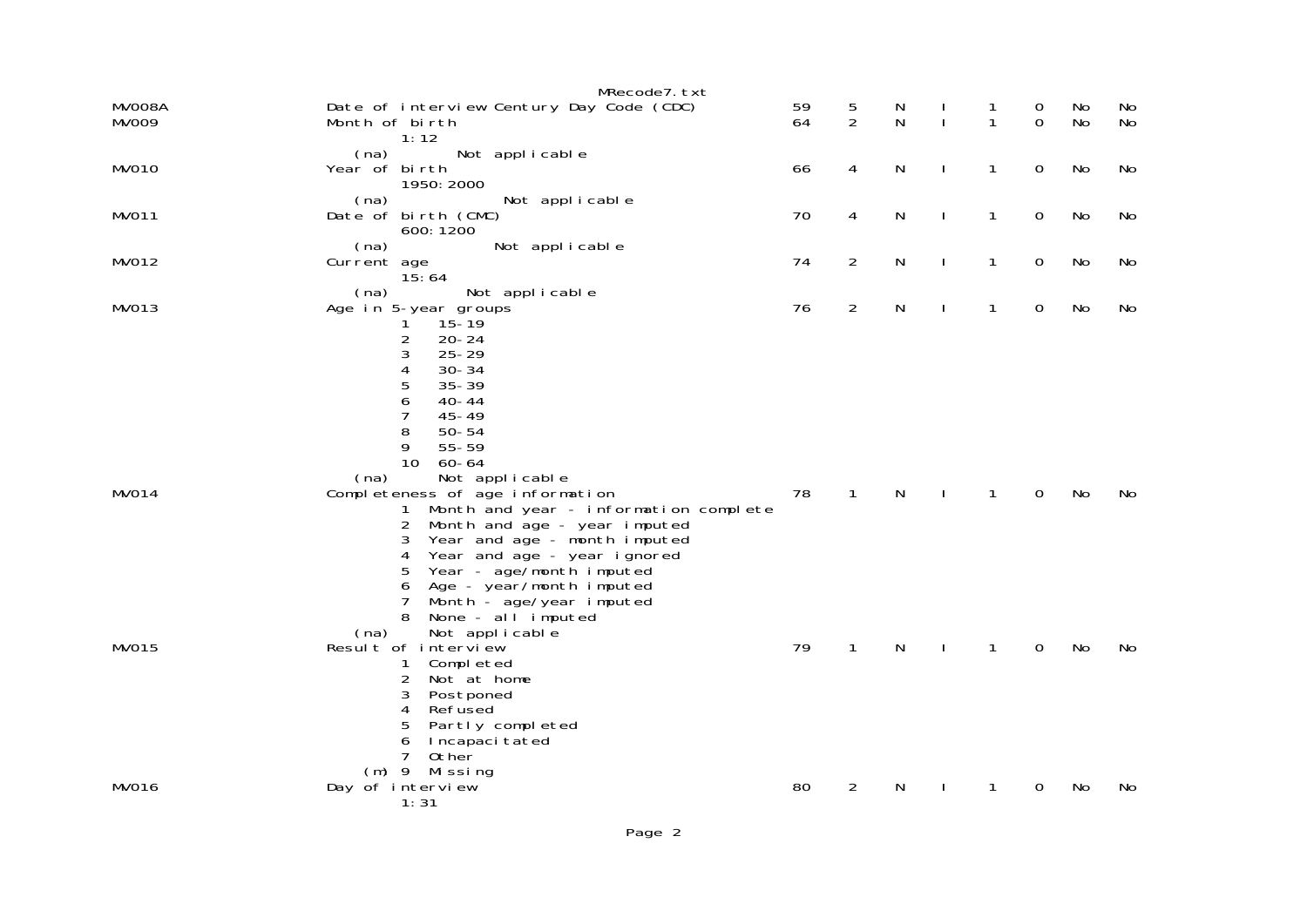|              | MRecode7.txt                     |     |                |              |              |              |             |           |    |
|--------------|----------------------------------|-----|----------------|--------------|--------------|--------------|-------------|-----------|----|
| MV021        | Primary sampling unit            | 82  | 4              | N            |              |              | 0           | No.       | No |
| <b>MV022</b> | Sample stratum number            | 86  | 4              | N            | $\mathbf{I}$ | 1            | $\mathbf 0$ | No        | No |
| MV023        | Sample domain                    | 90  | $\overline{2}$ | N            | $\mathbf{I}$ | 1            | $\Omega$    | <b>No</b> | No |
|              | National<br>$\overline{0}$       |     |                |              |              |              |             |           |    |
|              | $\mathbf{1}$<br>Country specific |     |                |              |              |              |             |           |    |
| MV024        | Regi on                          | 92  | $\overline{2}$ | N            | $\mathbf{I}$ | $\mathbf{1}$ | $\mathbf 0$ | No        | No |
|              | $\mathbf{1}$<br>Regi on 1        |     |                |              |              |              |             |           |    |
|              | $\overline{2}$<br>Regi on 2      |     |                |              |              |              |             |           |    |
|              | 3<br>Region 3                    |     |                |              |              |              |             |           |    |
|              | 4<br>Region 4                    |     |                |              |              |              |             |           |    |
| <b>MV025</b> | Type of place of residence       | 94  | $\mathbf{1}$   | ${\sf N}$    | $\mathbf{I}$ | $\mathbf{1}$ | $\mathbf 0$ | No        | No |
|              | Urban<br>1.                      |     |                |              |              |              |             |           |    |
|              | 2 Rural                          |     |                |              |              |              |             |           |    |
| <b>MV026</b> | De facto place of residence      | 95  | $\mathbf{1}$   | N            | $\mathbf{I}$ | $\mathbf{1}$ | $\mathbf 0$ | No        | No |
|              | 0 Capital, large city            |     |                |              |              |              |             |           |    |
|              | Small city<br>$\mathbf{1}$       |     |                |              |              |              |             |           |    |
|              | $\overline{2}$<br>Town           |     |                |              |              |              |             |           |    |
|              | 3<br>Countryside                 |     |                |              |              |              |             |           |    |
|              | $(m)$ 9 Missing                  |     |                |              |              |              |             |           |    |
| <b>MV027</b> | Number of visits                 | 96  | $\mathbf{1}$   | N            | $\mathbf{I}$ | $\mathbf{1}$ | $\mathbf 0$ | No        | No |
|              | 1:8                              |     |                |              |              |              |             |           |    |
|              | $(m)$ 9<br>Missing               |     |                |              |              |              |             |           |    |
| <b>MV028</b> | Interviewer identification       | 97  | 5              | N            | $\mathbf{I}$ | 1            | $\mathbf 0$ | No        | No |
| MV029        | Keyer identification             | 102 | 3              | N            | $\mathbf{I}$ | $\mathbf{1}$ | $\mathbf 0$ | <b>No</b> | No |
|              | 1:50                             |     |                |              |              |              |             |           |    |
|              | $(m)$ 99<br>Missing              |     |                |              |              |              |             |           |    |
| <b>MV030</b> | Field supervisor                 | 105 | 5              | N            |              | 1            | 0           | No        | No |
| MV031        | Field editor                     | 110 | 5              | $\mathsf{N}$ | $\mathbf{I}$ | 1            | 0           | <b>No</b> | No |
| MV032        | Office editor                    | 115 | $\sqrt{3}$     | $\mathsf{N}$ |              | 1            | 0           | <b>No</b> | No |
| MRECO1_GROUP | Wives/partner list               | 118 | 5              | AN           |              | 8            | 0           | No        | No |
| <b>MV034</b> | Line number of wife/partner      | 118 | $\overline{2}$ | N            | Sub          | 1            | $\Omega$    | <b>No</b> | No |
|              | Wife not in household<br>0       |     |                |              |              |              |             |           |    |
|              | 1:90                             |     |                |              |              |              |             |           |    |
|              | $(m)$ 99<br>Missing              |     |                |              |              |              |             |           |    |
|              | Not applicable<br>(na)           |     |                |              |              |              |             |           |    |
| MV034A       | Wi fe or partner                 | 120 | $\mathbf{1}$   | $\mathsf{N}$ | Sub          | $\mathbf{1}$ | $\mathbf 0$ | <b>No</b> | No |
|              | Wife<br>$\mathbf{1}$             |     |                |              |              |              |             |           |    |
|              | 2 Partner                        |     |                |              |              |              |             |           |    |
|              | $(m)$ 9 Missing                  |     |                |              |              |              |             |           |    |
|              | Not applicable<br>(na)           |     |                |              |              |              |             |           |    |
| MV034B       | Age of wife/partner              | 121 | $\overline{2}$ | N            | Sub          | $\mathbf{1}$ | $\mathbf 0$ | No        | No |
|              | 5:90'                            |     |                |              |              |              |             |           |    |
|              | $(m)$ 99<br>Missing              |     |                |              |              |              |             |           |    |
| MV035        | Number of wives/partners         | 158 | $\mathbf{1}$   | N            | $\mathbf{I}$ | $\mathbf{1}$ | 0           | <b>No</b> | No |
|              | No wives/partners<br>0           |     |                |              |              |              |             |           |    |
|              | 1:8                              |     |                |              |              |              |             |           |    |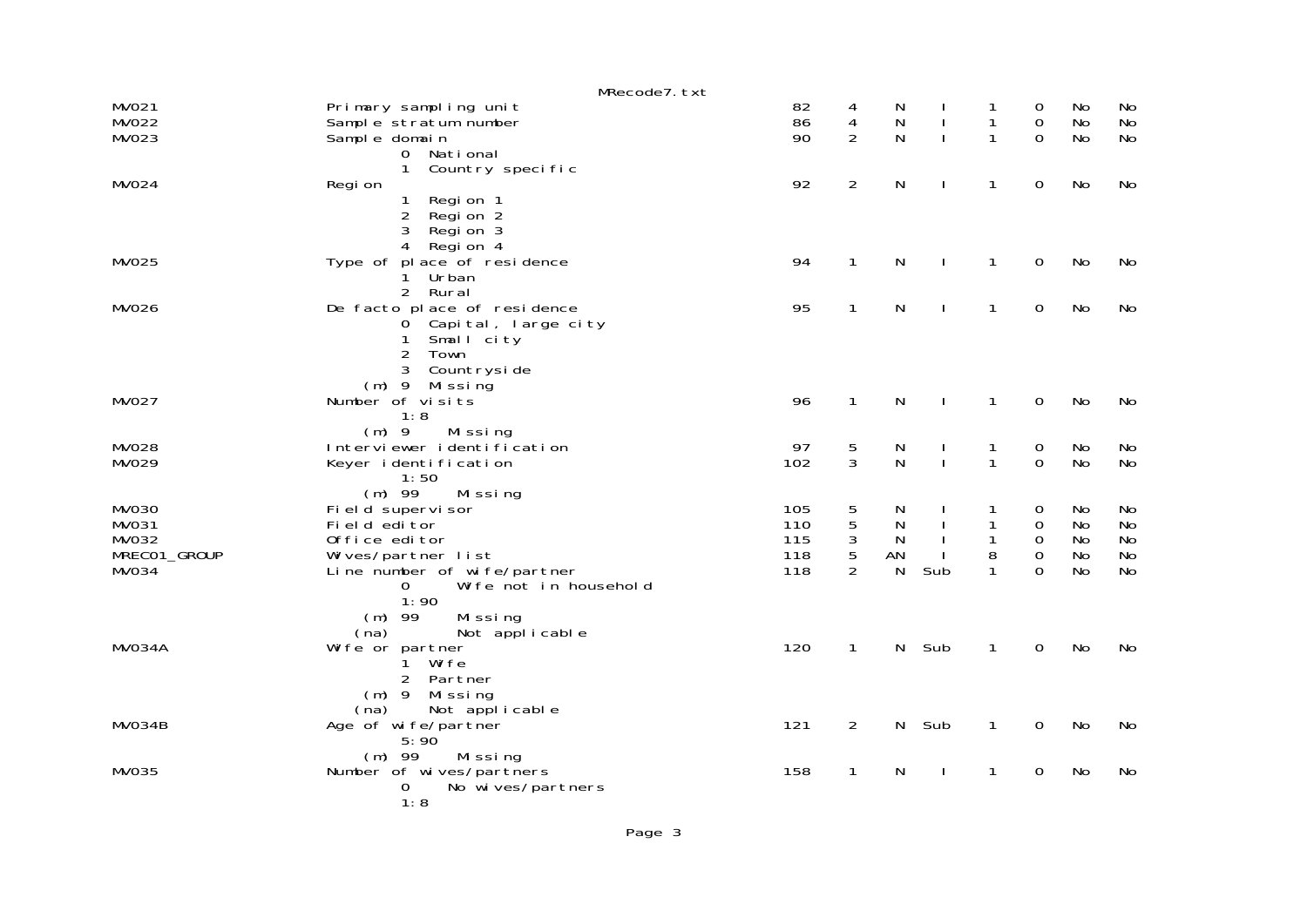| Not applicable<br>(na)<br>159<br>3<br>N<br>MVO45A<br>Language of questionnaire<br>1<br>Engl i sh<br>2<br>Language 2<br>3<br>Language 3<br>4<br>Language 4<br>5<br>Language 5<br>6<br>Language 6<br>162<br>3<br>MVO45B<br>N<br>Language of interview<br>1<br>Engl i sh<br>2<br>Language 2<br>3<br>Language 3<br>4<br>Language 4<br>5<br>Language 5<br>6<br>Language 6<br>$\mathsf{N}$<br>MV045C<br>165<br>3<br>Native language of respondent<br>1<br>Engl i sh<br>$1 \quad$<br>2<br>Language 2<br>3<br>Language 3<br>Language 4<br>4<br>5<br>Language 5<br>6<br>Language 6<br>168<br>$\mathbf{1}$<br>$\mathsf{N}$<br><b>MV046</b><br>Translator used<br>$\mathbf{1}$<br>$\mathbf{I}$<br>No<br>$\Omega$<br>1 Yes<br>$\mathsf{N}$<br><b>MV801</b><br>Time interview started (hhmm - 24 hour clock)<br>169<br>$\mathbf{1}$<br>4<br>500: 2330<br>$(m)$ 9999<br>Missing<br>Not applicable<br>(na)<br>Time interview ended (hhmm - 24 hour clock)<br>173<br>N<br><b>MV802</b><br>4<br>1<br>500: 2330<br>$(m)$ 9999<br>Missing<br>Not applicable<br>(na)<br>$\overline{2}$<br>177<br>N<br>MV803<br>Length of interview in minutes<br>1<br>0:94<br>$95+$<br>95<br>96<br>$2+$ visits<br>97<br>Inconsistent<br>$(m)$ 99<br>Missing<br>Not applicable<br>(na)<br>Record: Respondent's basic data (continued)<br>PLevel: MAN<br>Data Item | Dec Zero<br>Start Len Type Type Occ Dec Char Fill |
|------------------------------------------------------------------------------------------------------------------------------------------------------------------------------------------------------------------------------------------------------------------------------------------------------------------------------------------------------------------------------------------------------------------------------------------------------------------------------------------------------------------------------------------------------------------------------------------------------------------------------------------------------------------------------------------------------------------------------------------------------------------------------------------------------------------------------------------------------------------------------------------------------------------------------------------------------------------------------------------------------------------------------------------------------------------------------------------------------------------------------------------------------------------------------------------------------------------------------------------------------------------------------------------------------------------------------|---------------------------------------------------|
|                                                                                                                                                                                                                                                                                                                                                                                                                                                                                                                                                                                                                                                                                                                                                                                                                                                                                                                                                                                                                                                                                                                                                                                                                                                                                                                              |                                                   |
|                                                                                                                                                                                                                                                                                                                                                                                                                                                                                                                                                                                                                                                                                                                                                                                                                                                                                                                                                                                                                                                                                                                                                                                                                                                                                                                              |                                                   |
|                                                                                                                                                                                                                                                                                                                                                                                                                                                                                                                                                                                                                                                                                                                                                                                                                                                                                                                                                                                                                                                                                                                                                                                                                                                                                                                              | 0<br>No<br>No                                     |
|                                                                                                                                                                                                                                                                                                                                                                                                                                                                                                                                                                                                                                                                                                                                                                                                                                                                                                                                                                                                                                                                                                                                                                                                                                                                                                                              | $\overline{0}$<br><b>No</b><br>No                 |
|                                                                                                                                                                                                                                                                                                                                                                                                                                                                                                                                                                                                                                                                                                                                                                                                                                                                                                                                                                                                                                                                                                                                                                                                                                                                                                                              | $\mathsf O$<br>No<br>No                           |
|                                                                                                                                                                                                                                                                                                                                                                                                                                                                                                                                                                                                                                                                                                                                                                                                                                                                                                                                                                                                                                                                                                                                                                                                                                                                                                                              | No<br>$\mathbf 0$<br>No                           |
|                                                                                                                                                                                                                                                                                                                                                                                                                                                                                                                                                                                                                                                                                                                                                                                                                                                                                                                                                                                                                                                                                                                                                                                                                                                                                                                              | $\mathbf 0$<br>No<br>No                           |
|                                                                                                                                                                                                                                                                                                                                                                                                                                                                                                                                                                                                                                                                                                                                                                                                                                                                                                                                                                                                                                                                                                                                                                                                                                                                                                                              | $\mathbf 0$<br>No<br>No                           |
|                                                                                                                                                                                                                                                                                                                                                                                                                                                                                                                                                                                                                                                                                                                                                                                                                                                                                                                                                                                                                                                                                                                                                                                                                                                                                                                              |                                                   |
| MRecode7.txt<br>$(m)$ 9<br>Missing                                                                                                                                                                                                                                                                                                                                                                                                                                                                                                                                                                                                                                                                                                                                                                                                                                                                                                                                                                                                                                                                                                                                                                                                                                                                                           | No<br>$\mathbf 0$<br>No                           |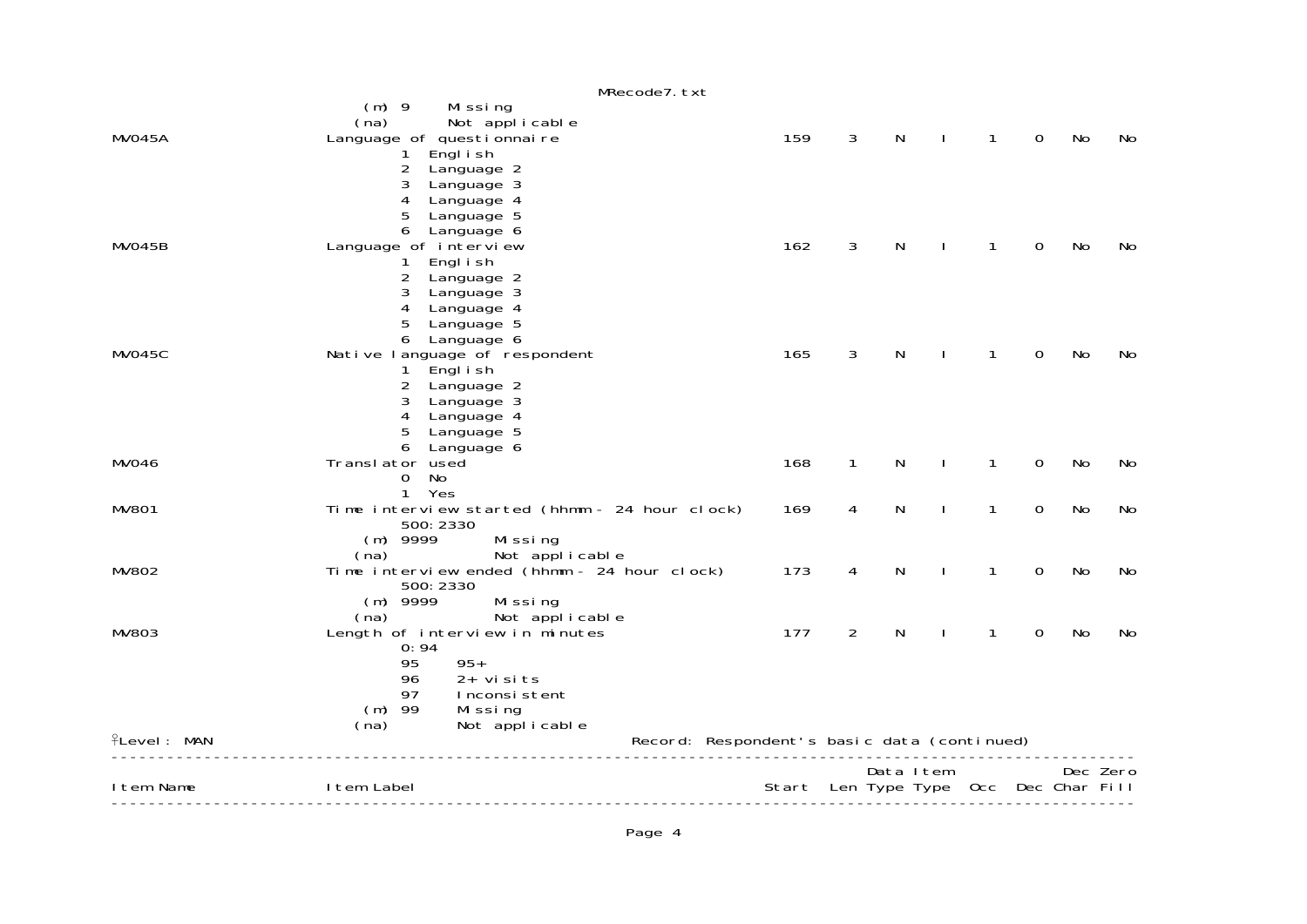|                | MRecode7. txt                                                                                                                                                                                               |          |                  |              |              |              |                                 |          |           |
|----------------|-------------------------------------------------------------------------------------------------------------------------------------------------------------------------------------------------------------|----------|------------------|--------------|--------------|--------------|---------------------------------|----------|-----------|
| <b>MCASEID</b> | (id) Case Identification<br>(record type)                                                                                                                                                                   | -1<br>16 | 15<br>$\sqrt{3}$ | AN<br>AN     | $\mathbf{I}$ | 1<br>1       | $\mathbf 0$<br>$\boldsymbol{0}$ | No<br>No | No<br>No  |
| MV101          | Regi on<br>Regi on 1<br>1<br>$2^{\circ}$<br>Regi on 2<br>3<br>Regi on 3<br>$\overline{4}$<br>Regi on 4                                                                                                      | 19       | $\overline{2}$   | N            | $\mathbf{I}$ | 1            | $\Omega$                        | No       | <b>No</b> |
| MV102          | Type of place of residence<br>Urban<br>1.<br>2 Rural                                                                                                                                                        | 21       | $\mathbf{1}$     | $\mathsf{N}$ | <sup>1</sup> | $\mathbf{1}$ | 0                               | No       | No        |
| MV103          | Childhood place of residence<br>Capital, large city<br>$\overline{0}$<br>$\mathbf{1}$<br>Ci ty<br>$\overline{2}$<br>Town<br>3<br>Countryside<br>Abroad<br>4<br>$(m)$ 9<br>Missing<br>Not applicable<br>(na) | 22       | $\mathbf{1}$     | $\mathsf{N}$ | I.           | $\mathbf{1}$ | 0                               | No       | No        |
| MV104          | Years lived in place of residence<br>0:90<br>95<br>Al ways<br>Vi si tor<br>96<br>97<br>Inconsistent<br>98<br>Don't know<br>$(m)$ 99<br>Missing                                                              | 23       | $\overline{2}$   | $\mathsf{N}$ |              | $\mathbf{1}$ | $\mathbf 0$                     | No       | No        |
| MV105          | Type of place of previous residence<br>0 Capital, large city<br>1<br>Ci ty<br>$\overline{2}$<br>Town<br>3<br>Countryside<br>4<br>Abroad<br>$(m)$ 9<br>Missing<br>Not applicable<br>(na)                     | 25       | $\mathbf{1}$     | $\mathsf{N}$ | $\mathbf{I}$ | $\mathbf{1}$ | $\mathbf 0$                     | No       | No        |
| <b>MV105A</b>  | Regi on of previ ous resi dence<br>Regi on 1<br>1<br>2<br>Regi on 2<br>3<br>Regi on 3<br>4<br>Regi on 4<br>Abroad<br>96<br>$(m)$ 99<br>Missing<br>Not applicable<br>(na)                                    | 26       | $\overline{2}$   | $\mathsf{N}$ |              | 1            | 0                               | No       | No        |
| MV106          | Educational level<br>No education<br>0<br>1<br>Primary<br>$\overline{c}$<br>Secondary<br>3<br>Hi gher                                                                                                       | 28       | $\mathbf{1}$     | $\mathsf{N}$ | J.           | $\mathbf{1}$ | 0                               | No       | No        |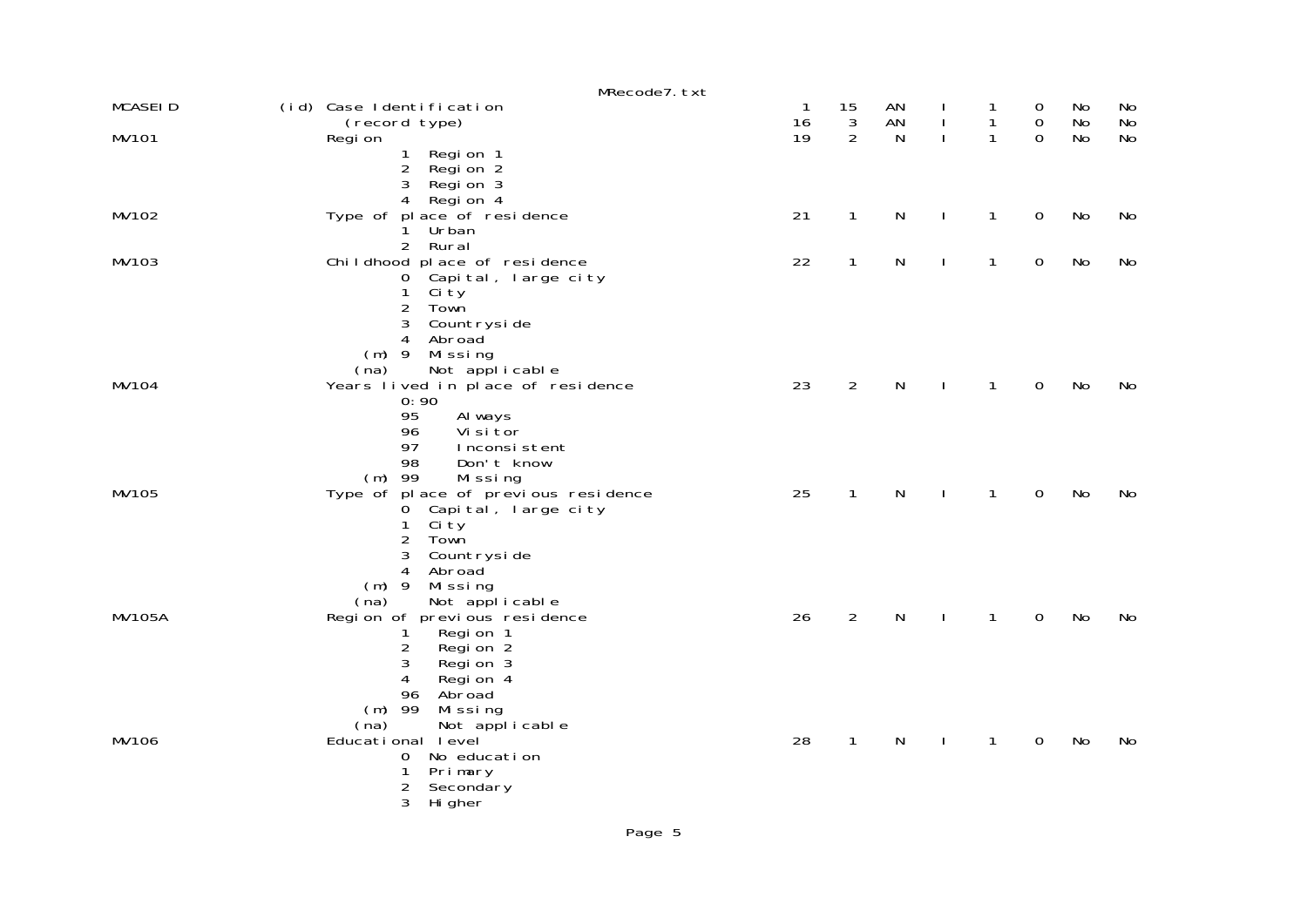|       | MRecode7.txt                                                                                                                                                                              |    |                |   |              |              |             |           |    |
|-------|-------------------------------------------------------------------------------------------------------------------------------------------------------------------------------------------|----|----------------|---|--------------|--------------|-------------|-----------|----|
| MV107 | (m) 9 Missing<br>Highest year of education (at level in MV106)<br>No years completed at level MV106<br>0<br>1:15                                                                          | 29 | $\overline{2}$ | N | $\mathbf{I}$ | $\mathbf{1}$ | $\mathbf 0$ | No        | No |
| MV130 | $(m)$ 99<br>Missing<br>Not applicable<br>(na)<br>Rel i gi on<br>96<br>Other                                                                                                               | 31 | $\overline{2}$ | N | $\mathbf{I}$ | $\mathbf{1}$ | 0           | No        | No |
| MV131 | $(m)$ 99 Missing<br>Ethni ci ty                                                                                                                                                           | 33 | 3              | N | $\mathbf{I}$ | $\mathbf{1}$ | 0           | <b>No</b> | No |
| MV133 | $(m)$ 999 Missing<br>Total number of years of education                                                                                                                                   | 36 | $\overline{2}$ | N | <sup>1</sup> | 1            | $\mathbf 0$ | No        | No |
| MV134 | 0:25<br>97<br>Inconsistent<br>$(m)$ 99<br>Missing<br>De facto place of residence<br>0 Capital, large city<br>1<br>Small city<br>2<br>Town                                                 | 38 | $\mathbf{1}$   | N | J.           | $\mathbf{1}$ | $\mathbf 0$ | No        | No |
| MV135 | 3<br>Countryside<br>$(m)$ 9<br>Mi ssi ng<br>(na)<br>Not applicable<br>Usual resident or visitor<br>Usual resident<br>1<br>2 Visitor                                                       | 39 | $\mathbf{1}$   | N | J.           | $\mathbf{1}$ | 0           | No        | No |
| MV136 | (m) 9 Missing<br>Number of household members (total listed)                                                                                                                               | 40 | 2              | N |              | $\mathbf{1}$ | 0           | No        | No |
| MV138 | 1:90<br>Number of eligible men in household (de facto)                                                                                                                                    | 42 | 2              | N | $\mathbf{I}$ | $\mathbf{1}$ | 0           | No        | No |
| MV149 | 1:20<br>Educational attainment<br>No education<br>0<br>Incomplete primary<br>$\mathbf 1$<br>2<br>Complete primary<br>3<br>Incomplete secondary<br>Complete secondary<br>4                 | 44 | 1              | N |              | 1            | 0           | No        | No |
| MV150 | 5<br>Hi gher<br>$(m)$ 9<br>Mi ssi ng<br>Rel ationship to household head<br>Head<br>1<br>2<br>Husband<br>3<br>Son<br>4<br>Son-in-law<br>5<br>Grandson<br>6<br>Father<br>7<br>Father-in-law | 45 | 2              | N |              | 1            | 0           | No        | No |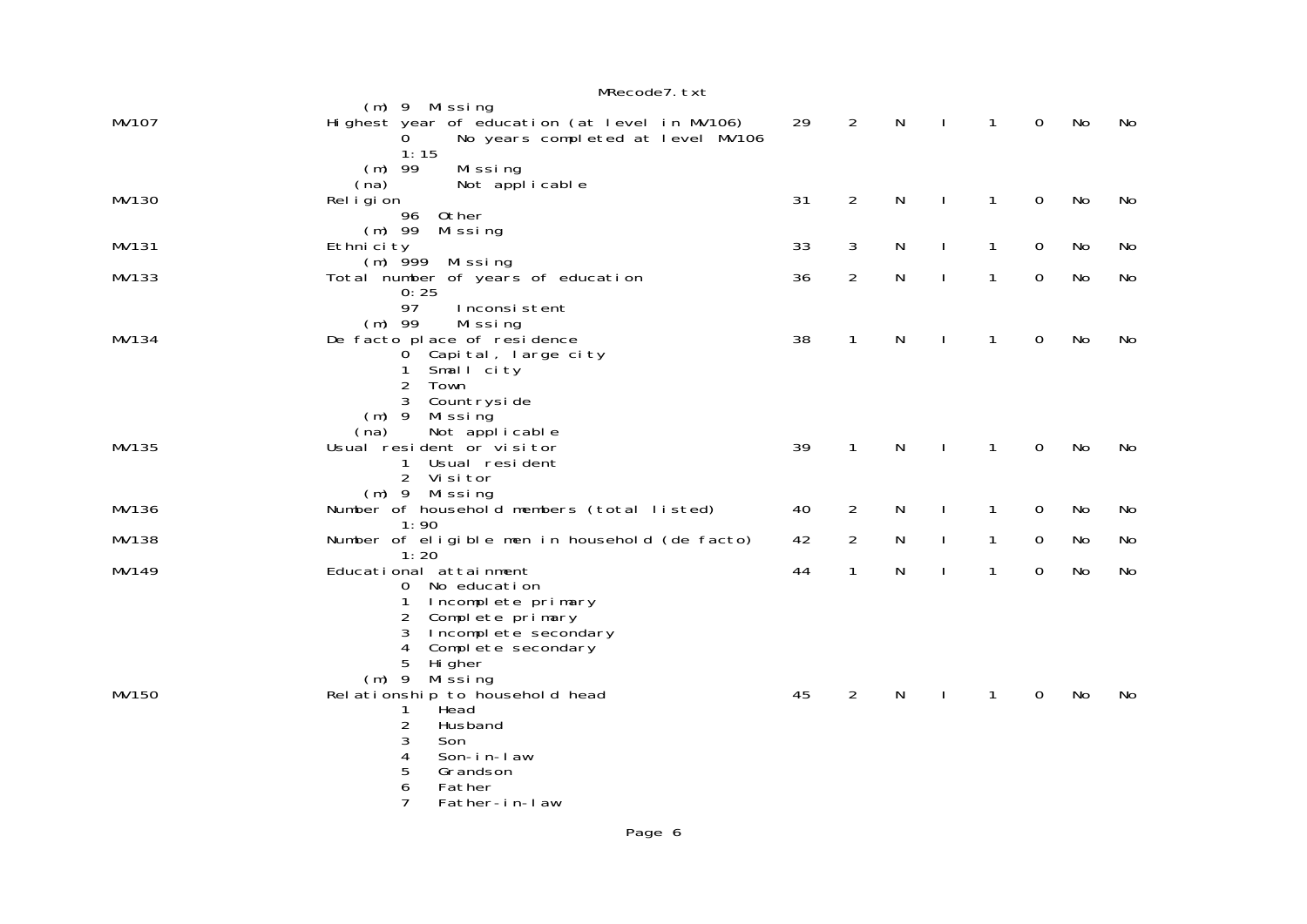|       | MRecode7.txt                                    |    |                |   |              |              |             |    |    |
|-------|-------------------------------------------------|----|----------------|---|--------------|--------------|-------------|----|----|
|       | Brother<br>8                                    |    |                |   |              |              |             |    |    |
|       | Other relative<br>10                            |    |                |   |              |              |             |    |    |
|       | Adopted/foster child<br>11                      |    |                |   |              |              |             |    |    |
|       | 12 <sup>12</sup><br>Not related                 |    |                |   |              |              |             |    |    |
|       | 98<br>Don't know                                |    |                |   |              |              |             |    |    |
|       | $(m)$ 99<br>Mi ssi ng                           |    |                |   |              |              |             |    |    |
| MV151 | Sex of household head                           | 47 | $\mathbf{1}$   | N | J.           | $\mathbf{1}$ | $\mathbf 0$ | No | No |
|       | Male<br>1                                       |    |                |   |              |              |             |    |    |
|       | 2 Female                                        |    |                |   |              |              |             |    |    |
| MV152 | Age of household head                           | 48 | $\overline{2}$ | N | $\mathbf{I}$ | $\mathbf{1}$ | $\mathbf 0$ | No | No |
|       | 0:96                                            |    |                |   |              |              |             |    |    |
|       | $97+$                                           |    |                |   |              |              |             |    |    |
|       | 97                                              |    |                |   |              |              |             |    |    |
|       | Don't know<br>98                                |    |                |   |              |              |             |    |    |
|       | $(m)$ 99<br>Missing                             |    |                |   |              |              |             |    |    |
| MV155 | Li teracy                                       | 50 | $\mathbf{1}$   | N | $\mathbf{I}$ | $\mathbf{1}$ | 0           | No | No |
|       | Cannot read at all<br>0                         |    |                |   |              |              |             |    |    |
|       | Able to read only parts of sentence<br>1        |    |                |   |              |              |             |    |    |
|       | Able to read whole sentence<br>2                |    |                |   |              |              |             |    |    |
|       | 3<br>No card with required language             |    |                |   |              |              |             |    |    |
|       | Blind/visually impaired<br>4                    |    |                |   |              |              |             |    |    |
|       | $(m)$ 9 Missing                                 |    |                |   |              |              |             |    |    |
| MV156 | Ever participated in a literacy program (exclud | 51 | 1              | N |              | 1            | 0           | No | No |
|       | $\overline{0}$<br>No.                           |    |                |   |              |              |             |    |    |
|       | $\mathbf{1}$<br>Yes                             |    |                |   |              |              |             |    |    |
|       | $(m)$ 9<br>Mi ssi ng                            |    |                |   |              |              |             |    |    |
|       | Not applicable<br>(na)                          |    |                |   |              |              |             |    |    |
| MV157 | Frequency of reading newspaper or magazine      | 52 | 1              | N |              | 1            | 0           | No | No |
|       | O Not at all                                    |    |                |   |              |              |             |    |    |
|       | Less than once a week<br>1                      |    |                |   |              |              |             |    |    |
|       | At least once a week<br>2                       |    |                |   |              |              |             |    |    |
|       | 3 Almost every day                              |    |                |   |              |              |             |    |    |
|       | $(m)$ 9<br>Missing                              |    |                |   |              |              |             |    |    |
|       | Not applicable<br>(na)                          |    |                |   |              |              |             |    |    |
| MV158 | Frequency of listening to radio                 | 53 | $\mathbf{1}$   | N | <sup>1</sup> | $\mathbf{1}$ | $\mathbf 0$ | No | No |
|       | O Not at all                                    |    |                |   |              |              |             |    |    |
|       | 1<br>Less than once a week                      |    |                |   |              |              |             |    |    |
|       | 2<br>At least once a week                       |    |                |   |              |              |             |    |    |
|       | Almost every day                                |    |                |   |              |              |             |    |    |
|       | (m) 9 Missing                                   |    |                |   |              |              |             |    |    |
| MV159 | Frequency of watching television                | 54 | $\mathbf 1$    | N | <sup>1</sup> | $\mathbf{1}$ | 0           | No | No |
|       | Not at all<br>$\mathsf{O}$                      |    |                |   |              |              |             |    |    |
|       | Less than once a week<br>1                      |    |                |   |              |              |             |    |    |
|       | $\overline{2}$<br>At least once a week          |    |                |   |              |              |             |    |    |
|       | 3<br>Almost every day                           |    |                |   |              |              |             |    |    |
|       | $(m)$ 9<br>Mi ssi ng                            |    |                |   |              |              |             |    |    |
| MV167 | Times away from home in last 12 months          | 55 | $\overline{2}$ | N |              | 1            | 0           | No | No |
|       |                                                 |    |                |   |              |              |             |    |    |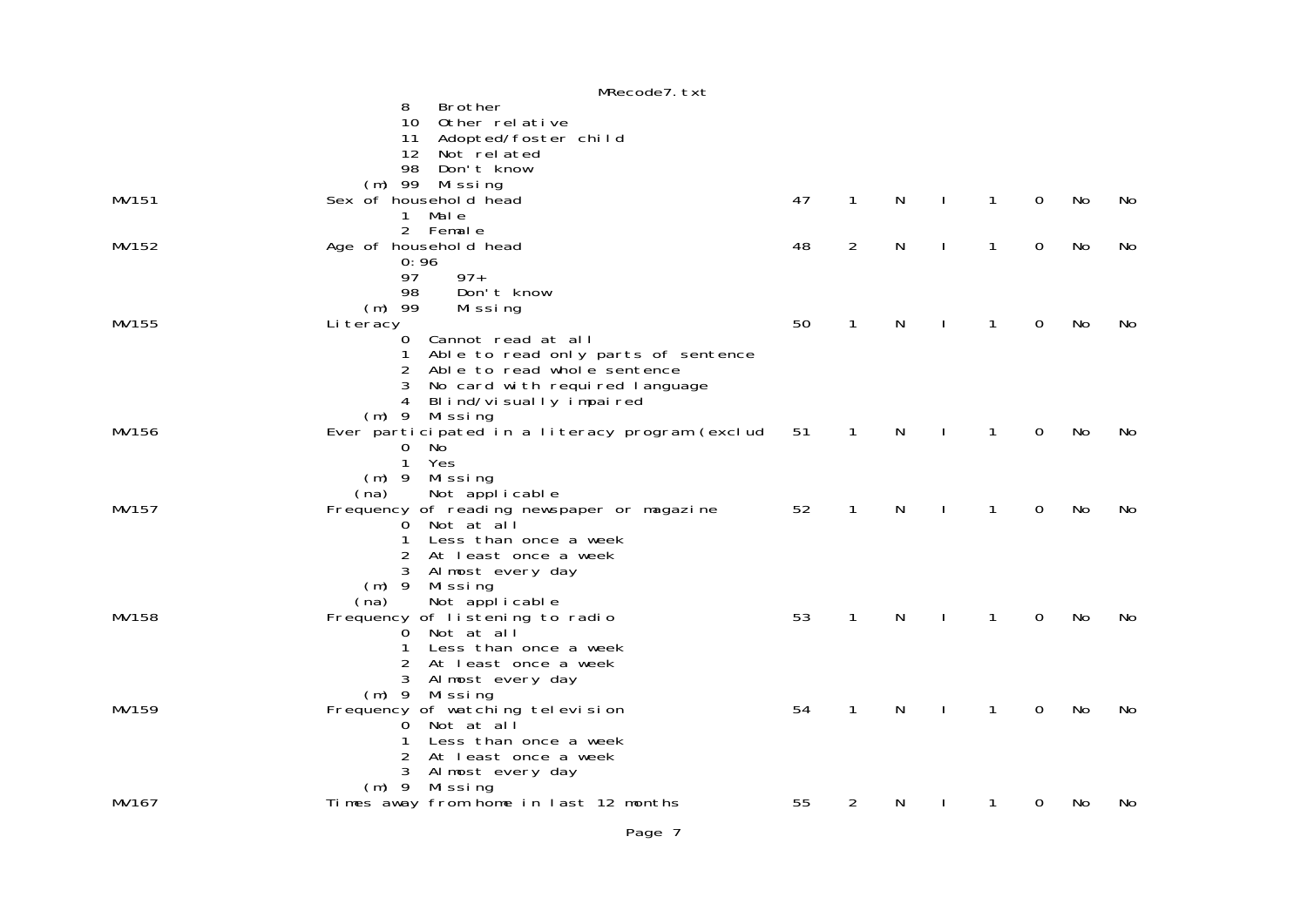|               | MRecode7.txt                                                       |    |              |           |              |              |                |     |    |
|---------------|--------------------------------------------------------------------|----|--------------|-----------|--------------|--------------|----------------|-----|----|
|               | None<br>0                                                          |    |              |           |              |              |                |     |    |
|               | 1:89                                                               |    |              |           |              |              |                |     |    |
|               | $90+$<br>90                                                        |    |              |           |              |              |                |     |    |
|               | 97<br>Inconsistent                                                 |    |              |           |              |              |                |     |    |
|               | 98<br>Don't know<br>$(m)$ 99                                       |    |              |           |              |              |                |     |    |
| MV168         | Missing<br>Away for more than one month in last 12 months          | 57 | 1            | N         | J.           | $\mathbf{1}$ | $\overline{0}$ | No  | No |
|               | No<br>0                                                            |    |              |           |              |              |                |     |    |
|               | Yes<br>$\mathbf{1}$                                                |    |              |           |              |              |                |     |    |
|               | $(m)$ 9<br>Missing                                                 |    |              |           |              |              |                |     |    |
|               | Not applicable<br>(na)                                             |    |              |           |              |              |                |     |    |
| <b>MV169A</b> | Owns a mobile telephone                                            | 58 | 1            | N         | $\mathbf{I}$ | $\mathbf{1}$ | 0              | No  | No |
|               | No<br>$\mathbf 0$                                                  |    |              |           |              |              |                |     |    |
|               | $\mathbf{1}$<br>Yes                                                |    |              |           |              |              |                |     |    |
|               | Missing<br>$(m)$ 9                                                 |    |              |           |              |              |                |     |    |
| MV169B        | Use mobile telephone for financial transactions                    | 59 | $\mathbf{1}$ | ${\sf N}$ | $\mathbf{I}$ | 1            | $\mathbf 0$    | No  | No |
|               | No<br>$\mathbf{O}$                                                 |    |              |           |              |              |                |     |    |
|               | $\mathbf{1}$<br>Yes                                                |    |              |           |              |              |                |     |    |
| <b>MV170</b>  | $(m)$ 9 Missing<br>Has an account in a bank or other financial ins | 60 | $\mathbf{1}$ | N         | J.           | 1            | $\overline{0}$ | No  | No |
|               | No<br>$\overline{0}$                                               |    |              |           |              |              |                |     |    |
|               | 1 Yes                                                              |    |              |           |              |              |                |     |    |
|               | $(m)$ 9 Missing                                                    |    |              |           |              |              |                |     |    |
| <b>MV171A</b> | Use of internet                                                    | 61 | $\mathbf 1$  | N         |              | $\mathbf{1}$ | 0              | No  | No |
|               | 0 Never                                                            |    |              |           |              |              |                |     |    |
|               | Yes, last 12 months<br>1                                           |    |              |           |              |              |                |     |    |
|               | $\overline{2}$<br>Yes, before last 12 months                       |    |              |           |              |              |                |     |    |
|               | Yes, can't establish when<br>3                                     |    |              |           |              |              |                |     |    |
|               | $(m)$ 9 Missing                                                    |    |              |           |              |              |                |     |    |
| <b>MV171B</b> | Frequency of using internet last month<br>Not at all               | 62 | $\mathbf 1$  | N         | J.           | 1            | 0              | No  | No |
|               | $\mathbf{O}$<br>Less than once a week<br>1                         |    |              |           |              |              |                |     |    |
|               | At least once a week<br>2                                          |    |              |           |              |              |                |     |    |
|               | 3<br>Almost every day                                              |    |              |           |              |              |                |     |    |
|               | $(m)$ 9<br>Missing                                                 |    |              |           |              |              |                |     |    |
|               | Not applicable<br>(na)                                             |    |              |           |              |              |                |     |    |
| MV190         | Wealth index combined                                              | 63 | 1            | N         | $\mathbf{I}$ | 1            | 0              | No  | No |
|               | Poorest<br>1                                                       |    |              |           |              |              |                |     |    |
|               | $\overline{2}$<br>Poorer                                           |    |              |           |              |              |                |     |    |
|               | 3<br>Mi ddl e                                                      |    |              |           |              |              |                |     |    |
|               | 4<br>Ri cher<br>5                                                  |    |              |           |              |              |                |     |    |
|               | Ri chest<br>Not Applicable<br>(na)                                 |    |              |           |              |              |                |     |    |
| MV191         | Wealth index factor score combined (5 decimals)                    | 64 | 8            | N         |              | 1            | 0              | No  | No |
|               | Not Applicable<br>(na)                                             |    |              |           |              |              |                |     |    |
| <b>MV190A</b> | Wealth index for urban/rural                                       | 72 | 1            | N         |              | 1.           | 0              | No. | No |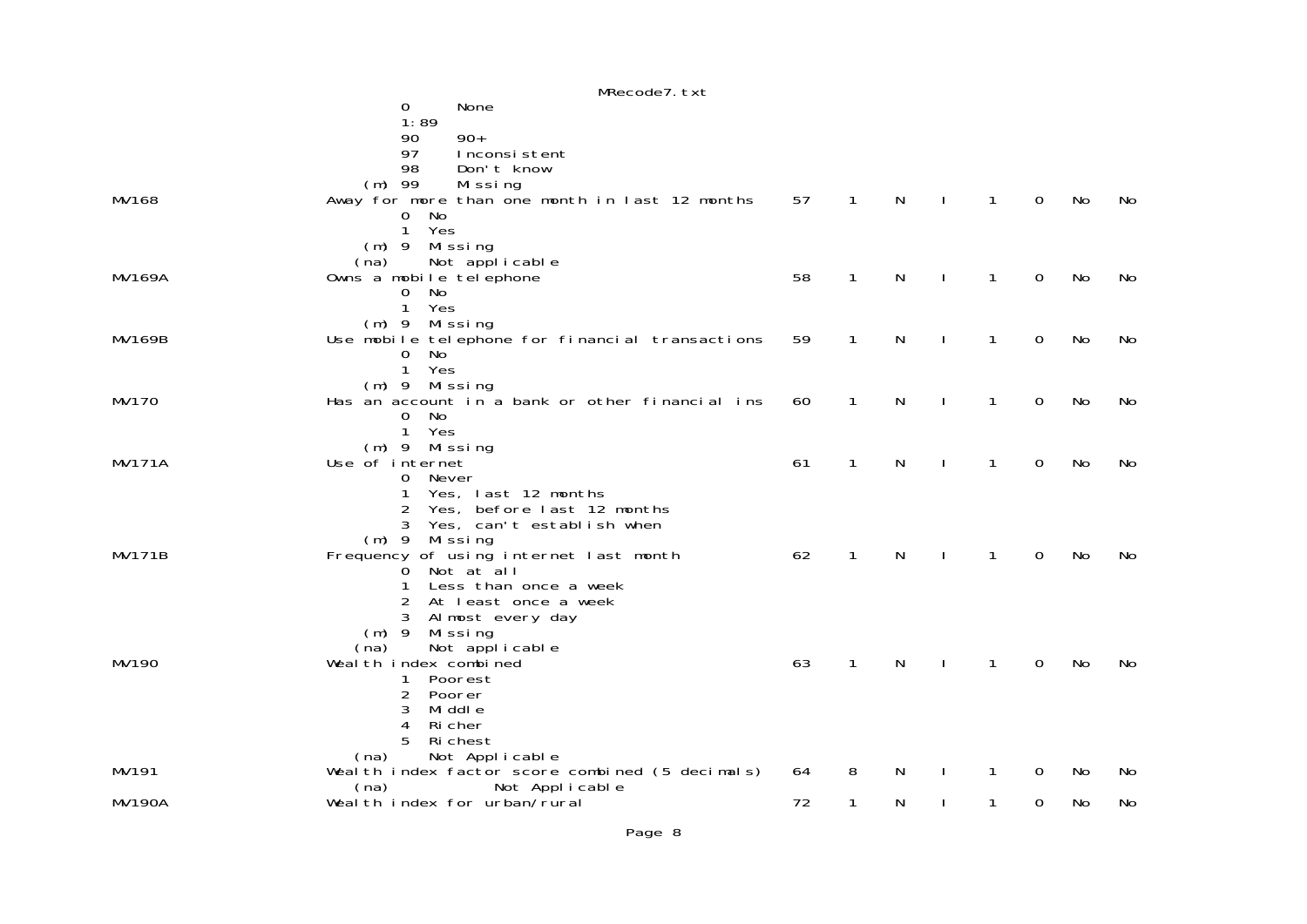|                                     | MRecode7. txt                                                                                                                                                                                         |                      |                                    |                |                                |                        |                              |                |                |
|-------------------------------------|-------------------------------------------------------------------------------------------------------------------------------------------------------------------------------------------------------|----------------------|------------------------------------|----------------|--------------------------------|------------------------|------------------------------|----------------|----------------|
| <b>MV191A</b><br><b>ILevel: MAN</b> | Poorest<br>1<br>$\overline{c}$<br>Poorer<br>3<br>Mi ddl e<br>Ri cher<br>4<br>5<br>Ri chest<br>Not Applicable<br>(na)<br>Weal th index factor score for urban/rural (5 de 73<br>Not Applicable<br>(na) | Record: Reproduction | 8                                  | $\mathsf{N}$   | $\mathbf{I}$                   | $\mathbf{1}$           | $\Omega$                     | No             | No             |
| I tem Name                          | I tem Label                                                                                                                                                                                           | Start                |                                    |                | Data Item<br>Len Type Type Occ |                        |                              | Dec Char Fill  | Dec Zero       |
| <b>MCASEID</b><br>MV201             | (id) Case Identification<br>(record type)<br>Total children ever born                                                                                                                                 | -1<br>16<br>19       | 15<br>$\sqrt{3}$<br>$\overline{2}$ | AN<br>AN<br>N. |                                | 1<br>1<br>$\mathbf{1}$ | 0<br>$\mathbf 0$<br>$\Omega$ | No<br>No<br>No | No<br>No<br>No |
| MV202                               | 0:50<br>Sons at home                                                                                                                                                                                  | 21                   | $\overline{2}$                     | N              | $\mathbf{I}$                   | $\mathbf{1}$           | $\overline{0}$               | No             | No             |
| MV203                               | 0:40<br>Daughters at home                                                                                                                                                                             | 23                   | $\overline{2}$                     | N              | $\mathbf{I}$                   | $\mathbf{1}$           | $\mathbf 0$                  | No             | No             |
| MV204                               | 0:40<br>Sons el sewhere                                                                                                                                                                               | 25                   | $\overline{2}$                     | N              | $\mathbf{I}$                   | $\mathbf{1}$           | $\overline{0}$               | No             | No             |
| MV205                               | 0:40<br>Daughters el sewhere                                                                                                                                                                          | 27                   | $\overline{2}$                     | N              | $\mathbf{I}$                   | $\mathbf{1}$           | $\Omega$                     | No             | No             |
| MV206                               | 0:40<br>Sons who have died                                                                                                                                                                            | 29                   | $\overline{2}$                     | N              | $\mathbf{I}$                   | $\mathbf{1}$           | $\mathbf 0$                  | No             | No             |
| MV207                               | 0:20<br>Daughters who have died                                                                                                                                                                       | 31                   | $\overline{a}$                     | N              |                                | $\mathbf{1}$           | $\overline{0}$               | No             | No             |
| MV212                               | 0:20<br>Age of respondent at 1st birth                                                                                                                                                                | 33                   | $\overline{2}$                     | N              | $\mathbf{I}$                   | $\mathbf{1}$           | $\mathbf{0}$                 | No             | No             |
| MV213                               | 10:64<br>$(m)$ 99<br>Missing<br>Not applicable<br>(na)<br>Partner currently pregnant<br>No<br>$\Omega$<br>1<br>Yes<br>8<br>Unsure<br>$(m)$ 9<br>Missing                                               | 35                   | $\mathbf{1}$                       | N              | $\mathbf{I}$                   | $\mathbf{1}$           | $\overline{0}$               | No             | No             |
| MV217                               | Not applicable<br>(na)<br>Knowledge of ovulatory cycle<br>During her period<br>2<br>After period ended<br>3<br>Middle of the cycle<br>Before period begins<br>4<br>5<br>At any time<br>6<br>0ther     | 36                   | $\mathbf{1}$                       | N              |                                | $\mathbf{1}$           | $\Omega$                     | No             | No             |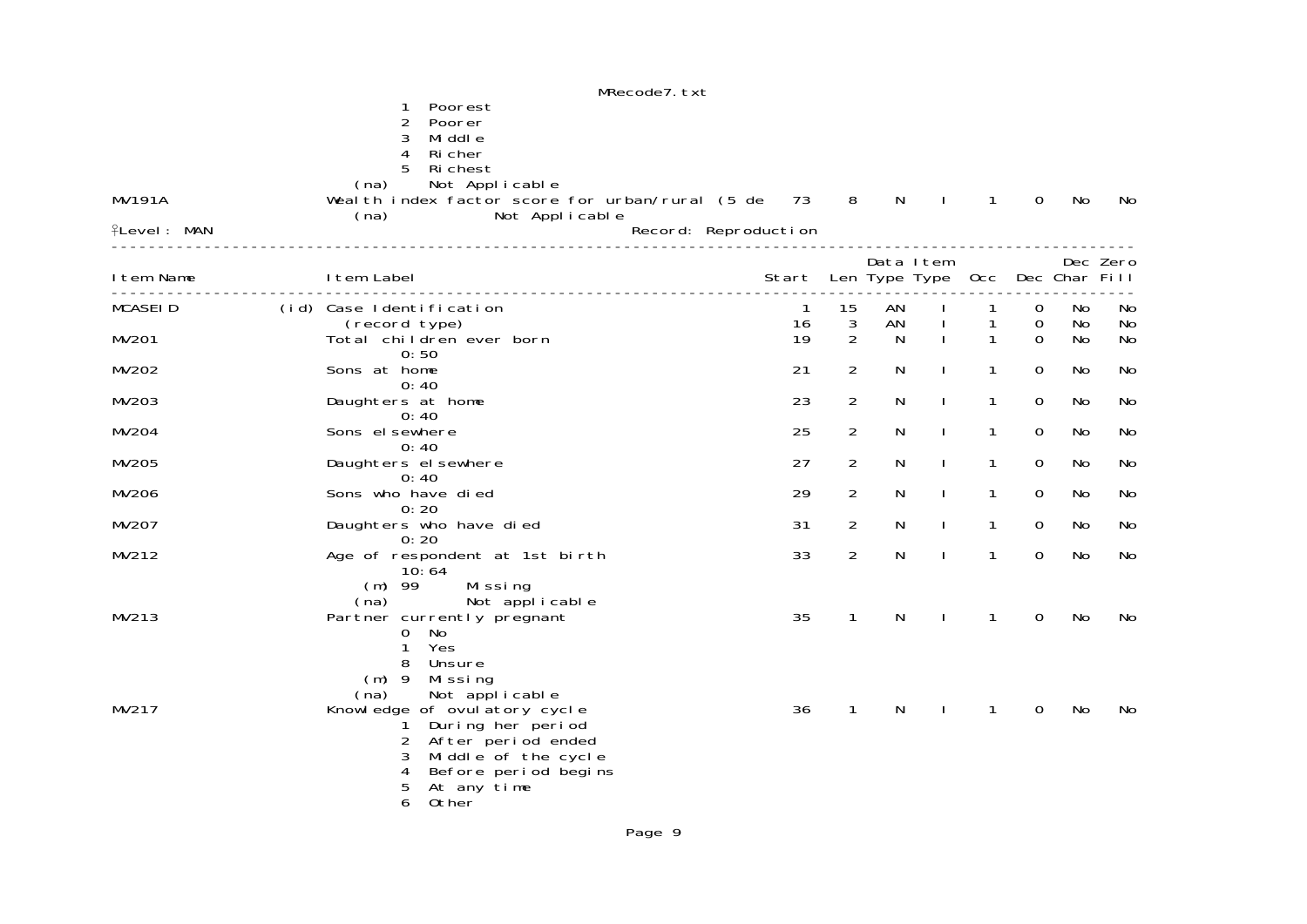|       | MRecode7.txt                                                              |    |                |              |              |              |                |    |     |
|-------|---------------------------------------------------------------------------|----|----------------|--------------|--------------|--------------|----------------|----|-----|
|       | 8<br>Don't know                                                           |    |                |              |              |              |                |    |     |
|       | $(m)$ 9 Missing                                                           |    |                |              |              |              |                |    |     |
| MV218 | Number of living children                                                 | 37 | 2              | N            | $\mathbf{I}$ | 1            | 0              | No | No  |
|       | 0:40                                                                      |    |                |              |              |              |                |    |     |
| MV225 | Most recent pregnancy wanted                                              | 39 | $\mathbf{1}$   | ${\sf N}$    |              | 1            | $\mathbf 0$    | No | No  |
|       | Then<br>1                                                                 |    |                |              |              |              |                |    |     |
|       | 2 Later<br>Not at all                                                     |    |                |              |              |              |                |    |     |
|       | 3<br>$(m)$ 9 Missing                                                      |    |                |              |              |              |                |    |     |
|       | Not applicable<br>(na)                                                    |    |                |              |              |              |                |    |     |
| MV245 | Number of women fathered children with                                    | 40 | $\overline{2}$ | N            | $\mathbf{I}$ | $\mathbf{1}$ | 0              | No | No  |
|       | 0:20                                                                      |    |                |              |              |              |                |    |     |
|       | 95<br>More than one woman, but unknown number                             |    |                |              |              |              |                |    |     |
|       | $(m)$ 99<br>Missing                                                       |    |                |              |              |              |                |    |     |
| MV246 | Married to mother when first child was born                               | 42 | $\mathbf{1}$   | N            | $\mathbf{I}$ | 1            | $\mathbf 0$    | No | No  |
|       | $\mathbf{0}$<br>No                                                        |    |                |              |              |              |                |    |     |
|       | $\mathbf{1}$<br>Yes                                                       |    |                |              |              |              |                |    |     |
|       | $(m)$ 9 Missing                                                           |    |                |              |              |              |                |    |     |
| MV247 | Not applicable<br>(na)<br>Age of most recent child                        | 43 | $\overline{2}$ | N            | $\mathbf{I}$ | $\mathbf{1}$ | $\overline{0}$ | No | No  |
|       | 0:41                                                                      |    |                |              |              |              |                |    |     |
|       | Missing<br>$(m)$ 99                                                       |    |                |              |              |              |                |    |     |
|       | Not applicable<br>(na)                                                    |    |                |              |              |              |                |    |     |
| MV248 | Antenatal check-ups for the mother of most rece                           | 45 | $\mathbf{1}$   | N            |              | 1            | $\mathbf 0$    | No | No  |
|       | 0<br>No.                                                                  |    |                |              |              |              |                |    |     |
|       | 1<br>Yes                                                                  |    |                |              |              |              |                |    |     |
|       | Don't know<br>8                                                           |    |                |              |              |              |                |    |     |
|       | $(m)$ 9<br>Missing                                                        |    |                |              |              |              |                |    |     |
| MV249 | Not applicable<br>(na)<br>Respondent present during check-ups for most re | 46 | $\mathbf{1}$   | N            |              | 1            | $\Omega$       | No |     |
|       | Not present<br>0                                                          |    |                |              |              |              |                |    | No. |
|       | $\mathbf{1}$<br>Present                                                   |    |                |              |              |              |                |    |     |
|       | $(m)$ 9<br>Missing                                                        |    |                |              |              |              |                |    |     |
|       | Not applicable<br>(na)                                                    |    |                |              |              |              |                |    |     |
| MV250 | Place of birth of most recent child                                       | 47 | $\mathbf{1}$   | $\mathsf{N}$ |              | 1            | $\mathbf 0$    | No | No  |
|       | Hospital, health facility<br>1                                            |    |                |              |              |              |                |    |     |
|       | 2 Other                                                                   |    |                |              |              |              |                |    |     |
|       | $(m)$ 9<br>Missing                                                        |    |                |              |              |              |                |    |     |
| MV251 | Not applicable<br>(na)                                                    | 48 | $\overline{2}$ | N            |              | 1            | 0              | No |     |
|       | Reason for not delivering most recent child in<br>Cost too much<br>1      |    |                |              |              |              |                |    | No  |
|       | $\overline{2}$<br>Facility closed                                         |    |                |              |              |              |                |    |     |
|       | 3<br>Too far/no transportation                                            |    |                |              |              |              |                |    |     |
|       | Don't trust facility/poor quality service<br>4                            |    |                |              |              |              |                |    |     |
|       | 5<br>No female provider                                                   |    |                |              |              |              |                |    |     |
|       | 6<br>Not the first child                                                  |    |                |              |              |              |                |    |     |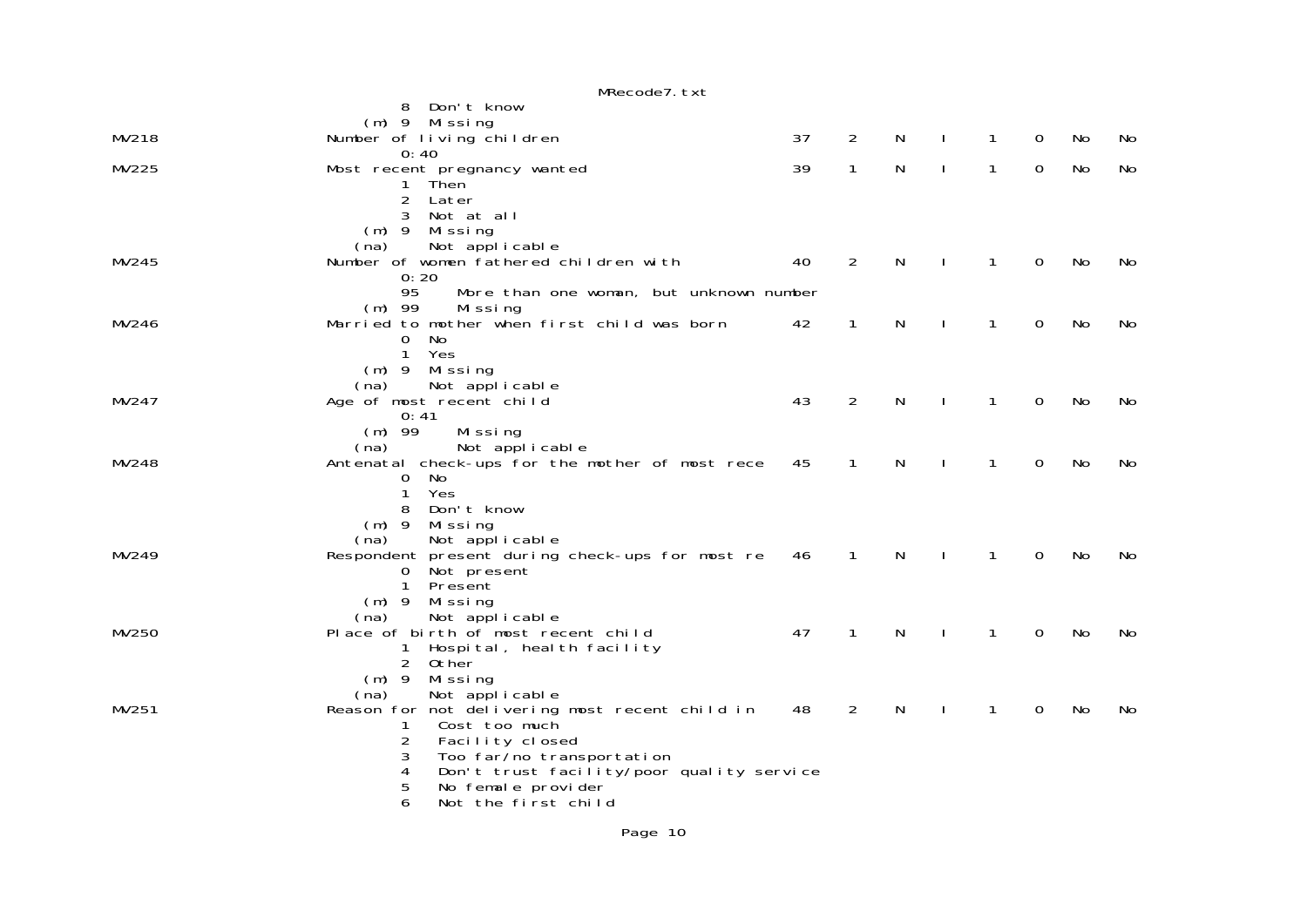| MV252               | MRecode7.txt<br>7<br>Mother did not think it necessary<br>8<br>Respondent did not think it necessary<br>9<br>Family did not think it necessary<br>96<br>0ther<br>98<br>Don't know<br>$(m)$ 99<br>Missing<br>Not applicable<br>(na)<br>Amount a child should drink, when that child ha<br>Nothing to drink<br>0<br>2<br>Less than usual/much less | 50                          | $\mathbf{1}$ | N        |              | 1                 | $\Omega$            | No        | No.             |
|---------------------|--------------------------------------------------------------------------------------------------------------------------------------------------------------------------------------------------------------------------------------------------------------------------------------------------------------------------------------------------|-----------------------------|--------------|----------|--------------|-------------------|---------------------|-----------|-----------------|
| 위 <b>Level: MAN</b> | Somewhat less<br>3<br>About the same<br>4<br>5<br>More<br>8<br>Don't know<br>$(m)$ 9<br>Missing<br>(na)<br>Not applicable                                                                                                                                                                                                                        | Record: Contraception Table |              |          |              |                   |                     |           |                 |
|                     |                                                                                                                                                                                                                                                                                                                                                  |                             |              |          | Data Item    |                   |                     |           | Dec Zero        |
| I tem Name          | I tem Label                                                                                                                                                                                                                                                                                                                                      | Start Len Type Type         |              |          |              | Occ Dec Char Fill |                     |           |                 |
| MCASEID             | (id) Case Identification<br>(record type)                                                                                                                                                                                                                                                                                                        | -1<br>16                    | 15<br>3      | AN<br>AN |              | 1                 | 0<br>$\overline{0}$ | No.<br>No | <b>No</b><br>No |
| MV301               | Knowledge of any contraceptive method<br>0 Knows no method<br>Knows only folkloric method<br>1<br>2<br>Knows only traditional method<br>3 Knows modern method                                                                                                                                                                                    | 19                          | $\mathbf{1}$ | N.       | $\mathbf{I}$ | 1                 | $\Omega$            | No        | No              |
| MV302               | Ever use of any contraceptive method<br>0 Never used<br>Used only folkloric method<br>$\mathbf{1}$<br>2<br>Used only traditional method<br>Used modern method<br>Not applicable<br>(na)                                                                                                                                                          | 20                          | $\mathbf{1}$ | N        | $\mathbf{I}$ | 1                 | $\Omega$            | No        | No              |
| MREC31_GROUP        | Contraceptive method variable group                                                                                                                                                                                                                                                                                                              | 21                          |              | ΑN       |              | 20                | 0                   | No.       | No.             |
| M304A               | Type of contraceptive method<br>Modern method<br>2<br>Traditional method<br>3<br>Folkloric method                                                                                                                                                                                                                                                | 21                          | 1            | N.       | Sub          | -1                | $\Omega$            | No.       | No              |
| MV304               | Knows contraceptive method<br>No<br>0<br>Yes<br>1<br>7<br>Not in contraception table, but as a current method                                                                                                                                                                                                                                    | 22                          | $\mathbf{1}$ | N        | Sub          | 1                 | 0                   | <b>No</b> | No              |
|                     | 8<br>Not asked<br>$(m)$ 9<br>Mi ssi ng                                                                                                                                                                                                                                                                                                           |                             |              |          |              |                   |                     |           |                 |
| MV305               | Ever used contraceptive method                                                                                                                                                                                                                                                                                                                   | 23                          | 1            | N.       | Sub          | 1                 | 0                   | No        | No              |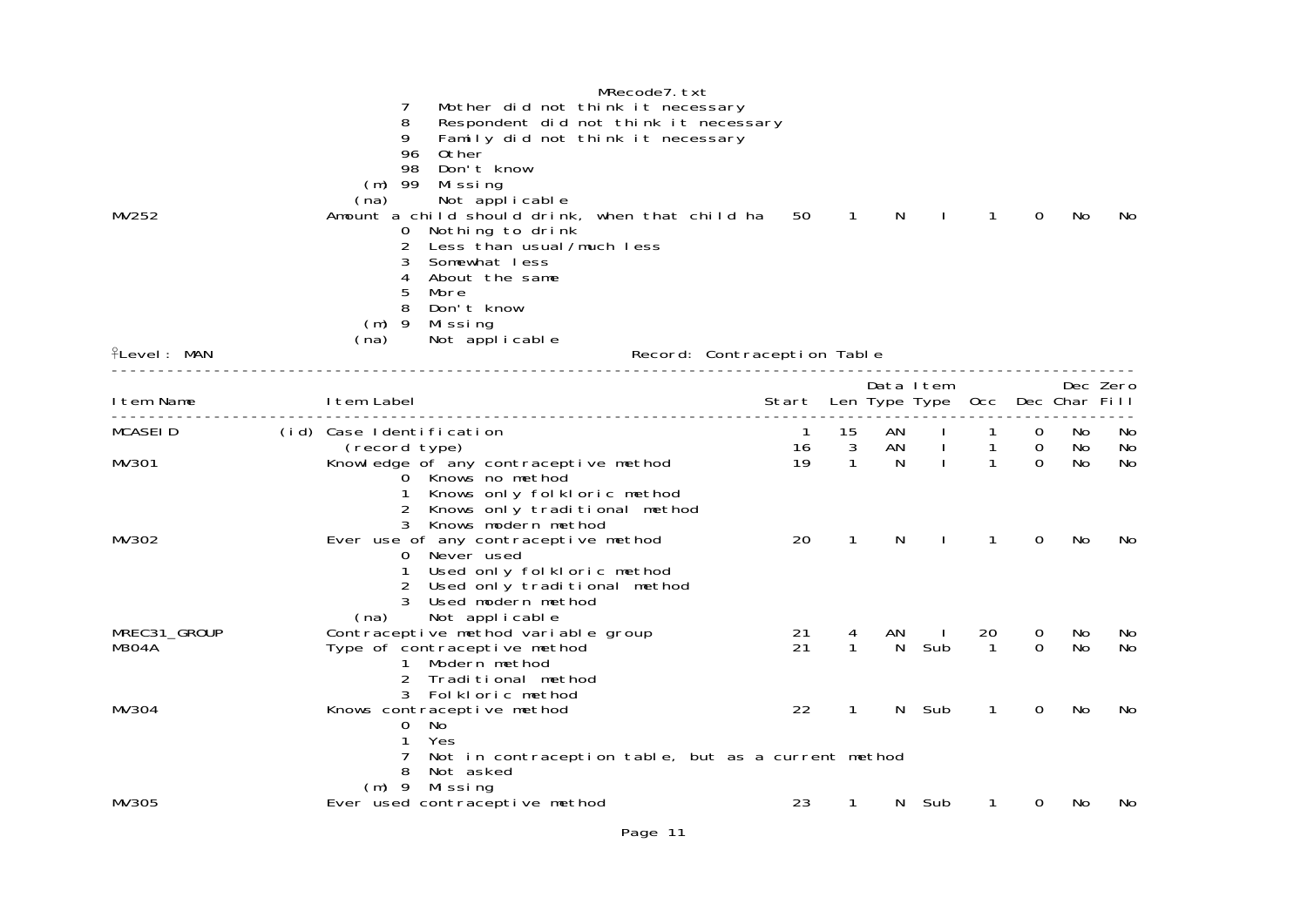|                             | MRecode7. txt                                                                                                                                                                                                                                                                                                                                                                                                                                                                                                                                                                                                 |                                               |                    |          |                    |                                |                  |           |                |
|-----------------------------|---------------------------------------------------------------------------------------------------------------------------------------------------------------------------------------------------------------------------------------------------------------------------------------------------------------------------------------------------------------------------------------------------------------------------------------------------------------------------------------------------------------------------------------------------------------------------------------------------------------|-----------------------------------------------|--------------------|----------|--------------------|--------------------------------|------------------|-----------|----------------|
| MV307<br><b>flevel: MAN</b> | 0<br>No<br>Yes<br>1<br>$(m)$ 9 Missing<br>Not applicable<br>(na)<br>Contraceptive method currently used<br>No<br>0<br>Yes<br>$\mathbf{1}$<br>$(m)$ 9 Missing<br>Not applicable<br>(na)                                                                                                                                                                                                                                                                                                                                                                                                                        | 24<br>Record: Contraception Knowledge and Use | $\mathbf{1}$       |          | N Sub<br>Data Item | $\mathbf{1}$                   | $\Omega$         | No        | No<br>Dec Zero |
| I tem Name                  | I tem Label                                                                                                                                                                                                                                                                                                                                                                                                                                                                                                                                                                                                   | Start Len Type Type Occ Dec Char Fill         |                    |          |                    |                                |                  |           |                |
| <b>MCASEID</b>              | (id) Case Identification<br>(record type)                                                                                                                                                                                                                                                                                                                                                                                                                                                                                                                                                                     | $\overline{1}$<br>16                          | 15<br>$\mathbf{3}$ | AN<br>AN | $\sim$ 1.          | $\mathbf{1}$<br>$\overline{1}$ | 0<br>$\mathbf 0$ | No.<br>No | No.<br>No      |
| MV312                       | Current contraceptive method<br>0<br>Not using<br>1<br>Pill<br>2<br>I UD<br>3<br>I nj ections<br>4<br>Di aphragm<br>5<br>Mal e condom<br>Female sterilization<br>6<br>7<br>Male sterilization<br>8<br>Periodic abstinence<br>9<br>Wi thdrawal<br>10<br>Other traditional<br>11<br>Implants/Norplant<br>12 <sup>2</sup><br>Prol onged abstinence<br>Lactational amenorrhea (LAM)<br>13<br>Female condom<br>14<br>Foam or jelly<br>15<br>16<br>Emergency contraception<br>Other modern method<br>17<br>18<br>Standard days method (SDM)<br>19<br>Specific method 1<br>20<br>Specific method 2<br>(m) 99 Missing | 19                                            | 2                  | N.       | $\mathbf{L}$       | $\mathbf{1}$                   | $\Omega$         | No        | No             |
| MV313                       | Current contraceptive by method type<br>No method<br>0<br>Folkloric method<br>1<br>2<br>Traditional method<br>3<br>Modern method<br>8<br>Don't know<br>$(m)$ 9<br>Mi ssi ng                                                                                                                                                                                                                                                                                                                                                                                                                                   | 21                                            | $\mathbf{1}$       | N        |                    | 1                              | 0                | No.       | No             |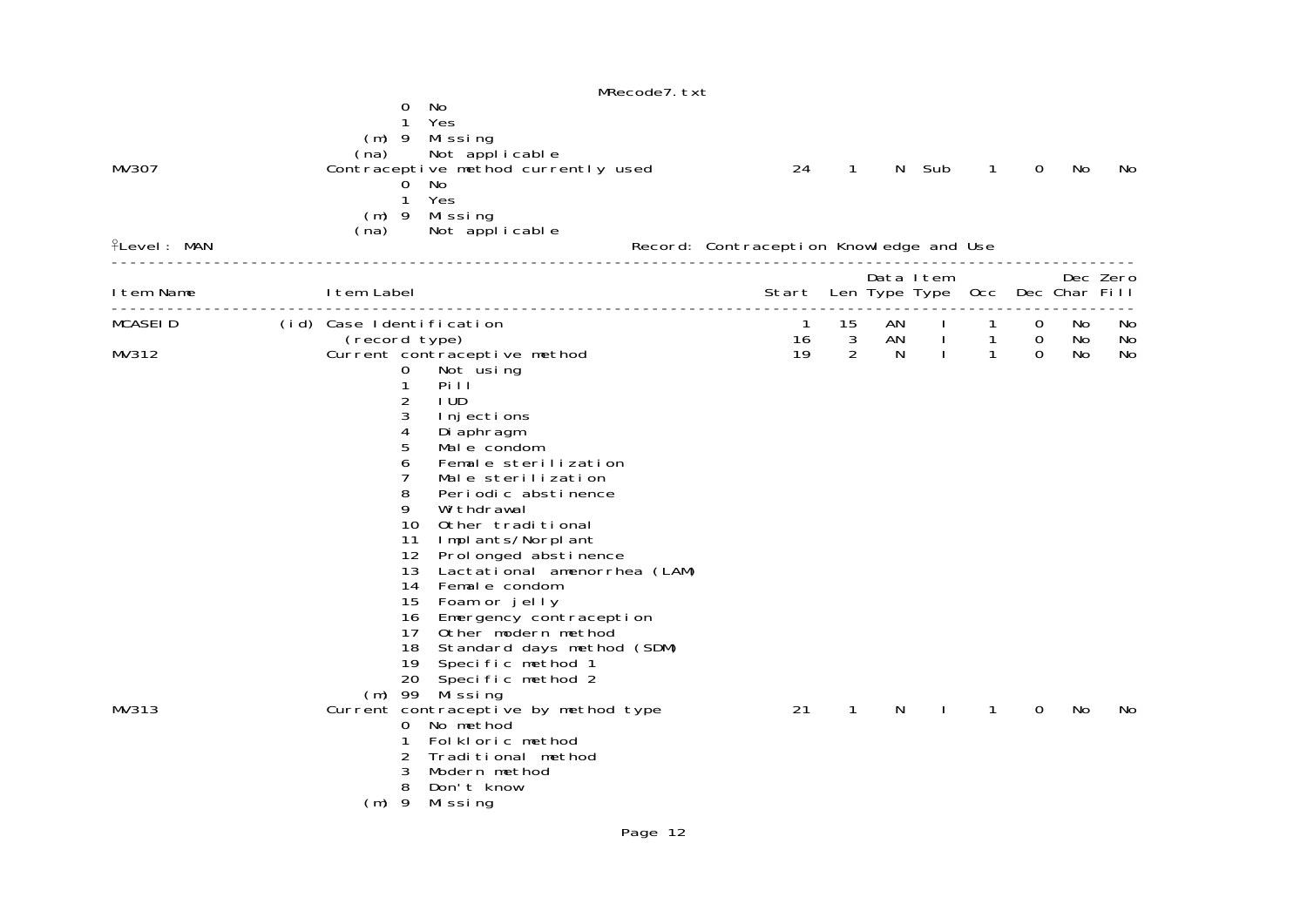|               | MRecode7.txt                                                              |    |                |              |              |              |             |           |           |
|---------------|---------------------------------------------------------------------------|----|----------------|--------------|--------------|--------------|-------------|-----------|-----------|
| <b>MV323A</b> | Brand of condom used<br>Other<br>96.                                      | 22 | 2              | N            |              | 1            | 0           | No        | No        |
|               | 98<br>Don't know<br>$(m)$ 99<br>Missing                                   |    |                |              |              |              |             |           |           |
| <b>MV325B</b> | Not applicable<br>(na)<br>Cost of condoms (in CURRENCY) last time obtaine | 24 | $\overline{7}$ | $\mathsf{N}$ | $\perp$      | $\mathbf{1}$ | $\mathbf 0$ | No        | No        |
|               | 1:2000                                                                    |    |                |              |              |              |             |           |           |
|               | 9999995<br>Free<br>9999998<br>Don't know                                  |    |                |              |              |              |             |           |           |
|               | $(m)$ 9999999<br>Mi ssi ng<br>Not applicable<br>(na)                      |    |                |              |              |              |             |           |           |
| <b>MV372A</b> | Interviewer shown condom package<br>0 Package not seen                    | 31 | $\mathbf{1}$   | N            |              | 1            | $\mathbf 0$ | No        | No        |
|               | 1 Package seen                                                            |    |                |              |              |              |             |           |           |
|               | $(m)$ 9<br>Mi ssi ng<br>Not applicable<br>(na)                            |    |                |              |              |              |             |           |           |
| <b>MV384A</b> | On radio heard about Family Planning in the las<br>No.<br>0               | 32 | $\mathbf{1}$   | N            |              | 1            | $\mathbf 0$ | No        | No        |
|               | $\mathbf{1}$<br>Yes<br>$(m)$ 9 Missing                                    |    |                |              |              |              |             |           |           |
| <b>MV384B</b> | On TV saw about Family Planning in the last few<br>No<br>0                | 33 | $\mathbf{1}$   | N            |              | $\mathbf{1}$ | 0           | No        | No        |
|               | $\mathbf{1}$<br>Yes<br>$(m)$ 9<br>Missing                                 |    |                |              |              |              |             |           |           |
| <b>MV384C</b> | In newspaper read about Family Planning in the                            | 34 | $\mathbf{1}$   | $\mathsf{N}$ | $\perp$      | $\mathbf{1}$ | $\mathbf 0$ | No        | No        |
|               | No<br>0<br>Yes<br>1                                                       |    |                |              |              |              |             |           |           |
| MV384D        | Missing<br>$(m)$ 9<br>Heard family planning by text messages on mobil     | 35 | $\mathbf{1}$   | N            |              | $\mathbf{1}$ | $\mathbf 0$ | No        | No        |
|               | 0<br>No.<br>1 Yes                                                         |    |                |              |              |              |             |           |           |
| MV395         | $(m)$ 9 Missing<br>Discussed Family Planning with health worker in        | 36 | $\mathbf{1}$   | N            |              | $\mathbf{1}$ | 0           | No        | No        |
|               | No<br>0<br>Yes<br>1                                                       |    |                |              |              |              |             |           |           |
|               | 2<br>Depends                                                              |    |                |              |              |              |             |           |           |
|               | 8<br>Don't know<br>$(m)$ 9<br>Missing                                     |    |                |              |              |              |             |           |           |
| MV396         | Possible for a breastfeeding woman to get pregn<br>No<br>0                | 37 | $\mathbf{1}$   | $\mathsf{N}$ | $\mathbf{I}$ | $\mathbf{1}$ | 0           | <b>No</b> | <b>No</b> |
|               | Yes<br>1<br>2<br>Depends                                                  |    |                |              |              |              |             |           |           |
|               | Don't know<br>8<br>$(m)$ 9<br>Missing                                     |    |                |              |              |              |             |           |           |
|               | Not applicable<br>(na)                                                    |    |                |              |              |              |             |           |           |
| <b>MV396A</b> | Can women get pregnant after birth of a child b                           | 38 | 1              | N            |              | 1            | 0           | No        | No        |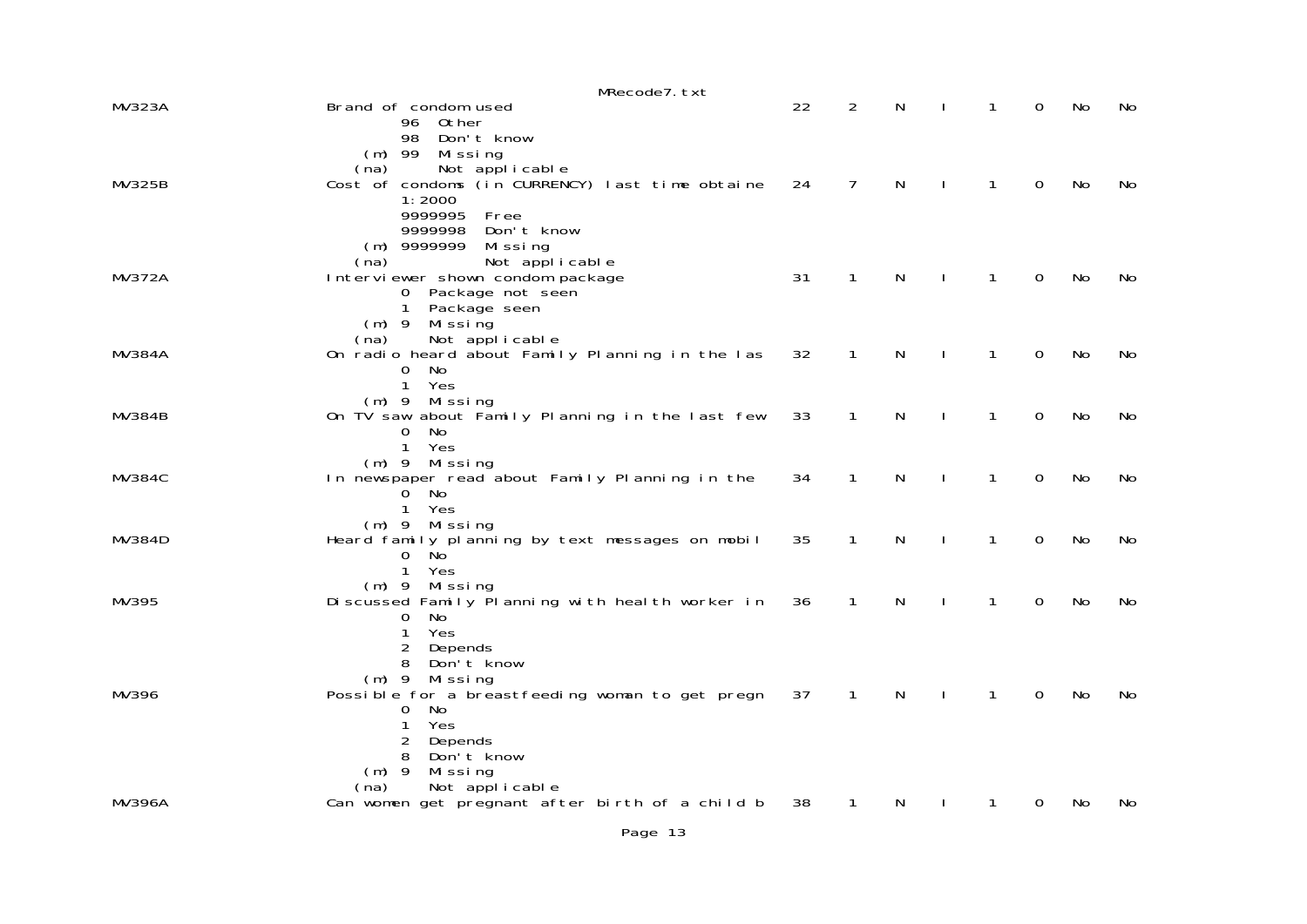|             | MRecode7. txt                                                     |    |              |              |              |                                       |                |     |          |
|-------------|-------------------------------------------------------------------|----|--------------|--------------|--------------|---------------------------------------|----------------|-----|----------|
|             | No<br>0                                                           |    |              |              |              |                                       |                |     |          |
|             | Yes<br>1                                                          |    |              |              |              |                                       |                |     |          |
|             | 8<br>Don't know                                                   |    |              |              |              |                                       |                |     |          |
|             | $(m)$ 9<br>Missing<br>(na)                                        |    |              |              |              |                                       |                |     |          |
| MV3AOOY     | Not applicable<br>Source of family planning for non-users: no sou | 39 | $\mathbf{1}$ | $\mathsf{N}$ | $\mathbf{I}$ | $\mathbf{1}$                          | $\overline{0}$ | No  | No.      |
|             | No: knows a source<br>0                                           |    |              |              |              |                                       |                |     |          |
|             | 1<br>Yes: knows no source                                         |    |              |              |              |                                       |                |     |          |
|             | $(m)$ 9<br>Mi ssi ng                                              |    |              |              |              |                                       |                |     |          |
|             | (na)<br>Not applicable                                            |    |              |              |              |                                       |                |     |          |
| MV3AOOZ     | Source of family planning for non-users: any so                   | 40 | $\mathbf{1}$ | N            |              | 1                                     | $\Omega$       | No  | No       |
|             | $\mathbf{O}$<br>No.                                               |    |              |              |              |                                       |                |     |          |
|             | $\mathbf{1}$<br>Yes<br>Missing<br>$(m)$ 9                         |    |              |              |              |                                       |                |     |          |
|             | Not applicable<br>(na)                                            |    |              |              |              |                                       |                |     |          |
| MV3AO9B     | Number of condoms did get last time                               | 41 | 3            | N            |              | 1                                     | $\Omega$       | No  | No       |
|             | 1:300                                                             |    |              |              |              |                                       |                |     |          |
|             | 998<br>Don't know                                                 |    |              |              |              |                                       |                |     |          |
|             | $(m)$ 999<br>Missing                                              |    |              |              |              |                                       |                |     |          |
|             | Not applicable<br>(na)<br>Source of condoms                       |    |              |              | ı            |                                       | $\Omega$       | No  |          |
| MV3B17      | PUBLIC SECTOR<br>10                                               | 44 | 2            | N            |              | 1                                     |                |     | No       |
|             | 11:19 [ list public sector locations here ]                       |    |              |              |              |                                       |                |     |          |
|             | PRI VATE SECTOR<br>20                                             |    |              |              |              |                                       |                |     |          |
|             | 21:29 [ list private sector locations here ]                      |    |              |              |              |                                       |                |     |          |
|             | 30<br><b>OTHER</b>                                                |    |              |              |              |                                       |                |     |          |
|             | 31:35 [ list other locations here ]                               |    |              |              |              |                                       |                |     |          |
|             | Other<br>96<br>$(m)$ 99<br>Missing                                |    |              |              |              |                                       |                |     |          |
|             | Not applicable<br>(na)                                            |    |              |              |              |                                       |                |     |          |
| MV3B25A     | Contraception is woman's business, man should n                   | 46 | $\mathbf{1}$ | N            | ı            | $\mathbf{1}$                          | $\Omega$       | No  | No       |
|             | 0 Di sagree                                                       |    |              |              |              |                                       |                |     |          |
|             | Agree<br>1                                                        |    |              |              |              |                                       |                |     |          |
|             | Don't know<br>8                                                   |    |              |              |              |                                       |                |     |          |
| MV3B25B     | (m) 9 Missing                                                     | 47 | $\mathbf{1}$ | N            | $\mathbf{I}$ | 1                                     | $\Omega$       | No  | No       |
|             | Women who use contraception become promiscuous<br>0 Di sagree     |    |              |              |              |                                       |                |     |          |
|             | Agree<br>1                                                        |    |              |              |              |                                       |                |     |          |
|             | Don't know<br>8                                                   |    |              |              |              |                                       |                |     |          |
|             | $(m)$ 9 Missing                                                   |    |              |              |              |                                       |                |     |          |
| fLevel: MAN | Record: Tuberculosis and other Health Issues                      |    |              |              |              |                                       |                |     |          |
|             |                                                                   |    |              |              | Data Item    |                                       |                |     | Dec Zero |
| Item Name   | I tem Label                                                       |    |              |              |              | Start Len Type Type Occ Dec Char Fill |                |     |          |
| MCASEID     | -------------<br>(id) Case Identification                         | 1  | 15           | AN           |              | 1                                     | 0              | No. | No       |
|             |                                                                   |    |              |              |              |                                       |                |     |          |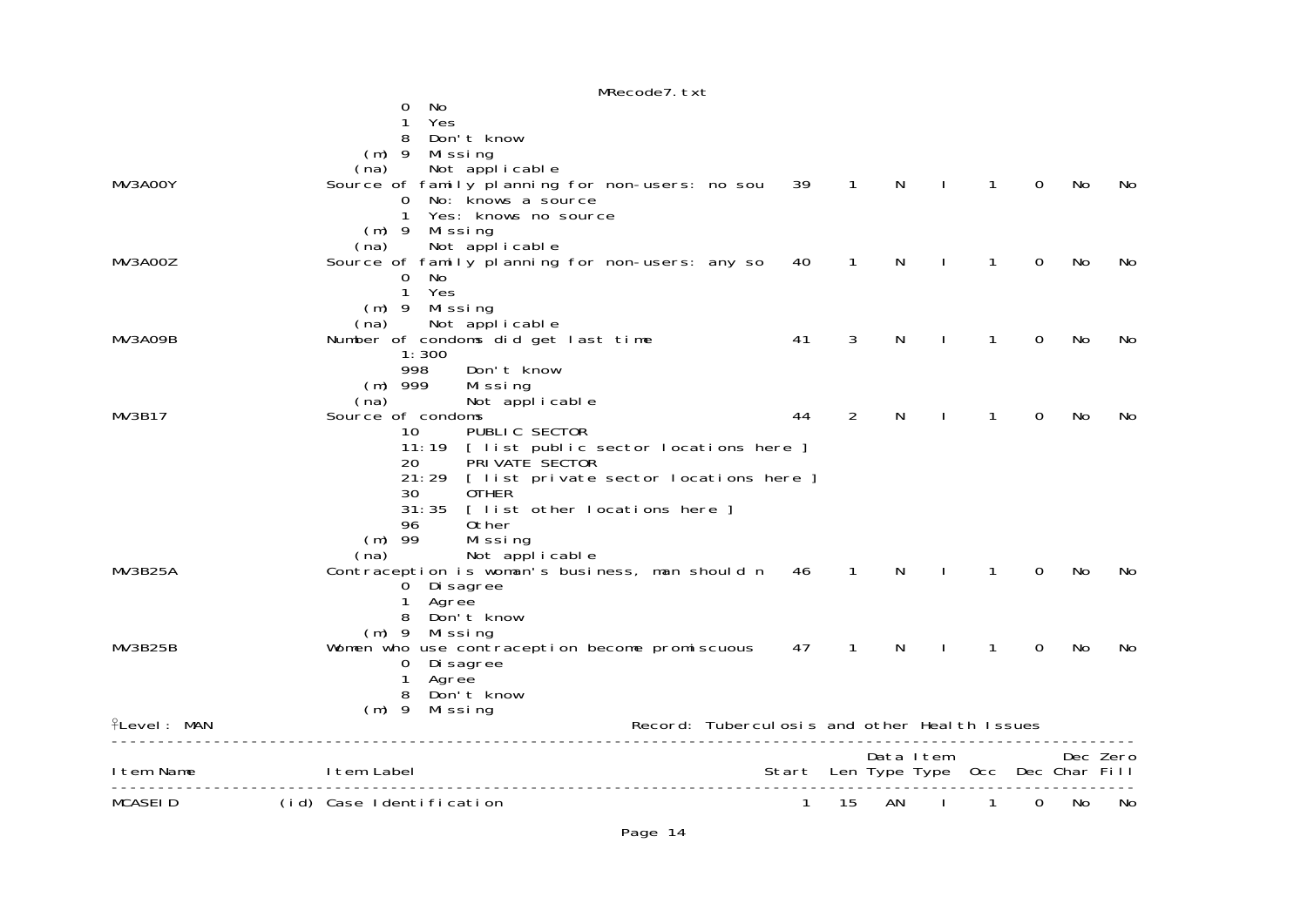|               |                                                                                                                                                  | MRecode7.txt |          |                   |                    |                    |                              |                         |          |                 |
|---------------|--------------------------------------------------------------------------------------------------------------------------------------------------|--------------|----------|-------------------|--------------------|--------------------|------------------------------|-------------------------|----------|-----------------|
| <b>MV463A</b> | (record type)<br>Smokes cigarettes<br>$0^{\circ}$ No                                                                                             |              | 16<br>19 | 3<br>$\mathbf{1}$ | AN<br>$\mathsf{N}$ | Τ.<br>$\mathbf{I}$ | $\mathbf{1}$<br>$\mathbf{1}$ | $\mathbf 0$<br>$\Omega$ | No<br>No | No<br><b>No</b> |
| MV463B        | 1 Yes<br>$(m)$ 9 Missing<br>Not applicable<br>(na)<br>Smokes pipe<br>$0^{\degree}$<br>No<br>$\mathbf{1}$<br>Yes                                  |              | 20       | $\mathbf{1}$      | $\mathsf{N}$       | $\mathbf{I}$       | $\mathbf{1}$                 | $\mathbf 0$             | No       | No              |
| MV463C        | (m) 9 Missing<br>Not applicable<br>(na)<br>Uses chewing tobacco<br>1<br>Yes                                                                      |              | 21       | $\mathbf{1}$      | $\mathsf{N}$       | $\mathbf{I}$       | $\mathbf{1}$                 | $\mathsf{O}\xspace$     | No       | No              |
| MV463D        | $(m)$ 9 Missing<br>(na)<br>Not applicable<br>Uses snuff<br>No<br>$\mathbf 0$<br>1<br>Yes                                                         |              | 22       | $\mathbf{1}$      | $\mathsf{N}$       | $\mathbf{I}$       | $\mathbf{1}$                 | $\mathbf 0$             | No       | No              |
| MV463E        | $(m)$ 9 Missing<br>Not applicable<br>(na)<br>Smokes/uses CS<br>No<br>$\overline{0}$<br>1 Yes                                                     |              | 23       | $\mathbf{1}$      | $\mathsf{N}$       | $\mathbf{I}$       | 1                            | $\mathbf 0$             | No       | No              |
| <b>MV463F</b> | (m) 9 Missing<br>Not applicable<br>(na)<br>Smokes/uses CS<br>No<br>$\overline{O}$<br>1 Yes                                                       |              | 24       | $\mathbf{1}$      | $\mathsf{N}$       | $\mathbf{I}$       | $\mathbf{1}$                 | $\mathbf 0$             | No       | No              |
| MV463G        | (m) 9 Missing<br>(na)<br>Not applicable<br>Smokes/uses CS<br>$\mathbf{0}$<br>No<br>1 Yes                                                         |              | 25       | $\mathbf{1}$      | $\mathsf{N}$       | J.                 | $\mathbf{1}$                 | $\mathbf 0$             | No       | No              |
| MV463X        | $(m)$ 9<br>Missing<br>Not applicable<br>(na)<br>Smokes/uses other<br>No<br>$\overline{0}$<br>$\mathbf{1}$<br>Yes                                 |              | 26       | $\mathbf{1}$      | $\mathsf{N}$       | $\mathbf{I}$       | $\mathbf{1}$                 | $\mathsf{O}\xspace$     | No       | No              |
| MV463Z        | Missing<br>$(m)$ 9<br>(na)<br>Not applicable<br>Smokes nothing<br>$\mathbf 0$<br>No<br>$\mathbf{1}$<br>Yes, smokes nothing<br>Missing<br>$(m)$ 9 |              | 27       | $\mathbf{1}$      | N                  |                    | 1                            | $\mathbf 0$             | No       | No              |
|               | Not applicable<br>(na)                                                                                                                           |              |          |                   |                    |                    |                              |                         |          |                 |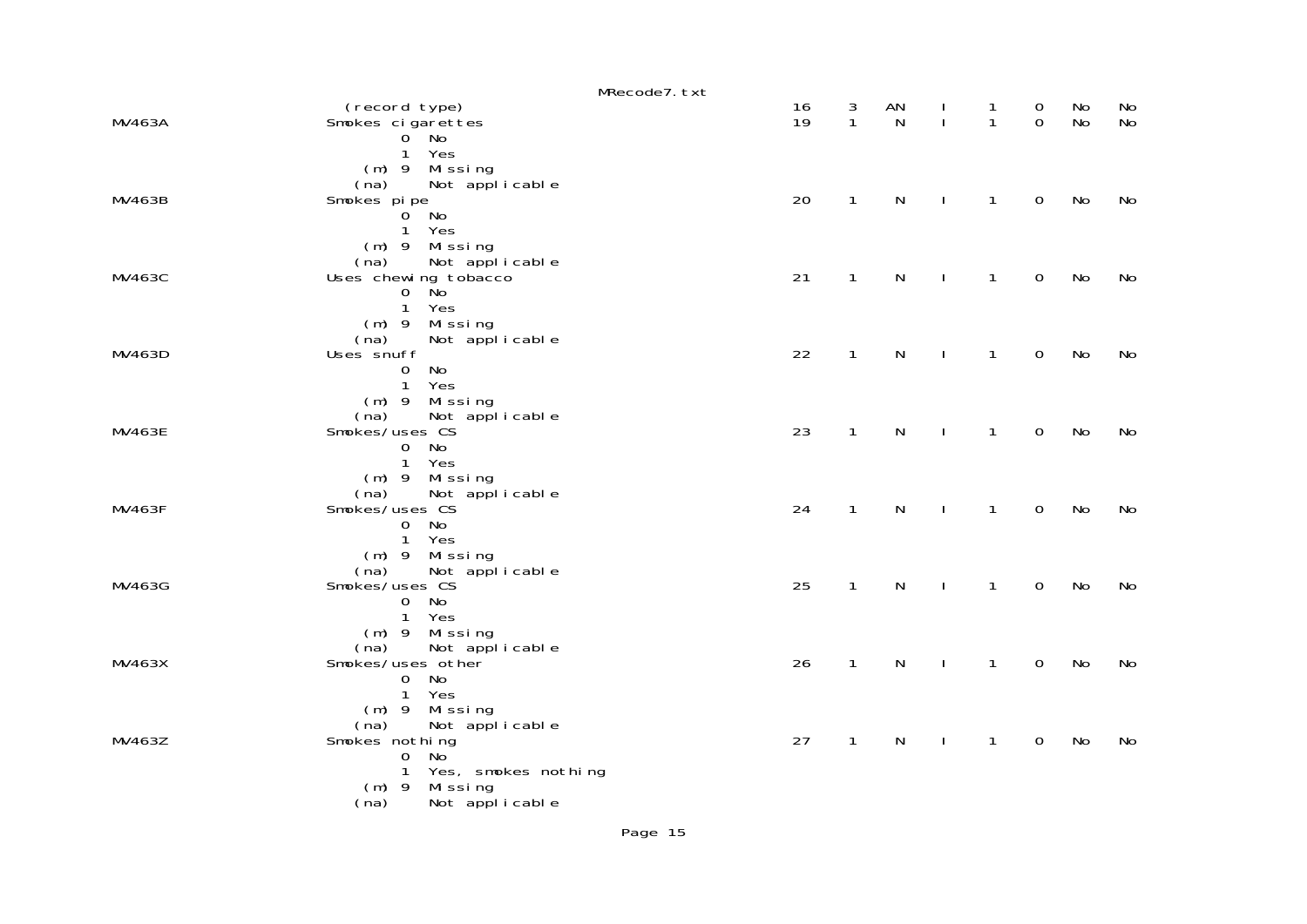|                | MRecode7.txt                                                                    |    |                |   |              |              |                |    |    |
|----------------|---------------------------------------------------------------------------------|----|----------------|---|--------------|--------------|----------------|----|----|
| <b>MV463AA</b> | Frequency currently smokes tobacco<br>0 Do not smokes                           | 28 | 1              | N |              | 1            | 0              | No | No |
|                | Every day<br>1<br>2 Some days                                                   |    |                |   |              |              |                |    |    |
|                | (m) 9 Missing                                                                   |    |                |   |              |              |                |    |    |
| <b>MV463AB</b> | Not applicable<br>(na)<br>Frequency currently uses smokeless tobacco            | 29 | 1              | N |              | 1            | 0              | No | No |
|                | O Do not smoke<br>Every day<br>1                                                |    |                |   |              |              |                |    |    |
|                | 2<br>Some days                                                                  |    |                |   |              |              |                |    |    |
|                | $(m)$ 9 Missing<br>Not applicable<br>(na)                                       |    |                |   |              |              |                |    |    |
| MV463AC        | In the past smoked tobacco every day<br>No<br>0                                 | 30 | 1              | N |              | 1            | $\Omega$       | No | No |
|                | $\mathbf{1}$<br>Yes                                                             |    |                |   |              |              |                |    |    |
|                | $(m)$ 9 Missing<br>Not applicable<br>(na)                                       |    |                |   |              |              |                |    |    |
| <b>MV463AD</b> | Frequency in the past smoked tobacco<br>0 Do not smokes                         | 31 | $\mathbf{1}$   | N |              | 1            | $\mathbf 0$    | No | No |
|                | 1<br>Every day                                                                  |    |                |   |              |              |                |    |    |
|                | 2 Some days<br>$(m)$ 9 Missing                                                  |    |                |   |              |              |                |    |    |
| MV464          | Not applicable<br>(na)<br>Number of cigarettes in last 24 hours                 | 32 | $\overline{2}$ | N | $\mathbf{I}$ | $\mathbf{1}$ | $\overline{0}$ | No | No |
|                | 0:95<br>98<br>Don't know                                                        |    |                |   |              |              |                |    |    |
|                | $(m)$ 99<br>Missing                                                             |    |                |   |              |              |                |    |    |
| MV464A         | Not applicable<br>(na)<br>On average respondent smokes daily: manufacture       | 34 | 3              | N | L            | $\mathbf{1}$ | $\mathbf 0$    | No | No |
|                | Product not used<br>0<br>1:300                                                  |    |                |   |              |              |                |    |    |
|                | 888<br>Not every day                                                            |    |                |   |              |              |                |    |    |
|                | Missing<br>$(m)$ 999<br>Not applicable<br>(na)                                  |    |                |   |              |              |                |    |    |
| MV464B         | On average respondent smokes daily: hand roll c<br>Product not used<br>$\Omega$ | 37 | 3              | N |              | 1            | 0              | No | No |
|                | 1:300                                                                           |    |                |   |              |              |                |    |    |
|                | 888<br>Not every day<br>$(m)$ 999<br>Missing                                    |    |                |   |              |              |                |    |    |
| MV464C         | Not applicable<br>(na)<br>On average respondent smokes daily: kreteks           | 40 | 3              | N |              | 1            | 0              | No | No |
|                | Product not used<br>0.                                                          |    |                |   |              |              |                |    |    |
|                | 1:300<br>888<br>Not every day                                                   |    |                |   |              |              |                |    |    |
|                | $(m)$ 999<br>Missing<br>Not applicable<br>(na)                                  |    |                |   |              |              |                |    |    |
|                |                                                                                 |    |                |   |              |              |                |    |    |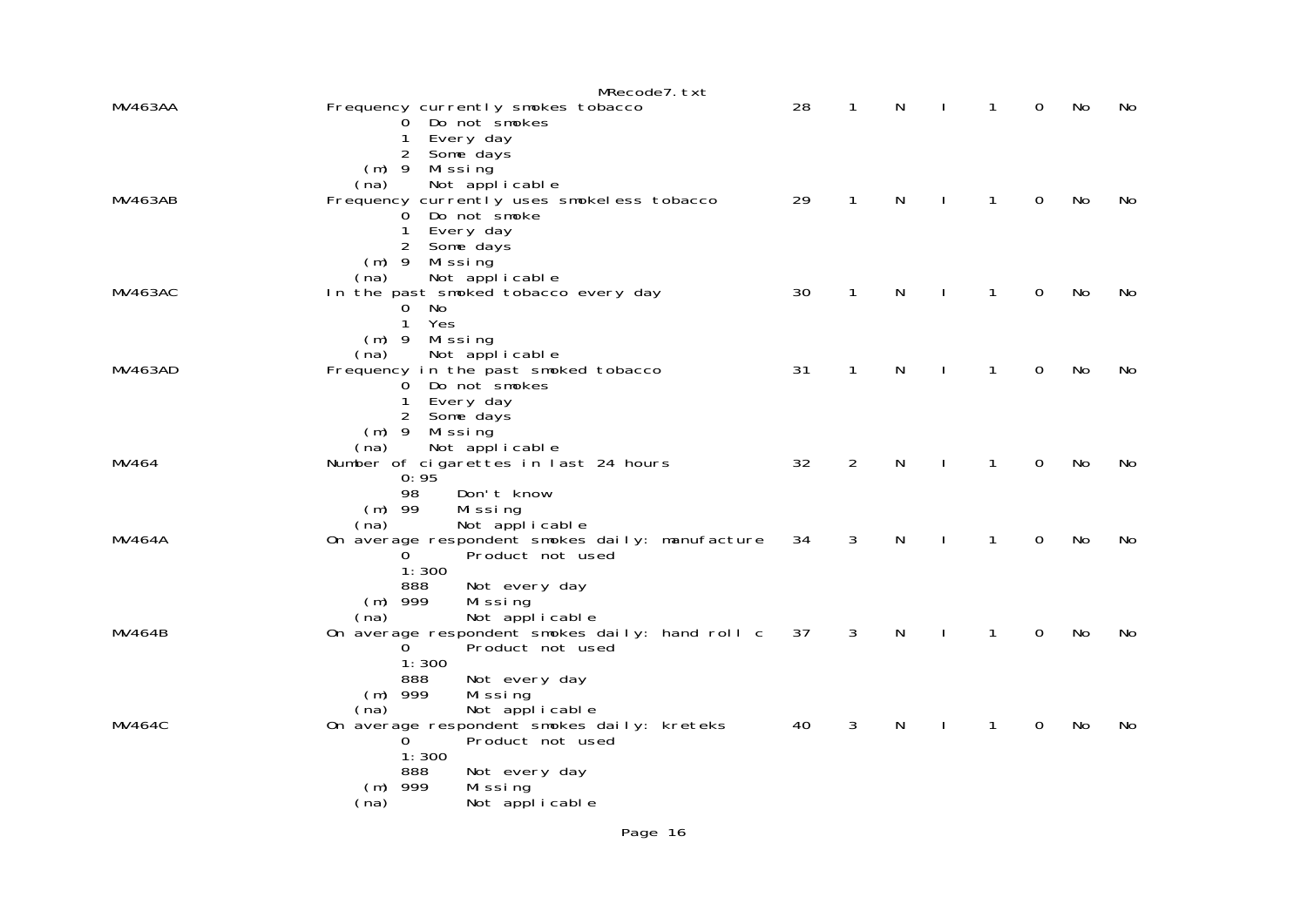|               | MRecode7.txt                                                                                                                                                                        |    |   |   |   |   |    |     |
|---------------|-------------------------------------------------------------------------------------------------------------------------------------------------------------------------------------|----|---|---|---|---|----|-----|
| MV464D        | On average respondent smokes daily: pipes full<br>Product not used<br>1:300                                                                                                         | 43 | 3 | N |   | 0 | No | No  |
| <b>MV464E</b> | 888<br>Not every day<br>$(m)$ 999<br>Mi ssi ng<br>Not applicable<br>(na)<br>On average respondent smokes daily: cigars, che<br>Product not used<br>1:300                            | 46 | 3 | N |   | 0 | No | No. |
| <b>MV464F</b> | 888<br>Not every day<br>$(m)$ 999<br>Mi ssi ng<br>Not applicable<br>(na)<br>On average respondent smokes daily: water pipe<br>Product not used<br>0<br>1:300                        | 49 | 3 | N |   | 0 | No | No  |
| <b>MV464G</b> | 888<br>Not every day<br>$(m)$ 999<br>Missing<br>Not applicable<br>(na)<br>On average respondent smokes daily: others<br>Product not used<br>$\Omega$<br>1:300                       | 52 | 3 | N |   | 0 | No | No  |
| MV464H        | 888<br>Not every day<br>$(m)$ 999<br>Missing<br>Not applicable<br>(na)<br>On average respondent uses daily: snuff by mout<br>0<br>Product not used<br>1:300                         | 55 | 3 | N | 1 | 0 | No | No  |
| MV4641        | 888<br>Not every day<br>$(m)$ 999<br>Mi ssi ng<br>Not applicable<br>(na)<br>On average respondent uses daily: snuff by nose<br>Product not used<br>1:300                            | 58 | 3 | N | 1 | 0 | No | No. |
| MV464J        | 888<br>Not every day<br>$(m)$ 999<br>Mi ssi ng<br>Not applicable<br>(na)<br>On average respondent uses daily: chewing tobac<br>Product not used<br>$\Omega$<br>1:300                | 61 | 3 | N |   | 0 | No | No  |
| MV464K        | 888<br>Not every day<br>$(m)$ 999<br>Missing<br>Not applicable<br>(na)<br>On average respondent uses daily: betel quid wi<br>0<br>Product not used<br>1:300<br>888<br>Not every day | 64 | 3 | N |   | 0 | No | No  |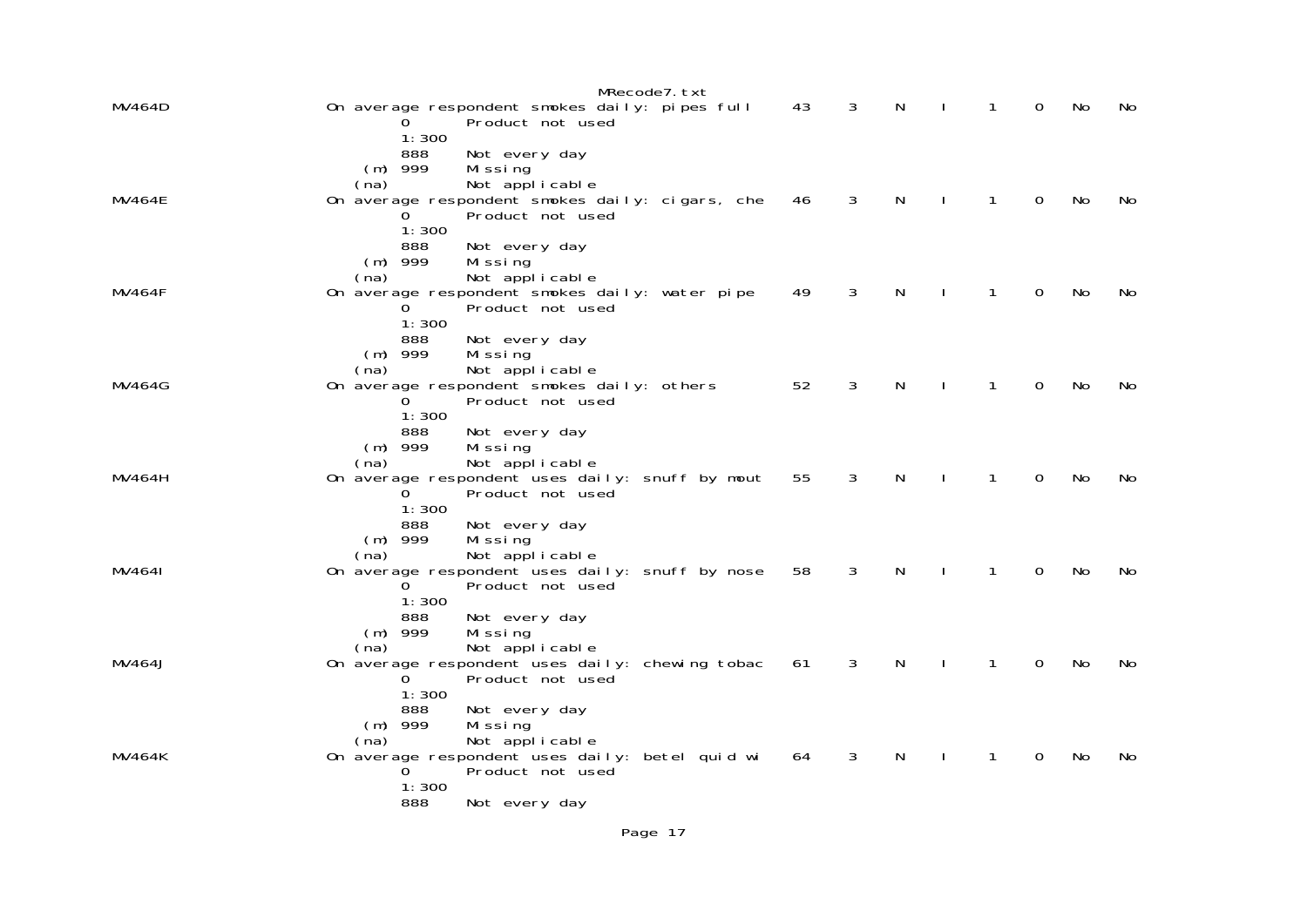|               | MRecode7. txt                                                     |    |              |              |              |              |                |     |    |
|---------------|-------------------------------------------------------------------|----|--------------|--------------|--------------|--------------|----------------|-----|----|
|               | $(m)$ 999<br>Missing                                              |    |              |              |              |              |                |     |    |
|               | Not applicable<br>(na)                                            |    |              |              |              |              |                |     |    |
| MV464L        | On average respondent uses daily: any others                      | 67 | 3            | $\mathsf{N}$ | $\mathbf{I}$ | $\mathbf{1}$ | $\overline{0}$ | No  | No |
|               | Product not used<br>Ō<br>1:300                                    |    |              |              |              |              |                |     |    |
|               | 888<br>Not every day                                              |    |              |              |              |              |                |     |    |
|               | $(m)$ 999<br>Mi ssi ng                                            |    |              |              |              |              |                |     |    |
|               | Not applicable<br>(na)                                            |    |              |              |              |              |                |     |    |
| MV474         | Heard of tubercul osis or TB                                      | 70 | 1            | N            |              | 1            | $\mathbf 0$    | No  | No |
|               | $0$ No                                                            |    |              |              |              |              |                |     |    |
|               | 1 Yes<br>(m) 9 Missing                                            |    |              |              |              |              |                |     |    |
|               | Not applicable<br>(na)                                            |    |              |              |              |              |                |     |    |
| <b>MV474A</b> | Tubercul osis spread by: air through coughing or                  | 71 | 1            | N            |              | 1            | $\mathbf 0$    | No  | No |
|               | 0 No                                                              |    |              |              |              |              |                |     |    |
|               | 1 Yes                                                             |    |              |              |              |              |                |     |    |
|               | (m) 9 Missing                                                     |    |              |              |              |              |                |     |    |
|               | Not applicable<br>(na)                                            |    |              | N            |              | 1            |                |     |    |
| <b>MV474B</b> | Tuberculosis spread by: sharing utensils<br>0 No                  | 72 | 1            |              |              |              | $\Omega$       | No  | No |
|               | 1 Yes                                                             |    |              |              |              |              |                |     |    |
|               | $(m)$ 9 Missing                                                   |    |              |              |              |              |                |     |    |
|               | Not applicable<br>(na)                                            |    |              |              |              |              |                |     |    |
| <b>MV474C</b> | Tubercul osis spread by: touching a person with                   | 73 | $\mathbf{1}$ | $\mathsf{N}$ |              | 1            | $\Omega$       | No  | No |
|               | 0 No<br>1 Yes                                                     |    |              |              |              |              |                |     |    |
|               | $(m)$ 9 Missing                                                   |    |              |              |              |              |                |     |    |
|               | Not applicable<br>(na)                                            |    |              |              |              |              |                |     |    |
| <b>MV474D</b> | Tubercul osis spread by: food                                     | 74 | $\mathbf{1}$ | $\mathsf{N}$ | $\mathbf{I}$ | $\mathbf{1}$ | $\Omega$       | No  | No |
|               | 0 No                                                              |    |              |              |              |              |                |     |    |
|               | Yes<br>$\mathbf{1}$                                               |    |              |              |              |              |                |     |    |
|               | (m) 9 Missing                                                     |    |              |              |              |              |                |     |    |
| <b>MV474E</b> | Not applicable<br>(na)<br>Tubercul osis spread by: sexual contact | 75 | $\mathbf{1}$ | $\mathsf{N}$ | $\mathbf{I}$ | 1            | $\mathbf 0$    | No  | No |
|               | No<br>$\Omega$                                                    |    |              |              |              |              |                |     |    |
|               | 1 Yes                                                             |    |              |              |              |              |                |     |    |
|               | $(m)$ 9 Missing                                                   |    |              |              |              |              |                |     |    |
|               | Not applicable<br>(na)                                            |    |              |              |              |              |                |     |    |
| <b>MV474F</b> | Tubercul osis spread by: mosquito bites<br>No<br>0                | 76 | $\mathbf{1}$ | N            |              | 1            | $\Omega$       | No. | No |
|               | 1 Yes                                                             |    |              |              |              |              |                |     |    |
|               | $(m)$ 9 Missing                                                   |    |              |              |              |              |                |     |    |
|               | Not applicable<br>(na)                                            |    |              |              |              |              |                |     |    |
| MV474G        | Tubercul osis spread by: CS                                       | 77 | 1            | N            |              | 1            | $\mathbf 0$    | No  | No |
|               | No<br>$\mathbf 0$<br>$\mathbf{1}$                                 |    |              |              |              |              |                |     |    |
|               | Yes                                                               |    |              |              |              |              |                |     |    |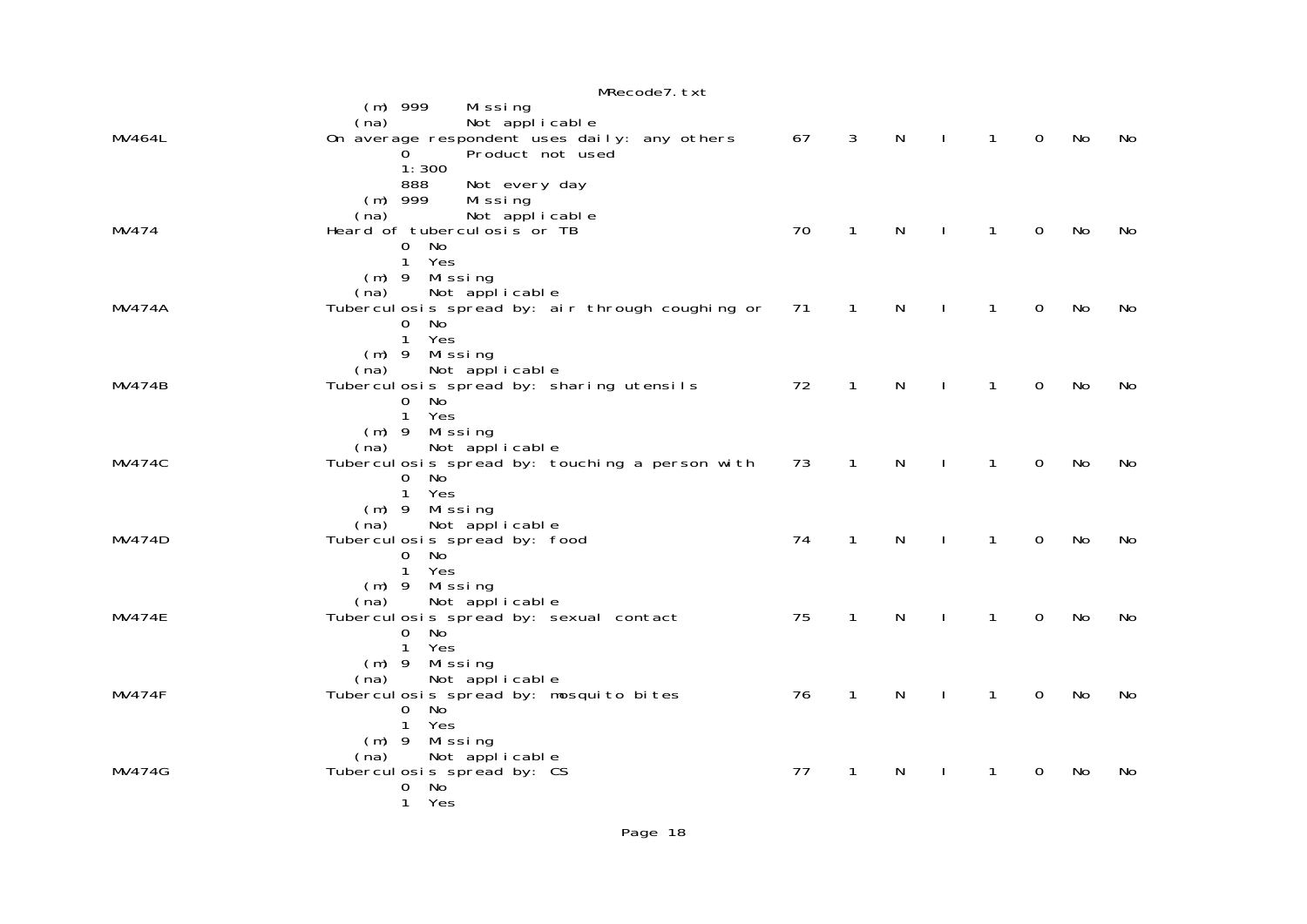|               | MRecode7.txt                                   |    |                |              |                |                |                |    |    |
|---------------|------------------------------------------------|----|----------------|--------------|----------------|----------------|----------------|----|----|
|               | $(m)$ 9 Missing                                |    |                |              |                |                |                |    |    |
|               | Not applicable<br>(na)                         |    |                |              |                |                |                |    |    |
| MV474H        | Tubercul osis spread by: CS                    | 78 | $\mathbf{1}$   | $\mathsf{N}$ | $\blacksquare$ | $\overline{1}$ | $\overline{0}$ | No | No |
|               | 0 No                                           |    |                |              |                |                |                |    |    |
|               | $\mathbf{1}$<br>Yes                            |    |                |              |                |                |                |    |    |
|               | $(m)$ 9 Missing                                |    |                |              |                |                |                |    |    |
|               | Not applicable<br>(na)                         |    |                |              |                |                |                |    |    |
| MV4741        | Tubercul osis spread by: CS                    | 79 | $\mathbf{1}$   | N            | $\perp$        | $\mathbf{1}$   | $\mathbf 0$    | No | No |
|               | $\overline{O}$<br>No                           |    |                |              |                |                |                |    |    |
|               | $\mathbf{1}$<br>Yes                            |    |                |              |                |                |                |    |    |
|               | $(m)$ 9 Missing                                |    |                |              |                |                |                |    |    |
|               | Not applicable<br>(na)                         |    |                |              |                |                |                |    |    |
| <b>MV474J</b> | Tubercul osis spread by: CS<br>0 No            | 80 | $\mathbf{1}$   | N            | $\perp$        | $\mathbf{1}$   | $\overline{0}$ | No | No |
|               | 1 Yes                                          |    |                |              |                |                |                |    |    |
|               | $(m)$ 9 Missing                                |    |                |              |                |                |                |    |    |
|               | Not applicable<br>(na)                         |    |                |              |                |                |                |    |    |
| <b>MV474X</b> | Tubercul osis spread by: other                 | 81 | $\mathbf{1}$   | N            | $\perp$        | $\mathbf{1}$   | $\overline{0}$ | No | No |
|               | 0 No                                           |    |                |              |                |                |                |    |    |
|               | 1 Yes                                          |    |                |              |                |                |                |    |    |
|               | $(m)$ 9 Missing                                |    |                |              |                |                |                |    |    |
|               | Not applicable<br>(na)                         |    |                |              |                |                |                |    |    |
| <b>MV474Z</b> | Don't know how tuberculosis is spread          | 82 | $\mathbf{1}$   | N            |                | $\mathbf{1}$   | $\mathbf 0$    | No | No |
|               | No<br>$\Omega$                                 |    |                |              |                |                |                |    |    |
|               | 1 Yes                                          |    |                |              |                |                |                |    |    |
|               | (m) 9 Missing                                  |    |                |              |                |                |                |    |    |
|               | Not applicable<br>(na)                         |    |                |              |                |                |                |    |    |
| MV475         | Tubercul osis can be cured                     | 83 | $\mathbf{1}$   | N            | $\mathbf{I}$   | $\mathbf{1}$   | $\mathbf 0$    | No | No |
|               | 0 No<br>Yes                                    |    |                |              |                |                |                |    |    |
|               | 1<br>8 Don't know                              |    |                |              |                |                |                |    |    |
|               | $(m)$ 9<br>Missing                             |    |                |              |                |                |                |    |    |
|               | Not applicable<br>(na)                         |    |                |              |                |                |                |    |    |
| MV476         | Would want tuberculosis infection in family to | 84 | $\mathbf{1}$   | N            | $\mathbf{I}$   | $\mathbf{1}$   | $\mathbf 0$    | No | No |
|               | $\overline{O}$<br>No                           |    |                |              |                |                |                |    |    |
|               | Yes, remain a secret<br>$\mathbf{1}$           |    |                |              |                |                |                |    |    |
|               | 8 Don't know/not sure/depends                  |    |                |              |                |                |                |    |    |
|               | $(m)$ 9 Missing                                |    |                |              |                |                |                |    |    |
|               | Not applicable<br>(na)                         |    |                |              |                |                |                |    |    |
| MV477         | Number of injections in last 12 months         | 85 | $\overline{a}$ | ${\sf N}$    | $\mathbf{I}$   | $\mathbf{1}$   | $\mathbf 0$    | No | No |
|               | None<br>$\mathbf{0}$                           |    |                |              |                |                |                |    |    |
|               | 1:89                                           |    |                |              |                |                |                |    |    |
|               | $90+$<br>90                                    |    |                |              |                |                |                |    |    |
|               | 98<br>Don't know                               |    |                |              |                |                |                |    |    |
|               | $(m)$ 99<br>Missing                            |    |                |              |                |                |                |    |    |
|               | Not applicable<br>(na)                         |    |                |              |                |                |                |    |    |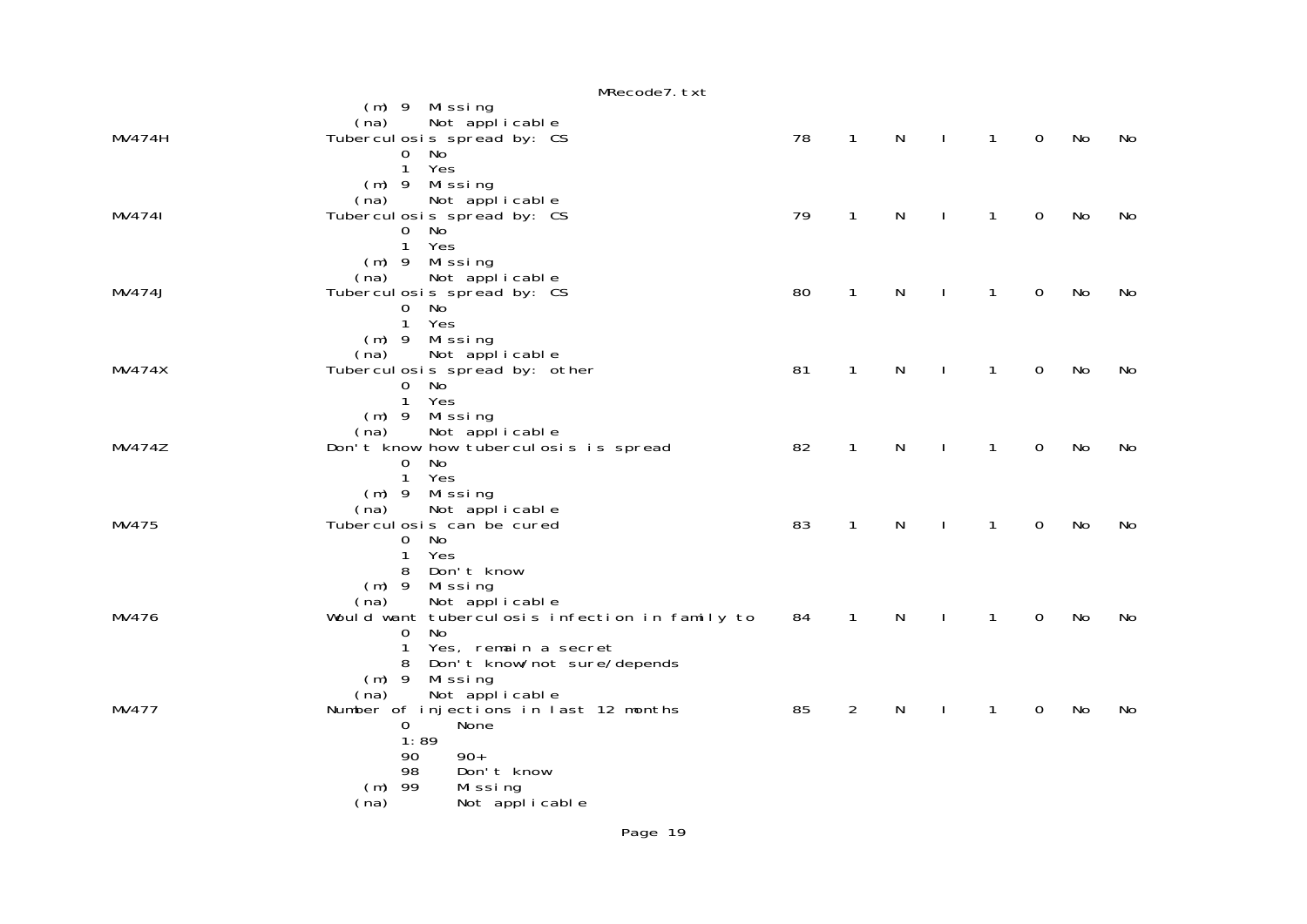|               | MRecode7.txt                                                             |    |              |   |              |                |           |     |
|---------------|--------------------------------------------------------------------------|----|--------------|---|--------------|----------------|-----------|-----|
| MV478         | Number of injections administered by a health w<br>None<br>0             | 87 | 2            | N | 1            | 0              | No        | No  |
|               | 1:89                                                                     |    |              |   |              |                |           |     |
|               | $90+$<br>90                                                              |    |              |   |              |                |           |     |
|               | 98<br>Don't know                                                         |    |              |   |              |                |           |     |
|               | $(m)$ 99<br>Missing<br>Not applicable<br>(na)                            |    |              |   |              |                |           |     |
| MV479         | Place where given injection by heal th worker                            | 89 | 2            | N | $\mathbf{1}$ | $\Omega$       | No        | No. |
|               | PUBLIC SECTOR<br>10                                                      |    |              |   |              |                |           |     |
|               | 11:19 [ list public sector locations here ]                              |    |              |   |              |                |           |     |
|               | PRI VATE SECTOR<br>20<br>[ list private sector locations here ]<br>21:29 |    |              |   |              |                |           |     |
|               | 30<br><b>OTHER</b>                                                       |    |              |   |              |                |           |     |
|               | 31:35<br>[ list other locations here ]                                   |    |              |   |              |                |           |     |
|               | 0ther<br>96                                                              |    |              |   |              |                |           |     |
|               | $(m)$ 99<br>Missing<br>Not applicable<br>(na)                            |    |              |   |              |                |           |     |
| MV480         | Syringe and needle from new, unopened package                            | 91 | 1            | N | $\mathbf{1}$ | $\mathbf 0$    | No        | No. |
|               | 0<br>No                                                                  |    |              |   |              |                |           |     |
|               | Yes<br>1<br>8<br>Don't know                                              |    |              |   |              |                |           |     |
|               | Missing<br>$(m)$ 9                                                       |    |              |   |              |                |           |     |
|               | Not applicable<br>(na)                                                   |    |              |   |              |                |           |     |
| MV481         | Covered by heal th insurance                                             | 92 | $\mathbf{1}$ | N | $\mathbf{1}$ | $\overline{0}$ | <b>No</b> | No  |
|               | No<br>0<br>$\mathbf{1}$<br>Yes                                           |    |              |   |              |                |           |     |
|               | $(m)$ 9<br>Missing                                                       |    |              |   |              |                |           |     |
|               | Not applicable<br>(na)                                                   |    |              |   |              |                |           |     |
| <b>MV481A</b> | Heal th insurance type: mutual/community organiz                         | 93 | $\mathbf{1}$ | N | 1            | $\mathbf 0$    | No        | No  |
|               | No<br>0<br>$\mathbf{1}$<br>Yes                                           |    |              |   |              |                |           |     |
|               | $(m)$ 9<br>Missing                                                       |    |              |   |              |                |           |     |
|               | Not applicable<br>(na)                                                   |    |              |   |              |                |           |     |
| <b>MV481B</b> | Heal th insurance type: provided by employer                             | 94 | $\mathbf{1}$ | N | $\mathbf{1}$ | $\mathbf{0}$   | No        | No  |
|               | $\mathbf{O}$<br>No<br>$\mathbf{1}$<br>Yes                                |    |              |   |              |                |           |     |
|               | $(m)$ 9<br>Missing                                                       |    |              |   |              |                |           |     |
|               | Not applicable<br>(na)                                                   |    |              |   |              |                |           |     |
| <b>MV481C</b> | Heal th insurance type: social security<br>0<br>No                       | 95 | 1            | N | $\mathbf{1}$ | 0              | No        | No. |
|               | $\mathbf{1}$<br>Yes                                                      |    |              |   |              |                |           |     |
|               | $(m)$ 9<br>Missing                                                       |    |              |   |              |                |           |     |
|               | Not applicable<br>(na)                                                   |    |              |   |              |                |           |     |
| MV481D        | Heal th insurance type: private/commercially pur<br><b>No</b><br>0       | 96 | 1            | N | 1            | 0              | No        | No  |
|               | $\mathbf{1}$<br>Yes                                                      |    |              |   |              |                |           |     |
|               |                                                                          |    |              |   |              |                |           |     |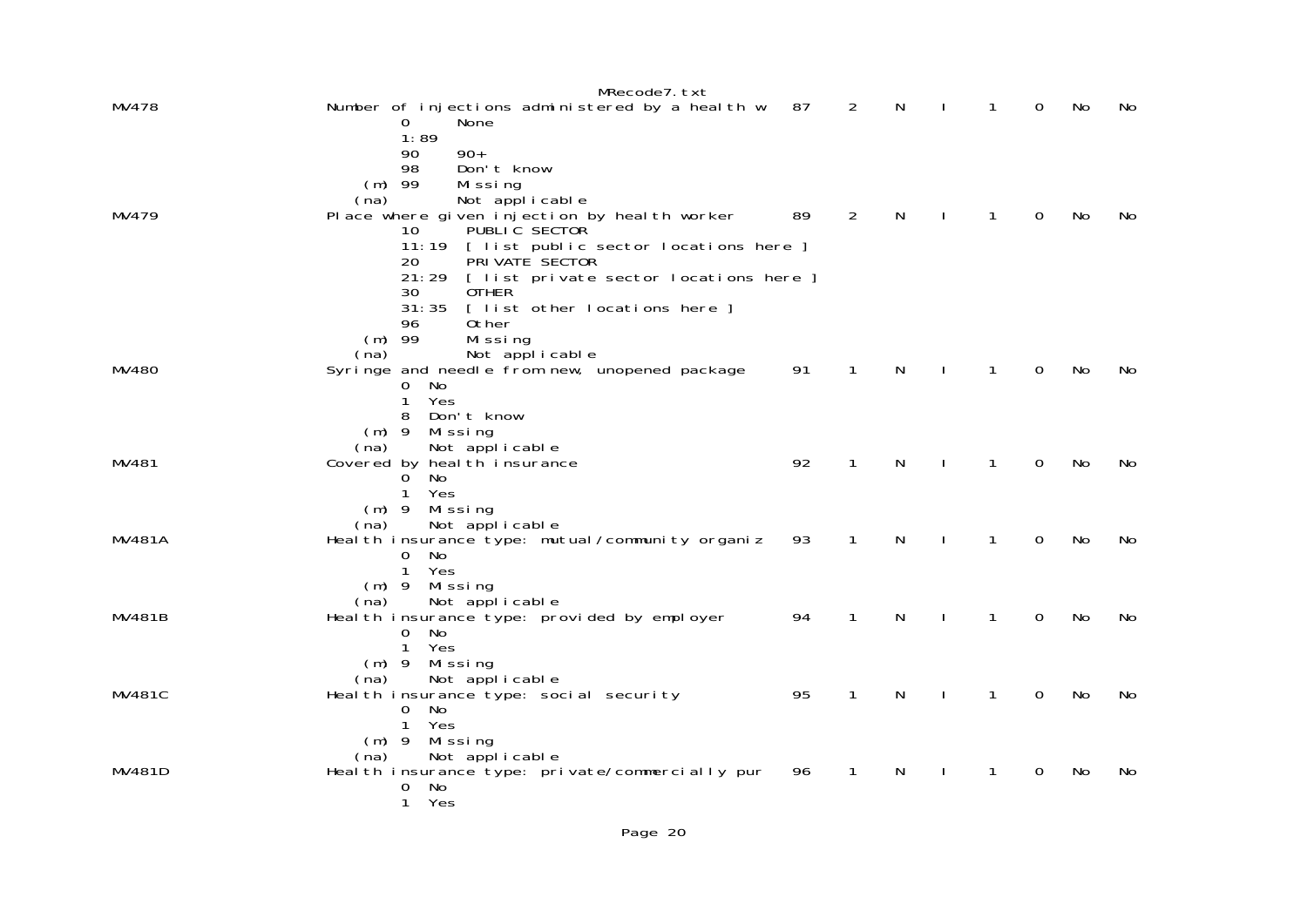|               | MRecode7.txt                                        |     |              |   |              |              |                |    |    |
|---------------|-----------------------------------------------------|-----|--------------|---|--------------|--------------|----------------|----|----|
|               | $(m)$ 9 Missing                                     |     |              |   |              |              |                |    |    |
|               | Not applicable<br>(na)                              |     |              |   |              |              |                |    |    |
| <b>MV481E</b> | Heal th insurance type: CS                          | 97  | $\mathbf 1$  | N | $\mathbf{I}$ | $\mathbf{1}$ | $\mathbf 0$    | No | No |
|               | $\overline{0}$<br>No<br>$\mathbf{1}$<br>Yes         |     |              |   |              |              |                |    |    |
|               | $(m)$ 9 Missing                                     |     |              |   |              |              |                |    |    |
|               | Not applicable<br>(na)                              |     |              |   |              |              |                |    |    |
| <b>MV481F</b> | Heal th insurance type: CS                          | 98  | 1            | N |              | $\mathbf{1}$ | 0              | No | No |
|               | $\overline{O}$<br>No                                |     |              |   |              |              |                |    |    |
|               | Yes<br>$\mathbf{1}$                                 |     |              |   |              |              |                |    |    |
|               | $(m)$ 9 Missing                                     |     |              |   |              |              |                |    |    |
|               | Not applicable<br>(na)                              |     |              |   |              |              |                |    |    |
| MV481G        | Heal th insurance type: CS                          | 99  | $\mathbf 1$  | N | J.           | 1            | 0              | No | No |
|               | $\overline{O}$<br>No                                |     |              |   |              |              |                |    |    |
|               | $\mathbf{1}$<br>Yes                                 |     |              |   |              |              |                |    |    |
|               | (m) 9 Missing<br>Not applicable<br>(na)             |     |              |   |              |              |                |    |    |
| MV481H        | Heal th insurance type: CS                          | 100 | $\mathbf 1$  | N | J.           | 1            | 0              | No | No |
|               | 0 No                                                |     |              |   |              |              |                |    |    |
|               | $\mathbf{1}$<br>Yes                                 |     |              |   |              |              |                |    |    |
|               | (m) 9 Missing                                       |     |              |   |              |              |                |    |    |
|               | Not applicable<br>(na)                              |     |              |   |              |              |                |    |    |
| <b>MV481X</b> | Heal th insurance type: other                       | 101 | $\mathbf 1$  | N | J.           | 1            | 0              | No | No |
|               | 0 No                                                |     |              |   |              |              |                |    |    |
|               | Yes<br>$\mathbf{1}$<br>$(m)$ 9 Missing              |     |              |   |              |              |                |    |    |
|               | Not applicable<br>(na)                              |     |              |   |              |              |                |    |    |
| <b>MV482A</b> | Arrange care of biological children under age 1 102 |     | $\mathbf{1}$ | N |              | $\mathbf{1}$ | $\overline{0}$ | No | No |
|               | 0 No                                                |     |              |   |              |              |                |    |    |
|               | Yes<br>$\mathbf{1}$                                 |     |              |   |              |              |                |    |    |
|               | 8 Unsure                                            |     |              |   |              |              |                |    |    |
|               | (m) 9 Missing                                       |     |              |   |              |              |                |    |    |
|               | Not applicable<br>(na)                              |     |              |   |              |              |                |    |    |
| <b>MV482B</b> | Primary caregiver of children under age 18          | 103 | $\mathbf{1}$ | N |              | 1            | $\mathbf 0$    | No | No |
|               | $0$ No<br>Yes                                       |     |              |   |              |              |                |    |    |
|               | $\mathbf{1}$<br>$(m)$ 9 Missing                     |     |              |   |              |              |                |    |    |
|               | Not applicable<br>(na)                              |     |              |   |              |              |                |    |    |
| <b>MV482C</b> | Arrange care of non-bi ol ogi cal children $<$ 18   | 104 | $\mathbf{1}$ | N |              | 1            | 0              | No | No |
|               | 0 No                                                |     |              |   |              |              |                |    |    |
|               | Yes<br>$\mathbf{1}$                                 |     |              |   |              |              |                |    |    |
|               | 8 Unsure                                            |     |              |   |              |              |                |    |    |
|               | (m) 9 Missing                                       |     |              |   |              |              |                |    |    |
|               | Not applicable<br>(na)                              |     |              |   |              |              |                |    |    |
| MV483         | Respondent ci rcumci sed<br>0 No                    | 105 | 1            | N |              | 1            | 0              | No | No |
|               |                                                     |     |              |   |              |              |                |    |    |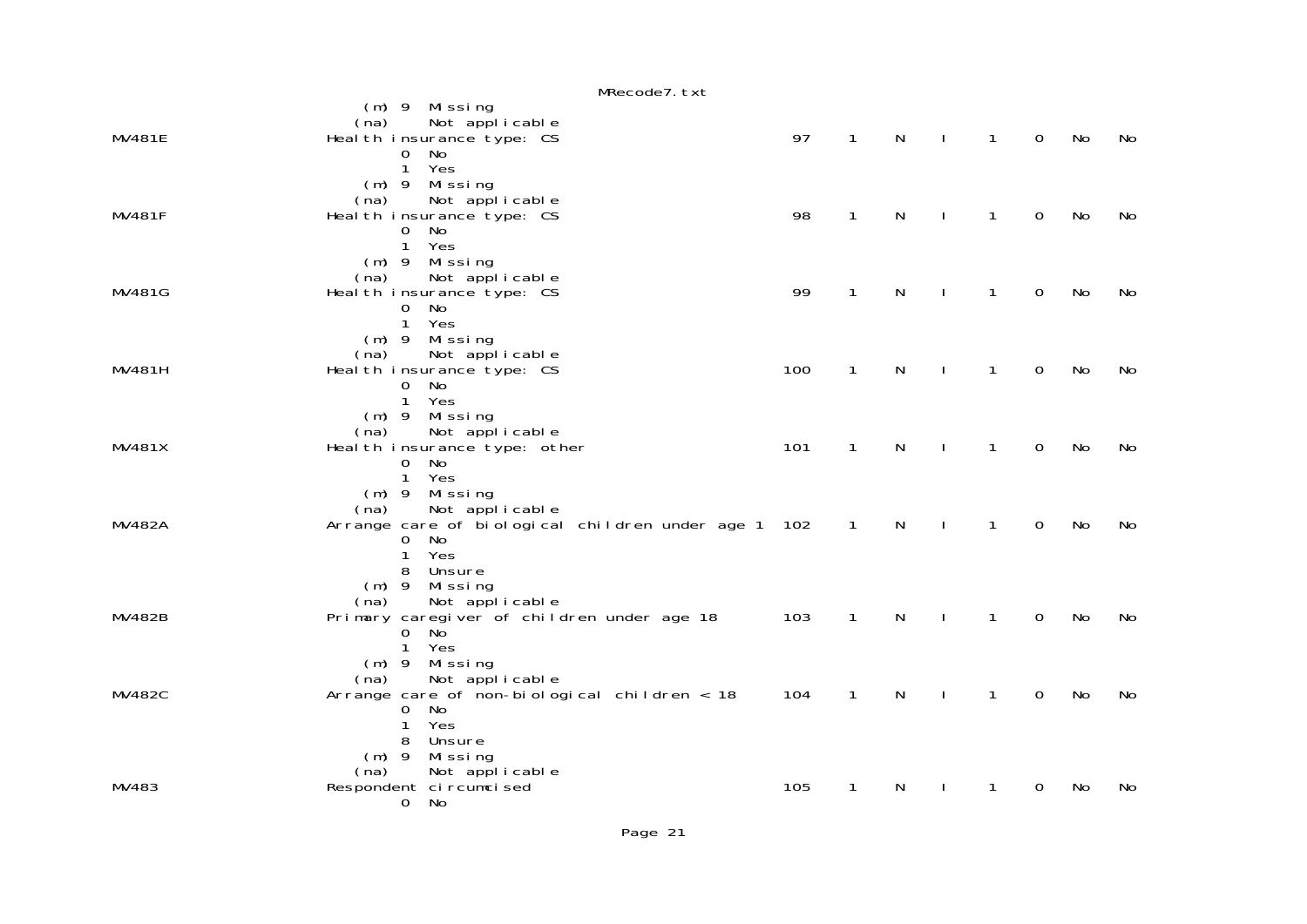|               | MRecode7. txt                                                           |     |                |   |   |             |    |     |
|---------------|-------------------------------------------------------------------------|-----|----------------|---|---|-------------|----|-----|
|               | Yes<br>1                                                                |     |                |   |   |             |    |     |
|               | Don't know<br>8<br>$(m)$ 9                                              |     |                |   |   |             |    |     |
|               | Mi ssi ng<br>Not applicable<br>(na)                                     |     |                |   |   |             |    |     |
| MV483A        | Age at circumcision                                                     | 106 | $\overline{2}$ | N | 1 | $\mathbf 0$ | No | No  |
|               | 0:49                                                                    |     |                |   |   |             |    |     |
|               | 95<br>During childhood <5 years                                         |     |                |   |   |             |    |     |
|               | 98<br>Don't know<br>$(m)$ 99<br>Missing                                 |     |                |   |   |             |    |     |
|               | (na)<br>Not applicable                                                  |     |                |   |   |             |    |     |
| MV483B        | Who performed the circumcision                                          | 108 | $\overline{2}$ | N | 1 | 0           | No | No  |
|               | Traditional practitioner / family friend<br>Ŧ                           |     |                |   |   |             |    |     |
|               | $\overline{2}$<br>Heal th worker / professional<br>Other<br>96          |     |                |   |   |             |    |     |
|               | 98<br>Don't know                                                        |     |                |   |   |             |    |     |
|               | $(m)$ 99<br>Mi ssi ng                                                   |     |                |   |   |             |    |     |
|               | (na)<br>Not applicable                                                  |     |                |   |   |             |    |     |
| MV483C        | Pl ace where circumcision was done<br>Heal th facility<br>1             | 110 | 2              | N | 1 | 0           | No | No. |
|               | 2<br>Home of a heal th worker / professional                            |     |                |   |   |             |    |     |
|               | 3<br>Circumcision done at home                                          |     |                |   |   |             |    |     |
|               | Ritual site<br>4                                                        |     |                |   |   |             |    |     |
|               | Other home / place<br>96<br>98<br>Don't know                            |     |                |   |   |             |    |     |
|               | $(m)$ 99<br>Missing                                                     |     |                |   |   |             |    |     |
|               | Not applicable<br>(na)                                                  |     |                |   |   |             |    |     |
| <b>MV484A</b> | On average respondent smokes weekly: manufactur 112                     |     | 3              | N | 1 | 0           | No | No. |
|               | 0<br>Product not used<br>1:300                                          |     |                |   |   |             |    |     |
|               | 888<br>Not every week                                                   |     |                |   |   |             |    |     |
|               | $(m)$ 999<br>Missing                                                    |     |                |   |   |             |    |     |
|               | Not applicable<br>(na)                                                  |     |                | N |   |             |    |     |
| MV484B        | On average respondent smokes weekly: hand roll<br>Product not used<br>O | 115 | 3              |   |   | 0           | No | No. |
|               | 1:300                                                                   |     |                |   |   |             |    |     |
|               | 888<br>Not every week                                                   |     |                |   |   |             |    |     |
|               | $(m)$ 999<br>Mi ssi ng                                                  |     |                |   |   |             |    |     |
| <b>MV484C</b> | Not applicable<br>(na)<br>On average respondent smokes weekly: kreteks  | 118 | 3              | N |   | 0           | No | No. |
|               | Ō<br>Product not used                                                   |     |                |   |   |             |    |     |
|               | 1:300                                                                   |     |                |   |   |             |    |     |
|               | 888<br>Not every week<br>$(m)$ 999                                      |     |                |   |   |             |    |     |
|               | Mi ssi ng<br>Not applicable<br>(na)                                     |     |                |   |   |             |    |     |
| MV484D        | On average respondent smokes weekly: pipes full 121                     |     | 3              | N |   | 0           | No | No  |
|               | Product not used<br>O                                                   |     |                |   |   |             |    |     |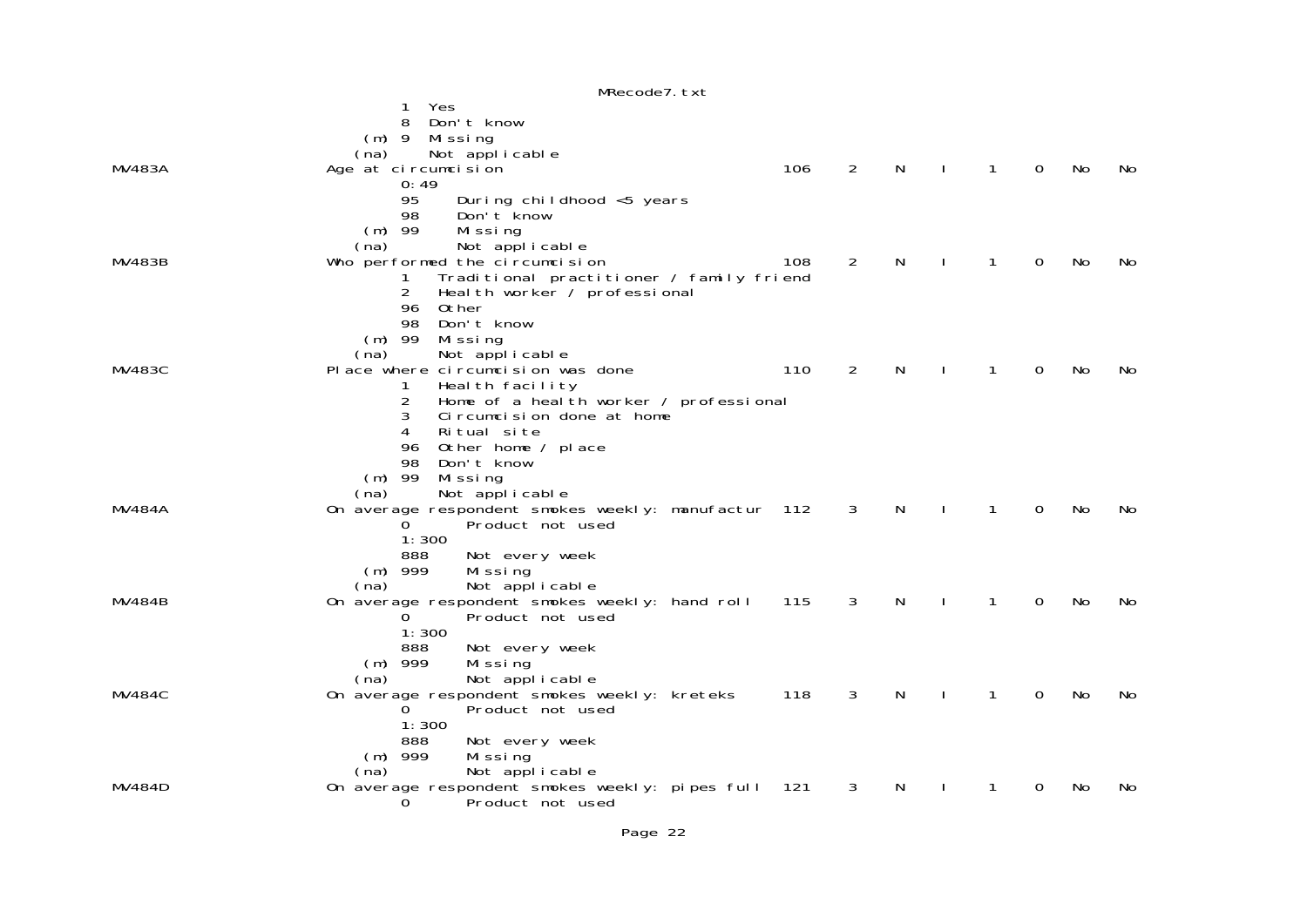|               |                                                             | MRecode7. txt                                                                                                                                       |     |              |   |              |              |          |    |     |
|---------------|-------------------------------------------------------------|-----------------------------------------------------------------------------------------------------------------------------------------------------|-----|--------------|---|--------------|--------------|----------|----|-----|
|               | 1:300<br>888                                                | Not every week                                                                                                                                      |     |              |   |              |              |          |    |     |
| <b>MV484E</b> | $(m)$ 999<br>(na)<br>$\Omega$<br>1:300                      | Missing<br>Not applicable<br>On average respondent smokes weekly: cigars, ch 124<br>Product not used                                                |     | 3            | N |              | 1            | 0        | No | No  |
| <b>MV484F</b> | 888<br>$(m)$ 999<br>(na)<br>0<br>1:300                      | Not every week<br>Mi ssi ng<br>Not applicable<br>On average respondent smokes weekly: water pipe 127<br>Product not used                            |     | 3            | N |              | 1            | 0        | No | No  |
| <b>MV484G</b> | 888<br>$(m)$ 999<br>(na)<br>1:300                           | Not every week<br>Missing<br>Not applicable<br>On average respondent smokes weekly: others<br>Product not used                                      | 130 | 3            | N |              | 1            | 0        | No | No. |
| MV484H        | 888<br>$(m)$ 999<br>(na)<br>0<br>1:300                      | Not every week<br>Mi ssi ng<br>Not applicable<br>On average respondent uses weekly: snuff by mou<br>Product not used                                | 133 | 3            | N |              | 1            | $\Omega$ | No | No. |
| MV4841        | 888<br>$(m)$ 999<br>(na)<br>0<br>1:300                      | Not every week<br>Missing<br>Not applicable<br>On average respondent uses weekly: snuff by nos 136<br>Product not used                              |     | 3            | N |              | 1            | 0        | No | No  |
| <b>MV484J</b> | 888<br>$(m)$ 999<br>(na)<br>0<br>1:300                      | Not every week<br>Missing<br>Not applicable<br>On average respondent uses weekly: chewing toba 139<br>Product not used                              |     | $\mathbf{3}$ | N | $\mathbf{I}$ | $\mathbf{1}$ | 0        | No | No  |
| MV484K        | 888<br>$(m)$ 999<br>(na)<br>0.<br>1:300<br>888<br>$(m)$ 999 | Not every week<br>Missing<br>Not applicable<br>On average respondent uses weekly: betel quid w 142<br>Product not used<br>Not every week<br>Missing |     | 3            | N |              | 1            | 0        | No | No. |
|               | (na)                                                        | Not applicable                                                                                                                                      |     |              |   |              |              |          |    |     |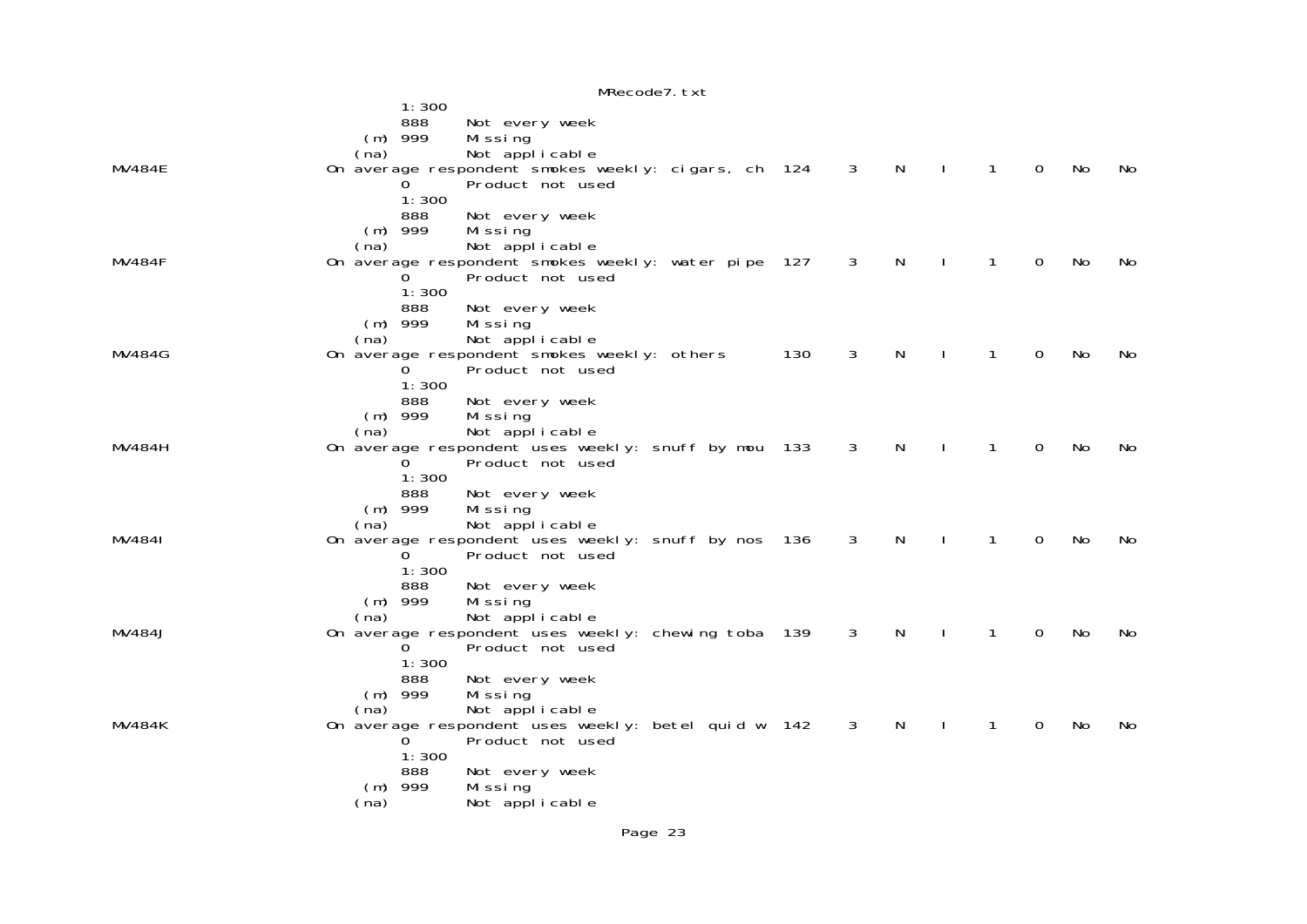|                    |                          |                                        |                                                                                     | MRecode7.txt                          |              |                   |         |                                |                   |                               |               |          |
|--------------------|--------------------------|----------------------------------------|-------------------------------------------------------------------------------------|---------------------------------------|--------------|-------------------|---------|--------------------------------|-------------------|-------------------------------|---------------|----------|
| MV484L             |                          |                                        | On average respondent uses weekly: any others<br>Product not used                   |                                       | 145          | 3                 | N       |                                | 1                 | 0                             | No            | No       |
|                    |                          | 1:300<br>888                           | Not every week                                                                      |                                       |              |                   |         |                                |                   |                               |               |          |
|                    |                          | $(m)$ 999                              | Missing                                                                             |                                       |              |                   |         |                                |                   |                               |               |          |
| <b>ILevel: MAN</b> | (na)                     |                                        | Not applicable                                                                      | Record: Marri age and Sexual Exposure |              |                   |         |                                |                   |                               |               |          |
|                    |                          |                                        |                                                                                     |                                       |              |                   |         |                                |                   |                               |               |          |
| I tem Name         | I tem Label              |                                        |                                                                                     |                                       | Start        |                   |         | Data Item<br>Len Type Type Occ |                   |                               | Dec Char Fill | Dec Zero |
|                    |                          |                                        |                                                                                     |                                       |              |                   |         |                                |                   |                               |               |          |
| <b>MCASEID</b>     | (id) Case Identification |                                        |                                                                                     |                                       | $\mathbf{1}$ | 15                | AN      |                                | $\mathbf{1}$      | 0                             | No            | No       |
| MV501              |                          | (record type)                          | Current marital status                                                              |                                       | 16<br>19     | 3<br>$\mathbf{1}$ | AN<br>N | $\mathbf{I}$<br>$\mathbf{I}$   | 1<br>$\mathbf{1}$ | $\mathbf 0$<br>$\overline{0}$ | No<br>No      | No<br>No |
|                    |                          |                                        | 0 Never in union                                                                    |                                       |              |                   |         |                                |                   |                               |               |          |
|                    |                          | 1                                      | Marri ed                                                                            |                                       |              |                   |         |                                |                   |                               |               |          |
|                    |                          | 2<br>3                                 | Living with partner<br>Wi dowed                                                     |                                       |              |                   |         |                                |                   |                               |               |          |
|                    |                          | 4                                      | Di vorced                                                                           |                                       |              |                   |         |                                |                   |                               |               |          |
|                    |                          | 5<br>$(m)$ 9 Missing                   | No longer living together/separated                                                 |                                       |              |                   |         |                                |                   |                               |               |          |
| MV502              |                          |                                        | Currently/formerly/never in union                                                   |                                       | 20           | $\mathbf{1}$      | N       |                                | $\mathbf{1}$      | $\Omega$                      | No            | No.      |
|                    |                          |                                        | O Never in union                                                                    |                                       |              |                   |         |                                |                   |                               |               |          |
|                    |                          |                                        | 1 Currently in union/living with a woman<br>2 Formerly in union/living with a woman |                                       |              |                   |         |                                |                   |                               |               |          |
|                    |                          | $(m)$ 9 Missing                        |                                                                                     |                                       |              |                   |         |                                |                   |                               |               |          |
| MV503              | Number of unions         |                                        |                                                                                     |                                       | 21           | 1                 | N       |                                | 1                 | 0                             | No            | No       |
|                    |                          | Once<br>$\mathbf{1}$<br>$\overline{2}$ | More than once                                                                      |                                       |              |                   |         |                                |                   |                               |               |          |
|                    |                          | $(m)$ 9 Missing                        |                                                                                     |                                       |              |                   |         |                                |                   |                               |               |          |
|                    | (na)                     |                                        | Not applicable                                                                      |                                       |              |                   |         |                                |                   |                               |               |          |
| MV504              |                          |                                        | Currently residing with wife/partner<br>Living with him                             |                                       | 22           | $\mathbf{1}$      | N       |                                | 1                 | 0                             | No            | No       |
|                    |                          |                                        | 2 Staying el sewhere                                                                |                                       |              |                   |         |                                |                   |                               |               |          |
|                    |                          | $(m)$ 9 Missing                        |                                                                                     |                                       |              |                   |         |                                |                   |                               |               |          |
| <b>MV505</b>       | (na)                     |                                        | Not applicable<br>Number of wives/partners                                          |                                       | 23           | $\overline{2}$    | N       |                                | 1                 | 0                             | No            | No       |
|                    |                          | 0:20                                   |                                                                                     |                                       |              |                   |         |                                |                   |                               |               |          |
|                    | $(m)$ 99                 |                                        | Missing                                                                             |                                       |              |                   |         |                                |                   |                               |               |          |
| MV507              | (na)                     |                                        | Not applicable<br>Month of first cohabitation                                       |                                       | 25           | $\overline{2}$    | N       |                                | 1                 | 0                             | No            | No       |
|                    |                          | 1:12                                   |                                                                                     |                                       |              |                   |         |                                |                   |                               |               |          |
|                    | (na)                     |                                        | Not applicable                                                                      |                                       |              |                   |         |                                |                   |                               |               |          |
| <b>MV508</b>       |                          | 1950: 2015                             | Year of first cohabitation                                                          |                                       | 27           | 4                 | N       |                                | 1                 | $\Omega$                      | No            | No.      |
|                    | (na)                     |                                        | Not applicable                                                                      |                                       |              |                   |         |                                |                   |                               |               |          |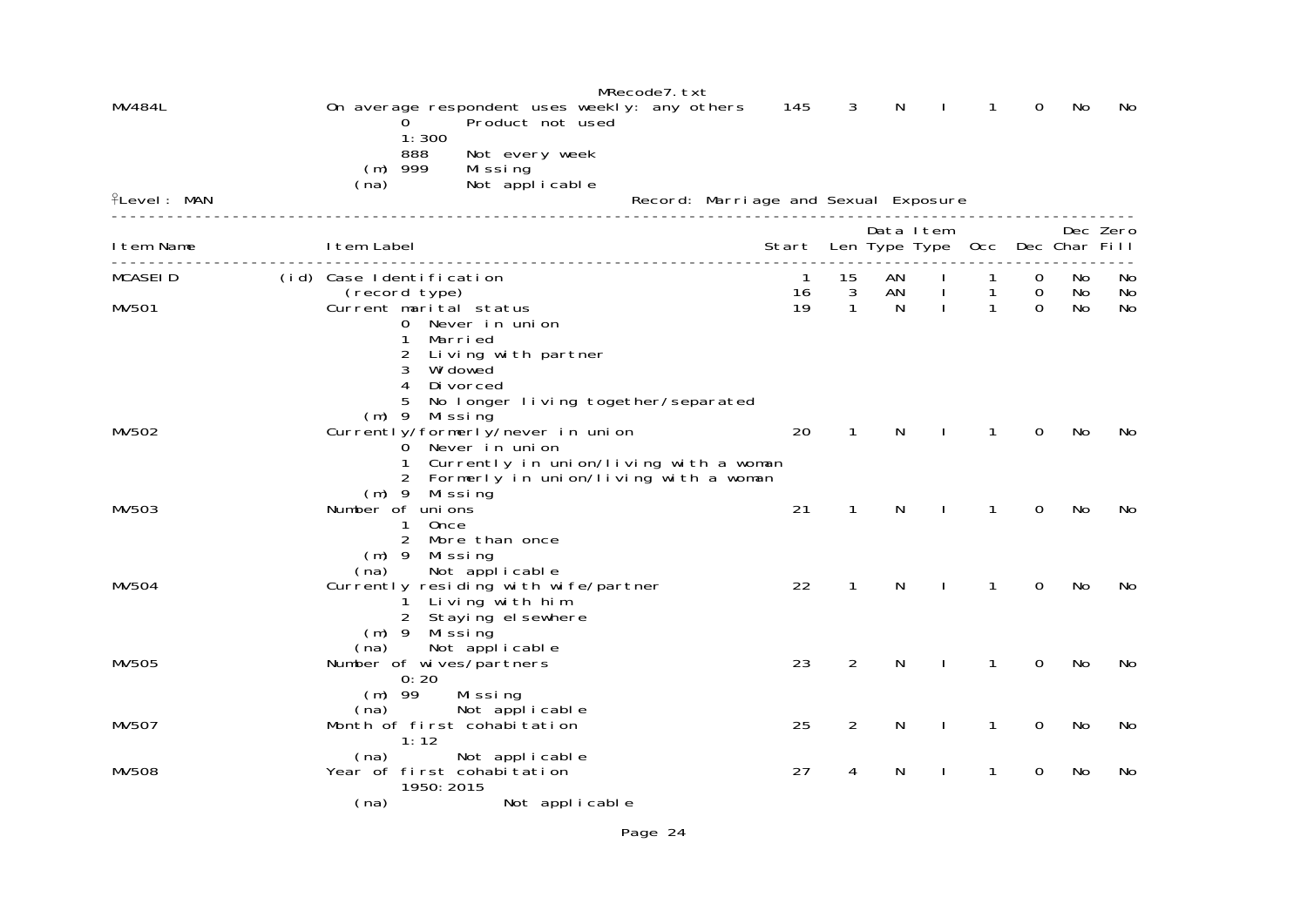| 1            | 0           | No        | No |
|--------------|-------------|-----------|----|
| $\mathbf{1}$ | $\mathbf 0$ | No        | No |
| $\mathbf{1}$ | $\mathbf 0$ | <b>No</b> | No |
| $\mathbf{1}$ | $\mathbf 0$ | No        | No |
| $\mathbf{1}$ | $\mathbf 0$ | No        | No |
| $\mathbf{1}$ | 0           | No        | No |
| 1            | 0           | No        | No |
|              |             |           |    |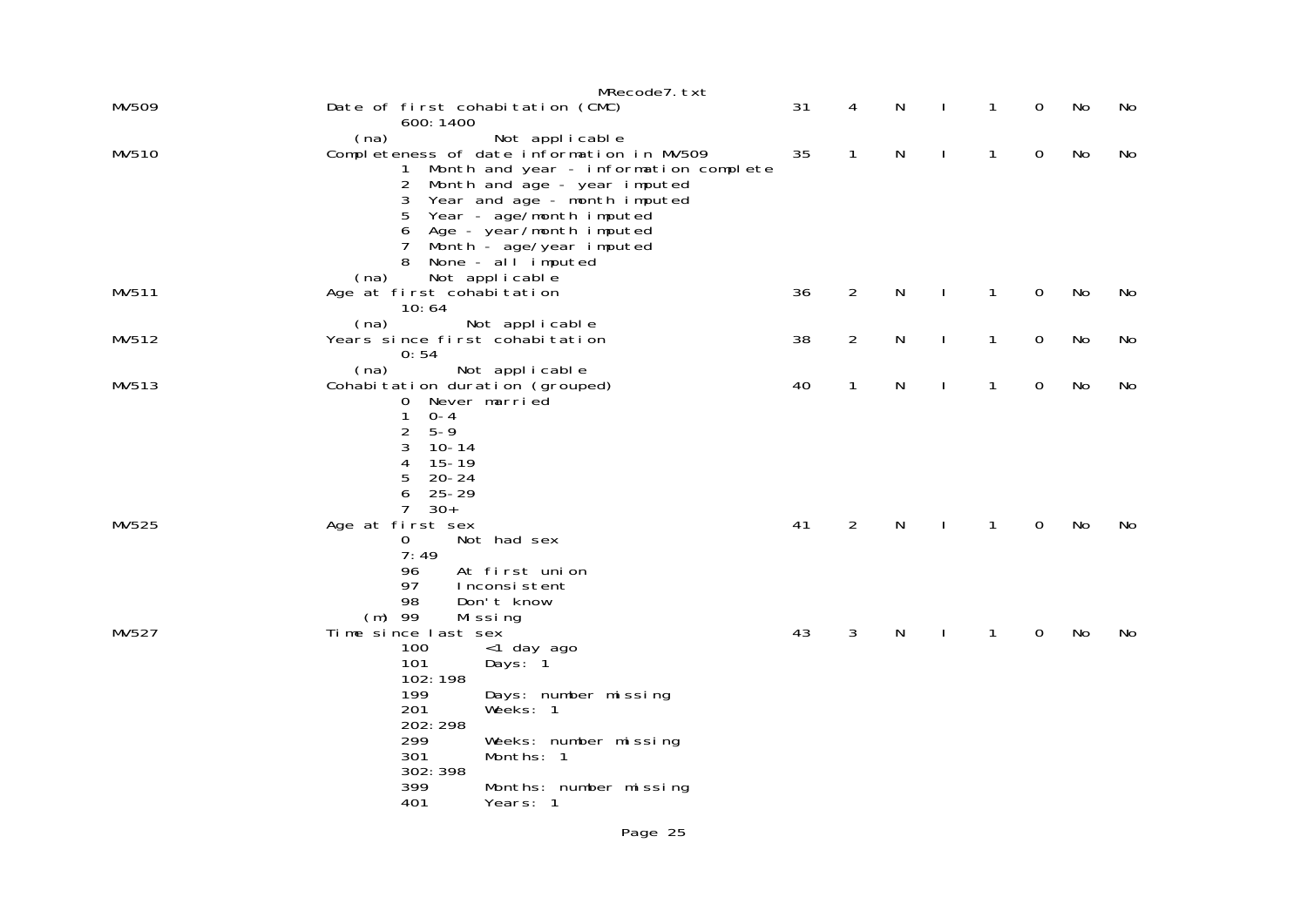|       | MRecode7. txt                                      |    |                |   |              |              |   |           |    |
|-------|----------------------------------------------------|----|----------------|---|--------------|--------------|---|-----------|----|
|       | 402: 498                                           |    |                |   |              |              |   |           |    |
|       | 499<br>Years: number missing                       |    |                |   |              |              |   |           |    |
|       | 995<br>Within last 4 weeks                         |    |                |   |              |              |   |           |    |
|       | 996<br>Before last birth                           |    |                |   |              |              |   |           |    |
|       | 997<br>Inconsistent                                |    |                |   |              |              |   |           |    |
|       | 998<br>Don't know                                  |    |                |   |              |              |   |           |    |
|       | $(m)$ 999<br>Mi ssi ng                             |    |                |   |              |              |   |           |    |
|       | Not applicable<br>(na)                             |    |                |   |              |              |   |           |    |
| MV528 | Time since last sex (in days)                      | 46 | $\overline{2}$ | N |              | $\mathbf{1}$ | 0 | No        | No |
|       | 0:30                                               |    |                |   |              |              |   |           |    |
|       | 31<br>$31+$ days                                   |    |                |   |              |              |   |           |    |
|       | 95<br>Within last 4 weeks                          |    |                |   |              |              |   |           |    |
|       | 96<br>Before last birth                            |    |                |   |              |              |   |           |    |
|       | 97<br>Inconsistent                                 |    |                |   |              |              |   |           |    |
|       | 98<br>Don't know                                   |    |                |   |              |              |   |           |    |
|       | $(m)$ 99<br>Missing                                |    |                |   |              |              |   |           |    |
|       | Not applicable<br>(na)                             |    |                |   |              |              |   |           |    |
| MV529 | Time since last sex (in months)                    | 48 | 3              | N | $\mathbf{I}$ | 1            | 0 | <b>No</b> | No |
|       | 0:600                                              |    |                |   |              |              |   |           |    |
|       | 995<br>Within last 4 weeks                         |    |                |   |              |              |   |           |    |
|       | 996<br>Before last birth                           |    |                |   |              |              |   |           |    |
|       | 997<br>Inconsistent                                |    |                |   |              |              |   |           |    |
|       | 998<br>Don't know                                  |    |                |   |              |              |   |           |    |
|       | $(m)$ 999<br>Missing                               |    |                |   |              |              |   |           |    |
|       | Not applicable<br>(na)                             |    |                |   |              |              |   |           |    |
| MV531 | Age at first sex (imputed)                         | 51 | $\overline{2}$ | N |              | $\mathbf{1}$ | 0 | No        | No |
|       | Not had sex<br>0                                   |    |                |   |              |              |   |           |    |
|       | 7:64                                               |    |                |   |              |              |   |           |    |
|       | 97<br>Inconsistent                                 |    |                |   |              |              |   |           |    |
|       | 98<br>Don't know                                   |    |                |   |              |              |   |           |    |
|       | $(m)$ 99<br>Missing                                |    |                |   |              |              |   |           |    |
| MV532 | Flag for MV531                                     | 53 | 1              | N |              | 1            | 0 | No        | No |
|       | 0 No flag                                          |    |                |   |              |              |   |           |    |
|       | After interview<br>1                               |    |                |   |              |              |   |           |    |
|       | 2                                                  |    |                |   |              |              |   |           |    |
|       | After conception $>= 1$ year<br>3                  |    |                |   |              |              |   |           |    |
|       | After conception $\langle$ 1 year                  |    |                |   |              |              |   |           |    |
|       | At marriage, but never married<br>4                |    |                |   |              |              |   |           |    |
|       | 5<br>At marriage, but after conception<br>6        |    |                |   |              |              |   |           |    |
|       | After marriage                                     |    |                |   |              |              |   |           |    |
|       | Not applicable<br>(na)                             |    |                |   |              |              |   |           |    |
| MV535 | Ever been married or in union                      | 54 | $\mathbf{1}$   | N |              | 1            | 0 | No        | No |
|       | No<br>0                                            |    |                |   |              |              |   |           |    |
|       | 1<br>Formerly married                              |    |                |   |              |              |   |           |    |
|       | Formerly lived with a woman                        |    |                |   |              |              |   |           |    |
|       | 3<br>Both, formerly married and lived with a woman |    |                |   |              |              |   |           |    |
|       | $(m)$ 9<br>Missing                                 |    |                |   |              |              |   |           |    |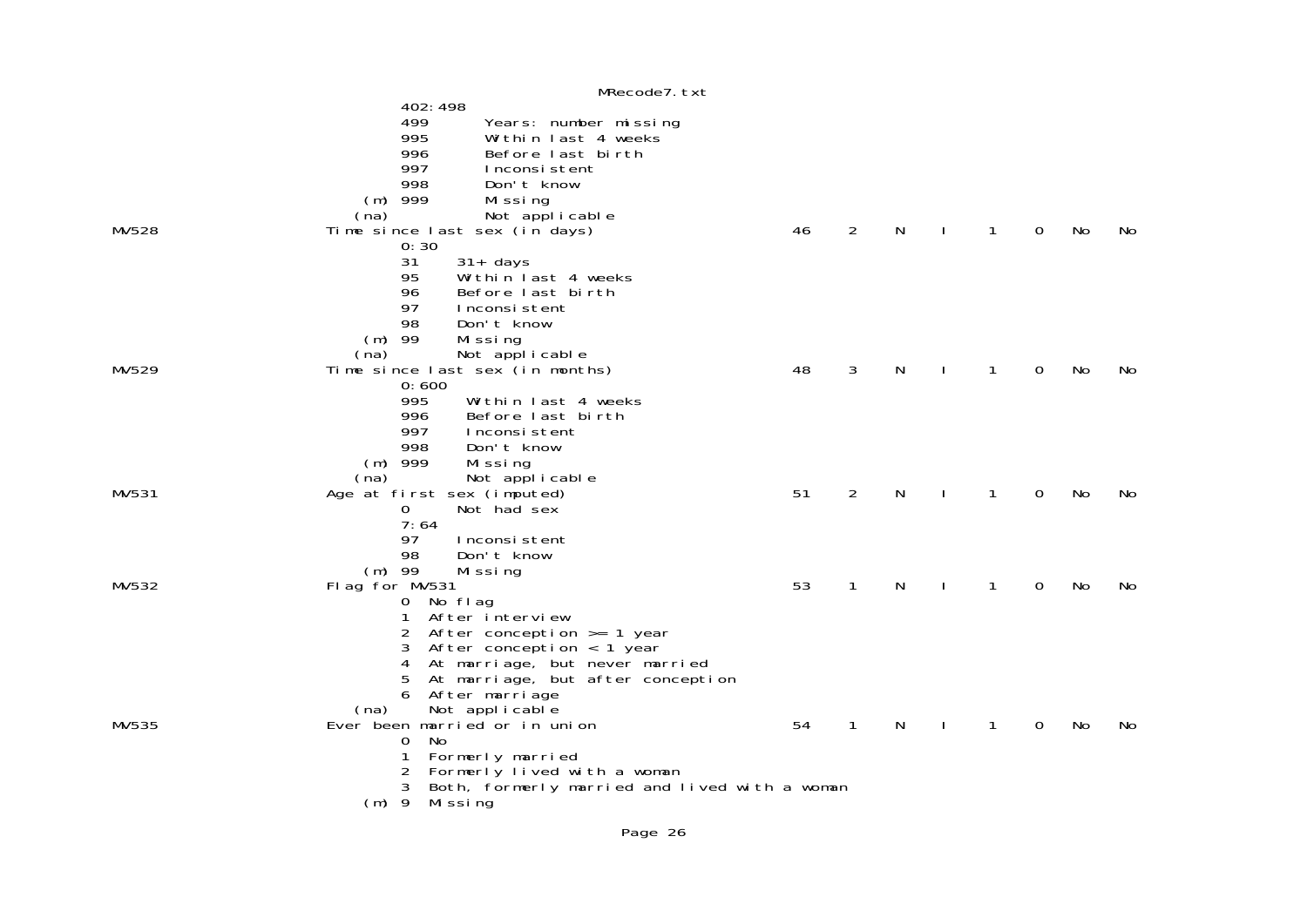|                    | MRecode7. txt                                                                                                                                                                                                                                                                                                                                                               |                               |                   |         |                              |                   |                  |               |          |
|--------------------|-----------------------------------------------------------------------------------------------------------------------------------------------------------------------------------------------------------------------------------------------------------------------------------------------------------------------------------------------------------------------------|-------------------------------|-------------------|---------|------------------------------|-------------------|------------------|---------------|----------|
| MV536              | Not applicable<br>(na)<br>Recent sexual activity<br>Never had sex<br>0<br>Active in last 4 weeks                                                                                                                                                                                                                                                                            | 55                            | $\mathbf{1}$      | N       | $\mathbf{I}$                 | $\mathbf{1}$      | 0                | No            | No.      |
| MV541              | Not active in last 4 weeks<br>$(m)$ 9<br>Mi ssi ng<br>Intends to wait until marriage to have sex<br>0<br>No.<br>Yes<br>1<br>8<br>Don't know<br>$(m)$ 9<br>Mi ssi ng                                                                                                                                                                                                         | 56                            | 1                 | N       | J.                           | 1                 | 0                | No            | No.      |
| <b>ILevel: MAN</b> | Not applicable<br>(na)                                                                                                                                                                                                                                                                                                                                                      | Record: Fertility Preferences |                   |         |                              |                   |                  |               |          |
| Item Name          | I tem Label                                                                                                                                                                                                                                                                                                                                                                 | Start Len Type Type           |                   |         | Data Item                    | 0cc               |                  | Dec Char Fill | Dec Zero |
| <b>MCASEID</b>     | (id) Case Identification                                                                                                                                                                                                                                                                                                                                                    | 1                             | 15                | AN      |                              | 1                 | $\Omega$         | No.           | No.      |
| MV602              | (record type)<br>Fertility preference<br>Have another<br>2<br>Undeci ded<br>3<br>No more<br>Sterilized (respondent or partner(s))<br>4<br>5<br>Declared infecund (respondent or partner $(s)$ )<br>Never had sex<br>6<br>Man declared infecund<br>8<br>Man has no partner<br>$(m)$ 9<br>Missing<br>Not applicable<br>(na)                                                   | 16<br>19                      | 3<br>$\mathbf{1}$ | AN<br>N | $\mathbf{I}$<br>$\mathbf{I}$ | 1<br>$\mathbf{1}$ | $\mathbf 0$<br>0 | No<br>No      | No<br>No |
| MV603              | Preferred waiting time for birth of a/another c<br>100<br>Wanted now<br>101<br>Months: 1<br>102:198<br>199<br>Months: number missing<br>201<br>Years: 1<br>202: 298<br>299<br>Years: number missing<br>993<br>After marriage<br>994<br>Soon, now<br>996<br>Other, non-numeric<br>997<br>Inconsistent<br>998<br>Don't know<br>$(m)$ 999<br>Missing<br>Not applicable<br>(na) | 20                            | 3                 | N       |                              | 1                 | 0                | No            | No.      |
| <b>MV604</b>       | Preferred waiting time for birth of a/another c                                                                                                                                                                                                                                                                                                                             | 23                            | $\mathbf{1}$      | N       |                              |                   | 0                | No            | No.      |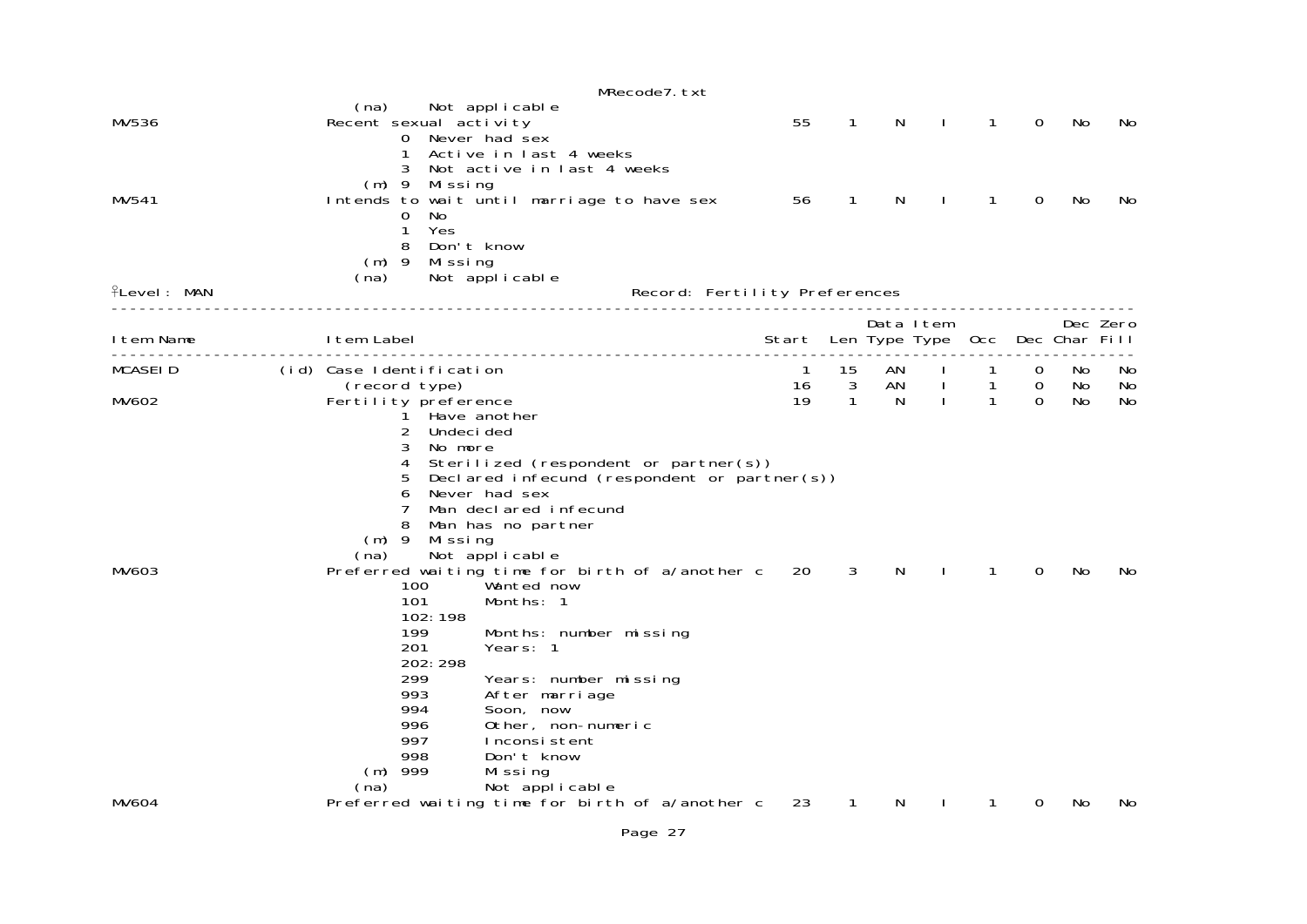|              |                               | MRecode7.txt                                 |    |                |   |              |   |    |     |
|--------------|-------------------------------|----------------------------------------------|----|----------------|---|--------------|---|----|-----|
|              | 0                             | $<$ 12 months                                |    |                |   |              |   |    |     |
|              | 1<br>1 year                   |                                              |    |                |   |              |   |    |     |
|              | 2<br>2 years                  |                                              |    |                |   |              |   |    |     |
|              | $\sqrt{3}$<br>3 years         |                                              |    |                |   |              |   |    |     |
|              | 4<br>4 years                  |                                              |    |                |   |              |   |    |     |
|              | 5<br>5 years                  |                                              |    |                |   |              |   |    |     |
|              | 6<br>6+ years                 |                                              |    |                |   |              |   |    |     |
|              | 7                             | Non-numeric                                  |    |                |   |              |   |    |     |
|              | 8                             | Don't know                                   |    |                |   |              |   |    |     |
|              | $(m)$ 9<br>Missing            |                                              |    |                |   |              |   |    |     |
|              | (na)                          | Not applicable                               |    |                |   |              |   |    |     |
| <b>MV605</b> | Desire for more children      |                                              | 24 | $\mathbf{1}$   | N | 1            | 0 | No | No. |
|              | 1                             | Wants within 2 years                         |    |                |   |              |   |    |     |
|              | 2                             | Wants after 2+ years                         |    |                |   |              |   |    |     |
|              | 3                             | Wants, unsure timing                         |    |                |   |              |   |    |     |
|              | Undeci ded<br>4               |                                              |    |                |   |              |   |    |     |
|              | 5                             | Wants no more                                |    |                |   |              |   |    |     |
|              | 6                             | Sterilized (respondent or partner(s))        |    |                |   |              |   |    |     |
|              | 7                             | Declared infecund (respondent or partner(s)) |    |                |   |              |   |    |     |
|              | 8                             | Never had sex                                |    |                |   |              |   |    |     |
|              | $(m)$ 9<br>Missing            |                                              |    |                |   |              |   |    |     |
|              | (na)                          | Not applicable                               |    |                |   |              |   |    |     |
| MV613        | I deal number of children     |                                              | 25 | $\overline{2}$ | N | $\mathbf{1}$ | 0 | No | No  |
|              | 0:50                          |                                              |    |                |   |              |   |    |     |
|              | 96                            | Non-numeric response                         |    |                |   |              |   |    |     |
|              | 98                            | Don't know                                   |    |                |   |              |   |    |     |
|              | $(m)$ 99                      | Mi ssi ng                                    |    |                |   |              |   |    |     |
| MV614        | Ideal number                  | of children (grouped)                        | 27 | $\mathbf{1}$   | N | $\mathbf{1}$ | 0 | No | No  |
|              | 0:5                           |                                              |    |                |   |              |   |    |     |
|              | 6<br>$6+$                     |                                              |    |                |   |              |   |    |     |
|              | 7                             | Non-numeric response                         |    |                |   |              |   |    |     |
| MV616        | Desired time for future birth |                                              | 28 | 3              | N | 1            | 0 | No | No  |
|              | 100                           | Wanted now                                   |    |                |   |              |   |    |     |
|              | 101                           | Months: 1                                    |    |                |   |              |   |    |     |
|              | 102:198                       |                                              |    |                |   |              |   |    |     |
|              | 199                           | Months: number missing                       |    |                |   |              |   |    |     |
|              | 201                           | Years: 1                                     |    |                |   |              |   |    |     |
|              | 202: 298                      |                                              |    |                |   |              |   |    |     |
|              | 299                           | Years: number missing                        |    |                |   |              |   |    |     |
|              | 993                           | After marriage                               |    |                |   |              |   |    |     |
|              | 994                           | Soon/now                                     |    |                |   |              |   |    |     |
|              | 995                           | Can't get pregnant                           |    |                |   |              |   |    |     |
|              | 996                           | 0ther                                        |    |                |   |              |   |    |     |
|              | 998                           | Don't know                                   |    |                |   |              |   |    |     |
|              | 999<br>(m)                    | Mi ssi ng                                    |    |                |   |              |   |    |     |
|              | (na)                          | Not applicable                               |    |                |   |              |   |    |     |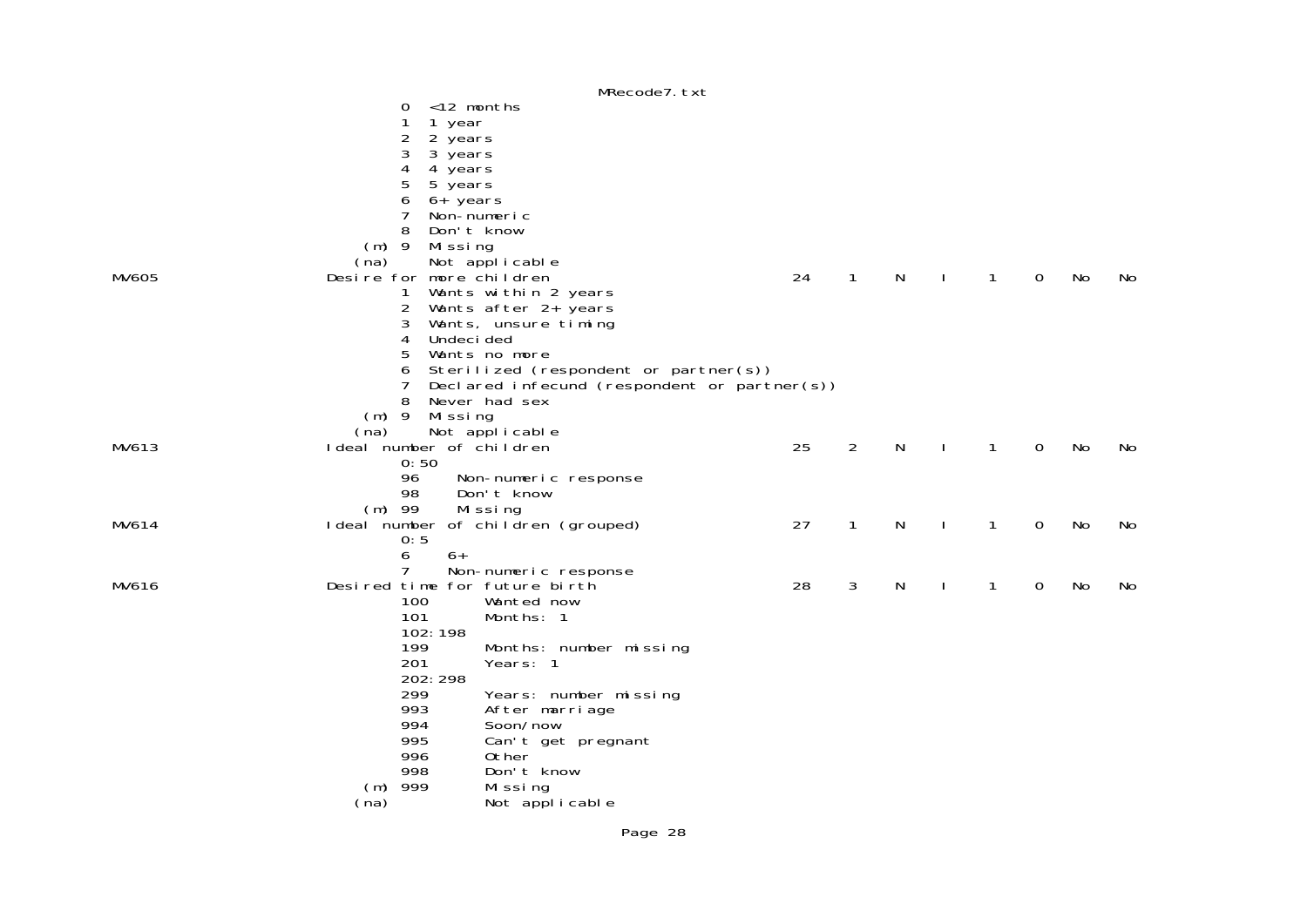|               | MRecode7.txt                                                                                      |    |                |   |              |              |             |           |     |
|---------------|---------------------------------------------------------------------------------------------------|----|----------------|---|--------------|--------------|-------------|-----------|-----|
| MV621         | Wife's desire for children<br>Both want same<br>1<br>2<br>Wife wants more                         | 31 | 1              | N |              | 1            | 0           | No        | No. |
|               | 3<br>Wife wants fewer<br>8<br>Don't know<br>$(m)$ 9 Missing                                       |    |                |   |              |              |             |           |     |
| MV627         | Not applicable<br>(na)<br>I deal number of boys<br>0:50                                           | 32 | $\overline{2}$ | N | J.           | 1            | $\Omega$    | No        | No  |
|               | 96<br>0ther<br>98<br>Don't know<br>$(m)$ 99<br>Missing                                            |    |                |   |              |              |             |           |     |
| MV628         | I deal number of girls<br>0:50<br>96<br>0ther                                                     | 34 | $\overline{2}$ | N |              | 1            | $\mathbf 0$ | No        | No  |
|               | 98<br>Don't know<br>$(m)$ 99<br>Missing                                                           |    | $\overline{2}$ |   |              |              |             |           |     |
| MV629         | I deal number of either sex<br>0:50<br>0ther<br>96                                                | 36 |                | N |              | 1            | 0           | No        | No  |
| MV631         | 98<br>Don't know<br>$(m)$ 99<br>Missing<br>Problem if wife became pregnant                        | 38 | 1              | N | $\mathbf{I}$ | 1            | $\Omega$    | <b>No</b> | No  |
|               | Big problem<br>$\mathbf{1}$<br>Small problem<br>2<br>3<br>No problem                              |    |                |   |              |              |             |           |     |
|               | Says she can't get pregnant/not having sex<br>4<br>Mi ssi ng<br>$(m)$ 9<br>Not applicable<br>(na) |    |                |   |              |              |             |           |     |
| <b>MV633A</b> | Wife justified refusing sex: husband has STI<br>No<br>0                                           | 39 | $\mathbf{1}$   | N | $\mathbf{I}$ | $\mathbf{1}$ | $\mathbf 0$ | No        | No  |
|               | Yes<br>1<br>Don't know<br>8<br>$(m)$ 9<br>Mi ssi ng                                               |    |                |   |              |              |             |           |     |
| <b>MV633B</b> | Not applicable<br>(na)<br>Wife justified refusing sex: husband has other<br>No<br>$\sigma$        | 40 | 1              | N |              | 1            | 0           | No        | No  |
|               | Yes<br>$\mathbf{1}$<br>Don't know<br>8<br>$(m)$ 9<br>Missing                                      |    |                |   |              |              |             |           |     |
| <b>MV633C</b> | Not applicable<br>(na)<br>Wife justified refusing sex: recent birth<br>No<br>0                    | 41 | 1              | N |              | 1            | 0           | No        | No. |
|               | Yes<br>1<br>8<br>Don't know<br>$(m)$ 9<br>Missing                                                 |    |                |   |              |              |             |           |     |
|               |                                                                                                   |    |                |   |              |              |             |           |     |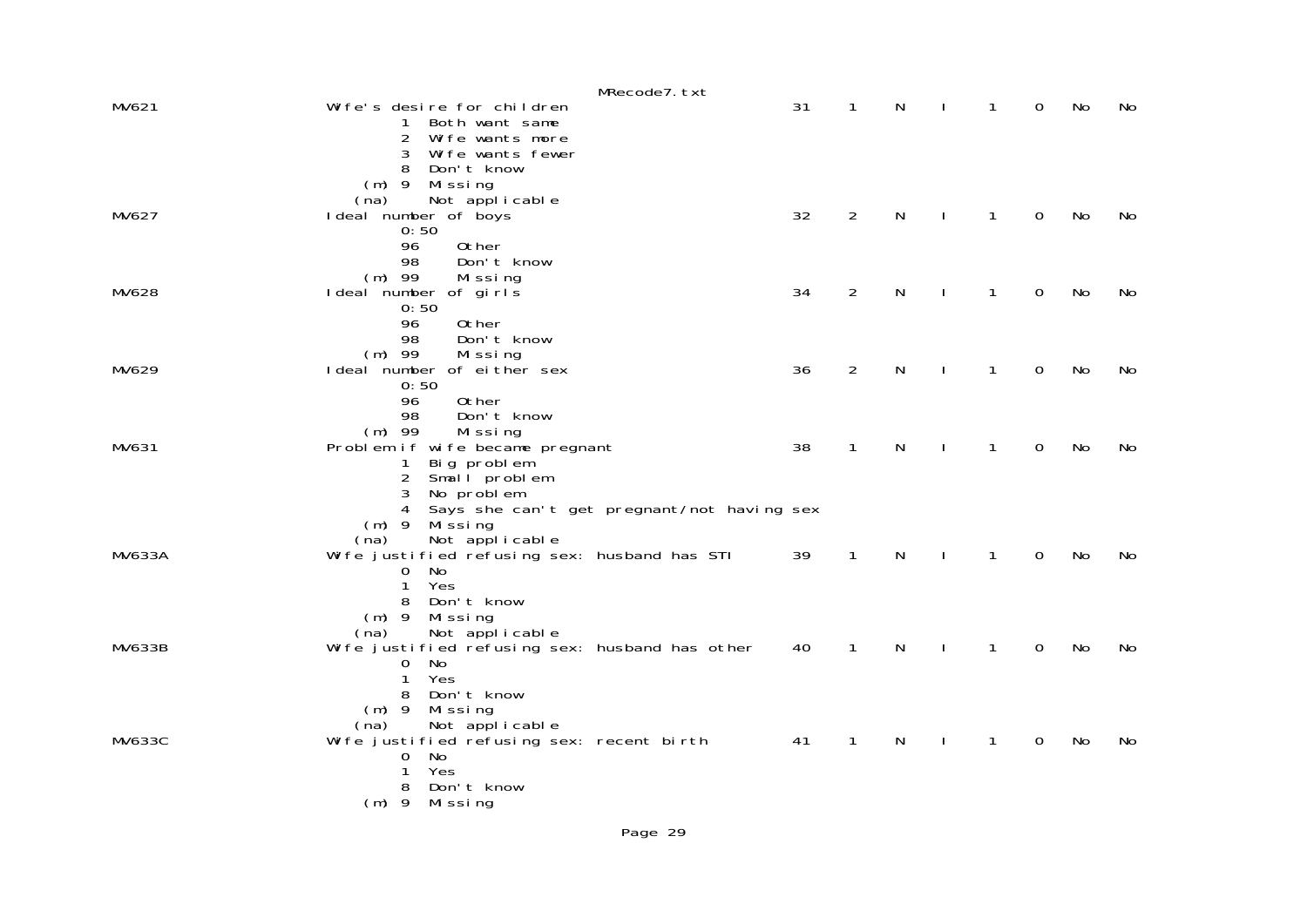|               |                                                                                                                                                      | MRecode7. txt |    |                |                              |              |             |    |     |
|---------------|------------------------------------------------------------------------------------------------------------------------------------------------------|---------------|----|----------------|------------------------------|--------------|-------------|----|-----|
| MV633D        | Not applicable<br>(na)<br>Wife justified refusing sex: tired, not in mood<br>0 No<br>Yes<br>$\mathbf{1}$                                             |               | 42 | $\overline{1}$ | N<br>$\mathbf{L}$            | $\mathbf{1}$ | $\Omega$    | No | No  |
| <b>MV633E</b> | Don't know<br>8<br>$(m)$ 9 Missing<br>Not applicable<br>(na)<br>Wife justified refusing sex: CS reason<br>No<br>0<br>Yes<br>1<br>Don't know<br>8     |               | 43 | $\mathbf{1}$   | N<br>$\mathbf{L}$            | $\mathbf{1}$ | $\mathbf 0$ | No | No  |
| <b>MV633F</b> | $(m)$ 9<br>Mi ssi ng<br>Not applicable<br>(na)<br>Wife justified refusing sex: CS reason<br>$\Omega$<br>No<br>Yes<br>1<br>8 Don't know               |               | 44 | 1              | N                            | 1            | 0           | No | No. |
| MV633G        | $(m)$ 9 Missing<br>Not applicable<br>(na)<br>Wife justified refusing sex: CS reason<br>No<br>0<br>Yes<br>$\mathbf{1}$<br>8 Don't know                |               | 45 | $\mathbf{1}$   | N                            | $\mathbf{1}$ | $\Omega$    | No | No  |
| <b>MV634A</b> | $(m)$ 9<br>Mi ssi ng<br>Not applicable<br>(na)<br>Wife refuses to have sex, husband has right to:<br>0 No<br>Yes<br>1<br>8 Don't know, depends       |               | 46 | $\mathbf{1}$   | N<br>$\mathbf{I}$            | $\mathbf{1}$ | $\Omega$    | No | No. |
| <b>MV634B</b> | $(m)$ 9 Missing<br>Not applicable<br>(na)<br>Wife refuses to have sex, husband has right to:<br>0 No<br>Yes<br>$\mathbf{1}$<br>8 Don't know, depends |               | 47 | $\overline{1}$ | $\mathsf{N}$<br>$\mathbf{I}$ | $\mathbf{1}$ | $\Omega$    | No | No. |
| <b>MV634C</b> | $(m)$ 9<br>Mi ssi ng<br>Not applicable<br>(na)<br>Wi fe refuses to have sex, husband has right to:<br>0 No<br>Yes<br>1<br>8 Don't know, depends      |               | 48 | 1              | N                            | 1            | 0           | No | No  |
| MV634D        | $(m)$ 9 Missing<br>Not applicable<br>(na)<br>Wife refuses to have sex, husband has right to:<br><b>No</b><br>0<br>1 Yes                              |               | 49 | $\mathbf{1}$   | N                            | 1            | 0           | No | No  |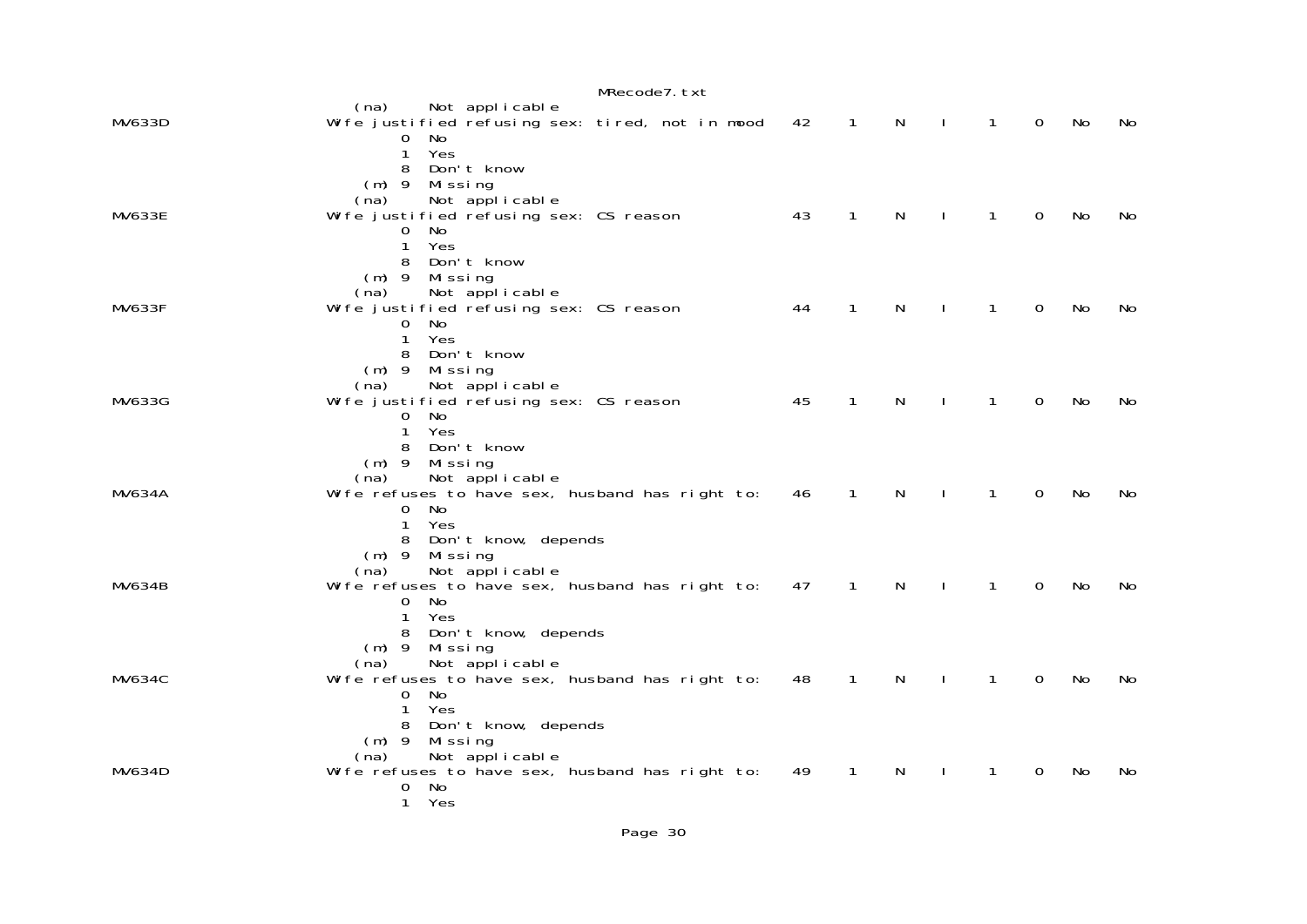|                    | MRecode7.txt                                                                                                                                                                                                                                                                                                                                                               |                                       |              |              |              |                   |                            |          |          |
|--------------------|----------------------------------------------------------------------------------------------------------------------------------------------------------------------------------------------------------------------------------------------------------------------------------------------------------------------------------------------------------------------------|---------------------------------------|--------------|--------------|--------------|-------------------|----------------------------|----------|----------|
|                    | 8<br>Don't know, depends<br>(m) 9 Missing<br>Not applicable<br>(na)                                                                                                                                                                                                                                                                                                        |                                       |              |              |              |                   |                            |          |          |
| <b>flevel: MAN</b> | Record: Employment                                                                                                                                                                                                                                                                                                                                                         |                                       |              |              |              |                   |                            |          |          |
| I tem Name         | I tem Label                                                                                                                                                                                                                                                                                                                                                                | Start Len Type Type Occ Dec Char Fill |              |              | Data Item    |                   |                            |          | Dec Zero |
| <b>MCASEID</b>     | (id) Case Identification<br>(record type)                                                                                                                                                                                                                                                                                                                                  | $\overline{1}$<br>16                  | 15<br>3      | AN<br>AN     | $\mathbf{I}$ | $\mathbf{1}$<br>1 | $\mathbf 0$<br>$\mathbf 0$ | No<br>No | No<br>No |
| MV714              | Currently working<br>0 No<br>1 Yes<br>(m) 9 Missing                                                                                                                                                                                                                                                                                                                        | 19                                    | $\mathbf{1}$ | <sup>N</sup> | $\mathbf{I}$ | 1                 | $\Omega$                   | No       | No       |
| <b>MV714A</b>      | Have a job, but currently absent<br>0 No<br>1 Yes<br>$(m)$ 9 Missing                                                                                                                                                                                                                                                                                                       | 20                                    | $\mathbf{1}$ | N            | $\mathbf{I}$ | $\mathbf{1}$      | $\mathbf 0$                | No       | No       |
| MV716              | (na)<br>Not applicable<br>Occupation<br>Not working and didn't work in last 12 months<br>$\Omega$<br>(m) 99999 Missing                                                                                                                                                                                                                                                     | 21                                    | 5            | N            | $\mathbf{I}$ | $\mathbf{1}$      | 0                          | No       | No       |
| MV717              | Occupation (grouped)<br>$\mathbf 0$<br>Not working<br>Professional / technical / managerial<br>1<br>2<br>CI eri cal<br>3<br>Sal es<br>4<br>Agriculture - self employed<br>5<br>Agriculture - employee<br>6<br>Household and domestic<br>7<br>Services<br>8<br>Skilled manual<br>9<br>Unskilled manual<br>98<br>Don't know<br>$(m)$ 99<br>Missing<br>Not applicable<br>(na) | 26                                    | 2            | $\mathsf{N}$ | $\mathbf{I}$ | $\mathbf{1}$      | $\mathbf 0$                | No       | No       |
| MV719              | Works for family, others, self<br>For family member<br>1<br>2 For someone el se<br>3 Sel f-empl oyed<br>$(m)$ 9 Missing<br>Not applicable<br>(na)                                                                                                                                                                                                                          | 28                                    | $\mathbf{1}$ | N            | $\mathbf{I}$ | 1                 | $\Omega$                   | No       | No       |
| MV721              | Works at home or away<br>1 At home<br>2 Away<br>$(m)$ 9 Missing                                                                                                                                                                                                                                                                                                            | 29                                    | $\mathbf{1}$ | N            |              | 1                 | 0                          | No       | No       |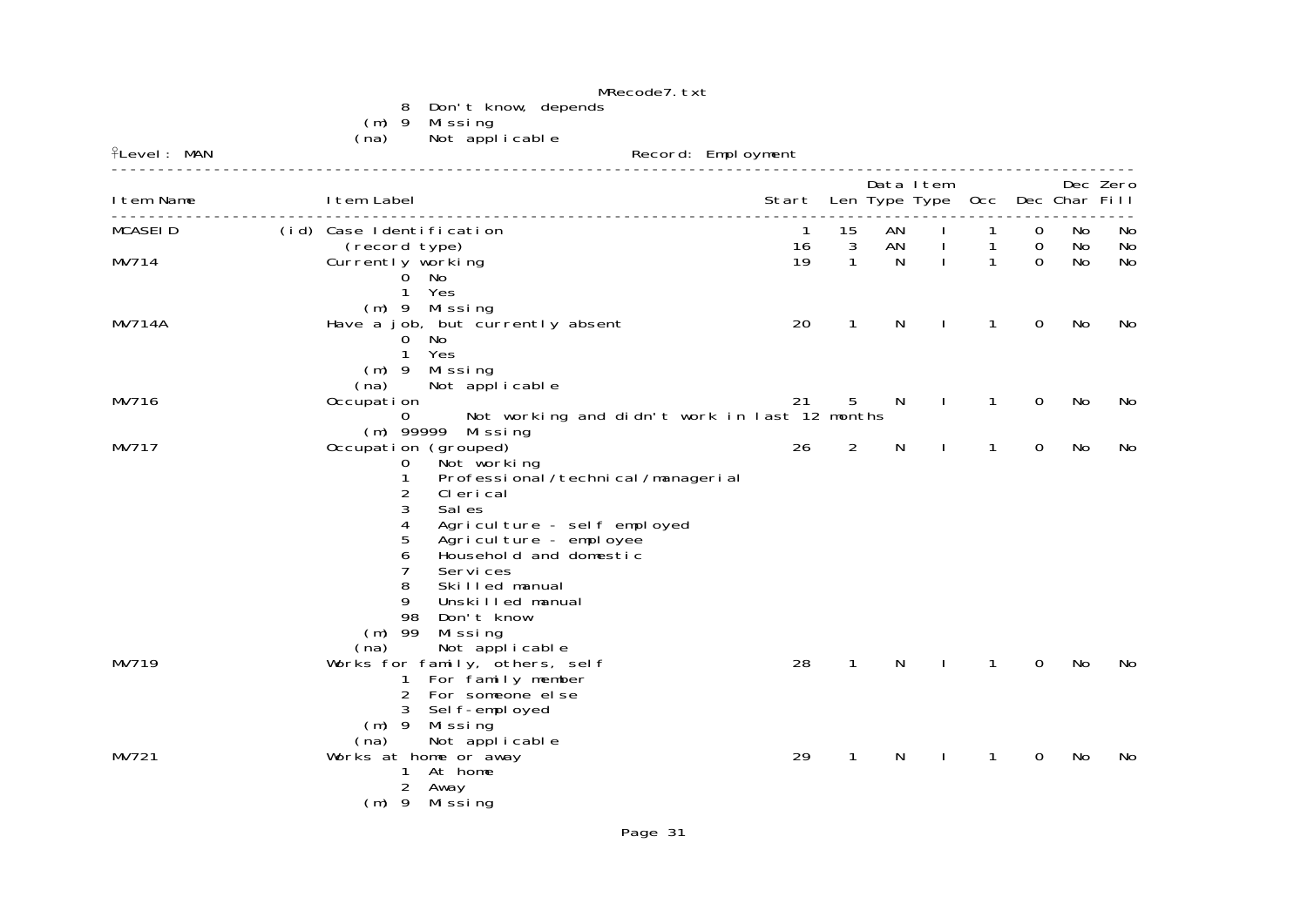|               | MRecode7.txt                                                                           |    |              |   |   |   |    |     |
|---------------|----------------------------------------------------------------------------------------|----|--------------|---|---|---|----|-----|
| MV731         | (na)<br>Not applicable<br>Worked in last 12 months<br>0<br>No.                         | 30 | 1            | N | 1 | 0 | No | No  |
|               | 1<br>In the past year<br>2 Currently working                                           |    |              |   |   |   |    |     |
| MV732         | (m) 9 Missing<br>Employment all year/seasonal                                          | 31 | 1            | N | 1 | 0 | No | No  |
|               | All year<br>1<br>$\overline{2}$<br>Seasonal<br>3<br>Occasi onal<br>$(m)$ 9             |    |              |   |   |   |    |     |
| MV739         | Mi ssi ng<br>Not applicable<br>(na)<br>Person who usually decides how to spend respond | 32 | 1            | N | 1 | 0 | No | No  |
|               | Respondent al one<br>1<br>2<br>Respondent and wife/partner                             |    |              |   |   |   |    |     |
|               | 3<br>Respondent and other person<br>4<br>Wife/partner alone                            |    |              |   |   |   |    |     |
|               | 5<br>Someone el se<br>$(m)$ 9<br>Missing                                               |    |              |   |   |   |    |     |
| MV740         | Not applicable<br>(na)<br>Type of land where respondent works                          | 33 | $\mathbf{1}$ | N | 1 | 0 | No | No. |
|               | Own land<br>$\mathbf{O}$<br>Family land<br>1                                           |    |              |   |   |   |    |     |
|               | 2<br>Someone el se's l and<br>3<br>Rented land                                         |    |              |   |   |   |    |     |
|               | 8<br>Don't know<br>$(m)$ 9<br>Missing                                                  |    |              |   |   |   |    |     |
|               | Not applicable<br>(na)                                                                 |    |              |   |   |   |    |     |
| MV741         | Type of earnings from respondent's work<br>Not paid<br>$\mathbf{O}$                    | 34 | $\mathbf{1}$ | N | 1 | 0 | No | No  |
|               | 1<br>Cash only<br>2<br>Cash and in-kind                                                |    |              |   |   |   |    |     |
|               | 3<br>In-kind only<br>$(m)$ 9<br>Mi ssi ng                                              |    |              |   |   |   |    |     |
| <b>MV743A</b> | Not applicable<br>(na)<br>Person who should have greater say: respondent'              | 35 | 1            | N | 1 | 0 | No | No  |
|               | Respondent al one<br>1<br>2<br>Respondent and wife/partner                             |    |              |   |   |   |    |     |
|               | 3<br>Respondent and other person<br>4<br>Wife/partner alone                            |    |              |   |   |   |    |     |
|               | 5<br>Someone el se                                                                     |    |              |   |   |   |    |     |
|               | 6<br>0ther<br>8<br>Don't know/depends                                                  |    |              |   |   |   |    |     |
|               | $(m)$ 9<br>Missing<br>Not applicable<br>(na)                                           |    |              |   |   |   |    |     |
| MV743B        | Person who should have greater say: large house                                        | 36 | 1            | N |   | 0 | No | No  |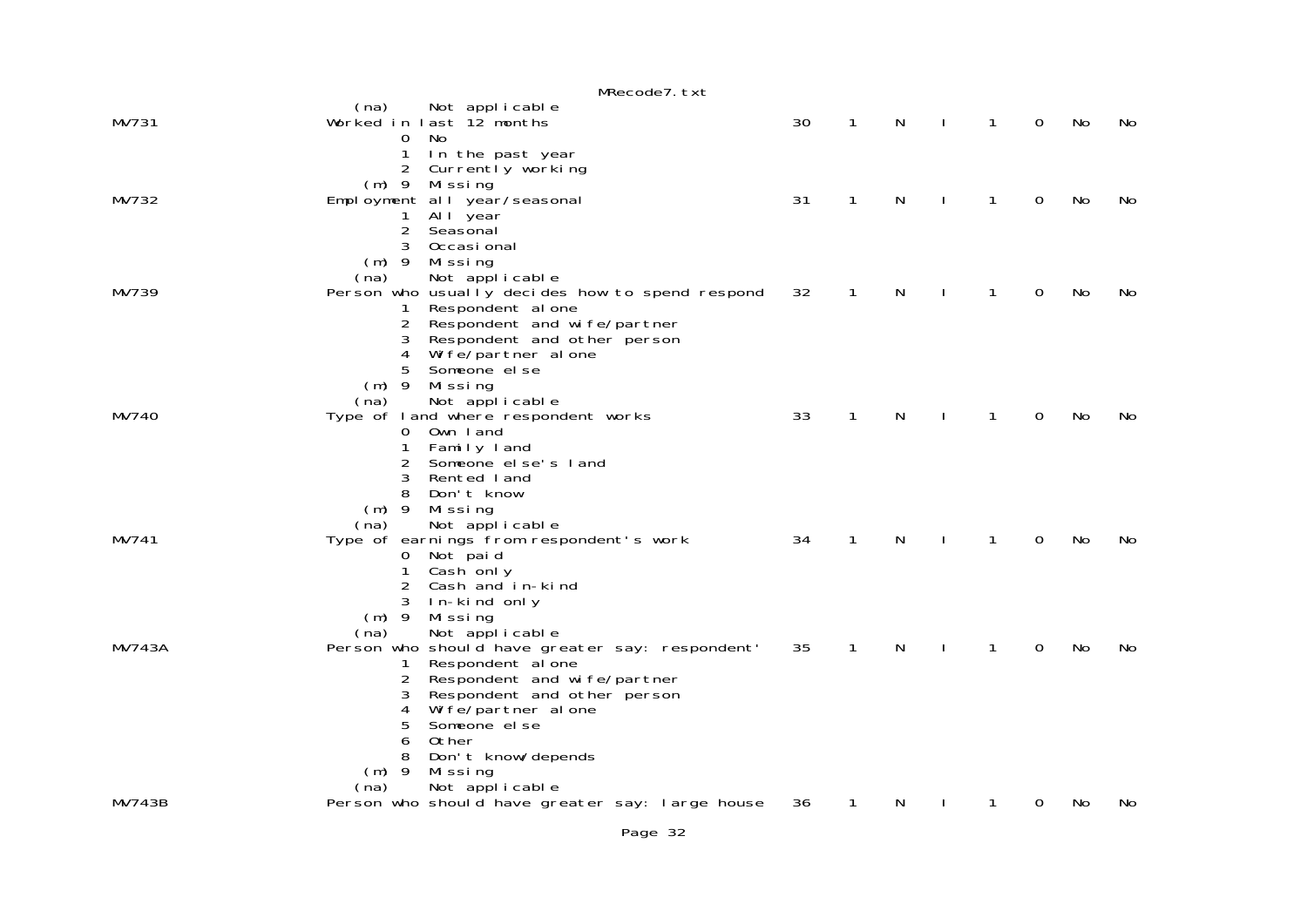|               |           | MRecode7.txt                                    |    |              |   |              |   |          |    |     |
|---------------|-----------|-------------------------------------------------|----|--------------|---|--------------|---|----------|----|-----|
|               |           | Respondent al one                               |    |              |   |              |   |          |    |     |
|               | 2         | Respondent and wife/partner                     |    |              |   |              |   |          |    |     |
|               | 3         | Respondent and other person                     |    |              |   |              |   |          |    |     |
|               | 4         | Wife/partner alone                              |    |              |   |              |   |          |    |     |
|               | 5         | Someone el se                                   |    |              |   |              |   |          |    |     |
|               | 6         | Other                                           |    |              |   |              |   |          |    |     |
|               | 8         |                                                 |    |              |   |              |   |          |    |     |
|               |           | Don't know/depends                              |    |              |   |              |   |          |    |     |
|               | -9<br>(m) | Mi ssi ng                                       |    |              |   |              |   |          |    |     |
|               | (na)      | Not applicable                                  |    |              |   |              |   |          |    |     |
| <b>MV743C</b> |           | Person who should have greater say: daily house | 37 | $\mathbf{1}$ | N |              | 1 | $\Omega$ | No | No. |
|               | 1         | Respondent al one                               |    |              |   |              |   |          |    |     |
|               | 2         | Respondent and wife/partner                     |    |              |   |              |   |          |    |     |
|               | 3         | Respondent and other person                     |    |              |   |              |   |          |    |     |
|               | 4         | Wife/partner alone                              |    |              |   |              |   |          |    |     |
|               | 5         | Someone el se                                   |    |              |   |              |   |          |    |     |
|               | 6         | Decision not made/not applicable                |    |              |   |              |   |          |    |     |
|               | 8         | Don't know/depends                              |    |              |   |              |   |          |    |     |
|               | $(m)$ 9   | Mi ssi ng                                       |    |              |   |              |   |          |    |     |
|               | (na)      | Not applicable                                  |    |              |   |              |   |          |    |     |
| MV743D        |           | Person who should have greater say: visits to f | 38 | $\mathbf{1}$ | N | $\mathbf{I}$ | 1 | 0        | No | No  |
|               | 1         | Respondent al one                               |    |              |   |              |   |          |    |     |
|               | 2         | Respondent and wife/partner                     |    |              |   |              |   |          |    |     |
|               | 3         | Respondent and other person                     |    |              |   |              |   |          |    |     |
|               | 4         | Wife/partner alone                              |    |              |   |              |   |          |    |     |
|               | 5         | Someone el se                                   |    |              |   |              |   |          |    |     |
|               | 6         |                                                 |    |              |   |              |   |          |    |     |
|               |           | Decision not made/not applicable                |    |              |   |              |   |          |    |     |
|               | 8         | Don't know/depends                              |    |              |   |              |   |          |    |     |
|               |           | (m) 9 Missing                                   |    |              |   |              |   |          |    |     |
|               | (na)      | Not applicable                                  |    |              |   |              |   |          |    |     |
| MV743E        |           | Person who should have greater say: food to be  | 39 | $\mathbf{1}$ | N |              | 1 | 0        | No | No. |
|               | 1         | Respondent al one                               |    |              |   |              |   |          |    |     |
|               | 2         | Respondent and wife/partner                     |    |              |   |              |   |          |    |     |
|               | 3         | Respondent and other person                     |    |              |   |              |   |          |    |     |
|               | 4         | Wife/partner alone                              |    |              |   |              |   |          |    |     |
|               | 5         | Someone el se                                   |    |              |   |              |   |          |    |     |
|               | 6         | Decision not made/not applicable                |    |              |   |              |   |          |    |     |
|               | 8         | Don't know/depends                              |    |              |   |              |   |          |    |     |
|               | $(m)$ 9   | Mi ssi ng                                       |    |              |   |              |   |          |    |     |
|               | (na)      | Not applicable                                  |    |              |   |              |   |          |    |     |
| <b>MV743F</b> |           | Person who should have greater say: deciding wh | 40 | $\mathbf{1}$ | N |              | 1 | 0        | No | No. |
|               | 1         | Respondent al one                               |    |              |   |              |   |          |    |     |
|               | 2         | Respondent and wife/partner                     |    |              |   |              |   |          |    |     |
|               | 3         | Respondent and other person                     |    |              |   |              |   |          |    |     |
|               | 4         | Wife/partner alone                              |    |              |   |              |   |          |    |     |
|               | 5         | Someone el se                                   |    |              |   |              |   |          |    |     |
|               | 6         | Decision not made/not applicable                |    |              |   |              |   |          |    |     |
|               |           |                                                 |    |              |   |              |   |          |    |     |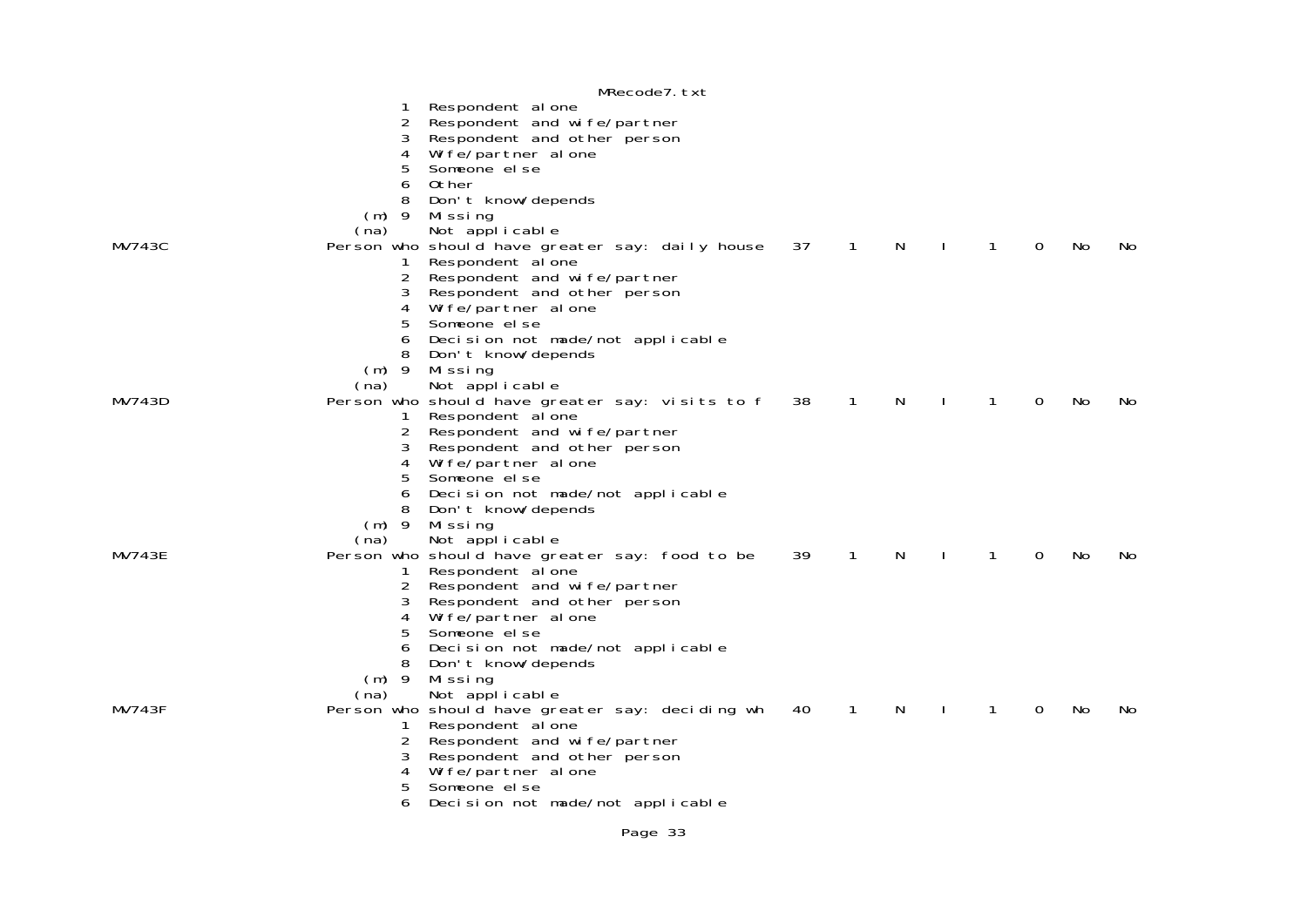|               | MRecode7. txt                                                          |    |              |   |              |             |           |     |
|---------------|------------------------------------------------------------------------|----|--------------|---|--------------|-------------|-----------|-----|
|               | Don't know/depends<br>8                                                |    |              |   |              |             |           |     |
|               | $(m)$ 9<br>Mi ssi ng                                                   |    |              |   |              |             |           |     |
|               | (na) Not applicable<br>Person who should have greater say: deciding ho |    |              |   |              |             |           |     |
| MV743G        |                                                                        | 41 | $\mathbf 1$  | N | 1            | 0           | No        | No  |
|               | Respondent al one<br>1<br>2<br>Respondent and wife/partner             |    |              |   |              |             |           |     |
|               | 3<br>Respondent and other person                                       |    |              |   |              |             |           |     |
|               | 4<br>Wife/partner alone                                                |    |              |   |              |             |           |     |
|               | 5<br>Someone el se                                                     |    |              |   |              |             |           |     |
|               | Decision not made/not applicable<br>6                                  |    |              |   |              |             |           |     |
|               | Don't know/depends<br>8                                                |    |              |   |              |             |           |     |
|               | $(m)$ 9<br>Missing<br>Not applicable<br>(na)                           |    |              |   |              |             |           |     |
| MV744A        | Beating justified: wife goes out without tellin                        | 42 | $\mathbf{1}$ | N | 1            | $\Omega$    | No        | No  |
|               | No<br>0                                                                |    |              |   |              |             |           |     |
|               | Yes<br>1                                                               |    |              |   |              |             |           |     |
|               | 8<br>Don't know                                                        |    |              |   |              |             |           |     |
|               | (m) 9 Missing                                                          |    |              |   | 1            |             |           |     |
| MV744B        | Beating justified: wife neglects the children<br>$0$ No                | 43 | 1            | N |              | 0           | No        | No. |
|               | Yes<br>1                                                               |    |              |   |              |             |           |     |
|               | Don't know<br>8                                                        |    |              |   |              |             |           |     |
|               | $(m)$ 9 Missing                                                        |    |              |   |              |             |           |     |
| <b>MV744C</b> | Beating justified: wife argues with husband                            | 44 | 1            | N | 1            | $\mathbf 0$ | No        | No. |
|               | $0$ No<br>Yes<br>1                                                     |    |              |   |              |             |           |     |
|               | 8 Don't know                                                           |    |              |   |              |             |           |     |
|               | $(m)$ 9 Missing                                                        |    |              |   |              |             |           |     |
| MV744D        | Beating justified: wife refuses to have sex wit                        | 45 | $\mathbf 1$  | N | 1            | 0           | No        | No  |
|               | $0$ No                                                                 |    |              |   |              |             |           |     |
|               | Yes<br>1<br>8 Don't know                                               |    |              |   |              |             |           |     |
|               | $(m)$ 9 Missing                                                        |    |              |   |              |             |           |     |
| <b>MV744E</b> | Beating justified: wife burns food                                     | 46 | $\mathbf{1}$ | N | 1            | 0           | <b>No</b> | No  |
|               | No<br>$\Omega$                                                         |    |              |   |              |             |           |     |
|               | Yes<br>1                                                               |    |              |   |              |             |           |     |
|               | Don't know<br>8                                                        |    |              |   |              |             |           |     |
| <b>MV745A</b> | (m) 9 Missing<br>Owns a house alone or jointly                         | 47 | $\mathbf{1}$ | N | $\mathbf{1}$ | 0           | <b>No</b> | No  |
|               | Does not own<br>0                                                      |    |              |   |              |             |           |     |
|               | 1<br>Al one only                                                       |    |              |   |              |             |           |     |
|               | 2<br>Jointly only                                                      |    |              |   |              |             |           |     |
|               | 3<br>Both alone and jointly                                            |    |              |   |              |             |           |     |
|               | $(m)$ 9 Missing                                                        |    |              |   |              |             |           |     |
| <b>MV745B</b> | Not applicable<br>(na)<br>Owns land alone or jointly                   | 48 | 1            | N | 1            | 0           | No        | No  |
|               |                                                                        |    |              |   |              |             |           |     |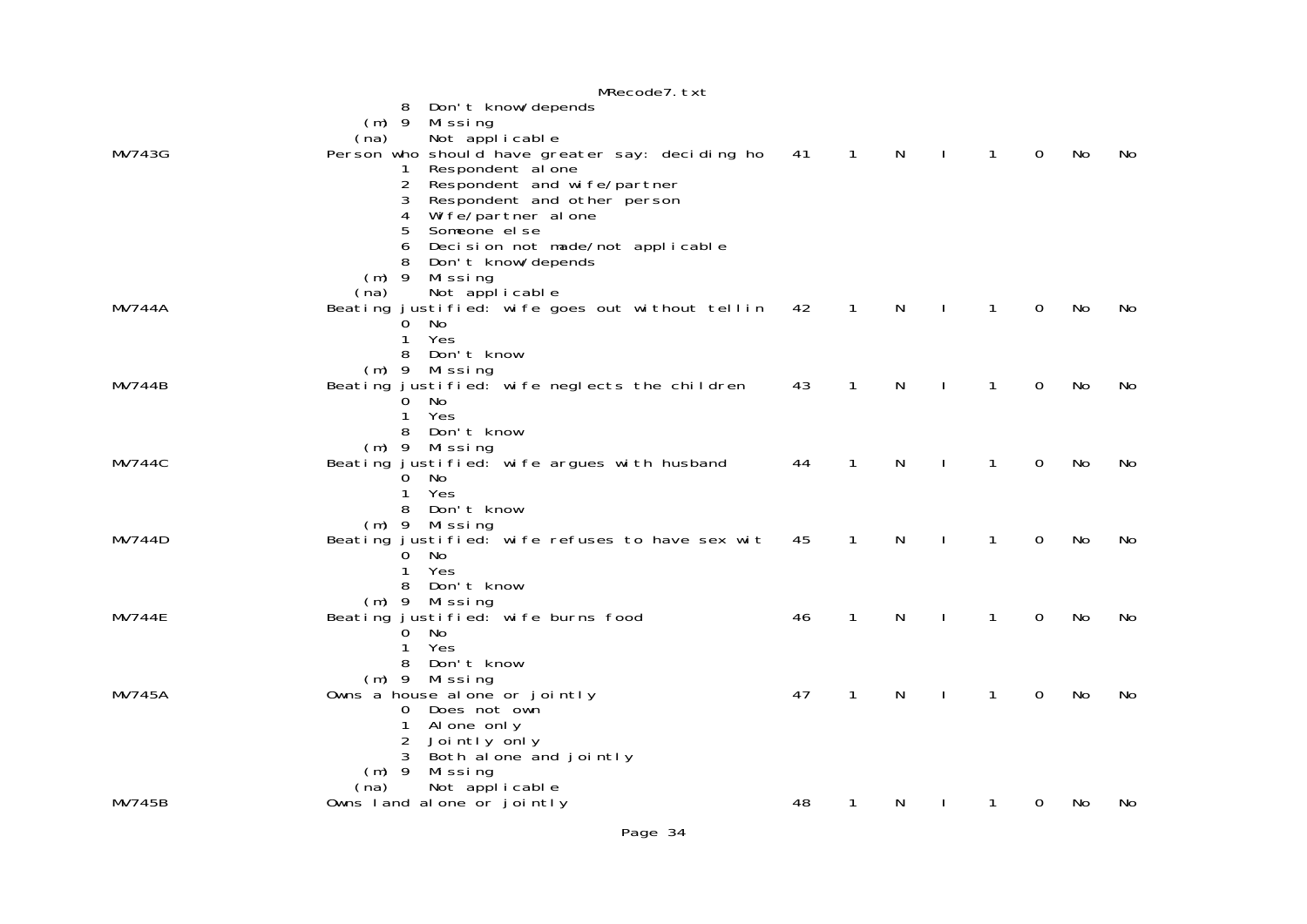|                  | MRecode7. txt                                                                                                                                                                                                                                                                                                                                                                  |                                       |                |                |                          |                                      |                                              |                 |                  |
|------------------|--------------------------------------------------------------------------------------------------------------------------------------------------------------------------------------------------------------------------------------------------------------------------------------------------------------------------------------------------------------------------------|---------------------------------------|----------------|----------------|--------------------------|--------------------------------------|----------------------------------------------|-----------------|------------------|
| <b>MV745C</b>    | Does not own<br>Al one only<br>$\overline{2}$<br>Jointly only<br>3<br>Both alone and jointly<br>$(m)$ 9 Missing<br>Not applicable<br>(na)<br>Ti tle deed on house own by respondent<br>Does not have a title deed<br>0<br>Has a title deed and respondent on title<br>Has a title deed but respondent not on title<br>2<br>Has a title deed, don't know if respondent on title | 49                                    | $\overline{1}$ | N              | $\sim$ 1.                | $\mathbf{1}$                         | $\Omega$                                     | No              | No.              |
| MV745D           | Don't know if has a title deed<br>$(m)$ 9 Missing<br>Not applicable<br>(na)<br>Title deed on land own by respondent<br>Does not have a title deed<br>O<br>Has a title deed and respondent on title<br>Has a title deed but respondent not on title<br>2                                                                                                                        | 50                                    | $\overline{1}$ | N.             | $\sim$ 1.                | $\mathbf{1}$                         | $\Omega$                                     | No              | No.              |
| <b>MV747A</b>    | Has a title deed, don't know if respondent on title<br>3<br>Don't know if has a title deed<br>$(m)$ 9<br>Mi ssi ng<br>(na)<br>Not applicable<br>Childbearing is a woman's concern<br>0 Di sagree<br>1 Agree                                                                                                                                                                    | 51                                    | $\overline{1}$ | N              |                          | $\mathbf{1}$                         | $\Omega$                                     | No              | No.              |
| MV747B           | Don't know<br>8<br>$(m)$ 9 Missing<br>(na)<br>Not applicable<br>Important for mother/child health to get assist<br>0 Di sagree<br>1<br>Agree<br>8 Don't know                                                                                                                                                                                                                   | 52                                    | $\sim$ 1       | N              | $\sim$ 1                 | $\mathbf{1}$                         | $\Omega$                                     | No.             | No.              |
| $PL$ evel: MAN   | $(m)$ 9 Missing<br>Not applicable<br>(na)<br>Record: AIDS, STIs and Condom Use                                                                                                                                                                                                                                                                                                 |                                       |                |                |                          |                                      |                                              |                 |                  |
| I tem Name       | I tem Label                                                                                                                                                                                                                                                                                                                                                                    | Start Len Type Type Occ Dec Char Fill |                | Data Item      |                          |                                      |                                              |                 | Dec Zero         |
| MCASEID<br>MV750 | ------------------------------<br>(id) Case Identification<br>0<br>- No<br>$\mathbf{1}$<br>Yes<br>Don't know<br>8<br>$(m)$ 9 Missing                                                                                                                                                                                                                                           | $\overline{1}$                        | 15             | AN<br>AN<br>N. | $\sim 1$<br>$\mathbf{I}$ | -1<br>$\overline{1}$<br>$\mathbf{1}$ | $\overline{O}$<br>$\overline{0}$<br>$\Omega$ | No.<br>No<br>No | - No<br>No<br>No |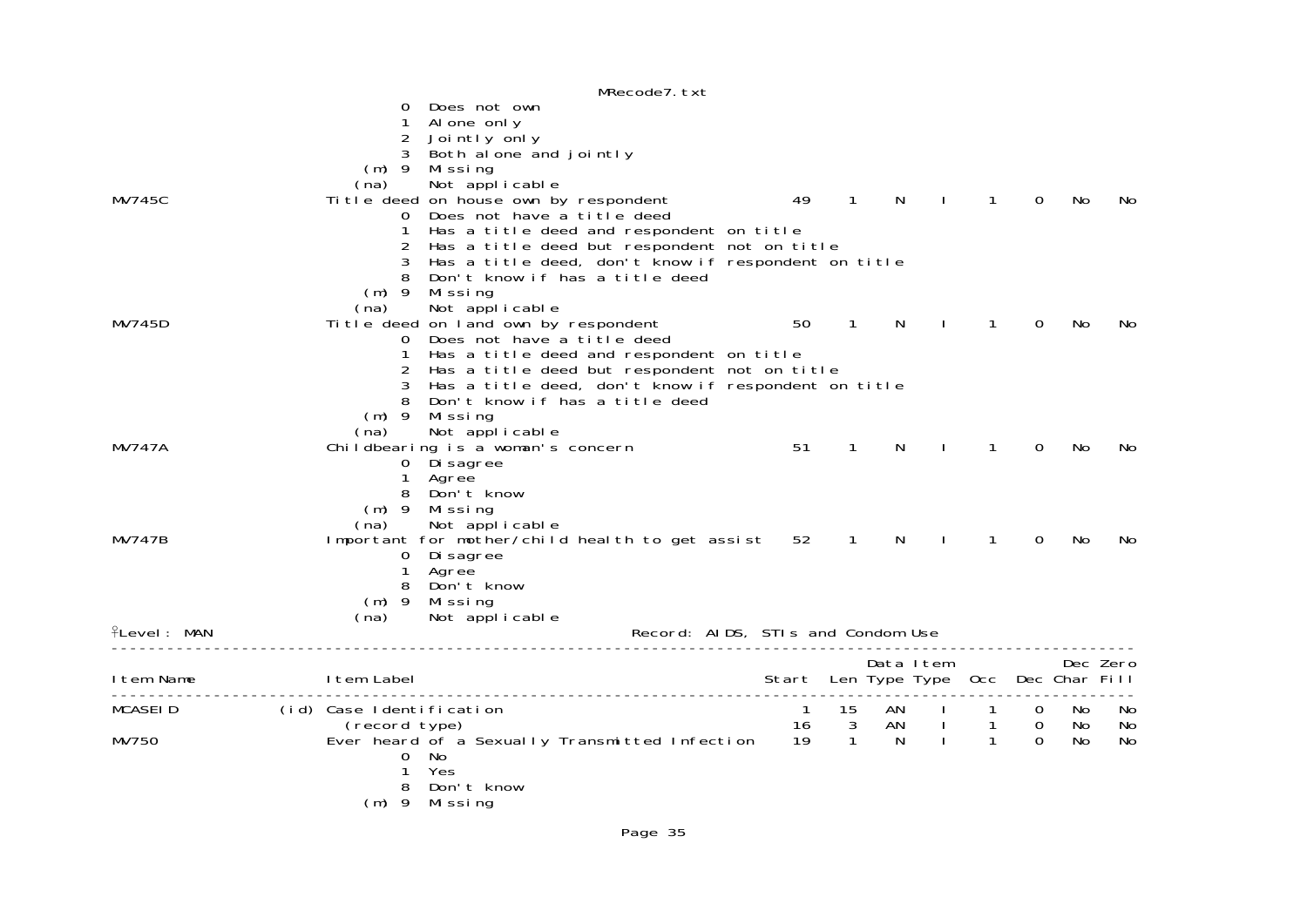|                | MRecode7.txt                                                            |    |              |   |              |              |             |    |    |
|----------------|-------------------------------------------------------------------------|----|--------------|---|--------------|--------------|-------------|----|----|
| MV751          | Ever heard of AIDS<br>No<br>0                                           | 20 | 1            | N | $\mathbf{I}$ | 1            | 0           | No | No |
|                | Yes<br>1<br>$(m)$ 9 Missing                                             |    |              |   |              |              |             |    |    |
| MV754BP        | Reduce risk of getting HIV: do not have sex at<br>No.<br>0              | 21 | 1            | N | ı            | $\mathbf{1}$ | $\mathbf 0$ | No | No |
|                | Yes<br>$\mathbf{1}$<br>Don't know<br>8                                  |    |              |   |              |              |             |    |    |
|                | $(m)$ 9 Missing<br>Not applicable<br>(na)                               |    |              |   |              |              |             |    |    |
| MV754CP        | Reduce risk of getting HIV: always use condoms<br>No<br>0               | 22 | $\mathbf{1}$ | N | $\mathbf{I}$ | $\mathbf{1}$ | $\mathbf 0$ | No | No |
|                | Yes<br>$\mathbf{1}$<br>Don't know<br>8                                  |    |              |   |              |              |             |    |    |
|                | Missing<br>$(m)$ 9<br>Not applicable<br>(na)                            |    |              |   |              |              |             |    |    |
| MV754DP        | Reduce risk of getting HIV: have 1 sex partner<br>0<br>No.              | 23 | 1            | N |              | 1            | $\mathbf 0$ | No | No |
|                | $\mathbf{1}$<br>Yes<br>Don't know<br>8                                  |    |              |   |              |              |             |    |    |
|                | $(m)$ 9 Missing<br>Not applicable<br>(na)                               |    |              |   |              |              |             |    |    |
| MV754JP        | Can get HIV from mosquito bites<br>No<br>$\Omega$                       | 24 | 1            | N |              | $\mathbf{1}$ | 0           | No | No |
|                | Yes<br>1<br>Don't know<br>8                                             |    |              |   |              |              |             |    |    |
|                | $(m)$ 9<br>Missing<br>Not applicable<br>(na)                            |    |              |   |              |              |             |    |    |
| <b>MV754WP</b> | Can get HIV by sharing food with person who has<br>0<br>No.             | 25 | $\mathbf{1}$ | N | ı            | $\mathbf{1}$ | $\mathbf 0$ | No | No |
|                | Yes<br>$\mathbf{1}$<br>Don't know<br>8                                  |    |              |   |              |              |             |    |    |
|                | $(m)$ 9 Missing<br>(na)<br>Not applicable                               |    |              |   |              |              |             |    |    |
| MV756          | A heal thy looking person can have HIV<br>No<br>0                       | 26 | $\mathbf{1}$ | N | $\mathbf{I}$ | $\mathbf{1}$ | 0           | No | No |
|                | Yes<br>1<br>8<br>Don't know                                             |    |              |   |              |              |             |    |    |
|                | $(m)$ 9<br>Missing<br>Not applicable<br>(na)                            |    |              |   |              |              |             |    |    |
| MV761          | Condom used during last sex with most recent pa<br>$\overline{0}$<br>No | 27 | $\mathbf{1}$ | N |              | 1            | 0           | No | No |
|                | 1<br>Yes<br>Don't know<br>8                                             |    |              |   |              |              |             |    |    |
|                | $(m)$ 9<br>Mi ssi ng<br>Not applicable<br>(na)                          |    |              |   |              |              |             |    |    |
|                |                                                                         |    |              |   |              |              |             |    |    |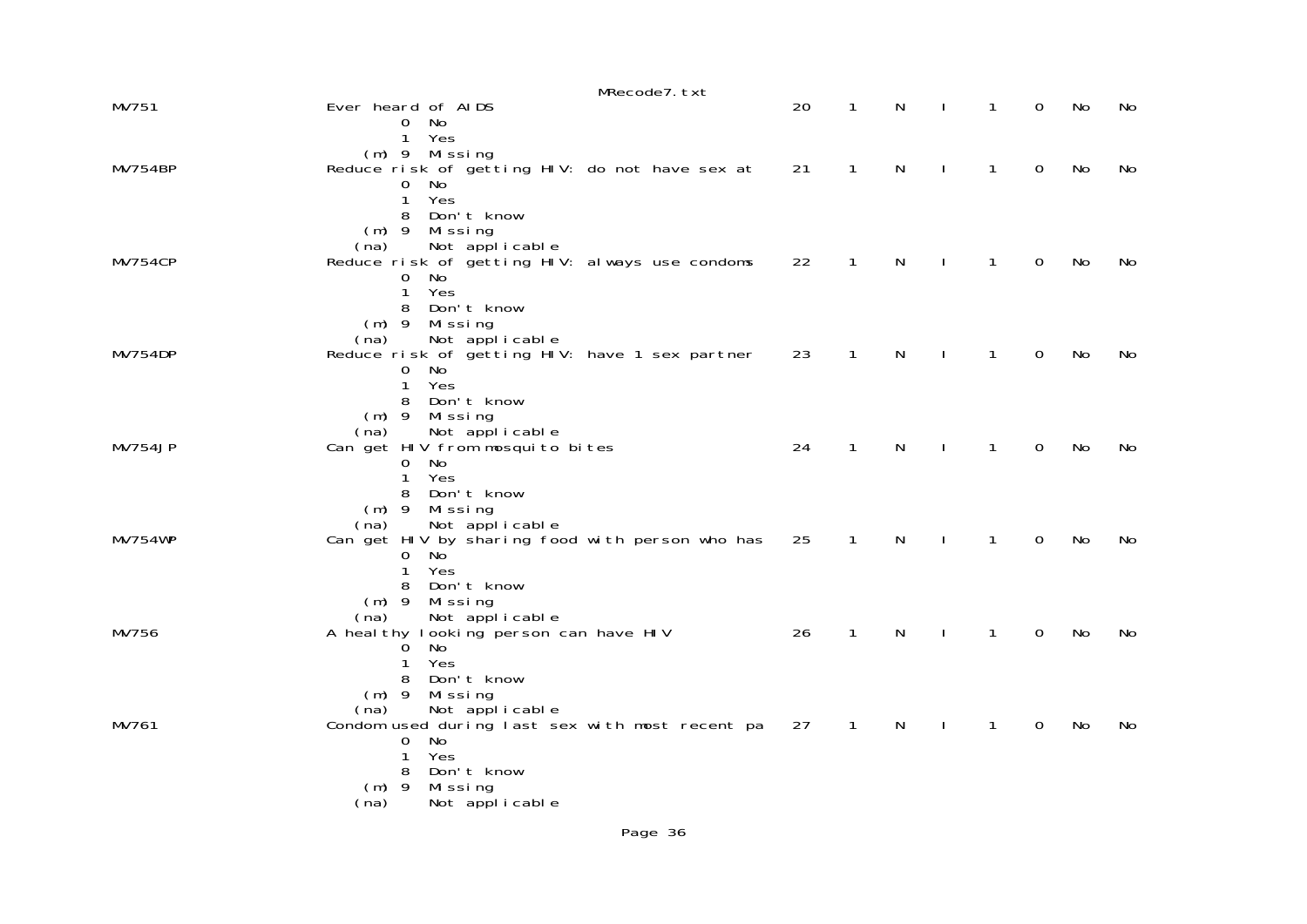|                | MRecode7.txt                                                |    |                |   |              |             |    |    |
|----------------|-------------------------------------------------------------|----|----------------|---|--------------|-------------|----|----|
| <b>MV761B</b>  | Condom used during last sex with 2nd to most re<br>No.<br>0 | 28 | $\mathbf{1}$   | N | $\mathbf{1}$ | 0           | No | No |
|                | Yes<br>1<br>Don't know<br>8                                 |    |                |   |              |             |    |    |
|                | $(m)$ 9 Missing                                             |    |                |   |              |             |    |    |
|                | Not applicable<br>(na)                                      |    |                |   |              |             |    |    |
| <b>MV761C</b>  | Condom used during last sex with 3rd to most re<br>No<br>0  | 29 | $\mathbf{1}$   | N | $\mathbf{1}$ | $\mathbf 0$ | No | No |
|                | Yes<br>$\mathbf{1}$                                         |    |                |   |              |             |    |    |
|                | 8<br>Don't know                                             |    |                |   |              |             |    |    |
|                | $(m)$ 9<br>Missing<br>Not applicable<br>(na)                |    |                |   |              |             |    |    |
| MV762          | Source of condoms used for last sex                         | 30 | 2              | N | 1            | 0           | No | No |
|                | 10 <sup>°</sup><br>PUBLIC                                   |    |                |   |              |             |    |    |
|                | 11:19<br>PRI VATE MEDI CAL<br>20                            |    |                |   |              |             |    |    |
|                | 21:29                                                       |    |                |   |              |             |    |    |
|                | 30<br>OTHER PRIVATE                                         |    |                |   |              |             |    |    |
|                | 31:39<br><b>OTHER</b><br>96                                 |    |                |   |              |             |    |    |
|                | 97                                                          |    |                |   |              |             |    |    |
|                | 98<br>Don't know                                            |    |                |   |              |             |    |    |
|                | $(m)$ 99<br>Missing<br>NotAppl<br>(na)                      |    |                |   |              |             |    |    |
| <b>MV762A</b>  | Brand of condom used for last sex                           | 32 | $\overline{2}$ | N | $\mathbf{1}$ | $\mathbf 0$ | No | No |
|                | 98<br>Don't know                                            |    |                |   |              |             |    |    |
|                | $(m)$ 99<br>Mi ssi ng<br>Not applicable<br>(na)             |    |                |   |              |             |    |    |
| <b>MV762AA</b> | Source for condoms: government hospital                     | 34 | $\mathbf{1}$   | N | $\mathbf{1}$ | $\mathbf 0$ | No | No |
|                | <b>No</b><br>0                                              |    |                |   |              |             |    |    |
|                | Yes<br>$\mathbf{1}$<br>$(m)$ 9 Missing                      |    |                |   |              |             |    |    |
|                | Not applicable<br>(na)                                      |    |                |   |              |             |    |    |
| <b>MV762AB</b> | Source for condoms: CS public                               | 35 | $\mathbf{1}$   | N | $\mathbf{1}$ | $\mathbf 0$ | No | No |
|                | <b>No</b><br>0<br>Yes<br>$\mathbf{1}$                       |    |                |   |              |             |    |    |
|                | $(m)$ 9 Missing                                             |    |                |   |              |             |    |    |
|                | Not applicable<br>(na)                                      |    |                |   |              |             |    |    |
| <b>MV762AC</b> | Source for condoms: CS public<br><b>No</b><br>0             | 36 | $\mathbf{1}$   | N | $\mathbf{1}$ | $\mathbf 0$ | No | No |
|                | Yes<br>$\mathbf{1}$                                         |    |                |   |              |             |    |    |
|                | $(m)$ 9 Missing                                             |    |                |   |              |             |    |    |
| <b>MV762AD</b> | Not applicable<br>(na)<br>Source for condoms: CS public     | 37 | 1              | N | 1            | 0           | No | No |
|                | 0<br>No                                                     |    |                |   |              |             |    |    |
|                | $\mathbf{1}$<br>Yes                                         |    |                |   |              |             |    |    |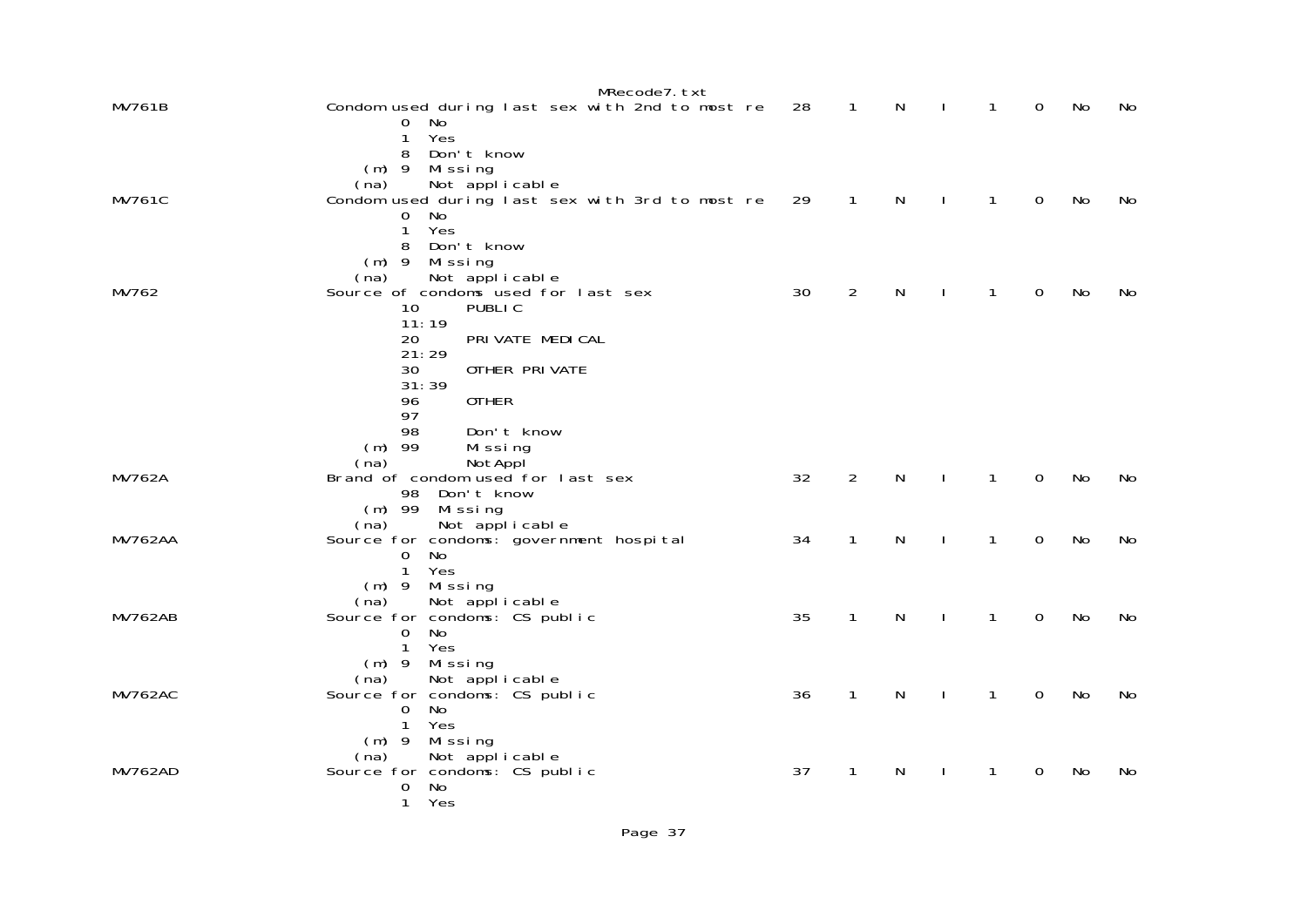|                |                                                 |                 | MRecode7.txt                                |    |              |   |              |              |                |    |    |
|----------------|-------------------------------------------------|-----------------|---------------------------------------------|----|--------------|---|--------------|--------------|----------------|----|----|
|                |                                                 | $(m)$ 9 Missing |                                             |    |              |   |              |              |                |    |    |
|                | (na)                                            | Not applicable  |                                             |    |              |   |              |              |                |    |    |
| MV762AE        | Source for condoms: CS public                   |                 |                                             | 38 | $\mathbf{1}$ | N | $\perp$      | $\mathbf{1}$ | $\overline{0}$ | No | No |
|                | $\overline{0}$                                  | No              |                                             |    |              |   |              |              |                |    |    |
|                | $\mathbf{1}$                                    | Yes             |                                             |    |              |   |              |              |                |    |    |
|                |                                                 | (m) 9 Missing   |                                             |    |              |   |              |              |                |    |    |
|                | (na)                                            | Not applicable  |                                             | 39 | $\mathbf{1}$ | N | $\mathbf{I}$ |              | $\Omega$       |    |    |
| MV762AF        | Source for condoms: CS public<br>$\mathbf 0$    | No              |                                             |    |              |   |              | 1            |                | No | No |
|                | $\mathbf{1}$                                    | Yes             |                                             |    |              |   |              |              |                |    |    |
|                |                                                 | (m) 9 Missing   |                                             |    |              |   |              |              |                |    |    |
|                | (na)                                            | Not applicable  |                                             |    |              |   |              |              |                |    |    |
| <b>MV762AG</b> | Source for condoms: CS public                   |                 |                                             | 40 | $\mathbf{1}$ | N | $\perp$      | $\mathbf{1}$ | $\mathbf 0$    | No | No |
|                | $\overline{0}$                                  | No              |                                             |    |              |   |              |              |                |    |    |
|                |                                                 | 1 Yes           |                                             |    |              |   |              |              |                |    |    |
|                |                                                 | (m) 9 Missing   |                                             |    |              |   |              |              |                |    |    |
|                | (na)                                            | Not applicable  |                                             |    |              |   |              |              |                |    |    |
| <b>MV762AH</b> | Source for condoms: CS public                   |                 |                                             | 41 | $\mathbf{1}$ | N | $\mathbf{I}$ | $\mathbf{1}$ | $\mathbf 0$    | No | No |
|                | $\overline{0}$                                  | No              |                                             |    |              |   |              |              |                |    |    |
|                | $\mathbf{1}$                                    | Yes             |                                             |    |              |   |              |              |                |    |    |
|                |                                                 | (m) 9 Missing   |                                             |    |              |   |              |              |                |    |    |
|                | (na)                                            | Not applicable  |                                             | 42 | $\mathbf{1}$ | N |              |              |                |    |    |
| <b>MV762AI</b> | Source for condoms: CS public<br>$\overline{0}$ | No              |                                             |    |              |   | $\mathbf{I}$ | $\mathbf{1}$ | $\mathbf 0$    | No | No |
|                | $\mathbf{1}$                                    | Yes             |                                             |    |              |   |              |              |                |    |    |
|                |                                                 | (m) 9 Missing   |                                             |    |              |   |              |              |                |    |    |
|                | (na)                                            | Not applicable  |                                             |    |              |   |              |              |                |    |    |
| <b>MV762AJ</b> |                                                 |                 | Source for condoms: private hospital/clinic | 43 | $\mathbf{1}$ | N | $\mathbf{I}$ | $\mathbf{1}$ | $\mathbf 0$    | No | No |
|                | $\overline{0}$                                  | No              |                                             |    |              |   |              |              |                |    |    |
|                | $\mathbf{1}$                                    | Yes             |                                             |    |              |   |              |              |                |    |    |
|                |                                                 | (m) 9 Missing   |                                             |    |              |   |              |              |                |    |    |
|                | (na)                                            | Not applicable  |                                             |    |              |   |              |              |                |    |    |
| <b>MV762AK</b> | Source for condoms: pharmacy                    |                 |                                             | 44 | $\mathbf{1}$ | N | $\mathbf{I}$ | $\mathbf{1}$ | $\mathbf 0$    | No | No |
|                | $\overline{0}$                                  | No              |                                             |    |              |   |              |              |                |    |    |
|                | $\mathbf{1}$                                    | Yes             |                                             |    |              |   |              |              |                |    |    |
|                |                                                 | $(m)$ 9 Missing |                                             |    |              |   |              |              |                |    |    |
|                | (na)                                            | Not applicable  |                                             |    |              |   |              |              |                |    |    |
| <b>MV762AL</b> | Source for condoms: private doctor<br>$\Omega$  | No              |                                             | 45 | $\mathbf{1}$ | N | $\mathbf{I}$ | $\mathbf{1}$ | $\mathbf 0$    | No | No |
|                | $\mathbf{1}$                                    | Yes             |                                             |    |              |   |              |              |                |    |    |
|                |                                                 | $(m)$ 9 Missing |                                             |    |              |   |              |              |                |    |    |
|                | (na)                                            | Not applicable  |                                             |    |              |   |              |              |                |    |    |
| <b>MV762AM</b> | Source for condoms: CS private                  |                 |                                             | 46 | $\mathbf{1}$ | N | $\mathbf{I}$ | 1            | $\mathbf 0$    | No | No |
|                | 0                                               | No              |                                             |    |              |   |              |              |                |    |    |
|                | 1                                               | Yes             |                                             |    |              |   |              |              |                |    |    |
|                |                                                 | (m) 9 Missing   |                                             |    |              |   |              |              |                |    |    |
|                |                                                 |                 |                                             |    |              |   |              |              |                |    |    |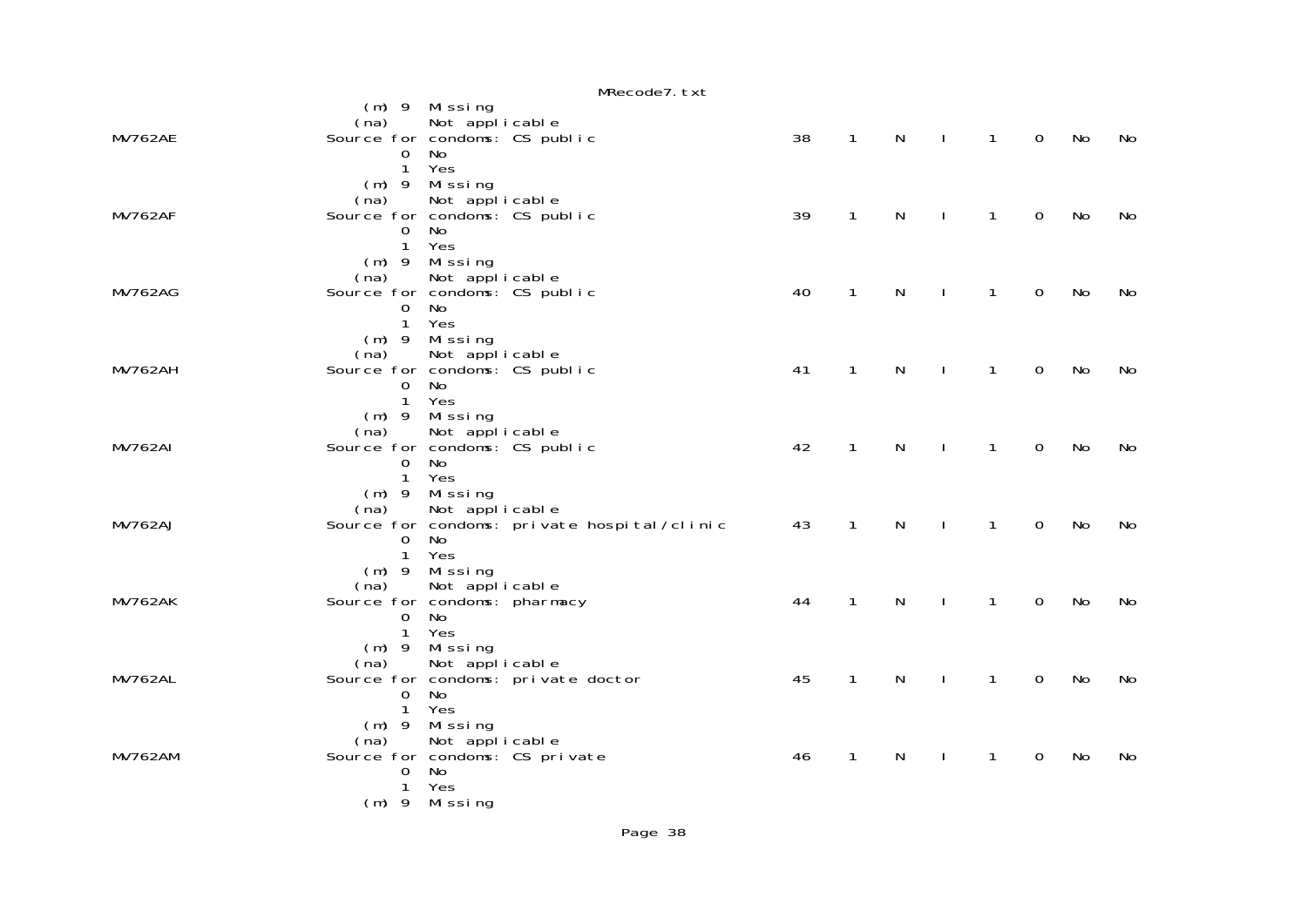|                |                                                                                       |                                                |                                | MRecode7.txt |    |              |              |              |              |                |    |    |
|----------------|---------------------------------------------------------------------------------------|------------------------------------------------|--------------------------------|--------------|----|--------------|--------------|--------------|--------------|----------------|----|----|
| <b>MV762AN</b> | (na)<br>$\Omega$<br>$\mathbf{1}$                                                      | Not applicable<br>No<br>Yes                    | Source for condoms: CS private |              | 47 | $\mathbf{1}$ | $\mathsf{N}$ | $\mathbf{I}$ | $\mathbf{1}$ | $\overline{0}$ | No | No |
| MV762A0        | $(m)$ 9<br>(na)<br>$\mathbf 0$<br>$\mathbf{1}$<br>$(m)$ 9                             | Mi ssi ng<br>Not applicable<br>No<br>Yes       | Source for condoms: CS private |              | 48 | $\mathbf{1}$ | $\mathsf{N}$ | J.           | $\mathbf{1}$ | $\mathbf 0$    | No | No |
| <b>MV762AP</b> | (na)<br>$\overline{0}$<br>$\mathbf{1}$                                                | Missing<br>Not applicable<br>No<br>Yes         | Source for condoms: CS private |              | 49 | $\mathbf{1}$ | $\mathsf{N}$ |              | 1            | $\mathbf 0$    | No | No |
| <b>MV762AQ</b> | $(m)$ 9<br>(na)<br>$\overline{0}$<br>$\mathbf{1}$                                     | Missing<br>Not applicable<br>No<br>Yes         | Source for condoms: CS private |              | 50 | $\mathbf{1}$ | $\mathsf{N}$ |              | 1            | $\Omega$       | No | No |
| <b>MV762AR</b> | $(m)$ 9<br>(na)<br>$\mathbf 0$<br>$\mathbf{1}$                                        | Missing<br>Not applicable<br>No<br>Yes         | Source for condoms: CS private |              | 51 | 1            | $\mathsf{N}$ |              | 1            | $\mathbf 0$    | No | No |
| <b>MV762AS</b> | (na)<br>Source for condoms: CS other<br>$\overline{0}$<br>$\mathbf{1}$                | $(m)$ 9 Missing<br>Not applicable<br>No<br>Yes |                                |              | 52 | $\mathbf{1}$ | $\mathsf{N}$ | $\mathbf{I}$ | $\mathbf{1}$ | $\Omega$       | No | No |
| <b>MV762AT</b> | (na)<br>Source for condoms: CS other<br>$\overline{0}$<br>$\mathbf{1}$                | $(m)$ 9 Missing<br>Not applicable<br>No<br>Yes |                                |              | 53 | $\mathbf{1}$ | $\mathsf{N}$ | $\mathbf{I}$ | 1            | $\mathbf 0$    | No | No |
| <b>MV762AU</b> | (na) Not applicable<br>Source for condoms: CS other<br>$\overline{O}$<br>$\mathbf{1}$ | $(m)$ 9 Missing<br>No<br>Yes                   |                                |              | 54 | $\mathbf{1}$ | $\mathsf{N}$ | J.           | 1            | $\mathbf 0$    | No | No |
| <b>MV762AV</b> | $(m)$ 9<br>(na) Not applicable<br>Source for condoms: CS other<br>0<br>$\mathbf{1}$   | Missing<br><b>No</b><br>Yes                    |                                |              | 55 | $\mathbf{1}$ | N            | J.           | 1            | $\mathbf 0$    | No | No |
|                | $(m)$ 9<br>(na)                                                                       | Missing<br>Not applicable                      |                                |              |    |              |              |              |              |                |    |    |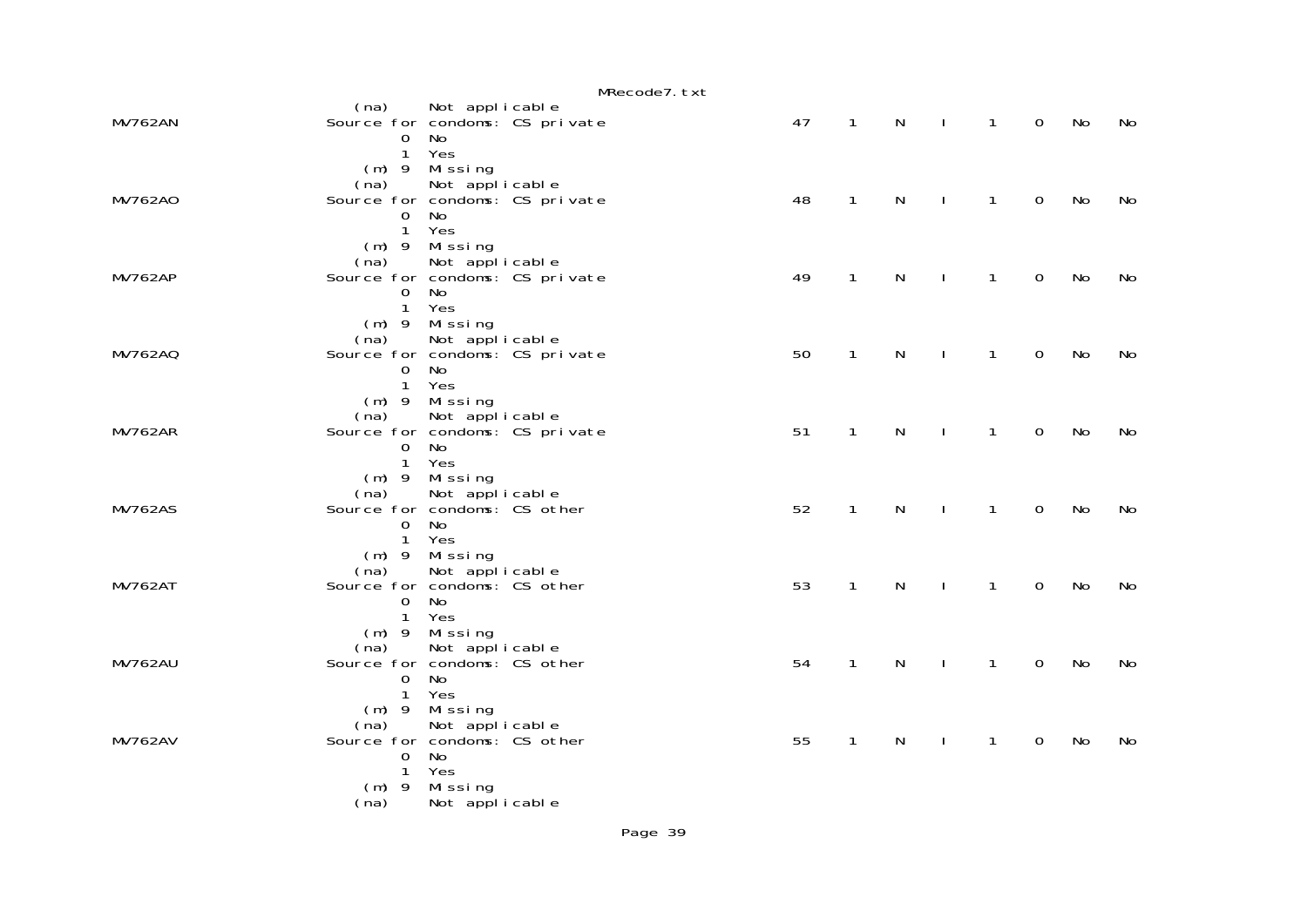|                |                                  |                                                                     | MRecode7.txt                                   |    |              |                                |              |              |                |    |    |
|----------------|----------------------------------|---------------------------------------------------------------------|------------------------------------------------|----|--------------|--------------------------------|--------------|--------------|----------------|----|----|
| <b>MV762AW</b> | 0                                | Source for condoms: CS other<br>No.                                 |                                                | 56 | $\mathbf{1}$ | N                              | $\mathbf{I}$ | $\mathbf{1}$ | 0              | No | No |
|                | $\mathbf{1}$                     | Yes<br>(m) 9 Missing                                                |                                                |    |              |                                |              |              |                |    |    |
| <b>MV762AX</b> |                                  | (na) Not applicable<br>Source for condoms: other                    |                                                | 57 | $\mathbf{1}$ | $\mathsf{N}$<br>$\mathbb{R}^n$ |              | $\mathbf{1}$ | $\overline{O}$ | No | No |
|                | $0-1$<br>1                       | No<br>Yes                                                           |                                                |    |              |                                |              |              |                |    |    |
|                | $(m)$ 9                          | Missing<br>(na) Not applicable<br>Don't know any source for condoms |                                                | 58 | $\mathbf{1}$ |                                |              | $\mathbf{1}$ | $\overline{O}$ |    |    |
| <b>MV762AZ</b> | $\Omega$<br>1                    | No.<br>Yes: don't know                                              |                                                |    |              | N<br>$\sim$ 1.                 |              |              |                | No | No |
|                | (na)                             | $(m)$ 9 Missing<br>Not applicable                                   |                                                |    |              |                                |              |              |                |    |    |
| <b>MV762BA</b> | $\Omega$                         | No                                                                  | Source for female condoms: government hospital | 59 | $\mathbf{1}$ | N                              | $\mathbf{I}$ | $\mathbf{1}$ | $\mathbf 0$    | No | No |
|                | 1 <sup>1</sup>                   | Yes<br>(m) 9 Missing                                                |                                                |    |              |                                |              |              |                |    |    |
| <b>MV762BB</b> | (na)                             | Not applicable<br>Source for female condoms: CS public              |                                                | 60 | $\mathbf{1}$ | $\mathsf{N}$                   | $\mathbf{I}$ | $\mathbf{1}$ | $\mathbf 0$    | No | No |
|                | $\overline{0}$<br>1 <sup>1</sup> | No<br>Yes                                                           |                                                |    |              |                                |              |              |                |    |    |
|                | (na)                             | $(m)$ 9 Missing<br>Not applicable                                   |                                                |    |              |                                |              |              |                |    |    |
| <b>MV762BC</b> | $\Omega$                         | Source for female condoms: CS public<br>No                          |                                                | 61 | $\mathbf{1}$ | $\mathsf{N}$<br>$\sim$ 1.      |              | $\mathbf{1}$ | $\mathbf 0$    | No | No |
|                | $(m)$ 9                          | 1 Yes<br>Missing                                                    |                                                |    |              |                                |              |              |                |    |    |
| <b>MV762BD</b> | (na)                             | Not applicable<br>Source for female condoms: CS public              |                                                | 62 | $\mathbf{1}$ | $\mathsf{N}$                   | $\mathbf{I}$ | $\mathbf{1}$ | $\mathbf 0$    | No | No |
|                | $\Omega$                         | No.<br>1 Yes                                                        |                                                |    |              |                                |              |              |                |    |    |
| <b>MV762BE</b> | $(m)$ 9<br>(na)                  | Missing<br>Not applicable                                           |                                                | 63 | $\mathbf{1}$ | $\mathsf{N}$                   | $\mathbf{I}$ | $\mathbf{1}$ | $\mathbf 0$    | No | No |
|                | $\mathbf{0}$<br>1                | Source for female condoms: CS public<br>No.<br>Yes                  |                                                |    |              |                                |              |              |                |    |    |
|                | $(m)$ 9<br>(na)                  | Missing<br>Not applicable                                           |                                                |    |              |                                |              |              |                |    |    |
| <b>MV762BF</b> | $\overline{0}$                   | Source for female condoms: CS public<br>No                          |                                                | 64 | $\mathbf{1}$ | $\mathsf{N}$                   | $\mathbf{I}$ | $\mathbf{1}$ | $\mathbf 0$    | No | No |
|                | $\mathbf{1}$<br>$(m)$ 9          | Yes<br>Missing                                                      |                                                |    |              |                                |              |              |                |    |    |
| <b>MV762BG</b> | (na)                             | Not applicable<br>Source for female condoms: CS public              |                                                | 65 | 1            | N                              |              | 1            | 0              | No | No |
|                |                                  |                                                                     |                                                |    |              |                                |              |              |                |    |    |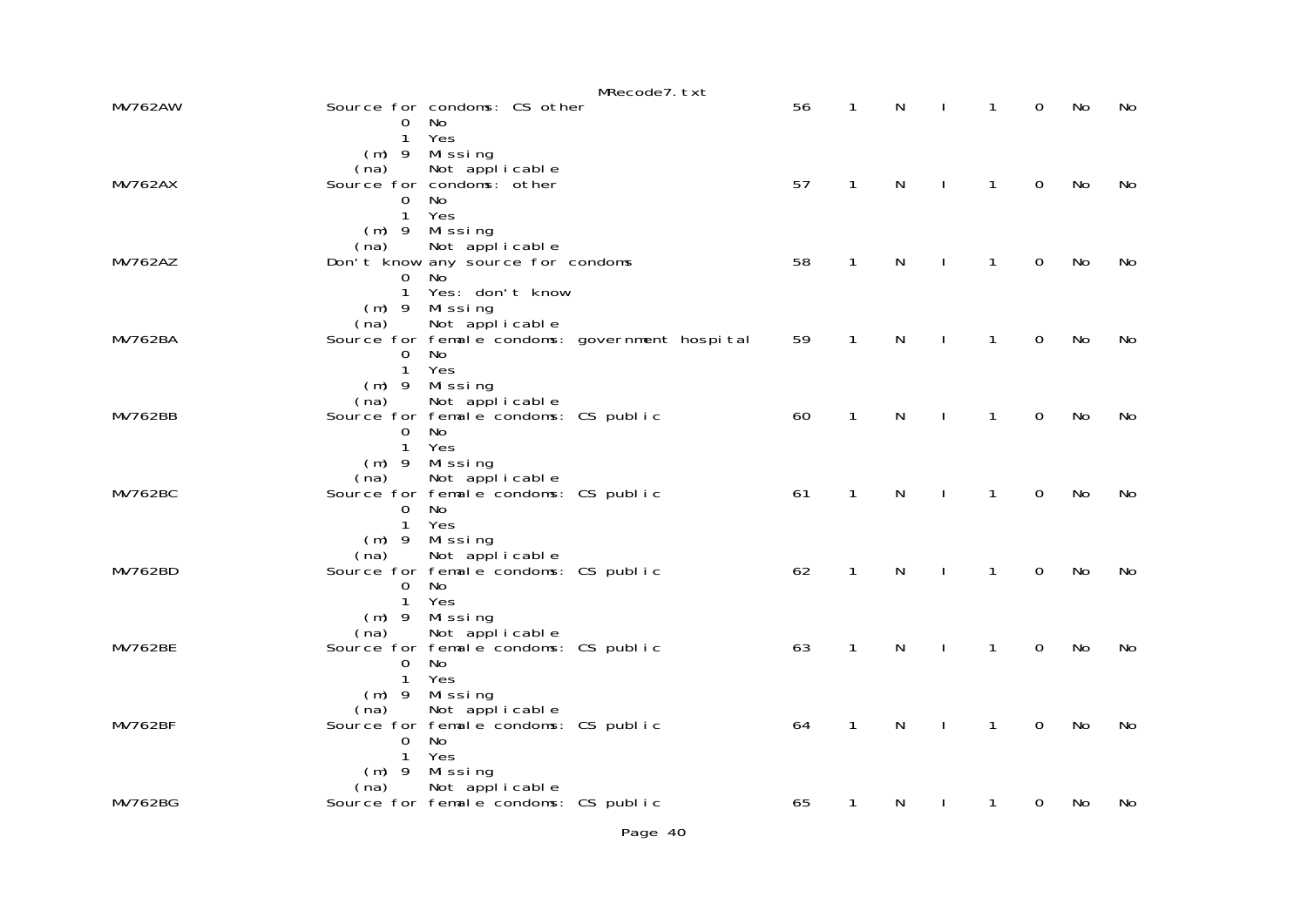|                |                          |                                           | MRecode7.txt                                    |    |              |              |              |              |             |    |    |
|----------------|--------------------------|-------------------------------------------|-------------------------------------------------|----|--------------|--------------|--------------|--------------|-------------|----|----|
|                | 0                        | No                                        |                                                 |    |              |              |              |              |             |    |    |
|                | 1                        | Yes                                       |                                                 |    |              |              |              |              |             |    |    |
|                |                          | (m) 9 Missing                             |                                                 |    |              |              |              |              |             |    |    |
|                | (na)                     | Not applicable                            |                                                 |    |              |              |              |              |             |    |    |
| <b>MV762BH</b> |                          | Source for female condoms: CS public      |                                                 | 66 | $\mathbf{1}$ | $\mathsf{N}$ | $\sim$ 1     | $\mathbf{1}$ | $\mathbf 0$ | No | No |
|                | $\Omega$<br>$\mathbf{1}$ | No<br>Yes                                 |                                                 |    |              |              |              |              |             |    |    |
|                |                          |                                           |                                                 |    |              |              |              |              |             |    |    |
|                | (na)                     | (m) 9 Missing<br>Not applicable           |                                                 |    |              |              |              |              |             |    |    |
| <b>MV762BI</b> |                          | Source for female condoms: CS public      |                                                 | 67 | $\mathbf{1}$ | $\mathsf{N}$ | $\mathbf{I}$ | $\mathbf{1}$ | $\mathbf 0$ | No | No |
|                | 0                        | No                                        |                                                 |    |              |              |              |              |             |    |    |
|                | $\mathbf{1}$             | Yes                                       |                                                 |    |              |              |              |              |             |    |    |
|                |                          | $(m)$ 9 Missing                           |                                                 |    |              |              |              |              |             |    |    |
|                | (na)                     | Not applicable                            |                                                 |    |              |              |              |              |             |    |    |
| <b>MV762BJ</b> |                          |                                           | Source for female condoms: private hospital/cli | 68 | $\mathbf{1}$ | $\mathsf{N}$ |              | $\mathbf{1}$ | $\Omega$    | No | No |
|                | 0                        | No                                        |                                                 |    |              |              |              |              |             |    |    |
|                | $\mathbf{1}$             | Yes                                       |                                                 |    |              |              |              |              |             |    |    |
|                |                          | $(m)$ 9 Missing                           |                                                 |    |              |              |              |              |             |    |    |
| <b>MV762BK</b> | (na)                     | Not applicable                            |                                                 |    | $\mathbf{1}$ | $\mathsf{N}$ |              |              |             |    |    |
|                | 0                        | Source for female condoms: pharmacy<br>No |                                                 | 69 |              |              | $\mathbf{I}$ | $\mathbf{1}$ | $\mathbf 0$ | No | No |
|                | $\mathbf{1}$             | Yes                                       |                                                 |    |              |              |              |              |             |    |    |
|                |                          | $(m)$ 9 Missing                           |                                                 |    |              |              |              |              |             |    |    |
|                | (na)                     | Not applicable                            |                                                 |    |              |              |              |              |             |    |    |
| <b>MV762BL</b> |                          | Source for female condoms: private doctor |                                                 | 70 | $\mathbf{1}$ | $\mathsf{N}$ | $\mathbf{I}$ | $\mathbf{1}$ | $\Omega$    | No | No |
|                | $\Omega$                 | No                                        |                                                 |    |              |              |              |              |             |    |    |
|                |                          | 1 Yes                                     |                                                 |    |              |              |              |              |             |    |    |
|                |                          | $(m)$ 9 Missing                           |                                                 |    |              |              |              |              |             |    |    |
|                | (na)                     | Not applicable                            |                                                 |    |              |              |              |              |             |    |    |
| <b>MV762BM</b> |                          | Source for female condoms: CS private     |                                                 | 71 | $\mathbf{1}$ | $\mathsf{N}$ | $\mathbf{I}$ | $\mathbf{1}$ | $\mathbf 0$ | No | No |
|                | $\Omega$                 | No<br>1 Yes                               |                                                 |    |              |              |              |              |             |    |    |
|                |                          | $(m)$ 9 Missing                           |                                                 |    |              |              |              |              |             |    |    |
|                | (na)                     | Not applicable                            |                                                 |    |              |              |              |              |             |    |    |
| <b>MV762BN</b> |                          | Source for female condoms: CS private     |                                                 | 72 | $\mathbf{1}$ | $\mathsf{N}$ |              | $\mathbf{1}$ | $\Omega$    | No | No |
|                | $\Omega$                 | No                                        |                                                 |    |              |              |              |              |             |    |    |
|                |                          | 1 Yes                                     |                                                 |    |              |              |              |              |             |    |    |
|                | $(m)$ 9                  | Missing                                   |                                                 |    |              |              |              |              |             |    |    |
|                | (na)                     | Not applicable                            |                                                 |    |              |              |              |              |             |    |    |
| MV762B0        |                          | Source for female condoms: CS private     |                                                 | 73 | $\mathbf{1}$ | N            |              | $\mathbf{1}$ | $\Omega$    | No | No |
|                | $\Omega$                 | No                                        |                                                 |    |              |              |              |              |             |    |    |
|                | $\mathbf{1}$             | Yes                                       |                                                 |    |              |              |              |              |             |    |    |
|                | $(m)$ 9<br>(na)          | Missing<br>Not applicable                 |                                                 |    |              |              |              |              |             |    |    |
| MV762BP        |                          | Source for female condoms: CS private     |                                                 | 74 | 1            | N            |              | 1            | 0           | No | No |
|                | $\Omega$                 | No                                        |                                                 |    |              |              |              |              |             |    |    |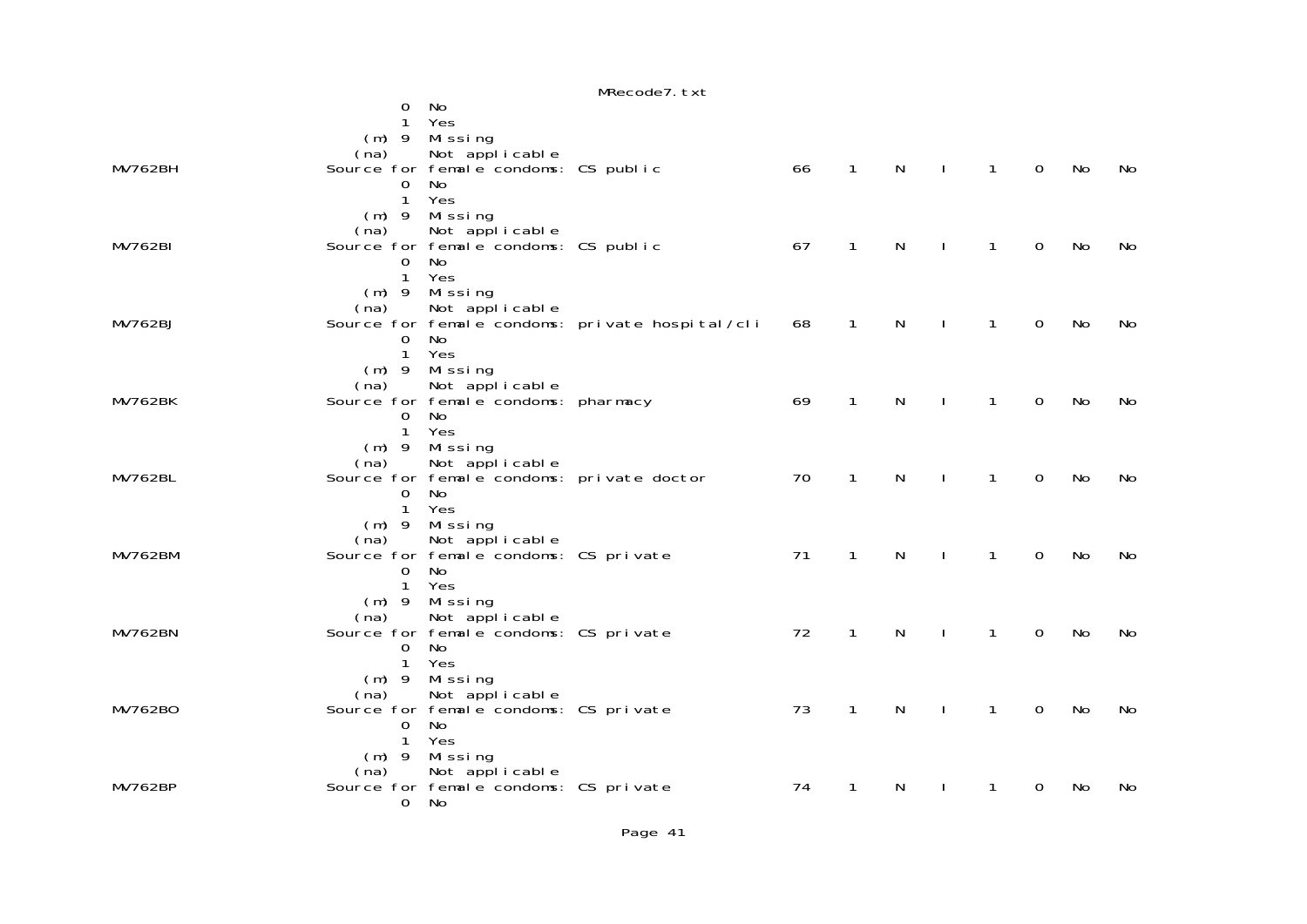|                |                |                                                                 | MRecode7. txt |    |              |   |              |              |                |    |    |
|----------------|----------------|-----------------------------------------------------------------|---------------|----|--------------|---|--------------|--------------|----------------|----|----|
|                |                | 1 Yes                                                           |               |    |              |   |              |              |                |    |    |
|                |                | $(m)$ 9 Missing                                                 |               |    |              |   |              |              |                |    |    |
|                | (na)           | Not applicable                                                  |               |    |              |   |              |              |                |    |    |
| MV762BQ        |                | Source for female condoms: CS private                           |               | 75 | $\mathbf{1}$ | N | $\mathbf{I}$ | $\mathbf{1}$ | $\mathbf 0$    | No | No |
|                | $\overline{0}$ | No                                                              |               |    |              |   |              |              |                |    |    |
|                | 1              | Yes                                                             |               |    |              |   |              |              |                |    |    |
|                |                | (m) 9 Missing                                                   |               |    |              |   |              |              |                |    |    |
|                | (na)           | Not applicable                                                  |               |    |              |   |              |              |                |    |    |
| <b>MV762BR</b> |                | Source for female condoms: CS private                           |               | 76 | $\mathbf{1}$ | N | $\mathbf{L}$ | 1            | $\mathbf 0$    | No | No |
|                | $\overline{O}$ | No                                                              |               |    |              |   |              |              |                |    |    |
|                | $1 -$          | Yes                                                             |               |    |              |   |              |              |                |    |    |
|                |                | (m) 9 Missing                                                   |               |    |              |   |              |              |                |    |    |
| <b>MV762BS</b> |                | (na) Not applicable<br>Source for female condoms: CS other      |               | 77 | $\mathbf{1}$ | N | $\mathbf{L}$ | $\mathbf{1}$ | $\Omega$       | No | No |
|                | $\overline{0}$ | <b>No</b>                                                       |               |    |              |   |              |              |                |    |    |
|                | $\mathbf{1}$   | Yes                                                             |               |    |              |   |              |              |                |    |    |
|                |                | $(m)$ 9 Missing                                                 |               |    |              |   |              |              |                |    |    |
|                | (na)           | Not applicable                                                  |               |    |              |   |              |              |                |    |    |
| <b>MV762BT</b> |                | Source for female condoms: CS other                             |               | 78 | $\mathbf{1}$ | N | $\mathbf{L}$ | $\mathbf{1}$ | $\mathbf 0$    | No | No |
|                | $\Omega$       | No                                                              |               |    |              |   |              |              |                |    |    |
|                | $\mathbf{1}$   | Yes                                                             |               |    |              |   |              |              |                |    |    |
|                |                | $(m)$ 9 Missing                                                 |               |    |              |   |              |              |                |    |    |
|                | (na)           | Not applicable                                                  |               |    |              |   |              |              |                |    |    |
| <b>MV762BU</b> |                | Source for female condoms: CS other                             |               | 79 | $\mathbf{1}$ | N | $\mathbf{L}$ | $\mathbf{1}$ | $\overline{0}$ | No | No |
|                | $\Omega$       | No                                                              |               |    |              |   |              |              |                |    |    |
|                | $\mathbf{1}$   | Yes                                                             |               |    |              |   |              |              |                |    |    |
|                |                | (m) 9 Missing                                                   |               |    |              |   |              |              |                |    |    |
|                | (na)           | Not applicable                                                  |               |    |              |   |              |              |                |    |    |
| <b>MV762BV</b> |                | Source for femal e condoms: CS other                            |               | 80 | $\mathbf{1}$ | N | $\mathbf{L}$ | $\mathbf{1}$ | $\mathbf 0$    | No | No |
|                | $\overline{0}$ | No                                                              |               |    |              |   |              |              |                |    |    |
|                | $\mathbf{1}$   | Yes                                                             |               |    |              |   |              |              |                |    |    |
|                |                | $(m)$ 9 Missing                                                 |               |    |              |   |              |              |                |    |    |
| <b>MV762BW</b> | (na)           | Not applicable<br>Source for female condoms: CS other           |               | 81 | $\mathbf{1}$ | N | $\mathbf{L}$ | $\mathbf{1}$ | $\overline{0}$ | No | No |
|                | $\mathbf{0}$   | No                                                              |               |    |              |   |              |              |                |    |    |
|                | $\mathbf{1}$   | Yes                                                             |               |    |              |   |              |              |                |    |    |
|                |                | (m) 9 Missing                                                   |               |    |              |   |              |              |                |    |    |
|                | (na)           | Not applicable                                                  |               |    |              |   |              |              |                |    |    |
| <b>MV762BX</b> |                | Source for femal e condoms: other                               |               | 82 | $\mathbf{1}$ | N | $\mathbf{I}$ | $\mathbf{1}$ | $\mathbf 0$    | No | No |
|                | $\Omega$       | No                                                              |               |    |              |   |              |              |                |    |    |
|                | $\mathbf{1}$   | Yes                                                             |               |    |              |   |              |              |                |    |    |
|                |                | $(m)$ 9 Missing                                                 |               |    |              |   |              |              |                |    |    |
|                |                |                                                                 |               |    |              |   |              |              |                |    |    |
| <b>MV762BZ</b> |                | (na) Not applicable<br>Don't know any source for female condoms |               | 83 | $\mathbf{1}$ | N |              | 1            | $\Omega$       | No | No |
|                | 0              | No.                                                             |               |    |              |   |              |              |                |    |    |
|                | 1              | Yes: don't know                                                 |               |    |              |   |              |              |                |    |    |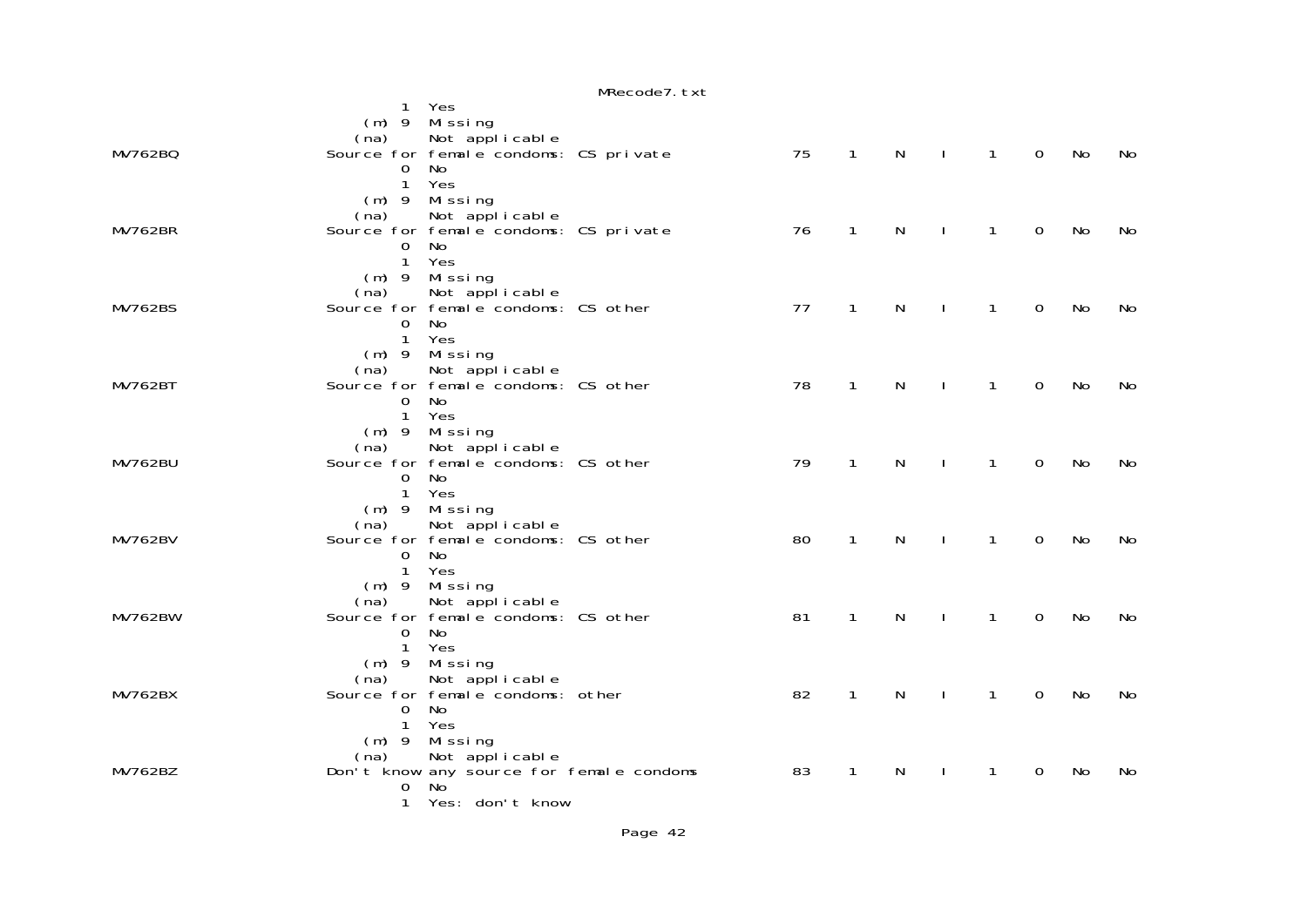|               | MRecode7.txt                                                                                                                                |    |              |              |              |              |             |           |    |
|---------------|---------------------------------------------------------------------------------------------------------------------------------------------|----|--------------|--------------|--------------|--------------|-------------|-----------|----|
| MV763A        | $(m)$ 9 Missing<br>Not applicable<br>(na)<br>Had any STI in last 12 months<br>No<br>0<br>Yes<br>1<br>8<br>Don't know                        | 84 | $\mathbf{1}$ | $\mathsf{N}$ | $\mathbf{I}$ | $\mathbf{1}$ | $\mathbf 0$ | <b>No</b> | No |
| <b>MV763B</b> | $(m)$ 9<br>Missing<br>Not applicable<br>(na)<br>Had genital sore/ulcer in last 12 months<br><b>No</b><br>$\overline{O}$<br>Yes<br>1         | 85 | $\mathbf{1}$ | N            |              | 1            | 0           | No        | No |
| <b>MV763C</b> | 8<br>Don't know<br>$(m)$ 9 Missing<br>Not applicable<br>(na)<br>Had genital discharge in last 12 months<br>0<br>No<br>$\mathbf{1}$<br>Yes   | 86 | $\mathbf{1}$ | N            |              | 1            | $\mathbf 0$ | No        | No |
| MV763D        | 8<br>Don't know<br>Missing<br>$(m)$ 9<br>Not applicable<br>(na)<br>Had CS STI in last 12 months<br>No<br>$\mathbf 0$<br>Yes<br>$\mathbf{1}$ | 87 | $\mathbf{1}$ | $\mathsf{N}$ | $\mathbf{I}$ | $\mathbf{1}$ | $\mathbf 0$ | No        | No |
| <b>MV763E</b> | Don't know<br>8<br>$(m)$ 9<br>Mi ssi ng<br>(na) Not applicable<br>Had CS STI in last 12 months<br>No<br>0<br>Yes<br>$\mathbf{1}$            | 88 | $\mathbf{1}$ | $\mathsf{N}$ | $\mathbf{I}$ | $\mathbf{1}$ | $\mathbf 0$ | No        | No |
| <b>MV763F</b> | Don't know<br>8<br>$(m)$ 9<br>Missing<br>Not applicable<br>(na)<br>Had CS STI in last 12 months<br>No<br>0<br>Yes<br>$\mathbf{1}$           | 89 | $\mathbf{1}$ | N            | J.           | 1            | $\mathbf 0$ | No        | No |
| MV763G        | Don't know<br>8<br>$(m)$ 9<br>Missing<br>(na) Not applicable<br>Had CS STI in last 12 months<br>No<br>0<br>Yes<br>1                         | 90 | 1            | N            |              | 1            | $\mathbf 0$ | No        | No |
| <b>MV766A</b> | Don't know<br>8<br>$(m)$ 9<br>Missing<br>Not applicable<br>(na)<br>Number of sex partners, excluding spouse, in la<br>0:90                  | 91 | 2            | N            |              | 1            | 0           | No        | No |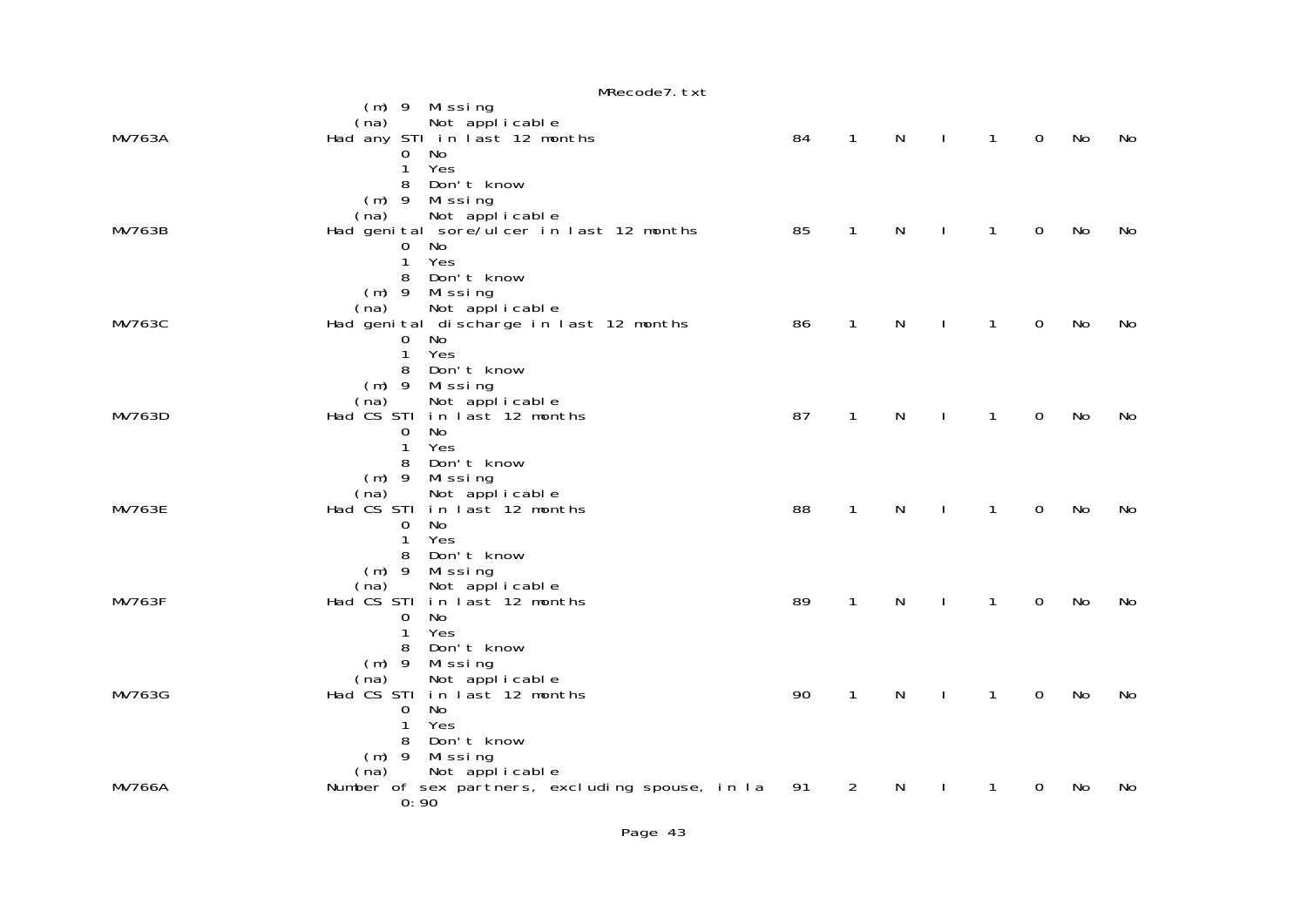| MRecode7. txt |                                                         |    |                |   |              |              |             |    |     |  |  |
|---------------|---------------------------------------------------------|----|----------------|---|--------------|--------------|-------------|----|-----|--|--|
|               | 98<br>Don't know                                        |    |                |   |              |              |             |    |     |  |  |
|               | $(m)$ 99<br>Missing                                     |    |                |   |              |              |             |    |     |  |  |
| <b>MV766B</b> | Number of sex partners, including spouse, in la<br>0:94 | 93 | 2              | N | $\mathbf{I}$ | $\mathbf{1}$ | $\mathbf 0$ | No | No. |  |  |
|               | 95<br>$95+$                                             |    |                |   |              |              |             |    |     |  |  |
|               | 98<br>Don't know                                        |    |                |   |              |              |             |    |     |  |  |
|               | $(m)$ 99<br>Missing                                     |    |                |   |              |              |             |    |     |  |  |
| <b>MV767A</b> | Relationship with most recent sex partner               | 95 | $\overline{2}$ | N |              | 1            | 0           | No | No. |  |  |
|               | Spouse<br>1<br>$\overline{c}$<br>Gi rl fri end/fi ance  |    |                |   |              |              |             |    |     |  |  |
|               | 3<br>Other friend                                       |    |                |   |              |              |             |    |     |  |  |
|               | 4<br>Casual acquaintance                                |    |                |   |              |              |             |    |     |  |  |
|               | 5<br>Rel ative                                          |    |                |   |              |              |             |    |     |  |  |
|               | 6<br>Commercial sex worker                              |    |                |   |              |              |             |    |     |  |  |
|               | $\overline{7}$<br>Live-in partner<br>Other<br>96        |    |                |   |              |              |             |    |     |  |  |
|               | $(m)$ 99<br>Missing                                     |    |                |   |              |              |             |    |     |  |  |
|               | Not applicable<br>(na)                                  |    |                |   |              |              |             |    |     |  |  |
| <b>MV767B</b> | Relationship with 2nd to most recent sex partne         | 97 | 2              | N |              | $\mathbf{1}$ | 0           | No | No. |  |  |
|               | Spouse<br>1.<br>2<br>Gi rl fri end/fi ance              |    |                |   |              |              |             |    |     |  |  |
|               | 3<br>Other friend                                       |    |                |   |              |              |             |    |     |  |  |
|               | 4<br>Casual acquaintance                                |    |                |   |              |              |             |    |     |  |  |
|               | 5<br>Rel ative                                          |    |                |   |              |              |             |    |     |  |  |
|               | 6<br>Commercial sex worker<br>7                         |    |                |   |              |              |             |    |     |  |  |
|               | Live-in partner<br>96<br>Other                          |    |                |   |              |              |             |    |     |  |  |
|               | $(m)$ 99<br>Missing                                     |    |                |   |              |              |             |    |     |  |  |
|               | Not applicable<br>(na)                                  |    |                |   |              |              |             |    |     |  |  |
| <b>MV767C</b> | Relationship with 3rd to most recent sex partne         | 99 | 2              | N |              | $\mathbf{1}$ | $\mathbf 0$ | No | No  |  |  |
|               | 1<br>Spouse<br>2<br>Gi rl fri end/fi ance               |    |                |   |              |              |             |    |     |  |  |
|               | 3<br>Other friend                                       |    |                |   |              |              |             |    |     |  |  |
|               | 4<br>Casual acquaintance                                |    |                |   |              |              |             |    |     |  |  |
|               | 5<br>Rel ative                                          |    |                |   |              |              |             |    |     |  |  |
|               | 6<br>Commercial sex worker<br>7                         |    |                |   |              |              |             |    |     |  |  |
|               | Live-in partner<br>96<br>Other                          |    |                |   |              |              |             |    |     |  |  |
|               | $(m)$ 99<br>Missing                                     |    |                |   |              |              |             |    |     |  |  |
|               | Not applicable<br>(na)                                  |    |                |   |              |              |             |    |     |  |  |
| <b>MV768A</b> | Length of time had sex relations with most rece 101     |    | $\mathbf{3}$   | N | $\mathbf{I}$ | $\mathbf{1}$ | $\mathbf 0$ | No | No. |  |  |
|               | 101<br>Days: 1<br>102:198                               |    |                |   |              |              |             |    |     |  |  |
|               | 199<br>Days: number missing                             |    |                |   |              |              |             |    |     |  |  |
|               | Months: 1<br>201                                        |    |                |   |              |              |             |    |     |  |  |
|               | 202: 298                                                |    |                |   |              |              |             |    |     |  |  |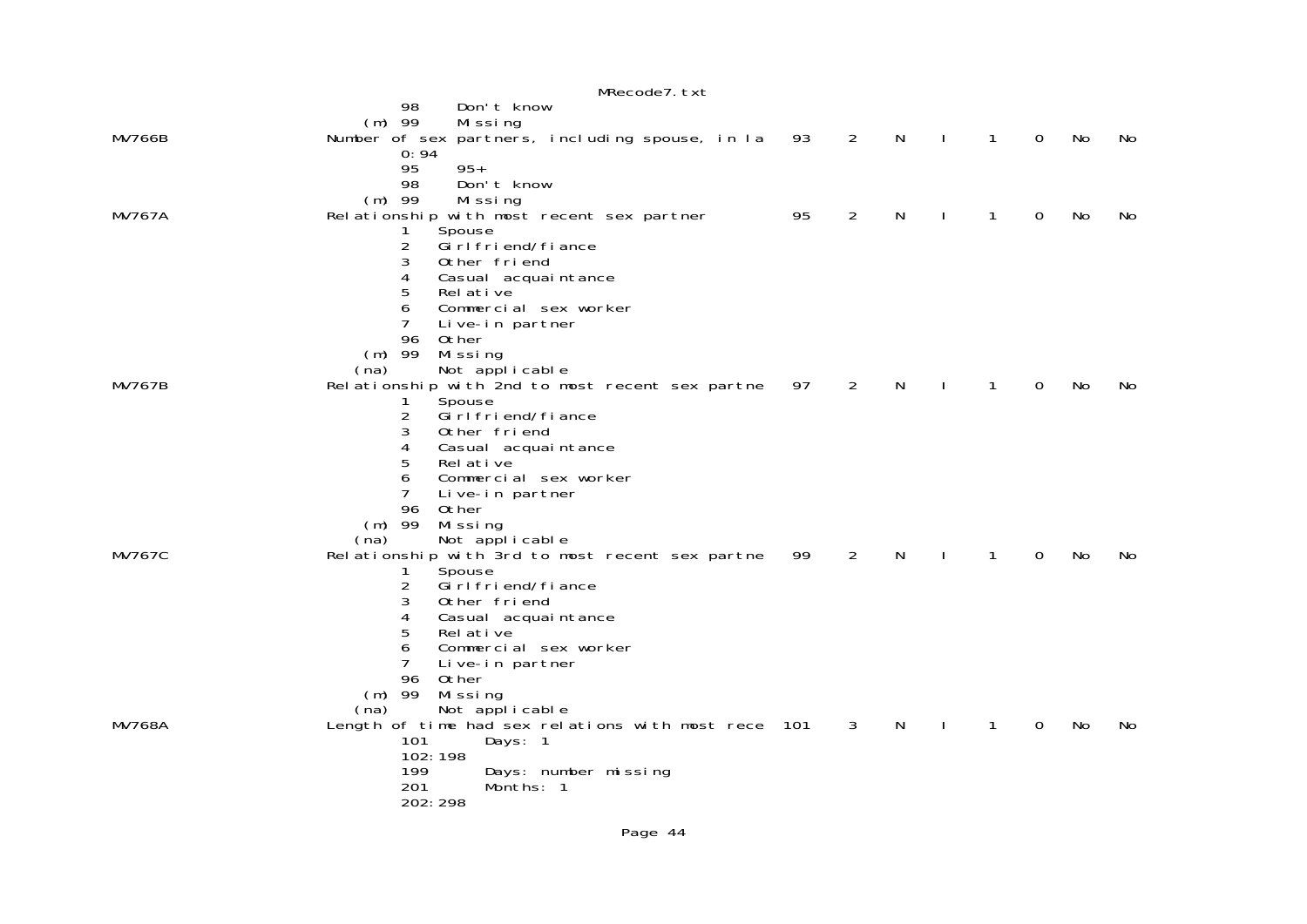MRecode7.txt 299 Months: number missing Years: 1 302:398 399 Years: number missing (m) 999 Missing Not applicable MV768B Length of time had sex relations with 2nd to mo 104 3 N I 1 0 No No Days: 1 102:198 199 Days: number missing<br>201 Months: 1 Months: 1 202:298 299 Months: number missing Years: 1 302:398 399 Years: number missing<br>(m) 999 Missing (m) 999 Missing<br>Missing (na) Not applicable<br>MV768C Length of time had sex relations Length of time had sex relations with 3rd to mo 107 3 N I 1 0 No No No Days: 1 102:198 199 Days: number missing<br>201 Months: 1 201 Months: 1 202:298 299 Months: number missing Years: 1 302:398 399 Years: number missing<br>(m) 999 Missing (m) 999 Missing<br>(na) Not applicable<br>MV769 MV769 Can get a condom Can get a condom the state of the condom the state of the state of the state of the state of the state of the state of the state of the state of the state of the state of the state of the state of the state of the state of 0 No 1 Yes 8 Don't know m) 9 Missing<br>(ma) Not applicable<br>MV769A Can get a female condom Can get a female condom and the condom that the condom in the set of the condom that the condom in the condom t 0 No 1 Yes 8 Don't know (m) 9 Missing (na) Not applicable MV770 Sought advice/treatment for last STI infection 112 1 N I 1 0 No No 0 No 1 Yes(m) 9 Missing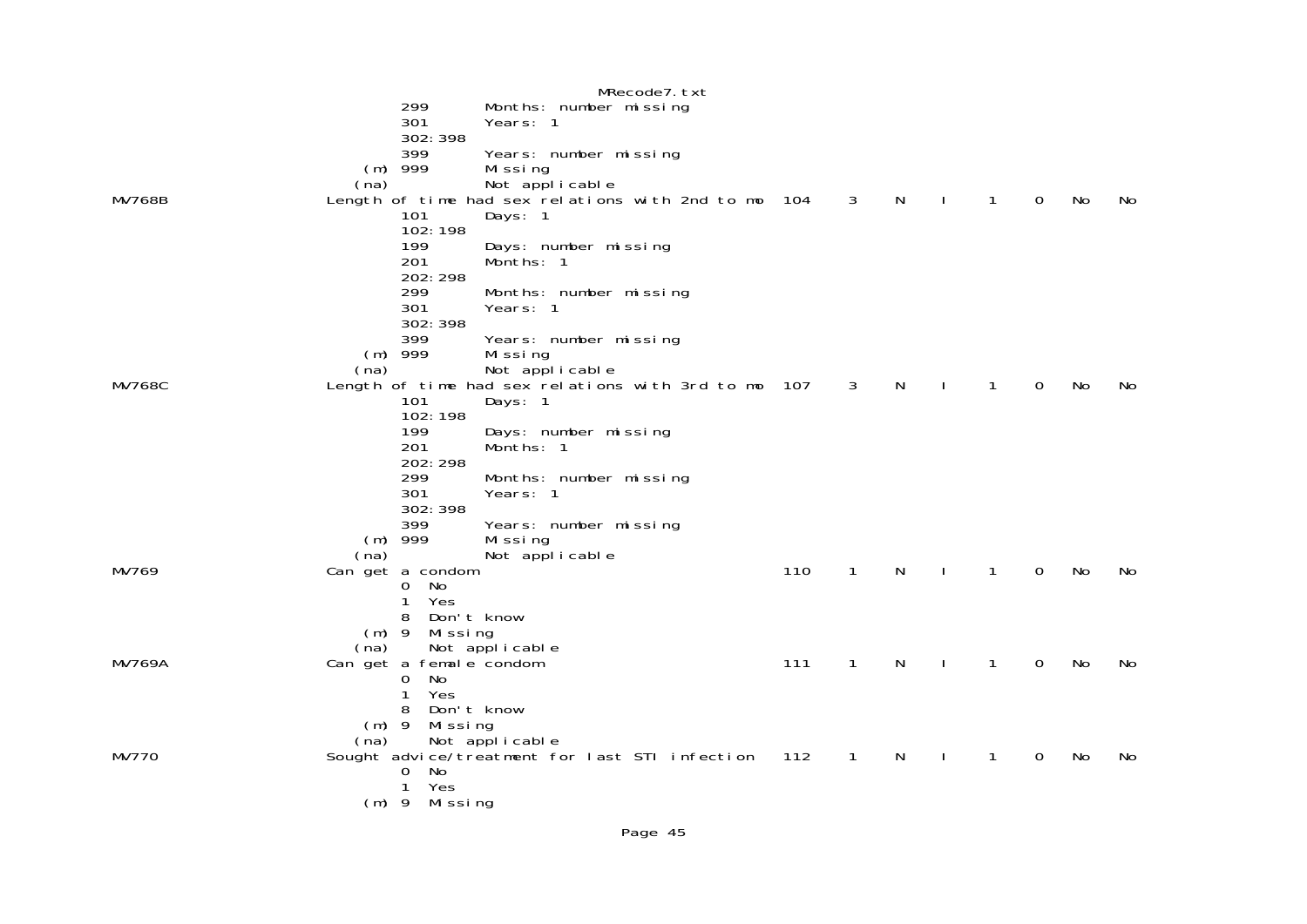| MRecode7.txt  |                                                           |                                                                                                                    |  |  |     |                |              |              |              |             |    |    |
|---------------|-----------------------------------------------------------|--------------------------------------------------------------------------------------------------------------------|--|--|-----|----------------|--------------|--------------|--------------|-------------|----|----|
| <b>MV770A</b> | (na)<br>$\mathbf 0$<br>$\mathbf{1}$                       | Not applicable<br>Sought STI advice/treatment from: government ho 113<br>No<br>Yes                                 |  |  |     | $\overline{1}$ | N            | $\sim$ 1     | $\mathbf{1}$ | $\mathbf 0$ | No | No |
| <b>MV770B</b> | $(m)$ 9<br>(na)<br>0<br>$\mathbf{1}$                      | Missing<br>Not applicable<br>Sought STI advice/treatment from: CS public<br>No.<br>Yes                             |  |  | 114 | $\mathbf{1}$   | $\mathsf{N}$ | $\mathbf{I}$ | $\mathbf{1}$ | $\mathbf 0$ | No | No |
| <b>MV770C</b> | $(m)$ 9<br>(na)<br>0<br>$\mathbf{1}$                      | Missing<br>Not applicable<br>Sought STI advice/treatment from: CS public<br>No.<br>Yes                             |  |  | 115 | $\mathbf{1}$   | N            | $\perp$      | $\mathbf{1}$ | $\mathbf 0$ | No | No |
| <b>MV770D</b> | $(m)$ 9<br>(na)<br>$\Omega$<br>$\mathbf{1}$               | Missing<br>Not applicable<br>Sought STI advice/treatment from: CS public<br>No<br>Yes                              |  |  | 116 | $\mathbf{1}$   | N            | $\mathbf{I}$ | $\mathbf{1}$ | $\mathbf 0$ | No | No |
| MV770E        | $(m)$ 9<br>(na)<br>0<br>$\mathbf{1}$                      | Missing<br>Not applicable<br>Sought STI advice/treatment from: CS public<br>No.<br>Yes                             |  |  | 117 | $\mathbf{1}$   | N            | $\mathbf{I}$ | $\mathbf{1}$ | 0           | No | No |
| MV770F        | $(m)$ 9<br>(na)<br>0<br>$\mathbf{1}$                      | Missing<br>Not applicable<br>Sought STI advice/treatment from: CS public<br>No<br>Yes                              |  |  | 118 | $\mathbf{1}$   | N            | $\mathbf{I}$ | $\mathbf{1}$ | $\mathbf 0$ | No | No |
| <b>MV770G</b> | $(m)$ 9<br>(na)<br>0<br>$\mathbf{1}$                      | Missing<br>Not applicable<br>Sought STI advice/treatment from: CS public<br>No<br>Yes                              |  |  | 119 | $\mathbf{1}$   | N            |              | 1            | $\mathbf 0$ | No | No |
| MV770H        | $(m)$ 9<br>(na)<br>$\Omega$<br>1                          | Missing<br>Not applicable<br>Sought STI advice/treatment from: CS public<br>No<br>Yes                              |  |  | 120 | $\mathbf{1}$   | N            |              | 1            | 0           | No | No |
| <b>MV7701</b> | $(m)$ 9<br>(na)<br>$\overline{0}$<br>1<br>$(m)$ 9<br>(na) | Missing<br>Not applicable<br>Sought STI advice/treatment from: CS public<br>No<br>Yes<br>Missing<br>Not applicable |  |  | 121 | 1              | N            |              | 1            | 0           | No | No |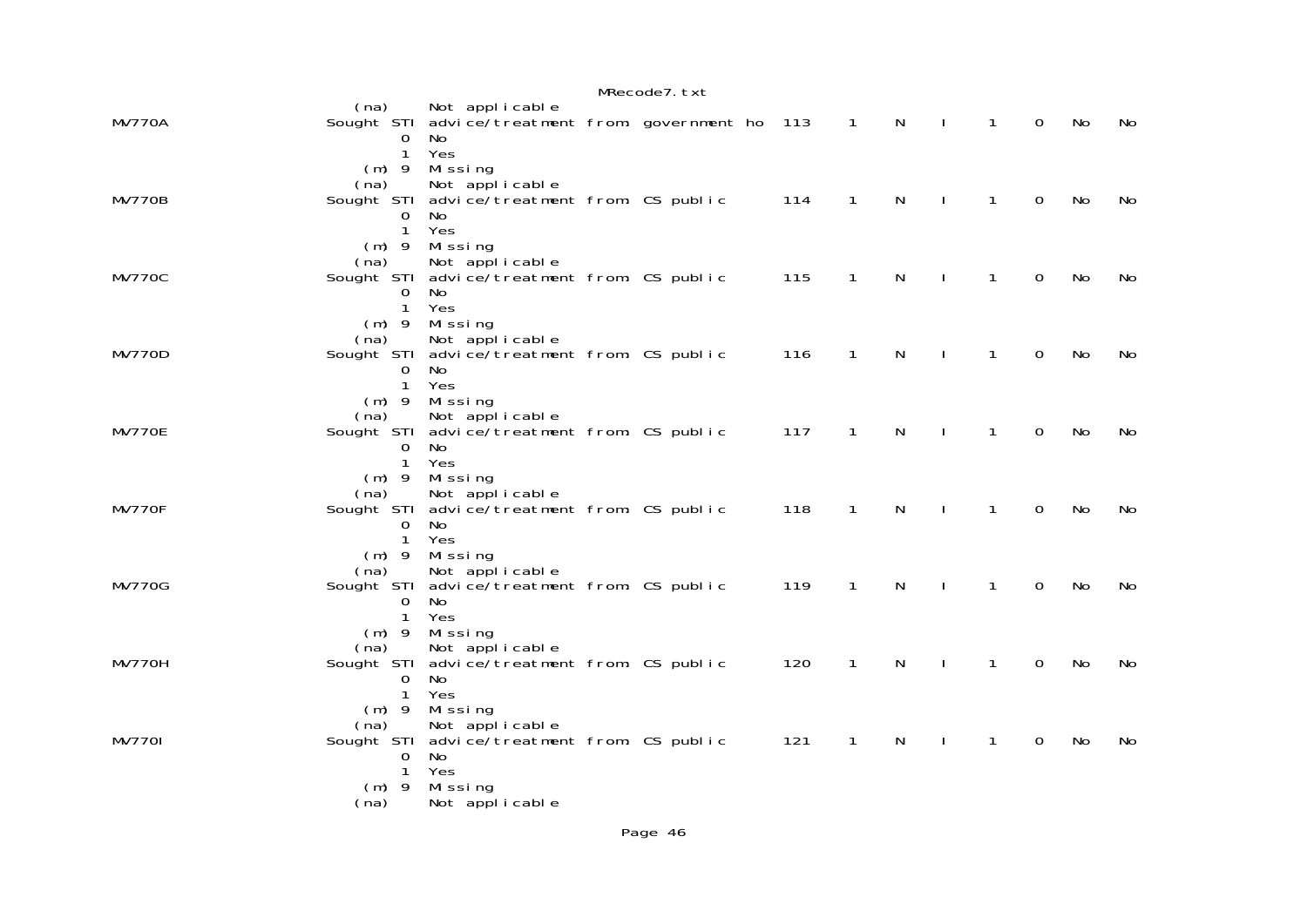|               |                                 |                                                                   | MRecode7. txt |     |              |              |              |              |             |    |    |
|---------------|---------------------------------|-------------------------------------------------------------------|---------------|-----|--------------|--------------|--------------|--------------|-------------|----|----|
| <b>MV770J</b> | 0                               | Sought STI advice/treatment from: CS public<br>No.                |               | 122 | $\mathbf{1}$ | N            |              | $\mathbf{1}$ | 0           | No | No |
|               | 1<br>$(m)$ 9                    | Yes<br>Missing                                                    |               |     |              |              |              |              |             |    |    |
| MV770K        | (na)                            | Not applicable<br>Sought STI advice/treatment from: private hospi |               | 123 | $\mathbf{1}$ | N            | $\mathbf{I}$ | $\mathbf{1}$ | $\mathbf 0$ | No | No |
|               | 0<br>$\mathbf{1}$               | No.<br>Yes                                                        |               |     |              |              |              |              |             |    |    |
|               | $(m)$ 9<br>(na)                 | Missing<br>Not applicable                                         |               |     |              |              |              |              |             |    |    |
| MV770L        | 0<br>$\mathbf{1}$               | Sought STI advice/treatment from: CS private<br>No.<br>Yes        |               | 124 | $\mathbf{1}$ | $\mathsf{N}$ | $\mathbf{I}$ | $\mathbf{1}$ | $\mathbf 0$ | No | No |
|               | $(m)$ 9<br>(na)                 | Missing<br>Not applicable                                         |               |     |              |              |              |              |             |    |    |
| MV770M        | 0                               | Sought STI advice/treatment from: CS private<br>No.               |               | 125 | $\mathbf{1}$ | $\mathsf{N}$ | $\mathbf{I}$ | $\mathbf{1}$ | $\mathbf 0$ | No | No |
|               | $\mathbf{1}$<br>$(m)$ 9         | Yes<br>Missing                                                    |               |     |              |              |              |              |             |    |    |
| MV770N        | (na)                            | Not applicable<br>Sought STI advice/treatment from: CS private    |               | 126 | $\mathbf{1}$ | N            | $\mathbf{I}$ | $\mathbf{1}$ | $\mathbf 0$ | No | No |
|               | 0<br>$\mathbf{1}$               | No.<br>Yes                                                        |               |     |              |              |              |              |             |    |    |
|               | $(m)$ 9<br>(na)                 | Missing<br>Not applicable                                         |               |     |              |              |              |              |             |    |    |
| MV7700        | 0<br>$\mathbf{1}$               | Sought STI advice/treatment from: CS private<br>No.<br>Yes        |               | 127 | $\mathbf{1}$ | N            | <sup>1</sup> | $\mathbf{1}$ | 0           | No | No |
|               | $(m)$ 9<br>(na)                 | Missing<br>Not applicable                                         |               |     |              |              |              |              |             |    |    |
| <b>MV770P</b> | 0                               | Sought STI advice/treatment from: CS private<br>No.               |               | 128 | $\mathbf{1}$ | N            |              | $\mathbf{1}$ | 0           | No | No |
|               | $\mathbf{1}$<br>$(m)$ 9         | Yes<br>Missing                                                    |               |     |              |              |              |              |             |    |    |
| MV7700        | (na)                            | Not applicable<br>Sought STI advice/treatment from: CS private    |               | 129 | $\mathbf{1}$ | N            |              | $\mathbf{1}$ | 0           | No | No |
|               | $\Omega$<br>$\mathbf{1}$        | No.<br>Yes                                                        |               |     |              |              |              |              |             |    |    |
|               | $(m)$ 9<br>(na)                 | Missing<br>Not applicable                                         |               |     |              |              |              |              |             |    |    |
| MV770R        | 0                               | Sought STI advice/treatment from: CS private<br>No.               |               | 130 | $\mathbf{1}$ | N            |              | $\mathbf{1}$ | 0           | No | No |
|               | $\mathbf{1}$<br>$(m)$ 9<br>(na) | Yes<br>Missing<br>Not applicable                                  |               |     |              |              |              |              |             |    |    |
| <b>MV770S</b> |                                 | Sought STI advice/treatment from: CS private                      |               | 131 | 1            | N            |              | 1            | 0           | No | No |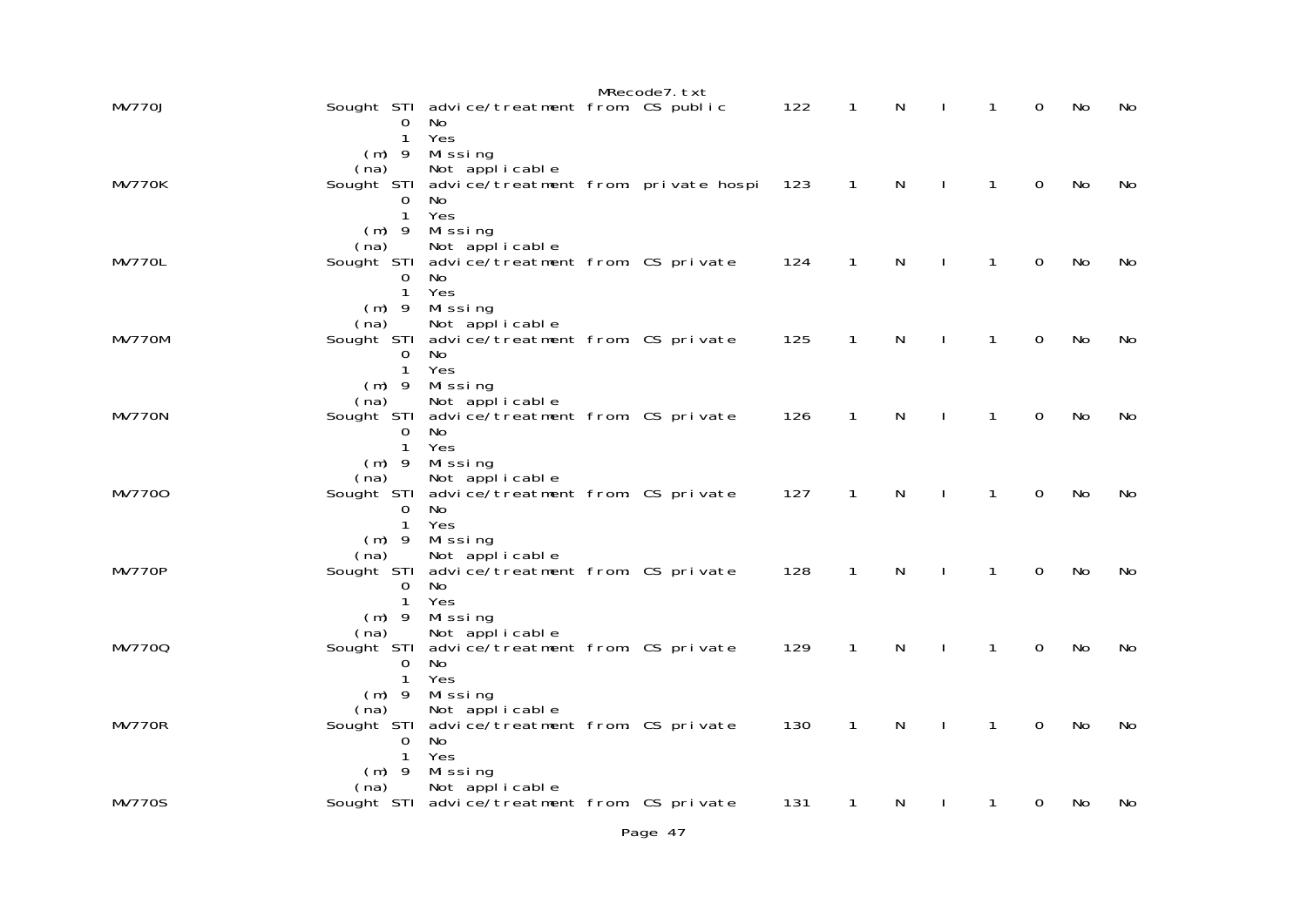|               |                         |                                                         | MRecode7.txt |     |                |              |              |              |             |    |    |
|---------------|-------------------------|---------------------------------------------------------|--------------|-----|----------------|--------------|--------------|--------------|-------------|----|----|
|               | 0                       | No                                                      |              |     |                |              |              |              |             |    |    |
|               | $\mathbf{1}$            | Yes                                                     |              |     |                |              |              |              |             |    |    |
|               |                         | $(m)$ 9 Missing                                         |              |     |                |              |              |              |             |    |    |
|               | (na)                    | Not applicable                                          |              |     |                |              |              |              |             |    |    |
| MV770T        |                         | Sought STI advice/treatment from: CS other              |              | 132 | $\overline{1}$ | $\mathsf{N}$ | $\mathbf{I}$ | $\mathbf{1}$ | $\mathbf 0$ | No | No |
|               | $\overline{0}$          | No                                                      |              |     |                |              |              |              |             |    |    |
|               | $\mathbf{1}$            | Yes                                                     |              |     |                |              |              |              |             |    |    |
|               | (na)                    | $(m)$ 9 Missing<br>Not applicable                       |              |     |                |              |              |              |             |    |    |
| <b>MV770U</b> |                         | Sought STI advice/treatment from: CS other              |              | 133 | $\mathbf{1}$   | $\mathsf{N}$ | $\mathbf{I}$ | $\mathbf{1}$ | $\mathbf 0$ | No | No |
|               | 0                       | No                                                      |              |     |                |              |              |              |             |    |    |
|               | $\mathbf{1}$            | Yes                                                     |              |     |                |              |              |              |             |    |    |
|               |                         | $(m)$ 9 Missing                                         |              |     |                |              |              |              |             |    |    |
|               | (na)                    | Not applicable                                          |              |     |                |              |              |              |             |    |    |
| <b>MV770V</b> |                         | Sought STI advice/treatment from: CS other              |              | 134 | $\mathbf{1}$   | $\mathsf{N}$ | $\mathbf{I}$ | $\mathbf{1}$ | $\mathbf 0$ | No | No |
|               | $\mathbf 0$             | No                                                      |              |     |                |              |              |              |             |    |    |
|               | $\mathbf{1}$            | Yes                                                     |              |     |                |              |              |              |             |    |    |
|               | $(m)$ 9                 | Missing                                                 |              |     |                |              |              |              |             |    |    |
|               | (na)                    | Not applicable                                          |              |     |                |              |              |              |             |    |    |
| MV770W        |                         | Sought STI advice/treatment from: CS other              |              | 135 | $\mathbf{1}$   | $\mathsf{N}$ | $\mathbf{I}$ | $\mathbf{1}$ | 0           | No | No |
|               | 0                       | No                                                      |              |     |                |              |              |              |             |    |    |
|               | $\mathbf{1}$<br>$(m)$ 9 | Yes                                                     |              |     |                |              |              |              |             |    |    |
|               | (na)                    | Mi ssi ng<br>Not applicable                             |              |     |                |              |              |              |             |    |    |
| <b>MV770X</b> |                         | Sought STI advice/treatment from: other                 |              | 136 | $\mathbf{1}$   | $\mathsf{N}$ | $\mathbf{I}$ | $\mathbf{1}$ | $\mathbf 0$ | No | No |
|               | 0                       | No                                                      |              |     |                |              |              |              |             |    |    |
|               | $\mathbf{1}$            | Yes                                                     |              |     |                |              |              |              |             |    |    |
|               | $(m)$ 9                 | Mi ssi ng                                               |              |     |                |              |              |              |             |    |    |
|               | (na)                    | Not applicable                                          |              |     |                |              |              |              |             |    |    |
| <b>MV774A</b> |                         | HIV transmitted during pregnancy                        |              | 137 | $\mathbf{1}$   | $\mathsf{N}$ | $\mathbf{L}$ | $\mathbf{1}$ | $\mathbf 0$ | No | No |
|               | $\mathsf{O}$            | No                                                      |              |     |                |              |              |              |             |    |    |
|               | $\mathbf{1}$            | Yes                                                     |              |     |                |              |              |              |             |    |    |
|               | 8                       | Don't know                                              |              |     |                |              |              |              |             |    |    |
|               |                         | (m) 9 Missing                                           |              |     |                |              |              |              |             |    |    |
|               | (na)                    | Not applicable                                          |              |     | $\mathbf{1}$   | $\mathsf{N}$ |              | $\mathbf{1}$ | $\mathbf 0$ | No |    |
| <b>MV774B</b> | $\mathbf 0$             | HIV transmitted during delivery<br>No                   |              | 138 |                |              | $\mathbf{I}$ |              |             |    | No |
|               | 1                       | Yes                                                     |              |     |                |              |              |              |             |    |    |
|               | 8                       | Don't know                                              |              |     |                |              |              |              |             |    |    |
|               | $(m)$ 9                 | Missing                                                 |              |     |                |              |              |              |             |    |    |
|               |                         |                                                         |              |     |                |              |              |              |             |    |    |
| <b>MV774C</b> |                         | (na) Not applicable<br>HIV transmitted by breastfeeding |              | 139 | $\mathbf{1}$   | N            |              | 1            | $\mathbf 0$ | No | No |
|               | $\mathbf 0$             | No                                                      |              |     |                |              |              |              |             |    |    |
|               | $\mathbf{1}$            | Yes                                                     |              |     |                |              |              |              |             |    |    |
|               | 8                       | Don't know                                              |              |     |                |              |              |              |             |    |    |
|               |                         | $(m)$ 9 Missing                                         |              |     |                |              |              |              |             |    |    |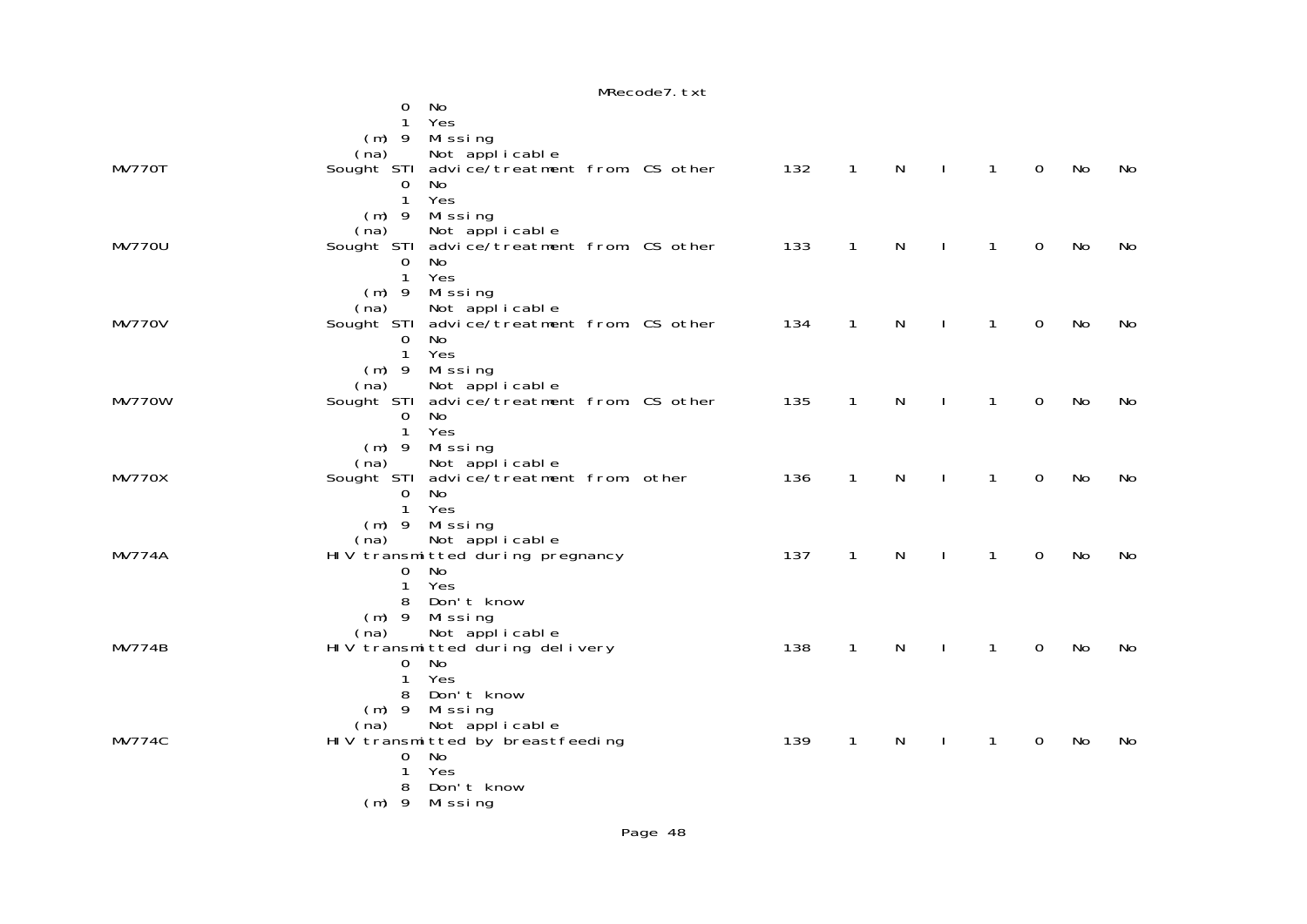|               | MRecode7. txt                                                                                   |     |                            |              |              |              |             |    |     |
|---------------|-------------------------------------------------------------------------------------------------|-----|----------------------------|--------------|--------------|--------------|-------------|----|-----|
| MV775         | Not applicable<br>(na)<br>Knows someone who has, or is suspected of havin 140                   |     | $\overline{1}$             | $\mathsf{N}$ | $\sim$ 1     | $\mathbf{1}$ | $\mathbf 0$ | No | No. |
|               | No<br>0<br>1<br>Yes<br>Don't know<br>8                                                          |     |                            |              |              |              |             |    |     |
|               | $(m)$ 9<br>Missing<br>Not applicable<br>(na)                                                    |     |                            |              |              |              |             |    |     |
| <b>MV777</b>  | Would want HIV infection in family to remain se 141<br>0<br>No.<br>$\mathbf{1}$<br>Yes          |     | $\overline{\phantom{1}}$ 1 | N            | $\mathbf{I}$ | $\mathbf{1}$ | $\mathbf 0$ | No | No  |
|               | Don't know/not sure/depends<br>8<br>$(m)$ 9<br>Missing                                          |     |                            |              |              |              |             |    |     |
| <b>MV777A</b> | Not applicable<br>(na)<br>Would be ashamed if someone in the family had H 142<br>$\mathbf{O}$   |     | $\overline{1}$             | $\mathsf{N}$ | $\mathbf{I}$ | $\mathbf{1}$ | $\mathbf 0$ | No | No  |
|               | Di sagree<br>1<br>Agree<br>8<br>Don't know/not sure/depends                                     |     |                            |              |              |              |             |    |     |
|               | $(m)$ 9<br>Missing<br>Not applicable<br>(na)                                                    |     |                            |              |              |              |             |    |     |
| MV778         | Willing to care for relative with AIDS<br>No<br>$\overline{0}$<br>Yes<br>1                      | 143 | $\mathbf{1}$               | $\mathsf{N}$ | $\perp$      | $\mathbf{1}$ | $\mathbf 0$ | No | No  |
|               | 8<br>Don't know/not sure/depends<br>$(m)$ 9 Missing                                             |     |                            |              |              |              |             |    |     |
| MV779         | Not applicable<br>(na)<br>A female teacher infected with HIV, but is not<br>No<br>$\Omega$      | 144 | $\mathbf{1}$               | N            | $\sim$ 1     | $\mathbf{1}$ | $\mathbf 0$ | No | No  |
|               | 1<br>Yes<br>Don't know/not sure/depends<br>8                                                    |     |                            |              |              |              |             |    |     |
| MV780         | $(m)$ 9<br>Missing<br>Not applicable<br>(na)<br>Children should be taught about condoms to avoi | 145 | $\mathbf{1}$               | $\mathsf{N}$ |              | $\mathbf{1}$ | $\Omega$    | No | No  |
|               | No<br>$\overline{0}$<br>Yes<br>$\mathbf{1}$                                                     |     |                            |              |              |              |             |    |     |
|               | Don't know/not sure/depends<br>8<br>$(m)$ 9<br>Missing<br>Not applicable<br>(na)                |     |                            |              |              |              |             |    |     |
| MV781         | Ever been tested for HIV<br>No<br>0                                                             | 146 | $\mathbf{1}$               | N            |              | $\mathbf{1}$ | $\mathbf 0$ | No | No  |
|               | Yes<br>$\mathbf{1}$<br>$(m)$ 9<br>Missing                                                       |     |                            |              |              |              |             |    |     |
| MV783         | Not applicable<br>(na)<br>Know a place to get HIV test<br>No<br>0                               | 147 | 1                          | N            |              | 1            | 0           | No | No  |
|               | Yes<br>1<br>$(m)$ 9 Missing                                                                     |     |                            |              |              |              |             |    |     |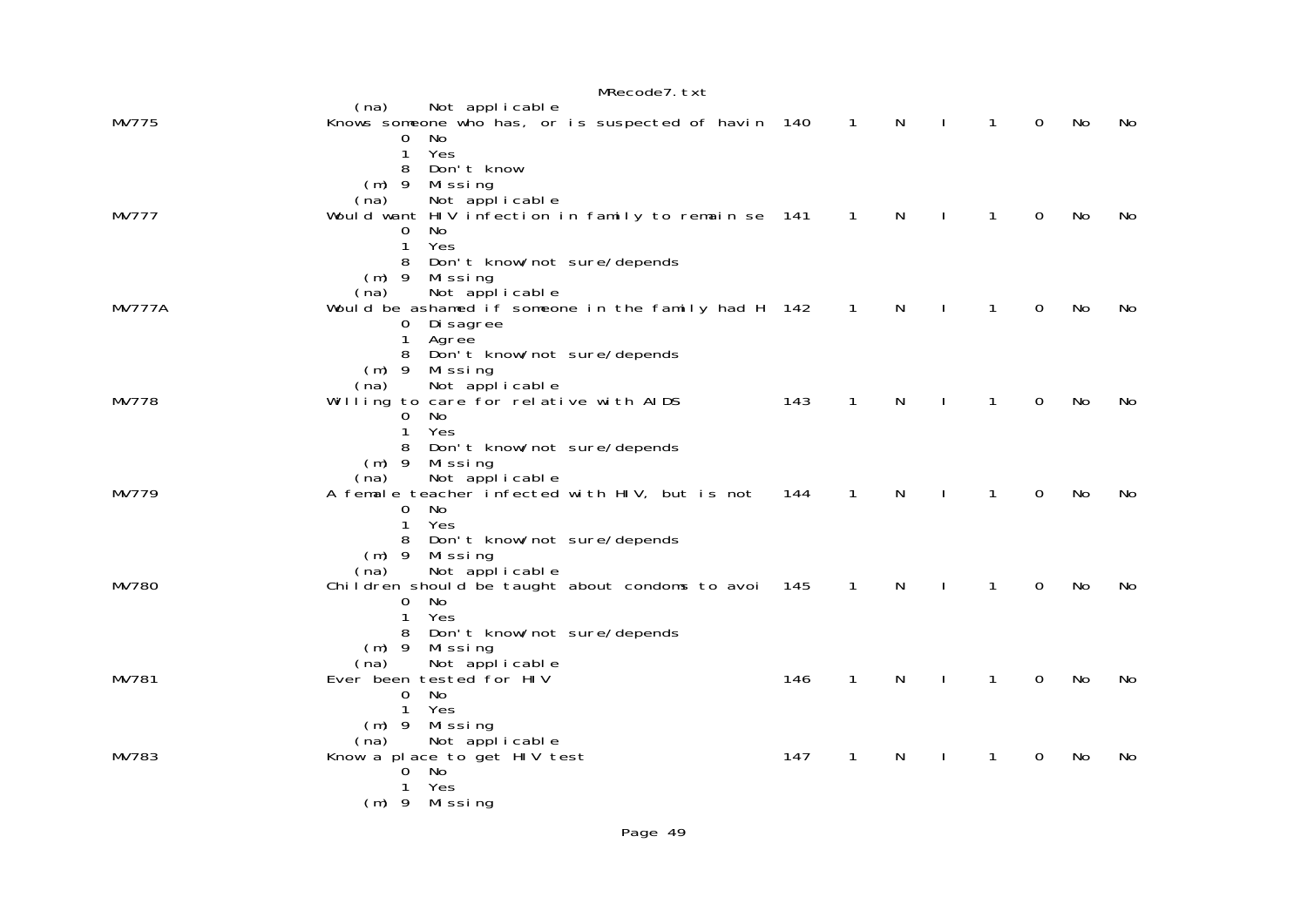|               | MRecode7.txt                                                                                                                 |     |              |              |              |              |                |    |    |
|---------------|------------------------------------------------------------------------------------------------------------------------------|-----|--------------|--------------|--------------|--------------|----------------|----|----|
| <b>MV784A</b> | (na)<br>Not applicable<br>Place for HIV test: government hospital<br>No<br>0<br>1 Yes                                        | 148 | $\mathbf{1}$ | $\mathsf{N}$ | $\sim$ 1     | $\mathbf{1}$ | $\overline{0}$ | No | No |
| <b>MV784B</b> | $(m)$ 9 Missing<br>Not applicable<br>(na)<br>Place for HIV test: CS public<br>$\overline{0}$<br>No<br>1 Yes                  | 149 | $\mathbf{1}$ | $\mathsf{N}$ | $\mathbf{I}$ | $\mathbf{1}$ | $\mathbf 0$    | No | No |
| <b>MV784C</b> | $(m)$ 9 Missing<br>Not applicable<br>(na)<br>Place for HIV test: CS public<br>No<br>0<br>1 Yes                               | 150 | $\mathbf{1}$ | $\mathsf{N}$ | $\mathbf{I}$ | $\mathbf{1}$ | $\mathbf 0$    | No | No |
| <b>MV784D</b> | $(m)$ 9 Missing<br>Not applicable<br>(na)<br>Place for HIV test: CS public<br>No<br>0<br>1 Yes                               | 151 | $\mathbf{1}$ | $\mathsf{N}$ | $\mathbf{I}$ | $\mathbf{1}$ | $\mathbf 0$    | No | No |
| <b>MV784E</b> | $(m)$ 9 Missing<br>Not applicable<br>(na)<br>Place for HIV test: CS public<br>No<br>0<br>1 Yes                               | 152 | $\mathbf{1}$ | N            | $\mathbf{I}$ | $\mathbf{1}$ | $\mathbf 0$    | No | No |
| <b>MV784F</b> | $(m)$ 9 Missing<br>Not applicable<br>(na)<br>Place for HIV test: CS public<br>No<br>0<br>1 Yes                               | 153 | $\mathbf{1}$ | $\mathsf{N}$ | $\mathbf{I}$ | 1            | $\mathbf 0$    | No | No |
| <b>MV784G</b> | $(m)$ 9 Missing<br>Not applicable<br>(na)<br>Place for HIV test: CS public<br>No.<br>0<br>1 Yes                              | 154 | $\mathbf{1}$ | N            | $\mathbf{I}$ | 1            | $\mathbf 0$    | No | No |
| <b>MV784H</b> | $(m)$ 9 Missing<br>Not applicable<br>(na)<br>Place for HIV test: CS public<br>$\overline{0}$<br>No.<br>1 Yes                 | 155 | $\mathbf{1}$ | N            | $\mathbf{I}$ | 1            | $\mathbf 0$    | No | No |
| MV7841        | $(m)$ 9<br>Missing<br>Not applicable<br>(na)<br>Place for HIV test: CS public<br>No<br>$\overline{0}$<br>$\mathbf{1}$<br>Yes | 156 | $\mathbf{1}$ | N            | $\mathbf{I}$ | 1            | $\mathbf 0$    | No | No |
|               | Missing<br>$(m)$ 9<br>Not applicable<br>(na)                                                                                 |     |              |              |              |              |                |    |    |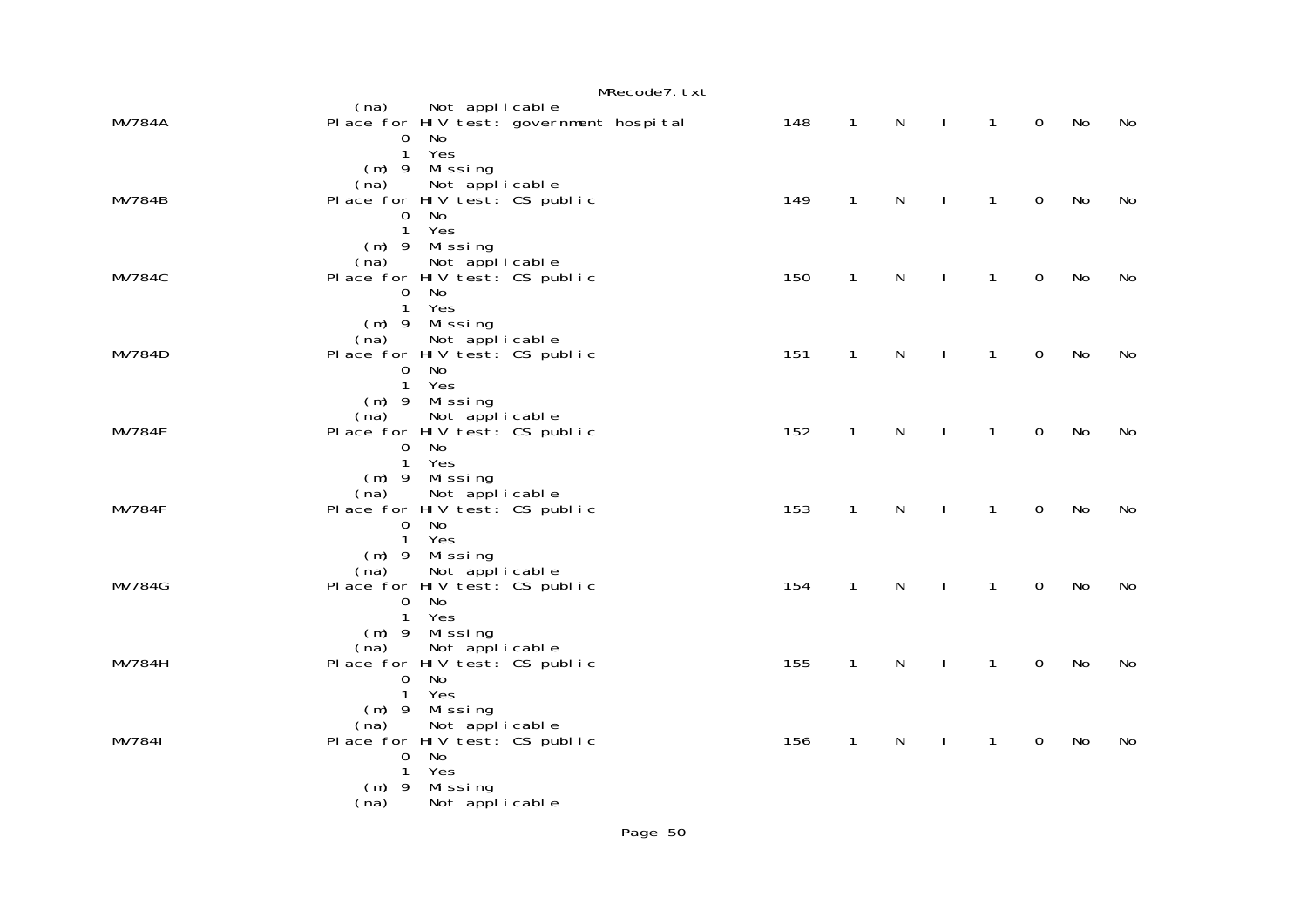|               | MRecode7.txt                                                                  |     |                |              |              |              |                |    |    |
|---------------|-------------------------------------------------------------------------------|-----|----------------|--------------|--------------|--------------|----------------|----|----|
| <b>MV784J</b> | Place for HIV test: CS public<br>No.<br>0                                     | 157 | $\overline{1}$ | N            | $\perp$      | $\mathbf{1}$ | $\overline{0}$ | No | No |
|               | 1 Yes<br>$(m)$ 9 Missing                                                      |     |                |              |              |              |                |    |    |
| <b>MV784K</b> | Not applicable<br>(na)<br>Place for HIV test: private hospital/clinic/doc 158 |     | $\sim$ 1       | $\mathsf{N}$ | $\sim$ 1.    | $\mathbf{1}$ | $\overline{O}$ | No | No |
|               | No<br>0<br>1 Yes                                                              |     |                |              |              |              |                |    |    |
|               | $(m)$ 9 Missing<br>(na) Not applicable<br>Place for HIV test: CS private      |     |                |              |              |              |                |    |    |
| <b>MV784L</b> | $\mathbf{0}$<br>No                                                            | 159 | $\mathbf{1}$   | $\mathsf{N}$ | $\sim$ 1     | $\mathbf{1}$ | $\overline{0}$ | No | No |
|               | 1 Yes<br>$(m)$ 9 Missing                                                      |     |                |              |              |              |                |    |    |
| <b>MV784M</b> | (na) Not applicable<br>Place for HIV test: CS private<br>$\overline{0}$<br>No | 160 | $\mathbf{1}$   | N            | $\sim$ 1     | $\mathbf{1}$ | $\overline{0}$ | No | No |
|               | 1 Yes<br>(m) 9 Missing                                                        |     |                |              |              |              |                |    |    |
| <b>MV784N</b> | Not applicable<br>(na)<br>Place for HIV test: CS private                      | 161 | $\mathbf{1}$   | $\mathsf{N}$ | $\mathbf{I}$ | $\mathbf{1}$ | $\overline{0}$ | No | No |
|               | No<br>$\overline{0}$<br>1 Yes                                                 |     |                |              |              |              |                |    |    |
|               | (m) 9 Missing<br>Not applicable<br>(na)                                       |     |                |              |              |              |                |    |    |
| MV7840        | Place for HIV test: CS private<br>No<br>$\overline{0}$                        | 162 | $\mathbf{1}$   | $\mathsf{N}$ | $\mathbf{I}$ | $\mathbf{1}$ | $\mathbf 0$    | No | No |
|               | 1 Yes<br>$(m)$ 9 Missing                                                      |     |                |              |              |              |                |    |    |
| <b>MV784P</b> | Not applicable<br>(na)<br>Place for HIV test: CS private                      | 163 | $\mathbf{1}$   | $\mathsf{N}$ | $\sim$ 1     | $\mathbf{1}$ | $\mathbf 0$    | No | No |
|               | No<br>$\overline{0}$<br>1 Yes                                                 |     |                |              |              |              |                |    |    |
| MV7840        | $(m)$ 9 Missing<br>Not applicable<br>(na)<br>Place for HIV test: CS private   | 164 | $\mathbf{1}$   | $\mathsf{N}$ | $\mathbf{I}$ | $\mathbf{1}$ | $\mathbf 0$    | No | No |
|               | $\Omega$<br>No<br>1 Yes                                                       |     |                |              |              |              |                |    |    |
|               | $(m)$ 9 Missing<br>Not applicable<br>(na)                                     |     |                |              |              |              |                |    |    |
| <b>MV784R</b> | Place for HIV test: CS private<br>$\mathsf{O}$<br>No                          | 165 | $\mathbf{1}$   | $\mathsf{N}$ | $\mathbf{I}$ | $\mathbf{1}$ | $\mathbf 0$    | No | No |
|               | $\mathbf{1}$<br>Yes<br>Missing<br>$(m)$ 9                                     |     |                |              |              |              |                |    |    |
| <b>MV784S</b> | Not applicable<br>(na)<br>Place for HIV test: CS other                        | 166 | $\mathbf{1}$   | N            | $\mathbf{I}$ | $\mathbf{1}$ | $\mathbf 0$    | No | No |
|               |                                                                               |     |                |              |              |              |                |    |    |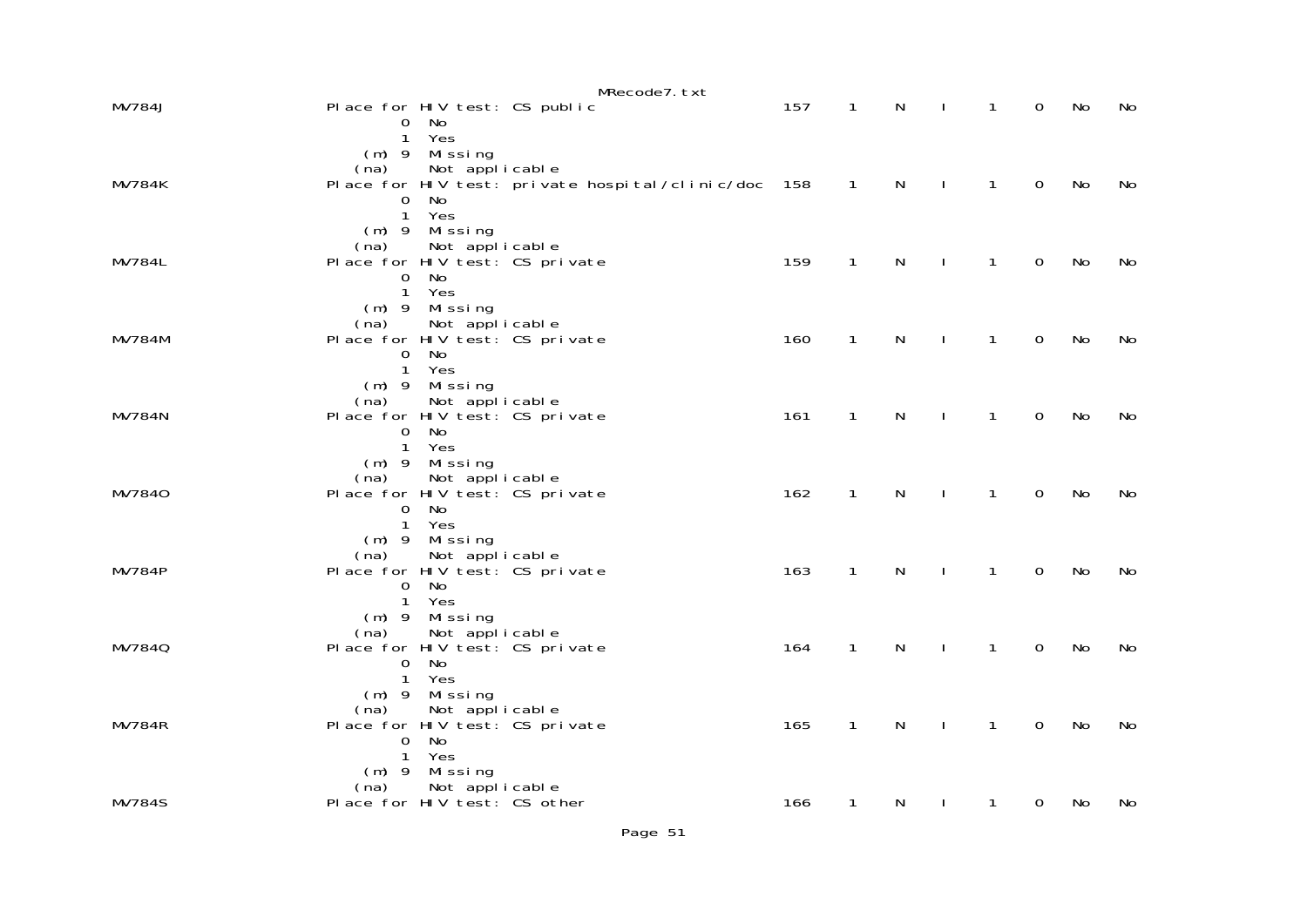|               | MRecode7. txt                                                       |     |                |              |              |                |                |    |    |
|---------------|---------------------------------------------------------------------|-----|----------------|--------------|--------------|----------------|----------------|----|----|
|               | $\Omega$<br>No                                                      |     |                |              |              |                |                |    |    |
|               | Yes<br>1                                                            |     |                |              |              |                |                |    |    |
|               | (m) 9 Missing<br>na) Not applicable                                 |     |                |              |              |                |                |    |    |
| <b>MV784T</b> | (na)<br>Place for HIV test: CS other                                | 167 | $\overline{1}$ | $\mathsf{N}$ | $\sim 1$     | $\overline{1}$ | $\overline{0}$ | No | No |
|               | <b>No</b><br>0                                                      |     |                |              |              |                |                |    |    |
|               | $\mathbf{1}$<br>Yes                                                 |     |                |              |              |                |                |    |    |
|               | (m) 9 Missing                                                       |     |                |              |              |                |                |    |    |
|               | (na) Not applicable<br>Place for HIV test: CS other                 |     |                |              |              |                |                |    |    |
| <b>MV784U</b> | <b>No</b><br>$\mathsf{O}$                                           | 168 | $\mathbf{1}$   | N            | $\mathbf{I}$ | $\mathbf{1}$   | $\mathbf 0$    | No | No |
|               | $\mathbf{1}$<br>Yes                                                 |     |                |              |              |                |                |    |    |
|               | $(m)$ 9 Missing                                                     |     |                |              |              |                |                |    |    |
|               | Not applicable<br>(na)                                              |     |                |              |              |                |                |    |    |
| <b>MV784V</b> | Place for HIV test: CS other                                        | 169 | $\mathbf{1}$   | N            | $\mathbf{I}$ | $\mathbf{1}$   | $\mathbf 0$    | No | No |
|               | No<br>$\mathsf{O}$<br>Yes                                           |     |                |              |              |                |                |    |    |
|               | $\mathbf{1}$<br>$(m)$ 9 Missing                                     |     |                |              |              |                |                |    |    |
|               | Not applicable<br>(na)                                              |     |                |              |              |                |                |    |    |
| <b>MV784X</b> | Place for HIV test: other                                           | 170 | $\mathbf{1}$   | N            | $\mathbf{I}$ | $\mathbf{1}$   | $\mathbf 0$    | No | No |
|               | No<br>$\overline{0}$                                                |     |                |              |              |                |                |    |    |
|               | $\mathbf{1}$<br>Yes                                                 |     |                |              |              |                |                |    |    |
|               | $(m)$ 9 Missing<br>Not applicable<br>(na)                           |     |                |              |              |                |                |    |    |
| MV785         | Heard about other STIs                                              | 171 | $\mathbf{1}$   | N            | $\mathbf{I}$ | $\mathbf{1}$   | $\mathbf 0$    | No | No |
|               | No<br>$\overline{0}$                                                |     |                |              |              |                |                |    |    |
|               | $\mathbf{1}$<br>Yes                                                 |     |                |              |              |                |                |    |    |
|               | $(m)$ 9 Missing                                                     |     |                |              |              |                |                |    |    |
| MV791         | Not applicable<br>(na)<br>Have ever paid anyone in exchange for sex | 172 | $\overline{1}$ | N            | $\mathbf{I}$ | $\mathbf{1}$   | $\Omega$       | No | No |
|               | $0$ No                                                              |     |                |              |              |                |                |    |    |
|               | Yes<br>$\mathbf{1}$                                                 |     |                |              |              |                |                |    |    |
|               | $(m)$ 9 Missing                                                     |     |                |              |              |                |                |    |    |
| <b>MV791A</b> | Not applicable<br>(na)                                              |     | $\overline{1}$ | $\mathsf{N}$ |              | $\mathbf{1}$   | $\overline{0}$ | No |    |
|               | Last 12 months have given gifts or other goods 173<br>No<br>0       |     |                |              | $\mathbf{I}$ |                |                |    | No |
|               | $\mathbf{1}$<br>Yes                                                 |     |                |              |              |                |                |    |    |
|               | $(m)$ 9 Missing                                                     |     |                |              |              |                |                |    |    |
|               | Not applicable<br>(na)                                              |     |                |              |              |                |                |    |    |
| <b>MV791B</b> | Have ever given gifts or other goods to have se 174<br>No           |     | $\overline{1}$ | N            | $\mathbf{I}$ | $\mathbf{1}$   | $\overline{0}$ | No | No |
|               | 0<br>$\mathbf{1}$<br>Yes                                            |     |                |              |              |                |                |    |    |
|               | (m) 9 Missing                                                       |     |                |              |              |                |                |    |    |
|               | (na) Not applicable<br>Paid for sex in last 12 months               |     |                |              |              |                |                |    |    |
| MV793         |                                                                     | 175 | $\mathbf{1}$   | N            |              | $\mathbf{1}$   | 0              | No | No |
|               | 0 No                                                                |     |                |              |              |                |                |    |    |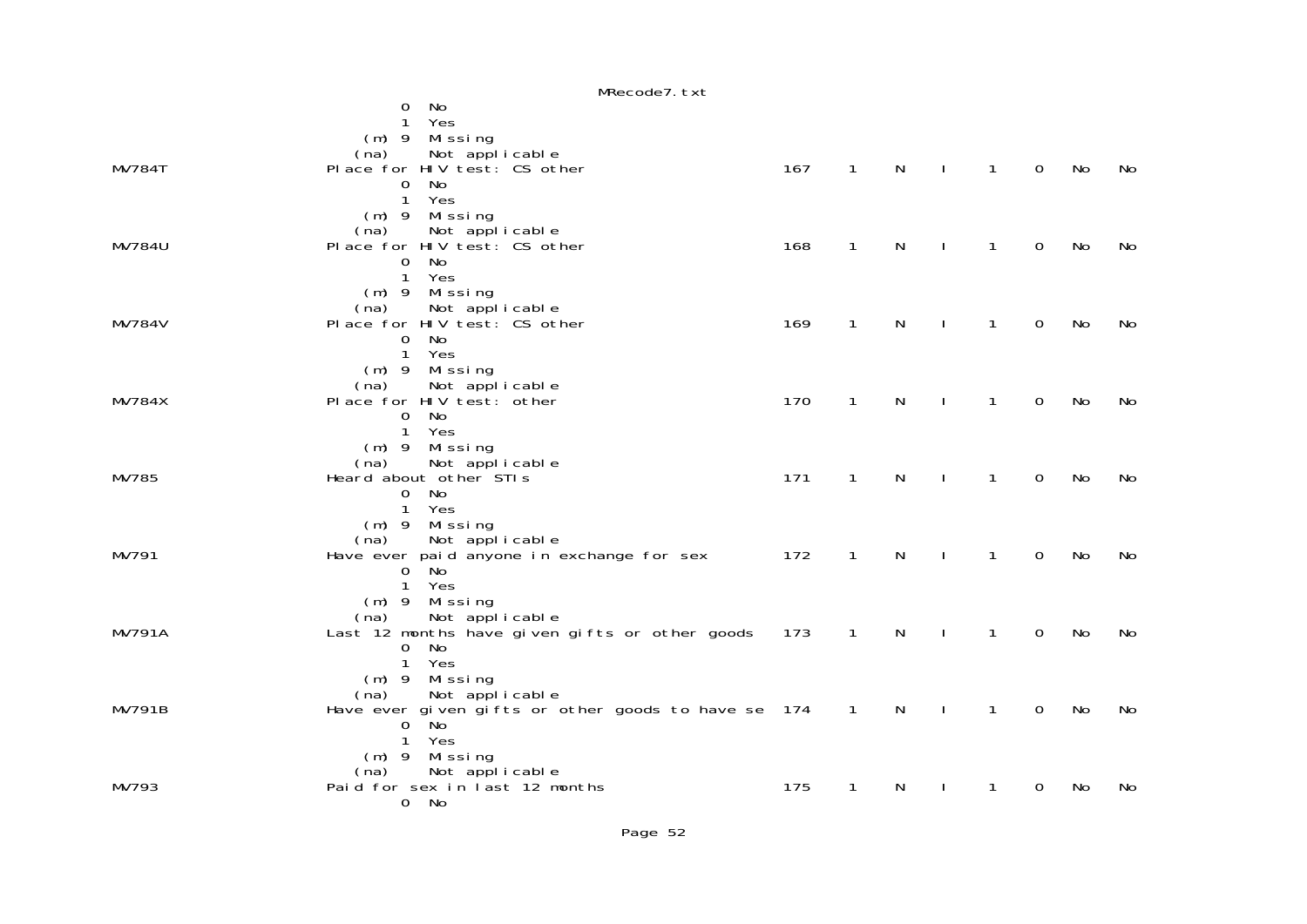|                    | MRecode7. txt                                                                                                                                        |                                       |              |              |              |                     |                                  |          |           |
|--------------------|------------------------------------------------------------------------------------------------------------------------------------------------------|---------------------------------------|--------------|--------------|--------------|---------------------|----------------------------------|----------|-----------|
| <b>MV793A</b>      | Yes<br>Missing<br>$(m)$ 9<br>Not applicable<br>(na)<br>Condom used last time paid for sex in last 12 m 176 1                                         |                                       |              | $\mathsf{N}$ | $\sim$ 1     | $\mathbf{1}$        | $\mathbf 0$                      | No       | No        |
|                    | 0<br>No<br>$\mathbf{1}$<br>Yes<br>$(m)$ 9 Missing<br>Not applicable<br>(na)                                                                          |                                       |              |              |              |                     |                                  |          |           |
| <b>MV793B</b>      | Condom used every time paid for sex in last 12 177<br>0<br>No<br>Yes<br>$\mathbf{1}$<br>8<br>Don't know<br>(m) 9 Missing<br>Not applicable<br>(na)   |                                       | $\mathbf{1}$ | N            |              | $\mathbf{1}$        | $\Omega$                         | No       | No        |
| <b>flevel: MAN</b> | Record: AIDS, STIs and Condom Use (continued)                                                                                                        |                                       |              |              |              |                     |                                  |          |           |
| I tem Name         | I tem Label<br>________________                                                                                                                      | Start Len Type Type Occ Dec Char Fill |              |              | Data Item    |                     |                                  |          | Dec Zero  |
| <b>MCASEID</b>     | (id) Case Identification<br>(record type)                                                                                                            | $\overline{1}$<br>16                  | 15<br>3      | AN<br>AN     | $\mathbf{I}$ | $\overline{1}$<br>1 | $\overline{0}$<br>$\overline{0}$ | No<br>No | No.<br>No |
| MV820              | Condom used at first sex<br>0 No<br>Yes<br>$\mathbf{1}$<br>Don't know<br>8<br>$(m)$ 9<br>Mi ssi ng<br>Not applicable<br>(na)                         | 19                                    | $\mathbf{1}$ | N            | $\mathbf{I}$ | $\mathbf{1}$        | $\Omega$                         | No       | No        |
| MV822              | Wife justified asking husband to use condom if<br>$\Omega$<br>No<br>Yes<br>1<br>Don't know<br>8<br>$(m)$ 9 Missing<br>Not applicable<br>(na)         | 20                                    | 1            | N            |              | 1                   | 0                                | No       | No.       |
| MV823              | Can get HIV by witchcraft or supernatural means<br>No<br>0<br>Yes<br>$\mathbf{1}$<br>Don't know<br>8<br>$(m)$ 9<br>Missing<br>Not applicable<br>(na) | 21                                    | $\mathbf{1}$ | N            |              | 1                   | 0                                | No       | No.       |
| MV824              | Drugs to avoid HIV transmission to baby during<br>No<br>0<br>Yes<br>1<br>Don't know<br>8<br>$(m)$ 9 Missing<br>Not applicable<br>(na)                | 22                                    | $\mathbf{1}$ | N            |              | $\mathbf{1}$        | $\mathbf 0$                      | No       | No        |
| MV825              | Would buy vegetables from vendor with HIV                                                                                                            | 23                                    | $\mathbf{1}$ | N            |              | 1                   | 0                                | No       | No        |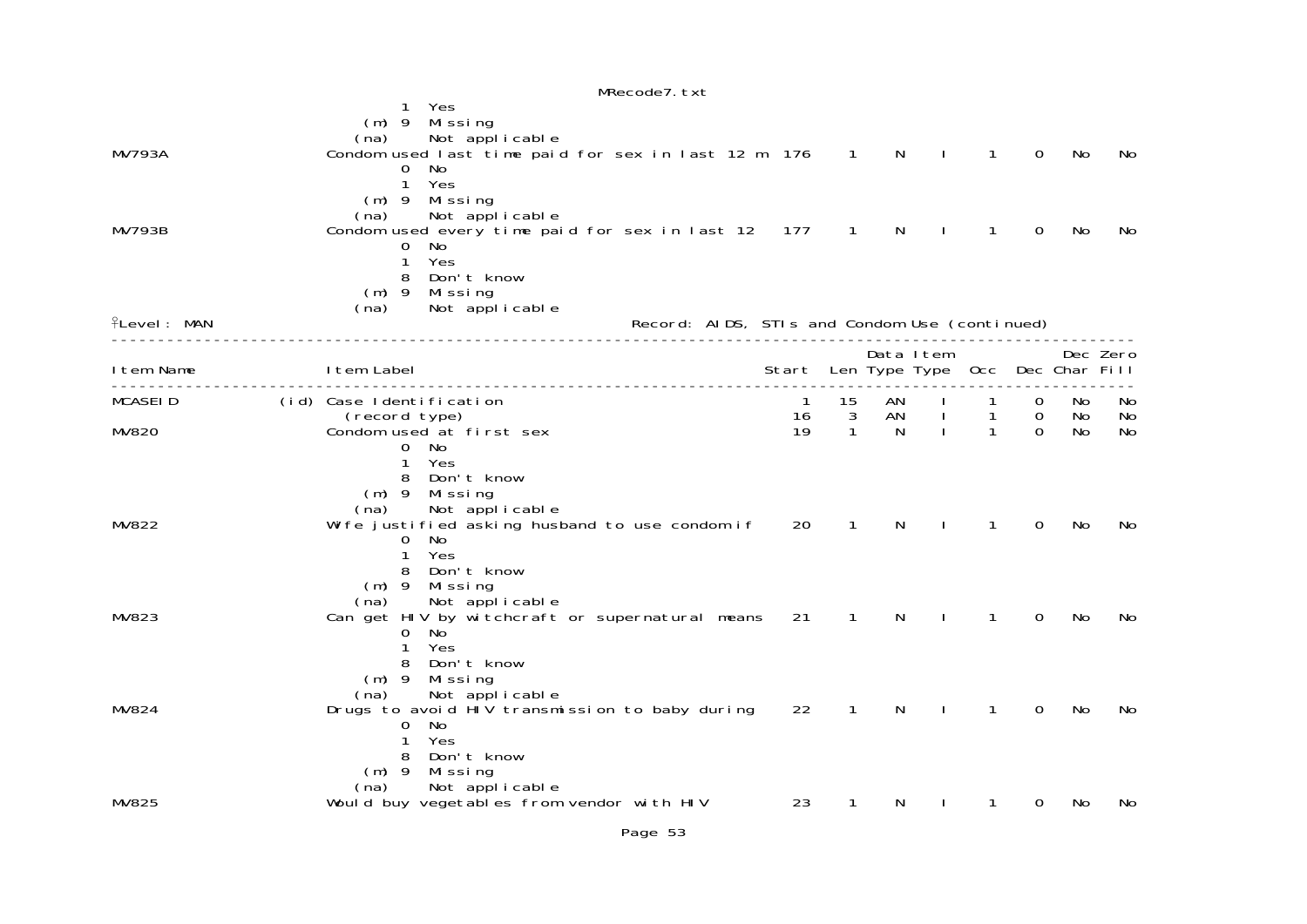|               | MRecode7.txt                                    |    |              |              |              |              |             |    |     |
|---------------|-------------------------------------------------|----|--------------|--------------|--------------|--------------|-------------|----|-----|
|               | No.<br>0                                        |    |              |              |              |              |             |    |     |
|               | Yes<br>1                                        |    |              |              |              |              |             |    |     |
|               | 8<br>Don't know                                 |    |              |              |              |              |             |    |     |
|               | $(m)$ 9 Missing                                 |    |              |              |              |              |             |    |     |
|               | Not applicable<br>(na)                          |    |              |              |              |              |             |    |     |
| MV826         | Last time tested for HIV                        | 24 | $\mathbf{1}$ | $\mathsf{N}$ | $\mathbf{I}$ | $\mathbf{1}$ | $\mathbf 0$ | No | No  |
|               |                                                 |    |              |              |              |              |             |    |     |
|               | Less than 12 months<br>1                        |    |              |              |              |              |             |    |     |
|               | 12-23 months<br>2                               |    |              |              |              |              |             |    |     |
|               | 3<br>2 years or more                            |    |              |              |              |              |             |    |     |
|               | (m) 9 Missing                                   |    |              |              |              |              |             |    |     |
|               | Not applicable<br>(na)                          |    |              |              |              |              |             |    |     |
| <b>MV826A</b> | Months ago most recent HIV test                 | 25 | 2            | N            |              | $\mathbf{1}$ | 0           | No | No  |
|               | 0:24                                            |    |              |              |              |              |             |    |     |
|               | 95<br>Two or more years                         |    |              |              |              |              |             |    |     |
|               | 98<br>Don't know                                |    |              |              |              |              |             |    |     |
|               | $(m)$ 99<br>Missing                             |    |              |              |              |              |             |    |     |
|               | Not applicable<br>(na)                          |    |              |              |              |              |             |    |     |
| MV827         | Last HIV test: on your own, offered or required | 27 | $\mathbf{1}$ | N            |              | $\mathbf{1}$ | 0           | No | No  |
|               | 1 Asked for the test                            |    |              |              |              |              |             |    |     |
|               | Offered and accepted<br>2                       |    |              |              |              |              |             |    |     |
|               | 3 Required                                      |    |              |              |              |              |             |    |     |
|               |                                                 |    |              |              |              |              |             |    |     |
|               | (m) 9 Missing                                   |    |              |              |              |              |             |    |     |
|               | Not applicable<br>(na)                          |    |              |              |              |              |             |    |     |
| <b>MV828</b>  | Received result from last HIV test              | 28 | $\mathbf{1}$ | N            | $\mathbf{I}$ | $\mathbf{1}$ | $\Omega$    | No | No. |
|               | - No<br>0                                       |    |              |              |              |              |             |    |     |
|               | Yes<br>$\mathbf{1}$                             |    |              |              |              |              |             |    |     |
|               | $(m)$ 9 Missing                                 |    |              |              |              |              |             |    |     |
|               | Not applicable<br>(na)                          |    |              |              |              |              |             |    |     |
| MV829         | Place where last HIV test was taken             | 29 | 2            | N            |              | $\mathbf{1}$ | 0           | No | No  |
|               | PUBLIC SECTOR<br>10                             |    |              |              |              |              |             |    |     |
|               | 11:19 [ list public sector locations here ]     |    |              |              |              |              |             |    |     |
|               | PRI VATE SECTOR<br>20                           |    |              |              |              |              |             |    |     |
|               | 21:29<br>[ list private sector locations here ] |    |              |              |              |              |             |    |     |
|               | 30<br><b>OTHER</b>                              |    |              |              |              |              |             |    |     |
|               | 31:35<br>[ list other locations here ]          |    |              |              |              |              |             |    |     |
|               | Other<br>96                                     |    |              |              |              |              |             |    |     |
|               | $(m)$ 99<br>Missing                             |    |              |              |              |              |             |    |     |
|               | Not applicable<br>(na)                          |    |              |              |              |              |             |    |     |
| MV832B        | Time since last sex with 2nd to most recent par | 31 | 3            | N            |              | $\mathbf{1}$ | 0           | No | No. |
|               | 100                                             |    |              |              |              |              |             |    |     |
|               | <1 day ago<br>101                               |    |              |              |              |              |             |    |     |
|               | Days: 1                                         |    |              |              |              |              |             |    |     |
|               | 102:160                                         |    |              |              |              |              |             |    |     |
|               | 199<br>Days: number missing                     |    |              |              |              |              |             |    |     |
|               | 201<br>Weeks: 1                                 |    |              |              |              |              |             |    |     |
|               | 202: 220                                        |    |              |              |              |              |             |    |     |
|               | 299<br>Weeks: number missing                    |    |              |              |              |              |             |    |     |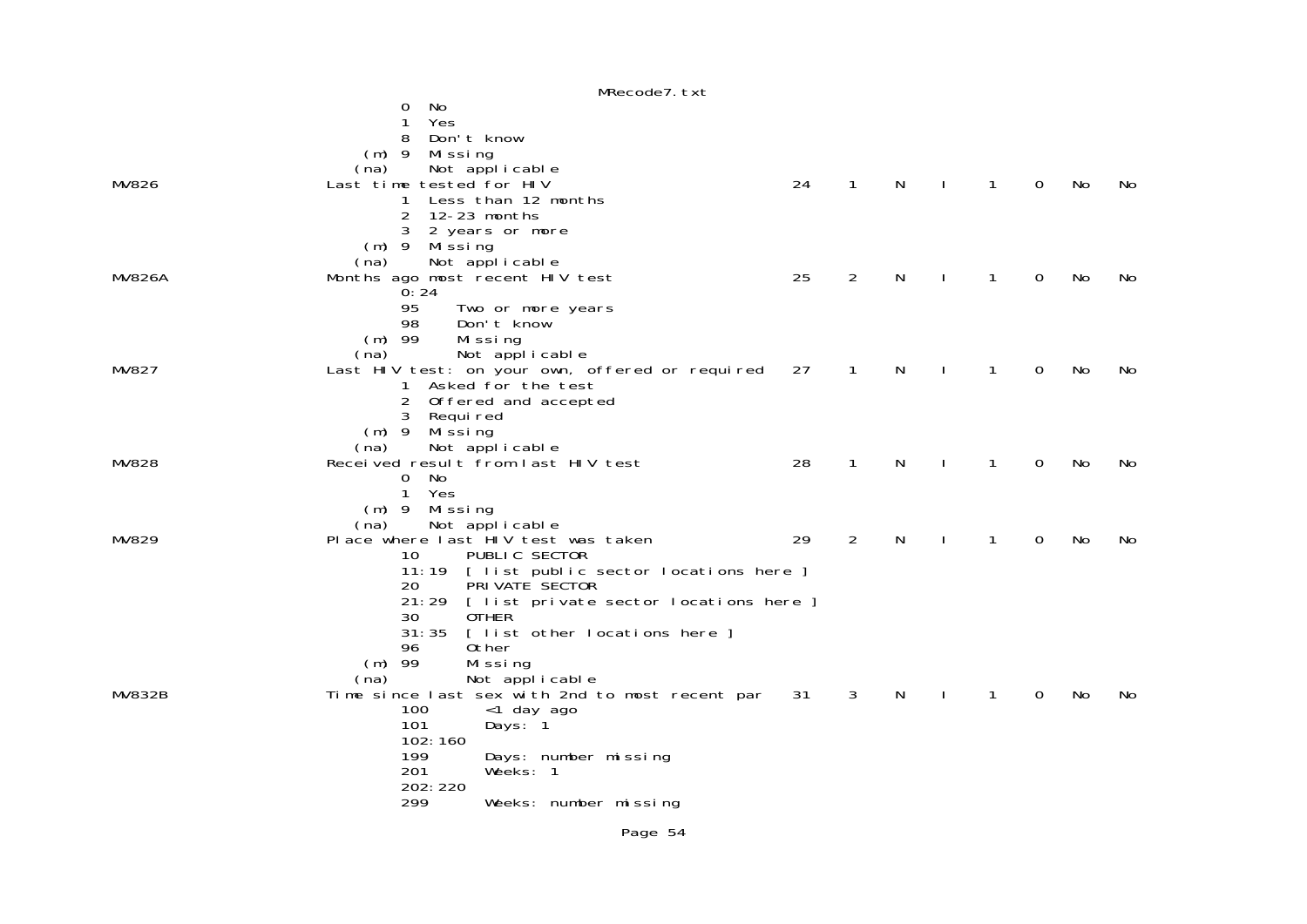|               |                            | MRecode7. txt                                   |    |              |   |              |              |             |    |    |
|---------------|----------------------------|-------------------------------------------------|----|--------------|---|--------------|--------------|-------------|----|----|
|               | 301                        | Months: 1                                       |    |              |   |              |              |             |    |    |
|               | 302: 312                   |                                                 |    |              |   |              |              |             |    |    |
|               | 399                        | Months: number missing                          |    |              |   |              |              |             |    |    |
|               | 401                        | Years: 1                                        |    |              |   |              |              |             |    |    |
|               | 995                        | Within last 4 weeks                             |    |              |   |              |              |             |    |    |
|               | 996                        | Before last birth                               |    |              |   |              |              |             |    |    |
|               | 997                        | Inconsistent                                    |    |              |   |              |              |             |    |    |
|               | 998                        | Don't know                                      |    |              |   |              |              |             |    |    |
|               | $(m)$ 999                  | Missing                                         |    |              |   |              |              |             |    |    |
|               | (na)                       | Not applicable                                  |    |              |   |              |              |             |    |    |
| <b>MV832C</b> |                            | Time since last sex with 3rd to most recent par | 34 | $\mathbf{3}$ | N | $\mathbf{I}$ | $\mathbf{1}$ | $\mathbf 0$ | No | No |
|               | 100                        | <1 day ago                                      |    |              |   |              |              |             |    |    |
|               | 101                        | Days: 1                                         |    |              |   |              |              |             |    |    |
|               | 102:160                    |                                                 |    |              |   |              |              |             |    |    |
|               | 199                        | Days: number missing                            |    |              |   |              |              |             |    |    |
|               | 201                        | Weeks: 1                                        |    |              |   |              |              |             |    |    |
|               | 202: 220                   |                                                 |    |              |   |              |              |             |    |    |
|               | 299                        | Weeks: number missing                           |    |              |   |              |              |             |    |    |
|               | 301                        | Months: 1                                       |    |              |   |              |              |             |    |    |
|               | 302: 312                   |                                                 |    |              |   |              |              |             |    |    |
|               | 399                        | Months: number missing                          |    |              |   |              |              |             |    |    |
|               | 401                        | Years: 1                                        |    |              |   |              |              |             |    |    |
|               | 995                        | Within last 4 weeks                             |    |              |   |              |              |             |    |    |
|               | 996                        | Before last birth                               |    |              |   |              |              |             |    |    |
|               | 997                        | Inconsistent                                    |    |              |   |              |              |             |    |    |
|               | 998                        | Don't know                                      |    |              |   |              |              |             |    |    |
|               | $(m)$ 999                  | Mi ssi ng                                       |    |              |   |              |              |             |    |    |
|               | (na)                       | Not applicable                                  |    |              |   |              |              |             |    |    |
| <b>MV833A</b> |                            | Used condom every time had sex with most recent | 37 | $\mathbf{1}$ | N |              | $\mathbf{1}$ | $\mathbf 0$ | No | No |
|               | 0 No                       |                                                 |    |              |   |              |              |             |    |    |
|               | $\mathbf{1}$<br>Yes        |                                                 |    |              |   |              |              |             |    |    |
|               | $(m)$ 9 Missing            |                                                 |    |              |   |              |              |             |    |    |
|               | (na)                       | Not applicable                                  |    |              |   |              |              |             |    |    |
| <b>MV833B</b> |                            | Used condom every time had sex with 2nd to most | 38 | $\mathbf{1}$ | N | $\mathbf{I}$ | 1            | 0           | No | No |
|               | No<br>$\mathbf{O}$         |                                                 |    |              |   |              |              |             |    |    |
|               | $\mathbf{1}$<br>Yes        |                                                 |    |              |   |              |              |             |    |    |
|               | $(m)$ 9 Missing            |                                                 |    |              |   |              |              |             |    |    |
|               | (na)                       | Not applicable                                  |    |              |   |              |              |             |    |    |
| <b>MV833C</b> |                            | Used condom every time had sex with 3rd to most | 39 | $\mathbf{1}$ | N | $\mathbf{I}$ | 1            | $\Omega$    | No | No |
|               | No<br>0                    |                                                 |    |              |   |              |              |             |    |    |
|               | Yes<br>$\mathbf{1}$        |                                                 |    |              |   |              |              |             |    |    |
|               |                            |                                                 |    |              |   |              |              |             |    |    |
|               | (m) 9 Missing<br>(na)      |                                                 |    |              |   |              |              |             |    |    |
| <b>MV834A</b> | Age of most recent partner | Not applicable                                  | 40 | 2            | N | J.           | 1            | 0           | No | No |
|               | 10:94                      |                                                 |    |              |   |              |              |             |    |    |
|               | 95                         | $95+$                                           |    |              |   |              |              |             |    |    |
|               |                            |                                                 |    |              |   |              |              |             |    |    |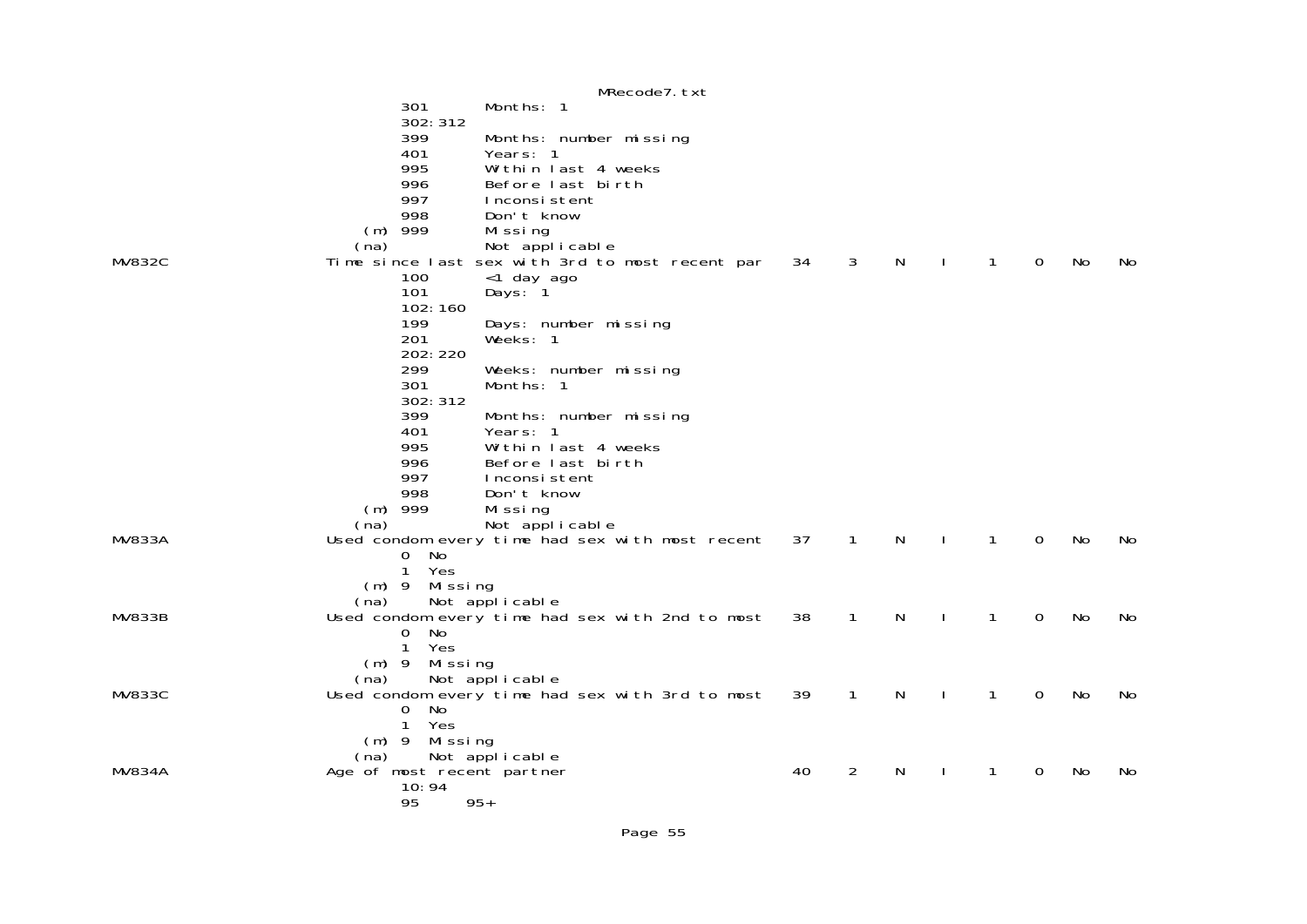|               | MRecode7. txt                                                             |    |                |   |              |             |           |     |
|---------------|---------------------------------------------------------------------------|----|----------------|---|--------------|-------------|-----------|-----|
|               | Don't know<br>98                                                          |    |                |   |              |             |           |     |
|               | $(m)$ 99<br>Missing<br>Not applicable<br>(na)                             |    |                |   |              |             |           |     |
| <b>MV834B</b> | Age of 2nd to most recent partner                                         | 42 | $\overline{2}$ | N | 1            | $\mathbf 0$ | No        | No  |
|               | 10:94                                                                     |    |                |   |              |             |           |     |
|               | 95<br>$95+$<br>98<br>Don't know                                           |    |                |   |              |             |           |     |
|               | $(m)$ 99<br>Missing                                                       |    |                |   |              |             |           |     |
|               | (na)<br>Not applicable                                                    |    |                |   |              |             |           |     |
| <b>MV834C</b> | Age of 3rd to most recent partner<br>10:94                                | 44 | $\overline{2}$ | N | $\mathbf{1}$ | $\Omega$    | <b>No</b> | No. |
|               | 95<br>$95+$                                                               |    |                |   |              |             |           |     |
|               | 98<br>Don't know                                                          |    |                |   |              |             |           |     |
|               | $(m)$ 99<br>Missing<br>(na)                                               |    |                |   |              |             |           |     |
| <b>MV835A</b> | Not applicable<br>Alcohol consumption at last sex with most recen         | 46 | 1              | N | 1            | 0           | No        | No  |
|               | 0<br>No.                                                                  |    |                |   |              |             |           |     |
|               | $\mathbf{1}$<br>Respondent drunk only<br>2<br>Partner drunk only          |    |                |   |              |             |           |     |
|               | 3<br>Both drunk                                                           |    |                |   |              |             |           |     |
|               | 4<br>Neither drunk but consumed alcohol                                   |    |                |   |              |             |           |     |
|               | $(m)$ 9<br>Mi ssi ng<br>Not applicable<br>(na)                            |    |                |   |              |             |           |     |
| <b>MV835B</b> | Alcohol consumption at last sex with 2nd to mos                           | 47 | $\mathbf{1}$   | N | 1            | $\Omega$    | <b>No</b> | No  |
|               | No<br>0                                                                   |    |                |   |              |             |           |     |
|               | 1<br>Respondent drunk only<br>Partner drunk only<br>2                     |    |                |   |              |             |           |     |
|               | 3<br>Both drunk                                                           |    |                |   |              |             |           |     |
|               | Neither drunk but consumed alcohol                                        |    |                |   |              |             |           |     |
|               | $(m)$ 9<br>Mi ssi ng<br>Not applicable<br>(na)                            |    |                |   |              |             |           |     |
| <b>MV835C</b> | Alcohol consumption at last sex with 3rd to mos                           | 48 | 1              | N | 1            | 0           | No        | No. |
|               | $\Omega$<br>No                                                            |    |                |   |              |             |           |     |
|               | Respondent drunk only<br>1<br>2<br>Partner drunk only                     |    |                |   |              |             |           |     |
|               | 3<br>Both drunk                                                           |    |                |   |              |             |           |     |
|               | Neither drunk but consumed alcohol<br>4<br>$(m)$ 9<br>Missing             |    |                |   |              |             |           |     |
|               | Not applicable<br>(na)                                                    |    |                |   |              |             |           |     |
| MV836         | Total lifetime number of sex partners                                     | 49 | $\overline{a}$ | N | 1            | $\Omega$    | No        | No. |
|               | 1:94<br>95<br>$95+$                                                       |    |                |   |              |             |           |     |
|               | Don't know<br>98                                                          |    |                |   |              |             |           |     |
|               | $(m)$ 99<br>Missing                                                       |    |                |   |              |             |           |     |
| MV837         | (na)<br>Not applicable<br>Heard of drugs to help HIV infected people live | 51 |                | N | 1            | 0           | No        | No  |
|               |                                                                           |    |                |   |              |             |           |     |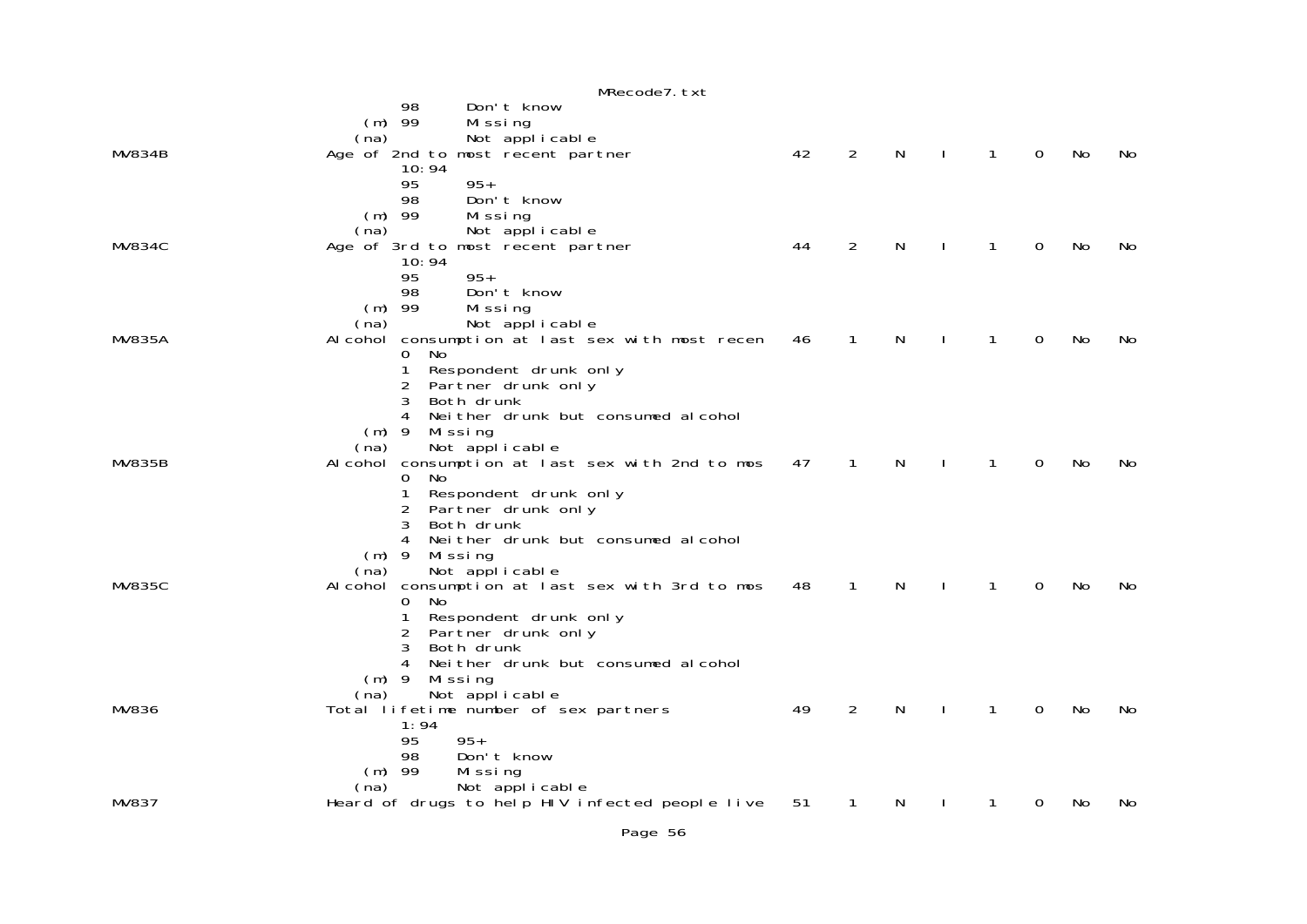|               | MRecode7. txt                                       |    |              |   |    |              |          |           |     |
|---------------|-----------------------------------------------------|----|--------------|---|----|--------------|----------|-----------|-----|
|               | No<br>0                                             |    |              |   |    |              |          |           |     |
|               | Yes<br>1                                            |    |              |   |    |              |          |           |     |
|               | 8<br>Don't know                                     |    |              |   |    |              |          |           |     |
|               | $(m)$ 9<br>Missing                                  |    |              |   |    |              |          |           |     |
|               | Not applicable<br>(na)                              |    |              |   |    |              |          |           |     |
| MV844         | Knows someone denied heal th services for having    | 52 | $\mathbf{1}$ | N |    | $\mathbf{1}$ | 0        | No        | No  |
|               | No<br>0                                             |    |              |   |    |              |          |           |     |
|               | Yes<br>1<br>8                                       |    |              |   |    |              |          |           |     |
|               | Don't know anyone with AIDS<br>$(m)$ 9<br>Mi ssi ng |    |              |   |    |              |          |           |     |
|               | Not applicable<br>(na)                              |    |              |   |    |              |          |           |     |
| MV845         | Knows someone denied social event for having, o     | 53 | $\mathbf{1}$ | N |    | $\mathbf{1}$ | 0        | No        | No  |
|               | No.<br>0                                            |    |              |   |    |              |          |           |     |
|               | Yes<br>$\mathbf{1}$                                 |    |              |   |    |              |          |           |     |
|               | $(m)$ 9<br>Missing                                  |    |              |   |    |              |          |           |     |
|               | Not applicable<br>(na)                              |    |              |   |    |              |          |           |     |
| MV846         | Knows someone verbally abused for having, or su     | 54 | $\mathbf{1}$ | N |    | $\mathbf{1}$ | 0        | No        | No  |
|               | No.<br>0                                            |    |              |   |    |              |          |           |     |
|               | $\mathbf{1}$<br>Yes                                 |    |              |   |    |              |          |           |     |
|               | $(m)$ 9<br>Mi ssi ng                                |    |              |   |    |              |          |           |     |
|               | Not applicable<br>(na)                              |    |              |   |    |              |          |           |     |
| MV847         | People with HIV should be ashamed of themselves     | 55 | $\mathbf{1}$ | N |    | 1            | 0        | No        | No  |
|               | 0 Disagree<br>1<br>Agree                            |    |              |   |    |              |          |           |     |
|               | Don't know/no opinion<br>8                          |    |              |   |    |              |          |           |     |
|               | $(m)$ 9<br>Missing                                  |    |              |   |    |              |          |           |     |
|               | Not applicable<br>(na)                              |    |              |   |    |              |          |           |     |
| MV848         | People with HIV should be blamed for bringing d     | 56 | 1            | N |    | 1            | 0        | No        | No. |
|               | 0 Di sagree                                         |    |              |   |    |              |          |           |     |
|               | Agree<br>1                                          |    |              |   |    |              |          |           |     |
|               | Don't know/no opinion<br>8                          |    |              |   |    |              |          |           |     |
|               | $(m)$ 9<br>Missing                                  |    |              |   |    |              |          |           |     |
|               | Not applicable<br>(na)                              |    |              |   |    |              |          |           |     |
| MV849         | Children 12-14 should be taught to wait for sex     | 57 | 1            | N |    | 1            | 0        | No        | No  |
|               | 0 No                                                |    |              |   |    |              |          |           |     |
|               | Yes<br>1<br>Don't know/depends<br>8                 |    |              |   |    |              |          |           |     |
|               | $(m)$ 9<br>Missing                                  |    |              |   |    |              |          |           |     |
|               | Not applicable<br>(na)                              |    |              |   |    |              |          |           |     |
| <b>MV851A</b> | Young men should wait for sex until marriage        | 58 | $\mathbf{1}$ | N | J. | $\mathbf{1}$ | $\Omega$ | <b>No</b> | No  |
|               | No<br>0                                             |    |              |   |    |              |          |           |     |
|               | Yes<br>1                                            |    |              |   |    |              |          |           |     |
|               | Don't know/not sure/depends<br>8                    |    |              |   |    |              |          |           |     |
|               | $(m)$ 9<br>Mi ssi ng                                |    |              |   |    |              |          |           |     |
|               | Not applicable<br>(na)                              |    |              |   |    |              |          |           |     |
| <b>MV851B</b> | Most young men wait for sex until marriage          | 59 | 1            | N | J. | 1            | 0        | No        | No  |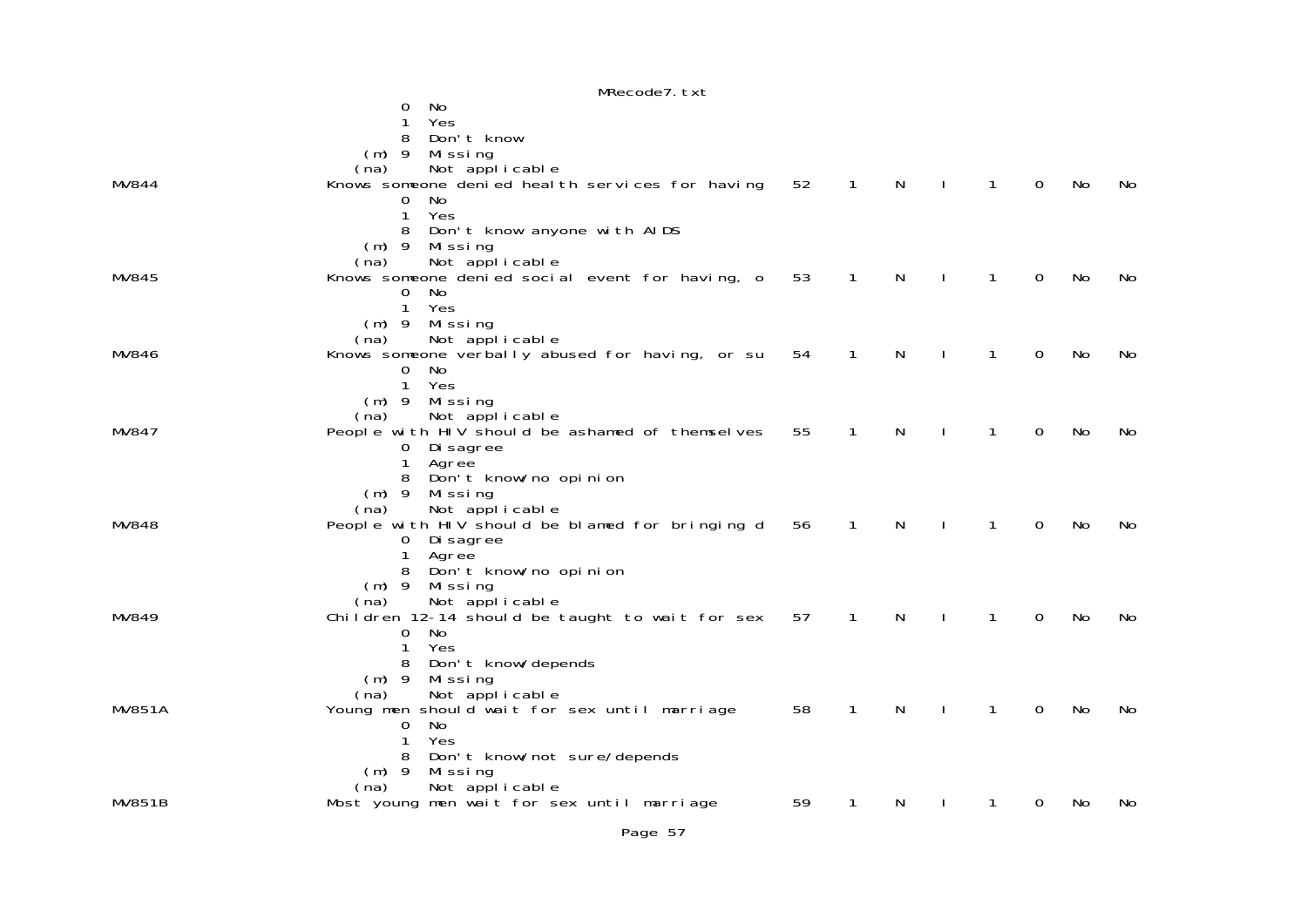|               | MRecode7. txt                                                            |    |              |   |              |              |          |           |     |
|---------------|--------------------------------------------------------------------------|----|--------------|---|--------------|--------------|----------|-----------|-----|
|               | No<br>0                                                                  |    |              |   |              |              |          |           |     |
|               | Yes                                                                      |    |              |   |              |              |          |           |     |
|               | 8<br>Don't know/not sure/depends                                         |    |              |   |              |              |          |           |     |
|               | $(m)$ 9<br>Missing                                                       |    |              |   |              |              |          |           |     |
| <b>MV851C</b> | Not applicable<br>(na)<br>Unmarried sexually active men should have only | 60 | $\mathbf{1}$ | N |              | $\mathbf{1}$ | $\Omega$ | No        | No. |
|               | No<br>0                                                                  |    |              |   |              |              |          |           |     |
|               | $\mathbf{1}$<br>Yes                                                      |    |              |   |              |              |          |           |     |
|               | Don't know/not sure/depends<br>8                                         |    |              |   |              |              |          |           |     |
|               | $(m)$ 9 Missing                                                          |    |              |   |              |              |          |           |     |
|               | Not applicable<br>(na)                                                   |    |              |   |              |              |          |           |     |
| <b>MV851D</b> | Most unmarried sexually active men have only on                          | 61 | $\mathbf{1}$ | N |              | $\mathbf{1}$ | 0        | No        | No. |
|               | No<br>0                                                                  |    |              |   |              |              |          |           |     |
|               | Yes<br>$\mathbf{1}$                                                      |    |              |   |              |              |          |           |     |
|               | Don't know/not sure/depends<br>8<br>$(m)$ 9<br>Missing                   |    |              |   |              |              |          |           |     |
|               | Not applicable<br>(na)                                                   |    |              |   |              |              |          |           |     |
| <b>MV851E</b> | Married men should only have sex with their wiv                          | 62 | 1            | N |              | 1            | $\Omega$ | No        | No. |
|               | 0<br>No                                                                  |    |              |   |              |              |          |           |     |
|               | Yes<br>1                                                                 |    |              |   |              |              |          |           |     |
|               | Don't know/not sure/depends<br>8                                         |    |              |   |              |              |          |           |     |
|               | $(m)$ 9 Missing                                                          |    |              |   |              |              |          |           |     |
|               | Not applicable<br>(na)                                                   |    |              |   |              |              |          |           |     |
| <b>MV851F</b> | Most married men only have sex with their wives<br>0<br>No               | 63 | $\mathbf{1}$ | N |              | 1            | $\Omega$ | <b>No</b> | No. |
|               | $\mathbf{1}$<br>Yes                                                      |    |              |   |              |              |          |           |     |
|               | Don't know/not sure/depends<br>8                                         |    |              |   |              |              |          |           |     |
|               | $(m)$ 9<br>Mi ssi ng                                                     |    |              |   |              |              |          |           |     |
|               | Not applicable<br>(na)                                                   |    |              |   |              |              |          |           |     |
| MV851G        | Young women should wait for sex until marriage                           | 64 | $\mathbf{1}$ | N | $\mathbf{I}$ | $\mathbf{1}$ | $\Omega$ | No        | No  |
|               | No<br>0                                                                  |    |              |   |              |              |          |           |     |
|               | 1<br>Yes                                                                 |    |              |   |              |              |          |           |     |
|               | Don't know/not sure/depends<br>8                                         |    |              |   |              |              |          |           |     |
|               | $(m)$ 9 Missing<br>Not applicable<br>(na)                                |    |              |   |              |              |          |           |     |
| MV851H        | Most young women wait for sex until marriage                             | 65 | $\mathbf{1}$ | N |              | 1            | 0        | No        | No  |
|               | No<br>0                                                                  |    |              |   |              |              |          |           |     |
|               | $\mathbf{1}$<br>Yes                                                      |    |              |   |              |              |          |           |     |
|               | Don't know/not sure/depends<br>8                                         |    |              |   |              |              |          |           |     |
|               | $(m)$ 9<br>Mi ssi ng                                                     |    |              |   |              |              |          |           |     |
|               | Not applicable<br>(na)                                                   |    |              |   |              |              |          |           |     |
| MV8511        | Unmarried sexually active women should have onl<br>No                    | 66 | 1            | N |              |              | 0        | No        | No. |
|               | 0<br>Yes<br>1                                                            |    |              |   |              |              |          |           |     |
|               | 8<br>Don't know/not sure/depends                                         |    |              |   |              |              |          |           |     |
|               | Mi ssi ng<br>$(m)$ 9                                                     |    |              |   |              |              |          |           |     |
|               |                                                                          |    |              |   |              |              |          |           |     |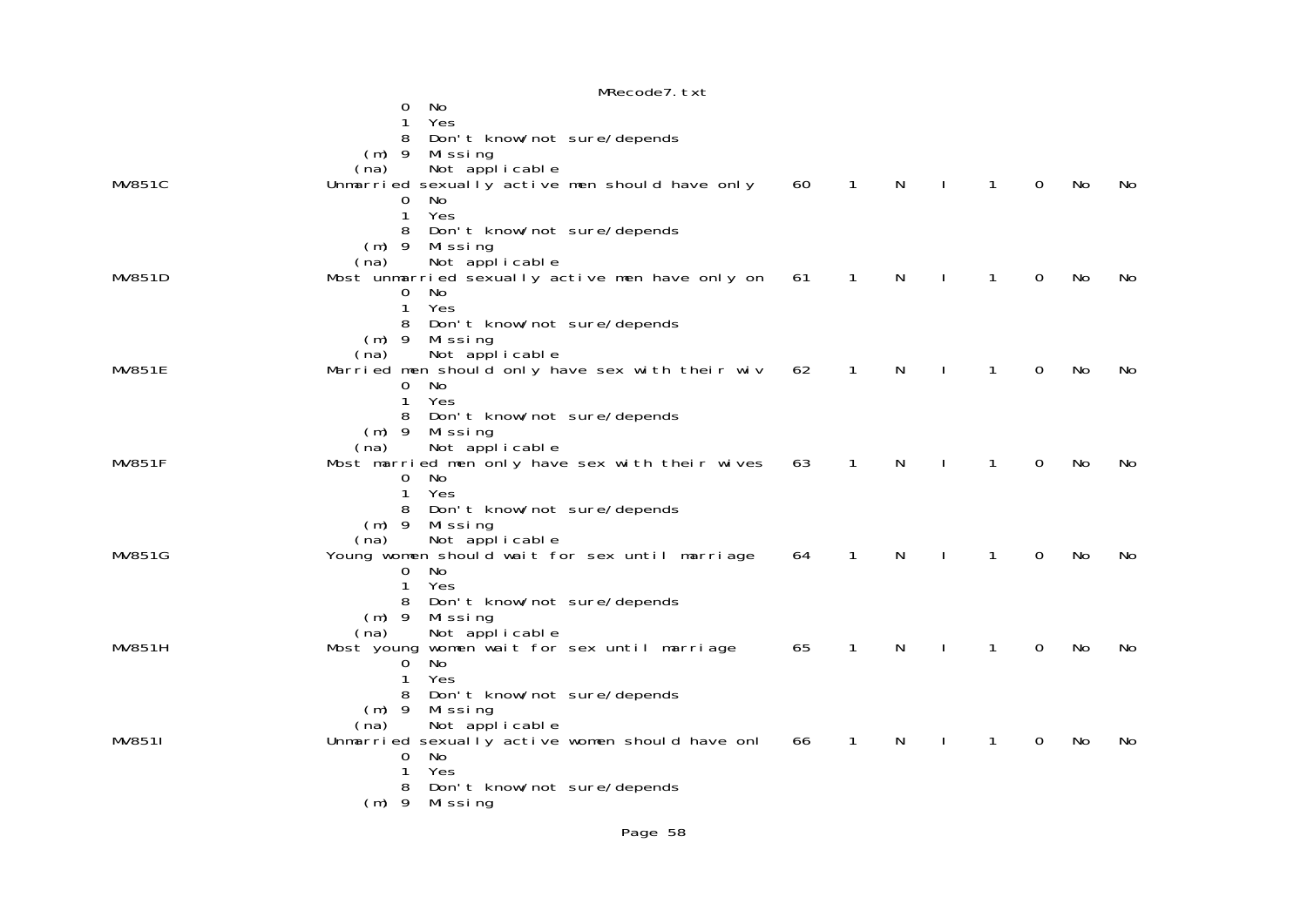|               |                                                                                                                                                                                                 | MRecode7. txt                                                                                                                                                                                                                                                                                                            |    |                |              |              |              |             |    |    |
|---------------|-------------------------------------------------------------------------------------------------------------------------------------------------------------------------------------------------|--------------------------------------------------------------------------------------------------------------------------------------------------------------------------------------------------------------------------------------------------------------------------------------------------------------------------|----|----------------|--------------|--------------|--------------|-------------|----|----|
| <b>MV851J</b> | (na)<br>Not applicable<br>No.<br>0                                                                                                                                                              | Most unmarried sexually active women have only                                                                                                                                                                                                                                                                           | 67 | $\overline{1}$ | $\mathsf{N}$ | - 1          | $\mathbf{1}$ | $\mathbf 0$ | No | No |
| <b>MV851K</b> | 1<br>Yes<br>8<br>$(m)$ 9<br>Mi ssi ng<br>Not applicable<br>(na)<br>No<br>0<br>1<br>Yes<br>8                                                                                                     | Don't know/not sure/depends<br>Married women should only have sex with their h<br>Don't know/not sure/depends                                                                                                                                                                                                            | 68 | 1              | N            | $\mathbf{I}$ | 1            | 0           | No | No |
| MV851L        | $(m)$ 9<br>Missing<br>Not applicable<br>(na)<br>0<br>No<br>1<br>Yes                                                                                                                             | Most married women only have sex with their hus                                                                                                                                                                                                                                                                          | 69 | 1              | N            | $\mathbf{I}$ | 1            | $\mathbf 0$ | No | No |
| <b>MV852A</b> | 8<br>$(m)$ 9<br>Missing<br>Not applicable<br>(na)<br>10Ī<br>102:198<br>199                                                                                                                      | Don't know/not sure/depends<br>How long ago first had sex with most recent par<br>Days: 1<br>Days: number missing                                                                                                                                                                                                        | 70 | 3              | N            |              | 1            | $\Omega$    | No | No |
| <b>MV852B</b> | 201<br>202: 298<br>299<br>301<br>302: 398<br>399<br>401<br>402: 498<br>499<br>$(m)$ 999<br>(na)<br>101<br>102:198<br>199<br>201<br>202: 298<br>299<br>301<br>302: 398<br>399<br>401<br>402: 498 | Weeks: 1<br>Weeks: number missing<br>Months: 1<br>Months: number missing<br>Years: 1<br>Years: number missing<br>Missing<br>Not applicable<br>How long ago first had sex with 2nd most recent<br>Days: 1<br>Days: number missing<br>Weeks: 1<br>Weeks: number missing<br>Months: 1<br>Months: number missing<br>Years: 1 | 73 | 3              | $\mathsf{N}$ | $\mathbf{I}$ | $\mathbf{1}$ | $\mathbf 0$ | No | No |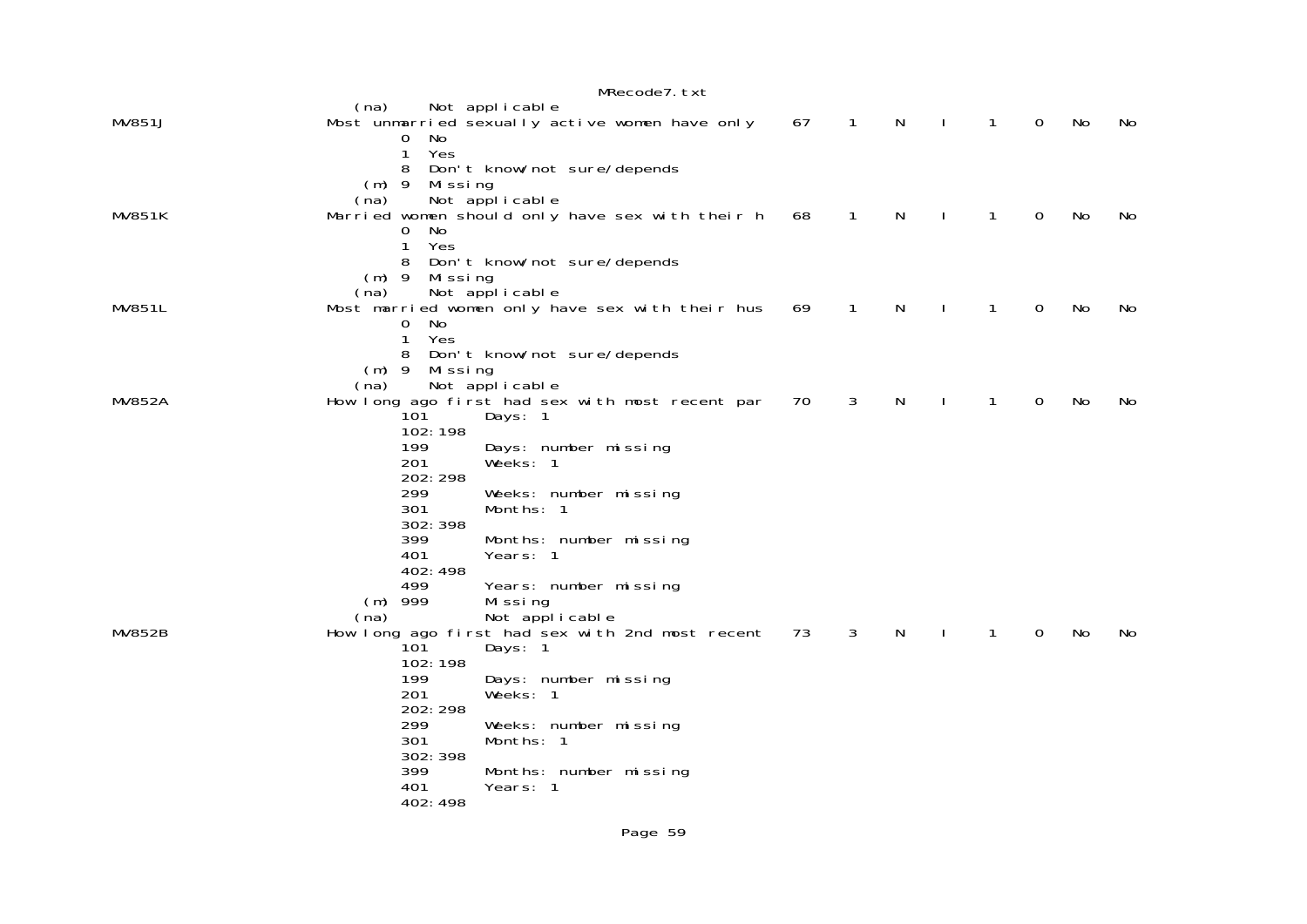|               | MRecode7.txt                                                              |    |              |   |              |              |             |           |    |
|---------------|---------------------------------------------------------------------------|----|--------------|---|--------------|--------------|-------------|-----------|----|
|               | 499<br>Years: number missing                                              |    |              |   |              |              |             |           |    |
|               | $(m)$ 999<br>Missing                                                      |    |              |   |              |              |             |           |    |
|               | Not applicable<br>(na)                                                    |    |              |   |              |              |             |           |    |
| <b>MV852C</b> | How long ago first had sex with 3rd most recent                           | 76 | 3            | N |              | $\mathbf{1}$ | 0           | No        | No |
|               | 101<br>Days: 1                                                            |    |              |   |              |              |             |           |    |
|               | 102:198                                                                   |    |              |   |              |              |             |           |    |
|               | 199<br>Days: number missing                                               |    |              |   |              |              |             |           |    |
|               | 201<br>Weeks: 1                                                           |    |              |   |              |              |             |           |    |
|               | 202:298                                                                   |    |              |   |              |              |             |           |    |
|               | 299<br>Weeks: number missing                                              |    |              |   |              |              |             |           |    |
|               | 301<br>Months: 1                                                          |    |              |   |              |              |             |           |    |
|               | 302: 398                                                                  |    |              |   |              |              |             |           |    |
|               | 399<br>Months: number missing<br>401<br>Years: 1                          |    |              |   |              |              |             |           |    |
|               | 402: 498                                                                  |    |              |   |              |              |             |           |    |
|               | 499<br>Years: number missing                                              |    |              |   |              |              |             |           |    |
|               | $(m)$ 999<br>Missing                                                      |    |              |   |              |              |             |           |    |
|               | Not applicable<br>(na)                                                    |    |              |   |              |              |             |           |    |
| <b>MV853A</b> | Times in last 12 months had sex with most recen                           | 79 | 2            | N |              | 1            | $\Omega$    | <b>No</b> | No |
|               | 1:94                                                                      |    |              |   |              |              |             |           |    |
|               | $95+$<br>95                                                               |    |              |   |              |              |             |           |    |
|               | 98<br>Don't know                                                          |    |              |   |              |              |             |           |    |
|               | $(m)$ 99<br>Missing                                                       |    |              |   |              |              |             |           |    |
|               | Not applicable<br>(na)                                                    |    |              |   |              |              |             |           |    |
| <b>MV853B</b> | Times in last 12 months had sex with 2nd most r                           | 81 | 2            | N |              | 1            | $\Omega$    | No        | No |
|               | 1:94                                                                      |    |              |   |              |              |             |           |    |
|               | $95+$<br>95                                                               |    |              |   |              |              |             |           |    |
|               | Don't know<br>98                                                          |    |              |   |              |              |             |           |    |
|               | $(m)$ 99<br>Missing                                                       |    |              |   |              |              |             |           |    |
| <b>MV853C</b> | Not applicable<br>(na)<br>Times in last 12 months had sex with 3rd most r | 83 | 2            | N | $\mathbf{I}$ | $\mathbf{1}$ | $\mathbf 0$ | No        | No |
|               | 1:94                                                                      |    |              |   |              |              |             |           |    |
|               | $95+$<br>95                                                               |    |              |   |              |              |             |           |    |
|               | Don't know<br>98                                                          |    |              |   |              |              |             |           |    |
|               | $(m)$ 99<br>Missing                                                       |    |              |   |              |              |             |           |    |
|               | (na)<br>Not applicable                                                    |    |              |   |              |              |             |           |    |
| <b>MV854A</b> | Concurrent sexual partners                                                | 85 | 1            | N | $\mathbf{I}$ | $\mathbf{1}$ | 0           | No        | No |
|               | No<br>0                                                                   |    |              |   |              |              |             |           |    |
|               | $\mathbf{1}$<br>Yes                                                       |    |              |   |              |              |             |           |    |
|               | $(m)$ 9 Missing                                                           |    |              |   |              |              |             |           |    |
| <b>MV854B</b> | Cumulative concurrent sexual partners                                     | 86 | $\mathbf{1}$ | N | $\mathbf{I}$ | $\mathbf{1}$ | $\mathbf 0$ | <b>No</b> | No |
|               | 0<br>No                                                                   |    |              |   |              |              |             |           |    |
|               | 1<br>Yes                                                                  |    |              |   |              |              |             |           |    |
| MV856         | Mi ssi ng<br>$(m)$ 9<br>Knowledge and use of HIV test kits                | 87 | 1            | N |              | 1            | 0           | No        | No |
|               | Never heard of HIV test kits<br>0                                         |    |              |   |              |              |             |           |    |
|               |                                                                           |    |              |   |              |              |             |           |    |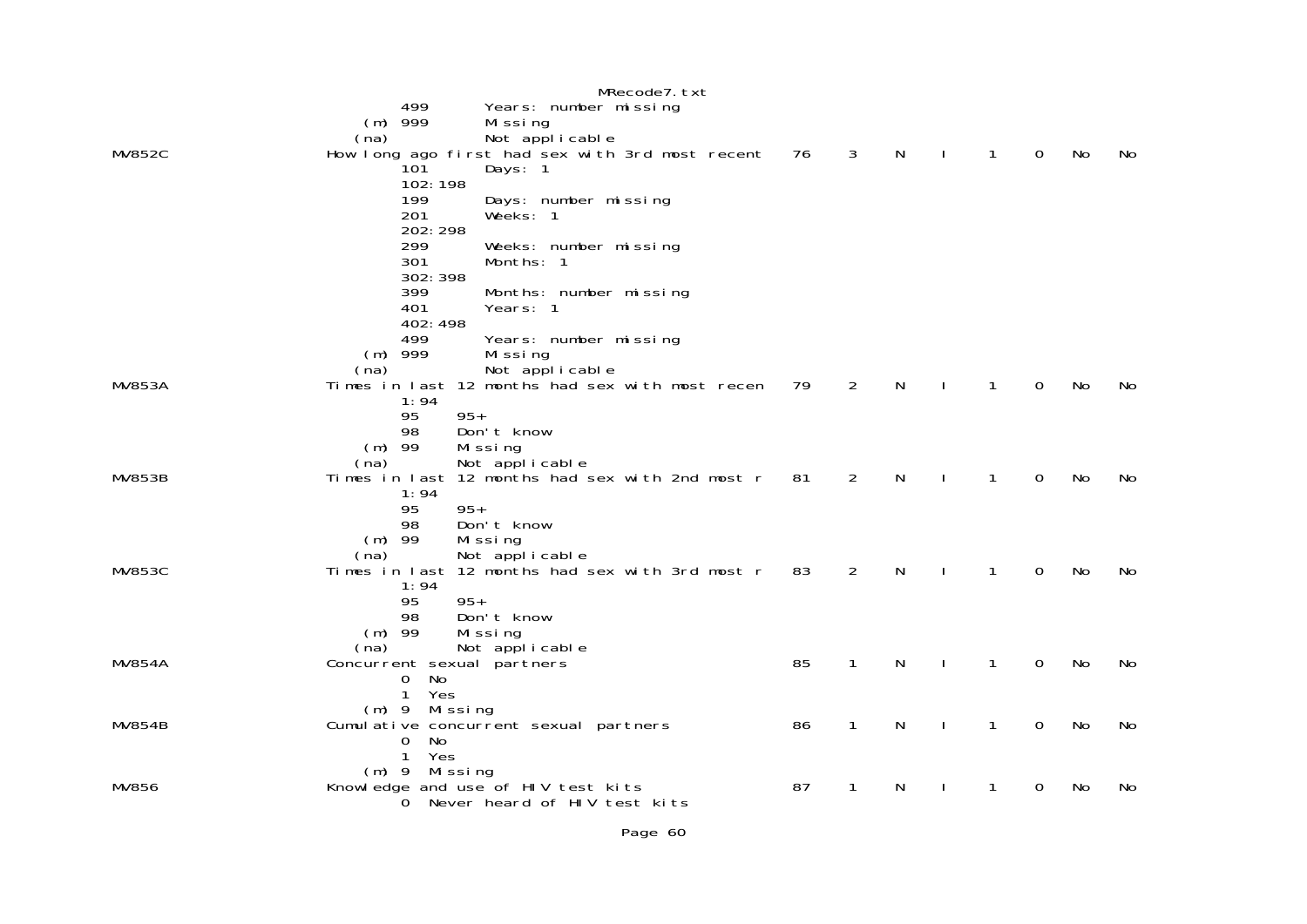|                    |                          |                                                                   | MRecode7.txt                   |                                       |              |              |              |                |                |     |          |
|--------------------|--------------------------|-------------------------------------------------------------------|--------------------------------|---------------------------------------|--------------|--------------|--------------|----------------|----------------|-----|----------|
|                    | 1                        | Has tested with HIV test kits                                     |                                |                                       |              |              |              |                |                |     |          |
|                    | $\overline{2}$           | Knows test kits but never tested with them                        |                                |                                       |              |              |              |                |                |     |          |
|                    |                          | 3 Knows test kits un-known if tested                              |                                |                                       |              |              |              |                |                |     |          |
|                    |                          | $(m)$ 9 Missing                                                   |                                |                                       |              |              |              |                |                |     |          |
| <b>MV857A</b>      |                          | Children with HIV should be allowed to attend s 88                |                                |                                       | $\mathbf{1}$ | N            | $\perp$      | $\mathbf{1}$   | $\Omega$       | No  | No.      |
|                    | $\overline{0}$           | No                                                                |                                |                                       |              |              |              |                |                |     |          |
|                    | $\mathbf{1}$             | Yes                                                               |                                |                                       |              |              |              |                |                |     |          |
|                    |                          | 8 Don't know/not sure/depends                                     |                                |                                       |              |              |              |                |                |     |          |
|                    | $(m)$ 9                  | Mi ssi ng                                                         |                                |                                       |              |              |              |                |                |     |          |
| <b>MV857B</b>      | (na)                     | Not applicable<br>People hesitate to take HIV test because reacti |                                | 89                                    | $\mathbf{1}$ | N            | $\mathbf{I}$ | $\mathbf{1}$   | $\Omega$       | No  | No       |
|                    |                          | 0 No                                                              |                                |                                       |              |              |              |                |                |     |          |
|                    | 1                        | Yes                                                               |                                |                                       |              |              |              |                |                |     |          |
|                    |                          | 8 Don't know/not sure/depends                                     |                                |                                       |              |              |              |                |                |     |          |
|                    |                          | $(m)$ 9 Missing                                                   |                                |                                       |              |              |              |                |                |     |          |
|                    | (na)                     | Not applicable                                                    |                                |                                       |              |              |              |                |                |     |          |
| <b>MV857C</b>      |                          | People talk badly about people with or believed                   |                                | 90                                    | $\mathbf{1}$ | N            | $\mathbf{I}$ | $\mathbf{1}$   | 0              | No  | No.      |
|                    | 0                        | No                                                                |                                |                                       |              |              |              |                |                |     |          |
|                    | 1                        | Yes                                                               |                                |                                       |              |              |              |                |                |     |          |
|                    |                          | 8 Don't know/not sure/depends                                     |                                |                                       |              |              |              |                |                |     |          |
|                    |                          | $(m)$ 9 Missing                                                   |                                |                                       |              |              |              |                |                |     |          |
|                    | (na)                     | Not applicable                                                    |                                |                                       |              |              |              |                |                |     |          |
| <b>MV857D</b>      |                          | People with or believed to have HIV lose respec                   |                                | 91                                    | $\mathbf{1}$ | N            |              | 1              | 0              | No  | No       |
|                    | $\Omega$<br>$\mathbf{1}$ | No<br>Yes                                                         |                                |                                       |              |              |              |                |                |     |          |
|                    |                          | 8 Don't know/not sure/depends                                     |                                |                                       |              |              |              |                |                |     |          |
|                    |                          | $(m)$ 9 Missing                                                   |                                |                                       |              |              |              |                |                |     |          |
|                    | (na)                     | Not applicable                                                    |                                |                                       |              |              |              |                |                |     |          |
| MV858              |                          | Would be afraid to get HIV from contact with sa                   |                                | 92                                    | $\mathbf{1}$ | N            | $\sim$ 1.    | $\mathbf{1}$   | $\Omega$       | No. | No.      |
|                    | 0                        | No                                                                |                                |                                       |              |              |              |                |                |     |          |
|                    | 1                        | Yes                                                               |                                |                                       |              |              |              |                |                |     |          |
|                    |                          | 2 Says he has HIV                                                 |                                |                                       |              |              |              |                |                |     |          |
|                    |                          | 8 Don't know/not sure/depends                                     |                                |                                       |              |              |              |                |                |     |          |
|                    | $(m)$ 9                  | Missing                                                           |                                |                                       |              |              |              |                |                |     |          |
|                    | (na)                     | Not applicable                                                    |                                |                                       |              |              |              |                |                |     |          |
| <b>flevel: MAN</b> |                          |                                                                   | Record: Female Genital Cutting |                                       |              |              |              |                |                |     |          |
|                    |                          |                                                                   |                                |                                       |              | Data Item    |              |                |                |     | Dec Zero |
| I tem Name         | I tem Label              |                                                                   | ------------------------------ | Start Len Type Type Occ Dec Char Fill |              |              |              |                |                |     |          |
| <b>MCASEID</b>     | (id) Case Identification |                                                                   |                                | $\overline{1}$                        | 15           | AN           | $\mathbf{I}$ | $\mathbf{1}$   | $\mathbf 0$    | No  | No       |
|                    | (record type)            |                                                                   |                                | 16                                    | $\mathbf{3}$ | AN           | $\mathbf{1}$ | $\overline{1}$ | $\overline{0}$ | No  | No       |
| <b>MG100</b>       |                          | Ever heard of female circumcision                                 |                                | 19                                    | $\mathbf{1}$ | <sup>N</sup> | $\mathbf{I}$ | $\mathbf{1}$   | $\Omega$       | No  | No       |
|                    |                          | $0$ No                                                            |                                |                                       |              |              |              |                |                |     |          |
|                    | 1                        | Yes                                                               |                                |                                       |              |              |              |                |                |     |          |
|                    |                          | (m) 9 Missing                                                     |                                |                                       |              |              |              |                |                |     |          |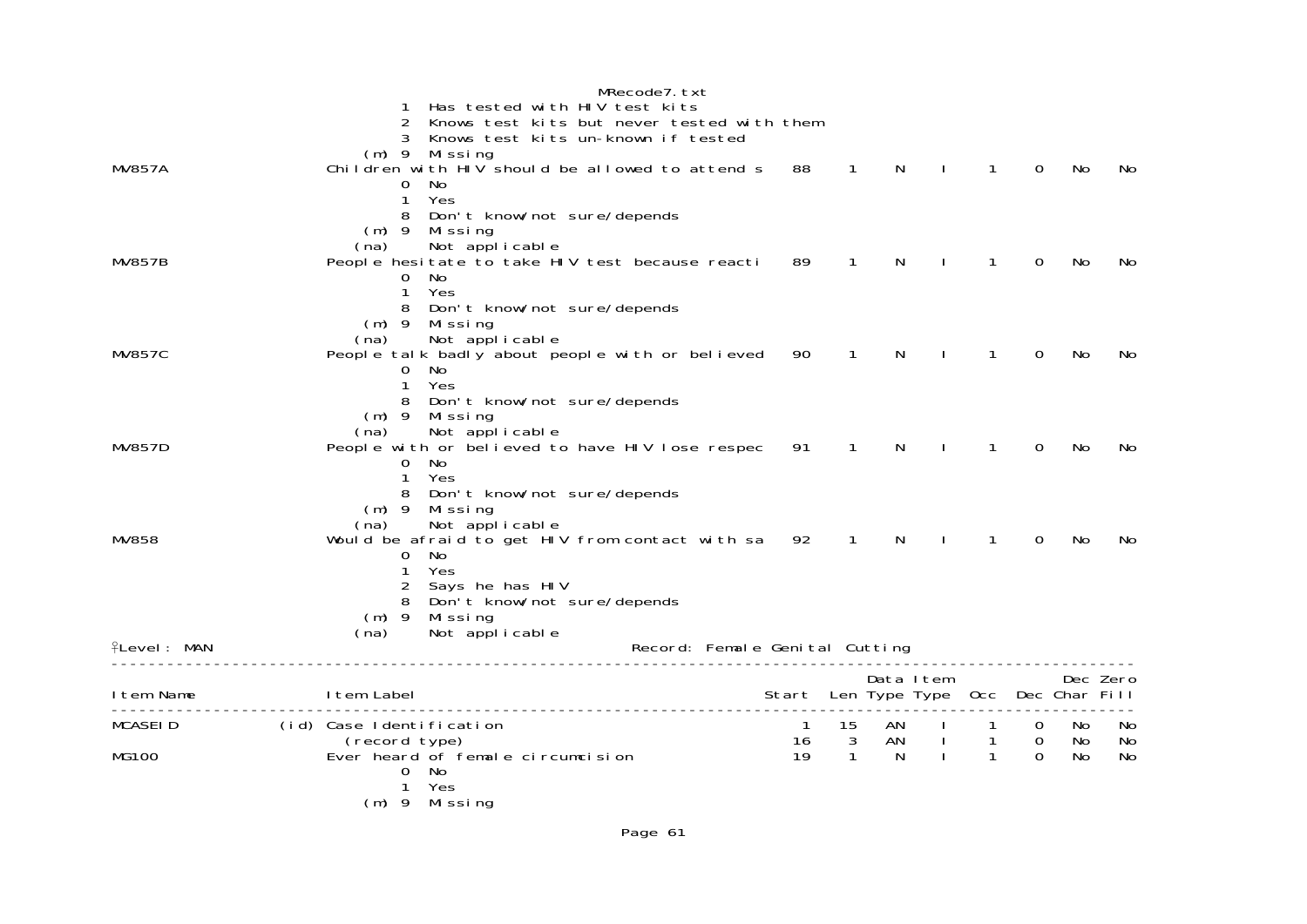|               | MRecode7.txt                                                                                                                                    |    |              |   |              |   |             |    |    |
|---------------|-------------------------------------------------------------------------------------------------------------------------------------------------|----|--------------|---|--------------|---|-------------|----|----|
| MG101         | (na)<br>Not applicable<br>Ever heard of genital cutting (probed)<br>0<br>No<br>Yes<br>$\mathbf{1}$                                              | 20 | $\mathbf{1}$ | N | $\mathbf{I}$ | 1 | $\mathbf 0$ | No | No |
| <b>MG117A</b> | $(m)$ 9<br>Mi ssi ng<br>Not applicable<br>(na)<br>Female circumcision benefit: cleanliness/hygien<br>No<br>0<br>Yes<br>$\mathbf{1}$             | 21 | $\mathbf{1}$ | N | $\mathbf{I}$ | 1 | $\mathbf 0$ | No | No |
| <b>MG117B</b> | $(m)$ 9<br>Mi ssi ng<br>Not applicable<br>(na)<br>Female circumcision benefit: social acceptance<br>No<br>0<br>Yes<br>$\mathbf{1}$              | 22 | $\mathbf{1}$ | N | $\mathbf{I}$ | 1 | $\mathbf 0$ | No | No |
| <b>MG117C</b> | $(m)$ 9<br>Mi ssi ng<br>Not applicable<br>(na)<br>Female circumcision benefit: better marriage pr<br>No<br>0<br>$\mathbf{1}$<br>Yes             | 23 | $\mathbf{1}$ | N |              | 1 | $\mathbf 0$ | No | No |
| <b>MG117D</b> | Missing<br>$(m)$ 9<br>Not applicable<br>(na)<br>Female circumcision benefit: virginity/prevent<br>0<br>No<br>Yes<br>$\mathbf{1}$                | 24 | $\mathbf{1}$ | N |              | 1 | 0           | No | No |
| <b>MG117E</b> | Missing<br>$(m)$ 9<br>Not applicable<br>(na)<br>Female circumcision benefit: greater sexual ple<br><b>No</b><br>$\Omega$<br>$\mathbf{1}$<br>Yes | 25 | 1            | N |              | 1 | 0           | No | No |
| <b>MG117F</b> | Missing<br>$(m)$ 9<br>Not applicable<br>(na)<br>Female circumcision benefit: religious approval<br>No<br>$\mathbf 0$<br>Yes<br>$\mathbf{1}$     | 26 | 1            | N |              | 1 | 0           | No | No |
| MG117G        | Missing<br>$(m)$ 9<br>Not applicable<br>(na)<br>Female circumcision benefit: CS<br>No<br>$\overline{O}$<br>Yes<br>1                             | 27 | 1            | N |              | 1 | 0           | No | No |
| <b>MG117H</b> | Missing<br>$(m)$ 9<br>Not applicable<br>(na)<br>Female circumcision benefit: CS<br>$\mathsf{O}$<br>No<br>Yes<br>1<br>Missing<br>$(m)$ 9         | 28 | 1            | N | $\mathbf{I}$ | 1 | 0           | No | No |
|               | Not applicable<br>(na)                                                                                                                          |    |              |   |              |   |             |    |    |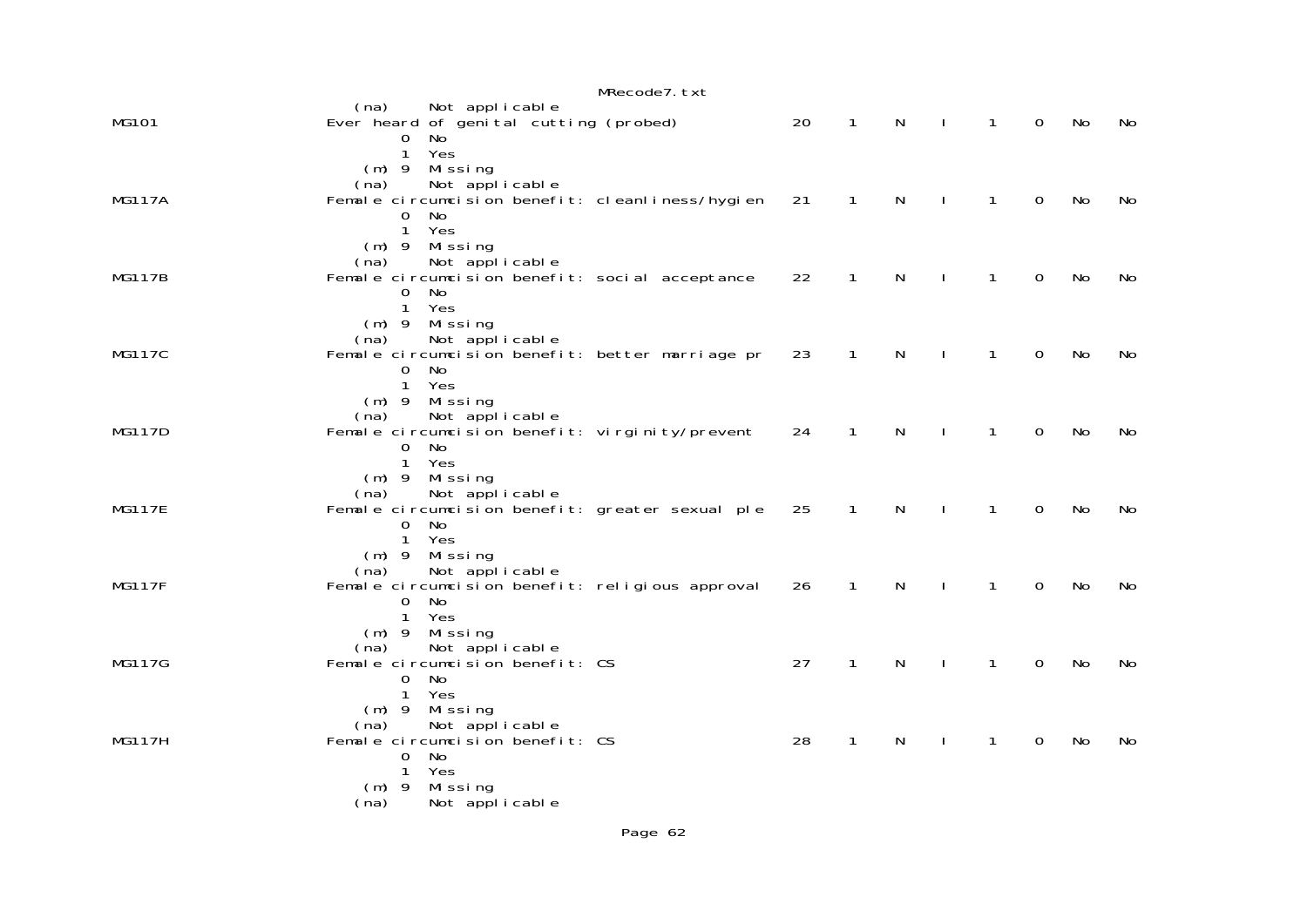|                                      |                                                       |                                                                                                                                          | MRecode7. txt                     |         |                    |          |                                                    |                   |               |          |          |
|--------------------------------------|-------------------------------------------------------|------------------------------------------------------------------------------------------------------------------------------------------|-----------------------------------|---------|--------------------|----------|----------------------------------------------------|-------------------|---------------|----------|----------|
| MG1171                               | $\mathbf{O}$                                          | Female circumcision benefit: CS<br>No                                                                                                    |                                   | 29      | 1                  | N        |                                                    | 1                 | 0             | No       | No       |
| <b>MG117J</b>                        | 1<br>$(m)$ 9<br>$\mathbf{O}$<br>$\mathbf{1}$          | Yes<br>Missing<br>(na) Not applicable<br>Female circumcision benefit: CS<br>No<br>Yes                                                    |                                   | 30      | $\mathbf 1$        | N        | ı                                                  | $\mathbf{1}$      | 0             | No       | No       |
| <b>MG117X</b>                        | $(m)$ 9<br>(na)<br>$\overline{0}$<br>$\mathbf{1}$     | Missing<br>Not applicable<br>Female circumcision benefit: other<br>No<br>Yes                                                             |                                   | 31      | $\mathbf{1}$       | N        | $\mathbf{I}$                                       | $\mathbf{1}$      | 0             | No       | No       |
| <b>MG117Y</b>                        | (na)<br>0<br>$\mathbf{1}$                             | (m) 9 Missing<br>Not applicable<br>No benefit from female circumcision<br>No<br>Yes                                                      |                                   | 32      | $\mathbf{1}$       | N        |                                                    | 1                 | $\Omega$      | No       | No       |
| MG118                                | (na)<br>0<br>1<br>3                                   | $(m)$ 9 Missing<br>Not applicable<br>Female circumcision required by religion<br>No<br>Yes<br>No religion                                |                                   | 33      | $\mathbf{1}$       | N        |                                                    | 1                 | 0             | No       | No       |
| MG119                                | 8<br>$(m)$ 9<br>(na)<br>1<br>$\overline{c}$<br>3<br>8 | Don't know<br>Missing<br>Not applicable<br>Female circumcision: continue or be stopped<br>Conti nued<br>Stopped<br>Depends<br>Don't know |                                   | 34      | $\mathbf{1}$       | N        | $\mathbf{I}$                                       | 1                 | $\Omega$      | No       | No       |
| <b>ILevel: MAN</b>                   | $(m)$ 9<br>(na)                                       | Missing<br>Not applicable                                                                                                                | Record: Survey specific variables |         |                    |          |                                                    |                   |               |          |          |
| I tem Name                           | I tem Label                                           |                                                                                                                                          |                                   |         |                    |          | Data Item<br>Start Len Type Type Occ Dec Char Fill |                   |               |          | Dec Zero |
| <b>MCASEID</b><br><b>ILevel: MAN</b> | (id) Case Identification<br>(record type)             |                                                                                                                                          | Record: Survey specific           | 1<br>16 | 15<br>$\mathbf{3}$ | AN<br>AN | $\mathbf{I}$                                       | 1<br>$\mathbf{1}$ | 0<br>$\Omega$ | No<br>No | No<br>No |
| I tem Name                           | I tem Label                                           |                                                                                                                                          |                                   |         |                    |          | Data Item<br>Start Len Type Type Occ Dec Char Fill |                   |               |          | Dec Zero |